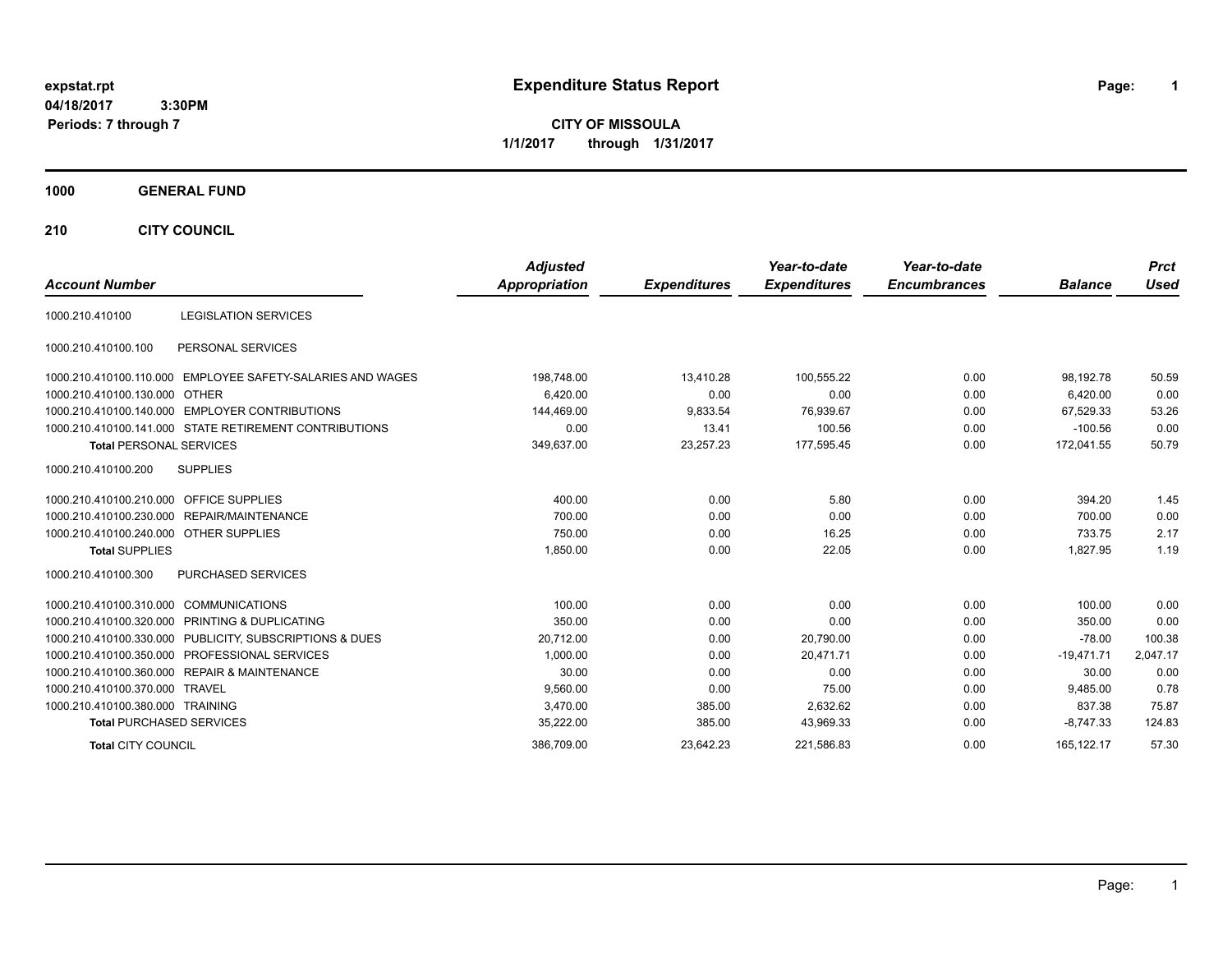**2**

**CITY OF MISSOULA 1/1/2017 through 1/31/2017**

**1000 GENERAL FUND**

**220 MAYOR**

| <b>Account Number</b>                   |                                                         | <b>Adjusted</b><br><b>Appropriation</b> | <b>Expenditures</b> | Year-to-date<br><b>Expenditures</b> | Year-to-date<br><b>Encumbrances</b> | <b>Balance</b> | <b>Prct</b><br><b>Used</b> |
|-----------------------------------------|---------------------------------------------------------|-----------------------------------------|---------------------|-------------------------------------|-------------------------------------|----------------|----------------------------|
| 1000.220.410210                         | <b>ADMINISTRATION</b>                                   |                                         |                     |                                     |                                     |                |                            |
| 1000.220.410210.100                     | PERSONAL SERVICES                                       |                                         |                     |                                     |                                     |                |                            |
|                                         | 1000.220.410210.110.000 SALARIES AND WAGES              | 309,096.00                              | 24,269.53           | 176,965.67                          | 0.00                                | 132,130.33     | 57.25                      |
|                                         | 1000.220.410210.120.000 OVERTIME/TERMINATION            | 500.00                                  | 0.00                | 0.00                                | 0.00                                | 500.00         | 0.00                       |
| 1000.220.410210.130.000 OTHER           |                                                         | 6,600.00                                | 0.00                | 0.00                                | 0.00                                | 6,600.00       | 0.00                       |
|                                         | 1000.220.410210.140.000 EMPLOYER CONTRIBUTIONS          | 94.567.00                               | 7,477.30            | 56,435.52                           | 0.00                                | 38.131.48      | 59.68                      |
|                                         | 1000.220.410210.141.000 STATE RETIREMENT CONTRIBUTIONS  | 0.00                                    | 30.64               | 223.23                              | 0.00                                | $-223.23$      | 0.00                       |
| <b>Total PERSONAL SERVICES</b>          |                                                         | 410,763.00                              | 31,777.47           | 233,624.42                          | 0.00                                | 177,138.58     | 56.88                      |
| 1000.220.410210.200                     | <b>SUPPLIES</b>                                         |                                         |                     |                                     |                                     |                |                            |
| 1000.220.410210.210.000 OFFICE SUPPLIES |                                                         | 1,004.00                                | 266.66              | 590.79                              | 0.00                                | 413.21         | 58.84                      |
|                                         | 1000.220.410210.220.000 OPERATING SUPPLIES              | 1,120.00                                | 0.00                | 450.39                              | 0.00                                | 669.61         | 40.21                      |
|                                         | 1000.220.410210.230.000 REPAIR/MAINTENANCE              | 100.00                                  | 0.00                | 0.00                                | 0.00                                | 100.00         | 0.00                       |
| 1000.220.410210.231.000 GASOLINE        |                                                         | 107.00                                  | 0.00                | 33.76                               | 0.00                                | 73.24          | 31.55                      |
| <b>Total SUPPLIES</b>                   |                                                         | 2,331.00                                | 266.66              | 1,074.94                            | 0.00                                | 1,256.06       | 46.11                      |
| 1000.220.410210.300                     | <b>PURCHASED SERVICES</b>                               |                                         |                     |                                     |                                     |                |                            |
| 1000.220.410210.310.000 COMMUNICATIONS  |                                                         | 890.00                                  | 26.95               | 423.91                              | 0.00                                | 466.09         | 47.63                      |
|                                         | 1000.220.410210.320.000 PRINTING & DUPLICATING          | 956.00                                  | 0.00                | 0.00                                | 0.00                                | 956.00         | 0.00                       |
|                                         | 1000.220.410210.330.000 PUBLICITY, SUBSCRIPTIONS & DUES | 8,214.00                                | 130.00              | 8,493.35                            | 0.00                                | $-279.35$      | 103.40                     |
|                                         | 1000.220.410210.344.000 TELEPHONE SERVICE               | 4,124.00                                | 207.71              | 1,220.59                            | 0.00                                | 2,903.41       | 29.60                      |
|                                         | 1000.220.410210.350.000 PROFESSIONAL SERVICES           | 2,072.00                                | 0.00                | 478.74                              | 0.00                                | 1,593.26       | 23.11                      |
|                                         | 1000.220.410210.360.000 REPAIR & MAINTENANCE            | 605.00                                  | 14.71               | 189.01                              | 0.00                                | 415.99         | 31.24                      |
| 1000.220.410210.370.000 TRAVEL          |                                                         | 2,508.00                                | 0.00                | 626.79                              | 0.00                                | 1,881.21       | 24.99                      |
| 1000.220.410210.380.000 TRAINING        |                                                         | 1,900.00                                | 0.00                | 750.00                              | 0.00                                | 1,150.00       | 39.47                      |
|                                         | 1000.220.410210.390.000 OTHER PURCHASED SERVICES        | 1,050.00                                | 112.00              | 112.00                              | 0.00                                | 938.00         | 10.67                      |
| <b>Total PURCHASED SERVICES</b>         |                                                         | 22,319.00                               | 491.37              | 12,294.39                           | 0.00                                | 10,024.61      | 55.08                      |
| <b>Total ADMINISTRATION</b>             |                                                         | 435,413.00                              | 32,535.50           | 246,993.75                          | 0.00                                | 188.419.25     | 56.73                      |
| 1000000110005                           | <b>DUDLIO DEL ATIONO</b>                                |                                         |                     |                                     |                                     |                |                            |

1000.220.410225 PUBLIC RELATIONS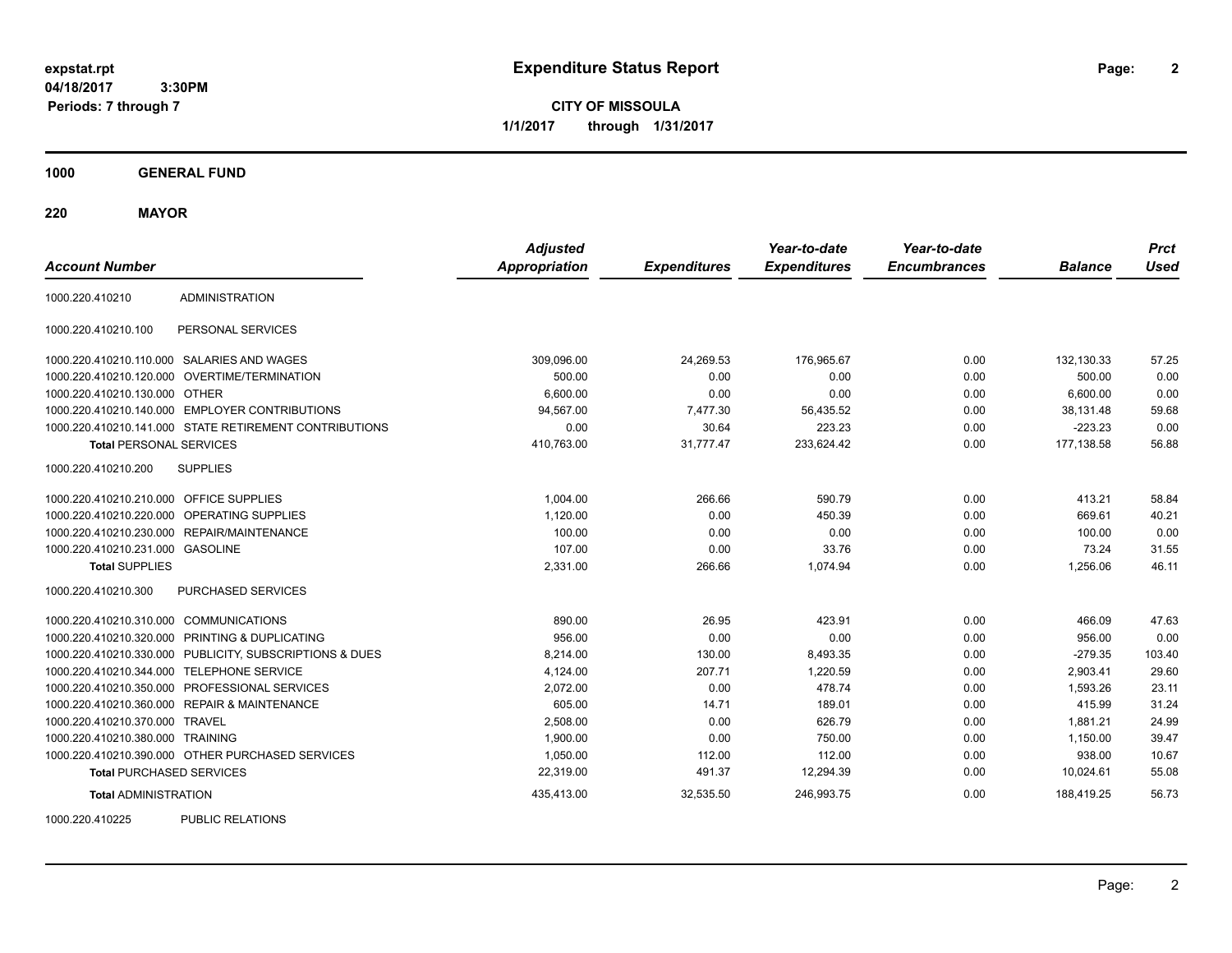**CITY OF MISSOULA 1/1/2017 through 1/31/2017**

**1000 GENERAL FUND**

**220 MAYOR**

| <b>Account Number</b>                                   | <b>Adjusted</b><br><b>Appropriation</b> | <b>Expenditures</b> | Year-to-date<br><b>Expenditures</b> | Year-to-date<br><b>Encumbrances</b> | <b>Balance</b> | <b>Prct</b><br><b>Used</b> |
|---------------------------------------------------------|-----------------------------------------|---------------------|-------------------------------------|-------------------------------------|----------------|----------------------------|
| PERSONAL SERVICES<br>1000.220.410225.100                |                                         |                     |                                     |                                     |                |                            |
| 1000.220.410225.110.000 SALARIES AND WAGES              | 6,308.00                                | 495.31              | 3,611.50                            | 0.00                                | 2,696.50       | 57.25                      |
| 1000.220.410225.140.000 EMPLOYER CONTRIBUTIONS          | 1,928.00                                | 152.54              | 691.51                              | 0.00                                | 1,236.49       | 35.87                      |
| <b>Total PERSONAL SERVICES</b>                          | 8,236.00                                | 647.85              | 4,303.01                            | 0.00                                | 3,932.99       | 52.25                      |
| <b>SUPPLIES</b><br>1000.220.410225.200                  |                                         |                     |                                     |                                     |                |                            |
| 1000.220.410225.240.000 OTHER SUPPLIES                  | 400.00                                  | 0.00                | 0.00                                | 0.00                                | 400.00         | 0.00                       |
| <b>Total SUPPLIES</b>                                   | 400.00                                  | 0.00                | 0.00                                | 0.00                                | 400.00         | 0.00                       |
| <b>PURCHASED SERVICES</b><br>1000.220.410225.300        |                                         |                     |                                     |                                     |                |                            |
| 1000.220.410225.330.000 PUBLICITY, SUBSCRIPTIONS & DUES | 1,982.00                                | 16.00               | 1,886.00                            | 0.00                                | 96.00          | 95.16                      |
| 1000.220.410225.390.000 OTHER PURCHASED SERVICES        | 200.00                                  | 0.00                | 0.00                                | 0.00                                | 200.00         | 0.00                       |
| <b>Total PURCHASED SERVICES</b>                         | 2,182.00                                | 16.00               | 1,886.00                            | 0.00                                | 296.00         | 86.43                      |
| <b>Total PUBLIC RELATIONS</b>                           | 10,818.00                               | 663.85              | 6.189.01                            | 0.00                                | 4.628.99       | 57.21                      |
| <b>ADMINISTRATION</b><br>1000.220.410250                |                                         |                     |                                     |                                     |                |                            |
| 1000.220.410250.100<br>PERSONAL SERVICES                |                                         |                     |                                     |                                     |                |                            |
| 1000.220.410250.110.000 SALARIES AND WAGES              | 76,368.00                               | 5,871.64            | 42,651.13                           | 0.00                                | 33,716.87      | 55.85                      |
| 1000.220.410250.140.000 EMPLOYER CONTRIBUTIONS          | 22,059.00                               | 1,765.53            | 13,339.40                           | 0.00                                | 8,719.60       | 60.47                      |
| <b>Total PERSONAL SERVICES</b>                          | 98,427.00                               | 7,637.17            | 55,990.53                           | 0.00                                | 42,436.47      | 56.89                      |
| 1000.220.410250.300<br>PURCHASED SERVICES               |                                         |                     |                                     |                                     |                |                            |
| 1000.220.410250.320.000 PRINTING & DUPLICATING          | 2.100.00                                | 0.00                | 0.00                                | 0.00                                | 2,100.00       | 0.00                       |
| 1000.220.410250.344.000 TELEPHONE SERVICE               | 1,952.00                                | 120.69              | 709.70                              | 0.00                                | 1,242.30       | 36.36                      |
| 1000.220.410250.350.000 PROFESSIONAL SERVICES           | 1,235.00                                | 0.00                | 0.00                                | 0.00                                | 1,235.00       | 0.00                       |
| 1000.220.410250.380.000 TRAINING                        | 420.00                                  | 0.00                | 0.00                                | 0.00                                | 420.00         | 0.00                       |
| <b>Total PURCHASED SERVICES</b>                         | 5,707.00                                | 120.69              | 709.70                              | 0.00                                | 4,997.30       | 12.44                      |
| <b>Total ADMINISTRATION</b>                             | 104,134.00                              | 7,757.86            | 56,700.23                           | 0.00                                | 47.433.77      | 54.45                      |
| <b>Total MAYOR</b>                                      | 550,365.00                              | 40,957.21           | 309,882.99                          | 0.00                                | 240,482.01     | 56.30                      |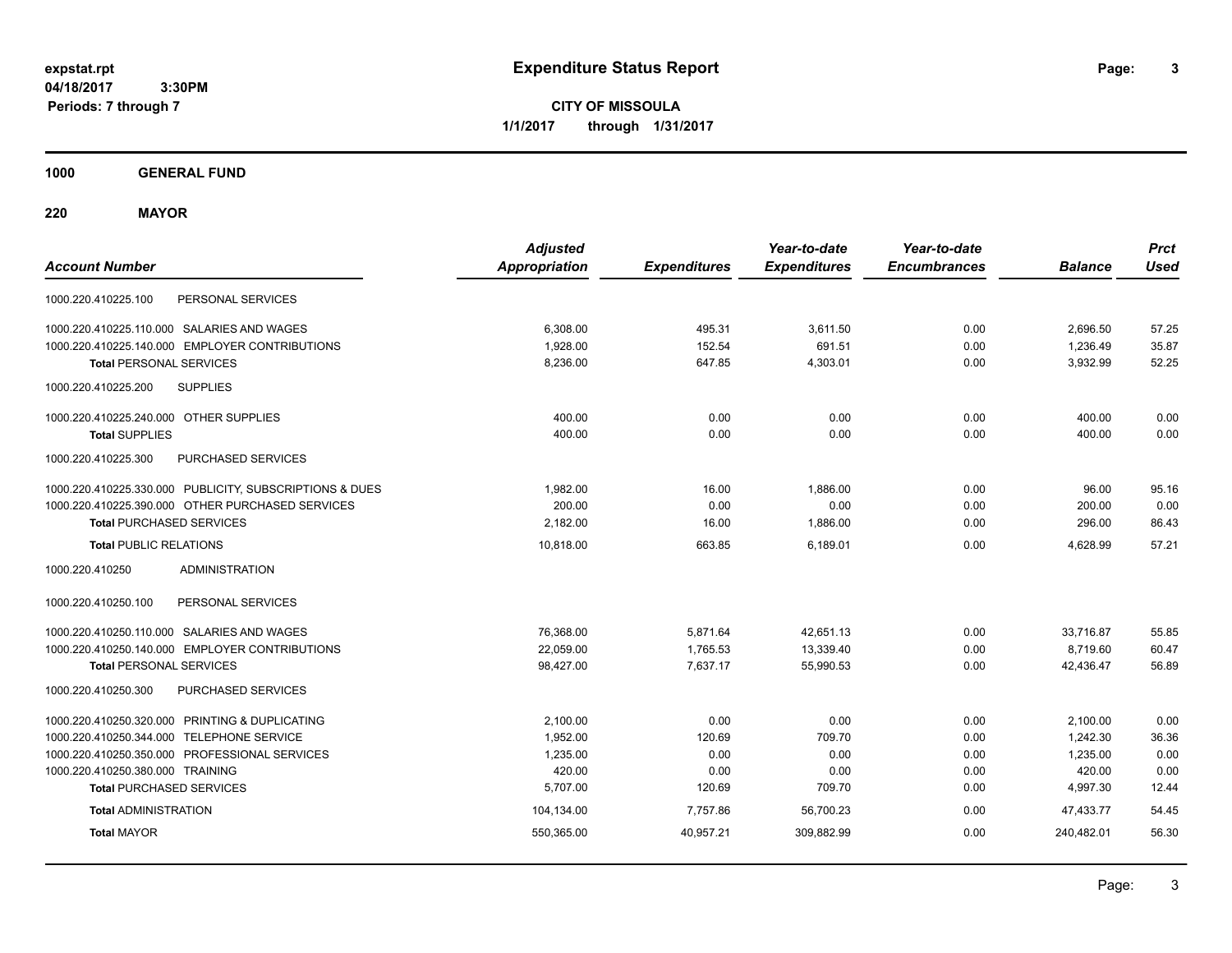**CITY OF MISSOULA 1/1/2017 through 1/31/2017**

**1000 GENERAL FUND**

|                                                         | <b>Adjusted</b>      |                     | Year-to-date        | Year-to-date        |                | <b>Prct</b> |
|---------------------------------------------------------|----------------------|---------------------|---------------------|---------------------|----------------|-------------|
| <b>Account Number</b>                                   | <b>Appropriation</b> | <b>Expenditures</b> | <b>Expenditures</b> | <b>Encumbrances</b> | <b>Balance</b> | <b>Used</b> |
| <b>ADMINISTRATION</b><br>1000.221.410810                |                      |                     |                     |                     |                |             |
| PERSONAL SERVICES<br>1000.221.410810.100                |                      |                     |                     |                     |                |             |
| 1000.221.410810.110.000 SALARIES AND WAGES              | 95,811.00            | 6,965.66            | 50,996.19           | 0.00                | 44,814.81      | 53.23       |
| 1000.221.410810.140.000 EMPLOYER CONTRIBUTIONS          | 33.311.00            | 2,502.86            | 19,080.44           | 0.00                | 14,230.56      | 57.28       |
| 1000.221.410810.141.000 STATE RETIREMENT CONTRIBUTIONS  | 0.00                 | 16.11               | 117.64              | 0.00                | $-117.64$      | 0.00        |
| <b>Total PERSONAL SERVICES</b>                          | 129,122.00           | 9,484.63            | 70,194.27           | 0.00                | 58,927.73      | 54.36       |
| 1000.221.410810.200<br><b>SUPPLIES</b>                  |                      |                     |                     |                     |                |             |
| 1000.221.410810.210.000 OFFICE SUPPLIES                 | 1,000.00             | 72.43               | 258.11              | 0.00                | 741.89         | 25.81       |
| <b>Total SUPPLIES</b>                                   | 1,000.00             | 72.43               | 258.11              | 0.00                | 741.89         | 25.81       |
| 1000.221.410810.300<br><b>PURCHASED SERVICES</b>        |                      |                     |                     |                     |                |             |
| 1000.221.410810.310.000 COMMUNICATIONS                  | 450.00               | 8.88                | 115.03              | 0.00                | 334.97         | 25.56       |
| 1000.221.410810.320.000 PRINTING & DUPLICATING          | 417.00               | 0.00                | 282.28              | 0.00                | 134.72         | 67.69       |
| 1000.221.410810.330.000 PUBLICITY, SUBSCRIPTIONS & DUES | 750.00               | 0.00                | 538.00              | 0.00                | 212.00         | 71.73       |
| 1000.221.410810.344.000 TELEPHONE SERVICE               | 45.00                | 7.85                | 44.90               | 0.00                | 0.10           | 99.78       |
| 1000.221.410810.360.000 REPAIR & MAINTENANCE            | 1,260.00             | 0.00                | 18.99               | 0.00                | 1,241.01       | 1.51        |
| 1000.221.410810.370.000 TRAVEL                          | 995.00               | 0.00                | 0.00                | 0.00                | 995.00         | 0.00        |
| 1000.221.410810.380.000 TRAINING                        | 1,225.00             | 0.00                | 424.00              | 0.00                | 801.00         | 34.61       |
| <b>Total PURCHASED SERVICES</b>                         | 5,142.00             | 16.73               | 1,423.20            | 0.00                | 3,718.80       | 27.68       |
| <b>Total ADMINISTRATION</b>                             | 135,264.00           | 9,573.79            | 71,875.58           | 0.00                | 63,388.42      | 53.14       |
| 1000.221.410820<br><b>TRAINING</b>                      |                      |                     |                     |                     |                |             |
| 1000.221.410820.100<br>PERSONAL SERVICES                |                      |                     |                     |                     |                |             |
| 1000.221.410820.110.000 SALARIES AND WAGES              | 4,823.00             | 185.00              | 1,348.75            | 0.00                | 3,474.25       | 27.96       |
| 1000.221.410820.140.000 EMPLOYER CONTRIBUTIONS          | 1,732.00             | 69.76               | 533.42              | 0.00                | 1,198.58       | 30.80       |
| <b>Total PERSONAL SERVICES</b>                          | 6,555.00             | 254.76              | 1,882.17            | 0.00                | 4,672.83       | 28.71       |
| <b>SUPPLIES</b><br>1000.221.410820.200                  |                      |                     |                     |                     |                |             |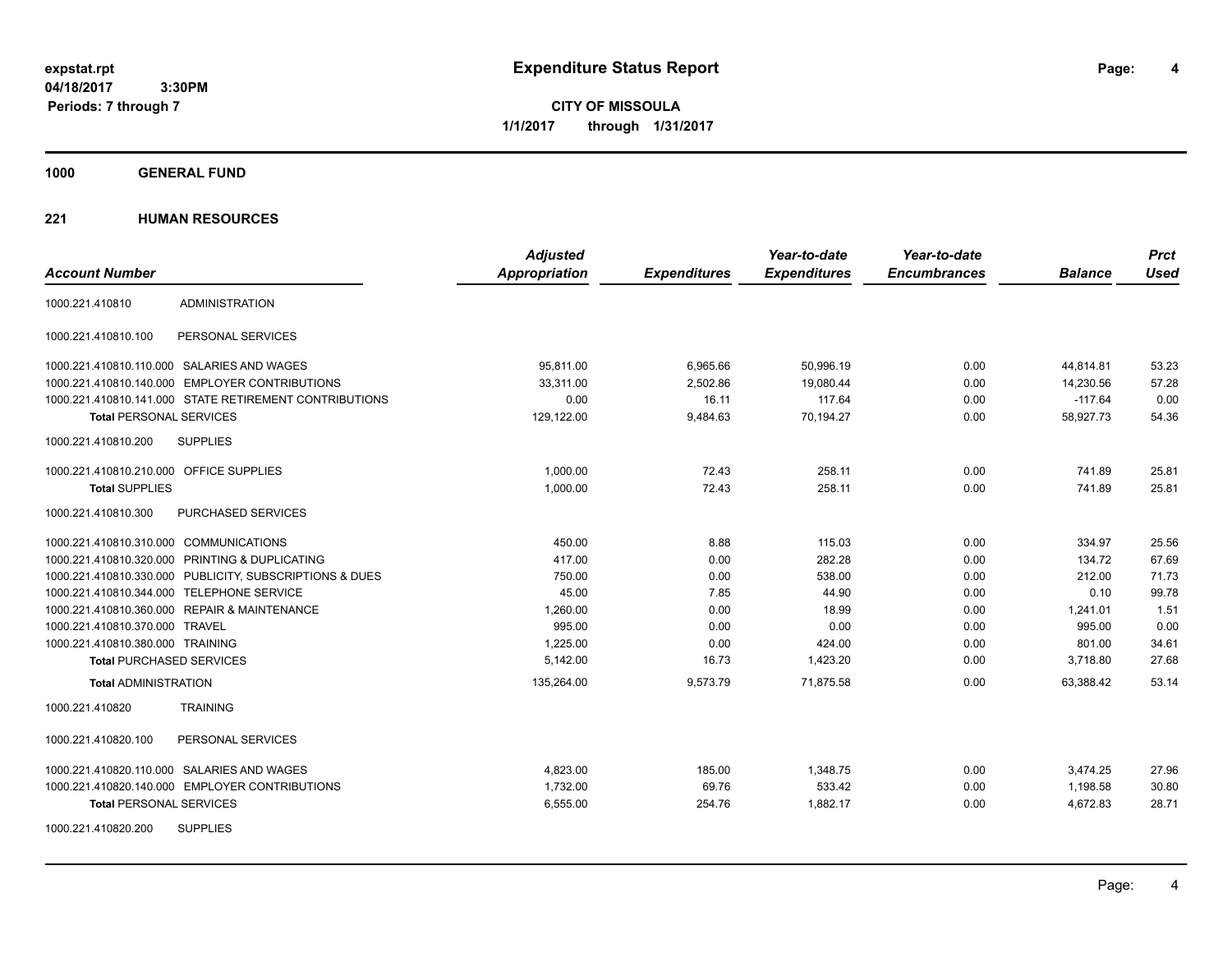**CITY OF MISSOULA 1/1/2017 through 1/31/2017**

## **1000 GENERAL FUND**

|                                                         | <b>Adjusted</b> |                     | Year-to-date        | Year-to-date        |                | <b>Prct</b> |
|---------------------------------------------------------|-----------------|---------------------|---------------------|---------------------|----------------|-------------|
| <b>Account Number</b>                                   | Appropriation   | <b>Expenditures</b> | <b>Expenditures</b> | <b>Encumbrances</b> | <b>Balance</b> | <b>Used</b> |
| 1000.221.410820.210.000 OFFICE SUPPLIES                 | 405.00          | 0.00                | 0.00                | 0.00                | 405.00         | 0.00        |
| <b>Total SUPPLIES</b>                                   | 405.00          | 0.00                | 0.00                | 0.00                | 405.00         | 0.00        |
| 1000.221.410820.300<br>PURCHASED SERVICES               |                 |                     |                     |                     |                |             |
| 1000.221.410820.320.000 PRINTING & DUPLICATING          | 500.00          | 0.00                | 55.00               | 0.00                | 445.00         | 11.00       |
| 1000.221.410820.330.000 PUBLICITY, SUBSCRIPTIONS & DUES | 26.00           | 0.00                | 89.00               | 0.00                | $-63.00$       | 342.31      |
| 1000.221.410820.344.000 TELEPHONE SERVICE               | 34.00           | 0.00                | 0.00                | 0.00                | 34.00          | 0.00        |
| 1000.221.410820.350.000 PROFESSIONAL SERVICES           | 2,000.00        | 0.00                | 0.00                | 0.00                | 2,000.00       | 0.00        |
| 1000.221.410820.360.000 REPAIR & MAINTENANCE            | 1,556.00        | 0.00                | 0.00                | 0.00                | 1,556.00       | 0.00        |
| 1000.221.410820.370.000 TRAVEL                          | 600.00          | 30.00               | 30.00               | 0.00                | 570.00         | 5.00        |
| 1000.221.410820.380.000 TRAINING                        | 1,250.00        | 0.00                | 1,034.90            | 0.00                | 215.10         | 82.79       |
| <b>Total PURCHASED SERVICES</b>                         | 5,966.00        | 30.00               | 1,208.90            | 0.00                | 4,757.10       | 20.26       |
| <b>Total TRAINING</b>                                   | 12,926.00       | 284.76              | 3,091.07            | 0.00                | 9,834.93       | 23.91       |
| <b>LABOR RELATIONS</b><br>1000.221.410840               |                 |                     |                     |                     |                |             |
| 1000.221.410840.100<br>PERSONAL SERVICES                |                 |                     |                     |                     |                |             |
| 1000.221.410840.110.000 SALARIES AND WAGES              | 43,660.00       | 3,173.27            | 23,144.93           | 0.00                | 20,515.07      | 53.01       |
| 1000.221.410840.140.000 EMPLOYER CONTRIBUTIONS          | 17,824.00       | 1,363.88            | 10,472.33           | 0.00                | 7,351.67       | 58.75       |
| <b>Total PERSONAL SERVICES</b>                          | 61,484.00       | 4,537.15            | 33,617.26           | 0.00                | 27,866.74      | 54.68       |
| 1000.221.410840.200<br><b>SUPPLIES</b>                  |                 |                     |                     |                     |                |             |
| 1000.221.410840.210.000 OFFICE SUPPLIES                 | 950.00          | 0.00                | 0.00                | 0.00                | 950.00         | 0.00        |
| <b>Total SUPPLIES</b>                                   | 950.00          | 0.00                | 0.00                | 0.00                | 950.00         | 0.00        |
| 1000.221.410840.300<br><b>PURCHASED SERVICES</b>        |                 |                     |                     |                     |                |             |
| 1000.221.410840.320.000 PRINTING & DUPLICATING          | 350.00          | 249.02              | 249.02              | 0.00                | 100.98         | 71.15       |
| 1000.221.410840.330.000 PUBLICITY, SUBSCRIPTIONS & DUES | 450.00          | 0.00                | 0.00                | 0.00                | 450.00         | 0.00        |
| 1000.221.410840.344.000 TELEPHONE SERVICE               | 24.00           | 0.00                | 0.00                | 0.00                | 24.00          | 0.00        |
| 1000.221.410840.360.000 REPAIR & MAINTENANCE            | 526.00          | 0.00                | 0.00                | 0.00                | 526.00         | 0.00        |
|                                                         |                 |                     |                     |                     |                |             |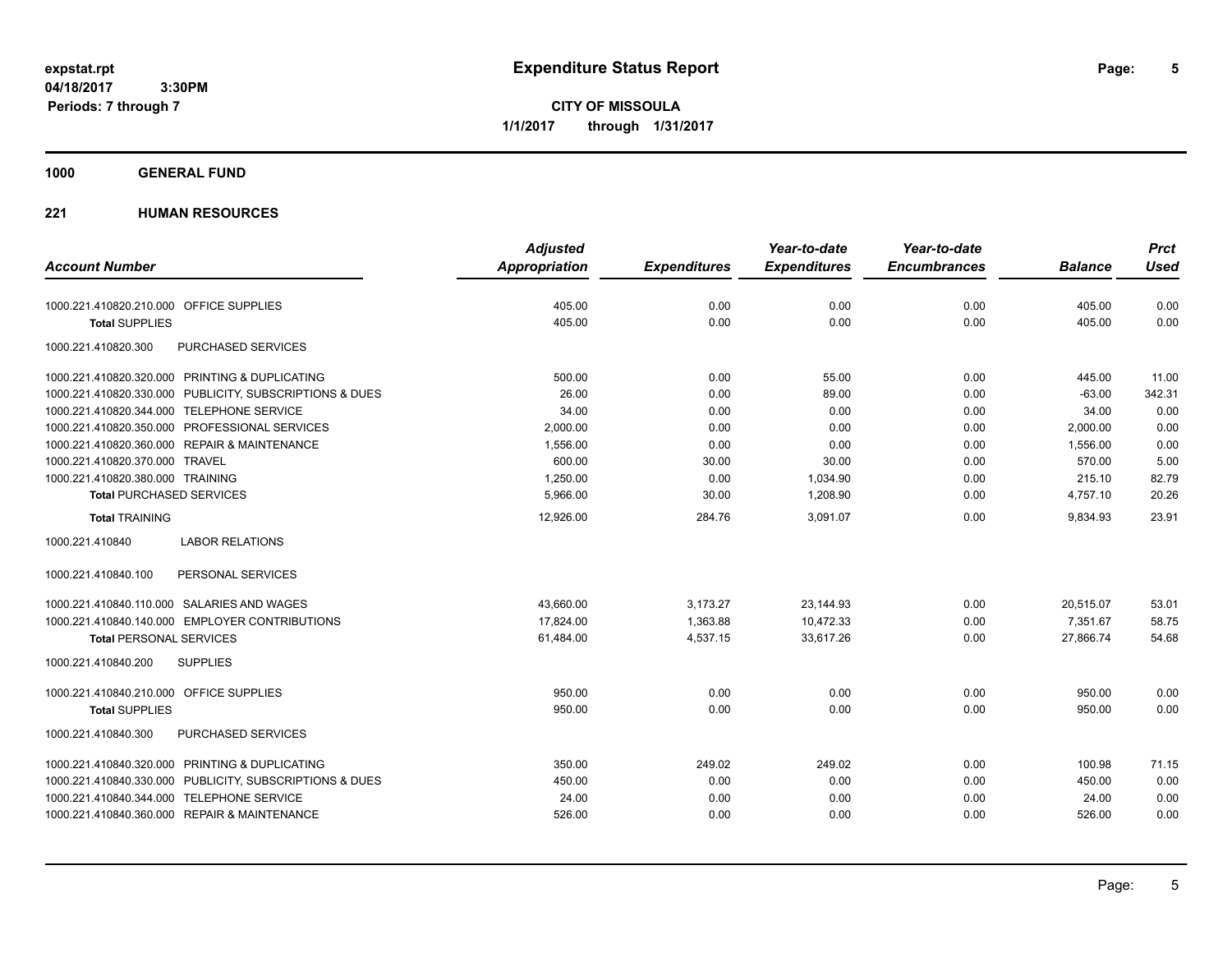**CITY OF MISSOULA 1/1/2017 through 1/31/2017**

## **1000 GENERAL FUND**

| <b>Account Number</b>                          | <b>Adjusted</b><br>Appropriation | <b>Expenditures</b> | Year-to-date<br><b>Expenditures</b> | Year-to-date<br><b>Encumbrances</b> | <b>Balance</b> | <b>Prct</b><br><b>Used</b> |
|------------------------------------------------|----------------------------------|---------------------|-------------------------------------|-------------------------------------|----------------|----------------------------|
| 1000.221.410840.370.000 TRAVEL                 | 815.00                           | 0.00                | 348.37                              | 0.00                                | 466.63         | 42.74                      |
| 1000.221.410840.380.000 TRAINING               | 300.00                           | 0.00                | 264.50                              | 0.00                                | 35.50          | 88.17                      |
| <b>Total PURCHASED SERVICES</b>                | 2,465.00                         | 249.02              | 861.89                              | 0.00                                | 1,603.11       | 34.97                      |
| <b>Total LABOR RELATIONS</b>                   | 64,899.00                        | 4,786.17            | 34,479.15                           | 0.00                                | 30.419.85      | 53.13                      |
| EEO COMPLIANCE<br>1000.221.410850              |                                  |                     |                                     |                                     |                |                            |
| 1000.221.410850.100<br>PERSONAL SERVICES       |                                  |                     |                                     |                                     |                |                            |
| 1000.221.410850.110.000 SALARIES AND WAGES     | 38,742.00                        | 3,131.29            | 22,824.34                           | 0.00                                | 15,917.66      | 58.91                      |
| 1000.221.410850.140.000 EMPLOYER CONTRIBUTIONS | 13,364.00                        | 1,118.87            | 8,511.24                            | 0.00                                | 4,852.76       | 63.69                      |
| <b>Total PERSONAL SERVICES</b>                 | 52,106.00                        | 4,250.16            | 31,335.58                           | 0.00                                | 20,770.42      | 60.14                      |
| 1000.221.410850.200<br><b>SUPPLIES</b>         |                                  |                     |                                     |                                     |                |                            |
| <b>Total SUPPLIES</b>                          | 0.00                             | 0.00                | 0.00                                | 0.00                                | 0.00           | 0.00                       |
| PURCHASED SERVICES<br>1000.221.410850.300      |                                  |                     |                                     |                                     |                |                            |
| 1000.221.410850.350.000 PROFESSIONAL SERVICES  | 9,000.00                         | 0.00                | 0.00                                | 0.00                                | 9,000.00       | 0.00                       |
| <b>Total PURCHASED SERVICES</b>                | 9,000.00                         | 0.00                | 0.00                                | 0.00                                | 9,000.00       | 0.00                       |
| 1000.221.410850.900<br><b>CAPITAL OUTLAY</b>   |                                  |                     |                                     |                                     |                |                            |
| <b>Total CAPITAL OUTLAY</b>                    | 0.00                             | 0.00                | 0.00                                | 0.00                                | 0.00           | 0.00                       |
| Total EEO COMPLIANCE                           | 61,106.00                        | 4,250.16            | 31,335.58                           | 0.00                                | 29,770.42      | 51.28                      |
| 1000.221.410860<br><b>EMPLOYEE BENEFITS</b>    |                                  |                     |                                     |                                     |                |                            |
| 1000.221.410860.100<br>PERSONAL SERVICES       |                                  |                     |                                     |                                     |                |                            |
| 1000.221.410860.110.000 SALARIES AND WAGES     | 26,202.00                        | 2,650.38            | 19,317.36                           | 0.00                                | 6,884.64       | 73.72                      |
| 1000.221.410860.140.000 EMPLOYER CONTRIBUTIONS | 8,861.00                         | 937.15              | 7,122.52                            | 0.00                                | 1,738.48       | 80.38                      |
| <b>Total PERSONAL SERVICES</b>                 | 35,063.00                        | 3,587.53            | 26,439.88                           | 0.00                                | 8,623.12       | 75.41                      |
| <b>SUPPLIES</b><br>1000.221.410860.200         |                                  |                     |                                     |                                     |                |                            |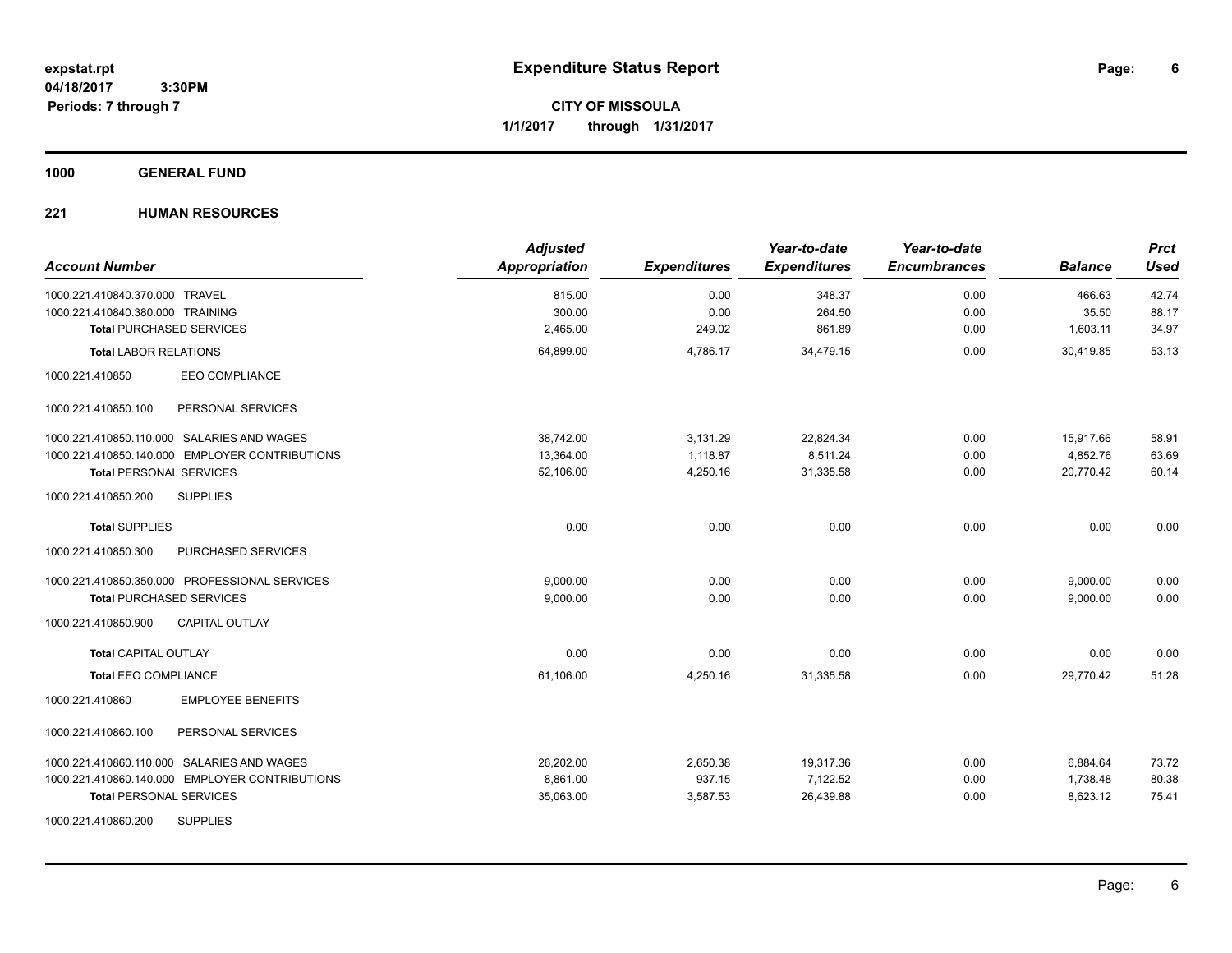**CITY OF MISSOULA 1/1/2017 through 1/31/2017**

## **1000 GENERAL FUND**

|                                                         | <b>Adjusted</b>      |                     | Year-to-date        | Year-to-date        |                | <b>Prct</b> |
|---------------------------------------------------------|----------------------|---------------------|---------------------|---------------------|----------------|-------------|
| <b>Account Number</b>                                   | <b>Appropriation</b> | <b>Expenditures</b> | <b>Expenditures</b> | <b>Encumbrances</b> | <b>Balance</b> | <b>Used</b> |
| OFFICE SUPPLIES<br>1000.221.410860.210.000              | 760.00               | 65.20               | 198.93              | 0.00                | 561.07         | 26.18       |
| <b>Total SUPPLIES</b>                                   | 760.00               | 65.20               | 198.93              | 0.00                | 561.07         | 26.18       |
| <b>PURCHASED SERVICES</b><br>1000.221.410860.300        |                      |                     |                     |                     |                |             |
| 1000.221.410860.320.000 PRINTING & DUPLICATING          | 365.00               | 80.25               | 135.25              | 0.00                | 229.75         | 37.05       |
| 1000.221.410860.330.000 PUBLICITY, SUBSCRIPTIONS & DUES | 865.00               | 0.00                | 858.00              | 0.00                | 7.00           | 99.19       |
| 1000.221.410860.344.000 TELEPHONE SERVICE               | 87.00                | 0.00                | 0.00                | 0.00                | 87.00          | 0.00        |
| 1000.221.410860.360.000 REPAIR & MAINTENANCE            | 650.00               | 363.80              | 363.80              | 0.00                | 286.20         | 55.97       |
| 1000.221.410860.370.000 TRAVEL                          | 678.00               | 0.00                | 0.00                | 0.00                | 678.00         | 0.00        |
| 1000.221.410860.380.000 TRAINING                        | 275.00               | 0.00                | 0.00                | 0.00                | 275.00         | 0.00        |
| 1000.221.410860.390.000 OTHER PURCHASED SERVICES        | 17,490.00            | 4,189.12            | 15,293.40           | 0.00                | 2,196.60       | 87.44       |
| <b>Total PURCHASED SERVICES</b>                         | 20,410.00            | 4,633.17            | 16,650.45           | 0.00                | 3,759.55       | 81.58       |
| <b>Total EMPLOYEE BENEFITS</b>                          | 56,233.00            | 8,285.90            | 43,289.26           | 0.00                | 12.943.74      | 76.98       |
| <b>Total HUMAN RESOURCES</b>                            | 330,428.00           | 27,180.78           | 184,070.64          | 0.00                | 146.357.36     | 55.71       |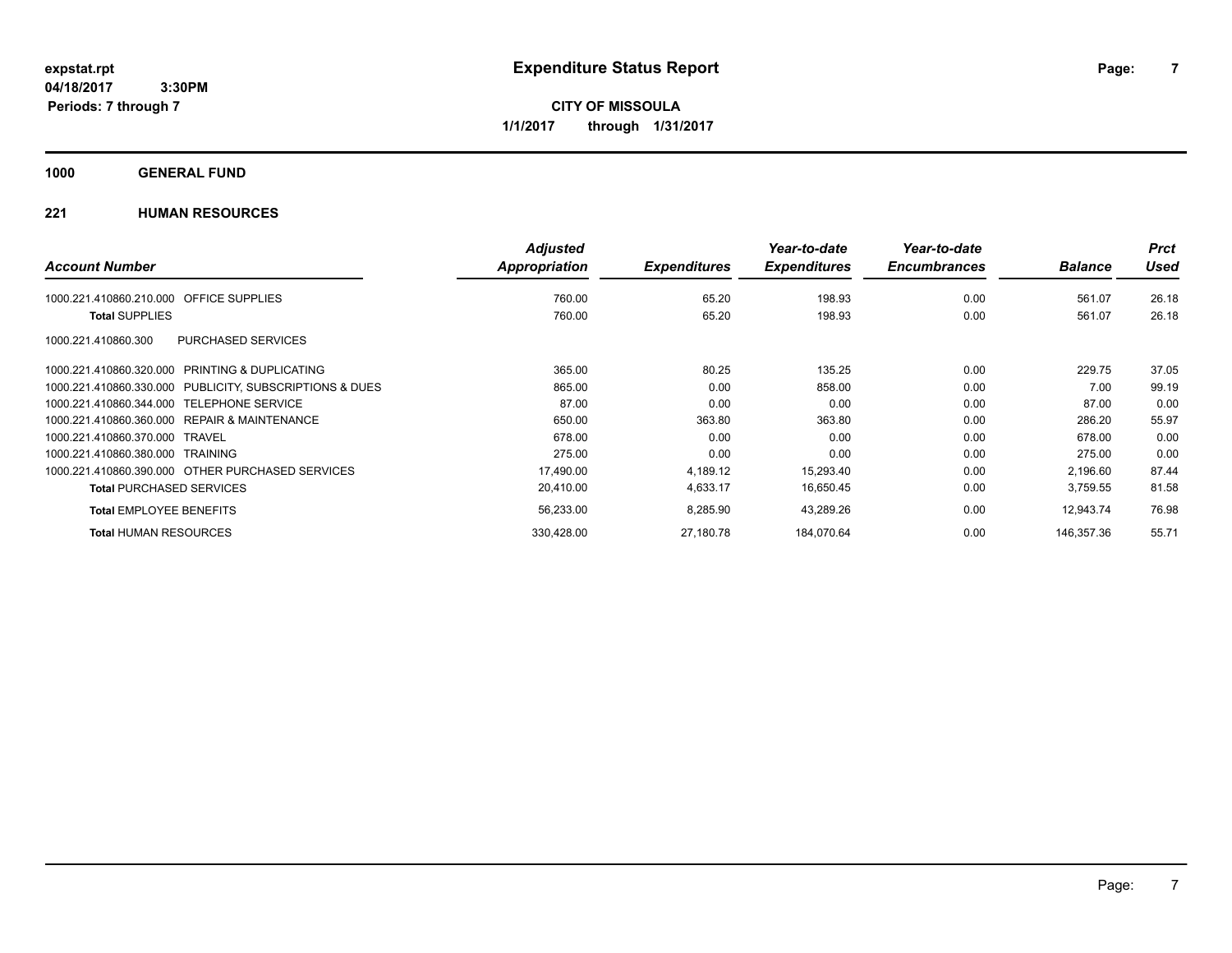**CITY OF MISSOULA 1/1/2017 through 1/31/2017**

## **1000 GENERAL FUND**

|                                                          | <b>Adjusted</b>      |                     | Year-to-date        | Year-to-date        |                | <b>Prct</b> |
|----------------------------------------------------------|----------------------|---------------------|---------------------|---------------------|----------------|-------------|
| <b>Account Number</b>                                    | <b>Appropriation</b> | <b>Expenditures</b> | <b>Expenditures</b> | <b>Encumbrances</b> | <b>Balance</b> | <b>Used</b> |
| <b>NC-GRANT CREEK</b><br>1000.223.410101                 |                      |                     |                     |                     |                |             |
| PURCHASED SERVICES<br>1000.223.410101.300                |                      |                     |                     |                     |                |             |
| 1000.223.410101.310.000 GRANT CREEK NC/COMMUNICATIONS    | 328.00               | 0.00                | 401.83              | 0.00                | $-73.83$       | 122.51      |
| <b>Total PURCHASED SERVICES</b>                          | 328.00               | 0.00                | 401.83              | 0.00                | $-73.83$       | 122.51      |
| <b>GRANTS &amp; CONTRIBUTIONS</b><br>1000.223.410101.700 |                      |                     |                     |                     |                |             |
| 1000.223.410101.700.000 GRANTS & CONTRIBUTIONS           | 800.00               | 0.00                | 168.80              | 0.00                | 631.20         | 21.10       |
| <b>Total GRANTS &amp; CONTRIBUTIONS</b>                  | 800.00               | 0.00                | 168.80              | 0.00                | 631.20         | 21.10       |
| <b>Total NC-GRANT CREEK</b>                              | 1,128.00             | 0.00                | 570.63              | 0.00                | 557.37         | 50.59       |
| 1000.223.410102<br>NC-UPPER RATTLESNAKE                  |                      |                     |                     |                     |                |             |
| PURCHASED SERVICES<br>1000.223.410102.300                |                      |                     |                     |                     |                |             |
| 1000.223.410102.310.000 UPPER RATTLESNAKE/COMMUNICATIONS | 753.00               | 0.00                | 408.42              | 0.00                | 344.58         | 54.24       |
| <b>Total PURCHASED SERVICES</b>                          | 753.00               | 0.00                | 408.42              | 0.00                | 344.58         | 54.24       |
| <b>GRANTS &amp; CONTRIBUTIONS</b><br>1000.223.410102.700 |                      |                     |                     |                     |                |             |
| 1000.223.410102.700.000 GRANTS & CONTRIBUTIONS           | 800.00               | 0.00                | 34.95               | 0.00                | 765.05         | 4.37        |
| <b>Total GRANTS &amp; CONTRIBUTIONS</b>                  | 800.00               | 0.00                | 34.95               | 0.00                | 765.05         | 4.37        |
| Total NC-UPPER RATTLESNAKE                               | 1,553.00             | 0.00                | 443.37              | 0.00                | 1,109.63       | 28.55       |
| 1000.223.410103<br><b>NC-LOWER RATTLESNAKE</b>           |                      |                     |                     |                     |                |             |
| 1000.223.410103.300<br>PURCHASED SERVICES                |                      |                     |                     |                     |                |             |
| 1000.223.410103.310.000 COMMUNICATIONS                   | 413.00               | 0.00                | 385.66              | 0.00                | 27.34          | 93.38       |
| <b>Total PURCHASED SERVICES</b>                          | 413.00               | 0.00                | 385.66              | 0.00                | 27.34          | 93.38       |
| 1000.223.410103.700<br><b>GRANTS &amp; CONTRIBUTIONS</b> |                      |                     |                     |                     |                |             |
| 1000.223.410103.700.000 GRANTS & CONTRIBUTIONS           | 800.00               | 0.00                | 162.50              | 0.00                | 637.50         | 20.31       |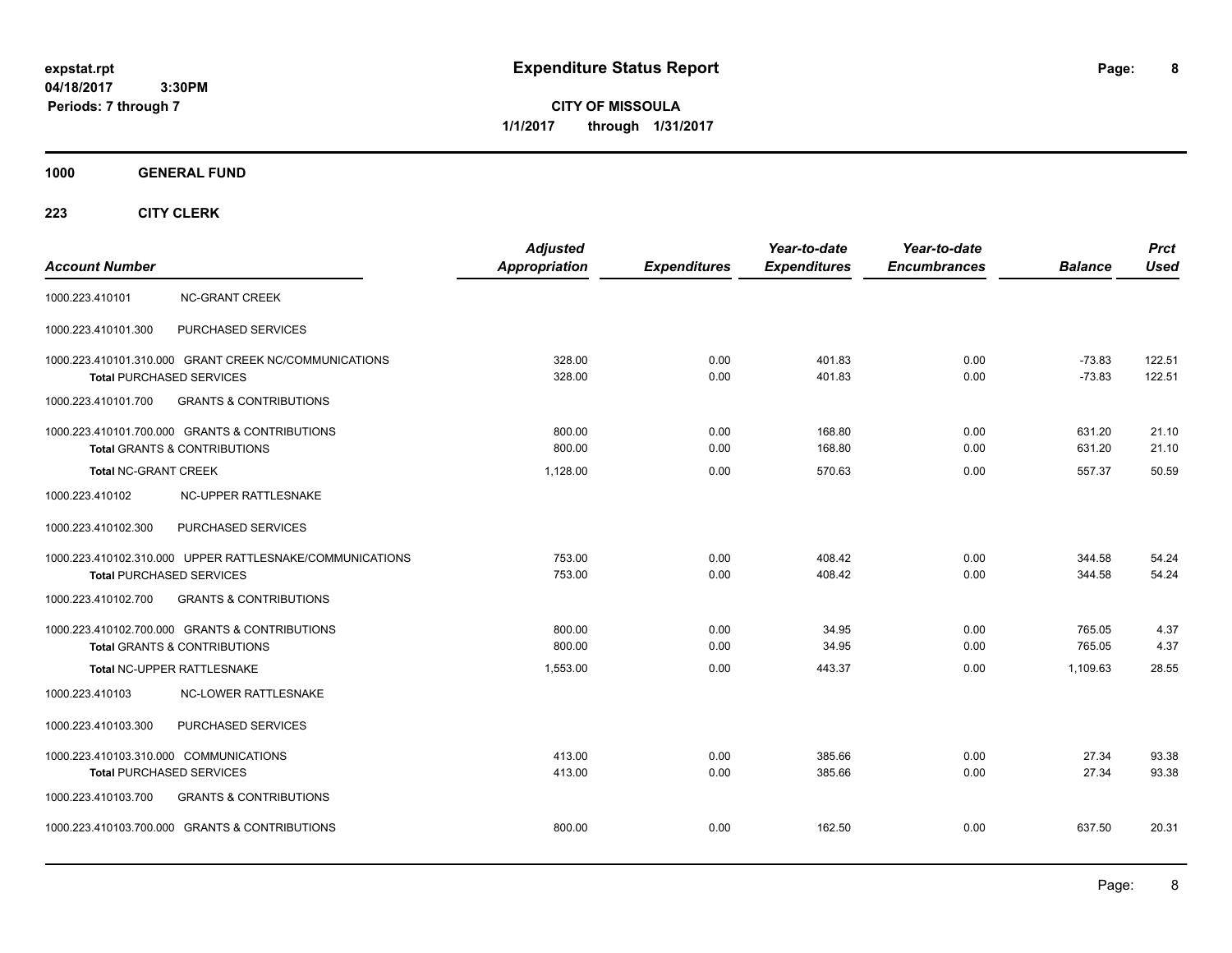**CITY OF MISSOULA 1/1/2017 through 1/31/2017**

**1000 GENERAL FUND**

| <b>Account Number</b>                   |                                                | <b>Adjusted</b><br>Appropriation | <b>Expenditures</b> | Year-to-date<br><b>Expenditures</b> | Year-to-date<br><b>Encumbrances</b> | <b>Balance</b> | <b>Prct</b><br><b>Used</b> |
|-----------------------------------------|------------------------------------------------|----------------------------------|---------------------|-------------------------------------|-------------------------------------|----------------|----------------------------|
| <b>Total GRANTS &amp; CONTRIBUTIONS</b> |                                                | 800.00                           | 0.00                | 162.50                              | 0.00                                | 637.50         | 20.31                      |
| Total NC-LOWER RATTLESNAKE              |                                                | 1,213.00                         | 0.00                | 548.16                              | 0.00                                | 664.84         | 45.19                      |
| 1000.223.410104                         | NC-NORTHSIDE                                   |                                  |                     |                                     |                                     |                |                            |
| 1000.223.410104.300                     | PURCHASED SERVICES                             |                                  |                     |                                     |                                     |                |                            |
| 1000.223.410104.310.000 COMMUNICATIONS  |                                                | 627.00                           | 0.00                | 575.67                              | 0.00                                | 51.33          | 91.81                      |
| <b>Total PURCHASED SERVICES</b>         |                                                | 627.00                           | 0.00                | 575.67                              | 0.00                                | 51.33          | 91.81                      |
| 1000.223.410104.700                     | <b>GRANTS &amp; CONTRIBUTIONS</b>              |                                  |                     |                                     |                                     |                |                            |
|                                         | 1000.223.410104.700.000 GRANTS & CONTRIBUTIONS | 800.00                           | 0.00                | 122.57                              | 0.00                                | 677.43         | 15.32                      |
| <b>Total GRANTS &amp; CONTRIBUTIONS</b> |                                                | 800.00                           | 0.00                | 122.57                              | 0.00                                | 677.43         | 15.32                      |
| <b>Total NC-NORTHSIDE</b>               |                                                | 1,427.00                         | 0.00                | 698.24                              | 0.00                                | 728.76         | 48.93                      |
| 1000.223.410105                         | NC-WESTSIDE                                    |                                  |                     |                                     |                                     |                |                            |
| 1000.223.410105.300                     | PURCHASED SERVICES                             |                                  |                     |                                     |                                     |                |                            |
| 1000.223.410105.310.000 COMMUNICATIONS  |                                                | 1,183.00                         | 0.00                | 575.68                              | 0.00                                | 607.32         | 48.66                      |
| <b>Total PURCHASED SERVICES</b>         |                                                | 1,183.00                         | 0.00                | 575.68                              | 0.00                                | 607.32         | 48.66                      |
| 1000.223.410105.700                     | <b>GRANTS &amp; CONTRIBUTIONS</b>              |                                  |                     |                                     |                                     |                |                            |
|                                         | 1000.223.410105.700.000 GRANTS & CONTRIBUTIONS | 800.00                           | 0.00                | 122.57                              | 0.00                                | 677.43         | 15.32                      |
| <b>Total GRANTS &amp; CONTRIBUTIONS</b> |                                                | 800.00                           | 0.00                | 122.57                              | 0.00                                | 677.43         | 15.32                      |
| <b>Total NC-WESTSIDE</b>                |                                                | 1,983.00                         | 0.00                | 698.25                              | 0.00                                | 1,284.75       | 35.21                      |
| 1000.223.410106                         | NC-HEART OF MISSOULA                           |                                  |                     |                                     |                                     |                |                            |
| 1000.223.410106.300                     | PURCHASED SERVICES                             |                                  |                     |                                     |                                     |                |                            |
| 1000.223.410106.310.000 COMMUNICATIONS  |                                                | 637.00                           | 0.00                | 0.00                                | 0.00                                | 637.00         | 0.00                       |
| <b>Total PURCHASED SERVICES</b>         |                                                | 637.00                           | 0.00                | 0.00                                | 0.00                                | 637.00         | 0.00                       |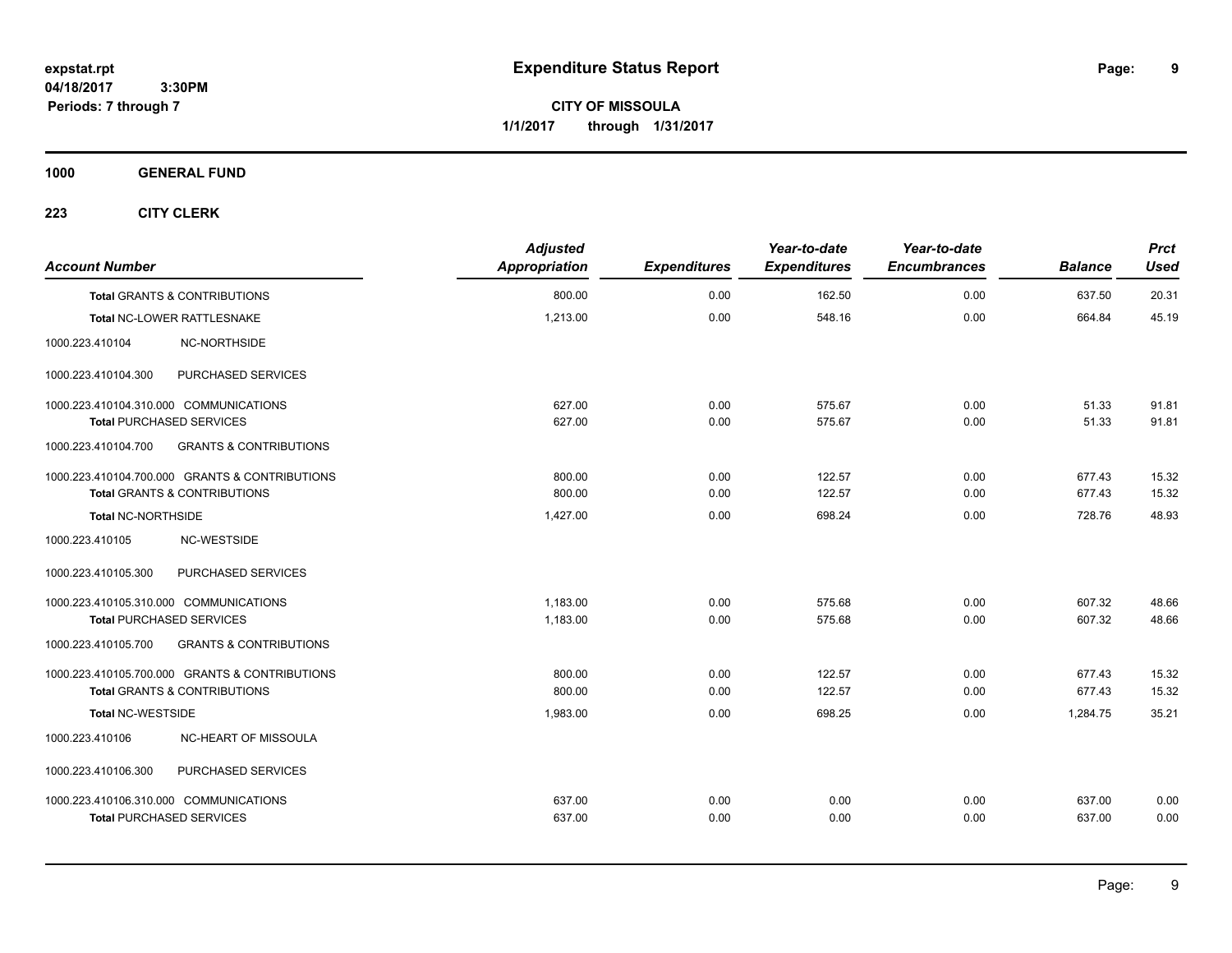**CITY OF MISSOULA 1/1/2017 through 1/31/2017**

**1000 GENERAL FUND**

**223 CITY CLERK**

| <b>Account Number</b>                                                                                                                 | <b>Adjusted</b><br>Appropriation | <b>Expenditures</b> | Year-to-date<br><b>Expenditures</b> | Year-to-date<br><b>Encumbrances</b> | <b>Balance</b>         | <b>Prct</b><br><b>Used</b> |
|---------------------------------------------------------------------------------------------------------------------------------------|----------------------------------|---------------------|-------------------------------------|-------------------------------------|------------------------|----------------------------|
| 1000.223.410106.700<br><b>GRANTS &amp; CONTRIBUTIONS</b>                                                                              |                                  |                     |                                     |                                     |                        |                            |
| 1000.223.410106.700.000 GRANTS & CONTRIBUTIONS<br><b>Total GRANTS &amp; CONTRIBUTIONS</b>                                             | 800.00<br>800.00                 | 0.00<br>0.00        | 0.00<br>0.00                        | 0.00<br>0.00                        | 800.00<br>800.00       | 0.00<br>0.00               |
| Total NC-HEART OF MISSOULA                                                                                                            | 1,437.00                         | 0.00                | 0.00                                | 0.00                                | 1,437.00               | 0.00                       |
| NC-UNIVERSITY DISTRICT<br>1000.223.410107                                                                                             |                                  |                     |                                     |                                     |                        |                            |
| PURCHASED SERVICES<br>1000.223.410107.300                                                                                             |                                  |                     |                                     |                                     |                        |                            |
| 1000.223.410107.310.000 COMMUNICATIONS<br><b>Total PURCHASED SERVICES</b><br><b>GRANTS &amp; CONTRIBUTIONS</b><br>1000.223.410107.700 | 1.683.00<br>1,683.00             | 0.00<br>0.00        | 0.00<br>0.00                        | 0.00<br>0.00                        | 1.683.00<br>1,683.00   | 0.00<br>0.00               |
| 1000.223.410107.700.000 GRANTS & CONTRIBUTIONS<br><b>Total GRANTS &amp; CONTRIBUTIONS</b>                                             | 800.00<br>800.00                 | 0.00<br>0.00        | 1.376.67<br>1,376.67                | 0.00<br>0.00                        | $-576.67$<br>$-576.67$ | 172.08<br>172.08           |
| <b>Total NC-UNIVERSITY DISTRICT</b><br>NC-RIVERFRONT<br>1000.223.410108                                                               | 2,483.00                         | 0.00                | 1,376.67                            | 0.00                                | 1,106.33               | 55.44                      |
| 1000.223.410108.300<br>PURCHASED SERVICES                                                                                             |                                  |                     |                                     |                                     |                        |                            |
| 1000.223.410108.310.000 COMMUNICATIONS<br><b>Total PURCHASED SERVICES</b>                                                             | 587.00<br>587.00                 | 0.00<br>0.00        | 233.15<br>233.15                    | 0.00<br>0.00                        | 353.85<br>353.85       | 39.72<br>39.72             |
| 1000.223.410108.700<br><b>GRANTS &amp; CONTRIBUTIONS</b>                                                                              |                                  |                     |                                     |                                     |                        |                            |
| 1000.223.410108.700.000 GRANTS & CONTRIBUTIONS<br><b>Total GRANTS &amp; CONTRIBUTIONS</b>                                             | 800.00<br>800.00                 | 0.00<br>0.00        | 208.78<br>208.78                    | 0.00<br>0.00                        | 591.22<br>591.22       | 26.10<br>26.10             |
| Total NC-RIVERFRONT                                                                                                                   | 1.387.00                         | 0.00                | 441.93                              | 0.00                                | 945.07                 | 31.86                      |
| <b>NC-EMMA DICKENSON &amp; ORCHARD HOMES</b><br>1000.223.410109                                                                       |                                  |                     |                                     |                                     |                        |                            |

1000.223.410109.300 PURCHASED SERVICES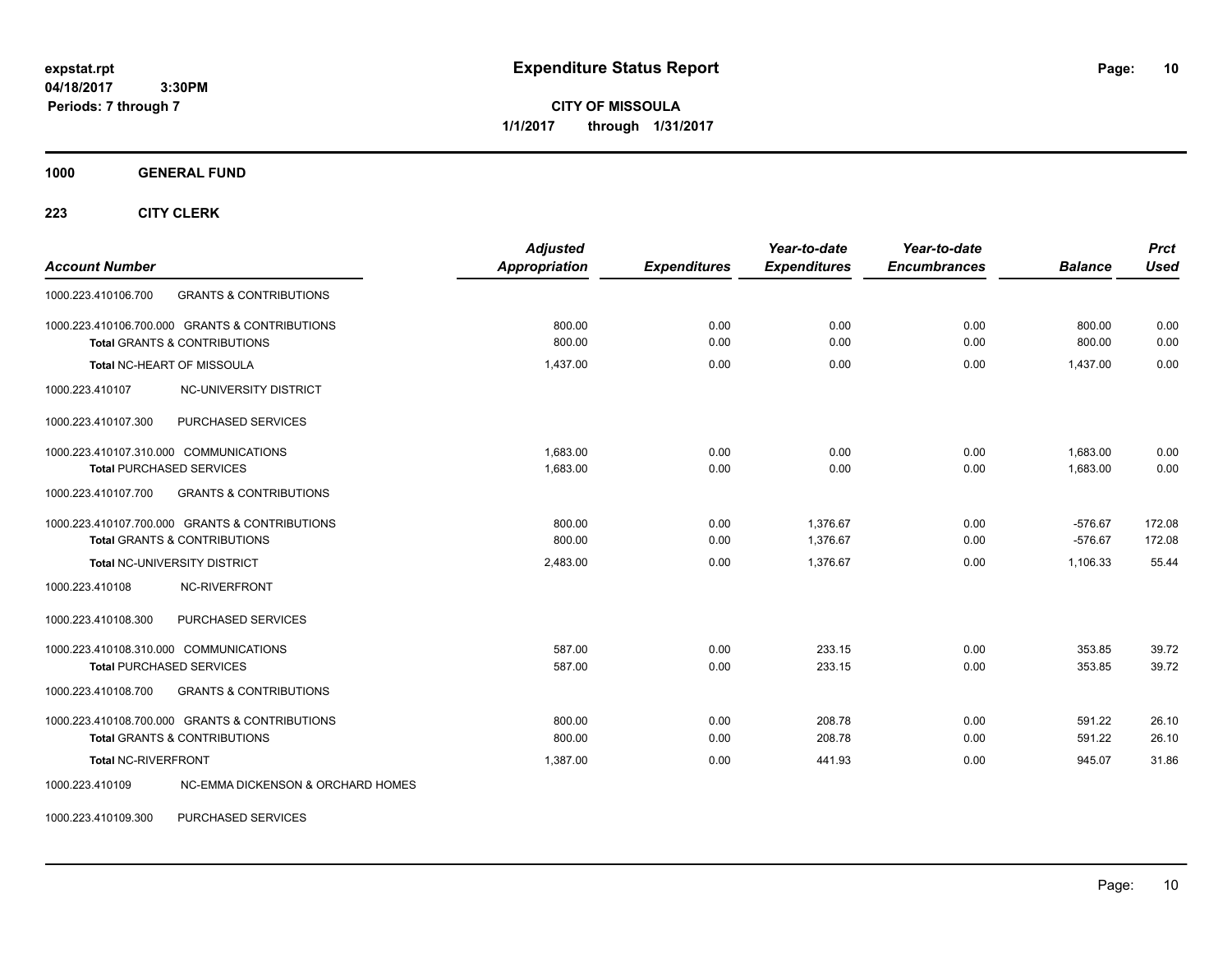**CITY OF MISSOULA 1/1/2017 through 1/31/2017**

## **1000 GENERAL FUND**

| <b>Account Number</b>                  |                                                                                           | <b>Adjusted</b><br><b>Appropriation</b> | <b>Expenditures</b> | Year-to-date<br><b>Expenditures</b> | Year-to-date<br><b>Encumbrances</b> | <b>Balance</b>       | <b>Prct</b><br><b>Used</b> |
|----------------------------------------|-------------------------------------------------------------------------------------------|-----------------------------------------|---------------------|-------------------------------------|-------------------------------------|----------------------|----------------------------|
| 1000.223.410109.310.000 COMMUNICATIONS | <b>Total PURCHASED SERVICES</b>                                                           | 723.00<br>723.00                        | 0.00<br>0.00        | 467.78<br>467.78                    | 0.00<br>0.00                        | 255.22<br>255.22     | 64.70<br>64.70             |
| 1000.223.410109.700                    | <b>GRANTS &amp; CONTRIBUTIONS</b>                                                         |                                         |                     |                                     |                                     |                      |                            |
|                                        | 1000.223.410109.700.000 GRANTS & CONTRIBUTIONS<br><b>Total GRANTS &amp; CONTRIBUTIONS</b> | 800.00<br>800.00                        | 0.00<br>0.00        | 184.68<br>184.68                    | 0.00<br>0.00                        | 615.32<br>615.32     | 23.09<br>23.09             |
|                                        | Total NC-EMMA DICKENSON & ORCHARD HOMES                                                   | 1,523.00                                | 0.00                | 652.46                              | 0.00                                | 870.54               | 42.84                      |
| 1000.223.410110                        | <b>NC-FRANKLIN TO FORT</b>                                                                |                                         |                     |                                     |                                     |                      |                            |
| 1000.223.410110.300                    | PURCHASED SERVICES                                                                        |                                         |                     |                                     |                                     |                      |                            |
| 1000.223.410110.310.000 COMMUNICATIONS | <b>Total PURCHASED SERVICES</b>                                                           | 1,735.00<br>1,735.00                    | 718.51<br>718.51    | 1,710.00<br>1.710.00                | 0.00<br>0.00                        | 25.00<br>25.00       | 98.56<br>98.56             |
| 1000.223.410110.700                    | <b>GRANTS &amp; CONTRIBUTIONS</b>                                                         |                                         |                     |                                     |                                     |                      |                            |
|                                        | 1000.223.410110.700.000 GRANTS & CONTRIBUTIONS<br><b>Total GRANTS &amp; CONTRIBUTIONS</b> | 800.00<br>800.00                        | 496.05<br>496.05    | 850.00<br>850.00                    | 0.00<br>0.00                        | $-50.00$<br>$-50.00$ | 106.25<br>106.25           |
|                                        | Total NC-FRANKLIN TO FORT                                                                 | 2,535.00                                | 1,214.56            | 2,560.00                            | 0.00                                | $-25.00$             | 100.99                     |
| 1000.223.410111                        | <b>NC-ROSE PARK</b>                                                                       |                                         |                     |                                     |                                     |                      |                            |
| 1000.223.410111.300                    | PURCHASED SERVICES                                                                        |                                         |                     |                                     |                                     |                      |                            |
| 1000.223.410111.310.000 COMMUNICATIONS | <b>Total PURCHASED SERVICES</b>                                                           | 1,081.00<br>1,081.00                    | 0.00<br>0.00        | 0.00<br>0.00                        | 0.00<br>0.00                        | 1,081.00<br>1.081.00 | 0.00<br>0.00               |
| 1000.223.410111.700                    | <b>GRANTS &amp; CONTRIBUTIONS</b>                                                         |                                         |                     |                                     |                                     |                      |                            |
|                                        | 1000.223.410111.700.000 GRANTS & CONTRIBUTIONS<br><b>Total GRANTS &amp; CONTRIBUTIONS</b> | 800.00<br>800.00                        | 0.00<br>0.00        | 0.00<br>0.00                        | 0.00<br>0.00                        | 800.00<br>800.00     | 0.00<br>0.00               |
| <b>Total NC-ROSE PARK</b>              |                                                                                           | 1,881.00                                | 0.00                | 0.00                                | 0.00                                | 1,881.00             | 0.00                       |
| 1000.223.410112                        | NC-FARVIEWS & PATTEE CANYON                                                               |                                         |                     |                                     |                                     |                      |                            |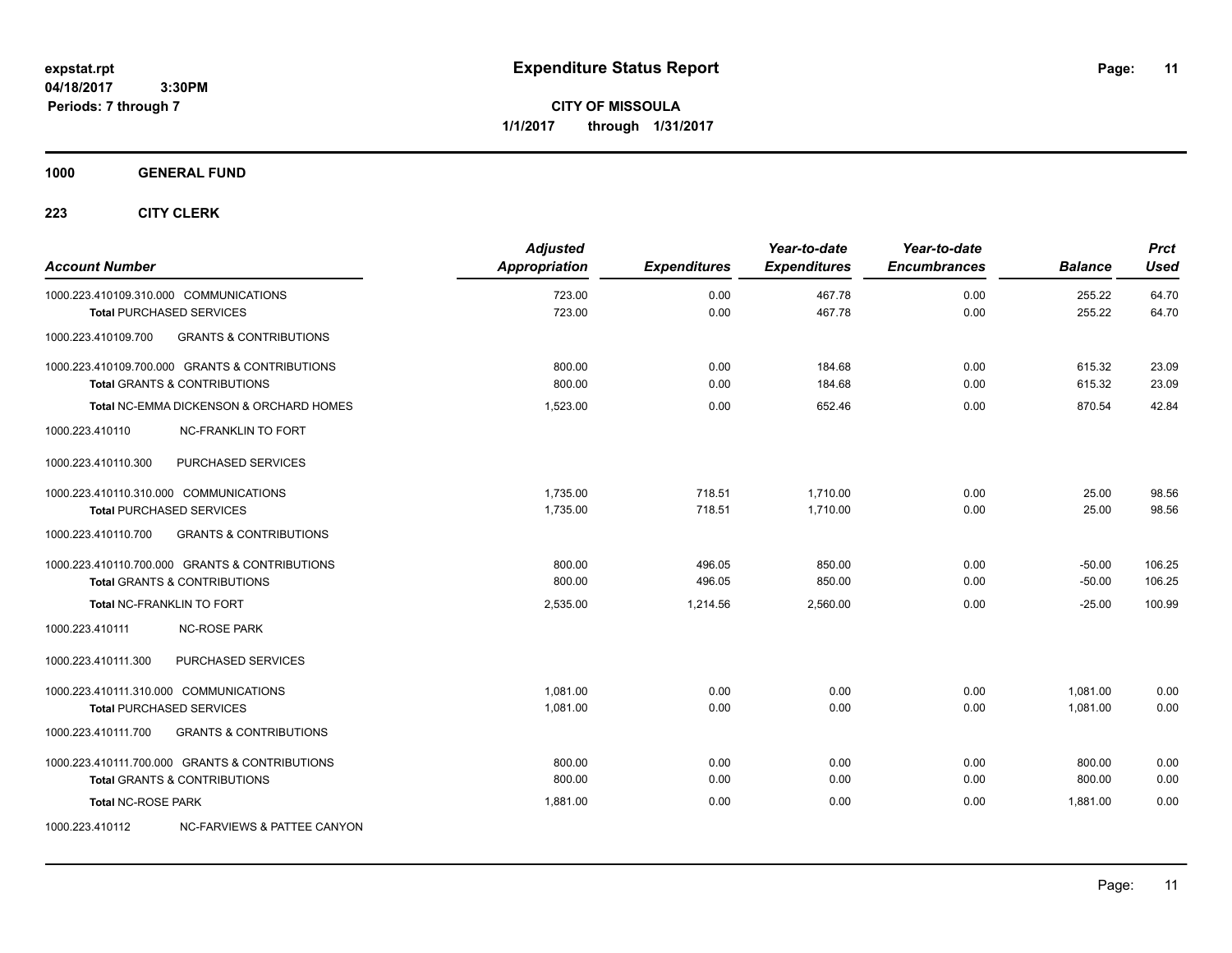**CITY OF MISSOULA 1/1/2017 through 1/31/2017**

## **1000 GENERAL FUND**

|                                                          | <b>Adjusted</b> |                     | Year-to-date        | Year-to-date        |                | <b>Prct</b> |
|----------------------------------------------------------|-----------------|---------------------|---------------------|---------------------|----------------|-------------|
| <b>Account Number</b>                                    | Appropriation   | <b>Expenditures</b> | <b>Expenditures</b> | <b>Encumbrances</b> | <b>Balance</b> | <b>Used</b> |
| PURCHASED SERVICES<br>1000.223.410112.300                |                 |                     |                     |                     |                |             |
| 1000.223.410112.310.000 COMMUNICATIONS                   | 716.00          | 0.00                | 0.00                | 0.00                | 716.00         | 0.00        |
| <b>Total PURCHASED SERVICES</b>                          | 716.00          | 0.00                | 0.00                | 0.00                | 716.00         | 0.00        |
| 1000.223.410112.700<br><b>GRANTS &amp; CONTRIBUTIONS</b> |                 |                     |                     |                     |                |             |
| 1000.223.410112.700.000 GRANTS & CONTRIBUTIONS           | 800.00          | 0.00                | 230.21              | 0.00                | 569.79         | 28.78       |
| <b>Total GRANTS &amp; CONTRIBUTIONS</b>                  | 800.00          | 0.00                | 230.21              | 0.00                | 569.79         | 28.78       |
| Total NC-FARVIEWS & PATTEE CANYON                        | 1,516.00        | 0.00                | 230.21              | 0.00                | 1.285.79       | 15.19       |
| <b>NC-SOUTHGATE &amp; TRIANGLE</b><br>1000.223.410113    |                 |                     |                     |                     |                |             |
| 1000.223.410113.300<br>PURCHASED SERVICES                |                 |                     |                     |                     |                |             |
| 1000.223.410113.310.000 COMMUNICATIONS                   | 625.00          | 0.00                | 0.00                | 0.00                | 625.00         | 0.00        |
| <b>Total PURCHASED SERVICES</b>                          | 625.00          | 0.00                | 0.00                | 0.00                | 625.00         | 0.00        |
| 1000.223.410113.700<br><b>GRANTS &amp; CONTRIBUTIONS</b> |                 |                     |                     |                     |                |             |
| 1000.223.410113.700.000 GRANTS & CONTRIBUTIONS           | 800.00          | 130.57              | 320.13              | 0.00                | 479.87         | 40.02       |
| <b>Total GRANTS &amp; CONTRIBUTIONS</b>                  | 800.00          | 130.57              | 320.13              | 0.00                | 479.87         | 40.02       |
| Total NC-SOUTHGATE & TRIANGLE                            | 1.425.00        | 130.57              | 320.13              | 0.00                | 1.104.87       | 22.47       |
| 1000.223.410114<br><b>NC-LEWIS &amp; CLARK</b>           |                 |                     |                     |                     |                |             |
| PURCHASED SERVICES<br>1000.223.410114.300                |                 |                     |                     |                     |                |             |
| 1000.223.410114.310.000 COMMUNICATIONS                   | 669.00          | 0.00                | 0.00                | 0.00                | 669.00         | 0.00        |
| <b>Total PURCHASED SERVICES</b>                          | 669.00          | 0.00                | 0.00                | 0.00                | 669.00         | 0.00        |
| <b>GRANTS &amp; CONTRIBUTIONS</b><br>1000.223.410114.700 |                 |                     |                     |                     |                |             |
| 1000.223.410114.700.000 GRANTS & CONTRIBUTIONS           | 800.00          | 0.00                | 0.00                | 0.00                | 800.00         | 0.00        |
| <b>Total GRANTS &amp; CONTRIBUTIONS</b>                  | 800.00          | 0.00                | 0.00                | 0.00                | 800.00         | 0.00        |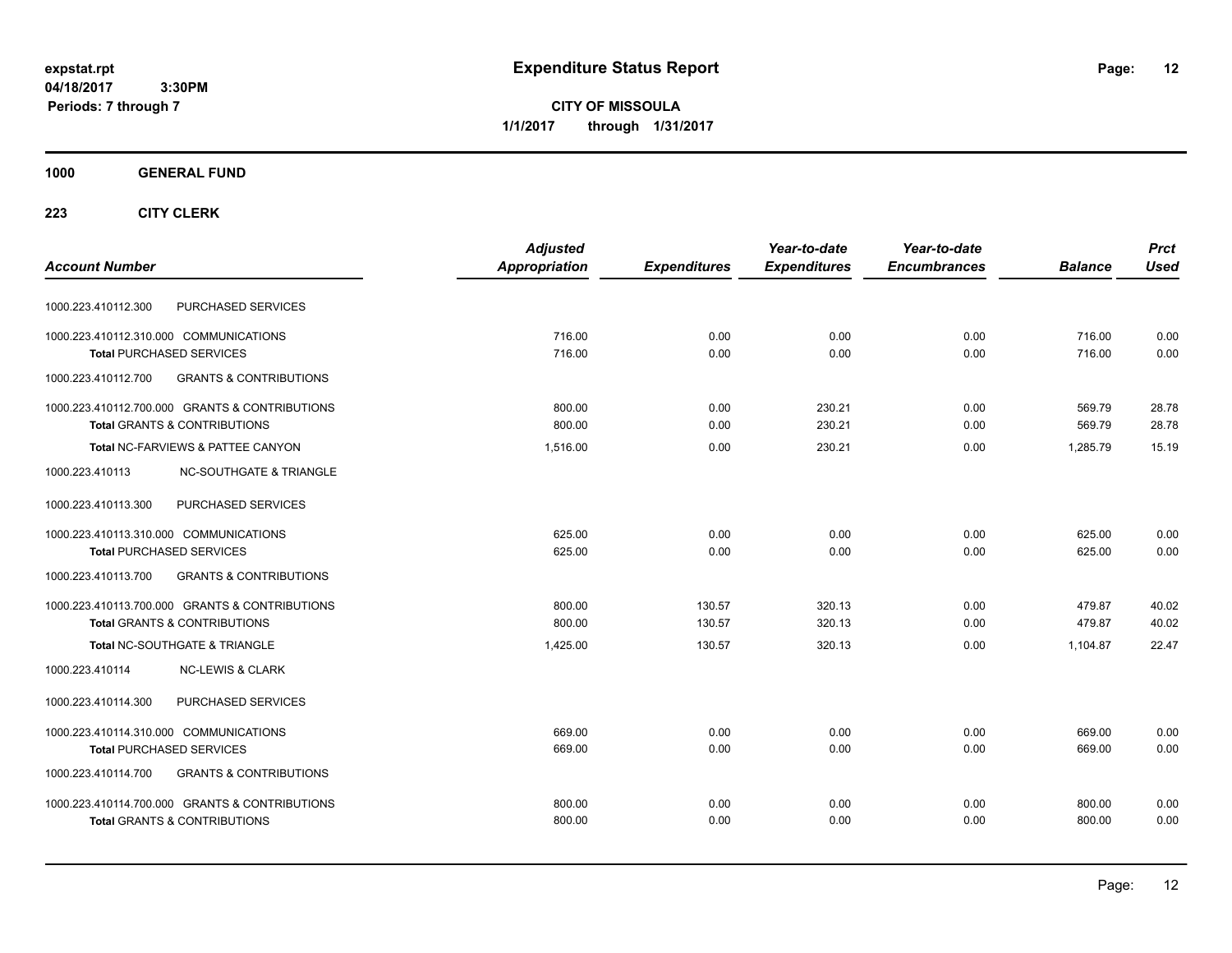**CITY OF MISSOULA 1/1/2017 through 1/31/2017**

## **1000 GENERAL FUND**

| <b>Account Number</b>                  |                                                | <b>Adjusted</b><br><b>Appropriation</b> | <b>Expenditures</b> | Year-to-date<br><b>Expenditures</b> | Year-to-date<br><b>Encumbrances</b> | <b>Balance</b> | <b>Prct</b><br><b>Used</b> |
|----------------------------------------|------------------------------------------------|-----------------------------------------|---------------------|-------------------------------------|-------------------------------------|----------------|----------------------------|
|                                        |                                                |                                         |                     |                                     |                                     |                |                            |
| Total NC-LEWIS & CLARK                 |                                                | 1,469.00                                | 0.00                | 0.00                                | 0.00                                | 1,469.00       | 0.00                       |
| 1000.223.410115                        | NC-S 39TH                                      |                                         |                     |                                     |                                     |                |                            |
| 1000.223.410115.300                    | PURCHASED SERVICES                             |                                         |                     |                                     |                                     |                |                            |
| 1000.223.410115.310.000 COMMUNICATIONS |                                                | 548.00                                  | 0.00                | 333.02                              | 0.00                                | 214.98         | 60.77                      |
|                                        | <b>Total PURCHASED SERVICES</b>                | 548.00                                  | 0.00                | 333.02                              | 0.00                                | 214.98         | 60.77                      |
| 1000.223.410115.700                    | <b>GRANTS &amp; CONTRIBUTIONS</b>              |                                         |                     |                                     |                                     |                |                            |
|                                        | 1000.223.410115.700.000 GRANTS & CONTRIBUTIONS | 800.00                                  | 0.00                | 177.48                              | 0.00                                | 622.52         | 22.19                      |
|                                        | <b>Total GRANTS &amp; CONTRIBUTIONS</b>        | 800.00                                  | 0.00                | 177.48                              | 0.00                                | 622.52         | 22.19                      |
| Total NC-S 39TH                        |                                                | 1,348.00                                | 0.00                | 510.50                              | 0.00                                | 837.50         | 37.87                      |
| 1000.223.410116                        | <b>NC-MOOSE CAN GULLY</b>                      |                                         |                     |                                     |                                     |                |                            |
| 1000.223.410116.300                    | PURCHASED SERVICES                             |                                         |                     |                                     |                                     |                |                            |
|                                        | 1000.223.410116.310.000 COMMUNICATIONS         | 983.00                                  | 0.00                | 0.00                                | 0.00                                | 983.00         | 0.00                       |
|                                        | <b>Total PURCHASED SERVICES</b>                | 983.00                                  | 0.00                | 0.00                                | 0.00                                | 983.00         | 0.00                       |
| 1000.223.410116.700                    | <b>GRANTS &amp; CONTRIBUTIONS</b>              |                                         |                     |                                     |                                     |                |                            |
|                                        | 1000.223.410116.700.000 GRANTS & CONTRIBUTIONS | 800.00                                  | 0.00                | 55.99                               | 0.00                                | 744.01         | 7.00                       |
|                                        | <b>Total GRANTS &amp; CONTRIBUTIONS</b>        | 800.00                                  | 0.00                | 55.99                               | 0.00                                | 744.01         | 7.00                       |
|                                        | Total NC-MOOSE CAN GULLY                       | 1,783.00                                | 0.00                | 55.99                               | 0.00                                | 1,727.01       | 3.14                       |
| 1000.223.410117                        | <b>NC-MILLER CREEK</b>                         |                                         |                     |                                     |                                     |                |                            |
| 1000.223.410117.300                    | PURCHASED SERVICES                             |                                         |                     |                                     |                                     |                |                            |
|                                        | 1000.223.410117.310.000 COMMUNICATIONS         | 704.00                                  | 0.00                | 394.06                              | 0.00                                | 309.94         | 55.97                      |
|                                        | <b>Total PURCHASED SERVICES</b>                | 704.00                                  | 0.00                | 394.06                              | 0.00                                | 309.94         | 55.97                      |
| 1000.223.410117.700                    | <b>GRANTS &amp; CONTRIBUTIONS</b>              |                                         |                     |                                     |                                     |                |                            |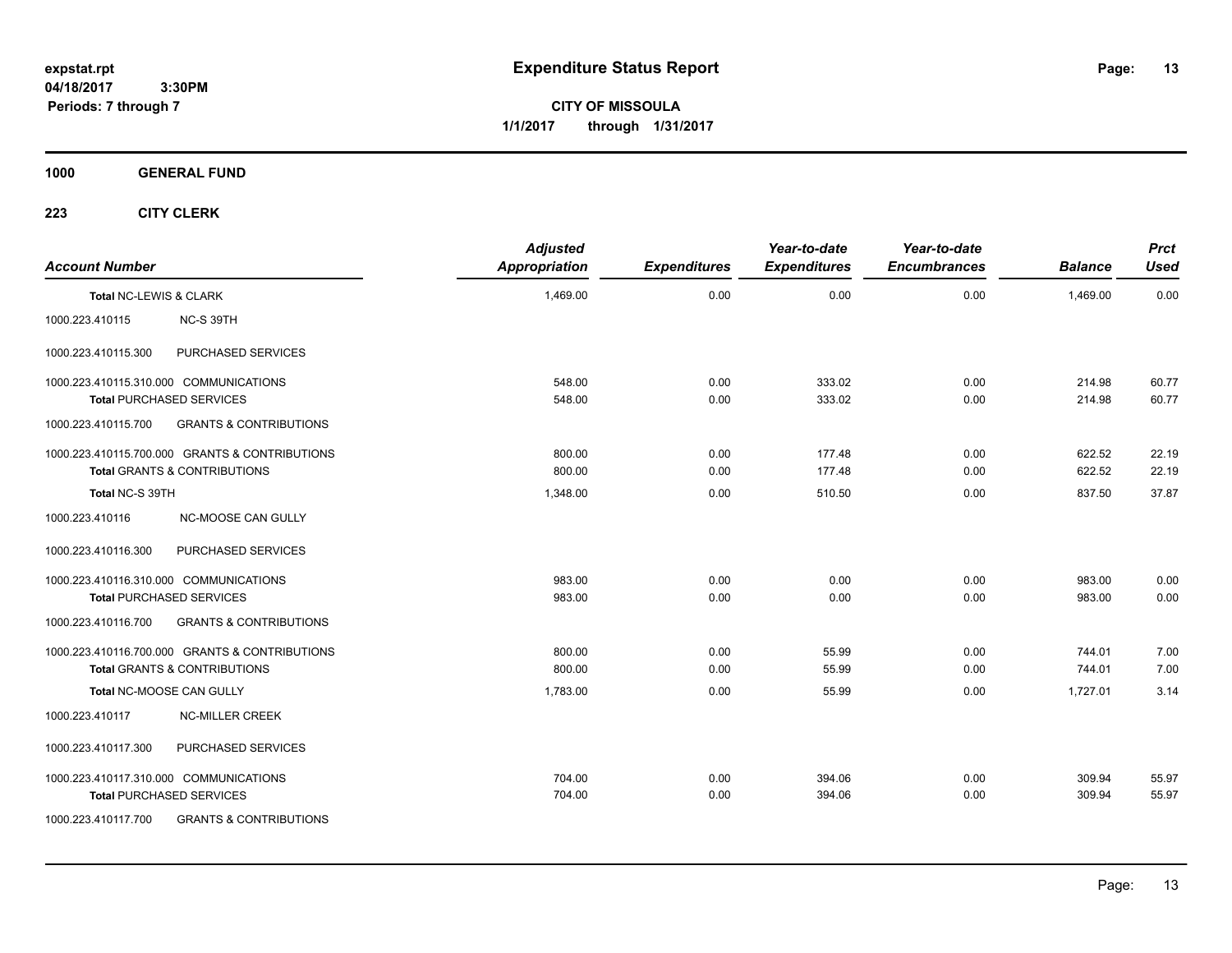**CITY OF MISSOULA 1/1/2017 through 1/31/2017**

## **1000 GENERAL FUND**

| <b>Account Number</b>                                                                                 | <b>Adjusted</b><br><b>Appropriation</b> | <b>Expenditures</b> | Year-to-date<br><b>Expenditures</b> | Year-to-date<br><b>Encumbrances</b> | <b>Balance</b>   | <b>Prct</b><br><b>Used</b> |
|-------------------------------------------------------------------------------------------------------|-----------------------------------------|---------------------|-------------------------------------|-------------------------------------|------------------|----------------------------|
| 1000.223.410117.700.000 GRANTS & CONTRIBUTIONS<br><b>Total GRANTS &amp; CONTRIBUTIONS</b>             | 800.00<br>800.00                        | 0.00<br>0.00        | 368.49<br>368.49                    | 0.00<br>0.00                        | 431.51<br>431.51 | 46.06<br>46.06             |
| <b>Total NC-MILLER CREEK</b>                                                                          | 1,504.00                                | 0.00                | 762.55                              | 0.00                                | 741.45           | 50.70                      |
| MULLAN ROAD NC<br>1000.223.410118                                                                     |                                         |                     |                                     |                                     |                  |                            |
| PURCHASED SERVICES<br>1000.223.410118.300                                                             |                                         |                     |                                     |                                     |                  |                            |
| 1000.223.410118.310.000 COMMUNICATIONS<br><b>Total PURCHASED SERVICES</b>                             | 724.00<br>724.00                        | 0.00<br>0.00        | 714.00<br>714.00                    | 0.00<br>0.00                        | 10.00<br>10.00   | 98.62<br>98.62             |
| 1000.223.410118.700<br><b>GRANTS &amp; CONTRIBUTIONS</b>                                              |                                         |                     |                                     |                                     |                  |                            |
| 1000.223.410118.700.000 GRANTS & CONTRIBUTIONS<br><b>Total GRANTS &amp; CONTRIBUTIONS</b>             | 800.00<br>800.00                        | 108.37<br>108.37    | 391.65<br>391.65                    | 0.00<br>0.00                        | 408.35<br>408.35 | 48.96<br>48.96             |
| <b>Total MULLAN ROAD NC</b>                                                                           | 1,524.00                                | 108.37              | 1,105.65                            | 0.00                                | 418.35           | 72.55                      |
| 1000.223.410119<br><b>EAST MISSOULA NC</b>                                                            |                                         |                     |                                     |                                     |                  |                            |
| PURCHASED SERVICES<br>1000.223.410119.300                                                             |                                         |                     |                                     |                                     |                  |                            |
| 1000.223.410119.310.000 COMMUNICATIONS<br><b>Total PURCHASED SERVICES</b>                             | 12.00<br>12.00                          | 0.00<br>0.00        | 0.00<br>0.00                        | 0.00<br>0.00                        | 12.00<br>12.00   | 0.00<br>0.00               |
| 1000.223.410119.700<br><b>GRANTS &amp; CONTRIBUTIONS</b>                                              |                                         |                     |                                     |                                     |                  |                            |
| 1000.223.410119.700.000 EAST MISSOULA NEIGHBORHOOD COUNCIL<br><b>Total GRANTS &amp; CONTRIBUTIONS</b> | 800.00<br>800.00                        | 0.00<br>0.00        | 0.00<br>0.00                        | 0.00<br>0.00                        | 800.00<br>800.00 | 0.00<br>0.00               |
| <b>Total EAST MISSOULA NC</b>                                                                         | 812.00                                  | 0.00                | 0.00                                | 0.00                                | 812.00           | 0.00                       |
| <b>COMMUNITY FORUM/NC LIAISON</b><br>1000.223.410120                                                  |                                         |                     |                                     |                                     |                  |                            |
| PURCHASED SERVICES<br>1000.223.410120.300                                                             |                                         |                     |                                     |                                     |                  |                            |
| 1000.223.410120.320.000 PRINTING & DUPLICATING                                                        | 500.00                                  | 0.00                | 146.14                              | 0.00                                | 353.86           | 29.23                      |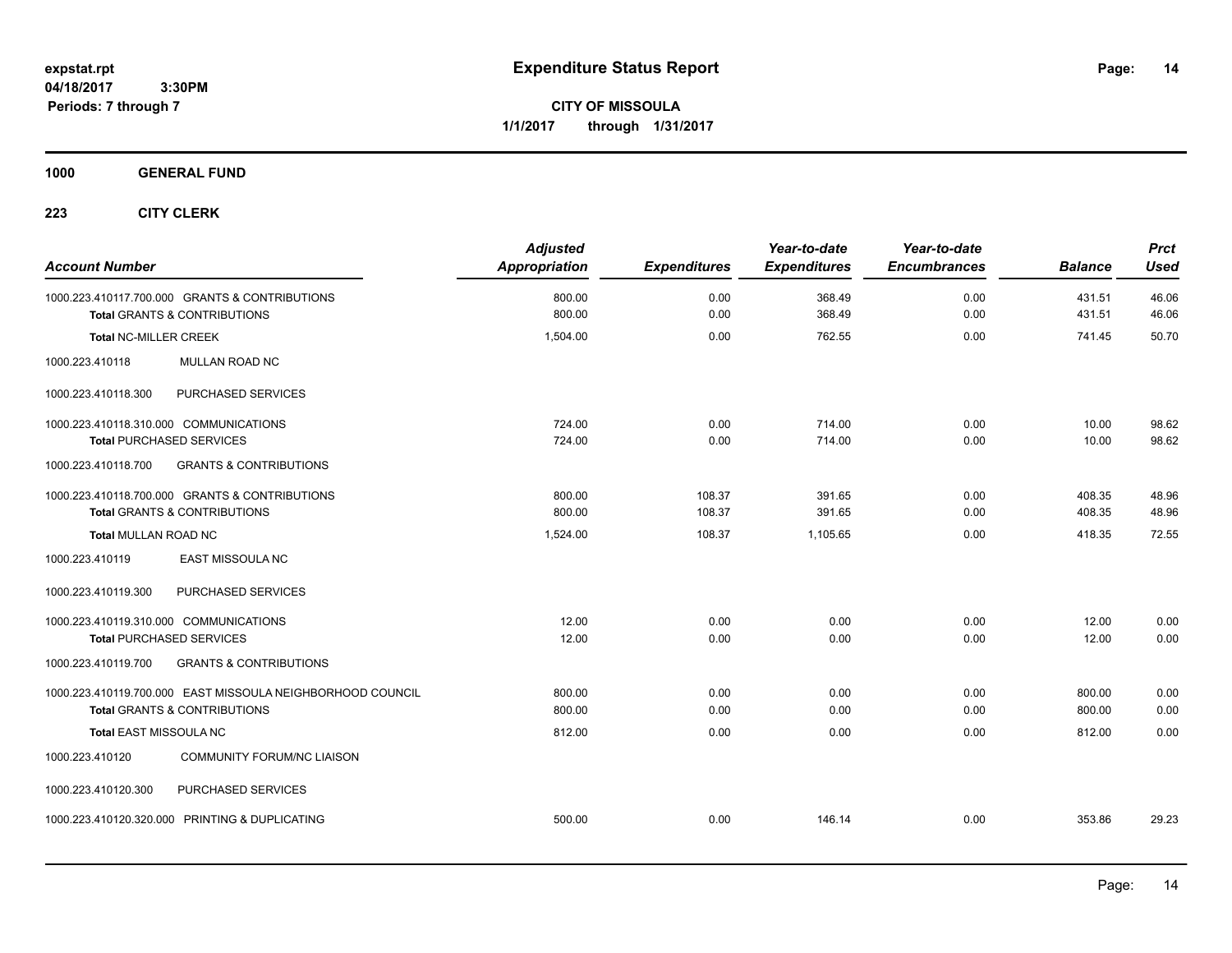**CITY OF MISSOULA 1/1/2017 through 1/31/2017**

**1000 GENERAL FUND**

| <b>Account Number</b>                                      | <b>Adjusted</b><br>Appropriation | <b>Expenditures</b> | Year-to-date<br><b>Expenditures</b> | Year-to-date<br><b>Encumbrances</b> | <b>Balance</b> | <b>Prct</b><br>Used |
|------------------------------------------------------------|----------------------------------|---------------------|-------------------------------------|-------------------------------------|----------------|---------------------|
| <b>Total PURCHASED SERVICES</b>                            | 500.00                           | 0.00                | 146.14                              | 0.00                                | 353.86         | 29.23               |
| 1000.223.410120.700<br><b>GRANTS &amp; CONTRIBUTIONS</b>   |                                  |                     |                                     |                                     |                |                     |
| 1000.223.410120.700.000 GRANTS & CONTRIBUTIONS             | 1,700.00                         | 83.19               | 187.66                              | 0.00                                | 1,512.34       | 11.04               |
| 1000.223.410120.700.799 GRANTS & CONTRIBUTIONS             | 0.00                             | 0.00                | 721.00                              | 0.00                                | $-721.00$      | 0.00                |
| <b>Total GRANTS &amp; CONTRIBUTIONS</b>                    | 1,700.00                         | 83.19               | 908.66                              | 0.00                                | 791.34         | 53.45               |
| <b>Total COMMUNITY FORUM/NC LIAISON</b>                    | 2,200.00                         | 83.19               | 1,054.80                            | 0.00                                | 1,145.20       | 47.95               |
| 1000.223.410121<br>NEIGHBORHOOD PROJECT                    |                                  |                     |                                     |                                     |                |                     |
| <b>GRANTS &amp; CONTRIBUTIONS</b><br>1000.223.410121.700   |                                  |                     |                                     |                                     |                |                     |
| 1000.223.410121.700.000 NEIGHBORHOOD PROJECT               | 21,000.00                        | 0.00                | 2,425.00                            | 0.00                                | 18,575.00      | 11.55               |
| Total NEIGHBORHOOD PROJECT                                 | 21,000.00                        | 0.00                | 2,425.00                            | 0.00                                | 18,575.00      | 11.55               |
| ORCHARD HOMES NEIGHBORHOOD COUNCIL<br>1000.223.410122      |                                  |                     |                                     |                                     |                |                     |
| 1000.223.410122.300<br>PURCHASED SERVICES                  |                                  |                     |                                     |                                     |                |                     |
| 1000.223.410122.310.000 COMMUNICATIONS                     | 242.00                           | 96.87               | 238.00                              | 0.00                                | 4.00           | 98.35               |
| <b>Total PURCHASED SERVICES</b>                            | 242.00                           | 96.87               | 238.00                              | 0.00                                | 4.00           | 98.35               |
| <b>GRANTS &amp; CONTRIBUTIONS</b><br>1000.223.410122.700   |                                  |                     |                                     |                                     |                |                     |
| 1000.223.410122.700.000 ORCHARD HOMES NEIGHBORHOOD COUNCIL | 800.00                           | 171.11              | 295.96                              | 0.00                                | 504.04         | 37.00               |
| <b>Total GRANTS &amp; CONTRIBUTIONS</b>                    | 800.00                           | 171.11              | 295.96                              | 0.00                                | 504.04         | 37.00               |
| Total ORCHARD HOMES NEIGHBORHOOD COUNCIL                   | 1.042.00                         | 267.98              | 533.96                              | 0.00                                | 508.04         | 51.24               |
| 1000.223.410125<br>NEIGHBORHOOD OFFICE                     |                                  |                     |                                     |                                     |                |                     |
| PERSONAL SERVICES<br>1000.223.410125.100                   |                                  |                     |                                     |                                     |                |                     |
| 1000.223.410125.110.000 SALARIES AND WAGES                 | 80,194.00                        | 4,372.00            | 42,280.37                           | 0.00                                | 37,913.63      | 52.72               |
| 1000.223.410125.140.000 EMPLOYER CONTRIBUTIONS             | 32,160.00                        | 1,512.18            | 18,743.80                           | 0.00                                | 13,416.20      | 58.28               |
| <b>Total PERSONAL SERVICES</b>                             | 112,354.00                       | 5,884.18            | 61,024.17                           | 0.00                                | 51,329.83      | 54.31               |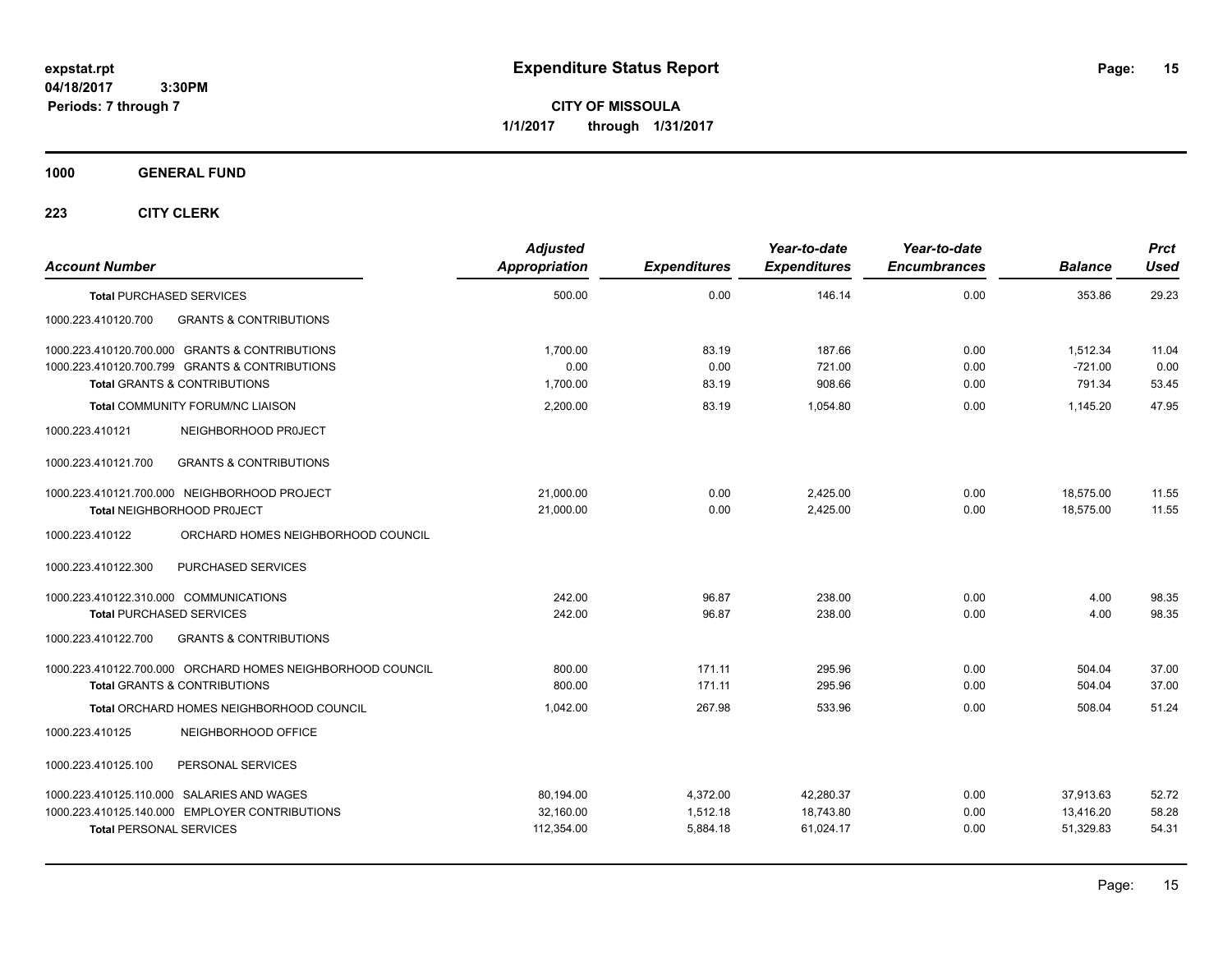**CITY OF MISSOULA 1/1/2017 through 1/31/2017**

## **1000 GENERAL FUND**

|                                                         | <b>Adjusted</b> |                     | Year-to-date        | Year-to-date        |                | <b>Prct</b> |
|---------------------------------------------------------|-----------------|---------------------|---------------------|---------------------|----------------|-------------|
| <b>Account Number</b>                                   | Appropriation   | <b>Expenditures</b> | <b>Expenditures</b> | <b>Encumbrances</b> | <b>Balance</b> | <b>Used</b> |
| <b>SUPPLIES</b><br>1000.223.410125.200                  |                 |                     |                     |                     |                |             |
| 1000.223.410125.210.000 OFFICE SUPPLIES                 | 210.00          | 112.99              | 300.00              | 0.00                | $-90.00$       | 142.86      |
| 1000.223.410125.220.000 OPERATING SUPPLIES              | 150.00          | 0.00                | 0.00                | 0.00                | 150.00         | 0.00        |
| 1000.223.410125.231.000 GASOLINE                        | 100.00          | 0.00                | 41.73               | 0.00                | 58.27          | 41.73       |
| 1000.223.410125.240.000 OTHER SUPPLIES                  | 65.00           | 0.00                | 0.00                | 0.00                | 65.00          | 0.00        |
| <b>Total SUPPLIES</b>                                   | 525.00          | 112.99              | 341.73              | 0.00                | 183.27         | 65.09       |
| PURCHASED SERVICES<br>1000.223.410125.300               |                 |                     |                     |                     |                |             |
| 1000.223.410125.310.000 COMMUNICATIONS                  | 135.00          | 5.18                | 96.38               | 0.00                | 38.62          | 71.39       |
| 1000.223.410125.320.000 PRINTING & DUPLICATING          | 100.00          | 0.00                | 0.00                | 0.00                | 100.00         | 0.00        |
| 1000.223.410125.330.000 PUBLICITY, SUBSCRIPTIONS & DUES | 200.00          | 0.00                | 0.00                | 0.00                | 200.00         | 0.00        |
| 1000.223.410125.344.000 TELEPHONE SERVICE               | 100.00          | 0.00                | 0.00                | 0.00                | 100.00         | 0.00        |
| 1000.223.410125.350.000 PROFESSIONAL SERVICES           | 3,000.00        | 0.00                | 0.00                | 0.00                | 3,000.00       | 0.00        |
| 1000.223.410125.360.000 REPAIR & MAINTENANCE            | 350.00          | 0.00                | 309.39              | 0.00                | 40.61          | 88.40       |
| 1000.223.410125.370.000 TRAVEL                          | 1,460.00        | 0.00                | 0.00                | 0.00                | 1,460.00       | 0.00        |
| 1000.223.410125.380.000 TRAINING                        | 1,550.00        | 0.00                | 0.00                | 0.00                | 1,550.00       | 0.00        |
| <b>Total PURCHASED SERVICES</b>                         | 6,895.00        | 5.18                | 405.77              | 0.00                | 6,489.23       | 5.88        |
| <b>CAPITAL OUTLAY</b><br>1000.223.410125.900            |                 |                     |                     |                     |                |             |
| <b>Total CAPITAL OUTLAY</b>                             | 0.00            | 0.00                | 0.00                | 0.00                | 0.00           | 0.00        |
| Total NEIGHBORHOOD OFFICE                               | 119,774.00      | 6,002.35            | 61,771.67           | 0.00                | 58,002.33      | 51.57       |
| 1000.223.410600<br><b>ELECTIONS</b>                     |                 |                     |                     |                     |                |             |
| PURCHASED SERVICES<br>1000.223.410600.300               |                 |                     |                     |                     |                |             |
| <b>Total ELECTIONS</b>                                  | 0.00            | 0.00                | 0.00                | 0.00                | 0.00           | 0.00        |
| RECORDS ADMINISTRATION<br>1000.223.410900               |                 |                     |                     |                     |                |             |
| 1000.223.410900.100<br>PERSONAL SERVICES                |                 |                     |                     |                     |                |             |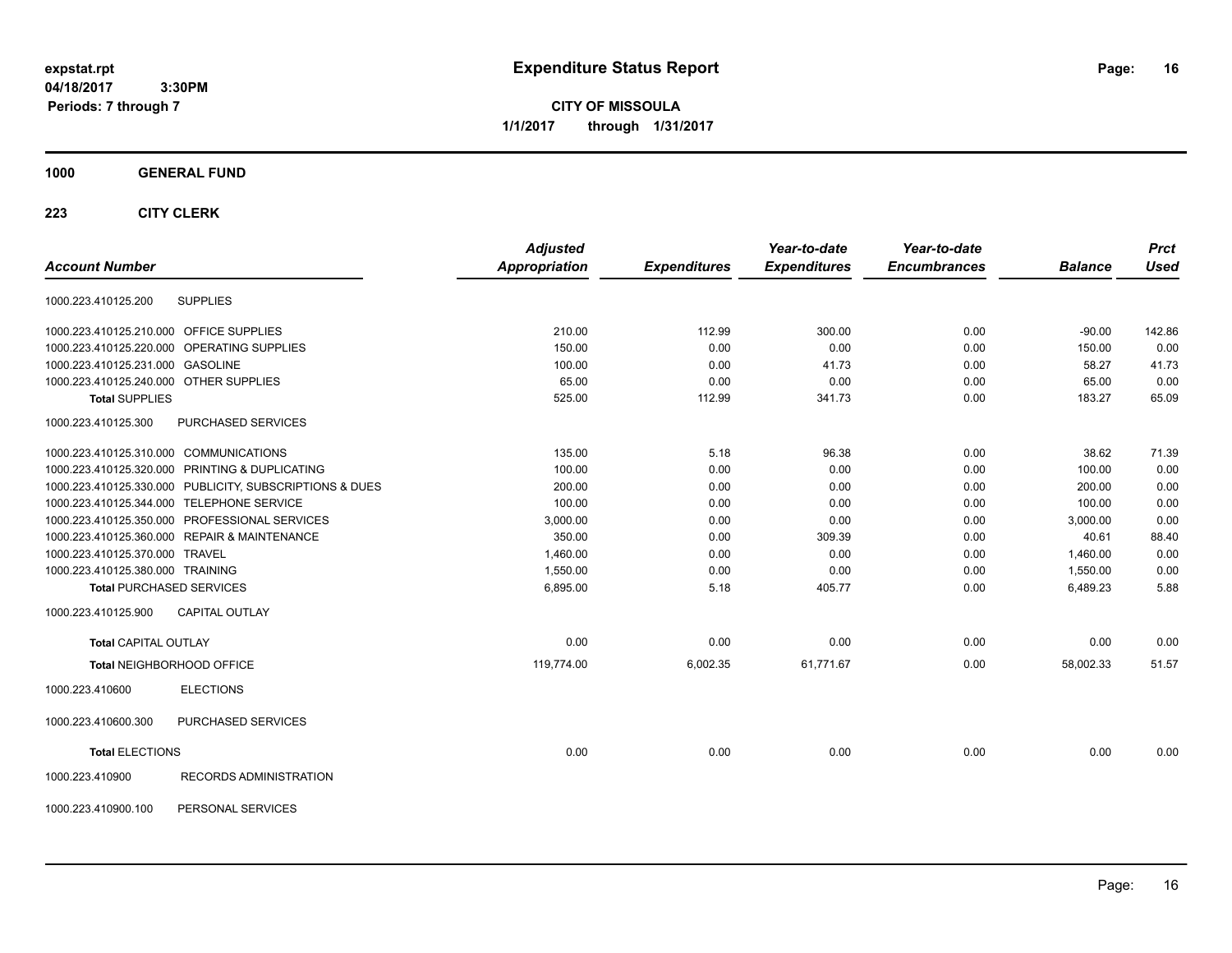**CITY OF MISSOULA 1/1/2017 through 1/31/2017**

**1000 GENERAL FUND**

| <b>Account Number</b>                                   | <b>Adjusted</b><br><b>Appropriation</b> | <b>Expenditures</b> | Year-to-date<br><b>Expenditures</b> | Year-to-date<br><b>Encumbrances</b> | <b>Balance</b> | <b>Prct</b><br><b>Used</b> |
|---------------------------------------------------------|-----------------------------------------|---------------------|-------------------------------------|-------------------------------------|----------------|----------------------------|
| 1000.223.410900.141.000 STATE RETIREMENT CONTRIBUTIONS  | 0.00                                    | 15.93               | 126.90                              | 0.00                                | $-126.90$      | 0.00                       |
| <b>Total RECORDS ADMINISTRATION</b>                     | 0.00                                    | 15.93               | 126.90                              | 0.00                                | $-126.90$      | 0.00                       |
| 1000.223.410910<br><b>ADMINISTRATION</b>                |                                         |                     |                                     |                                     |                |                            |
| PERSONAL SERVICES<br>1000.223.410910.100                |                                         |                     |                                     |                                     |                |                            |
| 1000.223.410910.110.000 SALARIES AND WAGES              | 150,101.00                              | 11,562.39           | 84,629.44                           | 0.00                                | 65,471.56      | 56.38                      |
| 1000.223.410910.140.000 EMPLOYER CONTRIBUTIONS          | 56.286.00                               | 4.554.36            | 34.744.10                           | 0.00                                | 21.541.90      | 61.73                      |
| <b>Total PERSONAL SERVICES</b>                          | 206,387.00                              | 16,116.75           | 119,373.54                          | 0.00                                | 87,013.46      | 57.84                      |
| <b>SUPPLIES</b><br>1000.223.410910.200                  |                                         |                     |                                     |                                     |                |                            |
| 1000.223.410910.210.000 OFFICE SUPPLIES                 | 5.091.00                                | 0.00                | 401.47                              | 0.00                                | 4,689.53       | 7.89                       |
| 1000.223.410910.220.000 OPERATING SUPPLIES              | 100.00                                  | 0.00                | 0.00                                | 0.00                                | 100.00         | 0.00                       |
| 1000.223.410910.231.000 GASOLINE                        | 150.00                                  | 0.00                | 0.00                                | 0.00                                | 150.00         | 0.00                       |
| 1000.223.410910.240.000 OTHER SUPPLIES                  | 160.00                                  | 0.00                | 0.00                                | 0.00                                | 160.00         | 0.00                       |
| <b>Total SUPPLIES</b>                                   | 5,501.00                                | 0.00                | 401.47                              | 0.00                                | 5,099.53       | 7.30                       |
| PURCHASED SERVICES<br>1000.223.410910.300               |                                         |                     |                                     |                                     |                |                            |
| 1000.223.410910.310.000 COMMUNICATIONS                  | 4,446.00                                | 2,140.53            | 8,104.62                            | 0.00                                | $-3,658.62$    | 182.29                     |
| 1000.223.410910.320.000 PRINTING & DUPLICATING          | 100.00                                  | 0.00                | 0.00                                | 0.00                                | 100.00         | 0.00                       |
| 1000.223.410910.330.000 PUBLICITY, SUBSCRIPTIONS & DUES | 1,725.00                                | 382.00              | 1,311.00                            | 0.00                                | 414.00         | 76.00                      |
| 1000.223.410910.344.000 TELEPHONE SERVICE               | 100.00                                  | 7.03                | 20.36                               | 0.00                                | 79.64          | 20.36                      |
| 1000.223.410910.350.000 PROFESSIONAL SERVICES           | 17,300.00                               | 180.00              | 4,440.25                            | 0.00                                | 12,859.75      | 25.67                      |
| 1000.223.410910.360.000 REPAIR & MAINTENANCE            | 1,100.00                                | 54.85               | 349.56                              | 0.00                                | 750.44         | 31.78                      |
| 1000.223.410910.370.000 TRAVEL                          | 3,690.00                                | 0.00                | 0.00                                | 0.00                                | 3,690.00       | 0.00                       |
| 1000.223.410910.380.000 TRAINING                        | 3,070.00                                | 0.00                | 150.00                              | 0.00                                | 2,920.00       | 4.89                       |
| 1000.223.410910.390.000 OTHER PURCHASED SERVICES        | 3,500.00                                | 467.00              | 2,885.75                            | 0.00                                | 614.25         | 82.45                      |
| <b>Total PURCHASED SERVICES</b>                         | 35,031.00                               | 3,231.41            | 17,261.54                           | 0.00                                | 17,769.46      | 49.28                      |
| 1000.223.410910.500<br><b>FIXED CHARGES</b>             |                                         |                     |                                     |                                     |                |                            |
| <b>Total FIXED CHARGES</b>                              | 0.00                                    | 0.00                | 0.00                                | 0.00                                | 0.00           | 0.00                       |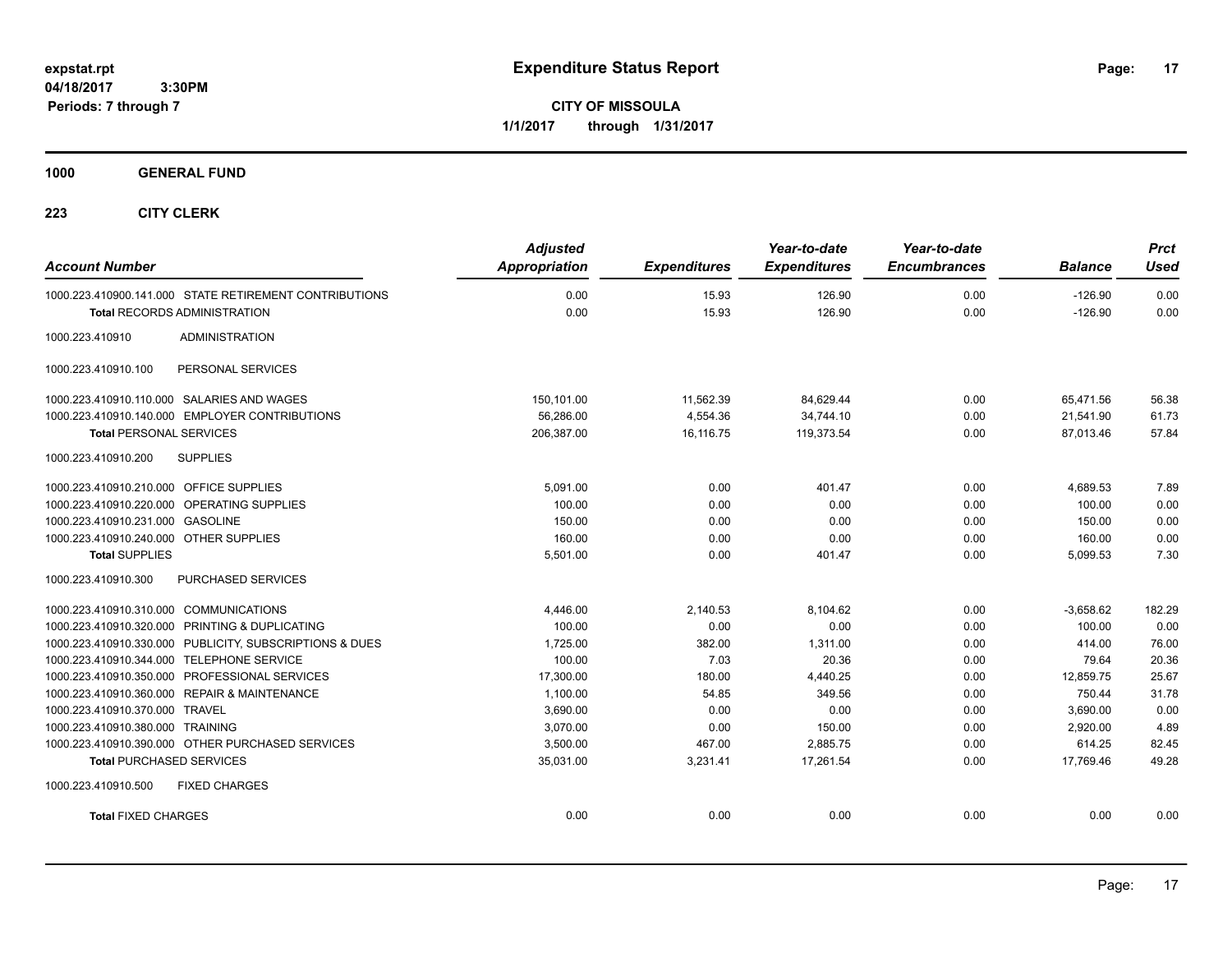**CITY OF MISSOULA 1/1/2017 through 1/31/2017**

**1000 GENERAL FUND**

| <b>Account Number</b>         |                                                | <b>Adjusted</b><br><b>Appropriation</b> | <b>Expenditures</b> | Year-to-date<br><b>Expenditures</b> | Year-to-date<br><b>Encumbrances</b> | <b>Balance</b> | <b>Prct</b><br><b>Used</b> |
|-------------------------------|------------------------------------------------|-----------------------------------------|---------------------|-------------------------------------|-------------------------------------|----------------|----------------------------|
| 1000.223.410910.800           | OTHER OBJECTS                                  |                                         |                     |                                     |                                     |                |                            |
| <b>Total OTHER OBJECTS</b>    |                                                | 0.00                                    | 0.00                | 0.00                                | 0.00                                | 0.00           | 0.00                       |
| 1000.223.410910.900           | <b>CAPITAL OUTLAY</b>                          |                                         |                     |                                     |                                     |                |                            |
| <b>Total CAPITAL OUTLAY</b>   |                                                | 0.00                                    | 0.00                | 0.00                                | 0.00                                | 0.00           | 0.00                       |
| <b>Total ADMINISTRATION</b>   |                                                | 246,919.00                              | 19,348.16           | 137,036.55                          | 0.00                                | 109,882.45     | 55.50                      |
| 1000.223.411802               | <b>VOLUNTEER MISSOULA</b>                      |                                         |                     |                                     |                                     |                |                            |
| 1000.223.411802.700           | <b>GRANTS &amp; CONTRIBUTIONS</b>              |                                         |                     |                                     |                                     |                |                            |
|                               | 1000.223.411802.700.000 GRANTS & CONTRIBUTIONS | 10.000.00                               | 0.00                | 10.000.00                           | 0.00                                | 0.00           | 100.00                     |
|                               | <b>Total VOLUNTEER MISSOULA</b>                | 10,000.00                               | 0.00                | 10,000.00                           | 0.00                                | 0.00           | 100.00                     |
| 1000.223.411854               | NEIGHBORHOOD AMBASSADOR                        |                                         |                     |                                     |                                     |                |                            |
| 1000.223.411854.700           | <b>GRANTS &amp; CONTRIBUTIONS</b>              |                                         |                     |                                     |                                     |                |                            |
|                               | 1000.223.411854.700.000 GRANTS & CONTRIBUTIONS | 10.000.00                               | 0.00                | 0.00                                | 0.00                                | 10,000.00      | 0.00                       |
|                               | <b>Total NEIGHBORHOOD AMBASSADOR</b>           | 10,000.00                               | 0.00                | 0.00                                | 0.00                                | 10,000.00      | 0.00                       |
| 1000.223.460451               | *** Title Not Found ***                        |                                         |                     |                                     |                                     |                |                            |
| 1000.223.460451.700           | <b>GRANTS &amp; CONTRIBUTIONS</b>              |                                         |                     |                                     |                                     |                |                            |
|                               | 1000.223.460451.700.000 GRANTS & CONTRIBUTIONS | 5.880.00                                | 0.00                | 5.875.36                            | 0.00                                | 4.64           | 99.92                      |
| Total *** Title Not Found *** |                                                | 5,880.00                                | 0.00                | 5,875.36                            | 0.00                                | 4.64           | 99.92                      |
| <b>Total CITY CLERK</b>       |                                                | 446,746.00                              | 27,171.11           | 229,798.98                          | 0.00                                | 216,947.02     | 51.44                      |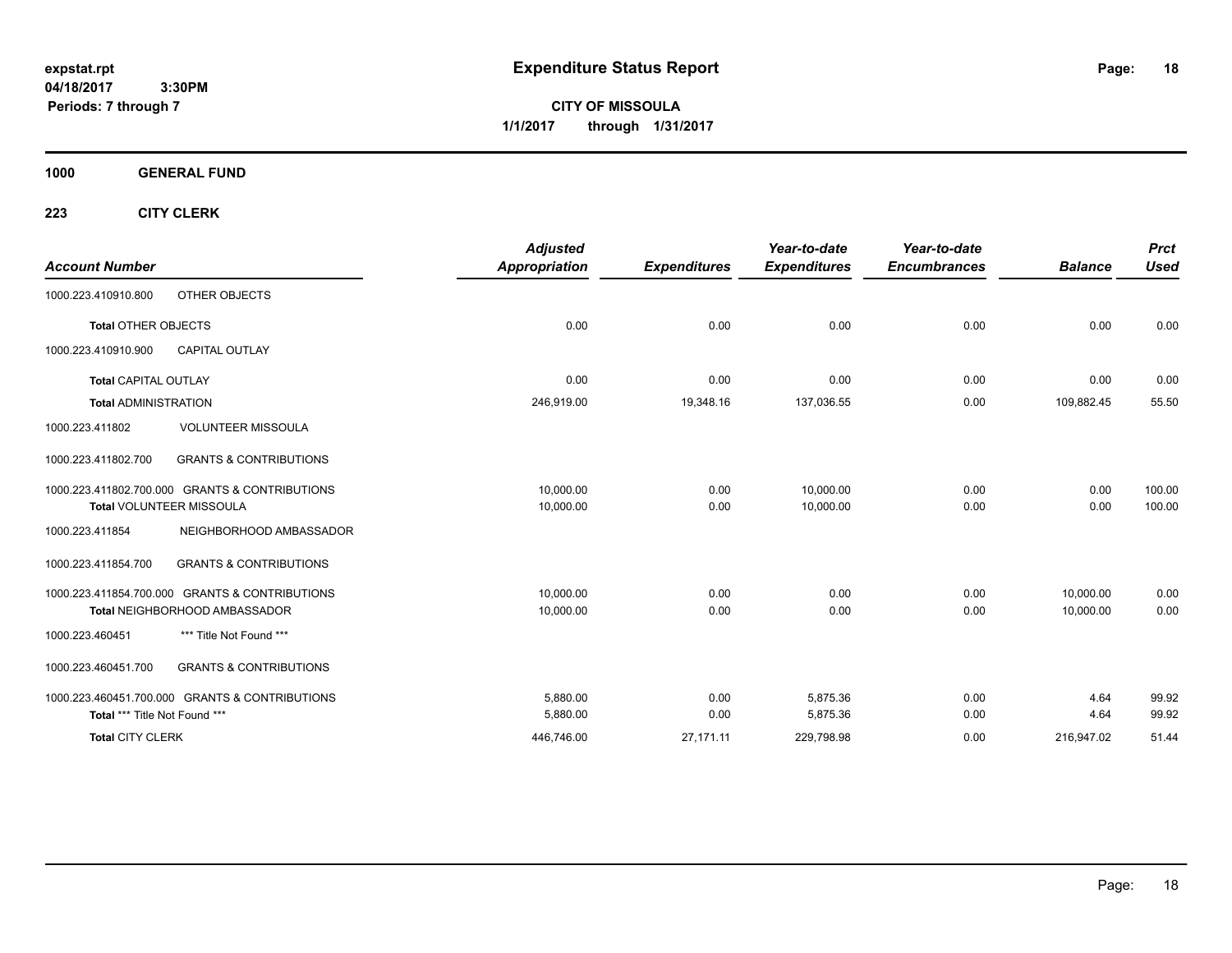**CITY OF MISSOULA 1/1/2017 through 1/31/2017**

**1000 GENERAL FUND**

## **224 INFORMATION SERVICES**

|                                            |                                                        | <b>Adjusted</b>      |                     | Year-to-date        | Year-to-date        |                | <b>Prct</b> |
|--------------------------------------------|--------------------------------------------------------|----------------------|---------------------|---------------------|---------------------|----------------|-------------|
| <b>Account Number</b>                      |                                                        | <b>Appropriation</b> | <b>Expenditures</b> | <b>Expenditures</b> | <b>Encumbrances</b> | <b>Balance</b> | <b>Used</b> |
| 1000.224.410580                            | <b>INFORMATION TECHNOLOGIES</b>                        |                      |                     |                     |                     |                |             |
| 1000.224.410580.100                        | PERSONAL SERVICES                                      |                      |                     |                     |                     |                |             |
| 1000.224.410580.110.000 SALARIES AND WAGES |                                                        | 344,500.00           | 26,816.42           | 194.998.96          | 0.00                | 149,501.04     | 56.60       |
| 1000.224.410580.130.000 OTHER              |                                                        | 5,400.00             | 0.00                | 0.00                | 0.00                | 5,400.00       | 0.00        |
|                                            | 1000.224.410580.140.000 EMPLOYER CONTRIBUTIONS         | 117.907.00           | 9,404.13            | 71,566.95           | 0.00                | 46,340.05      | 60.70       |
|                                            | 1000.224.410580.141.000 STATE RETIREMENT CONTRIBUTIONS | 0.00                 | 34.74               | 252.76              | 0.00                | $-252.76$      | 0.00        |
| <b>Total PERSONAL SERVICES</b>             |                                                        | 467,807.00           | 36,255.29           | 266,818.67          | 0.00                | 200,988.33     | 57.04       |
| 1000.224.410580.200                        | <b>SUPPLIES</b>                                        |                      |                     |                     |                     |                |             |
| 1000.224.410580.210.000 OFFICE SUPPLIES    |                                                        | 1,735.00             | 804.08              | 832.17              | 0.00                | 902.83         | 47.96       |
| 1000.224.410580.220.000 OPERATING SUPPLIES |                                                        | 12.525.00            | 1,956.87            | 3,025.66            | 0.00                | 9,499.34       | 24.16       |
| 1000.224.410580.230.000 REPAIR/MAINTENANCE |                                                        | 3,000.00             | 0.00                | 667.54              | 0.00                | 2,332.46       | 22.25       |
| 1000.224.410580.231.000 GASOLINE           |                                                        | 250.00               | 16.63               | 27.67               | 0.00                | 222.33         | 11.07       |
| 1000.224.410580.240.000 OTHER SUPPLIES     |                                                        | 1,900.00             | 0.00                | 0.00                | 0.00                | 1,900.00       | 0.00        |
| <b>Total SUPPLIES</b>                      |                                                        | 19,410.00            | 2,777.58            | 4,553.04            | 0.00                | 14,856.96      | 23.46       |
| 1000.224.410580.300                        | <b>PURCHASED SERVICES</b>                              |                      |                     |                     |                     |                |             |
| 1000.224.410580.310.000 COMMUNICATIONS     |                                                        | 100.00               | 0.00                | 0.00                | 0.00                | 100.00         | 0.00        |
|                                            | 1000.224.410580.320.000 PRINTING & DUPLICATING         | 350.00               | 0.00                | 0.00                | 0.00                | 350.00         | 0.00        |
| 1000.224.410580.344.000                    | <b>TELEPHONE SERVICE</b>                               | 129,675.00           | 25,973.65           | 83,453.72           | 0.00                | 46,221.28      | 64.36       |
|                                            | 1000.224.410580.350.000 PROFESSIONAL SERVICES          | 4,000.00             | 171.38              | 171.38              | 0.00                | 3,828.62       | 4.28        |
|                                            | 1000.224.410580.360.000 REPAIR & MAINTENANCE           | 247,649.00           | 18,932.64           | 223,808.02          | 0.00                | 23,840.98      | 90.37       |
| 1000.224.410580.370.000 TRAVEL             |                                                        | 6,809.00             | 0.00                | 1,827.82            | 0.00                | 4.981.18       | 26.84       |
| 1000.224.410580.380.000 TRAINING           |                                                        | 11,981.00            | 0.00                | 775.00              | 0.00                | 11,206.00      | 6.47        |
|                                            | 1000.224.410580.390.000 OTHER PURCHASED SERVICES       | 2,150.00             | 0.00                | 0.00                | 0.00                | 2,150.00       | 0.00        |
| <b>Total PURCHASED SERVICES</b>            |                                                        | 402,714.00           | 45,077.67           | 310,035.94          | 0.00                | 92,678.06      | 76.99       |
| 1000.224.410580.500                        | <b>FIXED CHARGES</b>                                   |                      |                     |                     |                     |                |             |
| <b>Total FIXED CHARGES</b>                 |                                                        | 0.00                 | 0.00                | 0.00                | 0.00                | 0.00           | 0.00        |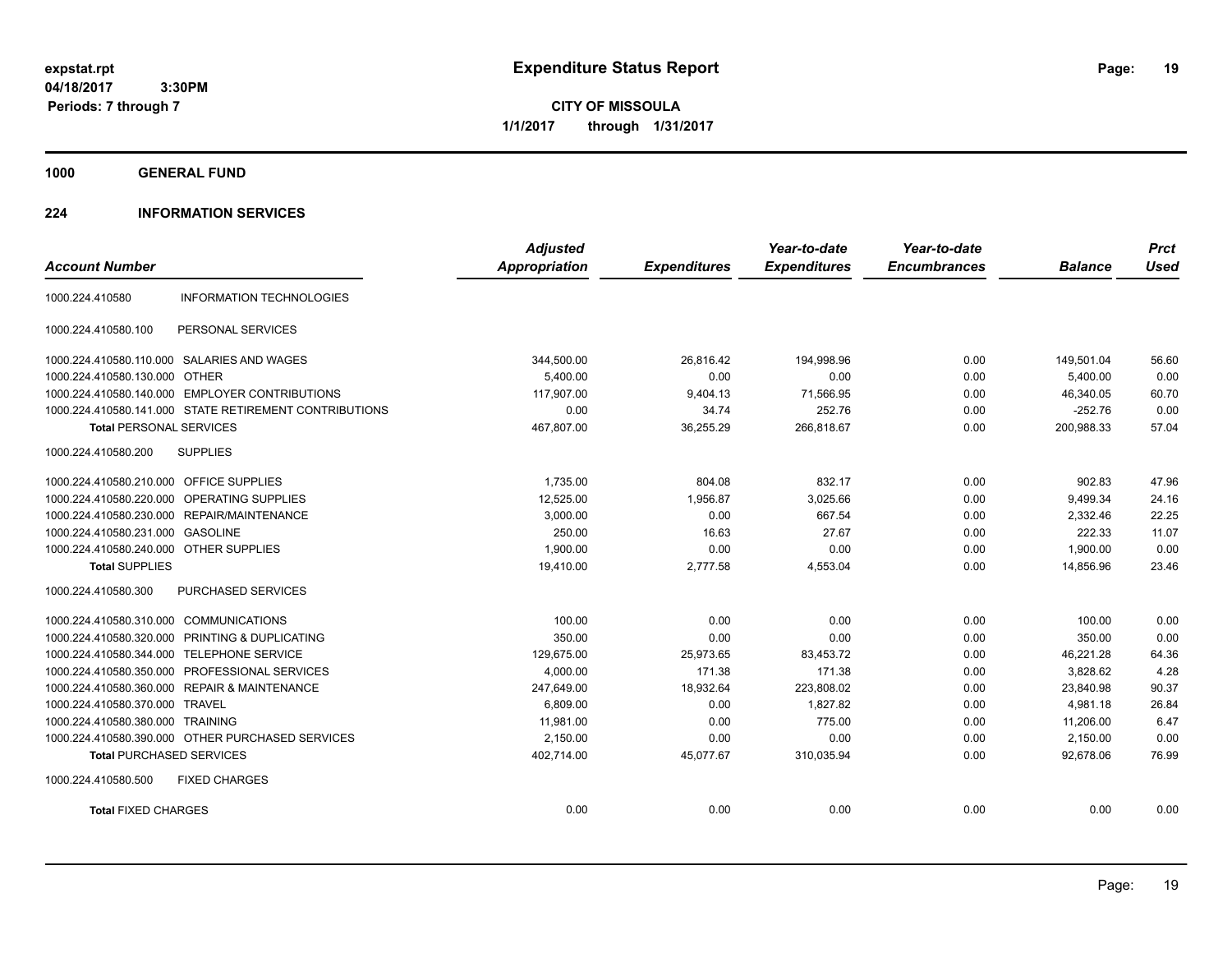**CITY OF MISSOULA 1/1/2017 through 1/31/2017**

**1000 GENERAL FUND**

## **224 INFORMATION SERVICES**

|                                         |                                                         | <b>Adjusted</b>      |                     | Year-to-date        | Year-to-date        |                | <b>Prct</b> |
|-----------------------------------------|---------------------------------------------------------|----------------------|---------------------|---------------------|---------------------|----------------|-------------|
| <b>Account Number</b>                   |                                                         | <b>Appropriation</b> | <b>Expenditures</b> | <b>Expenditures</b> | <b>Encumbrances</b> | <b>Balance</b> | <b>Used</b> |
| 1000.224.410580.900                     | <b>CAPITAL OUTLAY</b>                                   |                      |                     |                     |                     |                |             |
| <b>Total CAPITAL OUTLAY</b>             |                                                         | 0.00                 | 0.00                | 0.00                | 0.00                | 0.00           | 0.00        |
|                                         | Total INFORMATION TECHNOLOGIES                          | 889,931.00           | 84,110.54           | 581,407.65          | 0.00                | 308,523.35     | 65.33       |
| 1000.224.411060                         | GIS                                                     |                      |                     |                     |                     |                |             |
| 1000.224.411060.100                     | PERSONAL SERVICES                                       |                      |                     |                     |                     |                |             |
|                                         | 1000.224.411060.110.000 SALARIES AND WAGES              | 102,950.00           | 7,919.17            | 57,747.35           | 0.00                | 45,202.65      | 56.09       |
|                                         | 1000.224.411060.140.000 GIS-EMPLOYER CONTRIBUTIONS      | 38,501.00            | 3,101.74            | 23,614.18           | 0.00                | 14,886.82      | 61.33       |
| <b>Total PERSONAL SERVICES</b>          |                                                         | 141,451.00           | 11,020.91           | 81,361.53           | 0.00                | 60,089.47      | 57.52       |
| 1000.224.411060.200                     | <b>SUPPLIES</b>                                         |                      |                     |                     |                     |                |             |
| 1000.224.411060.210.000 OFFICE SUPPLIES |                                                         | 3,500.00             | 3,004.08            | 3.044.60            | 0.00                | 455.40         | 86.99       |
| 1000.224.411060.220.000                 | <b>OPERATING SUPPLIES</b>                               | 684.00               | 496.31              | 496.31              | 0.00                | 187.69         | 72.56       |
| 1000.224.411060.230.000                 | REPAIR/MAINTENANCE                                      | 2,140.00             | 0.00                | 0.00                | 0.00                | 2,140.00       | 0.00        |
| 1000.224.411060.231.000                 | <b>GASOLINE</b>                                         | 500.00               | 16.62               | 27.67               | 0.00                | 472.33         | 5.53        |
| 1000.224.411060.240.000 OTHER SUPPLIES  |                                                         | 1,000.00             | 1,000.00            | 1,000.00            | 0.00                | 0.00           | 100.00      |
| <b>Total SUPPLIES</b>                   |                                                         | 7,824.00             | 4,517.01            | 4,568.58            | 0.00                | 3,255.42       | 58.39       |
| 1000.224.411060.300                     | <b>PURCHASED SERVICES</b>                               |                      |                     |                     |                     |                |             |
|                                         | 1000.224.411060.330.000 PUBLICITY, SUBSCRIPTIONS & DUES | 500.00               | 0.00                | 0.00                | 0.00                | 500.00         | 0.00        |
| 1000.224.411060.344.000                 | <b>TELEPHONE SERVICE</b>                                | 1,370.00             | 110.00              | 331.48              | 0.00                | 1,038.52       | 24.20       |
|                                         | 1000.224.411060.350.000 PROFESSIONAL SERVICES           | 380.00               | 310.85              | 310.85              | 0.00                | 69.15          | 81.80       |
|                                         | 1000.224.411060.360.000 REPAIR & MAINTENANCE            | 172,800.00           | 50,000.00           | 134,282.93          | 0.00                | 38,517.07      | 77.71       |
| 1000.224.411060.370.000 TRAVEL          |                                                         | 2,450.00             | 0.00                | 0.00                | 0.00                | 2,450.00       | 0.00        |
| 1000.224.411060.380.000                 | <b>TRAINING</b>                                         | 2.425.00             | 0.00                | 0.00                | 0.00                | 2,425.00       | 0.00        |
|                                         | 1000.224.411060.390.000 OTHER PURCHASED SERVICES        | 1.550.00             | 1,550.00            | 1,550.00            | 0.00                | 0.00           | 100.00      |
| <b>Total PURCHASED SERVICES</b>         |                                                         | 181,475.00           | 51,970.85           | 136,475.26          | 0.00                | 44,999.74      | 75.20       |
| <b>Total GIS</b>                        |                                                         | 330,750.00           | 67,508.77           | 222,405.37          | 0.00                | 108.344.63     | 67.24       |
|                                         | <b>Total INFORMATION SERVICES</b>                       | 1,220,681.00         | 151,619.31          | 803,813.02          | 0.00                | 416,867.98     | 65.85       |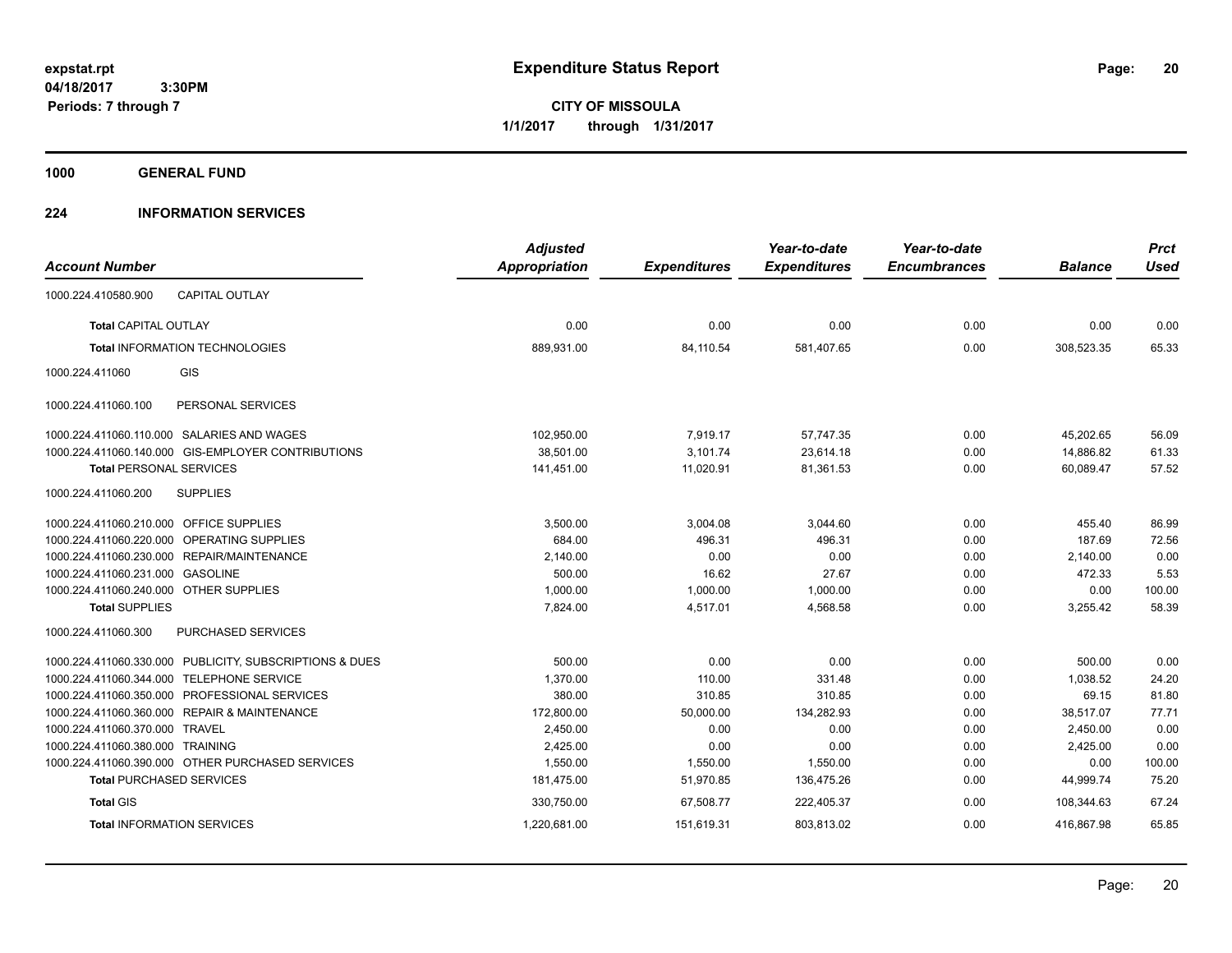**CITY OF MISSOULA 1/1/2017 through 1/31/2017**

**1000 GENERAL FUND**

**230 MUNICIPAL COURT**

| <b>Account Number</b>                                   | <b>Adjusted</b><br><b>Appropriation</b> | <b>Expenditures</b> | Year-to-date<br><b>Expenditures</b> | Year-to-date<br><b>Encumbrances</b> | <b>Balance</b> | <b>Prct</b><br><b>Used</b> |
|---------------------------------------------------------|-----------------------------------------|---------------------|-------------------------------------|-------------------------------------|----------------|----------------------------|
| CITY/MUNICIPAL COURT<br>1000.230.410360                 |                                         |                     |                                     |                                     |                |                            |
| PERSONAL SERVICES<br>1000.230.410360.100                |                                         |                     |                                     |                                     |                |                            |
| 1000.230.410360.110.000 SALARIES AND WAGES              | 853,094.00                              | 59,641.31           | 436,990.15                          | 0.00                                | 416,103.85     | 51.22                      |
| 1000.230.410360.120.000 OVERTIME/TERMINATION            | 10,000.00                               | 533.36              | 4,793.43                            | 0.00                                | 5,206.57       | 47.93                      |
| 1000.230.410360.140.000 EMPLOYER CONTRIBUTIONS          | 334,107.00                              | 24,405.24           | 180,552.18                          | 0.00                                | 153,554.82     | 54.04                      |
| 1000.230.410360.141.000 STATE RETIREMENT CONTRIBUTIONS  | 0.00                                    | 59.64               | 437.00                              | 0.00                                | $-437.00$      | 0.00                       |
| <b>Total PERSONAL SERVICES</b>                          | 1,197,201.00                            | 84,639.55           | 622,772.76                          | 0.00                                | 574,428.24     | 52.02                      |
| 1000.230.410360.200<br><b>SUPPLIES</b>                  |                                         |                     |                                     |                                     |                |                            |
| 1000.230.410360.210.000 OFFICE SUPPLIES                 | 6,181.00                                | 1,087.36            | 3,195.22                            | 0.00                                | 2,985.78       | 51.69                      |
| 1000.230.410360.220.000<br><b>OPERATING SUPPLIES</b>    | 4,972.00                                | 406.56              | 1.047.26                            | 0.00                                | 3,924.74       | 21.06                      |
| 1000.230.410360.240.000 OTHER SUPPLIES                  | 6,496.00                                | 1,233.41            | 3,419.89                            | 0.00                                | 3,076.11       | 52.65                      |
| <b>Total SUPPLIES</b>                                   | 17,649.00                               | 2,727.33            | 7.662.37                            | 0.00                                | 9,986.63       | 43.42                      |
| 1000.230.410360.300<br>PURCHASED SERVICES               |                                         |                     |                                     |                                     |                |                            |
| 1000.230.410360.310.000 COMMUNICATIONS                  | 11,911.00                               | 3,285.09            | 8,223.90                            | 0.00                                | 3,687.10       | 69.04                      |
| 1000.230.410360.320.000 PRINTING & DUPLICATING          | 1.187.00                                | 51.28               | 51.28                               | 0.00                                | 1,135.72       | 4.32                       |
| 1000.230.410360.330.000 PUBLICITY, SUBSCRIPTIONS & DUES | 10,196.00                               | 1,303.00            | 4,840.65                            | 0.00                                | 5,355.35       | 47.48                      |
| 1000.230.410360.344.000 TELEPHONE SERVICE               | 1,584.00                                | 214.57              | 1.924.65                            | 0.00                                | $-340.65$      | 121.51                     |
| 1000.230.410360.350.000 PROFESSIONAL SERVICES           | 188,969.00                              | 52.20               | 30,013.00                           | 0.00                                | 158,956.00     | 15.88                      |
| 1000.230.410360.350.005 PROFESSIONAL SERVICES           | 0.00                                    | 829.59              | 10.744.65                           | 0.00                                | $-10.744.65$   | 0.00                       |
| 1000.230.410360.350.006 PROFESSIONAL SERVICES           | 0.00                                    | 1,656.00            | 3,678.00                            | 0.00                                | $-3,678.00$    | 0.00                       |
| 1000.230.410360.360.000 REPAIR & MAINTENANCE            | 3.790.00                                | 0.00                | 0.00                                | 0.00                                | 3,790.00       | 0.00                       |
| 1000.230.410360.370.000 TRAVEL                          | 5,174.00                                | 0.00                | 7,980.84                            | 0.00                                | $-2,806.84$    | 154.25                     |
| 1000.230.410360.380.000 TRAINING                        | 9,000.00                                | 109.68              | 3,229.58                            | 0.00                                | 5.770.42       | 35.88                      |
| 1000.230.410360.390.000 OTHER PURCHASED SERVICES        | 6,263.00                                | 699.71              | 1,874.84                            | 0.00                                | 4,388.16       | 29.94                      |
| <b>Total PURCHASED SERVICES</b>                         | 238,074.00                              | 8,201.12            | 72,561.39                           | 0.00                                | 165,512.61     | 30.48                      |
| 1000.230.410360.500<br><b>FIXED CHARGES</b>             |                                         |                     |                                     |                                     |                |                            |
| 1000.230.410360.500.000 FIXED CHARGES                   | 0.00                                    | 0.00                | 29,889.40                           | 0.00                                | $-29,889.40$   | 0.00                       |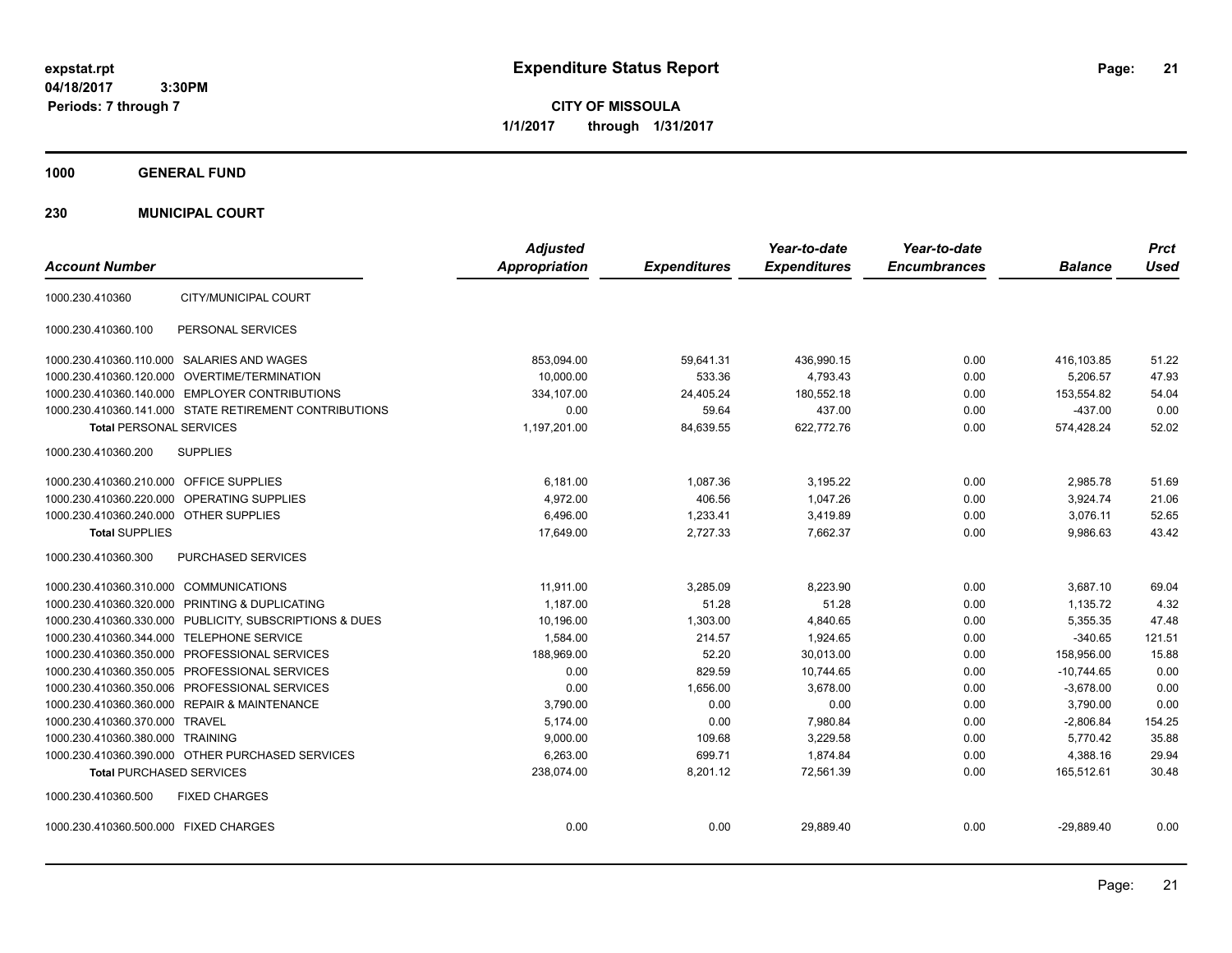**CITY OF MISSOULA 1/1/2017 through 1/31/2017**

**1000 GENERAL FUND**

**230 MUNICIPAL COURT**

| <b>Account Number</b>                                                                     | <b>Adjusted</b><br>Appropriation | <b>Expenditures</b> | Year-to-date<br><b>Expenditures</b> | Year-to-date<br><b>Encumbrances</b> | <b>Balance</b>             | <b>Prct</b><br><b>Used</b> |
|-------------------------------------------------------------------------------------------|----------------------------------|---------------------|-------------------------------------|-------------------------------------|----------------------------|----------------------------|
| <b>Total FIXED CHARGES</b>                                                                | 0.00                             | 0.00                | 29,889.40                           | 0.00                                | $-29,889.40$               | 0.00                       |
| <b>GRANTS &amp; CONTRIBUTIONS</b><br>1000.230.410360.700                                  |                                  |                     |                                     |                                     |                            |                            |
| 1000.230.410360.700.000 GRANTS & CONTRIBUTIONS<br><b>Total GRANTS &amp; CONTRIBUTIONS</b> | 2,500.00<br>2,500.00             | 0.00<br>0.00        | 0.00<br>0.00                        | 0.00<br>0.00                        | 2.500.00<br>2,500.00       | 0.00<br>0.00               |
| 1000.230.410360.800<br>OTHER OBJECTS                                                      |                                  |                     |                                     |                                     |                            |                            |
| 1000.230.410360.820.000 TRANSFERS TO OTHER FUNDS<br><b>Total OTHER OBJECTS</b>            | 0.00<br>0.00                     | 0.00<br>0.00        | 1,250.00<br>1,250.00                | 0.00<br>0.00                        | $-1,250.00$<br>$-1,250.00$ | 0.00<br>0.00               |
| 1000.230.410360.900<br><b>CAPITAL OUTLAY</b>                                              |                                  |                     |                                     |                                     |                            |                            |
| <b>Total CAPITAL OUTLAY</b>                                                               | 0.00                             | 0.00                | 0.00                                | 0.00                                | 0.00                       | 0.00                       |
| Total CITY/MUNICIPAL COURT                                                                | 1,455,424.00                     | 95,568.00           | 734,135.92                          | 0.00                                | 721,288.08                 | 50.44                      |
| <b>MCS</b><br>1000.230.411853                                                             |                                  |                     |                                     |                                     |                            |                            |
| <b>PURCHASED SERVICES</b><br>1000.230.411853.300                                          |                                  |                     |                                     |                                     |                            |                            |
| 1000.230.411853.390.000 MCS-OTHER PURCHASED SERVICES<br><b>Total MCS</b>                  | 68,400.00<br>68,400.00           | 0.00<br>0.00        | 22,799.84<br>22,799.84              | 0.00<br>0.00                        | 45.600.16<br>45,600.16     | 33.33<br>33.33             |
| <b>Total MUNICIPAL COURT</b>                                                              | 1,523,824.00                     | 95,568.00           | 756,935.76                          | 0.00                                | 766,888.24                 | 49.67                      |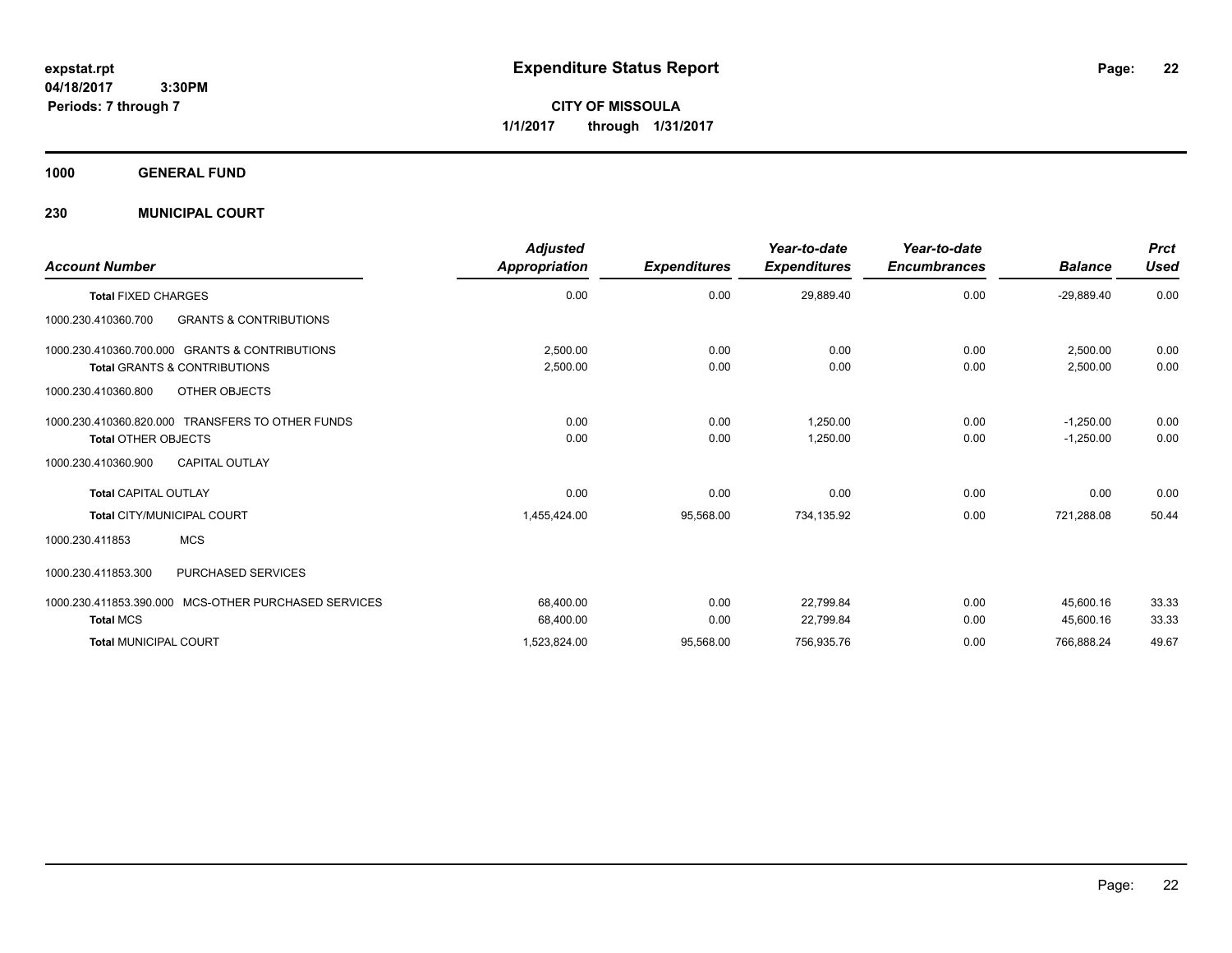**CITY OF MISSOULA 1/1/2017 through 1/31/2017**

**1000 GENERAL FUND**

| <b>Account Number</b>                             | <b>Adjusted</b><br><b>Appropriation</b> | <b>Expenditures</b> | Year-to-date<br><b>Expenditures</b> | Year-to-date<br><b>Encumbrances</b> | <b>Balance</b> | <b>Prct</b><br><b>Used</b> |
|---------------------------------------------------|-----------------------------------------|---------------------|-------------------------------------|-------------------------------------|----------------|----------------------------|
|                                                   |                                         |                     |                                     |                                     |                |                            |
| <b>BUDGETING</b><br>1000.240.410520               |                                         |                     |                                     |                                     |                |                            |
| PERSONAL SERVICES<br>1000.240.410520.100          |                                         |                     |                                     |                                     |                |                            |
| 1000.240.410520.110.000 SALARIES AND WAGES        | 85,237.00                               | 5,251.05            | 45,849.77                           | 0.00                                | 39,387.23      | 53.79                      |
| 1000.240.410520.140.000 EMPLOYER CONTRIBUTIONS    | 29,176.00                               | 1,682.49            | 15,643.75                           | 0.00                                | 13,532.25      | 53.62                      |
| <b>Total PERSONAL SERVICES</b>                    | 114,413.00                              | 6,933.54            | 61,493.52                           | 0.00                                | 52,919.48      | 53.75                      |
| 1000.240.410520.200<br><b>SUPPLIES</b>            |                                         |                     |                                     |                                     |                |                            |
| <b>OFFICE SUPPLIES</b><br>1000.240.410520.210.000 | 160.00                                  | 0.00                | 15.48                               | 0.00                                | 144.52         | 9.68                       |
| OPERATING SUPPLIES<br>1000.240.410520.220.000     | 285.00                                  | 0.00                | 0.00                                | 0.00                                | 285.00         | 0.00                       |
| <b>Total SUPPLIES</b>                             | 445.00                                  | 0.00                | 15.48                               | 0.00                                | 429.52         | 3.48                       |
| 1000.240.410520.300<br>PURCHASED SERVICES         |                                         |                     |                                     |                                     |                |                            |
| 1000.240.410520.320.000 PRINTING & DUPLICATING    | 823.00                                  | 22.79               | 306.96                              | 0.00                                | 516.04         | 37.30                      |
| 1000.240.410520.350.000 PROFESSIONAL SERVICES     | 148.289.00                              | 0.00                | 0.00                                | 0.00                                | 148.289.00     | 0.00                       |
| <b>Total PURCHASED SERVICES</b>                   | 149,112.00                              | 22.79               | 306.96                              | 0.00                                | 148,805.04     | 0.21                       |
| <b>Total BUDGETING</b>                            | 263,970.00                              | 6,956.33            | 61,815.96                           | 0.00                                | 202,154.04     | 23.42                      |
| <b>TREASURY</b><br>1000.240.410540                |                                         |                     |                                     |                                     |                |                            |
| 1000.240.410540.100<br>PERSONAL SERVICES          |                                         |                     |                                     |                                     |                |                            |
| 1000.240.410540.110.000 SALARIES AND WAGES        | 266,276.00                              | 13,649.27           | 87,542.28                           | 0.00                                | 178,733.72     | 32.88                      |
| 1000.240.410540.140.000 EMPLOYER CONTRIBUTIONS    | 98,231.00                               | 5,357.38            | 37,527.11                           | 0.00                                | 60,703.89      | 38.20                      |
| <b>Total PERSONAL SERVICES</b>                    | 364,507.00                              | 19,006.65           | 125,069.39                          | 0.00                                | 239,437.61     | 34.31                      |
| 1000.240.410540.200<br><b>SUPPLIES</b>            |                                         |                     |                                     |                                     |                |                            |
| 1000.240.410540.210.000<br><b>OFFICE SUPPLIES</b> | 1,402.00                                | 58.56               | 1,185.39                            | 0.00                                | 216.61         | 84.55                      |
| OPERATING SUPPLIES<br>1000.240.410540.220.000     | 303.00                                  | 0.00                | 876.70                              | 0.00                                | $-573.70$      | 289.34                     |
| <b>Total SUPPLIES</b>                             | 1,705.00                                | 58.56               | 2,062.09                            | 0.00                                | $-357.09$      | 120.94                     |
| PURCHASED SERVICES<br>1000.240.410540.300         |                                         |                     |                                     |                                     |                |                            |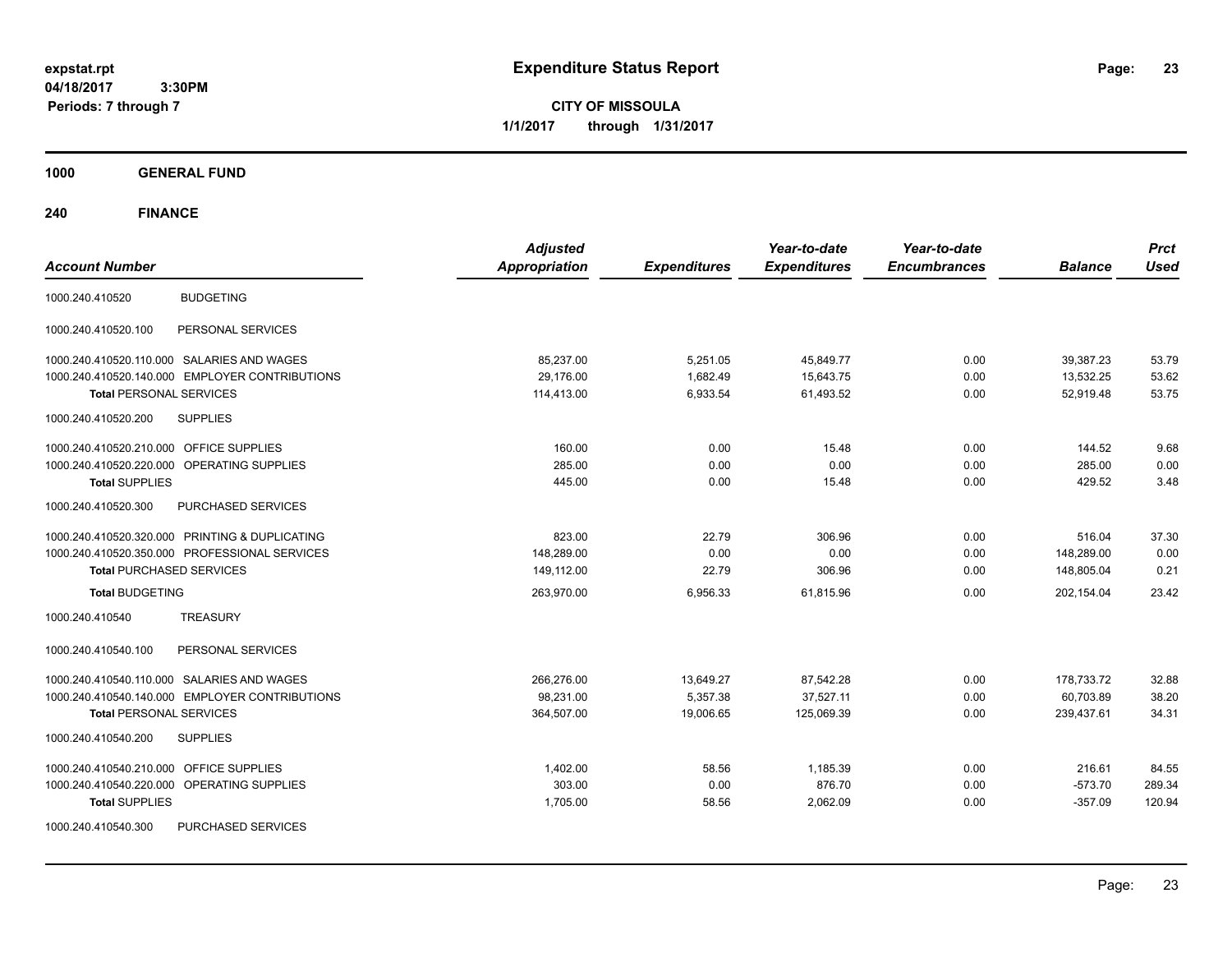**CITY OF MISSOULA 1/1/2017 through 1/31/2017**

**1000 GENERAL FUND**

| <b>Account Number</b>                                   | <b>Adjusted</b><br><b>Appropriation</b> | <b>Expenditures</b> | Year-to-date<br><b>Expenditures</b> | Year-to-date<br><b>Encumbrances</b> | <b>Balance</b> | <b>Prct</b><br><b>Used</b> |
|---------------------------------------------------------|-----------------------------------------|---------------------|-------------------------------------|-------------------------------------|----------------|----------------------------|
| 1000.240.410540.310.000 COMMUNICATIONS                  | 5,518.00                                | 397.42              | 2,629.28                            | 0.00                                | 2,888.72       | 47.65                      |
| 1000.240.410540.320.000 PRINTING & DUPLICATING          | 448.00                                  | 0.00                | 133.40                              | 0.00                                | 314.60         | 29.78                      |
| 1000.240.410540.330.000 PUBLICITY, SUBSCRIPTIONS & DUES | 10.00                                   | 4.80                | 24.00                               | 0.00                                | $-14.00$       | 240.00                     |
| 1000.240.410540.344.000 TELEPHONE SERVICE               | 25.00                                   | 0.00                | 0.00                                | 0.00                                | 25.00          | 0.00                       |
| 1000.240.410540.350.000 PROFESSIONAL SERVICES           | 12,511.00                               | 441.74              | 2,243.74                            | 0.00                                | 10,267.26      | 17.93                      |
| 1000.240.410540.360.000 REPAIR & MAINTENANCE            | 26.00                                   | 0.00                | 0.00                                | 0.00                                | 26.00          | 0.00                       |
| 1000.240.410540.370.000 TRAVEL                          | 4,125.00                                | 0.00                | 0.00                                | 0.00                                | 4,125.00       | 0.00                       |
| 1000.240.410540.380.000 TRAINING                        | 2.000.00                                | 34.00               | 549.60                              | 0.00                                | 1,450.40       | 27.48                      |
| 1000.240.410540.390.000 OTHER PURCHASED SERVICES        | 0.00                                    | 0.00                | 480.98                              | 0.00                                | $-480.98$      | 0.00                       |
| <b>Total PURCHASED SERVICES</b>                         | 24,663.00                               | 877.96              | 6,061.00                            | 0.00                                | 18,602.00      | 24.58                      |
| 1000.240.410540.500<br><b>FIXED CHARGES</b>             |                                         |                     |                                     |                                     |                |                            |
| 1000.240.410540.500.000 FIXED CHARGES                   | 500.00                                  | 0.00                | 0.00                                | 0.00                                | 500.00         | 0.00                       |
| <b>Total FIXED CHARGES</b>                              | 500.00                                  | 0.00                | 0.00                                | 0.00                                | 500.00         | 0.00                       |
| <b>CAPITAL OUTLAY</b><br>1000.240.410540.900            |                                         |                     |                                     |                                     |                |                            |
| <b>Total CAPITAL OUTLAY</b>                             | 0.00                                    | 0.00                | 0.00                                | 0.00                                | 0.00           | 0.00                       |
| <b>Total TREASURY</b>                                   | 391.375.00                              | 19,943.17           | 133,192.48                          | 0.00                                | 258.182.52     | 34.03                      |
| <b>ACCOUNTING</b><br>1000.240.410550                    |                                         |                     |                                     |                                     |                |                            |
| 1000.240.410550.100<br>PERSONAL SERVICES                |                                         |                     |                                     |                                     |                |                            |
| 1000.240.410550.110.000 SALARIES AND WAGES              | 341,365.00                              | 26,415.28           | 231.242.25                          | 0.00                                | 110,122.75     | 67.74                      |
| 1000.240.410550.120.000 OVERTIME/TERMINATION            | 1.000.00                                | 0.00                | 0.00                                | 0.00                                | 1,000.00       | 0.00                       |
| 1000.240.410550.140.000 EMPLOYER CONTRIBUTIONS          | 134,888.00                              | 10,731.66           | 90,187.01                           | 0.00                                | 44,700.99      | 66.86                      |
| 1000.240.410550.141.000 STATE RETIREMENT CONTRIBUTIONS  | 0.00                                    | 49.23               | 393.34                              | 0.00                                | $-393.34$      | 0.00                       |
| <b>Total PERSONAL SERVICES</b>                          | 477,253.00                              | 37,196.17           | 321,822.60                          | 0.00                                | 155,430.40     | 67.43                      |
| 1000.240.410550.200<br><b>SUPPLIES</b>                  |                                         |                     |                                     |                                     |                |                            |
| 1000.240.410550.210.000 OFFICE SUPPLIES                 | 2.374.00                                | 87.85               | 2,530.29                            | 0.00                                | $-156.29$      | 106.58                     |
| 1000.240.410550.220.000 OPERATING SUPPLIES              | 2,064.00                                | 0.00                | 1.826.60                            | 0.00                                | 237.40         | 88.50                      |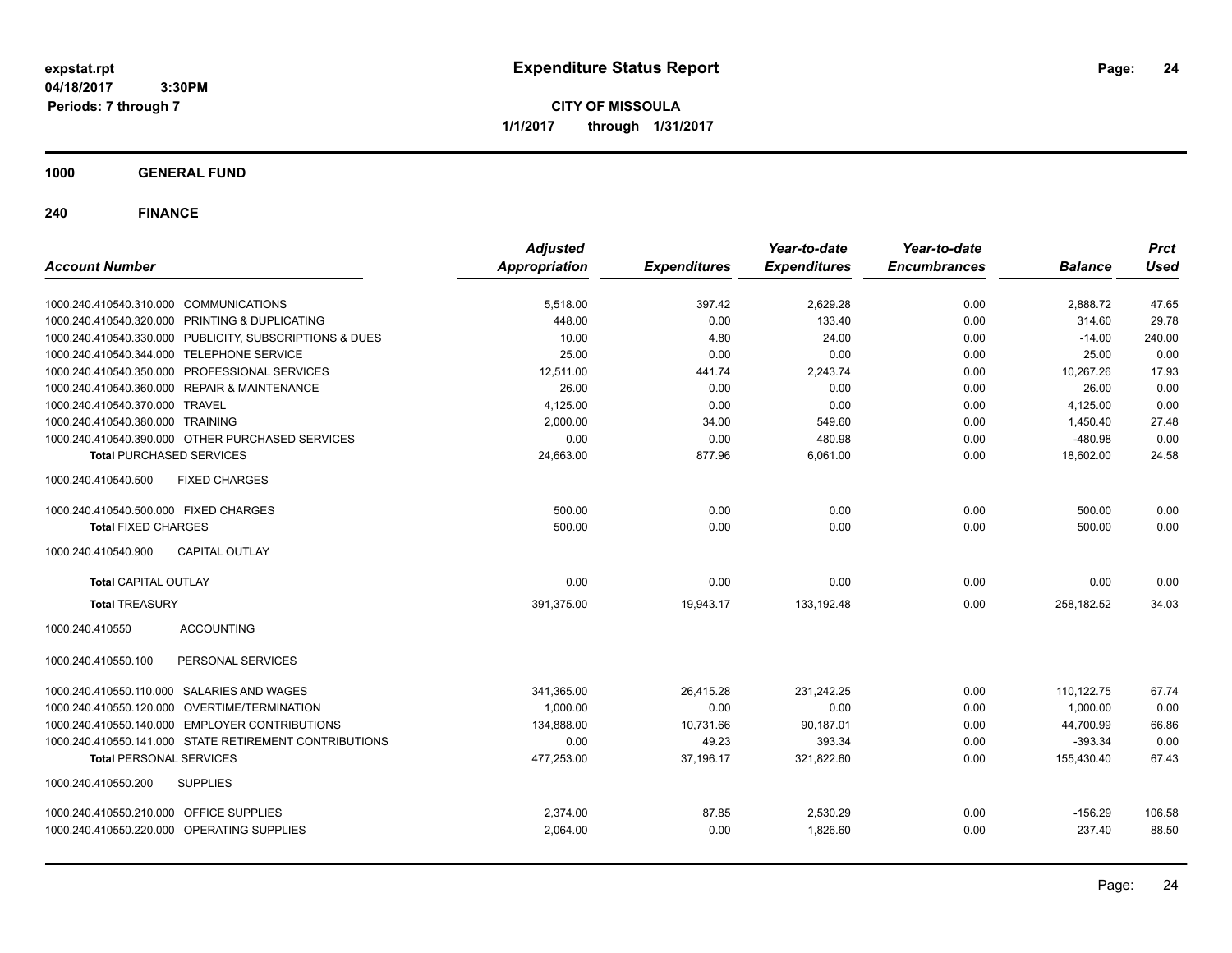**CITY OF MISSOULA 1/1/2017 through 1/31/2017**

## **1000 GENERAL FUND**

| <b>Account Number</b>                                   | <b>Adjusted</b><br><b>Appropriation</b> | <b>Expenditures</b> | Year-to-date<br><b>Expenditures</b> | Year-to-date<br><b>Encumbrances</b> | <b>Balance</b> | <b>Prct</b><br><b>Used</b> |
|---------------------------------------------------------|-----------------------------------------|---------------------|-------------------------------------|-------------------------------------|----------------|----------------------------|
| 1000.240.410550.230.000 REPAIR/MAINTENANCE              | 300.00                                  | 0.00                | 0.00                                | 0.00                                | 300.00         | 0.00                       |
| 1000.240.410550.231.000 GASOLINE                        | 92.00                                   | 94.06               | 94.06                               | 0.00                                | $-2.06$        | 102.24                     |
| 1000.240.410550.240.000 OTHER SUPPLIES                  | 500.00                                  | 0.00                | 0.00                                | 0.00                                | 500.00         | 0.00                       |
| <b>Total SUPPLIES</b>                                   | 5,330.00                                | 181.91              | 4,450.95                            | 0.00                                | 879.05         | 83.51                      |
| 1000.240.410550.300<br>PURCHASED SERVICES               |                                         |                     |                                     |                                     |                |                            |
| 1000.240.410550.310.000 COMMUNICATIONS                  | 36,270.00                               | 7,721.13            | 33,618.23                           | 0.00                                | 2,651.77       | 92.69                      |
| 1000.240.410550.320.000 PRINTING & DUPLICATING          | 2,014.00                                | 0.00                | 317.71                              | 0.00                                | 1,696.29       | 15.78                      |
| 1000.240.410550.330.000 PUBLICITY, SUBSCRIPTIONS & DUES | 3,400.00                                | 7.20                | 3,562.84                            | 0.00                                | $-162.84$      | 104.79                     |
| 1000.240.410550.344.000 TELEPHONE SERVICE               | 1,200.00                                | 7.14                | 52.22                               | 0.00                                | 1,147.78       | 4.35                       |
| 1000.240.410550.350.000 PROFESSIONAL SERVICES           | 144,665.00                              | 1,723.38            | 129,575.85                          | 0.00                                | 15.089.15      | 89.57                      |
| 1000.240.410550.360.000 REPAIR & MAINTENANCE            | 674.00                                  | 0.00                | 0.00                                | 0.00                                | 674.00         | 0.00                       |
| 1000.240.410550.370.000 TRAVEL                          | 3,520.00                                | 0.00                | 0.00                                | 0.00                                | 3,520.00       | 0.00                       |
| 1000.240.410550.380.000 TRAINING                        | 3,805.00                                | 51.00               | 674.40                              | 0.00                                | 3,130.60       | 17.72                      |
| 1000.240.410550.390.000 OTHER PURCHASED SERVICES        | 0.00                                    | 0.00                | 721.46                              | 0.00                                | $-721.46$      | 0.00                       |
| <b>Total PURCHASED SERVICES</b>                         | 195,548.00                              | 9,509.85            | 168,522.71                          | 0.00                                | 27,025.29      | 86.18                      |
| 1000.240.410550.500<br><b>FIXED CHARGES</b>             |                                         |                     |                                     |                                     |                |                            |
| <b>Total FIXED CHARGES</b>                              | 0.00                                    | 0.00                | 0.00                                | 0.00                                | 0.00           | 0.00                       |
| 1000.240.410550.900<br><b>CAPITAL OUTLAY</b>            |                                         |                     |                                     |                                     |                |                            |
| <b>Total CAPITAL OUTLAY</b>                             | 0.00                                    | 0.00                | 0.00                                | 0.00                                | 0.00           | 0.00                       |
| <b>Total ACCOUNTING</b>                                 | 678,131.00                              | 46,887.93           | 494,796.26                          | 0.00                                | 183,334.74     | 72.96                      |
| <b>FINANCIAL REPORTING</b><br>1000.240.410552           |                                         |                     |                                     |                                     |                |                            |
| PERSONAL SERVICES<br>1000.240.410552.100                |                                         |                     |                                     |                                     |                |                            |
| 1000.240.410552.110.000 SALARIES AND WAGES              | 49,218.00                               | 3,917.33            | 28,713.36                           | 0.00                                | 20,504.64      | 58.34                      |
| 1000.240.410552.140.000 EMPLOYER CONTRIBUTIONS          | 17,599.00                               | 1,853.38            | 10,359.05                           | 0.00                                | 7,239.95       | 58.86                      |
| <b>Total PERSONAL SERVICES</b>                          | 66,817.00                               | 5,770.71            | 39,072.41                           | 0.00                                | 27,744.59      | 58.48                      |
| 1000.240.410552.200<br><b>SUPPLIES</b>                  |                                         |                     |                                     |                                     |                |                            |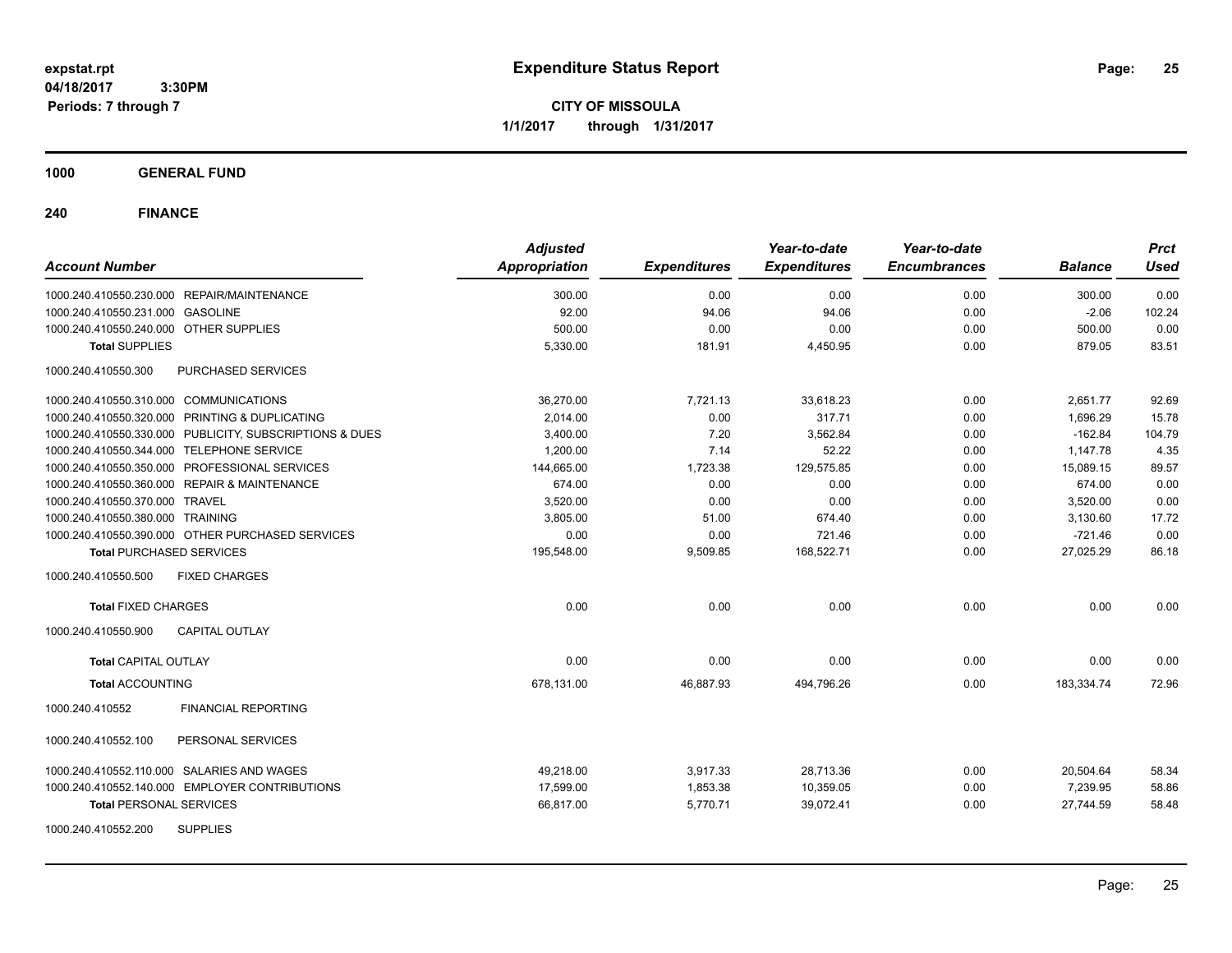**CITY OF MISSOULA 1/1/2017 through 1/31/2017**

**1000 GENERAL FUND**

|                                                   | <b>Adjusted</b> |                     | Year-to-date        | Year-to-date        |                | <b>Prct</b> |
|---------------------------------------------------|-----------------|---------------------|---------------------|---------------------|----------------|-------------|
| <b>Account Number</b>                             | Appropriation   | <b>Expenditures</b> | <b>Expenditures</b> | <b>Encumbrances</b> | <b>Balance</b> | Used        |
|                                                   |                 |                     |                     |                     |                |             |
| <b>OFFICE SUPPLIES</b><br>1000.240.410552.210.000 | 129.00          | 0.00                | 0.00                | 0.00                | 129.00         | 0.00        |
| 1000.240.410552.220.000<br>OPERATING SUPPLIES     | 390.00          | 0.00                | 0.00                | 0.00                | 390.00         | 0.00        |
| <b>Total SUPPLIES</b>                             | 519.00          | 0.00                | 0.00                | 0.00                | 519.00         | 0.00        |
| PURCHASED SERVICES<br>1000.240.410552.300         |                 |                     |                     |                     |                |             |
| 1000.240.410552.310.000 COMMUNICATIONS            | 321.00          | 0.00                | 0.00                | 0.00                | 321.00         | 0.00        |
| 1000.240.410552.320.000 PRINTING & DUPLICATING    | 2,195.00        | 0.00                | 451.37              | 0.00                | 1,743.63       | 20.56       |
| 1000.240.410552.350.000 PROFESSIONAL SERVICES     | 10,530.00       | 0.00                | 0.00                | 0.00                | 10,530.00      | 0.00        |
| 1000.240.410552.370.000 TRAVEL                    | 600.00          | 0.00                | 0.00                | 0.00                | 600.00         | 0.00        |
| 1000.240.410552.380.000 TRAINING                  | 1,525.00        | 0.00                | 0.00                | 0.00                | 1,525.00       | 0.00        |
| <b>Total PURCHASED SERVICES</b>                   | 15,171.00       | 0.00                | 451.37              | 0.00                | 14,719.63      | 2.98        |
| <b>CAPITAL OUTLAY</b><br>1000.240.410552.900      |                 |                     |                     |                     |                |             |
| <b>Total CAPITAL OUTLAY</b>                       | 0.00            | 0.00                | 0.00                | 0.00                | 0.00           | 0.00        |
| <b>Total FINANCIAL REPORTING</b>                  | 82,507.00       | 5,770.71            | 39,523.78           | 0.00                | 42,983.22      | 47.90       |
| <b>Total FINANCE</b>                              | 1,415,983.00    | 79,558.14           | 729,328.48          | 0.00                | 686,654.52     | 51.51       |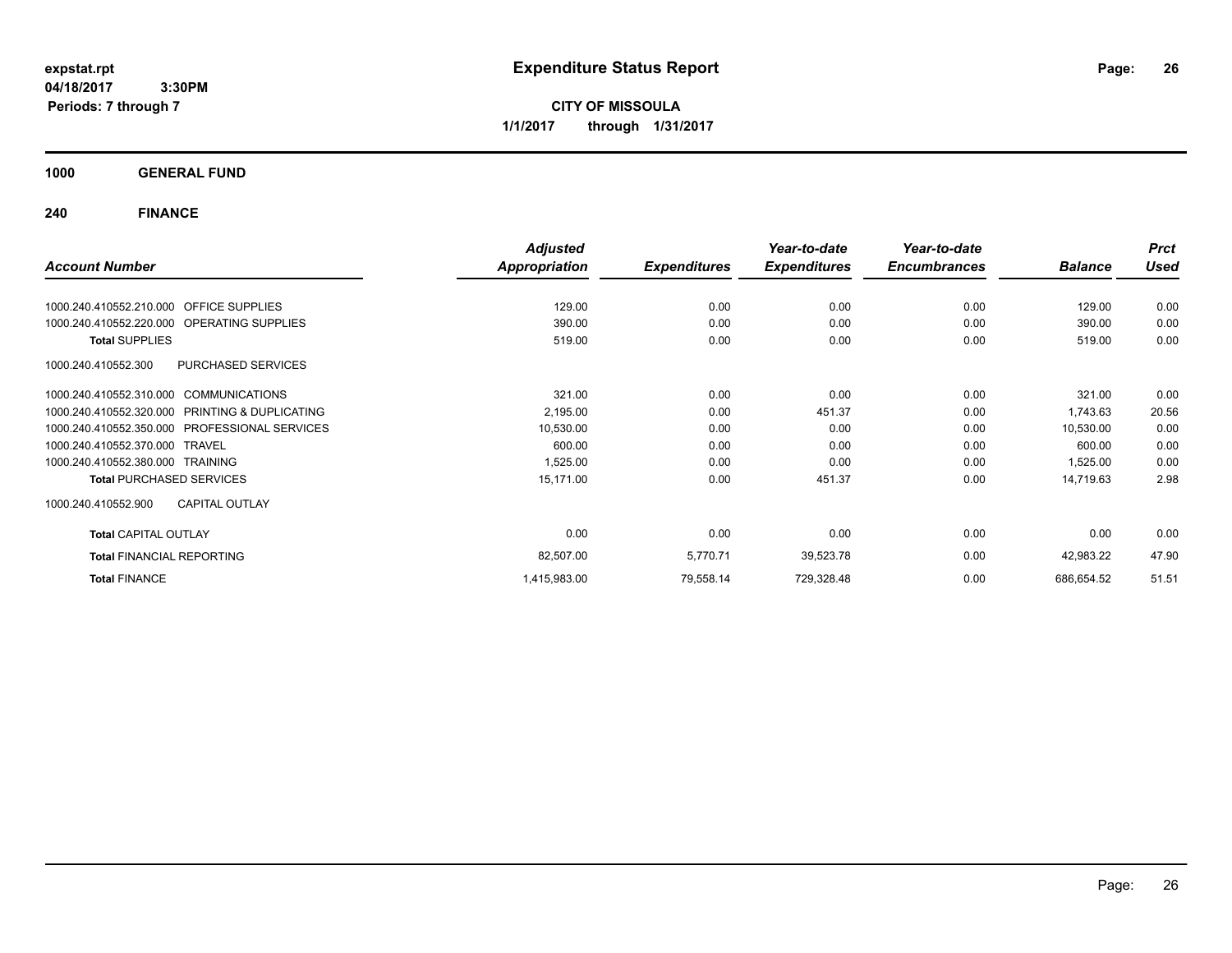**CITY OF MISSOULA 1/1/2017 through 1/31/2017**

**1000 GENERAL FUND**

## **245 CENTRALIZED SERVICES**

| <b>Account Number</b>                   |                                                         | <b>Adjusted</b><br><b>Appropriation</b> | <b>Expenditures</b> | Year-to-date<br><b>Expenditures</b> | Year-to-date<br><b>Encumbrances</b> | <b>Balance</b> | <b>Prct</b><br><b>Used</b> |
|-----------------------------------------|---------------------------------------------------------|-----------------------------------------|---------------------|-------------------------------------|-------------------------------------|----------------|----------------------------|
|                                         |                                                         |                                         |                     |                                     |                                     |                |                            |
| 1000.245.410810                         | <b>ADMINISTRATION</b>                                   |                                         |                     |                                     |                                     |                |                            |
| 1000.245.410810.100                     | PERSONAL SERVICES                                       |                                         |                     |                                     |                                     |                |                            |
| 1000.245.410810.110.000                 | CENTRALIZED SERVICES/SALARIES AND WAGES                 | 123,332.00                              | 9,487.04            | 69,235.70                           | 0.00                                | 54,096.30      | 56.14                      |
| 1000.245.410810.140.000                 | <b>EMPLOYER CONTRIBUTIONS</b>                           | 34,477.00                               | 2,686.05            | 20,110.40                           | 0.00                                | 14,366.60      | 58.33                      |
|                                         | 1000.245.410810.141.000 STATE RETIREMENT CONTRIBUTIONS  | 0.00                                    | 56.31               | 183.48                              | 0.00                                | $-183.48$      | 0.00                       |
| <b>Total PERSONAL SERVICES</b>          |                                                         | 157,809.00                              | 12,229.40           | 89,529.58                           | 0.00                                | 68,279.42      | 56.73                      |
| 1000.245.410810.200                     | <b>SUPPLIES</b>                                         |                                         |                     |                                     |                                     |                |                            |
| 1000.245.410810.210.000 OFFICE SUPPLIES |                                                         | 500.00                                  | 0.00                | 0.00                                | 0.00                                | 500.00         | 0.00                       |
|                                         | 1000.245.410810.220.000 OPERATING SUPPLIES              | 350.00                                  | 0.00                | 0.00                                | 0.00                                | 350.00         | 0.00                       |
| 1000.245.410810.231.000 GASOLINE        |                                                         | 175.00                                  | 0.00                | 0.00                                | 0.00                                | 175.00         | 0.00                       |
| <b>Total SUPPLIES</b>                   |                                                         | 1,025.00                                | 0.00                | 0.00                                | 0.00                                | 1,025.00       | 0.00                       |
| 1000.245.410810.300                     | <b>PURCHASED SERVICES</b>                               |                                         |                     |                                     |                                     |                |                            |
| 1000.245.410810.310.000 COMMUNICATIONS  |                                                         | 100.00                                  | 0.00                | 0.00                                | 0.00                                | 100.00         | 0.00                       |
|                                         | 1000.245.410810.320.000 PRINTING & DUPLICATING          | 200.00                                  | 0.00                | 20.16                               | 0.00                                | 179.84         | 10.08                      |
|                                         | 1000.245.410810.330.000 PUBLICITY, SUBSCRIPTIONS & DUES | 200.00                                  | 0.00                | 0.00                                | 0.00                                | 200.00         | 0.00                       |
|                                         | 1000.245.410810.344.000 TELEPHONE SERVICE               | 500.00                                  | 2.78                | 28.84                               | 0.00                                | 471.16         | 5.77                       |
|                                         | 1000.245.410810.350.000 PROFESSIONAL SERVICES           | 40,000.00                               | 0.00                | 0.00                                | 0.00                                | 40,000.00      | 0.00                       |
| 1000.245.410810.370.000 TRAVEL          |                                                         | 1,000.00                                | 0.00                | 0.00                                | 0.00                                | 1,000.00       | 0.00                       |
| 1000.245.410810.380.000 TRAINING        |                                                         | 1,500.00                                | 0.00                | 0.00                                | 0.00                                | 1,500.00       | 0.00                       |
| <b>Total PURCHASED SERVICES</b>         |                                                         | 43,500.00                               | 2.78                | 49.00                               | 0.00                                | 43.451.00      | 0.11                       |
| 1000.245.410810.700                     | <b>GRANTS &amp; CONTRIBUTIONS</b>                       |                                         |                     |                                     |                                     |                |                            |
|                                         | 1000.245.410810.700.000 GRANTS & CONTRIBUTIONS          | 5.000.00                                | 0.00                | 0.00                                | 0.00                                | 5,000.00       | 0.00                       |
|                                         | <b>Total GRANTS &amp; CONTRIBUTIONS</b>                 | 5,000.00                                | 0.00                | 0.00                                | 0.00                                | 5,000.00       | 0.00                       |
| <b>Total ADMINISTRATION</b>             |                                                         | 207,334.00                              | 12,232.18           | 89,578.58                           | 0.00                                | 117,755.42     | 43.20                      |
| 1000.245.410835                         | *** Title Not Found ***                                 |                                         |                     |                                     |                                     |                |                            |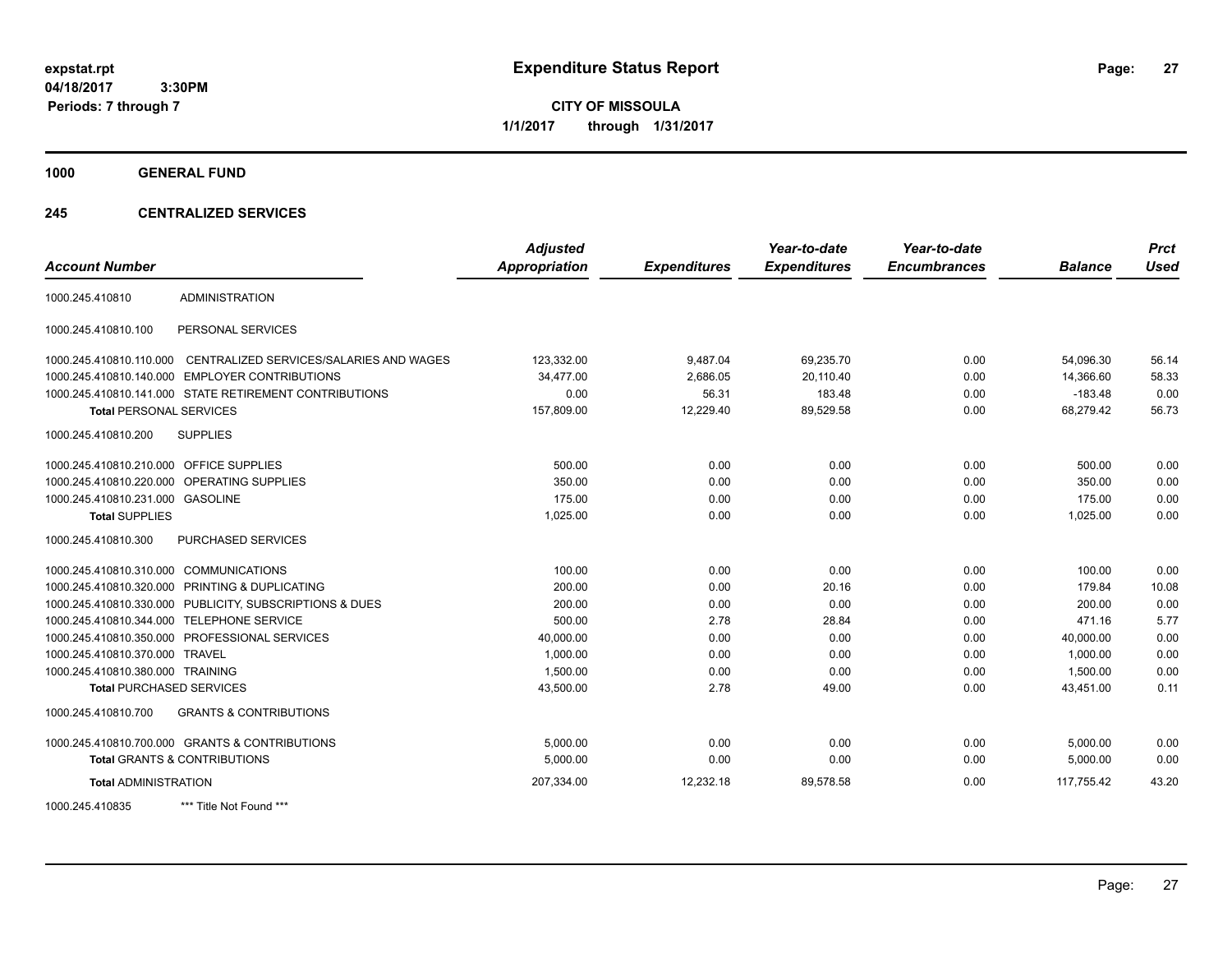**CITY OF MISSOULA 1/1/2017 through 1/31/2017**

**1000 GENERAL FUND**

## **245 CENTRALIZED SERVICES**

| <b>Account Number</b>                                         | <b>Adjusted</b><br><b>Appropriation</b> | <b>Expenditures</b> | Year-to-date<br><b>Expenditures</b> | Year-to-date<br><b>Encumbrances</b> | <b>Balance</b> | <b>Prct</b><br><b>Used</b> |
|---------------------------------------------------------------|-----------------------------------------|---------------------|-------------------------------------|-------------------------------------|----------------|----------------------------|
| PERSONAL SERVICES<br>1000.245.410835.100                      |                                         |                     |                                     |                                     |                |                            |
| 1000.245.410835.110.000 SALARIES AND WAGES                    | 66,812.00                               | 42,805.83           | 84,916.69                           | 0.00                                | $-18,104.69$   | 127.10                     |
| 1000.245.410835.140.000 EMPLOYER CONTRIBUTIONS                | 22,895.00                               | 8,087.94            | 22,024.59                           | 0.00                                | 870.41         | 96.20                      |
| <b>Total PERSONAL SERVICES</b>                                | 89,707.00                               | 50,893.77           | 106,941.28                          | 0.00                                | $-17,234.28$   | 119.21                     |
| <b>SUPPLIES</b><br>1000.245.410835.200                        |                                         |                     |                                     |                                     |                |                            |
| 1000.245.410835.210.000 OFFICE SUPPLIES                       | 200.00                                  | 0.00                | 0.00                                | 0.00                                | 200.00         | 0.00                       |
| 1000.245.410835.220.000<br><b>OPERATING SUPPLIES</b>          | 300.00                                  | 0.00                | 0.00                                | 0.00                                | 300.00         | 0.00                       |
| 1000.245.410835.231.000 GASOLINE                              | 172.00                                  | 0.00                | 0.00                                | 0.00                                | 172.00         | 0.00                       |
| <b>Total SUPPLIES</b>                                         | 672.00                                  | 0.00                | 0.00                                | 0.00                                | 672.00         | 0.00                       |
| PURCHASED SERVICES<br>1000.245.410835.300                     |                                         |                     |                                     |                                     |                |                            |
| 1000.245.410835.310.000 COMMUNICATIONS                        | 100.00                                  | 0.00                | 0.00                                | 0.00                                | 100.00         | 0.00                       |
| 1000.245.410835.320.000 PRINTING & DUPLICATING                | 100.00                                  | 0.00                | 0.00                                | 0.00                                | 100.00         | 0.00                       |
| 1000.245.410835.330.000 PUBLICITY, SUBSCRIPTIONS & DUES       | 150.00                                  | 0.00                | 0.00                                | 0.00                                | 150.00         | 0.00                       |
| 1000.245.410835.344.000 TELEPHONE SERVICE                     | 145.00                                  | 62.07               | 372.77                              | 0.00                                | $-227.77$      | 257.08                     |
| <b>Total PURCHASED SERVICES</b>                               | 495.00                                  | 62.07               | 372.77                              | 0.00                                | 122.23         | 75.31                      |
| Total *** Title Not Found ***                                 | 90,874.00                               | 50,955.84           | 107,314.05                          | 0.00                                | $-16,440.05$   | 118.09                     |
| *** Title Not Found ***<br>1000.245.411010                    |                                         |                     |                                     |                                     |                |                            |
| PERSONAL SERVICES<br>1000.245.411010.100                      |                                         |                     |                                     |                                     |                |                            |
| Total *** Title Not Found ***                                 | 0.00                                    | 0.00                | 0.00                                | 0.00                                | 0.00           | 0.00                       |
| <b>ENERGY CONSERVATION</b><br>1000.245.411231                 |                                         |                     |                                     |                                     |                |                            |
| 1000.245.411231.100<br>PERSONAL SERVICES                      |                                         |                     |                                     |                                     |                |                            |
| 1000.245.411231.110.000 ENERGY COORDINATOR/SALARIES AND WAGES | 52,397.00                               | 4,019.64            | 29,329.12                           | 0.00                                | 23,067.88      | 55.97                      |
| 1000.245.411231.140.000 EMPLOYER CONTRIBUTIONS                | 21,027.00                               | 1,662.09            | 12,633.84                           | 0.00                                | 8,393.16       | 60.08                      |
| <b>Total PERSONAL SERVICES</b>                                | 73,424.00                               | 5,681.73            | 41,962.96                           | 0.00                                | 31,461.04      | 57.15                      |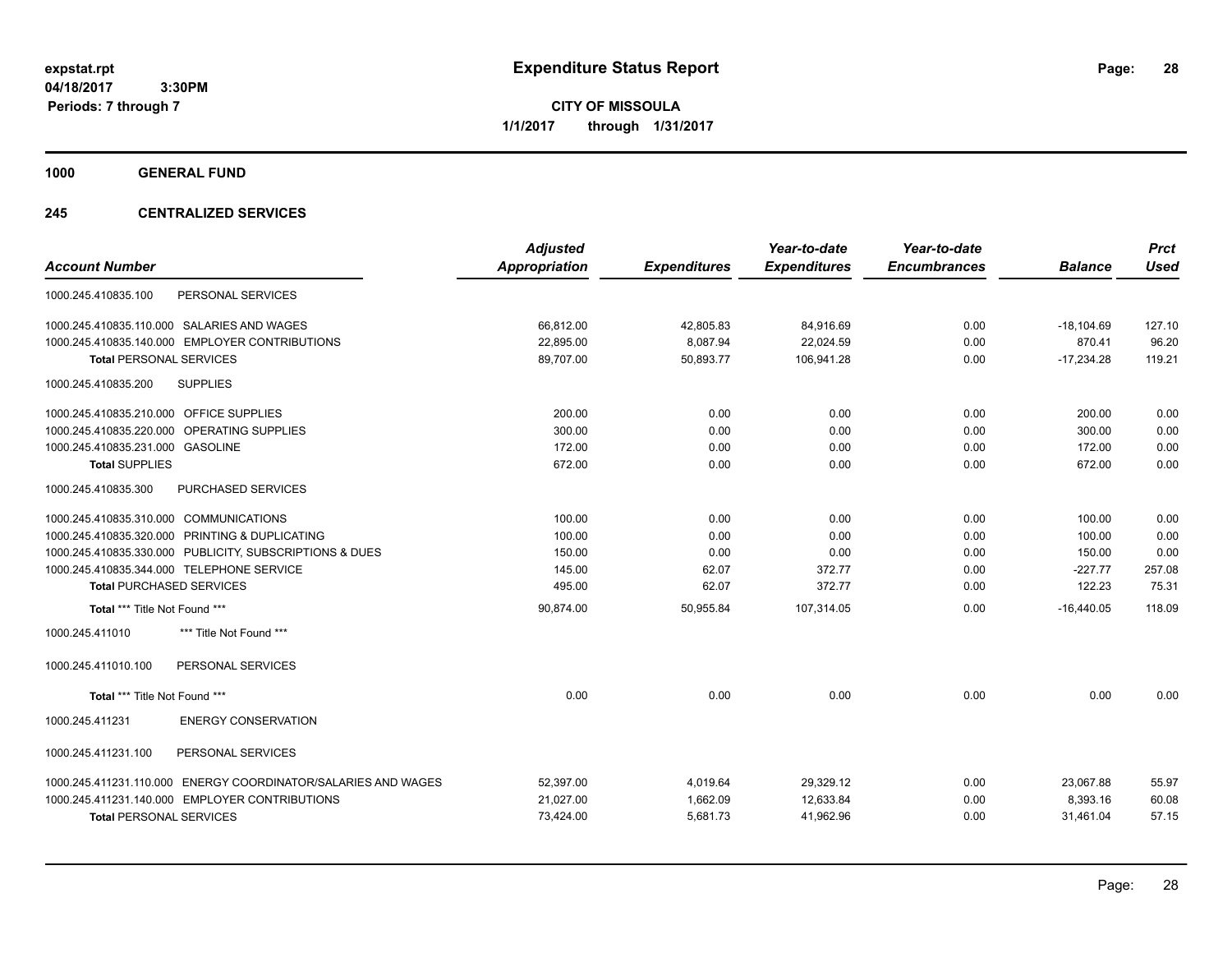**CITY OF MISSOULA 1/1/2017 through 1/31/2017**

## **1000 GENERAL FUND**

## **245 CENTRALIZED SERVICES**

|                                                              | <b>Adjusted</b>      |                     | Year-to-date        | Year-to-date        |                | <b>Prct</b> |
|--------------------------------------------------------------|----------------------|---------------------|---------------------|---------------------|----------------|-------------|
| <b>Account Number</b>                                        | <b>Appropriation</b> | <b>Expenditures</b> | <b>Expenditures</b> | <b>Encumbrances</b> | <b>Balance</b> | <b>Used</b> |
| <b>SUPPLIES</b><br>1000.245.411231.200                       |                      |                     |                     |                     |                |             |
| 1000.245.411231.210.000 OFFICE SUPPLIES                      | 500.00               | 248.29              | 248.29              | 0.00                | 251.71         | 49.66       |
| 1000.245.411231.220.000 OPERATING SUPPLIES                   | 350.00               | 0.00                | 0.00                | 0.00                | 350.00         | 0.00        |
| 1000.245.411231.231.000 GASOLINE                             | 175.00               | 14.59               | 14.59               | 0.00                | 160.41         | 8.34        |
| <b>Total SUPPLIES</b>                                        | 1,025.00             | 262.88              | 262.88              | 0.00                | 762.12         | 25.65       |
| PURCHASED SERVICES<br>1000.245.411231.300                    |                      |                     |                     |                     |                |             |
| 1000.245.411231.310.000 COMMUNICATIONS                       | 200.00               | 0.00                | 0.00                | 0.00                | 200.00         | 0.00        |
| <b>PRINTING &amp; DUPLICATING</b><br>1000.245.411231.320.000 | 250.00               | 7.85                | 44.44               | 0.00                | 205.56         | 17.78       |
| 1000.245.411231.330.000 PUBLICITY, SUBSCRIPTIONS & DUES      | 200.00               | 0.00                | 1,170.00            | 0.00                | $-970.00$      | 585.00      |
| 1000.245.411231.344.000<br><b>TELEPHONE SERVICE</b>          | 200.00               | 0.00                | 0.00                | 0.00                | 200.00         | 0.00        |
| 1000.245.411231.350.000 PROFESSIONAL SERVICES                | 11,500.00            | 0.00                | 11,500.00           | 0.00                | 0.00           | 100.00      |
| 1000.245.411231.370.000<br>TRAVEL                            | 1,000.00             | 180.50              | 375.64              | 0.00                | 624.36         | 37.56       |
| 1000.245.411231.380.000 TRAINING                             | 1,500.00             | 0.00                | 0.00                | 0.00                | 1,500.00       | 0.00        |
| <b>Total PURCHASED SERVICES</b>                              | 14,850.00            | 188.35              | 13,090.08           | 0.00                | 1,759.92       | 88.15       |
| <b>Total ENERGY CONSERVATION</b>                             | 89,299.00            | 6,132.96            | 55,315.92           | 0.00                | 33,983.08      | 61.94       |
| <b>Total CENTRALIZED SERVICES</b>                            | 387,507.00           | 69,320.98           | 252,208.55          | 0.00                | 135,298.45     | 65.08       |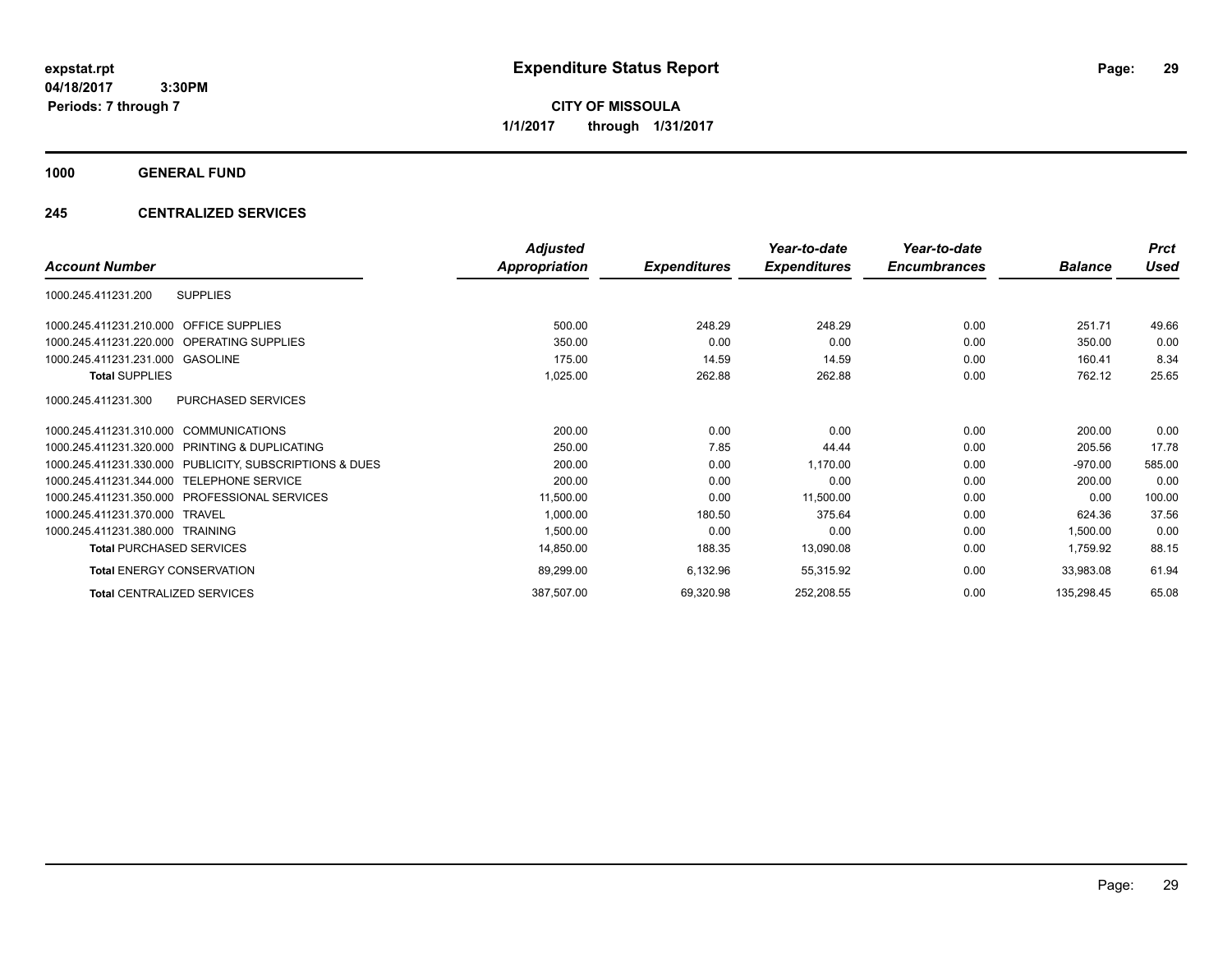**CITY OF MISSOULA 1/1/2017 through 1/31/2017**

**1000 GENERAL FUND**

|                                                              | <b>Adjusted</b> |                     | Year-to-date        | Year-to-date        |                | <b>Prct</b> |
|--------------------------------------------------------------|-----------------|---------------------|---------------------|---------------------|----------------|-------------|
| <b>Account Number</b>                                        | Appropriation   | <b>Expenditures</b> | <b>Expenditures</b> | <b>Encumbrances</b> | <b>Balance</b> | <b>Used</b> |
| *** Title Not Found ***<br>1000.250.411000                   |                 |                     |                     |                     |                |             |
| <b>GRANTS &amp; CONTRIBUTIONS</b><br>1000.250.411000.700     |                 |                     |                     |                     |                |             |
| 1000.250.411000.700.000 MISSOULA RAVALI TMA                  | 10,780.00       | 0.00                | 10,780.00           | 0.00                | 0.00           | 100.00      |
| Total *** Title Not Found ***                                | 10,780.00       | 0.00                | 10,780.00           | 0.00                | 0.00           | 100.00      |
| 1000.250.411010<br><b>ADMINISTRATION</b>                     |                 |                     |                     |                     |                |             |
| PERSONAL SERVICES<br>1000.250.411010.100                     |                 |                     |                     |                     |                |             |
| 1000.250.411010.110.000 ADMIN/SALARIES AND WAGES             | 111,905.00      | 13,208.55           | 55,221.69           | 0.00                | 56,683.31      | 49.35       |
| 1000.250.411010.120.000 ADMIN-OVERTIME/TERMINATION           | 1,155.00        | 0.00                | 0.00                | 0.00                | 1.155.00       | 0.00        |
| 1000.250.411010.140.000 ADMIN/EMPLOYER CONTRIBUTIONS         | 40,111.00       | 5,361.76            | 29,057.63           | 0.00                | 11,053.37      | 72.44       |
| 1000.250.411010.141.000 ADMIN-STATE RETIREMENT CONTRIBUTIONS | 0.00            | 104.40              | 778.11              | 0.00                | $-778.11$      | 0.00        |
| <b>Total PERSONAL SERVICES</b>                               | 153,171.00      | 18,674.71           | 85,057.43           | 0.00                | 68,113.57      | 55.53       |
| 1000.250.411010.200<br><b>SUPPLIES</b>                       |                 |                     |                     |                     |                |             |
| 1000.250.411010.210.000 OFFICE SUPPLIES                      | 7,100.00        | 1,565.77            | 4,168.43            | 0.00                | 2,931.57       | 58.71       |
| 1000.250.411010.210.301 OFFICE SUPPLIES                      | 0.00            | 1.83                | 11.56               | 0.00                | $-11.56$       | 0.00        |
| 1000.250.411010.220.000 ADMIN-OPERATING SUPPLIES             | 181.00          | 15.99               | 65.27               | 0.00                | 115.73         | 36.06       |
| 1000.250.411010.230.000 REPAIR/MAINTENANCE                   | 50.00           | 225.14              | 225.14              | 0.00                | $-175.14$      | 450.28      |
| 1000.250.411010.231.000 GASOLINE                             | 916.00          | 0.00                | 0.00                | 0.00                | 916.00         | 0.00        |
| 1000.250.411010.240.000 OTHER SUPPLIES                       | 100.00          | 0.00                | 0.00                | 0.00                | 100.00         | 0.00        |
| <b>Total SUPPLIES</b>                                        | 8,347.00        | 1,808.73            | 4,470.40            | 0.00                | 3,876.60       | 53.56       |
| <b>PURCHASED SERVICES</b><br>1000.250.411010.300             |                 |                     |                     |                     |                |             |
| 1000.250.411010.310.000 COMMUNICATIONS                       | 3,343.00        | 0.00                | 0.00                | 0.00                | 3,343.00       | 0.00        |
| 1000.250.411010.310.351 COMMUNICATIONS                       | 0.00            | 0.96                | 7.43                | 0.00                | $-7.43$        | 0.00        |
| 1000.250.411010.320.000 PRINTING & DUPLICATING               | 1,365.00        | 97.45               | 542.60              | 0.00                | 822.40         | 39.75       |
| 1000.250.411010.330.000 PUBLICITY, SUBSCRIPTIONS & DUES      | 1,370.00        | 65.00               | 758.28              | 0.00                | 611.72         | 55.35       |
| 1000.250.411010.344.000 TELEPHONE SERVICE                    | 700.00          | 104.88              | 318.72              | 0.00                | 381.28         | 45.53       |
| 1000.250.411010.350.000 PROFESSIONAL SERVICES                | 110,500.00      | 0.00                | 5,982.04            | 0.00                | 104,517.96     | 5.41        |
|                                                              |                 |                     |                     |                     |                |             |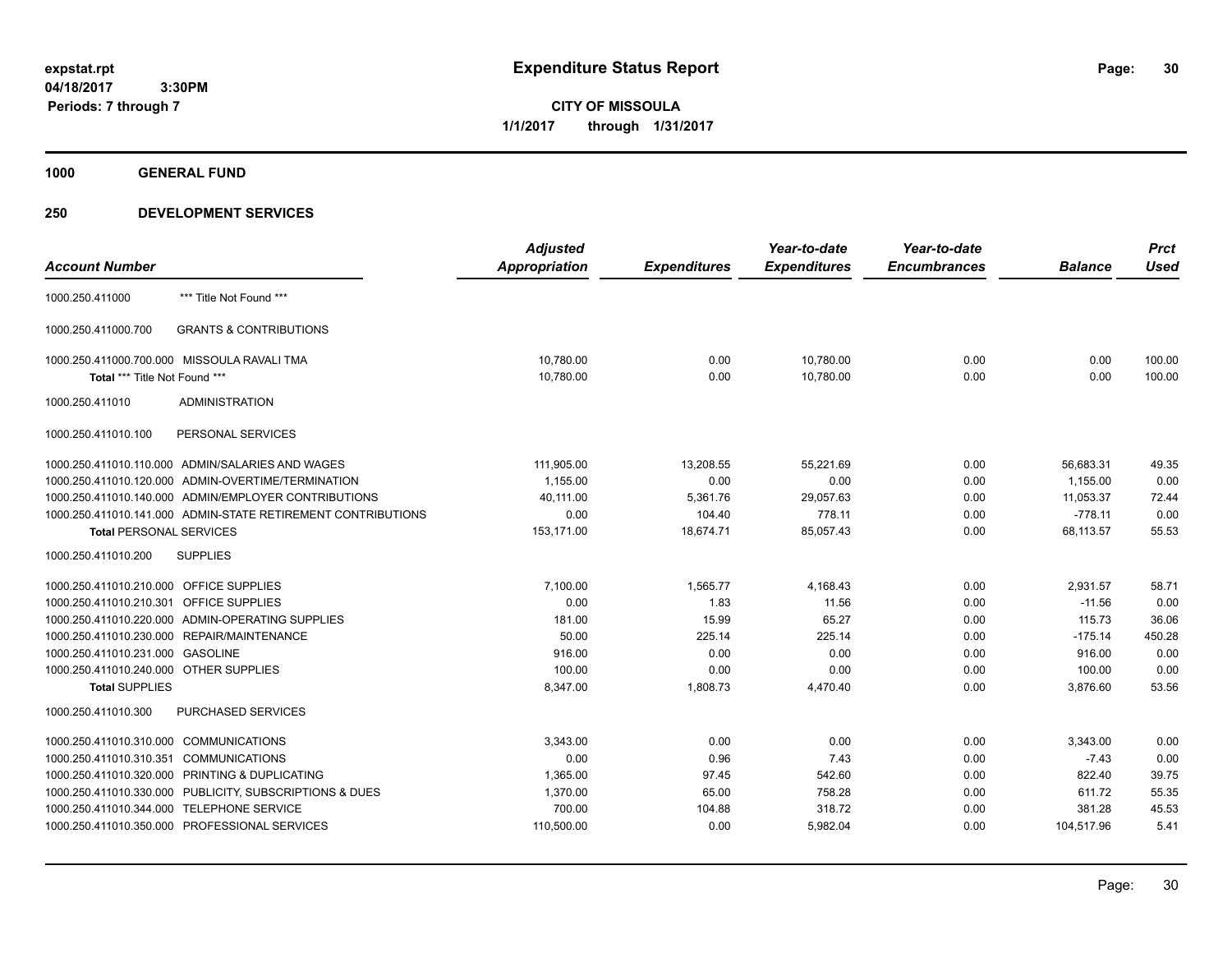**CITY OF MISSOULA 1/1/2017 through 1/31/2017**

**1000 GENERAL FUND**

| <b>Account Number</b>                                                     |                                                                                                                                                                  | <b>Adjusted</b><br><b>Appropriation</b>          | <b>Expenditures</b>                         | Year-to-date<br><b>Expenditures</b>            | Year-to-date<br><b>Encumbrances</b> | <b>Balance</b>                                  | <b>Prct</b><br><b>Used</b>      |
|---------------------------------------------------------------------------|------------------------------------------------------------------------------------------------------------------------------------------------------------------|--------------------------------------------------|---------------------------------------------|------------------------------------------------|-------------------------------------|-------------------------------------------------|---------------------------------|
| 1000.250.411010.370.000 TRAVEL                                            | 1000.250.411010.360.000 REPAIR & MAINTENANCE                                                                                                                     | 650.00<br>1,500.00                               | 0.00<br>0.00                                | 18.99<br>215.36                                | 0.00<br>0.00                        | 631.01<br>1,284.64                              | 2.92<br>14.36                   |
| 1000.250.411010.380.000 TRAINING                                          |                                                                                                                                                                  | 1,300.00                                         | 610.00                                      | 610.00                                         | 0.00                                | 690.00                                          | 46.92                           |
| <b>Total PURCHASED SERVICES</b>                                           |                                                                                                                                                                  | 120,728.00                                       | 878.29                                      | 8,453.42                                       | 0.00                                | 112,274.58                                      | 7.00                            |
| <b>Total ADMINISTRATION</b><br>1000.250.411030                            | <b>GRANTS &amp; COMMUNITY PROGRAM CONTRIBUTIONS</b>                                                                                                              | 282,246.00                                       | 21,361.73                                   | 97,981.25                                      | 0.00                                | 184,264.75                                      | 34.71                           |
| 1000.250.411030.300                                                       | <b>PURCHASED SERVICES</b>                                                                                                                                        |                                                  |                                             |                                                |                                     |                                                 |                                 |
|                                                                           | 1000.250.411030.390.000 GCP CONTRIBUTION<br>Total GRANTS & COMMUNITY PROGRAM CONTRIBUTIONS                                                                       | 169,309.00<br>169,309.00                         | 0.00<br>0.00                                | 67,019.34<br>67,019.34                         | 0.00<br>0.00                        | 102,289.66<br>102,289.66                        | 39.58<br>39.58                  |
| 1000.250.411031                                                           | PLANNING SUBSIDY                                                                                                                                                 |                                                  |                                             |                                                |                                     |                                                 |                                 |
| 1000.250.411031.800                                                       | OTHER OBJECTS                                                                                                                                                    |                                                  |                                             |                                                |                                     |                                                 |                                 |
| 1000.250.411031.820.000 PLANNING SUBSIDY<br><b>Total PLANNING SUBSIDY</b> |                                                                                                                                                                  | 18,900.00<br>18,900.00                           | 0.00<br>0.00                                | 9,450.00<br>9,450.00                           | 0.00<br>0.00                        | 9,450.00<br>9,450.00                            | 50.00<br>50.00                  |
| 1000.250.411050                                                           | DEVELOPMENT & PERMIT REVIEWS                                                                                                                                     |                                                  |                                             |                                                |                                     |                                                 |                                 |
| 1000.250.411050.100                                                       | PERSONAL SERVICES                                                                                                                                                |                                                  |                                             |                                                |                                     |                                                 |                                 |
| <b>Total PERSONAL SERVICES</b>                                            | 1000.250.411050.110.000 DEV & PERMIT REVIEW/SALARIES AND WAGES<br>1000.250.411050.120.000 OVERTIME/TERMINATION<br>1000.250.411050.140.000 EMPLOYER CONTRIBUTIONS | 700,118.00<br>684.00<br>236,773.00<br>937,575.00 | 55,231.34<br>0.00<br>20,444.90<br>75,676.24 | 385,935.16<br>0.00<br>153,223.13<br>539,158.29 | 0.00<br>0.00<br>0.00<br>0.00        | 314,182.84<br>684.00<br>83,549.87<br>398.416.71 | 55.12<br>0.00<br>64.71<br>57.51 |
| 1000.250.411050.200                                                       | <b>SUPPLIES</b>                                                                                                                                                  |                                                  |                                             |                                                |                                     |                                                 |                                 |
| 1000.250.411050.210.301 OFFICE SUPPLIES                                   | 1000.250.411050.210.000 DEV & PERMIT REVIEW-OFFICE SUPPLIES<br>1000.250.411050.220.000 OPERATING SUPPLIES<br>1000.250.411050.230.000 REPAIR/MAINTENANCE          | 4,998.00<br>0.00<br>700.00<br>1,300.00           | 1.256.30<br>0.04<br>0.00<br>102.50          | 2,451.35<br>33.83<br>514.91<br>1,002.16        | 0.00<br>0.00<br>0.00<br>0.00        | 2,546.65<br>$-33.83$<br>185.09<br>297.84        | 49.05<br>0.00<br>73.56<br>77.09 |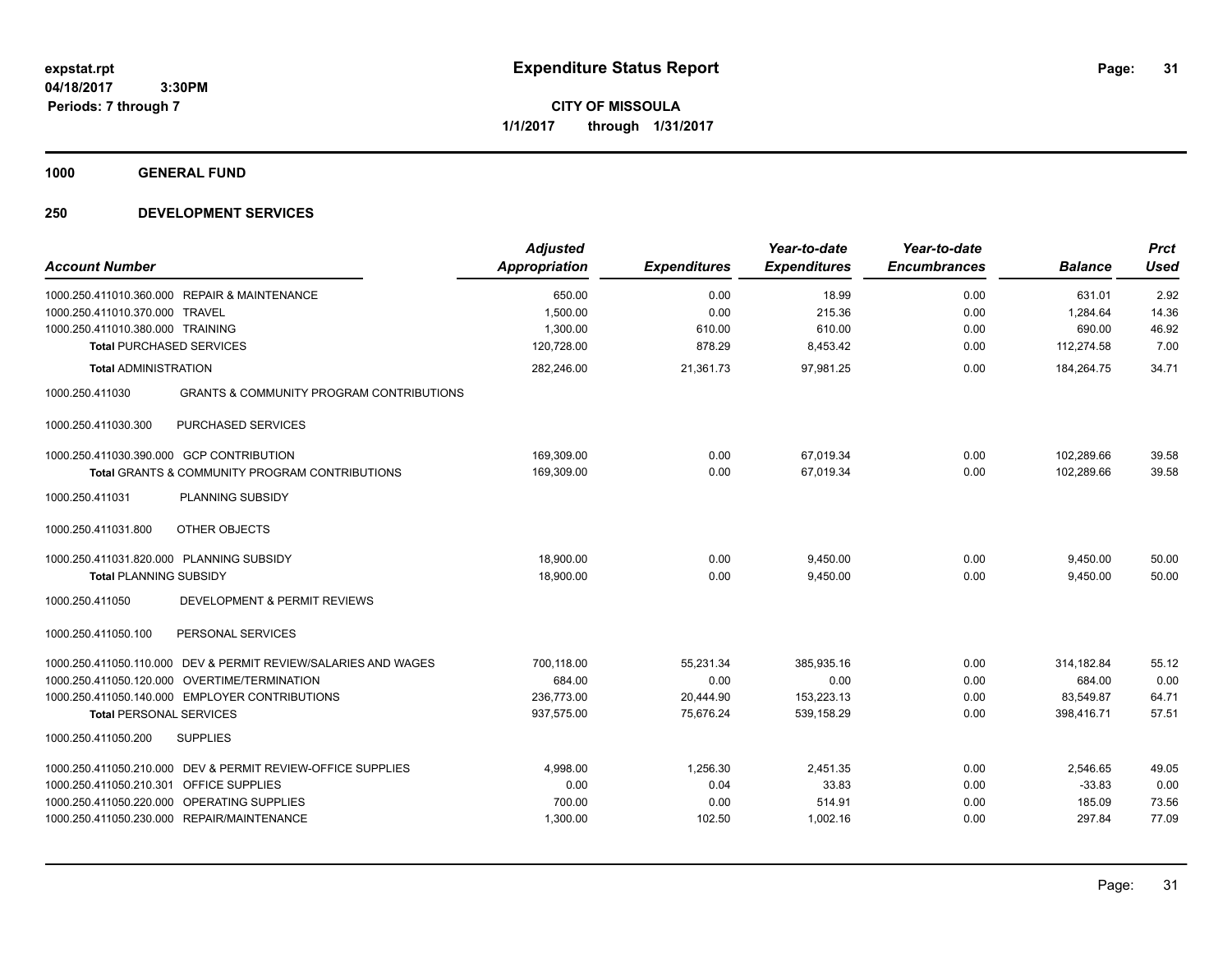**CITY OF MISSOULA 1/1/2017 through 1/31/2017**

**1000 GENERAL FUND**

| <b>Account Number</b>                  |                                                         | <b>Adjusted</b><br><b>Appropriation</b> | <b>Expenditures</b> | Year-to-date<br><b>Expenditures</b> | Year-to-date<br><b>Encumbrances</b> | <b>Balance</b> | <b>Prct</b><br><b>Used</b> |
|----------------------------------------|---------------------------------------------------------|-----------------------------------------|---------------------|-------------------------------------|-------------------------------------|----------------|----------------------------|
|                                        | 1000.250.411050.231.000 DEV & PERMIT REVIEW-GASOLINE    | 4,841.00                                | 352.10              | 1,113.70                            | 0.00                                | 3,727.30       | 23.01                      |
| 1000.250.411050.240.000 OTHER SUPPLIES |                                                         | 505.00                                  | 61.92               | 69.66                               | 0.00                                | 435.34         | 13.79                      |
| <b>Total SUPPLIES</b>                  |                                                         | 12,344.00                               | 1,772.86            | 5,185.61                            | 0.00                                | 7,158.39       | 42.01                      |
| 1000.250.411050.300                    | <b>PURCHASED SERVICES</b>                               |                                         |                     |                                     |                                     |                |                            |
|                                        | 1000.250.411050.310.000 COMMUNICATIONS                  | 7,750.00                                | 0.00                | 63.63                               | 0.00                                | 7,686.37       | 0.82                       |
|                                        | 1000.250.411050.310.351 COMMUNICATIONS                  | 0.00                                    | 261.21              | 2.791.10                            | 0.00                                | $-2.791.10$    | 0.00                       |
|                                        | 1000.250.411050.320.000 PRINTING & DUPLICATING          | 5,189.00                                | 67.68               | 1,194.01                            | 0.00                                | 3,994.99       | 23.01                      |
|                                        | 1000.250.411050.330.000 PUBLICITY, SUBSCRIPTIONS & DUES | 3,980.00                                | 503.00              | 13,592.98                           | 0.00                                | $-9,612.98$    | 341.53                     |
|                                        | 1000.250.411050.344.000 TELEPHONE SERVICE               | 5,345.00                                | 907.96              | 3,108.11                            | 0.00                                | 2,236.89       | 58.15                      |
|                                        | 1000.250.411050.350.000 PROFESSIONAL SERVICES           | 24,856.00                               | 2,445.60            | 12.596.76                           | 0.00                                | 12,259.24      | 50.68                      |
|                                        | 1000.250.411050.360.000 REPAIR & MAINTENANCE            | 1,275.00                                | 0.00                | 0.00                                | 0.00                                | 1,275.00       | 0.00                       |
|                                        | 1000.250.411050.370.000 DEV & PERMIT REVIEW-TRAVEL      | 9,373.00                                | 0.00                | 451.23                              | 0.00                                | 8,921.77       | 4.81                       |
| 1000.250.411050.380.000 TRAINING       |                                                         | 7,839.00                                | 110.00              | 335.00                              | 0.00                                | 7,504.00       | 4.27                       |
|                                        | 1000.250.411050.390.000 OTHER PURCHASED SERVICES        | 400.00                                  | 0.00                | 0.00                                | 0.00                                | 400.00         | 0.00                       |
|                                        | <b>Total PURCHASED SERVICES</b>                         | 66,007.00                               | 4,295.45            | 34,132.82                           | 0.00                                | 31,874.18      | 51.71                      |
|                                        | <b>Total DEVELOPMENT &amp; PERMIT REVIEWS</b>           | 1,015,926.00                            | 81,744.55           | 578.476.72                          | 0.00                                | 437.449.28     | 56.94                      |
| 1000.250.411055                        | <b>CODE COMPLIANCE</b>                                  |                                         |                     |                                     |                                     |                |                            |
| 1000.250.411055.100                    | PERSONAL SERVICES                                       |                                         |                     |                                     |                                     |                |                            |
|                                        | 1000.250.411055.140.000 EMPLOYER CONTRIBUTIONS          | 0.00                                    | 0.00                | 0.01                                | 0.00                                | $-0.01$        | 0.00                       |
| <b>Total PERSONAL SERVICES</b>         |                                                         | 0.00                                    | 0.00                | 0.01                                | 0.00                                | $-0.01$        | 0.00                       |
| 1000.250.411055.300                    | PURCHASED SERVICES                                      |                                         |                     |                                     |                                     |                |                            |
|                                        | <b>Total PURCHASED SERVICES</b>                         | 0.00                                    | 0.00                | 0.00                                | 0.00                                | 0.00           | 0.00                       |
| <b>Total CODE COMPLIANCE</b>           |                                                         | 0.00                                    | 0.00                | 0.01                                | 0.00                                | $-0.01$        | 0.00                       |
| 1000.250.411071                        | <b>MOUNTAIN LINE SUBSIDY</b>                            |                                         |                     |                                     |                                     |                |                            |
| 1000.250.411071.700                    | <b>GRANTS &amp; CONTRIBUTIONS</b>                       |                                         |                     |                                     |                                     |                |                            |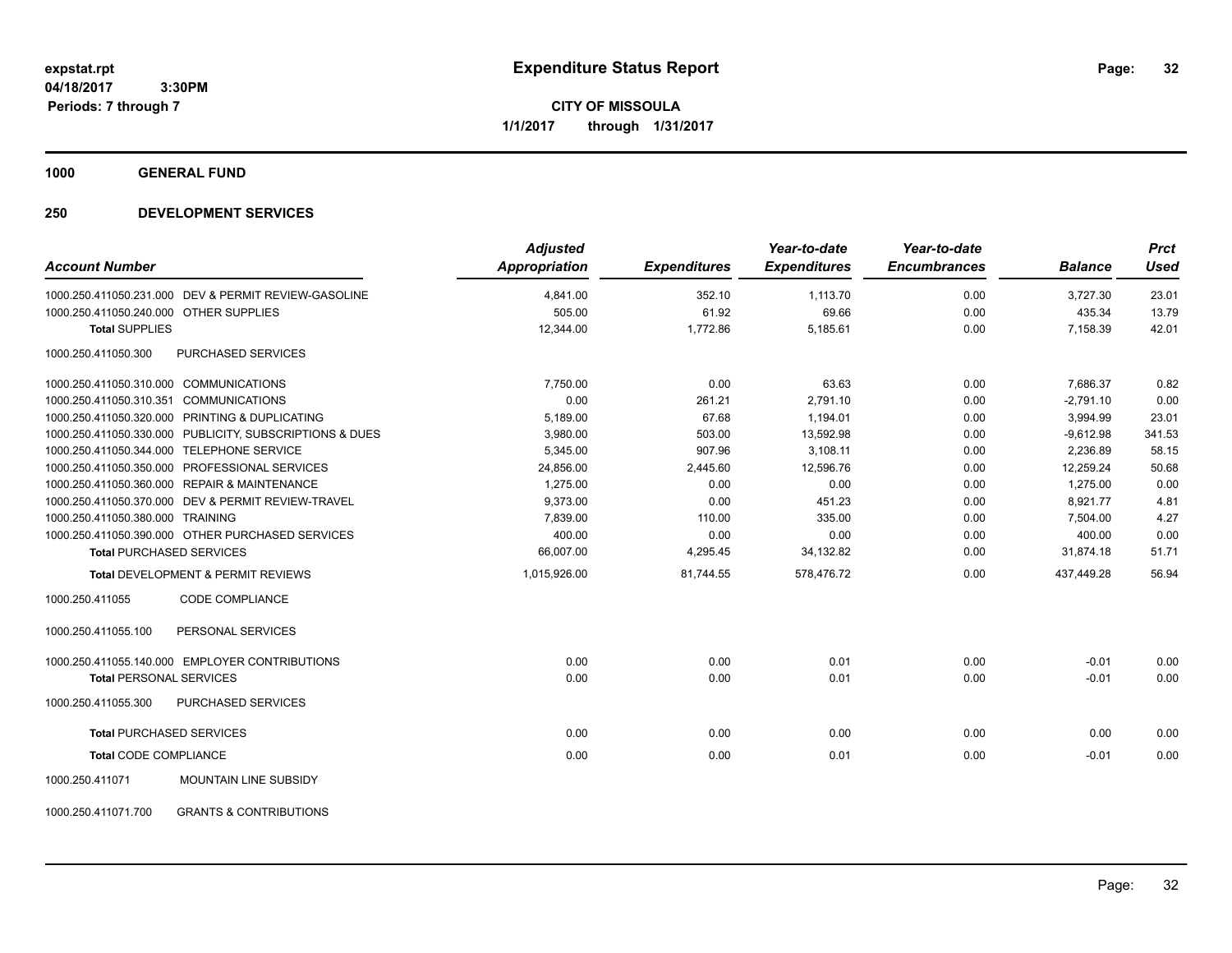**CITY OF MISSOULA 1/1/2017 through 1/31/2017**

**1000 GENERAL FUND**

| <b>Account Number</b>      |                                                                               | <b>Adjusted</b><br><b>Appropriation</b> | <b>Expenditures</b> | Year-to-date<br><b>Expenditures</b> | Year-to-date<br><b>Encumbrances</b> | <b>Balance</b>         | <b>Prct</b><br><b>Used</b> |
|----------------------------|-------------------------------------------------------------------------------|-----------------------------------------|---------------------|-------------------------------------|-------------------------------------|------------------------|----------------------------|
|                            | 1000.250.411071.700.000 GRANTS & CONTRIBUTIONS<br>Total MOUNTAIN LINE SUBSIDY | 100,000.00<br>100,000.00                | 0.00<br>0.00        | 50,000.00<br>50,000.00              | 0.00<br>0.00                        | 50,000.00<br>50,000.00 | 50.00<br>50.00             |
| 1000.250.411080            | <b>MIM MDT</b>                                                                |                                         |                     |                                     |                                     |                        |                            |
| 1000.250.411080.800        | OTHER OBJECTS                                                                 |                                         |                     |                                     |                                     |                        |                            |
| <b>Total MIM MDT</b>       | 1000.250.411080.820.000 MIM & BIKE PED SUBSIDY                                | 9,900.00<br>9,900.00                    | 0.00<br>0.00        | 9,900.00<br>9,900.00                | 0.00<br>0.00                        | 0.00<br>0.00           | 100.00<br>100.00           |
| 1000.250.411081            | <b>MIM-TRANSIT</b>                                                            |                                         |                     |                                     |                                     |                        |                            |
| 1000.250.411081.100        | PERSONAL SERVICES                                                             |                                         |                     |                                     |                                     |                        |                            |
|                            | <b>Total PERSONAL SERVICES</b>                                                | 0.00                                    | 0.00                | 0.00                                | 0.00                                | 0.00                   | 0.00                       |
| 1000.250.411081.200        | <b>SUPPLIES</b>                                                               |                                         |                     |                                     |                                     |                        |                            |
| <b>Total SUPPLIES</b>      |                                                                               | 0.00                                    | 0.00                | 0.00                                | 0.00                                | 0.00                   | 0.00                       |
| 1000.250.411081.300        | PURCHASED SERVICES                                                            |                                         |                     |                                     |                                     |                        |                            |
|                            | <b>Total PURCHASED SERVICES</b>                                               | 0.00                                    | 0.00                | 0.00                                | 0.00                                | 0.00                   | 0.00                       |
| 1000.250.411081.500        | <b>FIXED CHARGES</b>                                                          |                                         |                     |                                     |                                     |                        |                            |
| <b>Total FIXED CHARGES</b> |                                                                               | 0.00                                    | 0.00                | 0.00                                | 0.00                                | 0.00                   | 0.00                       |
| 1000.250.411081.700        | <b>GRANTS &amp; CONTRIBUTIONS</b>                                             |                                         |                     |                                     |                                     |                        |                            |
|                            | <b>Total GRANTS &amp; CONTRIBUTIONS</b>                                       | 0.00                                    | 0.00                | 0.00                                | 0.00                                | 0.00                   | 0.00                       |
| 1000.250.411081.900        | <b>CAPITAL OUTLAY</b>                                                         |                                         |                     |                                     |                                     |                        |                            |
| <b>Total MIM-TRANSIT</b>   |                                                                               | 0.00                                    | 0.00                | 0.00                                | 0.00                                | 0.00                   | 0.00                       |
| 1000.250.411084            | *** Title Not Found ***                                                       |                                         |                     |                                     |                                     |                        |                            |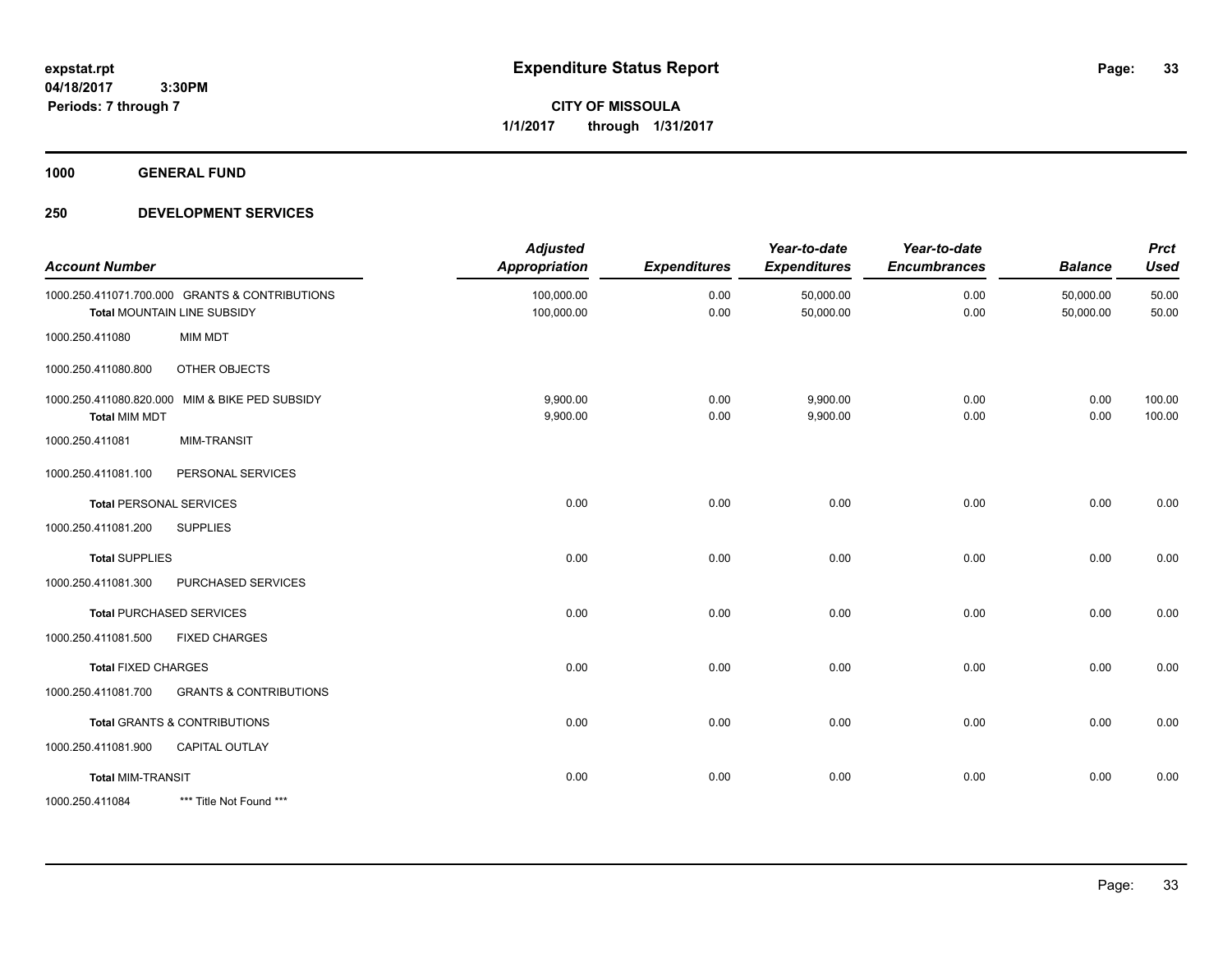**CITY OF MISSOULA 1/1/2017 through 1/31/2017**

**1000 GENERAL FUND**

|                                |                                                  | <b>Adjusted</b>      |                     | Year-to-date        | Year-to-date        |                | <b>Prct</b> |
|--------------------------------|--------------------------------------------------|----------------------|---------------------|---------------------|---------------------|----------------|-------------|
| <b>Account Number</b>          |                                                  | <b>Appropriation</b> | <b>Expenditures</b> | <b>Expenditures</b> | <b>Encumbrances</b> | <b>Balance</b> | <b>Used</b> |
| 1000.250.411084.800            | OTHER OBJECTS                                    |                      |                     |                     |                     |                |             |
|                                | 1000.250.411084.820.000 TRANSFERS TO OTHER FUNDS | 82,086.00            | 0.00                | 41,043.00           | 0.00                | 41,043.00      | 50.00       |
| Total *** Title Not Found ***  |                                                  | 82,086.00            | 0.00                | 41,043.00           | 0.00                | 41,043.00      | 50.00       |
| 1000.250.430255                | <b>BIKE-PED PROGRAM</b>                          |                      |                     |                     |                     |                |             |
| 1000.250.430255.100            | PERSONAL SERVICES                                |                      |                     |                     |                     |                |             |
| <b>Total PERSONAL SERVICES</b> |                                                  | 0.00                 | 0.00                | 0.00                | 0.00                | 0.00           | 0.00        |
| 1000.250.430255.200            | <b>SUPPLIES</b>                                  |                      |                     |                     |                     |                |             |
| Total BIKE-PED PROGRAM         |                                                  | 0.00                 | 0.00                | 0.00                | 0.00                | 0.00           | 0.00        |
| 1000.250.430256                | SAFE ROUTES TO SCHOOLS                           |                      |                     |                     |                     |                |             |
| 1000.250.430256.100            | PERSONAL SERVICES                                |                      |                     |                     |                     |                |             |
| <b>Total PERSONAL SERVICES</b> |                                                  | 0.00                 | 0.00                | 0.00                | 0.00                | 0.00           | 0.00        |
| 1000.250.430256.300            | PURCHASED SERVICES                               |                      |                     |                     |                     |                |             |
|                                | Total SAFE ROUTES TO SCHOOLS                     | 0.00                 | 0.00                | 0.00                | 0.00                | 0.00           | 0.00        |
| 1000.250.430262                | <b>SIDEWALKS</b>                                 |                      |                     |                     |                     |                |             |
| 1000.250.430262.300            | PURCHASED SERVICES                               |                      |                     |                     |                     |                |             |
| <b>Total SIDEWALKS</b>         |                                                  | 0.00                 | 0.00                | 0.00                | 0.00                | 0.00           | 0.00        |
| 1000.250.430267                | <b>CMAQ GRANT</b>                                |                      |                     |                     |                     |                |             |
| 1000.250.430267.100            | PERSONAL SERVICES                                |                      |                     |                     |                     |                |             |
| <b>Total PERSONAL SERVICES</b> |                                                  | 0.00                 | 0.00                | 0.00                | 0.00                | 0.00           | 0.00        |
| 1000.250.430267.200            | <b>SUPPLIES</b>                                  |                      |                     |                     |                     |                |             |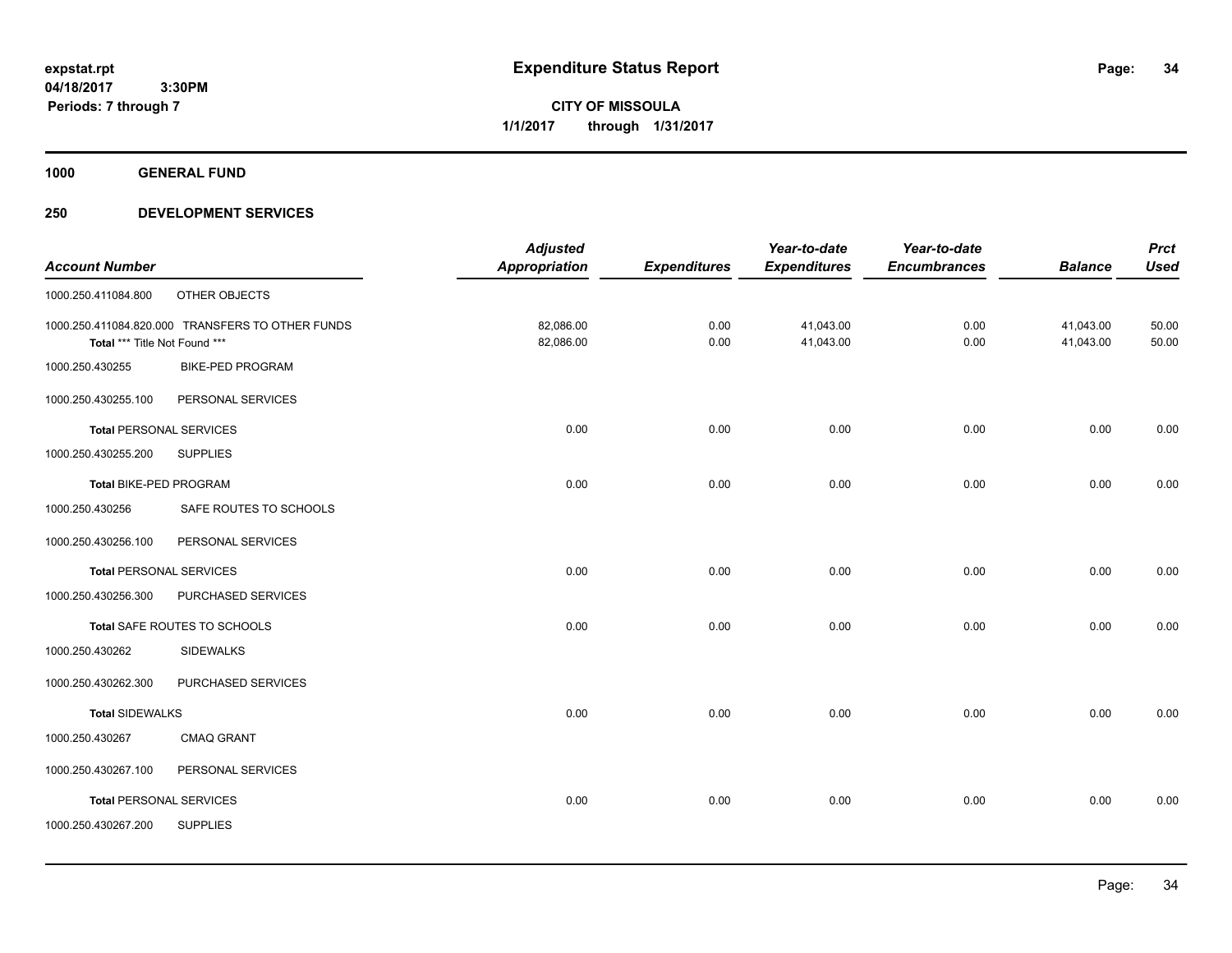**CITY OF MISSOULA 1/1/2017 through 1/31/2017**

**1000 GENERAL FUND**

|                                         |                                                         | <b>Adjusted</b> |                     | Year-to-date        | Year-to-date        |                | <b>Prct</b> |
|-----------------------------------------|---------------------------------------------------------|-----------------|---------------------|---------------------|---------------------|----------------|-------------|
| <b>Account Number</b>                   |                                                         | Appropriation   | <b>Expenditures</b> | <b>Expenditures</b> | <b>Encumbrances</b> | <b>Balance</b> | <b>Used</b> |
| <b>Total SUPPLIES</b>                   |                                                         | 0.00            | 0.00                | 0.00                | 0.00                | 0.00           | 0.00        |
| 1000.250.430267.300                     | <b>PURCHASED SERVICES</b>                               |                 |                     |                     |                     |                |             |
| <b>Total PURCHASED SERVICES</b>         |                                                         | 0.00            | 0.00                | 0.00                | 0.00                | 0.00           | 0.00        |
| 1000.250.430267.500                     | <b>FIXED CHARGES</b>                                    |                 |                     |                     |                     |                |             |
| <b>Total CMAQ GRANT</b>                 |                                                         | 0.00            | 0.00                | 0.00                | 0.00                | 0.00           | 0.00        |
| 1000.250.431400                         | <b>ENGINEERING</b>                                      |                 |                     |                     |                     |                |             |
| 1000.250.431400.100                     | PERSONAL SERVICES                                       |                 |                     |                     |                     |                |             |
|                                         | 1000.250.431400.110.000 ENGINEERING/SALARIES AND WAGES  | 459,224.00      | 35,956.28           | 250,584.68          | 0.00                | 208,639.32     | 54.57       |
|                                         | 1000.250.431400.120.00 OVERTIME/TERMINATION             | 2,437.00        | 0.00                | 0.00                | 0.00                | 2,437.00       | 0.00        |
|                                         | 1000.250.431400.120.000 OVERTIME/TERMINATION            | 0.00            | 0.00                | 89.58               | 0.00                | $-89.58$       | 0.00        |
|                                         | 1000.250.431400.140.000 EMPLOYER CONTRIBUTIONS          | 154,334.00      | 12,609.38           | 88,488.74           | 0.00                | 65,845.26      | 57.34       |
| <b>Total PERSONAL SERVICES</b>          |                                                         | 615,995.00      | 48,565.66           | 339,163.00          | 0.00                | 276,832.00     | 55.06       |
| 1000.250.431400.200                     | <b>SUPPLIES</b>                                         |                 |                     |                     |                     |                |             |
|                                         | 1000.250.431400.210.000 ENGINEERING-OFFICE SUPPLIES     | 1,423.00        | 54.09               | 1,036.74            | 0.00                | 386.26         | 72.86       |
| 1000.250.431400.210.301 OFFICE SUPPLIES |                                                         | 0.00            | 80.10               | 337.86              | 0.00                | $-337.86$      | 0.00        |
|                                         | 1000.250.431400.220.000 OPERATING SUPPLIES              | 525.00          | 258.98              | 283.96              | 0.00                | 241.04         | 54.09       |
|                                         | 1000.250.431400.230.000 REPAIR/MAINTENANCE              | 1,650.00        | 276.97              | 587.90              | 0.00                | 1,062.10       | 35.63       |
|                                         | 1000.250.431400.231.000 ENGINEERING-GASOLINE            | 8,568.00        | 557.93              | 2,600.50            | 0.00                | 5,967.50       | 30.35       |
| 1000.250.431400.240.000 OTHER SUPPLIES  |                                                         | 650.00          | 0.00                | 213.26              | 0.00                | 436.74         | 32.81       |
| <b>Total SUPPLIES</b>                   |                                                         | 12,816.00       | 1,228.07            | 5,060.22            | 0.00                | 7,755.78       | 39.48       |
| 1000.250.431400.300                     | PURCHASED SERVICES                                      |                 |                     |                     |                     |                |             |
| 1000.250.431400.310.000 COMMUNICATIONS  |                                                         | 4,395.00        | 0.00                | 0.00                | 0.00                | 4,395.00       | 0.00        |
| 1000.250.431400.310.351                 | <b>COMMUNICATIONS</b>                                   | 0.00            | 106.44              | 233.58              | 0.00                | $-233.58$      | 0.00        |
|                                         | 1000.250.431400.320.000 PRINTING & DUPLICATING          | 770.00          | 0.94                | 138.79              | 0.00                | 631.21         | 18.02       |
|                                         | 1000.250.431400.330.000 PUBLICITY, SUBSCRIPTIONS & DUES | 6,025.00        | 0.00                | 9,950.00            | 0.00                | $-3,925.00$    | 165.15      |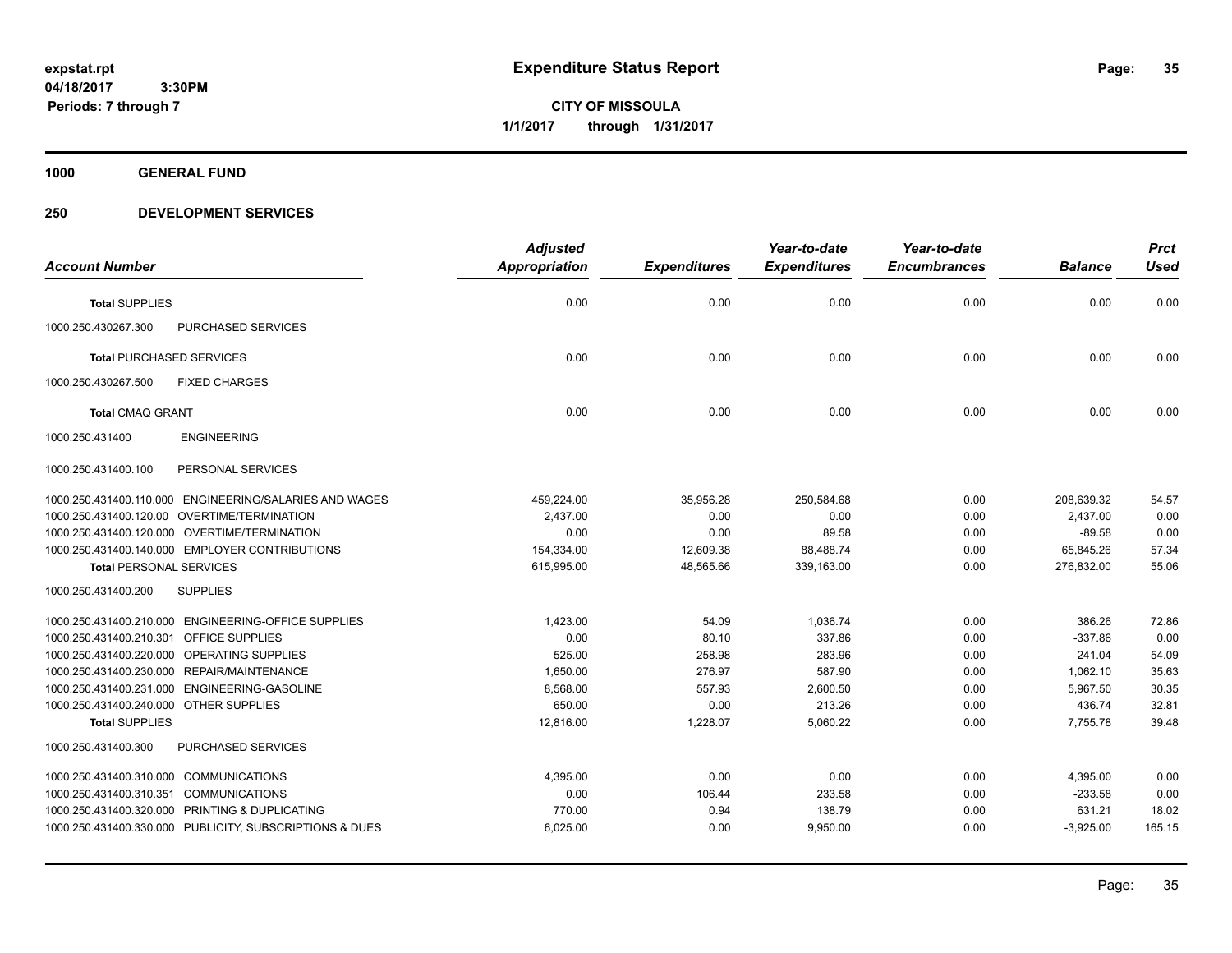**CITY OF MISSOULA 1/1/2017 through 1/31/2017**

**1000 GENERAL FUND**

|                                 |                                                       | <b>Adjusted</b> |                     | Year-to-date        | Year-to-date        |                | <b>Prct</b> |
|---------------------------------|-------------------------------------------------------|-----------------|---------------------|---------------------|---------------------|----------------|-------------|
| <b>Account Number</b>           |                                                       | Appropriation   | <b>Expenditures</b> | <b>Expenditures</b> | <b>Encumbrances</b> | <b>Balance</b> | <b>Used</b> |
| 1000.250.431400.344.000         | <b>TELEPHONE SERVICE</b>                              | 5,425.00        | 1,422.73            | 4,167.20            | 0.00                | 1,257.80       | 76.81       |
| 1000.250.431400.350.000         | PROFESSIONAL SERVICES                                 | 63,580.00       | 4,070.50            | 83,802.16           | 0.00                | $-20,222.16$   | 131.81      |
| 1000.250.431400.360.000         | ENGINEERING-REPAIR & MAINTENANCE                      | 730.00          | 0.00                | 0.00                | 0.00                | 730.00         | 0.00        |
| 1000.250.431400.370.000         | ENGINEERING-TRAVEL                                    | 2,850.00        | 0.00                | 24.50               | 0.00                | 2,825.50       | 0.86        |
| 1000.250.431400.380.000         | <b>TRAINING</b>                                       | 3.100.00        | 55.00               | 410.00              | 0.00                | 2.690.00       | 13.23       |
|                                 | 1000.250.431400.390.000 OTHER PURCHASED SERVICES      | 550.00          | 0.00                | 0.00                | 0.00                | 550.00         | 0.00        |
| <b>Total PURCHASED SERVICES</b> |                                                       | 87,425.00       | 5,655.61            | 98,726.23           | 0.00                | $-11,301.23$   | 112.93      |
| 1000.250.431400.900             | <b>CAPITAL OUTLAY</b>                                 |                 |                     |                     |                     |                |             |
| <b>Total CAPITAL OUTLAY</b>     |                                                       | 0.00            | 0.00                | 0.00                | 0.00                | 0.00           | 0.00        |
| <b>Total ENGINEERING</b>        |                                                       | 716,236.00      | 55,449.34           | 442,949.45          | 0.00                | 273,286.55     | 61.84       |
| 1000.250.460460                 | <b>HISTORIC PRESERVATION</b>                          |                 |                     |                     |                     |                |             |
| 1000.250.460460.800             | OTHER OBJECTS                                         |                 |                     |                     |                     |                |             |
|                                 | 1000.250.460460.820.000 HISTORIC PRESERVATION SUBSIDY | 64,834.00       | 0.00                | 32.417.00           | 0.00                | 32.417.00      | 50.00       |
|                                 | <b>Total HISTORIC PRESERVATION</b>                    | 64,834.00       | 0.00                | 32,417.00           | 0.00                | 32.417.00      | 50.00       |
| 1000.250.510110                 | <b>MERCHANT SERVICES</b>                              |                 |                     |                     |                     |                |             |
| 1000.250.510110.500             | <b>FIXED CHARGES</b>                                  |                 |                     |                     |                     |                |             |
| <b>Total MERCHANT SERVICES</b>  |                                                       | 0.00            | 0.00                | 0.00                | 0.00                | 0.00           | 0.00        |
|                                 | <b>Total DEVELOPMENT SERVICES</b>                     | 2,470,217.00    | 158,555.62          | 1,340,016.77        | 0.00                | 1,130,200.23   | 54.25       |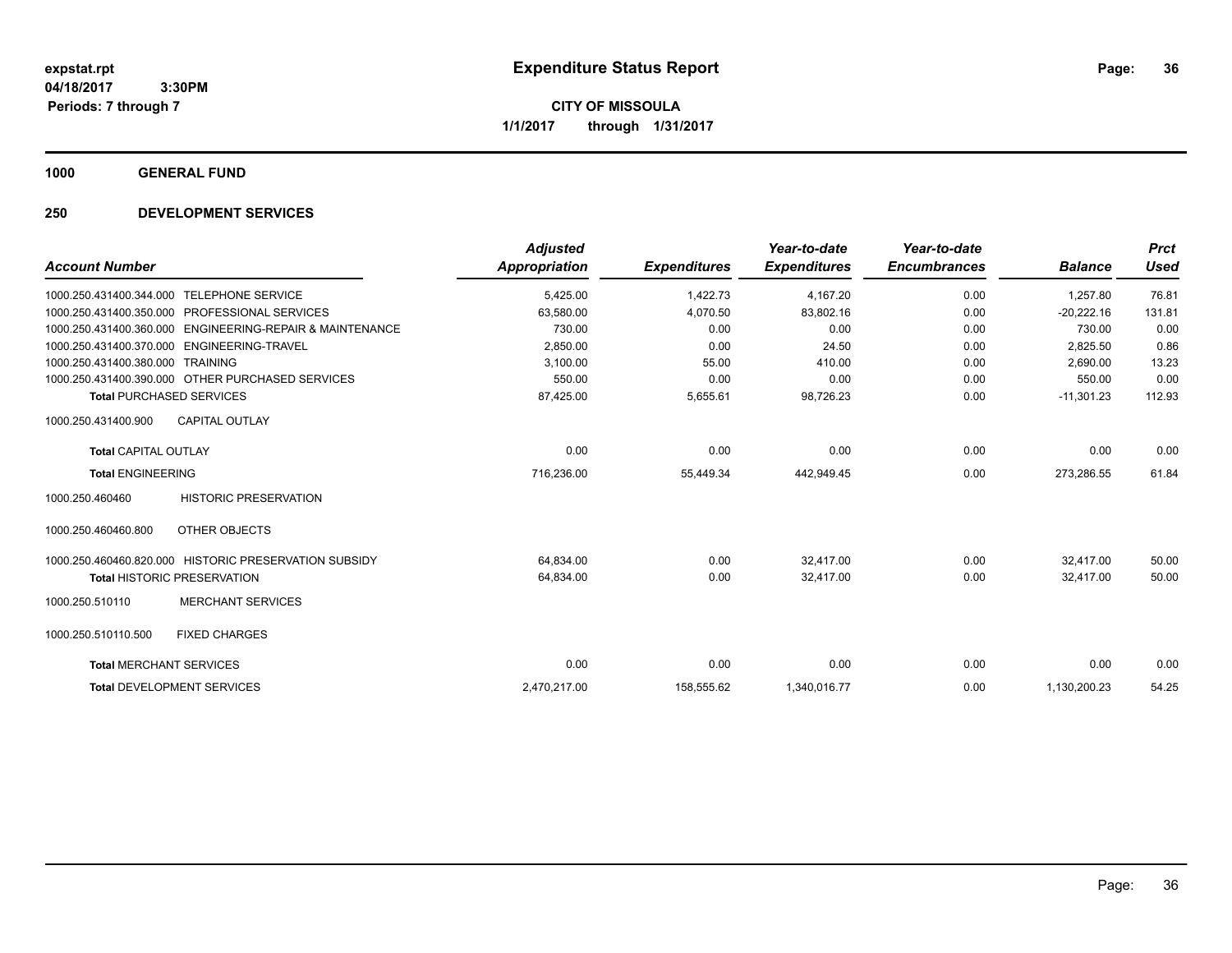**37**

**04/18/2017 3:30PM Periods: 7 through 7**

**CITY OF MISSOULA 1/1/2017 through 1/31/2017**

**1000 GENERAL FUND**

### **255 HOUSING & COMMUNITY DEVELOPMENT**

| <b>Account Number</b>                         |                                                                                                        | <b>Adjusted</b><br><b>Appropriation</b> | <b>Expenditures</b>    | Year-to-date<br><b>Expenditures</b> | Year-to-date<br><b>Encumbrances</b> | <b>Balance</b>                 | <b>Prct</b><br><b>Used</b> |
|-----------------------------------------------|--------------------------------------------------------------------------------------------------------|-----------------------------------------|------------------------|-------------------------------------|-------------------------------------|--------------------------------|----------------------------|
| 1000.255.411850                               | ECONOMIC DEVELOPMENT                                                                                   |                                         |                        |                                     |                                     |                                |                            |
| 1000.255.411850.700                           | <b>GRANTS &amp; CONTRIBUTIONS</b>                                                                      |                                         |                        |                                     |                                     |                                |                            |
|                                               | 1000.255.411850.700.000 ECONOMIC PARTNERSHIP CONTRIBUTION<br><b>Total ECONOMIC DEVELOPMENT</b>         | 0.00<br>0.00                            | 0.00<br>0.00           | 100.000.00<br>100,000.00            | 0.00<br>0.00                        | $-100,000.00$<br>$-100,000.00$ | 0.00<br>0.00               |
| 1000.255.440191                               | PARTNERSHIP HEALTH                                                                                     |                                         |                        |                                     |                                     |                                |                            |
| 1000.255.440191.700                           | <b>GRANTS &amp; CONTRIBUTIONS</b>                                                                      |                                         |                        |                                     |                                     |                                |                            |
| <b>Total PARTNERSHIP HEALTH</b>               |                                                                                                        | 0.00                                    | 0.00                   | 0.00                                | 0.00                                | 0.00                           | 0.00                       |
| 1000.255.450131                               | <b>GENERAL ASSISTANCE</b>                                                                              |                                         |                        |                                     |                                     |                                |                            |
| 1000.255.450131.700                           | <b>GRANTS &amp; CONTRIBUTIONS</b>                                                                      |                                         |                        |                                     |                                     |                                |                            |
|                                               | 1000.255.450131.700.000 REACHING HOME - 10 YR PLAN END HOMLESS<br><b>Total GENERAL ASSISTANCE</b>      | 0.00<br>0.00                            | 0.00<br>0.00           | 35,000.00<br>35,000.00              | 0.00<br>0.00                        | $-35,000.00$<br>$-35,000.00$   | 0.00<br>0.00               |
| 1000.255.460300                               | OTHER COMMUNITY EVENTS                                                                                 |                                         |                        |                                     |                                     |                                |                            |
| 1000.255.460300.700                           | <b>GRANTS &amp; CONTRIBUTIONS</b>                                                                      |                                         |                        |                                     |                                     |                                |                            |
|                                               | 1000.255.460300.700.000 CULTURAL COUNCIL/GRANTS & CONTRIBUTIONS<br><b>Total OTHER COMMUNITY EVENTS</b> | 0.00<br>0.00                            | 58,000.00<br>58,000.00 | 116,000.00<br>116,000.00            | 0.00<br>0.00                        | $-116,000.00$<br>$-116,000.00$ | 0.00<br>0.00               |
| 1000.255.460453                               | <b>BANDS</b>                                                                                           |                                         |                        |                                     |                                     |                                |                            |
| 1000.255.460453.700                           | <b>GRANTS &amp; CONTRIBUTIONS</b>                                                                      |                                         |                        |                                     |                                     |                                |                            |
| 1000.255.460453.700.000<br><b>Total BANDS</b> | <b>INTL CHORAL FESTIVAL</b>                                                                            | 0.00<br>0.00                            | 0.00<br>0.00           | 6,000.00<br>6,000.00                | 0.00<br>0.00                        | $-6,000.00$<br>$-6,000.00$     | 0.00<br>0.00               |
| 1000.255.470210                               | <b>ADMINISTRATION</b>                                                                                  |                                         |                        |                                     |                                     |                                |                            |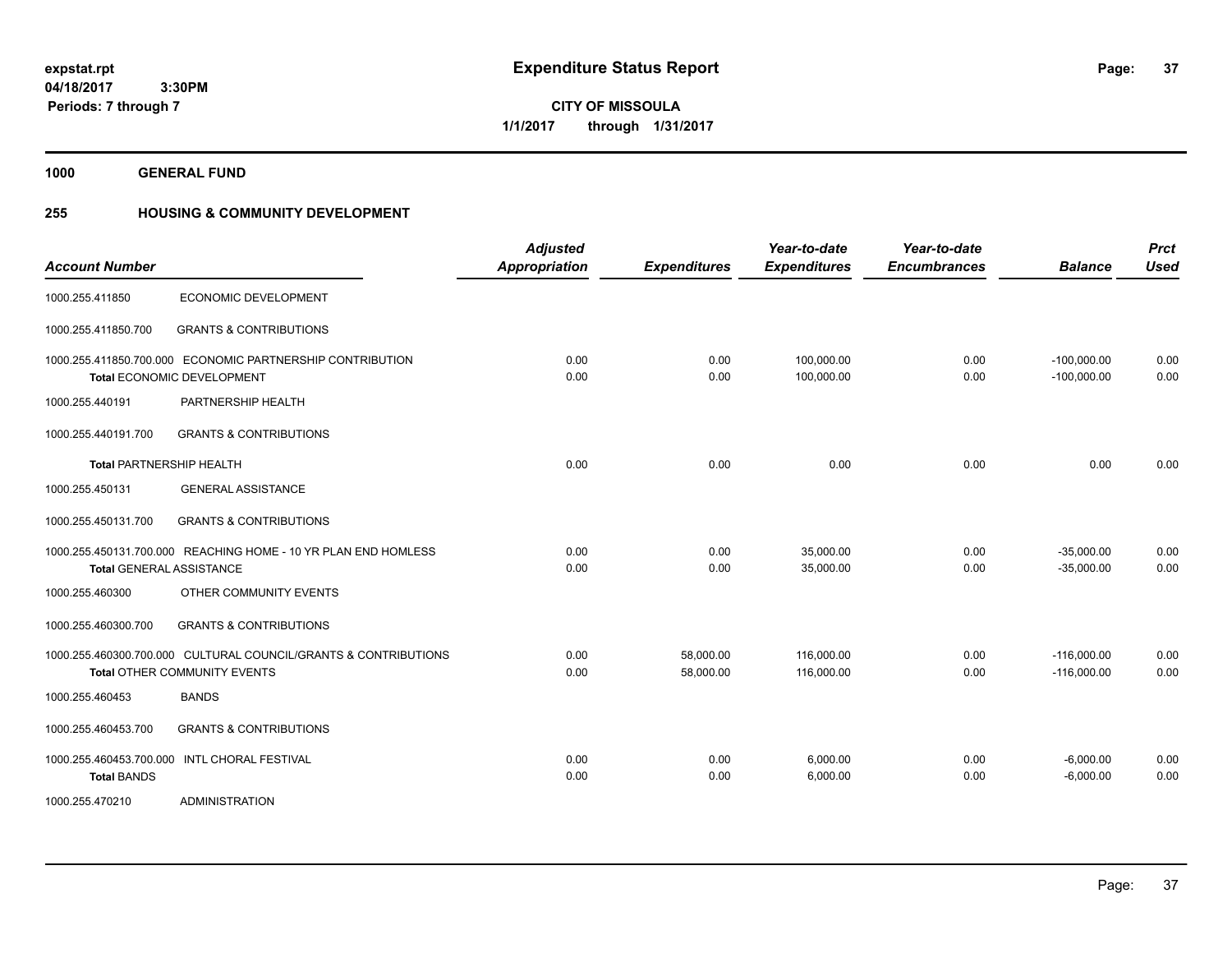**CITY OF MISSOULA 1/1/2017 through 1/31/2017**

**1000 GENERAL FUND**

### **255 HOUSING & COMMUNITY DEVELOPMENT**

|                                                          | <b>Adjusted</b>      |                     | Year-to-date        | Year-to-date        |                | <b>Prct</b> |
|----------------------------------------------------------|----------------------|---------------------|---------------------|---------------------|----------------|-------------|
| <b>Account Number</b>                                    | <b>Appropriation</b> | <b>Expenditures</b> | <b>Expenditures</b> | <b>Encumbrances</b> | <b>Balance</b> | <b>Used</b> |
| PERSONAL SERVICES<br>1000.255.470210.100                 |                      |                     |                     |                     |                |             |
| 1000.255.470210.110.000 SALARIES AND WAGES               | 151,749.00           | 9,418.72            | 47,760.68           | 0.00                | 103,988.32     | 31.47       |
| 1000.255.470210.140.000 EMPLOYER CONTRIBUTIONS           | 56,154.00            | 2,309.69            | 11,655.97           | 0.00                | 44,498.03      | 20.76       |
| 1000.255.470210.141.000 STATE RETIREMENT CONTRIBUTIONS   | 152.00               | 9.42                | 47.76               | 0.00                | 104.24         | 31.42       |
| <b>Total PERSONAL SERVICES</b>                           | 208,055.00           | 11,737.83           | 59,464.41           | 0.00                | 148,590.59     | 28.58       |
| <b>SUPPLIES</b><br>1000.255.470210.200                   |                      |                     |                     |                     |                |             |
| 1000.255.470210.210.000 OFFICE SUPPLIES                  | 3,466.00             | 1,388.40            | 7,497.65            | 0.00                | $-4,031.65$    | 216.32      |
| 1000.255.470210.220.000 OPERATING SUPPLIES               | 200.00               | 0.00                | 0.00                | 0.00                | 200.00         | 0.00        |
| 1000.255.470210.230.000 REPAIR/MAINTENANCE               | 0.00                 | 0.00                | 225.00              | 0.00                | $-225.00$      | 0.00        |
| <b>Total SUPPLIES</b>                                    | 3,666.00             | 1,388.40            | 7,722.65            | 0.00                | $-4,056.65$    | 210.66      |
| 1000.255.470210.300<br><b>PURCHASED SERVICES</b>         |                      |                     |                     |                     |                |             |
| 1000.255.470210.310.000 COMMUNICATIONS                   | 320.00               | 235.84              | 465.78              | 0.00                | $-145.78$      | 145.56      |
| 1000.255.470210.320.000 PRINTING & DUPLICATING           | 4,535.00             | 0.00                | 257.49              | 0.00                | 4.277.51       | 5.68        |
| 1000.255.470210.330.000 PUBLICITY, SUBSCRIPTIONS & DUES  | 1,700.00             | 0.00                | 248.74              | 0.00                | 1,451.26       | 14.63       |
| 1000.255.470210.344.000 TELEPHONE SERVICE                | 2,150.00             | 8.64                | 345.74              | 0.00                | 1,804.26       | 16.08       |
| 1000.255.470210.350.000 PROFESSIONAL SERVICES            | 110,652.00           | 120.00              | 1.292.16            | 0.00                | 109,359.84     | 1.17        |
| 1000.255.470210.360.000 REPAIR & MAINTENANCE             | 2,350.00             | 0.00                | 0.00                | 0.00                | 2,350.00       | 0.00        |
| 1000.255.470210.370.000 TRAVEL                           | 8.077.00             | 0.00                | 2.318.75            | 0.00                | 5,758.25       | 28.71       |
| 1000.255.470210.380.000 TRAINING                         | 1,250.00             | 0.00                | 625.00              | 0.00                | 625.00         | 50.00       |
| 1000.255.470210.390.000 OTHER PURCHASED SERVICES         | 2,822.00             | 0.00                | 1,035.20            | 0.00                | 1,786.80       | 36.68       |
| <b>Total PURCHASED SERVICES</b>                          | 133,856.00           | 364.48              | 6,588.86            | 0.00                | 127,267.14     | 4.92        |
| 1000.255.470210.500<br><b>FIXED CHARGES</b>              |                      |                     |                     |                     |                |             |
| 1000.255.470210.500.000 FIXED CHARGES                    | 13,500.00            | 0.00                | 7,650.33            | 0.00                | 5,849.67       | 56.67       |
| <b>Total FIXED CHARGES</b>                               | 13,500.00            | 0.00                | 7,650.33            | 0.00                | 5,849.67       | 56.67       |
| <b>GRANTS &amp; CONTRIBUTIONS</b><br>1000.255.470210.700 |                      |                     |                     |                     |                |             |
| 1000.255.470210.700.000 GRANTS & CONTRIBUTIONS           | 305,532.00           | 1,700.00            | 1,700.00            | 0.00                | 303,832.00     | 0.56        |
| <b>Total GRANTS &amp; CONTRIBUTIONS</b>                  | 305,532.00           | 1.700.00            | 1.700.00            | 0.00                | 303.832.00     | 0.56        |
|                                                          |                      |                     |                     |                     |                |             |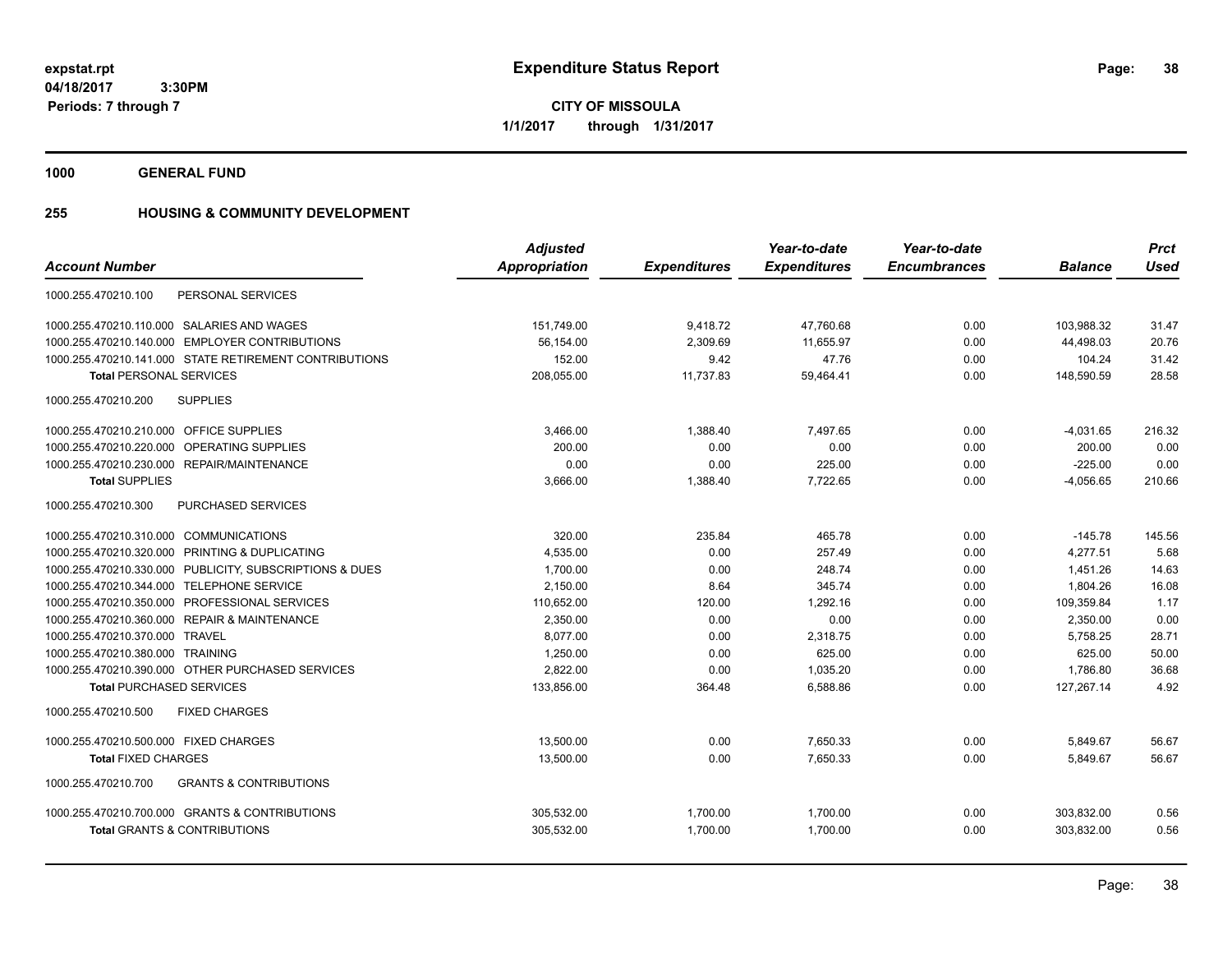# **CITY OF MISSOULA 1/1/2017 through 1/31/2017**

**1000 GENERAL FUND**

## **255 HOUSING & COMMUNITY DEVELOPMENT**

| <b>Account Number</b>                                                        | <b>Adjusted</b><br>Appropriation | <b>Expenditures</b> | Year-to-date<br><b>Expenditures</b> | Year-to-date<br><b>Encumbrances</b> | <b>Balance</b>       | <b>Prct</b><br>Used |
|------------------------------------------------------------------------------|----------------------------------|---------------------|-------------------------------------|-------------------------------------|----------------------|---------------------|
| 1000.255.470210.900<br><b>CAPITAL OUTLAY</b>                                 |                                  |                     |                                     |                                     |                      |                     |
| 1000.255.470210.940.000 MACHINERY & EQUIPMENT<br><b>Total CAPITAL OUTLAY</b> | 8.500.00<br>8,500.00             | 0.00<br>0.00        | 0.00<br>0.00                        | 0.00<br>0.00                        | 8.500.00<br>8,500.00 | 0.00<br>0.00        |
| <b>Total ADMINISTRATION</b>                                                  | 673,109.00                       | 15.190.71           | 83.126.25                           | 0.00                                | 589,982.75           | 12.35               |
| <b>Total HOUSING &amp; COMMUNITY DEVELOPMENT</b>                             | 673,109.00                       | 73.190.71           | 340.126.25                          | 0.00                                | 332.982.75           | 50.53               |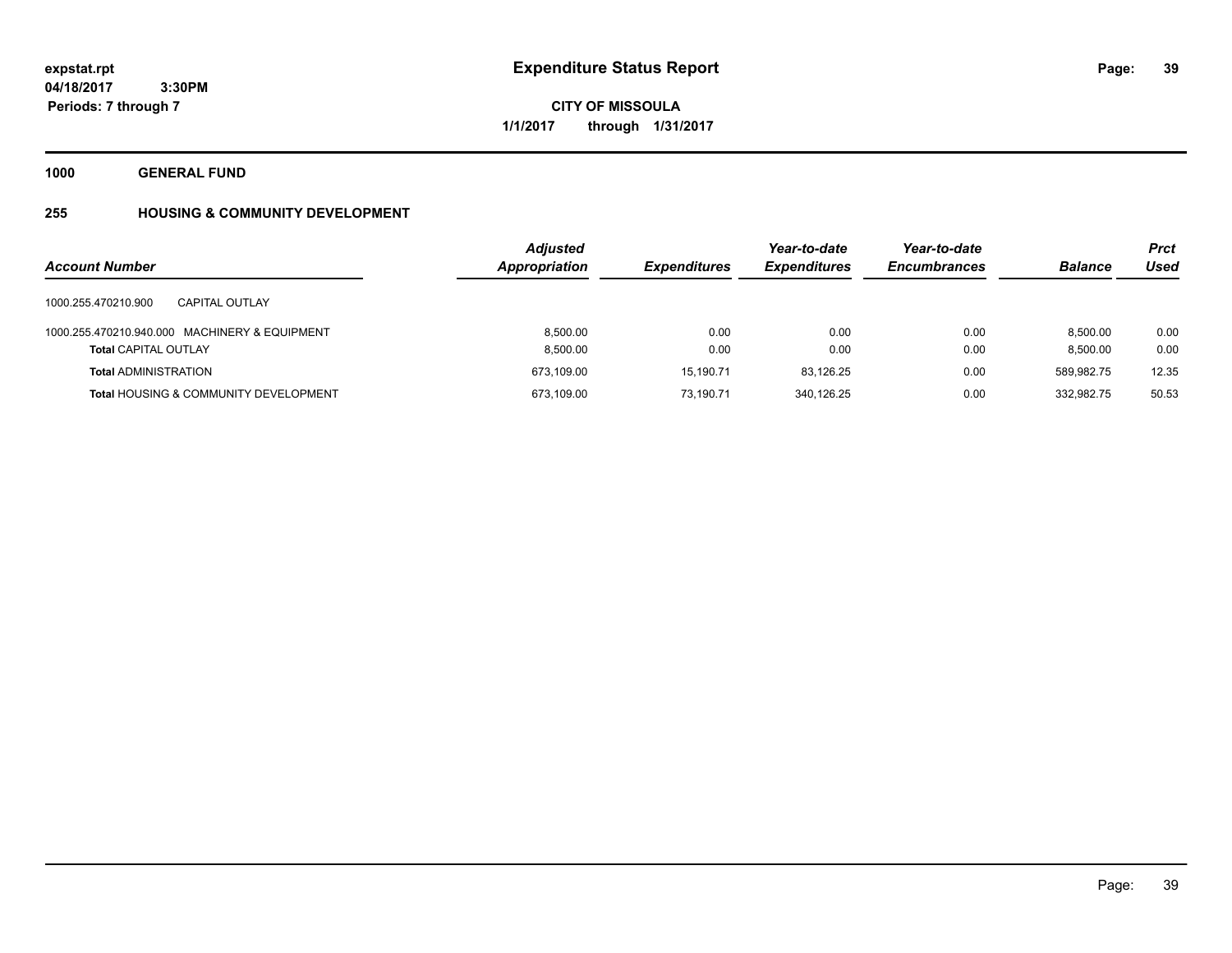**CITY OF MISSOULA 1/1/2017 through 1/31/2017**

**1000 GENERAL FUND**

**270 CITY ATTORNEY**

| <b>Account Number</b>          |                                                                                                       | <b>Adjusted</b><br><b>Appropriation</b> | <b>Expenditures</b>    | Year-to-date<br><b>Expenditures</b> | Year-to-date<br><b>Encumbrances</b> | <b>Balance</b>          | <b>Prct</b><br><b>Used</b> |
|--------------------------------|-------------------------------------------------------------------------------------------------------|-----------------------------------------|------------------------|-------------------------------------|-------------------------------------|-------------------------|----------------------------|
| 1000.270.410360                | ALTERNATIVE DISPUTE RESOLUTION                                                                        |                                         |                        |                                     |                                     |                         |                            |
| 1000.270.410360.700            | <b>GRANTS &amp; CONTRIBUTIONS</b>                                                                     |                                         |                        |                                     |                                     |                         |                            |
|                                | 1000.270.410360.700.000 ALTERNATIVE DISPUTE RESOLUTION<br><b>Total ALTERNATIVE DISPUTE RESOLUTION</b> | 7,200.00<br>7,200.00                    | 0.00<br>0.00           | 0.00<br>0.00                        | 0.00<br>0.00                        | 7,200.00<br>7,200.00    | 0.00<br>0.00               |
| 1000.270.410371                | SEXUAL ASSUALT PREVENTION CAMPAIGN                                                                    |                                         |                        |                                     |                                     |                         |                            |
| 1000.270.410371.700            | <b>GRANTS &amp; CONTRIBUTIONS</b>                                                                     |                                         |                        |                                     |                                     |                         |                            |
|                                | 1000.270.410371.700.000 SEXUAL ASSUAL PREVENTION CAMPAIGN<br>Total SEXUAL ASSUALT PREVENTION CAMPAIGN | 160.618.00<br>160,618.00                | 40.154.50<br>40,154.50 | 80,309.00<br>80.309.00              | 0.00<br>0.00                        | 80.309.00<br>80.309.00  | 50.00<br>50.00             |
| 1000.270.411115                | <b>VICTIM SERVICES</b>                                                                                |                                         |                        |                                     |                                     |                         |                            |
| 1000.270.411115.100            | PERSONAL SERVICES                                                                                     |                                         |                        |                                     |                                     |                         |                            |
|                                | 1000.270.411115.110.000 SALARIES AND WAGES<br>1000.270.411115.140.000 EMPLOYER CONTRIBUTIONS          | 17,911.00                               | 0.00                   | 0.00                                | 0.00                                | 17,911.00               | 0.00                       |
|                                | 1000.270.411115.141.000 STATE RETIREMENT CONTRIBUTIONS                                                | 5,837.00<br>0.00                        | 0.00<br>74.22          | 0.00<br>1,426.38                    | 0.00<br>0.00                        | 5,837.00<br>$-1,426.38$ | 0.00<br>0.00               |
| <b>Total PERSONAL SERVICES</b> |                                                                                                       | 23,748.00                               | 74.22                  | 1,426.38                            | 0.00                                | 22.321.62               | 6.01                       |
| 1000.270.411115.300            | PURCHASED SERVICES                                                                                    |                                         |                        |                                     |                                     |                         |                            |
|                                | <b>Total PURCHASED SERVICES</b>                                                                       | 0.00                                    | 0.00                   | 0.00                                | 0.00                                | 0.00                    | 0.00                       |
| 1000.270.411115.900            | <b>CAPITAL OUTLAY</b>                                                                                 |                                         |                        |                                     |                                     |                         |                            |
| <b>Total CAPITAL OUTLAY</b>    |                                                                                                       | 0.00                                    | 0.00                   | 0.00                                | 0.00                                | 0.00                    | 0.00                       |
| <b>Total VICTIM SERVICES</b>   |                                                                                                       | 23,748.00                               | 74.22                  | 1,426.38                            | 0.00                                | 22,321.62               | 6.01                       |
| 1000.270.411120                | ADMINISTRATION & CIVIL LAW                                                                            |                                         |                        |                                     |                                     |                         |                            |

1000.270.411120.100 PERSONAL SERVICES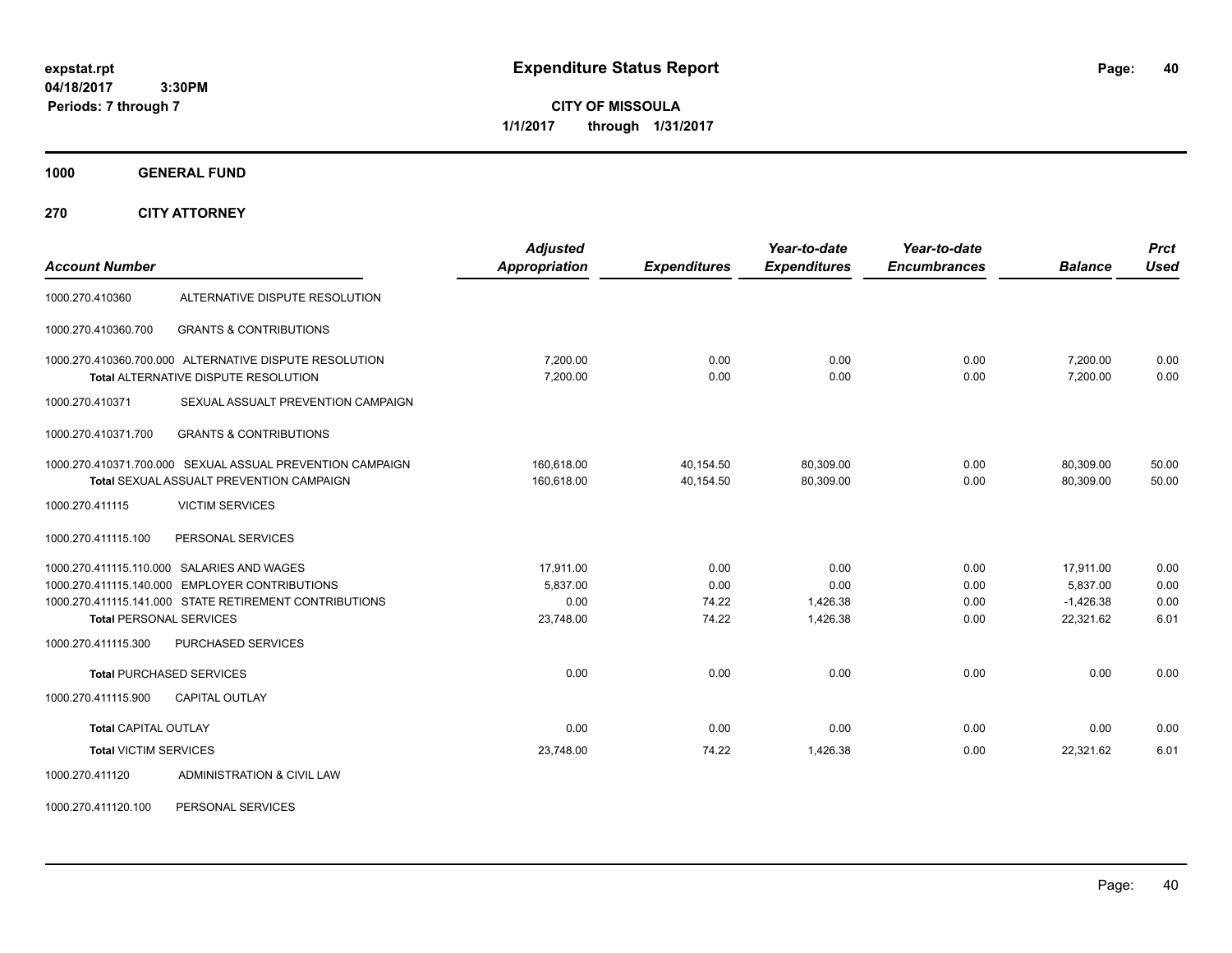**CITY OF MISSOULA 1/1/2017 through 1/31/2017**

**1000 GENERAL FUND**

**270 CITY ATTORNEY**

| <b>Account Number</b>                                   | <b>Adjusted</b><br>Appropriation | <b>Expenditures</b> | Year-to-date<br><b>Expenditures</b> | Year-to-date<br><b>Encumbrances</b> | <b>Balance</b> | <b>Prct</b><br><b>Used</b> |
|---------------------------------------------------------|----------------------------------|---------------------|-------------------------------------|-------------------------------------|----------------|----------------------------|
| 1000.270.411120.110.000 SALARIES AND WAGES              | 341,611.00                       | 39,215.60           | 286,692.30                          | 0.00                                | 54,918.70      | 83.92                      |
| 1000.270.411120.120.000 OVERTIME/TERMINATION            | 5.000.00                         | 521.09              | 3.446.49                            | 0.00                                | 1.553.51       | 68.93                      |
| 1000.270.411120.140.000 EMPLOYER CONTRIBUTIONS          | 101,401.00                       | 12,270.70           | 91,965.20                           | 0.00                                | 9,435.80       | 90.69                      |
| <b>Total PERSONAL SERVICES</b>                          | 448,012.00                       | 52,007.39           | 382,103.99                          | 0.00                                | 65,908.01      | 85.29                      |
| <b>SUPPLIES</b><br>1000.270.411120.200                  |                                  |                     |                                     |                                     |                |                            |
| 1000.270.411120.210.000 OFFICE SUPPLIES                 | 2,959.00                         | 163.96              | 1,647.29                            | 0.00                                | 1.311.71       | 55.67                      |
| 1000.270.411120.220.000 OPERATING SUPPLIES              | 550.00                           | 400.00              | 400.00                              | 0.00                                | 150.00         | 72.73                      |
| 1000.270.411120.231.000 GASOLINE                        | 163.00                           | 0.00                | 56.84                               | 0.00                                | 106.16         | 34.87                      |
| <b>Total SUPPLIES</b>                                   | 3,672.00                         | 563.96              | 2,104.13                            | 0.00                                | 1,567.87       | 57.30                      |
| 1000.270.411120.300<br>PURCHASED SERVICES               |                                  |                     |                                     |                                     |                |                            |
| 1000.270.411120.310.000 COMMUNICATIONS                  | 500.00                           | 0.00                | 6.93                                | 0.00                                | 493.07         | 1.39                       |
| 1000.270.411120.320.000 PRINTING & DUPLICATING          | 275.00                           | 0.00                | 300.30                              | 0.00                                | $-25.30$       | 109.20                     |
| 1000.270.411120.330.000 PUBLICITY, SUBSCRIPTIONS & DUES | 7,605.00                         | 12.00               | 3,718.00                            | 0.00                                | 3,887.00       | 48.89                      |
| 1000.270.411120.344.000 TELEPHONE SERVICE               | 132.00                           | 23.37               | 88.79                               | 0.00                                | 43.21          | 67.27                      |
| 1000.270.411120.350.000 PROFESSIONAL SERVICES           | 900.00                           | 0.00                | 64.85                               | 0.00                                | 835.15         | 7.21                       |
| 1000.270.411120.360.000 REPAIR & MAINTENANCE            | 1,258.00                         | 127.69              | 323.34                              | 0.00                                | 934.66         | 25.70                      |
| 1000.270.411120.370.000 TRAVEL                          | 2,200.00                         | 0.00                | 0.00                                | 0.00                                | 2,200.00       | 0.00                       |
| 1000.270.411120.380.000 TRAINING                        | 3,511.00                         | 0.00                | 1,597.00                            | 0.00                                | 1,914.00       | 45.49                      |
| <b>Total PURCHASED SERVICES</b>                         | 16,381.00                        | 163.06              | 6,099.21                            | 0.00                                | 10,281.79      | 37.23                      |
| 1000.270.411120.800<br><b>OTHER OBJECTS</b>             |                                  |                     |                                     |                                     |                |                            |
| <b>Total OTHER OBJECTS</b>                              | 0.00                             | 0.00                | 0.00                                | 0.00                                | 0.00           | 0.00                       |
| 1000.270.411120.900<br><b>CAPITAL OUTLAY</b>            |                                  |                     |                                     |                                     |                |                            |
| <b>Total CAPITAL OUTLAY</b>                             | 0.00                             | 0.00                | 0.00                                | 0.00                                | 0.00           | 0.00                       |
| Total ADMINISTRATION & CIVIL LAW                        | 468,065.00                       | 52,734.41           | 390,307.33                          | 0.00                                | 77,757.67      | 83.39                      |
| 1000.270.411125<br><b>CRIMINAL LAW</b>                  |                                  |                     |                                     |                                     |                |                            |

1000.270.411125.100 PERSONAL SERVICES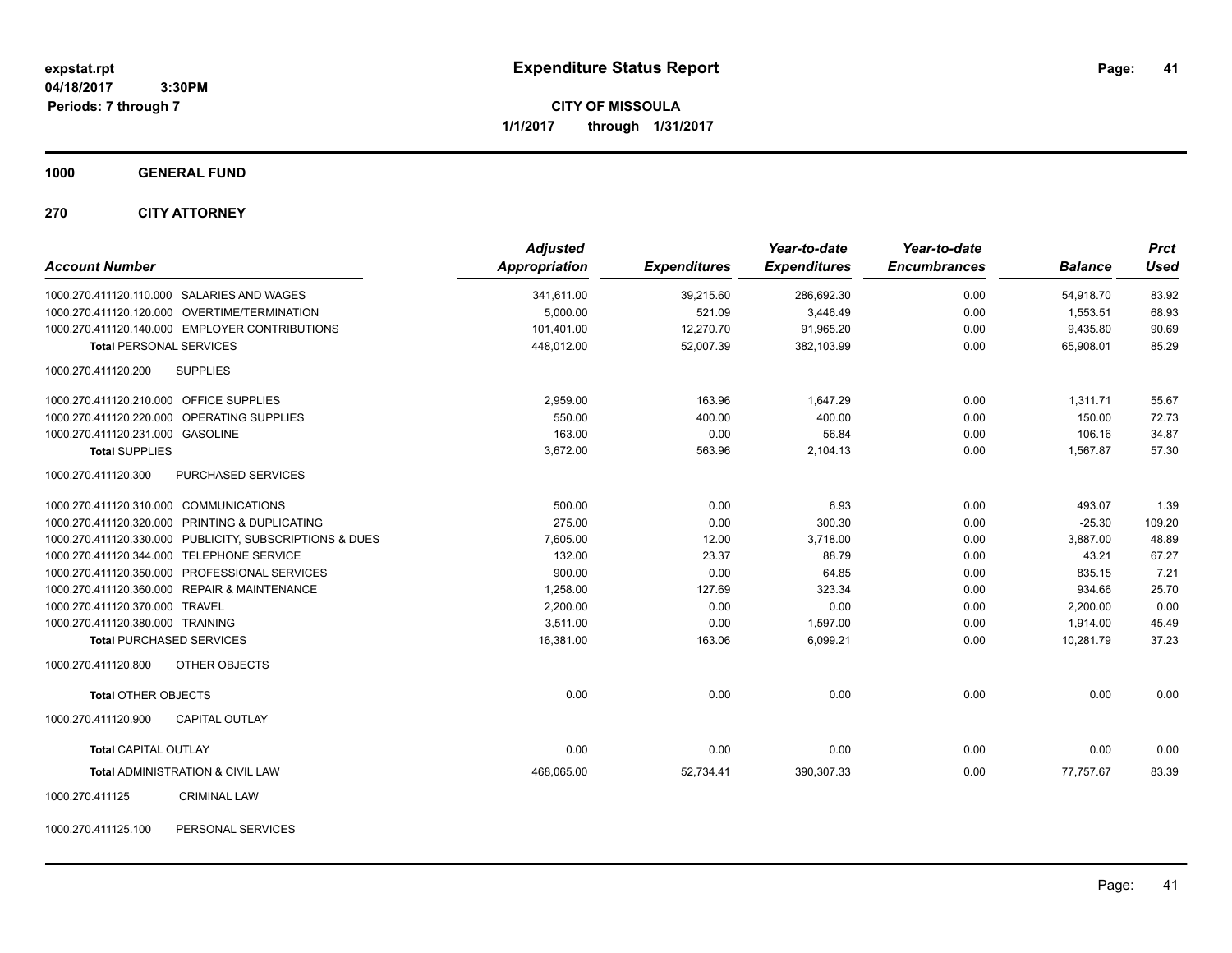**CITY OF MISSOULA 1/1/2017 through 1/31/2017**

### **1000 GENERAL FUND**

### **270 CITY ATTORNEY**

|                                                            | <b>Adjusted</b> |                     | Year-to-date        | Year-to-date        |                | <b>Prct</b> |
|------------------------------------------------------------|-----------------|---------------------|---------------------|---------------------|----------------|-------------|
| <b>Account Number</b>                                      | Appropriation   | <b>Expenditures</b> | <b>Expenditures</b> | <b>Encumbrances</b> | <b>Balance</b> | <b>Used</b> |
| 1000.270.411125.110.000 SALARIES AND WAGES                 | 607,744.00      | 35.007.42           | 245,324.27          | 0.00                | 362.419.73     | 40.37       |
| 1000.270.411125.120.000 OVERTIME/TERMINATION               | 0.00            | 57.90               | 775.11              | 0.00                | $-775.11$      | 0.00        |
| 1000.270.411125.140.000 EMPLOYER CONTRIBUTIONS             | 211,044.00      | 13,193.75           | 93,500.97           | 0.00                | 117,543.03     | 44.30       |
| <b>Total PERSONAL SERVICES</b>                             | 818,788.00      | 48,259.07           | 339,600.35          | 0.00                | 479,187.65     | 41.48       |
| <b>SUPPLIES</b><br>1000.270.411125.200                     |                 |                     |                     |                     |                |             |
| 1000.270.411125.210.000 OFFICE SUPPLIES                    | 3,159.00        | $-52.64$            | 1,748.33            | 0.00                | 1,410.67       | 55.34       |
| 1000.270.411125.220.000 OPERATING SUPPLIES                 | 700.00          | 673.68              | 673.68              | 0.00                | 26.32          | 96.24       |
| 1000.270.411125.231.000 GASOLINE                           | 100.00          | 0.00                | 0.00                | 0.00                | 100.00         | 0.00        |
| <b>Total SUPPLIES</b>                                      | 3,959.00        | 621.04              | 2,422.01            | 0.00                | 1,536.99       | 61.18       |
| 1000.270.411125.300<br>PURCHASED SERVICES                  |                 |                     |                     |                     |                |             |
| 1000.270.411125.310.000 COMMUNICATIONS                     | 850.00          | 140.75              | 713.98              | 0.00                | 136.02         | 84.00       |
| 1000.270.411125.320.000 PRINTING & DUPLICATING             | 275.00          | 0.00                | 0.00                | 0.00                | 275.00         | 0.00        |
| 1000.270.411125.330.000 PUBLICITY, SUBSCRIPTIONS & DUES    | 5,395.00        | 0.00                | 243.92              | 0.00                | 5,151.08       | 4.52        |
| 1000.270.411125.344.000 TELEPHONE SERVICE                  | 132.00          | 0.00                | 0.00                | 0.00                | 132.00         | 0.00        |
| 1000.270.411125.350.000 PROFESSIONAL SERVICES              | 2,350.00        | 104.60              | 433.97              | 0.00                | 1,916.03       | 18.47       |
| <b>REPAIR &amp; MAINTENANCE</b><br>1000.270.411125.360.000 | 18,189.00       | 0.00                | 17,977.00           | 0.00                | 212.00         | 98.83       |
| 1000.270.411125.370.000 TRAVEL                             | 3,800.00        | 488.50              | 440.50              | 0.00                | 3,359.50       | 11.59       |
| 1000.270.411125.380.000 TRAINING                           | 5,489.00        | 0.00                | 873.00              | 0.00                | 4,616.00       | 15.90       |
| <b>Total PURCHASED SERVICES</b>                            | 36,480.00       | 733.85              | 20,682.37           | 0.00                | 15,797.63      | 56.70       |
| 1000.270.411125.500<br><b>FIXED CHARGES</b>                |                 |                     |                     |                     |                |             |
| <b>Total FIXED CHARGES</b>                                 | 0.00            | 0.00                | 0.00                | 0.00                | 0.00           | 0.00        |
| <b>CAPITAL OUTLAY</b><br>1000.270.411125.900               |                 |                     |                     |                     |                |             |
| <b>Total CAPITAL OUTLAY</b>                                | 0.00            | 0.00                | 0.00                | 0.00                | 0.00           | 0.00        |
| <b>Total CRIMINAL LAW</b>                                  | 859,227.00      | 49,613.96           | 362,704.73          | 0.00                | 496.522.27     | 42.21       |
| <b>Total CITY ATTORNEY</b>                                 | 1,518,858.00    | 142,577.09          | 834,747.44          | 0.00                | 684,110.56     | 54.96       |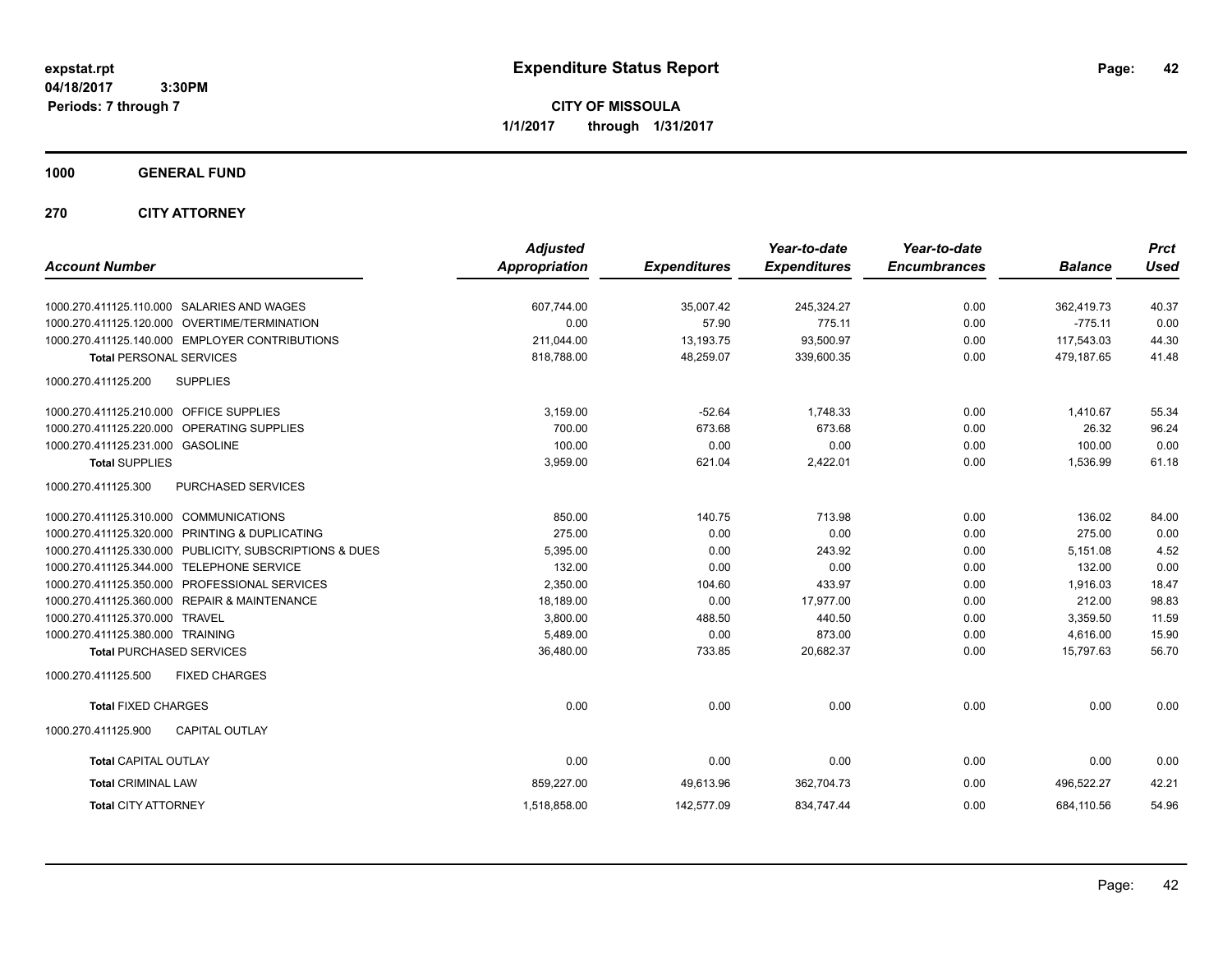**CITY OF MISSOULA 1/1/2017 through 1/31/2017**

**1000 GENERAL FUND**

| <b>Account Number</b>                   |                                                         | <b>Adjusted</b><br>Appropriation | <b>Expenditures</b> | Year-to-date<br><b>Expenditures</b> | Year-to-date<br><b>Encumbrances</b> | <b>Balance</b> | <b>Prct</b><br><b>Used</b> |
|-----------------------------------------|---------------------------------------------------------|----------------------------------|---------------------|-------------------------------------|-------------------------------------|----------------|----------------------------|
|                                         |                                                         |                                  |                     |                                     |                                     |                |                            |
| 1000.280.430100                         | PUBLIC WORKS ADMINISTRATION                             |                                  |                     |                                     |                                     |                |                            |
| 1000.280.430100.100                     | PERSONAL SERVICES                                       |                                  |                     |                                     |                                     |                |                            |
|                                         | 1000.280.430100.110.000 SALARIES AND WAGES              | 116,829.00                       | 10,914.77           | 84,634.59                           | 0.00                                | 32,194.41      | 72.44                      |
| 1000.280.430100.120.000                 | OVERTIME/TERMINATION                                    | 477.00                           | 0.00                | 0.00                                | 0.00                                | 477.00         | 0.00                       |
|                                         | 1000.280.430100.140.000 EMPLOYER CONTRIBUTIONS          | 33,262.00                        | 2.926.30            | 22,678.78                           | 0.00                                | 10.583.22      | 68.18                      |
|                                         | 1000.280.430100.141.000 STATE RETIREMENT CONTRIBUTIONS  | 0.00                             | 46.77               | 316.17                              | 0.00                                | $-316.17$      | 0.00                       |
| <b>Total PERSONAL SERVICES</b>          |                                                         | 150,568.00                       | 13,887.84           | 107,629.54                          | 0.00                                | 42,938.46      | 71.48                      |
| 1000.280.430100.200                     | <b>SUPPLIES</b>                                         |                                  |                     |                                     |                                     |                |                            |
| 1000.280.430100.210.000 OFFICE SUPPLIES |                                                         | 450.00                           | 37.22               | 444.62                              | 0.00                                | 5.38           | 98.80                      |
|                                         | 1000.280.430100.230.000 REPAIR/MAINTENANCE              | 50.00                            | 0.00                | 0.00                                | 0.00                                | 50.00          | 0.00                       |
| 1000.280.430100.231.000 GASOLINE        |                                                         | 249.00                           | 0.00                | 0.00                                | 0.00                                | 249.00         | 0.00                       |
| <b>Total SUPPLIES</b>                   |                                                         | 749.00                           | 37.22               | 444.62                              | 0.00                                | 304.38         | 59.36                      |
| 1000.280.430100.300                     | PURCHASED SERVICES                                      |                                  |                     |                                     |                                     |                |                            |
| 1000.280.430100.310.000                 | <b>COMMUNICATIONS</b>                                   | 300.00                           | 0.00                | 30.94                               | 0.00                                | 269.06         | 10.31                      |
| 1000.280.430100.310.351                 | COMMUNICATIONS~POSTAGE                                  | 0.00                             | 2.91                | 41.60                               | 0.00                                | $-41.60$       | 0.00                       |
| 1000.280.430100.320.000                 | PRINTING & DUPLICATING                                  | 200.00                           | 0.00                | 0.00                                | 0.00                                | 200.00         | 0.00                       |
|                                         | 1000.280.430100.330.000 PUBLICITY, SUBSCRIPTIONS & DUES | 920.00                           | 0.00                | 198.00                              | 0.00                                | 722.00         | 21.52                      |
| 1000.280.430100.344.000                 | <b>TELEPHONE SERVICE</b>                                | 733.00                           | 92.72               | 713.46                              | 0.00                                | 19.54          | 97.33                      |
| 1000.280.430100.344.391                 | <b>TELEPHONE SERVICE</b>                                | 0.00                             | 5.77                | 39.76                               | 0.00                                | $-39.76$       | 0.00                       |
|                                         | 1000.280.430100.360.000 REPAIR & MAINTENANCE            | 100.00                           | 0.00                | 0.00                                | 0.00                                | 100.00         | 0.00                       |
| 1000.280.430100.370.000 TRAVEL          |                                                         | 700.00                           | 0.00                | 140.40                              | 0.00                                | 559.60         | 20.06                      |
| 1000.280.430100.380.000 TRAINING        |                                                         | 800.00                           | 0.00                | 150.00                              | 0.00                                | 650.00         | 18.75                      |
| <b>Total PURCHASED SERVICES</b>         |                                                         | 3,753.00                         | 101.40              | 1,314.16                            | 0.00                                | 2,438.84       | 35.02                      |
| 1000.280.430100.500                     | <b>FIXED CHARGES</b>                                    |                                  |                     |                                     |                                     |                |                            |
| <b>Total FIXED CHARGES</b>              |                                                         | 0.00                             | 0.00                | 0.00                                | 0.00                                | 0.00           | 0.00                       |
| 1000.280.430100.800                     | OTHER OBJECTS                                           |                                  |                     |                                     |                                     |                |                            |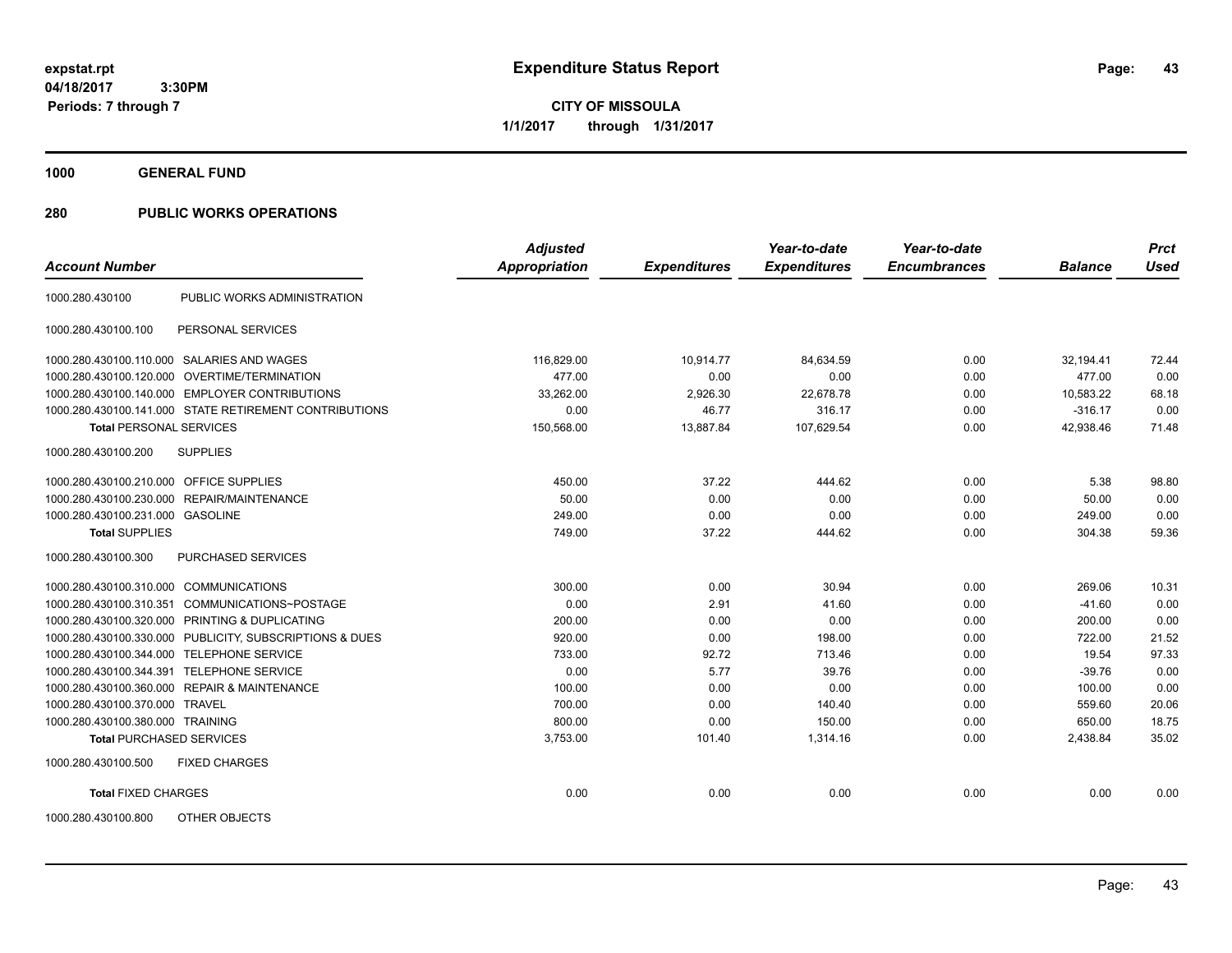**CITY OF MISSOULA 1/1/2017 through 1/31/2017**

**1000 GENERAL FUND**

| <b>Account Number</b>                             | <b>Adjusted</b><br>Appropriation | <b>Expenditures</b> | Year-to-date<br><b>Expenditures</b> | Year-to-date<br><b>Encumbrances</b> | <b>Balance</b> | <b>Prct</b><br><b>Used</b> |
|---------------------------------------------------|----------------------------------|---------------------|-------------------------------------|-------------------------------------|----------------|----------------------------|
| <b>Total OTHER OBJECTS</b>                        | 0.00                             | 0.00                | 0.00                                | 0.00                                | 0.00           | 0.00                       |
| Total PUBLIC WORKS ADMINISTRATION                 | 155,070.00                       | 14,026.46           | 109,388.32                          | 0.00                                | 45,681.68      | 70.54                      |
| 1000.280.430250<br>REIMBURSABLE SERVICES          |                                  |                     |                                     |                                     |                |                            |
| <b>SUPPLIES</b><br>1000.280.430250.200            |                                  |                     |                                     |                                     |                |                            |
| 1000.280.430250.230.000 REPAIR/MAINTENANCE        | 10.000.00                        | 0.00                | 0.00                                | 0.00                                | 10,000.00      | 0.00                       |
| <b>Total SUPPLIES</b>                             | 10,000.00                        | 0.00                | 0.00                                | 0.00                                | 10,000.00      | 0.00                       |
| PURCHASED SERVICES<br>1000.280.430250.300         |                                  |                     |                                     |                                     |                |                            |
| 1000.280.430250.360.000 REPAIR & MAINTENANCE      | 10,000.00                        | 0.00                | 0.00                                | 0.00                                | 10,000.00      | 0.00                       |
| 1000.280.430250.360.300 REPAIR & MAINTENANCE      | 0.00                             | 0.00                | 14,765.00                           | 0.00                                | $-14,765.00$   | 0.00                       |
| <b>Total PURCHASED SERVICES</b>                   | 10,000.00                        | 0.00                | 14,765.00                           | 0.00                                | $-4,765.00$    | 147.65                     |
| <b>Total REIMBURSABLE SERVICES</b>                | 20,000.00                        | 0.00                | 14,765.00                           | 0.00                                | 5,235.00       | 73.83                      |
| 1000.280.430263<br><b>STREET LIGHTING</b>         |                                  |                     |                                     |                                     |                |                            |
| 1000.280.430263.100<br>PERSONAL SERVICES          |                                  |                     |                                     |                                     |                |                            |
| 1000.280.430263.110.000 SALARIES AND WAGES        | 3.833.00                         | 254.21              | 1.846.50                            | 0.00                                | 1.986.50       | 48.17                      |
| 1000.280.430263.120.000 OVERTIME/TERMINATION      | 624.00                           | 0.00                | 2.47                                | 0.00                                | 621.53         | 0.40                       |
| 1000.280.430263.130.000 OTHER                     | 256.00                           | 0.00                | 0.00                                | 0.00                                | 256.00         | 0.00                       |
| 1000.280.430263.140.000 EMPLOYER CONTRIBUTIONS    | 2,090.00                         | 100.68              | 762.59                              | 0.00                                | 1,327.41       | 36.49                      |
| <b>Total PERSONAL SERVICES</b>                    | 6,803.00                         | 354.89              | 2,611.56                            | 0.00                                | 4,191.44       | 38.39                      |
| 1000.280.430263.300<br>PURCHASED SERVICES         |                                  |                     |                                     |                                     |                |                            |
| 1000.280.430263.341.000 ELECTRICITY & NATURAL GAS | 123,400.00                       | 13,221.25           | 65,067.73                           | 0.00                                | 58,332.27      | 52.73                      |
| <b>Total PURCHASED SERVICES</b>                   | 123,400.00                       | 13,221.25           | 65,067.73                           | 0.00                                | 58,332.27      | 52.73                      |
| <b>Total STREET LIGHTING</b>                      | 130,203.00                       | 13,576.14           | 67,679.29                           | 0.00                                | 62,523.71      | 51.98                      |
| 1000.280.430264<br>TRAFFIC SIGNAL MAINTENANCE     |                                  |                     |                                     |                                     |                |                            |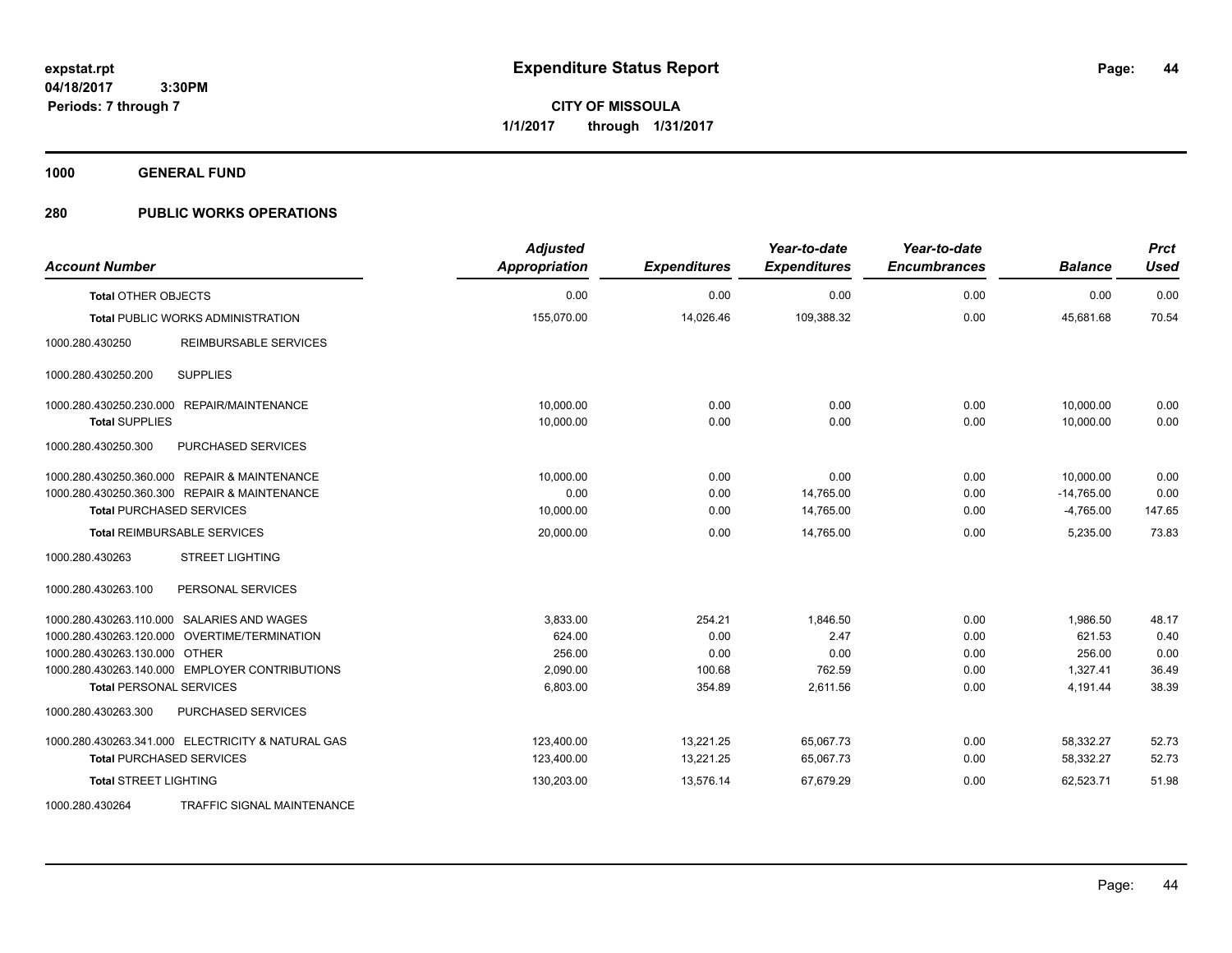**CITY OF MISSOULA 1/1/2017 through 1/31/2017**

**1000 GENERAL FUND**

|                                                   | <b>Adjusted</b> |                     | Year-to-date        | Year-to-date        |                | <b>Prct</b> |
|---------------------------------------------------|-----------------|---------------------|---------------------|---------------------|----------------|-------------|
| <b>Account Number</b>                             | Appropriation   | <b>Expenditures</b> | <b>Expenditures</b> | <b>Encumbrances</b> | <b>Balance</b> | <b>Used</b> |
| 1000.280.430264.100<br>PERSONAL SERVICES          |                 |                     |                     |                     |                |             |
| 1000.280.430264.110.000 SALARIES AND WAGES        | 86,250.00       | 5,719.50            | 41,544.96           | 0.00                | 44,705.04      | 48.17       |
| 1000.280.430264.120.000 OVERTIME/TERMINATION      | 2.017.00        | 0.00                | 55.62               | 0.00                | 1,961.38       | 2.76        |
| 1000.280.430264.130.000 OTHER                     | 5.758.00        | 0.00                | 0.00                | 0.00                | 5.758.00       | 0.00        |
| 1000.280.430264.140.000 EMPLOYER CONTRIBUTIONS    | 44,095.00       | 2,266.94            | 17,158.10           | 0.00                | 26,936.90      | 38.91       |
| <b>Total PERSONAL SERVICES</b>                    | 138,120.00      | 7,986.44            | 58,758.68           | 0.00                | 79,361.32      | 42.54       |
| 1000.280.430264.200<br><b>SUPPLIES</b>            |                 |                     |                     |                     |                |             |
| 1000.280.430264.210.000 OFFICE SUPPLIES           | 350.00          | 0.00                | 0.00                | 0.00                | 350.00         | 0.00        |
| 1000.280.430264.220.000 OPERATING SUPPLIES        | 235.00          | 193.81              | 193.81              | 0.00                | 41.19          | 82.47       |
| 1000.280.430264.220.311 OPERATING SUPPLIES        | 0.00            | 0.00                | 149.98              | 0.00                | $-149.98$      | 0.00        |
| 1000.280.430264.230.000<br>REPAIR/MAINTENANCE     | 1,060.00        | 0.00                | 541.88              | 0.00                | 518.12         | 51.12       |
| 1000.280.430264.231.000<br><b>GASOLINE</b>        | 2,799.00        | 0.00                | 639.84              | 0.00                | 2,159.16       | 22.86       |
| 1000.280.430264.240.000 OTHER SUPPLIES            | 9,880.00        | 33.11               | 10,736.90           | 0.00                | $-856.90$      | 108.67      |
| <b>Total SUPPLIES</b>                             | 14,324.00       | 226.92              | 12,262.41           | 0.00                | 2,061.59       | 85.61       |
| PURCHASED SERVICES<br>1000.280.430264.300         |                 |                     |                     |                     |                |             |
| 1000.280.430264.341.000 ELECTRICITY & NATURAL GAS | 15,236.00       | 1,246.36            | 4,653.69            | 0.00                | 10,582.31      | 30.54       |
| 1000.280.430264.350.000 PROFESSIONAL SERVICES     | 200.00          | 60.00               | 110.00              | 0.00                | 90.00          | 55.00       |
| 1000.280.430264.360.000 REPAIR & MAINTENANCE      | 1.100.00        | 0.00                | 657.80              | 0.00                | 442.20         | 59.80       |
| 1000.280.430264.370.000 TRAVEL                    | 150.00          | 0.00                | 0.00                | 0.00                | 150.00         | 0.00        |
| 1000.280.430264.380.000 TRAINING                  | 450.00          | 0.00                | 0.00                | 0.00                | 450.00         | 0.00        |
| <b>Total PURCHASED SERVICES</b>                   | 17,136.00       | 1,306.36            | 5,421.49            | 0.00                | 11,714.51      | 31.64       |
| <b>Total TRAFFIC SIGNAL MAINTENANCE</b>           | 169,580.00      | 9.519.72            | 76.442.58           | 0.00                | 93.137.42      | 45.08       |
| 1000.280.430265<br><b>SIGNING &amp; STRIPING</b>  |                 |                     |                     |                     |                |             |
| 1000.280.430265.100<br>PERSONAL SERVICES          |                 |                     |                     |                     |                |             |
| 1000.280.430265.110.000 SALARIES AND WAGES        | 200,051.00      | 23,150.15           | 139,216.01          | 0.00                | 60,834.99      | 69.59       |
| 1000.280.430265.120.000<br>OVERTIME/TERMINATION   | 110.00          | 519.36              | 1,343.85            | 0.00                | $-1,233.85$    | 1,221.68    |
| 1000.280.430265.130.000 OTHER                     | 2,440.00        | 52.50               | 336.00              | 0.00                | 2,104.00       | 13.77       |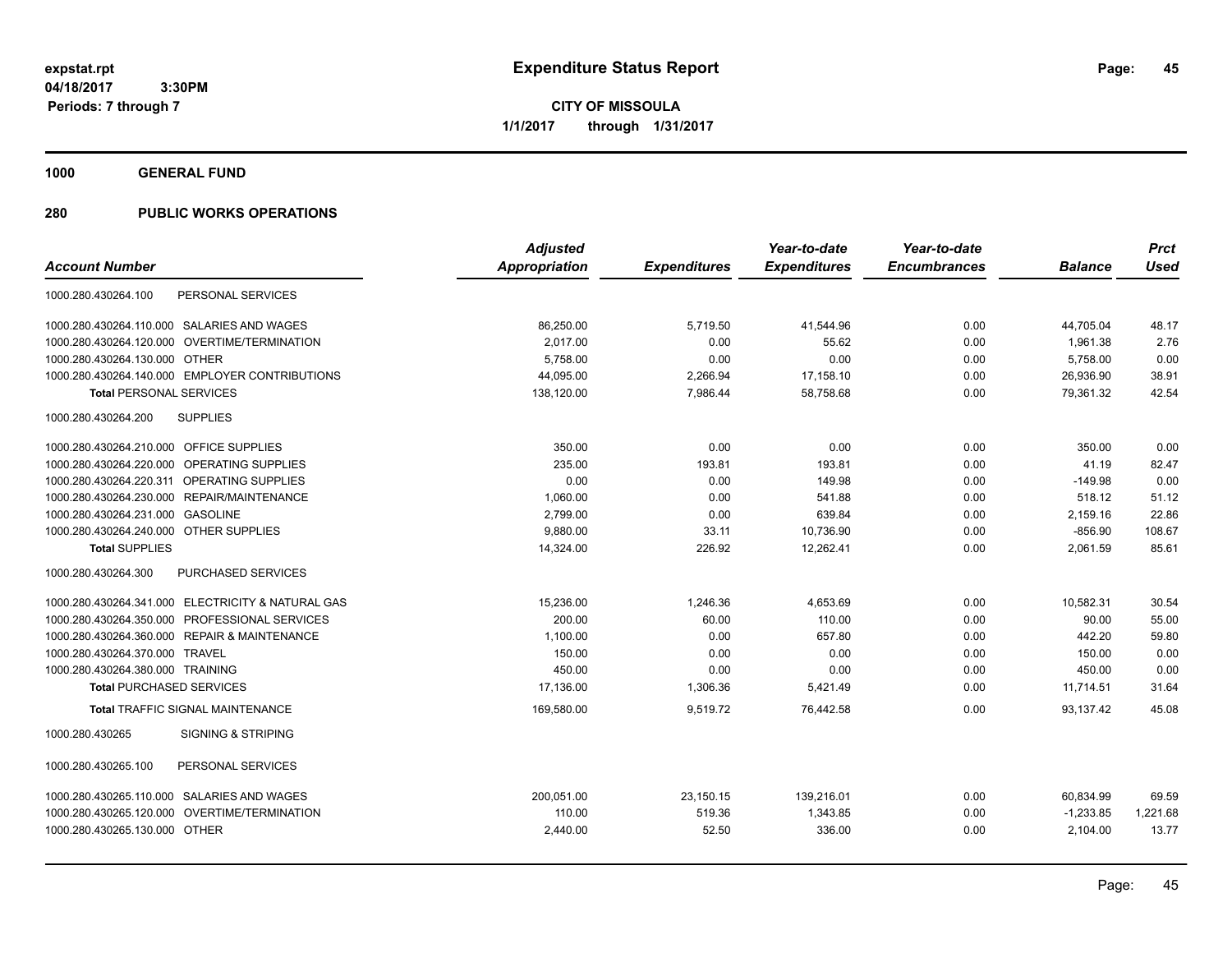**CITY OF MISSOULA 1/1/2017 through 1/31/2017**

**1000 GENERAL FUND**

| <b>Account Number</b>                     |                                                           | <b>Adjusted</b><br>Appropriation | <b>Expenditures</b> | Year-to-date<br><b>Expenditures</b> | Year-to-date<br><b>Encumbrances</b> | <b>Balance</b> | <b>Prct</b><br><b>Used</b> |
|-------------------------------------------|-----------------------------------------------------------|----------------------------------|---------------------|-------------------------------------|-------------------------------------|----------------|----------------------------|
|                                           | 1000.280.430265.140.000 EMPLOYER CONTRIBUTIONS            | 101,110.00                       | 10,325.96           | 73,368.37                           | 0.00                                | 27,741.63      | 72.56                      |
| <b>Total PERSONAL SERVICES</b>            |                                                           | 303,711.00                       | 34,047.97           | 214,264.23                          | 0.00                                | 89,446.77      | 70.55                      |
| 1000.280.430265.200                       | <b>SUPPLIES</b>                                           |                                  |                     |                                     |                                     |                |                            |
| 1000.280.430265.210.000 OFFICE SUPPLIES   |                                                           | 350.00                           | 0.00                | 193.29                              | 0.00                                | 156.71         | 55.23                      |
|                                           | 1000.280.430265.220.000 OPERATING SUPPLIES                | 1,700.00                         | 92.45               | 5,502.49                            | 0.00                                | $-3,802.49$    | 323.68                     |
|                                           | 1000.280.430265.220.311 OPERATING SUPPLIES~CLOTHING ALLOW | 0.00                             | 289.90              | 950.90                              | 0.00                                | $-950.90$      | 0.00                       |
|                                           | 1000.280.430265.230.000 REPAIR/MAINTENANCE                | 40,700.00                        | 482.54              | 2,152.89                            | 0.00                                | 38,547.11      | 5.29                       |
| 1000.280.430265.230.321                   | REPAIR/MAINTENANCE~VEHICLE PARTS                          | 0.00                             | 0.00                | 209.60                              | 0.00                                | $-209.60$      | 0.00                       |
| 1000.280.430265.231.000 GASOLINE          |                                                           | 3,739.00                         | 441.06              | 2,191.71                            | 0.00                                | 1,547.29       | 58.62                      |
| 1000.280.430265.240.000 OTHER SUPPLIES    |                                                           | 21,210.00                        | 544.09              | 10,991.07                           | 0.00                                | 10,218.93      | 51.82                      |
| <b>Total SUPPLIES</b>                     |                                                           | 67,699.00                        | 1,850.04            | 22,191.95                           | 0.00                                | 45,507.05      | 32.78                      |
| 1000.280.430265.300                       | <b>PURCHASED SERVICES</b>                                 |                                  |                     |                                     |                                     |                |                            |
| 1000.280.430265.344.000 TELEPHONE SERVICE |                                                           | 558.00                           | 0.92                | 2.96                                | 0.00                                | 555.04         | 0.53                       |
| 1000.280.430265.344.399 TELEPHONE SERVICE |                                                           | 0.00                             | 199.85              | 550.12                              | 0.00                                | $-550.12$      | 0.00                       |
| 1000.280.430265.345.000 GARBAGE           |                                                           | 475.00                           | 15.60               | 109.20                              | 0.00                                | 365.80         | 22.99                      |
|                                           | 1000.280.430265.350.000 PROFESSIONAL SERVICES             | 457.00                           | 0.00                | 0.00                                | 0.00                                | 457.00         | 0.00                       |
|                                           | 1000.280.430265.360.000 REPAIR & MAINTENANCE              | 1,700.00                         | 0.00                | 0.00                                | 0.00                                | 1,700.00       | 0.00                       |
| 1000.280.430265.370.000                   | <b>TRAVEL</b>                                             | 700.00                           | 0.00                | 0.00                                | 0.00                                | 700.00         | 0.00                       |
| 1000.280.430265.380.000 TRAINING          |                                                           | 950.00                           | 0.00                | 330.90                              | 0.00                                | 619.10         | 34.83                      |
| <b>Total PURCHASED SERVICES</b>           |                                                           | 4,840.00                         | 216.37              | 993.18                              | 0.00                                | 3,846.82       | 20.52                      |
| 1000.280.430265.900                       | <b>CAPITAL OUTLAY</b>                                     |                                  |                     |                                     |                                     |                |                            |
| <b>Total CAPITAL OUTLAY</b>               |                                                           | 0.00                             | 0.00                | 0.00                                | 0.00                                | 0.00           | 0.00                       |
| <b>Total SIGNING &amp; STRIPING</b>       |                                                           | 376,250.00                       | 36,114.38           | 237,449.36                          | 0.00                                | 138,800.64     | 63.11                      |
| 1000.280.430270                           | <b>COMMUNICATIONS</b>                                     |                                  |                     |                                     |                                     |                |                            |
| 1000.280.430270.100                       | PERSONAL SERVICES                                         |                                  |                     |                                     |                                     |                |                            |
|                                           | 1000.280.430270.110.000 SALARIES AND WAGES                | 101,583.00                       | 6,736.16            | 48,930.15                           | 0.00                                | 52,652.85      | 48.17                      |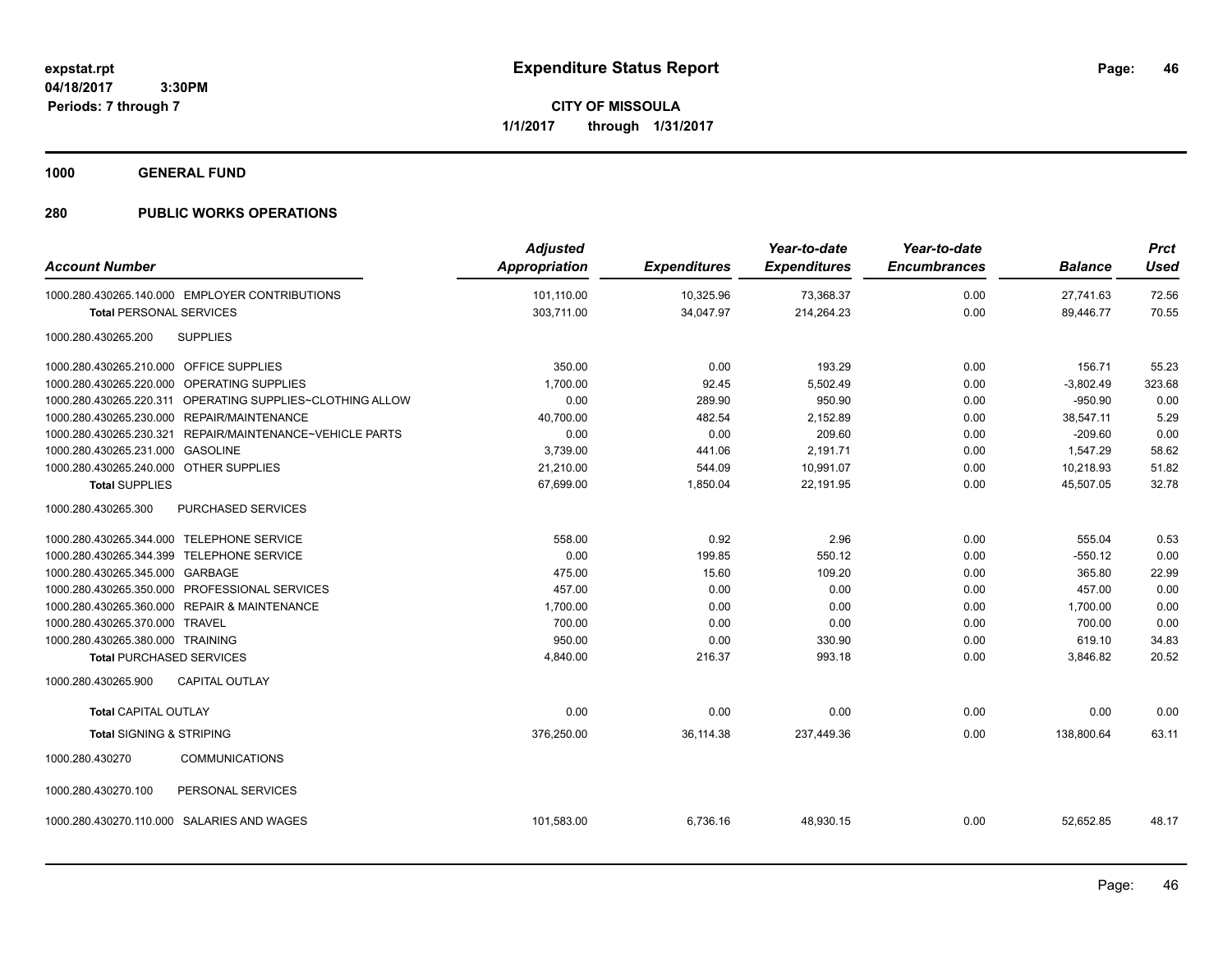**Periods: 7 through 7**

**47**

**CITY OF MISSOULA 1/1/2017 through 1/31/2017**

**1000 GENERAL FUND**

### **280 PUBLIC WORKS OPERATIONS**

 **3:30PM**

| <b>Account Number</b>                                      | <b>Adjusted</b><br>Appropriation | <b>Expenditures</b> | Year-to-date<br><b>Expenditures</b> | Year-to-date<br><b>Encumbrances</b> | <b>Balance</b> | <b>Prct</b><br><b>Used</b> |
|------------------------------------------------------------|----------------------------------|---------------------|-------------------------------------|-------------------------------------|----------------|----------------------------|
| 1000.280.430270.120.000 OVERTIME/TERMINATION               | 440.00                           | 0.00                | 65.51                               | 0.00                                | 374.49         | 14.89                      |
| 1000.280.430270.130.000 OTHER                              | 6.782.00                         | 0.00                | 0.00                                | 0.00                                | 6.782.00       | 0.00                       |
| 1000.280.430270.140.000 EMPLOYER CONTRIBUTIONS             | 51.456.00                        | 2.669.97            | 20.025.15                           | 0.00                                | 31.430.85      | 38.92                      |
| <b>Total PERSONAL SERVICES</b>                             | 160,261.00                       | 9,406.13            | 69,020.81                           | 0.00                                | 91.240.19      | 43.07                      |
| 1000.280.430270.200<br><b>SUPPLIES</b>                     |                                  |                     |                                     |                                     |                |                            |
| 1000.280.430270.230.000 REPAIR/MAINTENANCE                 | 8,050.00                         | 1,114.09            | 5,180.40                            | 0.00                                | 2,869.60       | 64.35                      |
| 1000.280.430270.231.000<br><b>GASOLINE</b>                 | 2.493.00                         | 111.42              | 111.42                              | 0.00                                | 2,381.58       | 4.47                       |
| <b>Total SUPPLIES</b>                                      | 10,543.00                        | 1,225.51            | 5,291.82                            | 0.00                                | 5,251.18       | 50.19                      |
| <b>PURCHASED SERVICES</b><br>1000.280.430270.300           |                                  |                     |                                     |                                     |                |                            |
| PUBLICITY, SUBSCRIPTIONS & DUES<br>1000.280.430270.330.000 | 180.00                           | 0.00                | 0.00                                | 0.00                                | 180.00         | 0.00                       |
| 1000.280.430270.341.000 ELECTRICITY & NATURAL GAS          | 2,573.00                         | 245.45              | 1.245.37                            | 0.00                                | 1.327.63       | 48.40                      |
| 1000.280.430270.344.000<br><b>TELEPHONE SERVICE</b>        | 513.00                           | 3.21                | 23.23                               | 0.00                                | 489.77         | 4.53                       |
| 1000.280.430270.344.400<br><b>TELEPHONE SERVICE</b>        | 0.00                             | 60.16               | 367.38                              | 0.00                                | $-367.38$      | 0.00                       |
| 1000.280.430270.350.000<br>PROFESSIONAL SERVICES           | 100.00                           | 45.00               | 45.00                               | 0.00                                | 55.00          | 45.00                      |
| 1000.280.430270.360.000 REPAIR & MAINTENANCE               | 3,000.00                         | 0.00                | 0.00                                | 0.00                                | 3,000.00       | 0.00                       |
| <b>Total PURCHASED SERVICES</b>                            | 6.366.00                         | 353.82              | 1,680.98                            | 0.00                                | 4,685.02       | 26.41                      |
| <b>Total COMMUNICATIONS</b>                                | 177,170.00                       | 10,985.46           | 75,993.61                           | 0.00                                | 101,176.39     | 42.89                      |
| <b>Total PUBLIC WORKS OPERATIONS</b>                       | 1,028,273.00                     | 84,222.16           | 581,718.16                          | 0.00                                | 446.554.84     | 56.57                      |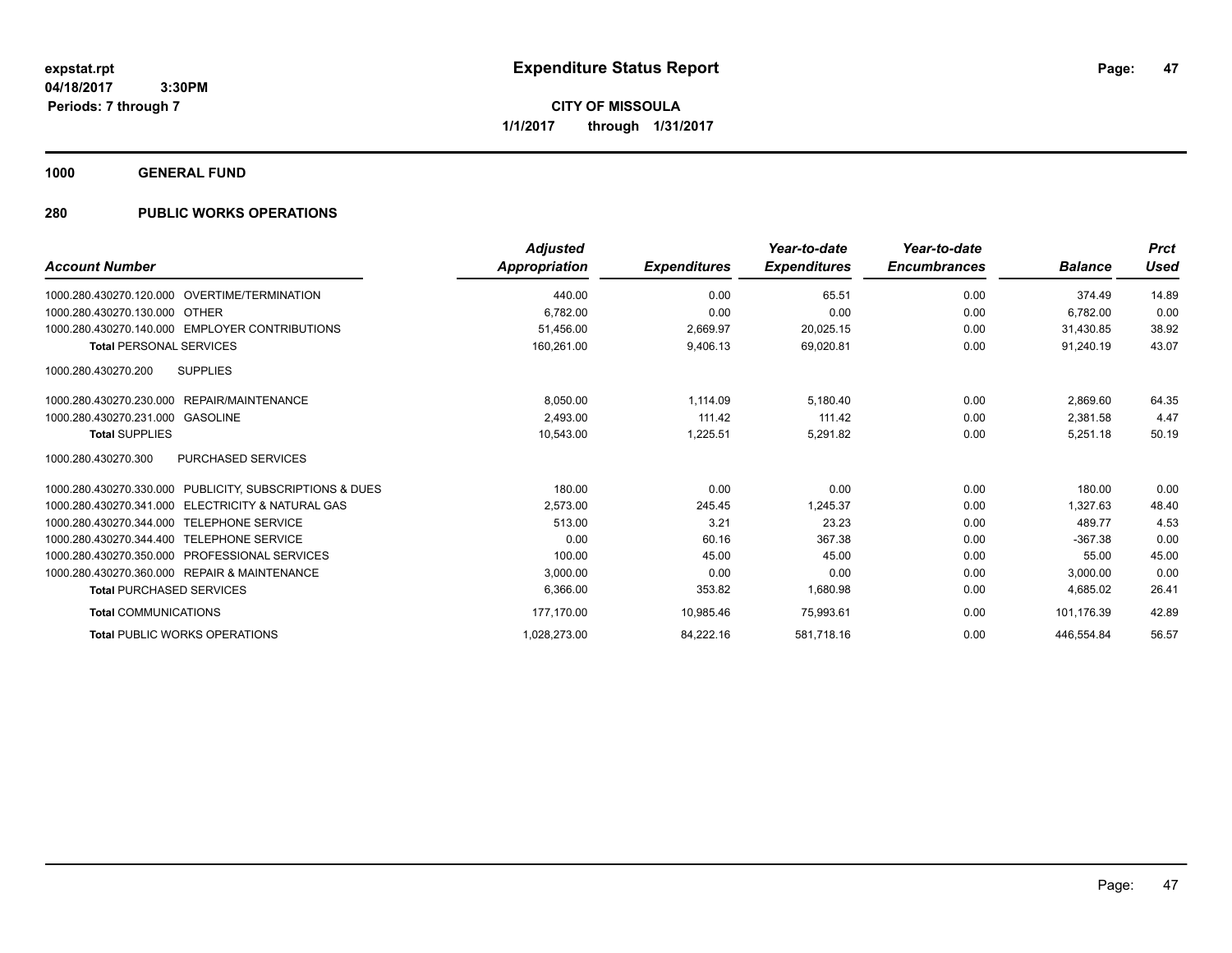**CITY OF MISSOULA 1/1/2017 through 1/31/2017**

**1000 GENERAL FUND**

| <b>Account Number</b>                   |                                                         | <b>Adjusted</b><br>Appropriation | <b>Expenditures</b> | Year-to-date<br><b>Expenditures</b> | Year-to-date<br><b>Encumbrances</b> | <b>Balance</b> | <b>Prct</b><br><b>Used</b> |
|-----------------------------------------|---------------------------------------------------------|----------------------------------|---------------------|-------------------------------------|-------------------------------------|----------------|----------------------------|
| 1000.290.420110                         | <b>ADMINISTRATION</b>                                   |                                  |                     |                                     |                                     |                |                            |
| 1000.290.420110.100                     | PERSONAL SERVICES                                       |                                  |                     |                                     |                                     |                |                            |
|                                         | 1000.290.420110.110.000 SALARIES AND WAGES              | 747,373.00                       | 55,341.67           | 402,567.30                          | 0.00                                | 344,805.70     | 53.86                      |
| 1000.290.420110.115.000                 | SALARIES/HEALTH INSURANCE BENEFIT                       | 0.00                             | 3,510.00            | 22,113.00                           | 0.00                                | $-22,113.00$   | 0.00                       |
|                                         | 1000.290.420110.120.000 OVERTIME/TERMINATION            | 9,246.00                         | 141.40              | 1.573.74                            | 0.00                                | 7.672.26       | 17.02                      |
|                                         | 1000.290.420110.121.000 OUTSIDE HIRE OVERTIME           | 75,000.00                        | 4,017.23            | 68,825.54                           | 0.00                                | 6.174.46       | 91.77                      |
| 1000.290.420110.123.000                 | <b>CELL PHONE OVERTIME</b>                              | 60,690.00                        | 882.98              | 5.411.88                            | 0.00                                | 55,278.12      | 8.92                       |
| 1000.290.420110.130.000 OTHER           |                                                         | 4,994.00                         | 0.00                | 3,500.00                            | 0.00                                | 1,494.00       | 70.08                      |
|                                         | 1000.290.420110.133.000 EDUCATION COMPENSATION          | 0.00                             | 50.00               | 365.00                              | 0.00                                | $-365.00$      | 0.00                       |
|                                         | 1000.290.420110.140.000 EMPLOYER CONTRIBUTIONS          | 432,448.00                       | 16,599.32           | 126,532.93                          | 0.00                                | 305,915.07     | 29.26                      |
|                                         | 1000.290.420110.141.000 STATE RETIREMENT CONTRIBUTIONS  | 0.00                             | 12.938.55           | 85.984.80                           | 0.00                                | $-85,984.80$   | 0.00                       |
| <b>Total PERSONAL SERVICES</b>          |                                                         | 1,329,751.00                     | 93,481.15           | 716,874.19                          | 0.00                                | 612,876.81     | 53.91                      |
| 1000.290.420110.200                     | <b>SUPPLIES</b>                                         |                                  |                     |                                     |                                     |                |                            |
| 1000.290.420110.210.000 OFFICE SUPPLIES |                                                         | 11.650.00                        | 447.23              | 3,323.88                            | 0.00                                | 8,326.12       | 28.53                      |
| 1000.290.420110.220.000                 | OPERATING SUPPLIES                                      | 22,750.00                        | 4,512.69            | 19,956.30                           | 0.00                                | 2,793.70       | 87.72                      |
| 1000.290.420110.230.000                 | REPAIR/MAINTENANCE                                      | 900.00                           | 162.79              | 659.51                              | 0.00                                | 240.49         | 73.28                      |
| 1000.290.420110.231.000 GASOLINE        |                                                         | 3,515.00                         | 490.14              | 2,352.96                            | 0.00                                | 1,162.04       | 66.94                      |
| <b>Total SUPPLIES</b>                   |                                                         | 38,815.00                        | 5,612.85            | 26,292.65                           | 0.00                                | 12,522.35      | 67.74                      |
| 1000.290.420110.300                     | PURCHASED SERVICES                                      |                                  |                     |                                     |                                     |                |                            |
| 1000.290.420110.310.000                 | <b>COMMUNICATIONS</b>                                   | 4,712.00                         | 516.41              | 2,556.99                            | 0.00                                | 2,155.01       | 54.27                      |
| 1000.290.420110.320.000                 | PRINTING & DUPLICATING                                  | 500.00                           | 79.42               | 371.69                              | 0.00                                | 128.31         | 74.34                      |
|                                         | 1000.290.420110.330.000 PUBLICITY, SUBSCRIPTIONS & DUES | 12,538.00                        | 580.00              | 11,047.50                           | 0.00                                | 1,490.50       | 88.11                      |
| 1000.290.420110.344.000                 | <b>TELEPHONE SERVICE</b>                                | 47,692.00                        | 3,776.76            | 26,580.07                           | 0.00                                | 21,111.93      | 55.73                      |
| 1000.290.420110.350.000                 | PROFESSIONAL SERVICES                                   | 7,920.00                         | 0.00                | 8,218.60                            | 0.00                                | $-298.60$      | 103.77                     |
|                                         | 1000.290.420110.360.000 REPAIR & MAINTENANCE            | 66,700.00                        | 264.50              | 75,506.08                           | 0.00                                | $-8,806.08$    | 113.20                     |
|                                         | 1000.290.420110.392.000 DONATIONS AND SALES             | 0.00                             | 354.00              | 1,749.48                            | 0.00                                | $-1.749.48$    | 0.00                       |
| <b>Total PURCHASED SERVICES</b>         |                                                         | 140,062.00                       | 5,571.09            | 126,030.41                          | 0.00                                | 14,031.59      | 89.98                      |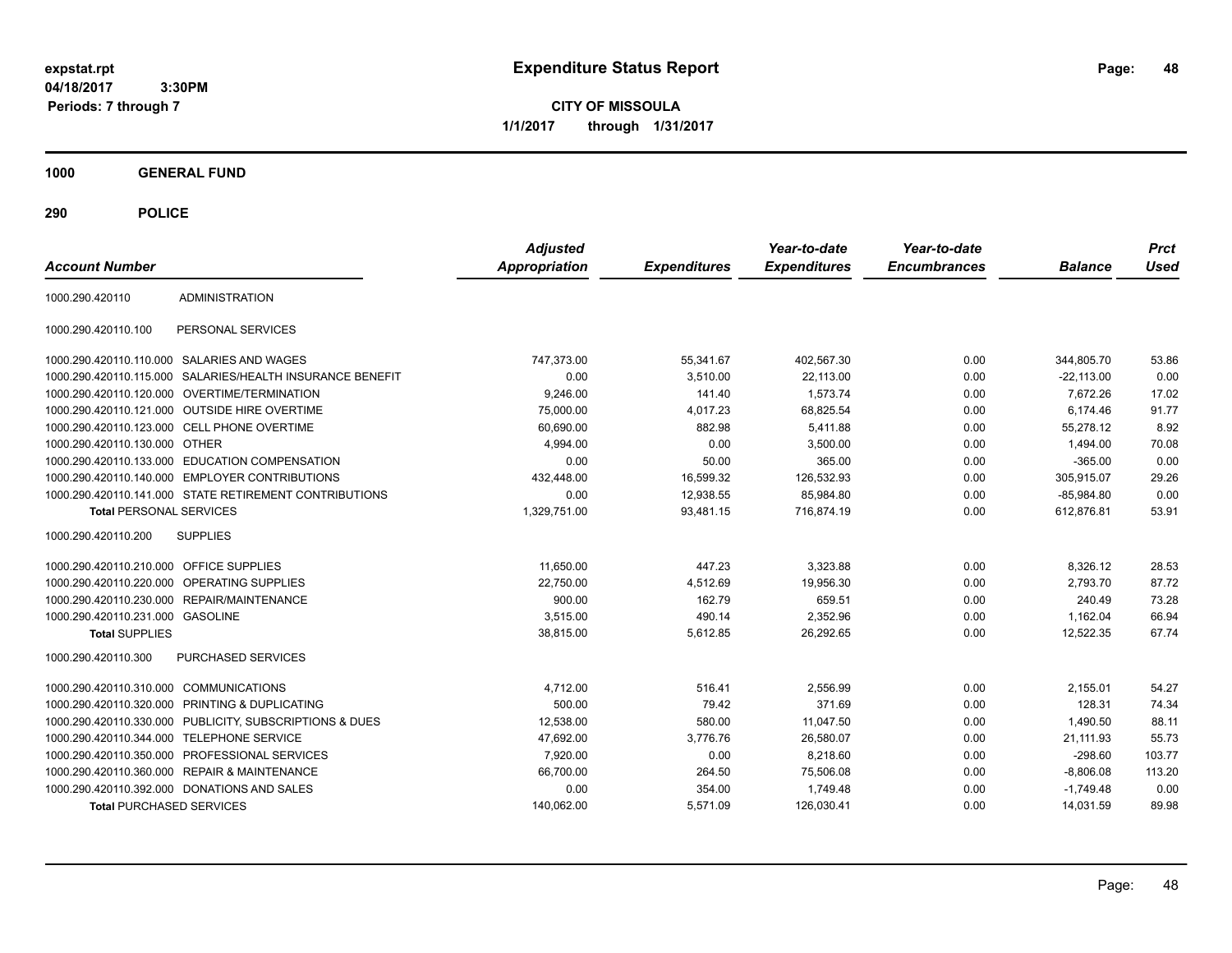**CITY OF MISSOULA 1/1/2017 through 1/31/2017**

**1000 GENERAL FUND**

| <b>Account Number</b>                                                                            | <b>Adjusted</b><br><b>Appropriation</b> | <b>Expenditures</b> | Year-to-date<br><b>Expenditures</b> | Year-to-date<br><b>Encumbrances</b> | <b>Balance</b>         | <b>Prct</b><br><b>Used</b> |
|--------------------------------------------------------------------------------------------------|-----------------------------------------|---------------------|-------------------------------------|-------------------------------------|------------------------|----------------------------|
| <b>FIXED CHARGES</b><br>1000.290.420110.500                                                      |                                         |                     |                                     |                                     |                        |                            |
| 1000.290.420110.500.000 FIXED CHARGES                                                            | 71.214.00                               | 5,904.97            | 47,651.76                           | 0.00                                | 23,562.24              | 66.91                      |
| <b>Total FIXED CHARGES</b>                                                                       | 71,214.00                               | 5,904.97            | 47,651.76                           | 0.00                                | 23,562.24              | 66.91                      |
| <b>GRANTS &amp; CONTRIBUTIONS</b><br>1000.290.420110.700                                         |                                         |                     |                                     |                                     |                        |                            |
| 1000.290.420110.700.000 GRANTS & CONTRIBUTIONS                                                   | 4,000.00                                | 0.00                | 0.00                                | 0.00                                | 4,000.00               | 0.00                       |
| <b>Total GRANTS &amp; CONTRIBUTIONS</b>                                                          | 4,000.00                                | 0.00                | 0.00                                | 0.00                                | 4,000.00               | 0.00                       |
| 1000.290.420110.800<br><b>OTHER OBJECTS</b>                                                      |                                         |                     |                                     |                                     |                        |                            |
| 1000.290.420110.820.000 TRANSFERS TO LAW ENFORCEMENT BLOCK GRANT                                 | 6,000.00                                | 0.00                | 6,000.00                            | 0.00                                | 0.00                   | 100.00                     |
| <b>Total OTHER OBJECTS</b>                                                                       | 6,000.00                                | 0.00                | 6,000.00                            | 0.00                                | 0.00                   | 100.00                     |
| <b>CAPITAL OUTLAY</b><br>1000.290.420110.900                                                     |                                         |                     |                                     |                                     |                        |                            |
| <b>Total CAPITAL OUTLAY</b>                                                                      | 0.00                                    | 0.00                | 0.00                                | 0.00                                | 0.00                   | 0.00                       |
| <b>Total ADMINISTRATION</b>                                                                      | 1.589.842.00                            | 110.570.06          | 922.849.01                          | 0.00                                | 666.992.99             | 58.05                      |
| 1000.290.420130<br>PERSONNEL TRAINING                                                            |                                         |                     |                                     |                                     |                        |                            |
| 1000.290.420130.100<br>PERSONAL SERVICES                                                         |                                         |                     |                                     |                                     |                        |                            |
| 1000.290.420130.110.000 SALARIES AND WAGES                                                       | 70.063.00                               | 5,313.38            | 38,780.02                           | 0.00                                | 31.282.98              | 55.35                      |
| 1000.290.420130.115.000 SALARIES/HEALTH INSURANCE BENEFIT                                        | 0.00                                    | 702.00              | 4,422.60                            | 0.00                                | $-4,422.60$            | 0.00                       |
| 1000.290.420130.120.000 OVERTIME/TERMINATION                                                     | 1,168.00                                | 0.00                | 98.84                               | 0.00                                | 1,069.16               | 8.46                       |
| 1000.290.420130.130.000 OTHER                                                                    | 713.00                                  | 0.00                | 700.00                              | 0.00                                | 13.00                  | 98.18                      |
| 1000.290.420130.133.000 EDUCATION COMPENSATION<br>1000.290.420130.140.000 EMPLOYER CONTRIBUTIONS | 0.00<br>48,796.00                       | 20.00<br>1.365.60   | 146.00<br>9,739.82                  | 0.00<br>0.00                        | $-146.00$<br>39,056.18 | 0.00<br>19.96              |
| 1000.290.420130.141.000 STATE RETIREMENT CONTRIBUTIONS                                           | 0.00                                    | 1,766.72            | 12,027.18                           | 0.00                                | $-12,027.18$           | 0.00                       |
| <b>Total PERSONAL SERVICES</b>                                                                   | 120,740.00                              | 9,167.70            | 65,914.46                           | 0.00                                | 54,825.54              | 54.59                      |
| 1000.290.420130.200<br><b>SUPPLIES</b>                                                           |                                         |                     |                                     |                                     |                        |                            |
| 1000.290.420130.210.000 OFFICE SUPPLIES                                                          | 200.00                                  | 0.00                | 81.41                               | 0.00                                | 118.59                 | 40.71                      |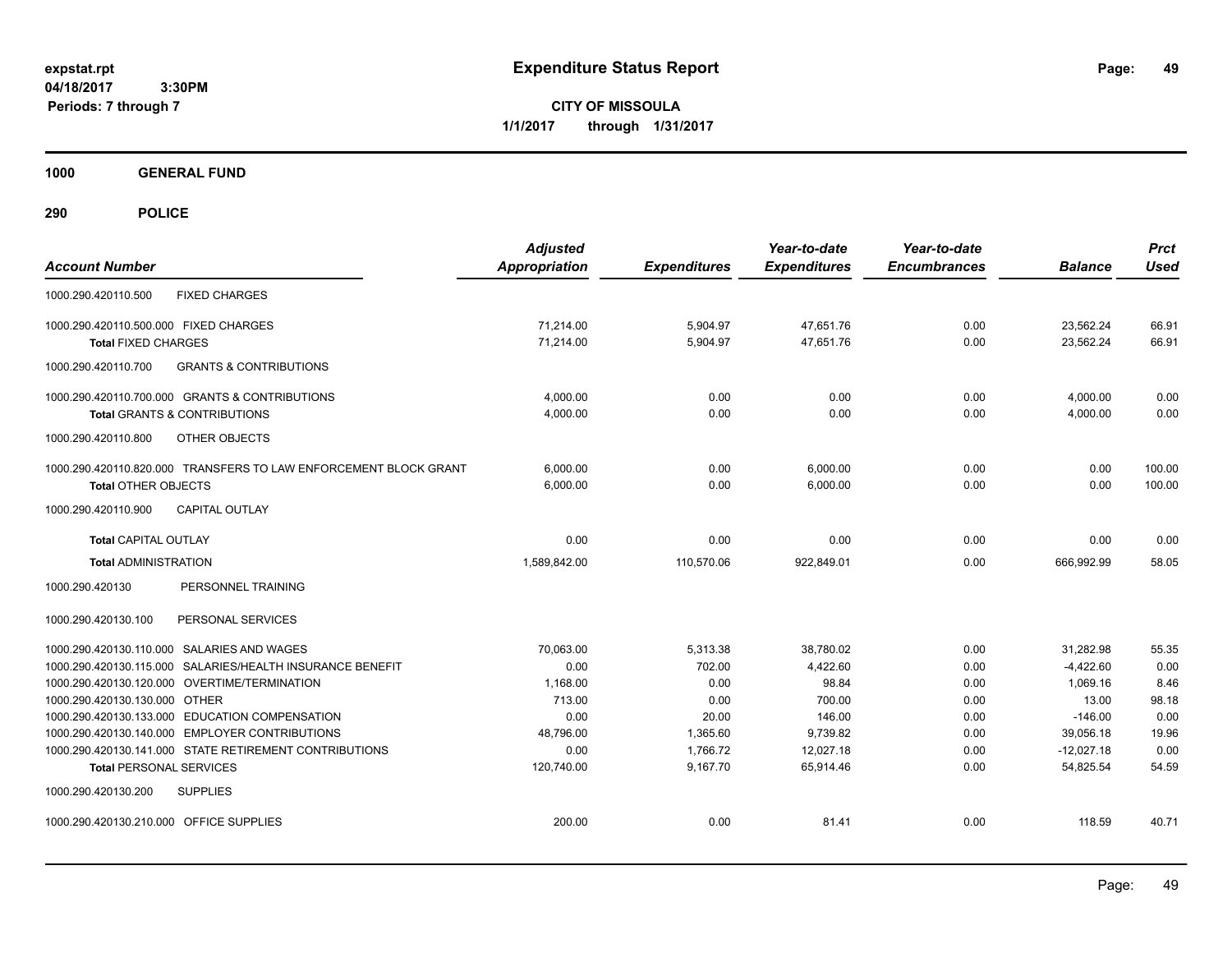**CITY OF MISSOULA 1/1/2017 through 1/31/2017**

**1000 GENERAL FUND**

| <b>Account Number</b>                                     | <b>Adjusted</b><br><b>Appropriation</b> | <b>Expenditures</b> | Year-to-date<br><b>Expenditures</b> | Year-to-date<br><b>Encumbrances</b> | <b>Balance</b> | <b>Prct</b><br><b>Used</b> |
|-----------------------------------------------------------|-----------------------------------------|---------------------|-------------------------------------|-------------------------------------|----------------|----------------------------|
| 1000.290.420130.220.000 OPERATING SUPPLIES                | 28,485.00                               | 53.97               | 19,342.67                           | 0.00                                | 9,142.33       | 67.90                      |
| <b>Total SUPPLIES</b>                                     | 28,685.00                               | 53.97               | 19,424.08                           | 0.00                                | 9,260.92       | 67.72                      |
| 1000.290.420130.300<br><b>PURCHASED SERVICES</b>          |                                         |                     |                                     |                                     |                |                            |
| 1000.290.420130.320.000 PRINTING & DUPLICATING            | 350.00                                  | 0.00                | 0.00                                | 0.00                                | 350.00         | 0.00                       |
| 1000.290.420130.360.000 REPAIR & MAINTENANCE              | 100.00                                  | 0.00                | 0.00                                | 0.00                                | 100.00         | 0.00                       |
| 1000.290.420130.370.000 TRAVEL                            | 29,500.00                               | 1,612.61            | 15, 161.24                          | 0.00                                | 14,338.76      | 51.39                      |
| 1000.290.420130.380.000 TRAINING                          | 35,200.00                               | 5,050.00            | 25,329.00                           | 0.00                                | 9,871.00       | 71.96                      |
| 1000.290.420130.390.000 OTHER PURCHASED SERVICES          | 25,000.00                               | 1,818.06            | 1,818.06                            | 0.00                                | 23,181.94      | 7.27                       |
| 1000.290.420130.390.031 MISC TRAINING/TRAVEL EXPENSES     | 0.00                                    | 0.00                | 1,440.50                            | 0.00                                | $-1,440.50$    | 0.00                       |
| <b>Total PURCHASED SERVICES</b>                           | 90,150.00                               | 8,480.67            | 43,748.80                           | 0.00                                | 46,401.20      | 48.53                      |
| <b>Total PERSONNEL TRAINING</b>                           | 239,575.00                              | 17,702.34           | 129,087.34                          | 0.00                                | 110,487.66     | 53.88                      |
| 1000.290.420141<br><b>CRIMINAL INVESTIGATION</b>          |                                         |                     |                                     |                                     |                |                            |
| PERSONAL SERVICES<br>1000.290.420141.100                  |                                         |                     |                                     |                                     |                |                            |
| 1000.290.420141.110.000 SALARIES AND WAGES                | 1,291,963.00                            | 90,952.28           | 689,093.90                          | 0.00                                | 602,869.10     | 53.34                      |
| 1000.290.420141.115.000 SALARIES/HEALTH INSURANCE BENEFIT | 0.00                                    | 10,530.00           | 67,392.00                           | 0.00                                | $-67,392.00$   | 0.00                       |
| 1000.290.420141.120.000 OVERTIME/TERMINATION              | 50.611.00                               | 4,156.58            | 40.431.48                           | 0.00                                | 10.179.52      | 79.89                      |
| 1000.290.420141.122.000 COURT & CELL PHONE OT             | 4,129.00                                | 0.00                | 0.00                                | 0.00                                | 4,129.00       | 0.00                       |
| 1000.290.420141.130.000 OTHER                             | 10,702.00                               | 0.00                | 10,500.00                           | 0.00                                | 202.00         | 98.11                      |
| 1000.290.420141.133.000 EDUCATION COMPENSATION            | 0.00                                    | 240.00              | 1,550.00                            | 0.00                                | $-1,550.00$    | 0.00                       |
| 1000.290.420141.140.000 EMPLOYER CONTRIBUTIONS            | 858.863.00                              | 24.077.09           | 177,527.81                          | 0.00                                | 681,335.19     | 20.67                      |
| 1000.290.420141.141.000 STATE RETIREMENT CONTRIBUTIONS    | 0.00                                    | 27,043.70           | 196,241.88                          | 0.00                                | $-196,241.88$  | 0.00                       |
| <b>Total PERSONAL SERVICES</b>                            | 2,216,268.00                            | 156,999.65          | 1,182,737.07                        | 0.00                                | 1,033,530.93   | 53.37                      |
| <b>SUPPLIES</b><br>1000.290.420141.200                    |                                         |                     |                                     |                                     |                |                            |
| 1000.290.420141.210.000 OFFICE SUPPLIES                   | 2,500.00                                | 45.08               | 1,104.88                            | 0.00                                | 1,395.12       | 44.20                      |
| 1000.290.420141.220.000 OPERATING SUPPLIES                | 3,500.00                                | 0.00                | 1,297.56                            | 0.00                                | 2,202.44       | 37.07                      |
| 1000.290.420141.230.000 REPAIR/MAINTENANCE                | 3,900.00                                | 65.19               | 1,136.04                            | 0.00                                | 2,763.96       | 29.13                      |
| 1000.290.420141.231.000 GASOLINE                          | 7,744.00                                | 641.61              | 4,730.91                            | 0.00                                | 3,013.09       | 61.09                      |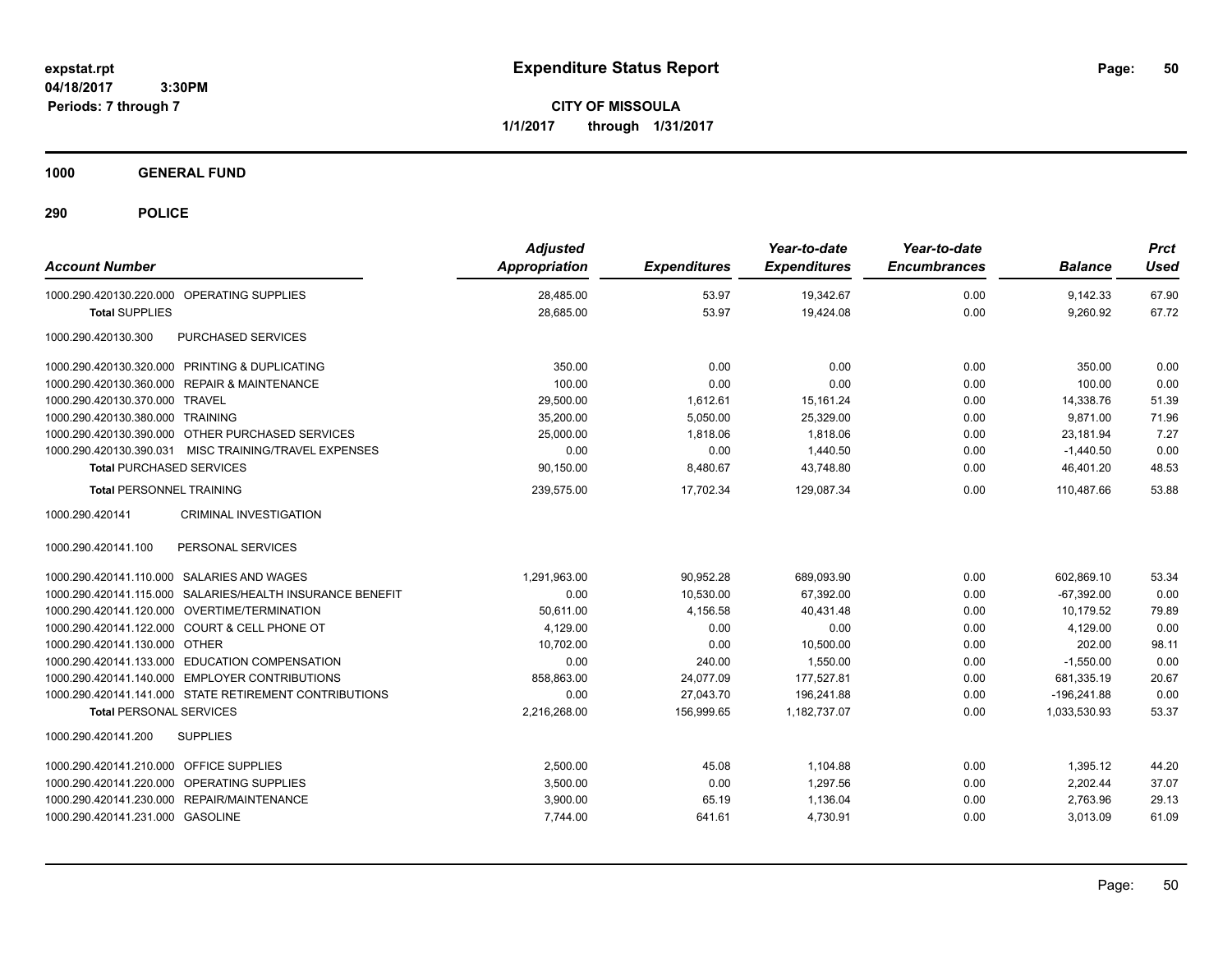**CITY OF MISSOULA 1/1/2017 through 1/31/2017**

**1000 GENERAL FUND**

| <b>Account Number</b>                                     | <b>Adjusted</b><br><b>Appropriation</b> | <b>Expenditures</b> | Year-to-date<br><b>Expenditures</b> | Year-to-date<br><b>Encumbrances</b> | <b>Balance</b> | <b>Prct</b><br><b>Used</b> |
|-----------------------------------------------------------|-----------------------------------------|---------------------|-------------------------------------|-------------------------------------|----------------|----------------------------|
| <b>Total SUPPLIES</b>                                     | 17,644.00                               | 751.88              | 8,269.39                            | 0.00                                | 9,374.61       | 46.87                      |
| 1000.290.420141.300<br>PURCHASED SERVICES                 |                                         |                     |                                     |                                     |                |                            |
| 1000.290.420141.310.000 COMMUNICATIONS                    | 200.00                                  | 0.00                | 0.00                                | 0.00                                | 200.00         | 0.00                       |
| 1000.290.420141.320.000 PRINTING & DUPLICATING            | 1,300.00                                | 0.00                | 0.00                                | 0.00                                | 1,300.00       | 0.00                       |
| 1000.290.420141.350.000 PROFESSIONAL SERVICES             | 2,500.00                                | 75.00               | 250.00                              | 0.00                                | 2,250.00       | 10.00                      |
| 1000.290.420141.360.000 REPAIR & MAINTENANCE              | 1,500.00                                | 0.00                | 0.00                                | 0.00                                | 1,500.00       | 0.00                       |
| <b>Total PURCHASED SERVICES</b>                           | 5,500.00                                | 75.00               | 250.00                              | 0.00                                | 5,250.00       | 4.55                       |
| 1000.290.420141.900<br><b>CAPITAL OUTLAY</b>              |                                         |                     |                                     |                                     |                |                            |
| <b>Total CAPITAL OUTLAY</b>                               | 0.00                                    | 0.00                | 0.00                                | 0.00                                | 0.00           | 0.00                       |
| <b>Total CRIMINAL INVESTIGATION</b>                       | 2,239,412.00                            | 157,826.53          | 1,191,256.46                        | 0.00                                | 1,048,155.54   | 53.20                      |
| <b>NARCOTICS</b><br>1000.290.420142                       |                                         |                     |                                     |                                     |                |                            |
| 1000.290.420142.100<br>PERSONAL SERVICES                  |                                         |                     |                                     |                                     |                |                            |
| 1000.290.420142.110.000 SALARIES AND WAGES                | 287.614.00                              | 16,851.97           | 118.674.36                          | 0.00                                | 168,939.64     | 41.26                      |
| 1000.290.420142.115.000 SALARIES/HEALTH INSURANCE BENEFIT | 0.00                                    | 2,106.00            | 12,916.80                           | 0.00                                | $-12.916.80$   | 0.00                       |
| 1000.290.420142.120.000 OVERTIME/TERMINATION              | 5,061.00                                | 0.00                | 4.650.14                            | 0.00                                | 410.86         | 91.88                      |
| 1000.290.420142.122.000 COURT & CELL PHONE OT             | 924.00                                  | 0.00                | 0.00                                | 0.00                                | 924.00         | 0.00                       |
| 1000.290.420142.130.000 OTHER                             | 2.854.00                                | 0.00                | 2,100.00                            | 0.00                                | 754.00         | 73.58                      |
| 1000.290.420142.133.000 EDUCATION COMPENSATION            | 0.00                                    | 0.00                | 106.00                              | 0.00                                | $-106.00$      | 0.00                       |
| 1000.290.420142.140.000 EMPLOYER CONTRIBUTIONS            | 199,016.00                              | 4,191.73            | 29,530.39                           | 0.00                                | 169,485.61     | 14.84                      |
| 1000.290.420142.141.000 STATE RETIREMENT CONTRIBUTIONS    | 0.00                                    | 5,567.96            | 36,507.63                           | 0.00                                | $-36,507.63$   | 0.00                       |
| <b>Total PERSONAL SERVICES</b>                            | 495,469.00                              | 28,717.66           | 204,485.32                          | 0.00                                | 290,983.68     | 41.27                      |
| 1000.290.420142.200<br><b>SUPPLIES</b>                    |                                         |                     |                                     |                                     |                |                            |
| 1000.290.420142.210.000 OFFICE SUPPLIES                   | 100.00                                  | 0.00                | 7.78                                | 0.00                                | 92.22          | 7.78                       |
| 1000.290.420142.220.000 OPERATING SUPPLIES                | 200.00                                  | 0.00                | 0.00                                | 0.00                                | 200.00         | 0.00                       |
| 1000.290.420142.230.000 REPAIR/MAINTENANCE                | 700.00                                  | 0.00                | 0.00                                | 0.00                                | 700.00         | 0.00                       |
| 1000.290.420142.231.000 GASOLINE                          | 2,674.00                                | 82.95               | 503.64                              | 0.00                                | 2,170.36       | 18.83                      |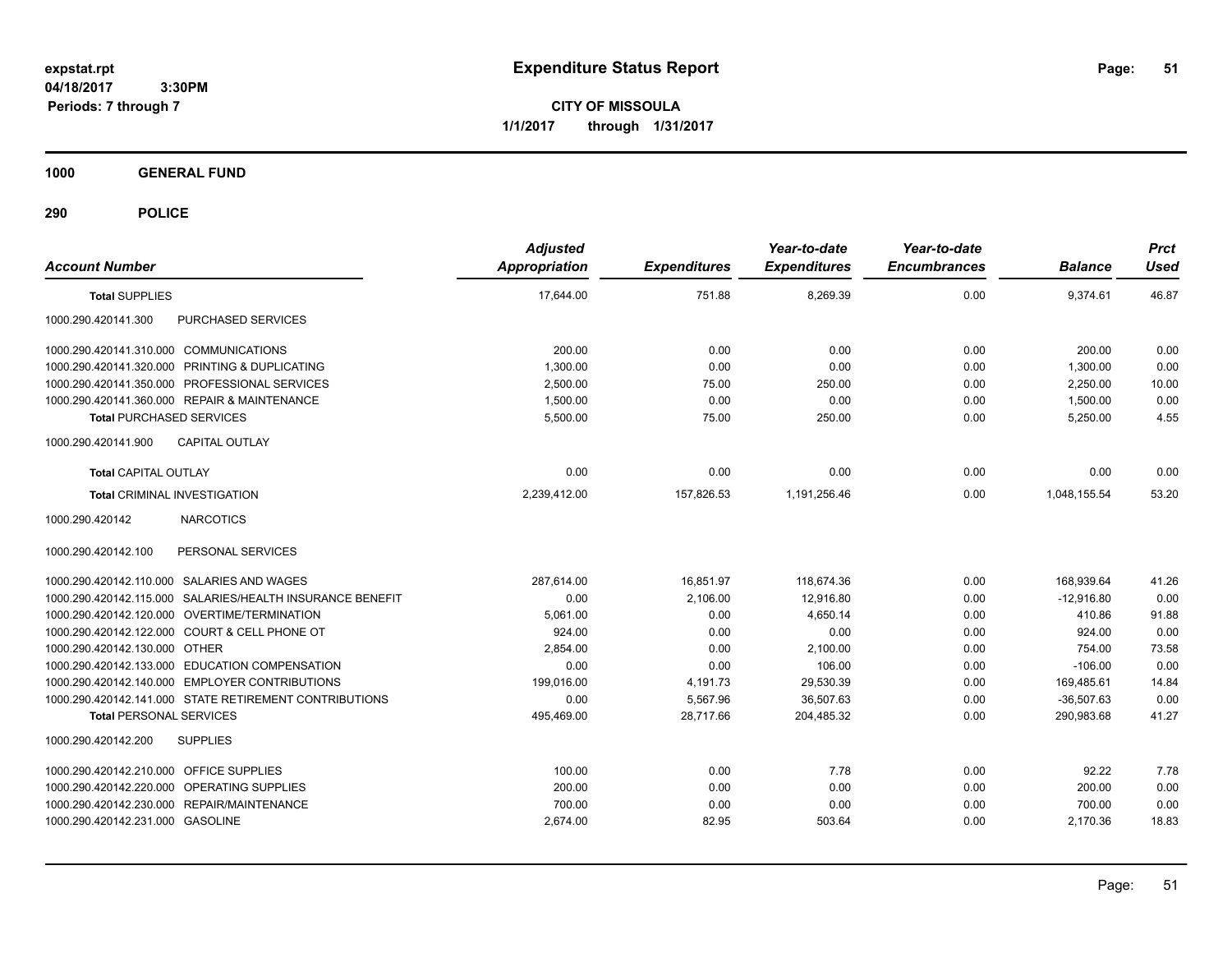**CITY OF MISSOULA 1/1/2017 through 1/31/2017**

**1000 GENERAL FUND**

| <b>Account Number</b>                                           | <b>Adjusted</b><br><b>Appropriation</b> | <b>Expenditures</b> | Year-to-date<br><b>Expenditures</b> | Year-to-date<br><b>Encumbrances</b> | <b>Balance</b> | <b>Prct</b><br><b>Used</b> |
|-----------------------------------------------------------------|-----------------------------------------|---------------------|-------------------------------------|-------------------------------------|----------------|----------------------------|
| <b>Total SUPPLIES</b>                                           | 3,674.00                                | 82.95               | 511.42                              | 0.00                                | 3,162.58       | 13.92                      |
| 1000.290.420142.300<br>PURCHASED SERVICES                       |                                         |                     |                                     |                                     |                |                            |
| 1000.290.420142.320.000 PRINTING & DUPLICATING                  | 100.00                                  | 0.00                | 0.00                                | 0.00                                | 100.00         | 0.00                       |
| 1000.290.420142.350.000 PROFESSIONAL SERVICES                   | 300.00                                  | 100.00              | 100.00                              | 0.00                                | 200.00         | 33.33                      |
| 1000.290.420142.360.000 REPAIR & MAINTENANCE                    | 300.00                                  | 0.00                | 0.00                                | 0.00                                | 300.00         | 0.00                       |
| <b>Total PURCHASED SERVICES</b>                                 | 700.00                                  | 100.00              | 100.00                              | 0.00                                | 600.00         | 14.29                      |
| <b>Total NARCOTICS</b>                                          | 499,843.00                              | 28,900.61           | 205,096.74                          | 0.00                                | 294,746.26     | 41.03                      |
| REIMBURSABLE SERVICES/COMPLIANCE CHECKS<br>1000.290.420143      |                                         |                     |                                     |                                     |                |                            |
| 1000.290.420143.100<br>PERSONAL SERVICES                        |                                         |                     |                                     |                                     |                |                            |
| 1000.290.420143.120.000 REIMBURSABLE SVS/COMPLIANCE CHECKS      | 0.00                                    | 0.00                | 497.35                              | 0.00                                | $-497.35$      | 0.00                       |
| 1000.290.420143.140.000 REIMBURSABLE SVS/EMPLOYER CONTRIBUTIONS | 0.00                                    | 0.00                | 34.31                               | 0.00                                | $-34.31$       | 0.00                       |
| <b>Total PERSONAL SERVICES</b>                                  | 0.00                                    | 0.00                | 531.66                              | 0.00                                | $-531.66$      | 0.00                       |
| PURCHASED SERVICES<br>1000.290.420143.300                       |                                         |                     |                                     |                                     |                |                            |
| <b>Total PURCHASED SERVICES</b>                                 | 0.00                                    | 0.00                | 0.00                                | 0.00                                | 0.00           | 0.00                       |
| <b>Total REIMBURSABLE SERVICES/COMPLIANCE CHECKS</b>            | 0.00                                    | 0.00                | 531.66                              | 0.00                                | $-531.66$      | 0.00                       |
| 1000.290.420150<br>TRAFFIC POLICING-UNIFORM                     |                                         |                     |                                     |                                     |                |                            |
| 1000.290.420150.100<br>PERSONAL SERVICES                        |                                         |                     |                                     |                                     |                |                            |
| 1000.290.420150.110.000 SALARIES AND WAGES                      | 4,255,923.00                            | 321,975.05          | 2,289,996.79                        | 0.00                                | 1.965.926.21   | 53.81                      |
| 1000.290.420150.115.000 SALARIES/HEALTH INSURANCE BENEFIT       | 0.00                                    | 42,120.00           | 265,285.80                          | 0.00                                | $-265,285.80$  | 0.00                       |
| 1000.290.420150.120.000 OVERTIME/TERMINATION                    | 168,267.00                              | 10,858.76           | 120,068.19                          | 0.00                                | 48,198.81      | 71.36                      |
| 1000.290.420150.122.000 COURT & CELL PHONE OT                   | 13,986.00                               | 2,696.17            | 19,306.52                           | 0.00                                | $-5,320.52$    | 138.04                     |
| 1000.290.420150.130.000 OTHER                                   | 44.948.00                               | 0.00                | 39.626.75                           | 0.00                                | 5.321.25       | 88.16                      |
| 1000.290.420150.133.000 EDUCATION COMPENSATION                  | 0.00                                    | 950.00              | 6,561.00                            | 0.00                                | $-6,561.00$    | 0.00                       |
| 1000.290.420150.140.000 EMPLOYER CONTRIBUTIONS                  | 3,021,519.00                            | 81,402.40           | 574,907.98                          | 0.00                                | 2,446,611.02   | 19.03                      |
| 1000.290.420150.141.000 STATE RETIREMENT CONTRIBUTIONS          | 0.00                                    | 106,934.71          | 706.886.52                          | 0.00                                | -706.886.52    | 0.00                       |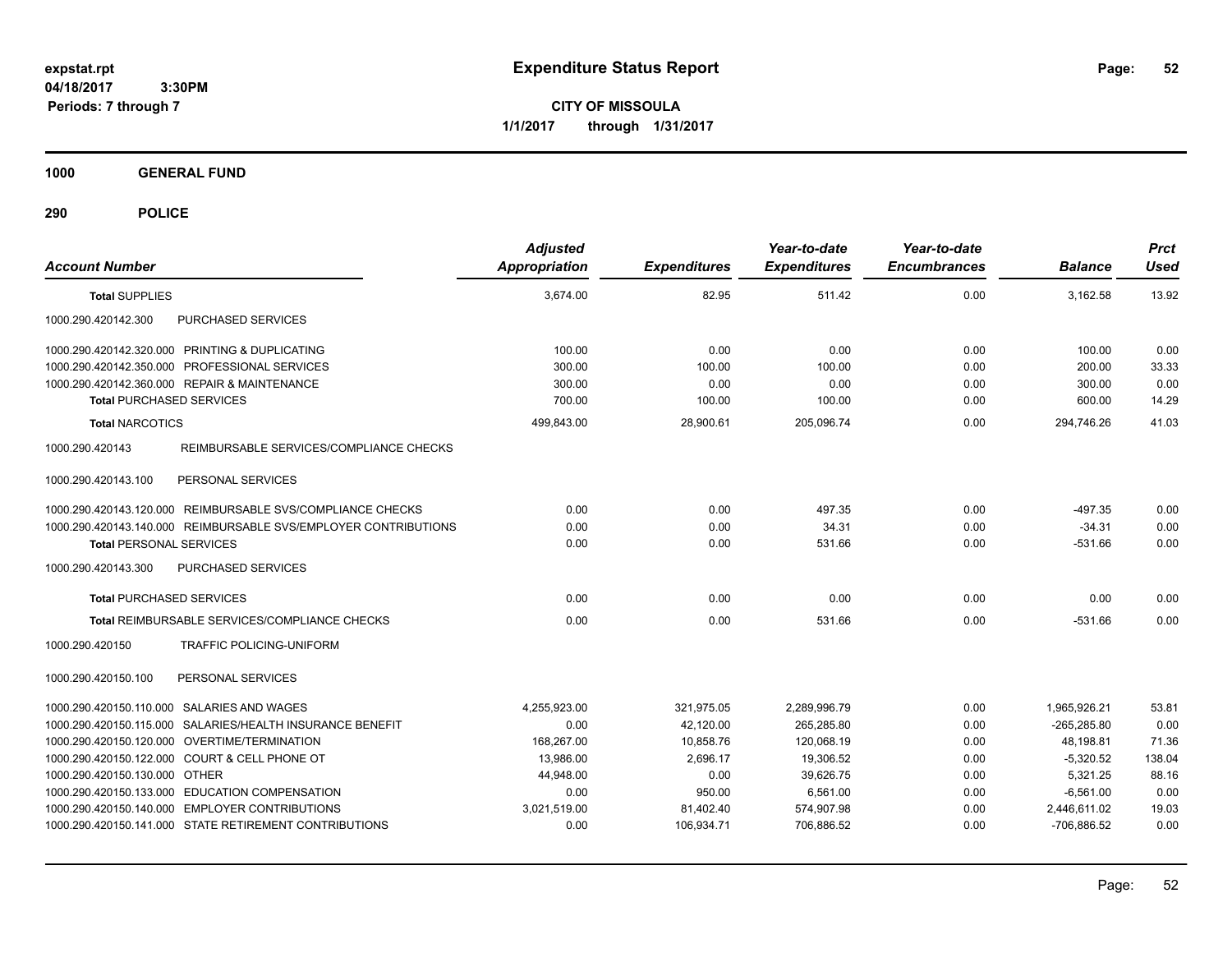**CITY OF MISSOULA 1/1/2017 through 1/31/2017**

**1000 GENERAL FUND**

| <b>Account Number</b>                                     | <b>Adjusted</b><br><b>Appropriation</b> | <b>Expenditures</b> | Year-to-date<br><b>Expenditures</b> | Year-to-date<br><b>Encumbrances</b> | <b>Balance</b> | <b>Prct</b><br><b>Used</b> |
|-----------------------------------------------------------|-----------------------------------------|---------------------|-------------------------------------|-------------------------------------|----------------|----------------------------|
| <b>Total PERSONAL SERVICES</b>                            | 7,504,643.00                            | 566,937.09          | 4,022,639.55                        | 0.00                                | 3,482,003.45   | 53.60                      |
| 1000.290.420150.200<br><b>SUPPLIES</b>                    |                                         |                     |                                     |                                     |                |                            |
| 1000.290.420150.210.000 OFFICE SUPPLIES                   | 2,494.00                                | 122.59              | 256.84                              | 0.00                                | 2,237.16       | 10.30                      |
| 1000.290.420150.220.000 OPERATING SUPPLIES                | 23,524.00                               | 6,540.45            | 16,099.77                           | 0.00                                | 7,424.23       | 68.44                      |
| 1000.290.420150.230.000 REPAIR/MAINTENANCE                | 35,784.00                               | 1,184.19            | 16,256.59                           | 0.00                                | 19,527.41      | 45.43                      |
| 1000.290.420150.231.000 GASOLINE                          | 145,486.00                              | 8,816.86            | 57.699.81                           | 0.00                                | 87,786.19      | 39.66                      |
| <b>Total SUPPLIES</b>                                     | 207,288.00                              | 16.664.09           | 90.313.01                           | 0.00                                | 116,974.99     | 43.57                      |
| 1000.290.420150.300<br>PURCHASED SERVICES                 |                                         |                     |                                     |                                     |                |                            |
| 1000.290.420150.320.000 PRINTING & DUPLICATING            | 6,209.00                                | 0.00                | 1.676.11                            | 0.00                                | 4,532.89       | 26.99                      |
| 1000.290.420150.344.000 TELEPHONE SERVICE                 | 680.00                                  | 0.00                | 0.00                                | 0.00                                | 680.00         | 0.00                       |
| 1000.290.420150.350.000 PROFESSIONAL SERVICES             | 4.425.00                                | 0.00                | 825.61                              | 0.00                                | 3,599.39       | 18.66                      |
| 1000.290.420150.360.000 REPAIR & MAINTENANCE              | 15,130.00                               | 10,373.02           | 18,145.86                           | 0.00                                | $-3,015.86$    | 119.93                     |
| <b>Total PURCHASED SERVICES</b>                           | 26.444.00                               | 10.373.02           | 20.647.58                           | 0.00                                | 5,796.42       | 78.08                      |
| CAPITAL OUTLAY<br>1000.290.420150.900                     |                                         |                     |                                     |                                     |                |                            |
| <b>Total CAPITAL OUTLAY</b>                               | 0.00                                    | 0.00                | 0.00                                | 0.00                                | 0.00           | 0.00                       |
| <b>Total TRAFFIC POLICING-UNIFORM</b>                     | 7,738,375.00                            | 593,974.20          | 4,133,600.14                        | 0.00                                | 3,604,774.86   | 53.42                      |
| <b>ACCIDENT INVESTIGATION</b><br>1000.290.420151          |                                         |                     |                                     |                                     |                |                            |
| 1000.290.420151.100<br>PERSONAL SERVICES                  |                                         |                     |                                     |                                     |                |                            |
| 1000.290.420151.110.000 SALARIES AND WAGES                | 557.541.00                              | 51,857.05           | 369,005.89                          | 0.00                                | 188.535.11     | 66.18                      |
| 1000.290.420151.115.000 SALARIES/HEALTH INSURANCE BENEFIT | 0.00                                    | 5.616.00            | 34.819.20                           | 0.00                                | $-34.819.20$   | 0.00                       |
| 1000.290.420151.120.000 OVERTIME/TERMINATION              | 14,599.00                               | 2,218.44            | 19,226.77                           | 0.00                                | $-4,627.77$    | 131.70                     |
| 1000.290.420151.122.000 COURT & CELL PHONE OT             | 1,740.00                                | 0.00                | 0.00                                | 0.00                                | 1,740.00       | 0.00                       |
| 1000.290.420151.130.000 OTHER                             | 3,567.00                                | 0.00                | 5,600.00                            | 0.00                                | $-2,033.00$    | 156.99                     |
| 1000.290.420151.133.000 EDUCATION COMPENSATION            | 0.00                                    | 100.00              | 704.00                              | 0.00                                | $-704.00$      | 0.00                       |
| 1000.290.420151.140.000 EMPLOYER CONTRIBUTIONS            | 356,036.00                              | 15,170.87           | 109,792.89                          | 0.00                                | 246,243.11     | 30.84                      |
| 1000.290.420151.141.000 STATE RETIREMENT CONTRIBUTIONS    | 0.00                                    | 16,879.83           | 103,919.54                          | 0.00                                | $-103,919.54$  | 0.00                       |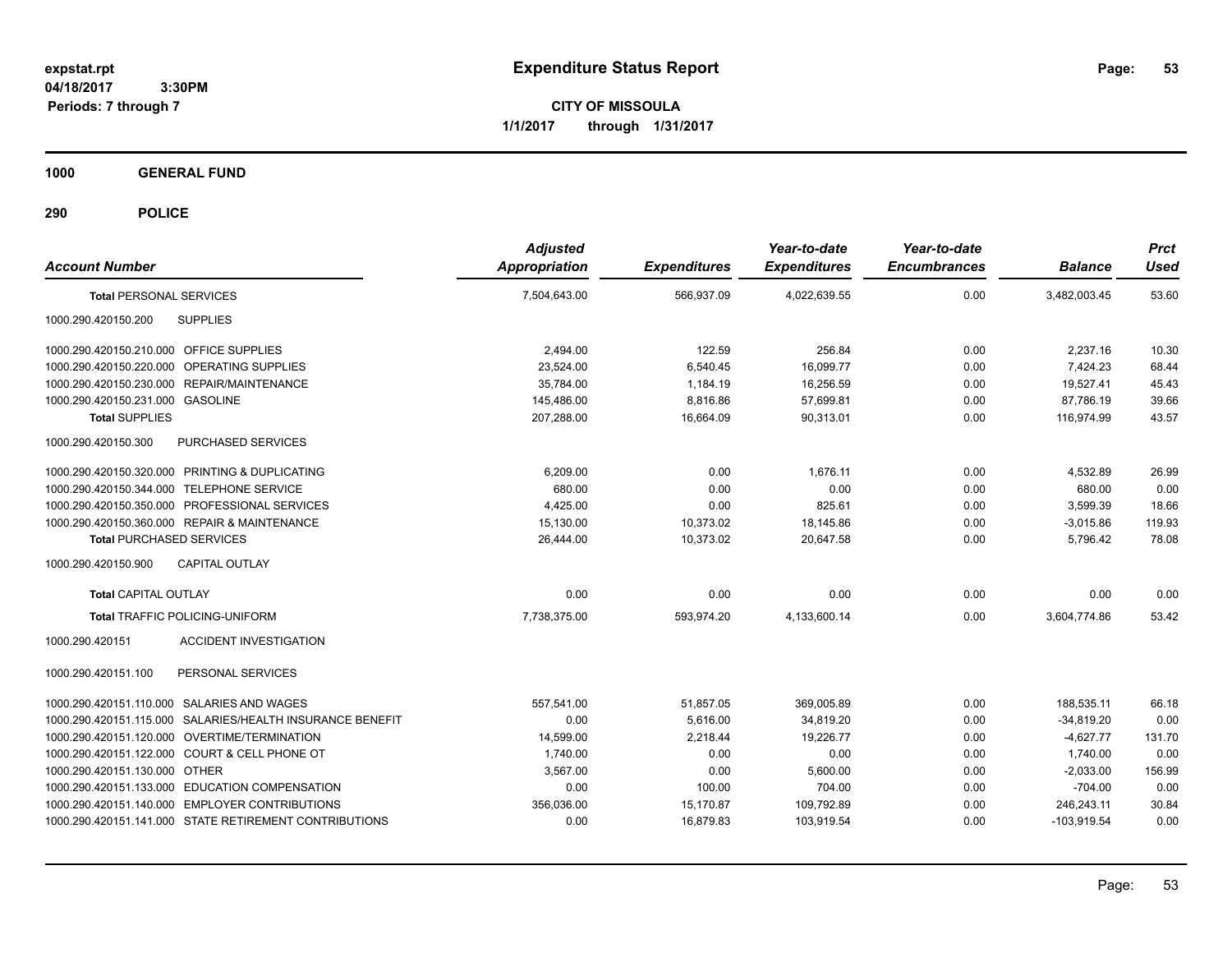**CITY OF MISSOULA 1/1/2017 through 1/31/2017**

**1000 GENERAL FUND**

| <b>Account Number</b>                                     | <b>Adjusted</b><br><b>Appropriation</b> | <b>Expenditures</b> | Year-to-date<br><b>Expenditures</b> | Year-to-date<br><b>Encumbrances</b> | <b>Balance</b> | <b>Prct</b><br><b>Used</b> |
|-----------------------------------------------------------|-----------------------------------------|---------------------|-------------------------------------|-------------------------------------|----------------|----------------------------|
| <b>Total PERSONAL SERVICES</b>                            | 933,483.00                              | 91,842.19           | 643,068.29                          | 0.00                                | 290,414.71     | 68.89                      |
| <b>SUPPLIES</b><br>1000.290.420151.200                    |                                         |                     |                                     |                                     |                |                            |
| 1000.290.420151.210.000 OFFICE SUPPLIES                   | 200.00                                  | 0.00                | 3.89                                | 0.00                                | 196.11         | 1.95                       |
| <b>OPERATING SUPPLIES</b><br>1000.290.420151.220.000      | 2,966.00                                | 169.95              | 3,315.70                            | 0.00                                | $-349.70$      | 111.79                     |
| 1000.290.420151.230.000 REPAIR/MAINTENANCE                | 4.151.00                                | 16.50               | 698.99                              | 0.00                                | 3,452.01       | 16.84                      |
| 1000.290.420151.231.000 GASOLINE                          | 13,423.00                               | 1,889.16            | 8,082.16                            | 0.00                                | 5,340.84       | 60.21                      |
| <b>Total SUPPLIES</b>                                     | 20,740.00                               | 2,075.61            | 12,100.74                           | 0.00                                | 8,639.26       | 58.34                      |
| 1000.290.420151.300<br>PURCHASED SERVICES                 |                                         |                     |                                     |                                     |                |                            |
| 1000.290.420151.320.000 PRINTING & DUPLICATING            | 207.00                                  | 0.00                | 278.78                              | 0.00                                | $-71.78$       | 134.68                     |
| 1000.290.420151.350.000 PROFESSIONAL SERVICES             | 300.00                                  | 0.00                | 65.00                               | 0.00                                | 235.00         | 21.67                      |
| 1000.290.420151.360.000 REPAIR & MAINTENANCE              | 5,615.00                                | 0.00                | 6,285.29                            | 0.00                                | $-670.29$      | 111.94                     |
| <b>Total PURCHASED SERVICES</b>                           | 6,122.00                                | 0.00                | 6,629.07                            | 0.00                                | $-507.07$      | 108.28                     |
| 1000.290.420151.900<br><b>CAPITAL OUTLAY</b>              |                                         |                     |                                     |                                     |                |                            |
| Total CAPITAL OUTLAY                                      | 0.00                                    | 0.00                | 0.00                                | 0.00                                | 0.00           | 0.00                       |
| <b>Total ACCIDENT INVESTIGATION</b>                       | 960.345.00                              | 93.917.80           | 661.798.10                          | 0.00                                | 298.546.90     | 68.91                      |
| <b>PLANS UNIT</b><br>1000.290.420152                      |                                         |                     |                                     |                                     |                |                            |
| 1000.290.420152.100<br>PERSONAL SERVICES                  |                                         |                     |                                     |                                     |                |                            |
| 1000.290.420152.110.000 SALARIES AND WAGES                | 237,505.00                              | 12,491.58           | 91,154.14                           | 0.00                                | 146,350.86     | 38.38                      |
| 1000.290.420152.115.000 SALARIES/HEALTH INSURANCE BENEFIT | 0.00                                    | 1,404.00            | 8,845.20                            | 0.00                                | $-8,845.20$    | 0.00                       |
| 1000.290.420152.120.000 OVERTIME/TERMINATION              | 2,920.00                                | 609.58              | 4,348.30                            | 0.00                                | $-1,428.30$    | 148.91                     |
| 1000.290.420152.122.000 COURT & CELL PHONE OT             | 752.00                                  | 0.00                | 0.00                                | 0.00                                | 752.00         | 0.00                       |
| 1000.290.420152.130.000 OTHER                             | 2.140.00                                | 0.00                | 1,400.00                            | 0.00                                | 740.00         | 65.42                      |
| 1000.290.420152.140.000 EMPLOYER CONTRIBUTIONS            | 160,217.00                              | 3,017.30            | 22,011.60                           | 0.00                                | 138,205.40     | 13.74                      |
| 1000.290.420152.141.000 STATE RETIREMENT CONTRIBUTIONS    | 0.00                                    | 4,081.13            | 29,582.54                           | 0.00                                | $-29,582.54$   | 0.00                       |
| <b>Total PERSONAL SERVICES</b>                            | 403,534.00                              | 21,603.59           | 157,341.78                          | 0.00                                | 246,192.22     | 38.99                      |
| <b>SUPPLIES</b><br>1000.290.420152.200                    |                                         |                     |                                     |                                     |                |                            |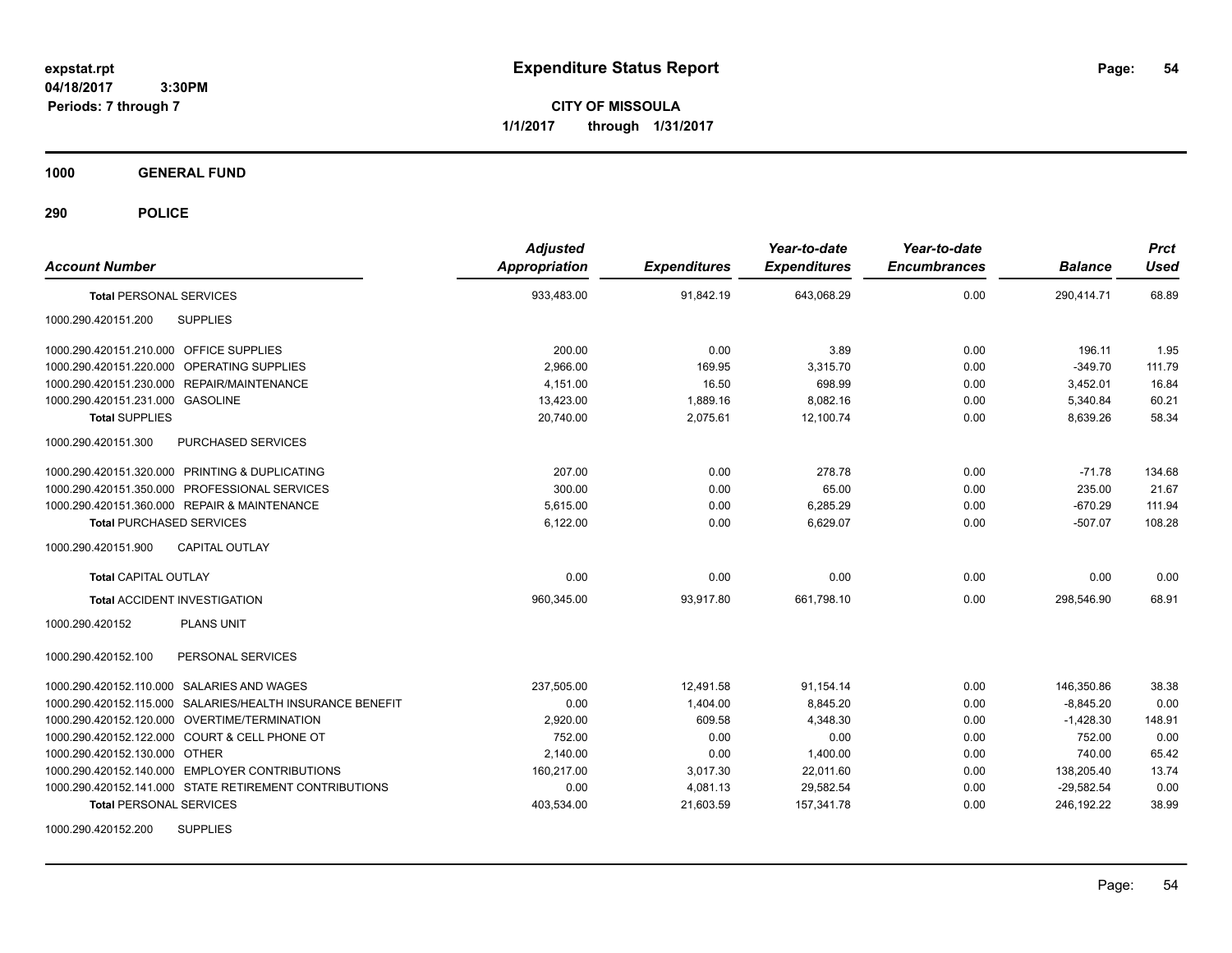**CITY OF MISSOULA 1/1/2017 through 1/31/2017**

**1000 GENERAL FUND**

| <b>Account Number</b>                                     | <b>Adjusted</b><br>Appropriation | <b>Expenditures</b> | Year-to-date<br><b>Expenditures</b> | Year-to-date<br><b>Encumbrances</b> | <b>Balance</b> | <b>Prct</b><br><b>Used</b> |
|-----------------------------------------------------------|----------------------------------|---------------------|-------------------------------------|-------------------------------------|----------------|----------------------------|
| 1000.290.420152.210.000 OFFICE SUPPLIES                   | 200.00                           | 0.00                | 0.00                                | 0.00                                | 200.00         | 0.00                       |
| OPERATING SUPPLIES<br>1000.290.420152.220.000             | 2,000.00                         | 0.00                | 620.75                              | 0.00                                | 1,379.25       | 31.04                      |
| <b>Total SUPPLIES</b>                                     | 2,200.00                         | 0.00                | 620.75                              | 0.00                                | 1,579.25       | 28.22                      |
| 1000.290.420152.300<br>PURCHASED SERVICES                 |                                  |                     |                                     |                                     |                |                            |
| 1000.290.420152.320.000 PRINTING & DUPLICATING            | 200.00                           | 0.00                | 0.00                                | 0.00                                | 200.00         | 0.00                       |
| 1000.290.420152.350.000 PROFESSIONAL SERVICES             | 150.00                           | 0.00                | 0.00                                | 0.00                                | 150.00         | 0.00                       |
| 1000.290.420152.360.000 REPAIR & MAINTENANCE              | 500.00                           | 0.00                | 0.00                                | 0.00                                | 500.00         | 0.00                       |
| <b>Total PURCHASED SERVICES</b>                           | 850.00                           | 0.00                | 0.00                                | 0.00                                | 850.00         | 0.00                       |
| <b>Total PLANS UNIT</b>                                   | 406,584.00                       | 21,603.59           | 157,962.53                          | 0.00                                | 248,621.47     | 38.85                      |
| 1000.290.420153<br><b>COMMUNITY RESOURCE</b>              |                                  |                     |                                     |                                     |                |                            |
| 1000.290.420153.100<br>PERSONAL SERVICES                  |                                  |                     |                                     |                                     |                |                            |
| 1000.290.420153.110.000 CRO/SALARIES AND WAGES            | 579.787.00                       | 44, 151.77          | 322,008.48                          | 0.00                                | 257,778.52     | 55.54                      |
| 1000.290.420153.115.000 SALARIES/HEALTH INSURANCE BENEFIT | 0.00                             | 4,914.00            | 30,958.20                           | 0.00                                | $-30,958.20$   | 0.00                       |
| 1000.290.420153.120.000 OVERTIME/TERMINATION              | 3.893.00                         | 994.80              | 8.309.90                            | 0.00                                | $-4,416.90$    | 213.46                     |
| 1000.290.420153.122.000 COURT & CELL PHONE OT             | 1,811.00                         | 0.00                | 0.00                                | 0.00                                | 1,811.00       | 0.00                       |
| 1000.290.420153.130.000 OTHER                             | 4,281.00                         | 0.00                | 4,900.00                            | 0.00                                | $-619.00$      | 114.46                     |
| 1000.290.420153.133.000 EDUCATION COMPENSATION            | 0.00                             | 50.00               | 365.00                              | 0.00                                | $-365.00$      | 0.00                       |
| 1000.290.420153.140.000 EMPLOYER CONTRIBUTIONS            | 386.633.00                       | 12,471.35           | 90,447.04                           | 0.00                                | 296.185.96     | 23.39                      |
| 1000.290.420153.141.000 STATE RETIREMENT CONTRIBUTIONS    | 0.00                             | 14,410.62           | 94,687.53                           | 0.00                                | $-94,687.53$   | 0.00                       |
| <b>Total PERSONAL SERVICES</b>                            | 976,405.00                       | 76,992.54           | 551,676.15                          | 0.00                                | 424,728.85     | 56.50                      |
| 1000.290.420153.200<br><b>SUPPLIES</b>                    |                                  |                     |                                     |                                     |                |                            |
| 1000.290.420153.210.000<br><b>OFFICE SUPPLIES</b>         | 1,340.00                         | 0.00                | 0.00                                | 0.00                                | 1,340.00       | 0.00                       |
| <b>OPERATING SUPPLIES</b><br>1000.290.420153.220.000      | 3,500.00                         | 24.50               | 3,039.43                            | 0.00                                | 460.57         | 86.84                      |
| 1000.290.420153.230.000 REPAIR/MAINTENANCE                | 1,100.00                         | 0.00                | 5.50                                | 0.00                                | 1,094.50       | 0.50                       |
| 1000.290.420153.231.000 GASOLINE                          | 3,561.00                         | 46.04               | 187.41                              | 0.00                                | 3,373.59       | 5.26                       |
| <b>Total SUPPLIES</b>                                     | 9,501.00                         | 70.54               | 3,232.34                            | 0.00                                | 6,268.66       | 34.02                      |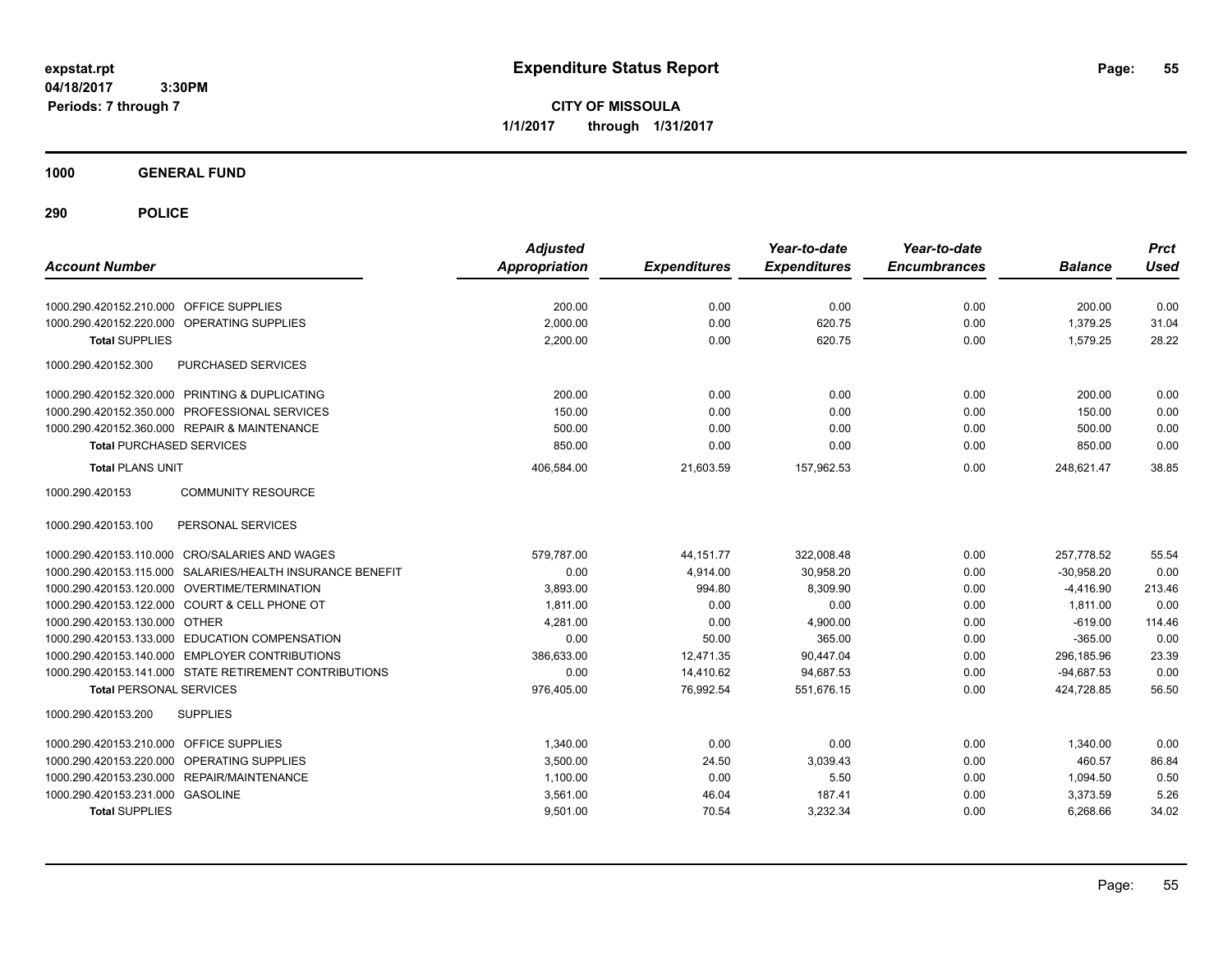**CITY OF MISSOULA 1/1/2017 through 1/31/2017**

**1000 GENERAL FUND**

| <b>Account Number</b>                                   | <b>Adjusted</b><br><b>Appropriation</b> | <b>Expenditures</b> | Year-to-date<br><b>Expenditures</b> | Year-to-date<br><b>Encumbrances</b> | <b>Balance</b> | <b>Prct</b><br><b>Used</b> |
|---------------------------------------------------------|-----------------------------------------|---------------------|-------------------------------------|-------------------------------------|----------------|----------------------------|
| <b>PURCHASED SERVICES</b><br>1000.290.420153.300        |                                         |                     |                                     |                                     |                |                            |
| 1000.290.420153.320.000 PRINTING & DUPLICATING          | 580.00                                  | 0.00                | 0.00                                | 0.00                                | 580.00         | 0.00                       |
| 1000.290.420153.360.000 REPAIR & MAINTENANCE            | 500.00                                  | 0.00                | 180.00                              | 0.00                                | 320.00         | 36.00                      |
| <b>Total PURCHASED SERVICES</b>                         | 1,080.00                                | 0.00                | 180.00                              | 0.00                                | 900.00         | 16.67                      |
| <b>CAPITAL OUTLAY</b><br>1000.290.420153.900            |                                         |                     |                                     |                                     |                |                            |
| <b>Total CAPITAL OUTLAY</b>                             | 0.00                                    | 0.00                | 0.00                                | 0.00                                | 0.00           | 0.00                       |
| <b>Total COMMUNITY RESOURCE</b>                         | 986,986.00                              | 77,063.08           | 555,088.49                          | 0.00                                | 431,897.51     | 56.24                      |
| 1000.290.420154<br>ABANDONED VEHICLE PROGRAM            |                                         |                     |                                     |                                     |                |                            |
| 1000.290.420154.100<br>PERSONAL SERVICES                |                                         |                     |                                     |                                     |                |                            |
| 1000.290.420154.110.000 SALARIES AND WAGES              | 38,119.00                               | 2,944.58            | 21,452.38                           | 0.00                                | 16.666.62      | 56.28                      |
| 1000.290.420154.120.000 OVERTIME/TERMINATION            | 973.00                                  | 18.54               | 57.50                               | 0.00                                | 915.50         | 5.91                       |
| 1000.290.420154.140.000 EMPLOYER CONTRIBUTIONS          | 16,199.00                               | 1,310.74            | 10,005.97                           | 0.00                                | 6,193.03       | 61.77                      |
| <b>Total PERSONAL SERVICES</b>                          | 55,291.00                               | 4,273.86            | 31,515.85                           | 0.00                                | 23,775.15      | 57.00                      |
| 1000.290.420154.200<br><b>SUPPLIES</b>                  |                                         |                     |                                     |                                     |                |                            |
| 1000.290.420154.210.000 OFFICE SUPPLIES                 | 240.00                                  | 65.45               | 65.45                               | 0.00                                | 174.55         | 27.27                      |
| 1000.290.420154.220.000 OPERATING SUPPLIES              | 400.00                                  | 0.00                | 41.27                               | 0.00                                | 358.73         | 10.32                      |
| <b>Total SUPPLIES</b>                                   | 640.00                                  | 65.45               | 106.72                              | 0.00                                | 533.28         | 16.68                      |
| PURCHASED SERVICES<br>1000.290.420154.300               |                                         |                     |                                     |                                     |                |                            |
| 1000.290.420154.310.000 COMMUNICATIONS                  | 2,484.00                                | 19.44               | 174.96                              | 0.00                                | 2,309.04       | 7.04                       |
| 1000.290.420154.320.000 PRINTING & DUPLICATING          | 768.00                                  | 0.00                | 676.21                              | 0.00                                | 91.79          | 88.05                      |
| 1000.290.420154.330.000 PUBLICITY, SUBSCRIPTIONS & DUES | 2,400.00                                | 0.00                | 254.00                              | 0.00                                | 2,146.00       | 10.58                      |
| 1000.290.420154.350.000 PROFESSIONAL SERVICES           | 12,429.00                               | 91.84               | 118.84                              | 0.00                                | 12,310.16      | 0.96                       |
| 1000.290.420154.350.011 PROFESSIONAL SERVICES           | 0.00                                    | 1,055.00            | 2,082.00                            | 0.00                                | $-2,082.00$    | 0.00                       |
| 1000.290.420154.350.012 PROFESSIONAL SERVICES           | 0.00                                    | 1,000.00            | 3,500.00                            | 0.00                                | $-3,500.00$    | 0.00                       |
| <b>Total PURCHASED SERVICES</b>                         | 18,081.00                               | 2,166.28            | 6,806.01                            | 0.00                                | 11,274.99      | 37.64                      |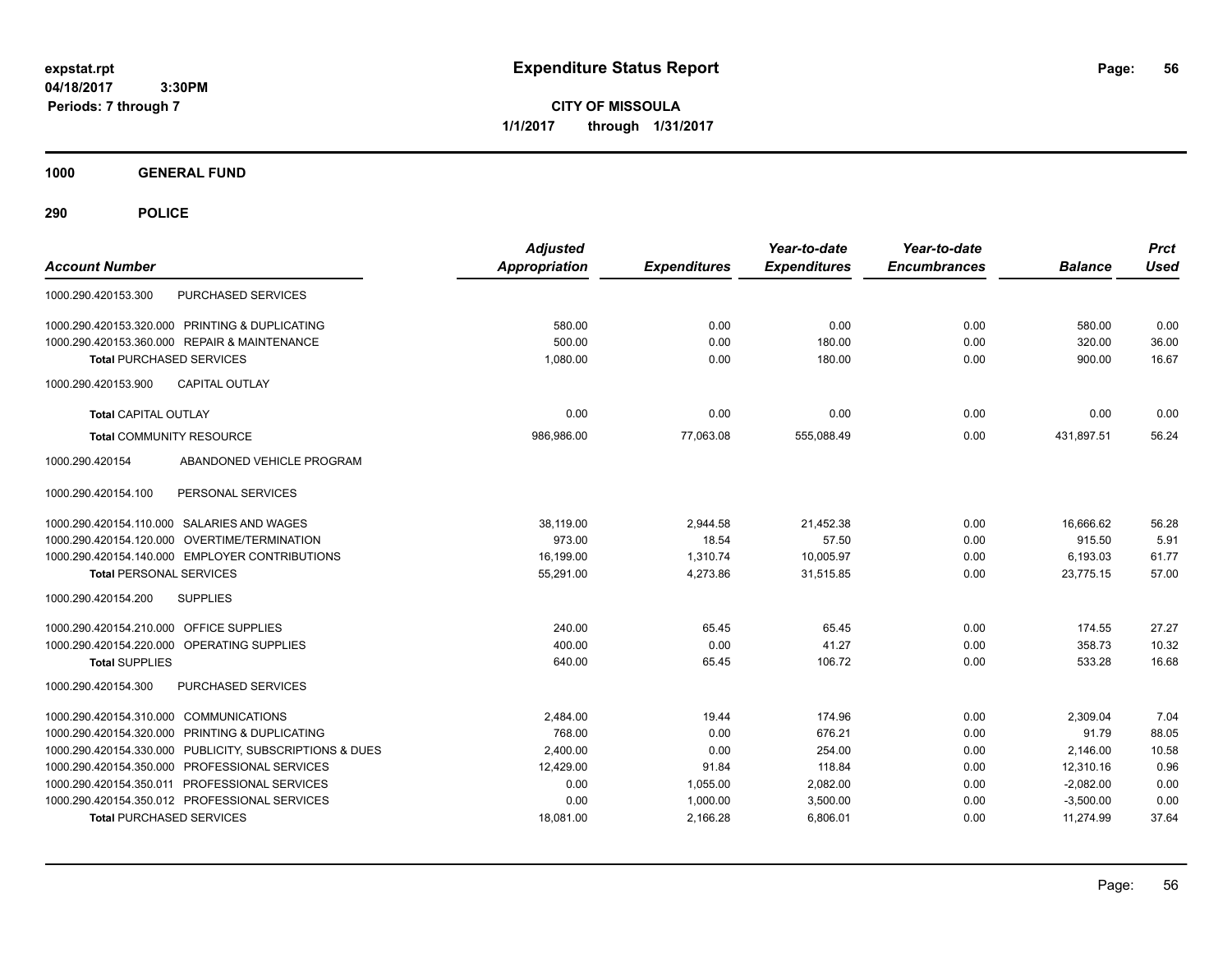**CITY OF MISSOULA 1/1/2017 through 1/31/2017**

**1000 GENERAL FUND**

| <b>Account Number</b>                          | <b>Adjusted</b><br>Appropriation | <b>Expenditures</b> | Year-to-date<br><b>Expenditures</b> | Year-to-date<br><b>Encumbrances</b> | <b>Balance</b> | <b>Prct</b><br><b>Used</b> |
|------------------------------------------------|----------------------------------|---------------------|-------------------------------------|-------------------------------------|----------------|----------------------------|
| Total ABANDONED VEHICLE PROGRAM                | 74.012.00                        | 6,505.59            | 38.428.58                           | 0.00                                | 35.583.42      | 51.92                      |
| <b>COMMUNICATIONS</b><br>1000.290.420160       |                                  |                     |                                     |                                     |                |                            |
| PERSONAL SERVICES<br>1000.290.420160.100       |                                  |                     |                                     |                                     |                |                            |
| 1000.290.420160.110.000 SALARIES AND WAGES     | 257,927.00                       | 17,427.45           | 138,423.91                          | 0.00                                | 119,503.09     | 53.67                      |
| 1000.290.420160.120.000 OVERTIME/TERMINATION   | 9,733.00                         | 212.99              | 3,683.73                            | 0.00                                | 6.049.27       | 37.85                      |
| 1000.290.420160.140.000 EMPLOYER CONTRIBUTIONS | 102,210.00                       | 6,905.03            | 60,815.72                           | 0.00                                | 41,394.28      | 59.50                      |
| <b>Total PERSONAL SERVICES</b>                 | 369,870.00                       | 24,545.47           | 202,923.36                          | 0.00                                | 166,946.64     | 54.86                      |
| 1000.290.420160.200<br><b>SUPPLIES</b>         |                                  |                     |                                     |                                     |                |                            |
| OFFICE SUPPLIES<br>1000.290.420160.210.000     | 400.00                           | 251.48              | 734.48                              | 0.00                                | $-334.48$      | 183.62                     |
| 1000.290.420160.220.000<br>OPERATING SUPPLIES  | 800.00                           | 20.02               | 77.00                               | 0.00                                | 723.00         | 9.63                       |
| <b>Total SUPPLIES</b>                          | 1,200.00                         | 271.50              | 811.48                              | 0.00                                | 388.52         | 67.62                      |
| 1000.290.420160.300<br>PURCHASED SERVICES      |                                  |                     |                                     |                                     |                |                            |
| 1000.290.420160.310.000 COMMUNICATIONS         | 14,200.00                        | 0.00                | 16,772.48                           | 0.00                                | $-2,572.48$    | 118.12                     |
| 1000.290.420160.320.000 PRINTING & DUPLICATING | 150.00                           | 56.85               | 78.72                               | 0.00                                | 71.28          | 52.48                      |
| <b>Total PURCHASED SERVICES</b>                | 14,350.00                        | 56.85               | 16,851.20                           | 0.00                                | $-2,501.20$    | 117.43                     |
| <b>Total COMMUNICATIONS</b>                    | 385,420.00                       | 24,873.82           | 220,586.04                          | 0.00                                | 164,833.96     | 57.23                      |
| <b>RECORDS</b><br>1000.290.420170              |                                  |                     |                                     |                                     |                |                            |
| PERSONAL SERVICES<br>1000.290.420170.100       |                                  |                     |                                     |                                     |                |                            |
| 1000.290.420170.110.000 SALARIES AND WAGES     | 147,886.00                       | 11,407.31           | 83,102.58                           | 0.00                                | 64,783.42      | 56.19                      |
| 1000.290.420170.120.000 OVERTIME/TERMINATION   | 779.00                           | 0.00                | 361.48                              | 0.00                                | 417.52         | 46.40                      |
| 1000.290.420170.140.000 EMPLOYER CONTRIBUTIONS | 63,593.00                        | 5,147.84            | 39,514.06                           | 0.00                                | 24,078.94      | 62.14                      |
| <b>Total PERSONAL SERVICES</b>                 | 212,258.00                       | 16,555.15           | 122,978.12                          | 0.00                                | 89,279.88      | 57.94                      |
| 1000.290.420170.200<br><b>SUPPLIES</b>         |                                  |                     |                                     |                                     |                |                            |
| 1000.290.420170.210.000 OFFICE SUPPLIES        | 800.00                           | 11.28               | 11.28                               | 0.00                                | 788.72         | 1.41                       |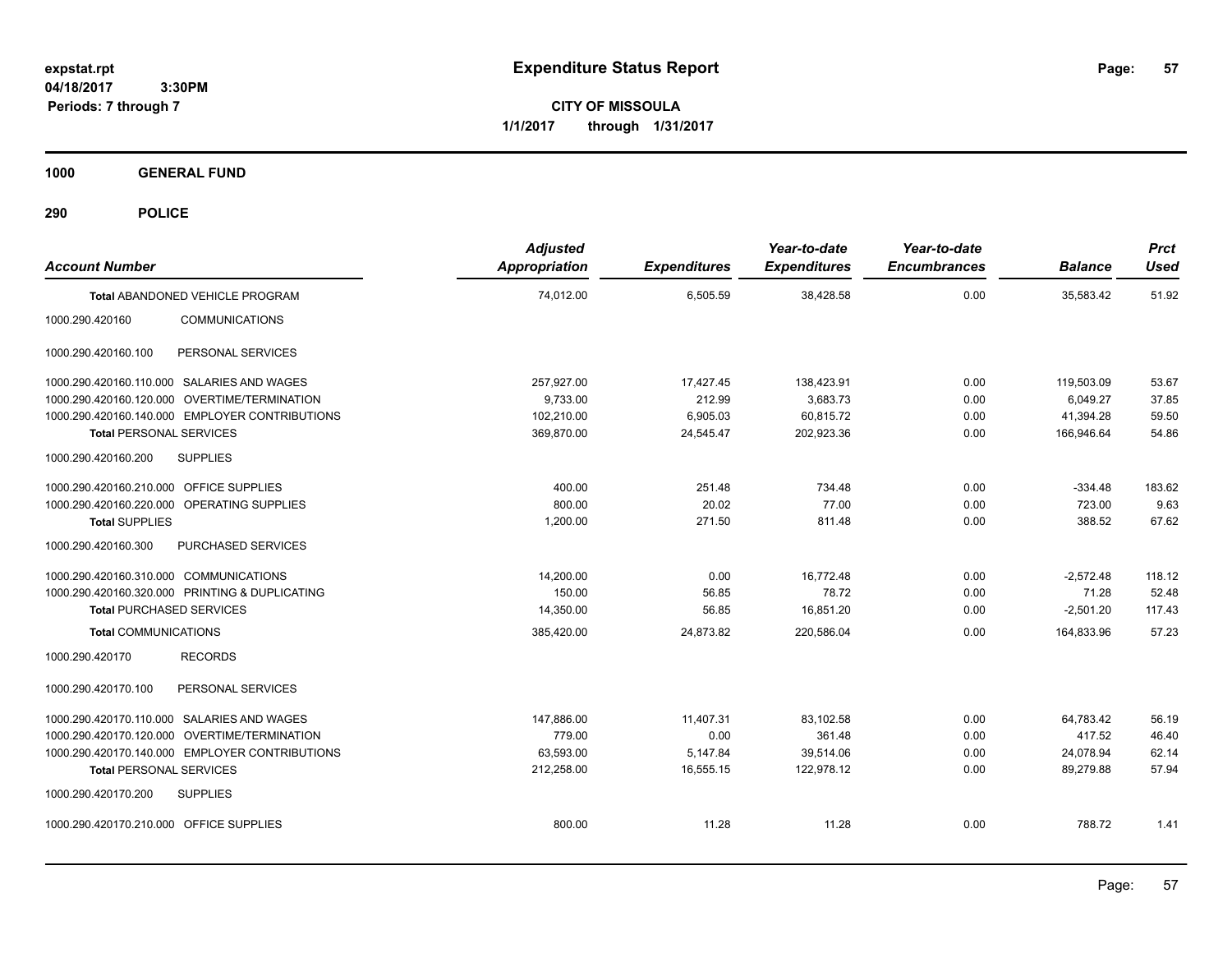**CITY OF MISSOULA 1/1/2017 through 1/31/2017**

**1000 GENERAL FUND**

| <b>Account Number</b>                          | <b>Adjusted</b><br><b>Appropriation</b> | <b>Expenditures</b> | Year-to-date<br><b>Expenditures</b> | Year-to-date<br><b>Encumbrances</b> | <b>Balance</b> | <b>Prct</b><br><b>Used</b> |
|------------------------------------------------|-----------------------------------------|---------------------|-------------------------------------|-------------------------------------|----------------|----------------------------|
| 1000.290.420170.220.000 OPERATING SUPPLIES     | 850.00                                  | 6.95                | 25.94                               | 0.00                                | 824.06         | 3.05                       |
| <b>Total SUPPLIES</b>                          | 1,650.00                                | 18.23               | 37.22                               | 0.00                                | 1,612.78       | 2.26                       |
| PURCHASED SERVICES<br>1000.290.420170.300      |                                         |                     |                                     |                                     |                |                            |
| <b>Total PURCHASED SERVICES</b>                | 0.00                                    | 0.00                | 0.00                                | 0.00                                | 0.00           | 0.00                       |
| 1000.290.420170.500<br><b>FIXED CHARGES</b>    |                                         |                     |                                     |                                     |                |                            |
| <b>Total FIXED CHARGES</b>                     | 0.00                                    | 0.00                | 0.00                                | 0.00                                | 0.00           | 0.00                       |
| <b>CAPITAL OUTLAY</b><br>1000.290.420170.900   |                                         |                     |                                     |                                     |                |                            |
| <b>Total CAPITAL OUTLAY</b>                    | 0.00                                    | 0.00                | 0.00                                | 0.00                                | 0.00           | 0.00                       |
| <b>Total RECORDS</b>                           | 213,908.00                              | 16,573.38           | 123,015.34                          | 0.00                                | 90,892.66      | 57.51                      |
| 1000.290.420182<br><b>EVIDENCE</b>             |                                         |                     |                                     |                                     |                |                            |
| 1000.290.420182.100<br>PERSONAL SERVICES       |                                         |                     |                                     |                                     |                |                            |
| 1000.290.420182.110.000 SALARIES AND WAGES     | 115,324.00                              | 8,903.63            | 64,934.46                           | 0.00                                | 50,389.54      | 56.31                      |
| 1000.290.420182.120.000 OVERTIME/TERMINATION   | 2,433.00                                | 223.59              | 891.35                              | 0.00                                | 1,541.65       | 36.64                      |
| 1000.290.420182.140.000 EMPLOYER CONTRIBUTIONS | 47,691.00                               | 3,876.85            | 29,639.91                           | 0.00                                | 18,051.09      | 62.15                      |
| <b>Total PERSONAL SERVICES</b>                 | 165,448.00                              | 13,004.07           | 95,465.72                           | 0.00                                | 69,982.28      | 57.70                      |
| 1000.290.420182.200<br><b>SUPPLIES</b>         |                                         |                     |                                     |                                     |                |                            |
| 1000.290.420182.210.000 OFFICE SUPPLIES        | 800.00                                  | 0.00                | 17.05                               | 0.00                                | 782.95         | 2.13                       |
| 1000.290.420182.220.000 OPERATING SUPPLIES     | 5,800.00                                | 21.98               | 4,841.90                            | 0.00                                | 958.10         | 83.48                      |
| 1000.290.420182.230.000 REPAIR/MAINTENANCE     | 500.00                                  | 0.00                | 0.00                                | 0.00                                | 500.00         | 0.00                       |
| 1000.290.420182.231.000 GASOLINE               | 479.00                                  | 91.43               | 389.67                              | 0.00                                | 89.33          | 81.35                      |
| <b>Total SUPPLIES</b>                          | 7,579.00                                | 113.41              | 5,248.62                            | 0.00                                | 2,330.38       | 69.25                      |
| 1000.290.420182.300<br>PURCHASED SERVICES      |                                         |                     |                                     |                                     |                |                            |
| 1000.290.420182.310.000 COMMUNICATIONS         | 300.00                                  | 0.00                | 0.00                                | 0.00                                | 300.00         | 0.00                       |
| 1000.290.420182.320.000 PRINTING & DUPLICATING | 1,000.00                                | 0.00                | 22.61                               | 0.00                                | 977.39         | 2.26                       |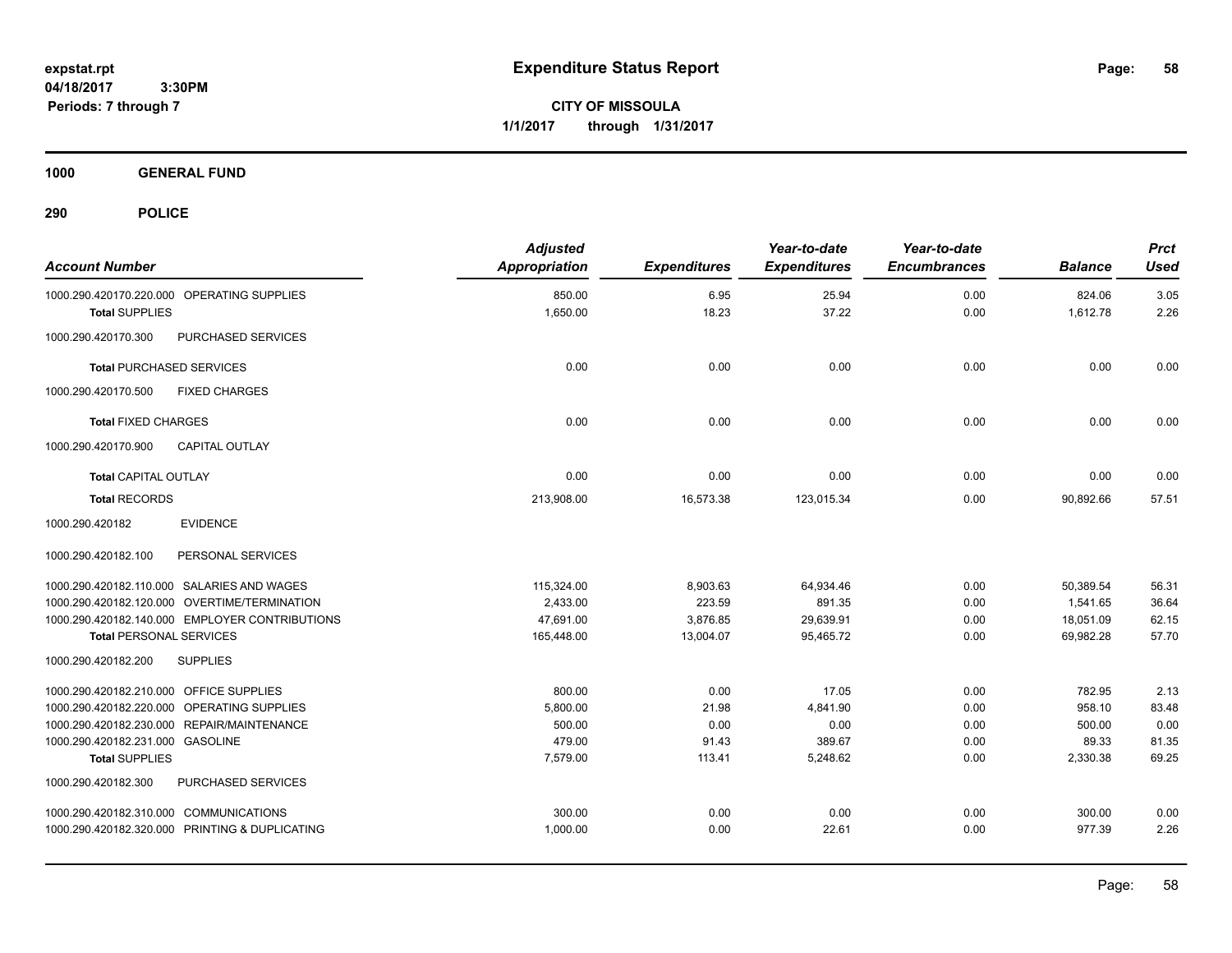**CITY OF MISSOULA 1/1/2017 through 1/31/2017**

**1000 GENERAL FUND**

| <b>Account Number</b>                            | <b>Adjusted</b><br>Appropriation | <b>Expenditures</b> | Year-to-date<br><b>Expenditures</b> | Year-to-date<br><b>Encumbrances</b> | <b>Balance</b> | <b>Prct</b><br><b>Used</b> |
|--------------------------------------------------|----------------------------------|---------------------|-------------------------------------|-------------------------------------|----------------|----------------------------|
| 1000.290.420182.350.000 PROFESSIONAL SERVICES    | 42,956.00                        | 8,194.50            | 13,897.50                           | 0.00                                | 29,058.50      | 32.35                      |
| 1000.290.420182.360.000 REPAIR & MAINTENANCE     | 150.00                           | 0.00                | 63.99                               | 0.00                                | 86.01          | 42.66                      |
| <b>Total PURCHASED SERVICES</b>                  | 44,406.00                        | 8,194.50            | 13,984.10                           | 0.00                                | 30,421.90      | 31.49                      |
| <b>FIXED CHARGES</b><br>1000.290.420182.500      |                                  |                     |                                     |                                     |                |                            |
| 1000.290.420182.500.000 FIXED CHARGES            | 650.00                           | 0.00                | 412.00                              | 0.00                                | 238.00         | 63.38                      |
| <b>Total FIXED CHARGES</b>                       | 650.00                           | 0.00                | 412.00                              | 0.00                                | 238.00         | 63.38                      |
| <b>Total EVIDENCE</b>                            | 218,083.00                       | 21,311.98           | 115,110.44                          | 0.00                                | 102,972.56     | 52.78                      |
| <b>SPECIAL TEAMS</b><br>1000.290.420185          |                                  |                     |                                     |                                     |                |                            |
| 1000.290.420185.100<br>PERSONAL SERVICES         |                                  |                     |                                     |                                     |                |                            |
| <b>Total PERSONAL SERVICES</b>                   | 0.00                             | 0.00                | 0.00                                | 0.00                                | 0.00           | 0.00                       |
| 1000.290.420185.200<br><b>SUPPLIES</b>           |                                  |                     |                                     |                                     |                |                            |
| 1000.290.420185.220.000 OPERATING SUPPLIES       | 19,112.00                        | 892.60              | 8,889.93                            | 0.00                                | 10,222.07      | 46.51                      |
| 1000.290.420185.230.000 REPAIR/MAINTENANCE       | 200.00                           | 259.30              | 847.99                              | 0.00                                | $-647.99$      | 424.00                     |
| 1000.290.420185.231.000 GASOLINE                 | 239.00                           | 0.00                | 188.57                              | 0.00                                | 50.43          | 78.90                      |
| <b>Total SUPPLIES</b>                            | 19,551.00                        | 1,151.90            | 9,926.49                            | 0.00                                | 9,624.51       | 50.77                      |
| PURCHASED SERVICES<br>1000.290.420185.300        |                                  |                     |                                     |                                     |                |                            |
| 1000.290.420185.350.000 PROFESSIONAL SERVICES    | 175.00                           | 0.00                | 0.00                                | 0.00                                | 175.00         | 0.00                       |
| 1000.290.420185.360.000 REPAIR & MAINTENANCE     | 350.00                           | 0.00                | 0.00                                | 0.00                                | 350.00         | 0.00                       |
| <b>Total PURCHASED SERVICES</b>                  | 525.00                           | 0.00                | 0.00                                | 0.00                                | 525.00         | 0.00                       |
| <b>Total SPECIAL TEAMS</b>                       | 20,076.00                        | 1,151.90            | 9,926.49                            | 0.00                                | 10,149.51      | 49.44                      |
| 1000.290.420199<br>CONTINGENCY-NEW AWARD FUNDING |                                  |                     |                                     |                                     |                |                            |
| 1000.290.420199.100<br>PERSONAL SERVICES         |                                  |                     |                                     |                                     |                |                            |
| <b>Total PERSONAL SERVICES</b>                   | 0.00                             | 0.00                | 0.00                                | 0.00                                | 0.00           | 0.00                       |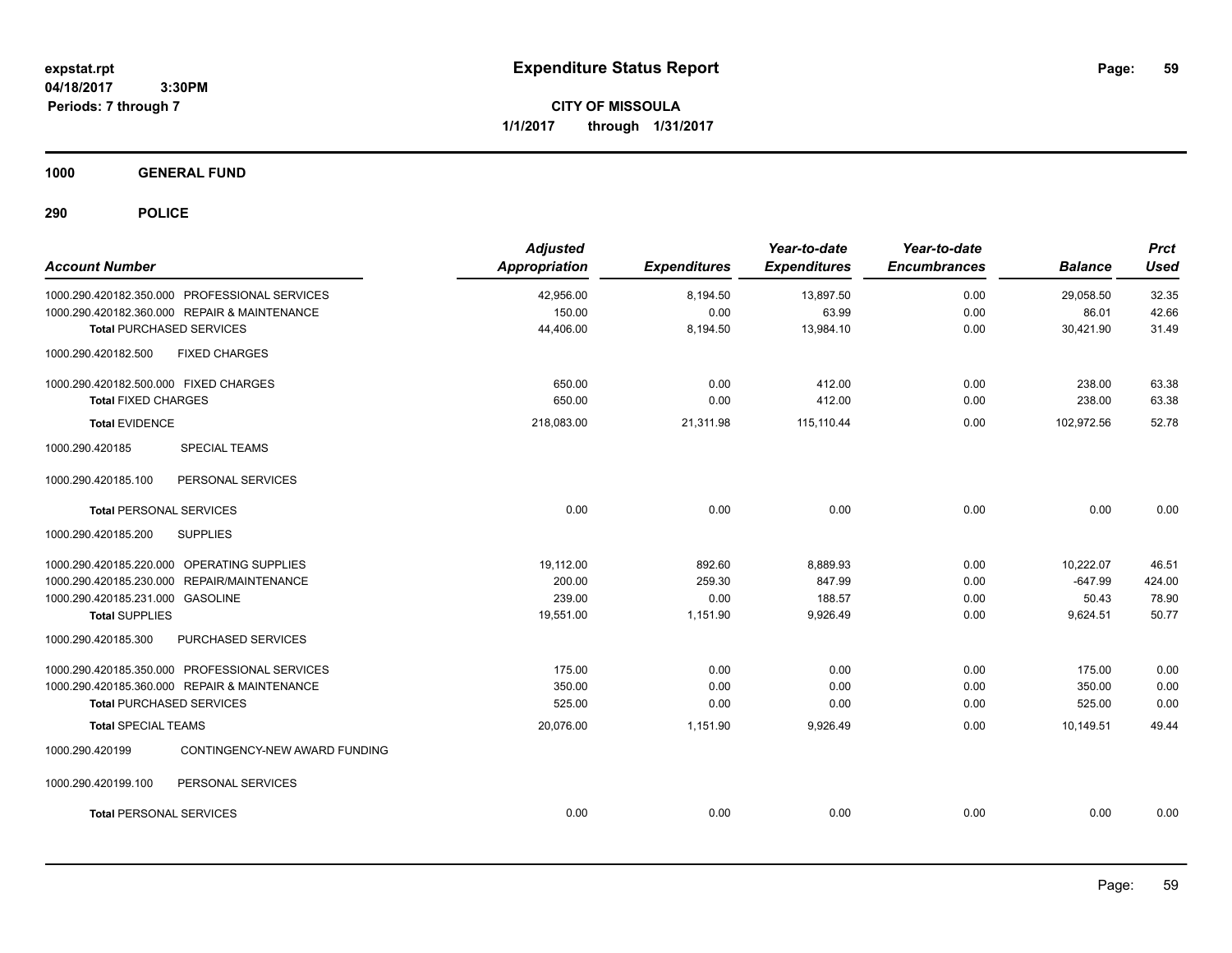**CITY OF MISSOULA 1/1/2017 through 1/31/2017**

**1000 GENERAL FUND**

|                               |                                            | <b>Adjusted</b>      |                     |                     | Year-to-date        |                | <b>Prct</b> |
|-------------------------------|--------------------------------------------|----------------------|---------------------|---------------------|---------------------|----------------|-------------|
| <b>Account Number</b>         |                                            | <b>Appropriation</b> | <b>Expenditures</b> | <b>Expenditures</b> | <b>Encumbrances</b> | <b>Balance</b> | <b>Used</b> |
| 1000.290.420199.200           | <b>SUPPLIES</b>                            |                      |                     |                     |                     |                |             |
| <b>Total SUPPLIES</b>         |                                            | 0.00                 | 0.00                | 0.00                | 0.00                | 0.00           | 0.00        |
| 1000.290.420199.300           | PURCHASED SERVICES                         |                      |                     |                     |                     |                |             |
|                               | <b>Total PURCHASED SERVICES</b>            | 0.00                 | 0.00                | 0.00                | 0.00                | 0.00           | 0.00        |
| 1000.290.420199.900           | <b>CAPITAL OUTLAY</b>                      |                      |                     |                     |                     |                |             |
|                               | <b>Total CONTINGENCY-NEW AWARD FUNDING</b> | 0.00                 | 0.00                | 0.00                | 0.00                | 0.00           | 0.00        |
| 1000.290.420256               | *** Title Not Found ***                    |                      |                     |                     |                     |                |             |
| 1000.290.420256.100           | PERSONAL SERVICES                          |                      |                     |                     |                     |                |             |
| Total *** Title Not Found *** |                                            | 0.00                 | 0.00                | 0.00                | 0.00                | 0.00           | 0.00        |
| <b>Total POLICE</b>           |                                            | 15,572,461.00        | 1,171,974.88        | 8,464,337.36        | 0.00                | 7,108,123.64   | 54.35       |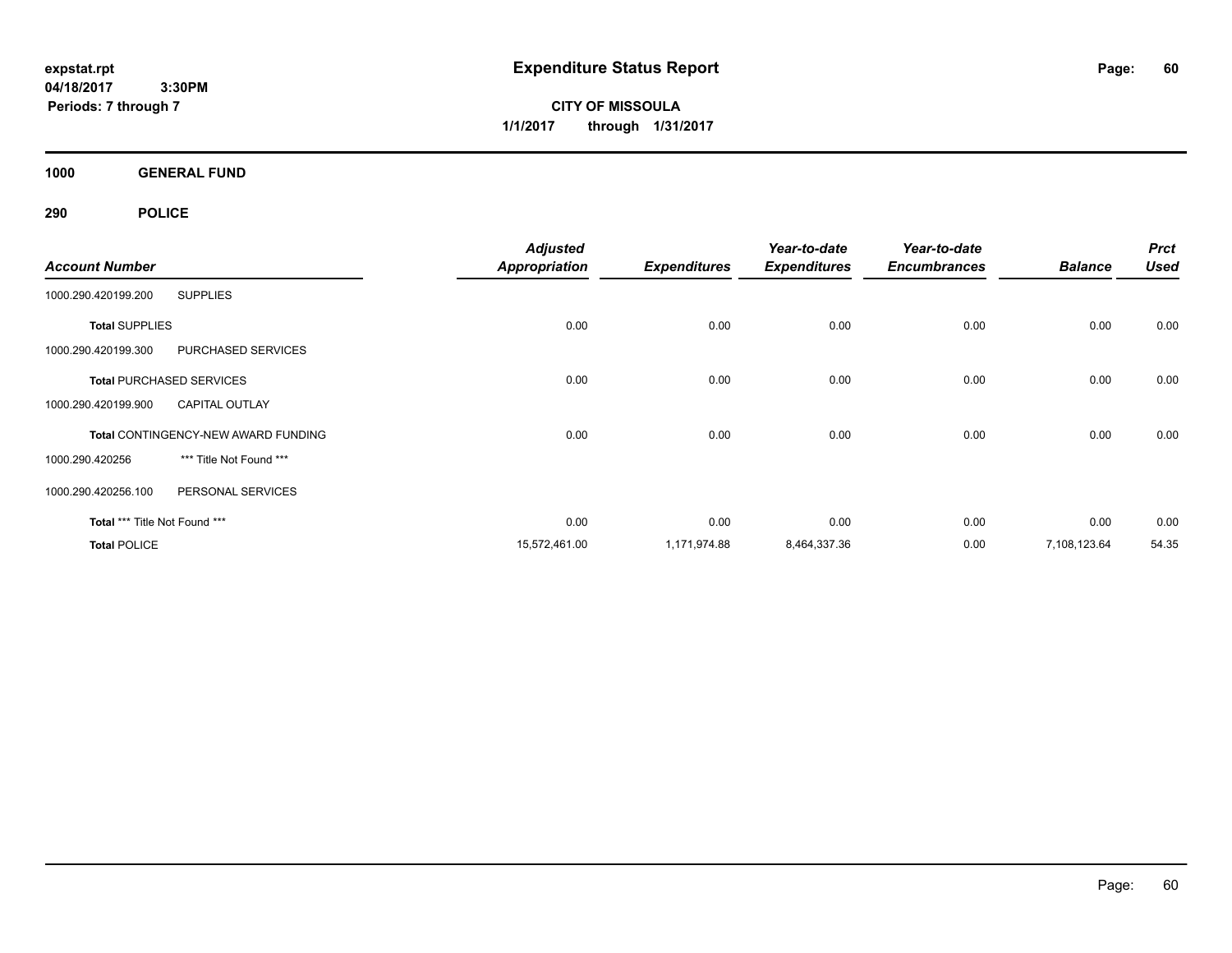**CITY OF MISSOULA 1/1/2017 through 1/31/2017**

**1000 GENERAL FUND**

| <b>Account Number</b>                   |                                                         | <b>Adjusted</b><br><b>Appropriation</b> | <b>Expenditures</b> | Year-to-date<br><b>Expenditures</b> | Year-to-date<br><b>Encumbrances</b> | <b>Balance</b> | <b>Prct</b><br><b>Used</b> |
|-----------------------------------------|---------------------------------------------------------|-----------------------------------------|---------------------|-------------------------------------|-------------------------------------|----------------|----------------------------|
| 1000.300.420410                         | <b>ADMINISTRATION</b>                                   |                                         |                     |                                     |                                     |                |                            |
| 1000.300.420410.100                     | PERSONAL SERVICES                                       |                                         |                     |                                     |                                     |                |                            |
|                                         | 1000.300.420410.110.000 SALARIES AND WAGES              | 462,190.00                              | 35,672.48           | 259.711.42                          | 0.00                                | 202.478.58     | 56.19                      |
| 1000.300.420410.115.000                 | SALARIES/HEALTH INSURANCE BENEFIT                       | 25,695.00                               | 2,106.00            | 13,267.80                           | 0.00                                | 12,427.20      | 51.64                      |
| 1000.300.420410.130.000                 | <b>OTHER</b>                                            | 0.00                                    | 0.00                | 1,875.00                            | 0.00                                | $-1,875.00$    | 0.00                       |
| 1000.300.420410.140.000                 | <b>EMPLOYER CONTRIBUTIONS</b>                           | 125,417.00                              | 9,949.46            | 73,812.13                           | 0.00                                | 51,604.87      | 58.85                      |
|                                         | 1000.300.420410.141.000 STATE RETIREMENT CONTRIBUTIONS  | 119,128.00                              | 9,214.96            | 61,045.95                           | 0.00                                | 58,082.05      | 51.24                      |
| <b>Total PERSONAL SERVICES</b>          |                                                         | 732,430.00                              | 56,942.90           | 409,712.30                          | 0.00                                | 322,717.70     | 55.94                      |
| 1000.300.420410.200                     | <b>SUPPLIES</b>                                         |                                         |                     |                                     |                                     |                |                            |
| 1000.300.420410.210.000 OFFICE SUPPLIES |                                                         | 8.471.00                                | 583.19              | 2.916.08                            | 0.00                                | 5.554.92       | 34.42                      |
| 1000.300.420410.220.000                 | OPERATING SUPPLIES                                      | 2,822.00                                | 0.00                | 1.285.22                            | 0.00                                | 1,536.78       | 45.54                      |
| 1000.300.420410.230.000                 | REPAIR/MAINTENANCE                                      | 300.00                                  | 0.00                | 1.060.25                            | 0.00                                | $-760.25$      | 353.42                     |
| 1000.300.420410.240.000 OTHER SUPPLIES  |                                                         | 593.00                                  | 0.00                | 0.00                                | 0.00                                | 593.00         | 0.00                       |
| <b>Total SUPPLIES</b>                   |                                                         | 12,186.00                               | 583.19              | 5,261.55                            | 0.00                                | 6,924.45       | 43.18                      |
| 1000.300.420410.300                     | <b>PURCHASED SERVICES</b>                               |                                         |                     |                                     |                                     |                |                            |
| 1000.300.420410.310.000 COMMUNICATIONS  |                                                         | 577.00                                  | 66.24               | 314.36                              | 0.00                                | 262.64         | 54.48                      |
| 1000.300.420410.320.000                 | <b>PRINTING &amp; DUPLICATING</b>                       | 240.00                                  | 0.00                | 53.36                               | 0.00                                | 186.64         | 22.23                      |
|                                         | 1000.300.420410.330.000 PUBLICITY, SUBSCRIPTIONS & DUES | 1,238.00                                | 0.00                | 150.00                              | 0.00                                | 1,088.00       | 12.12                      |
|                                         | 1000.300.420410.350.000 PROFESSIONAL SERVICES           | 192.00                                  | 0.00                | 192.00                              | 0.00                                | 0.00           | 100.00                     |
|                                         | 1000.300.420410.360.000 REPAIR & MAINTENANCE            | 12,177.00                               | 0.00                | 0.00                                | 0.00                                | 12,177.00      | 0.00                       |
| 1000.300.420410.370.000                 | <b>TRAVEL</b>                                           | 4.240.00                                | 0.00                | 0.00                                | 0.00                                | 4,240.00       | 0.00                       |
| 1000.300.420410.380.000 TRAINING        |                                                         | 1,054.00                                | 0.00                | 0.00                                | 0.00                                | 1,054.00       | 0.00                       |
| <b>Total PURCHASED SERVICES</b>         |                                                         | 19,718.00                               | 66.24               | 709.72                              | 0.00                                | 19,008.28      | 3.60                       |
| 1000.300.420410.700                     | <b>GRANTS &amp; CONTRIBUTIONS</b>                       |                                         |                     |                                     |                                     |                |                            |
|                                         | 1000.300.420410.700.000 GRANTS & CONTRIBUTIONS          | 2,700.00                                | 0.00                | 0.00                                | 0.00                                | 2,700.00       | 0.00                       |
|                                         | <b>Total GRANTS &amp; CONTRIBUTIONS</b>                 | 2,700.00                                | 0.00                | 0.00                                | 0.00                                | 2,700.00       | 0.00                       |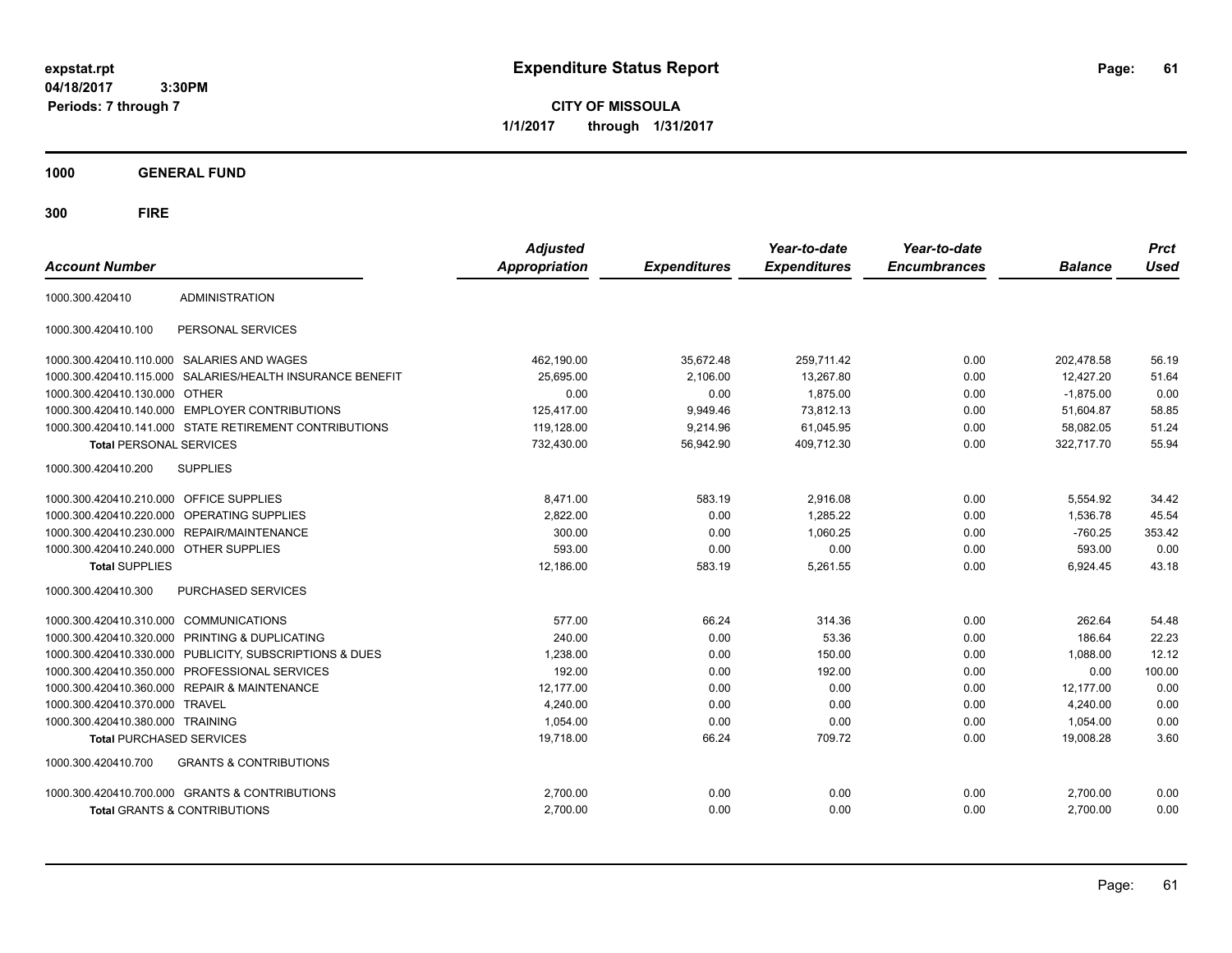**CITY OF MISSOULA 1/1/2017 through 1/31/2017**

**1000 GENERAL FUND**

**300 FIRE**

| <b>Account Number</b>                             | <b>Adjusted</b><br><b>Appropriation</b> | <b>Expenditures</b> | Year-to-date<br><b>Expenditures</b> | Year-to-date<br><b>Encumbrances</b> | <b>Balance</b> | <b>Prct</b><br><b>Used</b> |
|---------------------------------------------------|-----------------------------------------|---------------------|-------------------------------------|-------------------------------------|----------------|----------------------------|
|                                                   |                                         |                     |                                     |                                     |                |                            |
| OTHER OBJECTS<br>1000.300.420410.800              |                                         |                     |                                     |                                     |                |                            |
| <b>Total OTHER OBJECTS</b>                        | 0.00                                    | 0.00                | 0.00                                | 0.00                                | 0.00           | 0.00                       |
| <b>Total ADMINISTRATION</b>                       | 767,034.00                              | 57,592.33           | 415,683.57                          | 0.00                                | 351,350.43     | 54.19                      |
| 1000.300.420420<br><b>FACILITY</b>                |                                         |                     |                                     |                                     |                |                            |
| 1000.300.420420.100<br>PERSONAL SERVICES          |                                         |                     |                                     |                                     |                |                            |
| <b>Total PERSONAL SERVICES</b>                    | 0.00                                    | 0.00                | 0.00                                | 0.00                                | 0.00           | 0.00                       |
| 1000.300.420420.200<br><b>SUPPLIES</b>            |                                         |                     |                                     |                                     |                |                            |
| 1000.300.420420.210.000 OFFICE SUPPLIES           | 7.245.00                                | 0.00                | 2,853.00                            | 0.00                                | 4,392.00       | 39.38                      |
| 1000.300.420420.220.000 OPERATING SUPPLIES        | 6.448.00                                | 1,778.39            | 3,668.75                            | 0.00                                | 2,779.25       | 56.90                      |
| 1000.300.420420.230.000 REPAIR/MAINTENANCE        | 14,000.00                               | 593.65              | 4,069.61                            | 0.00                                | 9,930.39       | 29.07                      |
| <b>Total SUPPLIES</b>                             | 27,693.00                               | 2,372.04            | 10,591.36                           | 0.00                                | 17,101.64      | 38.25                      |
| 1000.300.420420.300<br>PURCHASED SERVICES         |                                         |                     |                                     |                                     |                |                            |
| 1000.300.420420.340.000 SEWER                     | 1,429.00                                | 637.12              | 1,186.72                            | 0.00                                | 242.28         | 83.05                      |
| 1000.300.420420.341.000 ELECTRICITY & NATURAL GAS | 69,567.00                               | 8,413.36            | 34,196.47                           | 0.00                                | 35,370.53      | 49.16                      |
| 1000.300.420420.343.000 WATER CHARGES             | 14,677.00                               | 689.17              | 6,912.86                            | 0.00                                | 7,764.14       | 47.10                      |
| 1000.300.420420.344.000 TELEPHONE SERVICE         | 19,484.00                               | 1,792.93            | 9,166.47                            | 0.00                                | 10,317.53      | 47.05                      |
| 1000.300.420420.345.000 GARBAGE                   | 5,680.00                                | 454.55              | 3,181.85                            | 0.00                                | 2,498.15       | 56.02                      |
| 1000.300.420420.360.000 REPAIR & MAINTENANCE      | 26,258.00                               | 2,939.89            | 21.417.21                           | 0.00                                | 4,840.79       | 81.56                      |
| <b>Total PURCHASED SERVICES</b>                   | 137,095.00                              | 14,927.02           | 76,061.58                           | 0.00                                | 61,033.42      | 55.48                      |
| 1000.300.420420.500<br><b>FIXED CHARGES</b>       |                                         |                     |                                     |                                     |                |                            |
| 1000.300.420420.500.000 FIXED CHARGES             | 226.00                                  | 0.00                | 0.00                                | 0.00                                | 226.00         | 0.00                       |
| <b>Total FIXED CHARGES</b>                        | 226.00                                  | 0.00                | 0.00                                | 0.00                                | 226.00         | 0.00                       |
| <b>Total FACILITY</b>                             | 165,014.00                              | 17.299.06           | 86.652.94                           | 0.00                                | 78.361.06      | 52.51                      |
| DEDCAMMEL TRAINING<br>1000 300 120130             |                                         |                     |                                     |                                     |                |                            |

1000.300.420430 PERSONNEL TRAINING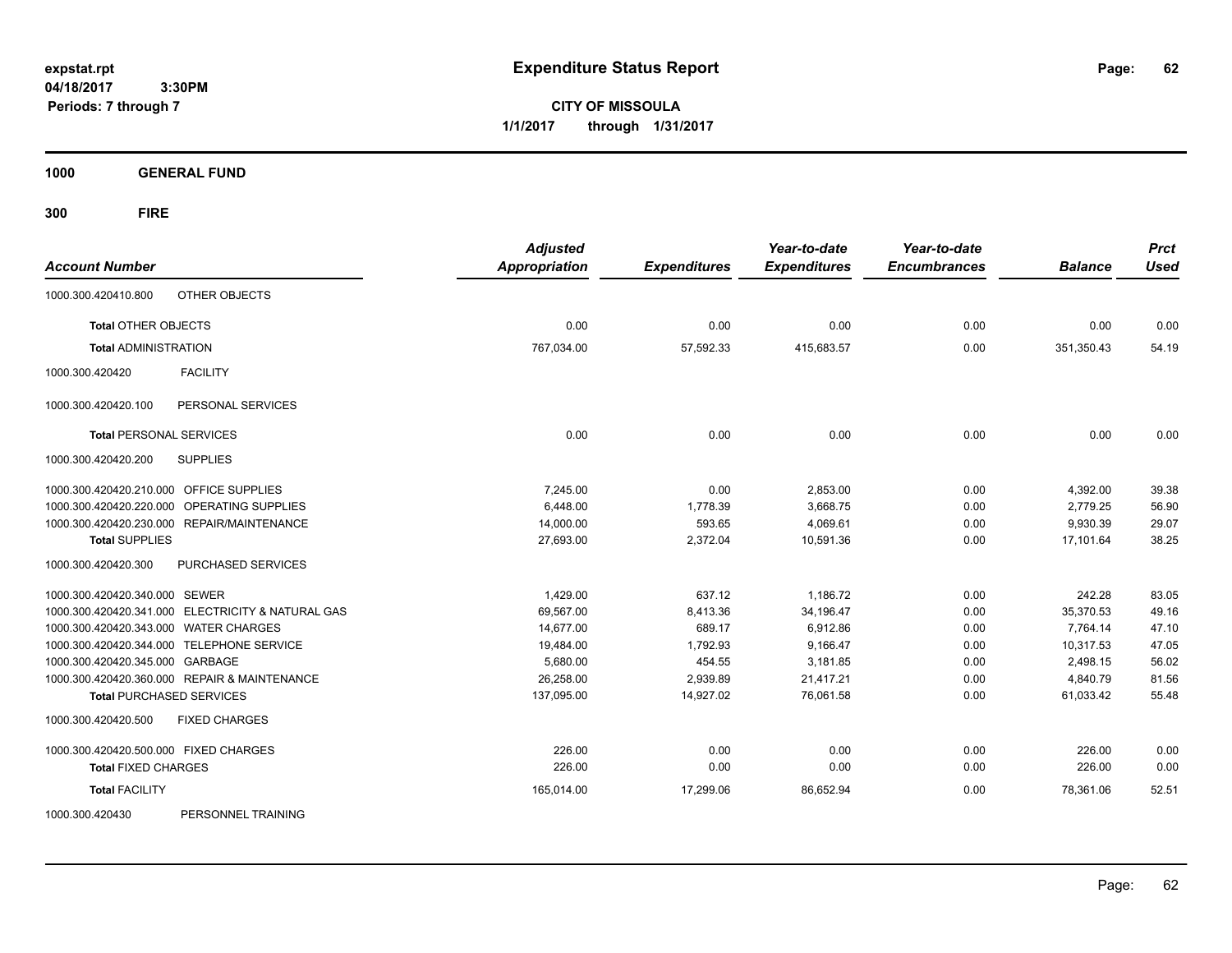**CITY OF MISSOULA 1/1/2017 through 1/31/2017**

**1000 GENERAL FUND**

| <b>Account Number</b>                                        | <b>Adjusted</b><br><b>Appropriation</b> | <b>Expenditures</b> | Year-to-date<br><b>Expenditures</b> | Year-to-date<br><b>Encumbrances</b> | <b>Balance</b> | <b>Prct</b><br><b>Used</b> |
|--------------------------------------------------------------|-----------------------------------------|---------------------|-------------------------------------|-------------------------------------|----------------|----------------------------|
| 1000.300.420430.100<br>PERSONAL SERVICES                     |                                         |                     |                                     |                                     |                |                            |
| 1000.300.420430.110.000 SALARIES AND WAGES                   | 90.817.00                               | 6,988.47            | 51,132.06                           | 0.00                                | 39,684.94      | 56.30                      |
| SALARIES/HEALTH INSURANCE BENEFIT<br>1000.300.420430.115.000 | 8,424.00                                | 702.00              | 4,563.00                            | 0.00                                | 3,861.00       | 54.17                      |
| 1000.300.420430.120.000 OVERTIME/TERMINATION                 | 5,288.00                                | 0.00                | 556.90                              | 0.00                                | 4,731.10       | 10.53                      |
| 1000.300.420430.130.000 OTHER                                | 0.00                                    | 0.00                | 625.00                              | 0.00                                | $-625.00$      | 0.00                       |
| 1000.300.420430.140.000 EMPLOYER CONTRIBUTIONS               | 20,845.00                               | 1,445.88            | 11,129.41                           | 0.00                                | 9,715.59       | 53.39                      |
| 1000.300.420430.141.000 STATE RETIREMENT CONTRIBUTIONS       | 32,362.00                               | 2,507.71            | 17,204.95                           | 0.00                                | 15,157.05      | 53.16                      |
| <b>Total PERSONAL SERVICES</b>                               | 157.736.00                              | 11,644.06           | 85,211.32                           | 0.00                                | 72,524.68      | 54.02                      |
| 1000.300.420430.200<br><b>SUPPLIES</b>                       |                                         |                     |                                     |                                     |                |                            |
| OFFICE SUPPLIES<br>1000.300.420430.210.000                   | 96.00                                   | 0.00                | 0.00                                | 0.00                                | 96.00          | 0.00                       |
| 1000.300.420430.220.000<br>OPERATING SUPPLIES                | 3,701.00                                | 246.74              | 1,302.30                            | 0.00                                | 2,398.70       | 35.19                      |
| 1000.300.420430.230.000<br>REPAIR/MAINTENANCE                | 320.00                                  | 0.00                | 0.00                                | 0.00                                | 320.00         | 0.00                       |
| <b>Total SUPPLIES</b>                                        | 4,117.00                                | 246.74              | 1,302.30                            | 0.00                                | 2,814.70       | 31.63                      |
| <b>PURCHASED SERVICES</b><br>1000.300.420430.300             |                                         |                     |                                     |                                     |                |                            |
| 1000.300.420430.320.000 PRINTING & DUPLICATING               | 192.00                                  | 0.00                | 0.00                                | 0.00                                | 192.00         | 0.00                       |
| 1000.300.420430.330.000 PUBLICITY, SUBSCRIPTIONS & DUES      | 322.00                                  | 0.00                | 0.00                                | 0.00                                | 322.00         | 0.00                       |
| 1000.300.420430.370.000 TRAVEL                               | 1,148.00                                | 0.00                | 0.00                                | 0.00                                | 1,148.00       | 0.00                       |
| 1000.300.420430.380.000 TRAINING                             | 480.00                                  | 0.00                | 0.00                                | 0.00                                | 480.00         | 0.00                       |
| <b>Total PURCHASED SERVICES</b>                              | 2,142.00                                | 0.00                | 0.00                                | 0.00                                | 2,142.00       | 0.00                       |
| <b>Total PERSONNEL TRAINING</b>                              | 163,995.00                              | 11,890.80           | 86,513.62                           | 0.00                                | 77.481.38      | 52.75                      |
| <b>FIRE PREVENTION</b><br>1000.300.420440                    |                                         |                     |                                     |                                     |                |                            |
| PERSONAL SERVICES<br>1000.300.420440.100                     |                                         |                     |                                     |                                     |                |                            |
| SALARIES AND WAGES<br>1000.300.420440.110.000                | 422,496.00                              | 31,925.17           | 233,541.22                          | 0.00                                | 188,954.78     | 55.28                      |
| SALARIES/HEALTH INSURANCE BENEFIT<br>1000.300.420440.115.000 | 42,120.00                               | 3.510.00            | 22,815.00                           | 0.00                                | 19,305.00      | 54.17                      |
| OVERTIME/TERMINATION<br>1000.300.420440.120.000              | 22,749.00                               | 457.50              | 5,131.18                            | 0.00                                | 17,617.82      | 22.56                      |
| 1000.300.420440.130.000<br><b>OTHER</b>                      | 0.00                                    | 0.00                | 3,125.00                            | 0.00                                | $-3,125.00$    | 0.00                       |
| 1000.300.420440.140.000 EMPLOYER CONTRIBUTIONS               | 97,835.00                               | 7,219.59            | 52,324.21                           | 0.00                                | 45,510.79      | 53.48                      |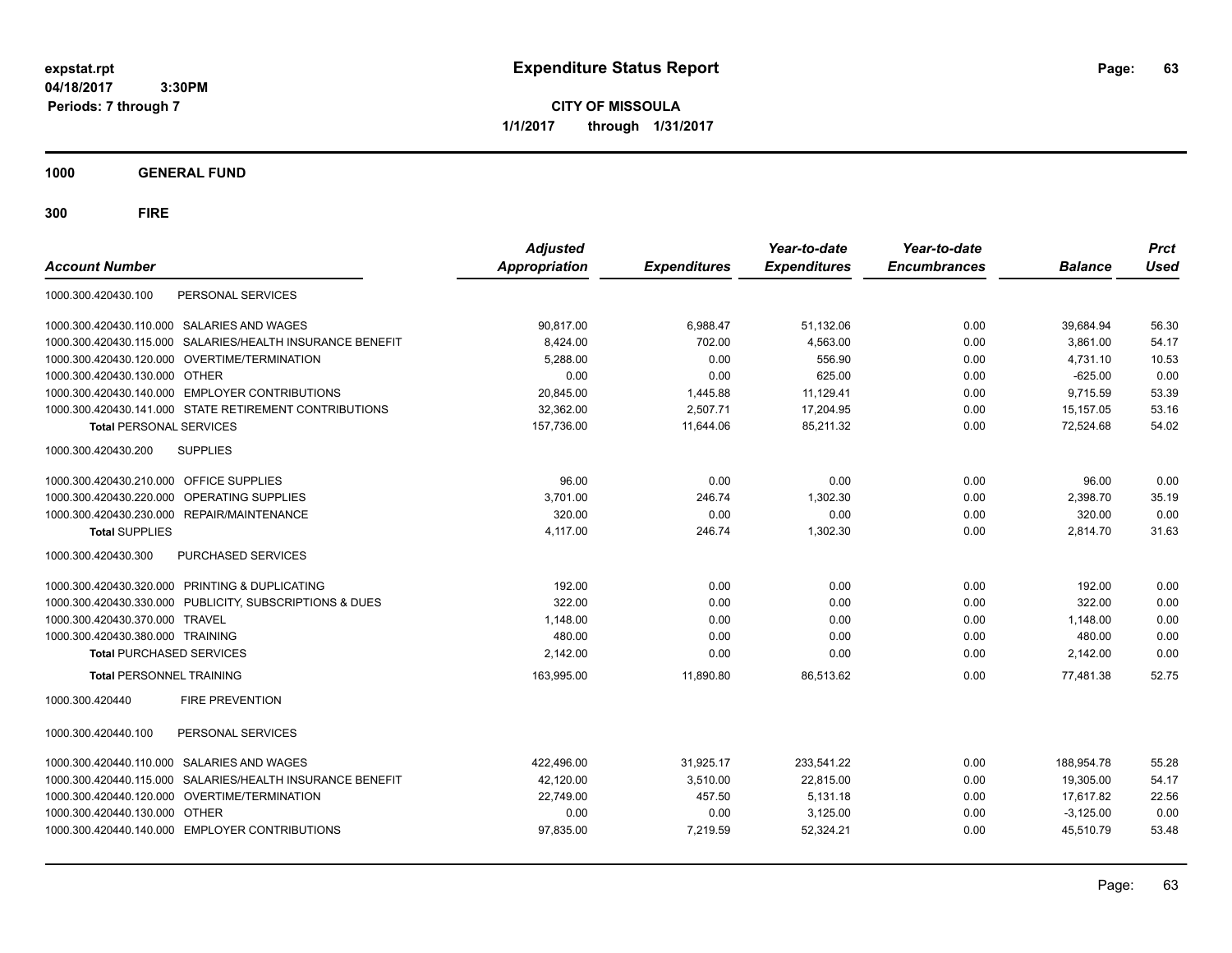**CITY OF MISSOULA 1/1/2017 through 1/31/2017**

**1000 GENERAL FUND**

| <b>Account Number</b>                                                                    | <b>Adjusted</b><br>Appropriation | <b>Expenditures</b>    | Year-to-date<br><b>Expenditures</b> | Year-to-date<br><b>Encumbrances</b> | <b>Balance</b>          | <b>Prct</b><br><b>Used</b> |
|------------------------------------------------------------------------------------------|----------------------------------|------------------------|-------------------------------------|-------------------------------------|-------------------------|----------------------------|
| 1000.300.420440.141.000 STATE RETIREMENT CONTRIBUTIONS<br><b>Total PERSONAL SERVICES</b> | 151,511.00<br>736.711.00         | 11,555.41<br>54,667.67 | 79,268.07<br>396,204.68             | 0.00<br>0.00                        | 72,242.93<br>340,506.32 | 52.32<br>53.78             |
| 1000.300.420440.200<br><b>SUPPLIES</b>                                                   |                                  |                        |                                     |                                     |                         |                            |
| 1000.300.420440.210.000 OFFICE SUPPLIES                                                  | 144.00                           | 0.00                   | 2.19                                | 0.00                                | 141.81                  | 1.52                       |
| 1000.300.420440.220.000 OPERATING SUPPLIES                                               | 4,956.00                         | 0.00                   | 538.93                              | 0.00                                | 4,417.07                | 10.87                      |
| 1000.300.420440.230.000 REPAIR/MAINTENANCE                                               | 1,540.00                         | 30.17                  | 105.62                              | 0.00                                | 1,434.38                | 6.86                       |
| <b>Total SUPPLIES</b>                                                                    | 6,640.00                         | 30.17                  | 646.74                              | 0.00                                | 5,993.26                | 9.74                       |
| PURCHASED SERVICES<br>1000.300.420440.300                                                |                                  |                        |                                     |                                     |                         |                            |
| 1000.300.420440.320.000 PRINTING & DUPLICATING                                           | 192.00                           | 0.00                   | 73.76                               | 0.00                                | 118.24                  | 38.42                      |
| 1000.300.420440.330.000 PUBLICITY, SUBSCRIPTIONS & DUES                                  | 4,916.00                         | 0.00                   | 2,469.00                            | 0.00                                | 2,447.00                | 50.22                      |
| 1000.300.420440.370.000 TRAVEL                                                           | 5,448.00                         | 0.00                   | 662.01                              | 0.00                                | 4,785.99                | 12.15                      |
| 1000.300.420440.380.000 TRAINING                                                         | 2.506.00                         | 0.00                   | 195.00                              | 0.00                                | 2.311.00                | 7.78                       |
| <b>Total PURCHASED SERVICES</b>                                                          | 13,062.00                        | 0.00                   | 3,399.77                            | 0.00                                | 9,662.23                | 26.03                      |
| <b>Total FIRE PREVENTION</b>                                                             | 756,413.00                       | 54,697.84              | 400,251.19                          | 0.00                                | 356,161.81              | 52.91                      |
| 1000.300.420450<br><b>FIRE GRANTS</b>                                                    |                                  |                        |                                     |                                     |                         |                            |
| 1000.300.420450.300<br>PURCHASED SERVICES                                                |                                  |                        |                                     |                                     |                         |                            |
| <b>Total FIRE GRANTS</b>                                                                 | 0.00                             | 0.00                   | 0.00                                | 0.00                                | 0.00                    | 0.00                       |
| 1000.300.420455<br><b>EMS</b>                                                            |                                  |                        |                                     |                                     |                         |                            |
| 1000.300.420455.100<br>PERSONAL SERVICES                                                 |                                  |                        |                                     |                                     |                         |                            |
| 1000.300.420455.110.000 SALARIES AND WAGES                                               | 86,575.00                        | 6,747.23               | 49,318.94                           | 0.00                                | 37,256.06               | 56.97                      |
| 1000.300.420455.115.000 SALARIES/HEALTH INSURANCE BENEFIT                                | 8,424.00                         | 702.00                 | 4,563.00                            | 0.00                                | 3,861.00                | 54.17                      |
| 1000.300.420455.120.000 OVERTIME/TERMINATION                                             | 5,132.00                         | 0.00                   | 0.00                                | 0.00                                | 5,132.00                | 0.00                       |
| 1000.300.420455.130.000 OTHER                                                            | 0.00                             | 0.00                   | 625.00                              | 0.00                                | $-625.00$               | 0.00                       |
| 1000.300.420455.140.000 EMPLOYER CONTRIBUTIONS                                           | 19,987.00                        | 1,545.94               | 10,675.81                           | 0.00                                | 9,311.19                | 53.41                      |
| 1000.300.420455.141.000 STATE RETIREMENT CONTRIBUTIONS                                   | 30,979.00                        | 2,429.19               | 16.643.43                           | 0.00                                | 14,335.57               | 53.72                      |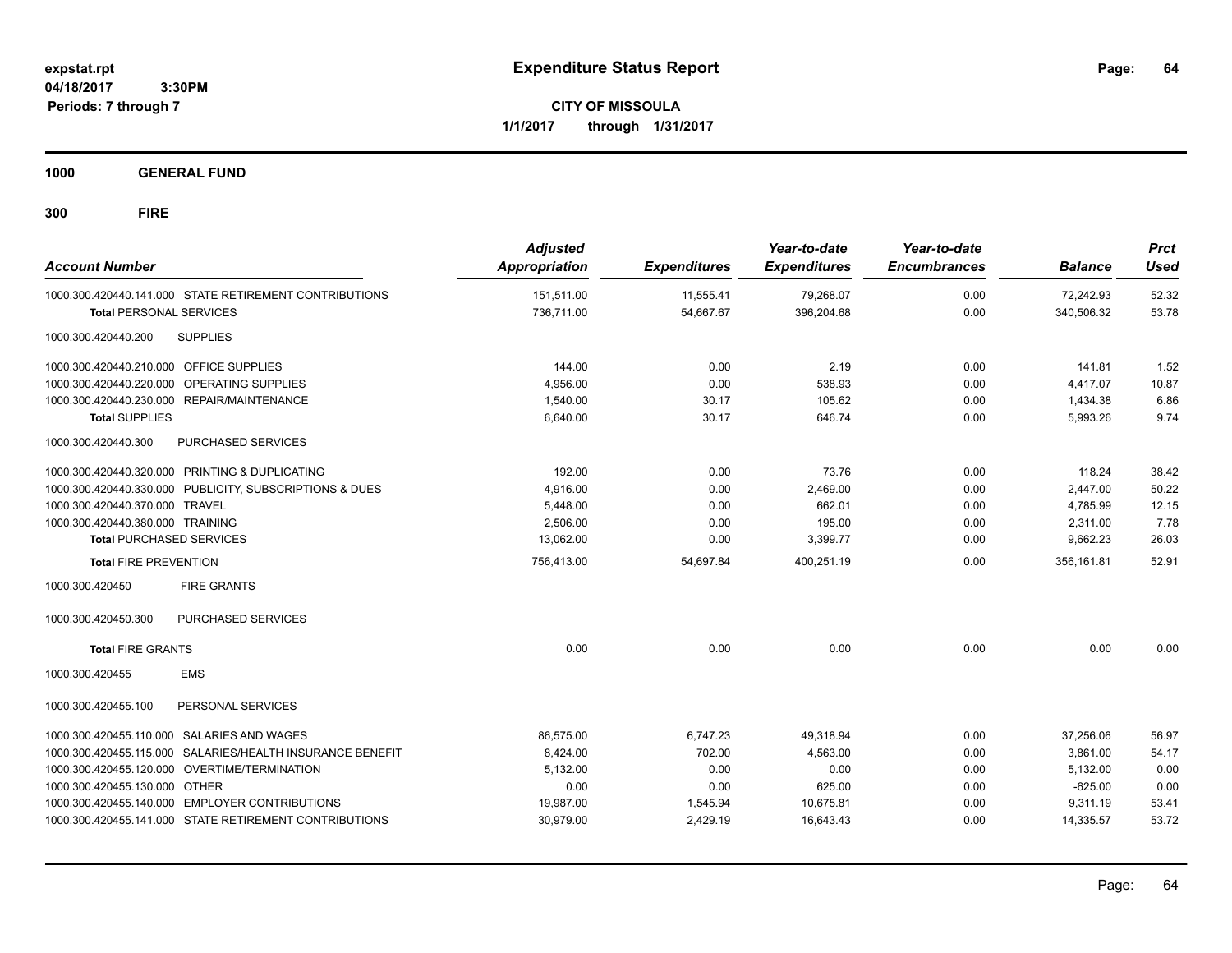**CITY OF MISSOULA 1/1/2017 through 1/31/2017**

**1000 GENERAL FUND**

| <b>Account Number</b>                                     | <b>Adjusted</b><br>Appropriation | <b>Expenditures</b> | Year-to-date<br><b>Expenditures</b> | Year-to-date<br><b>Encumbrances</b> | <b>Balance</b> | <b>Prct</b><br><b>Used</b> |
|-----------------------------------------------------------|----------------------------------|---------------------|-------------------------------------|-------------------------------------|----------------|----------------------------|
| <b>Total PERSONAL SERVICES</b>                            | 151,097.00                       | 11,424.36           | 81,826.18                           | 0.00                                | 69,270.82      | 54.15                      |
| 1000.300.420455.200<br><b>SUPPLIES</b>                    |                                  |                     |                                     |                                     |                |                            |
| 1000.300.420455.220.000 OPERATING SUPPLIES                | 18,581.00                        | 1,558.78            | 12.153.24                           | 0.00                                | 6,427.76       | 65.41                      |
| 1000.300.420455.230.000 REPAIR/MAINTENANCE                | 320.00                           | 0.00                | 0.00                                | 0.00                                | 320.00         | 0.00                       |
| <b>Total SUPPLIES</b>                                     | 18,901.00                        | 1,558.78            | 12,153.24                           | 0.00                                | 6,747.76       | 64.30                      |
| PURCHASED SERVICES<br>1000.300.420455.300                 |                                  |                     |                                     |                                     |                |                            |
| 1000.300.420455.330.000 PUBLICITY, SUBSCRIPTIONS & DUES   | 3.984.00                         | 0.00                | 1.435.00                            | 0.00                                | 2,549.00       | 36.02                      |
| 1000.300.420455.350.000 PROFESSIONAL SERVICES             | 5,000.00                         | 0.00                | 0.00                                | 0.00                                | 5,000.00       | 0.00                       |
| 1000.300.420455.360.000 REPAIR & MAINTENANCE              | 4,500.00                         | 77.66               | 3,024.46                            | 0.00                                | 1,475.54       | 67.21                      |
| 1000.300.420455.370.000 TRAVEL                            | 1,023.00                         | 0.00                | 352.88                              | 0.00                                | 670.12         | 34.49                      |
| 1000.300.420455.380.000 TRAINING                          | 1,920.00                         | 38.00               | 544.21                              | 0.00                                | 1,375.79       | 28.34                      |
| 1000.300.420455.390.000 OTHER PURCHASED SERVICES          | 10,080.00                        | 0.00                | 419.20                              | 0.00                                | 9,660.80       | 4.16                       |
| <b>Total PURCHASED SERVICES</b>                           | 26.507.00                        | 115.66              | 5,775.75                            | 0.00                                | 20.731.25      | 21.79                      |
| <b>Total EMS</b>                                          | 196,505.00                       | 13,098.80           | 99.755.17                           | 0.00                                | 96.749.83      | 50.76                      |
| 1000.300.420460<br><b>OPERATIONS</b>                      |                                  |                     |                                     |                                     |                |                            |
| 1000.300.420460.100<br>PERSONAL SERVICES                  |                                  |                     |                                     |                                     |                |                            |
| 1000.300.420460.110.000 SALARIES AND WAGES                | 5,629,678.00                     | 427,422.60          | 3,115,168.79                        | 0.00                                | 2,514,509.21   | 55.33                      |
| 1000.300.420460.115.000 SALARIES/HEALTH INSURANCE BENEFIT | 673.920.00                       | 54,054.00           | 359.073.00                          | 0.00                                | 314.847.00     | 53.28                      |
| 1000.300.420460.120.000 OVERTIME/TERMINATION              | 787,235.00                       | 25,844.92           | 545,713.08                          | 0.00                                | 241,521.92     | 69.32                      |
| 1000.300.420460.130.000 OTHER                             | 57,500.00                        | 0.00                | 49,375.00                           | 0.00                                | 8,125.00       | 85.87                      |
| 1000.300.420460.140.000 EMPLOYER CONTRIBUTIONS            | 1.384.955.00                     | 103.652.08          | 756.250.46                          | 0.00                                | 628.704.54     | 54.60                      |
| 1000.300.420460.141.000 STATE RETIREMENT CONTRIBUTIONS    | 2,046,640.00                     | 157,009.53          | 1,072,591.40                        | 0.00                                | 974,048.60     | 52.41                      |
| <b>Total PERSONAL SERVICES</b>                            | 10,579,928.00                    | 767,983.13          | 5,898,171.73                        | 0.00                                | 4,681,756.27   | 55.75                      |
| 1000.300.420460.200<br><b>SUPPLIES</b>                    |                                  |                     |                                     |                                     |                |                            |
| 1000.300.420460.220.000 OPERATING SUPPLIES                | 180.436.00                       | 1,128.69            | 70,083.69                           | 0.00                                | 110,352.31     | 38.84                      |
| 1000.300.420460.230.000 REPAIR/MAINTENANCE                | 41,420.00                        | 4,789.12            | 19.453.77                           | 0.00                                | 21.966.23      | 46.97                      |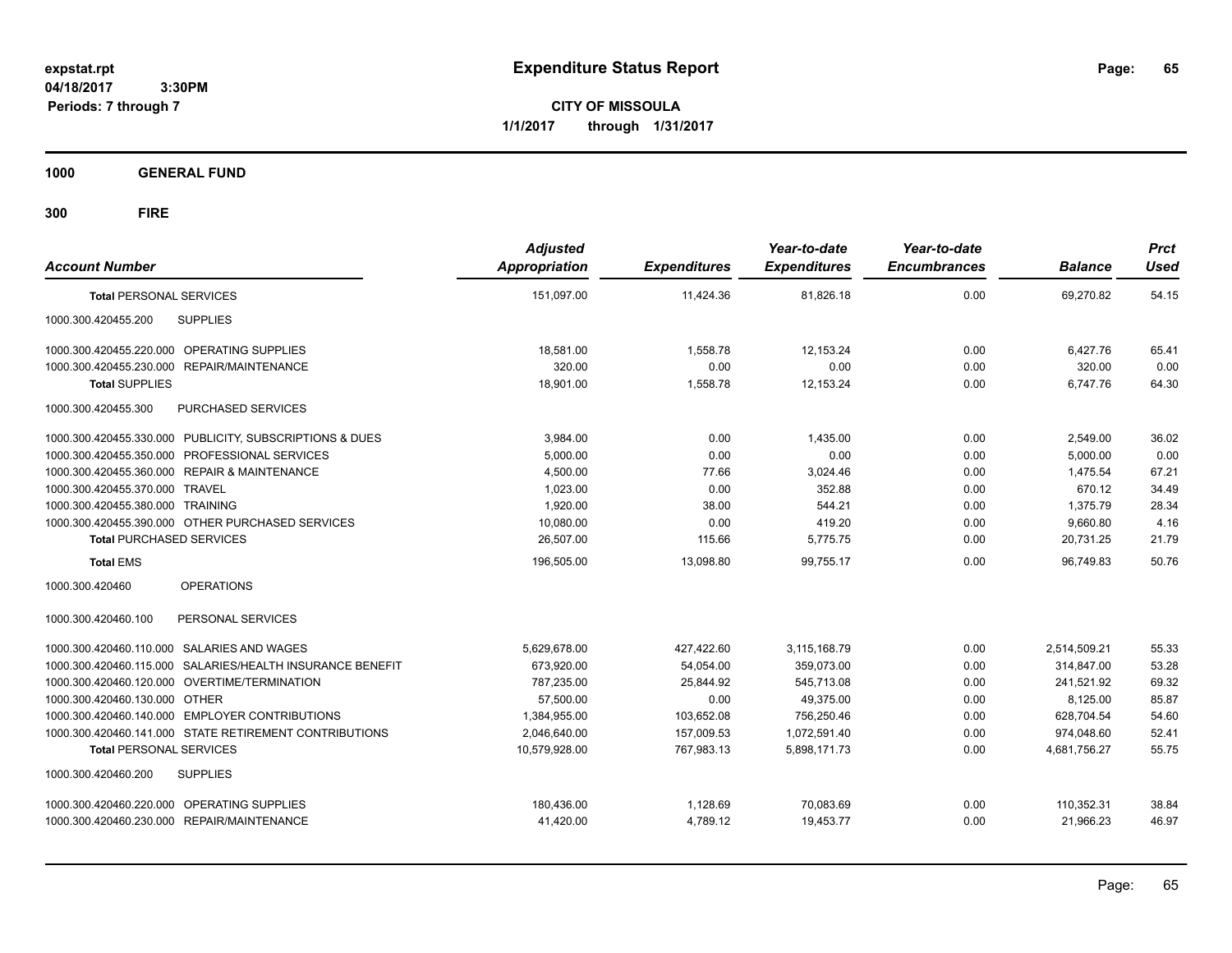**CITY OF MISSOULA 1/1/2017 through 1/31/2017**

**1000 GENERAL FUND**

| <b>Account Number</b>                                        | <b>Adjusted</b><br>Appropriation | <b>Expenditures</b> | Year-to-date<br><b>Expenditures</b> | Year-to-date<br><b>Encumbrances</b> | <b>Balance</b> | <b>Prct</b><br><b>Used</b> |
|--------------------------------------------------------------|----------------------------------|---------------------|-------------------------------------|-------------------------------------|----------------|----------------------------|
| 1000.300.420460.231.000 GASOLINE                             | 61,827.00                        | 3,597.68            | 21,220.86                           | 0.00                                | 40,606.14      | 34.32                      |
| <b>Total SUPPLIES</b>                                        | 283,683.00                       | 9,515.49            | 110,758.32                          | 0.00                                | 172,924.68     | 39.04                      |
| <b>PURCHASED SERVICES</b><br>1000.300.420460.300             |                                  |                     |                                     |                                     |                |                            |
| 1000.300.420460.320.000 PRINTING & DUPLICATING               | 864.00                           | 0.00                | 460.25                              | 0.00                                | 403.75         | 53.27                      |
| 1000.300.420460.330.000 PUBLICITY, SUBSCRIPTIONS & DUES      | 312.00                           | 0.00                | 0.00                                | 0.00                                | 312.00         | 0.00                       |
| 1000.300.420460.350.000 PROFESSIONAL SERVICES                | 19,080.00                        | 1,075.00            | 21,085.00                           | 0.00                                | $-2.005.00$    | 110.51                     |
| 1000.300.420460.360.000 REPAIR & MAINTENANCE                 | 22,400.00                        | 1,048.46            | 8,273.18                            | 0.00                                | 14,126.82      | 36.93                      |
| 1000.300.420460.370.000 TRAVEL                               | 6,158.00                         | 124.00              | 1,249.26                            | 0.00                                | 4,908.74       | 20.29                      |
| 1000.300.420460.380.000 TRAINING                             | 6,556.00                         | 0.00                | 403.81                              | 0.00                                | 6,152.19       | 6.16                       |
| 1000.300.420460.390.000 OTHER PURCHASED SERVICES             | 1,500.00                         | 0.00                | 7.18                                | 0.00                                | 1,492.82       | 0.48                       |
| <b>Total PURCHASED SERVICES</b>                              | 56,870.00                        | 2,247.46            | 31,478.68                           | 0.00                                | 25,391.32      | 55.35                      |
| 1000.300.420460.900<br><b>CAPITAL OUTLAY</b>                 |                                  |                     |                                     |                                     |                |                            |
| <b>Total CAPITAL OUTLAY</b>                                  | 0.00                             | 0.00                | 0.00                                | 0.00                                | 0.00           | 0.00                       |
| <b>Total OPERATIONS</b>                                      | 10,920,481.00                    | 779,746.08          | 6,040,408.73                        | 0.00                                | 4,880,072.27   | 55.31                      |
| <b>MAINTENANCE</b><br>1000.300.420490                        |                                  |                     |                                     |                                     |                |                            |
| 1000.300.420490.100<br>PERSONAL SERVICES                     |                                  |                     |                                     |                                     |                |                            |
| 1000.300.420490.110.000 SALARIES AND WAGES                   | 163,504.00                       | 12.462.68           | 91,143.38                           | 0.00                                | 72,360.62      | 55.74                      |
| SALARIES/HEALTH INSURANCE BENEFIT<br>1000.300.420490.115.000 | 16.848.00                        | 1.404.00            | 9,126.00                            | 0.00                                | 7.722.00       | 54.17                      |
| 1000.300.420490.120.000 OVERTIME/TERMINATION                 | 10,568.00                        | 2,047.53            | 2,985.93                            | 0.00                                | 7,582.07       | 28.25                      |
| 1000.300.420490.130.000 OTHER                                | 0.00                             | 0.00                | 1,250.00                            | 0.00                                | $-1,250.00$    | 0.00                       |
| 1000.300.420490.140.000 EMPLOYER CONTRIBUTIONS               | 38,024.00                        | 2,925.05            | 20,935.97                           | 0.00                                | 17,088.03      | 55.06                      |
| 1000.300.420490.141.000 STATE RETIREMENT CONTRIBUTIONS       | 58,813.00                        | 4,521.92            | 31,093.18                           | 0.00                                | 27.719.82      | 52.87                      |
| <b>Total PERSONAL SERVICES</b>                               | 287,757.00                       | 23,361.18           | 156,534.46                          | 0.00                                | 131,222.54     | 54.40                      |
| <b>SUPPLIES</b><br>1000.300.420490.200                       |                                  |                     |                                     |                                     |                |                            |
| 1000.300.420490.210.000 OFFICE SUPPLIES                      | 48.00                            | 0.00                | 0.00                                | 0.00                                | 48.00          | 0.00                       |
| 1000.300.420490.230.000 REPAIR/MAINTENANCE                   | 3,600.00                         | 459.63              | 6,057.80                            | 0.00                                | $-2,457.80$    | 168.27                     |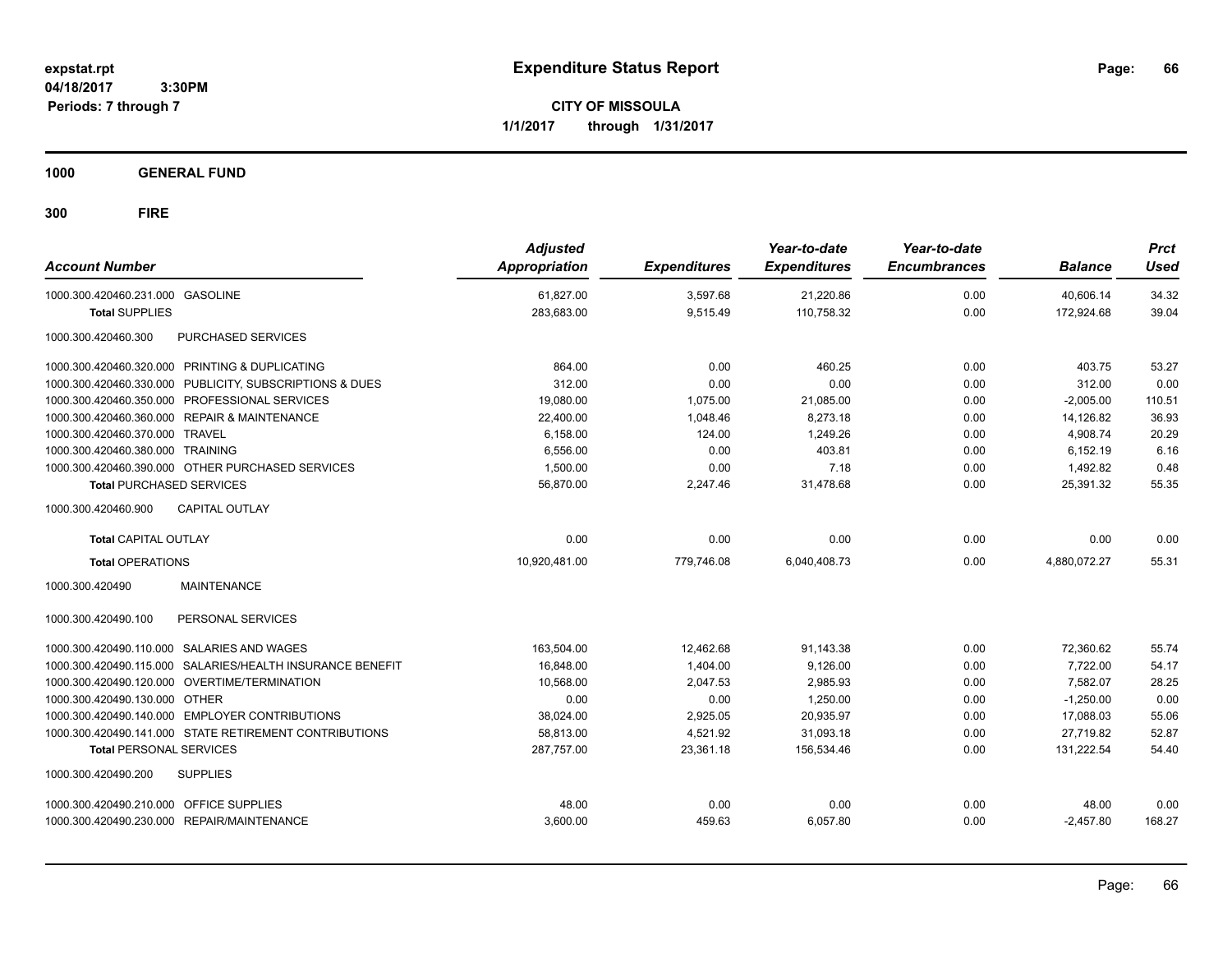**CITY OF MISSOULA 1/1/2017 through 1/31/2017**

**1000 GENERAL FUND**

| <b>Account Number</b>                                   | <b>Adjusted</b><br>Appropriation | <b>Expenditures</b> | Year-to-date<br><b>Expenditures</b> | Year-to-date<br><b>Encumbrances</b> | <b>Balance</b> | <b>Prct</b><br>Used |
|---------------------------------------------------------|----------------------------------|---------------------|-------------------------------------|-------------------------------------|----------------|---------------------|
| <b>Total SUPPLIES</b>                                   | 3,648.00                         | 459.63              | 6,057.80                            | 0.00                                | $-2,409.80$    | 166.06              |
| <b>PURCHASED SERVICES</b><br>1000.300.420490.300        |                                  |                     |                                     |                                     |                |                     |
| 1000.300.420490.330.000 PUBLICITY, SUBSCRIPTIONS & DUES | 91.00                            | 0.00                | 0.00                                | 0.00                                | 91.00          | 0.00                |
| 1000.300.420490.360.000 REPAIR & MAINTENANCE            | 1.700.00                         | 0.00                | 1.695.00                            | 0.00                                | 5.00           | 99.71               |
| 1000.300.420490.370.000 TRAVEL                          | 2,000.00                         | 0.00                | 0.00                                | 0.00                                | 2.000.00       | 0.00                |
| 1000.300.420490.380.000 TRAINING                        | 1.500.00                         | 0.00                | 0.00                                | 0.00                                | 1,500.00       | 0.00                |
| <b>Total PURCHASED SERVICES</b>                         | 5,291.00                         | 0.00                | 1.695.00                            | 0.00                                | 3,596.00       | 32.04               |
| <b>Total MAINTENANCE</b>                                | 296,696.00                       | 23.820.81           | 164.287.26                          | 0.00                                | 132.408.74     | 55.37               |
| <b>Total FIRE</b>                                       | 13,266,138.00                    | 958.145.72          | 7.293.552.48                        | 0.00                                | 5.972.585.52   | 54.98               |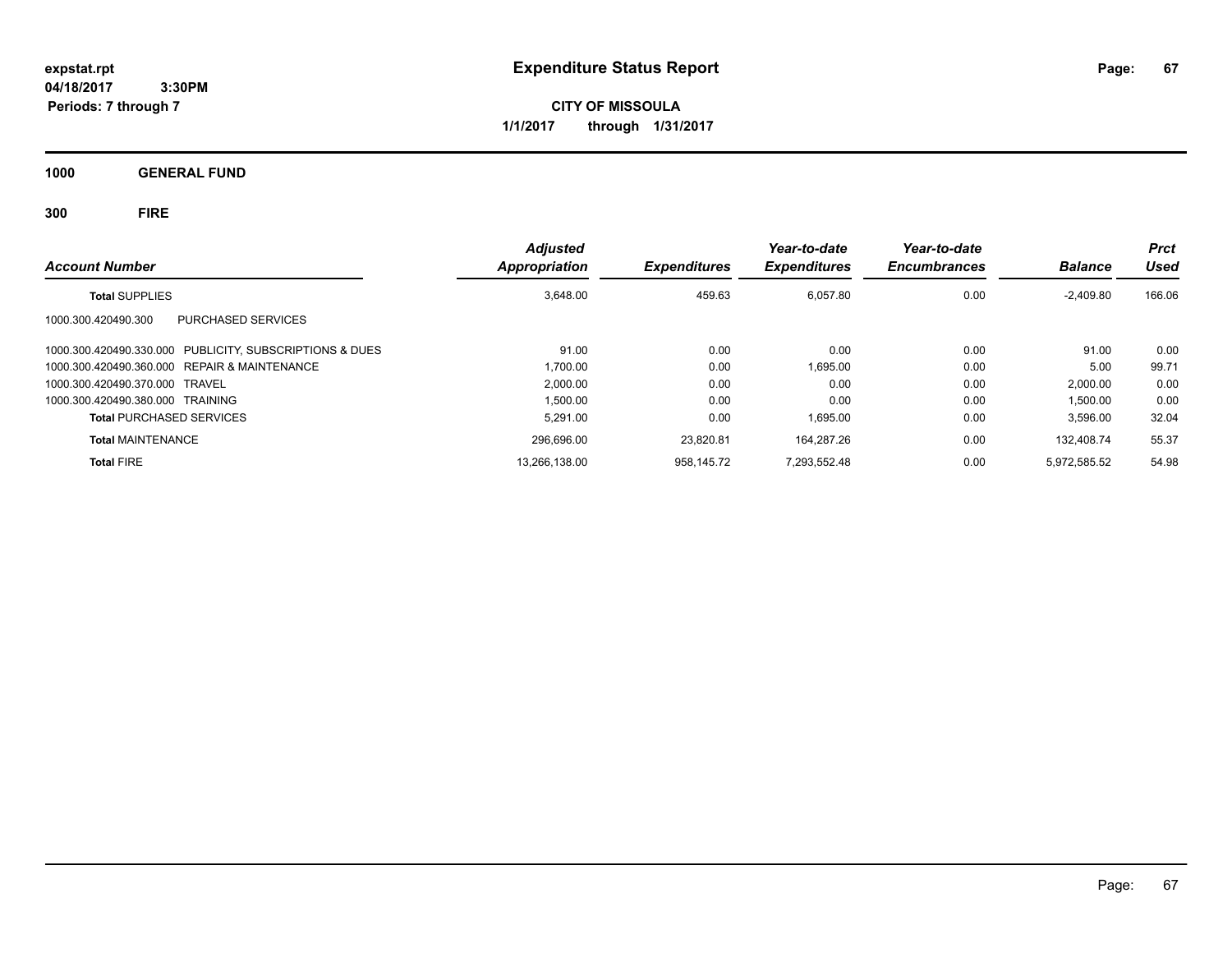**CITY OF MISSOULA 1/1/2017 through 1/31/2017**

**1000 GENERAL FUND**

|                                         |                                                        | <b>Adjusted</b> |                     | Year-to-date        | Year-to-date        |                | <b>Prct</b> |
|-----------------------------------------|--------------------------------------------------------|-----------------|---------------------|---------------------|---------------------|----------------|-------------|
| <b>Account Number</b>                   |                                                        | Appropriation   | <b>Expenditures</b> | <b>Expenditures</b> | <b>Encumbrances</b> | <b>Balance</b> | <b>Used</b> |
| 1000.320.420460                         | <b>OPERATIONS</b>                                      |                 |                     |                     |                     |                |             |
| 1000.320.420460.100                     | PERSONAL SERVICES                                      |                 |                     |                     |                     |                |             |
| <b>Total OPERATIONS</b>                 |                                                        | 0.00            | 0.00                | 0.00                | 0.00                | 0.00           | 0.00        |
| 1000.320.430210                         | <b>ADMINISTRATION</b>                                  |                 |                     |                     |                     |                |             |
| 1000.320.430210.100                     | PERSONAL SERVICES                                      |                 |                     |                     |                     |                |             |
|                                         | 1000.320.430210.110.000 SALARIES AND WAGES             | 107,914.00      | 8,167.61            | 57,925.59           | 0.00                | 49,988.41      | 53.68       |
|                                         | 1000.320.430210.120.000 OVERTIME/TERMINATION           | 0.00            | 623.10              | 1,119.40            | 0.00                | $-1.119.40$    | 0.00        |
| 1000.320.430210.130.000 OTHER           |                                                        | 0.00            | 32.50               | 221.78              | 0.00                | $-221.78$      | 0.00        |
|                                         | 1000.320.430210.140.000 EMPLOYER CONTRIBUTIONS         | 59,685.00       | 4,781.67            | 34,424.93           | 0.00                | 25,260.07      | 57.68       |
|                                         | 1000.320.430210.141.000 STATE RETIREMENT CONTRIBUTIONS | 0.00            | 110.23              | 781.73              | 0.00                | $-781.73$      | 0.00        |
| <b>Total PERSONAL SERVICES</b>          |                                                        | 167,599.00      | 13,715.11           | 94,473.43           | 0.00                | 73,125.57      | 56.37       |
| 1000.320.430210.200                     | <b>SUPPLIES</b>                                        |                 |                     |                     |                     |                |             |
| 1000.320.430210.210.000 OFFICE SUPPLIES |                                                        | 1,600.00        | 0.00                | 0.00                | 0.00                | 1,600.00       | 0.00        |
|                                         | 1000.320.430210.220.000 OPERATING SUPPLIES             | 8.440.00        | 601.00              | 5,190.17            | 0.00                | 3,249.83       | 61.49       |
| <b>Total SUPPLIES</b>                   |                                                        | 10,040.00       | 601.00              | 5,190.17            | 0.00                | 4,849.83       | 51.69       |
| 1000.320.430210.300                     | PURCHASED SERVICES                                     |                 |                     |                     |                     |                |             |
|                                         | 1000.320.430210.320.000 PRINTING & DUPLICATING         | 7,000.00        | 2,000.00            | 4,148.71            | 0.00                | 2,851.29       | 59.27       |
| 1000.320.430210.330.000                 | PUBLICITY, SUBSCRIPTIONS & DUES                        | 3,000.00        | 0.00                | 1,305.68            | 0.00                | 1,694.32       | 43.52       |
| 1000.320.430210.370.000                 | <b>TRAVEL</b>                                          | 2,300.00        | 0.00                | 935.09              | 0.00                | 1,364.91       | 40.66       |
| 1000.320.430210.380.000 TRAINING        |                                                        | 1,500.00        | 0.00                | 490.00              | 0.00                | 1,010.00       | 32.67       |
|                                         | <b>Total PURCHASED SERVICES</b>                        | 13,800.00       | 2,000.00            | 6,879.48            | 0.00                | 6,920.52       | 49.85       |
| 1000.320.430210.900                     | <b>CAPITAL OUTLAY</b>                                  |                 |                     |                     |                     |                |             |
| <b>Total CAPITAL OUTLAY</b>             |                                                        | 0.00            | 0.00                | 0.00                | 0.00                | 0.00           | 0.00        |
| <b>Total ADMINISTRATION</b>             |                                                        | 191,439.00      | 16,316.11           | 106,543.08          | 0.00                | 84,895.92      | 55.65       |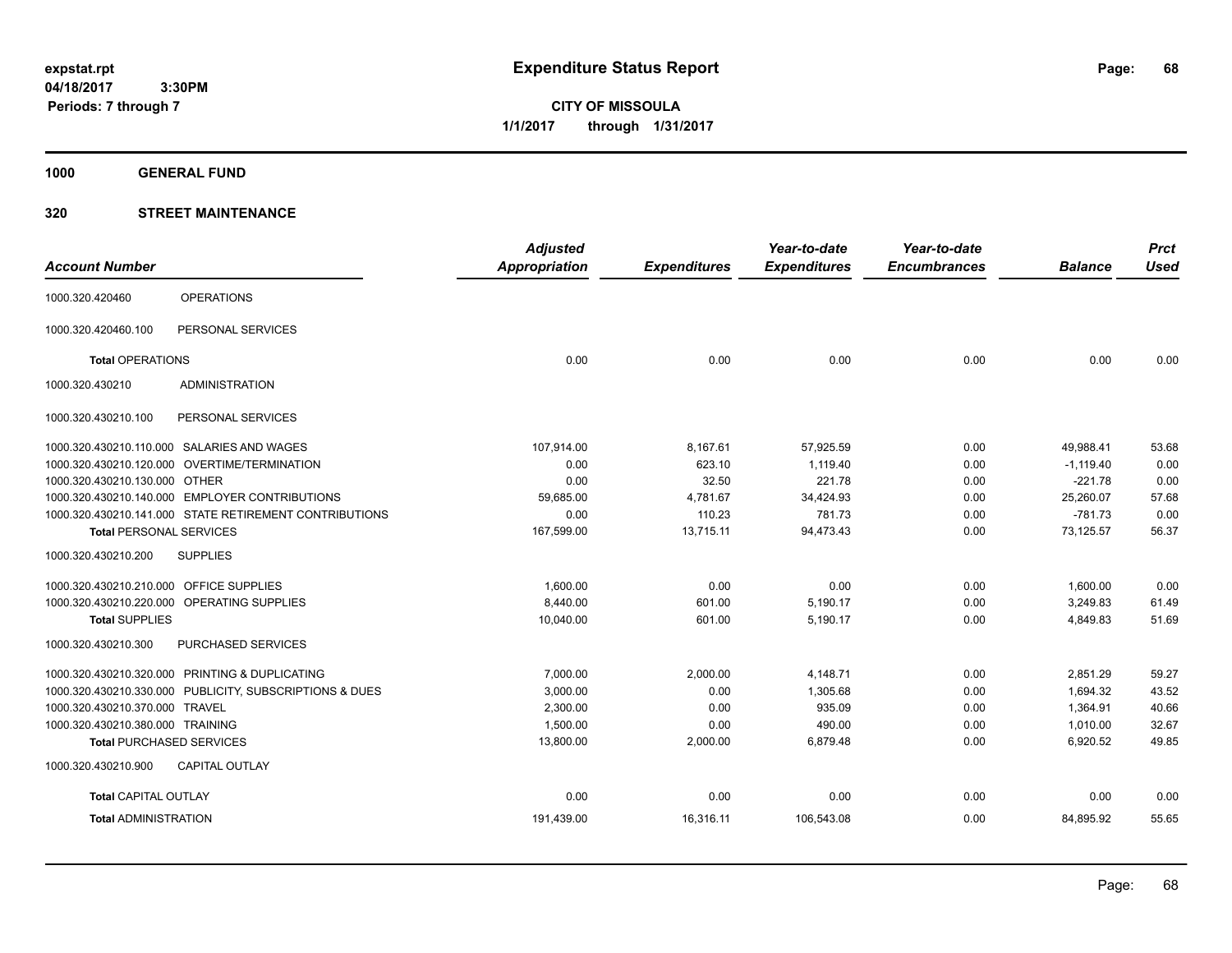**CITY OF MISSOULA 1/1/2017 through 1/31/2017**

**1000 GENERAL FUND**

|                                       |                                                | <b>Adjusted</b> |                     | Year-to-date        | Year-to-date        |                | <b>Prct</b> |
|---------------------------------------|------------------------------------------------|-----------------|---------------------|---------------------|---------------------|----------------|-------------|
| <b>Account Number</b>                 |                                                | Appropriation   | <b>Expenditures</b> | <b>Expenditures</b> | <b>Encumbrances</b> | <b>Balance</b> | <b>Used</b> |
| 1000.320.430220                       | <b>FACILITY</b>                                |                 |                     |                     |                     |                |             |
| 1000.320.430220.100                   | PERSONAL SERVICES                              |                 |                     |                     |                     |                |             |
|                                       | 1000.320.430220.110.000 SALARIES AND WAGES     | 49,692.00       | 3,758.68            | 26,657.27           | 0.00                | 23,034.73      | 53.64       |
| 1000.320.430220.120.000               | OVERTIME/TERMINATION                           | 0.00            | 286.77              | 515.21              | 0.00                | $-515.21$      | 0.00        |
| 1000.320.430220.130.000 OTHER         |                                                | 0.00            | 15.00               | 102.36              | 0.00                | $-102.36$      | 0.00        |
|                                       | 1000.320.430220.140.000 EMPLOYER CONTRIBUTIONS | 27,484.00       | 2,200.90            | 15,845.09           | 0.00                | 11,638.91      | 57.65       |
| <b>Total PERSONAL SERVICES</b>        |                                                | 77.176.00       | 6,261.35            | 43,119.93           | 0.00                | 34,056.07      | 55.87       |
| 1000.320.430220.200                   | <b>SUPPLIES</b>                                |                 |                     |                     |                     |                |             |
| 1000.320.430220.220.000               | OPERATING SUPPLIES                             | 8,000.00        | 114.17              | 436.99              | 0.00                | 7,563.01       | 5.46        |
| <b>Total SUPPLIES</b>                 |                                                | 8,000.00        | 114.17              | 436.99              | 0.00                | 7,563.01       | 5.46        |
| 1000.320.430220.300                   | PURCHASED SERVICES                             |                 |                     |                     |                     |                |             |
| 1000.320.430220.343.000 WATER CHARGES |                                                | 0.00            | 1,559.39            | 6,269.70            | 0.00                | $-6,269.70$    | 0.00        |
| 1000.320.430220.344.000               | <b>TELEPHONE SERVICE</b>                       | 7,000.00        | 183.72              | 859.73              | 0.00                | 6,140.27       | 12.28       |
| 1000.320.430220.345.000 GARBAGE       |                                                | 1,821.00        | 0.00                | 189.25              | 0.00                | 1,631.75       | 10.39       |
| 1000.320.430220.350.000               | PROFESSIONAL SERVICES                          | 0.00            | 240.00              | 3,422.46            | 0.00                | $-3,422.46$    | 0.00        |
|                                       | 1000.320.430220.360.000 REPAIR & MAINTENANCE   | 1.650.00        | 0.00                | 0.00                | 0.00                | 1,650.00       | 0.00        |
| <b>Total PURCHASED SERVICES</b>       |                                                | 10,471.00       | 1,983.11            | 10,741.14           | 0.00                | $-270.14$      | 102.58      |
| 1000.320.430220.500                   | <b>FIXED CHARGES</b>                           |                 |                     |                     |                     |                |             |
| 1000.320.430220.500.000 FIXED CHARGES |                                                | 9.000.00        | 0.00                | 0.00                | 0.00                | 9,000.00       | 0.00        |
| <b>Total FIXED CHARGES</b>            |                                                | 9,000.00        | 0.00                | 0.00                | 0.00                | 9,000.00       | 0.00        |
| <b>Total FACILITY</b>                 |                                                | 104,647.00      | 8,358.63            | 54,298.06           | 0.00                | 50.348.94      | 51.89       |
| 1000.320.430230                       | STREET RESTORATION                             |                 |                     |                     |                     |                |             |
| 1000.320.430230.100                   | PERSONAL SERVICES                              |                 |                     |                     |                     |                |             |
|                                       | 1000.320.430230.110.000 SALARIES AND WAGES     | 323.245.00      | 24.702.04           | 175,188.19          | 0.00                | 148.056.81     | 54.20       |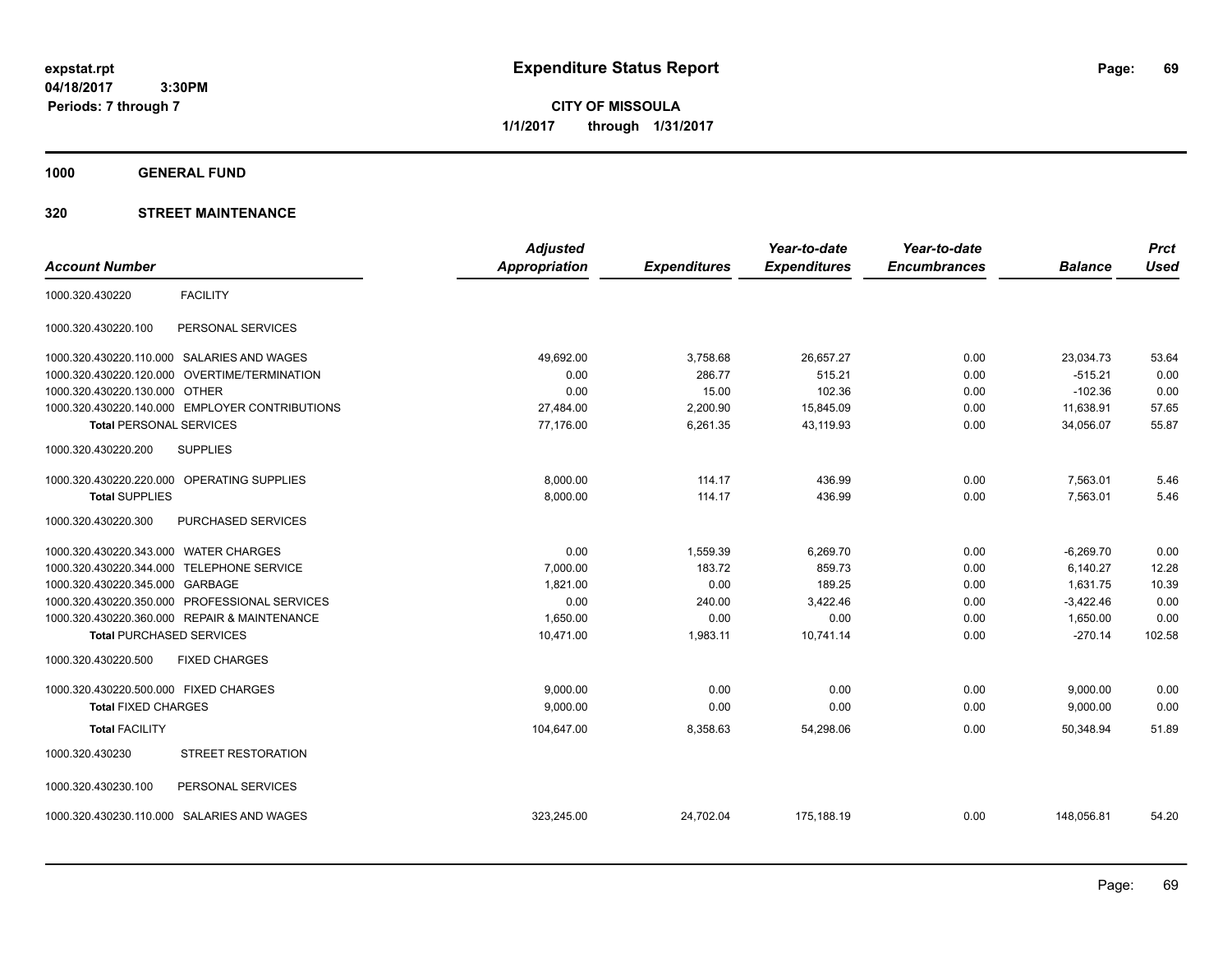**CITY OF MISSOULA 1/1/2017 through 1/31/2017**

**1000 GENERAL FUND**

| <b>Account Number</b>                            | <b>Adjusted</b><br><b>Appropriation</b> | <b>Expenditures</b> | Year-to-date<br><b>Expenditures</b> | Year-to-date<br><b>Encumbrances</b> | <b>Balance</b> | <b>Prct</b><br><b>Used</b> |
|--------------------------------------------------|-----------------------------------------|---------------------|-------------------------------------|-------------------------------------|----------------|----------------------------|
| 1000.320.430230.120.000 OVERTIME/TERMINATION     | 3,000.00                                | 1,884.57            | 3,385.73                            | 0.00                                | $-385.73$      | 112.86                     |
| 1000.320.430230.130.000 OTHER                    | 0.00                                    | 98.00               | 668.70                              | 0.00                                | $-668.70$      | 0.00                       |
| 1000.320.430230.140.000 EMPLOYER CONTRIBUTIONS   | 180,441.00                              | 14,460.61           | 104,105.23                          | 0.00                                | 76,335.77      | 57.69                      |
| <b>Total PERSONAL SERVICES</b>                   | 506,686.00                              | 41,145.22           | 283,347.85                          | 0.00                                | 223,338.15     | 55.92                      |
| 1000.320.430230.200<br><b>SUPPLIES</b>           |                                         |                     |                                     |                                     |                |                            |
| 1000.320.430230.220.000 OPERATING SUPPLIES       | 1,599.00                                | 0.00                | 0.00                                | 0.00                                | 1,599.00       | 0.00                       |
| 1000.320.430230.230.000 REPAIR/MAINTENANCE       | 25,009.00                               | 31.95               | 1,446.95                            | 0.00                                | 23,562.05      | 5.79                       |
| 1000.320.430230.231.000 GASOLINE                 | 74,487.00                               | 0.00                | 52.768.10                           | 0.00                                | 21,718.90      | 70.84                      |
| <b>Total SUPPLIES</b>                            | 101,095.00                              | 31.95               | 54.215.05                           | 0.00                                | 46.879.95      | 53.63                      |
| 1000.320.430230.300<br>PURCHASED SERVICES        |                                         |                     |                                     |                                     |                |                            |
| 1000.320.430230.345.000 GARBAGE                  | 5,408.00                                | 0.00                | 0.00                                | 0.00                                | 5,408.00       | 0.00                       |
| 1000.320.430230.350.000 PROFESSIONAL SERVICES    | 1,000.00                                | 0.00                | 0.00                                | 0.00                                | 1,000.00       | 0.00                       |
| 1000.320.430230.360.000 REPAIR & MAINTENANCE     | 2,000.00                                | 0.00                | 0.00                                | 0.00                                | 2,000.00       | 0.00                       |
| <b>Total PURCHASED SERVICES</b>                  | 8,408.00                                | 0.00                | 0.00                                | 0.00                                | 8,408.00       | 0.00                       |
| 1000.320.430230.400<br><b>BUILDING MATERIALS</b> |                                         |                     |                                     |                                     |                |                            |
| 1000.320.430230.400.000 BUILDING MATERIALS       | 17,598.00                               | 0.00                | 29,797.36                           | 0.00                                | $-12,199.36$   | 169.32                     |
| <b>Total BUILDING MATERIALS</b>                  | 17,598.00                               | 0.00                | 29,797.36                           | 0.00                                | $-12,199.36$   | 169.32                     |
| 1000.320.430230.500<br><b>FIXED CHARGES</b>      |                                         |                     |                                     |                                     |                |                            |
| 1000.320.430230.500.000 FIXED CHARGES            | 5,500.00                                | 0.00                | 6,068.00                            | 0.00                                | $-568.00$      | 110.33                     |
| <b>Total FIXED CHARGES</b>                       | 5,500.00                                | 0.00                | 6,068.00                            | 0.00                                | $-568.00$      | 110.33                     |
| <b>CAPITAL OUTLAY</b><br>1000.320.430230.900     |                                         |                     |                                     |                                     |                |                            |
| <b>Total CAPITAL OUTLAY</b>                      | 0.00                                    | 0.00                | 0.00                                | 0.00                                | 0.00           | 0.00                       |
| <b>Total STREET RESTORATION</b>                  | 639,287.00                              | 41,177.17           | 373,428.26                          | 0.00                                | 265,858.74     | 58.41                      |
| <b>STREET MAINTENANCE</b><br>1000.320.430240     |                                         |                     |                                     |                                     |                |                            |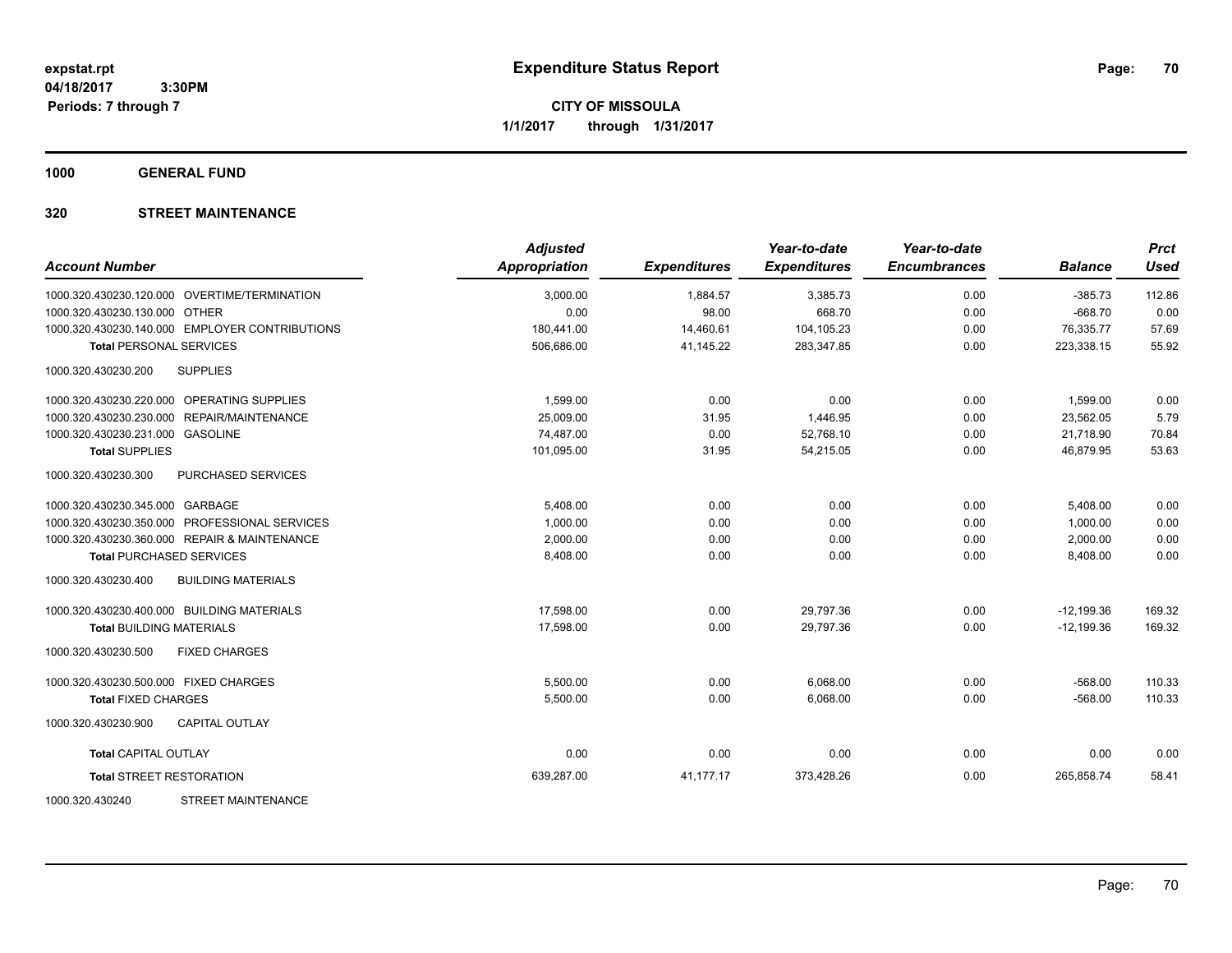**CITY OF MISSOULA 1/1/2017 through 1/31/2017**

**1000 GENERAL FUND**

|                                                  | <b>Adjusted</b>      |                     | Year-to-date        | Year-to-date        |                | <b>Prct</b> |
|--------------------------------------------------|----------------------|---------------------|---------------------|---------------------|----------------|-------------|
| <b>Account Number</b>                            | <b>Appropriation</b> | <b>Expenditures</b> | <b>Expenditures</b> | <b>Encumbrances</b> | <b>Balance</b> | <b>Used</b> |
| PERSONAL SERVICES<br>1000.320.430240.100         |                      |                     |                     |                     |                |             |
| 1000.320.430240.110.000 SALARIES AND WAGES       | 437,588.00           | 33,531.46           | 237,805.66          | 0.00                | 199,782.34     | 54.34       |
| OVERTIME/TERMINATION<br>1000.320.430240.120.000  | 2,100.00             | 2,558.15            | 4,595.89            | 0.00                | $-2,495.89$    | 218.85      |
| 1000.320.430240.130.000 OTHER                    | 3,000.00             | 133.00              | 907.54              | 0.00                | 2,092.46       | 30.25       |
| 1000.320.430240.140.000 EMPLOYER CONTRIBUTIONS   | 244,844.00           | 19,628.48           | 141,066.80          | 0.00                | 103,777.20     | 57.61       |
| <b>Total PERSONAL SERVICES</b>                   | 687,532.00           | 55,851.09           | 384,375.89          | 0.00                | 303,156.11     | 55.91       |
| 1000.320.430240.200<br><b>SUPPLIES</b>           |                      |                     |                     |                     |                |             |
| 1000.320.430240.220.000 OPERATING SUPPLIES       | 1,599.00             | 0.00                | 0.00                | 0.00                | 1,599.00       | 0.00        |
| 1000.320.430240.230.000<br>REPAIR/MAINTENANCE    | 19,455.00            | 0.00                | 470.67              | 0.00                | 18,984.33      | 2.42        |
| 1000.320.430240.231.000 GASOLINE                 | 14,132.00            | 231.12              | 1,098.59            | 0.00                | 13,033.41      | 7.77        |
| <b>Total SUPPLIES</b>                            | 35,186.00            | 231.12              | 1,569.26            | 0.00                | 33,616.74      | 4.46        |
| PURCHASED SERVICES<br>1000.320.430240.300        |                      |                     |                     |                     |                |             |
| 1000.320.430240.345.000 GARBAGE                  | 2,163.00             | 0.00                | 0.00                | 0.00                | 2,163.00       | 0.00        |
| 1000.320.430240.350.000 PROFESSIONAL SERVICES    | 2,000.00             | 0.00                | 0.00                | 0.00                | 2,000.00       | 0.00        |
| <b>Total PURCHASED SERVICES</b>                  | 4,163.00             | 0.00                | 0.00                | 0.00                | 4,163.00       | 0.00        |
| <b>BUILDING MATERIALS</b><br>1000.320.430240.400 |                      |                     |                     |                     |                |             |
| 1000.320.430240.400.000 BUILDING MATERIALS       | 44,665.00            | 0.00                | 3,573.50            | 0.00                | 41,091.50      | 8.00        |
| <b>Total BUILDING MATERIALS</b>                  | 44,665.00            | 0.00                | 3,573.50            | 0.00                | 41,091.50      | 8.00        |
| 1000.320.430240.500<br><b>FIXED CHARGES</b>      |                      |                     |                     |                     |                |             |
| 1000.320.430240.500.000 FIXED CHARGES            | 5,000.00             | 0.00                | 2,876.25            | 0.00                | 2,123.75       | 57.53       |
| <b>Total FIXED CHARGES</b>                       | 5,000.00             | 0.00                | 2,876.25            | 0.00                | 2,123.75       | 57.53       |
| 1000.320.430240.900<br><b>CAPITAL OUTLAY</b>     |                      |                     |                     |                     |                |             |
| <b>Total CAPITAL OUTLAY</b>                      | 0.00                 | 0.00                | 0.00                | 0.00                | 0.00           | 0.00        |
| <b>Total STREET MAINTENANCE</b>                  | 776.546.00           | 56,082.21           | 392.394.90          | 0.00                | 384,151.10     | 50.53       |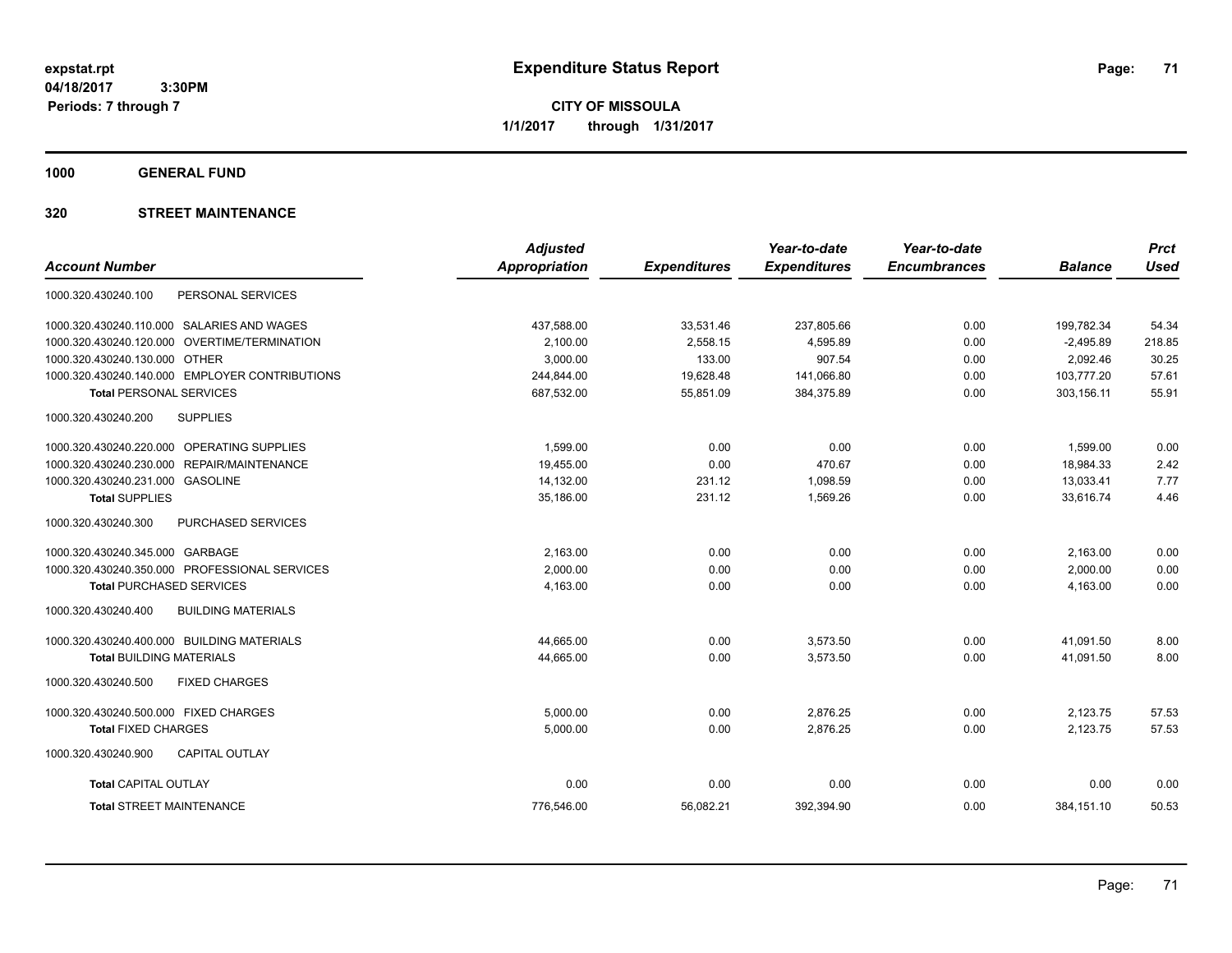**CITY OF MISSOULA 1/1/2017 through 1/31/2017**

**1000 GENERAL FUND**

### **320 STREET MAINTENANCE**

|                                                | <b>Adjusted</b>      |                     | Year-to-date        | Year-to-date        |                | <b>Prct</b> |
|------------------------------------------------|----------------------|---------------------|---------------------|---------------------|----------------|-------------|
| <b>Account Number</b>                          | <b>Appropriation</b> | <b>Expenditures</b> | <b>Expenditures</b> | <b>Encumbrances</b> | <b>Balance</b> | <b>Used</b> |
| ICE & SNOW REMOVAL<br>1000.320.430251          |                      |                     |                     |                     |                |             |
| PERSONAL SERVICES<br>1000.320.430251.100       |                      |                     |                     |                     |                |             |
| 1000.320.430251.110.000 SALARIES AND WAGES     | 146,630.00           | 11,485.73           | 81,457.56           | 0.00                | 65,172.44      | 55.55       |
| 1000.320.430251.120.000 OVERTIME/TERMINATION   | 4,950.00             | 876.26              | 1,574.30            | 0.00                | 3,375.70       | 31.80       |
| 1000.320.430251.130.000 OTHER                  | 0.00                 | 45.50               | 310.44              | 0.00                | $-310.44$      | 0.00        |
| 1000.320.430251.140.000 EMPLOYER CONTRIBUTIONS | 83,836.00            | 6,721.54            | 48,395.05           | 0.00                | 35,440.95      | 57.73       |
| <b>Total PERSONAL SERVICES</b>                 | 235,416.00           | 19,129.03           | 131,737.35          | 0.00                | 103,678.65     | 55.96       |
| 1000.320.430251.200<br><b>SUPPLIES</b>         |                      |                     |                     |                     |                |             |
| 1000.320.430251.220.000 OPERATING SUPPLIES     | 148,548.00           | 61,309.21           | 61,309.21           | 0.00                | 87,238.79      | 41.27       |
| 1000.320.430251.230.000 REPAIR/MAINTENANCE     | 14,316.00            | 1,149.41            | 1,149.41            | 0.00                | 13,166.59      | 8.03        |
| 1000.320.430251.231.000 GASOLINE               | 86,170.00            | 0.00                | 0.00                | 0.00                | 86,170.00      | 0.00        |
| <b>Total SUPPLIES</b>                          | 249,034.00           | 62,458.62           | 62,458.62           | 0.00                | 186,575.38     | 25.08       |
| PURCHASED SERVICES<br>1000.320.430251.300      |                      |                     |                     |                     |                |             |
| 1000.320.430251.360.000 REPAIR & MAINTENANCE   | 5,000.00             | 0.00                | 0.00                | 0.00                | 5,000.00       | 0.00        |
| <b>Total PURCHASED SERVICES</b>                | 5,000.00             | 0.00                | 0.00                | 0.00                | 5,000.00       | 0.00        |
| 1000.320.430251.500<br><b>FIXED CHARGES</b>    |                      |                     |                     |                     |                |             |
| 1000.320.430251.500.000 FIXED CHARGES          | 2,000.00             | 0.00                | 0.00                | 0.00                | 2,000.00       | 0.00        |
| <b>Total FIXED CHARGES</b>                     | 2,000.00             | 0.00                | 0.00                | 0.00                | 2,000.00       | 0.00        |
| 1000.320.430251.900<br><b>CAPITAL OUTLAY</b>   |                      |                     |                     |                     |                |             |
| <b>Total CAPITAL OUTLAY</b>                    | 0.00                 | 0.00                | 0.00                | 0.00                | 0.00           | 0.00        |
| Total ICE & SNOW REMOVAL                       | 491,450.00           | 81,587.65           | 194,195.97          | 0.00                | 297,254.03     | 39.51       |
| <b>STREET CLEANING</b><br>1000.320.430252      |                      |                     |                     |                     |                |             |

1000.320.430252.100 PERSONAL SERVICES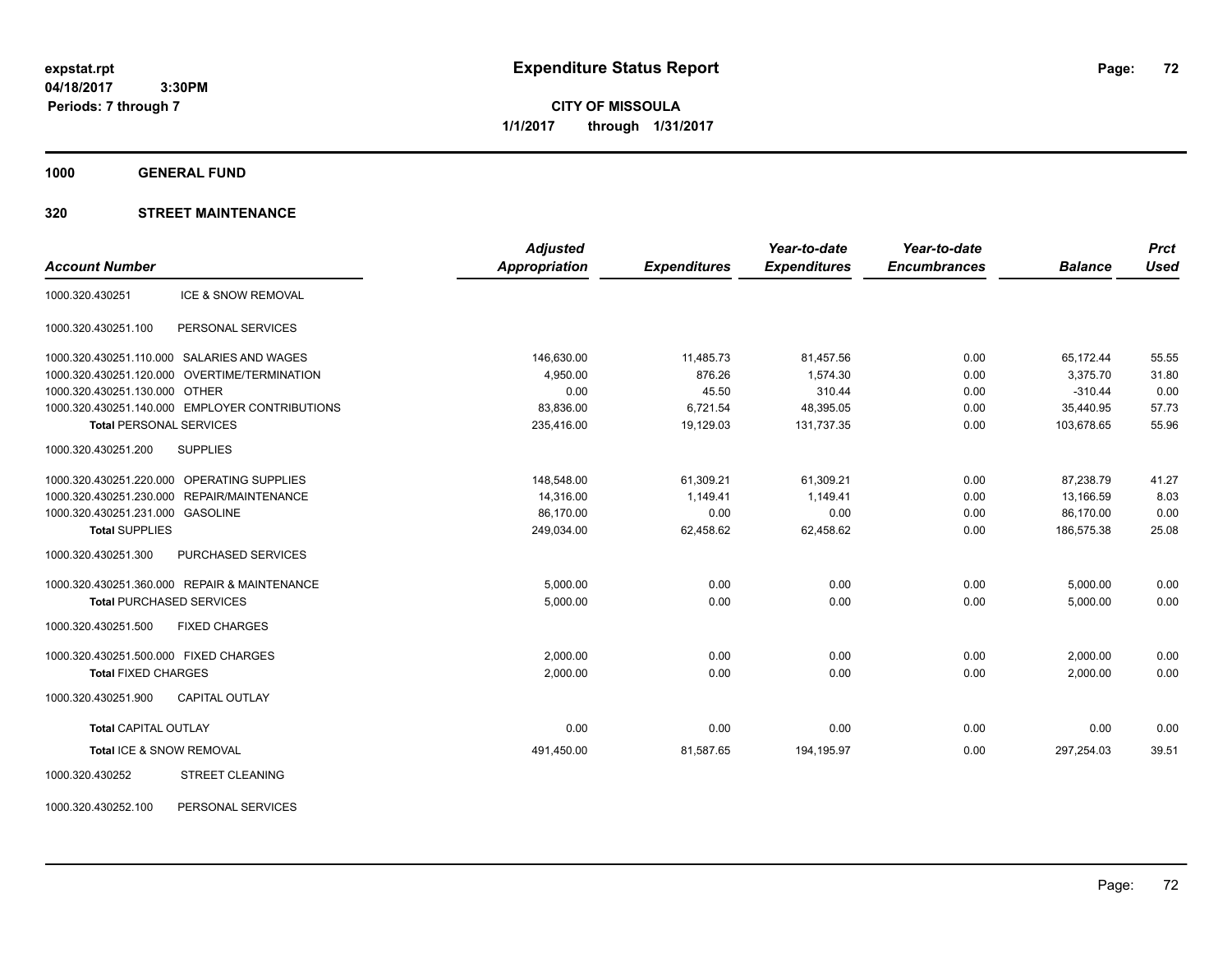**CITY OF MISSOULA 1/1/2017 through 1/31/2017**

**1000 GENERAL FUND**

## **320 STREET MAINTENANCE**

| <b>Account Number</b>                 |                                                | <b>Adjusted</b><br><b>Appropriation</b> | <b>Expenditures</b> | Year-to-date<br><b>Expenditures</b> | Year-to-date<br><b>Encumbrances</b> | <b>Balance</b> | <b>Prct</b><br><b>Used</b> |
|---------------------------------------|------------------------------------------------|-----------------------------------------|---------------------|-------------------------------------|-------------------------------------|----------------|----------------------------|
|                                       | 1000.320.430252.110.000 SALARIES AND WAGES     | 369,472.00                              | 28,581.83           | 202,702.52                          | 0.00                                | 166,769.48     | 54.86                      |
|                                       | 1000.320.430252.120.000 OVERTIME/TERMINATION   | 4,950.00                                | 2,180.45            | 3,917.36                            | 0.00                                | 1,032.64       | 79.14                      |
| 1000.320.430252.130.000 OTHER         |                                                | 3,000.00                                | 113.50              | 774.42                              | 0.00                                | 2,225.58       | 25.81                      |
|                                       | 1000.320.430252.140.000 EMPLOYER CONTRIBUTIONS | 208,746.00                              | 17,519.10           | 119,842.78                          | 0.00                                | 88,903.22      | 57.41                      |
| <b>Total PERSONAL SERVICES</b>        |                                                | 586,168.00                              | 48,394.88           | 327,237.08                          | 0.00                                | 258,930.92     | 55.83                      |
| 1000.320.430252.200                   | <b>SUPPLIES</b>                                |                                         |                     |                                     |                                     |                |                            |
|                                       | 1000.320.430252.220.000 OPERATING SUPPLIES     | 2,132.00                                | 0.00                | 0.00                                | 0.00                                | 2,132.00       | 0.00                       |
|                                       | 1000.320.430252.230.000 REPAIR/MAINTENANCE     | 25,435.00                               | 0.00                | 608.58                              | 0.00                                | 24.826.42      | 2.39                       |
| 1000.320.430252.231.000 GASOLINE      |                                                | 43,814.00                               | 0.00                | 0.00                                | 0.00                                | 43,814.00      | 0.00                       |
| <b>Total SUPPLIES</b>                 |                                                | 71,381.00                               | 0.00                | 608.58                              | 0.00                                | 70,772.42      | 0.85                       |
| 1000.320.430252.300                   | PURCHASED SERVICES                             |                                         |                     |                                     |                                     |                |                            |
|                                       | 1000.320.430252.350.000 PROFESSIONAL SERVICES  | 500.00                                  | 0.00                | 0.00                                | 0.00                                | 500.00         | 0.00                       |
|                                       | 1000.320.430252.360.000 REPAIR & MAINTENANCE   | 14,000.00                               | 0.00                | 0.00                                | 0.00                                | 14,000.00      | 0.00                       |
|                                       | <b>Total PURCHASED SERVICES</b>                | 14,500.00                               | 0.00                | 0.00                                | 0.00                                | 14,500.00      | 0.00                       |
| 1000.320.430252.400                   | <b>BUILDING MATERIALS</b>                      |                                         |                     |                                     |                                     |                |                            |
| <b>Total BUILDING MATERIALS</b>       |                                                | 0.00                                    | 0.00                | 0.00                                | 0.00                                | 0.00           | 0.00                       |
| 1000.320.430252.500                   | <b>FIXED CHARGES</b>                           |                                         |                     |                                     |                                     |                |                            |
| 1000.320.430252.500.000 FIXED CHARGES |                                                | 9,000.00                                | 0.00                | 1,755.00                            | 0.00                                | 7,245.00       | 19.50                      |
| <b>Total FIXED CHARGES</b>            |                                                | 9,000.00                                | 0.00                | 1,755.00                            | 0.00                                | 7,245.00       | 19.50                      |
| Total STREET CLEANING                 |                                                | 681,049.00                              | 48,394.88           | 329,600.66                          | 0.00                                | 351.448.34     | 48.40                      |
| 1000.320.430270                       | <b>COMMUNICATIONS MAINTENANCE</b>              |                                         |                     |                                     |                                     |                |                            |
| 1000.320.430270.100                   | PERSONAL SERVICES                              |                                         |                     |                                     |                                     |                |                            |
| <b>Total PERSONAL SERVICES</b>        |                                                | 0.00                                    | 0.00                | 0.00                                | 0.00                                | 0.00           | 0.00                       |
| 1000.320.430270.200                   | <b>SUPPLIES</b>                                |                                         |                     |                                     |                                     |                |                            |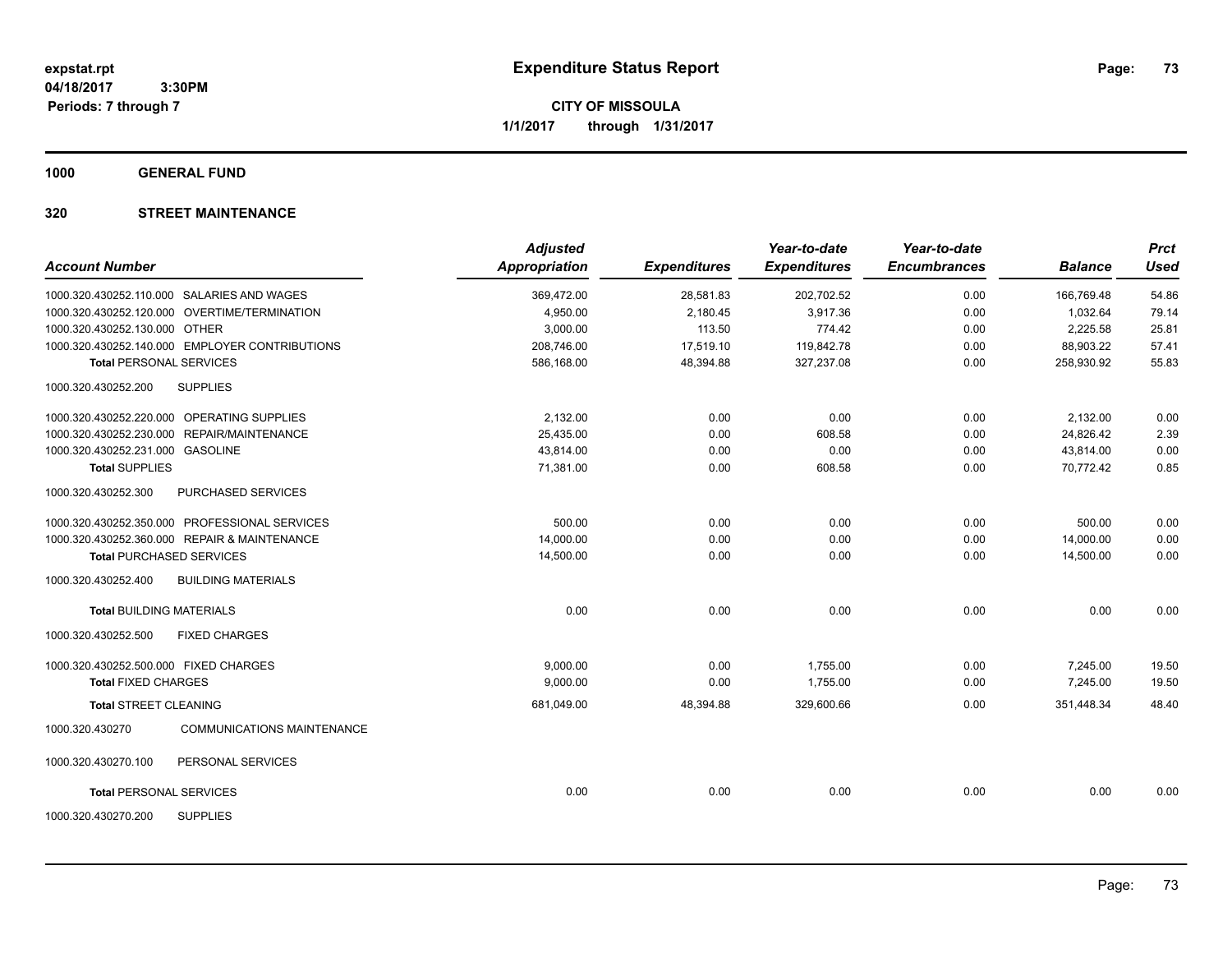**CITY OF MISSOULA 1/1/2017 through 1/31/2017**

**1000 GENERAL FUND**

## **320 STREET MAINTENANCE**

| <b>Account Number</b>                        | <b>Adjusted</b><br><b>Appropriation</b> | <b>Expenditures</b> | Year-to-date<br><b>Expenditures</b> | Year-to-date<br><b>Encumbrances</b> | <b>Balance</b> | <b>Prct</b><br><b>Used</b> |
|----------------------------------------------|-----------------------------------------|---------------------|-------------------------------------|-------------------------------------|----------------|----------------------------|
| <b>Total SUPPLIES</b>                        | 0.00                                    | 0.00                | 0.00                                | 0.00                                | 0.00           | 0.00                       |
| 1000.320.430270.900<br><b>CAPITAL OUTLAY</b> |                                         |                     |                                     |                                     |                |                            |
| 1000.320.430270.930.000 IMPROVEMENTS         | 104.814.00                              | 0.00                | 42,755.71                           | 0.00                                | 62.058.29      | 40.79                      |
| <b>Total COMMUNICATIONS MAINTENANCE</b>      | 104,814.00                              | 0.00                | 42,755.71                           | 0.00                                | 62,058.29      | 40.79                      |
| <b>DEBT SERVICE</b><br>1000.320.490504       |                                         |                     |                                     |                                     |                |                            |
| <b>DEBT SERVICE</b><br>1000.320.490504.600   |                                         |                     |                                     |                                     |                |                            |
| <b>Total DEBT SERVICE</b>                    | 0.00                                    | 0.00                | 0.00                                | 0.00                                | 0.00           | 0.00                       |
| <b>Total STREET MAINTENANCE</b>              | 2,989,232.00                            | 251.916.65          | 1.493.216.64                        | 0.00                                | 1.496.015.36   | 49.95                      |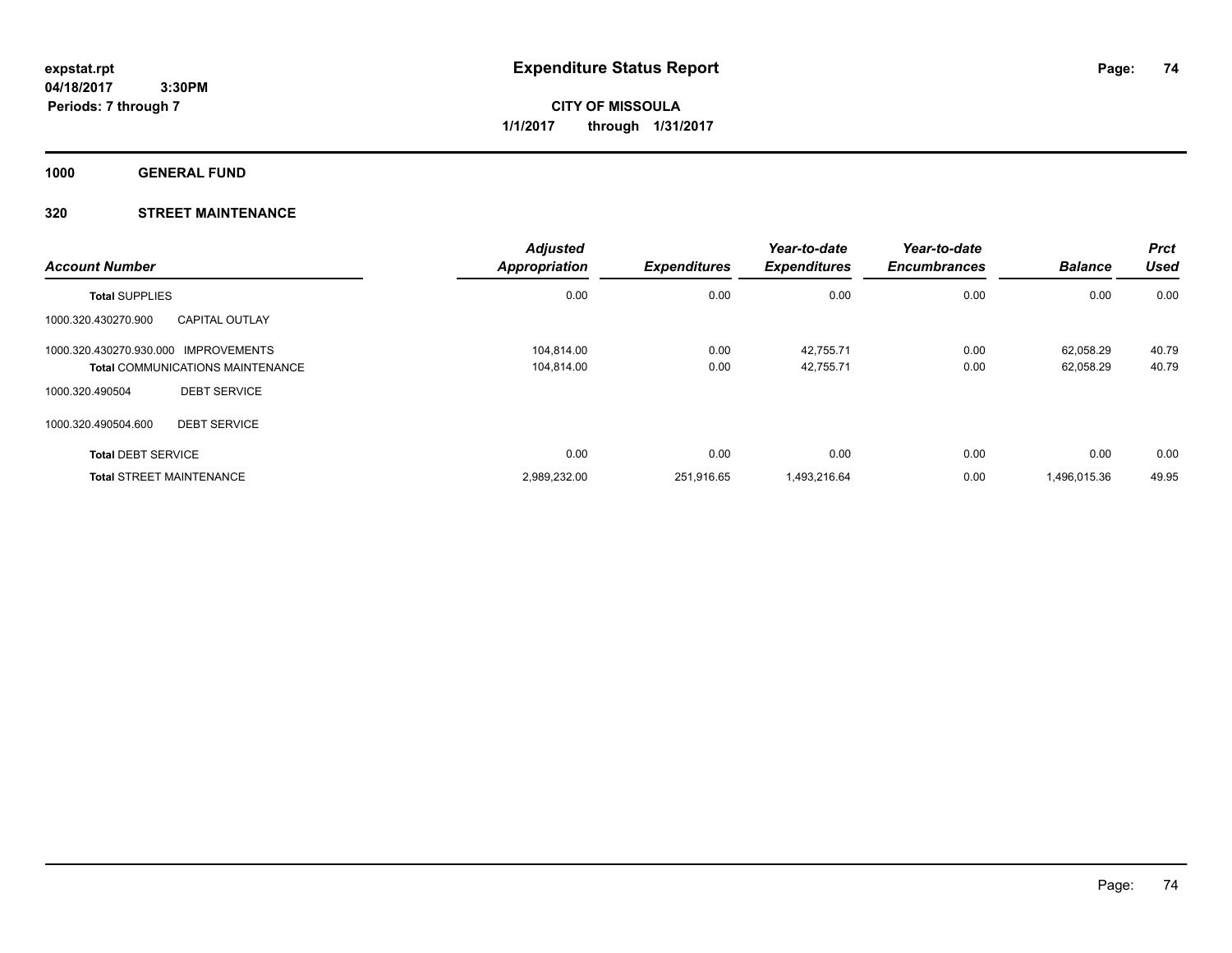**CITY OF MISSOULA 1/1/2017 through 1/31/2017**

**1000 GENERAL FUND**

## **321 FACIITIES MAINTENANCE**

|                                        |                                                   | <b>Adjusted</b>      |                     | Year-to-date        | Year-to-date        |                | <b>Prct</b> |
|----------------------------------------|---------------------------------------------------|----------------------|---------------------|---------------------|---------------------|----------------|-------------|
| <b>Account Number</b>                  |                                                   | <b>Appropriation</b> | <b>Expenditures</b> | <b>Expenditures</b> | <b>Encumbrances</b> | <b>Balance</b> | <b>Used</b> |
| 1000.321.411810                        | <b>FACILITY MAINTENANCE</b>                       |                      |                     |                     |                     |                |             |
| 1000.321.411810.100                    | PERSONAL SERVICES                                 |                      |                     |                     |                     |                |             |
|                                        | 1000.321.411810.110.000 SALARIES AND WAGES        | 52.283.00            | 3,138.14            | 25,986.73           | 0.00                | 26,296.27      | 49.70       |
|                                        | 1000.321.411810.120.000 OVERTIME/TERMINATION      | 0.00                 | 44.86               | 48.04               | 0.00                | $-48.04$       | 0.00        |
| 1000.321.411810.130.000 OTHER          |                                                   | 1.040.00             | 8.61                | 55.12               | 0.00                | 984.88         | 5.30        |
|                                        | 1000.321.411810.140.000 EMPLOYER CONTRIBUTIONS    | 22,275.00            | 1,329.11            | 11,302.50           | 0.00                | 10,972.50      | 50.74       |
| <b>Total PERSONAL SERVICES</b>         |                                                   | 75,598.00            | 4,520.72            | 37,392.39           | 0.00                | 38,205.61      | 49.46       |
| 1000.321.411810.200                    | <b>SUPPLIES</b>                                   |                      |                     |                     |                     |                |             |
|                                        | 1000.321.411810.220.000 OPERATING SUPPLIES        | 450.00               | 0.00                | 52.39               | 0.00                | 397.61         | 11.64       |
| 1000.321.411810.231.000 GASOLINE       |                                                   | 170.00               | 0.00                | 0.00                | 0.00                | 170.00         | 0.00        |
| 1000.321.411810.240.000 OTHER SUPPLIES |                                                   | 6,070.00             | 0.00                | 6.15                | 0.00                | 6,063.85       | 0.10        |
| <b>Total SUPPLIES</b>                  |                                                   | 6,690.00             | 0.00                | 58.54               | 0.00                | 6,631.46       | 0.88        |
| 1000.321.411810.300                    | <b>PURCHASED SERVICES</b>                         |                      |                     |                     |                     |                |             |
| 1000.321.411810.340.000 SEWER          |                                                   | 767.00               | 0.00                | 0.00                | 0.00                | 767.00         | 0.00        |
|                                        | 1000.321.411810.341.000 ELECTRICITY & NATURAL GAS | 26,886.00            | 1.819.13            | 2.557.27            | 0.00                | 24.328.73      | 9.51        |
| 1000.321.411810.343.000 WATER CHARGES  |                                                   | 957.00               | 0.00                | 0.00                | 0.00                | 957.00         | 0.00        |
|                                        | 1000.321.411810.360.000 REPAIR & MAINTENANCE      | 10,020.00            | 0.00                | 0.00                | 0.00                | 10,020.00      | 0.00        |
| 1000.321.411810.370.000 TRAVEL         |                                                   | 150.00               | 0.00                | 0.00                | 0.00                | 150.00         | 0.00        |
|                                        | <b>Total PURCHASED SERVICES</b>                   | 38,780.00            | 1,819.13            | 2,557.27            | 0.00                | 36,222.73      | 6.59        |
| 1000.321.411810.900                    | <b>CAPITAL OUTLAY</b>                             |                      |                     |                     |                     |                |             |
| <b>Total CAPITAL OUTLAY</b>            |                                                   | 0.00                 | 0.00                | 0.00                | 0.00                | 0.00           | 0.00        |
|                                        | <b>Total FACILITY MAINTENANCE</b>                 | 121,068.00           | 6,339.85            | 40,008.20           | 0.00                | 81,059.80      | 33.05       |
| 1000.321.430220                        | <b>CITY HALL UTILITIES</b>                        |                      |                     |                     |                     |                |             |

1000.321.430220.200 SUPPLIES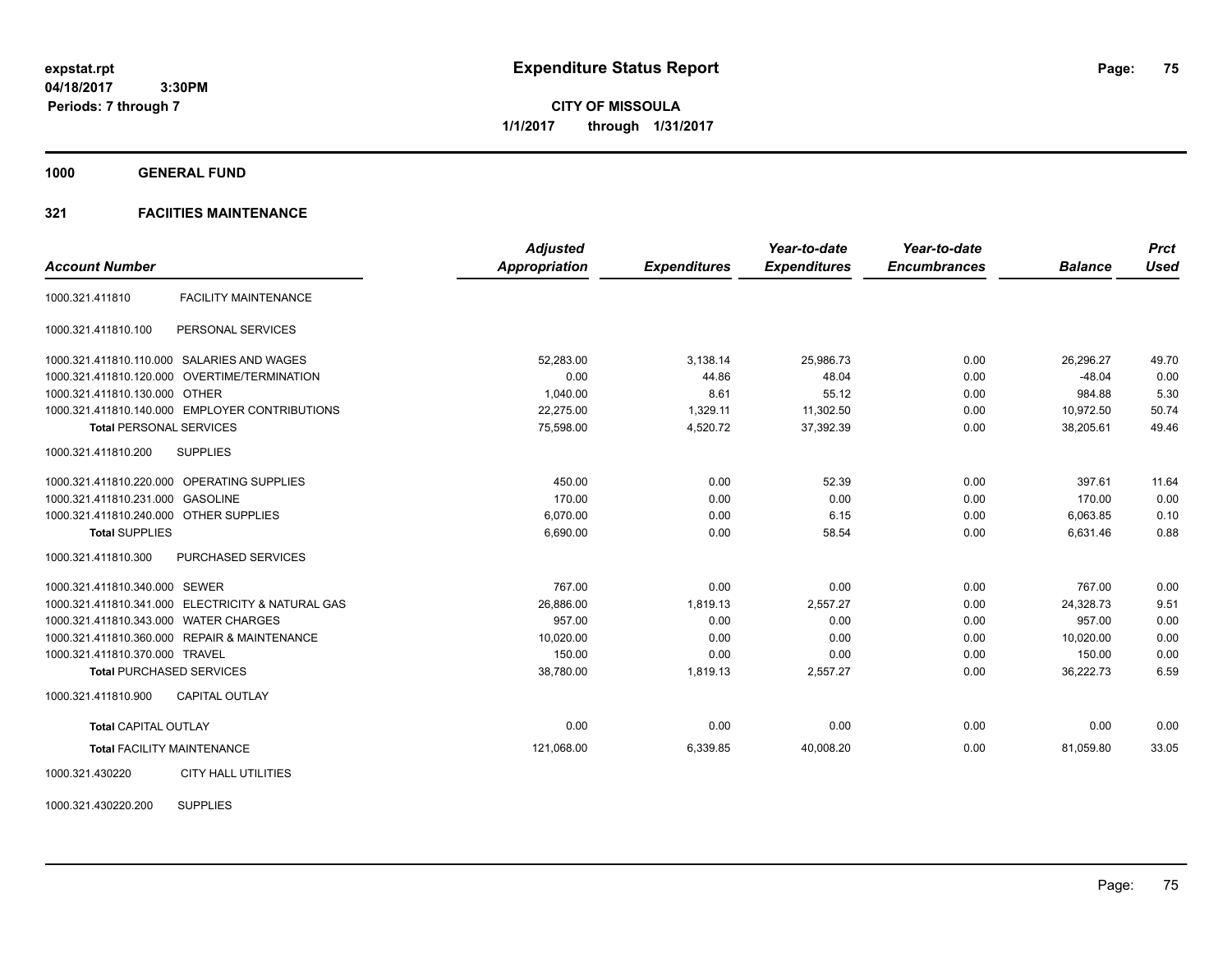**CITY OF MISSOULA 1/1/2017 through 1/31/2017**

**1000 GENERAL FUND**

| <b>Account Number</b>                                      | <b>Adjusted</b><br><b>Appropriation</b> | <b>Expenditures</b> | Year-to-date<br><b>Expenditures</b> | Year-to-date<br><b>Encumbrances</b> | <b>Balance</b> | <b>Prct</b><br><b>Used</b> |
|------------------------------------------------------------|-----------------------------------------|---------------------|-------------------------------------|-------------------------------------|----------------|----------------------------|
| 1000.321.430220.220.000 OPERATING SUPPLIES                 | 0.00                                    | 0.00                | 175.16                              | 0.00                                | $-175.16$      | 0.00                       |
| 1000.321.430220.240.000 CITY HALL UTILITIES/OTHER SUPPLIES | 2,340.00                                | 41.85               | 414.46                              | 0.00                                | 1,925.54       | 17.71                      |
| <b>Total SUPPLIES</b>                                      | 2,340.00                                | 41.85               | 589.62                              | 0.00                                | 1,750.38       | 25.20                      |
| 1000.321.430220.300<br>PURCHASED SERVICES                  |                                         |                     |                                     |                                     |                |                            |
| 1000.321.430220.340.000 CITY HALL/SEWER                    | 1,269.00                                | 577.47              | 1,123.79                            | 0.00                                | 145.21         | 88.56                      |
| 1000.321.430220.341.000 CITYHALL/ELECTRICITY & NATURAL GAS | 82,108.00                               | 20,492.22           | 76,047.91                           | 0.00                                | 6,060.09       | 92.62                      |
| 1000.321.430220.343.000 CITYHALL/WATER CHARGES             | 7,677.00                                | 339.35              | 2,314.82                            | 0.00                                | 5,362.18       | 30.15                      |
| 1000.321.430220.344.000 CITYHALL/TELEPHONE SERVICE         | 637.00                                  | 0.00                | 0.00                                | 0.00                                | 637.00         | 0.00                       |
| 1000.321.430220.345.000 CITY HALL/GARBAGE                  | 9,022.00                                | 464.08              | 3,248.28                            | 0.00                                | 5,773.72       | 36.00                      |
| 1000.321.430220.350.000 PROFESSIONAL SERVICES              | 1,720.00                                | 0.00                | 598.00                              | 0.00                                | 1,122.00       | 34.77                      |
| 1000.321.430220.360.000 CITY HALL/REPAIR & MAINTENANCE     | 170,086.00                              | 21,970.20           | 95,974.81                           | 0.00                                | 74,111.19      | 56.43                      |
| <b>Total PURCHASED SERVICES</b>                            | 272,519.00                              | 43,843.32           | 179,307.61                          | 0.00                                | 93,211.39      | 65.80                      |
| <b>CAPITAL OUTLAY</b><br>1000.321.430220.900               |                                         |                     |                                     |                                     |                |                            |
| <b>Total CAPITAL OUTLAY</b>                                | 0.00                                    | 0.00                | 0.00                                | 0.00                                | 0.00           | 0.00                       |
| <b>Total CITY HALL UTILITIES</b>                           | 274,859.00                              | 43,885.17           | 179.897.23                          | 0.00                                | 94,961.77      | 65.45                      |
| 1000.321.431310<br><b>ADMINISTRATION</b>                   |                                         |                     |                                     |                                     |                |                            |
| PERSONAL SERVICES<br>1000.321.431310.100                   |                                         |                     |                                     |                                     |                |                            |
| 1000.321.431310.110.000 SALARIES AND WAGES                 | 114,514.00                              | 7,172.91            | 59,398.05                           | 0.00                                | 55,115.95      | 51.87                      |
| 1000.321.431310.120.000 OVERTIME/TERMINATION               | 0.00                                    | 102.52              | 109.79                              | 0.00                                | $-109.79$      | 0.00                       |
| 1000.321.431310.130.000 OTHER                              | 0.00                                    | 19.59               | 125.37                              | 0.00                                | $-125.37$      | 0.00                       |
| 1000.321.431310.140.000 EMPLOYER CONTRIBUTIONS             | 46,902.00                               | 3,039.11            | 25,942.79                           | 0.00                                | 20,959.21      | 55.31                      |
| <b>Total PERSONAL SERVICES</b>                             | 161,416.00                              | 10,334.13           | 85,576.00                           | 0.00                                | 75,840.00      | 53.02                      |
| 1000.321.431310.200<br><b>SUPPLIES</b>                     |                                         |                     |                                     |                                     |                |                            |
| 1000.321.431310.210.000 OFFICE SUPPLIES                    | 1,000.00                                | 57.17               | 893.78                              | 0.00                                | 106.22         | 89.38                      |
| 1000.321.431310.220.000 OPERATING SUPPLIES                 | 150.00                                  | 0.00                | 0.00                                | 0.00                                | 150.00         | 0.00                       |
| <b>Total SUPPLIES</b>                                      | 1,150.00                                | 57.17               | 893.78                              | 0.00                                | 256.22         | 77.72                      |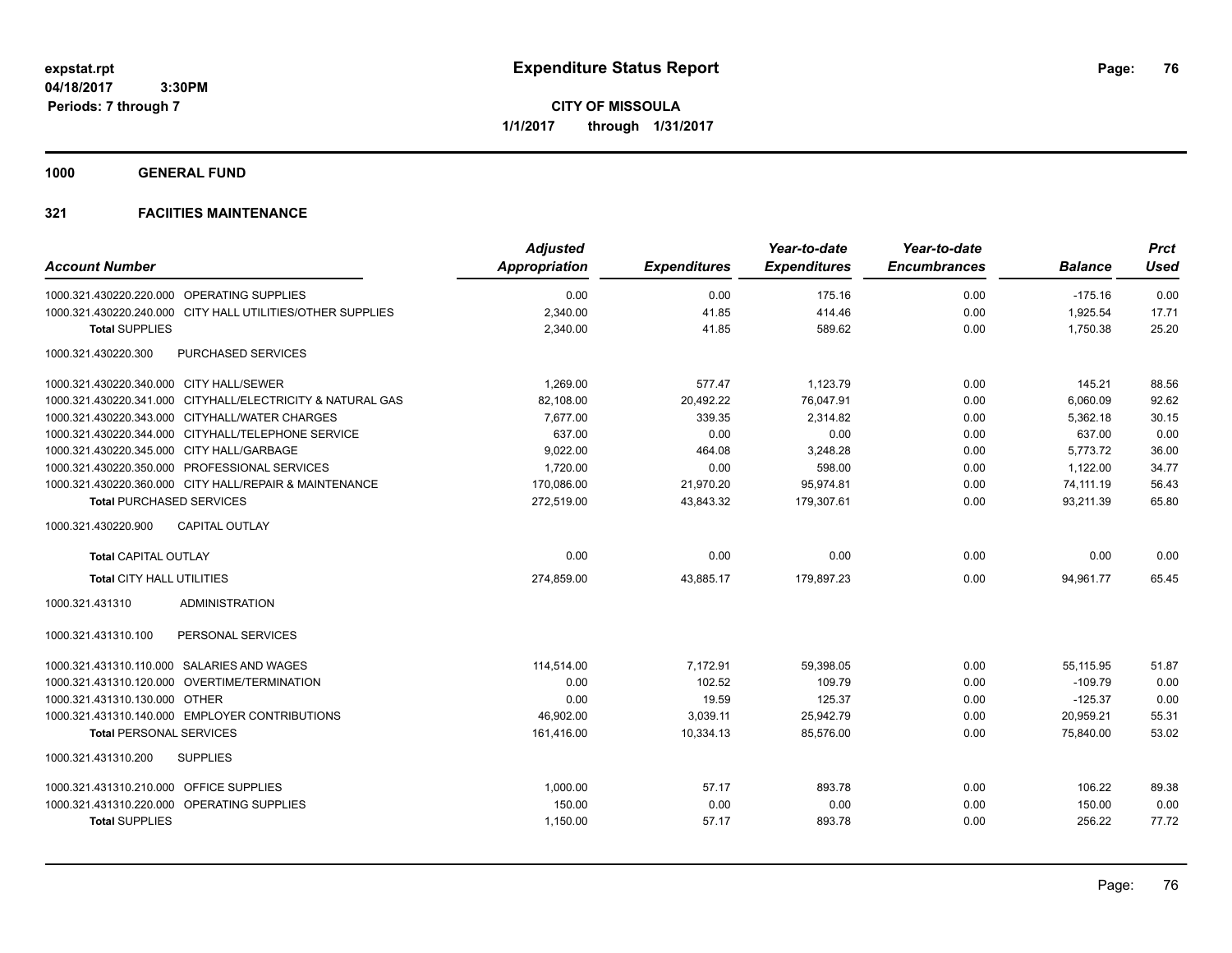**Periods: 7 through 7**

**CITY OF MISSOULA 1/1/2017 through 1/31/2017**

**1000 GENERAL FUND**

|                                                         | <b>Adjusted</b> |                     | Year-to-date        | Year-to-date        |                | <b>Prct</b> |
|---------------------------------------------------------|-----------------|---------------------|---------------------|---------------------|----------------|-------------|
| <b>Account Number</b>                                   | Appropriation   | <b>Expenditures</b> | <b>Expenditures</b> | <b>Encumbrances</b> | <b>Balance</b> | <b>Used</b> |
| PURCHASED SERVICES<br>1000.321.431310.300               |                 |                     |                     |                     |                |             |
| 1000.321.431310.310.000 COMMUNICATIONS                  | 150.00          | 0.00                | 0.00                | 0.00                | 150.00         | 0.00        |
| PRINTING & DUPLICATING<br>1000.321.431310.320.000       | 100.00          | 39.95               | 79.90               | 0.00                | 20.10          | 79.90       |
| 1000.321.431310.330.000 PUBLICITY, SUBSCRIPTIONS & DUES | 230.00          | 0.00                | 281.74              | 0.00                | $-51.74$       | 122.50      |
| <b>Total PURCHASED SERVICES</b>                         | 480.00          | 39.95               | 361.64              | 0.00                | 118.36         | 75.34       |
| OTHER OBJECTS<br>1000.321.431310.800                    |                 |                     |                     |                     |                |             |
| <b>Total OTHER OBJECTS</b>                              | 0.00            | 0.00                | 0.00                | 0.00                | 0.00           | 0.00        |
| <b>Total ADMINISTRATION</b>                             | 163.046.00      | 10,431.25           | 86.831.42           | 0.00                | 76,214.58      | 53.26       |
| <b>EQUIPMENT MAINTENANCE</b><br>1000.321.431330         |                 |                     |                     |                     |                |             |
| 1000.321.431330.100<br>PERSONAL SERVICES                |                 |                     |                     |                     |                |             |
| 1000.321.431330.110.000 SALARIES AND WAGES              | 483,904.00      | 34,519.47           | 285,852.66          | 0.00                | 198,051.34     | 59.07       |
| 1000.321.431330.120.000 OVERTIME/TERMINATION            | 2.000.00        | 493.35              | 528.35              | 0.00                | 1.471.65       | 26.42       |
| 1000.321.431330.130.000 OTHER                           | 1,440.00        | 94.30               | 603.51              | 0.00                | 836.49         | 41.91       |
| 1000.321.431330.140.000 EMPLOYER CONTRIBUTIONS          | 221,602.00      | 14,624.51           | 125,406.39          | 0.00                | 96,195.61      | 56.59       |
| 1000.321.431330.141.000 STATE RETIREMENT CONTRIBUTIONS  | 0.00            | 44.83               | 371.26              | 0.00                | $-371.26$      | 0.00        |
| <b>Total PERSONAL SERVICES</b>                          | 708,946.00      | 49.776.46           | 412,762.17          | 0.00                | 296.183.83     | 58.22       |
| 1000.321.431330.200<br><b>SUPPLIES</b>                  |                 |                     |                     |                     |                |             |
| 1000.321.431330.220.000 OPERATING SUPPLIES              | 17,600.00       | 1,522.37            | 17,436.77           | 0.00                | 163.23         | 99.07       |
| REPAIR/MAINTENANCE<br>1000.321.431330.230.000           | 39,399.00       | 6,875.65            | 17,164.64           | 0.00                | 22,234.36      | 43.57       |
| 1000.321.431330.231.000 GASOLINE                        | 3,032.00        | 275.67              | 1,651.36            | 0.00                | 1,380.64       | 54.46       |
| 1000.321.431330.240.000 OTHER SUPPLIES                  | 2,600.00        | 0.00                | 35.60               | 0.00                | 2,564.40       | 1.37        |
| <b>Total SUPPLIES</b>                                   | 62,631.00       | 8,673.69            | 36,288.37           | 0.00                | 26,342.63      | 57.94       |
| PURCHASED SERVICES<br>1000.321.431330.300               |                 |                     |                     |                     |                |             |
| 1000.321.431330.320.000 PRINTING & DUPLICATING          | 250.00          | 0.00                | 0.00                | 0.00                | 250.00         | 0.00        |
| 1000.321.431330.350.000 PROFESSIONAL SERVICES           | 7,624.00        | 0.00                | 4,214.46            | 0.00                | 3,409.54       | 55.28       |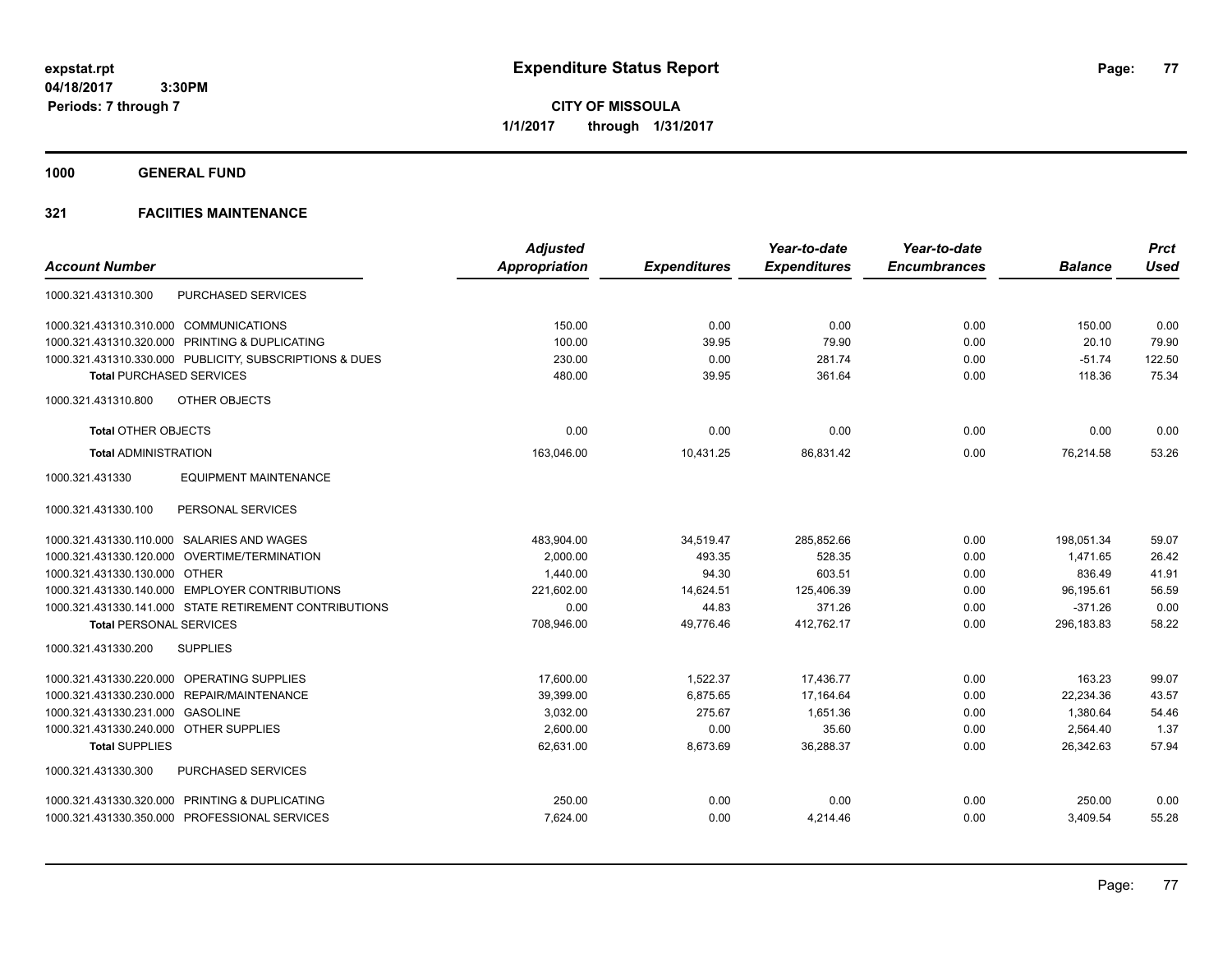**CITY OF MISSOULA 1/1/2017 through 1/31/2017**

**1000 GENERAL FUND**

| <b>Account Number</b>                             | <b>Adjusted</b><br><b>Appropriation</b> | <b>Expenditures</b> | Year-to-date<br><b>Expenditures</b> | Year-to-date<br><b>Encumbrances</b> | <b>Balance</b> | <b>Prct</b><br><b>Used</b> |
|---------------------------------------------------|-----------------------------------------|---------------------|-------------------------------------|-------------------------------------|----------------|----------------------------|
| 1000.321.431330.360.000 REPAIR & MAINTENANCE      | 15,920.00                               | 164.00              | 1,853.09                            | 0.00                                | 14,066.91      | 11.64                      |
| 1000.321.431330.370.000 TRAVEL                    | 900.00                                  | 0.00                | 0.00                                | 0.00                                | 900.00         | 0.00                       |
| 1000.321.431330.380.000 TRAINING                  | 850.00                                  | 0.00                | 0.00                                | 0.00                                | 850.00         | 0.00                       |
| <b>Total PURCHASED SERVICES</b>                   | 25,544.00                               | 164.00              | 6,067.55                            | 0.00                                | 19,476.45      | 23.75                      |
| <b>CAPITAL OUTLAY</b><br>1000.321.431330.900      |                                         |                     |                                     |                                     |                |                            |
| <b>Total CAPITAL OUTLAY</b>                       | 0.00                                    | 0.00                | 0.00                                | 0.00                                | 0.00           | 0.00                       |
| <b>Total EQUIPMENT MAINTENANCE</b>                | 797,121.00                              | 58,614.15           | 455,118.09                          | 0.00                                | 342,002.91     | 57.10                      |
| 1000.321.431350<br><b>VEHICLE FACILITY</b>        |                                         |                     |                                     |                                     |                |                            |
| 1000.321.431350.100<br>PERSONAL SERVICES          |                                         |                     |                                     |                                     |                |                            |
| <b>Total PERSONAL SERVICES</b>                    | 0.00                                    | 0.00                | 0.00                                | 0.00                                | 0.00           | 0.00                       |
| 1000.321.431350.200<br><b>SUPPLIES</b>            |                                         |                     |                                     |                                     |                |                            |
| 1000.321.431350.210.000 OFFICE SUPPLIES           | 0.00                                    | 13.94               | 70.22                               | 0.00                                | $-70.22$       | 0.00                       |
| 1000.321.431350.220.000 OPERATING SUPPLIES        | 16,692.00                               | 140.00              | 140.00                              | 0.00                                | 16,552.00      | 0.84                       |
| <b>Total SUPPLIES</b>                             | 16,692.00                               | 153.94              | 210.22                              | 0.00                                | 16,481.78      | 1.26                       |
| 1000.321.431350.300<br><b>PURCHASED SERVICES</b>  |                                         |                     |                                     |                                     |                |                            |
| 1000.321.431350.340.000 SEWER                     | 767.00                                  | 203.36              | 376.18                              | 0.00                                | 390.82         | 49.05                      |
| 1000.321.431350.341.000 ELECTRICITY & NATURAL GAS | 100,439.00                              | 4,589.28            | 17,010.26                           | 0.00                                | 83,428.74      | 16.94                      |
| 1000.321.431350.343.000 WATER CHARGES             | 3,722.00                                | 434.09              | 975.15                              | 0.00                                | 2,746.85       | 26.20                      |
| 1000.321.431350.344.000 TELEPHONE SERVICE         | 1,953.00                                | 494.86              | 1,387.78                            | 0.00                                | 565.22         | 71.06                      |
| 1000.321.431350.345.000 GARBAGE                   | 4,231.00                                | 249.90              | 1,749.30                            | 0.00                                | 2,481.70       | 41.34                      |
| 1000.321.431350.350.000 PROFESSIONAL SERVICES     | 5,300.00                                | 90.00               | 670.01                              | 0.00                                | 4,629.99       | 12.64                      |
| 1000.321.431350.360.000 REPAIR & MAINTENANCE      | 28.795.00                               | 3,772.95            | 15,360.70                           | 0.00                                | 13,434.30      | 53.35                      |
| <b>Total PURCHASED SERVICES</b>                   | 145,207.00                              | 9,834.44            | 37,529.38                           | 0.00                                | 107,677.62     | 25.85                      |
| 1000.321.431350.900<br><b>CAPITAL OUTLAY</b>      |                                         |                     |                                     |                                     |                |                            |
| <b>Total CAPITAL OUTLAY</b>                       | 0.00                                    | 0.00                | 0.00                                | 0.00                                | 0.00           | 0.00                       |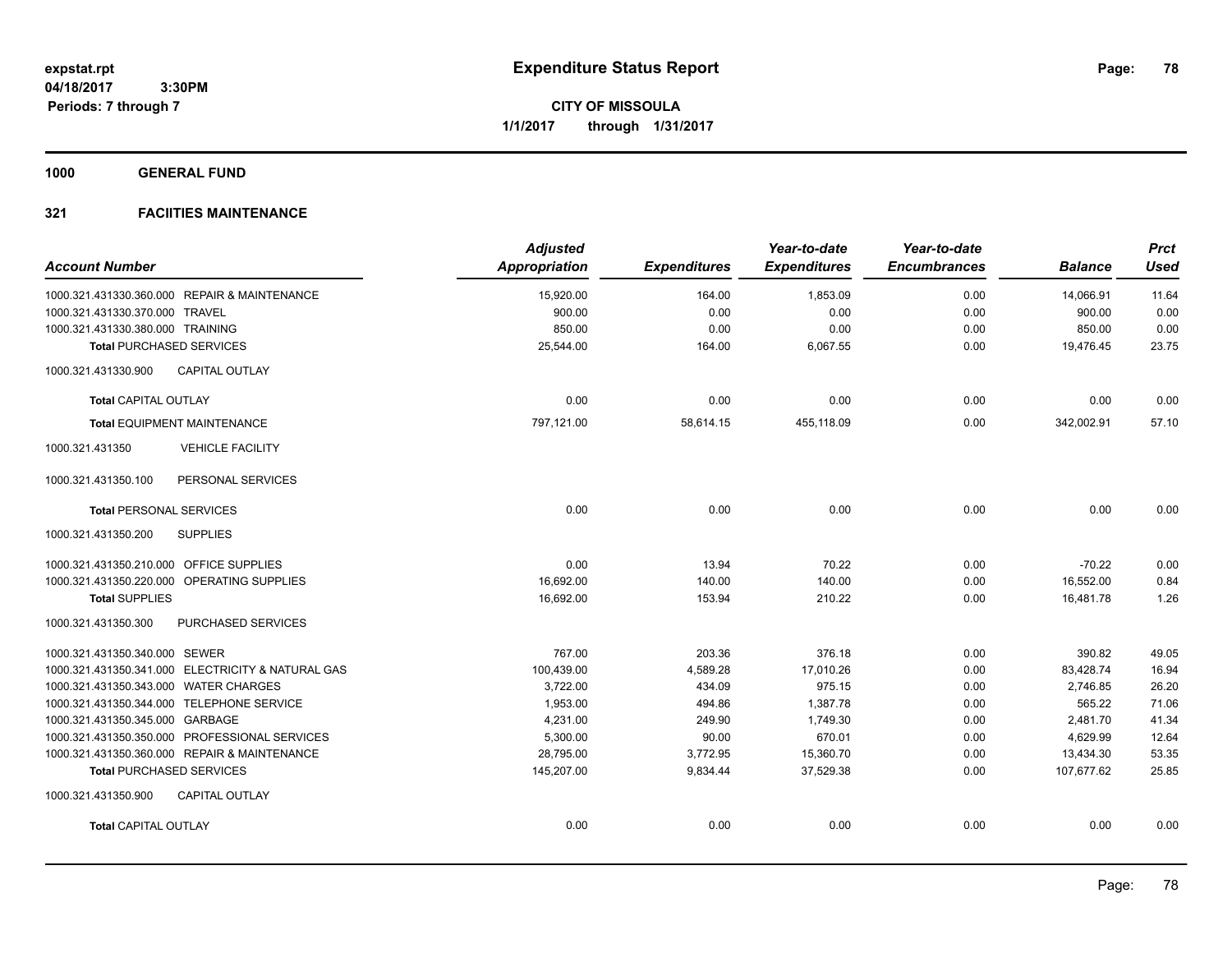**Periods: 7 through 7**

**CITY OF MISSOULA 1/1/2017 through 1/31/2017**

**1000 GENERAL FUND**

| <b>Account Number</b>                                    | <b>Adjusted</b><br><b>Appropriation</b> | <b>Expenditures</b> | Year-to-date<br><b>Expenditures</b> | Year-to-date<br><b>Encumbrances</b> | <b>Balance</b> | <b>Prct</b><br><b>Used</b> |
|----------------------------------------------------------|-----------------------------------------|---------------------|-------------------------------------|-------------------------------------|----------------|----------------------------|
| <b>Total VEHICLE FACILITY</b>                            | 161,899.00                              | 9,988.38            | 37,739.60                           | 0.00                                | 124,159.40     | 23.31                      |
| <b>ART MUSEUM</b><br>1000.321.460452                     |                                         |                     |                                     |                                     |                |                            |
| <b>SUPPLIES</b><br>1000.321.460452.200                   |                                         |                     |                                     |                                     |                |                            |
| <b>Total SUPPLIES</b>                                    | 0.00                                    | 0.00                | 0.00                                | 0.00                                | 0.00           | 0.00                       |
| <b>PURCHASED SERVICES</b><br>1000.321.460452.300         |                                         |                     |                                     |                                     |                |                            |
| 1000.321.460452.360.000 ART MUSEUM-REPAIR & MAINTENANCE  | 44,525.00                               | 3,950.00            | 26,325.61                           | 0.00                                | 18,199.39      | 59.13                      |
| <b>Total PURCHASED SERVICES</b>                          | 44,525.00                               | 3,950.00            | 26,325.61                           | 0.00                                | 18,199.39      | 59.13                      |
| <b>GRANTS &amp; CONTRIBUTIONS</b><br>1000.321.460452.700 |                                         |                     |                                     |                                     |                |                            |
| <b>Total GRANTS &amp; CONTRIBUTIONS</b>                  | 0.00                                    | 0.00                | 0.00                                | 0.00                                | 0.00           | 0.00                       |
| <b>Total ART MUSEUM</b>                                  | 44,525.00                               | 3,950.00            | 26,325.61                           | 0.00                                | 18,199.39      | 59.13                      |
| <b>Total FACIITIES MAINTENANCE</b>                       | 1,562,518.00                            | 133,208.80          | 825,920.15                          | 0.00                                | 736,597.85     | 52.86                      |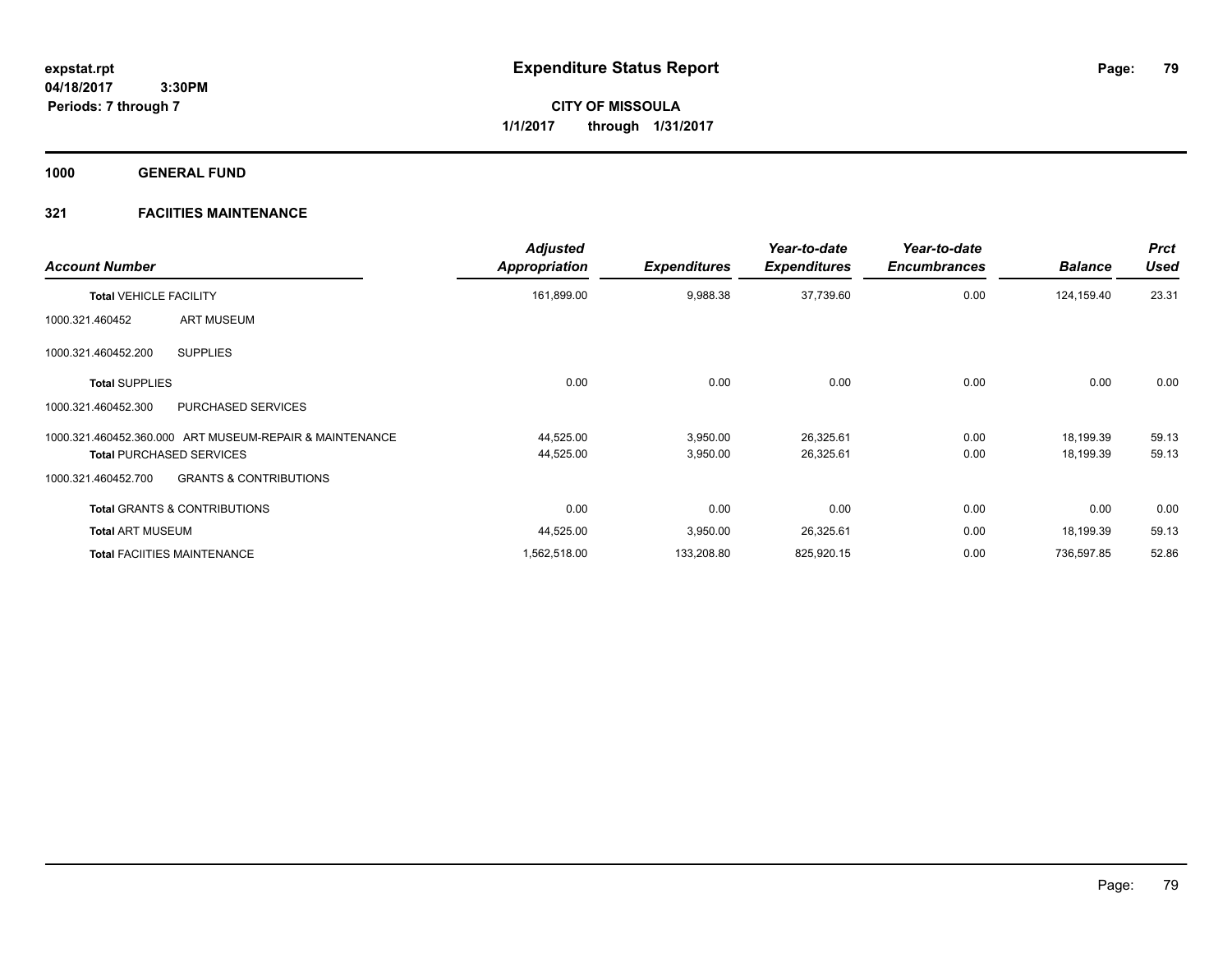**CITY OF MISSOULA 1/1/2017 through 1/31/2017**

**1000 GENERAL FUND**

**340 CEMETERY**

| <b>Account Number</b>                                   | <b>Adjusted</b><br><b>Appropriation</b> | <b>Expenditures</b> | Year-to-date<br><b>Expenditures</b> | Year-to-date<br><b>Encumbrances</b> | <b>Balance</b> | <b>Prct</b><br><b>Used</b> |
|---------------------------------------------------------|-----------------------------------------|---------------------|-------------------------------------|-------------------------------------|----------------|----------------------------|
| <b>ADMINISTRATION</b><br>1000.340.430910                |                                         |                     |                                     |                                     |                |                            |
| 1000.340.430910.100<br>PERSONAL SERVICES                |                                         |                     |                                     |                                     |                |                            |
| 1000.340.430910.110.000 SALARIES AND WAGES              | 89.190.00                               | 6,669.90            | 44.864.01                           | 0.00                                | 44,325.99      | 50.30                      |
| 1000.340.430910.120.000 OVERTIME/TERMINATION            | 5.000.00                                | 64.49               | 683.00                              | 0.00                                | 4.317.00       | 13.66                      |
| 1000.340.430910.140.000 EMPLOYER CONTRIBUTIONS          | 33.066.00                               | 2.678.17            | 17.401.00                           | 0.00                                | 15.665.00      | 52.63                      |
| 1000.340.430910.141.000 STATE RETIREMENT CONTRIBUTIONS  | 0.00                                    | 22.89               | 200.02                              | 0.00                                | $-200.02$      | 0.00                       |
| <b>Total PERSONAL SERVICES</b>                          | 127,256.00                              | 9,435.45            | 63,148.03                           | 0.00                                | 64.107.97      | 49.62                      |
| 1000.340.430910.200<br><b>SUPPLIES</b>                  |                                         |                     |                                     |                                     |                |                            |
| 1000.340.430910.210.000 OFFICE SUPPLIES                 | 2,770.00                                | 1,173.54            | 1,814.58                            | 0.00                                | 955.42         | 65.51                      |
| <b>Total SUPPLIES</b>                                   | 2,770.00                                | 1,173.54            | 1,814.58                            | 0.00                                | 955.42         | 65.51                      |
| 1000.340.430910.300<br><b>PURCHASED SERVICES</b>        |                                         |                     |                                     |                                     |                |                            |
| 1000.340.430910.310.000 COMMUNICATIONS                  | 1,933.00                                | 21.37               | 1.286.65                            | 0.00                                | 646.35         | 66.56                      |
| 1000.340.430910.320.000 PRINTING & DUPLICATING          | 775.00                                  | 0.00                | 202.26                              | 0.00                                | 572.74         | 26.10                      |
| 1000.340.430910.330.000 PUBLICITY, SUBSCRIPTIONS & DUES | 813.00                                  | 0.00                | 248.74                              | 0.00                                | 564.26         | 30.60                      |
| 1000.340.430910.344.000 TELEPHONE SERVICE               | 2,100.00                                | 30.13               | 535.47                              | 0.00                                | 1,564.53       | 25.50                      |
| 1000.340.430910.350.000 PROFESSIONAL SERVICES           | 600.00                                  | 0.00                | 0.00                                | 0.00                                | 600.00         | 0.00                       |
| 1000.340.430910.360.000 REPAIR & MAINTENANCE            | 600.00                                  | 66.48               | 989.60                              | 0.00                                | $-389.60$      | 164.93                     |
| 1000.340.430910.370.000 TRAVEL                          | 500.00                                  | 0.00                | 0.00                                | 0.00                                | 500.00         | 0.00                       |
| 1000.340.430910.380.000 TRAINING                        | 1,006.00                                | 90.00               | 310.00                              | 0.00                                | 696.00         | 30.82                      |
| <b>Total PURCHASED SERVICES</b>                         | 8,327.00                                | 207.98              | 3,572.72                            | 0.00                                | 4,754.28       | 42.91                      |
| 1000.340.430910.800<br>OTHER OBJECTS                    |                                         |                     |                                     |                                     |                |                            |
| <b>Total OTHER OBJECTS</b>                              | 0.00                                    | 0.00                | 0.00                                | 0.00                                | 0.00           | 0.00                       |
| 1000.340.430910.900<br><b>CAPITAL OUTLAY</b>            |                                         |                     |                                     |                                     |                |                            |
| <b>Total CAPITAL OUTLAY</b>                             | 0.00                                    | 0.00                | 0.00                                | 0.00                                | 0.00           | 0.00                       |
| <b>Total ADMINISTRATION</b>                             | 138,353.00                              | 10,816.97           | 68,535.33                           | 0.00                                | 69,817.67      | 49.54                      |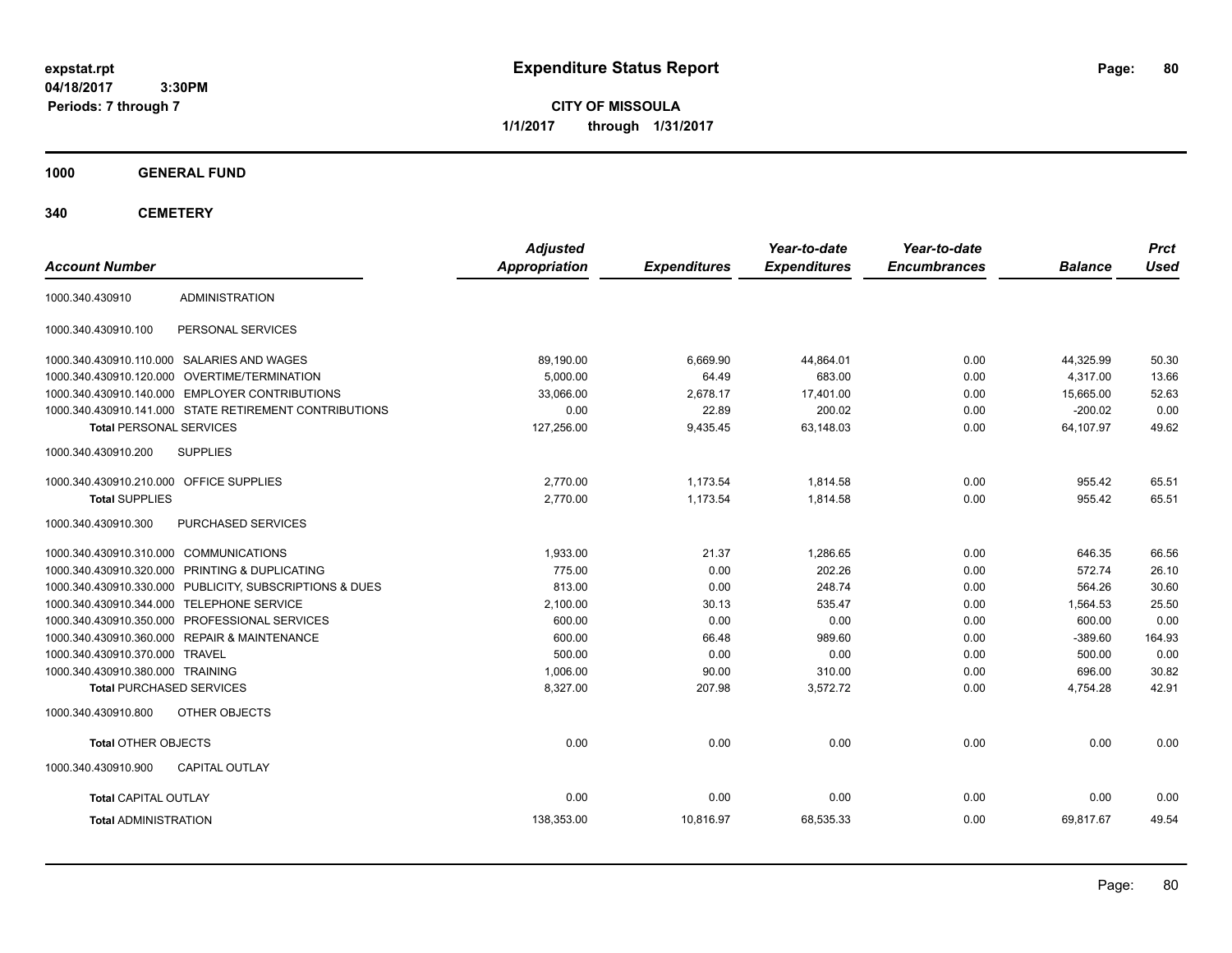**CITY OF MISSOULA 1/1/2017 through 1/31/2017**

#### **1000 GENERAL FUND**

**340 CEMETERY**

|                                                   | <b>Adjusted</b> |                     | Year-to-date        | Year-to-date        |                | <b>Prct</b> |
|---------------------------------------------------|-----------------|---------------------|---------------------|---------------------|----------------|-------------|
| <b>Account Number</b>                             | Appropriation   | <b>Expenditures</b> | <b>Expenditures</b> | <b>Encumbrances</b> | <b>Balance</b> | <b>Used</b> |
| <b>FACILITIES</b><br>1000.340.430920              |                 |                     |                     |                     |                |             |
| PERSONAL SERVICES<br>1000.340.430920.100          |                 |                     |                     |                     |                |             |
| 1000.340.430920.110.000 SALARIES AND WAGES        | 6,738.00        | 695.97              | 5,571.70            | 0.00                | 1,166.30       | 82.69       |
| 1000.340.430920.120.000 OVERTIME/TERMINATION      | 0.00            | 74.63               | 208.51              | 0.00                | $-208.51$      | 0.00        |
| 1000.340.430920.140.000 EMPLOYER CONTRIBUTIONS    | 2,957.00        | 328.27              | 2,572.46            | 0.00                | 384.54         | 87.00       |
| <b>Total PERSONAL SERVICES</b>                    | 9,695.00        | 1,098.87            | 8,352.67            | 0.00                | 1,342.33       | 86.15       |
| <b>SUPPLIES</b><br>1000.340.430920.200            |                 |                     |                     |                     |                |             |
| 1000.340.430920.220.000 OPERATING SUPPLIES        | 2,050.00        | 0.00                | 928.54              | 0.00                | 1,121.46       | 45.29       |
| 1000.340.430920.230.000 REPAIR/MAINTENANCE        | 500.00          | 0.00                | 0.00                | 0.00                | 500.00         | 0.00        |
| <b>Total SUPPLIES</b>                             | 2,550.00        | 0.00                | 928.54              | 0.00                | 1,621.46       | 36.41       |
| PURCHASED SERVICES<br>1000.340.430920.300         |                 |                     |                     |                     |                |             |
| 1000.340.430920.341.000 ELECTRICITY & NATURAL GAS | 10,617.00       | 627.85              | 2,617.21            | 0.00                | 7,999.79       | 24.65       |
| 1000.340.430920.343.000 WATER CHARGES             | 1,082.00        | 53.74               | 374.54              | 0.00                | 707.46         | 34.62       |
| 1000.340.430920.345.000 GARBAGE                   | 984.00          | 81.15               | 568.05              | 0.00                | 415.95         | 57.73       |
| 1000.340.430920.350.000 PROFESSIONAL SERVICES     | 400.00          | 0.00                | 0.00                | 0.00                | 400.00         | 0.00        |
| 1000.340.430920.360.000 REPAIR & MAINTENANCE      | 2,145.00        | 31.00               | 238.50              | 0.00                | 1,906.50       | 11.12       |
| <b>Total PURCHASED SERVICES</b>                   | 15,228.00       | 793.74              | 3,798.30            | 0.00                | 11,429.70      | 24.94       |
| 1000.340.430920.400<br><b>BUILDING MATERIALS</b>  |                 |                     |                     |                     |                |             |
| <b>Total BUILDING MATERIALS</b>                   | 0.00            | 0.00                | 0.00                | 0.00                | 0.00           | 0.00        |
| 1000.340.430920.900<br><b>CAPITAL OUTLAY</b>      |                 |                     |                     |                     |                |             |
| <b>Total CAPITAL OUTLAY</b>                       | 0.00            | 0.00                | 0.00                | 0.00                | 0.00           | 0.00        |
| <b>Total FACILITIES</b>                           | 27,473.00       | 1,892.61            | 13,079.51           | 0.00                | 14,393.49      | 47.61       |
| 1000.340.430930<br><b>GROUNDS MAINTENANCE</b>     |                 |                     |                     |                     |                |             |

1000.340.430930.100 PERSONAL SERVICES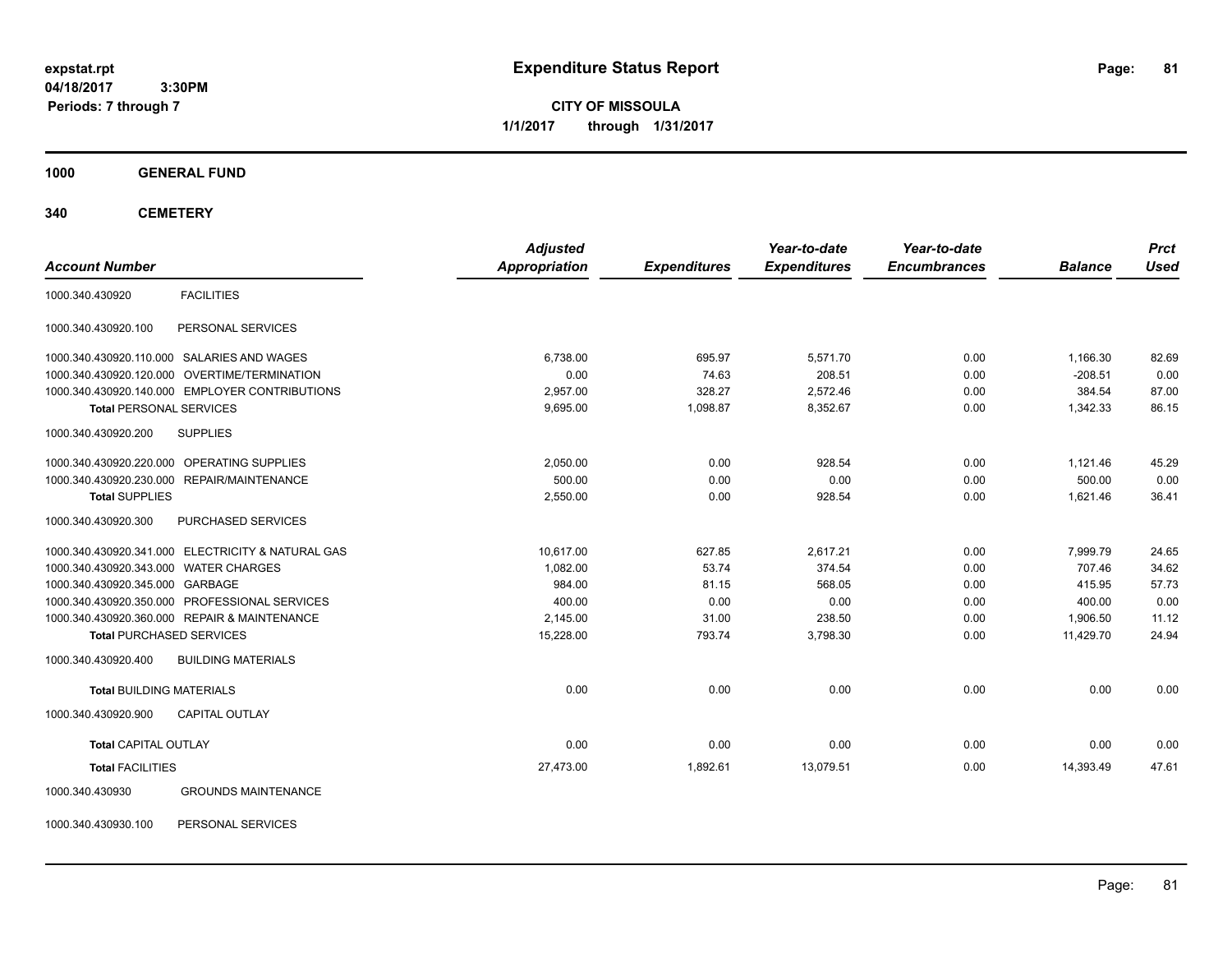**CITY OF MISSOULA 1/1/2017 through 1/31/2017**

## **1000 GENERAL FUND**

## **340 CEMETERY**

|                                                   | <b>Adjusted</b>      |                     | Year-to-date        | Year-to-date        |                | <b>Prct</b> |
|---------------------------------------------------|----------------------|---------------------|---------------------|---------------------|----------------|-------------|
| <b>Account Number</b>                             | <b>Appropriation</b> | <b>Expenditures</b> | <b>Expenditures</b> | <b>Encumbrances</b> | <b>Balance</b> | Used        |
| 1000.340.430930.110.000 SALARIES AND WAGES        | 198,640.00           | 10,503.13           | 105,778.33          | 0.00                | 92,861.67      | 53.25       |
| 1000.340.430930.120.000 OVERTIME/TERMINATION      | 0.00                 | 638.10              | 2,250.23            | 0.00                | $-2,250.23$    | 0.00        |
| 1000.340.430930.140.000 EMPLOYER CONTRIBUTIONS    | 90,397.00            | 4,929.13            | 51,337.08           | 0.00                | 39,059.92      | 56.79       |
| <b>Total PERSONAL SERVICES</b>                    | 289,037.00           | 16,070.36           | 159,365.64          | 0.00                | 129,671.36     | 55.14       |
| 1000.340.430930.200<br><b>SUPPLIES</b>            |                      |                     |                     |                     |                |             |
| 1000.340.430930.220.000 OPERATING SUPPLIES        | 32,252.00            | 38.32               | 12,237.36           | 0.00                | 20,014.64      | 37.94       |
| 1000.340.430930.230.000 REPAIR/MAINTENANCE        | 19,620.00            | 79.63               | 9,228.33            | 0.00                | 10,391.67      | 47.04       |
| 1000.340.430930.231.000 GASOLINE                  | 14,398.00            | 450.02              | 5,329.05            | 0.00                | 9,068.95       | 37.01       |
| <b>Total SUPPLIES</b>                             | 66,270.00            | 567.97              | 26,794.74           | 0.00                | 39.475.26      | 40.43       |
| 1000.340.430930.300<br>PURCHASED SERVICES         |                      |                     |                     |                     |                |             |
| 1000.340.430930.341.000 ELECTRICITY & NATURAL GAS | 7,963.00             | 0.00                | 5,909.45            | 0.00                | 2,053.55       | 74.21       |
| 1000.340.430930.344.000 TELEPHONE SERVICE         | 300.00               | 51.75               | 308.38              | 0.00                | $-8.38$        | 102.79      |
| 1000.340.430930.345.000 GARBAGE                   | 302.00               | 0.00                | 70.00               | 0.00                | 232.00         | 23.18       |
| 1000.340.430930.360.000 REPAIR & MAINTENANCE      | 955.00               | 0.00                | 130.00              | 0.00                | 825.00         | 13.61       |
| 1000.340.430930.390.000 OTHER PURCHASED SERVICES  | 3,342.00             | 303.75              | 1,710.83            | 0.00                | 1,631.17       | 51.19       |
| <b>Total PURCHASED SERVICES</b>                   | 12,862.00            | 355.50              | 8,128.66            | 0.00                | 4,733.34       | 63.20       |
| 1000.340.430930.400<br><b>BUILDING MATERIALS</b>  |                      |                     |                     |                     |                |             |
| <b>Total BUILDING MATERIALS</b>                   | 0.00                 | 0.00                | 0.00                | 0.00                | 0.00           | 0.00        |
| <b>FIXED CHARGES</b><br>1000.340.430930.500       |                      |                     |                     |                     |                |             |
| 1000.340.430930.530.000 EQUIPMENT RENTAL          | 500.00               | 10.50               | 298.00              | 0.00                | 202.00         | 59.60       |
| <b>Total FIXED CHARGES</b>                        | 500.00               | 10.50               | 298.00              | 0.00                | 202.00         | 59.60       |
| 1000.340.430930.900<br><b>CAPITAL OUTLAY</b>      |                      |                     |                     |                     |                |             |
| <b>Total CAPITAL OUTLAY</b>                       | 0.00                 | 0.00                | 0.00                | 0.00                | 0.00           | 0.00        |
| <b>Total GROUNDS MAINTENANCE</b>                  | 368,669.00           | 17,004.33           | 194,587.04          | 0.00                | 174,081.96     | 52.78       |
| <b>BURIALS</b><br>1000.340.430940                 |                      |                     |                     |                     |                |             |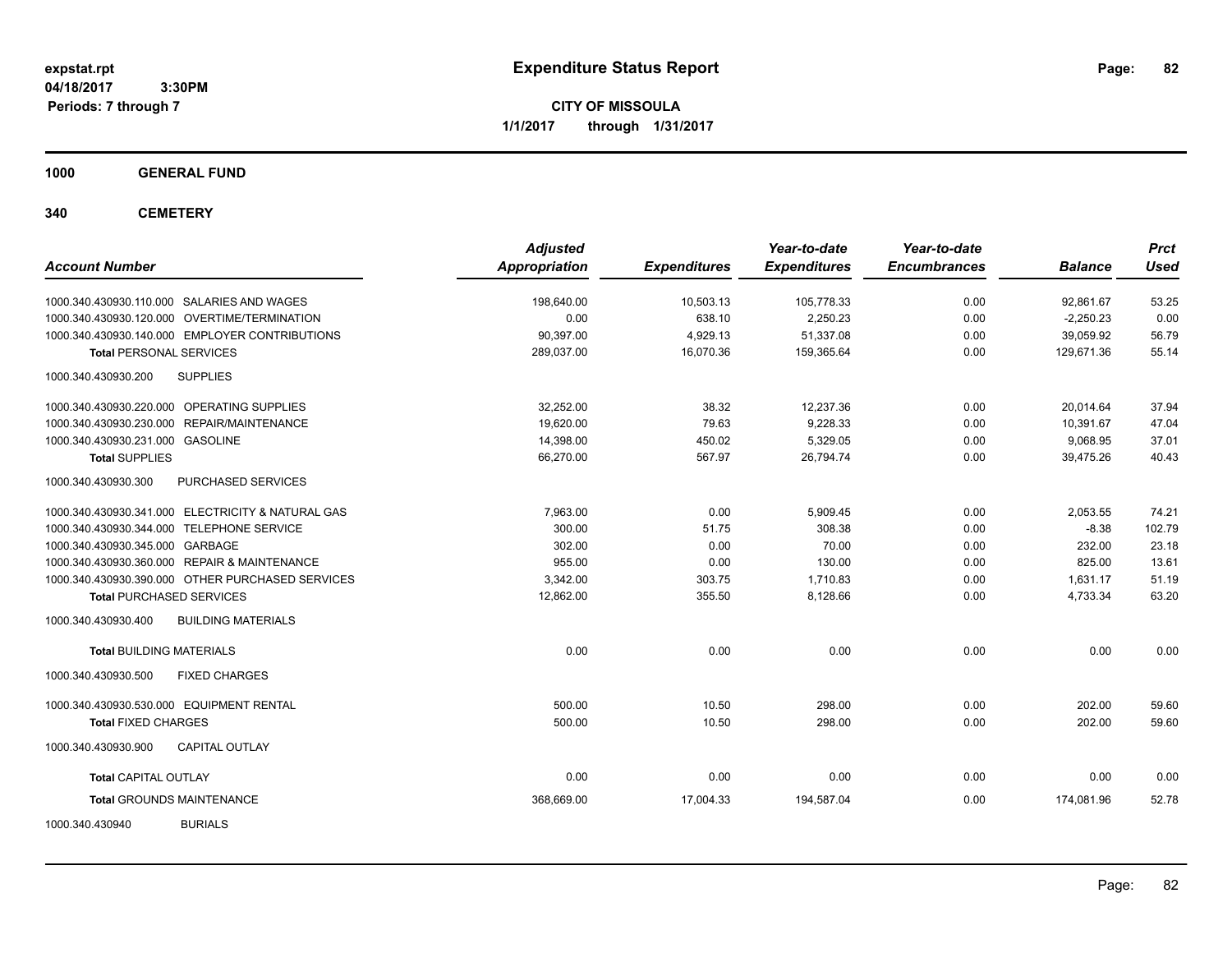**CITY OF MISSOULA 1/1/2017 through 1/31/2017**

## **1000 GENERAL FUND**

## **340 CEMETERY**

|                                                  | <b>Adjusted</b>      |                     | Year-to-date        | Year-to-date        |                | <b>Prct</b> |
|--------------------------------------------------|----------------------|---------------------|---------------------|---------------------|----------------|-------------|
| <b>Account Number</b>                            | <b>Appropriation</b> | <b>Expenditures</b> | <b>Expenditures</b> | <b>Encumbrances</b> | <b>Balance</b> | <b>Used</b> |
| PERSONAL SERVICES<br>1000.340.430940.100         |                      |                     |                     |                     |                |             |
| 1000.340.430940.110.000 SALARIES AND WAGES       | 73,736.00            | 5,020.95            | 43,804.80           | 0.00                | 29,931.20      | 59.41       |
| 1000.340.430940.120.000 OVERTIME/TERMINATION     | 0.00                 | 374.55              | 1,151.16            | 0.00                | $-1,151.16$    | 0.00        |
| 1000.340.430940.140.000 EMPLOYER CONTRIBUTIONS   | 32,199.00            | 3,900.38            | 25,582.69           | 0.00                | 6,616.31       | 79.45       |
| <b>Total PERSONAL SERVICES</b>                   | 105,935.00           | 9,295.88            | 70,538.65           | 0.00                | 35,396.35      | 66.59       |
| 1000.340.430940.200<br><b>SUPPLIES</b>           |                      |                     |                     |                     |                |             |
| 1000.340.430940.220.000 OPERATING SUPPLIES       | 1,500.00             | 0.00                | 0.00                | 0.00                | 1,500.00       | 0.00        |
| <b>Total SUPPLIES</b>                            | 1,500.00             | 0.00                | 0.00                | 0.00                | 1,500.00       | 0.00        |
| PURCHASED SERVICES<br>1000.340.430940.300        |                      |                     |                     |                     |                |             |
| 1000.340.430940.370.000 TRAVEL                   | 0.00                 | 246.00              | 2.301.60            | 0.00                | $-2,301.60$    | 0.00        |
| 1000.340.430940.380.000 TRAINING                 | 5,000.00             | 0.00                | 4,500.00            | 0.00                | 500.00         | 90.00       |
| <b>Total PURCHASED SERVICES</b>                  | 5,000.00             | 246.00              | 6,801.60            | 0.00                | $-1,801.60$    | 136.03      |
| 1000.340.430940.400<br><b>BUILDING MATERIALS</b> |                      |                     |                     |                     |                |             |
| <b>Total BUILDING MATERIALS</b>                  | 0.00                 | 0.00                | 0.00                | 0.00                | 0.00           | 0.00        |
| OTHER OBJECTS<br>1000.340.430940.800             |                      |                     |                     |                     |                |             |
| 1000.340.430940.845.000 CONTINGENCY              | 8,185.00             | 0.00                | 5,720.00            | 0.00                | 2,465.00       | 69.88       |
| <b>Total OTHER OBJECTS</b>                       | 8,185.00             | 0.00                | 5,720.00            | 0.00                | 2,465.00       | 69.88       |
| 1000.340.430940.900<br><b>CAPITAL OUTLAY</b>     |                      |                     |                     |                     |                |             |
| <b>Total CAPITAL OUTLAY</b>                      | 0.00                 | 0.00                | 0.00                | 0.00                | 0.00           | 0.00        |
| <b>Total BURIALS</b>                             | 120,620.00           | 9,541.88            | 83,060.25           | 0.00                | 37,559.75      | 68.86       |
| <b>Total CEMETERY</b>                            | 655,115.00           | 39,255.79           | 359,262.13          | 0.00                | 295,852.87     | 54.84       |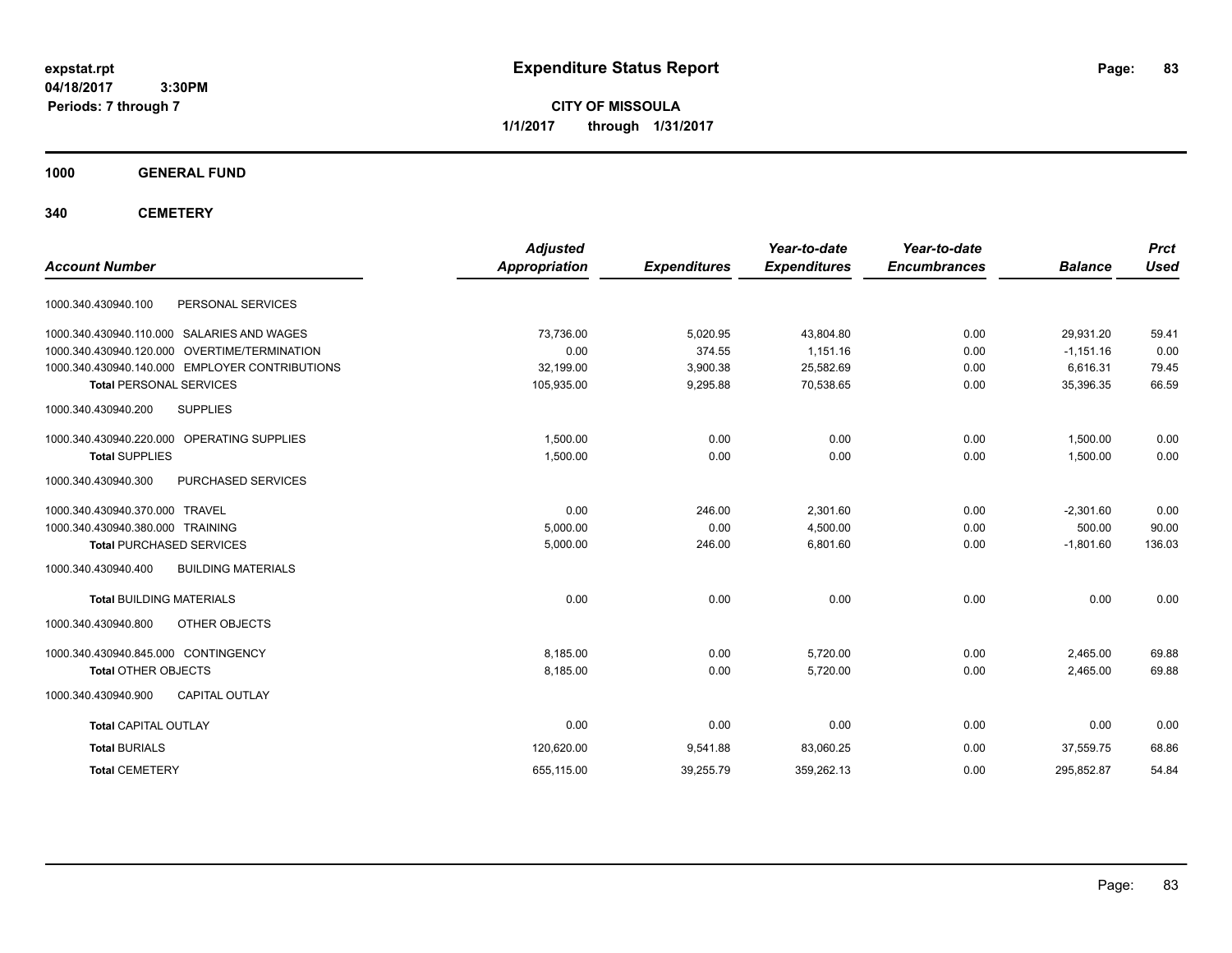**CITY OF MISSOULA 1/1/2017 through 1/31/2017**

**1000 GENERAL FUND**

|                                         |                                                         | <b>Adjusted</b>      |                     | Year-to-date        | Year-to-date        |                | <b>Prct</b> |
|-----------------------------------------|---------------------------------------------------------|----------------------|---------------------|---------------------|---------------------|----------------|-------------|
| <b>Account Number</b>                   |                                                         | <b>Appropriation</b> | <b>Expenditures</b> | <b>Expenditures</b> | <b>Encumbrances</b> | <b>Balance</b> | <b>Used</b> |
| 1000.370.460410                         | PARKS & RECREATION ADMINISTRATION                       |                      |                     |                     |                     |                |             |
| 1000.370.460410.100                     | PERSONAL SERVICES                                       |                      |                     |                     |                     |                |             |
|                                         | 1000.370.460410.110.000 SALARIES AND WAGES              | 261,011.00           | 22,339.14           | 155,192.16          | 0.00                | 105,818.84     | 59.46       |
| 1000.370.460410.120.000                 | <b>OVERTIME/TERMINATION</b>                             | 700.00               | 0.00                | 0.00                | 0.00                | 700.00         | 0.00        |
|                                         | 1000.370.460410.140.000 EMPLOYER CONTRIBUTIONS          | 86,105.00            | 7,211.98            | 52,131.00           | 0.00                | 33,974.00      | 60.54       |
|                                         | 1000.370.460410.141.000 STATE RETIREMENT CONTRIBUTIONS  | 0.00                 | 129.99              | 1,241.53            | 0.00                | $-1,241.53$    | 0.00        |
| <b>Total PERSONAL SERVICES</b>          |                                                         | 347,816.00           | 29,681.11           | 208,564.69          | 0.00                | 139,251.31     | 59.96       |
| 1000.370.460410.200                     | <b>SUPPLIES</b>                                         |                      |                     |                     |                     |                |             |
| 1000.370.460410.210.000 OFFICE SUPPLIES |                                                         | 2,095.00             | 356.89              | 929.18              | 0.00                | 1,165.82       | 44.35       |
|                                         | 1000.370.460410.220.000 OPERATING SUPPLIES              | 1,500.00             | 717.18              | 1,451.70            | 0.00                | 48.30          | 96.78       |
| <b>Total SUPPLIES</b>                   |                                                         | 3,595.00             | 1,074.07            | 2,380.88            | 0.00                | 1,214.12       | 66.23       |
| 1000.370.460410.300                     | PURCHASED SERVICES                                      |                      |                     |                     |                     |                |             |
| 1000.370.460410.310.000 COMMUNICATIONS  |                                                         | 3,463.00             | 305.81              | 1,908.72            | 0.00                | 1,554.28       | 55.12       |
| 1000.370.460410.320.000                 | PRINTING & DUPLICATING                                  | 900.00               | 0.00                | 0.00                | 0.00                | 900.00         | 0.00        |
|                                         | 1000.370.460410.330.000 PUBLICITY, SUBSCRIPTIONS & DUES | 550.00               | 0.00                | 168.03              | 0.00                | 381.97         | 30.55       |
|                                         | 1000.370.460410.341.000 ELECTRICITY & NATURAL GAS       | 15,834.00            | 0.00                | 6,918.78            | 0.00                | 8,915.22       | 43.70       |
| 1000.370.460410.343.000                 | <b>WATER CHARGES</b>                                    | 3,396.00             | 0.00                | 0.00                | 0.00                | 3,396.00       | 0.00        |
| 1000.370.460410.344.000                 | <b>TELEPHONE SERVICE</b>                                | 1,319.00             | 22.55               | 413.59              | 0.00                | 905.41         | 31.36       |
| 1000.370.460410.350.000                 | PROFESSIONAL SERVICES                                   | 18,725.00            | 253.71              | 2,025.75            | 0.00                | 16,699.25      | 10.82       |
|                                         | 1000.370.460410.360.000 REPAIR & MAINTENANCE            | 4,867.00             | 489.33              | 1,894.33            | 0.00                | 2,972.67       | 38.92       |
| 1000.370.460410.370.000 TRAVEL          |                                                         | 350.00               | 0.00                | 212.38              | 0.00                | 137.62         | 60.68       |
| 1000.370.460410.380.000 TRAINING        |                                                         | 800.00               | 0.00                | 198.00              | 0.00                | 602.00         | 24.75       |
| <b>Total PURCHASED SERVICES</b>         |                                                         | 50,204.00            | 1,071.40            | 13,739.58           | 0.00                | 36,464.42      | 27.37       |
| 1000.370.460410.800                     | OTHER OBJECTS                                           |                      |                     |                     |                     |                |             |
|                                         | 1000.370.460410.820.000 TRANSFERS TO OTHER FUNDS        | 7,810.00             | 0.00                | 7,810.00            | 0.00                | 0.00           | 100.00      |
| <b>Total OTHER OBJECTS</b>              |                                                         | 7,810.00             | 0.00                | 7,810.00            | 0.00                | 0.00           | 100.00      |
|                                         | <b>Total PARKS &amp; RECREATION ADMINISTRATION</b>      | 409,425.00           | 31,826.58           | 232,495.15          | 0.00                | 176,929.85     | 56.79       |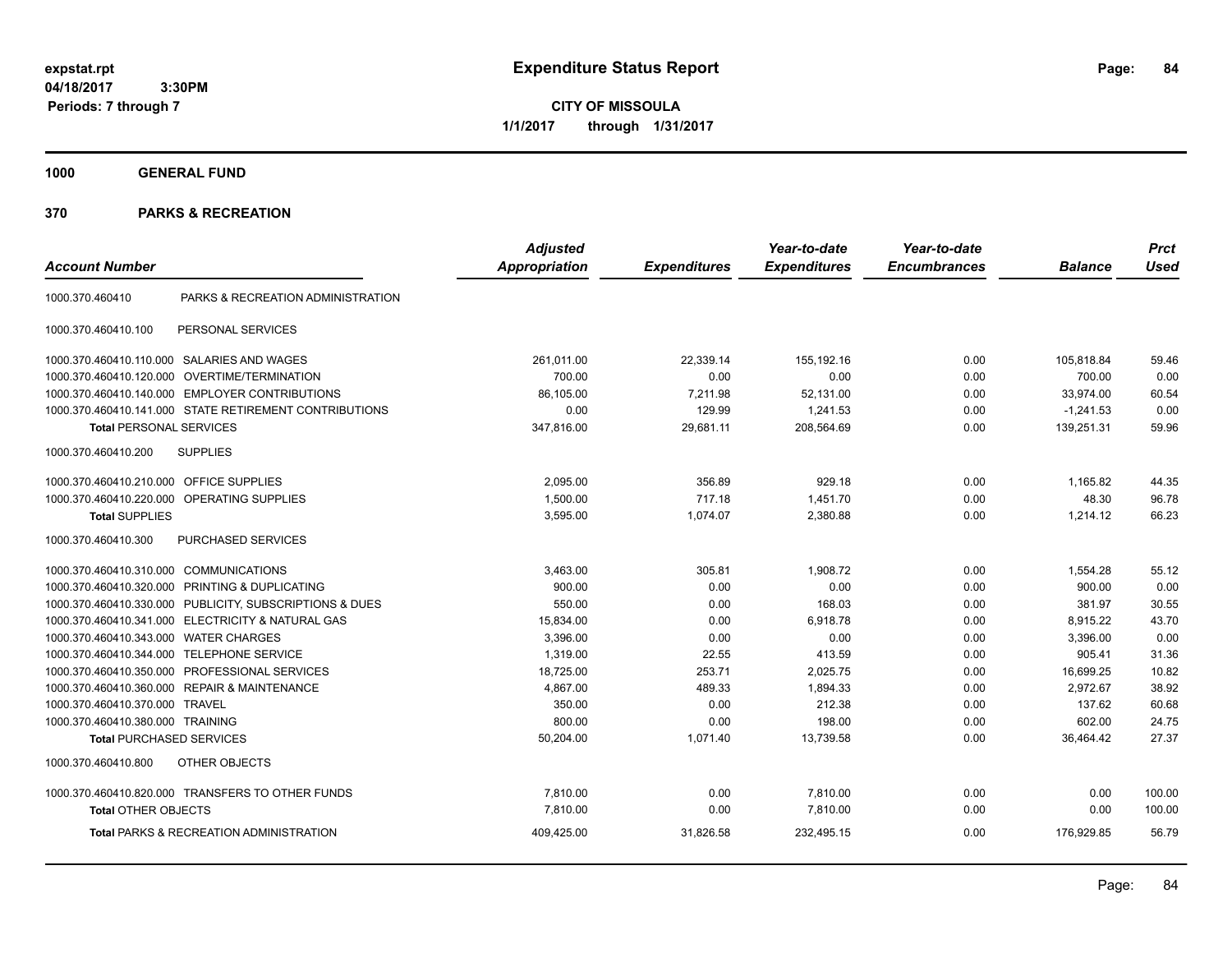**CITY OF MISSOULA 1/1/2017 through 1/31/2017**

## **1000 GENERAL FUND**

|                                         |                                                         | <b>Adjusted</b> |                     | Year-to-date        | Year-to-date        |                | <b>Prct</b> |
|-----------------------------------------|---------------------------------------------------------|-----------------|---------------------|---------------------|---------------------|----------------|-------------|
| <b>Account Number</b>                   |                                                         | Appropriation   | <b>Expenditures</b> | <b>Expenditures</b> | <b>Encumbrances</b> | <b>Balance</b> | <b>Used</b> |
| 1000.370.460411                         | <b>NMT ADMIN</b>                                        |                 |                     |                     |                     |                |             |
| 1000.370.460411.100                     | PERSONAL SERVICES                                       |                 |                     |                     |                     |                |             |
|                                         | 1000.370.460411.110.000 SALARIES AND WAGES              | 51.116.00       | 4,175.75            | 30,416.73           | 0.00                | 20,699.27      | 59.51       |
|                                         | 1000.370.460411.140.000 EMPLOYER CONTRIBUTIONS          | 17,807.00       | 1,459.37            | 11,121.88           | 0.00                | 6,685.12       | 62.46       |
| <b>Total PERSONAL SERVICES</b>          |                                                         | 68,923.00       | 5,635.12            | 41,538.61           | 0.00                | 27,384.39      | 60.27       |
| 1000.370.460411.200                     | <b>SUPPLIES</b>                                         |                 |                     |                     |                     |                |             |
| 1000.370.460411.210.000 OFFICE SUPPLIES |                                                         | 300.00          | 0.00                | 0.00                | 0.00                | 300.00         | 0.00        |
|                                         | 1000.370.460411.220.000 OPERATING SUPPLIES              | 400.00          | 150.00              | 375.00              | 0.00                | 25.00          | 93.75       |
| <b>Total SUPPLIES</b>                   |                                                         | 700.00          | 150.00              | 375.00              | 0.00                | 325.00         | 53.57       |
| 1000.370.460411.300                     | <b>PURCHASED SERVICES</b>                               |                 |                     |                     |                     |                |             |
| 1000.370.460411.310.000 COMMUNICATIONS  |                                                         | 150.00          | 0.00                | 0.00                | 0.00                | 150.00         | 0.00        |
|                                         | 1000.370.460411.320.000 PRINTING & DUPLICATING          | 350.00          | 0.00                | 132.36              | 0.00                | 217.64         | 37.82       |
|                                         | 1000.370.460411.330.000 PUBLICITY, SUBSCRIPTIONS & DUES | 1,150.00        | 0.00                | 0.00                | 0.00                | 1,150.00       | 0.00        |
|                                         | 1000.370.460411.344.000 TELEPHONE SERVICE               | 795.00          | 0.00                | 253.07              | 0.00                | 541.93         | 31.83       |
|                                         | 1000.370.460411.350.000 PROFESSIONAL SERVICES           | 1,436.00        | 79.99               | 79.99               | 0.00                | 1,356.01       | 5.57        |
|                                         | 1000.370.460411.360.000 REPAIR & MAINTENANCE            | 1,346.00        | 0.00                | 0.00                | 0.00                | 1,346.00       | 0.00        |
| 1000.370.460411.370.000 TRAVEL          |                                                         | 300.00          | 0.00                | 0.00                | 0.00                | 300.00         | 0.00        |
| 1000.370.460411.380.000 TRAINING        |                                                         | 200.00          | 0.00                | 0.00                | 0.00                | 200.00         | 0.00        |
|                                         | 1000.370.460411.390.000 OTHER PURCHASED SERVICES        | 8,497.00        | 0.00                | 0.00                | 0.00                | 8,497.00       | 0.00        |
| <b>Total PURCHASED SERVICES</b>         |                                                         | 14,224.00       | 79.99               | 465.42              | 0.00                | 13,758.58      | 3.27        |
| <b>Total NMT ADMIN</b>                  |                                                         | 83,847.00       | 5,865.11            | 42,379.03           | 0.00                | 41.467.97      | 50.54       |
| 1000.370.460413                         | PARKS PROJECTS                                          |                 |                     |                     |                     |                |             |
| 1000.370.460413.100                     | PERSONAL SERVICES                                       |                 |                     |                     |                     |                |             |
|                                         | 1000.370.460413.110.000 SALARIES AND WAGES              | 57,397.00       | 0.00                | 11,697.02           | 0.00                | 45,699.98      | 20.38       |
|                                         | 1000.370.460413.140.000 EMPLOYER CONTRIBUTIONS          | 18,864.00       | 0.00                | 4,214.01            | 0.00                | 14,649.99      | 22.34       |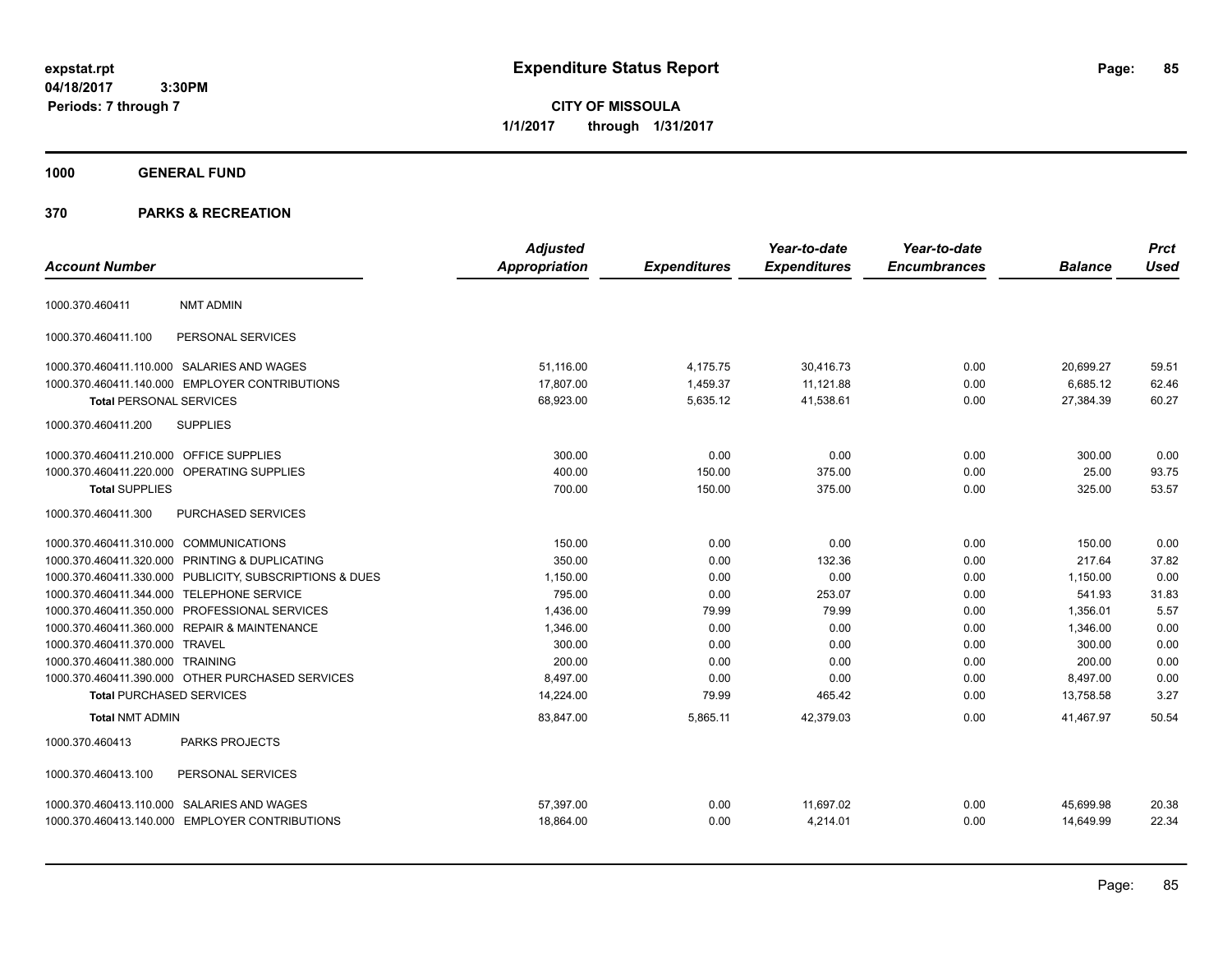**CITY OF MISSOULA 1/1/2017 through 1/31/2017**

**1000 GENERAL FUND**

| <b>Account Number</b>                            | <b>Adjusted</b><br><b>Appropriation</b> | <b>Expenditures</b> | Year-to-date<br><b>Expenditures</b> | Year-to-date<br><b>Encumbrances</b> | <b>Balance</b> | <b>Prct</b><br><b>Used</b> |
|--------------------------------------------------|-----------------------------------------|---------------------|-------------------------------------|-------------------------------------|----------------|----------------------------|
| <b>Total PERSONAL SERVICES</b>                   | 76,261.00                               | 0.00                | 15,911.03                           | 0.00                                | 60,349.97      | 20.86                      |
| <b>SUPPLIES</b><br>1000.370.460413.200           |                                         |                     |                                     |                                     |                |                            |
| 1000.370.460413.210.000 OFFICE SUPPLIES          | 100.00                                  | 0.00                | 0.00                                | 0.00                                | 100.00         | 0.00                       |
| 1000.370.460413.220.000 OPERATING SUPPLIES       | 550.00                                  | 0.00                | 0.00                                | 0.00                                | 550.00         | 0.00                       |
| <b>Total SUPPLIES</b>                            | 650.00                                  | 0.00                | 0.00                                | 0.00                                | 650.00         | 0.00                       |
| 1000.370.460413.300<br>PURCHASED SERVICES        |                                         |                     |                                     |                                     |                |                            |
| 1000.370.460413.320.000 PRINTING & DUPLICATING   | 150.00                                  | 0.00                | 0.00                                | 0.00                                | 150.00         | 0.00                       |
| 1000.370.460413.344.000 TELEPHONE SERVICE        | 700.00                                  | 0.00                | 117.44                              | 0.00                                | 582.56         | 16.78                      |
| 1000.370.460413.350.000 PROFESSIONAL SERVICES    | 150.00                                  | 0.00                | 0.00                                | 0.00                                | 150.00         | 0.00                       |
| 1000.370.460413.360.000 REPAIR & MAINTENANCE     | 1,500.00                                | 0.00                | 0.00                                | 0.00                                | 1,500.00       | 0.00                       |
| 1000.370.460413.370.000 TRAVEL                   | 300.00                                  | 0.00                | 0.00                                | 0.00                                | 300.00         | 0.00                       |
| 1000.370.460413.380.000 TRAINING                 | 200.00                                  | 0.00                | 0.00                                | 0.00                                | 200.00         | 0.00                       |
| 1000.370.460413.390.000 OTHER PURCHASED SERVICES | 137.00                                  | 0.00                | 0.00                                | 0.00                                | 137.00         | 0.00                       |
| <b>Total PURCHASED SERVICES</b>                  | 3,137.00                                | 0.00                | 117.44                              | 0.00                                | 3,019.56       | 3.74                       |
| <b>Total PARKS PROJECTS</b>                      | 80,048.00                               | 0.00                | 16,028.47                           | 0.00                                | 64,019.53      | 20.02                      |
| 1000.370.460431<br><b>OPEN SPACE</b>             |                                         |                     |                                     |                                     |                |                            |
| 1000.370.460431.100<br>PERSONAL SERVICES         |                                         |                     |                                     |                                     |                |                            |
| 1000.370.460431.110.000 SALARIES AND WAGES       | 58,088.00                               | 4,468.26            | 32,595.11                           | 0.00                                | 25,492.89      | 56.11                      |
| 1000.370.460431.140.000 EMPLOYER CONTRIBUTIONS   | 18,981.00                               | 1,510.05            | 11,505.16                           | 0.00                                | 7,475.84       | 60.61                      |
| <b>Total PERSONAL SERVICES</b>                   | 77,069.00                               | 5,978.31            | 44,100.27                           | 0.00                                | 32,968.73      | 57.22                      |
| 1000.370.460431.200<br><b>SUPPLIES</b>           |                                         |                     |                                     |                                     |                |                            |
| 1000.370.460431.210.000 OFFICE SUPPLIES          | 200.00                                  | 0.00                | 0.00                                | 0.00                                | 200.00         | 0.00                       |
| 1000.370.460431.220.000 OPERATING SUPPLIES       | 300.00                                  | 0.00                | 75.52                               | 0.00                                | 224.48         | 25.17                      |
| <b>Total SUPPLIES</b>                            | 500.00                                  | 0.00                | 75.52                               | 0.00                                | 424.48         | 15.10                      |
| 1000.370.460431.300<br><b>PURCHASED SERVICES</b> |                                         |                     |                                     |                                     |                |                            |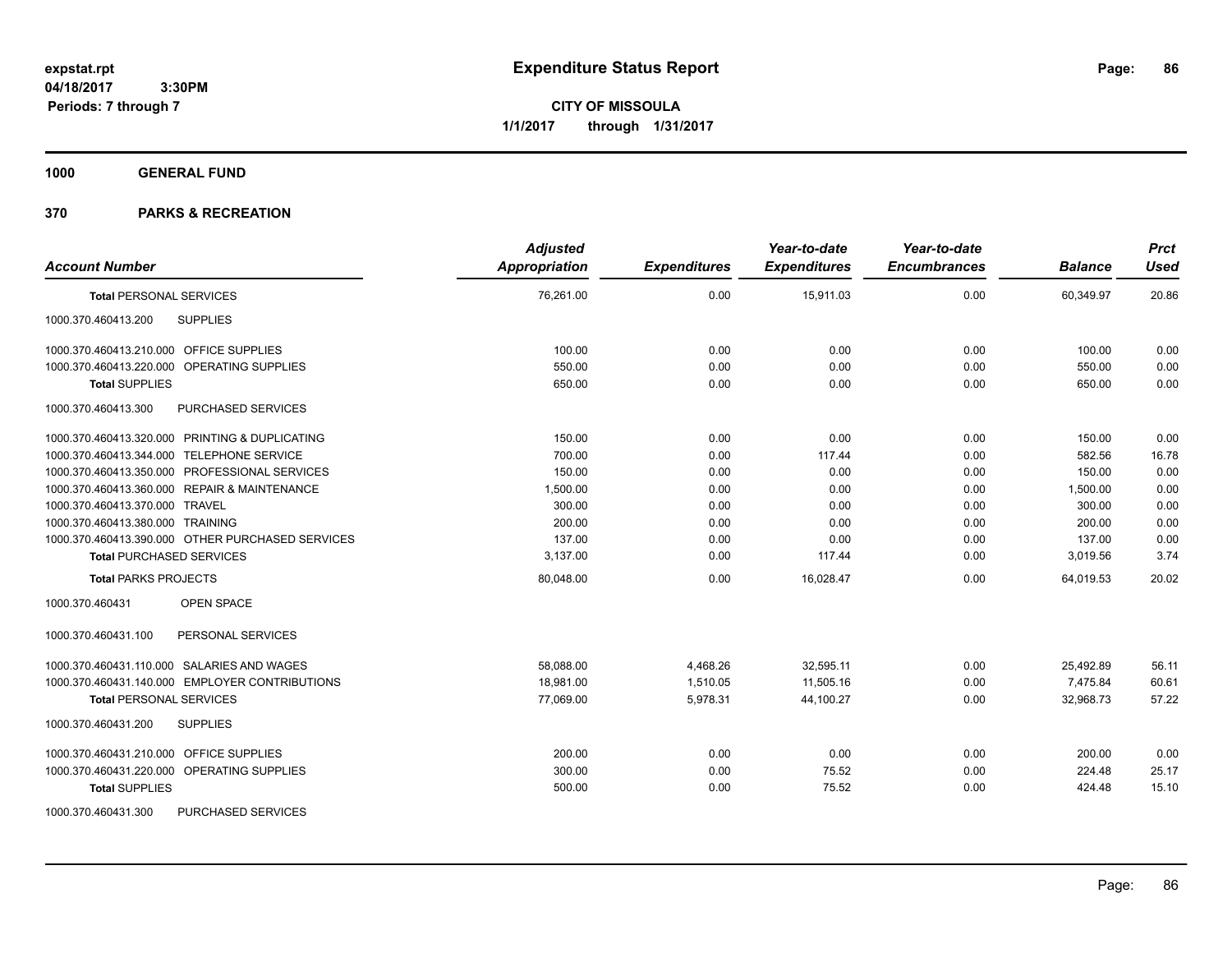**CITY OF MISSOULA 1/1/2017 through 1/31/2017**

**1000 GENERAL FUND**

|                                                         | <b>Adjusted</b> |                     | Year-to-date        | Year-to-date        |                | <b>Prct</b> |
|---------------------------------------------------------|-----------------|---------------------|---------------------|---------------------|----------------|-------------|
| <b>Account Number</b>                                   | Appropriation   | <b>Expenditures</b> | <b>Expenditures</b> | <b>Encumbrances</b> | <b>Balance</b> | <b>Used</b> |
| 1000.370.460431.320.000 PRINTING & DUPLICATING          | 300.00          | 0.00                | 0.00                | 0.00                | 300.00         | 0.00        |
| 1000.370.460431.330.000 PUBLICITY, SUBSCRIPTIONS & DUES | 400.00          | 0.00                | 0.00                | 0.00                | 400.00         | 0.00        |
| 1000.370.460431.344.000 TELEPHONE SERVICE               | 425.00          | 0.00                | 173.83              | 0.00                | 251.17         | 40.90       |
| 1000.370.460431.350.000 PROFESSIONAL SERVICES           | 2,200.00        | 114.76              | 1,074.76            | 0.00                | 1,125.24       | 48.85       |
| 1000.370.460431.370.000 TRAVEL                          | 300.00          | 0.00                | 0.00                | 0.00                | 300.00         | 0.00        |
| 1000.370.460431.380.000 TRAINING                        | 200.00          | 0.00                | 350.00              | 0.00                | $-150.00$      | 175.00      |
| <b>Total PURCHASED SERVICES</b>                         | 3,825.00        | 114.76              | 1,598.59            | 0.00                | 2,226.41       | 41.79       |
| <b>Total OPEN SPACE</b>                                 | 81,394.00       | 6,093.07            | 45.774.38           | 0.00                | 35,619.62      | 56.24       |
| 1000.370.460432<br>PARK ADMIN                           |                 |                     |                     |                     |                |             |
| PERSONAL SERVICES<br>1000.370.460432.100                |                 |                     |                     |                     |                |             |
| 1000.370.460432.110.000 SALARIES AND WAGES              | 97,990.00       | 7,880.84            | 49,053.28           | 0.00                | 48,936.72      | 50.06       |
| <b>OTHER</b><br>1000.370.460432.130.000                 | 7,880.00        | 0.00                | 0.00                | 0.00                | 7,880.00       | 0.00        |
| 1000.370.460432.140.000 EMPLOYER CONTRIBUTIONS          | 46,769.00       | 3,712.35            | 23,246.05           | 0.00                | 23,522.95      | 49.70       |
| <b>Total PERSONAL SERVICES</b>                          | 152,639.00      | 11,593.19           | 72,299.33           | 0.00                | 80,339.67      | 47.37       |
| 1000.370.460432.200<br><b>SUPPLIES</b>                  |                 |                     |                     |                     |                |             |
| 1000.370.460432.210.000 OFFICE SUPPLIES                 | 1,520.00        | 226.53              | 760.45              | 0.00                | 759.55         | 50.03       |
| 1000.370.460432.220.000 OPERATING SUPPLIES              | 6,650.00        | 665.77              | 4,956.47            | 0.00                | 1,693.53       | 74.53       |
| <b>Total SUPPLIES</b>                                   | 8,170.00        | 892.30              | 5,716.92            | 0.00                | 2,453.08       | 69.97       |
| PURCHASED SERVICES<br>1000.370.460432.300               |                 |                     |                     |                     |                |             |
| 1000.370.460432.310.000 COMMUNICATIONS                  | 100.00          | 0.00                | 0.00                | 0.00                | 100.00         | 0.00        |
| 1000.370.460432.320.000 PRINTING & DUPLICATING          | 150.00          | 0.00                | 0.00                | 0.00                | 150.00         | 0.00        |
| 1000.370.460432.330.000 PUBLICITY, SUBSCRIPTIONS & DUES | 500.00          | 0.00                | 0.00                | 0.00                | 500.00         | 0.00        |
| 1000.370.460432.340.000 SEWER                           | 2,208.00        | 0.00                | 942.92              | 0.00                | 1,265.08       | 42.70       |
| 1000.370.460432.344.000 TELEPHONE SERVICE               | 14,429.00       | 538.67              | 6,162.27            | 0.00                | 8,266.73       | 42.71       |
| 1000.370.460432.350.000 PROFESSIONAL SERVICES           | 20,112.00       | 105.91              | 105.91              | 0.00                | 20,006.09      | 0.53        |
| 1000.370.460432.390.000 OTHER PURCHASED SERVICES        | 2,345.00        | 0.00                | 0.00                | 0.00                | 2,345.00       | 0.00        |
| <b>Total PURCHASED SERVICES</b>                         | 39,844.00       | 644.58              | 7,211.10            | 0.00                | 32,632.90      | 18.10       |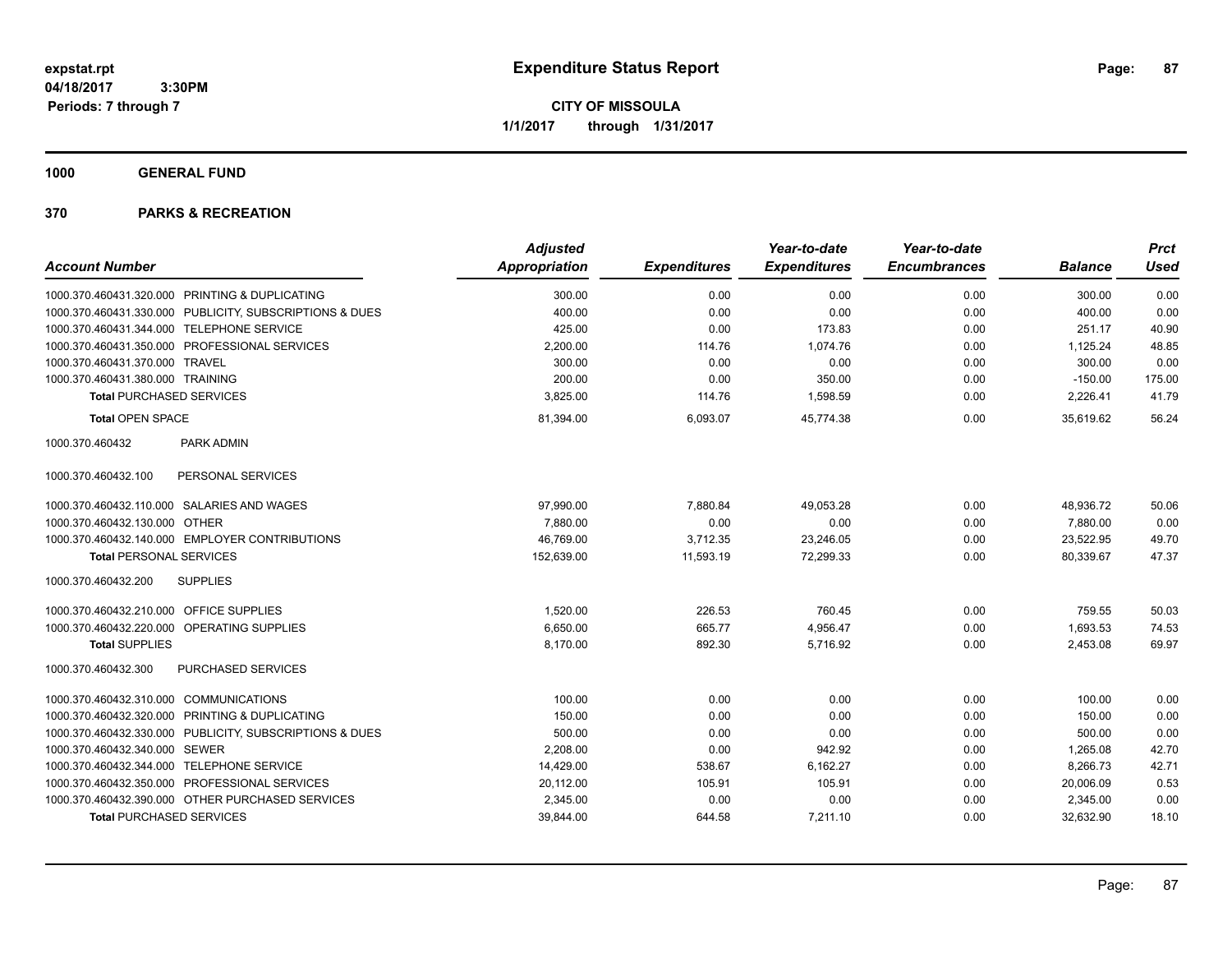**CITY OF MISSOULA 1/1/2017 through 1/31/2017**

**1000 GENERAL FUND**

| <b>Account Number</b>                                  | <b>Adjusted</b><br><b>Appropriation</b> | <b>Expenditures</b> | Year-to-date<br><b>Expenditures</b> | Year-to-date<br><b>Encumbrances</b> | <b>Balance</b> | <b>Prct</b><br><b>Used</b> |
|--------------------------------------------------------|-----------------------------------------|---------------------|-------------------------------------|-------------------------------------|----------------|----------------------------|
| <b>CAPITAL OUTLAY</b><br>1000.370.460432.900           |                                         |                     |                                     |                                     |                |                            |
| <b>Total CAPITAL OUTLAY</b>                            | 0.00                                    | 0.00                | 0.00                                | 0.00                                | 0.00           | 0.00                       |
| <b>Total PARK ADMIN</b>                                | 200,653.00                              | 13,130.07           | 85,227.35                           | 0.00                                | 115,425.65     | 42.47                      |
| 1000.370.460434<br><b>GREENWAYS &amp; HORTICULTURE</b> |                                         |                     |                                     |                                     |                |                            |
| PERSONAL SERVICES<br>1000.370.460434.100               |                                         |                     |                                     |                                     |                |                            |
| 1000.370.460434.110.000 SALARIES AND WAGES             | 149,345.00                              | 4,714.55            | 55,454.51                           | 0.00                                | 93,890.49      | 37.13                      |
| 1000.370.460434.140.000 EMPLOYER CONTRIBUTIONS         | 50,541.00                               | 1,842.67            | 20,720.84                           | 0.00                                | 29,820.16      | 41.00                      |
| <b>Total PERSONAL SERVICES</b>                         | 199,886.00                              | 6,557.22            | 76.175.35                           | 0.00                                | 123,710.65     | 38.11                      |
| 1000.370.460434.300<br>PURCHASED SERVICES              |                                         |                     |                                     |                                     |                |                            |
| 1000.370.460434.380.000 TRAINING                       | 0.00                                    | 0.00                | 51.24                               | 0.00                                | $-51.24$       | 0.00                       |
| <b>Total PURCHASED SERVICES</b>                        | 0.00                                    | 0.00                | 51.24                               | 0.00                                | $-51.24$       | 0.00                       |
| Total GREENWAYS & HORTICULTURE                         | 199,886.00                              | 6,557.22            | 76,226.59                           | 0.00                                | 123,659.41     | 38.14                      |
| <b>URBAN FORESTRY</b><br>1000.370.460439               |                                         |                     |                                     |                                     |                |                            |
| PERSONAL SERVICES<br>1000.370.460439.100               |                                         |                     |                                     |                                     |                |                            |
| 1000.370.460439.110.000 SALARIES AND WAGES             | 191,744.00                              | 12,792.14           | 94,744.15                           | 0.00                                | 96,999.85      | 49.41                      |
| 1000.370.460439.120.000 OVERTIME/TERMINATION           | 1,750.00                                | 0.00                | 0.00                                | 0.00                                | 1,750.00       | 0.00                       |
| 1000.370.460439.140.000 EMPLOYER CONTRIBUTIONS         | 77,344.00                               | 5,738.23            | 43,210.00                           | 0.00                                | 34,134.00      | 55.87                      |
| <b>Total PERSONAL SERVICES</b>                         | 270,838.00                              | 18,530.37           | 137,954.15                          | 0.00                                | 132,883.85     | 50.94                      |
| 1000.370.460439.200<br><b>SUPPLIES</b>                 |                                         |                     |                                     |                                     |                |                            |
| OPERATING SUPPLIES<br>1000.370.460439.220.000          | 2,132.00                                | 0.00                | 0.00                                | 0.00                                | 2,132.00       | 0.00                       |
| 1000.370.460439.230.000 REPAIR/MAINTENANCE             | 581.00                                  | 0.00                | 0.00                                | 0.00                                | 581.00         | 0.00                       |
| <b>Total SUPPLIES</b>                                  | 2,713.00                                | 0.00                | 0.00                                | 0.00                                | 2,713.00       | 0.00                       |
| PURCHASED SERVICES<br>1000.370.460439.300              |                                         |                     |                                     |                                     |                |                            |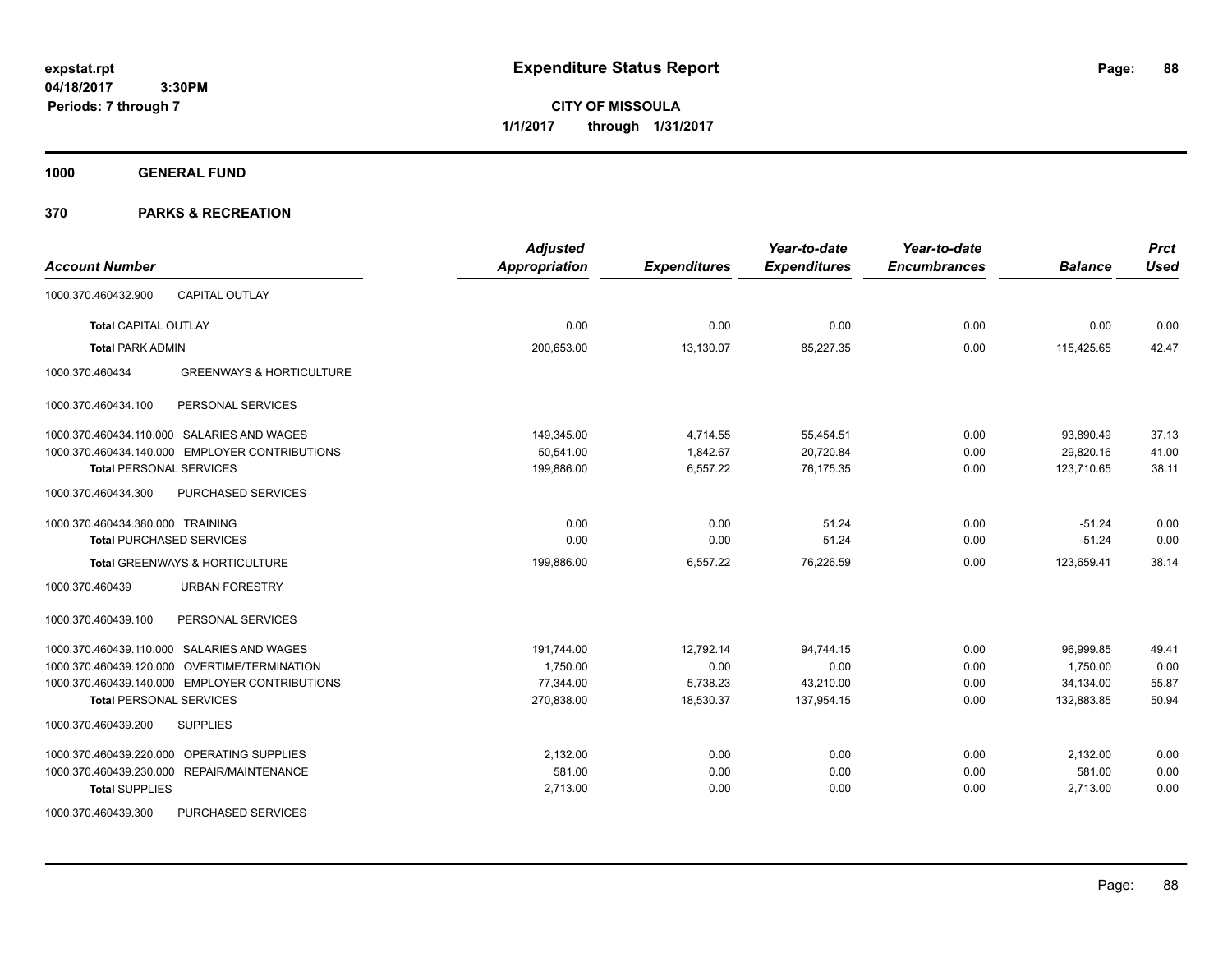**CITY OF MISSOULA 1/1/2017 through 1/31/2017**

**1000 GENERAL FUND**

|                                                         | <b>Adjusted</b>      |                     | Year-to-date        | Year-to-date        |                | <b>Prct</b> |
|---------------------------------------------------------|----------------------|---------------------|---------------------|---------------------|----------------|-------------|
| <b>Account Number</b>                                   | <b>Appropriation</b> | <b>Expenditures</b> | <b>Expenditures</b> | <b>Encumbrances</b> | <b>Balance</b> | <b>Used</b> |
| 1000.370.460439.310.000<br><b>COMMUNICATIONS</b>        | 145.00               | 0.00                | 0.00                | 0.00                | 145.00         | 0.00        |
| 1000.370.460439.320.000 PRINTING & DUPLICATING          | 100.00               | 0.00                | 0.00                | 0.00                | 100.00         | 0.00        |
| 1000.370.460439.330.000 PUBLICITY, SUBSCRIPTIONS & DUES | 700.00               | 0.00                | 78.50               | 0.00                | 621.50         | 11.21       |
| 1000.370.460439.350.000 PROFESSIONAL SERVICES           | 525.00               | 0.00                | 90.00               | 0.00                | 435.00         | 17.14       |
| 1000.370.460439.360.000 REPAIR & MAINTENANCE            | 22,382.00            | 0.00                | 0.00                | 0.00                | 22,382.00      | 0.00        |
| 1000.370.460439.380.000 TRAINING                        | 0.00                 | 1,224.00            | 1,224.00            | 0.00                | $-1,224.00$    | 0.00        |
| <b>Total PURCHASED SERVICES</b>                         | 23,852.00            | 1,224.00            | 1,392.50            | 0.00                | 22,459.50      | 5.84        |
| <b>Total URBAN FORESTRY</b>                             | 297,403.00           | 19,754.37           | 139,346.65          | 0.00                | 158,056.35     | 46.85       |
| 1000.370.460441<br><b>RECREATION</b>                    |                      |                     |                     |                     |                |             |
| PERSONAL SERVICES<br>1000.370.460441.100                |                      |                     |                     |                     |                |             |
| 1000.370.460441.110.000 SALARIES AND WAGES              | 135,685.00           | 10,871.55           | 78,404.55           | 0.00                | 57,280.45      | 57.78       |
| 1000.370.460441.120.000 OVERTIME/TERMINATION            | 700.00               | 0.00                | 0.00                | 0.00                | 700.00         | 0.00        |
| 1000.370.460441.130.000 OTHER                           | 4,880.00             | 0.00                | 0.00                | 0.00                | 4,880.00       | 0.00        |
| 1000.370.460441.140.000 EMPLOYER CONTRIBUTIONS          | 52,322.00            | 4,210.14            | 32,051.94           | 0.00                | 20,270.06      | 61.26       |
| <b>Total PERSONAL SERVICES</b>                          | 193,587.00           | 15,081.69           | 110,456.49          | 0.00                | 83,130.51      | 57.06       |
| <b>SUPPLIES</b><br>1000.370.460441.200                  |                      |                     |                     |                     |                |             |
| 1000.370.460441.210.000 OFFICE SUPPLIES                 | 300.00               | 0.00                | 55.21               | 0.00                | 244.79         | 18.40       |
| <b>Total SUPPLIES</b>                                   | 300.00               | 0.00                | 55.21               | 0.00                | 244.79         | 18.40       |
| 1000.370.460441.300<br>PURCHASED SERVICES               |                      |                     |                     |                     |                |             |
| 1000.370.460441.320.000 PRINTING & DUPLICATING          | 2,150.00             | 31.65               | 391.65              | 0.00                | 1,758.35       | 18.22       |
| 1000.370.460441.330.000 PUBLICITY, SUBSCRIPTIONS & DUES | 1,490.00             | 0.00                | 255.00              | 0.00                | 1,235.00       | 17.11       |
| 1000.370.460441.344.000 TELEPHONE SERVICE               | 696.00               | 0.00                | 159.59              | 0.00                | 536.41         | 22.93       |
| 1000.370.460441.350.000 PROFESSIONAL SERVICES           | 1,360.00             | 0.00                | 0.00                | 0.00                | 1,360.00       | 0.00        |
| 1000.370.460441.360.000 REPAIR & MAINTENANCE            | 1,200.00             | 0.00                | 1,400.05            | 0.00                | $-200.05$      | 116.67      |
| 1000.370.460441.370.000 TRAVEL                          | 1,200.00             | 0.00                | 178.00              | 0.00                | 1,022.00       | 14.83       |
| 1000.370.460441.380.000 TRAINING                        | 900.00               | 0.00                | 993.00              | 0.00                | $-93.00$       | 110.33      |
| <b>Total PURCHASED SERVICES</b>                         | 8,996.00             | 31.65               | 3,377.29            | 0.00                | 5,618.71       | 37.54       |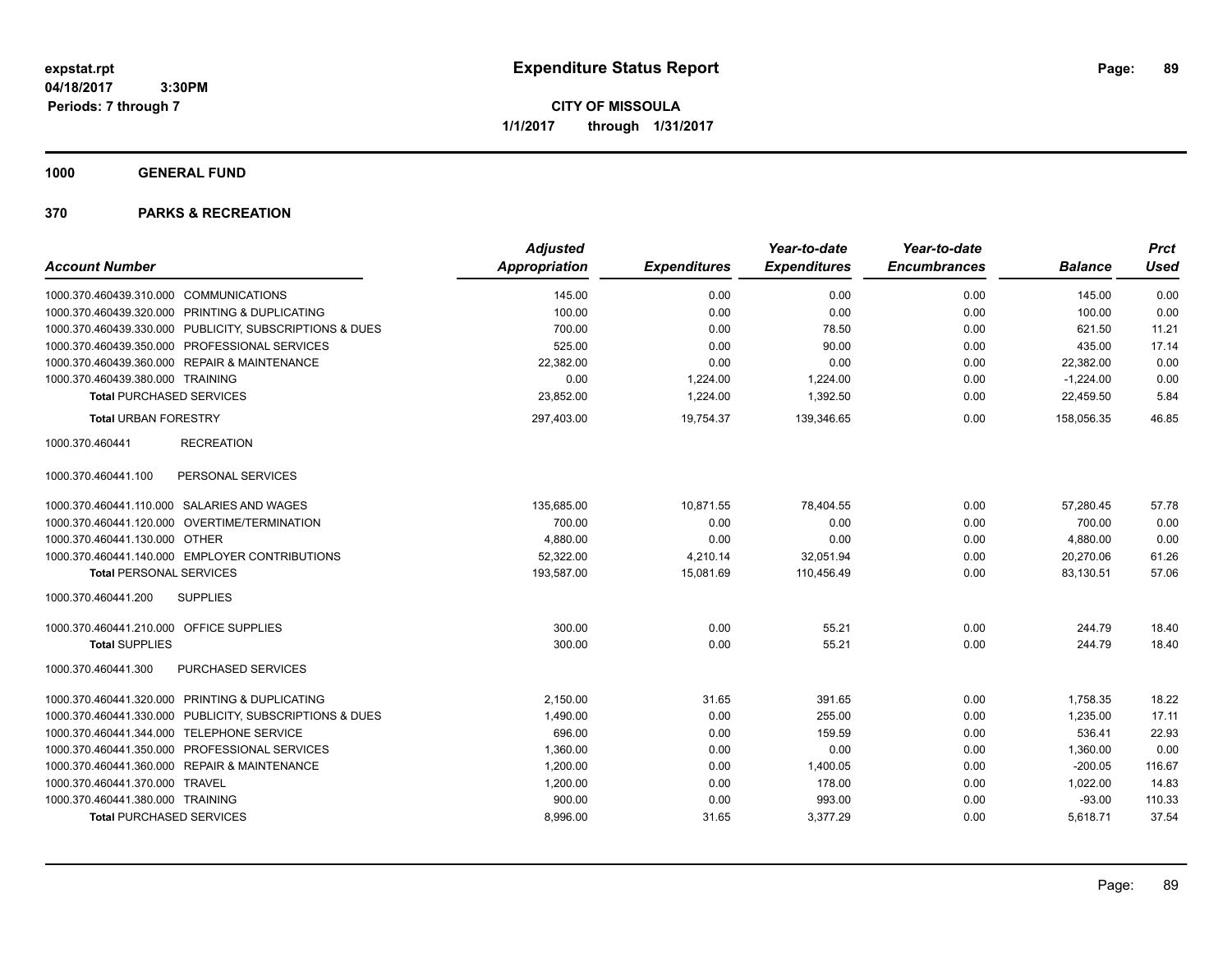**CITY OF MISSOULA 1/1/2017 through 1/31/2017**

**1000 GENERAL FUND**

## **370 PARKS & RECREATION**

|                                         |                                                         | <b>Adjusted</b>      |                     | Year-to-date        | Year-to-date        |                | <b>Prct</b> |
|-----------------------------------------|---------------------------------------------------------|----------------------|---------------------|---------------------|---------------------|----------------|-------------|
| <b>Account Number</b>                   |                                                         | <b>Appropriation</b> | <b>Expenditures</b> | <b>Expenditures</b> | <b>Encumbrances</b> | <b>Balance</b> | <b>Used</b> |
| 1000.370.460441.800                     | OTHER OBJECTS                                           |                      |                     |                     |                     |                |             |
|                                         | 1000.370.460441.820.000 TRANSFERS TO OTHER FUNDS        | 10,000.00            | 0.00                | 10,000.00           | 0.00                | 0.00           | 100.00      |
| <b>Total OTHER OBJECTS</b>              |                                                         | 10,000.00            | 0.00                | 10,000.00           | 0.00                | 0.00           | 100.00      |
| <b>Total RECREATION</b>                 |                                                         | 212,883.00           | 15.113.34           | 123,888.99          | 0.00                | 88.994.01      | 58.20       |
| 1000.370.460470                         | <b>RECREATION MORE</b>                                  |                      |                     |                     |                     |                |             |
| 1000.370.460470.100                     | PERSONAL SERVICES                                       |                      |                     |                     |                     |                |             |
|                                         | 1000.370.460470.110.000 SALARIES AND WAGES              | 154.948.00           | 8,545.33            | 114.671.95          | 0.00                | 40.276.05      | 74.01       |
|                                         | 1000.370.460470.120.000 OVERTIME/TERMINATION            | 0.00                 | 0.00                | 1,373.13            | 0.00                | $-1,373.13$    | 0.00        |
|                                         | 1000.370.460470.140.000 EMPLOYER CONTRIBUTIONS          | 47.721.00            | 3,330.02            | 33.491.18           | 0.00                | 14,229.82      | 70.18       |
| <b>Total PERSONAL SERVICES</b>          |                                                         | 202,669.00           | 11,875.35           | 149,536.26          | 0.00                | 53.132.74      | 73.78       |
| 1000.370.460470.200                     | <b>SUPPLIES</b>                                         |                      |                     |                     |                     |                |             |
| 1000.370.460470.210.000 OFFICE SUPPLIES |                                                         | 100.00               | 17.15               | 121.63              | 0.00                | $-21.63$       | 121.63      |
|                                         | 1000.370.460470.220.000 OPERATING SUPPLIES              | 8.567.00             | 560.20              | 10.647.07           | 0.00                | $-2,080.07$    | 124.28      |
|                                         | 1000.370.460470.220.159 OPERATING SUPPLIES              | 0.00                 | 0.00                | 44.57               | 0.00                | $-44.57$       | 0.00        |
| <b>Total SUPPLIES</b>                   |                                                         | 8,667.00             | 577.35              | 10,813.27           | 0.00                | $-2,146.27$    | 124.76      |
| 1000.370.460470.300                     | PURCHASED SERVICES                                      |                      |                     |                     |                     |                |             |
|                                         | 1000.370.460470.320.000 PRINTING & DUPLICATING          | 1.200.00             | 63.25               | 363.25              | 0.00                | 836.75         | 30.27       |
|                                         | 1000.370.460470.330.000 PUBLICITY, SUBSCRIPTIONS & DUES | 780.00               | 0.00                | 152.08              | 0.00                | 627.92         | 19.50       |
|                                         | 1000.370.460470.344.000 TELEPHONE SERVICE               | 428.00               | 0.00                | 112.91              | 0.00                | 315.09         | 26.38       |
|                                         | 1000.370.460470.390.000 OTHER PURCHASED SERVICES        | 21,372.00            | 692.94              | 14,733.89           | 0.00                | 6,638.11       | 68.94       |
| <b>Total PURCHASED SERVICES</b>         |                                                         | 23,780.00            | 756.19              | 15,362.13           | 0.00                | 8,417.87       | 64.60       |
| <b>Total RECREATION MORE</b>            |                                                         | 235,116.00           | 13,208.89           | 175,711.66          | 0.00                | 59,404.34      | 74.73       |
| 1000.370.460471                         | <b>RECREATION ADULTS</b>                                |                      |                     |                     |                     |                |             |

1000.370.460471.100 PERSONAL SERVICES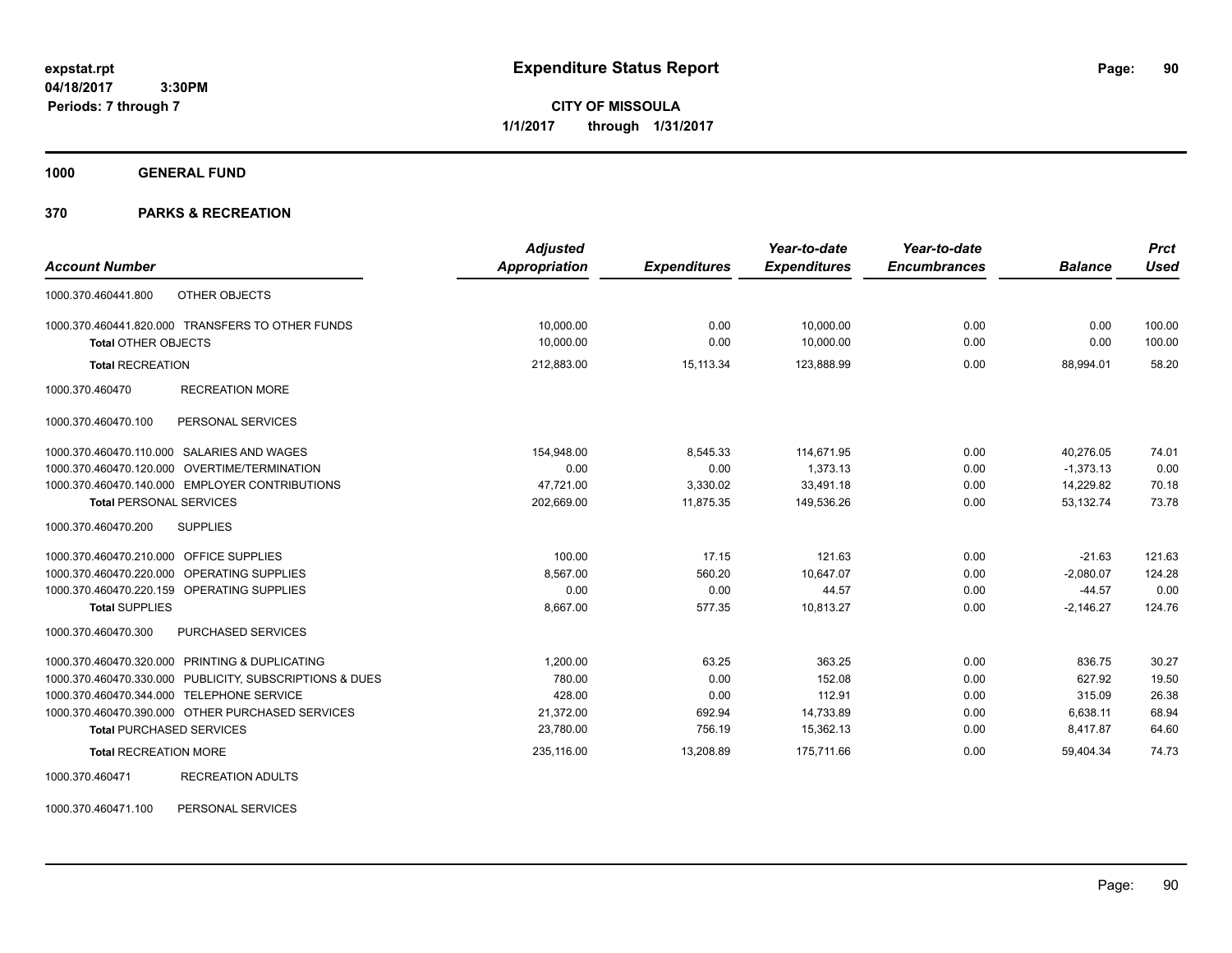**CITY OF MISSOULA 1/1/2017 through 1/31/2017**

**1000 GENERAL FUND**

| <b>Account Number</b>                                   | <b>Adjusted</b><br><b>Appropriation</b> | <b>Expenditures</b> | Year-to-date<br><b>Expenditures</b> | Year-to-date<br><b>Encumbrances</b> | <b>Balance</b> | <b>Prct</b><br><b>Used</b> |
|---------------------------------------------------------|-----------------------------------------|---------------------|-------------------------------------|-------------------------------------|----------------|----------------------------|
| 1000.370.460471.110.000 SALARIES AND WAGES              | 110,718.00                              | 6,829.70            | 56,910.51                           | 0.00                                | 53,807.49      | 51.40                      |
| 1000.370.460471.140.000 EMPLOYER CONTRIBUTIONS          | 32,586.00                               | 2,187.11            | 17,384.39                           | 0.00                                | 15,201.61      | 53.35                      |
| <b>Total PERSONAL SERVICES</b>                          | 143,304.00                              | 9,016.81            | 74,294.90                           | 0.00                                | 69,009.10      | 51.84                      |
| <b>SUPPLIES</b><br>1000.370.460471.200                  |                                         |                     |                                     |                                     |                |                            |
| 1000.370.460471.210.000 OFFICE SUPPLIES                 | 600.00                                  | 17.14               | 33.41                               | 0.00                                | 566.59         | 5.57                       |
| 1000.370.460471.210.147 OFFICE SUPPLIES                 | 0.00                                    | 58.74               | 171.09                              | 0.00                                | $-171.09$      | 0.00                       |
| 1000.370.460471.220.000 OPERATING SUPPLIES              | 8,892.00                                | 263.00              | 460.14                              | 0.00                                | 8,431.86       | 5.17                       |
| 1000.370.460471.220.144 OPERATING SUPPLIES              | 0.00                                    | 0.00                | 297.64                              | 0.00                                | $-297.64$      | 0.00                       |
| 1000.370.460471.220.147<br>OPERATING SUPPLIES           | 0.00                                    | 2,143.00            | 7,223.67                            | 0.00                                | $-7,223.67$    | 0.00                       |
| 1000.370.460471.220.191 OPERATING SUPPLIES              | 0.00                                    | 0.00                | 15.96                               | 0.00                                | $-15.96$       | 0.00                       |
| 1000.370.460471.220.193 OPERATING SUPPLIES              | 0.00                                    | 0.00                | 187.50                              | 0.00                                | $-187.50$      | 0.00                       |
| <b>Total SUPPLIES</b>                                   | 9,492.00                                | 2,481.88            | 8,389.41                            | 0.00                                | 1,102.59       | 88.38                      |
| 1000.370.460471.300<br><b>PURCHASED SERVICES</b>        |                                         |                     |                                     |                                     |                |                            |
| 1000.370.460471.310.000 COMMUNICATIONS                  | 460.00                                  | 0.00                | 0.00                                | 0.00                                | 460.00         | 0.00                       |
| 1000.370.460471.320.000 PRINTING & DUPLICATING          | 1,800.00                                | 0.00                | 360.00                              | 0.00                                | 1,440.00       | 20.00                      |
| 1000.370.460471.330.000 PUBLICITY, SUBSCRIPTIONS & DUES | 1,220.00                                | 262.50              | 317.01                              | 0.00                                | 902.99         | 25.98                      |
| 1000.370.460471.344.000 TELEPHONE SERVICE               | 567.00                                  | 9.61                | 306.76                              | 0.00                                | 260.24         | 54.10                      |
| 1000.370.460471.350.147 PROFESSIONAL SERVICES           | 0.00                                    | 0.00                | 100.00                              | 0.00                                | $-100.00$      | 0.00                       |
| 1000.370.460471.390.000 OTHER PURCHASED SERVICES        | 10,000.00                               | 480.00              | 910.00                              | 0.00                                | 9,090.00       | 9.10                       |
| 1000.370.460471.390.143 OTHER PURCHASED SERVICES        | 0.00                                    | 425.00              | 1,025.00                            | 0.00                                | $-1,025.00$    | 0.00                       |
| 1000.370.460471.390.147 OTHER PURCHASED SERVICES        | 0.00                                    | 0.00                | 360.00                              | 0.00                                | $-360.00$      | 0.00                       |
| <b>Total PURCHASED SERVICES</b>                         | 14,047.00                               | 1,177.11            | 3,378.77                            | 0.00                                | 10,668.23      | 24.05                      |
| <b>Total RECREATION ADULTS</b>                          | 166,843.00                              | 12,675.80           | 86,063.08                           | 0.00                                | 80.779.92      | 51.58                      |
| <b>RECREATION YOUTH</b><br>1000.370.460472              |                                         |                     |                                     |                                     |                |                            |
| 1000.370.460472.100<br>PERSONAL SERVICES                |                                         |                     |                                     |                                     |                |                            |
| 1000.370.460472.110.000 SALARIES AND WAGES              | 105,185.00                              | 4,619.14            | 57,555.65                           | 0.00                                | 47,629.35      | 54.72                      |
| 1000.370.460472.120.000 OVERTIME/TERMINATION            | 0.00                                    | 0.00                | 16.83                               | 0.00                                | $-16.83$       | 0.00                       |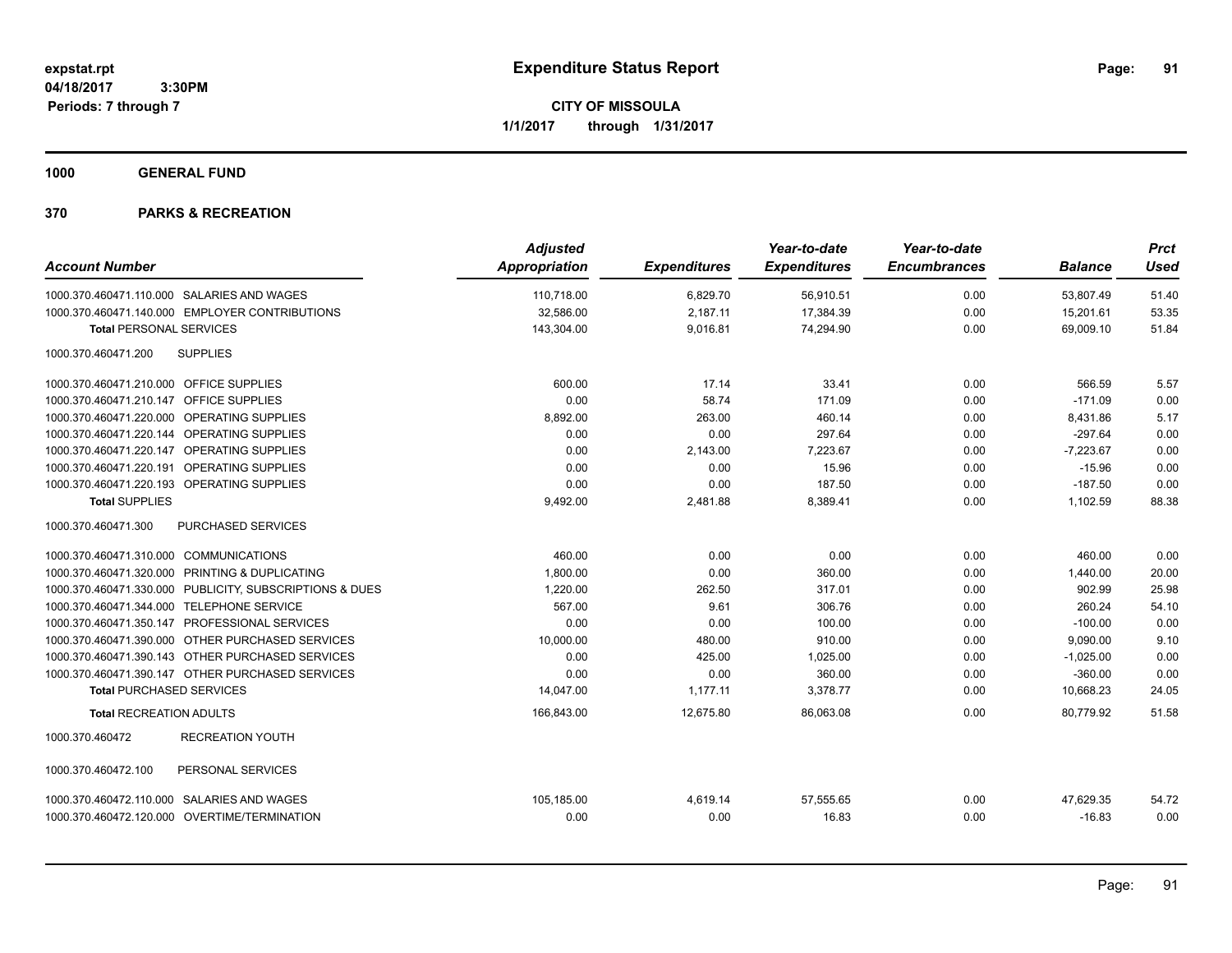**CITY OF MISSOULA 1/1/2017 through 1/31/2017**

**1000 GENERAL FUND**

| <b>Account Number</b>                                   | <b>Adjusted</b><br><b>Appropriation</b> | <b>Expenditures</b> | Year-to-date<br><b>Expenditures</b> | Year-to-date<br><b>Encumbrances</b> | <b>Balance</b> | <b>Prct</b><br><b>Used</b> |
|---------------------------------------------------------|-----------------------------------------|---------------------|-------------------------------------|-------------------------------------|----------------|----------------------------|
| 1000.370.460472.140.000 EMPLOYER CONTRIBUTIONS          | 26,260.00                               | 1,606.28            | 15,496.40                           | 0.00                                | 10,763.60      | 59.01                      |
| <b>Total PERSONAL SERVICES</b>                          | 131,445.00                              | 6,225.42            | 73,068.88                           | 0.00                                | 58,376.12      | 55.59                      |
| <b>SUPPLIES</b><br>1000.370.460472.200                  |                                         |                     |                                     |                                     |                |                            |
| 1000.370.460472.210.000 OFFICE SUPPLIES                 | 100.00                                  | 0.00                | 0.00                                | 0.00                                | 100.00         | 0.00                       |
| 1000.370.460472.210.190 OFFICE SUPPLIES                 | 0.00                                    | 0.00                | 100.00                              | 0.00                                | $-100.00$      | 0.00                       |
| 1000.370.460472.220.000 OPERATING SUPPLIES              | 16,006.00                               | 0.00                | 190.25                              | 0.00                                | 15,815.75      | 1.19                       |
| 1000.370.460472.220.145 OPERATING SUPPLIES              | 0.00                                    | 0.00                | 219.87                              | 0.00                                | $-219.87$      | 0.00                       |
| 1000.370.460472.220.147 OPERATING SUPPLIES              | 0.00                                    | 0.00                | 187.50                              | 0.00                                | $-187.50$      | 0.00                       |
| 1000.370.460472.220.190 OPERATING SUPPLIES              | 0.00                                    | 31.72               | 1,661.58                            | 0.00                                | $-1,661.58$    | 0.00                       |
| 1000.370.460472.220.191 OPERATING SUPPLIES              | 0.00                                    | 57.20               | 8,606.68                            | 0.00                                | $-8,606.68$    | 0.00                       |
| 1000.370.460472.220.192 OPERATING SUPPLIES              | 0.00                                    | 0.00                | 409.65                              | 0.00                                | $-409.65$      | 0.00                       |
| 1000.370.460472.220.193 OPERATING SUPPLIES              | 0.00                                    | 122.33              | 980.26                              | 0.00                                | $-980.26$      | 0.00                       |
| <b>Total SUPPLIES</b>                                   | 16,106.00                               | 211.25              | 12,355.79                           | 0.00                                | 3,750.21       | 76.72                      |
| 1000.370.460472.300<br>PURCHASED SERVICES               |                                         |                     |                                     |                                     |                |                            |
| 1000.370.460472.310.000 COMMUNICATIONS                  | 0.00                                    | 90.76               | 90.76                               | 0.00                                | $-90.76$       | 0.00                       |
| 1000.370.460472.320.000 PRINTING & DUPLICATING          | 1.300.00                                | 0.00                | 0.00                                | 0.00                                | 1.300.00       | 0.00                       |
| 1000.370.460472.330.000 PUBLICITY, SUBSCRIPTIONS & DUES | 1,500.00                                | 262.50              | 262.50                              | 0.00                                | 1,237.50       | 17.50                      |
| 1000.370.460472.341.000 ELECTRICITY & NATURAL GAS       | 1,225.00                                | 0.00                | 0.00                                | 0.00                                | 1,225.00       | 0.00                       |
| 1000.370.460472.343.000 WATER CHARGES                   | 601.00                                  | 0.00                | 0.00                                | 0.00                                | 601.00         | 0.00                       |
| 1000.370.460472.344.000 TELEPHONE SERVICE               | 662.00                                  | 0.00                | 334.02                              | 0.00                                | 327.98         | 50.46                      |
| 1000.370.460472.345.000 GARBAGE                         | 468.00                                  | 0.00                | 450.00                              | 0.00                                | 18.00          | 96.15                      |
| 1000.370.460472.350.000 PROFESSIONAL SERVICES           | 2,487.00                                | 0.00                | 150.00                              | 0.00                                | 2,337.00       | 6.03                       |
| 1000.370.460472.350.190 PROFESSIONAL SERVICES           | 0.00                                    | 0.00                | 2,349.40                            | 0.00                                | $-2,349.40$    | 0.00                       |
| 1000.370.460472.350.191 PROFESSIONAL SERVICES-TENNIS    | 0.00                                    | 0.00                | 40.00                               | 0.00                                | $-40.00$       | 0.00                       |
| 1000.370.460472.390.000 OTHER PURCHASED SERVICES        | 500.00                                  | 0.00                | 0.00                                | 0.00                                | 500.00         | 0.00                       |
| 1000.370.460472.390.190 OTHER PURCHASED SERVICES        | 0.00                                    | 0.00                | 465.00                              | 0.00                                | $-465.00$      | 0.00                       |
| 1000.370.460472.390.191 OTHER PURCHASED SERVICES        | 0.00                                    | 3,270.00            | 3,450.00                            | 0.00                                | $-3,450.00$    | 0.00                       |
| <b>Total PURCHASED SERVICES</b>                         | 8,743.00                                | 3,623.26            | 7,591.68                            | 0.00                                | 1,151.32       | 86.83                      |
| <b>Total RECREATION YOUTH</b>                           | 156,294.00                              | 10,059.93           | 93,016.35                           | 0.00                                | 63,277.65      | 59.51                      |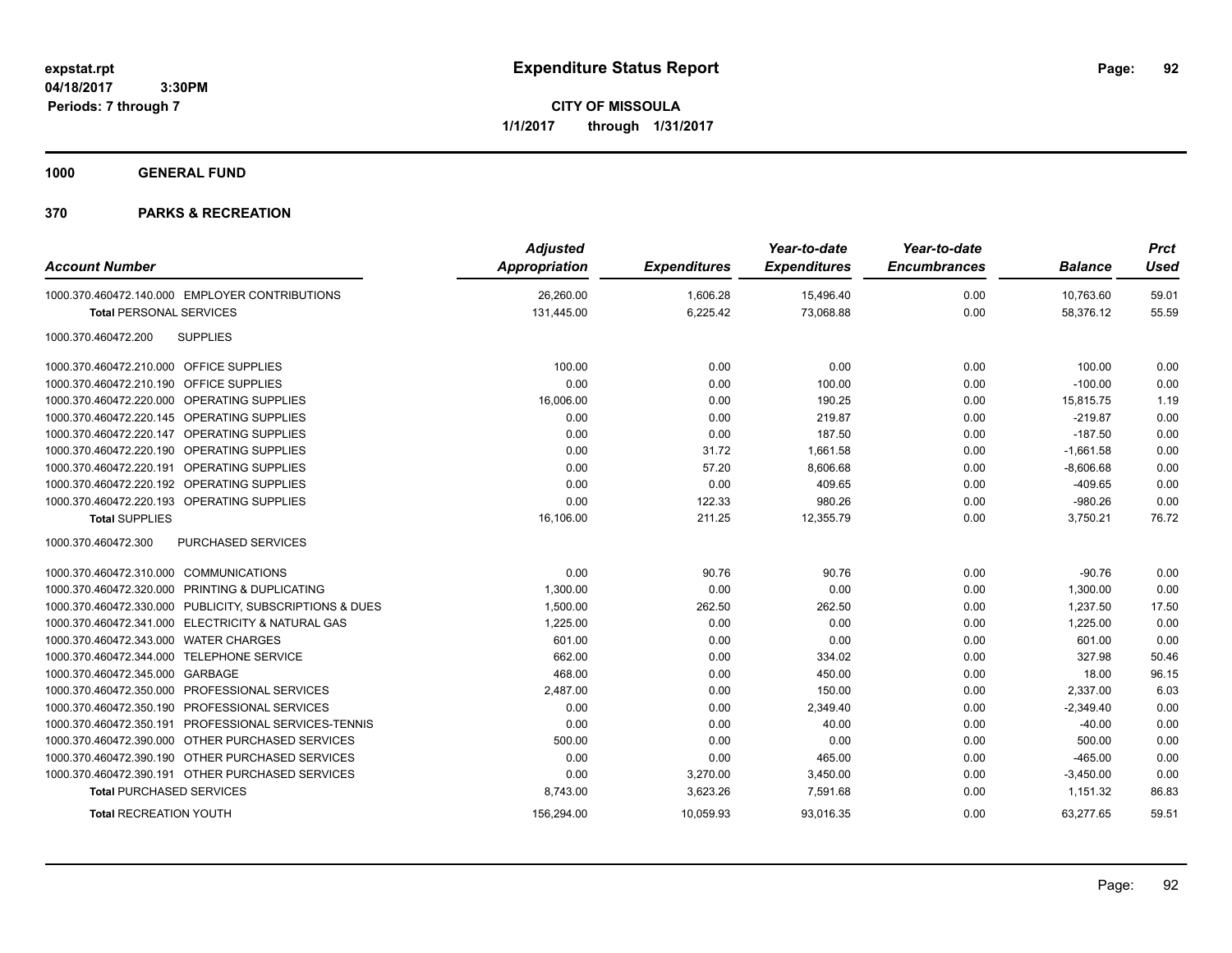**CITY OF MISSOULA 1/1/2017 through 1/31/2017**

**1000 GENERAL FUND**

| <b>Account Number</b>                                   | <b>Adjusted</b><br><b>Appropriation</b> | <b>Expenditures</b> | Year-to-date<br><b>Expenditures</b> | Year-to-date<br><b>Encumbrances</b> | <b>Balance</b> | <b>Prct</b><br><b>Used</b> |
|---------------------------------------------------------|-----------------------------------------|---------------------|-------------------------------------|-------------------------------------|----------------|----------------------------|
| 1000.370.460473<br><b>RECREATION SPECIAL EVENTS</b>     |                                         |                     |                                     |                                     |                |                            |
| <b>SUPPLIES</b><br>1000.370.460473.200                  |                                         |                     |                                     |                                     |                |                            |
| 1000.370.460473.220.000 OPERATING SUPPLIES              | 2.328.00                                | 341.77              | 1.618.98                            | 0.00                                | 709.02         | 69.54                      |
| 1000.370.460473.220.147 OPERATING SUPPLIES              | 0.00                                    | 0.00                | 25.00                               | 0.00                                | $-25.00$       | 0.00                       |
| 1000.370.460473.220.193 OPERATING SUPPLIES              | 0.00                                    | 48.37               | 48.37                               | 0.00                                | $-48.37$       | 0.00                       |
| <b>Total SUPPLIES</b>                                   | 2,328.00                                | 390.14              | 1,692.35                            | 0.00                                | 635.65         | 72.70                      |
| PURCHASED SERVICES<br>1000.370.460473.300               |                                         |                     |                                     |                                     |                |                            |
| 1000.370.460473.390.000 OTHER PURCHASED SERVICES        | 0.00                                    | 0.00                | 31.93                               | 0.00                                | $-31.93$       | 0.00                       |
| <b>Total PURCHASED SERVICES</b>                         | 0.00                                    | 0.00                | 31.93                               | 0.00                                | $-31.93$       | 0.00                       |
| <b>Total RECREATION SPECIAL EVENTS</b>                  | 2,328.00                                | 390.14              | 1,724.28                            | 0.00                                | 603.72         | 74.07                      |
| <b>SPRAY DECKS</b><br>1000.370.460474                   |                                         |                     |                                     |                                     |                |                            |
| 1000.370.460474.100<br>PERSONAL SERVICES                |                                         |                     |                                     |                                     |                |                            |
| 1000.370.460474.110.000 SALARIES AND WAGES              | 8.106.00                                | 0.00                | 0.00                                | 0.00                                | 8,106.00       | 0.00                       |
| 1000.370.460474.140.000 EMPLOYER CONTRIBUTIONS          | 1,145.00                                | 0.00                | 0.00                                | 0.00                                | 1,145.00       | 0.00                       |
| <b>Total PERSONAL SERVICES</b>                          | 9,251.00                                | 0.00                | 0.00                                | 0.00                                | 9,251.00       | 0.00                       |
| 1000.370.460474.200<br><b>SUPPLIES</b>                  |                                         |                     |                                     |                                     |                |                            |
| 1000.370.460474.220.000 OPERATING SUPPLIES              | 1,535.00                                | 0.00                | 0.00                                | 0.00                                | 1,535.00       | 0.00                       |
| 1000.370.460474.230.000 REPAIR/MAINTENANCE              | 5,424.00                                | 0.00                | 3,384.55                            | 0.00                                | 2,039.45       | 62.40                      |
| <b>Total SUPPLIES</b>                                   | 6,959.00                                | 0.00                | 3,384.55                            | 0.00                                | 3,574.45       | 48.64                      |
| PURCHASED SERVICES<br>1000.370.460474.300               |                                         |                     |                                     |                                     |                |                            |
| 1000.370.460474.330.000 PUBLICITY, SUBSCRIPTIONS & DUES | 750.00                                  | 0.00                | 525.00                              | 0.00                                | 225.00         | 70.00                      |
| 1000.370.460474.360.000 REPAIR & MAINTENANCE            | 2,050.00                                | 0.00                | 669.51                              | 0.00                                | 1,380.49       | 32.66                      |
| <b>Total PURCHASED SERVICES</b>                         | 2,800.00                                | 0.00                | 1,194.51                            | 0.00                                | 1,605.49       | 42.66                      |
| 1000.370.460474.900<br><b>CAPITAL OUTLAY</b>            |                                         |                     |                                     |                                     |                |                            |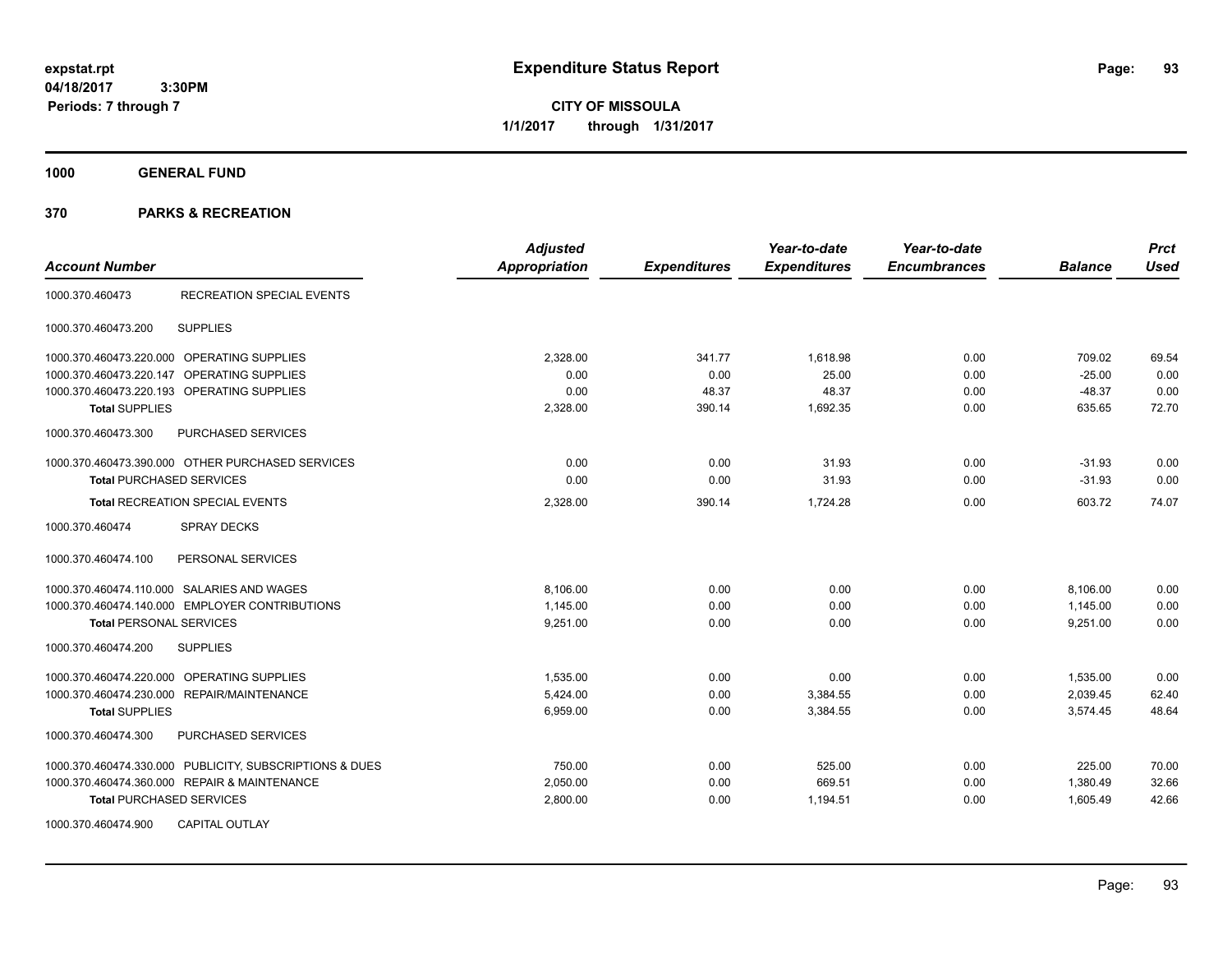**CITY OF MISSOULA 1/1/2017 through 1/31/2017**

**1000 GENERAL FUND**

| <b>Account Number</b>                                   | <b>Adjusted</b><br>Appropriation | <b>Expenditures</b> | Year-to-date<br><b>Expenditures</b> | Year-to-date<br><b>Encumbrances</b> | <b>Balance</b> | <b>Prct</b><br><b>Used</b> |
|---------------------------------------------------------|----------------------------------|---------------------|-------------------------------------|-------------------------------------|----------------|----------------------------|
| <b>Total CAPITAL OUTLAY</b>                             | 0.00                             | 0.00                | 0.00                                | 0.00                                | 0.00           | 0.00                       |
| <b>Total SPRAY DECKS</b>                                | 19,010.00                        | 0.00                | 4,579.06                            | 0.00                                | 14,430.94      | 24.09                      |
| YOUTH DRUG<br>1000.370.460476                           |                                  |                     |                                     |                                     |                |                            |
| 1000.370.460476.100<br>PERSONAL SERVICES                |                                  |                     |                                     |                                     |                |                            |
| 1000.370.460476.110.000 SALARIES AND WAGES              | 9,446.00                         | 322.82              | 583.92                              | 0.00                                | 8,862.08       | 6.18                       |
| 1000.370.460476.140.000 EMPLOYER CONTRIBUTIONS          | 1.339.00                         | 45.49               | 82.29                               | 0.00                                | 1.256.71       | 6.15                       |
| <b>Total PERSONAL SERVICES</b>                          | 10,785.00                        | 368.31              | 666.21                              | 0.00                                | 10,118.79      | 6.18                       |
| 1000.370.460476.200<br><b>SUPPLIES</b>                  |                                  |                     |                                     |                                     |                |                            |
| 1000.370.460476.210.000 OFFICE SUPPLIES                 | 150.00                           | 0.00                | 16.27                               | 0.00                                | 133.73         | 10.85                      |
| 1000.370.460476.220.000 OPERATING SUPPLIES              | 2,200.00                         | 737.52              | 2,153.20                            | 0.00                                | 46.80          | 97.87                      |
| <b>Total SUPPLIES</b>                                   | 2,350.00                         | 737.52              | 2,169.47                            | 0.00                                | 180.53         | 92.32                      |
| 1000.370.460476.300<br>PURCHASED SERVICES               |                                  |                     |                                     |                                     |                |                            |
| 1000.370.460476.320.000 PRINTING & DUPLICATING          | 250.00                           | 0.00                | 0.00                                | 0.00                                | 250.00         | 0.00                       |
| 1000.370.460476.330.000 PUBLICITY, SUBSCRIPTIONS & DUES | 100.00                           | 0.00                | 0.00                                | 0.00                                | 100.00         | 0.00                       |
| 1000.370.460476.350.000 PROFESSIONAL SERVICES           | 1,200.00                         | 0.00                | 0.00                                | 0.00                                | 1,200.00       | 0.00                       |
| <b>Total PURCHASED SERVICES</b>                         | 1,550.00                         | 0.00                | 0.00                                | 0.00                                | 1,550.00       | 0.00                       |
| <b>Total YOUTH DRUG</b>                                 | 14,685.00                        | 1,105.83            | 2,835.68                            | 0.00                                | 11,849.32      | 19.31                      |
| <b>GRILL VAN</b><br>1000.370.460477                     |                                  |                     |                                     |                                     |                |                            |
| <b>SUPPLIES</b><br>1000.370.460477.200                  |                                  |                     |                                     |                                     |                |                            |
| 1000.370.460477.220.000 OPERATING SUPPLIES              | 12,754.00                        | 786.44              | 5,364.01                            | 0.00                                | 7,389.99       | 42.06                      |
| 1000.370.460477.230.000 REPAIR/MAINTENANCE              | 29,102.00                        | 1,850.88            | 25,412.53                           | 0.00                                | 3,689.47       | 87.32                      |
| <b>Total SUPPLIES</b>                                   | 41,856.00                        | 2,637.32            | 30,776.54                           | 0.00                                | 11,079.46      | 73.53                      |
| 1000.370.460477.300<br><b>PURCHASED SERVICES</b>        |                                  |                     |                                     |                                     |                |                            |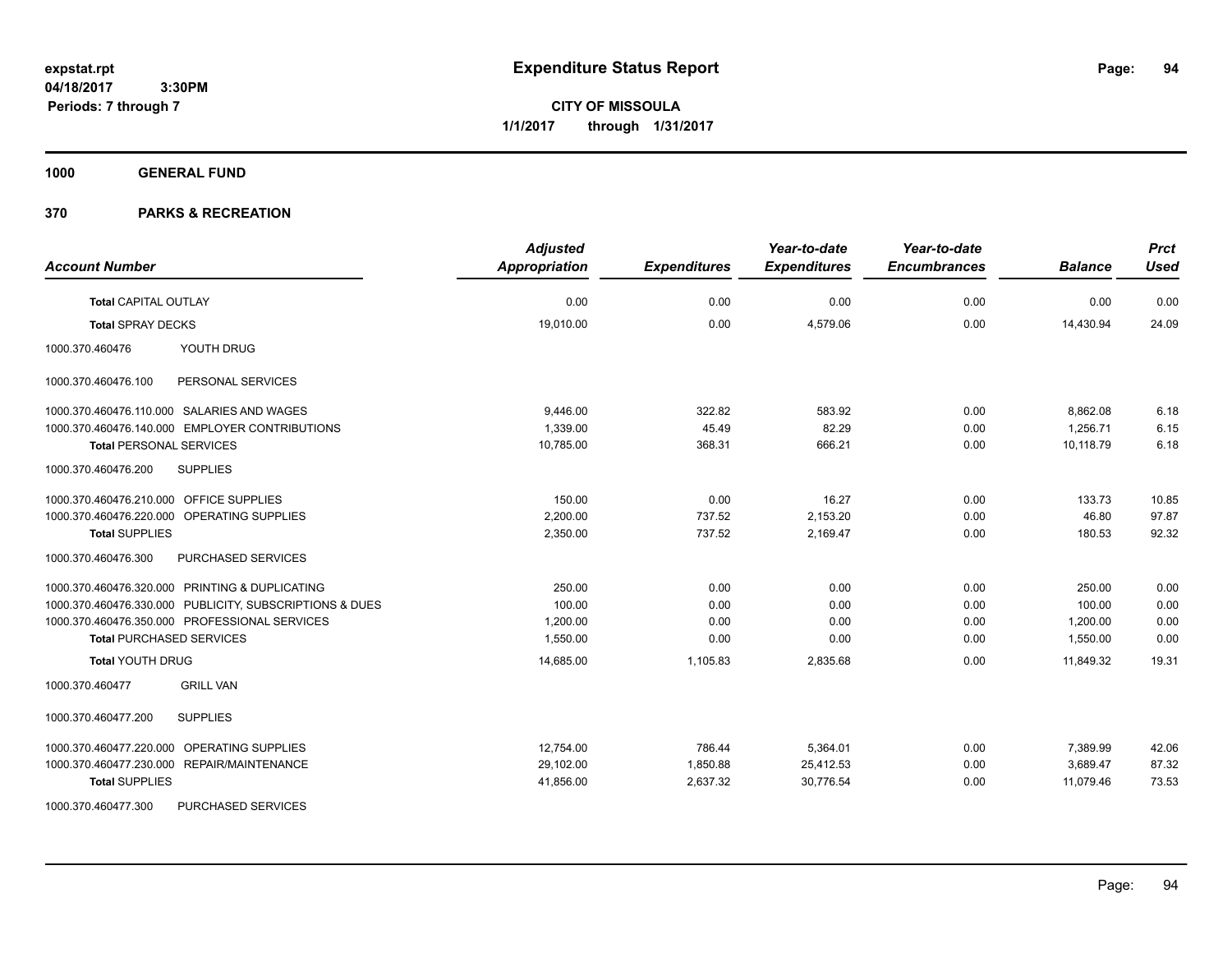**CITY OF MISSOULA 1/1/2017 through 1/31/2017**

**1000 GENERAL FUND**

| <b>Account Number</b>                             | <b>Adjusted</b><br>Appropriation | <b>Expenditures</b> | Year-to-date<br><b>Expenditures</b> | Year-to-date<br><b>Encumbrances</b> | <b>Balance</b> | <b>Prct</b><br><b>Used</b> |
|---------------------------------------------------|----------------------------------|---------------------|-------------------------------------|-------------------------------------|----------------|----------------------------|
|                                                   |                                  |                     |                                     |                                     |                |                            |
| 1000.370.460477.350.000 PROFESSIONAL SERVICES     | 900.00                           | 0.00                | 679.80                              | 0.00                                | 220.20         | 75.53                      |
| 1000.370.460477.360.000 REPAIR & MAINTENANCE      | 5,228.00                         | 0.00                | 2,410.46                            | 0.00                                | 2,817.54       | 46.11                      |
| <b>Total PURCHASED SERVICES</b>                   | 6,128.00                         | 0.00                | 3,090.26                            | 0.00                                | 3,037.74       | 50.43                      |
| <b>Total GRILL VAN</b>                            | 47,984.00                        | 2,637.32            | 33,866.80                           | 0.00                                | 14.117.20      | 70.58                      |
| 1000.370.460484<br><b>CONSERVATION LANDS MGMT</b> |                                  |                     |                                     |                                     |                |                            |
| PERSONAL SERVICES<br>1000.370.460484.100          |                                  |                     |                                     |                                     |                |                            |
| 1000.370.460484.110.000 SALARIES AND WAGES        | 190,912.00                       | 14,950.19           | 119,872.31                          | 0.00                                | 71,039.69      | 62.79                      |
| 1000.370.460484.120.000 OVERTIME/TERMINATION      | 1.750.00                         | 0.00                | 202.59                              | 0.00                                | 1.547.41       | 11.58                      |
| 1000.370.460484.140.000 EMPLOYER CONTRIBUTIONS    | 69.519.00                        | 6,495.67            | 51,624.54                           | 0.00                                | 17,894.46      | 74.26                      |
| <b>Total PERSONAL SERVICES</b>                    | 262,181.00                       | 21,445.86           | 171,699.44                          | 0.00                                | 90.481.56      | 65.49                      |
| <b>SUPPLIES</b><br>1000.370.460484.200            |                                  |                     |                                     |                                     |                |                            |
| 1000.370.460484.220.000 OPERATING SUPPLIES        | 6,337.00                         | 569.91              | 1,250.41                            | 0.00                                | 5,086.59       | 19.73                      |
| 1000.370.460484.230.000 REPAIR/MAINTENANCE        | 10,364.00                        | 136.41              | 582.77                              | 0.00                                | 9,781.23       | 5.62                       |
| <b>Total SUPPLIES</b>                             | 16,701.00                        | 706.32              | 1,833.18                            | 0.00                                | 14,867.82      | 10.98                      |
| PURCHASED SERVICES<br>1000.370.460484.300         |                                  |                     |                                     |                                     |                |                            |
| 1000.370.460484.350.000 PROFESSIONAL SERVICES     | 6,228.00                         | 0.00                | 200.00                              | 0.00                                | 6,028.00       | 3.21                       |
| 1000.370.460484.380.000 TRAINING                  | 0.00                             | 0.00                | 51.25                               | 0.00                                | $-51.25$       | 0.00                       |
| 1000.370.460484.390.000 OTHER PURCHASED SERVICES  | 520.00                           | 0.00                | 0.00                                | 0.00                                | 520.00         | 0.00                       |
| <b>Total PURCHASED SERVICES</b>                   | 6,748.00                         | 0.00                | 251.25                              | 0.00                                | 6,496.75       | 3.72                       |
| <b>Total CONSERVATION LANDS MGMT</b>              | 285,630.00                       | 22,152.18           | 173,783.87                          | 0.00                                | 111.846.13     | 60.84                      |
| 1000.370.460485<br><b>SAFETY &amp; TRAINING</b>   |                                  |                     |                                     |                                     |                |                            |
| 1000.370.460485.200<br><b>SUPPLIES</b>            |                                  |                     |                                     |                                     |                |                            |
| 1000.370.460485.220.000 OPERATING SUPPLIES        | 5,980.00                         | 105.80              | 2,862.20                            | 0.00                                | 3,117.80       | 47.86                      |
| <b>Total SUPPLIES</b>                             | 5,980.00                         | 105.80              | 2,862.20                            | 0.00                                | 3,117.80       | 47.86                      |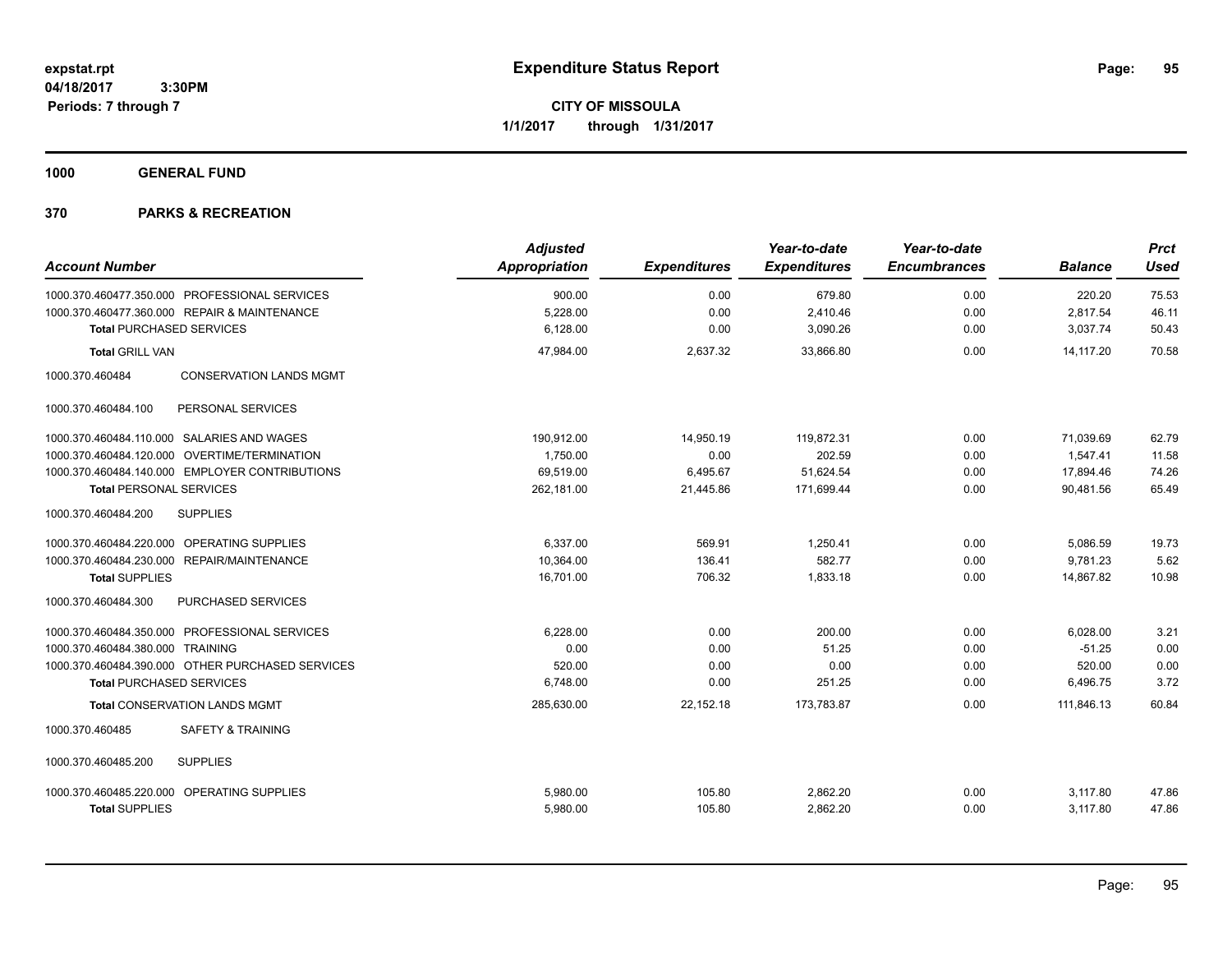**CITY OF MISSOULA 1/1/2017 through 1/31/2017**

**1000 GENERAL FUND**

|                                                   | <b>Adjusted</b>      |                     | Year-to-date        | Year-to-date        |                | <b>Prct</b> |
|---------------------------------------------------|----------------------|---------------------|---------------------|---------------------|----------------|-------------|
| <b>Account Number</b>                             | <b>Appropriation</b> | <b>Expenditures</b> | <b>Expenditures</b> | <b>Encumbrances</b> | <b>Balance</b> | <b>Used</b> |
| PURCHASED SERVICES<br>1000.370.460485.300         |                      |                     |                     |                     |                |             |
| 1000.370.460485.310.000 COMMUNICATIONS            | 50.00                | 0.00                | 0.00                | 0.00                | 50.00          | 0.00        |
| 1000.370.460485.320.000<br>PRINTING & DUPLICATING | 50.00                | 0.00                | 48.50               | 0.00                | 1.50           | 97.00       |
| 1000.370.460485.370.000 TRAVEL                    | 3,744.00             | 66.03               | 688.63              | 0.00                | 3,055.37       | 18.39       |
| 1000.370.460485.380.000 TRAINING                  | 2,936.00             | 200.00              | 2,138.95            | 0.00                | 797.05         | 72.85       |
| <b>Total PURCHASED SERVICES</b>                   | 6,780.00             | 266.03              | 2,876.08            | 0.00                | 3,903.92       | 42.42       |
| <b>Total SAFETY &amp; TRAINING</b>                | 12,760.00            | 371.83              | 5,738.28            | 0.00                | 7,021.72       | 44.97       |
| 1000.370.460490<br><b>CURRENTS POOL EXPENSES</b>  |                      |                     |                     |                     |                |             |
| <b>SUPPLIES</b><br>1000.370.460490.200            |                      |                     |                     |                     |                |             |
| Total CURRENTS POOL EXPENSES                      | 0.00                 | 0.00                | 0.00                | 0.00                | 0.00           | 0.00        |
| PARK MAINTENANCE CONTRACTS<br>1000.370.460500     |                      |                     |                     |                     |                |             |
| <b>SUPPLIES</b><br>1000.370.460500.200            |                      |                     |                     |                     |                |             |
| 1000.370.460500.220.000 OPERATING SUPPLIES        | 6,540.00             | 0.00                | 0.00                | 0.00                | 6,540.00       | 0.00        |
| 1000.370.460500.230.000 REPAIR/MAINTENANCE        | 3,939.00             | 0.00                | 188.68              | 0.00                | 3,750.32       | 4.79        |
| <b>Total SUPPLIES</b>                             | 10,479.00            | 0.00                | 188.68              | 0.00                | 10,290.32      | 1.80        |
| 1000.370.460500.300<br>PURCHASED SERVICES         |                      |                     |                     |                     |                |             |
| <b>Total PURCHASED SERVICES</b>                   | 0.00                 | 0.00                | 0.00                | 0.00                | 0.00           | 0.00        |
| <b>Total PARK MAINTENANCE CONTRACTS</b>           | 10,479.00            | 0.00                | 188.68              | 0.00                | 10,290.32      | 1.80        |
| PARK MAINTENANCE ROUTINE<br>1000.370.460501       |                      |                     |                     |                     |                |             |
| 1000.370.460501.100<br>PERSONAL SERVICES          |                      |                     |                     |                     |                |             |
| 1000.370.460501.110.000 SALARIES AND WAGES        | 619,633.00           | 27,481.05           | 361,785.25          | 0.00                | 257,847.75     | 58.39       |
| 1000.370.460501.120.000 OVERTIME/TERMINATION      | 2,100.00             | 0.00                | 431.82              | 0.00                | 1,668.18       | 20.56       |
| 1000.370.460501.140.000 EMPLOYER CONTRIBUTIONS    | 227,628.00           | 16,375.75           | 155,218.64          | 0.00                | 72,409.36      | 68.19       |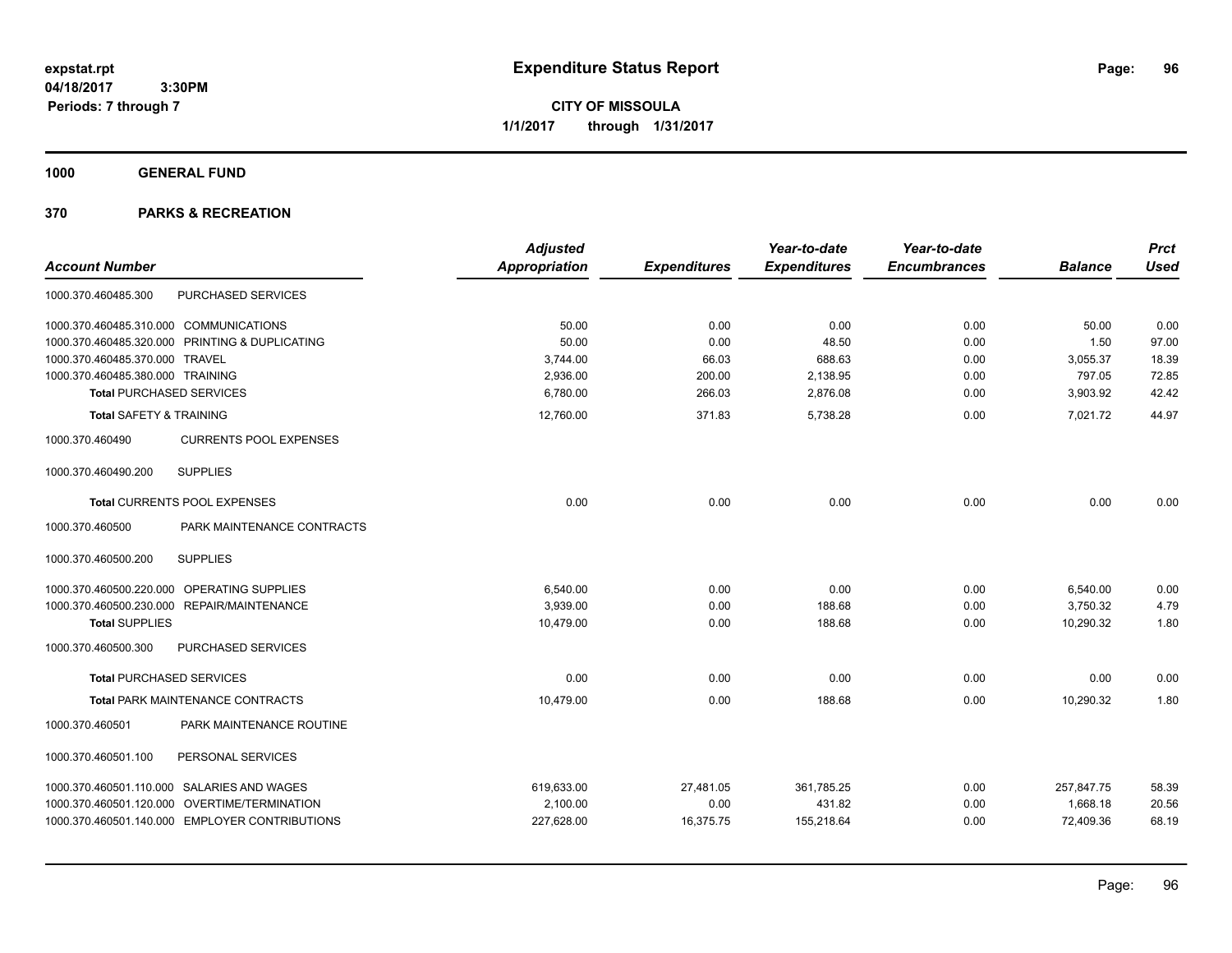**CITY OF MISSOULA 1/1/2017 through 1/31/2017**

**1000 GENERAL FUND**

| <b>Account Number</b>                                  | <b>Adjusted</b><br>Appropriation | <b>Expenditures</b> | Year-to-date<br><b>Expenditures</b> | Year-to-date<br><b>Encumbrances</b> | <b>Balance</b> | <b>Prct</b><br><b>Used</b> |
|--------------------------------------------------------|----------------------------------|---------------------|-------------------------------------|-------------------------------------|----------------|----------------------------|
| <b>Total PERSONAL SERVICES</b>                         | 849,361.00                       | 43,856.80           | 517,435.71                          | 0.00                                | 331,925.29     | 60.92                      |
| <b>SUPPLIES</b><br>1000.370.460501.200                 |                                  |                     |                                     |                                     |                |                            |
| 1000.370.460501.220.000 OPERATING SUPPLIES             | 5,319.00                         | 0.00                | 1,419.00                            | 0.00                                | 3,900.00       | 26.68                      |
| 1000.370.460501.230.000 REPAIR/MAINTENANCE             | 5.275.00                         | 104.10              | 104.10                              | 0.00                                | 5.170.90       | 1.97                       |
| 1000.370.460501.231.000 GASOLINE                       | 79,836.00                        | 3.073.46            | 29,733.76                           | 0.00                                | 50.102.24      | 37.24                      |
| <b>Total SUPPLIES</b>                                  | 90,430.00                        | 3,177.56            | 31,256.86                           | 0.00                                | 59,173.14      | 34.56                      |
| 1000.370.460501.300<br>PURCHASED SERVICES              |                                  |                     |                                     |                                     |                |                            |
| 1000.370.460501.341.000 ELECTRICITY & NATURAL GAS      | 92.573.00                        | 6.289.38            | 26,855.81                           | 0.00                                | 65,717.19      | 29.01                      |
| 1000.370.460501.343.000 WATER CHARGES                  | 152,803.00                       | 47.99               | 131,063.62                          | 0.00                                | 21,739.38      | 85.77                      |
| 1000.370.460501.345.000 GARBAGE                        | 28,946.00                        | 1,054.03            | 17,125.11                           | 0.00                                | 11,820.89      | 59.16                      |
| 1000.370.460501.350.000 PROFESSIONAL SERVICES          | 2,347.00                         | 823.87              | 3,194.99                            | 0.00                                | $-847.99$      | 136.13                     |
| 1000.370.460501.360.000 REPAIR & MAINTENANCE           | 3,183.00                         | 0.00                | 0.00                                | 0.00                                | 3,183.00       | 0.00                       |
| 1000.370.460501.380.000 TRAINING                       | 0.00                             | 0.00                | 26.25                               | 0.00                                | $-26.25$       | 0.00                       |
| <b>Total PURCHASED SERVICES</b>                        | 279,852.00                       | 8,215.27            | 178,265.78                          | 0.00                                | 101,586.22     | 63.70                      |
| 1000.370.460501.800<br>OTHER OBJECTS                   |                                  |                     |                                     |                                     |                |                            |
| <b>Total OTHER OBJECTS</b>                             | 0.00                             | 0.00                | 0.00                                | 0.00                                | 0.00           | 0.00                       |
| Total PARK MAINTENANCE ROUTINE                         | 1,219,643.00                     | 55,249.63           | 726,958.35                          | 0.00                                | 492,684.65     | 59.60                      |
| 1000.370.460502<br><b>HICKORY FACILITY MAINTENANCE</b> |                                  |                     |                                     |                                     |                |                            |
| PERSONAL SERVICES<br>1000.370.460502.100               |                                  |                     |                                     |                                     |                |                            |
| <b>Total PERSONAL SERVICES</b>                         | 0.00                             | 0.00                | 0.00                                | 0.00                                | 0.00           | 0.00                       |
| <b>SUPPLIES</b><br>1000.370.460502.200                 |                                  |                     |                                     |                                     |                |                            |
| 1000.370.460502.220.000 OPERATING SUPPLIES             | 3,200.00                         | 98.13               | 662.82                              | 0.00                                | 2,537.18       | 20.71                      |
| 1000.370.460502.230.000 REPAIR/MAINTENANCE             | 1,500.00                         | 0.00                | 0.00                                | 0.00                                | 1,500.00       | 0.00                       |
| <b>Total SUPPLIES</b>                                  | 4,700.00                         | 98.13               | 662.82                              | 0.00                                | 4,037.18       | 14.10                      |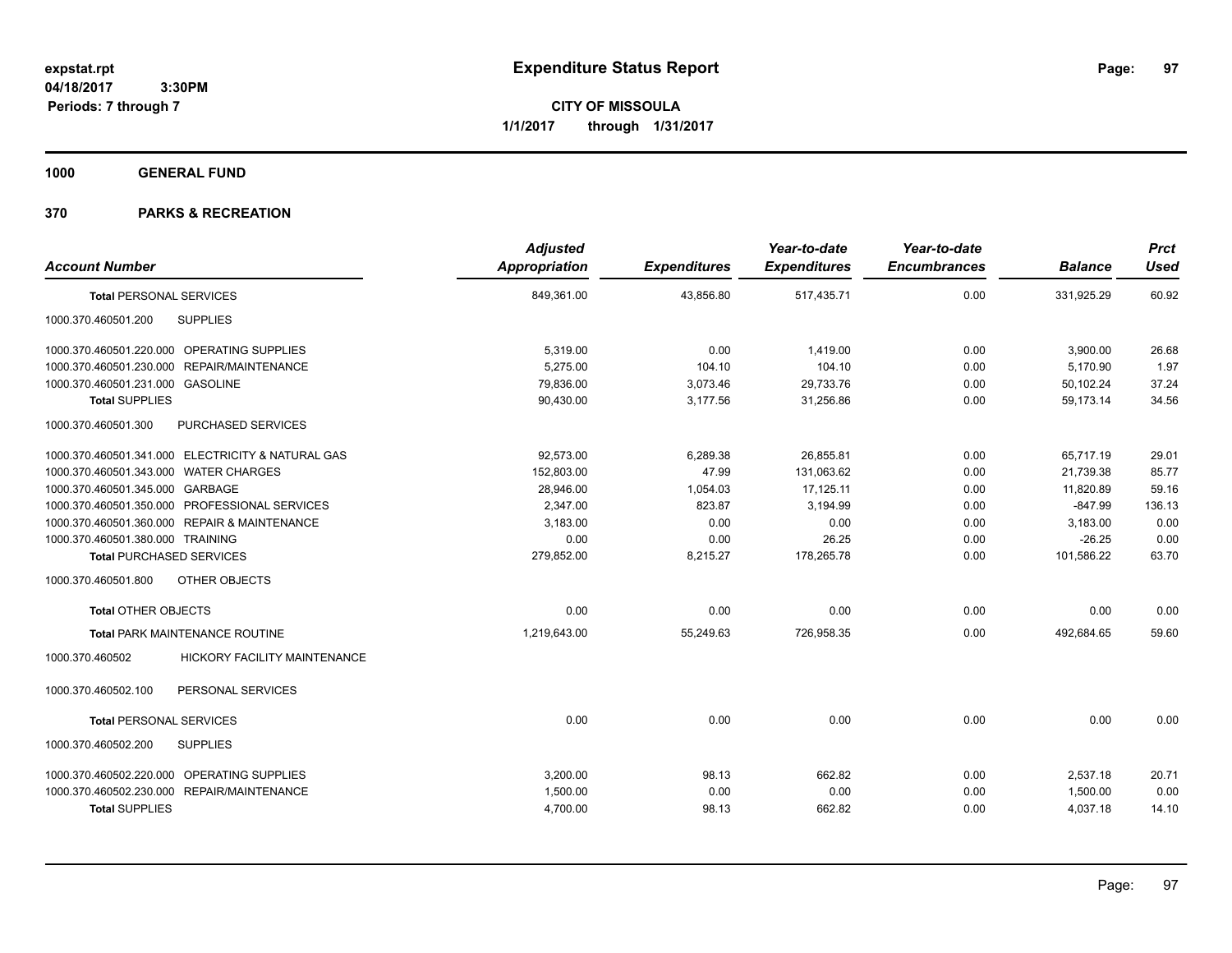**CITY OF MISSOULA 1/1/2017 through 1/31/2017**

**1000 GENERAL FUND**

|                                                  | <b>Adjusted</b>      |                     | Year-to-date        | Year-to-date        |                | <b>Prct</b> |
|--------------------------------------------------|----------------------|---------------------|---------------------|---------------------|----------------|-------------|
| <b>Account Number</b>                            | <b>Appropriation</b> | <b>Expenditures</b> | <b>Expenditures</b> | <b>Encumbrances</b> | <b>Balance</b> | <b>Used</b> |
| PURCHASED SERVICES<br>1000.370.460502.300        |                      |                     |                     |                     |                |             |
| 1000.370.460502.350.000 PROFESSIONAL SERVICES    | 3,080.00             | 0.00                | 15.00               | 0.00                | 3,065.00       | 0.49        |
| 1000.370.460502.360.000 REPAIR & MAINTENANCE     | 6.000.00             | 817.00              | 3,451.00            | 0.00                | 2,549.00       | 57.52       |
| <b>Total PURCHASED SERVICES</b>                  | 9,080.00             | 817.00              | 3,466.00            | 0.00                | 5,614.00       | 38.17       |
| <b>Total HICKORY FACILITY MAINTENANCE</b>        | 13,780.00            | 915.13              | 4,128.82            | 0.00                | 9,651.18       | 29.96       |
| SPORTS FACILITIES MAINTENANCE<br>1000.370.460503 |                      |                     |                     |                     |                |             |
| PERSONAL SERVICES<br>1000.370.460503.100         |                      |                     |                     |                     |                |             |
| 1000.370.460503.110.000 SALARIES AND WAGES       | 35,191.00            | 0.00                | 22,591.88           | 0.00                | 12,599.12      | 64.20       |
| 1000.370.460503.120.000 OVERTIME/TERMINATION     | 0.00                 | 0.00                | 4.39                | 0.00                | $-4.39$        | 0.00        |
| 1000.370.460503.140.000 EMPLOYER CONTRIBUTIONS   | 7,940.00             | 0.00                | 5,075.73            | 0.00                | 2,864.27       | 63.93       |
| <b>Total PERSONAL SERVICES</b>                   | 43,131.00            | 0.00                | 27,672.00           | 0.00                | 15,459.00      | 64.16       |
| 1000.370.460503.200<br><b>SUPPLIES</b>           |                      |                     |                     |                     |                |             |
| 1000.370.460503.220.000 OPERATING SUPPLIES       | 10,211.00            | 0.00                | 11,161.90           | 0.00                | $-950.90$      | 109.31      |
| 1000.370.460503.230.000 REPAIR/MAINTENANCE       | 12,464.00            | 0.00                | 831.90              | 0.00                | 11,632.10      | 6.67        |
| <b>Total SUPPLIES</b>                            | 22,675.00            | 0.00                | 11,993.80           | 0.00                | 10,681.20      | 52.89       |
| PURCHASED SERVICES<br>1000.370.460503.300        |                      |                     |                     |                     |                |             |
| <b>Total PURCHASED SERVICES</b>                  | 0.00                 | 0.00                | 0.00                | 0.00                | 0.00           | 0.00        |
| <b>Total SPORTS FACILITIES MAINTENANCE</b>       | 65,806.00            | 0.00                | 39,665.80           | 0.00                | 26,140.20      | 60.28       |
| PARK SPECIAL DISTRICTS<br>1000.370.460504        |                      |                     |                     |                     |                |             |
| PERSONAL SERVICES<br>1000.370.460504.100         |                      |                     |                     |                     |                |             |
| <b>Total PERSONAL SERVICES</b>                   | 0.00                 | 0.00                | 0.00                | 0.00                | 0.00           | 0.00        |
| 1000.370.460504.200<br><b>SUPPLIES</b>           |                      |                     |                     |                     |                |             |
| <b>Total PARK SPECIAL DISTRICTS</b>              | 0.00                 | 0.00                | 0.00                | 0.00                | 0.00           | 0.00        |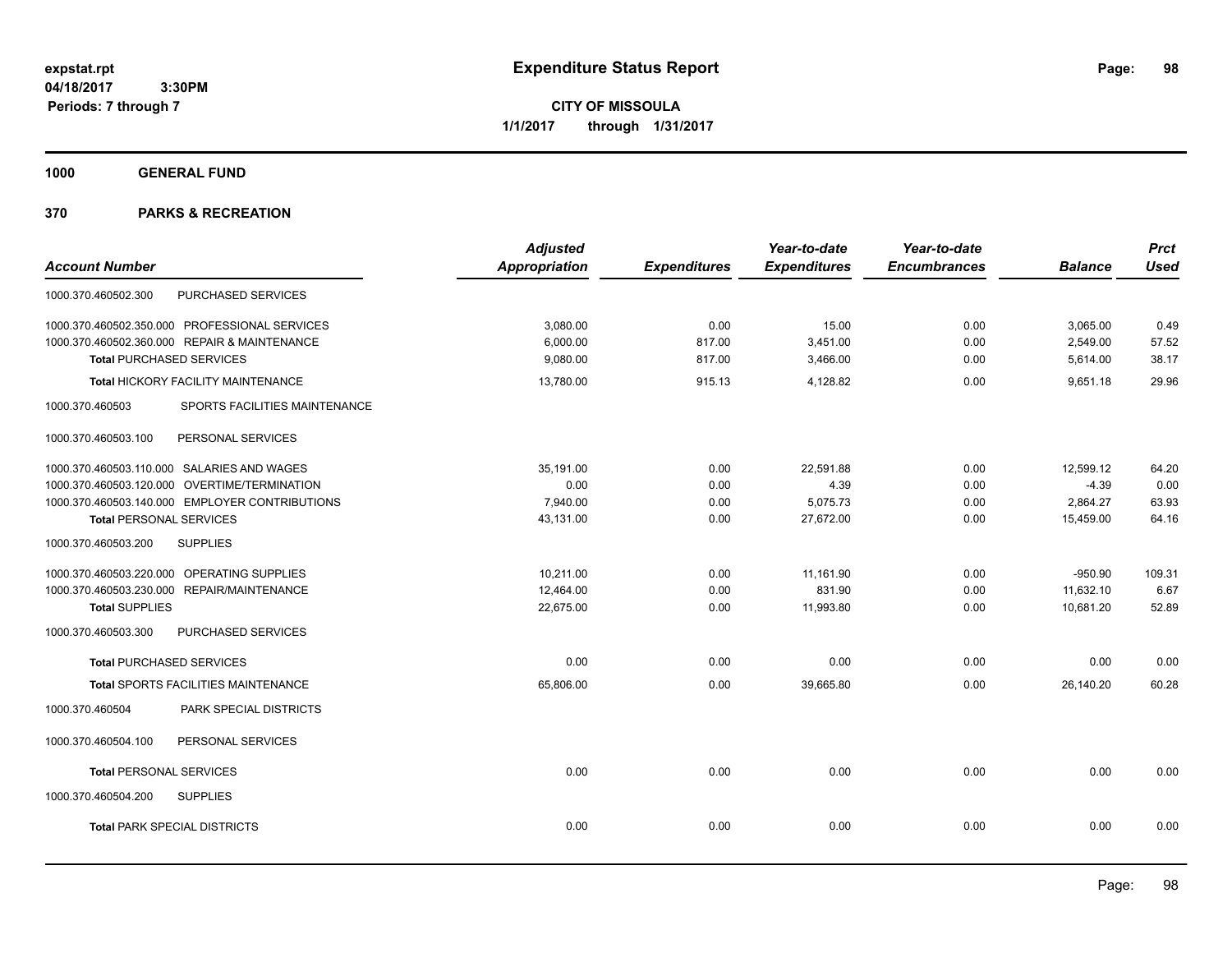**CITY OF MISSOULA 1/1/2017 through 1/31/2017**

**1000 GENERAL FUND**

| <b>Account Number</b>               | <b>Adjusted</b><br>Appropriation | <b>Expenditures</b> | Year-to-date<br><b>Expenditures</b> | Year-to-date<br><i><b>Encumbrances</b></i> | Balance      | Prct<br>Used |
|-------------------------------------|----------------------------------|---------------------|-------------------------------------|--------------------------------------------|--------------|--------------|
| <b>Total PARKS &amp; RECREATION</b> | 3,815,897.00                     | 217,106.44          | 2,109,627.32                        | 0.00                                       | 1,706,269.68 | 55.29        |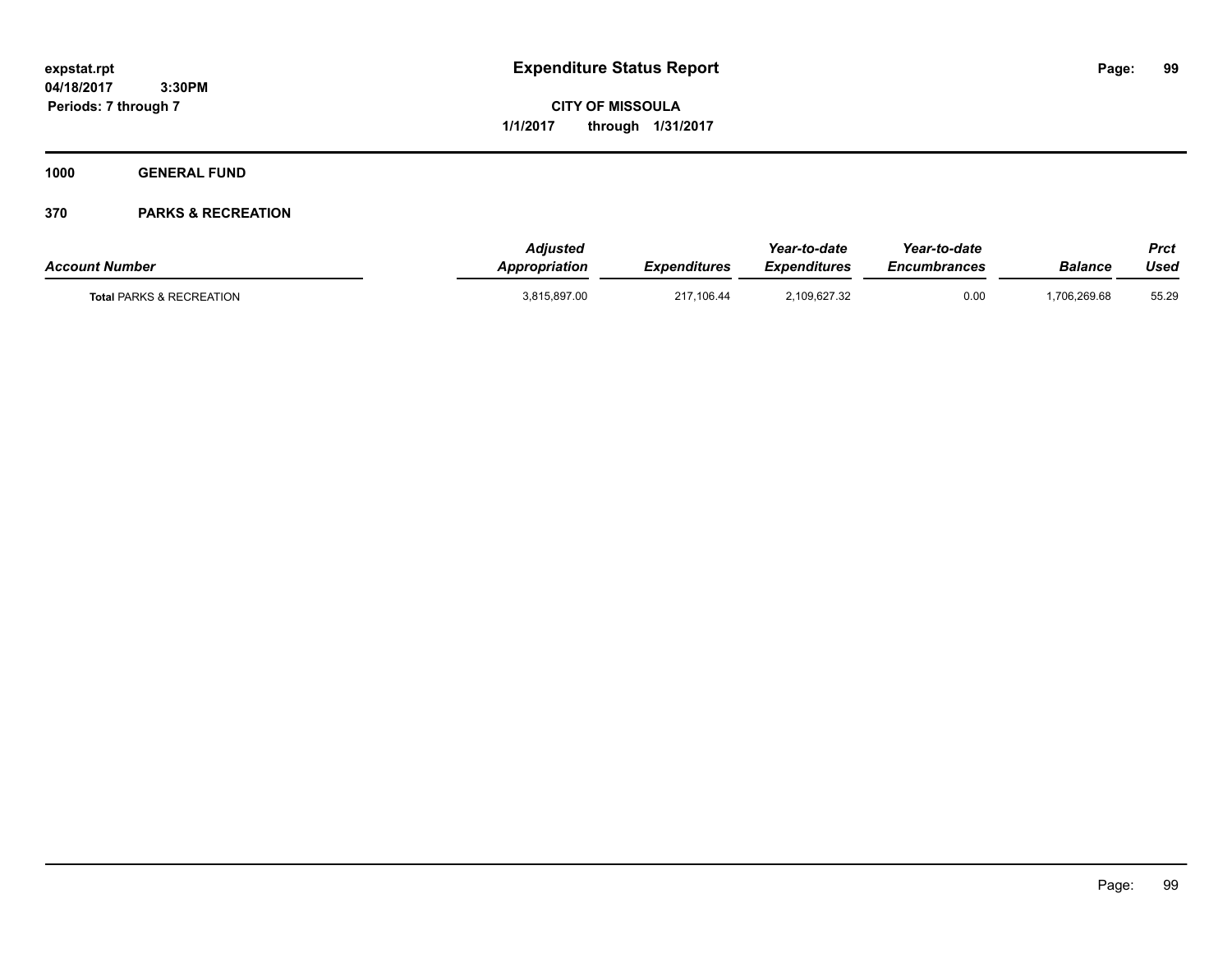**CITY OF MISSOULA 1/1/2017 through 1/31/2017**

**1000 GENERAL FUND**

| <b>Account Number</b>                  |                                                                                          | <b>Adjusted</b><br><b>Appropriation</b> | <b>Expenditures</b>  | Year-to-date<br><b>Expenditures</b> | Year-to-date<br><b>Encumbrances</b> | <b>Balance</b>         | <b>Prct</b><br><b>Used</b> |
|----------------------------------------|------------------------------------------------------------------------------------------|-----------------------------------------|----------------------|-------------------------------------|-------------------------------------|------------------------|----------------------------|
| 1000.390.410123                        | <b>LEGISLATIVE PROGRAM</b>                                                               |                                         |                      |                                     |                                     |                        |                            |
| 1000.390.410123.300                    | PURCHASED SERVICES                                                                       |                                         |                      |                                     |                                     |                        |                            |
|                                        | 1000.390.410123.350.000 LEGISLATIVE PROGRAM/PROF SVS<br><b>Total LEGISLATIVE PROGRAM</b> | 33,000.00<br>33.000.00                  | 2,249.00<br>2.249.00 | 2,249.00<br>2.249.00                | 0.00<br>0.00                        | 30,751.00<br>30.751.00 | 6.82<br>6.82               |
| 1000.390.410550                        | <b>ACCOUNTING</b>                                                                        |                                         |                      |                                     |                                     |                        |                            |
| 1000.390.410550.500                    | <b>FIXED CHARGES</b>                                                                     |                                         |                      |                                     |                                     |                        |                            |
| <b>Total ACCOUNTING</b>                |                                                                                          | 0.00                                    | 0.00                 | 0.00                                | 0.00                                | 0.00                   | 0.00                       |
| 1000.390.410551                        | <b>RESERVE FOR SALARY INCREASES</b>                                                      |                                         |                      |                                     |                                     |                        |                            |
| 1000.390.410551.100                    | PERSONAL SERVICES                                                                        |                                         |                      |                                     |                                     |                        |                            |
| 1000.390.410551.110.000 SALARY RESERVE |                                                                                          | 223,805.00                              | 0.00                 | 0.00                                | 0.00                                | 223,805.00             | 0.00                       |
|                                        | 1000.390.410551.120.000 OVERTIME/TERMINATION                                             | $-2,730.00$                             | 0.00                 | 0.00                                | 0.00                                | $-2,730.00$            | 0.00                       |
|                                        | 1000.390.410551.140.000 EMPLOYER CONTRIBUTIONS                                           | $-46,092.00$                            | $-2.10$              | $-512.90$                           | 0.00                                | $-45,579.10$           | 1.11                       |
|                                        | <b>Total RESERVE FOR SALARY INCREASES</b>                                                | 174,983.00                              | $-2.10$              | $-512.90$                           | 0.00                                | 175,495.90             | 0.00                       |
| 1000.390.411810                        | <b>TERMINATION PAY</b>                                                                   |                                         |                      |                                     |                                     |                        |                            |
| 1000.390.411810.100                    | PERSONAL SERVICES                                                                        |                                         |                      |                                     |                                     |                        |                            |
|                                        | 1000.390.411810.120.000 OVERTIME/TERMINATION                                             | 25,000.00                               | 0.00                 | 0.00                                | 0.00                                | 25,000.00              | 0.00                       |
| <b>Total TERMINATION PAY</b>           |                                                                                          | 25,000.00                               | 0.00                 | 0.00                                | 0.00                                | 25,000.00              | 0.00                       |
| 1000.390.411860                        | SPECIAL IMPROVEMENT ASSESSMENTS                                                          |                                         |                      |                                     |                                     |                        |                            |
| 1000.390.411860.500                    | <b>FIXED CHARGES</b>                                                                     |                                         |                      |                                     |                                     |                        |                            |
|                                        | 1000.390.411860.500.000 SID ASSESSMENTS-FIXED CHARGES                                    | 116,000.00                              | 0.00                 | 52,946.25                           | 0.00                                | 63,053.75              | 45.64                      |
|                                        | <b>Total SPECIAL IMPROVEMENT ASSESSMENTS</b>                                             | 116,000.00                              | 0.00                 | 52,946.25                           | 0.00                                | 63,053.75              | 45.64                      |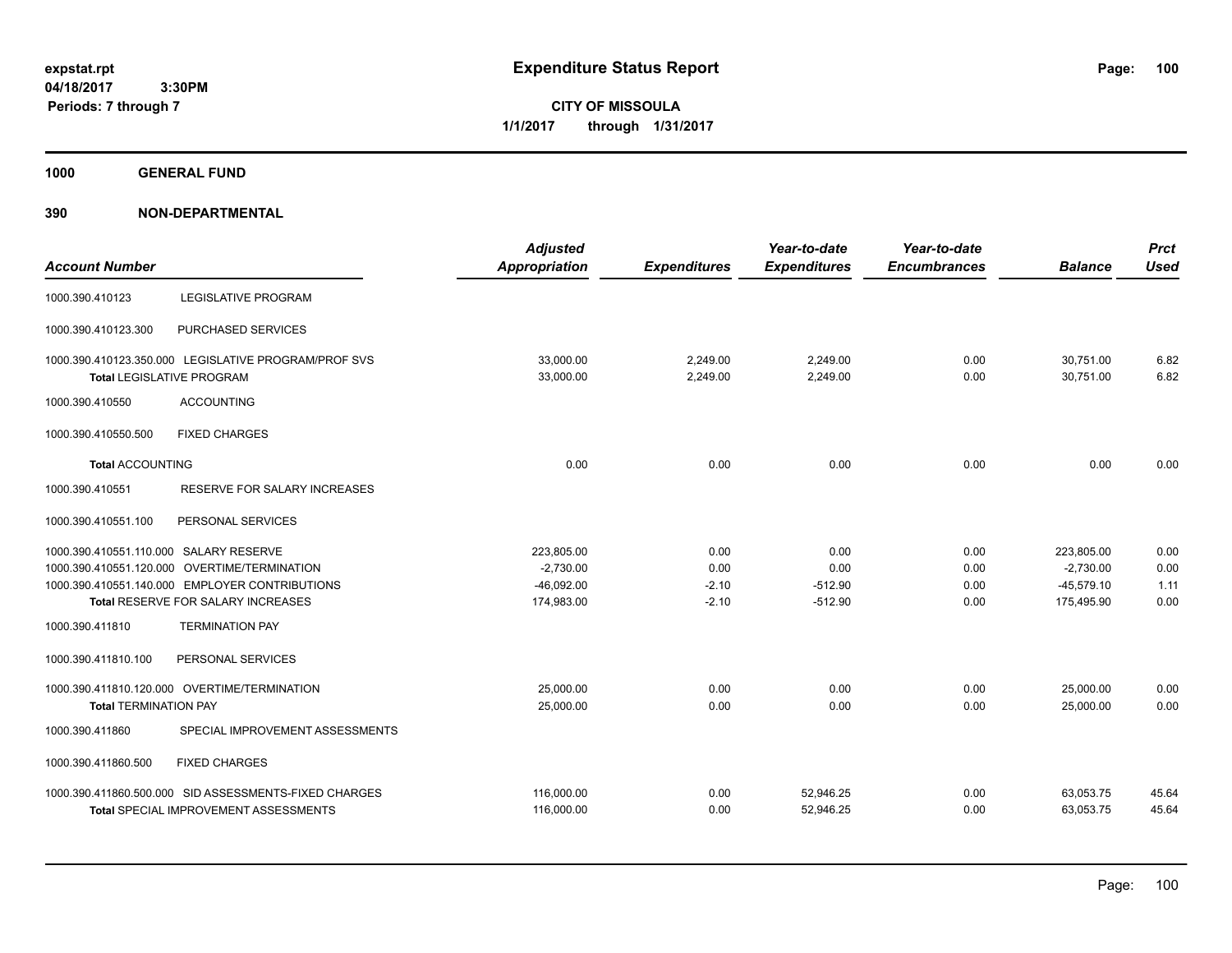**CITY OF MISSOULA 1/1/2017 through 1/31/2017**

**1000 GENERAL FUND**

| <b>Account Number</b>                  |                                                                                                      | <b>Adjusted</b><br><b>Appropriation</b> | <b>Expenditures</b>      | Year-to-date<br><b>Expenditures</b> | Year-to-date<br><b>Encumbrances</b> | <b>Balance</b>           | <b>Prct</b><br><b>Used</b> |
|----------------------------------------|------------------------------------------------------------------------------------------------------|-----------------------------------------|--------------------------|-------------------------------------|-------------------------------------|--------------------------|----------------------------|
| 1000.390.420183                        | CELL PHONE EDUCATION CAMPAIGN                                                                        |                                         |                          |                                     |                                     |                          |                            |
| 1000.390.420183.200                    | <b>SUPPLIES</b>                                                                                      |                                         |                          |                                     |                                     |                          |                            |
| 1000.390.420183.240.000 OTHER SUPPLIES | Total CELL PHONE EDUCATION CAMPAIGN                                                                  | 65,000.00<br>65,000.00                  | 0.00<br>0.00             | 0.00<br>0.00                        | 0.00<br>0.00                        | 65.000.00<br>65,000.00   | 0.00<br>0.00               |
| 1000.390.420500                        | PROTECTIVE INSPECTIONS                                                                               |                                         |                          |                                     |                                     |                          |                            |
| 1000.390.420500.500                    | <b>FIXED CHARGES</b>                                                                                 |                                         |                          |                                     |                                     |                          |                            |
|                                        | 1000.390.420500.500.000 BLDG DEPT REIMB FOR GENERAL FUND TIME<br><b>Total PROTECTIVE INSPECTIONS</b> | 5,000.00<br>5,000.00                    | 0.00<br>0.00             | 0.00<br>0.00                        | 0.00<br>0.00                        | 5,000.00<br>5,000.00     | 0.00<br>0.00               |
| 1000.390.440190                        | <b>HEALTH DEPT CONTRIBUTIONS</b>                                                                     |                                         |                          |                                     |                                     |                          |                            |
| 1000.390.440190.700                    | <b>GRANTS &amp; CONTRIBUTIONS</b>                                                                    |                                         |                          |                                     |                                     |                          |                            |
|                                        | 1000.390.440190.700.000 HEALTH DEPT CONTRIBUTIONS<br>Total HEALTH DEPT CONTRIBUTIONS                 | 1,420,333.00<br>1,420,333.00            | 704,780.00<br>704.780.00 | 704,780.00<br>704.780.00            | 0.00<br>0.00                        | 715,553.00<br>715.553.00 | 49.62<br>49.62             |
| 1000.390.440600                        | ANIMAL CONTROL SERVICES                                                                              |                                         |                          |                                     |                                     |                          |                            |
| 1000.390.440600.700                    | <b>GRANTS &amp; CONTRIBUTIONS</b>                                                                    |                                         |                          |                                     |                                     |                          |                            |
|                                        | 1000.390.440600.700.000 ANIMAL CONTROL TRANSFER<br><b>Total ANIMAL CONTROL SERVICES</b>              | 334,186.00<br>334,186.00                | 168,221.50<br>168,221.50 | 168,221.50<br>168,221.50            | 0.00<br>0.00                        | 165,964.50<br>165,964.50 | 50.34<br>50.34             |
| 1000.390.450000                        | <b>AGING SERVICES</b>                                                                                |                                         |                          |                                     |                                     |                          |                            |
| 1000.390.450000.700                    | <b>GRANTS &amp; CONTRIBUTIONS</b>                                                                    |                                         |                          |                                     |                                     |                          |                            |
| <b>Total AGING SERVICES</b>            | 1000.390.450000.700.000 AGING SERVICES - GRANTS & CONTRIBUTIONS                                      | 175,000.00<br>175,000.00                | 0.00<br>0.00             | 0.00<br>0.00                        | 0.00<br>0.00                        | 175,000.00<br>175,000.00 | 0.00<br>0.00               |
| 1000.390.460433                        | <b>AQUATICS SUBSIDY</b>                                                                              |                                         |                          |                                     |                                     |                          |                            |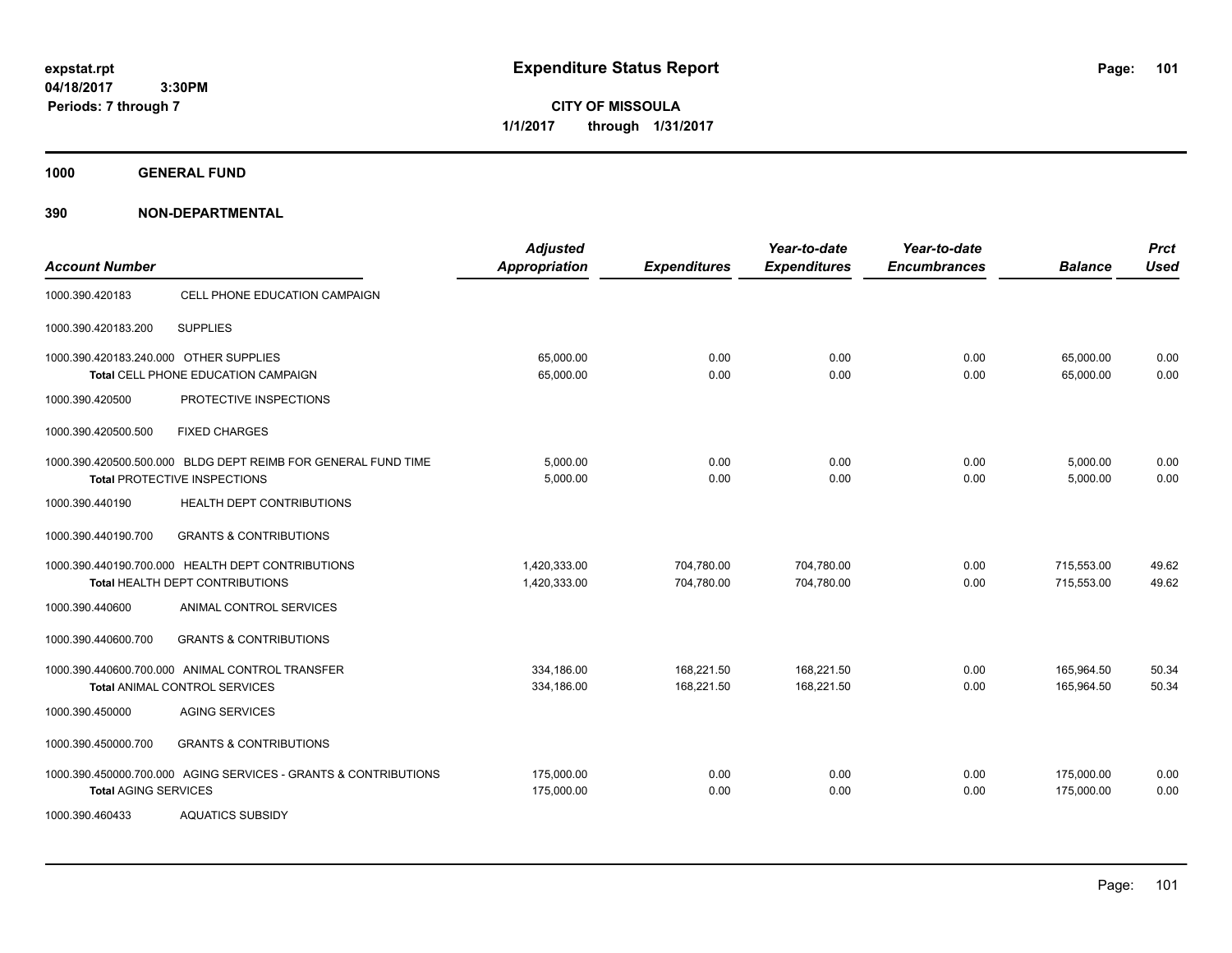**CITY OF MISSOULA 1/1/2017 through 1/31/2017**

**1000 GENERAL FUND**

|                               |                                                               | <b>Adjusted</b>      |                     | Year-to-date        | Year-to-date        |                | <b>Prct</b> |
|-------------------------------|---------------------------------------------------------------|----------------------|---------------------|---------------------|---------------------|----------------|-------------|
| <b>Account Number</b>         |                                                               | <b>Appropriation</b> | <b>Expenditures</b> | <b>Expenditures</b> | <b>Encumbrances</b> | <b>Balance</b> | <b>Used</b> |
| 1000.390.460433.800           | OTHER OBJECTS                                                 |                      |                     |                     |                     |                |             |
|                               | 1000.390.460433.820.000 AQUATICS SUBSIDY/TRANS TO OTHER FUNDS | 203,000.00           | 0.00                | 203,000.00          | 0.00                | 0.00           | 100.00      |
| <b>Total AQUATICS SUBSIDY</b> |                                                               | 203,000.00           | 0.00                | 203,000.00          | 0.00                | 0.00           | 100.00      |
| 1000.390.460451               | *** Title Not Found ***                                       |                      |                     |                     |                     |                |             |
| 1000.390.460451.700           | <b>GRANTS &amp; CONTRIBUTIONS</b>                             |                      |                     |                     |                     |                |             |
| Total *** Title Not Found *** |                                                               | 0.00                 | 0.00                | 0.00                | 0.00                | 0.00           | 0.00        |
| 1000.390.460455               | <b>MUSIC RIGHTS</b>                                           |                      |                     |                     |                     |                |             |
| 1000.390.460455.500           | <b>FIXED CHARGES</b>                                          |                      |                     |                     |                     |                |             |
|                               | 1000.390.460455.500.000 MUSIC RIGHTS/MUSICAL VENUES           | 1,300.00             | 612.00              | 1,281.50            | 0.00                | 18.50          | 98.58       |
| <b>Total MUSIC RIGHTS</b>     |                                                               | 1,300.00             | 612.00              | 1,281.50            | 0.00                | 18.50          | 98.58       |
| 1000.390.460460               | <b>HISTORIC PRESERVATION</b>                                  |                      |                     |                     |                     |                |             |
| 1000.390.460460.800           | OTHER OBJECTS                                                 |                      |                     |                     |                     |                |             |
|                               | <b>Total HISTORIC PRESERVATION</b>                            | 0.00                 | 0.00                | 0.00                | 0.00                | 0.00           | 0.00        |
| 1000.390.470324               | BIG SKY TRUST FUND SUPPORT                                    |                      |                     |                     |                     |                |             |
| 1000.390.470324.700           | <b>GRANTS &amp; CONTRIBUTIONS</b>                             |                      |                     |                     |                     |                |             |
|                               | Total BIG SKY TRUST FUND SUPPORT                              | 0.00                 | 0.00                | 0.00                | 0.00                | 0.00           | 0.00        |
| 1000.390.480400               | <b>REC/GREEN TAG PROGRAM</b>                                  |                      |                     |                     |                     |                |             |
| 1000.390.480400.300           | PURCHASED SERVICES                                            |                      |                     |                     |                     |                |             |
|                               | <b>Total REC/GREEN TAG PROGRAM</b>                            | 0.00                 | 0.00                | 0.00                | 0.00                | 0.00           | 0.00        |
| 1000.390.490504               | OPERATING EQUIPMENT DEBT SERVICE                              |                      |                     |                     |                     |                |             |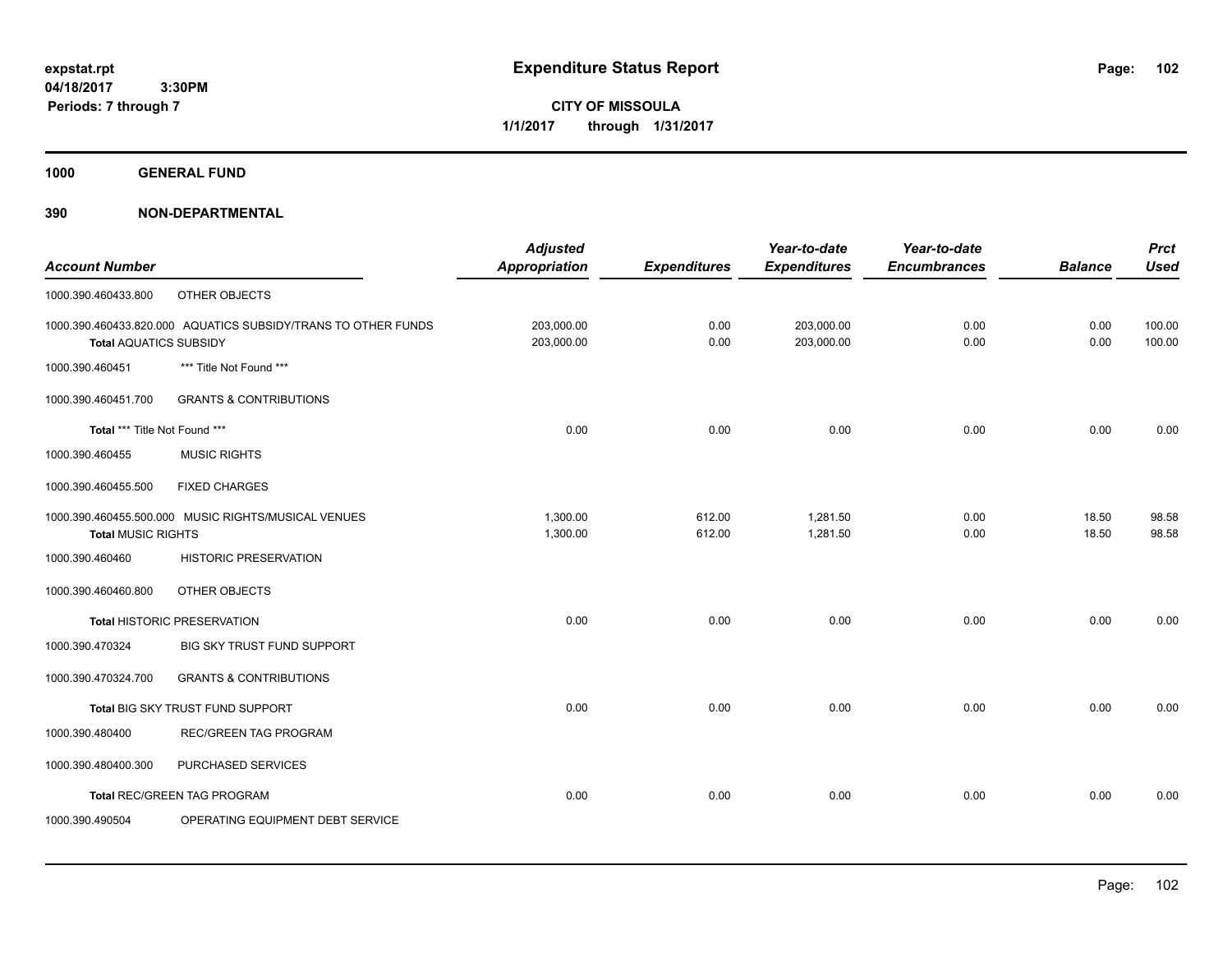**CITY OF MISSOULA 1/1/2017 through 1/31/2017**

**1000 GENERAL FUND**

## **390 NON-DEPARTMENTAL**

| <b>Account Number</b>                                              | <b>Adjusted</b><br><b>Appropriation</b> | <b>Expenditures</b> | Year-to-date<br><b>Expenditures</b> | Year-to-date<br><b>Encumbrances</b> | <b>Balance</b> | <b>Prct</b><br><b>Used</b> |
|--------------------------------------------------------------------|-----------------------------------------|---------------------|-------------------------------------|-------------------------------------|----------------|----------------------------|
|                                                                    |                                         |                     |                                     |                                     |                |                            |
| <b>DEBT SERVICE</b><br>1000.390.490504.600                         |                                         |                     |                                     |                                     |                |                            |
| 1000.390.490504.610.000 OPERATING EQUIP DEBT SVS-PRINCIPAL         | 482,433.00                              | 0.00                | 438,691.52                          | 0.00                                | 43,741.48      | 90.93                      |
| 1000.390.490504.620.000 OPERATING EQUIP DEBT SVS-INTEREST          | 7,466.00                                | 0.00                | 5,591.61                            | 0.00                                | 1,874.39       | 74.89                      |
| Total OPERATING EQUIPMENT DEBT SERVICE                             | 489,899.00                              | 0.00                | 444,283.13                          | 0.00                                | 45,615.87      | 90.69                      |
| 1000.390.490505<br>ACCELA LOAN DEBT SERVICE                        |                                         |                     |                                     |                                     |                |                            |
| 1000.390.490505.600<br><b>DEBT SERVICE</b>                         |                                         |                     |                                     |                                     |                |                            |
| 1000.390.490505.610.000 ACCELA/PRINCIPAL                           | 93,368.00                               | 0.00                | 93,367.77                           | 0.00                                | 0.23           | 100.00                     |
| 1000.390.490505.620.000 INTEREST / SERVICE FEES                    | 7,058.00                                | 0.00                | 7,058.25                            | 0.00                                | $-0.25$        | 100.00                     |
| Total ACCELA LOAN DEBT SERVICE                                     | 100,426.00                              | 0.00                | 100,426.02                          | 0.00                                | $-0.02$        | 100.00                     |
| <b>MERCHANT SERVICES</b><br>1000.390.510110                        |                                         |                     |                                     |                                     |                |                            |
| <b>FIXED CHARGES</b><br>1000.390.510110.500                        |                                         |                     |                                     |                                     |                |                            |
| 1000.390.510110.550.000 MERCHANT SERVICE FEES                      | 29,700.00                               | 0.00                | 0.00                                | 0.00                                | 29,700.00      | 0.00                       |
| <b>Total MERCHANT SERVICES</b>                                     | 29,700.00                               | 0.00                | 0.00                                | 0.00                                | 29,700.00      | 0.00                       |
| *** Title Not Found ***<br>1000.390.510210                         |                                         |                     |                                     |                                     |                |                            |
| 1000.390.510210.200<br><b>SUPPLIES</b>                             |                                         |                     |                                     |                                     |                |                            |
| Total *** Title Not Found ***                                      | 0.00                                    | 0.00                | 0.00                                | 0.00                                | 0.00           | 0.00                       |
| 1000.390.510250<br><b>REIMBURSABLE LOSSES</b>                      |                                         |                     |                                     |                                     |                |                            |
| 1000.390.510250.200<br><b>SUPPLIES</b>                             |                                         |                     |                                     |                                     |                |                            |
| 1000.390.510250.230.000<br>REIMBURSEABLE LOSSES-REPAIR/MAINTENANCE | 50,000.00                               | 0.00                | 0.00                                | 0.00                                | 50.000.00      | 0.00                       |
| <b>Total SUPPLIES</b>                                              | 50,000.00                               | 0.00                | 0.00                                | 0.00                                | 50,000.00      | 0.00                       |
|                                                                    |                                         |                     |                                     |                                     |                |                            |

1000.390.510250.300 PURCHASED SERVICES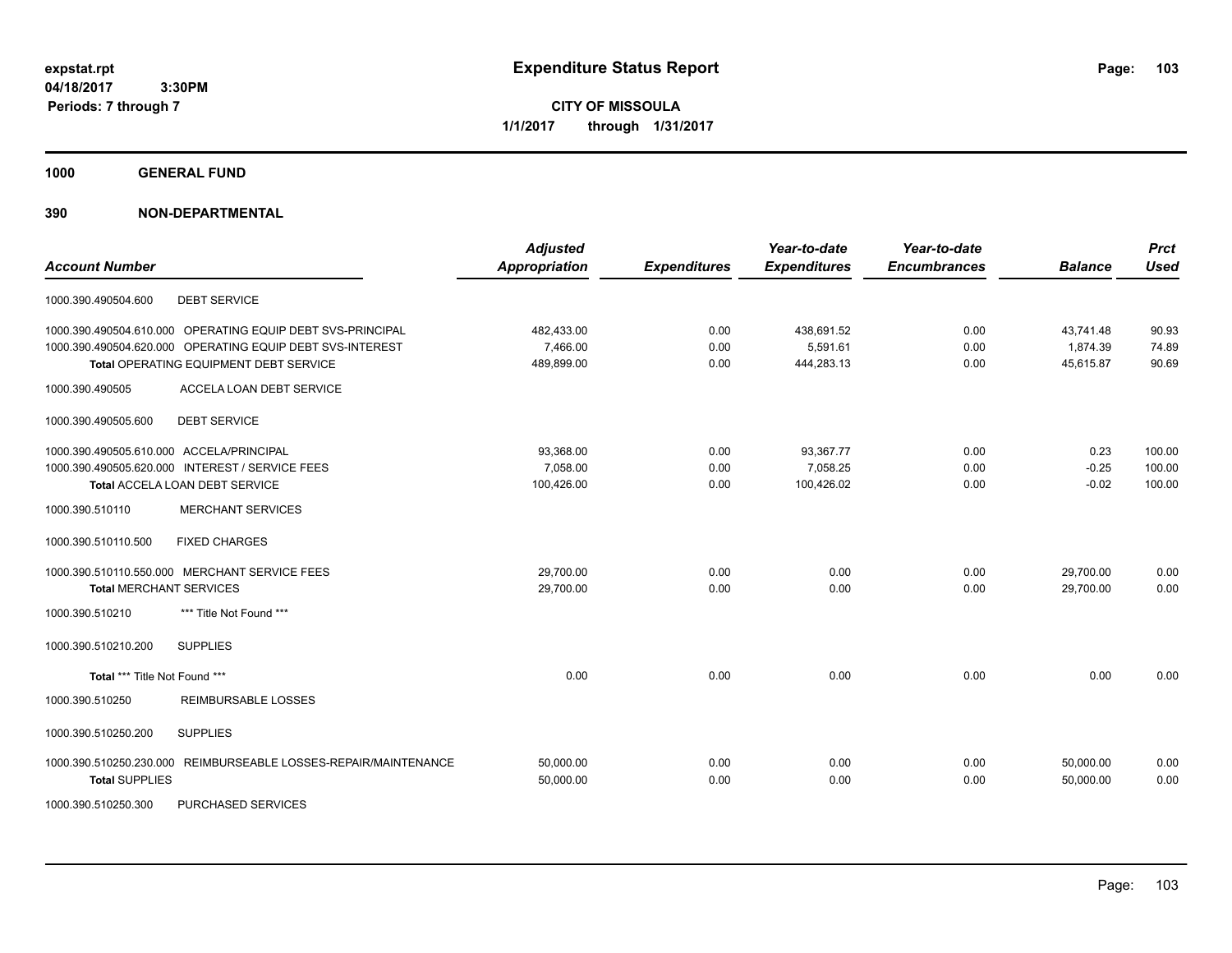**CITY OF MISSOULA 1/1/2017 through 1/31/2017**

**1000 GENERAL FUND**

| <b>Account Number</b>               |                                              | <b>Adjusted</b><br>Appropriation | <b>Expenditures</b> | Year-to-date<br><b>Expenditures</b> | Year-to-date<br><b>Encumbrances</b> | <b>Balance</b> | <b>Prct</b><br><b>Used</b> |
|-------------------------------------|----------------------------------------------|----------------------------------|---------------------|-------------------------------------|-------------------------------------|----------------|----------------------------|
|                                     | <b>Total PURCHASED SERVICES</b>              | 0.00                             | 0.00                | 0.00                                | 0.00                                | 0.00           | 0.00                       |
|                                     | <b>Total REIMBURSABLE LOSSES</b>             | 50,000.00                        | 0.00                | 0.00                                | 0.00                                | 50,000.00      | 0.00                       |
| 1000.390.510300                     | <b>CONTINGENCY</b>                           |                                  |                     |                                     |                                     |                |                            |
| 1000.390.510300.300                 | PURCHASED SERVICES                           |                                  |                     |                                     |                                     |                |                            |
| 1000.390.510300.342.000 STORM WATER |                                              | 22,023.00                        | 0.00                | 0.00                                | 0.00                                | 22,023.00      | 0.00                       |
|                                     | 1000.390.510300.360.000 REPAIR & MAINTENANCE | 0.00                             | 1,762.00            | 1,762.00                            | 0.00                                | $-1,762.00$    | 0.00                       |
|                                     | <b>Total PURCHASED SERVICES</b>              | 22,023.00                        | 1,762.00            | 1,762.00                            | 0.00                                | 20,261.00      | 8.00                       |
| 1000.390.510300.800                 | OTHER OBJECTS                                |                                  |                     |                                     |                                     |                |                            |
| 1000.390.510300.845.000 CONTINGENCY |                                              | 78,496.00                        | 474.43              | 11,358.04                           | 0.00                                | 67,137.96      | 14.47                      |
| <b>Total OTHER OBJECTS</b>          |                                              | 78,496.00                        | 474.43              | 11,358.04                           | 0.00                                | 67,137.96      | 14.47                      |
| <b>Total CONTINGENCY</b>            |                                              | 100,519.00                       | 2,236.43            | 13,120.04                           | 0.00                                | 87,398.96      | 13.05                      |
| 1000.390.510301                     | <b>EMERGENCY RESPONSE OVERTIME</b>           |                                  |                     |                                     |                                     |                |                            |
| 1000.390.510301.800                 | OTHER OBJECTS                                |                                  |                     |                                     |                                     |                |                            |
|                                     | 1000.390.510301.845.000 EMERGENCY RESPONSE   | 50,000.00                        | 0.00                | 0.00                                | 0.00                                | 50,000.00      | 0.00                       |
|                                     | Total EMERGENCY RESPONSE OVERTIME            | 50,000.00                        | 0.00                | 0.00                                | 0.00                                | 50,000.00      | 0.00                       |
| 1000.390.510303                     | <b>VEHICLE TRANSFERS</b>                     |                                  |                     |                                     |                                     |                |                            |
| 1000.390.510303.900                 | <b>CAPITAL OUTLAY</b>                        |                                  |                     |                                     |                                     |                |                            |
| <b>Total VEHICLE TRANSFERS</b>      |                                              | 0.00                             | 0.00                | 0.00                                | 0.00                                | 0.00           | 0.00                       |
| 1000.390.510304                     | RESERVE-INSURANCE PREMIUM SAVINGS            |                                  |                     |                                     |                                     |                |                            |
| 1000.390.510304.500                 | <b>FIXED CHARGES</b>                         |                                  |                     |                                     |                                     |                |                            |
|                                     | Total RESERVE-INSURANCE PREMIUM SAVINGS      | 0.00                             | 0.00                | 0.00                                | 0.00                                | 0.00           | 0.00                       |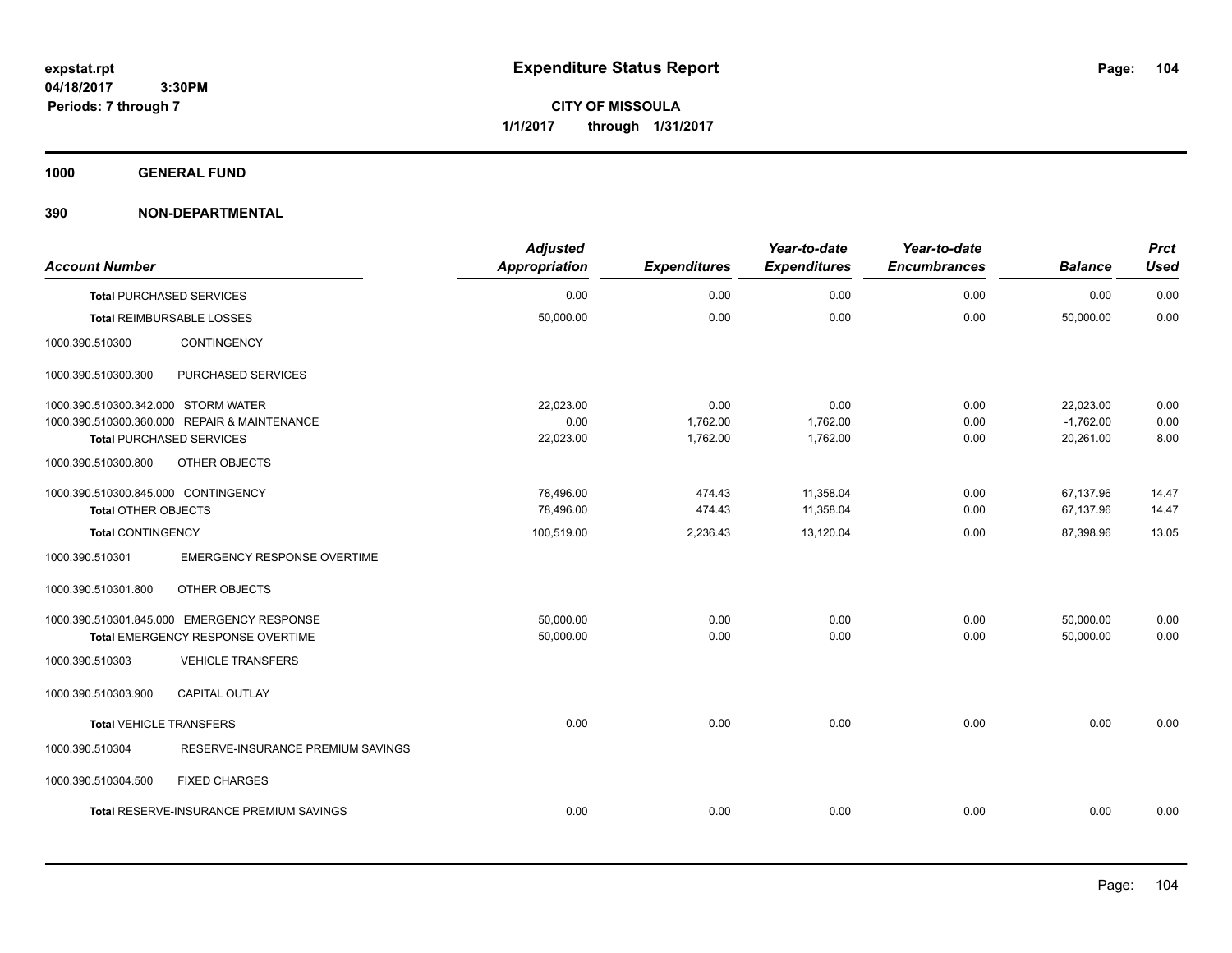**CITY OF MISSOULA 1/1/2017 through 1/31/2017**

**1000 GENERAL FUND**

| <b>Account Number</b>           |                                                                                                  | <b>Adjusted</b><br>Appropriation | <b>Expenditures</b> | Year-to-date<br><b>Expenditures</b> | Year-to-date<br><b>Encumbrances</b> | <b>Balance</b>                 | <b>Prct</b><br><b>Used</b> |
|---------------------------------|--------------------------------------------------------------------------------------------------|----------------------------------|---------------------|-------------------------------------|-------------------------------------|--------------------------------|----------------------------|
| 1000.390.510305                 | <b>BASELINE CUTS/CONTINGENCY</b>                                                                 |                                  |                     |                                     |                                     |                                |                            |
| 1000.390.510305.300             | PURCHASED SERVICES                                                                               |                                  |                     |                                     |                                     |                                |                            |
| <b>Total PURCHASED SERVICES</b> | 1000.390.510305.341.000 UTILIITES & GAS/DIESEL RESERVE                                           | 0.00<br>0.00                     | 0.00<br>0.00        | 885.50<br>885.50                    | 0.00<br>0.00                        | $-885.50$<br>$-885.50$         | 0.00<br>0.00               |
| 1000.390.510305.800             | OTHER OBJECTS                                                                                    |                                  |                     |                                     |                                     |                                |                            |
| <b>Total OTHER OBJECTS</b>      |                                                                                                  | 0.00                             | 0.00                | 0.00                                | 0.00                                | 0.00                           | 0.00                       |
|                                 | Total BASELINE CUTS/CONTINGENCY                                                                  | 0.00                             | 0.00                | 885.50                              | 0.00                                | $-885.50$                      | 0.00                       |
| 1000.390.510311                 | <b>BASELINE CUTS</b>                                                                             |                                  |                     |                                     |                                     |                                |                            |
| 1000.390.510311.800             | <b>OTHER OBJECTS</b>                                                                             |                                  |                     |                                     |                                     |                                |                            |
| <b>Total BASELINE CUTS</b>      | 1000.390.510311.850.000 BASELINE CUTS-SALARY SAVINGS                                             | $-135,000.00$<br>$-135.000.00$   | 0.00<br>0.00        | 0.00<br>0.00                        | 0.00<br>0.00                        | $-135,000.00$<br>$-135.000.00$ | 0.00<br>0.00               |
| 1000.390.510330                 | COMPREHENSIVE LIABILITY INSURANCE                                                                |                                  |                     |                                     |                                     |                                |                            |
| 1000.390.510330.500             | <b>FIXED CHARGES</b>                                                                             |                                  |                     |                                     |                                     |                                |                            |
|                                 | 1000.390.510330.500.000 COMPREHENSIVE INSURANCE-FIXED<br>Total COMPREHENSIVE LIABILITY INSURANCE | 907,563.00<br>907,563.00         | 0.00<br>0.00        | 447,961.09<br>447,961.09            | 0.00<br>0.00                        | 459,601.91<br>459,601.91       | 49.36<br>49.36             |
| 1000.390.521000                 | INTERFUND OPERATING TRANSFERS                                                                    |                                  |                     |                                     |                                     |                                |                            |
| 1000.390.521000.800             | OTHER OBJECTS                                                                                    |                                  |                     |                                     |                                     |                                |                            |
|                                 | <b>Total INTERFUND OPERATING TRANSFERS</b>                                                       | 0.00                             | 0.00                | 0.00                                | 0.00                                | 0.00                           | 0.00                       |
| 1000.390.521001                 | <b>TRANSFER TO CIP</b>                                                                           |                                  |                     |                                     |                                     |                                |                            |
| 1000.390.521001.800             | OTHER OBJECTS                                                                                    |                                  |                     |                                     |                                     |                                |                            |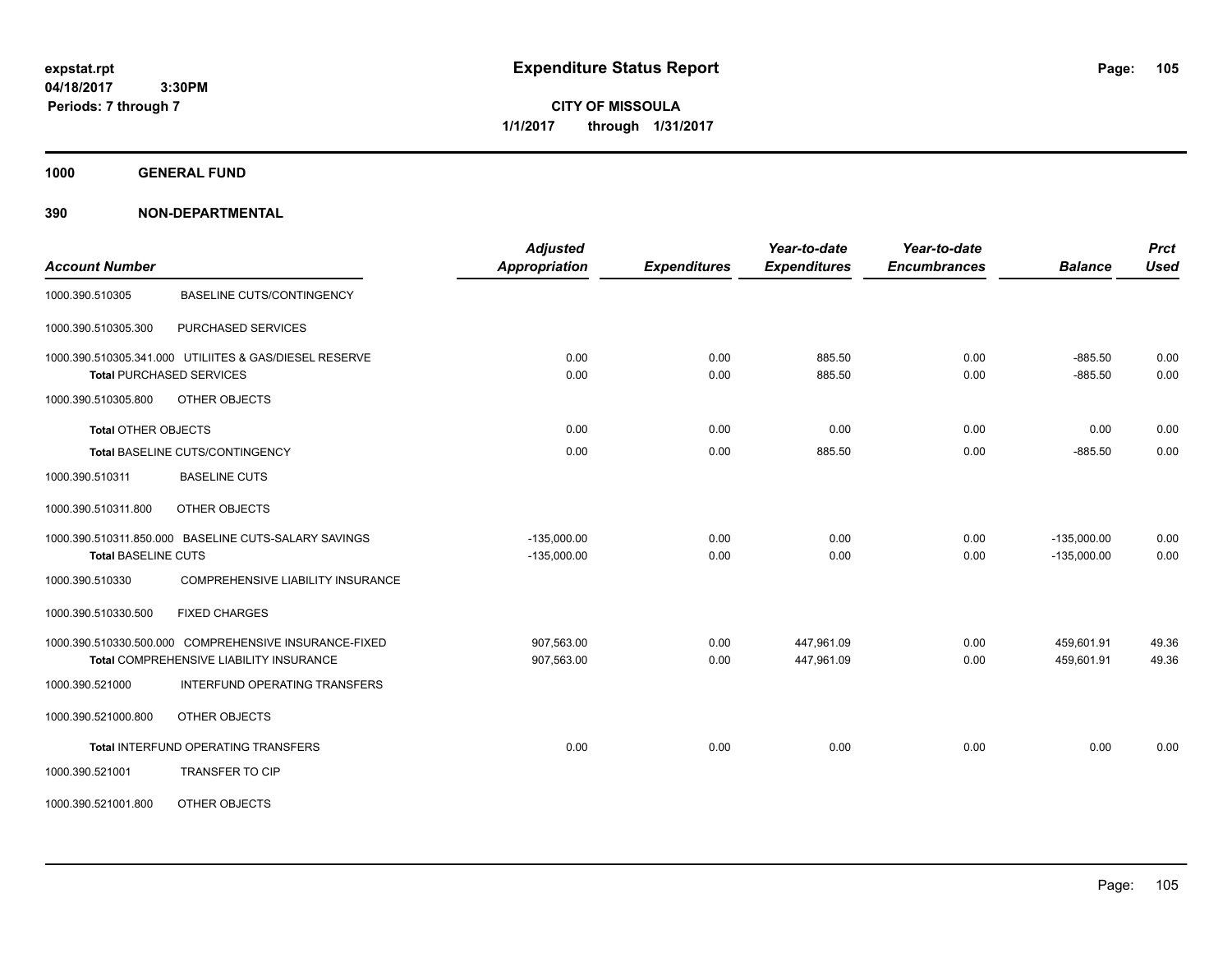**CITY OF MISSOULA 1/1/2017 through 1/31/2017**

**1000 GENERAL FUND**

| <b>Account Number</b>                               | <b>Adjusted</b><br>Appropriation | <b>Expenditures</b> | Year-to-date<br><b>Expenditures</b> | Year-to-date<br><b>Encumbrances</b> | <b>Balance</b> | <b>Prct</b><br>Used |
|-----------------------------------------------------|----------------------------------|---------------------|-------------------------------------|-------------------------------------|----------------|---------------------|
| 1000.390.521001.820.000<br><b>TRANSFERS TO CIP</b>  | 1.328.341.00                     | 0.00                | 664.171.00                          | 0.00                                | 664.170.00     | 50.00               |
| <b>Total TRANSFER TO CIP</b>                        | 1,328,341.00                     | 0.00                | 664,171.00                          | 0.00                                | 664,170.00     | 50.00               |
| <b>HEALTH INSURANCE TRANSFER</b><br>1000.390.521006 |                                  |                     |                                     |                                     |                |                     |
| OTHER OBJECTS<br>1000.390.521006.800                |                                  |                     |                                     |                                     |                |                     |
| 1000.390.521006.820.000 HEALTH INSURANCE TRANSFER   | 442.000.00                       | 6.093.96            | 415.826.64                          | 0.00                                | 26.173.36      | 94.08               |
| <b>Total HEALTH INSURANCE TRANSFER</b>              | 442,000.00                       | 6,093.96            | 415.826.64                          | 0.00                                | 26.173.36      | 94.08               |
| <b>Total NON-DEPARTMENTAL</b>                       | 5.916.250.00                     | 884.190.79          | 3.218.638.77                        | 0.00                                | 2.697.611.23   | 54.40               |
| <b>Total GENERAL FUND</b>                           | 55.730.311.00                    | 4.629.362.41        | 30.348.788.72                       | 0.00                                | 25.381.522.28  | 54.46               |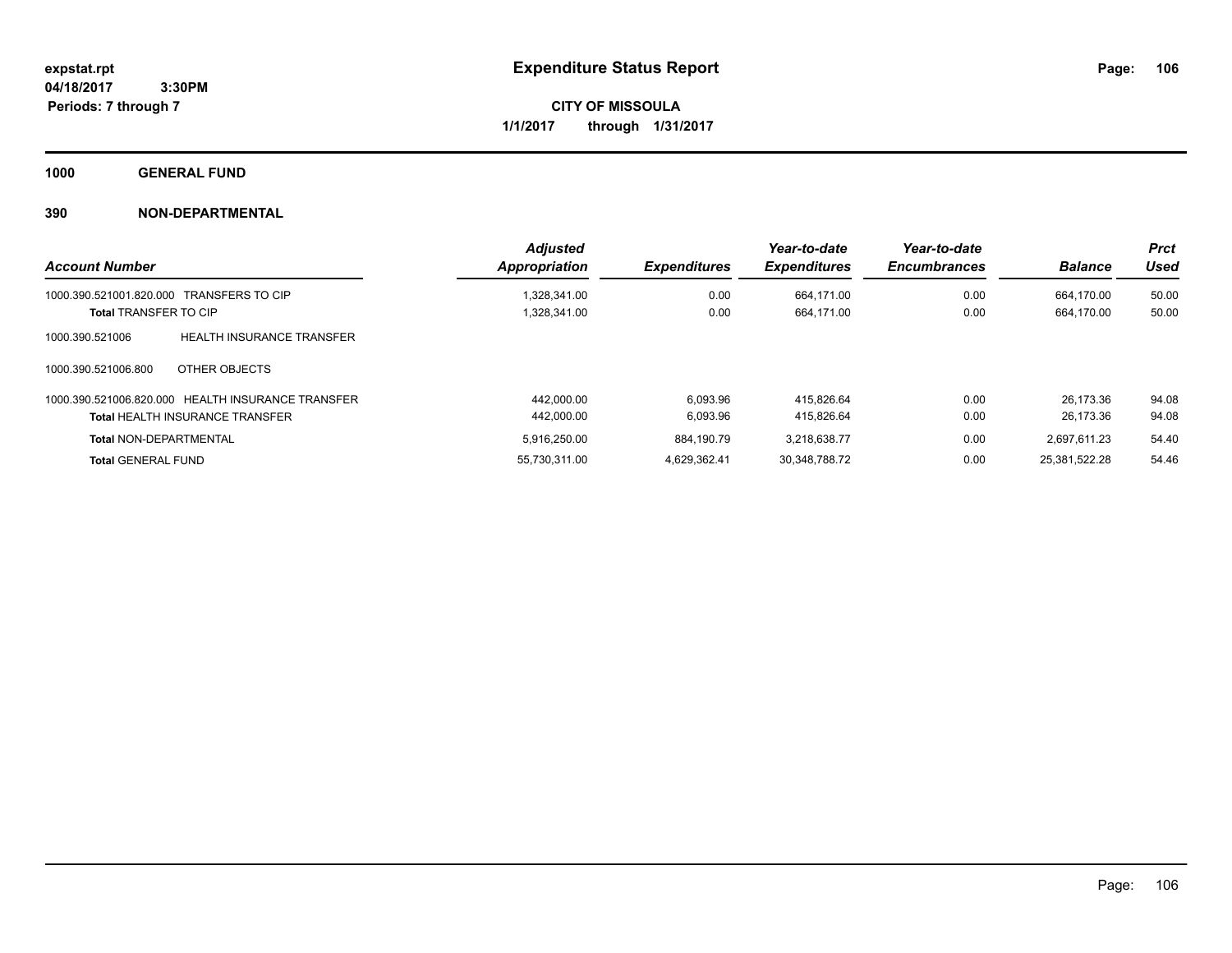**107**

**04/18/2017 3:30PM Periods: 7 through 7**

**CITY OF MISSOULA 1/1/2017 through 1/31/2017**

#### **1211 PARK ACQUISITION & DEVELOPMENT**

|                                                  | <b>Adjusted</b>      |                     | Year-to-date        | Year-to-date        |                | <b>Prct</b> |
|--------------------------------------------------|----------------------|---------------------|---------------------|---------------------|----------------|-------------|
| <b>Account Number</b>                            | <b>Appropriation</b> | <b>Expenditures</b> | <b>Expenditures</b> | <b>Encumbrances</b> | <b>Balance</b> | <b>Used</b> |
| *** Title Not Found ***<br>1211.370.460433       |                      |                     |                     |                     |                |             |
| <b>SUPPLIES</b><br>1211.370.460433.200           |                      |                     |                     |                     |                |             |
| <b>Total SUPPLIES</b>                            | 0.00                 | 0.00                | 0.00                | 0.00                | 0.00           | 0.00        |
| <b>PURCHASED SERVICES</b><br>1211.370.460433.300 |                      |                     |                     |                     |                |             |
| Total *** Title Not Found ***                    | 0.00                 | 0.00                | 0.00                | 0.00                | 0.00           | 0.00        |
| 1211.370.460510<br>PARK ACQUISITION & DEV        |                      |                     |                     |                     |                |             |
| <b>SUPPLIES</b><br>1211.370.460510.200           |                      |                     |                     |                     |                |             |
| 1211.370.460510.220.000 OPERATING SUPPLIES       | 10,000.00            | 0.00                | 0.00                | 0.00                | 10,000.00      | 0.00        |
| <b>Total SUPPLIES</b>                            | 10,000.00            | 0.00                | 0.00                | 0.00                | 10,000.00      | 0.00        |
| PURCHASED SERVICES<br>1211.370.460510.300        |                      |                     |                     |                     |                |             |
| 1211.370.460510.350.000 PROFESSIONAL SERVICES    | 25,000.00            | 0.00                | 0.00                | 0.00                | 25,000.00      | 0.00        |
| 1211.370.460510.390.000 OTHER PURCHASED SERVICES | 10,000.00            | 0.00                | 0.00                | 0.00                | 10,000.00      | 0.00        |
| <b>Total PURCHASED SERVICES</b>                  | 35,000.00            | 0.00                | 0.00                | 0.00                | 35,000.00      | 0.00        |
| OTHER OBJECTS<br>1211.370.460510.800             |                      |                     |                     |                     |                |             |
| <b>Total OTHER OBJECTS</b>                       | 0.00                 | 0.00                | 0.00                | 0.00                | 0.00           | 0.00        |
| 1211.370.460510.900<br><b>CAPITAL OUTLAY</b>     |                      |                     |                     |                     |                |             |
| 1211.370.460510.930.000 IMPROVEMENTS             | 168,578.00           | 0.00                | 0.00                | 0.00                | 168,578.00     | 0.00        |
| 1211.370.460510.940.000 MACHINERY & EQUIPMENT    | 29,650.00            | 0.00                | 0.00                | 0.00                | 29,650.00      | 0.00        |
| <b>Total CAPITAL OUTLAY</b>                      | 198,228.00           | 0.00                | 0.00                | 0.00                | 198,228.00     | 0.00        |
| Total PARK ACQUISITION & DEV                     | 243,228.00           | 0.00                | 0.00                | 0.00                | 243,228.00     | 0.00        |
| PARK ENTERPRISE<br>1211.370.460511               |                      |                     |                     |                     |                |             |
| CAPITAL OUTLAY<br>1211.370.460511.900            |                      |                     |                     |                     |                |             |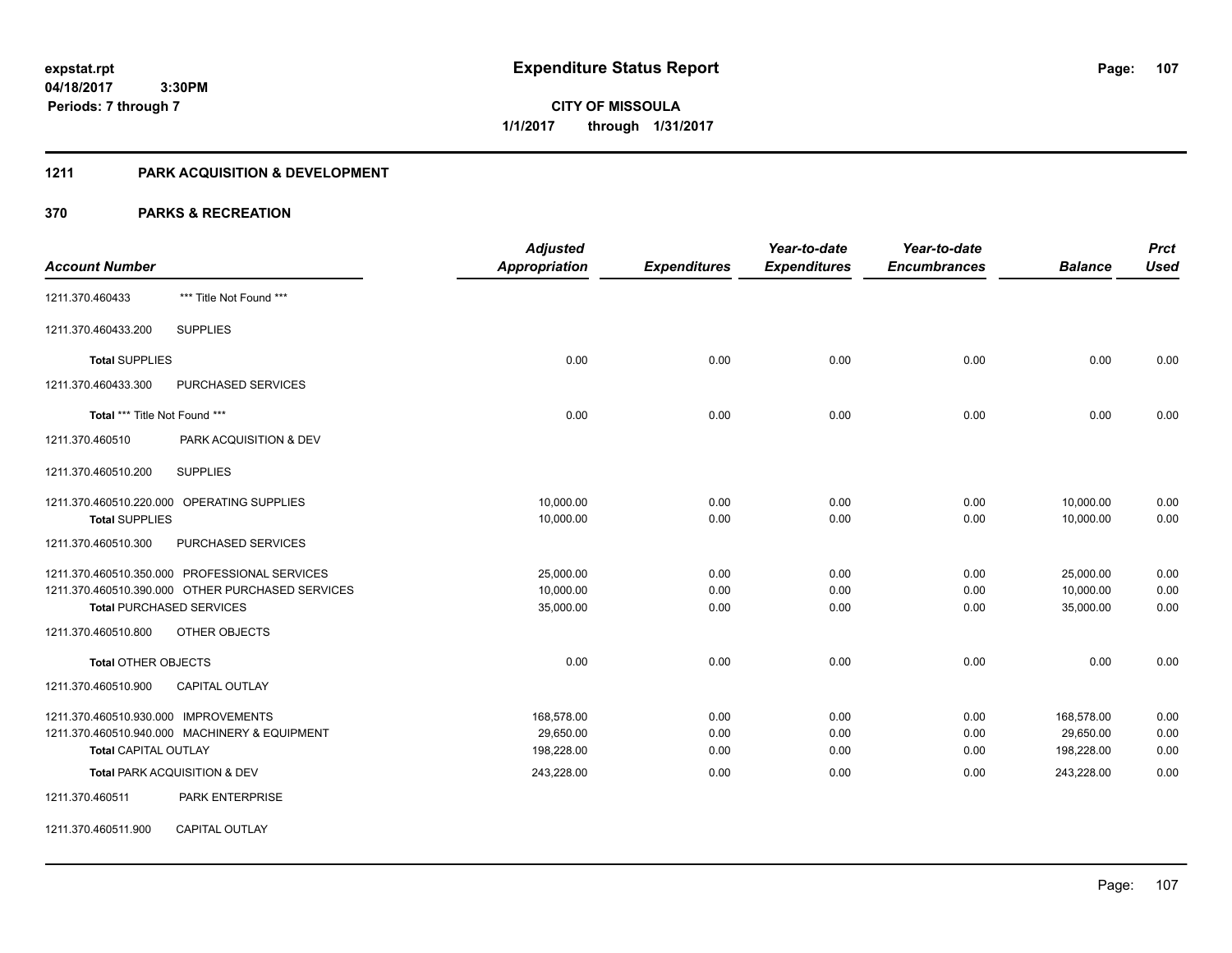# **CITY OF MISSOULA 1/1/2017 through 1/31/2017**

# **1211 PARK ACQUISITION & DEVELOPMENT**

| <b>Account Number</b>        |                                                 | <b>Adjusted</b><br><b>Appropriation</b> | <b>Expenditures</b> | Year-to-date<br><b>Expenditures</b> | Year-to-date<br><b>Encumbrances</b> | <b>Balance</b> | <b>Prct</b><br>Used |
|------------------------------|-------------------------------------------------|-----------------------------------------|---------------------|-------------------------------------|-------------------------------------|----------------|---------------------|
| <b>Total PARK ENTERPRISE</b> |                                                 | 0.00                                    | 0.00                | 0.00                                | 0.00                                | 0.00           | 0.00                |
| 1211.370.510110              | <b>MERCHANT SERVICES</b>                        |                                         |                     |                                     |                                     |                |                     |
| 1211.370.510110.500          | <b>FIXED CHARGES</b>                            |                                         |                     |                                     |                                     |                |                     |
|                              | <b>Total MERCHANT SERVICES</b>                  | 0.00                                    | 0.00                | 0.00                                | 0.00                                | 0.00           | 0.00                |
|                              | <b>Total PARK ACQUISITION &amp; DEVELOPMENT</b> | 243,228.00                              | 0.00                | 0.00                                | 0.00                                | 243.228.00     | 0.00                |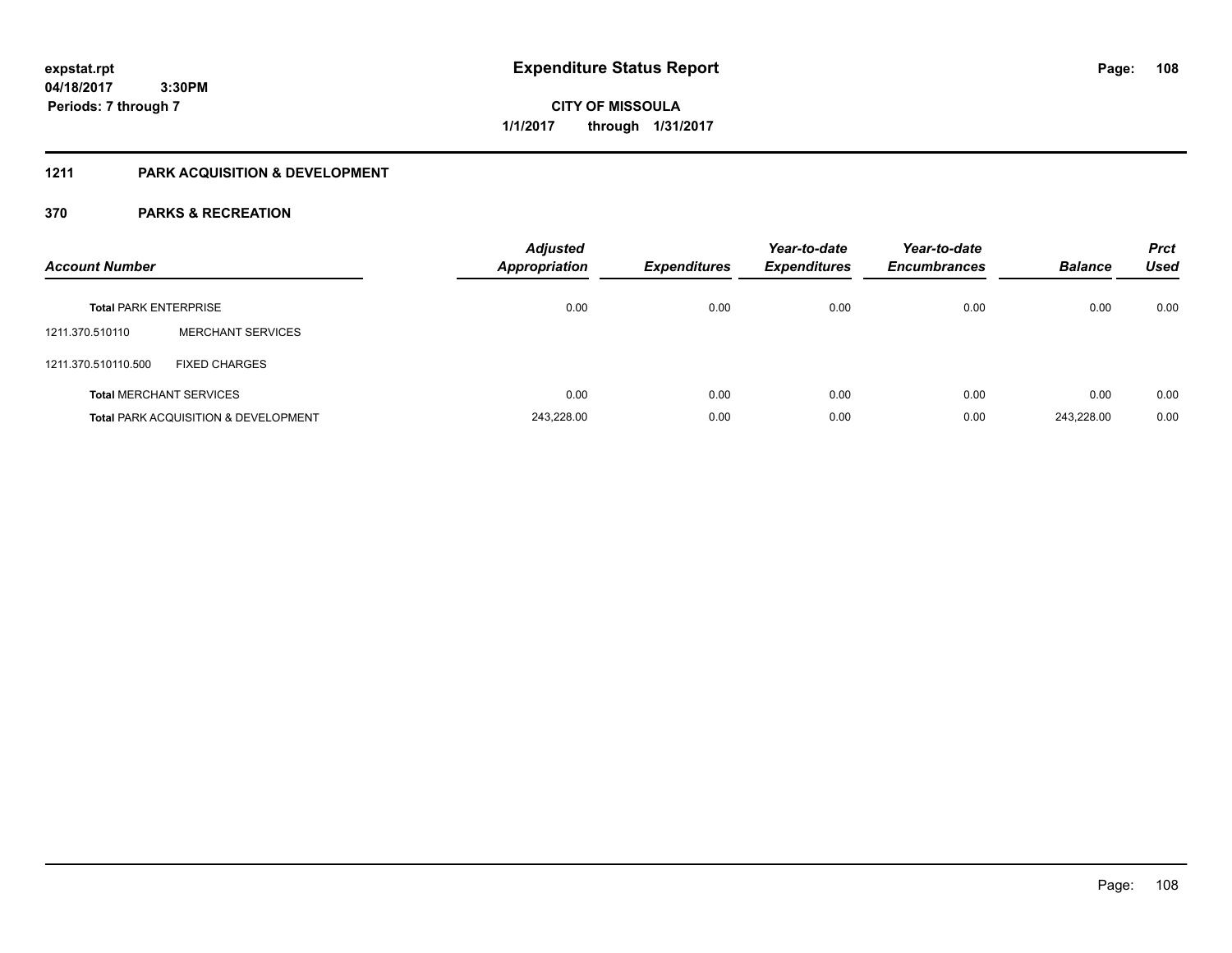**Periods: 7 through 7**

**CITY OF MISSOULA 1/1/2017 through 1/31/2017**

#### **1212 PARK ENTERPRISE FUND**

 **3:30PM**

| <b>Account Number</b> |                                            | <b>Adjusted</b><br><b>Appropriation</b> | <b>Expenditures</b> | Year-to-date<br><b>Expenditures</b> | Year-to-date<br><b>Encumbrances</b> | <b>Balance</b> | <b>Prct</b><br><b>Used</b> |
|-----------------------|--------------------------------------------|-----------------------------------------|---------------------|-------------------------------------|-------------------------------------|----------------|----------------------------|
| 1212.370.460433       | SILVER SUMMIT PICNIC AREA                  |                                         |                     |                                     |                                     |                |                            |
| 1212.370.460433.200   | <b>SUPPLIES</b>                            |                                         |                     |                                     |                                     |                |                            |
| <b>Total SUPPLIES</b> |                                            | 0.00                                    | 0.00                | 0.00                                | 0.00                                | 0.00           | 0.00                       |
| 1212.370.460433.300   | PURCHASED SERVICES                         |                                         |                     |                                     |                                     |                |                            |
|                       | <b>Total SILVER SUMMIT PICNIC AREA</b>     | 0.00                                    | 0.00                | 0.00                                | 0.00                                | 0.00           | 0.00                       |
| 1212.370.460443       | <b>TRAINING</b>                            |                                         |                     |                                     |                                     |                |                            |
| 1212.370.460443.200   | <b>SUPPLIES</b>                            |                                         |                     |                                     |                                     |                |                            |
| <b>Total TRAINING</b> |                                            | 0.00                                    | 0.00                | 0.00                                | 0.00                                | 0.00           | 0.00                       |
| 1212.370.460510       | PARK ACQUISITION & DEV                     |                                         |                     |                                     |                                     |                |                            |
| 1212.370.460510.200   | <b>SUPPLIES</b>                            |                                         |                     |                                     |                                     |                |                            |
| <b>Total SUPPLIES</b> |                                            | 0.00                                    | 0.00                | 0.00                                | 0.00                                | 0.00           | 0.00                       |
| 1212.370.460510.300   | PURCHASED SERVICES                         |                                         |                     |                                     |                                     |                |                            |
|                       | Total PARK ACQUISITION & DEV               | 0.00                                    | 0.00                | 0.00                                | 0.00                                | 0.00           | 0.00                       |
| 1212.370.460511       | PARK ENTERPRISE                            |                                         |                     |                                     |                                     |                |                            |
| 1212.370.460511.200   | <b>SUPPLIES</b>                            |                                         |                     |                                     |                                     |                |                            |
|                       | 1212.370.460511.220.000 OPERATING SUPPLIES | 20,000.00                               | 3,472.57            | 3,472.57                            | 0.00                                | 16,527.43      | 17.36                      |
|                       | 1212.370.460511.220.300 OPERATING SUPPLIES | 0.00                                    | 0.00                | 813.53                              | 0.00                                | $-813.53$      | 0.00                       |
|                       | 1212.370.460511.230.000 REPAIR/MAINTENANCE | 15,000.00                               | 0.00                | 0.00                                | 0.00                                | 15,000.00      | 0.00                       |
| <b>Total SUPPLIES</b> |                                            | 35,000.00                               | 3,472.57            | 4,286.10                            | 0.00                                | 30,713.90      | 12.25                      |
| 1212.370.460511.300   | PURCHASED SERVICES                         |                                         |                     |                                     |                                     |                |                            |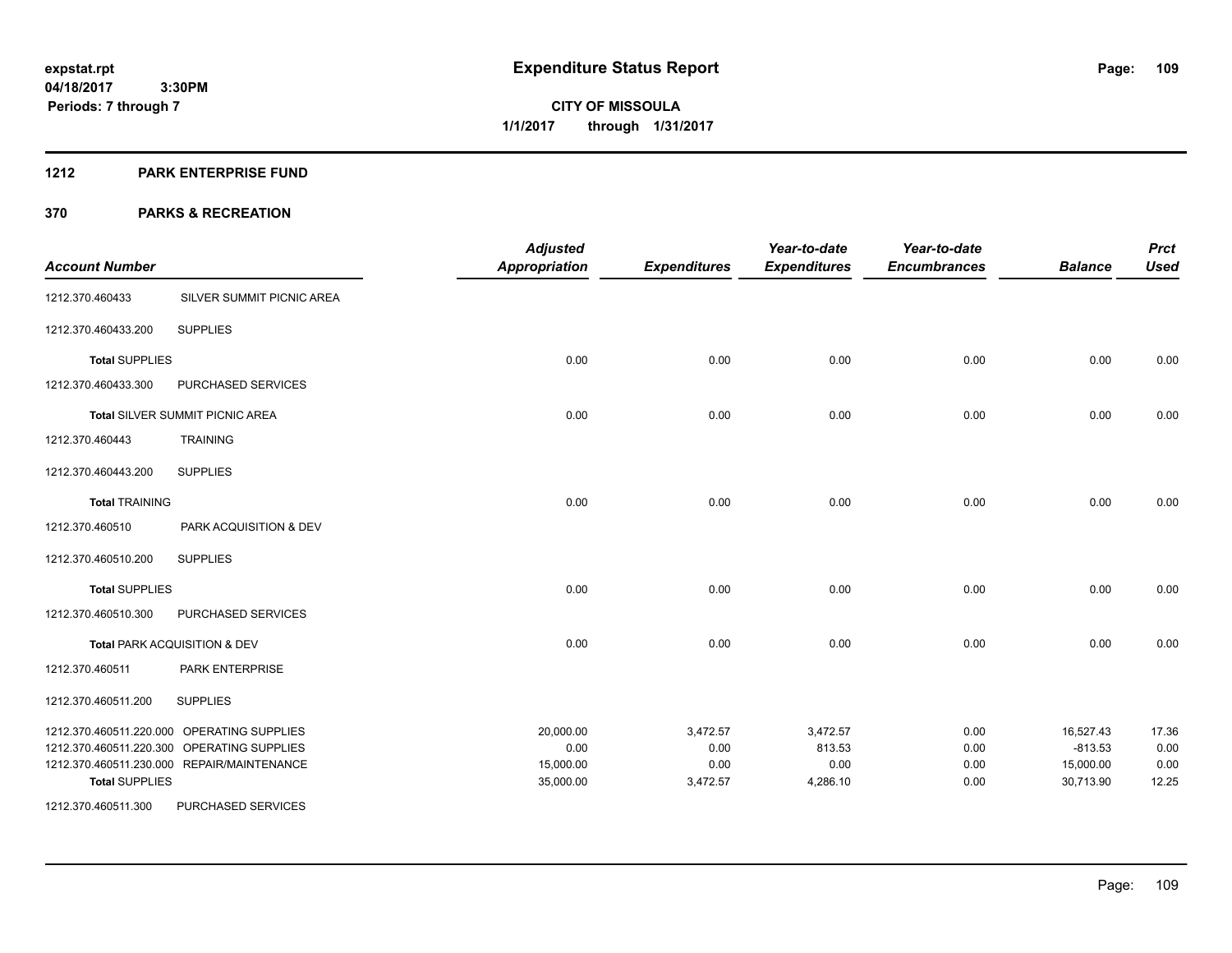#### **1212 PARK ENTERPRISE FUND**

| <b>Account Number</b>                                   | <b>Adjusted</b><br>Appropriation | <b>Expenditures</b> | Year-to-date<br><b>Expenditures</b> | Year-to-date<br><b>Encumbrances</b> | <b>Balance</b> | <b>Prct</b><br><b>Used</b> |
|---------------------------------------------------------|----------------------------------|---------------------|-------------------------------------|-------------------------------------|----------------|----------------------------|
| <b>PROFESSIONAL SERVICES</b><br>1212.370.460511.350.000 | 10,000.00                        | 0.00                | 140.40                              | 0.00                                | 9,859.60       | 1.40                       |
| 1212.370.460511.390.000 OTHER PURCHASED SERVICES        | 20,000.00                        | 0.00                | 4,162.00                            | 0.00                                | 15,838.00      | 20.81                      |
| <b>Total PURCHASED SERVICES</b>                         | 30,000.00                        | 0.00                | 4,302.40                            | 0.00                                | 25,697.60      | 14.34                      |
| OTHER OBJECTS<br>1212.370.460511.800                    |                                  |                     |                                     |                                     |                |                            |
| <b>Total OTHER OBJECTS</b>                              | 0.00                             | 0.00                | 0.00                                | 0.00                                | 0.00           | 0.00                       |
| <b>CAPITAL OUTLAY</b><br>1212.370.460511.900            |                                  |                     |                                     |                                     |                |                            |
| 1212.370.460511.930.000 IMPROVEMENTS                    | 180,150.00                       | 0.00                | 0.00                                | 0.00                                | 180,150.00     | 0.00                       |
| 1212.370.460511.940.000 MACHINERY & EQUIPMENT           | 85,415.00                        | 0.00                | 0.00                                | 0.00                                | 85,415.00      | 0.00                       |
| <b>Total CAPITAL OUTLAY</b>                             | 265,565.00                       | 0.00                | 0.00                                | 0.00                                | 265,565.00     | 0.00                       |
| <b>Total PARK ENTERPRISE</b>                            | 330,565.00                       | 3,472.57            | 8,588.50                            | 0.00                                | 321,976.50     | 2.60                       |
| <b>MERCHANT SERVICES</b><br>1212.370.510110             |                                  |                     |                                     |                                     |                |                            |
| 1212.370.510110.500<br><b>FIXED CHARGES</b>             |                                  |                     |                                     |                                     |                |                            |
| <b>Total MERCHANT SERVICES</b>                          | 0.00                             | 0.00                | 0.00                                | 0.00                                | 0.00           | 0.00                       |
| <b>Total PARK ENTERPRISE FUND</b>                       | 330,565.00                       | 3,472.57            | 8,588.50                            | 0.00                                | 321,976.50     | 2.60                       |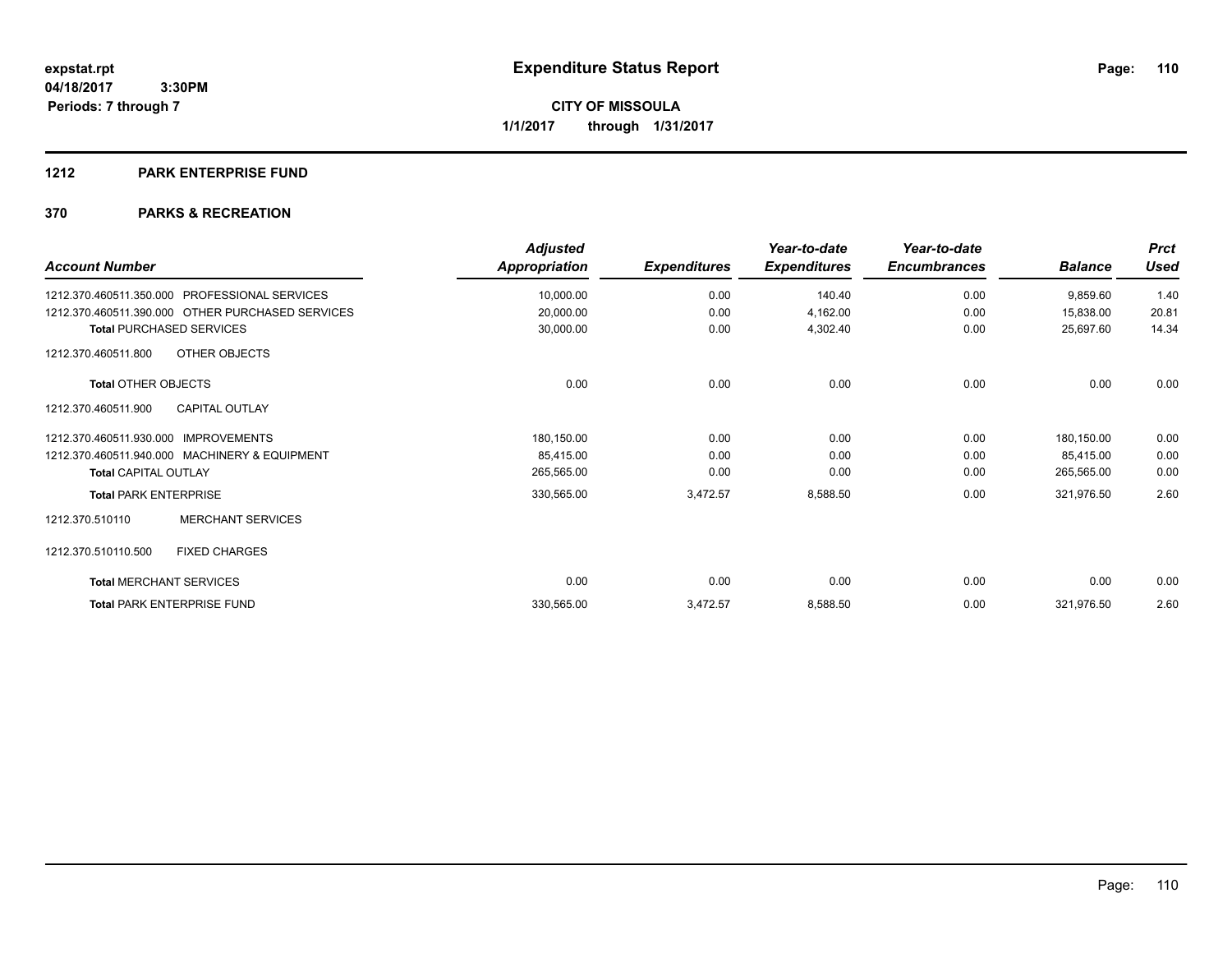**111**

**04/18/2017 3:30PM Periods: 7 through 7**

**CITY OF MISSOULA 1/1/2017 through 1/31/2017**

# **1216 PARKS & REC TRAILS, DEV**

| <b>Account Number</b>           |                                                        | <b>Adjusted</b><br><b>Appropriation</b> | <b>Expenditures</b> | Year-to-date<br><b>Expenditures</b> | Year-to-date<br><b>Encumbrances</b> | <b>Balance</b>               | <b>Prct</b><br><b>Used</b> |
|---------------------------------|--------------------------------------------------------|-----------------------------------------|---------------------|-------------------------------------|-------------------------------------|------------------------------|----------------------------|
| 1216.370.460403                 | PARK DEVELOPMENT & EXPANSION                           |                                         |                     |                                     |                                     |                              |                            |
| 1216.370.460403.900             | <b>CAPITAL OUTLAY</b>                                  |                                         |                     |                                     |                                     |                              |                            |
|                                 | Total PARK DEVELOPMENT & EXPANSION                     | 0.00                                    | 0.00                | 0.00                                | 0.00                                | 0.00                         | 0.00                       |
| 1216.370.460433                 | TRAILHEAD MAPS FOR WAYFINDING                          |                                         |                     |                                     |                                     |                              |                            |
| 1216.370.460433.100             | PERSONAL SERVICES                                      |                                         |                     |                                     |                                     |                              |                            |
| <b>Total PERSONAL SERVICES</b>  |                                                        | 0.00                                    | 0.00                | 0.00                                | 0.00                                | 0.00                         | 0.00                       |
| 1216.370.460433.200             | <b>SUPPLIES</b>                                        |                                         |                     |                                     |                                     |                              |                            |
| <b>Total SUPPLIES</b>           | 1216.370.460433.220.000 OPERATING SUPPLIES             | 0.00<br>0.00                            | 0.00<br>0.00        | 13,765.85<br>13,765.85              | 0.00<br>0.00                        | $-13,765.85$<br>$-13,765.85$ | 0.00<br>0.00               |
| 1216.370.460433.300             | PURCHASED SERVICES                                     |                                         |                     |                                     |                                     |                              |                            |
| <b>Total PURCHASED SERVICES</b> |                                                        | 0.00                                    | 0.00                | 0.00                                | 0.00                                | 0.00                         | 0.00                       |
|                                 | Total TRAILHEAD MAPS FOR WAYFINDING                    | 0.00                                    | 0.00                | 13,765.85                           | 0.00                                | $-13,765.85$                 | 0.00                       |
| 1216.370.460434                 | <b>GREENWAYS &amp; HORTICULTURE</b>                    |                                         |                     |                                     |                                     |                              |                            |
| 1216.370.460434.200             | <b>SUPPLIES</b>                                        |                                         |                     |                                     |                                     |                              |                            |
| <b>Total SUPPLIES</b>           | 1216.370.460434.220.000 OPERATING SUPPLIES             | 12,000.00<br>12,000.00                  | 0.00<br>0.00        | 0.00<br>0.00                        | 0.00<br>0.00                        | 12,000.00<br>12,000.00       | 0.00<br>0.00               |
| 1216.370.460434.300             | PURCHASED SERVICES                                     |                                         |                     |                                     |                                     |                              |                            |
| <b>Total PURCHASED SERVICES</b> | 1216.370.460434.350.000 RECREATION TRAIL PROGRAM GRANT | 15,000.00<br>15,000.00                  | 0.00<br>0.00        | 0.00<br>0.00                        | 0.00<br>0.00                        | 15,000.00<br>15,000.00       | 0.00<br>0.00               |
| 1216.370.460434.800             | OTHER OBJECTS                                          |                                         |                     |                                     |                                     |                              |                            |
| <b>Total OTHER OBJECTS</b>      |                                                        | 0.00                                    | 0.00                | 0.00                                | 0.00                                | 0.00                         | 0.00                       |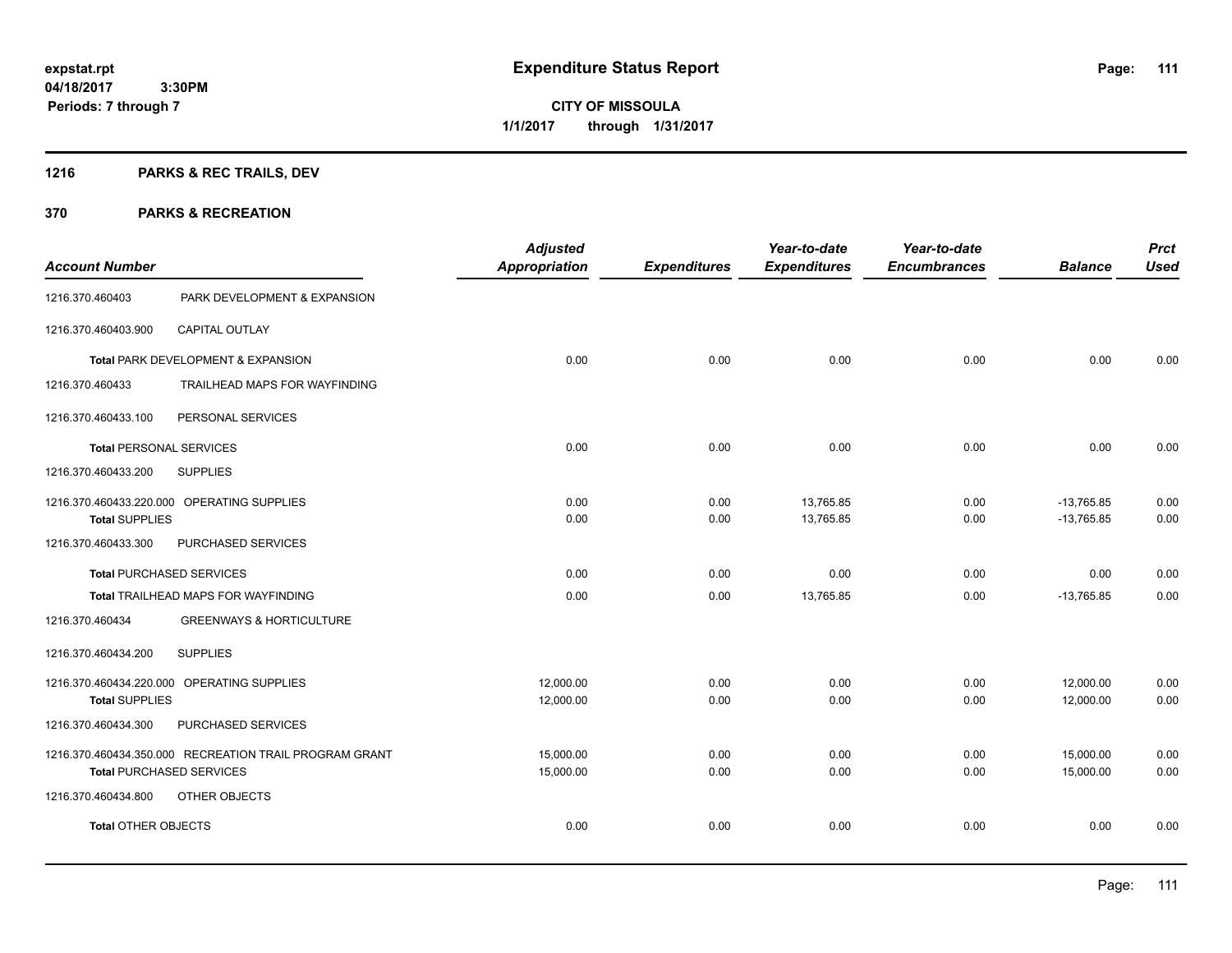# **1216 PARKS & REC TRAILS, DEV**

| <b>Account Number</b>          |                                                         | <b>Adjusted</b><br><b>Appropriation</b> | <b>Expenditures</b> | Year-to-date<br><b>Expenditures</b> | Year-to-date<br><b>Encumbrances</b> | <b>Balance</b> | <b>Prct</b><br><b>Used</b> |
|--------------------------------|---------------------------------------------------------|-----------------------------------------|---------------------|-------------------------------------|-------------------------------------|----------------|----------------------------|
| 1216.370.460434.900            | CAPITAL OUTLAY                                          |                                         |                     |                                     |                                     |                |                            |
| Total CAPITAL OUTLAY           |                                                         | 0.00                                    | 0.00                | 0.00                                | 0.00                                | 0.00           | 0.00                       |
|                                | Total GREENWAYS & HORTICULTURE                          | 27,000.00                               | 0.00                | 0.00                                | 0.00                                | 27,000.00      | 0.00                       |
| 1216.370.460437                | TREE INVENTORY DNRC GRANT                               |                                         |                     |                                     |                                     |                |                            |
| 1216.370.460437.100            | PERSONAL SERVICES                                       |                                         |                     |                                     |                                     |                |                            |
| <b>Total PERSONAL SERVICES</b> |                                                         | 0.00                                    | 0.00                | 0.00                                | 0.00                                | 0.00           | 0.00                       |
| 1216.370.460437.200            | <b>SUPPLIES</b>                                         |                                         |                     |                                     |                                     |                |                            |
|                                | Total TREE INVENTORY DNRC GRANT                         | 0.00                                    | 0.00                | 0.00                                | 0.00                                | 0.00           | 0.00                       |
| 1216.370.460438                | MCCORMICK PARK SITE PLAN                                |                                         |                     |                                     |                                     |                |                            |
| 1216.370.460438.200            | <b>SUPPLIES</b>                                         |                                         |                     |                                     |                                     |                |                            |
| <b>Total SUPPLIES</b>          |                                                         | 0.00                                    | 0.00                | 0.00                                | 0.00                                | 0.00           | 0.00                       |
| 1216.370.460438.300            | PURCHASED SERVICES                                      |                                         |                     |                                     |                                     |                |                            |
|                                | Total MCCORMICK PARK SITE PLAN                          | 0.00                                    | 0.00                | 0.00                                | 0.00                                | 0.00           | 0.00                       |
| 1216.370.460439                | CLARK FORK RIVER ACCESS GRANT                           |                                         |                     |                                     |                                     |                |                            |
| 1216.370.460439.300            | PURCHASED SERVICES                                      |                                         |                     |                                     |                                     |                |                            |
|                                | 1216.370.460439.350.000 CLARK FORK RIVER ACCESS PROJECT | 50,000.00                               | 0.00                | 0.00                                | 0.00                                | 50,000.00      | 0.00                       |
|                                | Total CLARK FORK RIVER ACCESS GRANT                     | 50,000.00                               | 0.00                | 0.00                                | 0.00                                | 50,000.00      | 0.00                       |
| 1216.370.460443                | <b>TRAINING</b>                                         |                                         |                     |                                     |                                     |                |                            |
| 1216.370.460443.200            | <b>SUPPLIES</b>                                         |                                         |                     |                                     |                                     |                |                            |
| <b>Total SUPPLIES</b>          |                                                         | 0.00                                    | 0.00                | 0.00                                | 0.00                                | 0.00           | 0.00                       |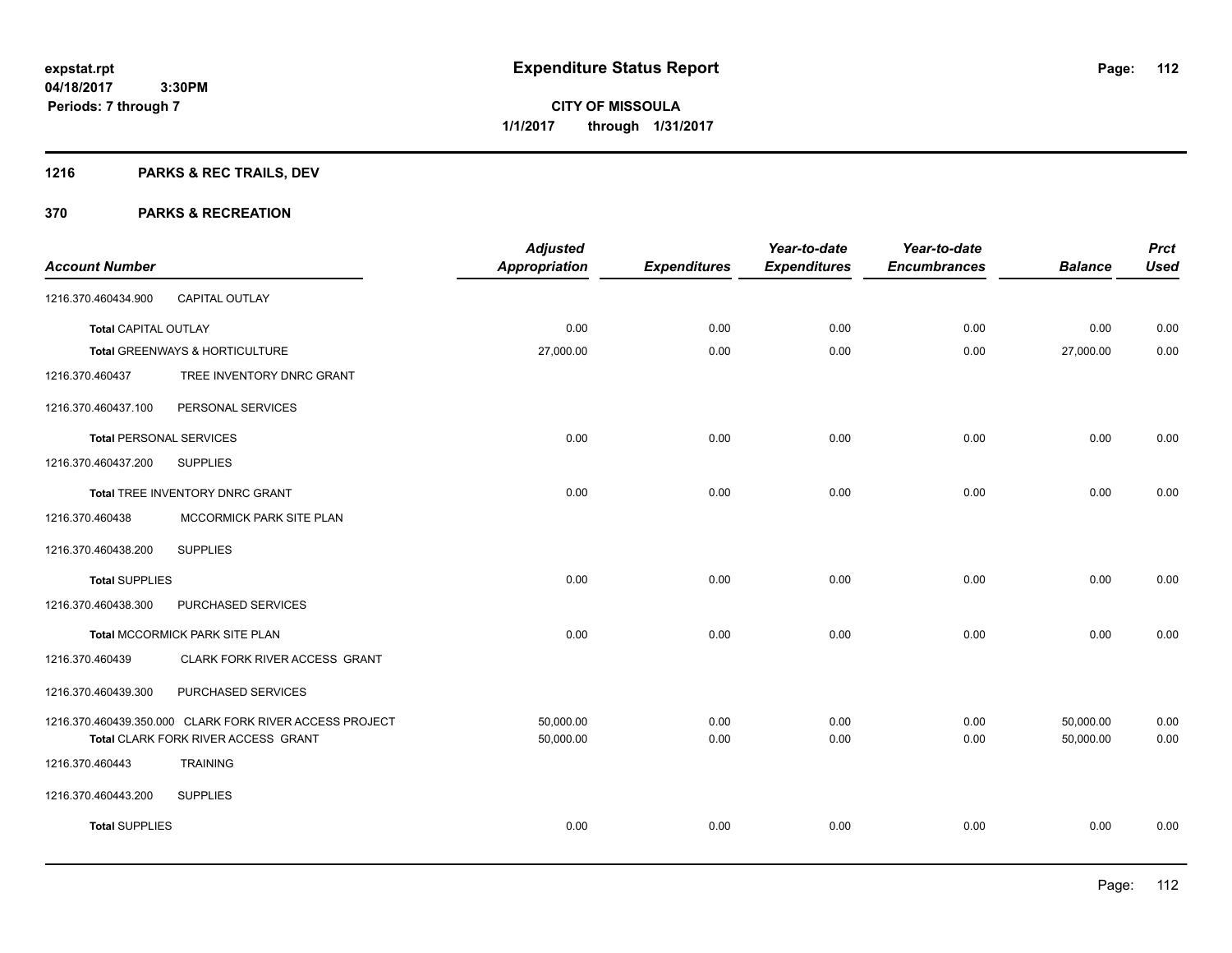**Periods: 7 through 7**

**CITY OF MISSOULA 1/1/2017 through 1/31/2017**

# **1216 PARKS & REC TRAILS, DEV**

 **3:30PM**

#### **370 PARKS & RECREATION**

| <b>Account Number</b>        |                                                    | <b>Adjusted</b><br><b>Appropriation</b> | <b>Expenditures</b> | Year-to-date<br><b>Expenditures</b> | Year-to-date<br><b>Encumbrances</b> | <b>Balance</b> | <b>Prct</b><br><b>Used</b> |
|------------------------------|----------------------------------------------------|-----------------------------------------|---------------------|-------------------------------------|-------------------------------------|----------------|----------------------------|
|                              |                                                    |                                         |                     |                                     |                                     |                |                            |
| 1216.370.460443.300          | PURCHASED SERVICES                                 |                                         |                     |                                     |                                     |                |                            |
| <b>Total TRAINING</b>        |                                                    | 0.00                                    | 0.00                | 0.00                                | 0.00                                | 0.00           | 0.00                       |
| 1216.370.460444              | <b>PLAYGROUNDS</b>                                 |                                         |                     |                                     |                                     |                |                            |
| 1216.370.460444.300          | PURCHASED SERVICES                                 |                                         |                     |                                     |                                     |                |                            |
|                              | <b>Total PURCHASED SERVICES</b>                    | 0.00                                    | 0.00                | 0.00                                | 0.00                                | 0.00           | 0.00                       |
| 1216.370.460444.900          | <b>CAPITAL OUTLAY</b>                              |                                         |                     |                                     |                                     |                |                            |
| <b>Total PLAYGROUNDS</b>     |                                                    | 0.00                                    | 0.00                | 0.00                                | 0.00                                | 0.00           | 0.00                       |
| 1216.370.460470              | <b>RECREATION MORE</b>                             |                                         |                     |                                     |                                     |                |                            |
| 1216.370.460470.200          | <b>SUPPLIES</b>                                    |                                         |                     |                                     |                                     |                |                            |
|                              | 1216.370.460470.220.000 MORE/OPERATING SUPPLIES    | 5.000.00                                | 1,297.98            | 3,127.54                            | 0.00                                | 1,872.46       | 62.55                      |
|                              | 1216.370.460470.230.000 MORE/REPAI & MAINTENANCE   | 5,000.00                                | 0.00                | 0.00                                | 0.00                                | 5,000.00       | 0.00                       |
| <b>Total SUPPLIES</b>        |                                                    | 10,000.00                               | 1,297.98            | 3,127.54                            | 0.00                                | 6,872.46       | 31.28                      |
| 1216.370.460470.300          | PURCHASED SERVICES                                 |                                         |                     |                                     |                                     |                |                            |
|                              | 1216.370.460470.350.000 MORE/PROFESSIONAL SERVICES | 10,000.00                               | 0.00                | 0.00                                | 0.00                                | 10,000.00      | 0.00                       |
|                              | 1216.370.460470.390.000 OTHER PURCHASED SERVICES   | 10.000.00                               | 0.00                | 19.00                               | 0.00                                | 9.981.00       | 0.19                       |
|                              | <b>Total PURCHASED SERVICES</b>                    | 20,000.00                               | 0.00                | 19.00                               | 0.00                                | 19,981.00      | 0.10                       |
| 1216.370.460470.900          | <b>CAPITAL OUTLAY</b>                              |                                         |                     |                                     |                                     |                |                            |
| <b>Total CAPITAL OUTLAY</b>  |                                                    | 0.00                                    | 0.00                | 0.00                                | 0.00                                | 0.00           | 0.00                       |
| <b>Total RECREATION MORE</b> |                                                    | 30,000.00                               | 1,297.98            | 3,146.54                            | 0.00                                | 26,853.46      | 10.49                      |
| 1216.370.460471              | <b>RECREATION ADULTS</b>                           |                                         |                     |                                     |                                     |                |                            |

1216.370.460471.200 SUPPLIES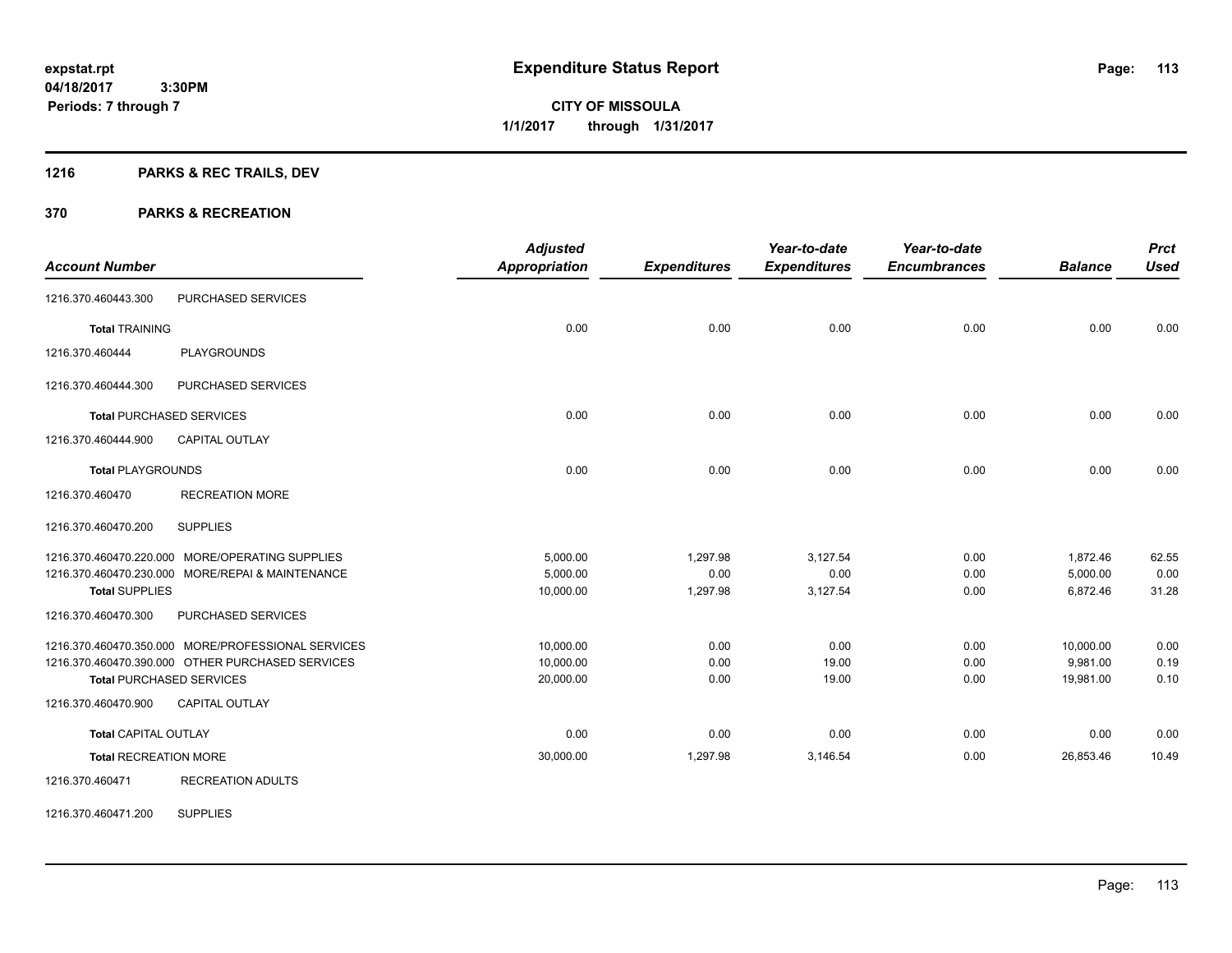# **1216 PARKS & REC TRAILS, DEV**

| <b>Account Number</b>          |                                                      | <b>Adjusted</b><br>Appropriation | <b>Expenditures</b> | Year-to-date<br><b>Expenditures</b> | Year-to-date<br><b>Encumbrances</b> | <b>Balance</b>       | <b>Prct</b><br><b>Used</b> |
|--------------------------------|------------------------------------------------------|----------------------------------|---------------------|-------------------------------------|-------------------------------------|----------------------|----------------------------|
| <b>Total SUPPLIES</b>          | 1216.370.460471.220.000 REC ADULT/OPERATING SUPPLIES | 5,000.00<br>5,000.00             | 0.00<br>0.00        | 0.00<br>0.00                        | 0.00<br>0.00                        | 5,000.00<br>5,000.00 | 0.00<br>0.00               |
| 1216.370.460471.300            | PURCHASED SERVICES                                   |                                  |                     |                                     |                                     |                      |                            |
|                                | <b>Total PURCHASED SERVICES</b>                      | 0.00                             | 0.00                | 0.00                                | 0.00                                | 0.00                 | 0.00                       |
| 1216.370.460471.800            | OTHER OBJECTS                                        |                                  |                     |                                     |                                     |                      |                            |
| <b>Total OTHER OBJECTS</b>     |                                                      | 0.00                             | 0.00                | 0.00                                | 0.00                                | 0.00                 | 0.00                       |
| 1216.370.460471.900            | <b>CAPITAL OUTLAY</b>                                |                                  |                     |                                     |                                     |                      |                            |
| <b>Total CAPITAL OUTLAY</b>    |                                                      | 0.00                             | 0.00                | 0.00                                | 0.00                                | 0.00                 | 0.00                       |
| <b>Total RECREATION ADULTS</b> |                                                      | 5,000.00                         | 0.00                | 0.00                                | 0.00                                | 5,000.00             | 0.00                       |
| 1216.370.460472                | <b>RECREATION YOUTH</b>                              |                                  |                     |                                     |                                     |                      |                            |
| 1216.370.460472.200            | <b>SUPPLIES</b>                                      |                                  |                     |                                     |                                     |                      |                            |
|                                | 1216.370.460472.220.000 REC YOUTH/OPERATING SUPPLIES | 5.000.00                         | 0.00                | 0.00                                | 0.00                                | 5,000.00             | 0.00                       |
| <b>Total SUPPLIES</b>          |                                                      | 5,000.00                         | 0.00                | 0.00                                | 0.00                                | 5,000.00             | 0.00                       |
| 1216.370.460472.300            | PURCHASED SERVICES                                   |                                  |                     |                                     |                                     |                      |                            |
|                                | <b>Total PURCHASED SERVICES</b>                      | 0.00                             | 0.00                | 0.00                                | 0.00                                | 0.00                 | 0.00                       |
| 1216.370.460472.700            | <b>GRANTS &amp; CONTRIBUTIONS</b>                    |                                  |                     |                                     |                                     |                      |                            |
|                                | Total GRANTS & CONTRIBUTIONS                         | 0.00                             | 0.00                | 0.00                                | 0.00                                | 0.00                 | 0.00                       |
| 1216.370.460472.800            | OTHER OBJECTS                                        |                                  |                     |                                     |                                     |                      |                            |
| <b>Total OTHER OBJECTS</b>     |                                                      | 0.00                             | 0.00                | 0.00                                | 0.00                                | 0.00                 | 0.00                       |
| 1216.370.460472.900            | <b>CAPITAL OUTLAY</b>                                |                                  |                     |                                     |                                     |                      |                            |
| <b>Total CAPITAL OUTLAY</b>    |                                                      | 0.00                             | 0.00                | 0.00                                | 0.00                                | 0.00                 | 0.00                       |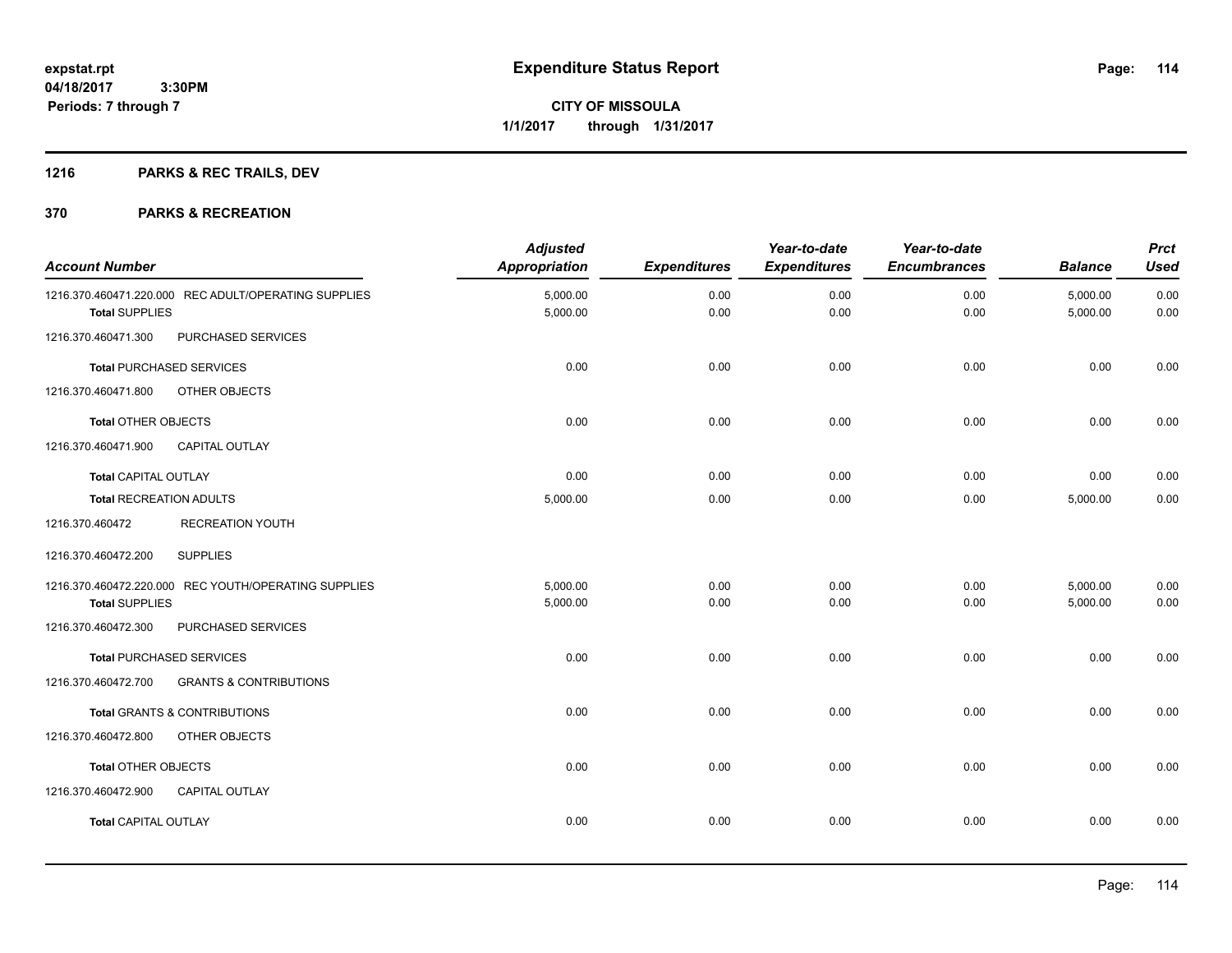**115**

**04/18/2017 3:30PM Periods: 7 through 7**

**CITY OF MISSOULA 1/1/2017 through 1/31/2017**

# **1216 PARKS & REC TRAILS, DEV**

| <b>Account Number</b>                  |                                                              | <b>Adjusted</b><br><b>Appropriation</b> | <b>Expenditures</b> | Year-to-date<br><b>Expenditures</b> | Year-to-date<br><b>Encumbrances</b> | <b>Balance</b> | <b>Prct</b><br><b>Used</b> |
|----------------------------------------|--------------------------------------------------------------|-----------------------------------------|---------------------|-------------------------------------|-------------------------------------|----------------|----------------------------|
| <b>Total RECREATION YOUTH</b>          |                                                              | 5,000.00                                | 0.00                | 0.00                                | 0.00                                | 5,000.00       | 0.00                       |
| 1216.370.460506                        | <b>CARAS PARK</b>                                            |                                         |                     |                                     |                                     |                |                            |
| 1216.370.460506.200                    | <b>SUPPLIES</b>                                              |                                         |                     |                                     |                                     |                |                            |
| <b>Total SUPPLIES</b>                  |                                                              | 0.00                                    | 0.00                | 0.00                                | 0.00                                | 0.00           | 0.00                       |
| 1216.370.460506.300                    | PURCHASED SERVICES                                           |                                         |                     |                                     |                                     |                |                            |
|                                        | <b>Total PURCHASED SERVICES</b>                              | 0.00                                    | 0.00                | 0.00                                | 0.00                                | 0.00           | 0.00                       |
| 1216.370.460506.900                    | <b>CAPITAL OUTLAY</b>                                        |                                         |                     |                                     |                                     |                |                            |
| <b>Total CARAS PARK</b>                |                                                              | 0.00                                    | 0.00                | 0.00                                | 0.00                                | 0.00           | 0.00                       |
| 1216.370.460507                        | <b>COMMUNITY TRAILS</b>                                      |                                         |                     |                                     |                                     |                |                            |
| 1216.370.460507.200                    | <b>SUPPLIES</b>                                              |                                         |                     |                                     |                                     |                |                            |
|                                        | 1216.370.460507.220.000 COMM TRAILS/OPERATING SUPPLIES       | 5,000.00                                | 0.00                | 0.00                                | 0.00                                | 5,000.00       | 0.00                       |
|                                        | 1216.370.460507.230.000 COMM TRAILS/REPAIR/MAINTENANCE       | 5,000.00                                | 0.00                | 0.00                                | 0.00                                | 5,000.00       | 0.00                       |
| 1216.370.460507.240.000 OTHER SUPPLIES |                                                              | 1,100.00                                | 0.00                | 0.00                                | 0.00                                | 1,100.00       | 0.00                       |
| <b>Total SUPPLIES</b>                  |                                                              | 11,100.00                               | 0.00                | 0.00                                | 0.00                                | 11.100.00      | 0.00                       |
| 1216.370.460507.300                    | PURCHASED SERVICES                                           |                                         |                     |                                     |                                     |                |                            |
|                                        | 1216.370.460507.350.000 COMM TRAILS/PROFESSIONAL SERVICES    | 10,000.00                               | 0.00                | 0.00                                | 0.00                                | 10,000.00      | 0.00                       |
|                                        | 1216.370.460507.360.000 COMM TRAILS/REPAIR & MAINTENANCE     | 10,000.00                               | 0.00                | 0.00                                | 0.00                                | 10,000.00      | 0.00                       |
|                                        | 1216.370.460507.390.000 COMM TRAILS/OTHER PURCHASED SERVICES | 40,000.00                               | 0.00                | 0.00                                | 0.00                                | 40,000.00      | 0.00                       |
|                                        | <b>Total PURCHASED SERVICES</b>                              | 60,000.00                               | 0.00                | 0.00                                | 0.00                                | 60,000.00      | 0.00                       |
| 1216.370.460507.900                    | CAPITAL OUTLAY                                               |                                         |                     |                                     |                                     |                |                            |
|                                        | 1216.370.460507.930.000 COMM TRAILS/IMPROVEMENTS             | 50,000.00                               | 0.00                | 0.00                                | 0.00                                | 50,000.00      | 0.00                       |
| <b>Total CAPITAL OUTLAY</b>            |                                                              | 50,000.00                               | 0.00                | 0.00                                | 0.00                                | 50,000.00      | 0.00                       |
| <b>Total COMMUNITY TRAILS</b>          |                                                              | 121,100.00                              | 0.00                | 0.00                                | 0.00                                | 121,100.00     | 0.00                       |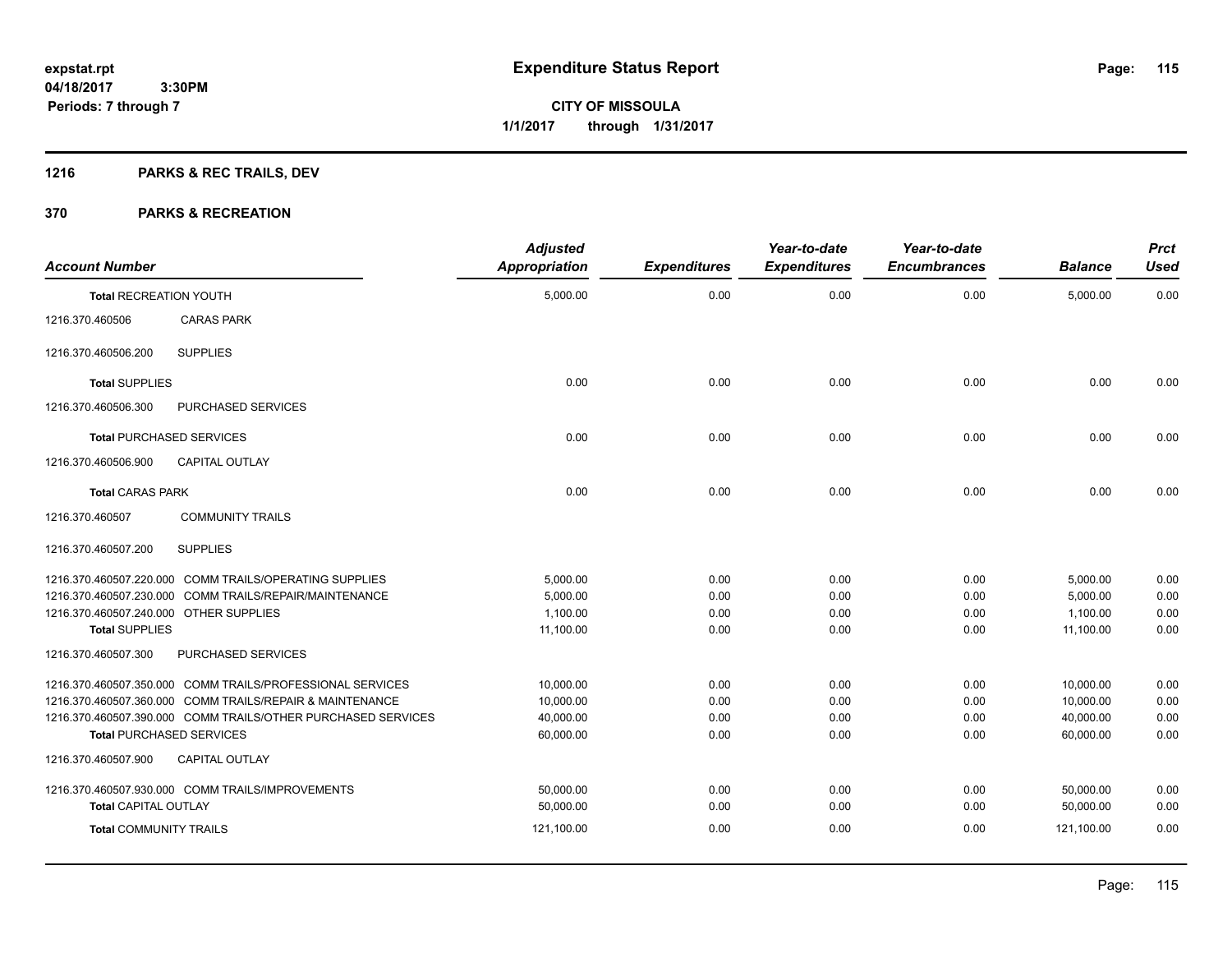# **1216 PARKS & REC TRAILS, DEV**

| <b>Account Number</b>        |                                                           | <b>Adjusted</b><br><b>Appropriation</b> | <b>Expenditures</b>  | Year-to-date<br><b>Expenditures</b> | Year-to-date<br><b>Encumbrances</b> | <b>Balance</b>                 | <b>Prct</b><br><b>Used</b> |
|------------------------------|-----------------------------------------------------------|-----------------------------------------|----------------------|-------------------------------------|-------------------------------------|--------------------------------|----------------------------|
| 1216.370.460508              | <b>KIWANIS PARK</b>                                       |                                         |                      |                                     |                                     |                                |                            |
| 1216.370.460508.900          | CAPITAL OUTLAY                                            |                                         |                      |                                     |                                     |                                |                            |
| <b>Total KIWANIS PARK</b>    | 1216.370.460508.930.000 KIWANIS PARK IMPROVEMENTS         | 0.00<br>0.00                            | 5,312.35<br>5,312.35 | 169,833.70<br>169,833.70            | 0.00<br>0.00                        | $-169,833.70$<br>$-169,833.70$ | 0.00<br>0.00               |
| 1216.370.460509              | <b>KIM WILLIAMS TRAIL</b>                                 |                                         |                      |                                     |                                     |                                |                            |
| 1216.370.460509.900          | <b>CAPITAL OUTLAY</b>                                     |                                         |                      |                                     |                                     |                                |                            |
| Total KIM WILLIAMS TRAIL     |                                                           | 0.00                                    | 0.00                 | 0.00                                | 0.00                                | 0.00                           | 0.00                       |
| 1216.370.460511              | PARK ENTERPRISE                                           |                                         |                      |                                     |                                     |                                |                            |
| 1216.370.460511.200          | <b>SUPPLIES</b>                                           |                                         |                      |                                     |                                     |                                |                            |
| <b>Total SUPPLIES</b>        |                                                           | 0.00                                    | 0.00                 | 0.00                                | 0.00                                | 0.00                           | 0.00                       |
| 1216.370.460511.300          | PURCHASED SERVICES                                        |                                         |                      |                                     |                                     |                                |                            |
| <b>Total PARK ENTERPRISE</b> |                                                           | 0.00                                    | 0.00                 | 0.00                                | 0.00                                | 0.00                           | 0.00                       |
| 1216.370.460512              | PARK MEMORIALS                                            |                                         |                      |                                     |                                     |                                |                            |
| 1216.370.460512.200          | <b>SUPPLIES</b>                                           |                                         |                      |                                     |                                     |                                |                            |
| <b>Total SUPPLIES</b>        | 1216.370.460512.220.000 PARK MEMORIALS/OPERATING SUPPLIES | 0.00<br>0.00                            | 0.00<br>0.00         | 60.00<br>60.00                      | 0.00<br>0.00                        | $-60.00$<br>$-60.00$           | 0.00<br>0.00               |
| 1216.370.460512.300          | PURCHASED SERVICES                                        |                                         |                      |                                     |                                     |                                |                            |
|                              | <b>Total PURCHASED SERVICES</b>                           | 0.00                                    | 0.00                 | 0.00                                | 0.00                                | 0.00                           | 0.00                       |
| 1216.370.460512.800          | OTHER OBJECTS                                             |                                         |                      |                                     |                                     |                                |                            |
| <b>Total OTHER OBJECTS</b>   |                                                           | 0.00                                    | 0.00                 | 0.00                                | 0.00                                | 0.00                           | 0.00                       |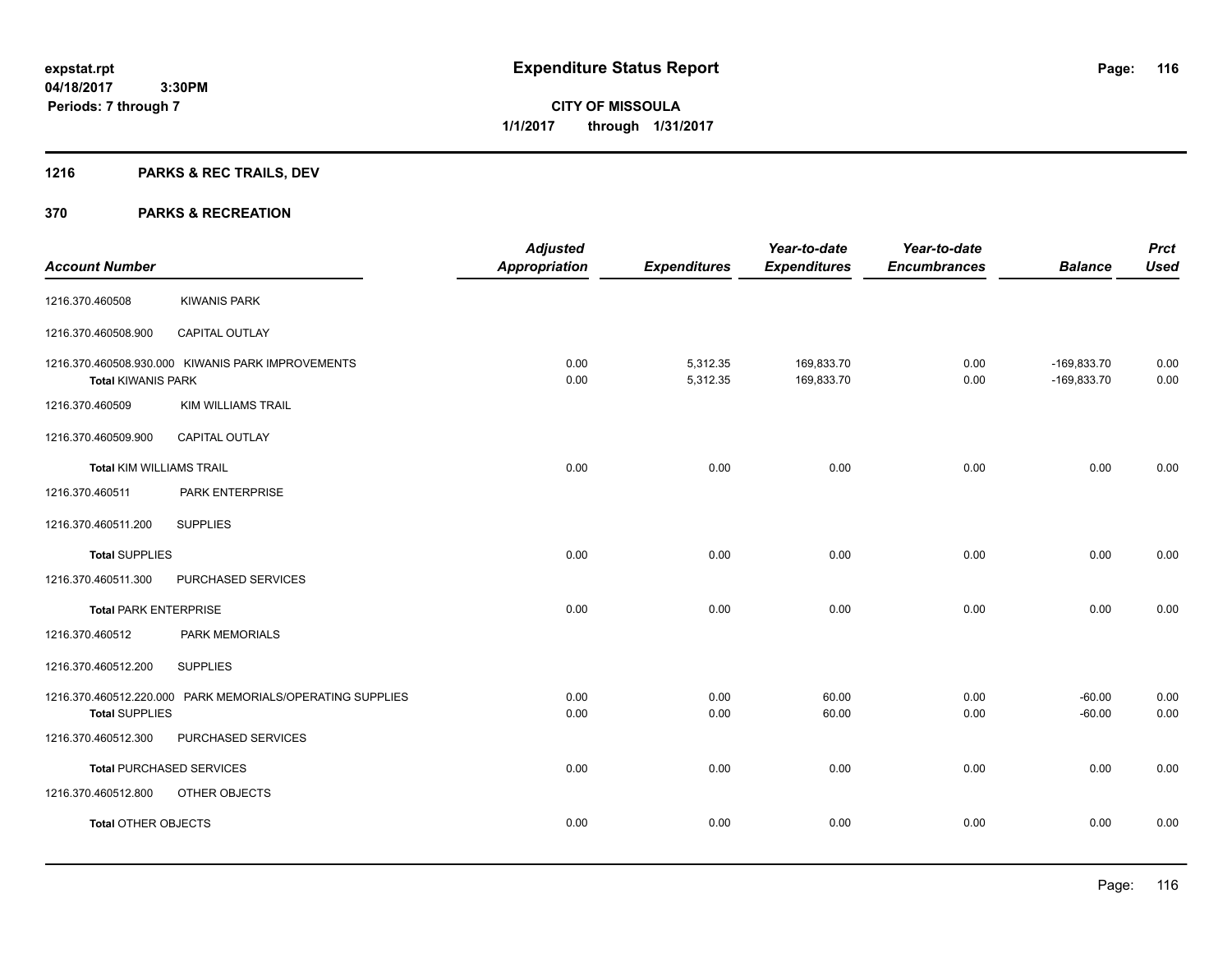# **1216 PARKS & REC TRAILS, DEV**

|                                                                | <b>Adjusted</b>      |                     | Year-to-date        | Year-to-date        |                | <b>Prct</b> |
|----------------------------------------------------------------|----------------------|---------------------|---------------------|---------------------|----------------|-------------|
| <b>Account Number</b>                                          | <b>Appropriation</b> | <b>Expenditures</b> | <b>Expenditures</b> | <b>Encumbrances</b> | <b>Balance</b> | <b>Used</b> |
| <b>CAPITAL OUTLAY</b><br>1216.370.460512.900                   |                      |                     |                     |                     |                |             |
| 1216.370.460512.920.000 PARK MEMORIALS/BUILDINGS               | 100,000.00           | 0.00                | 0.00                | 0.00                | 100,000.00     | 0.00        |
| 1216.370.460512.930.000 PARK MEMORIALS/IMPROVEMENTS            | 50,000.00            | 0.00                | 0.00                | 0.00                | 50,000.00      | 0.00        |
| <b>Total CAPITAL OUTLAY</b>                                    | 150,000.00           | 0.00                | 0.00                | 0.00                | 150,000.00     | 0.00        |
| <b>Total PARK MEMORIALS</b>                                    | 150,000.00           | 0.00                | 60.00               | 0.00                | 149,940.00     | 0.04        |
| RECREATIONAL DONATIONS SPEC EVENTS<br>1216.370.460513          |                      |                     |                     |                     |                |             |
| 1216.370.460513.200<br><b>SUPPLIES</b>                         |                      |                     |                     |                     |                |             |
| 1216.370.460513.220.000 REC DONATIONS/OPERATING SUPPLIES       | 20,000.00            | 3,321.18            | 8,098.34            | 0.00                | 11,901.66      | 40.49       |
| 1216.370.460513.230.000 REC DONATIONS-REPAIR/MAINTENANCE       | 5,000.00             | 0.00                | 0.00                | 0.00                | 5,000.00       | 0.00        |
| <b>Total SUPPLIES</b>                                          | 25,000.00            | 3,321.18            | 8,098.34            | 0.00                | 16,901.66      | 32.39       |
| 1216.370.460513.300<br>PURCHASED SERVICES                      |                      |                     |                     |                     |                |             |
| 1216.370.460513.350.000 REC DONATIONS/PROFESSIONAL SERVICES    | 5,000.00             | 0.00                | 0.00                | 0.00                | 5,000.00       | 0.00        |
| 1216.370.460513.390.000 REC DONATIONS/OTHER PURCHASED SERVICES | 40.000.00            | 0.00                | 0.00                | 0.00                | 40.000.00      | 0.00        |
| <b>Total PURCHASED SERVICES</b>                                | 45,000.00            | 0.00                | 0.00                | 0.00                | 45,000.00      | 0.00        |
| OTHER OBJECTS<br>1216.370.460513.800                           |                      |                     |                     |                     |                |             |
| <b>Total OTHER OBJECTS</b>                                     | 0.00                 | 0.00                | 0.00                | 0.00                | 0.00           | 0.00        |
| CAPITAL OUTLAY<br>1216.370.460513.900                          |                      |                     |                     |                     |                |             |
| <b>Total CAPITAL OUTLAY</b>                                    | 0.00                 | 0.00                | 0.00                | 0.00                | 0.00           | 0.00        |
| Total RECREATIONAL DONATIONS SPEC EVENTS                       | 70,000.00            | 3,321.18            | 8,098.34            | 0.00                | 61,901.66      | 11.57       |
| 1216.370.460514<br><b>URBAN FORESTRY</b>                       |                      |                     |                     |                     |                |             |
| 1216.370.460514.100<br>PERSONAL SERVICES                       |                      |                     |                     |                     |                |             |
| <b>Total PERSONAL SERVICES</b>                                 | 0.00                 | 0.00                | 0.00                | 0.00                | 0.00           | 0.00        |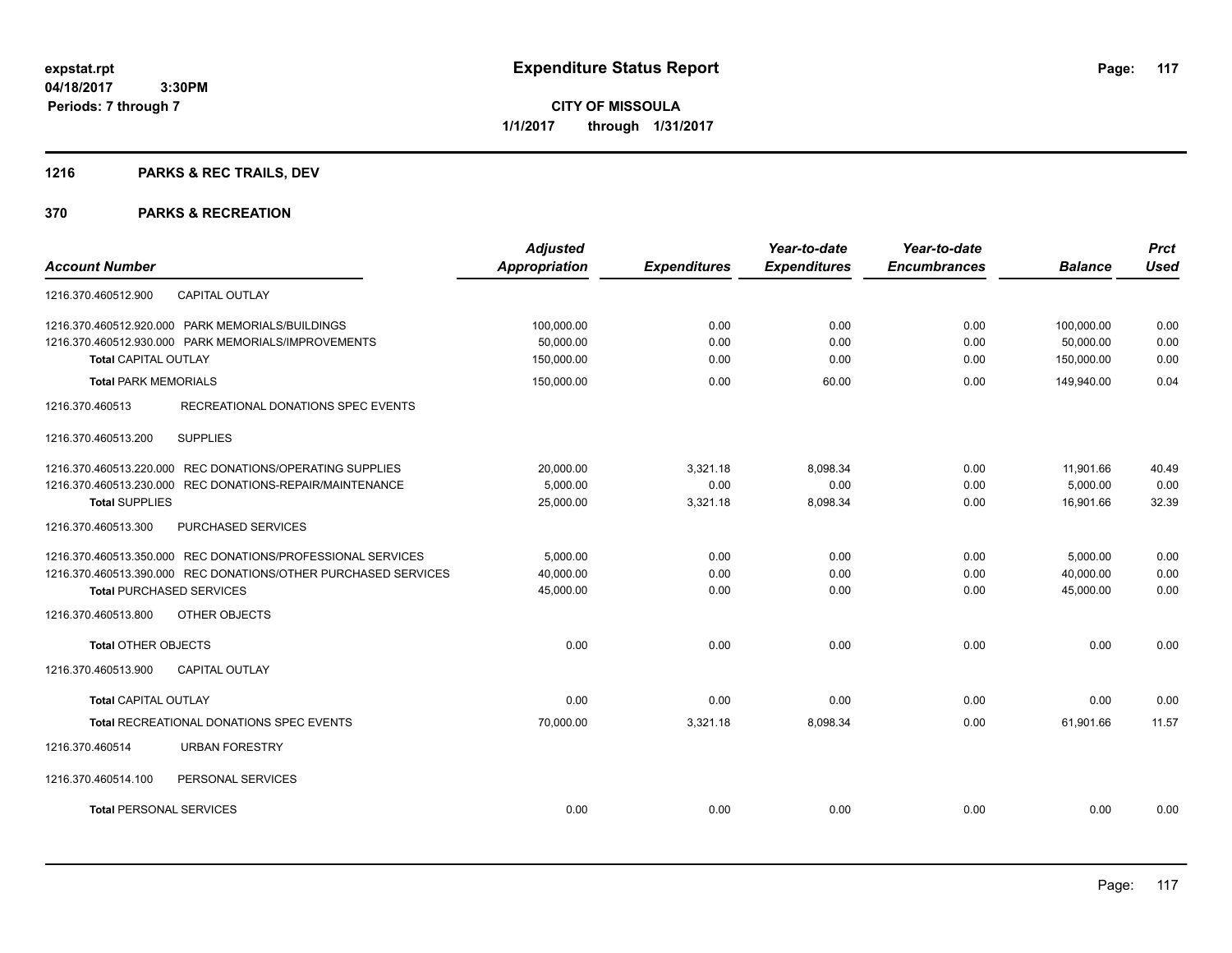**CITY OF MISSOULA 1/1/2017 through 1/31/2017**

# **1216 PARKS & REC TRAILS, DEV**

|                                                              |                                   | <b>Adjusted</b>      |                     | Year-to-date        | Year-to-date        |                | <b>Prct</b> |
|--------------------------------------------------------------|-----------------------------------|----------------------|---------------------|---------------------|---------------------|----------------|-------------|
| <b>Account Number</b>                                        |                                   | <b>Appropriation</b> | <b>Expenditures</b> | <b>Expenditures</b> | <b>Encumbrances</b> | <b>Balance</b> | <b>Used</b> |
| <b>SUPPLIES</b><br>1216.370.460514.200                       |                                   |                      |                     |                     |                     |                |             |
| 1216.370.460514.220.000 URBAN FORESTRY/OPERATING SUPPLIES    |                                   | 10,000.00            | 0.00                | 324.66              | 0.00                | 9,675.34       | 3.25        |
| OPERATING SUPPLIES<br>1216.370.460514.220.081                |                                   | 0.00                 | 0.00                | 2,804.50            | 0.00                | $-2,804.50$    | 0.00        |
| 1216.370.460514.230.000                                      | URBAN FORESTRY-REPAIR/MAINTENANCE | 5,000.00             | 0.00                | 0.00                | 0.00                | 5,000.00       | 0.00        |
| <b>Total SUPPLIES</b>                                        |                                   | 15,000.00            | 0.00                | 3,129.16            | 0.00                | 11,870.84      | 20.86       |
| 1216.370.460514.300<br>PURCHASED SERVICES                    |                                   |                      |                     |                     |                     |                |             |
| 1216.370.460514.350.000 URBAN FORESTRY/PROFESSIONAL SERVICES |                                   | 20,000.00            | 0.00                | 0.00                | 0.00                | 20,000.00      | 0.00        |
| 1216.370.460514.350.085 FOREST HEALTH GRANT                  |                                   | 20,000.00            | 0.00                | 0.00                | 0.00                | 20,000.00      | 0.00        |
| <b>Total PURCHASED SERVICES</b>                              |                                   | 40,000.00            | 0.00                | 0.00                | 0.00                | 40,000.00      | 0.00        |
| 1216.370.460514.900<br><b>CAPITAL OUTLAY</b>                 |                                   |                      |                     |                     |                     |                |             |
| 1216.370.460514.930.000 IMPROVEMENTS                         |                                   | 20,000.00            | 0.00                | 0.00                | 0.00                | 20,000.00      | 0.00        |
| 1216.370.460514.940.000 MACHINERY & EQUIPMENT                |                                   | 0.00                 | 0.00                | 9,150.00            | 0.00                | $-9,150.00$    | 0.00        |
| <b>Total CAPITAL OUTLAY</b>                                  |                                   | 20,000.00            | 0.00                | 9,150.00            | 0.00                | 10,850.00      | 45.75       |
| <b>Total URBAN FORESTRY</b>                                  |                                   | 75,000.00            | 0.00                | 12,279.16           | 0.00                | 62.720.84      | 16.37       |
| PARK REVOLVING<br>1216.370.460516                            |                                   |                      |                     |                     |                     |                |             |
| OTHER OBJECTS<br>1216.370.460516.800                         |                                   |                      |                     |                     |                     |                |             |
| 1216.370.460516.845.000 CONTINGENCY                          |                                   | 25,000.00            | 0.00                | 0.00                | 0.00                | 25,000.00      | 0.00        |
| <b>Total PARK REVOLVING</b>                                  |                                   | 25,000.00            | 0.00                | 0.00                | 0.00                | 25,000.00      | 0.00        |
| 1216.370.460517                                              | OPEN SPACE PURCHASE & DONATIONS   |                      |                     |                     |                     |                |             |
| <b>SUPPLIES</b><br>1216.370.460517.200                       |                                   |                      |                     |                     |                     |                |             |
| <b>Total SUPPLIES</b>                                        |                                   | 0.00                 | 0.00                | 0.00                | 0.00                | 0.00           | 0.00        |
| PURCHASED SERVICES<br>1216.370.460517.300                    |                                   |                      |                     |                     |                     |                |             |
| 1216.370.460517.390.000 OTHER PURCHASED SERVICES             |                                   | 10,000.00            | 0.00                | 0.00                | 0.00                | 10,000.00      | 0.00        |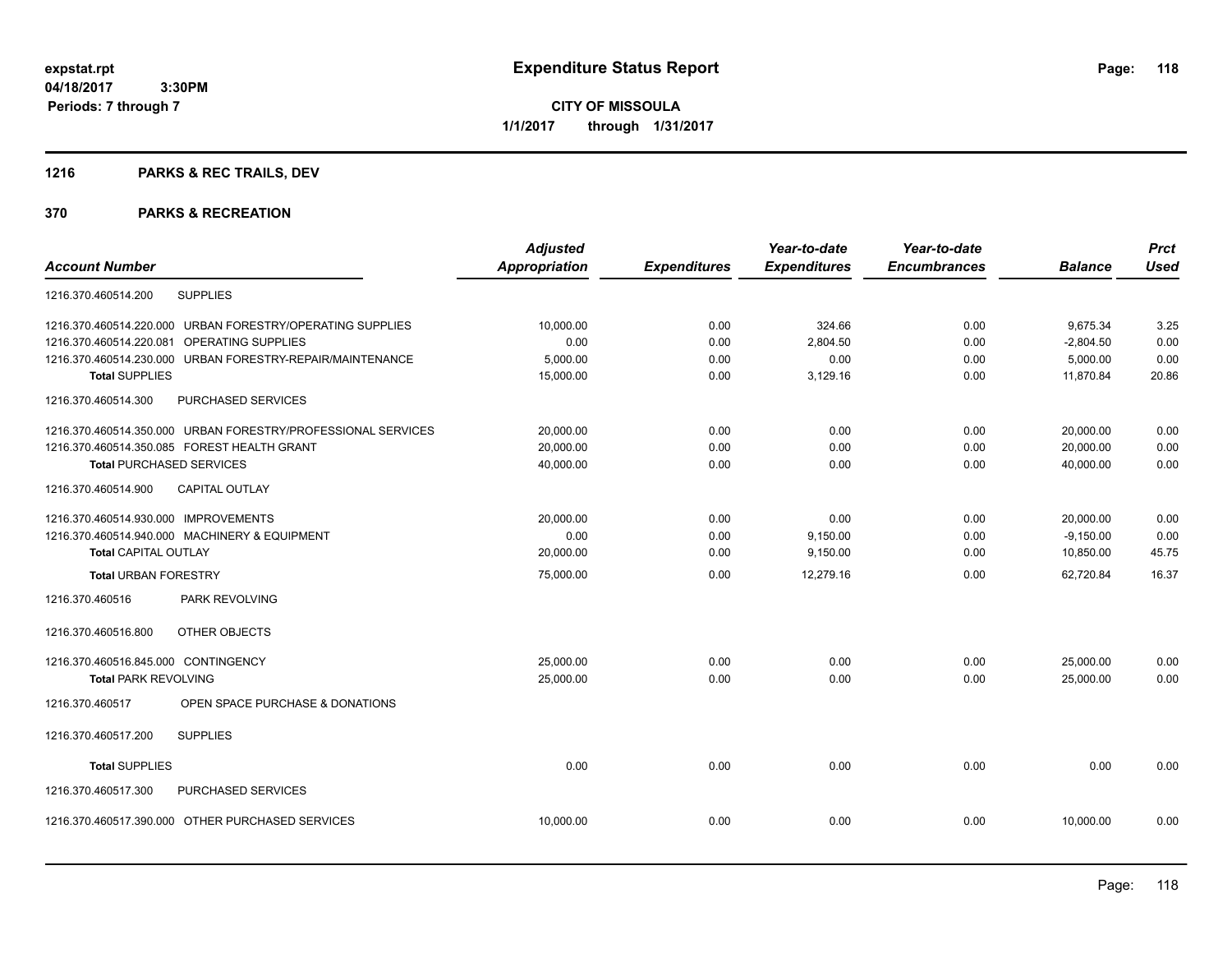# **1216 PARKS & REC TRAILS, DEV**

| <b>Account Number</b>         |                                       | <b>Adjusted</b><br><b>Appropriation</b> | <b>Expenditures</b> | Year-to-date<br><b>Expenditures</b> | Year-to-date<br><b>Encumbrances</b> | <b>Balance</b> | <b>Prct</b><br><b>Used</b> |
|-------------------------------|---------------------------------------|-----------------------------------------|---------------------|-------------------------------------|-------------------------------------|----------------|----------------------------|
|                               | <b>Total PURCHASED SERVICES</b>       | 10,000.00                               | 0.00                | 0.00                                | 0.00                                | 10,000.00      | 0.00                       |
| 1216.370.460517.900           | <b>CAPITAL OUTLAY</b>                 |                                         |                     |                                     |                                     |                |                            |
| <b>Total CAPITAL OUTLAY</b>   |                                       | 0.00                                    | 0.00                | 0.00                                | 0.00                                | 0.00           | 0.00                       |
|                               | Total OPEN SPACE PURCHASE & DONATIONS | 10,000.00                               | 0.00                | 0.00                                | 0.00                                | 10,000.00      | 0.00                       |
| 1216.370.460518               | SILVERS LAGOON                        |                                         |                     |                                     |                                     |                |                            |
| 1216.370.460518.900           | <b>CAPITAL OUTLAY</b>                 |                                         |                     |                                     |                                     |                |                            |
| <b>Total SILVERS LAGOON</b>   |                                       | 0.00                                    | 0.00                | 0.00                                | 0.00                                | 0.00           | 0.00                       |
| 1216.370.460519               | <b>AQUATICS CAPITAL</b>               |                                         |                     |                                     |                                     |                |                            |
| 1216.370.460519.200           | <b>SUPPLIES</b>                       |                                         |                     |                                     |                                     |                |                            |
| <b>Total SUPPLIES</b>         |                                       | 0.00                                    | 0.00                | 0.00                                | 0.00                                | 0.00           | 0.00                       |
| 1216.370.460519.300           | PURCHASED SERVICES                    |                                         |                     |                                     |                                     |                |                            |
|                               | <b>Total PURCHASED SERVICES</b>       | 0.00                                    | 0.00                | 0.00                                | 0.00                                | 0.00           | 0.00                       |
| 1216.370.460519.900           | CAPITAL OUTLAY                        |                                         |                     |                                     |                                     |                |                            |
| <b>Total AQUATICS CAPITAL</b> |                                       | 0.00                                    | 0.00                | 0.00                                | 0.00                                | 0.00           | 0.00                       |
| 1216.370.460520               | *** Title Not Found ***               |                                         |                     |                                     |                                     |                |                            |
| 1216.370.460520.200           | <b>SUPPLIES</b>                       |                                         |                     |                                     |                                     |                |                            |
| <b>Total SUPPLIES</b>         |                                       | 0.00                                    | 0.00                | 0.00                                | 0.00                                | 0.00           | 0.00                       |
| 1216.370.460520.300           | PURCHASED SERVICES                    |                                         |                     |                                     |                                     |                |                            |
|                               | <b>Total PURCHASED SERVICES</b>       | 0.00                                    | 0.00                | 0.00                                | 0.00                                | 0.00           | 0.00                       |
| 1216.370.460520.900           | CAPITAL OUTLAY                        |                                         |                     |                                     |                                     |                |                            |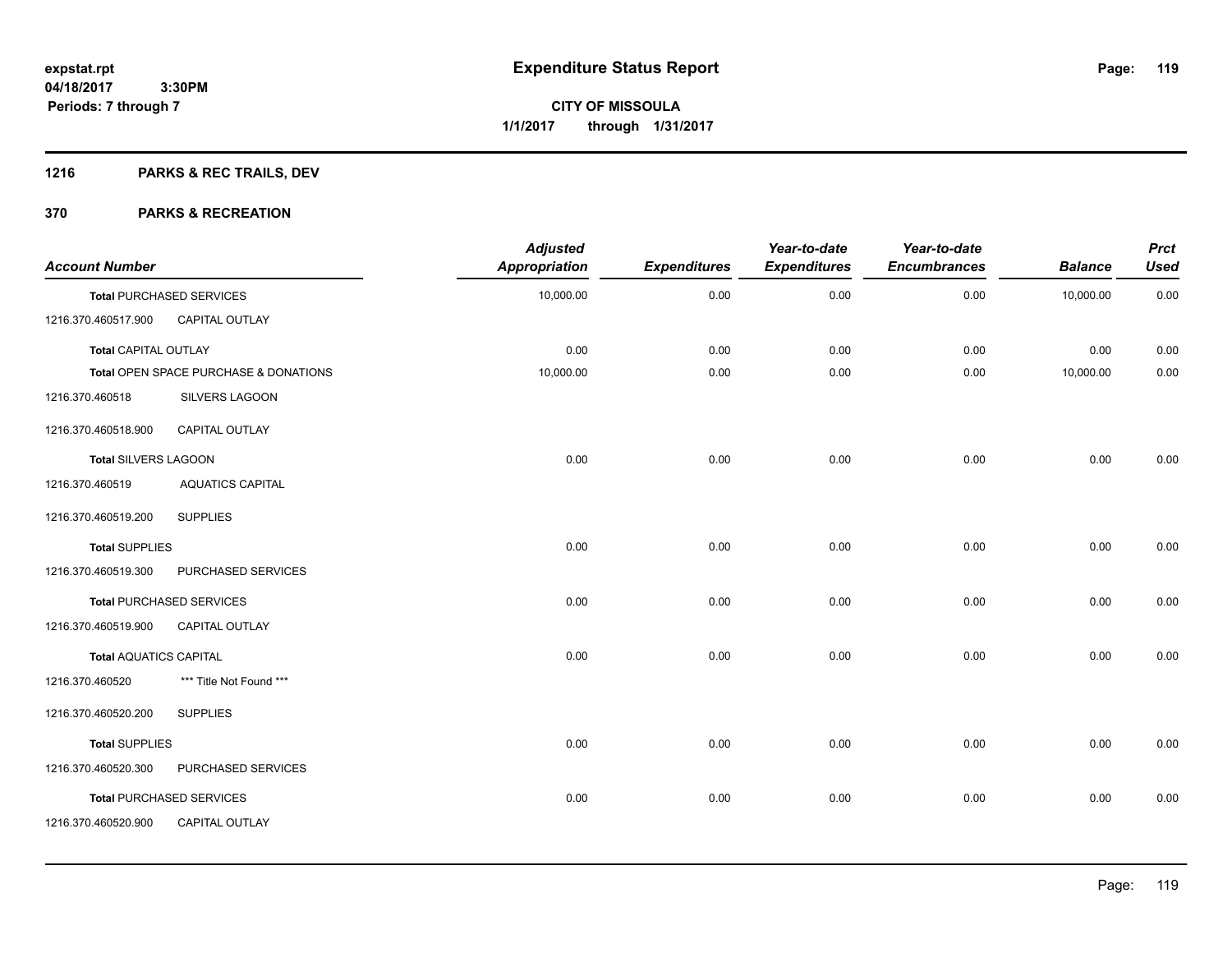**CITY OF MISSOULA 1/1/2017 through 1/31/2017**

# **1216 PARKS & REC TRAILS, DEV**

| <b>Account Number</b>                |                                                                 | <b>Adjusted</b><br><b>Appropriation</b> | <b>Expenditures</b> | Year-to-date<br><b>Expenditures</b> | Year-to-date<br><b>Encumbrances</b> | <b>Balance</b> | <b>Prct</b><br><b>Used</b> |
|--------------------------------------|-----------------------------------------------------------------|-----------------------------------------|---------------------|-------------------------------------|-------------------------------------|----------------|----------------------------|
| Total *** Title Not Found ***        |                                                                 | 0.00                                    | 0.00                | 0.00                                | 0.00                                | 0.00           | 0.00                       |
| 1216.370.460521                      | <b>CONSERVATION LANDS DONATIONS</b>                             |                                         |                     |                                     |                                     |                |                            |
| 1216.370.460521.100                  | PERSONAL SERVICES                                               |                                         |                     |                                     |                                     |                |                            |
|                                      | 1216.370.460521.110.000 CONSV LANDS MGMT GRANTS                 | 11,291.00                               | 0.00                | 5,568.48                            | 0.00                                | 5,722.52       | 49.32                      |
|                                      | 1216.370.460521.140.000 CONSERVATION LAND MGMT GRANT/EMP CONTRI | 1,909.00                                | 0.00                | 784.76                              | 0.00                                | 1,124.24       | 41.11                      |
|                                      | 1216.370.460521.141.000 STATE RETIREMENT CONTRIBUTIONS          | 0.00                                    | 0.00                | 5.57                                | 0.00                                | $-5.57$        | 0.00                       |
| <b>Total PERSONAL SERVICES</b>       |                                                                 | 13,200.00                               | 0.00                | 6,358.81                            | 0.00                                | 6,841.19       | 48.17                      |
| 1216.370.460521.200                  | <b>SUPPLIES</b>                                                 |                                         |                     |                                     |                                     |                |                            |
|                                      | 1216.370.460521.220.000 CONSVERVATION LANDS GRANT/OPER SUPPLIES | 10.000.00                               | 0.00                | 0.00                                | 0.00                                | 10.000.00      | 0.00                       |
| 1216.370.460521.220.086              | OPERATING SUPPLIES~WEED PROGRAM                                 | 0.00                                    | 0.00                | 8,630.00                            | 0.00                                | $-8,630.00$    | 0.00                       |
|                                      | 1216.370.460521.230.000 CONSERVATION LANDS MGMT GRANT           | 5,000.00                                | 0.00                | 0.00                                | 0.00                                | 5,000.00       | 0.00                       |
|                                      | 1216.370.460521.230.086 REPAIR/MAINTENANCE                      | 0.00                                    | 0.00                | 10,000.00                           | 0.00                                | $-10,000.00$   | 0.00                       |
| <b>Total SUPPLIES</b>                |                                                                 | 15,000.00                               | 0.00                | 18,630.00                           | 0.00                                | $-3,630.00$    | 124.20                     |
| 1216.370.460521.300                  | PURCHASED SERVICES                                              |                                         |                     |                                     |                                     |                |                            |
|                                      | 1216.370.460521.350.000 CONSERVATION LANDS                      | 9,700.00                                | 0.00                | 0.00                                | 0.00                                | 9,700.00       | 0.00                       |
|                                      | 1216.370.460521.350.086 PROFESSIONAL SERVICES~WEED PROGRAM      | 15,000.00                               | 0.00                | 2,160.32                            | 0.00                                | 12,839.68      | 14.40                      |
| 1216.370.460521.370.000 TRAVEL       |                                                                 | 150.00                                  | 0.00                | 0.00                                | 0.00                                | 150.00         | 0.00                       |
| 1216.370.460521.380.000 TRAINING     |                                                                 | 150.00                                  | 0.00                | 0.00                                | 0.00                                | 150.00         | 0.00                       |
| <b>Total PURCHASED SERVICES</b>      |                                                                 | 25,000.00                               | 0.00                | 2,160.32                            | 0.00                                | 22,839.68      | 8.64                       |
| 1216.370.460521.900                  | <b>CAPITAL OUTLAY</b>                                           |                                         |                     |                                     |                                     |                |                            |
| 1216.370.460521.930.000 IMPROVEMENTS |                                                                 | 6,800.00                                | 0.00                | 0.00                                | 0.00                                | 6,800.00       | 0.00                       |
| <b>Total CAPITAL OUTLAY</b>          |                                                                 | 6,800.00                                | 0.00                | 0.00                                | 0.00                                | 6,800.00       | 0.00                       |
|                                      | <b>Total CONSERVATION LANDS DONATIONS</b>                       | 60,000.00                               | 0.00                | 27.149.13                           | 0.00                                | 32.850.87      | 45.25                      |
| 1216.370.460522                      | <b>CONVERSATION LAND DONATIONS</b>                              |                                         |                     |                                     |                                     |                |                            |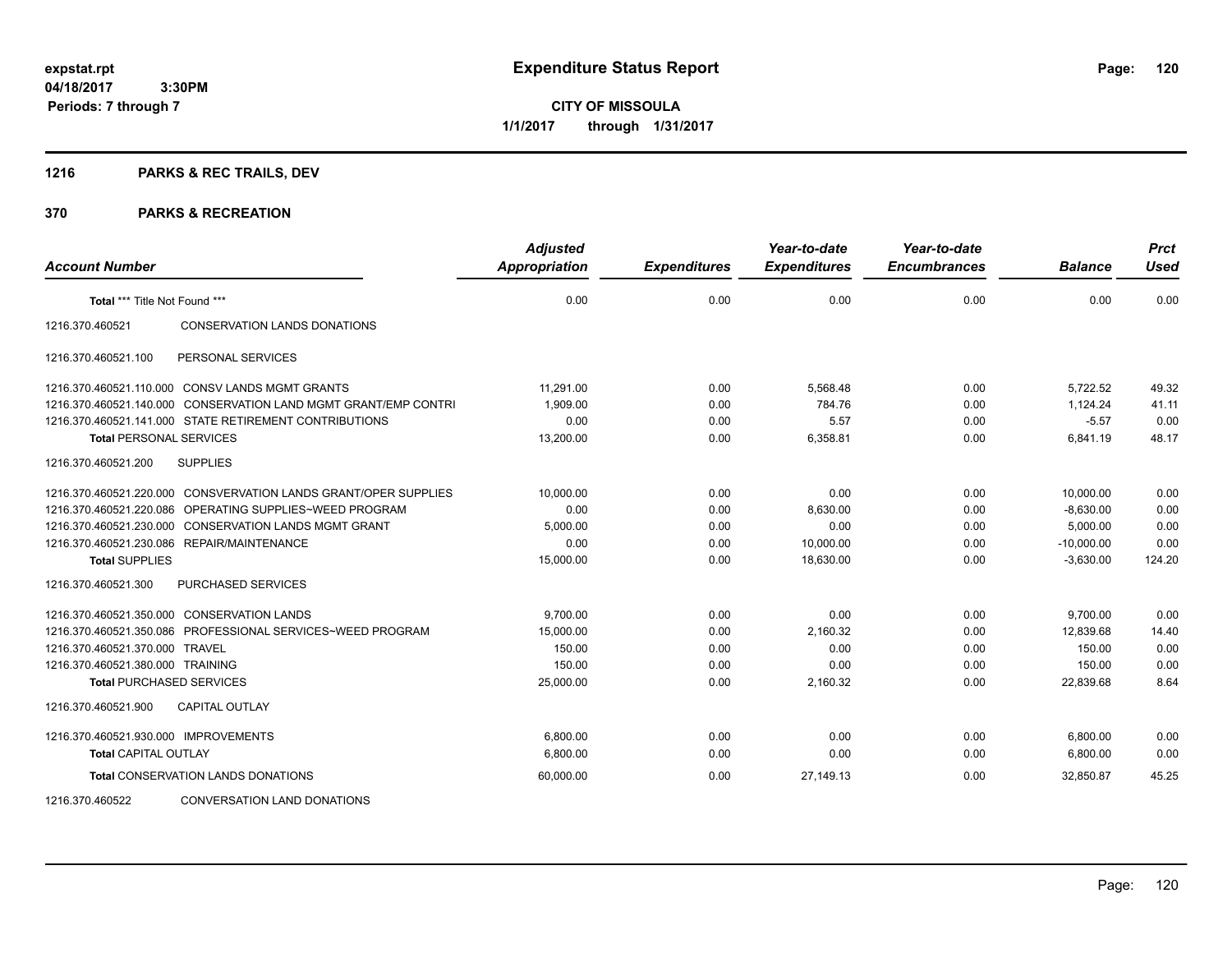# **1216 PARKS & REC TRAILS, DEV**

|                                              | <b>Adjusted</b>      |                     | Year-to-date        | Year-to-date        |                | <b>Prct</b> |
|----------------------------------------------|----------------------|---------------------|---------------------|---------------------|----------------|-------------|
| <b>Account Number</b>                        | <b>Appropriation</b> | <b>Expenditures</b> | <b>Expenditures</b> | <b>Encumbrances</b> | <b>Balance</b> | <b>Used</b> |
| <b>SUPPLIES</b><br>1216.370.460522.200       |                      |                     |                     |                     |                |             |
| 1216.370.460522.230.000 REPAIR/MAINTENANCE   | 10,000.00            | 0.00                | 0.00                | 0.00                | 10,000.00      | 0.00        |
| <b>Total SUPPLIES</b>                        | 10,000.00            | 0.00                | 0.00                | 0.00                | 10,000.00      | 0.00        |
| 1216.370.460522.900<br>CAPITAL OUTLAY        |                      |                     |                     |                     |                |             |
| 1216.370.460522.930.000 IMPROVEMENTS         | 10,000.00            | 0.00                | 0.00                | 0.00                | 10,000.00      | 0.00        |
| <b>Total CAPITAL OUTLAY</b>                  | 10,000.00            | 0.00                | 0.00                | 0.00                | 10,000.00      | 0.00        |
| Total CONVERSATION LAND DONATIONS            | 20,000.00            | 0.00                | 0.00                | 0.00                | 20,000.00      | 0.00        |
| *** Title Not Found ***<br>1216.370.460523   |                      |                     |                     |                     |                |             |
| 1216.370.460523.100<br>PERSONAL SERVICES     |                      |                     |                     |                     |                |             |
| <b>Total PERSONAL SERVICES</b>               | 0.00                 | 0.00                | 0.00                | 0.00                | 0.00           | 0.00        |
| 1216.370.460523.300<br>PURCHASED SERVICES    |                      |                     |                     |                     |                |             |
| <b>Total PURCHASED SERVICES</b>              | 0.00                 | 0.00                | 0.00                | 0.00                | 0.00           | 0.00        |
| 1216.370.460523.900<br><b>CAPITAL OUTLAY</b> |                      |                     |                     |                     |                |             |
| Total *** Title Not Found ***                | 0.00                 | 0.00                | 0.00                | 0.00                | 0.00           | 0.00        |
| 1216.370.460524<br>*** Title Not Found ***   |                      |                     |                     |                     |                |             |
| 1216.370.460524.100<br>PERSONAL SERVICES     |                      |                     |                     |                     |                |             |
| <b>Total PERSONAL SERVICES</b>               | 0.00                 | 0.00                | 0.00                | 0.00                | 0.00           | 0.00        |
| 1216.370.460524.200<br><b>SUPPLIES</b>       |                      |                     |                     |                     |                |             |
| <b>Total SUPPLIES</b>                        | 0.00                 | 0.00                | 0.00                | 0.00                | 0.00           | 0.00        |
| 1216.370.460524.300<br>PURCHASED SERVICES    |                      |                     |                     |                     |                |             |
| Total *** Title Not Found ***                | 0.00                 | 0.00                | 0.00                | 0.00                | 0.00           | 0.00        |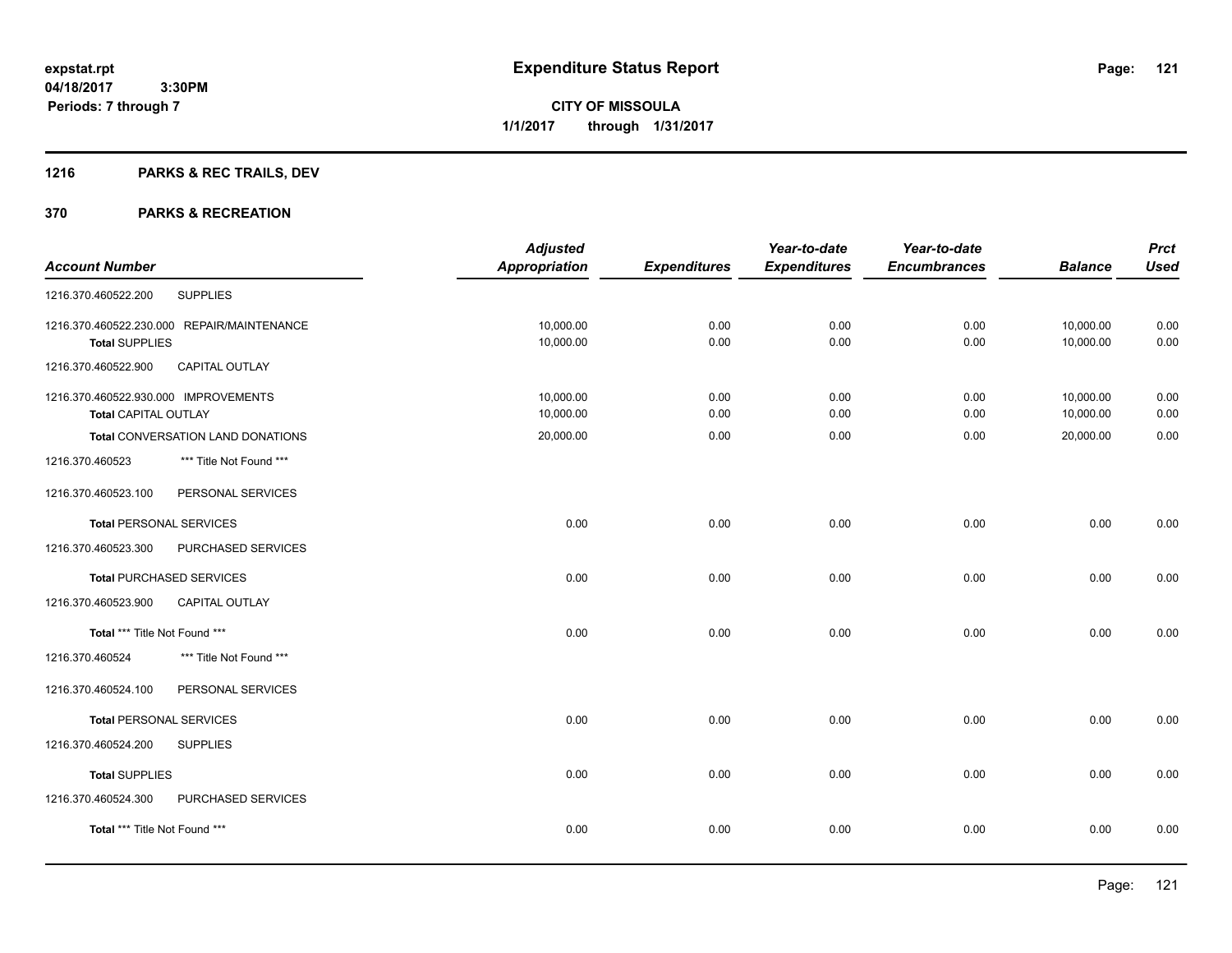**CITY OF MISSOULA 1/1/2017 through 1/31/2017**

# **1216 PARKS & REC TRAILS, DEV**

| <b>Account Number</b>          |                                          | <b>Adjusted</b><br>Appropriation | <b>Expenditures</b> | Year-to-date<br><b>Expenditures</b> | Year-to-date<br><b>Encumbrances</b> | <b>Balance</b> | <b>Prct</b><br><b>Used</b> |
|--------------------------------|------------------------------------------|----------------------------------|---------------------|-------------------------------------|-------------------------------------|----------------|----------------------------|
| 1216.370.510110                | <b>MERCHANT SERVICES</b>                 |                                  |                     |                                     |                                     |                |                            |
| 1216.370.510110.500            | <b>FIXED CHARGES</b>                     |                                  |                     |                                     |                                     |                |                            |
| <b>Total MERCHANT SERVICES</b> |                                          | 0.00                             | 0.00                | 0.00                                | 0.00                                | 0.00           | 0.00                       |
|                                | <b>Total PARKS &amp; REC TRAILS, DEV</b> | 648,100.00                       | 9,931.51            | 234,332.72                          | 0.00                                | 413.767.28     | 36.16                      |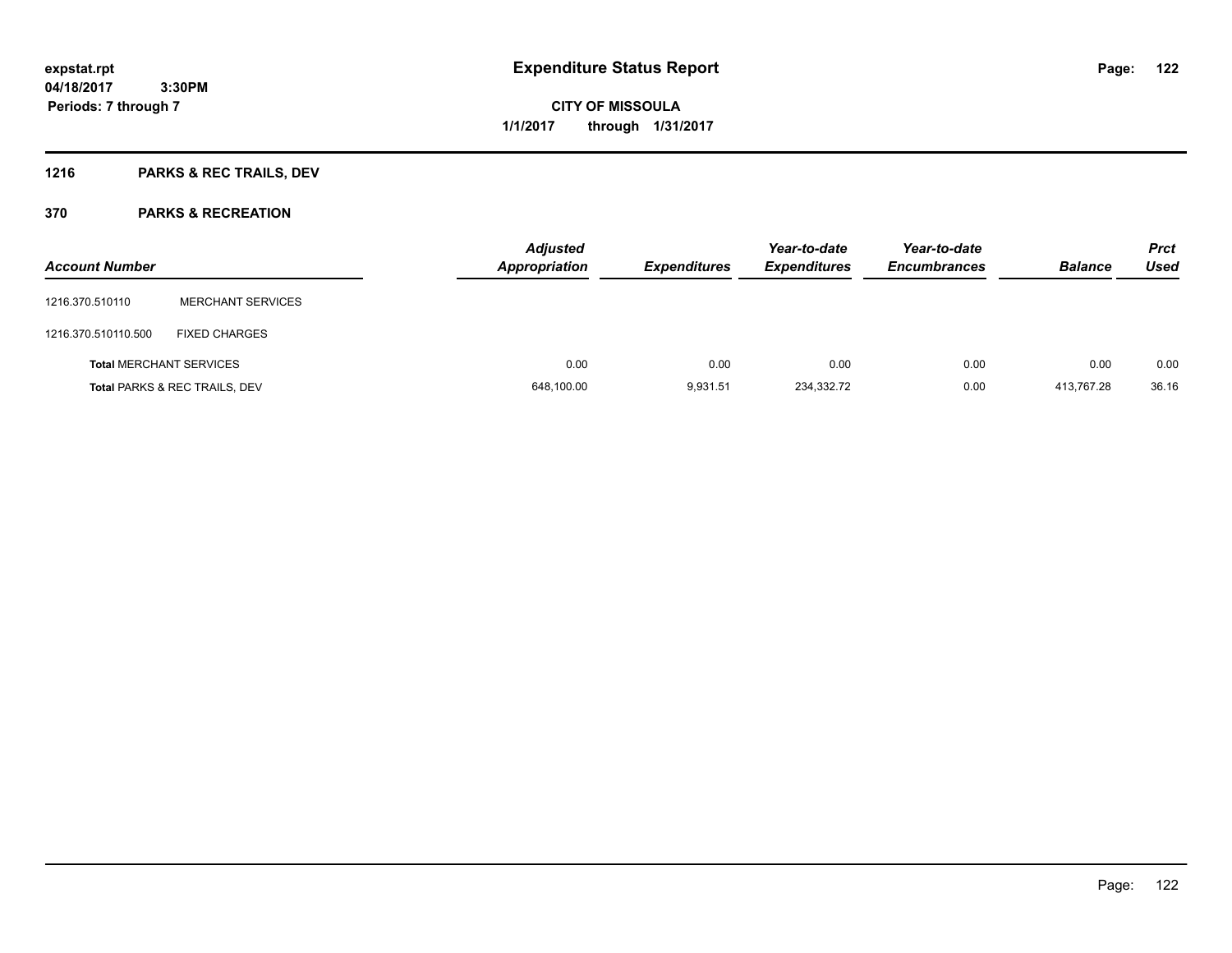**123**

**04/18/2017 3:30PM Periods: 7 through 7**

**CITY OF MISSOULA 1/1/2017 through 1/31/2017**

#### **1217 PARKS CITY LIFE GYM LEASE**

|                                                         | <b>Adjusted</b>      |                     | Year-to-date        | Year-to-date        |                | <b>Prct</b> |
|---------------------------------------------------------|----------------------|---------------------|---------------------|---------------------|----------------|-------------|
| <b>Account Number</b>                                   | <b>Appropriation</b> | <b>Expenditures</b> | <b>Expenditures</b> | <b>Encumbrances</b> | <b>Balance</b> | <b>Used</b> |
| CITY LIFE GYM LEASE<br>1217.370.460440                  |                      |                     |                     |                     |                |             |
| 1217.370.460440.100<br>PERSONAL SERVICES                |                      |                     |                     |                     |                |             |
| 1217.370.460440.110.000 SALARIES AND WAGES              | 12,000.00            | 0.00                | 0.00                | 0.00                | 12,000.00      | 0.00        |
| <b>Total PERSONAL SERVICES</b>                          | 12,000.00            | 0.00                | 0.00                | 0.00                | 12,000.00      | 0.00        |
| <b>SUPPLIES</b><br>1217.370.460440.200                  |                      |                     |                     |                     |                |             |
| 1217.370.460440.220.000 OPERATING SUPPLIES              | 2,500.00             | 0.00                | 229.00              | 0.00                | 2,271.00       | 9.16        |
| 1217.370.460440.220.147 OPERATING SUPPLIES              | 0.00                 | 99.38               | 123.35              | 0.00                | $-123.35$      | 0.00        |
| 1217.370.460440.230.000 REPAIR/MAINTENANCE              | 3,500.00             | 0.00                | 0.00                | 0.00                | 3,500.00       | 0.00        |
| <b>Total SUPPLIES</b>                                   | 6,000.00             | 99.38               | 352.35              | 0.00                | 5,647.65       | 5.87        |
| 1217.370.460440.300<br>PURCHASED SERVICES               |                      |                     |                     |                     |                |             |
| 1217.370.460440.320.000 PRINTING & DUPLICATING          | 1,000.00             | 0.00                | 0.00                | 0.00                | 1,000.00       | 0.00        |
| 1217.370.460440.330.000 PUBLICITY, SUBSCRIPTIONS & DUES | 1,000.00             | 0.00                | 0.00                | 0.00                | 1,000.00       | 0.00        |
| <b>Total PURCHASED SERVICES</b>                         | 2,000.00             | 0.00                | 0.00                | 0.00                | 2,000.00       | 0.00        |
| 1217.370.460440.500<br><b>FIXED CHARGES</b>             |                      |                     |                     |                     |                |             |
| 1217.370.460440.500.000 LEASE/FIXED CHARGES             | 24,000.00            | 0.00                | 14,000.00           | 0.00                | 10,000.00      | 58.33       |
| <b>Total FIXED CHARGES</b>                              | 24,000.00            | 0.00                | 14.000.00           | 0.00                | 10.000.00      | 58.33       |
| <b>CAPITAL OUTLAY</b><br>1217.370.460440.900            |                      |                     |                     |                     |                |             |
| 1217.370.460440.930.000 IMPROVEMENTS                    | 0.00                 | 0.00                | 4,992.00            | 0.00                | $-4,992.00$    | 0.00        |
| <b>Total CAPITAL OUTLAY</b>                             | 0.00                 | 0.00                | 4,992.00            | 0.00                | $-4,992.00$    | 0.00        |
| Total CITY LIFE GYM LEASE                               | 44,000.00            | 99.38               | 19,344.35           | 0.00                | 24,655.65      | 43.96       |
| <b>RECREATION ADULTS</b><br>1217.370.460471             |                      |                     |                     |                     |                |             |
| <b>SUPPLIES</b><br>1217.370.460471.200                  |                      |                     |                     |                     |                |             |
| <b>Total RECREATION ADULTS</b>                          | 0.00                 | 0.00                | 0.00                | 0.00                | 0.00           | 0.00        |
|                                                         |                      |                     |                     |                     |                |             |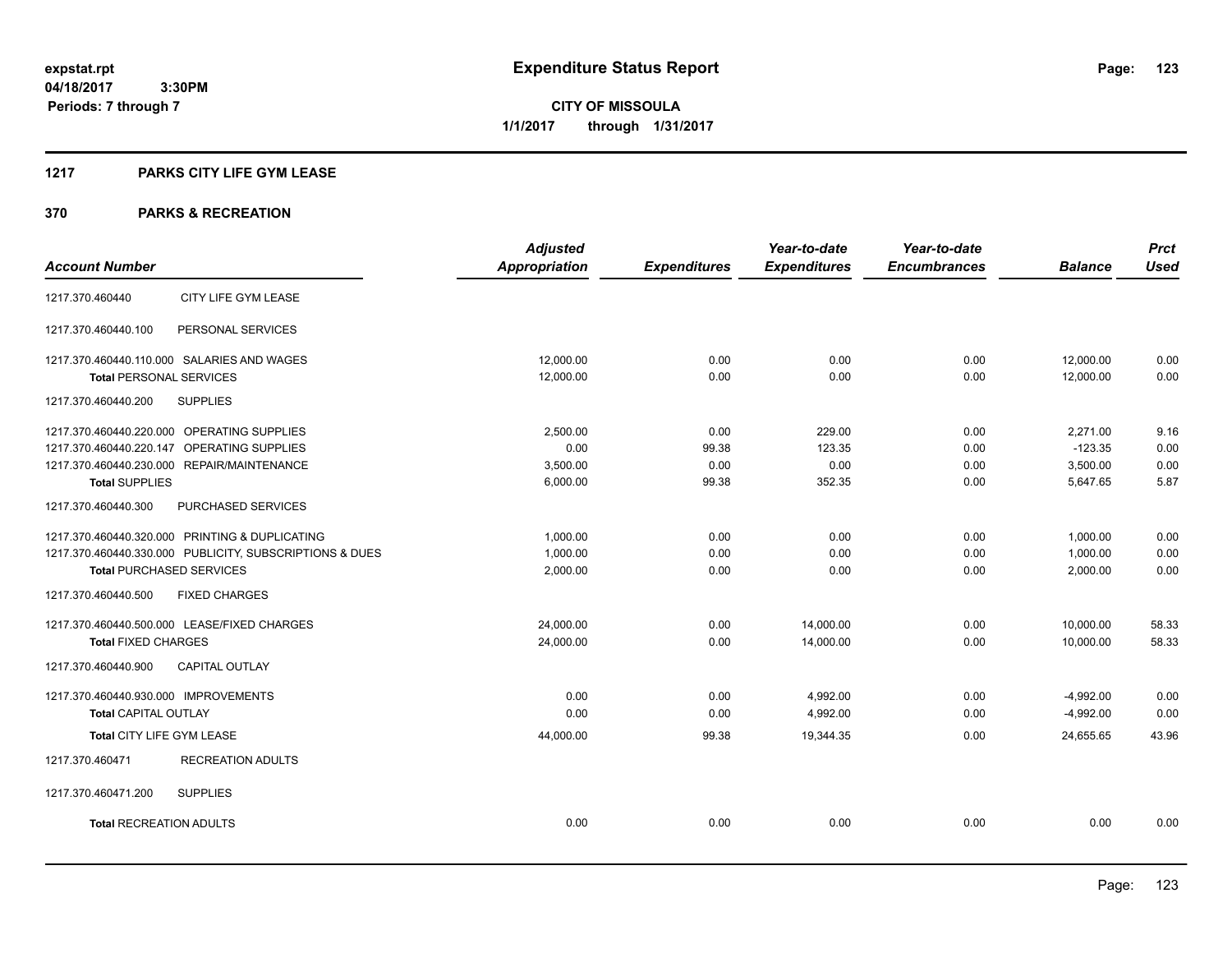## **1217 PARKS CITY LIFE GYM LEASE**

| <b>Account Number</b> |                                        | <b>Adjusted</b><br><b>Appropriation</b> | <b>Expenditures</b> | Year-to-date<br><b>Expenditures</b> | Year-to-date<br><b>Encumbrances</b> | <b>Balance</b> | <b>Prct</b><br><b>Used</b> |
|-----------------------|----------------------------------------|-----------------------------------------|---------------------|-------------------------------------|-------------------------------------|----------------|----------------------------|
| 1217.370.510110       | <b>MERCHANT SERVICES</b>               |                                         |                     |                                     |                                     |                |                            |
| 1217.370.510110.500   | <b>FIXED CHARGES</b>                   |                                         |                     |                                     |                                     |                |                            |
|                       | <b>Total MERCHANT SERVICES</b>         | 0.00                                    | 0.00                | 0.00                                | 0.00                                | 0.00           | 0.00                       |
|                       | <b>Total PARKS CITY LIFE GYM LEASE</b> | 44,000.00                               | 99.38               | 19,344.35                           | 0.00                                | 24,655.65      | 43.96                      |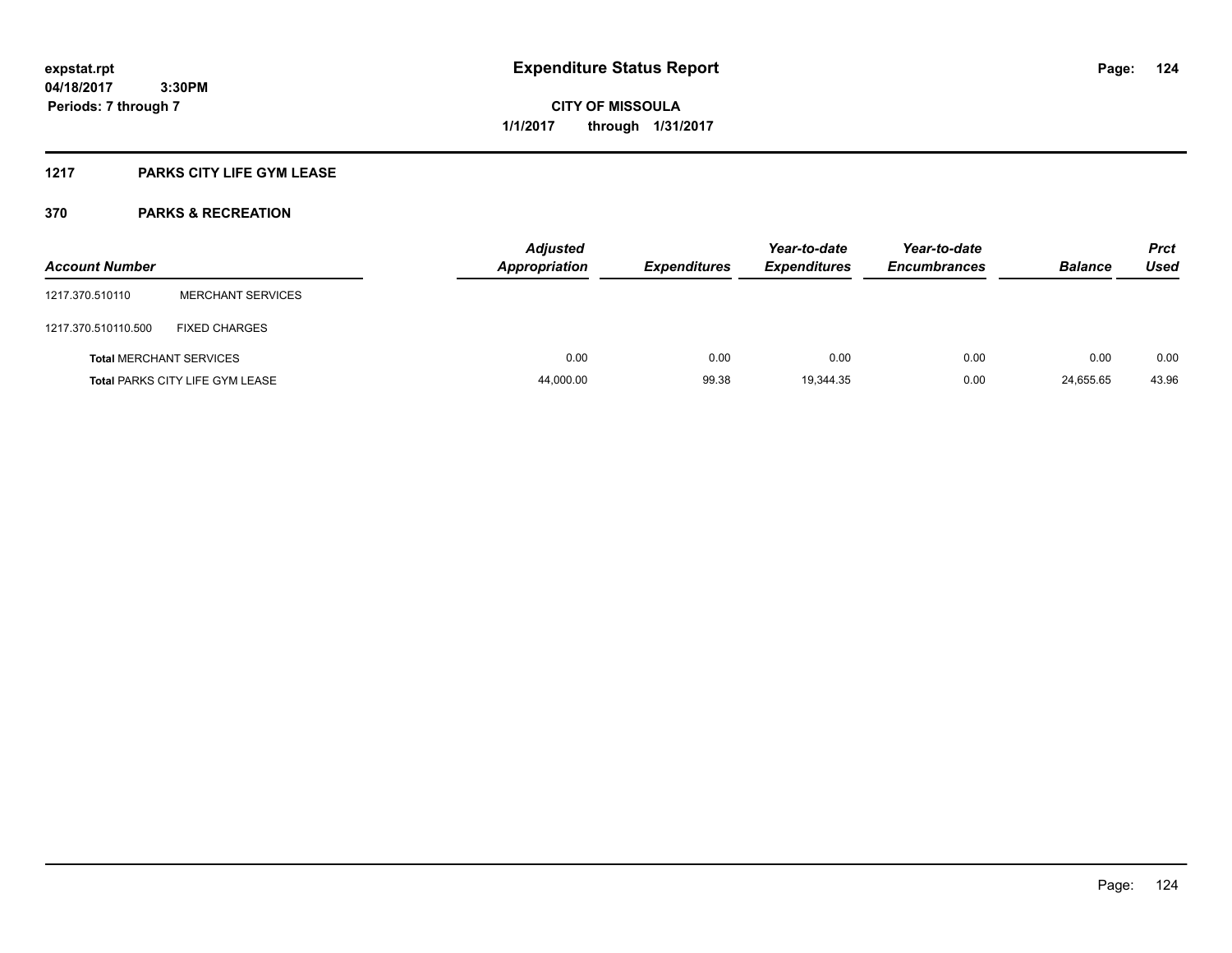## **1218 ALL ABILITIES PLAYGROUND**

| <b>Account Number</b>    |                                 | <b>Adjusted</b><br><b>Appropriation</b> | <b>Expenditures</b> | Year-to-date<br><b>Expenditures</b> | Year-to-date<br><b>Encumbrances</b> | <b>Balance</b> | <b>Prct</b><br><b>Used</b> |
|--------------------------|---------------------------------|-----------------------------------------|---------------------|-------------------------------------|-------------------------------------|----------------|----------------------------|
| 1218.370.460444          | <b>PLAYGROUNDS</b>              |                                         |                     |                                     |                                     |                |                            |
| 1218.370.460444.300      | PURCHASED SERVICES              |                                         |                     |                                     |                                     |                |                            |
|                          | <b>Total PURCHASED SERVICES</b> | 0.00                                    | 0.00                | 0.00                                | 0.00                                | 0.00           | 0.00                       |
| 1218.370.460444.900      | <b>CAPITAL OUTLAY</b>           |                                         |                     |                                     |                                     |                |                            |
| <b>Total PLAYGROUNDS</b> |                                 | 0.00                                    | 0.00                | 0.00                                | 0.00                                | 0.00           | 0.00                       |
| 1218.370.510110          | <b>MERCHANT SERVICES</b>        |                                         |                     |                                     |                                     |                |                            |
| 1218.370.510110.500      | <b>FIXED CHARGES</b>            |                                         |                     |                                     |                                     |                |                            |
|                          | <b>Total MERCHANT SERVICES</b>  | 0.00                                    | 0.00                | 0.00                                | 0.00                                | 0.00           | 0.00                       |
|                          | Total ALL ABILITIES PLAYGROUND  | 0.00                                    | 0.00                | 0.00                                | 0.00                                | 0.00           | 0.00                       |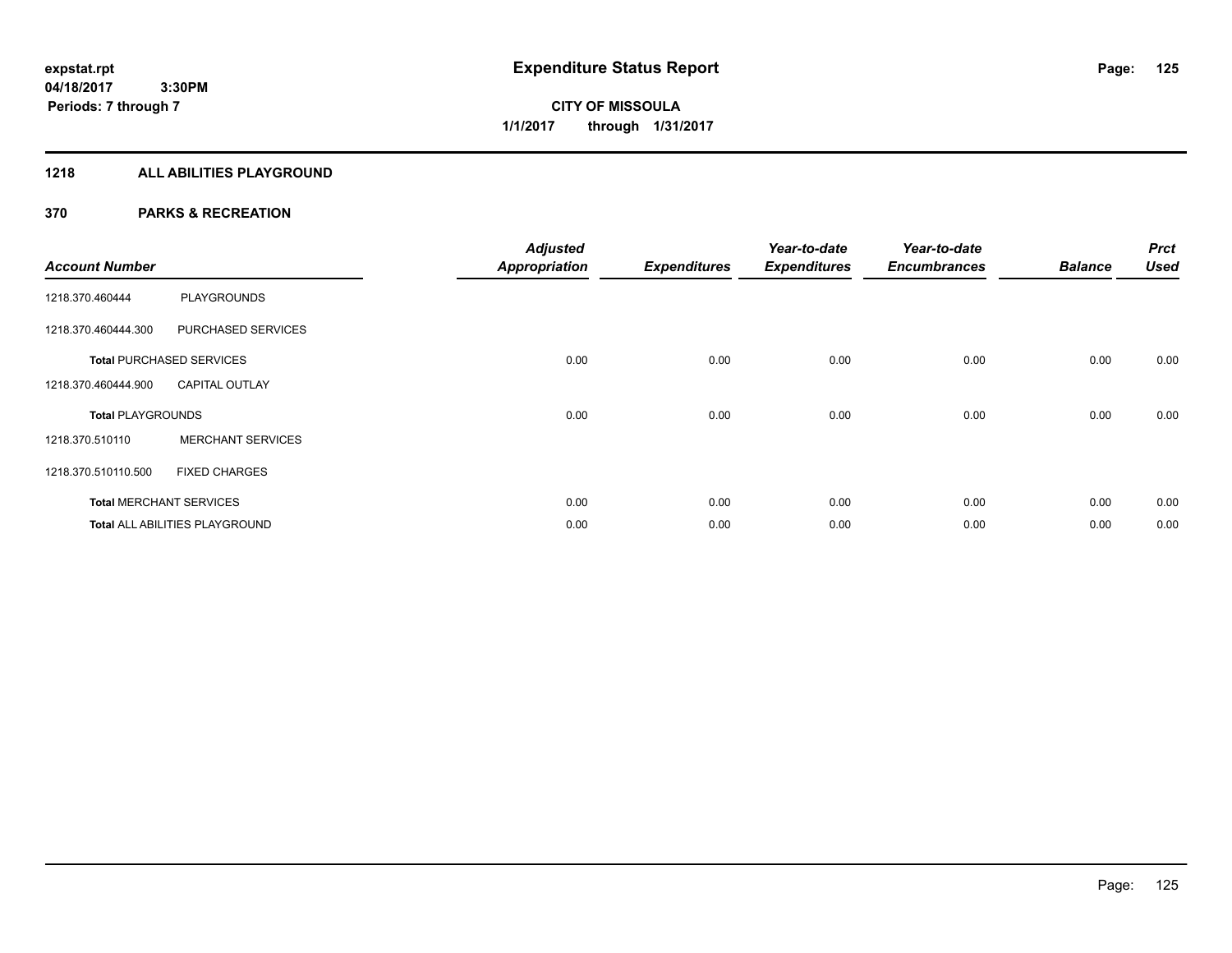## **1219 FT MISSOULA REGIONAL PARK**

|                                                        | <b>Adjusted</b> |                     | Year-to-date        | Year-to-date        |                | <b>Prct</b> |
|--------------------------------------------------------|-----------------|---------------------|---------------------|---------------------|----------------|-------------|
| <b>Account Number</b>                                  | Appropriation   | <b>Expenditures</b> | <b>Expenditures</b> | <b>Encumbrances</b> | <b>Balance</b> | <b>Used</b> |
| CONSTRUCTION<br>1219.370.460401                        |                 |                     |                     |                     |                |             |
| PERSONAL SERVICES<br>1219.370.460401.100               |                 |                     |                     |                     |                |             |
| 1219.370.460401.110.000 SALARIES AND WAGES             | 18,630.00       | 0.00                | 22,370.21           | 0.00                | $-3,740.21$    | 120.08      |
| 1219.370.460401.140.000 EMPLOYER CONTRIBUTIONS         | 4,620.00        | 0.00                | 2,944.37            | 0.00                | 1,675.63       | 63.73       |
| 1219.370.460401.141.000 STATE RETIREMENT CONTRIBUTIONS | 0.00            | 5.21                | 49.39               | 0.00                | $-49.39$       | 0.00        |
| <b>Total PERSONAL SERVICES</b>                         | 23,250.00       | 5.21                | 25,363.97           | 0.00                | $-2,113.97$    | 109.09      |
| <b>SUPPLIES</b><br>1219.370.460401.200                 |                 |                     |                     |                     |                |             |
| 1219.370.460401.220.000 OPERATING SUPPLIES             | 1,100.00        | 0.00                | 504.43              | 0.00                | 595.57         | 45.86       |
| 1219.370.460401.231.000<br><b>GASOLINE</b>             | 1.012.00        | 0.00                | 0.00                | 0.00                | 1.012.00       | 0.00        |
| <b>Total SUPPLIES</b>                                  | 2,112.00        | 0.00                | 504.43              | 0.00                | 1,607.57       | 23.88       |
| 1219.370.460401.300<br>PURCHASED SERVICES              |                 |                     |                     |                     |                |             |
| 1219.370.460401.344.000 TELEPHONE SERVICE              | 400.00          | 0.00                | 254.20              | 0.00                | 145.80         | 63.55       |
| 1219.370.460401.350.000 PROFESSIONAL SERVICES          | 1,500.00        | 0.00                | 0.00                | 0.00                | 1,500.00       | 0.00        |
| <b>Total PURCHASED SERVICES</b>                        | 1,900.00        | 0.00                | 254.20              | 0.00                | 1,645.80       | 13.38       |
| CAPITAL OUTLAY<br>1219.370.460401.900                  |                 |                     |                     |                     |                |             |
| 1219.370.460401.930.000 IMPROVEMENTS                   | 0.00            | 60,202.06           | 250,704.68          | 0.00                | $-250.704.68$  | 0.00        |
| 1219.370.460401.940.000 MACHINERY & EQUIPMENT          | 0.00            | 5,495.00            | 145,685.00          | 0.00                | $-145,685.00$  | 0.00        |
| <b>Total CAPITAL OUTLAY</b>                            | 0.00            | 65,697.06           | 396,389.68          | 0.00                | $-396,389.68$  | 0.00        |
| <b>Total CONSTRUCTION</b>                              | 27,262.00       | 65,702.27           | 422,512.28          | 0.00                | $-395,250.28$  | 1,549.82    |
| <b>RECREATION</b><br>1219.370.460441                   |                 |                     |                     |                     |                |             |
| PERSONAL SERVICES<br>1219.370.460441.100               |                 |                     |                     |                     |                |             |
| 1219.370.460441.110.000 SALARIES AND WAGES             | 80,844.00       | 5,210.77            | 27,024.30           | 0.00                | 53,819.70      | 33.43       |
| 1219.370.460441.140.000 EMPLOYER CONTRIBUTIONS         | 29,621.00       | 2,010.47            | 11,629.85           | 0.00                | 17,991.15      | 39.26       |
| <b>Total PERSONAL SERVICES</b>                         | 110,465.00      | 7,221.24            | 38,654.15           | 0.00                | 71,810.85      | 34.99       |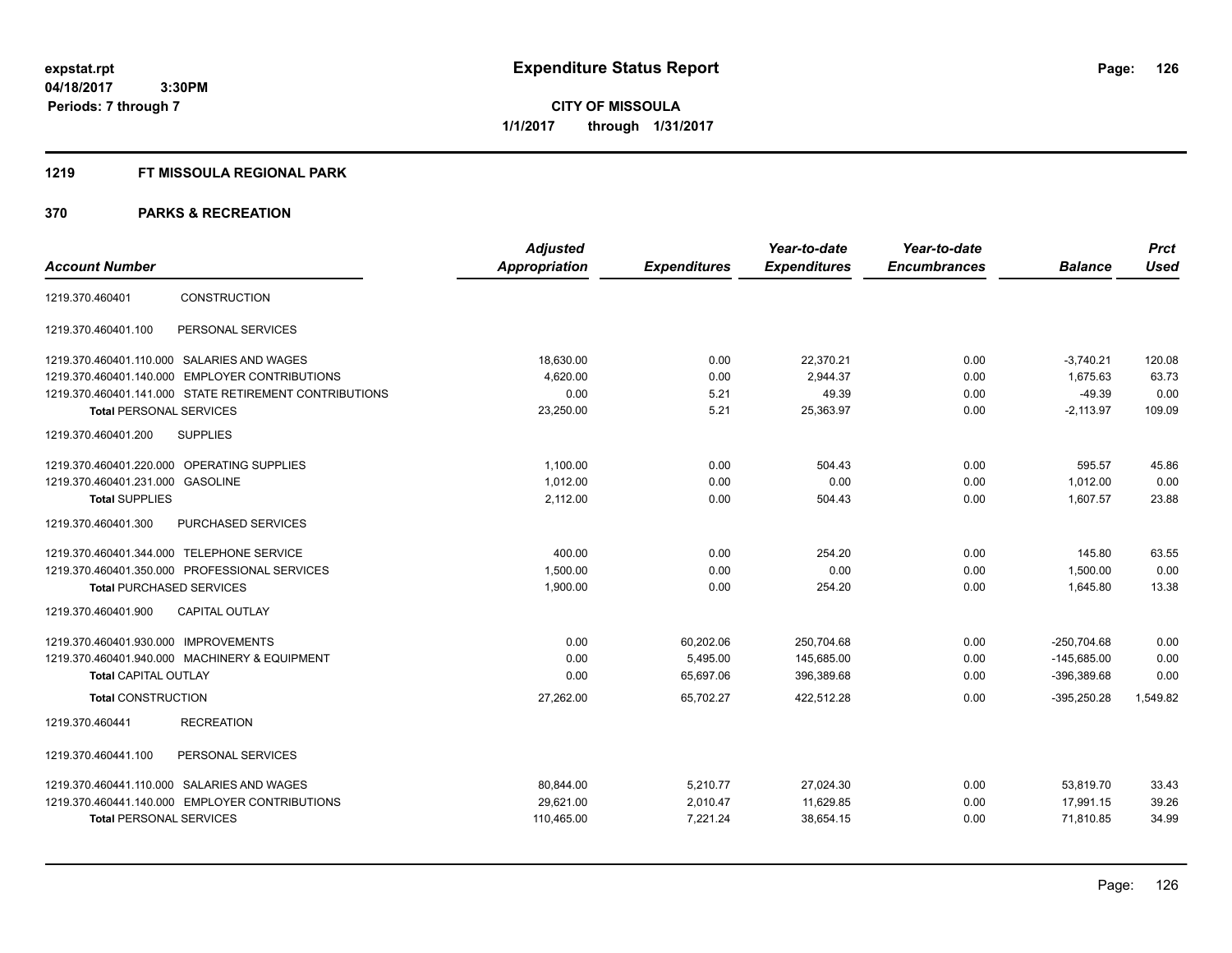**CITY OF MISSOULA 1/1/2017 through 1/31/2017**

#### **1219 FT MISSOULA REGIONAL PARK**

|                                  |                                                         | <b>Adjusted</b>      |                     | Year-to-date        | Year-to-date        |                | <b>Prct</b> |
|----------------------------------|---------------------------------------------------------|----------------------|---------------------|---------------------|---------------------|----------------|-------------|
| <b>Account Number</b>            |                                                         | <b>Appropriation</b> | <b>Expenditures</b> | <b>Expenditures</b> | <b>Encumbrances</b> | <b>Balance</b> | <b>Used</b> |
| 1219.370.460441.200              | <b>SUPPLIES</b>                                         |                      |                     |                     |                     |                |             |
|                                  | 1219.370.460441.220.000 OPERATING SUPPLIES              | 2,000.00             | 0.00                | 1,371.78            | 0.00                | 628.22         | 68.59       |
| <b>Total SUPPLIES</b>            |                                                         | 2,000.00             | 0.00                | 1,371.78            | 0.00                | 628.22         | 68.59       |
| 1219.370.460441.300              | PURCHASED SERVICES                                      |                      |                     |                     |                     |                |             |
|                                  | 1219.370.460441.310.000 COMMUNICATIONS                  | 2,000.00             | 0.00                | 0.00                | 0.00                | 2,000.00       | 0.00        |
|                                  | 1219.370.460441.320.000 PRINTING & DUPLICATING          | 2,000.00             | 0.00                | 0.00                | 0.00                | 2,000.00       | 0.00        |
|                                  | 1219.370.460441.330.000 PUBLICITY, SUBSCRIPTIONS & DUES | 5,000.00             | 0.00                | 0.00                | 0.00                | 5,000.00       | 0.00        |
| 1219.370.460441.340.000 SEWER    |                                                         | 500.00               | 0.00                | 0.00                | 0.00                | 500.00         | 0.00        |
|                                  | 1219.370.460441.341.000 ELECTRICITY & NATURAL GAS       | 5,000.00             | 0.00                | 0.00                | 0.00                | 5,000.00       | 0.00        |
|                                  | 1219.370.460441.343.000 WATER CHARGES                   | 1,350.00             | 0.00                | 0.00                | 0.00                | 1,350.00       | 0.00        |
|                                  | 1219.370.460441.344.000 TELEPHONE SERVICE               | 1,000.00             | 0.00                | 0.00                | 0.00                | 1,000.00       | 0.00        |
| 1219.370.460441.370.000 TRAVEL   |                                                         | 1,000.00             | 0.00                | 0.00                | 0.00                | 1,000.00       | 0.00        |
| 1219.370.460441.380.000 TRAINING |                                                         | 1,500.00             | 0.00                | 0.00                | 0.00                | 1,500.00       | 0.00        |
|                                  | <b>Total PURCHASED SERVICES</b>                         | 19,350.00            | 0.00                | 0.00                | 0.00                | 19,350.00      | 0.00        |
| <b>Total RECREATION</b>          |                                                         | 131,815.00           | 7,221.24            | 40,025.93           | 0.00                | 91,789.07      | 30.37       |
| 1219.370.460444                  | <b>PLAYGROUNDS</b>                                      |                      |                     |                     |                     |                |             |
| 1219.370.460444.200              | <b>SUPPLIES</b>                                         |                      |                     |                     |                     |                |             |
| <b>Total SUPPLIES</b>            |                                                         | 0.00                 | 0.00                | 0.00                | 0.00                | 0.00           | 0.00        |
| 1219.370.460444.300              | PURCHASED SERVICES                                      |                      |                     |                     |                     |                |             |
|                                  | <b>Total PURCHASED SERVICES</b>                         | 0.00                 | 0.00                | 0.00                | 0.00                | 0.00           | 0.00        |
| 1219.370.460444.900              | <b>CAPITAL OUTLAY</b>                                   |                      |                     |                     |                     |                |             |
| <b>Total PLAYGROUNDS</b>         |                                                         | 0.00                 | 0.00                | 0.00                | 0.00                | 0.00           | 0.00        |
| 1219.370.460501                  | PARK MAINTENANCE ROUTINE                                |                      |                     |                     |                     |                |             |
| 1219.370.460501.100              | PERSONAL SERVICES                                       |                      |                     |                     |                     |                |             |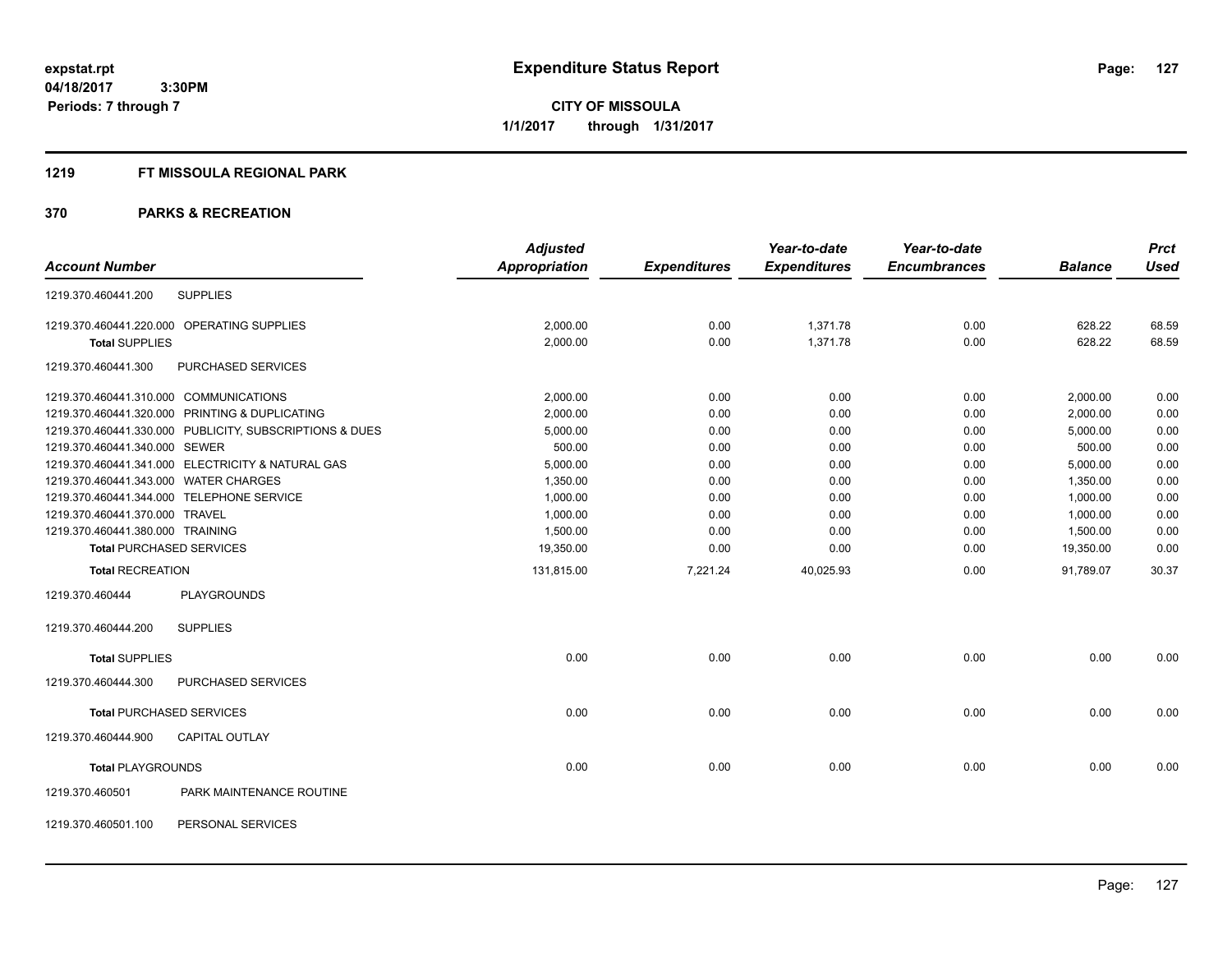## **1219 FT MISSOULA REGIONAL PARK**

|                                                   | <b>Adjusted</b>      |                     | Year-to-date        | Year-to-date        |                | <b>Prct</b> |
|---------------------------------------------------|----------------------|---------------------|---------------------|---------------------|----------------|-------------|
| <b>Account Number</b>                             | <b>Appropriation</b> | <b>Expenditures</b> | <b>Expenditures</b> | <b>Encumbrances</b> | <b>Balance</b> | <b>Used</b> |
| 1219.370.460501.110.000 SALARIES AND WAGES        | 57,430.00            | 0.00                | 0.00                | 0.00                | 57,430.00      | 0.00        |
| 1219.370.460501.140.000 EMPLOYER CONTRIBUTIONS    | 26,685.00            | 0.00                | 0.00                | 0.00                | 26,685.00      | 0.00        |
| <b>Total PERSONAL SERVICES</b>                    | 84,115.00            | 0.00                | 0.00                | 0.00                | 84,115.00      | 0.00        |
| <b>SUPPLIES</b><br>1219.370.460501.200            |                      |                     |                     |                     |                |             |
| 1219.370.460501.220.000 OPERATING SUPPLIES        | 64,150.00            | 0.00                | 0.00                | 0.00                | 64,150.00      | 0.00        |
| 1219.370.460501.230.000 REPAIR/MAINTENANCE        | 11,373.00            | 0.00                | 0.00                | 0.00                | 11,373.00      | 0.00        |
| <b>Total SUPPLIES</b>                             | 75,523.00            | 0.00                | 0.00                | 0.00                | 75,523.00      | 0.00        |
| 1219.370.460501.300<br>PURCHASED SERVICES         |                      |                     |                     |                     |                |             |
| 1219.370.460501.341.000 ELECTRICITY & NATURAL GAS | 21.431.00            | 0.00                | 0.00                | 0.00                | 21.431.00      | 0.00        |
| 1219.370.460501.350.000 PROFESSIONAL SERVICES     | 19,058.00            | 0.00                | 0.00                | 0.00                | 19,058.00      | 0.00        |
| <b>Total PURCHASED SERVICES</b>                   | 40,489.00            | 0.00                | 0.00                | 0.00                | 40,489.00      | 0.00        |
| Total PARK MAINTENANCE ROUTINE                    | 200,127.00           | 0.00                | 0.00                | 0.00                | 200,127.00     | 0.00        |
| <b>MERCHANT SERVICES</b><br>1219.370.510110       |                      |                     |                     |                     |                |             |
| <b>FIXED CHARGES</b><br>1219.370.510110.500       |                      |                     |                     |                     |                |             |
| <b>Total MERCHANT SERVICES</b>                    | 0.00                 | 0.00                | 0.00                | 0.00                | 0.00           | 0.00        |
| 1219.370.640444<br>*** Title Not Found ***        |                      |                     |                     |                     |                |             |
| <b>SUPPLIES</b><br>1219.370.640444.200            |                      |                     |                     |                     |                |             |
| Total *** Title Not Found ***                     | 0.00                 | 0.00                | 0.00                | 0.00                | 0.00           | 0.00        |
| <b>Total FT MISSOULA REGIONAL PARK</b>            | 359,204.00           | 72,923.51           | 462,538.21          | 0.00                | $-103,334.21$  | 128.77      |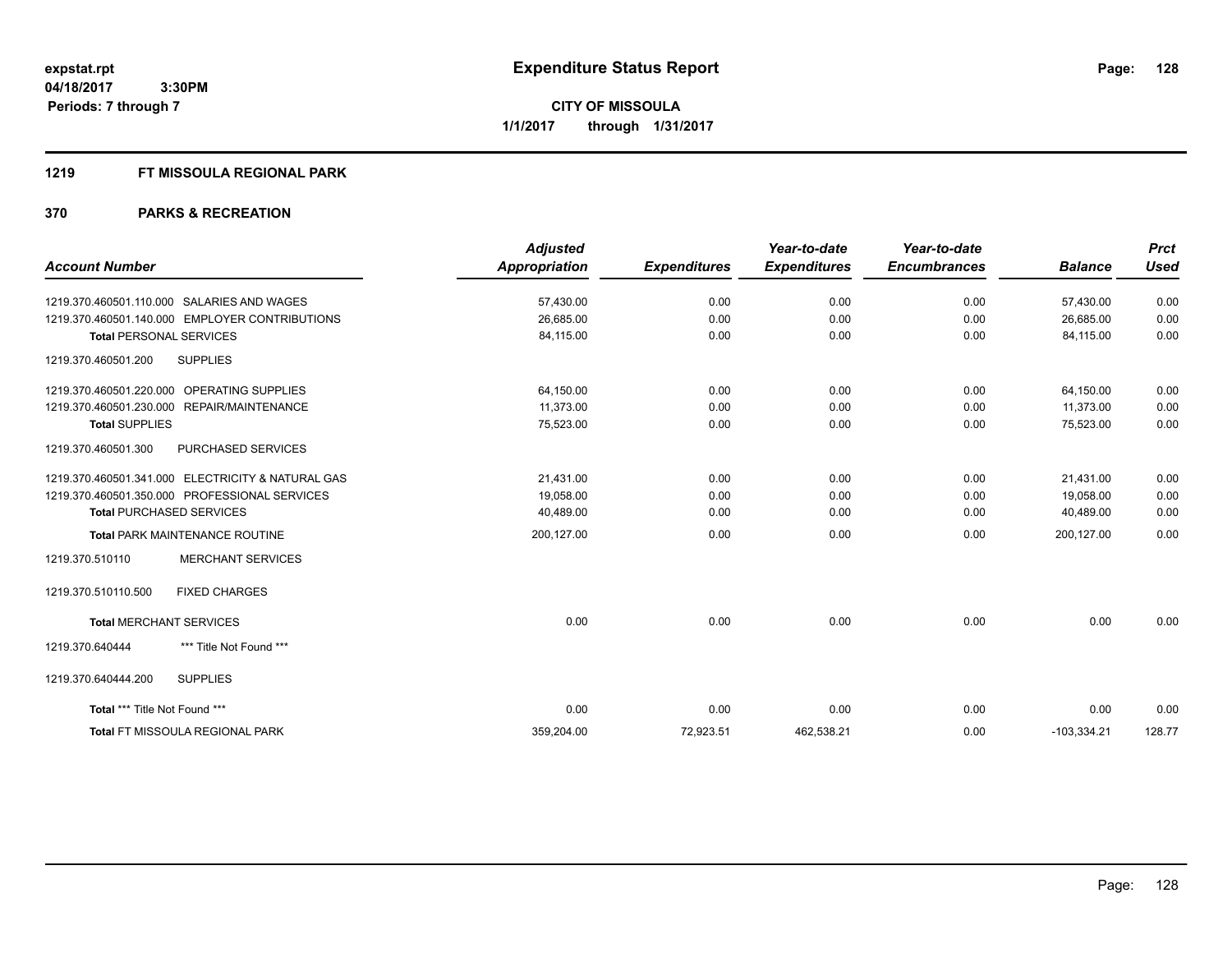**expstat.rpt Expenditure Status Report** 

**04/18/2017 3:30PM Periods: 7 through 7**

## **1241 CREMAIN WALL & CEMETERY DONATIONS FUND**

## **340 CEMETERY**

|                                                    |                                              | <b>Adjusted</b>      |                     | Year-to-date        | Year-to-date        |                      | <b>Prct</b>  |
|----------------------------------------------------|----------------------------------------------|----------------------|---------------------|---------------------|---------------------|----------------------|--------------|
| <b>Account Number</b>                              |                                              | <b>Appropriation</b> | <b>Expenditures</b> | <b>Expenditures</b> | <b>Encumbrances</b> | <b>Balance</b>       | <b>Used</b>  |
| 1241.340.430920                                    | <b>FACILITIES</b>                            |                      |                     |                     |                     |                      |              |
| 1241.340.430920.900                                | <b>CAPITAL OUTLAY</b>                        |                      |                     |                     |                     |                      |              |
| 1241.340.430920.930.000<br><b>Total FACILITIES</b> | <b>IMPROVEMENTS</b>                          | 2,500.00<br>2,500.00 | 0.00<br>0.00        | 0.00<br>0.00        | 0.00<br>0.00        | 2,500.00<br>2,500.00 | 0.00<br>0.00 |
| 1241.340.430921                                    | <b>CEMETERY MEMORIAL</b>                     |                      |                     |                     |                     |                      |              |
| 1241.340.430921.900                                | <b>CAPITAL OUTLAY</b>                        |                      |                     |                     |                     |                      |              |
| <b>Total CEMETERY MEMORIAL</b>                     |                                              | 0.00                 | 0.00                | 0.00                | 0.00                | 0.00                 | 0.00         |
| 1241.340.430930                                    | <b>GROUNDS MAINTENANCE</b>                   |                      |                     |                     |                     |                      |              |
| 1241.340.430930.900                                | <b>CAPITAL OUTLAY</b>                        |                      |                     |                     |                     |                      |              |
| 1241.340.430930.930.000                            | <b>IMPROVEMENTS</b>                          | 0.00                 | 0.00                | 878.00              | 0.00                | $-878.00$            | 0.00         |
|                                                    | <b>Total GROUNDS MAINTENANCE</b>             | 0.00                 | 0.00                | 878.00              | 0.00                | $-878.00$            | 0.00         |
| 1241.340.510110                                    | <b>MERCHANT SERVICES</b>                     |                      |                     |                     |                     |                      |              |
| 1241.340.510110.500                                | <b>FIXED CHARGES</b>                         |                      |                     |                     |                     |                      |              |
| <b>Total MERCHANT SERVICES</b>                     |                                              | 0.00                 | 0.00                | 0.00                | 0.00                | 0.00                 | 0.00         |
|                                                    | Total CREMAIN WALL & CEMETERY DONATIONS FUND | 2,500.00             | 0.00                | 878.00              | 0.00                | 1,622.00             | 35.12        |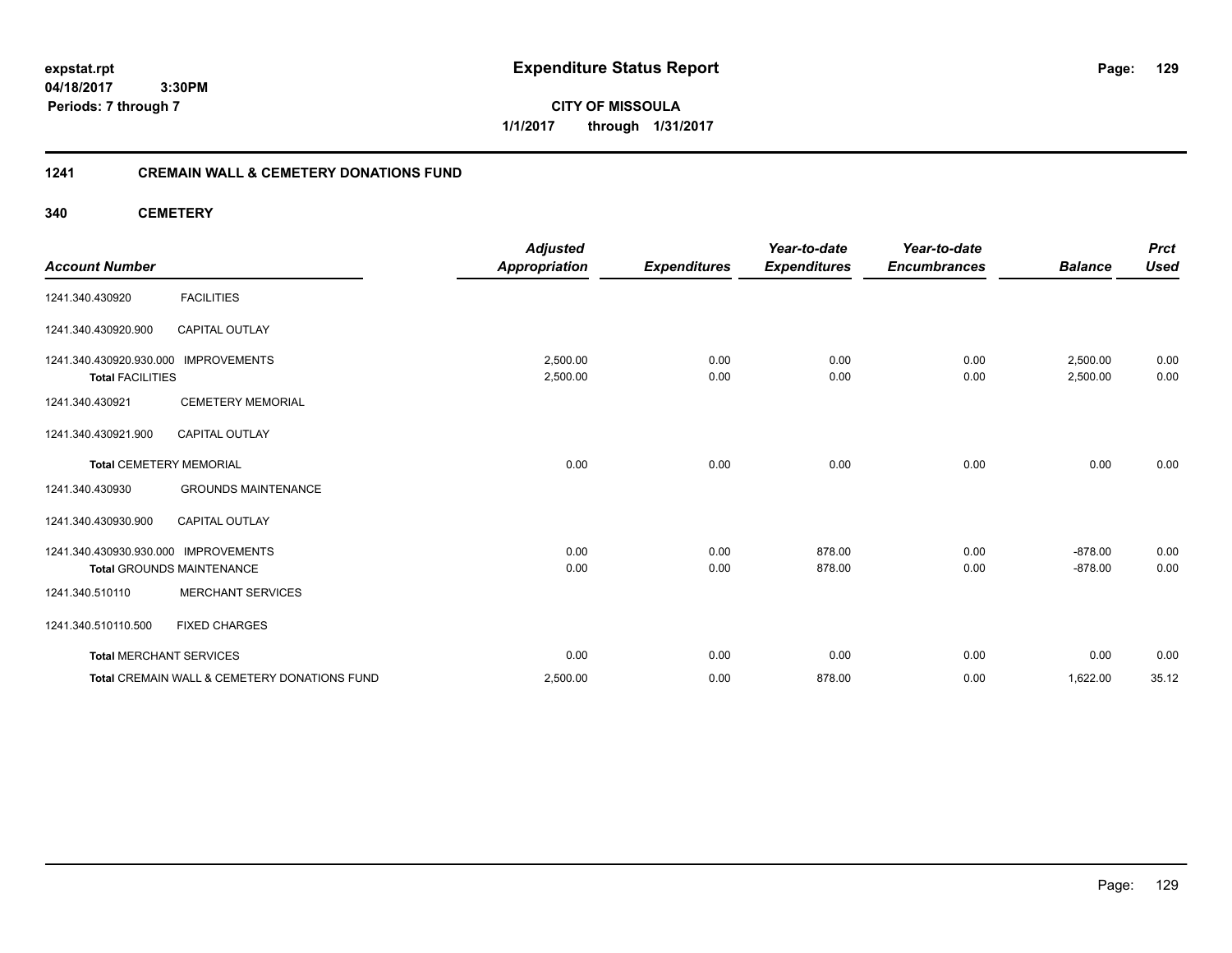**CITY OF MISSOULA 1/1/2017 through 1/31/2017**

## **1242 CEMETERY CARE FUND**

## **340 CEMETERY**

| <b>Account Number</b>                                                                                                                                 | <b>Adjusted</b><br><b>Appropriation</b> | <b>Expenditures</b>  | Year-to-date<br><b>Expenditures</b> | Year-to-date<br><b>Encumbrances</b> | <b>Balance</b>                        | <b>Prct</b><br><b>Used</b> |
|-------------------------------------------------------------------------------------------------------------------------------------------------------|-----------------------------------------|----------------------|-------------------------------------|-------------------------------------|---------------------------------------|----------------------------|
| <b>FACILITIES</b><br>1242.340.430920                                                                                                                  |                                         |                      |                                     |                                     |                                       |                            |
| 1242.340.430920.800<br>OTHER OBJECTS                                                                                                                  |                                         |                      |                                     |                                     |                                       |                            |
| 1242.340.430920.845.000 CONTINGENCY<br><b>Total OTHER OBJECTS</b>                                                                                     | 10,000.00<br>10,000.00                  | 0.00<br>0.00         | 0.00<br>0.00                        | 0.00<br>0.00                        | 10.000.00<br>10,000.00                | 0.00<br>0.00               |
| 1242.340.430920.900<br><b>CAPITAL OUTLAY</b>                                                                                                          |                                         |                      |                                     |                                     |                                       |                            |
| 1242.340.430920.940.000 MACHINERY & EQUIPMENT<br><b>Total CAPITAL OUTLAY</b>                                                                          | 60,000.00<br>60,000.00                  | 0.00<br>0.00         | 0.00<br>0.00                        | 0.00<br>0.00                        | 60,000.00<br>60,000.00                | 0.00<br>0.00               |
| <b>Total FACILITIES</b>                                                                                                                               | 70,000.00                               | 0.00                 | 0.00                                | 0.00                                | 70,000.00                             | 0.00                       |
| 1242.340.430930<br><b>GROUNDS MAINTENANCE</b>                                                                                                         |                                         |                      |                                     |                                     |                                       |                            |
| PURCHASED SERVICES<br>1242.340.430930.300                                                                                                             |                                         |                      |                                     |                                     |                                       |                            |
| 1242.340.430930.370.000 TRAVEL<br>1242.340.430930.380.000 TRAINING<br><b>Total PURCHASED SERVICES</b><br><b>CAPITAL OUTLAY</b><br>1242.340.430930.900 | 0.00<br>0.00<br>0.00                    | 0.00<br>0.00<br>0.00 | 718.40<br>940.00<br>1,658.40        | 0.00<br>0.00<br>0.00                | $-718.40$<br>$-940.00$<br>$-1,658.40$ | 0.00<br>0.00<br>0.00       |
| 1242.340.430930.930.000 IMPROVEMENTS<br><b>Total CAPITAL OUTLAY</b>                                                                                   | 0.00<br>0.00                            | 0.00<br>0.00         | 16.091.40<br>16,091.40              | 0.00<br>0.00                        | $-16.091.40$<br>$-16,091.40$          | 0.00<br>0.00               |
| <b>Total GROUNDS MAINTENANCE</b><br><b>MERCHANT SERVICES</b><br>1242.340.510110                                                                       | 0.00                                    | 0.00                 | 17,749.80                           | 0.00                                | $-17,749.80$                          | 0.00                       |
| 1242.340.510110.500<br><b>FIXED CHARGES</b>                                                                                                           |                                         |                      |                                     |                                     |                                       |                            |
| <b>Total MERCHANT SERVICES</b>                                                                                                                        | 0.00                                    | 0.00                 | 0.00                                | 0.00                                | 0.00                                  | 0.00                       |
| <b>Total CEMETERY CARE FUND</b>                                                                                                                       | 70,000.00                               | 0.00                 | 17,749.80                           | 0.00                                | 52,250.20                             | 25.36                      |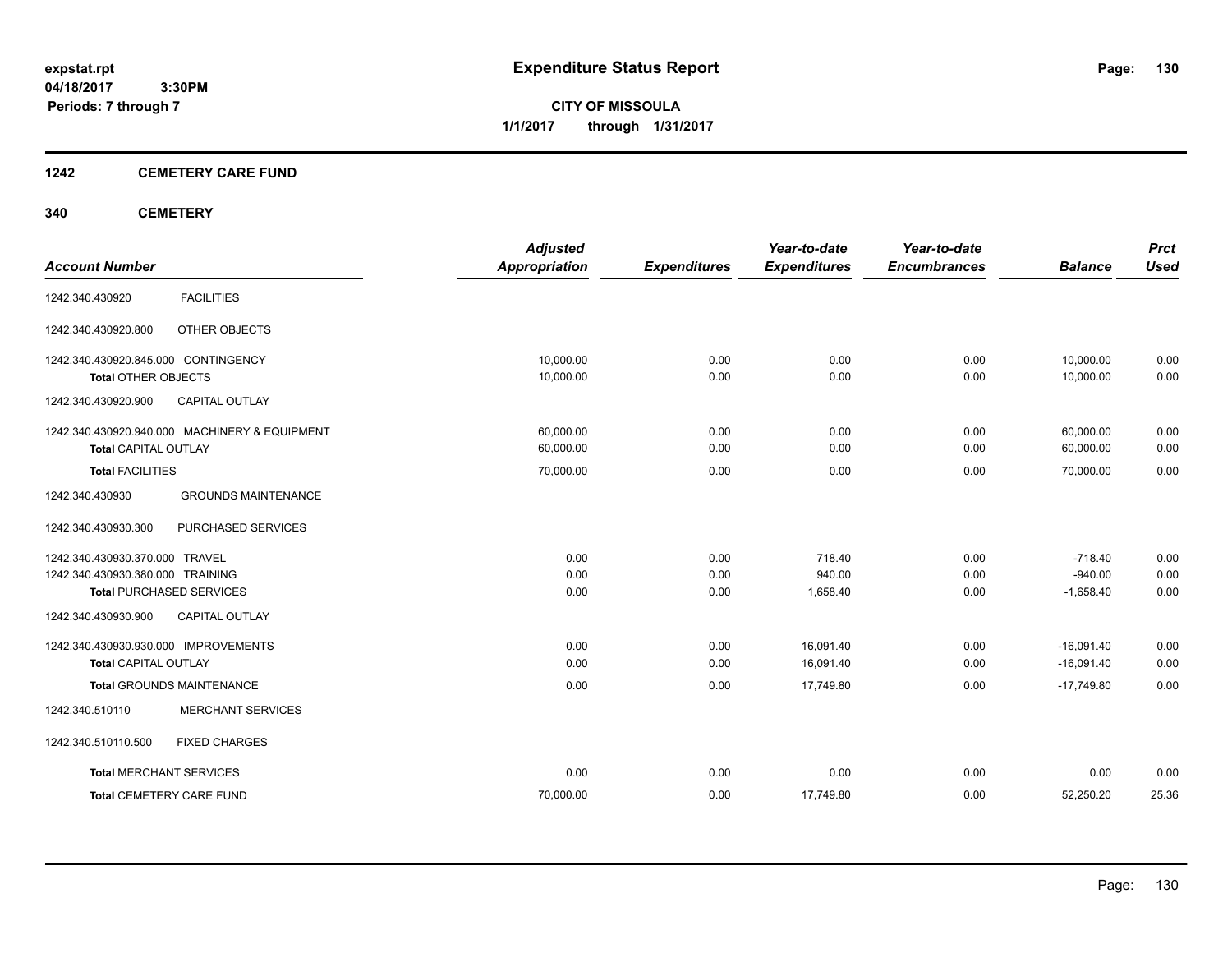**CITY OF MISSOULA 1/1/2017 through 1/31/2017**

## **1243 CEMETERY MEMORIAL FUND**

## **340 CEMETERY**

|                                      |                                     | <b>Adjusted</b>      |                     | Year-to-date        | Year-to-date        |                | <b>Prct</b> |
|--------------------------------------|-------------------------------------|----------------------|---------------------|---------------------|---------------------|----------------|-------------|
| <b>Account Number</b>                |                                     | <b>Appropriation</b> | <b>Expenditures</b> | <b>Expenditures</b> | <b>Encumbrances</b> | <b>Balance</b> | <b>Used</b> |
| 1243.340.430921                      | <b>CEMETERY MEMORIAL</b>            |                      |                     |                     |                     |                |             |
| 1243.340.430921.900                  | <b>CAPITAL OUTLAY</b>               |                      |                     |                     |                     |                |             |
| 1243.340.430921.930.000 IMPROVEMENTS |                                     | 500.00               | 0.00                | 0.00                | 0.00                | 500.00         | 0.00        |
| <b>Total CEMETERY MEMORIAL</b>       |                                     | 500.00               | 0.00                | 0.00                | 0.00                | 500.00         | 0.00        |
| 1243.340.430930                      | <b>GROUNDS MAINTENANCE</b>          |                      |                     |                     |                     |                |             |
| 1243.340.430930.900                  | <b>CAPITAL OUTLAY</b>               |                      |                     |                     |                     |                |             |
| 1243.340.430930.930.000              | <b>IMPROVEMENTS</b>                 | 0.00                 | 0.00                | 163.63              | 0.00                | $-163.63$      | 0.00        |
|                                      | <b>Total GROUNDS MAINTENANCE</b>    | 0.00                 | 0.00                | 163.63              | 0.00                | $-163.63$      | 0.00        |
| 1243.340.510110                      | <b>MERCHANT SERVICES</b>            |                      |                     |                     |                     |                |             |
| 1243.340.510110.500                  | <b>FIXED CHARGES</b>                |                      |                     |                     |                     |                |             |
| <b>Total MERCHANT SERVICES</b>       |                                     | 0.00                 | 0.00                | 0.00                | 0.00                | 0.00           | 0.00        |
|                                      | <b>Total CEMETERY MEMORIAL FUND</b> | 500.00               | 0.00                | 163.63              | 0.00                | 336.37         | 32.73       |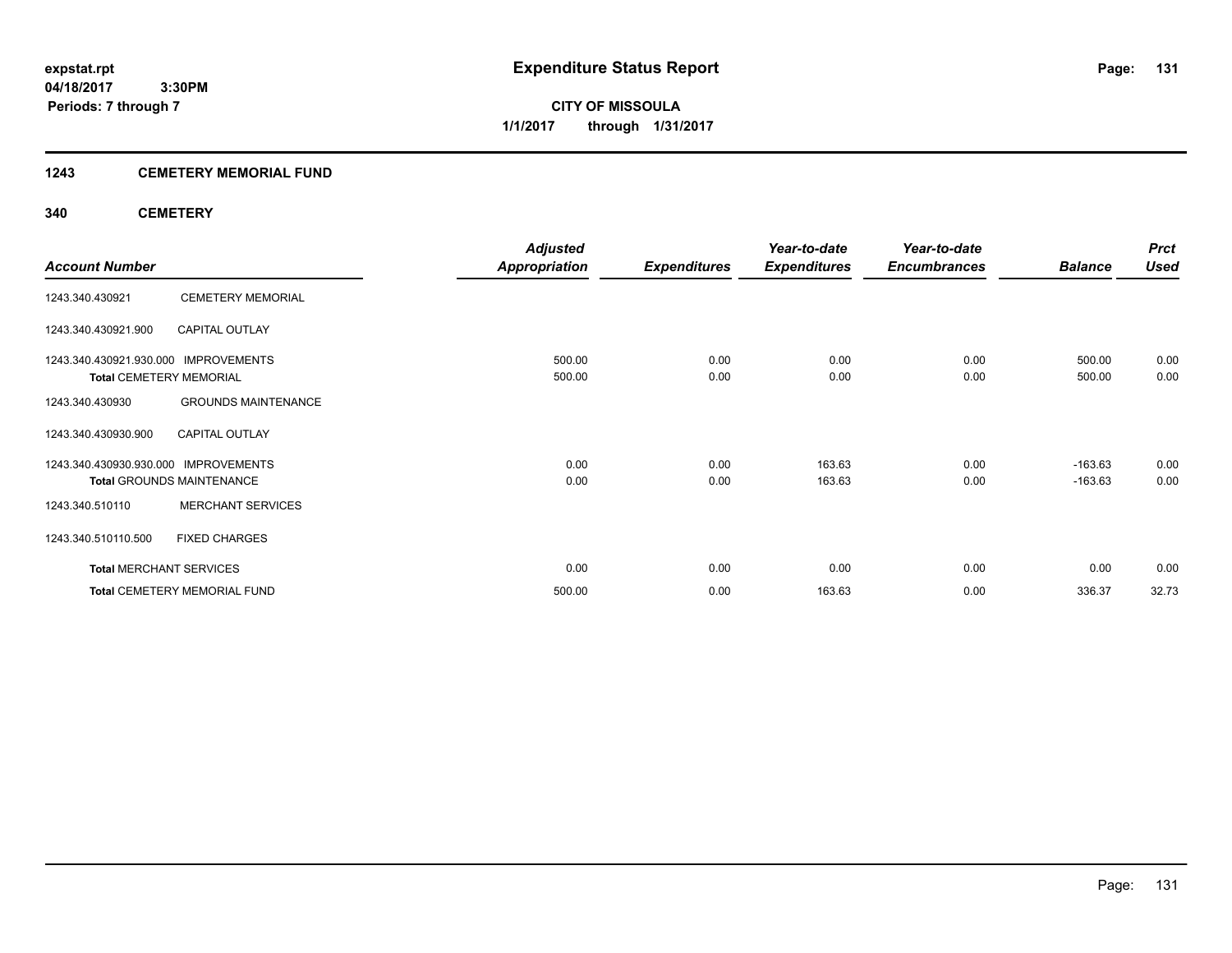**CITY OF MISSOULA 1/1/2017 through 1/31/2017**

## **1265 TITLE 1 PROJECTS FUND**

# **240 FINANCE**

| <b>Account Number</b>          |                                                                                           | <b>Adjusted</b><br><b>Appropriation</b> | <b>Expenditures</b> | Year-to-date<br><b>Expenditures</b> | Year-to-date<br><b>Encumbrances</b> | <b>Balance</b>           | <b>Prct</b><br><b>Used</b> |
|--------------------------------|-------------------------------------------------------------------------------------------|-----------------------------------------|---------------------|-------------------------------------|-------------------------------------|--------------------------|----------------------------|
| 1265.240.411850                | ECONOMIC DEVELOPMENT                                                                      |                                         |                     |                                     |                                     |                          |                            |
| 1265.240.411850.500            | <b>FIXED CHARGES</b>                                                                      |                                         |                     |                                     |                                     |                          |                            |
| <b>Total FIXED CHARGES</b>     |                                                                                           | 0.00                                    | 0.00                | 0.00                                | 0.00                                | 0.00                     | 0.00                       |
| 1265.240.411850.700            | <b>GRANTS &amp; CONTRIBUTIONS</b>                                                         |                                         |                     |                                     |                                     |                          |                            |
|                                | 1265.240.411850.700.000 GRANTS & CONTRIBUTIONS<br><b>Total GRANTS &amp; CONTRIBUTIONS</b> | 146,924.00<br>146,924.00                | 0.00<br>0.00        | 0.00<br>0.00                        | 0.00<br>0.00                        | 146,924.00<br>146,924.00 | 0.00<br>0.00               |
| 1265.240.411850.800            | OTHER OBJECTS                                                                             |                                         |                     |                                     |                                     |                          |                            |
| <b>Total OTHER OBJECTS</b>     |                                                                                           | 0.00                                    | 0.00                | 0.00                                | 0.00                                | 0.00                     | 0.00                       |
|                                | Total ECONOMIC DEVELOPMENT                                                                | 146,924.00                              | 0.00                | 0.00                                | 0.00                                | 146,924.00               | 0.00                       |
| 1265.240.440150                | *** Title Not Found ***                                                                   |                                         |                     |                                     |                                     |                          |                            |
| 1265.240.440150.800            | OTHER OBJECTS                                                                             |                                         |                     |                                     |                                     |                          |                            |
| Total *** Title Not Found ***  |                                                                                           | 0.00                                    | 0.00                | 0.00                                | 0.00                                | 0.00                     | 0.00                       |
| 1265.240.470343                | MISSOULA HOUSING CORPORATION                                                              |                                         |                     |                                     |                                     |                          |                            |
| 1265.240.470343.700            | <b>GRANTS &amp; CONTRIBUTIONS</b>                                                         |                                         |                     |                                     |                                     |                          |                            |
|                                | Total MISSOULA HOUSING CORPORATION                                                        | 0.00                                    | 0.00                | 0.00                                | 0.00                                | 0.00                     | 0.00                       |
| 1265.240.510110                | <b>MERCHANT SERVICES</b>                                                                  |                                         |                     |                                     |                                     |                          |                            |
| 1265.240.510110.500            | <b>FIXED CHARGES</b>                                                                      |                                         |                     |                                     |                                     |                          |                            |
| <b>Total MERCHANT SERVICES</b> |                                                                                           | 0.00                                    | 0.00                | 0.00                                | 0.00                                | 0.00                     | 0.00                       |
|                                | <b>Total TITLE 1 PROJECTS FUND</b>                                                        | 146,924.00                              | 0.00                | 0.00                                | 0.00                                | 146,924.00               | 0.00                       |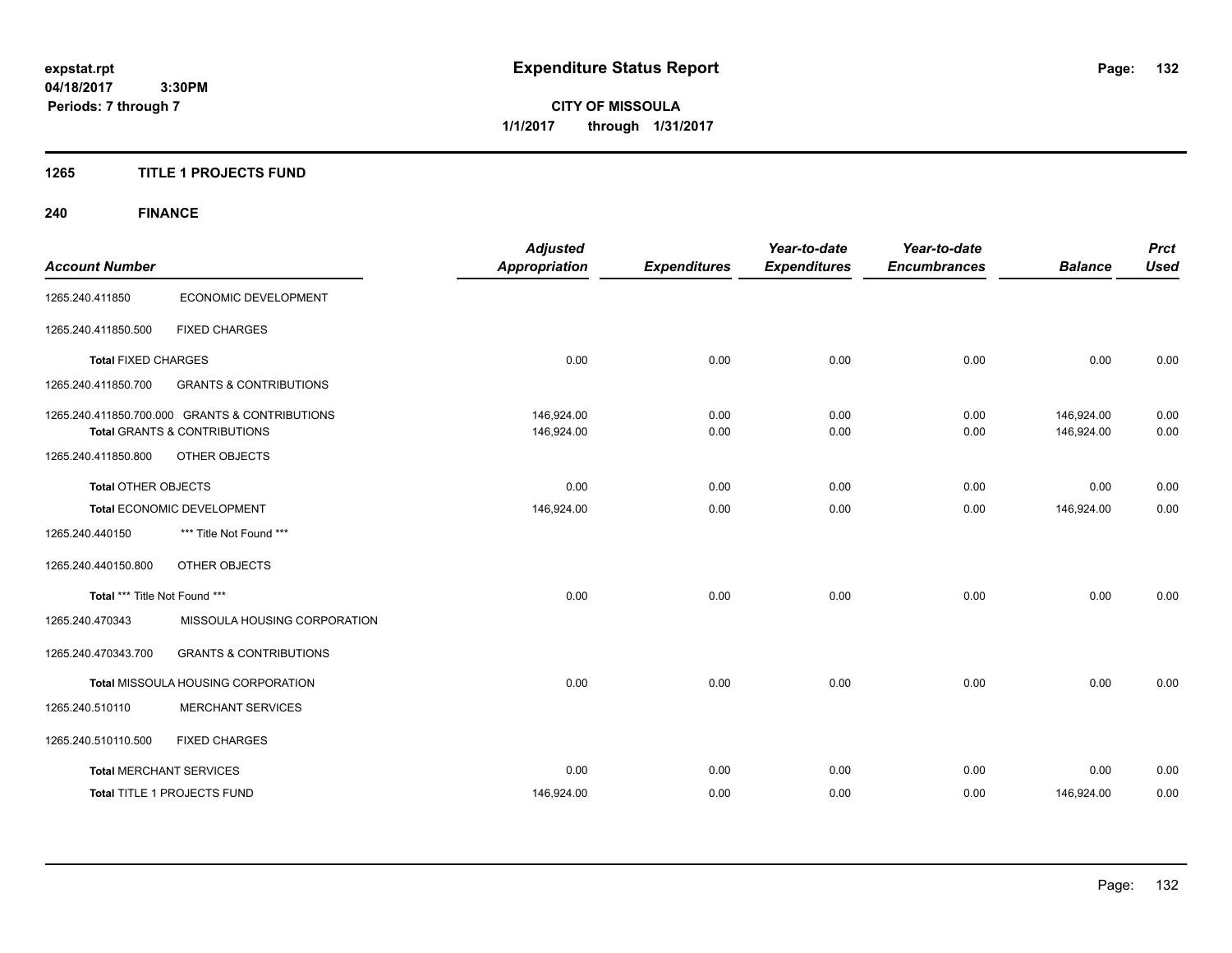**CITY OF MISSOULA 1/1/2017 through 1/31/2017**

# **1396 PROGRAM INCOME REVOLVING LOAN PROGRAM**

|                                                       |                                             | <b>Adjusted</b>        |                     | Year-to-date        | Year-to-date        |                        | <b>Prct</b>  |
|-------------------------------------------------------|---------------------------------------------|------------------------|---------------------|---------------------|---------------------|------------------------|--------------|
| <b>Account Number</b>                                 |                                             | <b>Appropriation</b>   | <b>Expenditures</b> | <b>Expenditures</b> | <b>Encumbrances</b> | <b>Balance</b>         | <b>Used</b>  |
| 1396.390.470200                                       | <b>HOUSING REHAB</b>                        |                        |                     |                     |                     |                        |              |
| 1396.390.470200.700                                   | <b>GRANTS &amp; CONTRIBUTIONS</b>           |                        |                     |                     |                     |                        |              |
| 1396.390.470200.700.000<br><b>Total HOUSING REHAB</b> | <b>RENTAL REHAB GRANTS</b>                  | 62,439.00<br>62,439.00 | 0.00<br>0.00        | 0.00<br>0.00        | 0.00<br>0.00        | 62,439.00<br>62,439.00 | 0.00<br>0.00 |
| 1396.390.470401                                       | <b>WORD GRANT</b>                           |                        |                     |                     |                     |                        |              |
| 1396.390.470401.300                                   | PURCHASED SERVICES                          |                        |                     |                     |                     |                        |              |
| <b>Total WORD GRANT</b>                               |                                             | 0.00                   | 0.00                | 0.00                | 0.00                | 0.00                   | 0.00         |
| 1396.390.510110                                       | <b>MERCHANT SERVICES</b>                    |                        |                     |                     |                     |                        |              |
| 1396.390.510110.500                                   | <b>FIXED CHARGES</b>                        |                        |                     |                     |                     |                        |              |
| <b>Total MERCHANT SERVICES</b>                        |                                             | 0.00                   | 0.00                | 0.00                | 0.00                | 0.00                   | 0.00         |
|                                                       | Total PROGRAM INCOME REVOLVING LOAN PROGRAM | 62,439.00              | 0.00                | 0.00                | 0.00                | 62,439.00              | 0.00         |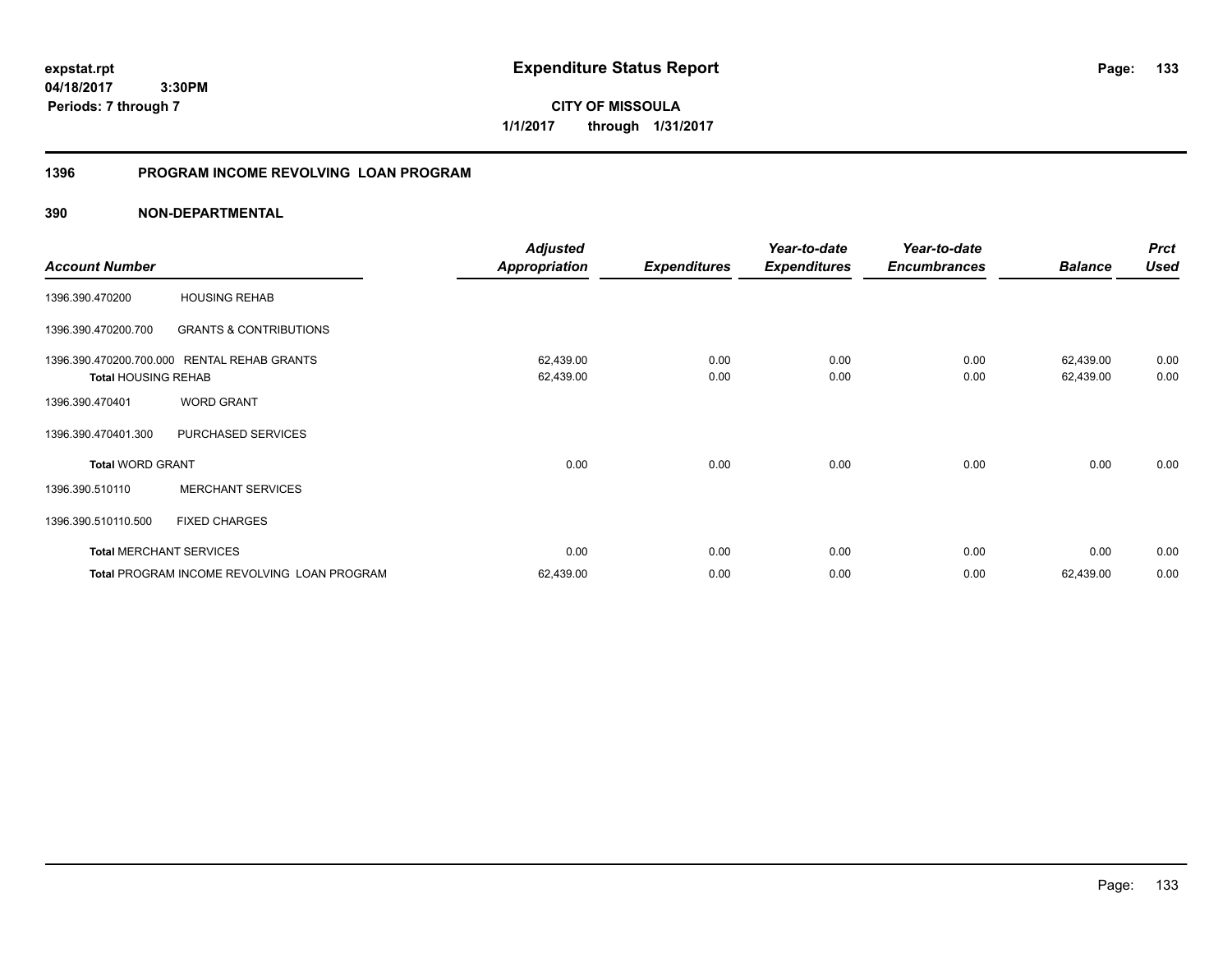#### **1397 STATE HOME PROGRAM INCOME**

|                            |                                                                | <b>Adjusted</b>      |                     | Year-to-date        | Year-to-date        |                | <b>Prct</b> |
|----------------------------|----------------------------------------------------------------|----------------------|---------------------|---------------------|---------------------|----------------|-------------|
| <b>Account Number</b>      |                                                                | <b>Appropriation</b> | <b>Expenditures</b> | <b>Expenditures</b> | <b>Encumbrances</b> | <b>Balance</b> | <b>Used</b> |
| 1397.390.470200            | <b>HOUSING REHAB</b>                                           |                      |                     |                     |                     |                |             |
| 1397.390.470200.300        | PURCHASED SERVICES                                             |                      |                     |                     |                     |                |             |
|                            | 1397.390.470200.350.000 STATE HOME PROGRAM INCOME/CONTRACT SVS | 600,000.00           | 0.00                | 0.00                | 0.00                | 600,000.00     | 0.00        |
|                            | <b>Total PURCHASED SERVICES</b>                                | 600,000.00           | 0.00                | 0.00                | 0.00                | 600,000.00     | 0.00        |
| 1397.390.470200.700        | <b>GRANTS &amp; CONTRIBUTIONS</b>                              |                      |                     |                     |                     |                |             |
|                            | 1397.390.470200.700.000 GRANTS & CONTRIBUTIONS                 | 0.00                 | 113,782.37          | 113,782.37          | 0.00                | $-113,782.37$  | 0.00        |
|                            | <b>Total GRANTS &amp; CONTRIBUTIONS</b>                        | 0.00                 | 113,782.37          | 113,782.37          | 0.00                | $-113,782.37$  | 0.00        |
| <b>Total HOUSING REHAB</b> |                                                                | 600,000.00           | 113,782.37          | 113,782.37          | 0.00                | 486,217.63     | 18.96       |
| 1397.390.510110            | <b>MERCHANT SERVICES</b>                                       |                      |                     |                     |                     |                |             |
| 1397.390.510110.500        | <b>FIXED CHARGES</b>                                           |                      |                     |                     |                     |                |             |
|                            | <b>Total MERCHANT SERVICES</b>                                 | 0.00                 | 0.00                | 0.00                | 0.00                | 0.00           | 0.00        |
|                            | Total STATE HOME PROGRAM INCOME                                | 600,000.00           | 113,782.37          | 113,782.37          | 0.00                | 486,217.63     | 18.96       |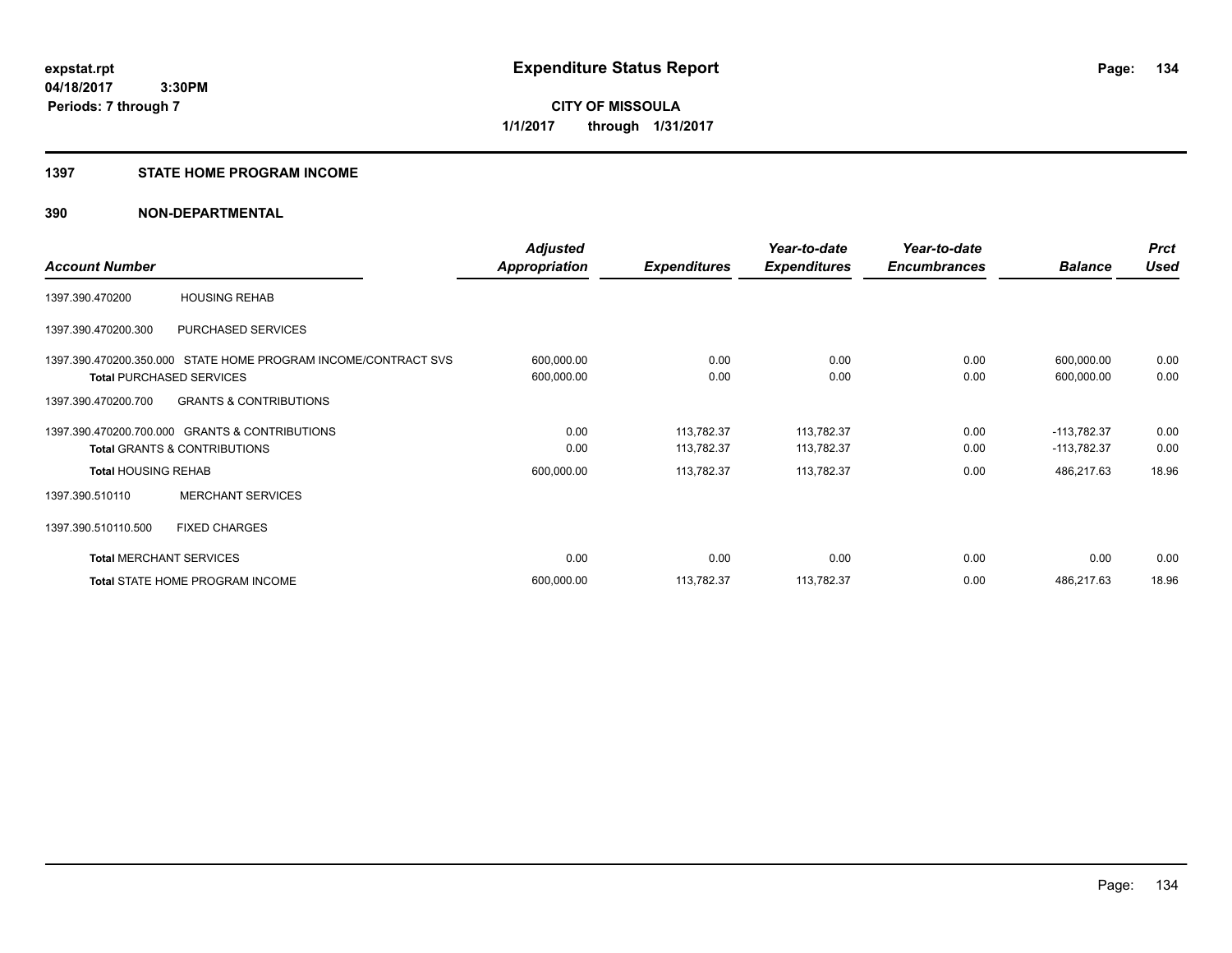**CITY OF MISSOULA 1/1/2017 through 1/31/2017**

#### **2250 PLANNING FUND**

## **250 DEVELOPMENT SERVICES**

|                                                            | <b>Adjusted</b> |                     | Year-to-date        | Year-to-date        |                | <b>Prct</b> |
|------------------------------------------------------------|-----------------|---------------------|---------------------|---------------------|----------------|-------------|
| <b>Account Number</b>                                      | Appropriation   | <b>Expenditures</b> | <b>Expenditures</b> | <b>Encumbrances</b> | <b>Balance</b> | <b>Used</b> |
| <b>PLANNING</b><br>2250.250.411030                         |                 |                     |                     |                     |                |             |
| 2250.250.411030.100<br>PERSONAL SERVICES                   |                 |                     |                     |                     |                |             |
| 2250.250.411030.110.000 SALARIES AND WAGES                 | 258,526.00      | 19,914.45           | 146,690.27          | 0.00                | 111,835.73     | 56.74       |
| <b>EMPLOYER CONTRIBUTIONS</b><br>2250.250.411030.140.000   | 85,082.00       | 7,427.25            | 56,906.16           | 0.00                | 28,175.84      | 66.88       |
| 2250.250.411030.141.000 STATE RETIREMENT CONTRIBUTIONS     | 0.00            | 19.91               | 146.68              | 0.00                | $-146.68$      | 0.00        |
| <b>Total PERSONAL SERVICES</b>                             | 343,608.00      | 27,361.61           | 203,743.11          | 0.00                | 139,864.89     | 59.30       |
| 2250.250.411030.200<br><b>SUPPLIES</b>                     |                 |                     |                     |                     |                |             |
| <b>OFFICE SUPPLIES</b><br>2250.250.411030.210.000          | 2,050.00        | 216.33              | 1,690.14            | 0.00                | 359.86         | 82.45       |
| 2250.250.411030.210.301<br>OFFICE SUPPLIES                 | 0.00            | 18.58               | 103.80              | 0.00                | $-103.80$      | 0.00        |
| 2250.250.411030.220.000<br><b>OPERATING SUPPLIES</b>       | 900.00          | 0.00                | 260.80              | 0.00                | 639.20         | 28.98       |
| 2250.250.411030.231.000<br><b>GASOLINE</b>                 | 100.00          | 25.20               | 79.63               | 0.00                | 20.37          | 79.63       |
| 2250.250.411030.240.000<br><b>OTHER SUPPLIES</b>           | 800.00          | 0.00                | 0.00                | 0.00                | 800.00         | 0.00        |
| <b>Total SUPPLIES</b>                                      | 3,850.00        | 260.11              | 2,134.37            | 0.00                | 1,715.63       | 55.44       |
| 2250.250.411030.300<br><b>PURCHASED SERVICES</b>           |                 |                     |                     |                     |                |             |
| 2250.250.411030.310.000 COMMUNICATIONS                     | 1,000.00        | 0.00                | 253.43              | 0.00                | 746.57         | 25.34       |
| 2250.250.411030.310.351<br><b>COMMUNICATIONS</b>           | 0.00            | 0.97                | 148.86              | 0.00                | $-148.86$      | 0.00        |
| PRINTING & DUPLICATING<br>2250.250.411030.320.000          | 5,500.00        | 93.46               | 686.94              | 0.00                | 4,813.06       | 12.49       |
| PUBLICITY, SUBSCRIPTIONS & DUES<br>2250.250.411030.330.000 | 4,100.00        | 303.00              | 1.045.75            | 0.00                | 3,054.25       | 25.51       |
| <b>TELEPHONE SERVICE</b><br>2250.250.411030.344.000        | 125.00          | 0.72                | 16.30               | 0.00                | 108.70         | 13.04       |
| PROFESSIONAL SERVICES<br>2250.250.411030.350.000           | 50,000.00       | 0.00                | 135.00              | 0.00                | 49,865.00      | 0.27        |
| <b>REPAIR &amp; MAINTENANCE</b><br>2250.250.411030.360.000 | 1,200.00        | 0.00                | 0.00                | 0.00                | 1,200.00       | 0.00        |
| 2250.250.411030.370.000<br>TRAVEL                          | 5,185.00        | 0.00                | 888.19              | 0.00                | 4,296.81       | 17.13       |
| 2250.250.411030.380.000 TRAINING                           | 5,200.00        | 55.00               | 605.00              | 0.00                | 4,595.00       | 11.63       |
| 2250.250.411030.390.000 OTHER PURCHASED SERVICES           | 8,000.00        | 0.00                | 0.00                | 0.00                | 8,000.00       | 0.00        |
| <b>Total PURCHASED SERVICES</b>                            | 80,310.00       | 453.15              | 3,779.47            | 0.00                | 76,530.53      | 4.71        |
| <b>FIXED CHARGES</b><br>2250.250.411030.500                |                 |                     |                     |                     |                |             |
| 2250.250.411030.500.000 FIXED CHARGES                      | 24,000.00       | 0.00                | 12,731.00           | 0.00                | 11,269.00      | 53.05       |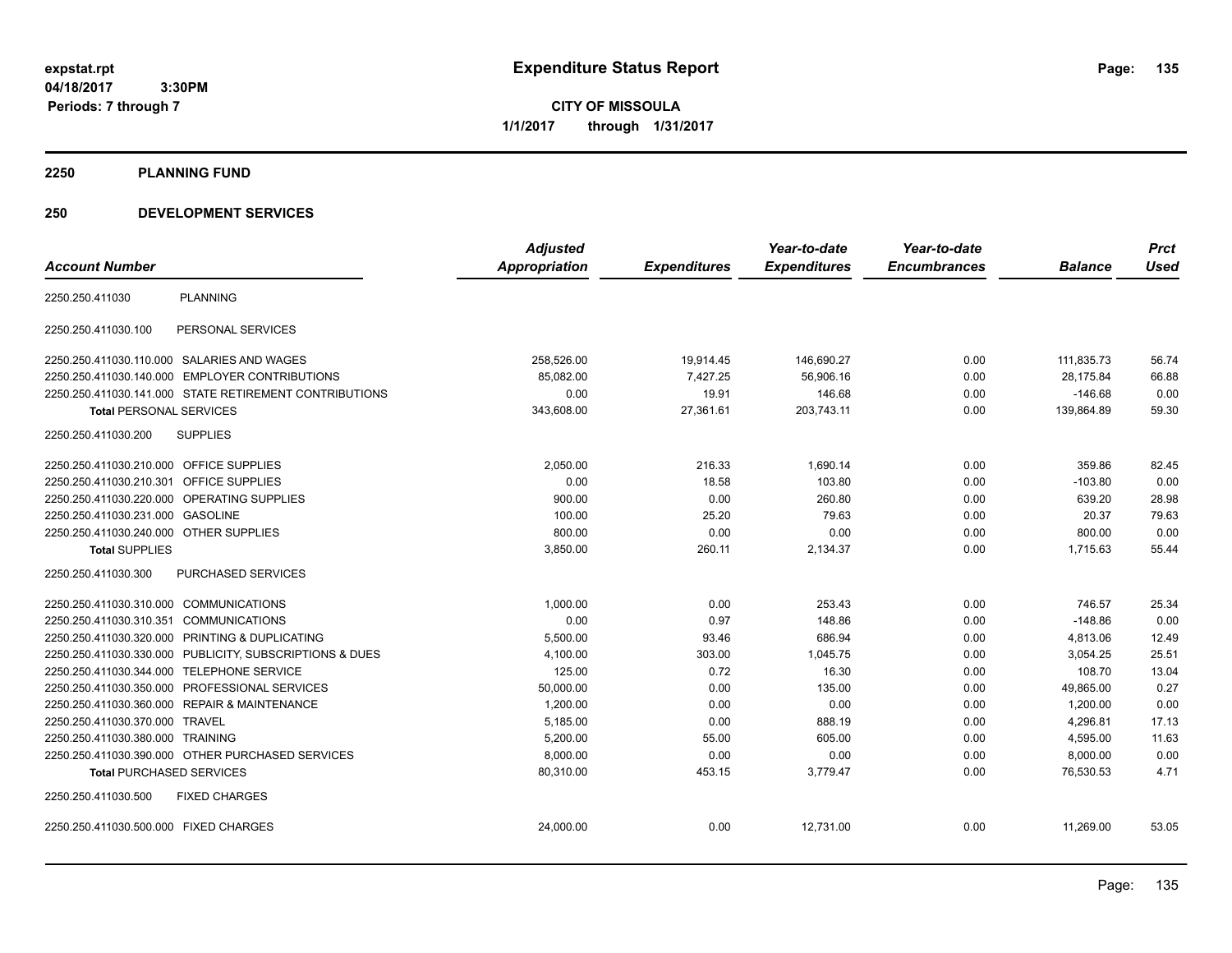**Periods: 7 through 7**

**CITY OF MISSOULA 1/1/2017 through 1/31/2017**

**2250 PLANNING FUND**

## **250 DEVELOPMENT SERVICES**

| <b>Account Number</b>                      |                                                | <b>Adjusted</b><br><b>Appropriation</b> | <b>Expenditures</b> | Year-to-date<br><b>Expenditures</b> | Year-to-date<br><b>Encumbrances</b> | <b>Balance</b> | <b>Prct</b><br><b>Used</b> |
|--------------------------------------------|------------------------------------------------|-----------------------------------------|---------------------|-------------------------------------|-------------------------------------|----------------|----------------------------|
| <b>Total FIXED CHARGES</b>                 |                                                | 24,000.00                               | 0.00                | 12,731.00                           | 0.00                                | 11,269.00      | 53.05                      |
| 2250.250.411030.800                        | OTHER OBJECTS                                  |                                         |                     |                                     |                                     |                |                            |
| <b>Total OTHER OBJECTS</b>                 |                                                | 0.00                                    | 0.00                | 0.00                                | 0.00                                | 0.00           | 0.00                       |
| <b>Total PLANNING</b>                      |                                                | 451,768.00                              | 28,074.87           | 222,387.95                          | 0.00                                | 229,380.05     | 49.23                      |
| 2250.250.411050                            | DEVELOPMENT & PERMIT REVIEWS                   |                                         |                     |                                     |                                     |                |                            |
| 2250.250.411050.200                        | <b>SUPPLIES</b>                                |                                         |                     |                                     |                                     |                |                            |
|                                            | Total DEVELOPMENT & PERMIT REVIEWS             | 0.00                                    | 0.00                | 0.00                                | 0.00                                | 0.00           | 0.00                       |
| 2250.250.430255                            | <b>BIKE-PED PROGRAM</b>                        |                                         |                     |                                     |                                     |                |                            |
| 2250.250.430255.300                        | PURCHASED SERVICES                             |                                         |                     |                                     |                                     |                |                            |
| Total BIKE-PED PROGRAM                     |                                                | 0.00                                    | 0.00                | 0.00                                | 0.00                                | 0.00           | 0.00                       |
| 2250.250.510110                            | <b>MERCHANT SERVICES</b>                       |                                         |                     |                                     |                                     |                |                            |
| 2250.250.510110.500                        | <b>FIXED CHARGES</b>                           |                                         |                     |                                     |                                     |                |                            |
| <b>Total MERCHANT SERVICES</b>             |                                                | 0.00                                    | 0.00                | 0.00                                | 0.00                                | 0.00           | 0.00                       |
| 2250.250.510306                            | <b>SALARY RESERVE</b>                          |                                         |                     |                                     |                                     |                |                            |
| 2250.250.510306.100                        | PERSONAL SERVICES                              |                                         |                     |                                     |                                     |                |                            |
| 2250.250.510306.110.000 SALARIES AND WAGES |                                                | 891.00                                  | 0.00                | 0.00                                | 0.00                                | 891.00         | 0.00                       |
|                                            | 2250.250.510306.140.000 EMPLOYER CONTRIBUTIONS | 1,026.00                                | 0.00                | 0.00                                | 0.00                                | 1,026.00       | 0.00                       |
| <b>Total SALARY RESERVE</b>                |                                                | 1,917.00                                | 0.00                | 0.00                                | 0.00                                | 1,917.00       | 0.00                       |
| 2250.250.521000                            | INTERFUND OPERATING TRANSFERS                  |                                         |                     |                                     |                                     |                |                            |
| 2250.250.521000.800                        | OTHER OBJECTS                                  |                                         |                     |                                     |                                     |                |                            |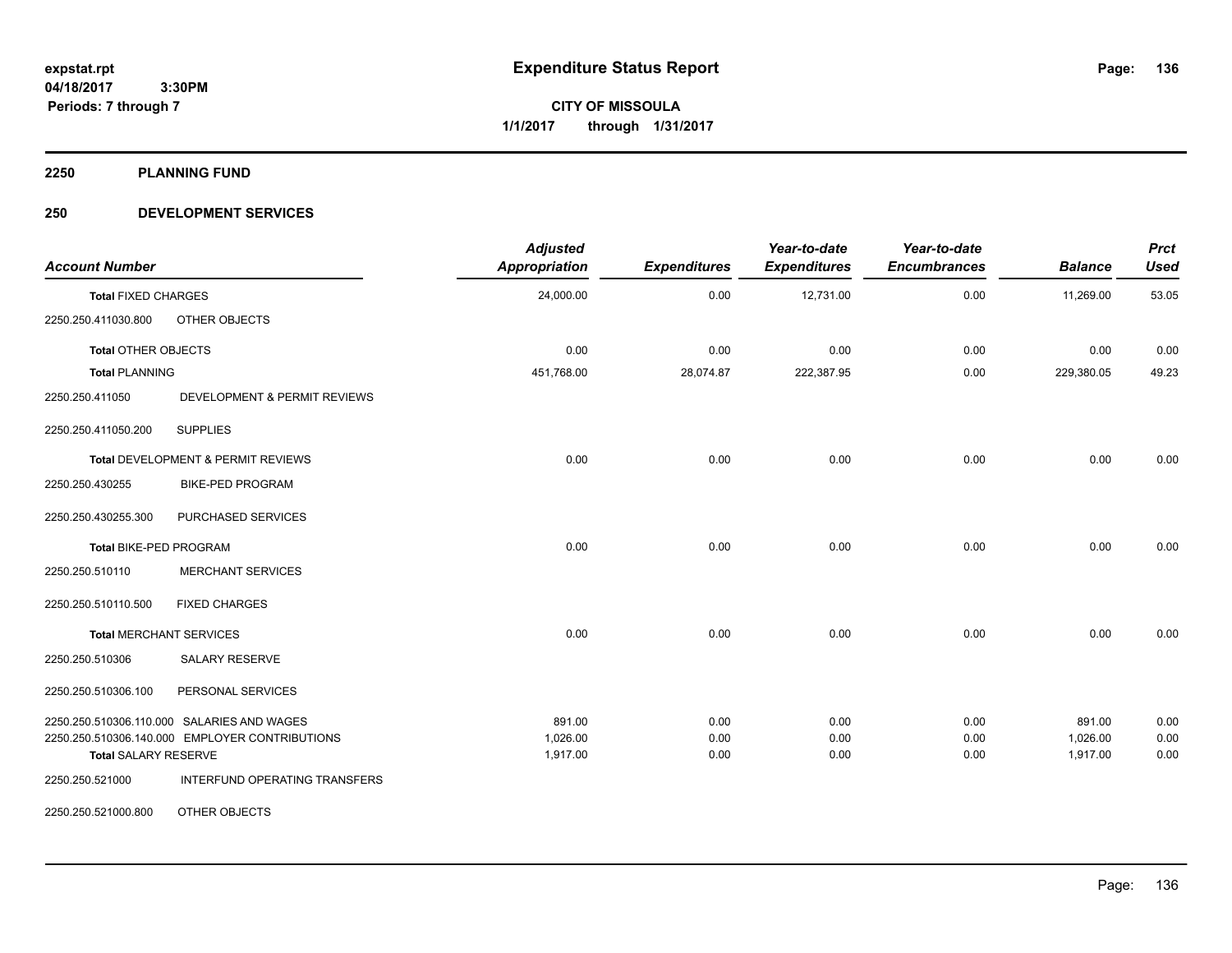**CITY OF MISSOULA 1/1/2017 through 1/31/2017**

#### **2250 PLANNING FUND**

## **250 DEVELOPMENT SERVICES**

| <b>Account Number</b>                      | Adjusted<br><b>Appropriation</b> | <i><b>Expenditures</b></i> | Year-to-date<br><b>Expenditures</b> | Year-to-date<br><b>Encumbrances</b> | <b>Balance</b> | Prct<br>Used |
|--------------------------------------------|----------------------------------|----------------------------|-------------------------------------|-------------------------------------|----------------|--------------|
| <b>Total INTERFUND OPERATING TRANSFERS</b> | 0.00                             | 0.00                       | 0.00                                | 0.00                                | 0.00           | 0.00         |
| <b>Total PLANNING FUND</b>                 | 453,685.00                       | 28,074.87                  | 222,387.95                          | 0.00                                | 231,297.05     | 49.02        |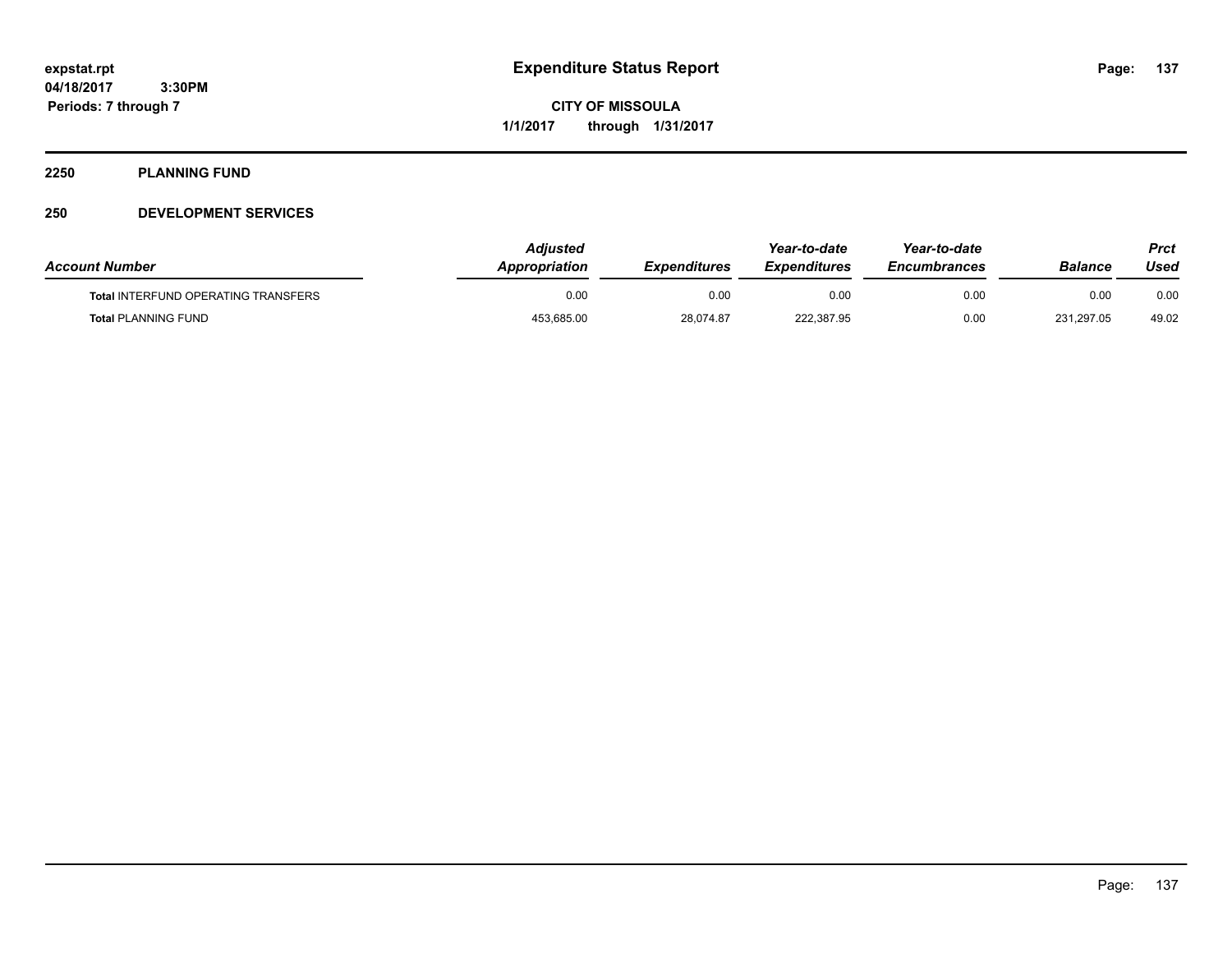**138**

**04/18/2017 3:30PM Periods: 7 through 7**

**CITY OF MISSOULA 1/1/2017 through 1/31/2017**

#### **2310 PUBLIC SAFETY INFORMATION SYSTEMS**

## **310 BUILDING INSPECTION**

| <b>Account Number</b>       |                                                | <b>Adjusted</b><br><b>Appropriation</b> | <b>Expenditures</b> | Year-to-date<br><b>Expenditures</b> | Year-to-date<br><b>Encumbrances</b> | <b>Balance</b> | <b>Prct</b><br><b>Used</b> |
|-----------------------------|------------------------------------------------|-----------------------------------------|---------------------|-------------------------------------|-------------------------------------|----------------|----------------------------|
| 2310.310.420510             | <b>ADMINISTRATION</b>                          |                                         |                     |                                     |                                     |                |                            |
| 2310.310.420510.200         | <b>SUPPLIES</b>                                |                                         |                     |                                     |                                     |                |                            |
| <b>Total SUPPLIES</b>       |                                                | 0.00                                    | 0.00                | 0.00                                | 0.00                                | 0.00           | 0.00                       |
| 2310.310.420510.800         | OTHER OBJECTS                                  |                                         |                     |                                     |                                     |                |                            |
| <b>Total OTHER OBJECTS</b>  |                                                | 0.00                                    | 0.00                | 0.00                                | 0.00                                | 0.00           | 0.00                       |
| 2310.310.420510.900         | <b>CAPITAL OUTLAY</b>                          |                                         |                     |                                     |                                     |                |                            |
| <b>Total ADMINISTRATION</b> |                                                | 0.00                                    | 0.00                | 0.00                                | 0.00                                | 0.00           | 0.00                       |
| 2310.310.510110             | <b>MERCHANT SERVICES</b>                       |                                         |                     |                                     |                                     |                |                            |
| 2310.310.510110.500         | <b>FIXED CHARGES</b>                           |                                         |                     |                                     |                                     |                |                            |
|                             | <b>Total PUBLIC SAFETY INFORMATION SYSTEMS</b> | 0.00                                    | 0.00                | 0.00                                | 0.00                                | 0.00           | 0.00                       |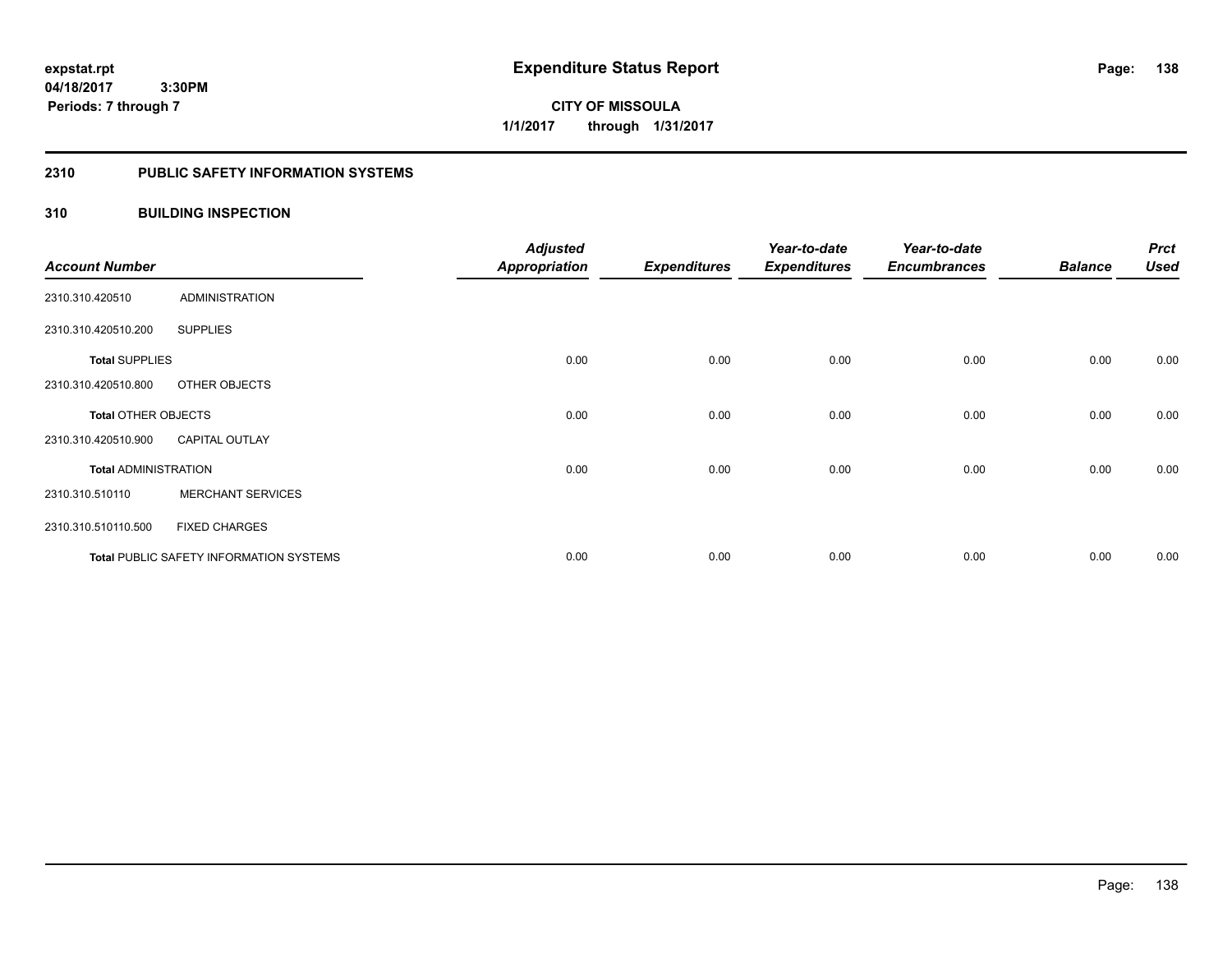**CITY OF MISSOULA 1/1/2017 through 1/31/2017**

#### **2321 IMPACT FEE FUND**

|                                                                   |                                                                                                                                          | <b>Adjusted</b>        |                              | Year-to-date                       | Year-to-date         |                                             | <b>Prct</b>          |
|-------------------------------------------------------------------|------------------------------------------------------------------------------------------------------------------------------------------|------------------------|------------------------------|------------------------------------|----------------------|---------------------------------------------|----------------------|
| <b>Account Number</b>                                             |                                                                                                                                          | <b>Appropriation</b>   | <b>Expenditures</b>          | <b>Expenditures</b>                | <b>Encumbrances</b>  | <b>Balance</b>                              | <b>Used</b>          |
| 2321.390.410361                                                   | <b>IMPACT FEE STUDY</b>                                                                                                                  |                        |                              |                                    |                      |                                             |                      |
| 2321.390.410361.300                                               | PURCHASED SERVICES                                                                                                                       |                        |                              |                                    |                      |                                             |                      |
|                                                                   | <b>Total PURCHASED SERVICES</b>                                                                                                          | 0.00                   | 0.00                         | 0.00                               | 0.00                 | 0.00                                        | 0.00                 |
| 2321.390.410361.800                                               | OTHER OBJECTS                                                                                                                            |                        |                              |                                    |                      |                                             |                      |
| Total IMPACT FEE STUDY                                            | 2321.390.410361.820.000 TRANSFERS TO OTHER FUNDS                                                                                         | 76,265.00<br>76,265.00 | 0.00<br>0.00                 | 39,265.00<br>39,265.00             | 0.00<br>0.00         | 37,000.00<br>37,000.00                      | 51.48<br>51.48       |
| 2321.390.411240                                                   | CITY HALL POLICE RESTROOMS                                                                                                               |                        |                              |                                    |                      |                                             |                      |
| 2321.390.411240.900                                               | <b>CAPITAL OUTLAY</b>                                                                                                                    |                        |                              |                                    |                      |                                             |                      |
|                                                                   | Total CITY HALL POLICE RESTROOMS                                                                                                         | 0.00                   | 0.00                         | 0.00                               | 0.00                 | 0.00                                        | 0.00                 |
| 2321.390.420400                                                   | FIRE PROTECTION & CONTROL                                                                                                                |                        |                              |                                    |                      |                                             |                      |
| 2321.390.420400.900                                               | <b>CAPITAL OUTLAY</b>                                                                                                                    |                        |                              |                                    |                      |                                             |                      |
|                                                                   | Total FIRE PROTECTION & CONTROL                                                                                                          | 0.00                   | 0.00                         | 0.00                               | 0.00                 | 0.00                                        | 0.00                 |
| 2321.390.430230                                                   | <b>GRANT CREEK I-90 IMPROVEMENTS</b>                                                                                                     |                        |                              |                                    |                      |                                             |                      |
| 2321.390.430230.900                                               | <b>CAPITAL OUTLAY</b>                                                                                                                    |                        |                              |                                    |                      |                                             |                      |
|                                                                   | 2321.390.430230.930.000 GRANT CREEK I-90 MPROVEMENTS<br>2321.390.430230.930.460 GRANT CREEK TRAIL<br>Total GRANT CREEK I-90 IMPROVEMENTS | 0.00<br>0.00<br>0.00   | 0.00<br>1,986.50<br>1,986.50 | 2,779.77<br>83,090.92<br>85,870.69 | 0.00<br>0.00<br>0.00 | $-2,779.77$<br>$-83,090.92$<br>$-85,870.69$ | 0.00<br>0.00<br>0.00 |
| 2321.390.430232                                                   | <b>RIGHT OF WAY</b>                                                                                                                      |                        |                              |                                    |                      |                                             |                      |
| 2321.390.430232.900                                               | <b>CAPITAL OUTLAY</b>                                                                                                                    |                        |                              |                                    |                      |                                             |                      |
| 2321.390.430232.930.000 IMPROVEMENTS<br><b>Total RIGHT OF WAY</b> |                                                                                                                                          | 3.000.00<br>3,000.00   | 0.00<br>0.00                 | 4,423.24<br>4,423.24               | 0.00<br>0.00         | $-1,423.24$<br>$-1,423.24$                  | 147.44<br>147.44     |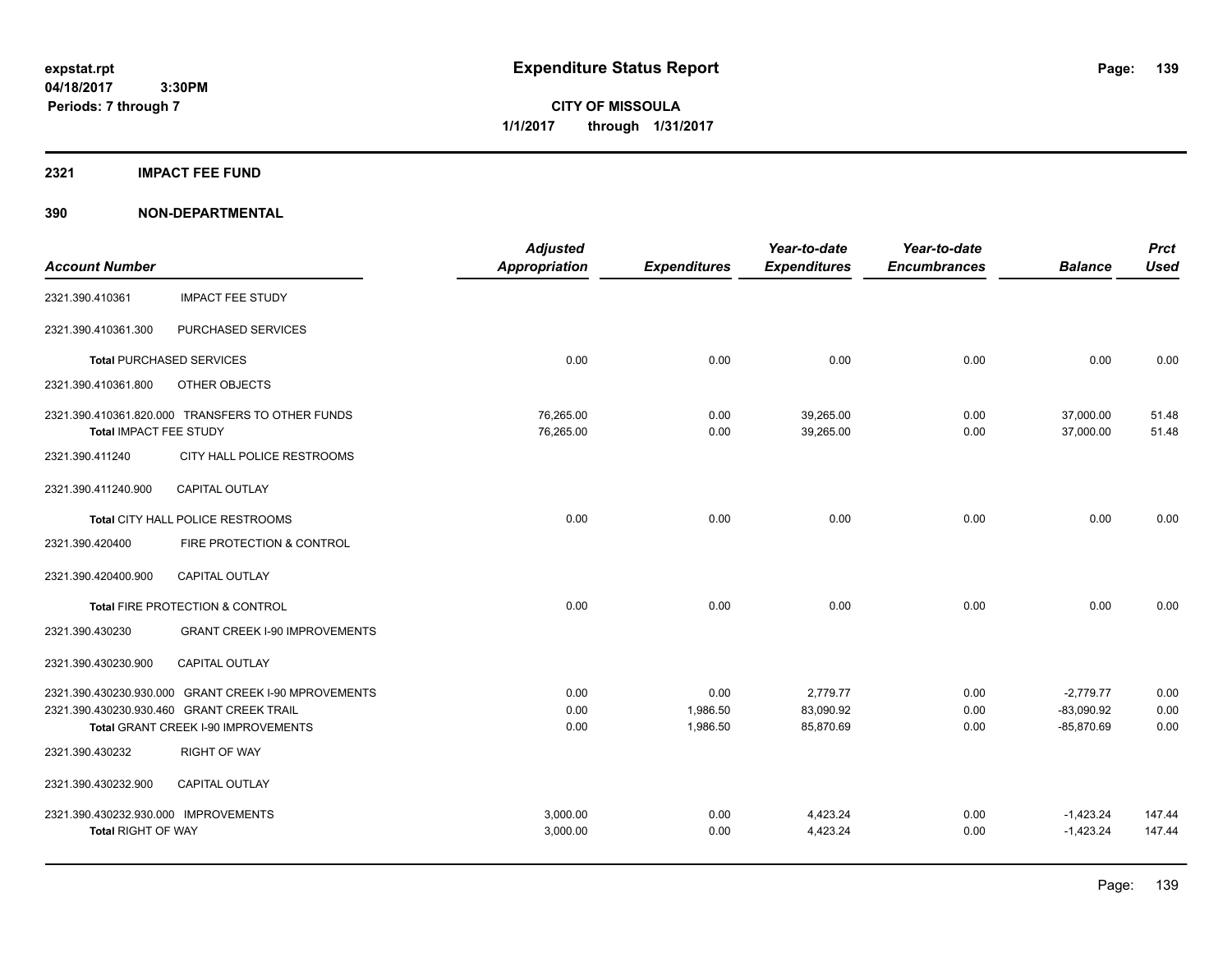**CITY OF MISSOULA 1/1/2017 through 1/31/2017**

#### **2321 IMPACT FEE FUND**

|                       |                                                                                                                                       | <b>Adjusted</b>                  |                                  | Year-to-date                      | Year-to-date         |                                         | <b>Prct</b>          |
|-----------------------|---------------------------------------------------------------------------------------------------------------------------------------|----------------------------------|----------------------------------|-----------------------------------|----------------------|-----------------------------------------|----------------------|
| <b>Account Number</b> |                                                                                                                                       | <b>Appropriation</b>             | <b>Expenditures</b>              | <b>Expenditures</b>               | <b>Encumbrances</b>  | <b>Balance</b>                          | <b>Used</b>          |
| 2321.390.430233       | <b>CLARK FORK LN IIMPROVEMENTS</b>                                                                                                    |                                  |                                  |                                   |                      |                                         |                      |
| 2321.390.430233.900   | <b>CAPITAL OUTLAY</b>                                                                                                                 |                                  |                                  |                                   |                      |                                         |                      |
|                       | <b>Total CLARK FORK LN IIMPROVEMENTS</b>                                                                                              | 0.00                             | 0.00                             | 0.00                              | 0.00                 | 0.00                                    | 0.00                 |
| 2321.390.430247       | HILLVIEW WAY STREET IMPROVEMENTS                                                                                                      |                                  |                                  |                                   |                      |                                         |                      |
| 2321.390.430247.900   | CAPITAL OUTLAY                                                                                                                        |                                  |                                  |                                   |                      |                                         |                      |
|                       | 2321.390.430247.930.000 HILLVIEW WAY STREET IMPROVEMENTS<br>Total HILLVIEW WAY STREET IMPROVEMENTS                                    | 1,503,138.00<br>1,503,138.00     | 0.00<br>0.00                     | 0.00<br>0.00                      | 0.00<br>0.00         | 1,503,138.00<br>1,503,138.00            | 0.00<br>0.00         |
| 2321.390.430248       | <b>CREGG LN IMPROVEMENTS</b>                                                                                                          |                                  |                                  |                                   |                      |                                         |                      |
| 2321.390.430248.900   | CAPITAL OUTLAY                                                                                                                        |                                  |                                  |                                   |                      |                                         |                      |
|                       | 2321.390.430248.930.000 CREGG LN IMPROVEMENTS<br>2321.390.430248.930.394 CREGG LANE IMPROVEMENTS-PARKS<br>Total CREGG LN IMPROVEMENTS | 215,380.00<br>0.00<br>215,380.00 | 1,679.10<br>1,613.25<br>3,292.35 | 5,625.84<br>5,405.21<br>11,031.05 | 0.00<br>0.00<br>0.00 | 209,754.16<br>$-5,405.21$<br>204,348.95 | 2.61<br>0.00<br>5.12 |
| 2321.390.430249       | OLD US HWY 93 IMPROVEMENTS                                                                                                            |                                  |                                  |                                   |                      |                                         |                      |
| 2321.390.430249.900   | <b>CAPITAL OUTLAY</b>                                                                                                                 |                                  |                                  |                                   |                      |                                         |                      |
|                       | Total OLD US HWY 93 IMPROVEMENTS                                                                                                      | 0.00                             | 0.00                             | 0.00                              | 0.00                 | 0.00                                    | 0.00                 |
| 2321.390.430255       | <b>GRANT CREEK CABLE RAIL</b>                                                                                                         |                                  |                                  |                                   |                      |                                         |                      |
| 2321.390.430255.900   | CAPITAL OUTLAY                                                                                                                        |                                  |                                  |                                   |                      |                                         |                      |
|                       | Total GRANT CREEK CABLE RAIL                                                                                                          | 0.00                             | 0.00                             | 0.00                              | 0.00                 | 0.00                                    | 0.00                 |
| 2321.390.430260       | TRAFFIC & PEDESTRIAN SERVICES                                                                                                         |                                  |                                  |                                   |                      |                                         |                      |
| 2321.390.430260.300   | PURCHASED SERVICES                                                                                                                    |                                  |                                  |                                   |                      |                                         |                      |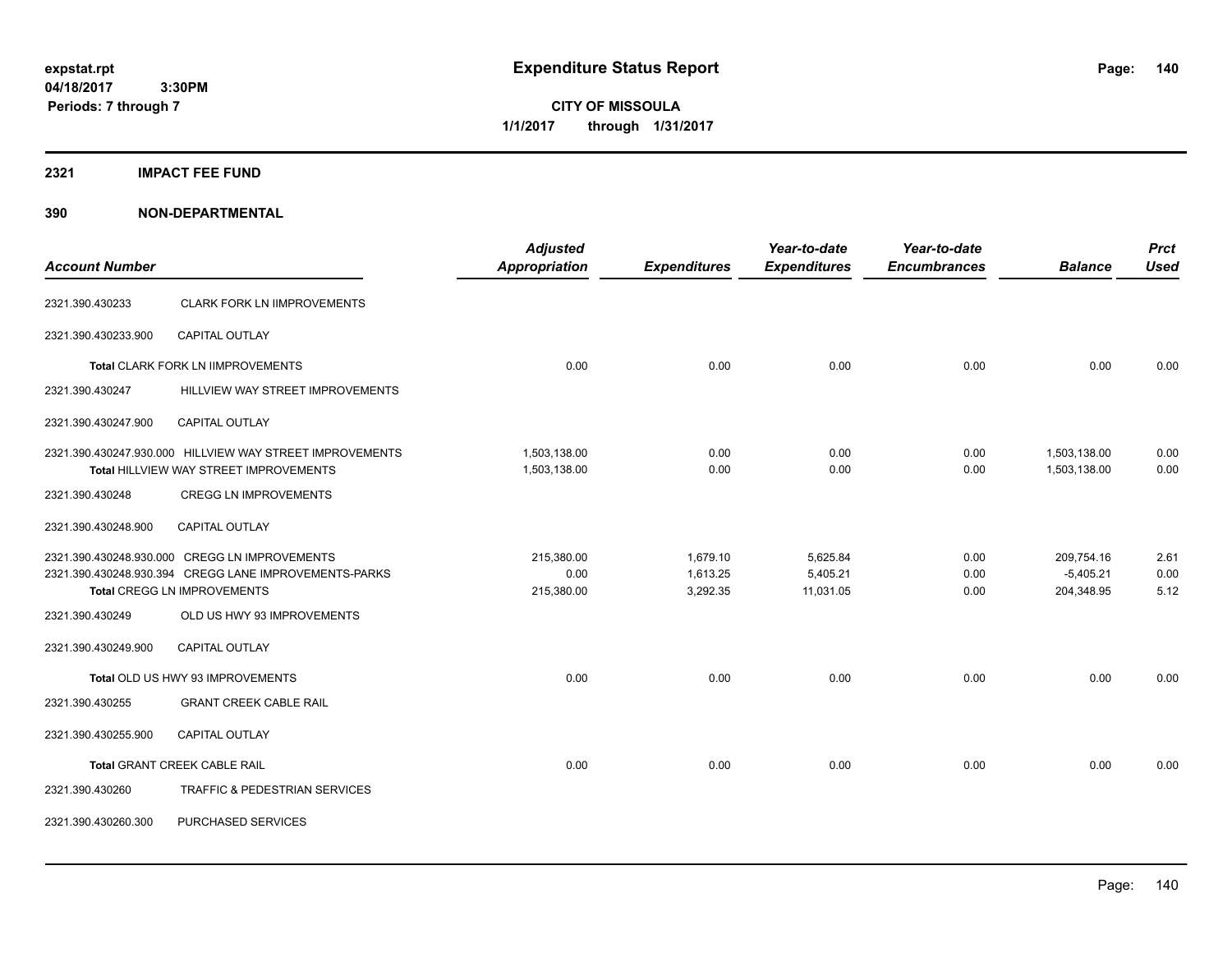## **2321 IMPACT FEE FUND**

| <b>Account Number</b>                |                                                     | <b>Adjusted</b><br><b>Appropriation</b> | <b>Expenditures</b>  | Year-to-date<br><b>Expenditures</b> | Year-to-date<br><b>Encumbrances</b> | <b>Balance</b>               | <b>Prct</b><br><b>Used</b> |
|--------------------------------------|-----------------------------------------------------|-----------------------------------------|----------------------|-------------------------------------|-------------------------------------|------------------------------|----------------------------|
| <b>Total PURCHASED SERVICES</b>      | 2321.390.430260.350.000 VAN BUREN ST RECONSTRUCTION | 0.00<br>0.00                            | 4,403.75<br>4,403.75 | 4,403.75<br>4,403.75                | 0.00<br>0.00                        | $-4,403.75$<br>$-4,403.75$   | 0.00<br>0.00               |
| 2321.390.430260.900                  | <b>CAPITAL OUTLAY</b>                               |                                         |                      |                                     |                                     |                              |                            |
| <b>Total CAPITAL OUTLAY</b>          | 2321.390.430260.930.000 VAN BUREN ST RECONSTRUCTION | 0.00<br>0.00                            | 6,339.00<br>6,339.00 | 6,931.50<br>6,931.50                | 0.00<br>0.00                        | $-6,931.50$<br>$-6,931.50$   | 0.00<br>0.00               |
|                                      | Total TRAFFIC & PEDESTRIAN SERVICES                 | 0.00                                    | 10,742.75            | 11,335.25                           | 0.00                                | $-11,335.25$                 | 0.00                       |
| 2321.390.430264                      | MULLAN/GEO ELMER SIGNAL                             |                                         |                      |                                     |                                     |                              |                            |
| 2321.390.430264.300                  | PURCHASED SERVICES                                  |                                         |                      |                                     |                                     |                              |                            |
|                                      | Total MULLAN/GEO ELMER SIGNAL                       | 0.00                                    | 0.00                 | 0.00                                | 0.00                                | 0.00                         | 0.00                       |
| 2321.390.430279                      | E BROADWAY IMPROV/MISSOULA COLLEGE                  |                                         |                      |                                     |                                     |                              |                            |
| 2321.390.430279.900                  | <b>CAPITAL OUTLAY</b>                               |                                         |                      |                                     |                                     |                              |                            |
| 2321.390.430279.930.000 IMPROVEMENTS | Total E BROADWAY IMPROV/MISSOULA COLLEGE            | 0.00<br>0.00                            | 0.00<br>0.00         | 78.700.25<br>78,700.25              | 0.00<br>0.00                        | $-78.700.25$<br>$-78,700.25$ | 0.00<br>0.00               |
| 2321.390.430280                      | MILLER CR: BRIGGS TO MOCKINGBIRD                    |                                         |                      |                                     |                                     |                              |                            |
| 2321.390.430280.900                  | <b>CAPITAL OUTLAY</b>                               |                                         |                      |                                     |                                     |                              |                            |
|                                      | Total MILLER CR: BRIGGS TO MOCKINGBIRD              | 0.00                                    | 0.00                 | 0.00                                | 0.00                                | 0.00                         | 0.00                       |
| 2321.390.430281                      | SOUTH 3RD STREET PROJECT                            |                                         |                      |                                     |                                     |                              |                            |
| 2321.390.430281.300                  | PURCHASED SERVICES                                  |                                         |                      |                                     |                                     |                              |                            |
| <b>Total PURCHASED SERVICES</b>      |                                                     | 0.00                                    | 0.00                 | 0.00                                | 0.00                                | 0.00                         | 0.00                       |
| 2321.390.430281.900                  | <b>CAPITAL OUTLAY</b>                               |                                         |                      |                                     |                                     |                              |                            |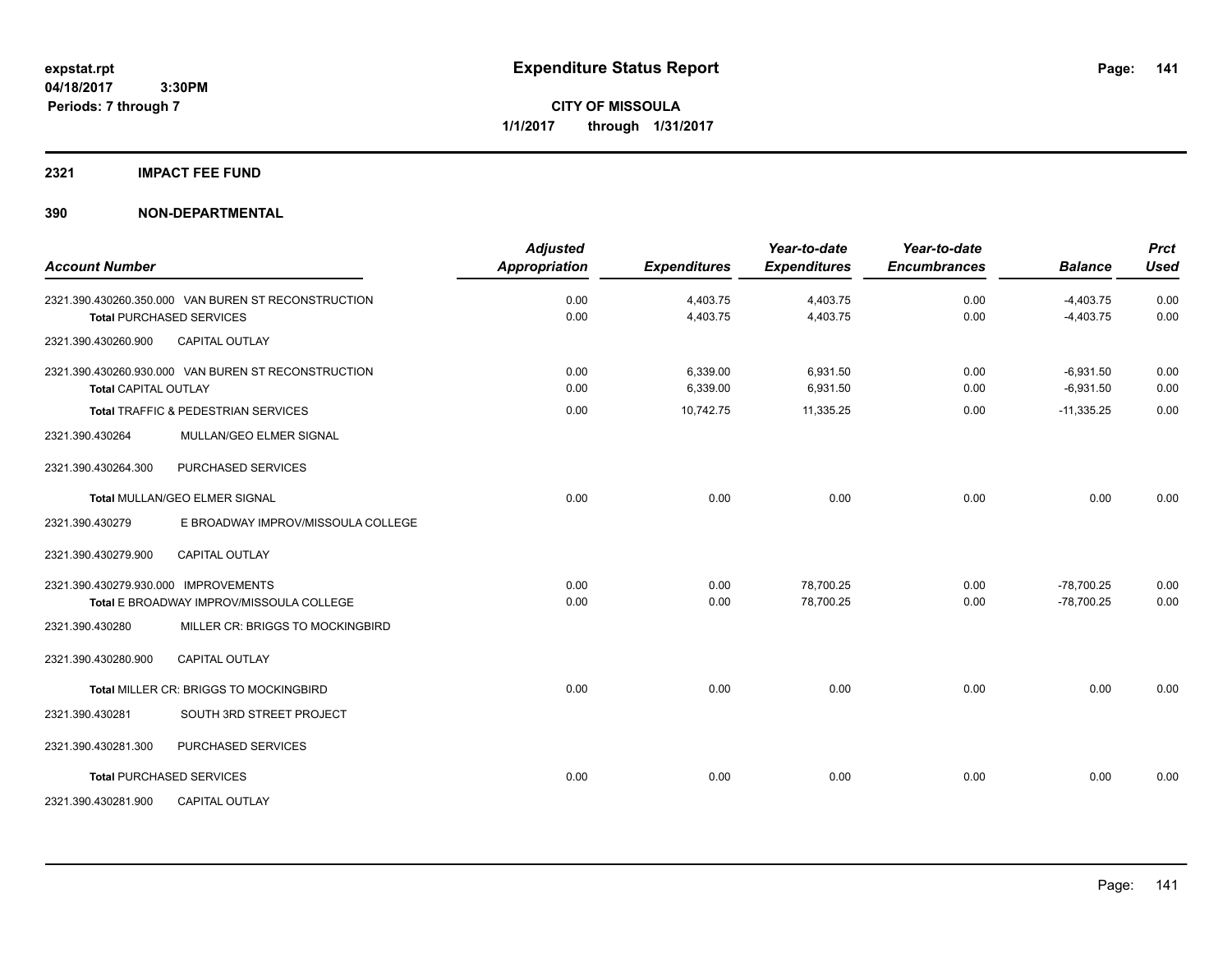## **2321 IMPACT FEE FUND**

| <b>Account Number</b>                                                 |                                                                                  | <b>Adjusted</b><br>Appropriation | <b>Expenditures</b> | Year-to-date<br><b>Expenditures</b> | Year-to-date<br><b>Encumbrances</b> | <b>Balance</b>               | <b>Prct</b><br><b>Used</b> |
|-----------------------------------------------------------------------|----------------------------------------------------------------------------------|----------------------------------|---------------------|-------------------------------------|-------------------------------------|------------------------------|----------------------------|
|                                                                       | 2321.390.430281.930.000 SO 3RD ST/IMPROVEMENTS<br>Total SOUTH 3RD STREET PROJECT | 0.00<br>0.00                     | 0.00<br>0.00        | 19,594.44<br>19,594.44              | 0.00<br>0.00                        | $-19,594.44$<br>$-19,594.44$ | 0.00<br>0.00               |
| 2321.390.460305                                                       | <b>COMMUNITY CENTER</b>                                                          |                                  |                     |                                     |                                     |                              |                            |
| 2321.390.460305.900                                                   | CAPITAL OUTLAY                                                                   |                                  |                     |                                     |                                     |                              |                            |
| 2321.390.460305.930.000 IMPROVEMENTS<br><b>Total COMMUNITY CENTER</b> |                                                                                  | 70,000.00<br>70,000.00           | 0.00<br>0.00        | 5,204.95<br>5,204.95                | 0.00<br>0.00                        | 64,795.05<br>64,795.05       | 7.44<br>7.44               |
| 2321.390.460401                                                       | <b>CONSTRUCTION</b>                                                              |                                  |                     |                                     |                                     |                              |                            |
| 2321.390.460401.900                                                   | CAPITAL OUTLAY                                                                   |                                  |                     |                                     |                                     |                              |                            |
| 2321.390.460401.930.000 FORT MISSOULA<br><b>Total CONSTRUCTION</b>    |                                                                                  | 0.00<br>0.00                     | 528.00<br>528.00    | 2,202.26<br>2,202.26                | 0.00<br>0.00                        | $-2,202.26$<br>$-2,202.26$   | 0.00<br>0.00               |
| 2321.390.460404                                                       | <b>EATON TRAIL</b>                                                               |                                  |                     |                                     |                                     |                              |                            |
| 2321.390.460404.100                                                   | PERSONAL SERVICES                                                                |                                  |                     |                                     |                                     |                              |                            |
| <b>Total PERSONAL SERVICES</b>                                        |                                                                                  | 0.00                             | 0.00                | 0.00                                | 0.00                                | 0.00                         | 0.00                       |
| 2321.390.460404.300                                                   | PURCHASED SERVICES                                                               |                                  |                     |                                     |                                     |                              |                            |
|                                                                       | <b>Total PURCHASED SERVICES</b>                                                  | 0.00                             | 0.00                | 0.00                                | 0.00                                | 0.00                         | 0.00                       |
| 2321.390.460404.900                                                   | <b>CAPITAL OUTLAY</b>                                                            |                                  |                     |                                     |                                     |                              |                            |
| <b>Total EATON TRAIL</b>                                              |                                                                                  | 0.00                             | 0.00                | 0.00                                | 0.00                                | 0.00                         | 0.00                       |
| 2321.390.460406                                                       | <b>HELLGATE PARK</b>                                                             |                                  |                     |                                     |                                     |                              |                            |
| 2321.390.460406.100                                                   | PERSONAL SERVICES                                                                |                                  |                     |                                     |                                     |                              |                            |
| <b>Total PERSONAL SERVICES</b>                                        |                                                                                  | 0.00                             | 0.00                | 0.00                                | 0.00                                | 0.00                         | 0.00                       |
| 2321.390.460406.300                                                   | PURCHASED SERVICES                                                               |                                  |                     |                                     |                                     |                              |                            |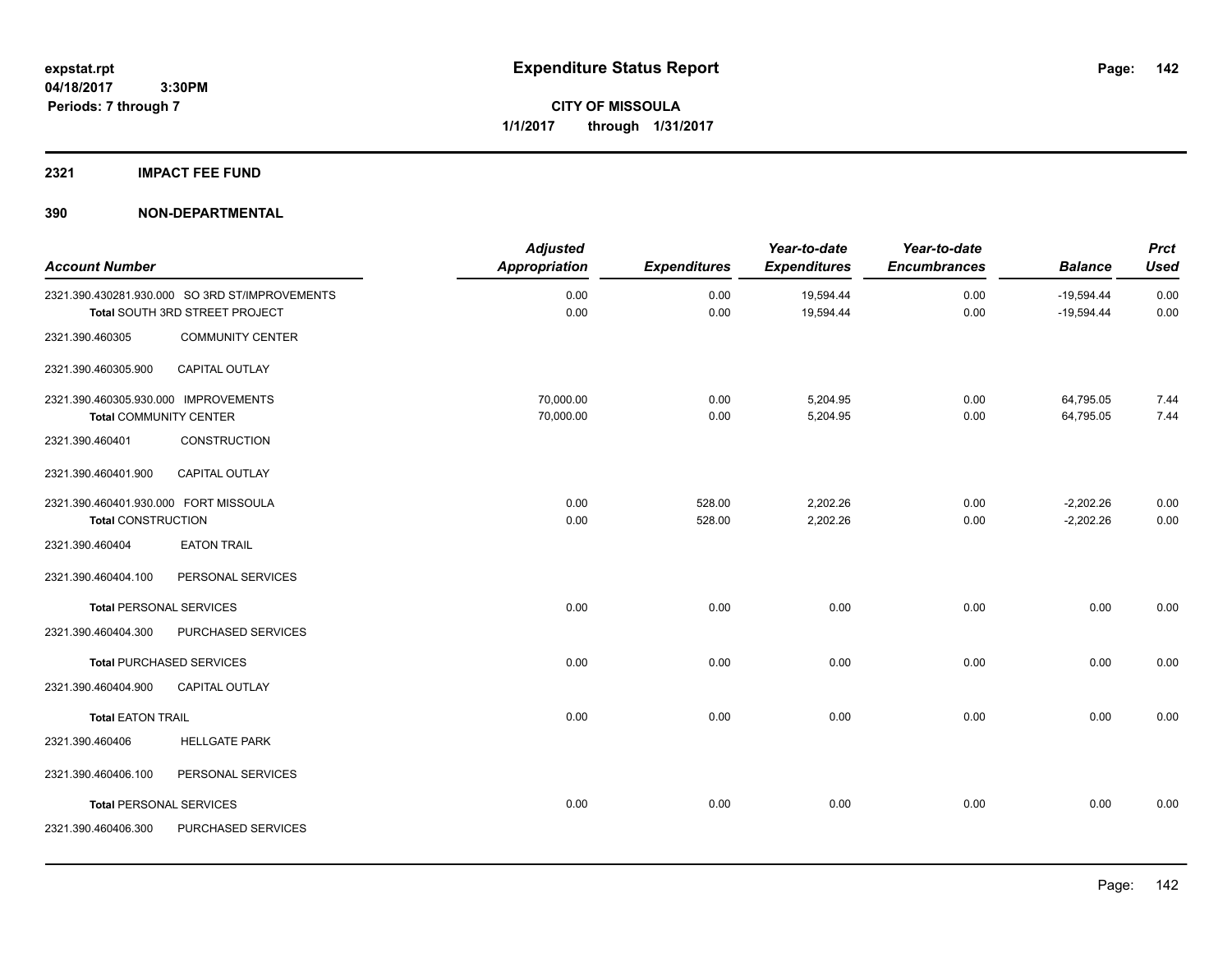**CITY OF MISSOULA 1/1/2017 through 1/31/2017**

#### **2321 IMPACT FEE FUND**

|                                                |                                         | <b>Adjusted</b> |                     | Year-to-date        | Year-to-date        |                | <b>Prct</b> |
|------------------------------------------------|-----------------------------------------|-----------------|---------------------|---------------------|---------------------|----------------|-------------|
| <b>Account Number</b>                          |                                         | Appropriation   | <b>Expenditures</b> | <b>Expenditures</b> | <b>Encumbrances</b> | <b>Balance</b> | <b>Used</b> |
| <b>Total PURCHASED SERVICES</b>                |                                         | 0.00            | 0.00                | 0.00                | 0.00                | 0.00           | 0.00        |
| 2321.390.460406.900                            | <b>CAPITAL OUTLAY</b>                   |                 |                     |                     |                     |                |             |
| 2321.390.460406.930.000 IMPROVEMENTS           |                                         | 0.00            | 0.00                | 582.96              | 0.00                | $-582.96$      | 0.00        |
| <b>Total HELLGATE PARK</b>                     |                                         | 0.00            | 0.00                | 582.96              | 0.00                | $-582.96$      | 0.00        |
| 2321.390.460408                                | CONSERVATION LAND MANAGEMENT PLAN       |                 |                     |                     |                     |                |             |
| 2321.390.460408.900                            | <b>CAPITAL OUTLAY</b>                   |                 |                     |                     |                     |                |             |
|                                                | Total CONSERVATION LAND MANAGEMENT PLAN | 0.00            | 0.00                | 0.00                | 0.00                | 0.00           | 0.00        |
| 2321.390.460409                                | MISSOULA TO LOLO TRAIL                  |                 |                     |                     |                     |                |             |
| 2321.390.460409.800                            | OTHER OBJECTS                           |                 |                     |                     |                     |                |             |
| <b>Total OTHER OBJECTS</b>                     |                                         | 0.00            | 0.00                | 0.00                | 0.00                | 0.00           | 0.00        |
| 2321.390.460409.900                            | <b>CAPITAL OUTLAY</b>                   |                 |                     |                     |                     |                |             |
| 2321.390.460409.930.000 MISSOULA TO LOLO TRAIL |                                         | 0.00            | 25,895.26           | 25,895.26           | 0.00                | $-25,895.26$   | 0.00        |
| 2321.390.460409.930.302 IMPROVEMENTS           |                                         | 0.00            | 11,910.15           | 184,621.87          | 0.00                | $-184,621.87$  | 0.00        |
| Total MISSOULA TO LOLO TRAIL                   |                                         | 0.00            | 37,805.41           | 210,517.13          | 0.00                | $-210,517.13$  | 0.00        |
| 2321.390.460411                                | <b>44 RANCH IMPROVEMENTS</b>            |                 |                     |                     |                     |                |             |
| 2321.390.460411.900                            | CAPITAL OUTLAY                          |                 |                     |                     |                     |                |             |
| Total 44 RANCH IMPROVEMENTS                    |                                         | 0.00            | 0.00                | 0.00                | 0.00                | 0.00           | 0.00        |
| 2321.390.460412                                | PLEASANT VIEW PARK                      |                 |                     |                     |                     |                |             |
| 2321.390.460412.900                            | <b>CAPITAL OUTLAY</b>                   |                 |                     |                     |                     |                |             |
| <b>Total PLEASANT VIEW PARK</b>                |                                         | 0.00            | 0.00                | 0.00                | 0.00                | 0.00           | 0.00        |
|                                                |                                         |                 |                     |                     |                     |                |             |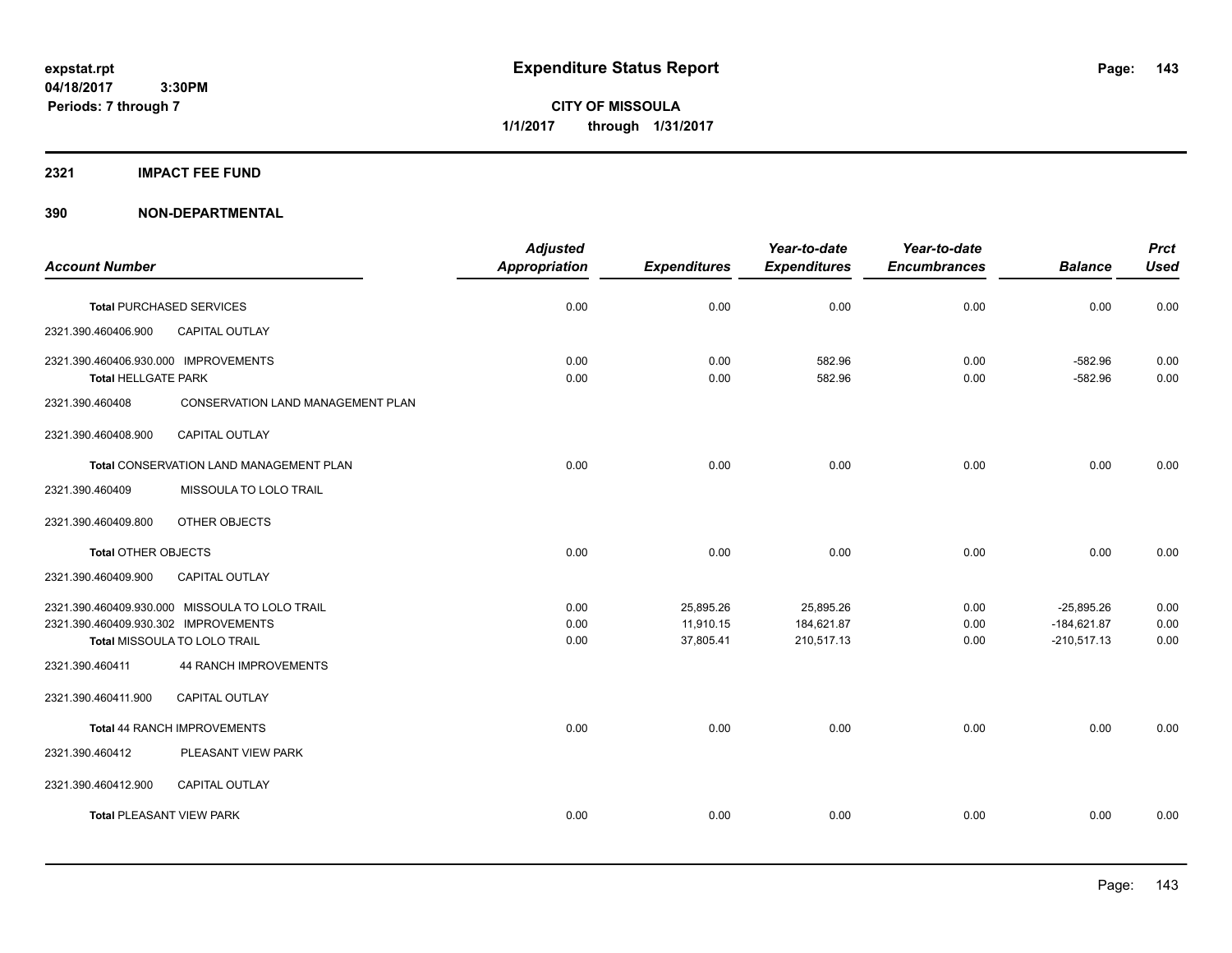**CITY OF MISSOULA 1/1/2017 through 1/31/2017**

## **2321 IMPACT FEE FUND**

| <b>Account Number</b>                |                                                     | <b>Adjusted</b><br>Appropriation | <b>Expenditures</b> | Year-to-date<br><b>Expenditures</b> | Year-to-date<br><b>Encumbrances</b> | <b>Balance</b>               | <b>Prct</b><br><b>Used</b> |
|--------------------------------------|-----------------------------------------------------|----------------------------------|---------------------|-------------------------------------|-------------------------------------|------------------------------|----------------------------|
| 2321.390.460444                      | <b>PLAYGROUNDS</b>                                  |                                  |                     |                                     |                                     |                              |                            |
| 2321.390.460444.900                  | CAPITAL OUTLAY                                      |                                  |                     |                                     |                                     |                              |                            |
| <b>Total PLAYGROUNDS</b>             | 2321.390.460444.930.000 PARK TRAIL BOND PLAYGROUNDS | 0.00<br>0.00                     | 0.00<br>0.00        | 75,345.13<br>75,345.13              | 0.00<br>0.00                        | $-75,345.13$<br>$-75,345.13$ | 0.00<br>0.00               |
| 2321.390.510000                      | UNALLOCATED IMPACT FEES                             |                                  |                     |                                     |                                     |                              |                            |
| 2321.390.510000.800                  | OTHER OBJECTS                                       |                                  |                     |                                     |                                     |                              |                            |
| Total OTHER OBJECTS                  |                                                     | 0.00                             | 0.00                | 0.00                                | 0.00                                | 0.00                         | 0.00                       |
| 2321.390.510000.900                  | <b>CAPITAL OUTLAY</b>                               |                                  |                     |                                     |                                     |                              |                            |
| 2321.390.510000.930.000 IMPROVEMENTS |                                                     | 534,482.00                       | 0.00                | 0.00                                | 0.00                                | 534,482.00                   | 0.00                       |
|                                      | Total UNALLOCATED IMPACT FEES                       | 534,482.00                       | 0.00                | 0.00                                | 0.00                                | 534,482.00                   | 0.00                       |
| 2321.390.510110                      | <b>MERCHANT SERVICES</b>                            |                                  |                     |                                     |                                     |                              |                            |
| 2321.390.510110.500                  | <b>FIXED CHARGES</b>                                |                                  |                     |                                     |                                     |                              |                            |
|                                      | <b>Total MERCHANT SERVICES</b>                      | 0.00                             | 0.00                | 0.00                                | 0.00                                | 0.00                         | 0.00                       |
| <b>Total IMPACT FEE FUND</b>         |                                                     | 2,402,265.00                     | 54,355.01           | 544,072.35                          | 0.00                                | 1,858,192.65                 | 22.65                      |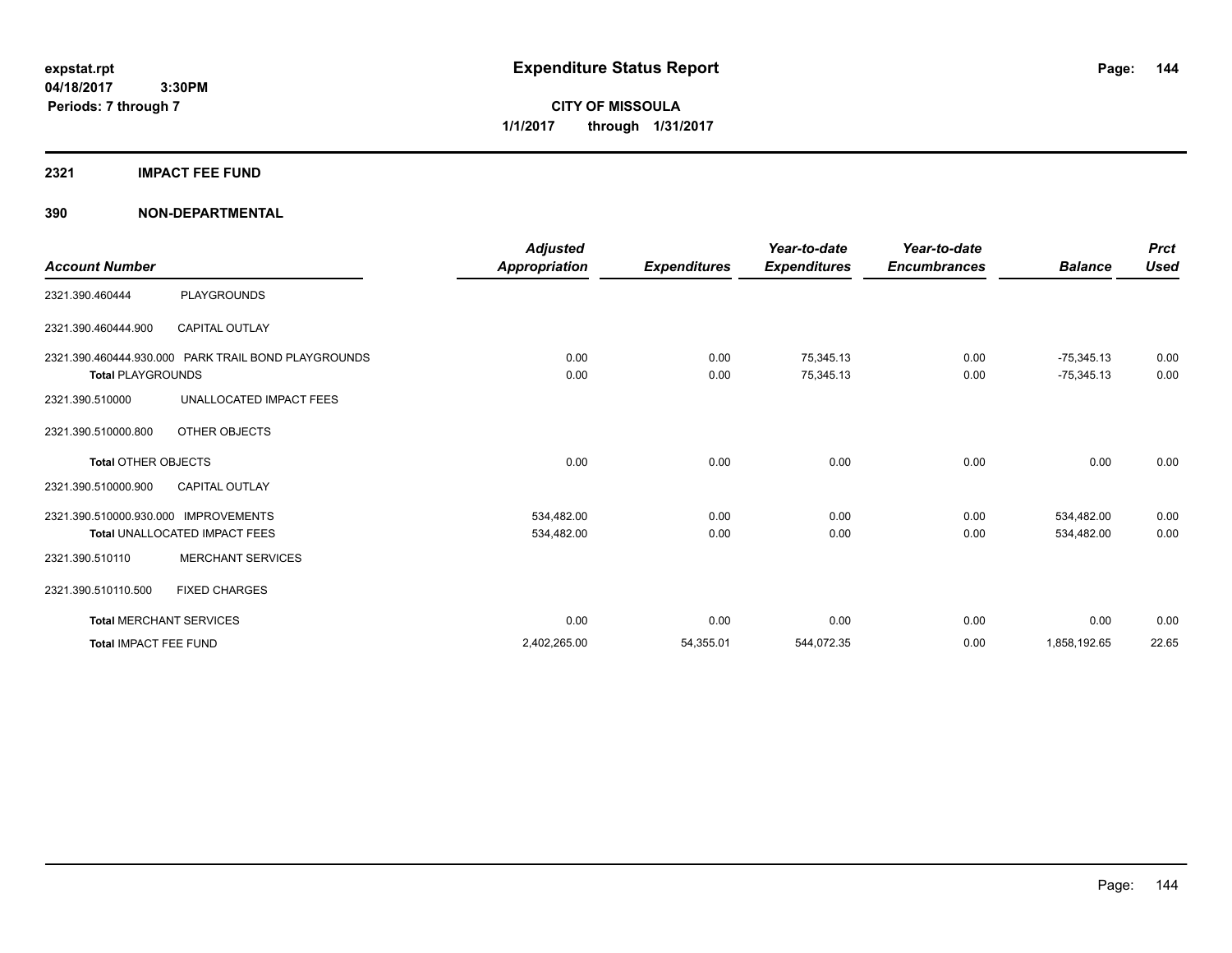**expstat.rpt Expenditure Status Report** 

**04/18/2017 3:30PM Periods: 7 through 7**

# **2322 GEORGE ELMER/CATTLE DR INTERSECTION**

| <b>Account Number</b>       |                                               | <b>Adjusted</b><br><b>Appropriation</b> | <b>Expenditures</b> | Year-to-date<br><b>Expenditures</b> | Year-to-date<br><b>Encumbrances</b> | <b>Balance</b> | <b>Prct</b><br><b>Used</b> |
|-----------------------------|-----------------------------------------------|-----------------------------------------|---------------------|-------------------------------------|-------------------------------------|----------------|----------------------------|
|                             |                                               |                                         |                     |                                     |                                     |                |                            |
| 2322.390.510100             | SPECIAL ASSESSMENTS                           |                                         |                     |                                     |                                     |                |                            |
| 2322.390.510100.300         | PURCHASED SERVICES                            |                                         |                     |                                     |                                     |                |                            |
|                             | 2322.390.510100.350.000 PROFESSIONAL SERVICES | 15,000.00                               | 0.00                | 0.00                                | 0.00                                | 15,000.00      | 0.00                       |
|                             | <b>Total PURCHASED SERVICES</b>               | 15,000.00                               | 0.00                | 0.00                                | 0.00                                | 15,000.00      | 0.00                       |
| 2322.390.510100.800         | OTHER OBJECTS                                 |                                         |                     |                                     |                                     |                |                            |
| <b>Total OTHER OBJECTS</b>  |                                               | 0.00                                    | 0.00                | 0.00                                | 0.00                                | 0.00           | 0.00                       |
| 2322.390.510100.900         | <b>CAPITAL OUTLAY</b>                         |                                         |                     |                                     |                                     |                |                            |
| <b>Total CAPITAL OUTLAY</b> |                                               | 0.00                                    | 0.00                | 0.00                                | 0.00                                | 0.00           | 0.00                       |
|                             | <b>Total SPECIAL ASSESSMENTS</b>              | 15,000.00                               | 0.00                | 0.00                                | 0.00                                | 15,000.00      | 0.00                       |
| 2322.390.510110             | <b>MERCHANT SERVICES</b>                      |                                         |                     |                                     |                                     |                |                            |
| 2322.390.510110.500         | <b>FIXED CHARGES</b>                          |                                         |                     |                                     |                                     |                |                            |
|                             | <b>Total MERCHANT SERVICES</b>                | 0.00                                    | 0.00                | 0.00                                | 0.00                                | 0.00           | 0.00                       |
|                             | Total GEORGE ELMER/CATTLE DR INTERSECTION     | 15,000.00                               | 0.00                | 0.00                                | 0.00                                | 15,000.00      | 0.00                       |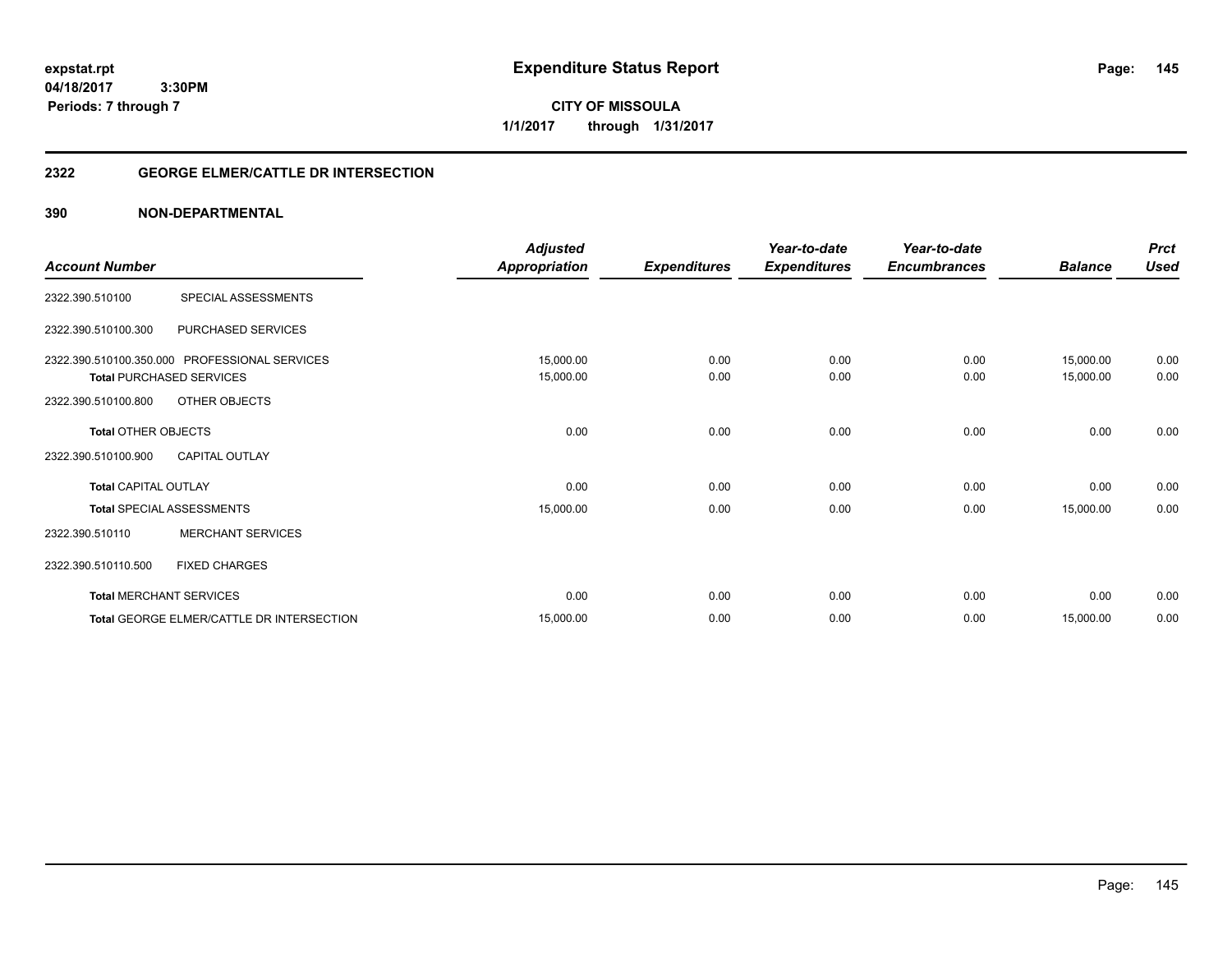**CITY OF MISSOULA 1/1/2017 through 1/31/2017**

## **2365 PUBLIC ART FUND**

## **220 MAYOR**

|                                                  | <b>Adjusted</b>      |                     | Year-to-date        | Year-to-date        |                | <b>Prct</b> |
|--------------------------------------------------|----------------------|---------------------|---------------------|---------------------|----------------|-------------|
| <b>Account Number</b>                            | <b>Appropriation</b> | <b>Expenditures</b> | <b>Expenditures</b> | <b>Encumbrances</b> | <b>Balance</b> | Used        |
| PUBLIC ART PROJECTS<br>2365.220.460518           |                      |                     |                     |                     |                |             |
| PURCHASED SERVICES<br>2365.220.460518.300        |                      |                     |                     |                     |                |             |
| 2365.220.460518.320.000 PRINTING & DUPLICATING   | 3,000.00             | 0.00                | 0.00                | 0.00                | 3,000.00       | 0.00        |
| 2365.220.460518.390.000 OTHER PURCHASED SERVICES | 23,320.00            | 0.00                | 0.00                | 0.00                | 23,320.00      | 0.00        |
| <b>Total PURCHASED SERVICES</b>                  | 26,320.00            | 0.00                | 0.00                | 0.00                | 26,320.00      | 0.00        |
| OTHER OBJECTS<br>2365.220.460518.800             |                      |                     |                     |                     |                |             |
| <b>Total OTHER OBJECTS</b>                       | 0.00                 | 0.00                | 0.00                | 0.00                | 0.00           | 0.00        |
| 2365.220.460518.900<br><b>CAPITAL OUTLAY</b>     |                      |                     |                     |                     |                |             |
| 2365.220.460518.930.000 IMPROVEMENTS             | 0.00                 | 0.00                | 5,000.00            | 0.00                | $-5,000.00$    | 0.00        |
| <b>Total CAPITAL OUTLAY</b>                      | 0.00                 | 0.00                | 5,000.00            | 0.00                | $-5,000.00$    | 0.00        |
| <b>Total PUBLIC ART PROJECTS</b>                 | 26,320.00            | 0.00                | 5,000.00            | 0.00                | 21,320.00      | 19.00       |
| <b>MERCHANT SERVICES</b><br>2365.220.510110      |                      |                     |                     |                     |                |             |
| 2365.220.510110.500<br><b>FIXED CHARGES</b>      |                      |                     |                     |                     |                |             |
| <b>Total FIXED CHARGES</b>                       | 0.00                 | 0.00                | 0.00                | 0.00                | 0.00           | 0.00        |
| <b>Total MERCHANT SERVICES</b>                   | 0.00                 | 0.00                | 0.00                | 0.00                | 0.00           | 0.00        |
| <b>Total PUBLIC ART FUND</b>                     | 26,320.00            | 0.00                | 5,000.00            | 0.00                | 21,320.00      | 19.00       |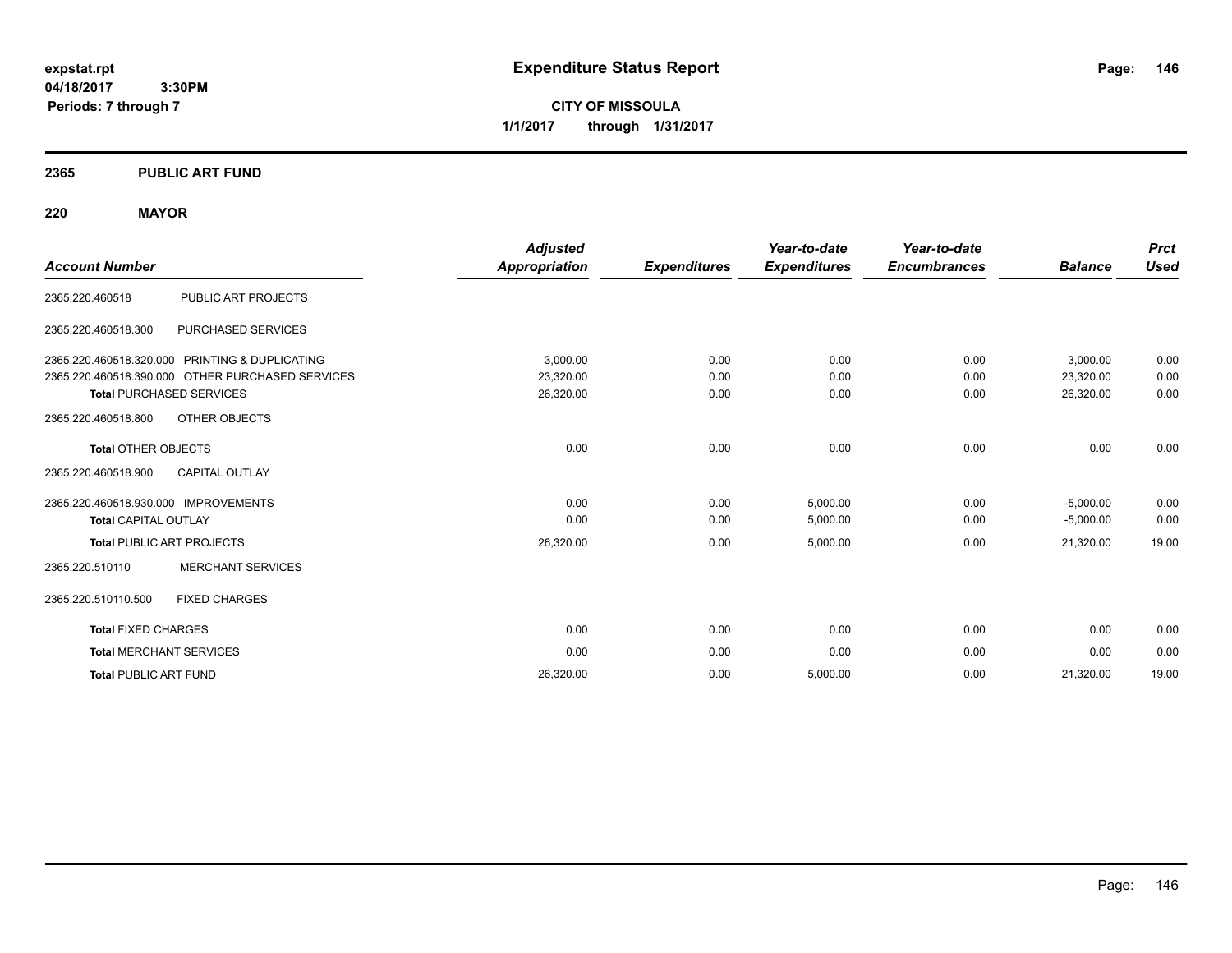**147**

**04/18/2017 3:30PM Periods: 7 through 7**

**CITY OF MISSOULA 1/1/2017 through 1/31/2017**

#### **2371 EMPLOYEE HEALTH INSURANCE LEVY FUND**

| <b>Account Number</b>          |                                                  | <b>Adjusted</b><br><b>Appropriation</b> | <b>Expenditures</b> | Year-to-date<br><b>Expenditures</b> | Year-to-date<br><b>Encumbrances</b> | <b>Balance</b> | <b>Prct</b><br><b>Used</b> |
|--------------------------------|--------------------------------------------------|-----------------------------------------|---------------------|-------------------------------------|-------------------------------------|----------------|----------------------------|
| 2371.390.510110                | <b>MERCHANT SERVICES</b>                         |                                         |                     |                                     |                                     |                |                            |
| 2371.390.510110.500            | <b>FIXED CHARGES</b>                             |                                         |                     |                                     |                                     |                |                            |
| <b>Total MERCHANT SERVICES</b> |                                                  | 0.00                                    | 0.00                | 0.00                                | 0.00                                | 0.00           | 0.00                       |
| 2371.390.521000                | INTERFUND OPERATING TRANSFERS                    |                                         |                     |                                     |                                     |                |                            |
| 2371.390.521000.800            | OTHER OBJECTS                                    |                                         |                     |                                     |                                     |                |                            |
|                                | 2371.390.521000.820.000 TRANSFERS TO OTHER FUNDS | 4,525.00                                | 0.00                | 2,263.00                            | 0.00                                | 2,262.00       | 50.01                      |
|                                | <b>Total INTERFUND OPERATING TRANSFERS</b>       | 4,525.00                                | 0.00                | 2,263.00                            | 0.00                                | 2,262.00       | 50.01                      |
|                                | Total EMPLOYEE HEALTH INSURANCE LEVY FUND        | 4,525.00                                | 0.00                | 2,263.00                            | 0.00                                | 2.262.00       | 50.01                      |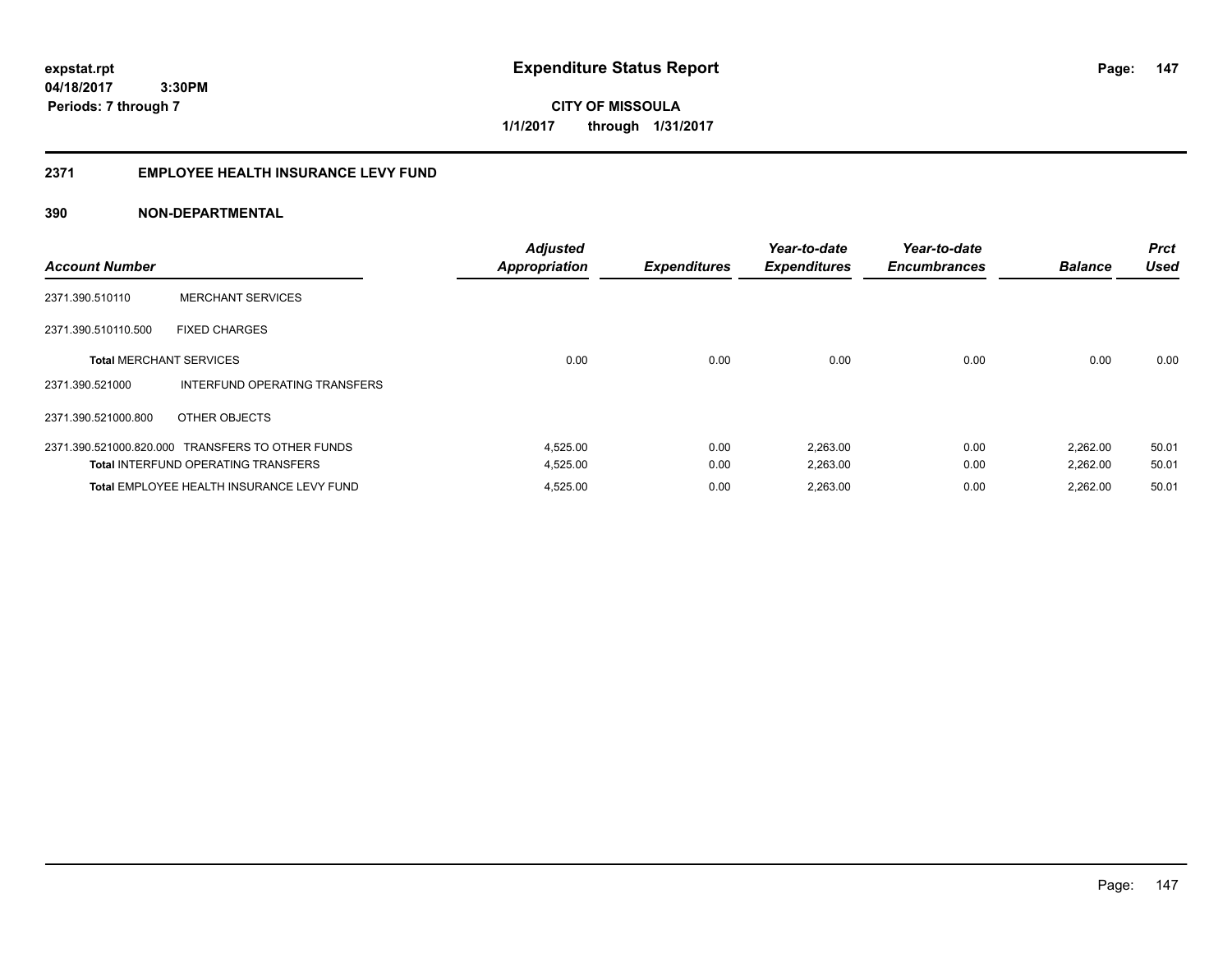**Periods: 7 through 7**

**CITY OF MISSOULA 1/1/2017 through 1/31/2017**

#### **2372 PERMISSIVE MEDICAL LEVY**

 **3:30PM**

| <b>Account Number</b>          |                                                  | <b>Adjusted</b><br><b>Appropriation</b> | <b>Expenditures</b> | Year-to-date<br><b>Expenditures</b> | Year-to-date<br><b>Encumbrances</b> | <b>Balance</b> | <b>Prct</b><br><b>Used</b> |
|--------------------------------|--------------------------------------------------|-----------------------------------------|---------------------|-------------------------------------|-------------------------------------|----------------|----------------------------|
| 2372.390.510110                | <b>MERCHANT SERVICES</b>                         |                                         |                     |                                     |                                     |                |                            |
| 2372.390.510110.500            | <b>FIXED CHARGES</b>                             |                                         |                     |                                     |                                     |                |                            |
| <b>Total MERCHANT SERVICES</b> |                                                  | 0.00                                    | 0.00                | 0.00                                | 0.00                                | 0.00           | 0.00                       |
| 2372.390.521000                | INTERFUND OPERATING TRANSFERS                    |                                         |                     |                                     |                                     |                |                            |
| 2372.390.521000.800            | OTHER OBJECTS                                    |                                         |                     |                                     |                                     |                |                            |
|                                | 2372.390.521000.820.000 TRANSFERS TO OTHER FUNDS | 4,774,150.00                            | 0.00                | 2,387,075.00                        | 0.00                                | 2,387,075.00   | 50.00                      |
|                                | <b>Total INTERFUND OPERATING TRANSFERS</b>       | 4,774,150.00                            | 0.00                | 2,387,075.00                        | 0.00                                | 2,387,075.00   | 50.00                      |
|                                | <b>Total PERMISSIVE MEDICAL LEVY</b>             | 4,774,150.00                            | 0.00                | 2.387.075.00                        | 0.00                                | 2.387.075.00   | 50.00                      |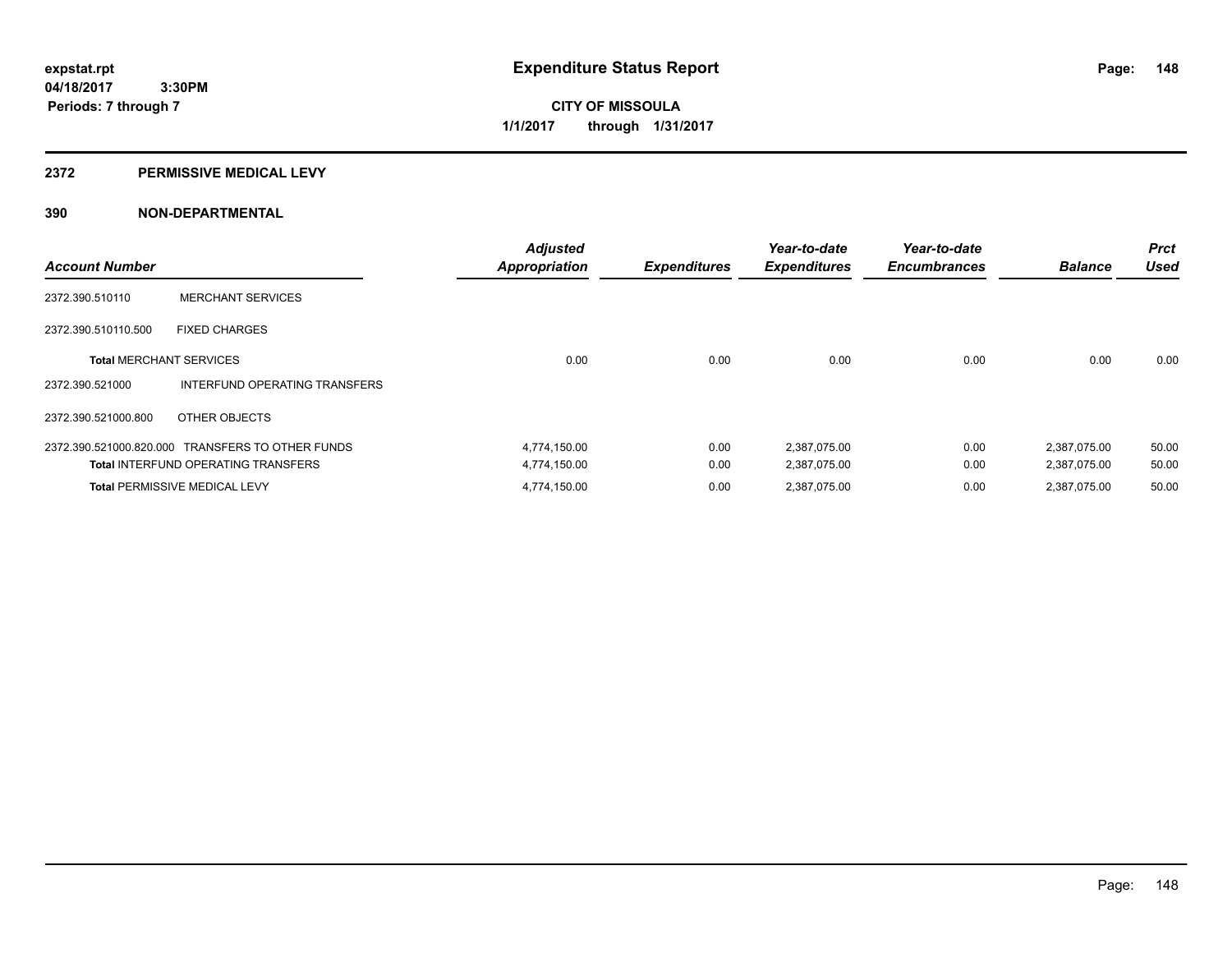**CITY OF MISSOULA 1/1/2017 through 1/31/2017**

## **2389 CABLE TELEVISION FRANCHISE FUND**

|                                  |                                                  | <b>Adjusted</b>      |                     | Year-to-date        | Year-to-date        |                | <b>Prct</b> |
|----------------------------------|--------------------------------------------------|----------------------|---------------------|---------------------|---------------------|----------------|-------------|
| <b>Account Number</b>            |                                                  | <b>Appropriation</b> | <b>Expenditures</b> | <b>Expenditures</b> | <b>Encumbrances</b> | <b>Balance</b> | <b>Used</b> |
| 2389.390.411810                  | <b>CABLE TV FRANCHISE</b>                        |                      |                     |                     |                     |                |             |
| 2389.390.411810.300              | PURCHASED SERVICES                               |                      |                     |                     |                     |                |             |
|                                  | 2389.390.411810.350.000 PROFESSIONAL SERVICES    | 20,288.00            | 0.00                | 12,900.00           | 0.00                | 7,388.00       | 63.58       |
| 2389.390.411810.370.000          | TRAVEL                                           | 1.000.00             | 0.00                | 0.00                | 0.00                | 1.000.00       | 0.00        |
| 2389.390.411810.380.000 TRAINING |                                                  | 1,000.00             | 0.00                | 0.00                | 0.00                | 1,000.00       | 0.00        |
|                                  | <b>Total PURCHASED SERVICES</b>                  | 22,288.00            | 0.00                | 12,900.00           | 0.00                | 9,388.00       | 57.88       |
| 2389.390.411810.700              | <b>GRANTS &amp; CONTRIBUTIONS</b>                |                      |                     |                     |                     |                |             |
|                                  | 2389.390.411810.700.000 GRANTS & CONTRIBUTIONS   | 390,000.00           | 120,000.00          | 240,000.00          | 0.00                | 150,000.00     | 61.54       |
|                                  | <b>Total GRANTS &amp; CONTRIBUTIONS</b>          | 390,000.00           | 120,000.00          | 240,000.00          | 0.00                | 150.000.00     | 61.54       |
| 2389.390.411810.800              | OTHER OBJECTS                                    |                      |                     |                     |                     |                |             |
|                                  | 2389.390.411810.820.000 TRANSFERS TO OTHER FUNDS | 301,433.00           | 0.00                | 150.717.00          | 0.00                | 150.716.00     | 50.00       |
| <b>Total OTHER OBJECTS</b>       |                                                  | 301,433.00           | 0.00                | 150,717.00          | 0.00                | 150,716.00     | 50.00       |
| 2389.390.411810.900              | <b>CAPITAL OUTLAY</b>                            |                      |                     |                     |                     |                |             |
|                                  | 2389.390.411810.940.000 MACHINERY & EQUIPMENT    | 37.567.00            | 0.00                | 0.00                | 0.00                | 37.567.00      | 0.00        |
| <b>Total CAPITAL OUTLAY</b>      |                                                  | 37,567.00            | 0.00                | 0.00                | 0.00                | 37,567.00      | 0.00        |
| <b>Total CABLE TV FRANCHISE</b>  |                                                  | 751,288.00           | 120,000.00          | 403,617.00          | 0.00                | 347,671.00     | 53.72       |
| 2389.390.510110                  | <b>MERCHANT SERVICES</b>                         |                      |                     |                     |                     |                |             |
| 2389.390.510110.500              | <b>FIXED CHARGES</b>                             |                      |                     |                     |                     |                |             |
| <b>Total MERCHANT SERVICES</b>   |                                                  | 0.00                 | 0.00                | 0.00                | 0.00                | 0.00           | 0.00        |
|                                  | <b>Total CABLE TELEVISION FRANCHISE FUND</b>     | 751,288.00           | 120,000.00          | 403,617.00          | 0.00                | 347,671.00     | 53.72       |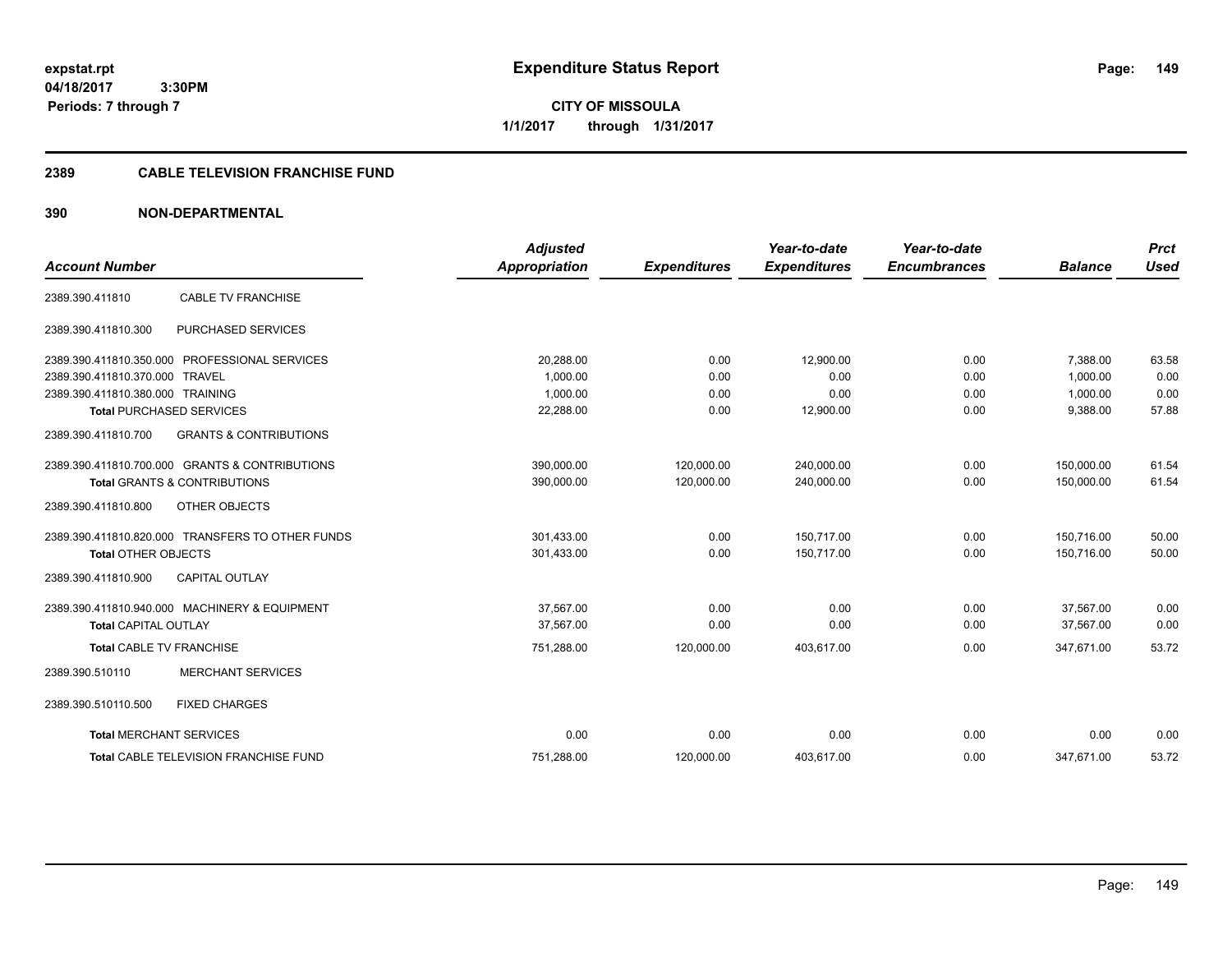**CITY OF MISSOULA 1/1/2017 through 1/31/2017**

## **2390 DRUG FORFEITURE FUND**

| <b>Account Number</b>                  |                                                  | <b>Adjusted</b><br><b>Appropriation</b> | <b>Expenditures</b> | Year-to-date<br><b>Expenditures</b> | Year-to-date<br><b>Encumbrances</b> | <b>Balance</b> | <b>Prct</b><br><b>Used</b> |
|----------------------------------------|--------------------------------------------------|-----------------------------------------|---------------------|-------------------------------------|-------------------------------------|----------------|----------------------------|
|                                        |                                                  |                                         |                     |                                     |                                     |                |                            |
| 2390.290.420142                        | <b>NARCOTICS</b>                                 |                                         |                     |                                     |                                     |                |                            |
| 2390.290.420142.100                    | PERSONAL SERVICES                                |                                         |                     |                                     |                                     |                |                            |
| <b>Total PERSONAL SERVICES</b>         |                                                  | 0.00                                    | 0.00                | 0.00                                | 0.00                                | 0.00           | 0.00                       |
| 2390.290.420142.200                    | <b>SUPPLIES</b>                                  |                                         |                     |                                     |                                     |                |                            |
|                                        | 2390.290.420142.220.000 OPERATING SUPPLIES       | 3.000.00                                | 840.07              | 2,812.66                            | 0.00                                | 187.34         | 93.76                      |
|                                        | 2390.290.420142.230.000 REPAIR/MAINTENANCE       | 3,000.00                                | 0.00                | 0.00                                | 0.00                                | 3,000.00       | 0.00                       |
| 2390.290.420142.231.000 GASOLINE       |                                                  | 500.00                                  | 0.00                | 0.00                                | 0.00                                | 500.00         | 0.00                       |
| <b>Total SUPPLIES</b>                  |                                                  | 6,500.00                                | 840.07              | 2,812.66                            | 0.00                                | 3,687.34       | 43.27                      |
| 2390.290.420142.300                    | PURCHASED SERVICES                               |                                         |                     |                                     |                                     |                |                            |
| 2390.290.420142.310.000 COMMUNICATIONS |                                                  | 500.00                                  | 0.00                | 0.00                                | 0.00                                | 500.00         | 0.00                       |
|                                        | 2390.290.420142.320.000 PRINTING & DUPLICATING   | 300.00                                  | 0.00                | 0.00                                | 0.00                                | 300.00         | 0.00                       |
|                                        | 2390.290.420142.360.000 REPAIR & MAINTENANCE     | 500.00                                  | 0.00                | 0.00                                | 0.00                                | 500.00         | 0.00                       |
| 2390.290.420142.370.000 TRAVEL         |                                                  | 2,000.00                                | 0.00                | 1,500.00                            | 0.00                                | 500.00         | 75.00                      |
| 2390.290.420142.380.000 TRAINING       |                                                  | 1,500.00                                | 0.00                | 0.00                                | 0.00                                | 1,500.00       | 0.00                       |
|                                        | 2390.290.420142.390.000 OTHER PURCHASED SERVICES | 500.00                                  | 0.00                | 0.00                                | 0.00                                | 500.00         | 0.00                       |
| <b>Total PURCHASED SERVICES</b>        |                                                  | 5,300.00                                | 0.00                | 1,500.00                            | 0.00                                | 3,800.00       | 28.30                      |
| 2390.290.420142.500                    | <b>FIXED CHARGES</b>                             |                                         |                     |                                     |                                     |                |                            |
| 2390.290.420142.500.000 FIXED CHARGES  |                                                  | 1,000.00                                | 0.00                | 0.00                                | 0.00                                | 1,000.00       | 0.00                       |
| <b>Total FIXED CHARGES</b>             |                                                  | 1,000.00                                | 0.00                | 0.00                                | 0.00                                | 1,000.00       | 0.00                       |
| 2390.290.420142.700                    | <b>GRANTS &amp; CONTRIBUTIONS</b>                |                                         |                     |                                     |                                     |                |                            |
|                                        | <b>Total GRANTS &amp; CONTRIBUTIONS</b>          | 0.00                                    | 0.00                | 0.00                                | 0.00                                | 0.00           | 0.00                       |
| 2390.290.420142.800                    | OTHER OBJECTS                                    |                                         |                     |                                     |                                     |                |                            |
| <b>Total OTHER OBJECTS</b>             |                                                  | 0.00                                    | 0.00                | 0.00                                | 0.00                                | 0.00           | 0.00                       |
| 2390.290.420142.900                    | <b>CAPITAL OUTLAY</b>                            |                                         |                     |                                     |                                     |                |                            |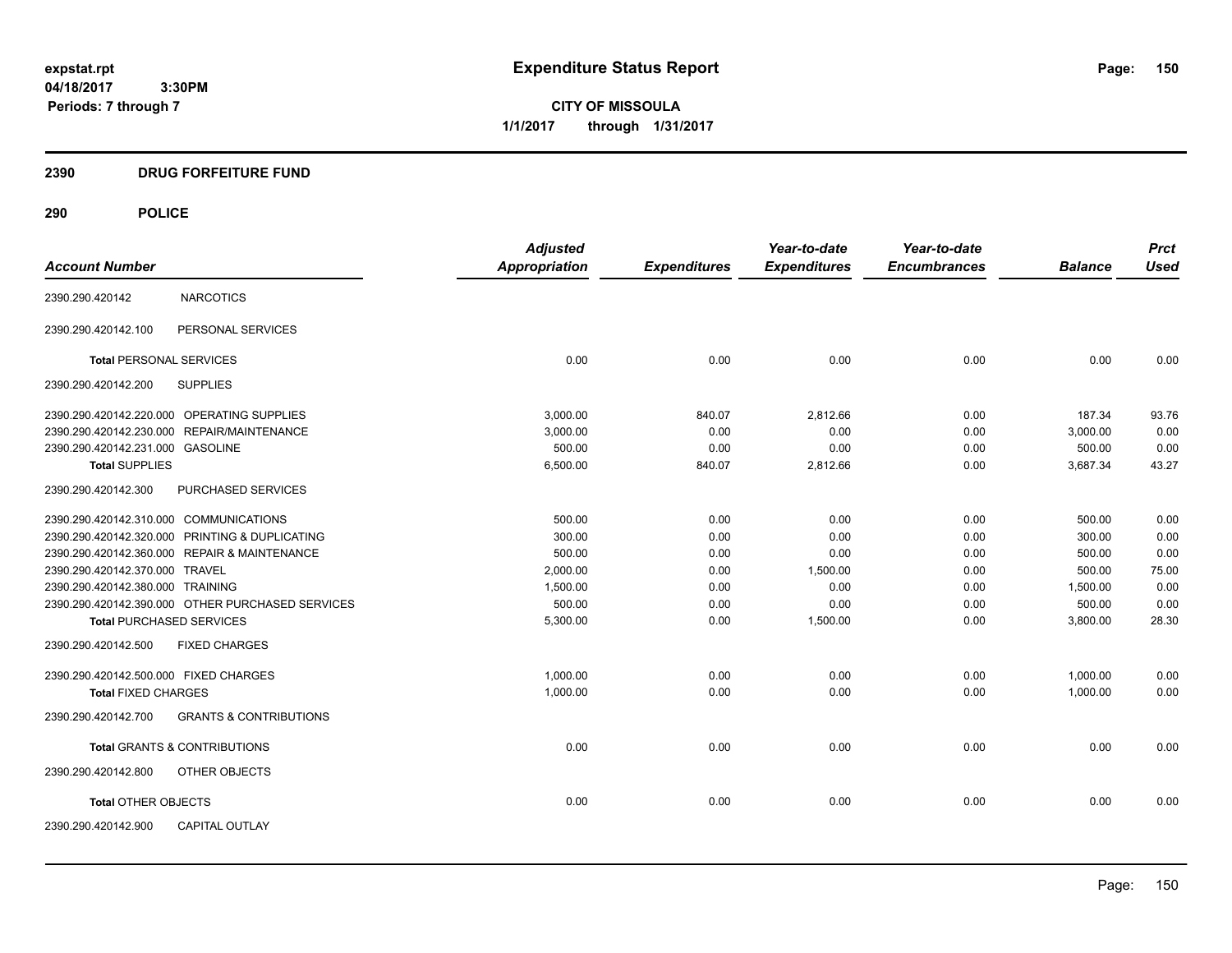**CITY OF MISSOULA 1/1/2017 through 1/31/2017**

## **2390 DRUG FORFEITURE FUND**

| <b>Account Number</b>                         | <b>Adjusted</b>      |                     | Year-to-date        | Year-to-date<br><b>Encumbrances</b> | <b>Balance</b> | <b>Prct</b><br>Used |
|-----------------------------------------------|----------------------|---------------------|---------------------|-------------------------------------|----------------|---------------------|
|                                               | <b>Appropriation</b> | <b>Expenditures</b> | <b>Expenditures</b> |                                     |                |                     |
| 2390.290.420142.940.000 MACHINERY & EQUIPMENT | 5,000.00             | 0.00                | 0.00                | 0.00                                | 5,000.00       | 0.00                |
| <b>Total CAPITAL OUTLAY</b>                   | 5,000.00             | 0.00                | 0.00                | 0.00                                | 5,000.00       | 0.00                |
| <b>Total NARCOTICS</b>                        | 17,800.00            | 840.07              | 4.312.66            | 0.00                                | 13,487.34      | 24.23               |
| <b>MERCHANT SERVICES</b><br>2390.290.510110   |                      |                     |                     |                                     |                |                     |
| 2390.290.510110.500<br><b>FIXED CHARGES</b>   |                      |                     |                     |                                     |                |                     |
| <b>Total MERCHANT SERVICES</b>                | 0.00                 | 0.00                | 0.00                | 0.00                                | 0.00           | 0.00                |
| <b>Total DRUG FORFEITURE FUND</b>             | 17,800.00            | 840.07              | 4,312.66            | 0.00                                | 13.487.34      | 24.23               |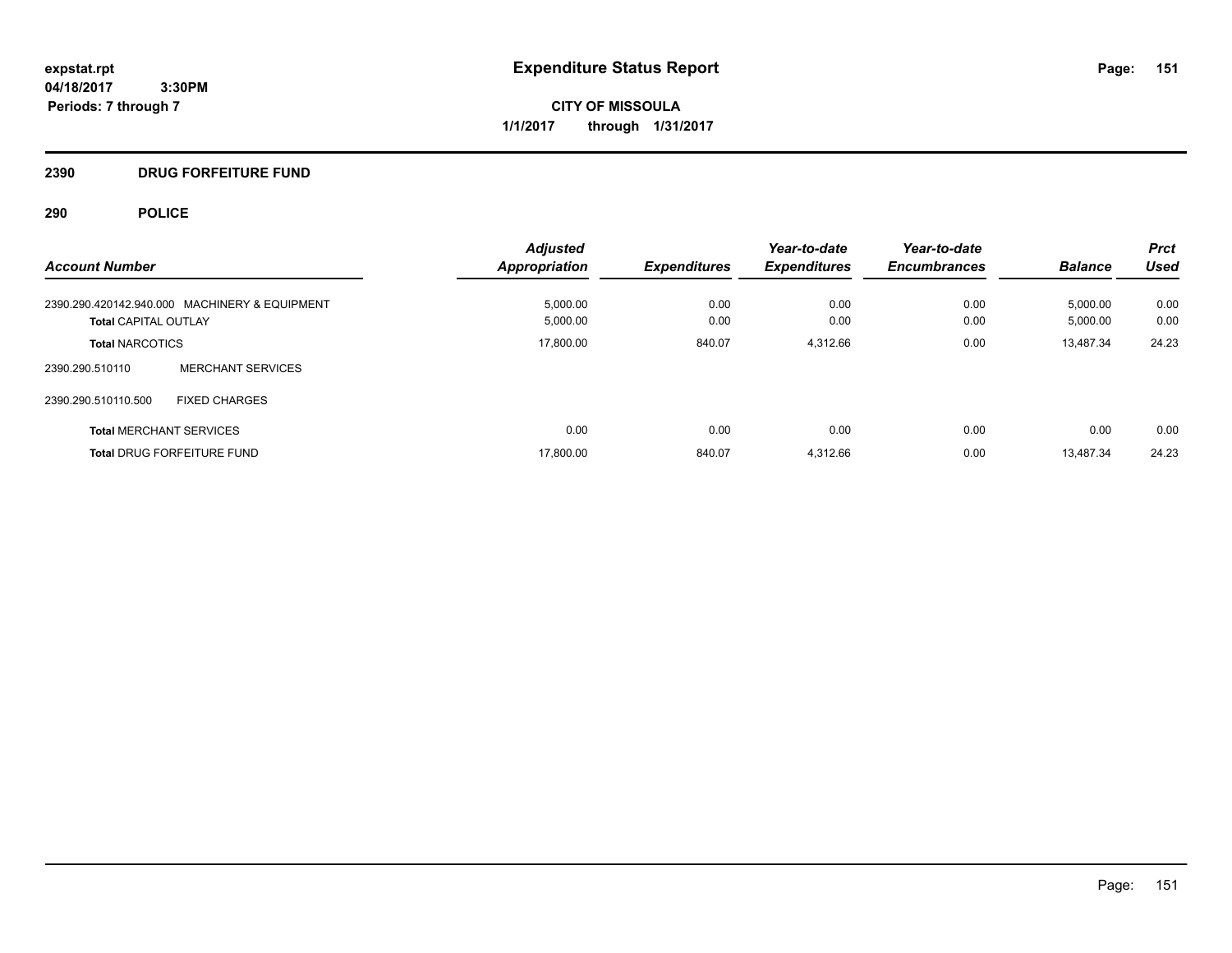**CITY OF MISSOULA 1/1/2017 through 1/31/2017**

#### **2394 BUILDING INSPECTION FUND**

## **310 BUILDING INSPECTION**

|                                           |                                                         | <b>Adjusted</b>      |                     | Year-to-date        | Year-to-date        |                | <b>Prct</b> |
|-------------------------------------------|---------------------------------------------------------|----------------------|---------------------|---------------------|---------------------|----------------|-------------|
| <b>Account Number</b>                     |                                                         | <b>Appropriation</b> | <b>Expenditures</b> | <b>Expenditures</b> | <b>Encumbrances</b> | <b>Balance</b> | <b>Used</b> |
| 2394.310.420500                           | PROTECTIVE INSPECTIONS                                  |                      |                     |                     |                     |                |             |
| 2394.310.420500.100                       | PERSONAL SERVICES                                       |                      |                     |                     |                     |                |             |
|                                           | 2394.310.420500.110.000 SALARIES AND WAGES              | 692,907.00           | 41,978.40           | 389,219.27          | 0.00                | 303,687.73     | 56.17       |
|                                           | 2394.310.420500.120.000 OVERTIME/TERMINATION            | 500.00               | 0.00                | 0.00                | 0.00                | 500.00         | 0.00        |
| 2394.310.420500.130.000 OTHER             |                                                         | 19,912.00            | 0.00                | 0.00                | 0.00                | 19,912.00      | 0.00        |
|                                           | 2394.310.420500.140.000 EMPLOYER CONTRIBUTIONS          | 240,012.00           | 15,721.34           | 146,487.82          | 0.00                | 93,524.18      | 61.03       |
|                                           | 2394.310.420500.141.000 STATE RETIREMENT CONTRIBUTIONS  | 0.00                 | 41.98               | 302.86              | 0.00                | $-302.86$      | 0.00        |
| <b>Total PERSONAL SERVICES</b>            |                                                         | 953,331.00           | 57,741.72           | 536,009.95          | 0.00                | 417,321.05     | 56.22       |
| 2394.310.420500.200                       | <b>SUPPLIES</b>                                         |                      |                     |                     |                     |                |             |
| 2394.310.420500.210.000 OFFICE SUPPLIES   |                                                         | 2,200.00             | 17.69               | 5,314.83            | 0.00                | $-3,114.83$    | 241.58      |
| 2394.310.420500.210.300 OFFICE SUPPLIES   |                                                         | 5,500.00             | 0.00                | 0.00                | 0.00                | 5,500.00       | 0.00        |
|                                           | 2394.310.420500.220.000 OPERATING SUPPLIES              | 0.00                 | 337.21              | 3,239.00            | 0.00                | $-3.239.00$    | 0.00        |
|                                           | 2394.310.420500.230.000 REPAIR/MAINTENANCE              | 3.000.00             | 2,030.13            | 2,304.17            | 0.00                | 695.83         | 76.81       |
| 2394.310.420500.231.000 GASOLINE          |                                                         | 11,475.00            | 895.28              | 2,767.79            | 0.00                | 8,707.21       | 24.12       |
|                                           | 2394.310.420500.250.000 SUPPLIES FOR RESALE             | 500.00               | 0.00                | 0.00                | 0.00                | 500.00         | 0.00        |
| <b>Total SUPPLIES</b>                     |                                                         | 22,675.00            | 3,280.31            | 13,625.79           | 0.00                | 9,049.21       | 60.09       |
| 2394.310.420500.300                       | <b>PURCHASED SERVICES</b>                               |                      |                     |                     |                     |                |             |
| 2394.310.420500.310.000 COMMUNICATIONS    |                                                         | 1,000.00             | 175.96              | 414.78              | 0.00                | 585.22         | 41.48       |
|                                           | 2394.310.420500.320.000 PRINTING & DUPLICATING          | 7,600.00             | 0.00                | 68.80               | 0.00                | 7,531.20       | 0.91        |
|                                           | 2394.310.420500.330.000 PUBLICITY, SUBSCRIPTIONS & DUES | 2,100.00             | 877.50              | 12,495.36           | 0.00                | $-10,395.36$   | 595.02      |
| 2394.310.420500.344.000 TELEPHONE SERVICE |                                                         | 13,548.00            | 2,242.19            | 9,179.16            | 0.00                | 4,368.84       | 67.75       |
|                                           | 2394.310.420500.350.000 PROFESSIONAL SERVICES           | 14,600.00            | 8,240.19            | 20,212.02           | 0.00                | $-5,612.02$    | 138.44      |
|                                           | 2394.310.420500.360.000 REPAIR & MAINTENANCE            | 33,378.00            | 0.00                | 756.59              | 0.00                | 32,621.41      | 2.27        |
| 2394.310.420500.370.000 TRAVEL            |                                                         | 5,025.00             | 1,173.40            | 1,581.12            | 0.00                | 3,443.88       | 31.47       |
| 2394.310.420500.380.000 TRAINING          |                                                         | 6,500.00             | 280.00              | 535.00              | 0.00                | 5,965.00       | 8.23        |
| <b>Total PURCHASED SERVICES</b>           |                                                         | 83,751.00            | 12,989.24           | 45,242.83           | 0.00                | 38,508.17      | 54.02       |

2394.310.420500.500 FIXED CHARGES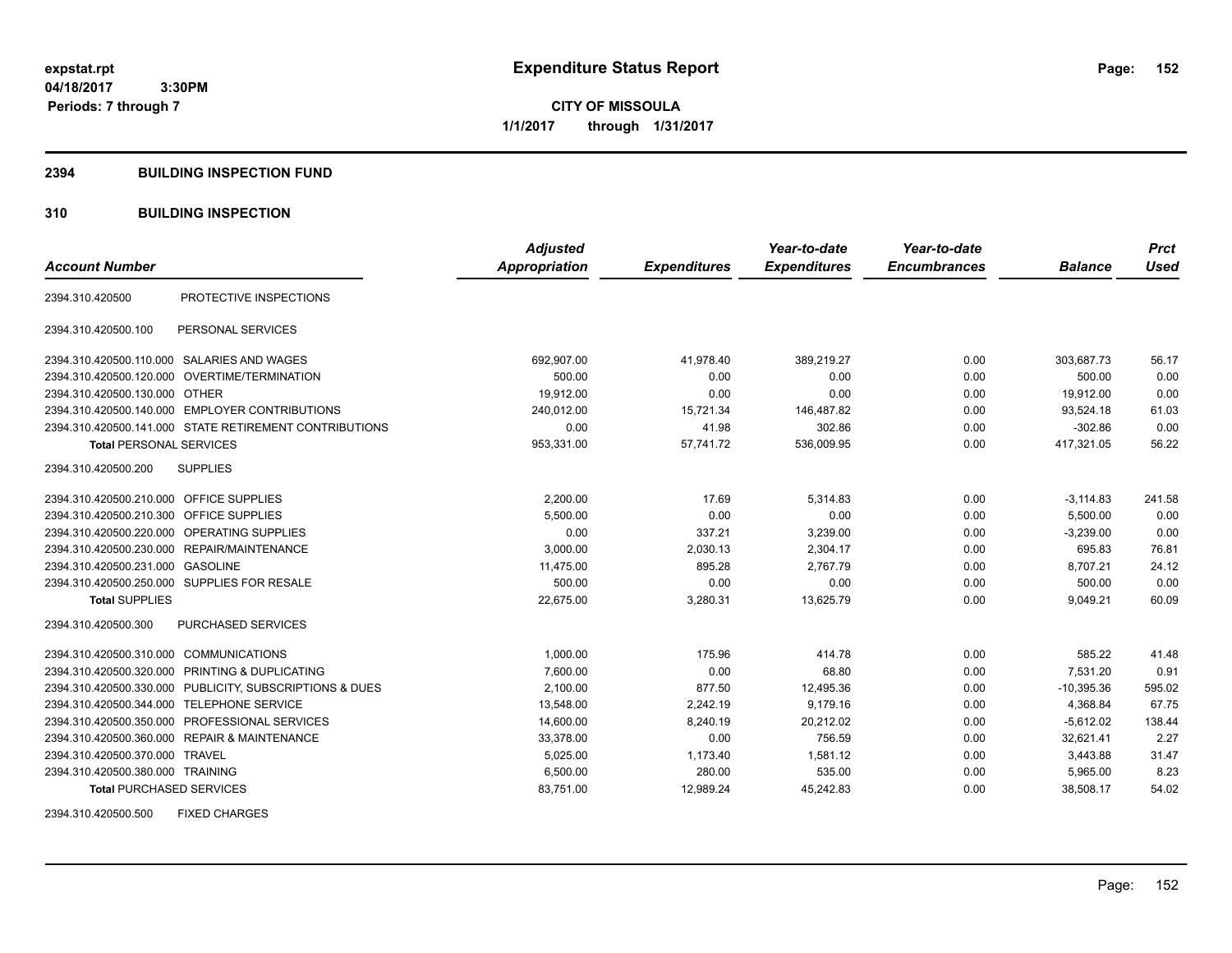**CITY OF MISSOULA 1/1/2017 through 1/31/2017**

#### **2394 BUILDING INSPECTION FUND**

## **310 BUILDING INSPECTION**

| <b>Account Number</b>                          |                          | <b>Adjusted</b><br><b>Appropriation</b> | <b>Expenditures</b> | Year-to-date<br><b>Expenditures</b> | Year-to-date<br><b>Encumbrances</b> | <b>Balance</b> | <b>Prct</b><br><b>Used</b> |
|------------------------------------------------|--------------------------|-----------------------------------------|---------------------|-------------------------------------|-------------------------------------|----------------|----------------------------|
| 2394.310.420500.500.000 FIXED CHARGES          |                          | 363,860.00                              | 3,658.52            | 185,588.52                          | 0.00                                | 178,271.48     | 51.01                      |
| <b>Total FIXED CHARGES</b>                     |                          | 363,860.00                              | 3,658.52            | 185,588.52                          | 0.00                                | 178,271.48     | 51.01                      |
| 2394.310.420500.600                            | <b>DEBT SERVICE</b>      |                                         |                     |                                     |                                     |                |                            |
| <b>Total DEBT SERVICE</b>                      |                          | 0.00                                    | 0.00                | 0.00                                | 0.00                                | 0.00           | 0.00                       |
| 2394.310.420500.900                            | CAPITAL OUTLAY           |                                         |                     |                                     |                                     |                |                            |
| <b>Total CAPITAL OUTLAY</b>                    |                          | 0.00                                    | 0.00                | 0.00                                | 0.00                                | 0.00           | 0.00                       |
| <b>Total PROTECTIVE INSPECTIONS</b>            |                          | 1,423,617.00                            | 77,669.79           | 780,467.09                          | 0.00                                | 643,149.91     | 54.82                      |
| 2394.310.510110                                | <b>MERCHANT SERVICES</b> |                                         |                     |                                     |                                     |                |                            |
| 2394.310.510110.500                            | <b>FIXED CHARGES</b>     |                                         |                     |                                     |                                     |                |                            |
| 2394.310.510110.550.000 MERCHANT SERVICE FEES  |                          | 15,400.00                               | 0.00                | 0.00                                | 0.00                                | 15,400.00      | 0.00                       |
| <b>Total MERCHANT SERVICES</b>                 |                          | 15,400.00                               | 0.00                | 0.00                                | 0.00                                | 15,400.00      | 0.00                       |
| 2394.310.510306                                | <b>SALARY RESERVE</b>    |                                         |                     |                                     |                                     |                |                            |
| 2394.310.510306.100                            | PERSONAL SERVICES        |                                         |                     |                                     |                                     |                |                            |
| 2394.310.510306.110.000 SALARIES AND WAGES     |                          | 7,721.00                                | 0.00                | 0.00                                | 0.00                                | 7.721.00       | 0.00                       |
| 2394.310.510306.140.000 EMPLOYER CONTRIBUTIONS |                          | 1.998.00                                | 0.00                | 0.00                                | 0.00                                | 1.998.00       | 0.00                       |
| <b>Total SALARY RESERVE</b>                    |                          | 9,719.00                                | 0.00                | 0.00                                | 0.00                                | 9,719.00       | 0.00                       |
| <b>Total BUILDING INSPECTION FUND</b>          |                          | 1,448,736.00                            | 77,669.79           | 780,467.09                          | 0.00                                | 668,268.91     | 53.87                      |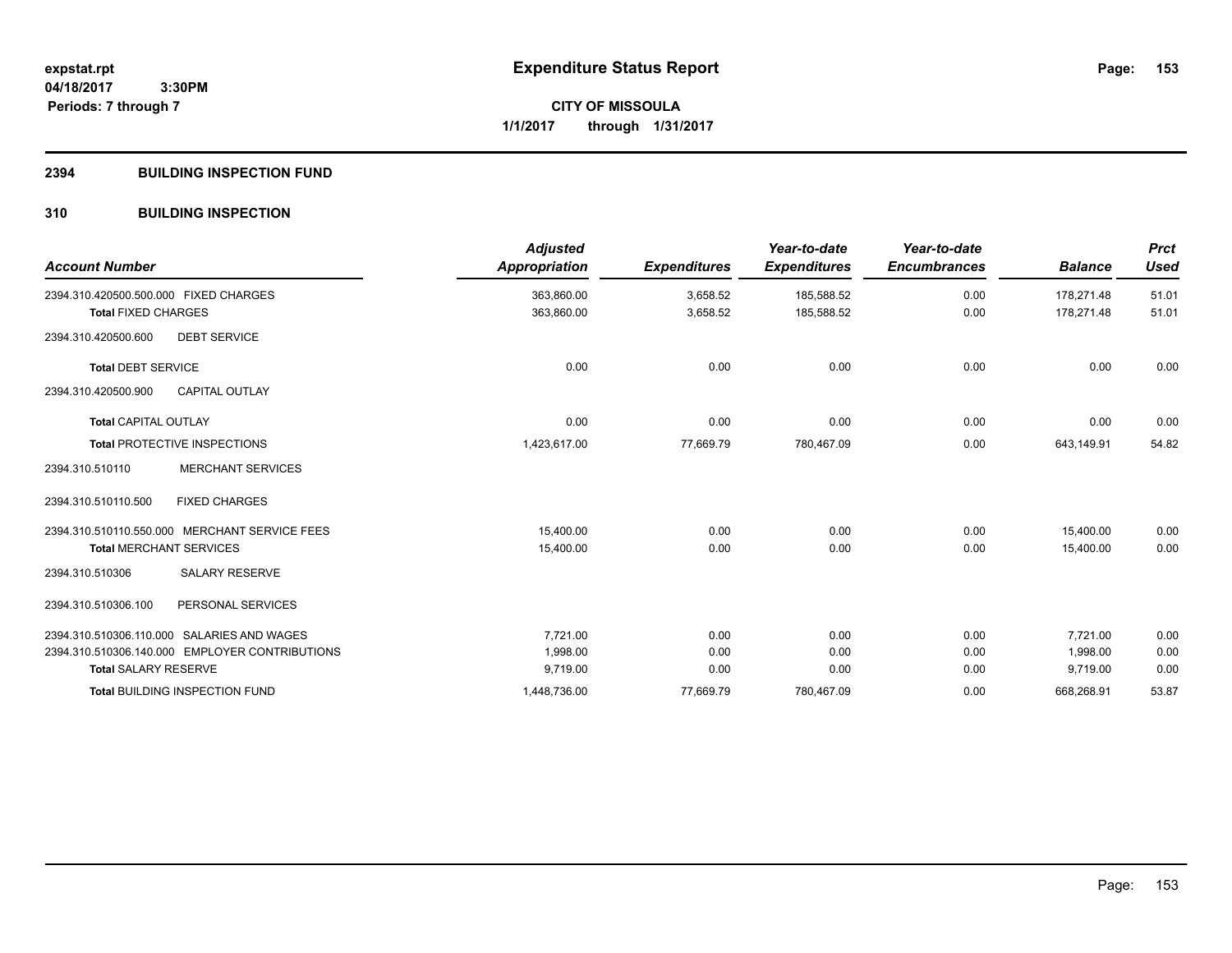**CITY OF MISSOULA 1/1/2017 through 1/31/2017**

## **2395 CITY GRANTS & PROGRAM INCOME FUND**

|                             |                                               | <b>Adjusted</b>      |                     | Year-to-date        | Year-to-date        |                | <b>Prct</b> |
|-----------------------------|-----------------------------------------------|----------------------|---------------------|---------------------|---------------------|----------------|-------------|
| <b>Account Number</b>       |                                               | <b>Appropriation</b> | <b>Expenditures</b> | <b>Expenditures</b> | <b>Encumbrances</b> | <b>Balance</b> | <b>Used</b> |
| 2395.390.470200             | <b>HOUSING REHAB</b>                          |                      |                     |                     |                     |                |             |
| 2395.390.470200.700         | <b>GRANTS &amp; CONTRIBUTIONS</b>             |                      |                     |                     |                     |                |             |
|                             | <b>Total GRANTS &amp; CONTRIBUTIONS</b>       | 0.00                 | 0.00                | 0.00                | 0.00                | 0.00           | 0.00        |
| 2395.390.470200.800         | OTHER OBJECTS                                 |                      |                     |                     |                     |                |             |
| <b>Total HOUSING REHAB</b>  |                                               | 0.00                 | 0.00                | 0.00                | 0.00                | 0.00           | 0.00        |
| 2395.390.470210             | <b>ADMINISTRATION</b>                         |                      |                     |                     |                     |                |             |
| 2395.390.470210.300         | PURCHASED SERVICES                            |                      |                     |                     |                     |                |             |
|                             | 2395.390.470210.350.000 PROFESSIONAL SERVICES | 2,105.00             | 0.00                | 0.00                | 0.00                | 2,105.00       | 0.00        |
|                             | <b>Total PURCHASED SERVICES</b>               | 2,105.00             | 0.00                | 0.00                | 0.00                | 2,105.00       | 0.00        |
| 2395.390.470210.800         | OTHER OBJECTS                                 |                      |                     |                     |                     |                |             |
| Total OTHER OBJECTS         |                                               | 0.00                 | 0.00                | 0.00                | 0.00                | 0.00           | 0.00        |
| <b>Total ADMINISTRATION</b> |                                               | 2,105.00             | 0.00                | 0.00                | 0.00                | 2,105.00       | 0.00        |
| 2395.390.470220             | PROPERTY ACQUISITION                          |                      |                     |                     |                     |                |             |
| 2395.390.470220.300         | PURCHASED SERVICES                            |                      |                     |                     |                     |                |             |
|                             | Total PROPERTY ACQUISITION                    | 0.00                 | 0.00                | 0.00                | 0.00                | 0.00           | 0.00        |
| 2395.390.470300             | ECONOMIC DEVELOPMENT                          |                      |                     |                     |                     |                |             |
| 2395.390.470300.700         | <b>GRANTS &amp; CONTRIBUTIONS</b>             |                      |                     |                     |                     |                |             |
|                             | <b>Total ECONOMIC DEVELOPMENT</b>             | 0.00                 | 0.00                | 0.00                | 0.00                | 0.00           | 0.00        |
| 2395.390.510110             | <b>MERCHANT SERVICES</b>                      |                      |                     |                     |                     |                |             |
| 2395.390.510110.500         | <b>FIXED CHARGES</b>                          |                      |                     |                     |                     |                |             |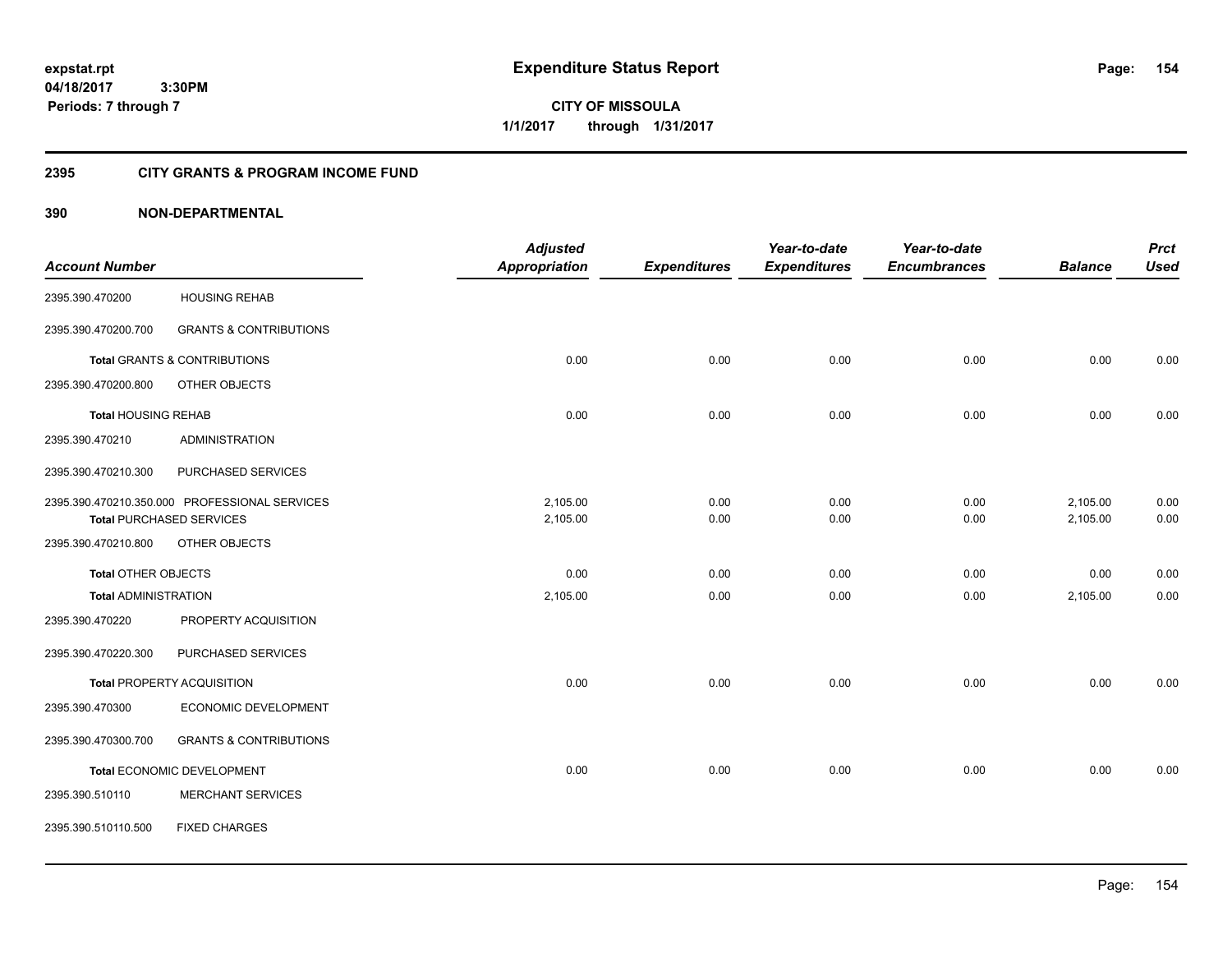**CITY OF MISSOULA 1/1/2017 through 1/31/2017**

## **2395 CITY GRANTS & PROGRAM INCOME FUND**

| <b>Account Number</b>                   | <b>Adjusted</b><br>Appropriation | <i><b>Expenditures</b></i> | Year-to-date<br><i><b>Expenditures</b></i> | Year-to-date<br><b>Encumbrances</b> | <b>Balance</b> | <b>Prct</b><br>Used |
|-----------------------------------------|----------------------------------|----------------------------|--------------------------------------------|-------------------------------------|----------------|---------------------|
| <b>Total MERCHANT SERVICES</b>          | 0.00                             | 0.00                       | 0.00                                       | 0.00                                | 0.00           | 0.00                |
| Total CITY GRANTS & PROGRAM INCOME FUND | 2,105.00                         | 0.00                       | 0.00                                       | 0.00                                | 2.105.00       | 0.00                |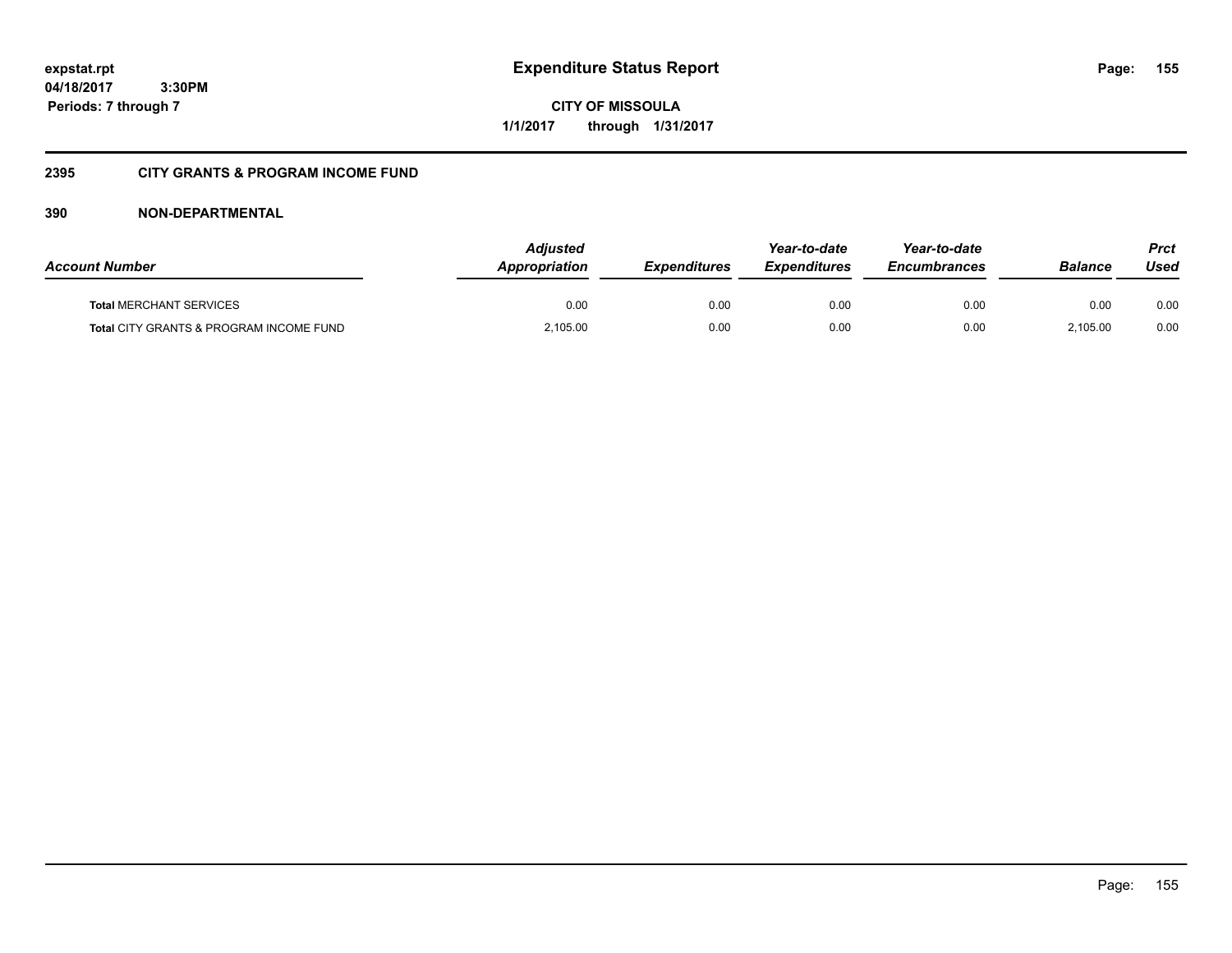**156**

**04/18/2017 3:30PM Periods: 7 through 7**

**CITY OF MISSOULA 1/1/2017 through 1/31/2017**

## **2396 ENERGY EFFICIENCY REVOLVING LOAN FUND**

| <b>Account Number</b> |                                                    | <b>Adjusted</b><br><b>Appropriation</b> | <b>Expenditures</b> | Year-to-date<br><b>Expenditures</b> | Year-to-date<br><b>Encumbrances</b> | <b>Balance</b> | <b>Prct</b><br>Used |
|-----------------------|----------------------------------------------------|-----------------------------------------|---------------------|-------------------------------------|-------------------------------------|----------------|---------------------|
| 2396.390.510001       | EECBG REVOLVING LOAN FUND                          |                                         |                     |                                     |                                     |                |                     |
| 2396.390.510001.700   | <b>GRANTS &amp; CONTRIBUTIONS</b>                  |                                         |                     |                                     |                                     |                |                     |
|                       | <b>Total ENERGY EFFICIENCY REVOLVING LOAN FUND</b> | 0.00                                    | 0.00                | 0.00                                | 0.00                                | 0.00           | 0.00                |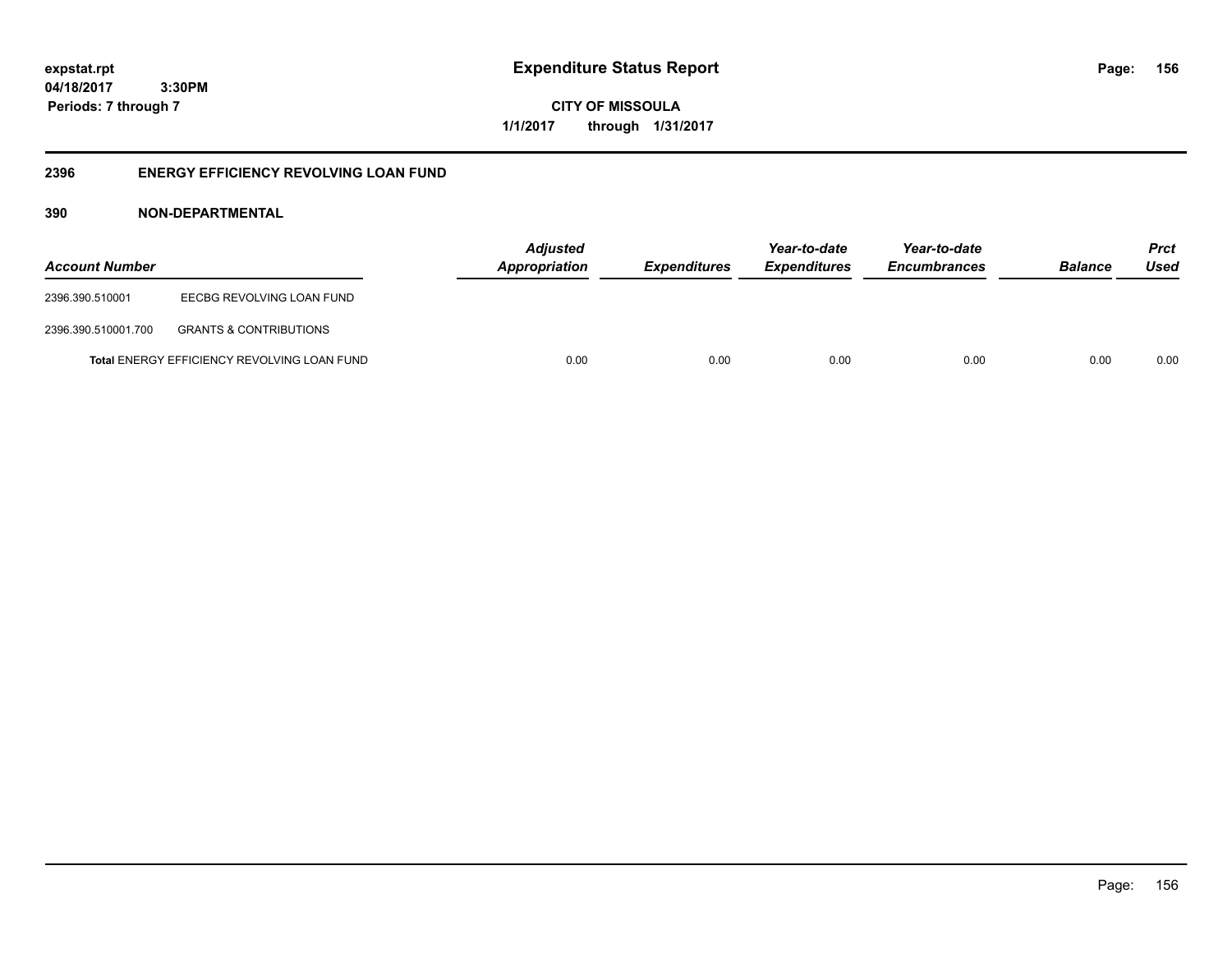**CITY OF MISSOULA 1/1/2017 through 1/31/2017**

## **2399 DANGEROUS BUILDING DEMOLITION & REPAIR F**

## **310 BUILDING INSPECTION**

| <b>Account Number</b>               |                                                           | <b>Adjusted</b><br><b>Appropriation</b> | <b>Expenditures</b> | Year-to-date<br><b>Expenditures</b> | Year-to-date<br><b>Encumbrances</b> | <b>Balance</b> | <b>Prct</b><br><b>Used</b> |
|-------------------------------------|-----------------------------------------------------------|-----------------------------------------|---------------------|-------------------------------------|-------------------------------------|----------------|----------------------------|
| 2399.310.420510                     | ADMINISTRATION                                            |                                         |                     |                                     |                                     |                |                            |
| 2399.310.420510.800                 | OTHER OBJECTS                                             |                                         |                     |                                     |                                     |                |                            |
| 2399.310.420510.845.000 CONTINGENCY |                                                           | 15,000.00                               | 0.00                | 0.00                                | 0.00                                | 15,000.00      | 0.00                       |
| <b>Total ADMINISTRATION</b>         |                                                           | 15,000.00                               | 0.00                | 0.00                                | 0.00                                | 15,000.00      | 0.00                       |
| 2399.310.510110                     | <b>MERCHANT SERVICES</b>                                  |                                         |                     |                                     |                                     |                |                            |
| 2399.310.510110.500                 | <b>FIXED CHARGES</b>                                      |                                         |                     |                                     |                                     |                |                            |
|                                     | <b>Total MERCHANT SERVICES</b>                            | 0.00                                    | 0.00                | 0.00                                | 0.00                                | 0.00           | 0.00                       |
|                                     | <b>Total DANGEROUS BUILDING DEMOLITION &amp; REPAIR F</b> | 15,000.00                               | 0.00                | 0.00                                | 0.00                                | 15,000.00      | 0.00                       |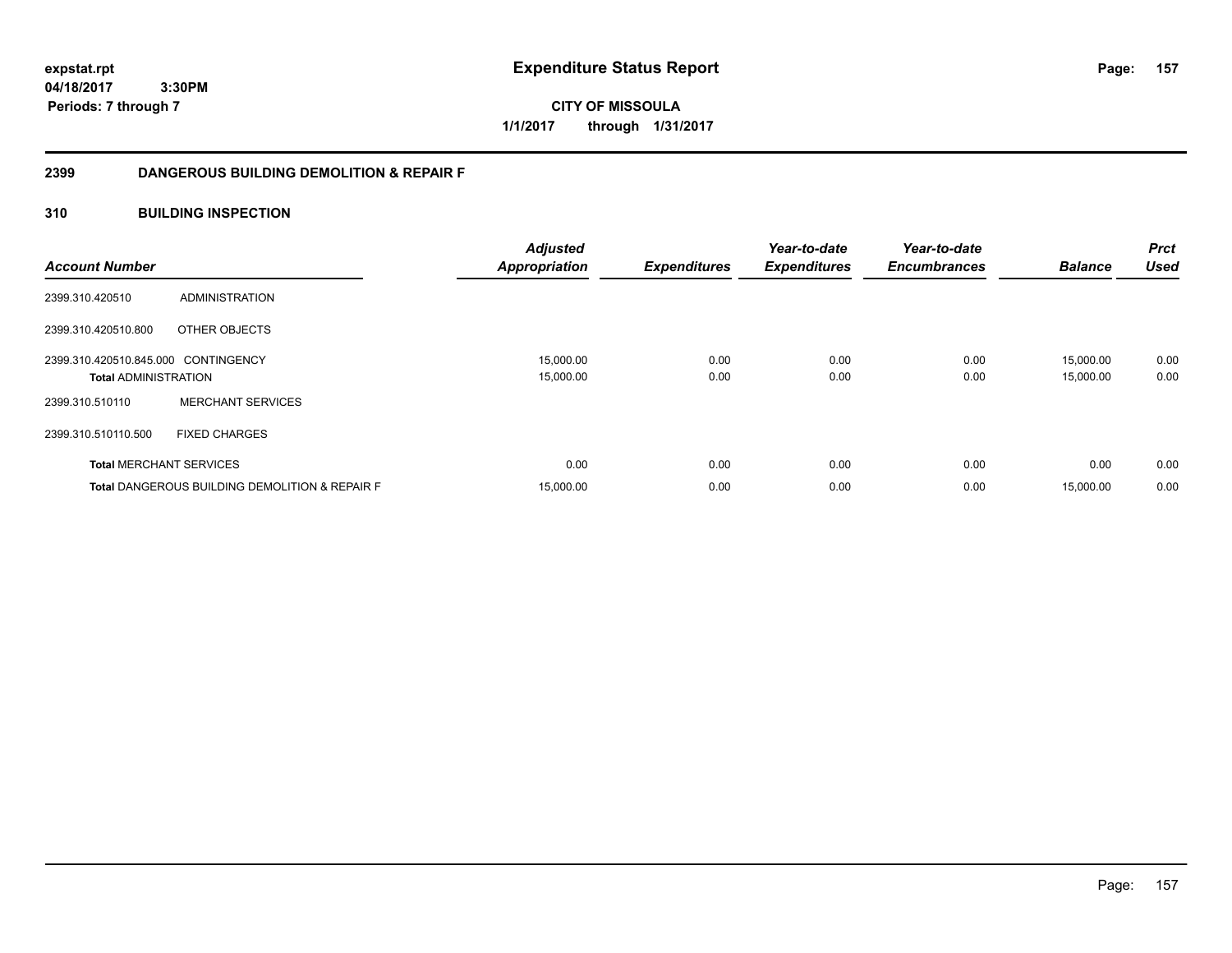**CITY OF MISSOULA 1/1/2017 through 1/31/2017**

#### **2400 STREET LIGHTING ASSESSMENTS FUND**

## **280 PUBLIC WORKS OPERATIONS**

| <b>Account Number</b>          |                                                   | <b>Adjusted</b><br><b>Appropriation</b> | <b>Expenditures</b> | Year-to-date<br><b>Expenditures</b> | Year-to-date<br><b>Encumbrances</b> | <b>Balance</b> | <b>Prct</b><br><b>Used</b> |
|--------------------------------|---------------------------------------------------|-----------------------------------------|---------------------|-------------------------------------|-------------------------------------|----------------|----------------------------|
| 2400.280.430263                | <b>STREET LIGHTING</b>                            |                                         |                     |                                     |                                     |                |                            |
| 2400.280.430263.300            | PURCHASED SERVICES                                |                                         |                     |                                     |                                     |                |                            |
|                                | 2400.280.430263.341.000 ELECTRICITY & NATURAL GAS | 307,084.00                              | 27,730.64           | 164,617.38                          | 0.00                                | 142,466.62     | 53.61                      |
|                                | 2400.280.430263.350.000 PROFESSIONAL SERVICES     | 10,193.00                               | 0.00                | 7,958.00                            | 0.00                                | 2,235.00       | 78.07                      |
| <b>Total STREET LIGHTING</b>   |                                                   | 317,277.00                              | 27,730.64           | 172,575.38                          | 0.00                                | 144,701.62     | 54.39                      |
| 2400.280.510110                | <b>MERCHANT SERVICES</b>                          |                                         |                     |                                     |                                     |                |                            |
| 2400.280.510110.500            | <b>FIXED CHARGES</b>                              |                                         |                     |                                     |                                     |                |                            |
| <b>Total FIXED CHARGES</b>     |                                                   | 0.00                                    | 0.00                | 0.00                                | 0.00                                | 0.00           | 0.00                       |
| <b>Total MERCHANT SERVICES</b> |                                                   | 0.00                                    | 0.00                | 0.00                                | 0.00                                | 0.00           | 0.00                       |
|                                | <b>Total STREET LIGHTING ASSESSMENTS FUND</b>     | 317,277.00                              | 27,730.64           | 172,575.38                          | 0.00                                | 144.701.62     | 54.39                      |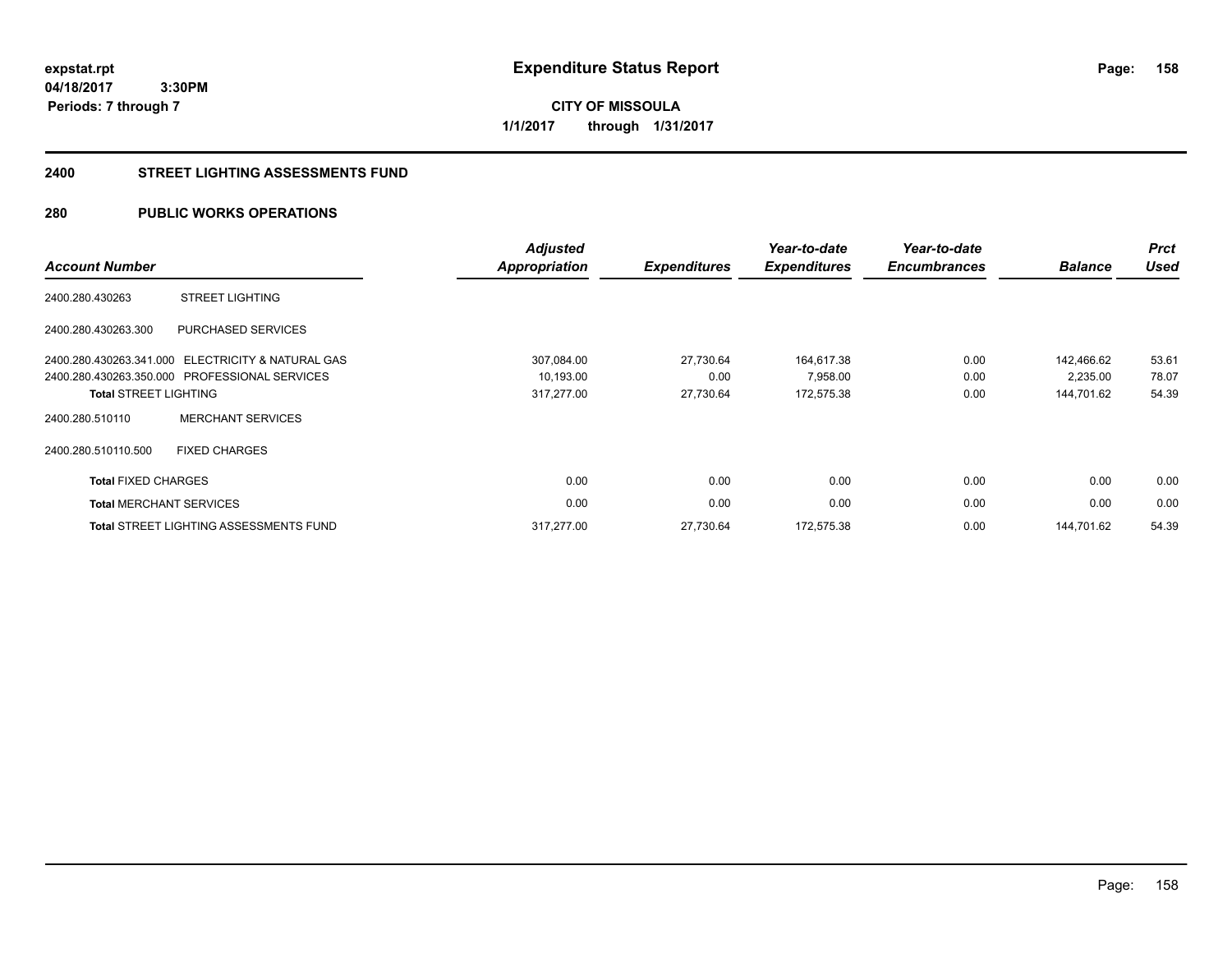**CITY OF MISSOULA 1/1/2017 through 1/31/2017**

#### **2500 STREET MAINTENANCE ASSESSMENT FUND**

| <b>Account Number</b>           |                                                  | <b>Adjusted</b><br>Appropriation | <b>Expenditures</b> | Year-to-date<br><b>Expenditures</b> | Year-to-date<br><b>Encumbrances</b> | <b>Balance</b> | <b>Prct</b><br><b>Used</b> |
|---------------------------------|--------------------------------------------------|----------------------------------|---------------------|-------------------------------------|-------------------------------------|----------------|----------------------------|
| 2500.390.510110                 | <b>MERCHANT SERVICES</b>                         |                                  |                     |                                     |                                     |                |                            |
| 2500.390.510110.500             | <b>FIXED CHARGES</b>                             |                                  |                     |                                     |                                     |                |                            |
| <b>Total MERCHANT SERVICES</b>  |                                                  | 0.00                             | 0.00                | 0.00                                | 0.00                                | 0.00           | 0.00                       |
| 2500.390.521000                 | INTERFUND OPERATING TRANSFERS                    |                                  |                     |                                     |                                     |                |                            |
| 2500.390.521000.300             | PURCHASED SERVICES                               |                                  |                     |                                     |                                     |                |                            |
| 2500.390.521000.345.000 GARBAGE |                                                  | 21,580.00                        | 1,332.59            | 12,044.85                           | 0.00                                | 9,535.15       | 55.81                      |
|                                 | <b>Total PURCHASED SERVICES</b>                  | 21,580.00                        | 1,332.59            | 12,044.85                           | 0.00                                | 9,535.15       | 55.81                      |
| 2500.390.521000.800             | OTHER OBJECTS                                    |                                  |                     |                                     |                                     |                |                            |
|                                 | 2500.390.521000.820.000 TRANSFERS TO OTHER FUNDS | 41,200.00                        | 0.00                | 20,600.00                           | 0.00                                | 20,600.00      | 50.00                      |
| <b>Total OTHER OBJECTS</b>      |                                                  | 41,200.00                        | 0.00                | 20,600.00                           | 0.00                                | 20,600.00      | 50.00                      |
|                                 | <b>Total STREET MAINTENANCE ASSESSMENT FUND</b>  | 62,780.00                        | 1,332.59            | 32,644.85                           | 0.00                                | 30,135.15      | 52.00                      |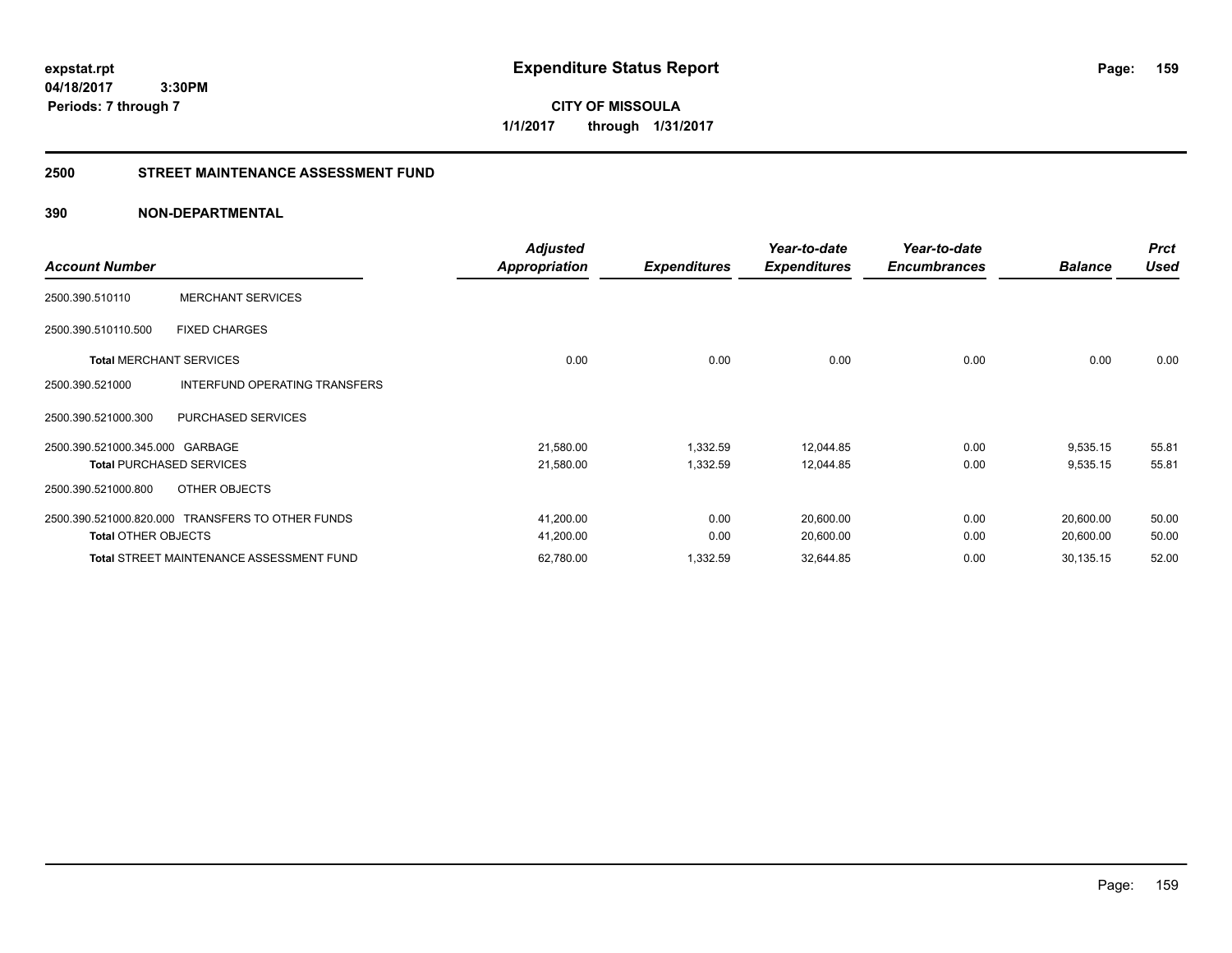**CITY OF MISSOULA 1/1/2017 through 1/31/2017**

#### **2512 ROAD DISTRICT #1**

| <b>Account Number</b>                                  | <b>Adjusted</b><br>Appropriation | <b>Expenditures</b> | Year-to-date<br><b>Expenditures</b> | Year-to-date<br><b>Encumbrances</b> | <b>Balance</b> | <b>Prct</b><br><b>Used</b> |
|--------------------------------------------------------|----------------------------------|---------------------|-------------------------------------|-------------------------------------|----------------|----------------------------|
| PUBLIC WORKS ADMINISTRATION<br>2512.320.430100         |                                  |                     |                                     |                                     |                |                            |
| PERSONAL SERVICES<br>2512.320.430100.100               |                                  |                     |                                     |                                     |                |                            |
| 2512.320.430100.110.000 SALARIES AND WAGES             | 23,585.00                        | 1,277.61            | 9,248.58                            | 0.00                                | 14,336.42      | 39.21                      |
| 2512.320.430100.130.000 OTHER                          | 17,790.00                        | 0.00                | 0.00                                | 0.00                                | 17,790.00      | 0.00                       |
| 2512.320.430100.140.000 EMPLOYER CONTRIBUTIONS         | 9,824.00                         | 225.27              | 1,630.82                            | 0.00                                | 8,193.18       | 16.60                      |
| 2512.320.430100.141.000 STATE RETIREMENT CONTRIBUTIONS | 0.00                             | 1.28                | 9.25                                | 0.00                                | $-9.25$        | 0.00                       |
| <b>Total PERSONAL SERVICES</b>                         | 51,199.00                        | 1,504.16            | 10,888.65                           | 0.00                                | 40,310.35      | 21.27                      |
| 2512.320.430100.200<br><b>SUPPLIES</b>                 |                                  |                     |                                     |                                     |                |                            |
| 2512.320.430100.210.000 OFFICE SUPPLIES                | 6.185.00                         | 0.00                | 1.379.52                            | 0.00                                | 4,805.48       | 22.30                      |
| <b>Total SUPPLIES</b>                                  | 6,185.00                         | 0.00                | 1,379.52                            | 0.00                                | 4,805.48       | 22.30                      |
| 2512.320.430100.300<br>PURCHASED SERVICES              |                                  |                     |                                     |                                     |                |                            |
| 2512.320.430100.350.000 PROFESSIONAL SERVICES          | 19,500.00                        | 0.00                | 11,422.00                           | 0.00                                | 8,078.00       | 58.57                      |
| 2512.320.430100.370.000 TRAVEL                         | 1,450.00                         | 0.00                | 1,403.48                            | 0.00                                | 46.52          | 96.79                      |
| 2512.320.430100.380.000 TRAINING                       | 350.00                           | 0.00                | 0.00                                | 0.00                                | 350.00         | 0.00                       |
| <b>Total PURCHASED SERVICES</b>                        | 21,300.00                        | 0.00                | 12,825.48                           | 0.00                                | 8,474.52       | 60.21                      |
| <b>FIXED CHARGES</b><br>2512.320.430100.500            |                                  |                     |                                     |                                     |                |                            |
| 2512.320.430100.500.000 FIXED CHARGES                  | 105,199.00                       | 0.00                | 0.00                                | 0.00                                | 105,199.00     | 0.00                       |
| <b>Total FIXED CHARGES</b>                             | 105,199.00                       | 0.00                | 0.00                                | 0.00                                | 105,199.00     | 0.00                       |
| 2512.320.430100.800<br>OTHER OBJECTS                   |                                  |                     |                                     |                                     |                |                            |
| 2512.320.430100.845.000 CONTINGENCY                    | 0.00                             | 0.00                | 9,507.97                            | 0.00                                | $-9,507.97$    | 0.00                       |
| <b>Total OTHER OBJECTS</b>                             | 0.00                             | 0.00                | 9,507.97                            | 0.00                                | $-9,507.97$    | 0.00                       |
| <b>Total PUBLIC WORKS ADMINISTRATION</b>               | 183,883.00                       | 1,504.16            | 34,601.62                           | 0.00                                | 149,281.38     | 18.82                      |
| <b>FACILITY</b><br>2512.320.430220                     |                                  |                     |                                     |                                     |                |                            |
| <b>SUPPLIES</b><br>2512.320.430220.200                 |                                  |                     |                                     |                                     |                |                            |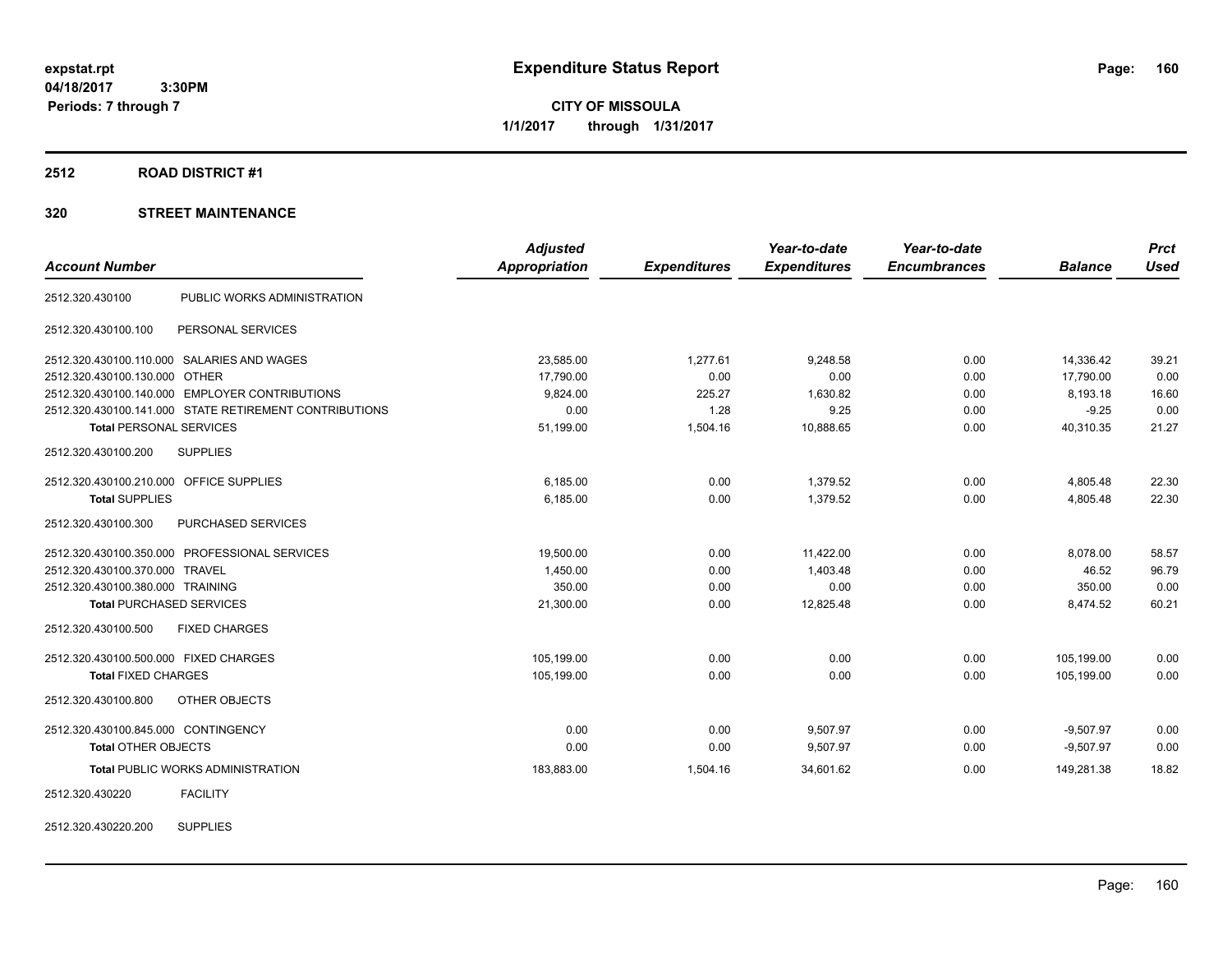**CITY OF MISSOULA 1/1/2017 through 1/31/2017**

#### **2512 ROAD DISTRICT #1**

|                                 |                                                           | <b>Adjusted</b> |                     | Year-to-date        | Year-to-date        |                | <b>Prct</b> |
|---------------------------------|-----------------------------------------------------------|-----------------|---------------------|---------------------|---------------------|----------------|-------------|
| <b>Account Number</b>           |                                                           | Appropriation   | <b>Expenditures</b> | <b>Expenditures</b> | <b>Encumbrances</b> | <b>Balance</b> | <b>Used</b> |
| <b>Total SUPPLIES</b>           |                                                           | 0.00            | 0.00                | 0.00                | 0.00                | 0.00           | 0.00        |
| 2512.320.430220.300             | PURCHASED SERVICES                                        |                 |                     |                     |                     |                |             |
| <b>Total FACILITY</b>           |                                                           | 0.00            | 0.00                | 0.00                | 0.00                | 0.00           | 0.00        |
| 2512.320.430230                 | <b>STREET RESTORATION</b>                                 |                 |                     |                     |                     |                |             |
| 2512.320.430230.200             | <b>SUPPLIES</b>                                           |                 |                     |                     |                     |                |             |
|                                 | 2512.320.430230.220.000 STREET RESTORATION/OPERATING SUPP | 1.401.00        | 455.46              | 16,995.02           | 0.00                | $-15,594.02$   | 1,213.06    |
|                                 | 2512.320.430230.230.000 STREET RESTORATION/MAINT & REPAIR | 31,739.00       | 5,480.31            | 37,539.90           | 0.00                | $-5,800.90$    | 118.28      |
| <b>Total SUPPLIES</b>           |                                                           | 33,140.00       | 5,935.77            | 54,534.92           | 0.00                | $-21,394.92$   | 164.56      |
| 2512.320.430230.400             | <b>BUILDING MATERIALS</b>                                 |                 |                     |                     |                     |                |             |
|                                 | 2512.320.430230.400.000 BUILDING MATERIALS                | 215,418.00      | 257.00              | 201,234.54          | 0.00                | 14,183.46      | 93.42       |
| <b>Total BUILDING MATERIALS</b> |                                                           | 215,418.00      | 257.00              | 201,234.54          | 0.00                | 14,183.46      | 93.42       |
| 2512.320.430230.800             | OTHER OBJECTS                                             |                 |                     |                     |                     |                |             |
| <b>Total OTHER OBJECTS</b>      |                                                           | 0.00            | 0.00                | 0.00                | 0.00                | 0.00           | 0.00        |
| 2512.320.430230.900             | <b>CAPITAL OUTLAY</b>                                     |                 |                     |                     |                     |                |             |
| <b>Total CAPITAL OUTLAY</b>     |                                                           | 0.00            | 0.00                | 0.00                | 0.00                | 0.00           | 0.00        |
|                                 | <b>Total STREET RESTORATION</b>                           | 248,558.00      | 6,192.77            | 255,769.46          | 0.00                | $-7,211.46$    | 102.90      |
| 2512.320.430233                 | <b>CLARK FORK LN IMPROVEMENTS</b>                         |                 |                     |                     |                     |                |             |
| 2512.320.430233.900             | CAPITAL OUTLAY                                            |                 |                     |                     |                     |                |             |
|                                 | Total CLARK FORK LN IMPROVEMENTS                          | 0.00            | 0.00                | 0.00                | 0.00                | 0.00           | 0.00        |
| 2512.320.430234                 | <b>CURB &amp; GUTTERS</b>                                 |                 |                     |                     |                     |                |             |
| 2512.320.430234.900             | CAPITAL OUTLAY                                            |                 |                     |                     |                     |                |             |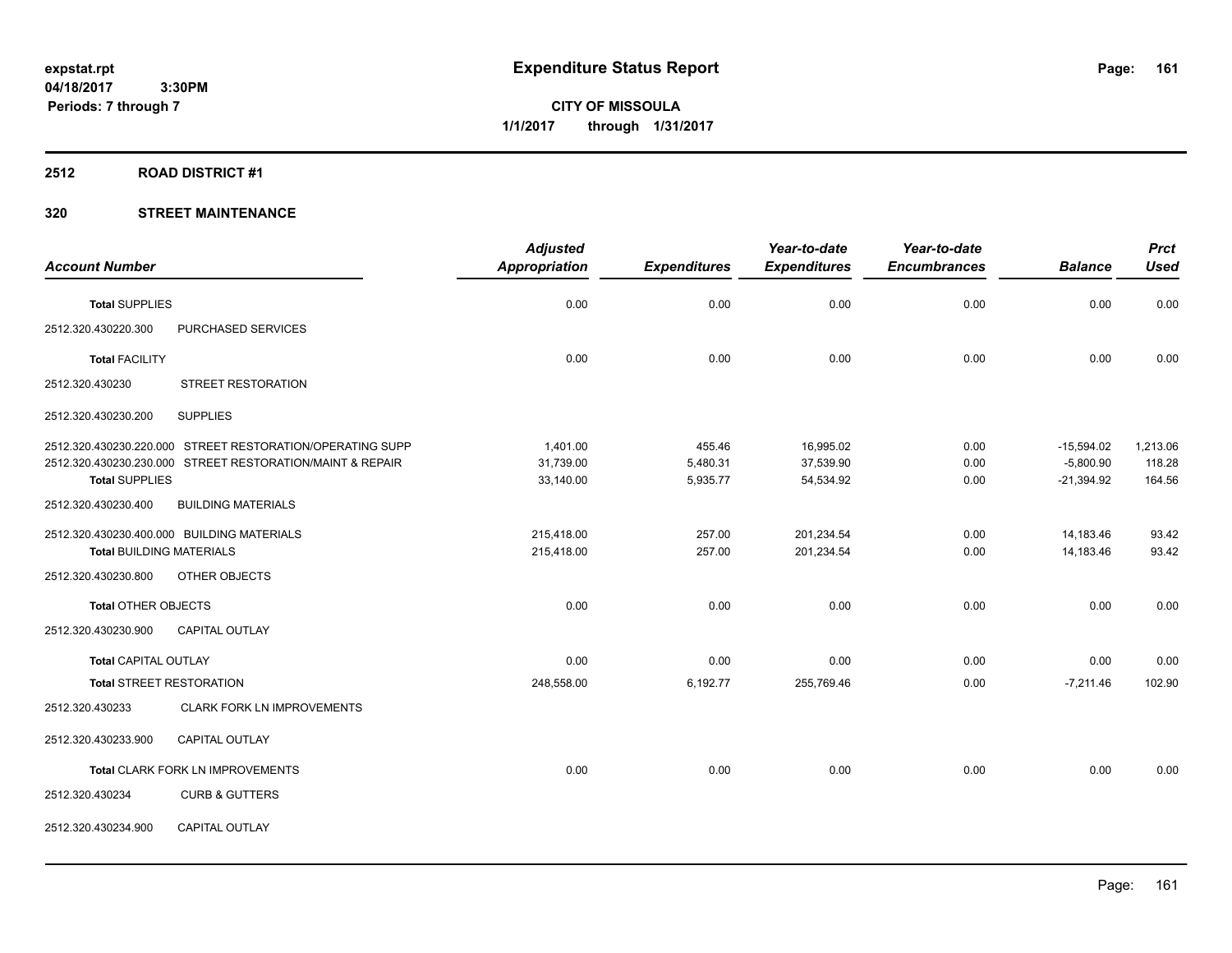**CITY OF MISSOULA 1/1/2017 through 1/31/2017**

## **2512 ROAD DISTRICT #1**

|                                                     |                              | <b>Adjusted</b>      |                     | Year-to-date        | Year-to-date        |                | <b>Prct</b> |
|-----------------------------------------------------|------------------------------|----------------------|---------------------|---------------------|---------------------|----------------|-------------|
| <b>Account Number</b>                               |                              | <b>Appropriation</b> | <b>Expenditures</b> | <b>Expenditures</b> | <b>Encumbrances</b> | <b>Balance</b> | <b>Used</b> |
| 2512.320.430234.930.000 ADA SIDEWALK ASSISTANCE     |                              | 60,000.00            | 1,475.00            | 72,715.04           | 0.00                | $-12,715.04$   | 121.19      |
| <b>Total CURB &amp; GUTTERS</b>                     |                              | 60,000.00            | 1,475.00            | 72,715.04           | 0.00                | $-12,715.04$   | 121.19      |
| 2512.320.430240                                     | <b>STREET MAINTENANCE</b>    |                      |                     |                     |                     |                |             |
| 2512.320.430240.100                                 | PERSONAL SERVICES            |                      |                     |                     |                     |                |             |
| 2512.320.430240.110.000 SALARIES AND WAGES          |                              | 62,738.00            | 0.00                | 0.00                | 0.00                | 62,738.00      | 0.00        |
| 2512.320.430240.140.000 EMPLOYER CONTRIBUTIONS      |                              | 23,920.00            | 0.00                | 0.00                | 0.00                | 23,920.00      | 0.00        |
| <b>Total PERSONAL SERVICES</b>                      |                              | 86,658.00            | 0.00                | 0.00                | 0.00                | 86,658.00      | 0.00        |
| 2512.320.430240.200<br><b>SUPPLIES</b>              |                              |                      |                     |                     |                     |                |             |
| 2512.320.430240.220.000 STREET MAINT/OPER SUPPLIES  |                              | 1.401.00             | 0.00                | 0.00                | 0.00                | 1,401.00       | 0.00        |
| 2512.320.430240.230.000 STREET MAINT/REPAIR & MAINT |                              | 17,045.00            | 70.00               | 20.611.12           | 0.00                | $-3,566.12$    | 120.92      |
| 2512.320.430240.240.000 OTHER SUPPLIES              |                              | 549.00               | 0.00                | 0.00                | 0.00                | 549.00         | 0.00        |
| <b>Total SUPPLIES</b>                               |                              | 18,995.00            | 70.00               | 20,611.12           | 0.00                | $-1,616.12$    | 108.51      |
| 2512.320.430240.400                                 | <b>BUILDING MATERIALS</b>    |                      |                     |                     |                     |                |             |
| 2512.320.430240.400.000 BUILDING MATERIALS          |                              | 59,783.00            | 0.00                | 36,527.45           | 0.00                | 23,255.55      | 61.10       |
| <b>Total BUILDING MATERIALS</b>                     |                              | 59,783.00            | 0.00                | 36,527.45           | 0.00                | 23,255.55      | 61.10       |
| <b>Total STREET MAINTENANCE</b>                     |                              | 165,436.00           | 70.00               | 57,138.57           | 0.00                | 108,297.43     | 34.54       |
| 2512.320.430247                                     | TRANSFER CENTER IMPROVEMENTS |                      |                     |                     |                     |                |             |
| <b>CAPITAL OUTLAY</b><br>2512.320.430247.900        |                              |                      |                     |                     |                     |                |             |
| Total TRANSFER CENTER IMPROVEMENTS                  |                              | 0.00                 | 0.00                | 0.00                | 0.00                | 0.00           | 0.00        |
| 2512.320.430251                                     | ICE & SNOW REMOVAL           |                      |                     |                     |                     |                |             |
| 2512.320.430251.100                                 | PERSONAL SERVICES            |                      |                     |                     |                     |                |             |
| 2512.320.430251.110.000 SALARIES AND WAGES          |                              | 11,367.00            | 0.00                | 0.00                | 0.00                | 11,367.00      | 0.00        |
|                                                     |                              |                      |                     |                     |                     |                |             |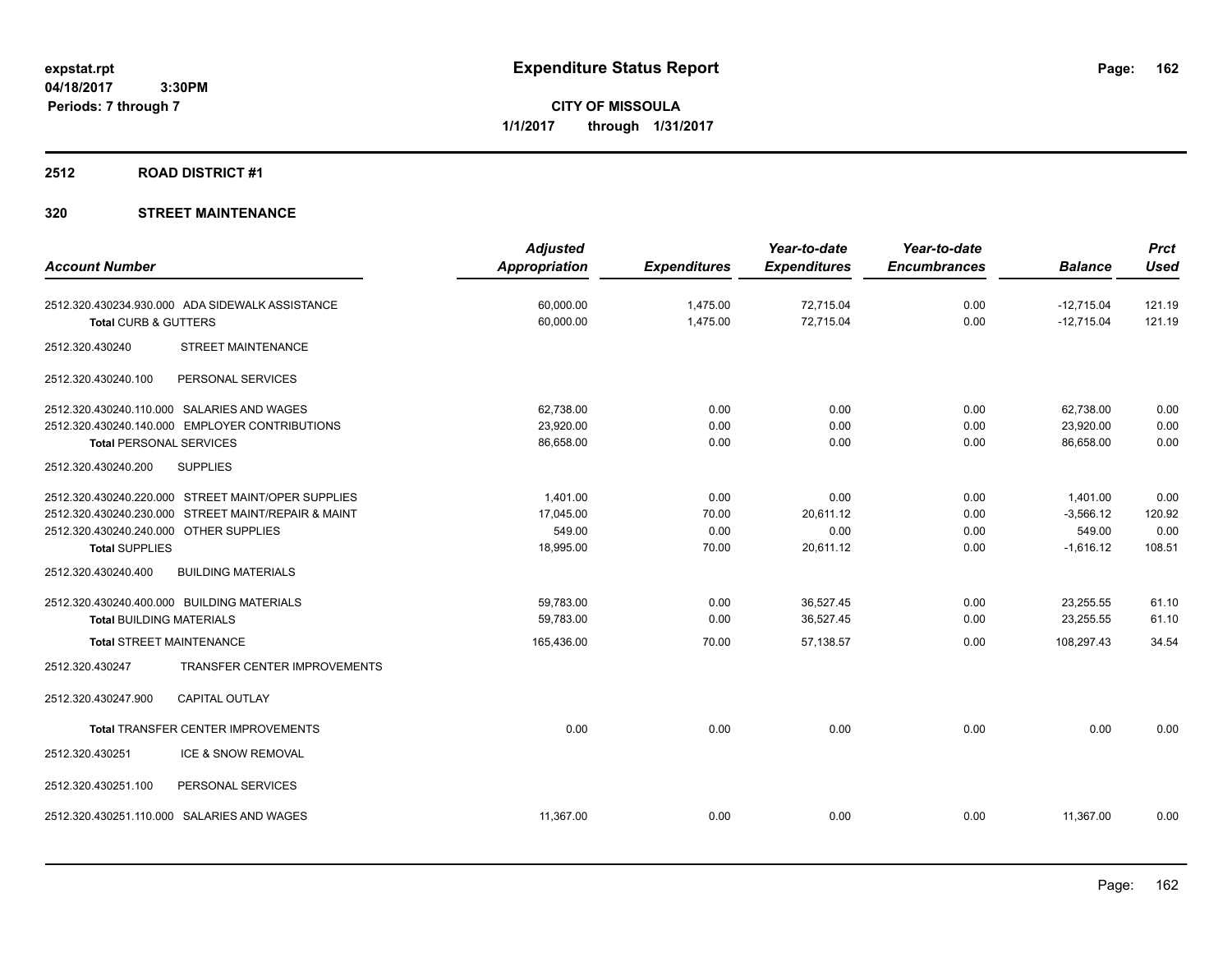**CITY OF MISSOULA 1/1/2017 through 1/31/2017**

## **2512 ROAD DISTRICT #1**

| <b>Account Number</b>                                         | <b>Adjusted</b><br><b>Appropriation</b> | <b>Expenditures</b> | Year-to-date<br><b>Expenditures</b> | Year-to-date<br><b>Encumbrances</b> | <b>Balance</b> | <b>Prct</b><br><b>Used</b> |
|---------------------------------------------------------------|-----------------------------------------|---------------------|-------------------------------------|-------------------------------------|----------------|----------------------------|
| 2512.320.430251.140.000 EMPLOYER CONTRIBUTIONS                | 4,333.00                                | 0.00                | 0.00                                | 0.00                                | 4,333.00       | 0.00                       |
| <b>Total PERSONAL SERVICES</b>                                | 15,700.00                               | 0.00                | 0.00                                | 0.00                                | 15,700.00      | 0.00                       |
| <b>SUPPLIES</b><br>2512.320.430251.200                        |                                         |                     |                                     |                                     |                |                            |
| 2512.320.430251.220.000 OPERATING SUPPLIES                    | 86,343.00                               | 18,174.64           | 72,671.61                           | 0.00                                | 13,671.39      | 84.17                      |
| 2512.320.430251.230.000 SNOW/ICE CTRL REPAIR & MAINT          | 12,544.00                               | 11,704.86           | 16,304.42                           | 0.00                                | $-3,760.42$    | 129.98                     |
| <b>Total SUPPLIES</b>                                         | 98,887.00                               | 29,879.50           | 88,976.03                           | 0.00                                | 9,910.97       | 89.98                      |
| Total ICE & SNOW REMOVAL                                      | 114,587.00                              | 29,879.50           | 88,976.03                           | 0.00                                | 25,610.97      | 77.65                      |
| <b>STREET CLEANING</b><br>2512.320.430252                     |                                         |                     |                                     |                                     |                |                            |
| 2512.320.430252.200<br><b>SUPPLIES</b>                        |                                         |                     |                                     |                                     |                |                            |
| 2512.320.430252.220.000 STREET CLEANING/OPERATING SUPPLIES    | 1,869.00                                | 0.00                | 292.00                              | 0.00                                | 1,577.00       | 15.62                      |
| 2512.320.430252.230.000 STREET CLEANING/REPAIR & MAINT        | 22,285.00                               | 1,085.97            | 12,393.86                           | 0.00                                | 9,891.14       | 55.62                      |
| <b>Total SUPPLIES</b>                                         | 24,154.00                               | 1,085.97            | 12,685.86                           | 0.00                                | 11,468.14      | 52.52                      |
| 2512.320.430252.500<br><b>FIXED CHARGES</b>                   |                                         |                     |                                     |                                     |                |                            |
| 2512.320.430252.500.000 FIXED CHARGES                         | 10.000.00                               | 0.00                | 0.00                                | 0.00                                | 10.000.00      | 0.00                       |
| <b>Total FIXED CHARGES</b>                                    | 10,000.00                               | 0.00                | 0.00                                | 0.00                                | 10,000.00      | 0.00                       |
| <b>Total STREET CLEANING</b>                                  | 34,154.00                               | 1,085.97            | 12,685.86                           | 0.00                                | 21,468.14      | 37.14                      |
| <b>SIDEWALKS</b><br>2512.320.430262                           |                                         |                     |                                     |                                     |                |                            |
| 2512.320.430262.300<br>PURCHASED SERVICES                     |                                         |                     |                                     |                                     |                |                            |
| 2512.320.430262.350.000 SIDEWALK & CURB-PROFESSIONAL SERVICES | 20,000.00                               | 0.00                | 0.00                                | 0.00                                | 20,000.00      | 0.00                       |
| <b>Total PURCHASED SERVICES</b>                               | 20,000.00                               | 0.00                | 0.00                                | 0.00                                | 20,000.00      | 0.00                       |
| 2512.320.430262.600<br><b>DEBT SERVICE</b>                    |                                         |                     |                                     |                                     |                |                            |
| 2512.320.430262.610.000 PRINCIPAL                             | 51,755.00                               | 0.00                | 0.00                                | 0.00                                | 51,755.00      | 0.00                       |
| <b>Total DEBT SERVICE</b>                                     | 51,755.00                               | 0.00                | 0.00                                | 0.00                                | 51,755.00      | 0.00                       |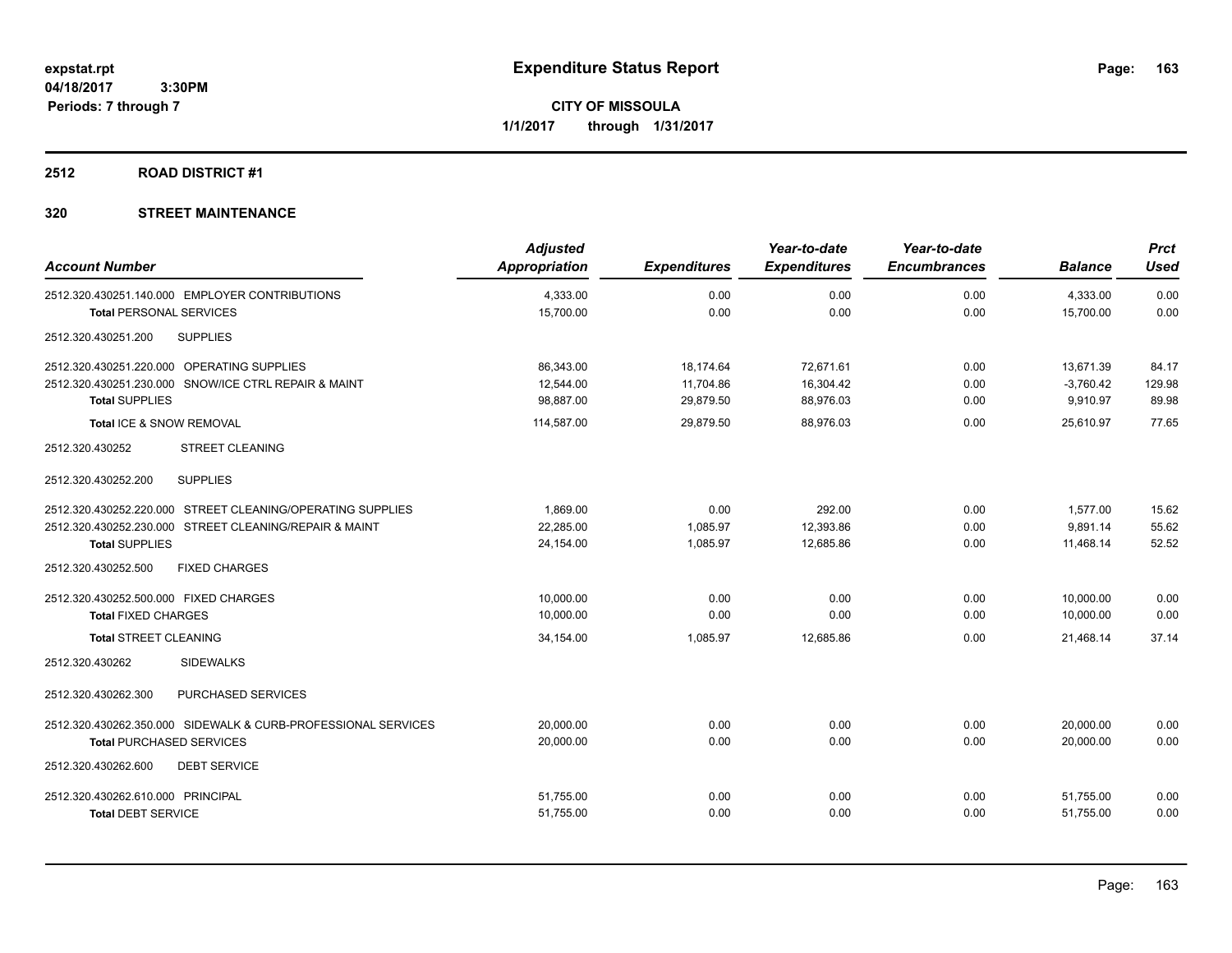**CITY OF MISSOULA 1/1/2017 through 1/31/2017**

## **2512 ROAD DISTRICT #1**

| <b>Account Number</b>                                         | <b>Adjusted</b><br><b>Appropriation</b> | <b>Expenditures</b> | Year-to-date<br><b>Expenditures</b> | Year-to-date<br><b>Encumbrances</b> | <b>Balance</b> | <b>Prct</b><br><b>Used</b> |
|---------------------------------------------------------------|-----------------------------------------|---------------------|-------------------------------------|-------------------------------------|----------------|----------------------------|
| 2512.320.430262.900<br><b>CAPITAL OUTLAY</b>                  |                                         |                     |                                     |                                     |                |                            |
| 2512.320.430262.930.000 SIDEWALK & CURB-MPROVEMENTS           | 465,480.00                              | 0.00                | 0.00                                | 0.00                                | 465,480.00     | 0.00                       |
| <b>Total CAPITAL OUTLAY</b>                                   | 465,480.00                              | 0.00                | 0.00                                | 0.00                                | 465,480.00     | 0.00                       |
| <b>Total SIDEWALKS</b>                                        | 537,235.00                              | 0.00                | 0.00                                | 0.00                                | 537,235.00     | 0.00                       |
| 2512.320.430264<br>TRAFFIC SIGNAL MAINTENANCE                 |                                         |                     |                                     |                                     |                |                            |
| 2512.320.430264.700<br><b>GRANTS &amp; CONTRIBUTIONS</b>      |                                         |                     |                                     |                                     |                |                            |
| 2512.320.430264.700.000 GRANTS & CONTRIBUTIONS                | 20,907.00                               | 0.00                | 0.00                                | 0.00                                | 20,907.00      | 0.00                       |
| <b>Total GRANTS &amp; CONTRIBUTIONS</b>                       | 20,907.00                               | 0.00                | 0.00                                | 0.00                                | 20,907.00      | 0.00                       |
| 2512.320.430264.900<br><b>CAPITAL OUTLAY</b>                  |                                         |                     |                                     |                                     |                |                            |
| 2512.320.430264.930.000 IMPROVEMENTS                          | 0.00                                    | 0.00                | 22,313.75                           | 0.00                                | $-22,313.75$   | 0.00                       |
| <b>Total CAPITAL OUTLAY</b>                                   | 0.00                                    | 0.00                | 22,313.75                           | 0.00                                | $-22,313.75$   | 0.00                       |
| <b>Total TRAFFIC SIGNAL MAINTENANCE</b>                       | 20,907.00                               | 0.00                | 22,313.75                           | 0.00                                | $-1,406.75$    | 106.73                     |
| 2512.320.430265<br><b>SIGNING &amp; STRIPING</b>              |                                         |                     |                                     |                                     |                |                            |
| 2512.320.430265.100<br>PERSONAL SERVICES                      |                                         |                     |                                     |                                     |                |                            |
| 2512.320.430265.110.000 SALARIES AND WAGES                    | 19,043.00                               | 0.00                | 0.00                                | 0.00                                | 19,043.00      | 0.00                       |
| 2512.320.430265.140.000 EMPLOYER CONTRIBUTIONS                | 7.287.00                                | 0.00                | 0.00                                | 0.00                                | 7.287.00       | 0.00                       |
| <b>Total PERSONAL SERVICES</b>                                | 26,330.00                               | 0.00                | 0.00                                | 0.00                                | 26,330.00      | 0.00                       |
| 2512.320.430265.200<br><b>SUPPLIES</b>                        |                                         |                     |                                     |                                     |                |                            |
| 2512.320.430265.230.000 SIGNING & STRIPING-REPAIR/MAINTENANCE | 8.865.00                                | 0.00                | 0.00                                | 0.00                                | 8,865.00       | 0.00                       |
| 2512.320.430265.231.000 SIGNING & STRIPING/GASOLINE           | 1,135.00                                | 0.00                | 0.00                                | 0.00                                | 1,135.00       | 0.00                       |
| <b>Total SUPPLIES</b>                                         | 10,000.00                               | 0.00                | 0.00                                | 0.00                                | 10,000.00      | 0.00                       |
| <b>Total SIGNING &amp; STRIPING</b>                           | 36,330.00                               | 0.00                | 0.00                                | 0.00                                | 36,330.00      | 0.00                       |
| <b>COMMUNICATIONS MAINTENANCE</b><br>2512.320.430270          |                                         |                     |                                     |                                     |                |                            |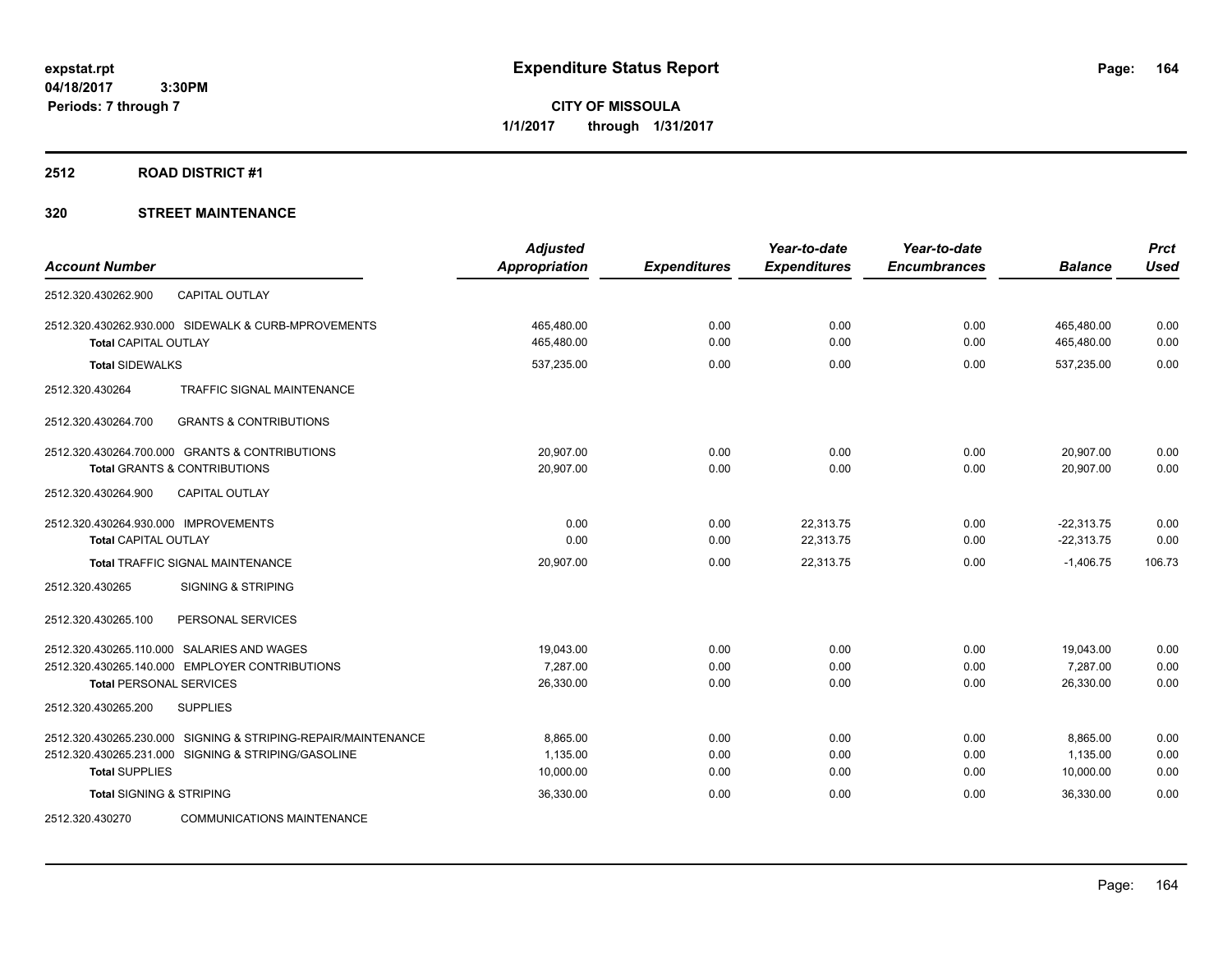**CITY OF MISSOULA 1/1/2017 through 1/31/2017**

#### **2512 ROAD DISTRICT #1**

|                                  |                                                         | <b>Adjusted</b>      |                     | Year-to-date        | Year-to-date        |                | <b>Prct</b> |
|----------------------------------|---------------------------------------------------------|----------------------|---------------------|---------------------|---------------------|----------------|-------------|
| <b>Account Number</b>            |                                                         | <b>Appropriation</b> | <b>Expenditures</b> | <b>Expenditures</b> | <b>Encumbrances</b> | <b>Balance</b> | <b>Used</b> |
| 2512.320.430270.100              | PERSONAL SERVICES                                       |                      |                     |                     |                     |                |             |
| <b>Total PERSONAL SERVICES</b>   |                                                         | 0.00                 | 0.00                | 0.00                | 0.00                | 0.00           | 0.00        |
| 2512.320.430270.900              | CAPITAL OUTLAY                                          |                      |                     |                     |                     |                |             |
|                                  | <b>Total COMMUNICATIONS MAINTENANCE</b>                 | 0.00                 | 0.00                | 0.00                | 0.00                | 0.00           | 0.00        |
| 2512.320.431200                  | FLOOD CONTROL                                           |                      |                     |                     |                     |                |             |
| 2512.320.431200.100              | PERSONAL SERVICES                                       |                      |                     |                     |                     |                |             |
| <b>Total PERSONAL SERVICES</b>   |                                                         | 0.00                 | 0.00                | 0.00                | 0.00                | 0.00           | 0.00        |
| 2512.320.431200.200              | <b>SUPPLIES</b>                                         |                      |                     |                     |                     |                |             |
| <b>Total SUPPLIES</b>            |                                                         | 0.00                 | 0.00                | 0.00                | 0.00                | 0.00           | 0.00        |
| 2512.320.431200.300              | PURCHASED SERVICES                                      |                      |                     |                     |                     |                |             |
| 2512.320.431200.380.000 TRAINING |                                                         | 0.00                 | 0.00                | 100.00              | 0.00                | $-100.00$      | 0.00        |
|                                  | <b>Total PURCHASED SERVICES</b>                         | 0.00                 | 0.00                | 100.00              | 0.00                | $-100.00$      | 0.00        |
| 2512.320.431200.900              | <b>CAPITAL OUTLAY</b>                                   |                      |                     |                     |                     |                |             |
|                                  | 2512.320.431200.930.000 FLOOD CONTROL MAINT/MPROVEMENTS | 30,000.00            | 0.00                | 2,556.69            | 0.00                | 27,443.31      | 8.52        |
| <b>Total CAPITAL OUTLAY</b>      |                                                         | 30,000.00            | 0.00                | 2,556.69            | 0.00                | 27,443.31      | 8.52        |
| <b>Total FLOOD CONTROL</b>       |                                                         | 30,000.00            | 0.00                | 2,656.69            | 0.00                | 27,343.31      | 8.86        |
| 2512.320.460434                  | <b>GREENWAYS &amp; HORTICULTURE</b>                     |                      |                     |                     |                     |                |             |
| 2512.320.460434.200              | <b>SUPPLIES</b>                                         |                      |                     |                     |                     |                |             |
|                                  | 2512.320.460434.230.000 ADOPT A TRAFFIC CIRCLE          | 2,500.00             | 0.00                | 671.09              | 0.00                | 1,828.91       | 26.84       |
|                                  | Total GREENWAYS & HORTICULTURE                          | 2,500.00             | 0.00                | 671.09              | 0.00                | 1,828.91       | 26.84       |
| 2512.320.490504                  | <b>DEBT SERVICE</b>                                     |                      |                     |                     |                     |                |             |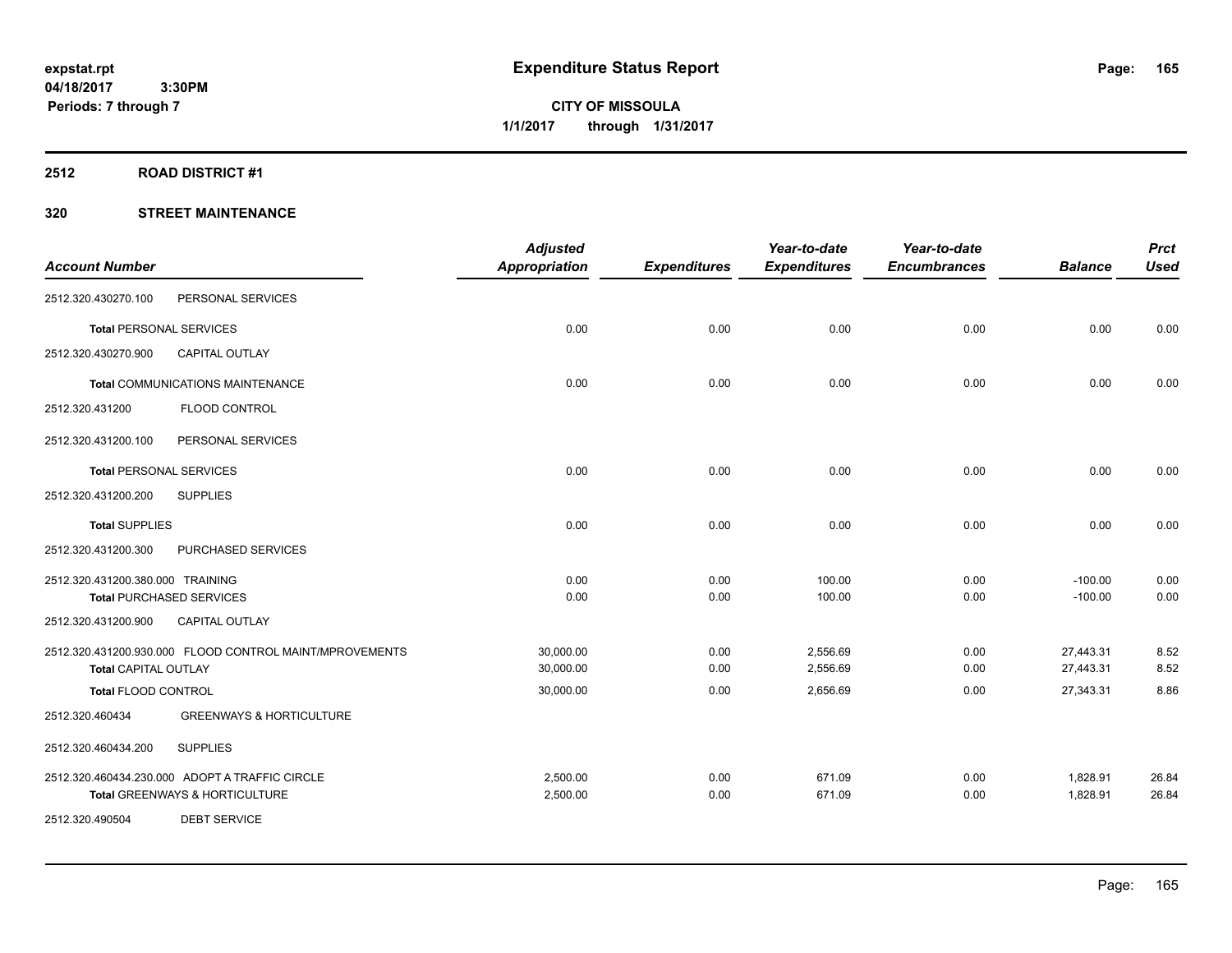**CITY OF MISSOULA 1/1/2017 through 1/31/2017**

#### **2512 ROAD DISTRICT #1**

|                                                           | <b>Adjusted</b>      |                     | Year-to-date        | Year-to-date        |                | <b>Prct</b> |
|-----------------------------------------------------------|----------------------|---------------------|---------------------|---------------------|----------------|-------------|
| <b>Account Number</b>                                     | <b>Appropriation</b> | <b>Expenditures</b> | <b>Expenditures</b> | <b>Encumbrances</b> | <b>Balance</b> | <b>Used</b> |
| <b>DEBT SERVICE</b><br>2512.320.490504.600                |                      |                     |                     |                     |                |             |
| PRINCIPAL<br>2512.320.490504.610.000                      | 516,398.00           | 0.00                | 304,272.64          | 0.00                | 212,125.36     | 58.92       |
| 2512.320.490504.620.000<br><b>INTEREST / SERVICE FEES</b> | 51,053.00            | 0.00                | 40,189.26           | 0.00                | 10,863.74      | 78.72       |
| <b>Total DEBT SERVICE</b>                                 | 567,451.00           | 0.00                | 344,461.90          | 0.00                | 222,989.10     | 60.70       |
| <b>MERCHANT SERVICES</b><br>2512.320.510110               |                      |                     |                     |                     |                |             |
| 2512.320.510110.500<br><b>FIXED CHARGES</b>               |                      |                     |                     |                     |                |             |
| <b>Total MERCHANT SERVICES</b>                            | 0.00                 | 0.00                | 0.00                | 0.00                | 0.00           | 0.00        |
| <b>JUDGMENT &amp; LOSSES</b><br>2512.320.510200           |                      |                     |                     |                     |                |             |
| 2512.320.510200.500<br><b>FIXED CHARGES</b>               |                      |                     |                     |                     |                |             |
| 2512.320.510200.500.000 FIXED CHARGES                     | 91,949.00            | 0.00                | 0.00                | 0.00                | 91,949.00      | 0.00        |
| <b>Total FIXED CHARGES</b>                                | 91,949.00            | 0.00                | 0.00                | 0.00                | 91,949.00      | 0.00        |
| Total JUDGMENT & LOSSES                                   | 91,949.00            | 0.00                | 0.00                | 0.00                | 91,949.00      | 0.00        |
| <b>Total STREET MAINTENANCE</b>                           | 2,092,990.00         | 40,207.40           | 891,990.01          | 0.00                | 1,200,999.99   | 42.62       |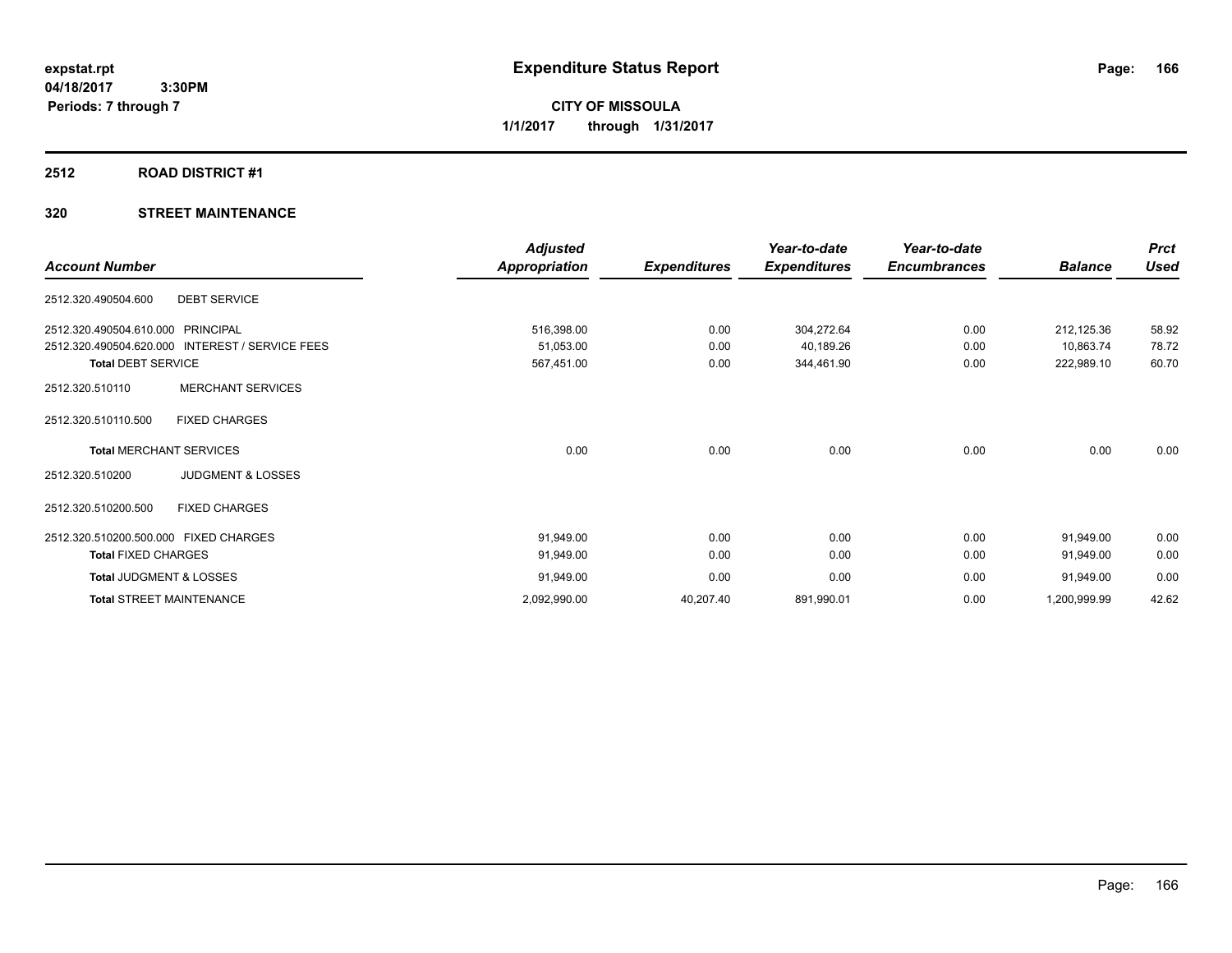**CITY OF MISSOULA 1/1/2017 through 1/31/2017**

**2512 ROAD DISTRICT #1**

| <b>Account Number</b>         |                              | <b>Adjusted</b><br><b>Appropriation</b> | <b>Expenditures</b> | Year-to-date<br><b>Expenditures</b> | Year-to-date<br><b>Encumbrances</b> | <b>Balance</b> | <b>Prct</b><br>Used |
|-------------------------------|------------------------------|-----------------------------------------|---------------------|-------------------------------------|-------------------------------------|----------------|---------------------|
| 2512.390.510200               | <b>JUDGMENT &amp; LOSSES</b> |                                         |                     |                                     |                                     |                |                     |
| 2512.390.510200.500           | <b>FIXED CHARGES</b>         |                                         |                     |                                     |                                     |                |                     |
| <b>Total NON-DEPARTMENTAL</b> |                              |                                         | 0.00<br>0.00        | 0.00                                | 0.00                                | 0.00           | 0.00                |
| <b>Total ROAD DISTRICT #1</b> |                              | 2,092,990.00                            | 40.207.40           | 891.990.01                          | 0.00                                | 1,200,999.99   | 42.62               |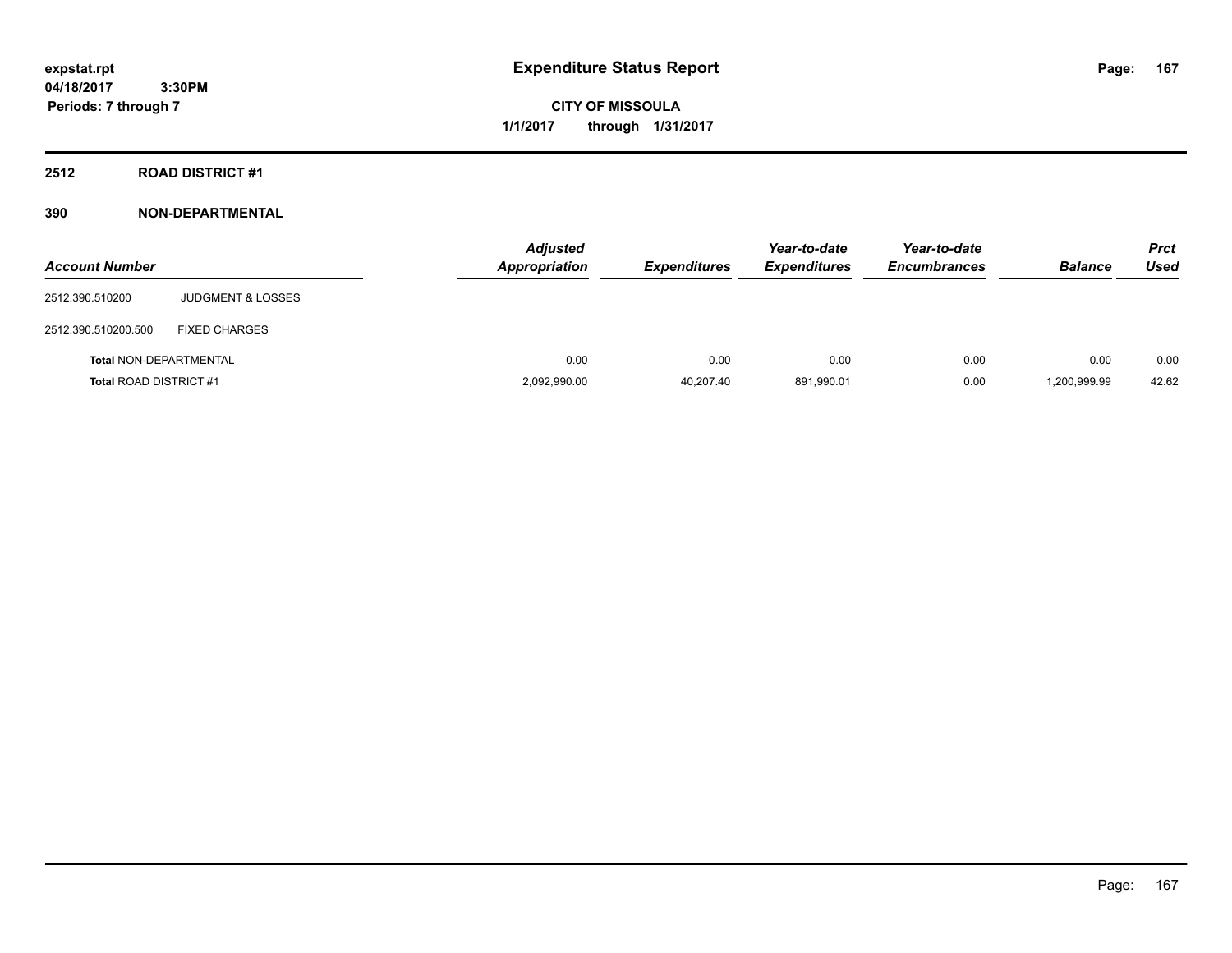**CITY OF MISSOULA 1/1/2017 through 1/31/2017**

## **2513 PARK DISTRICT #1**

| <b>Account Number</b>            |                                                         | <b>Adjusted</b><br><b>Appropriation</b> | <b>Expenditures</b> | Year-to-date<br><b>Expenditures</b> | Year-to-date<br><b>Encumbrances</b> | <b>Balance</b> | <b>Prct</b><br><b>Used</b> |
|----------------------------------|---------------------------------------------------------|-----------------------------------------|---------------------|-------------------------------------|-------------------------------------|----------------|----------------------------|
| 2513.370.460400                  | PARKS ASSET MANAGEMENT                                  |                                         |                     |                                     |                                     |                |                            |
| 2513.370.460400.300              | PURCHASED SERVICES                                      |                                         |                     |                                     |                                     |                |                            |
|                                  | <b>Total PURCHASED SERVICES</b>                         | 0.00                                    | 0.00                | 0.00                                | 0.00                                | 0.00           | 0.00                       |
| 2513.370.460400.900              | <b>CAPITAL OUTLAY</b>                                   |                                         |                     |                                     |                                     |                |                            |
|                                  | 2513.370.460400.930.000 RENOVATE REPLACE IMPROVE        | 30,000.00                               | 26,900.44           | 44,330.69                           | 0.00                                | $-14,330.69$   | 147.77                     |
|                                  | 2513.370.460400.940.000 MACHINERY & EQUIPMENT           | 40,000.00                               | 0.00                | 0.00                                | 0.00                                | 40,000.00      | 0.00                       |
|                                  | Total PARKS ASSET MANAGEMENT                            | 70,000.00                               | 26,900.44           | 44,330.69                           | 0.00                                | 25,669.31      | 63.33                      |
| 2513.370.460432                  | PARK ADMIN                                              |                                         |                     |                                     |                                     |                |                            |
| 2513.370.460432.100              | PERSONAL SERVICES                                       |                                         |                     |                                     |                                     |                |                            |
|                                  | 2513.370.460432.110.000 SALARIES AND WAGES              | 48,827.00                               | 4,213.26            | 6,058.51                            | 0.00                                | 42,768.49      | 12.41                      |
|                                  | 2513.370.460432.140.000 EMPLOYER CONTRIBUTIONS          | 16,865.00                               | 868.77              | 1,285.13                            | 0.00                                | 15,579.87      | 7.62                       |
|                                  | 2513.370.460432.141.000 STATE RETIREMENT CONTRIBUTIONS  | 0.00                                    | 12.13               | 100.55                              | 0.00                                | $-100.55$      | 0.00                       |
| <b>Total PERSONAL SERVICES</b>   |                                                         | 65,692.00                               | 5,094.16            | 7.444.19                            | 0.00                                | 58,247.81      | 11.33                      |
| 2513.370.460432.200              | <b>SUPPLIES</b>                                         |                                         |                     |                                     |                                     |                |                            |
|                                  | 2513.370.460432.220.000 OPERATING SUPPLIES              | 3,665.00                                | 1,003.98            | 1,003.98                            | 0.00                                | 2,661.02       | 27.39                      |
| <b>Total SUPPLIES</b>            |                                                         | 3,665.00                                | 1,003.98            | 1.003.98                            | 0.00                                | 2,661.02       | 27.39                      |
| 2513.370.460432.300              | PURCHASED SERVICES                                      |                                         |                     |                                     |                                     |                |                            |
|                                  | 2513.370.460432.330.000 PUBLICITY, SUBSCRIPTIONS & DUES | 3,000.00                                | 0.00                | 25.25                               | 0.00                                | 2,974.75       | 0.84                       |
|                                  | 2513.370.460432.344.000 TELEPHONE SERVICE               | 360.00                                  | 0.00                | 0.00                                | 0.00                                | 360.00         | 0.00                       |
|                                  | 2513.370.460432.350.000 PROFESSIONAL SERVICES           | 14,000.00                               | 1,526.96            | 6,962.43                            | 0.00                                | 7,037.57       | 49.73                      |
|                                  | 2513.370.460432.360.000 REPAIR & MAINTENANCE            | 3,000.00                                | 0.00                | 0.00                                | 0.00                                | 3,000.00       | 0.00                       |
| 2513.370.460432.370.000 TRAVEL   |                                                         | 500.00                                  | 0.00                | 0.00                                | 0.00                                | 500.00         | 0.00                       |
| 2513.370.460432.380.000 TRAINING |                                                         | 700.00                                  | 0.00                | 0.00                                | 0.00                                | 700.00         | 0.00                       |
|                                  | <b>Total PURCHASED SERVICES</b>                         | 21,560.00                               | 1,526.96            | 6,987.68                            | 0.00                                | 14,572.32      | 32.41                      |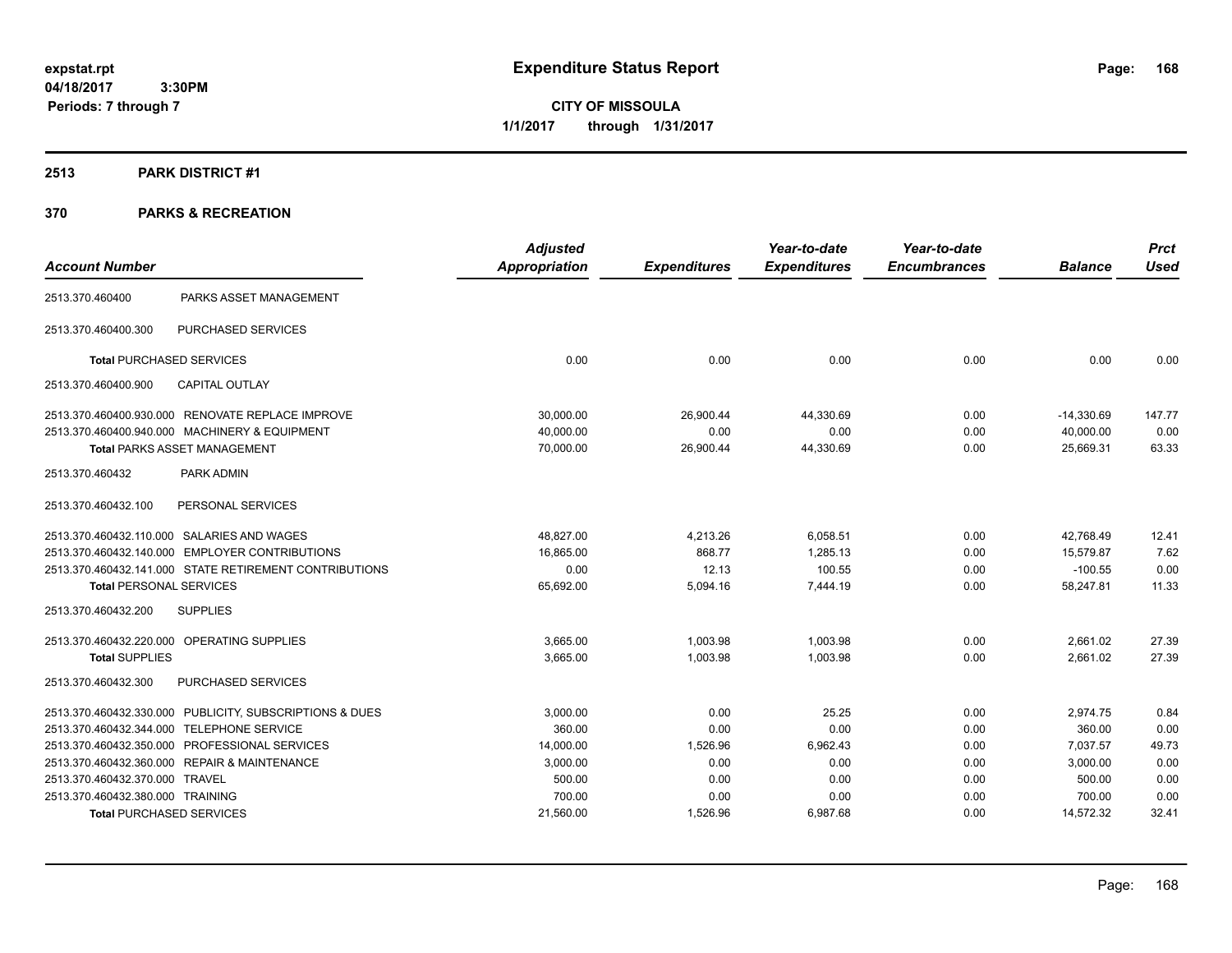**CITY OF MISSOULA 1/1/2017 through 1/31/2017**

## **2513 PARK DISTRICT #1**

|                                                             | <b>Adjusted</b> |                     | Year-to-date        | Year-to-date        |                | <b>Prct</b> |
|-------------------------------------------------------------|-----------------|---------------------|---------------------|---------------------|----------------|-------------|
| <b>Account Number</b>                                       | Appropriation   | <b>Expenditures</b> | <b>Expenditures</b> | <b>Encumbrances</b> | <b>Balance</b> | <b>Used</b> |
| <b>DEBT SERVICE</b><br>2513.370.460432.600                  |                 |                     |                     |                     |                |             |
| <b>Total DEBT SERVICE</b>                                   | 0.00            | 0.00                | 0.00                | 0.00                | 0.00           | 0.00        |
| 2513.370.460432.700<br><b>GRANTS &amp; CONTRIBUTIONS</b>    |                 |                     |                     |                     |                |             |
| 2513.370.460432.700.000 GRANTS & CONTRIBUTIONS              | 5,000.00        | 0.00                | 0.00                | 0.00                | 5,000.00       | 0.00        |
| <b>Total GRANTS &amp; CONTRIBUTIONS</b>                     | 5,000.00        | 0.00                | 0.00                | 0.00                | 5,000.00       | 0.00        |
| <b>CAPITAL OUTLAY</b><br>2513.370.460432.900                |                 |                     |                     |                     |                |             |
| <b>Total CAPITAL OUTLAY</b>                                 | 0.00            | 0.00                | 0.00                | 0.00                | 0.00           | 0.00        |
| <b>Total PARK ADMIN</b>                                     | 95,917.00       | 7,625.10            | 15,435.85           | 0.00                | 80,481.15      | 16.09       |
| 2513.370.460434<br><b>GREENWAYS &amp; HORTICULTURE</b>      |                 |                     |                     |                     |                |             |
| PERSONAL SERVICES<br>2513.370.460434.100                    |                 |                     |                     |                     |                |             |
| 2513.370.460434.110.000 GREENWAYS & HORTCULTURE             | 38,216.00       | 0.00                | 20,669.56           | 0.00                | 17,546.44      | 54.09       |
| 2513.370.460434.140.000 GREENWAYS & HORTICLTURE-EMPL CONTRI | 8,624.00        | 790.01              | 11,613.34           | 0.00                | $-2,989.34$    | 134.66      |
| <b>Total PERSONAL SERVICES</b>                              | 46,840.00       | 790.01              | 32,282.90           | 0.00                | 14,557.10      | 68.92       |
| <b>SUPPLIES</b><br>2513.370.460434.200                      |                 |                     |                     |                     |                |             |
| 2513.370.460434.220.000 OPERATING SUPPLIES                  | 3,373.00        | 0.00                | 1.694.47            | 0.00                | 1,678.53       | 50.24       |
| 2513.370.460434.230.000 REPAIR/MAINTENANCE                  | 7,134.00        | 0.00                | 0.00                | 0.00                | 7,134.00       | 0.00        |
| 2513.370.460434.231.000 GASOLINE                            | 2,000.00        | 0.00                | 447.69              | 0.00                | 1,552.31       | 22.38       |
| <b>Total SUPPLIES</b>                                       | 12,507.00       | 0.00                | 2,142.16            | 0.00                | 10,364.84      | 17.13       |
| 2513.370.460434.300<br>PURCHASED SERVICES                   |                 |                     |                     |                     |                |             |
| 2513.370.460434.341.000 ELECTRICITY & NATURAL GAS           | 322.00          | 0.00                | 244.38              | 0.00                | 77.62          | 75.89       |
| 2513.370.460434.343.000 WATER CHARGES                       | 310.00          | 0.00                | 300.05              | 0.00                | 9.95           | 96.79       |
| 2513.370.460434.345.000 GARBAGE                             | 141.00          | 0.00                | 0.00                | 0.00                | 141.00         | 0.00        |
| 2513.370.460434.350.000 PROFESSIONAL SERVICES               | 5,000.00        | 0.00                | 5,084.50            | 0.00                | $-84.50$       | 101.69      |
| 2513.370.460434.360.000 REPAIR & MAINTENANCE                | 2,589.00        | 0.00                | 302.60              | 0.00                | 2,286.40       | 11.69       |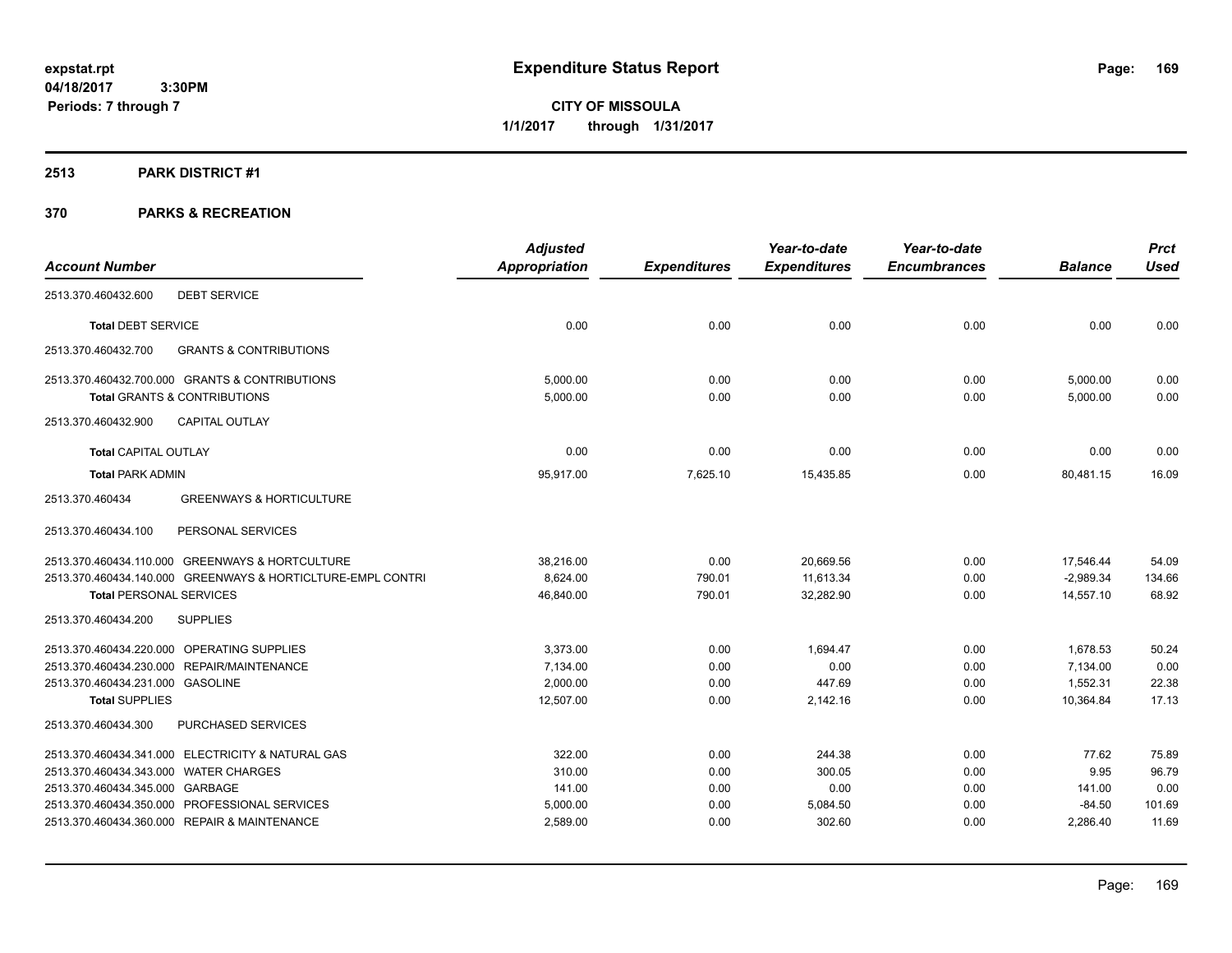**CITY OF MISSOULA 1/1/2017 through 1/31/2017**

#### **2513 PARK DISTRICT #1**

| <b>Account Number</b>                                   | <b>Adjusted</b><br><b>Appropriation</b> | <b>Expenditures</b> | Year-to-date<br><b>Expenditures</b> | Year-to-date<br><b>Encumbrances</b> | <b>Balance</b> | <b>Prct</b><br><b>Used</b> |
|---------------------------------------------------------|-----------------------------------------|---------------------|-------------------------------------|-------------------------------------|----------------|----------------------------|
| 2513.370.460434.380.000 TRAINING                        | 95.00                                   | 0.00                | 0.00                                | 0.00                                | 95.00          | 0.00                       |
| <b>Total PURCHASED SERVICES</b>                         | 8,457.00                                | 0.00                | 5,931.53                            | 0.00                                | 2,525.47       | 70.14                      |
| <b>Total GREENWAYS &amp; HORTICULTURE</b>               | 67,804.00                               | 790.01              | 40,356.59                           | 0.00                                | 27.447.41      | 59.52                      |
|                                                         |                                         |                     |                                     |                                     |                |                            |
| 2513.370.460439<br><b>URBAN FORESTRY</b>                |                                         |                     |                                     |                                     |                |                            |
| PERSONAL SERVICES<br>2513.370.460439.100                |                                         |                     |                                     |                                     |                |                            |
| 2513.370.460439.110.000 SALARIES AND WAGES              | 66.189.00                               | 5,633.65            | 37,367.12                           | 0.00                                | 28.821.88      | 56.46                      |
| 2513.370.460439.140.000 EMPLOYER CONTRIBUTIONS          | 34,906.00                               | 3,097.80            | 19,213.57                           | 0.00                                | 15,692.43      | 55.04                      |
| <b>Total PERSONAL SERVICES</b>                          | 101,095.00                              | 8,731.45            | 56,580.69                           | 0.00                                | 44,514.31      | 55.97                      |
| 2513.370.460439.200<br><b>SUPPLIES</b>                  |                                         |                     |                                     |                                     |                |                            |
| 2513.370.460439.220.000 OPERATING SUPPLIES              | 24,352.00                               | 164.59              | 2,199.17                            | 0.00                                | 22,152.83      | 9.03                       |
| 2513.370.460439.230.000 REPAIR/MAINTENANCE              | 4.252.00                                | 0.00                | 19.98                               | 0.00                                | 4.232.02       | 0.47                       |
| <b>Total SUPPLIES</b>                                   | 28,604.00                               | 164.59              | 2,219.15                            | 0.00                                | 26,384.85      | 7.76                       |
| PURCHASED SERVICES<br>2513.370.460439.300               |                                         |                     |                                     |                                     |                |                            |
| 2513.370.460439.330.000 PUBLICITY, SUBSCRIPTIONS & DUES | 0.00                                    | 100.00              | 100.00                              | 0.00                                | $-100.00$      | 0.00                       |
| 2513.370.460439.344.000 TELEPHONE SERVICE               | 240.00                                  | 0.00                | 0.00                                | 0.00                                | 240.00         | 0.00                       |
| 2513.370.460439.350.000 PROFESSIONAL SERVICES           | 2.660.00                                | 0.00                | 3,157.16                            | 0.00                                | $-497.16$      | 118.69                     |
| 2513.370.460439.360.000 REPAIR & MAINTENANCE            | 60,000.00                               | 0.00                | 7,377.50                            | 0.00                                | 52,622.50      | 12.30                      |
| 2513.370.460439.380.000 TRAINING                        | 150.00                                  | 0.00                | 251.13                              | 0.00                                | $-101.13$      | 167.42                     |
| <b>Total PURCHASED SERVICES</b>                         | 63,050.00                               | 100.00              | 10,885.79                           | 0.00                                | 52,164.21      | 17.27                      |
| <b>Total URBAN FORESTRY</b>                             | 192,749.00                              | 8,996.04            | 69.685.63                           | 0.00                                | 123.063.37     | 36.15                      |
| <b>RECREATION MORE</b><br>2513.370.460470               |                                         |                     |                                     |                                     |                |                            |
| PERSONAL SERVICES<br>2513.370.460470.100                |                                         |                     |                                     |                                     |                |                            |
| 2513.370.460470.110.000 SALARIES AND WAGES              | 5,108.00                                | 0.00                | 0.00                                | 0.00                                | 5,108.00       | 0.00                       |
| 2513.370.460470.140.000 EMPLOYER CONTRIBUTIONS          | 2,018.00                                | 0.00                | 0.00                                | 0.00                                | 2,018.00       | 0.00                       |
| <b>Total PERSONAL SERVICES</b>                          | 7,126.00                                | 0.00                | 0.00                                | 0.00                                | 7,126.00       | 0.00                       |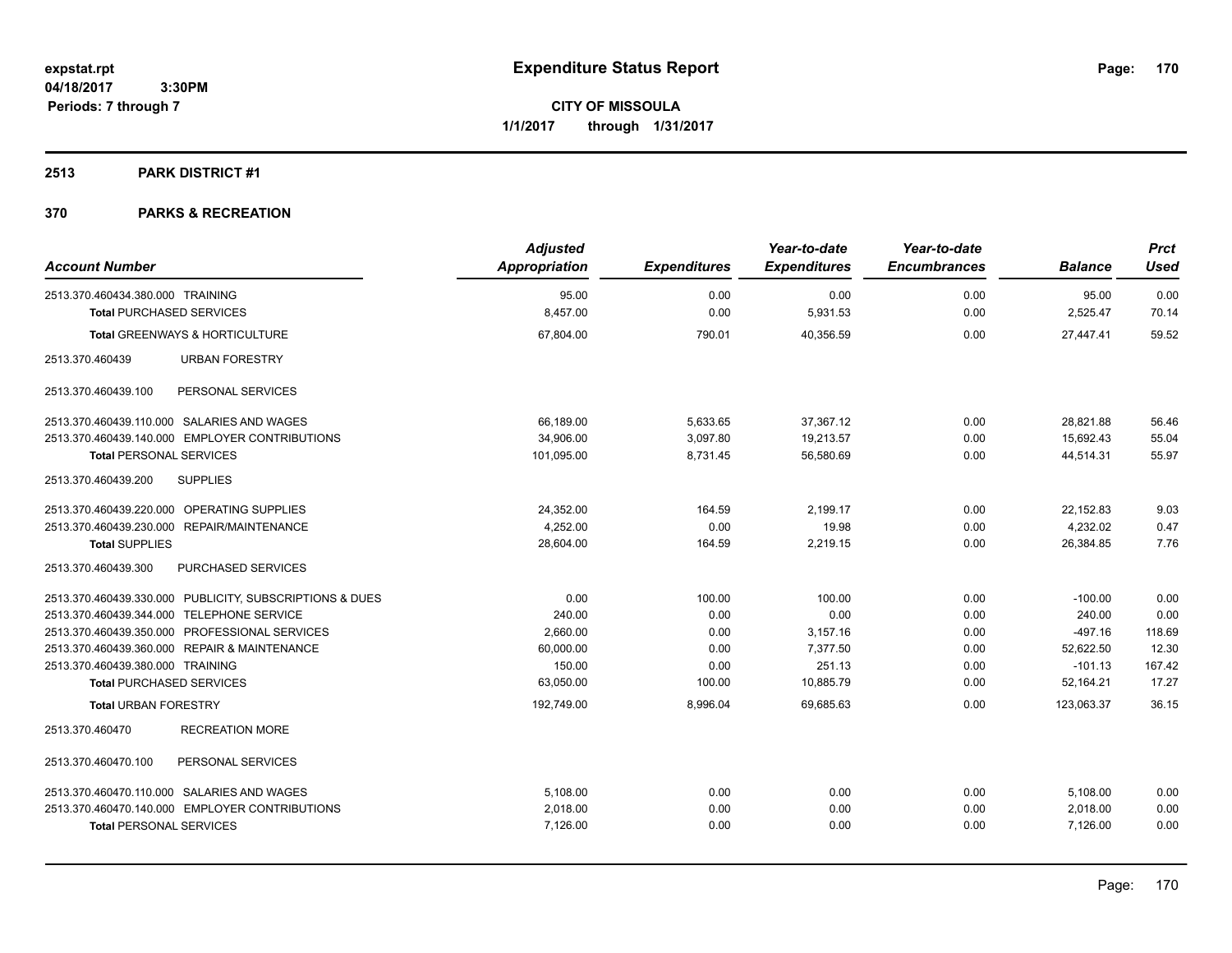**CITY OF MISSOULA 1/1/2017 through 1/31/2017**

#### **2513 PARK DISTRICT #1**

| <b>Account Number</b>                                  | <b>Adjusted</b><br><b>Appropriation</b> | <b>Expenditures</b> | Year-to-date<br><b>Expenditures</b> | Year-to-date<br><b>Encumbrances</b> | <b>Balance</b> | <b>Prct</b><br><b>Used</b> |
|--------------------------------------------------------|-----------------------------------------|---------------------|-------------------------------------|-------------------------------------|----------------|----------------------------|
|                                                        |                                         |                     |                                     |                                     |                |                            |
| <b>SUPPLIES</b><br>2513.370.460470.200                 |                                         |                     |                                     |                                     |                |                            |
| <b>Total SUPPLIES</b>                                  | 0.00                                    | 0.00                | 0.00                                | 0.00                                | 0.00           | 0.00                       |
| 2513.370.460470.300<br>PURCHASED SERVICES              |                                         |                     |                                     |                                     |                |                            |
| 2513.370.460470.360.000 REPAIR & MAINTENANCE           | 3,000.00                                | 0.00                | 2,330.51                            | 0.00                                | 669.49         | 77.68                      |
| <b>Total PURCHASED SERVICES</b>                        | 3,000.00                                | 0.00                | 2,330.51                            | 0.00                                | 669.49         | 77.68                      |
| <b>Total RECREATION MORE</b>                           | 10,126.00                               | 0.00                | 2,330.51                            | 0.00                                | 7,795.49       | 23.02                      |
| <b>SPRAY DECKS</b><br>2513.370.460474                  |                                         |                     |                                     |                                     |                |                            |
| <b>SUPPLIES</b><br>2513.370.460474.200                 |                                         |                     |                                     |                                     |                |                            |
| 2513.370.460474.230.000 SPRAY DECKS/REPAIR/MAINTENANCE | 1,600.00                                | 0.00                | 0.00                                | 0.00                                | 1,600.00       | 0.00                       |
| <b>Total SUPPLIES</b>                                  | 1,600.00                                | 0.00                | 0.00                                | 0.00                                | 1,600.00       | 0.00                       |
| 2513.370.460474.300<br>PURCHASED SERVICES              |                                         |                     |                                     |                                     |                |                            |
| 2513.370.460474.341.000 ELECTRICITY & NATURAL GAS      | 2,184.00                                | 0.00                | 0.00                                | 0.00                                | 2,184.00       | 0.00                       |
| 2513.370.460474.360.000 REPAIR & MAINTENANCE           | 6,300.00                                | 0.00                | 0.00                                | 0.00                                | 6,300.00       | 0.00                       |
| <b>Total PURCHASED SERVICES</b>                        | 8,484.00                                | 0.00                | 0.00                                | 0.00                                | 8,484.00       | 0.00                       |
| <b>Total SPRAY DECKS</b>                               | 10,084.00                               | 0.00                | 0.00                                | 0.00                                | 10,084.00      | 0.00                       |
| <b>GRILL VAN</b><br>2513.370.460477                    |                                         |                     |                                     |                                     |                |                            |
| <b>SUPPLIES</b><br>2513.370.460477.200                 |                                         |                     |                                     |                                     |                |                            |
| <b>Total SUPPLIES</b>                                  | 0.00                                    | 0.00                | 0.00                                | 0.00                                | 0.00           | 0.00                       |
| 2513.370.460477.300<br>PURCHASED SERVICES              |                                         |                     |                                     |                                     |                |                            |
| <b>Total GRILL VAN</b>                                 | 0.00                                    | 0.00                | 0.00                                | 0.00                                | 0.00           | 0.00                       |
| <b>CONSERVATION LANDS MGMT</b><br>2513.370.460484      |                                         |                     |                                     |                                     |                |                            |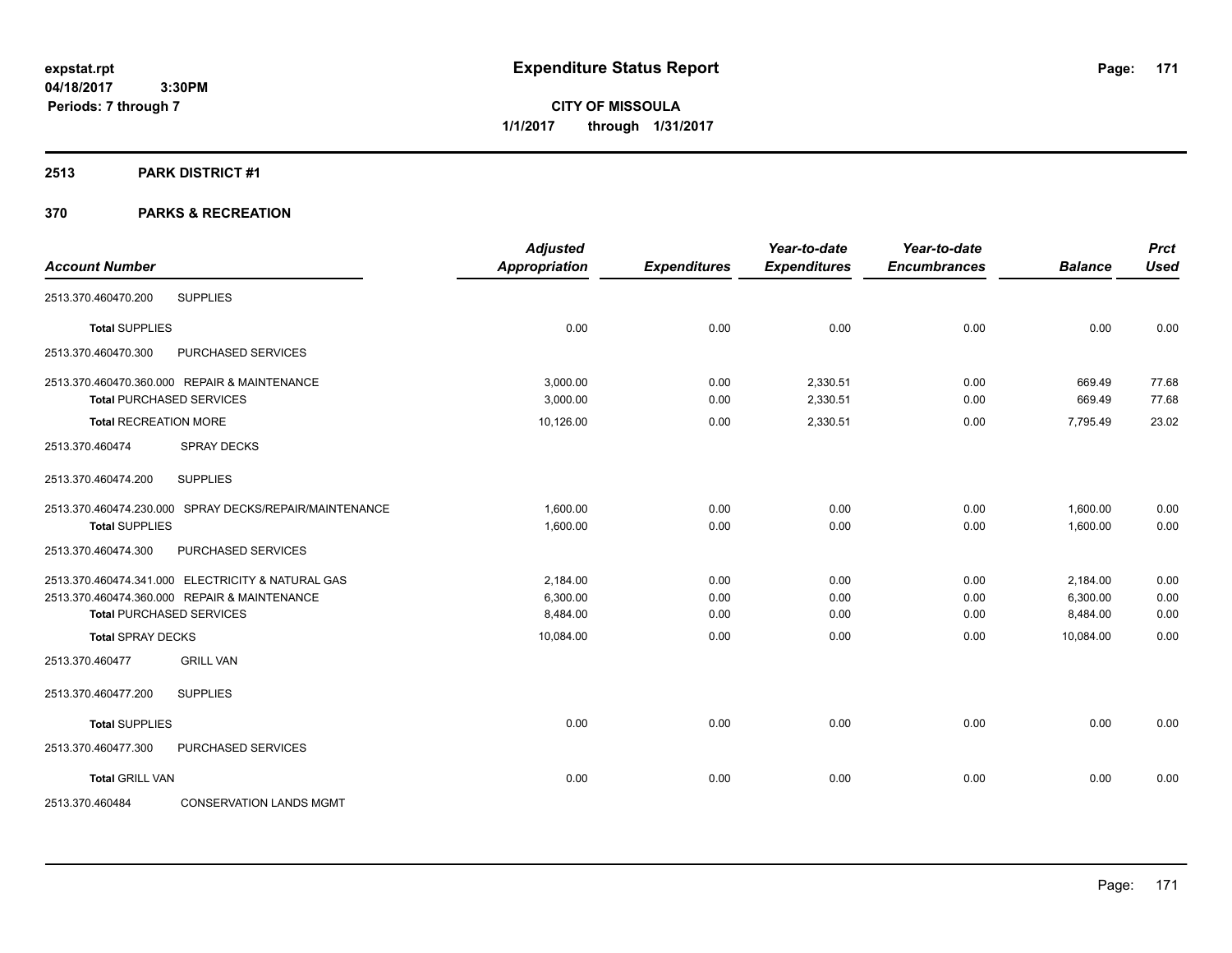**CITY OF MISSOULA 1/1/2017 through 1/31/2017**

## **2513 PARK DISTRICT #1**

|                                                               | <b>Adjusted</b>      |                     | Year-to-date        | Year-to-date        |                | <b>Prct</b> |
|---------------------------------------------------------------|----------------------|---------------------|---------------------|---------------------|----------------|-------------|
| <b>Account Number</b>                                         | <b>Appropriation</b> | <b>Expenditures</b> | <b>Expenditures</b> | <b>Encumbrances</b> | <b>Balance</b> | <b>Used</b> |
| PERSONAL SERVICES<br>2513.370.460484.100                      |                      |                     |                     |                     |                |             |
| 2513.370.460484.110.000 CONSRVTN LAND MGMT/WAGES              | 30,450.00            | 2,282.30            | 34,722.40           | 0.00                | $-4,272.40$    | 114.03      |
| OVERTIME/TERMINATION<br>2513.370.460484.120.000               | 0.00                 | 0.00                | 20.10               | 0.00                | $-20.10$       | 0.00        |
| 2513.370.460484.140.000 CONSRVTN LAND MGMT/EMP CONTRIBUTIONS  | 15,062.00            | 1,291.97            | 12,436.83           | 0.00                | 2,625.17       | 82.57       |
| <b>Total PERSONAL SERVICES</b>                                | 45,512.00            | 3,574.27            | 47,179.33           | 0.00                | $-1,667.33$    | 103.66      |
| <b>SUPPLIES</b><br>2513.370.460484.200                        |                      |                     |                     |                     |                |             |
| 2513.370.460484.220.000 OPERATING SUPPLIES                    | 6.000.00             | 328.46              | 13,534.94           | 0.00                | $-7,534.94$    | 225.58      |
| 2513.370.460484.230.000 REPAIR/MAINTENANCE                    | 8.000.00             | 0.00                | 8,499.27            | 0.00                | $-499.27$      | 106.24      |
| <b>Total SUPPLIES</b>                                         | 14,000.00            | 328.46              | 22,034.21           | 0.00                | $-8,034.21$    | 157.39      |
| PURCHASED SERVICES<br>2513.370.460484.300                     |                      |                     |                     |                     |                |             |
| 2513.370.460484.350.000 PROFESSIONAL SERVICES                 | 44,127.00            | 0.00                | 14,968.88           | 0.00                | 29,158.12      | 33.92       |
| <b>Total PURCHASED SERVICES</b>                               | 44,127.00            | 0.00                | 14,968.88           | 0.00                | 29,158.12      | 33.92       |
| <b>Total CONSERVATION LANDS MGMT</b>                          | 103,639.00           | 3,902.73            | 84,182.42           | 0.00                | 19,456.58      | 81.23       |
| <b>SAFETY &amp; TRAINING</b><br>2513.370.460485               |                      |                     |                     |                     |                |             |
| PERSONAL SERVICES<br>2513.370.460485.100                      |                      |                     |                     |                     |                |             |
| <b>Total PERSONAL SERVICES</b>                                | 0.00                 | 0.00                | 0.00                | 0.00                | 0.00           | 0.00        |
| 2513.370.460485.300<br>PURCHASED SERVICES                     |                      |                     |                     |                     |                |             |
| <b>Total SAFETY &amp; TRAINING</b>                            | 0.00                 | 0.00                | 0.00                | 0.00                | 0.00           | 0.00        |
| PARK MAINTENANCE ROUTINE<br>2513.370.460501                   |                      |                     |                     |                     |                |             |
| 2513.370.460501.100<br>PERSONAL SERVICES                      |                      |                     |                     |                     |                |             |
| 2513.370.460501.110.000 PARK MAINT ROUTINE/SALARIES AND WAGES | 39,986.00            | 0.00                | 1,733.54            | 0.00                | 38,252.46      | 4.34        |
| 2513.370.460501.140.000 PARK MAINT ROUTINE/WAGES              | 10.588.00            | 0.00                | 244.32              | 0.00                | 10.343.68      | 2.31        |
| <b>Total PERSONAL SERVICES</b>                                | 50,574.00            | 0.00                | 1,977.86            | 0.00                | 48,596.14      | 3.91        |
|                                                               |                      |                     |                     |                     |                |             |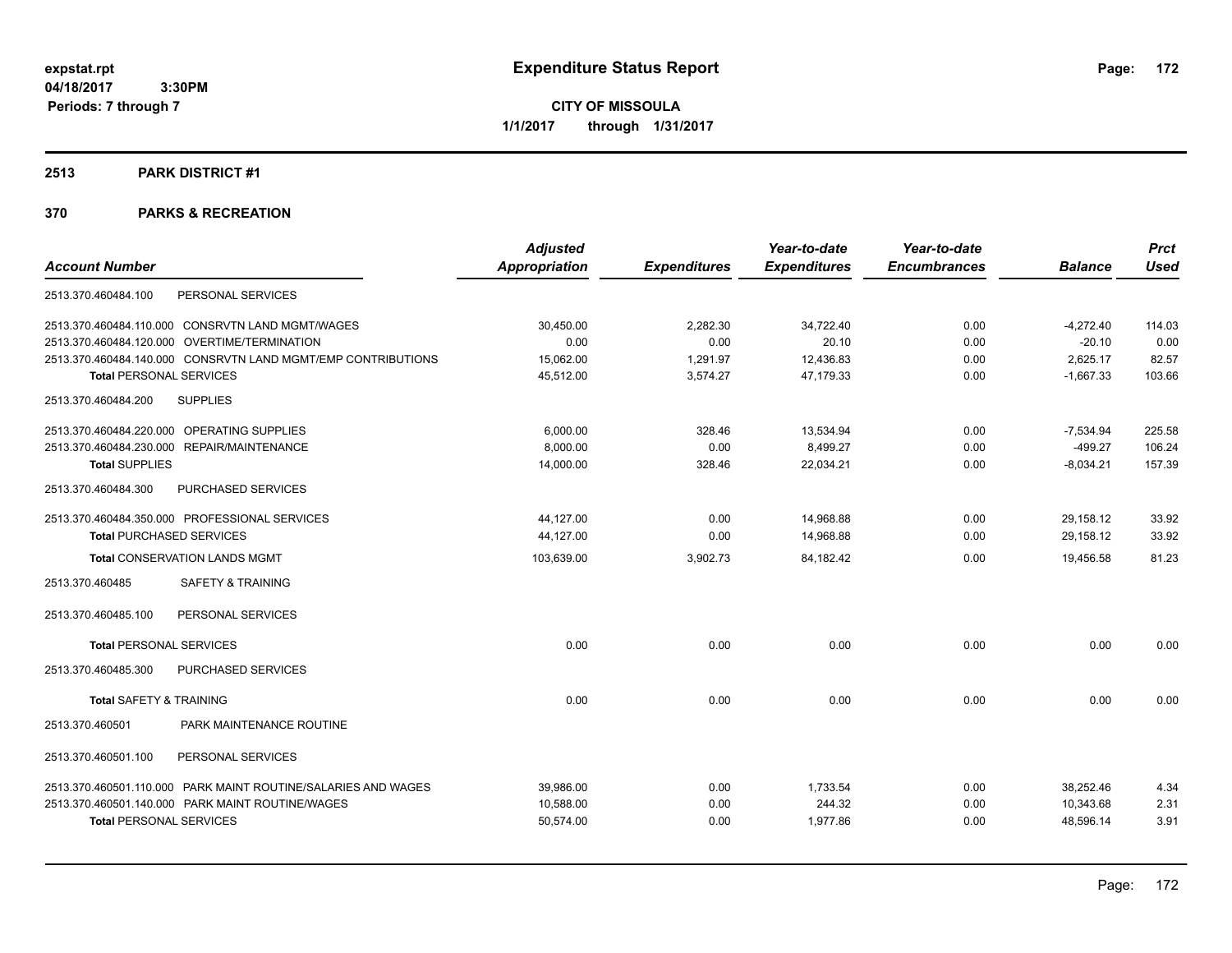**CITY OF MISSOULA 1/1/2017 through 1/31/2017**

## **2513 PARK DISTRICT #1**

| <b>Account Number</b>                 |                                                   | <b>Adjusted</b><br><b>Appropriation</b> | <b>Expenditures</b> | Year-to-date<br><b>Expenditures</b> | Year-to-date<br><b>Encumbrances</b> | <b>Balance</b> | <b>Prct</b><br><b>Used</b> |
|---------------------------------------|---------------------------------------------------|-----------------------------------------|---------------------|-------------------------------------|-------------------------------------|----------------|----------------------------|
|                                       |                                                   |                                         |                     |                                     |                                     |                |                            |
| 2513.370.460501.200                   | <b>SUPPLIES</b>                                   |                                         |                     |                                     |                                     |                |                            |
|                                       | 2513.370.460501.220.000 OPERATING SUPPLIES        | 41,566.00                               | 6,147.32            | 54,488.89                           | 0.00                                | $-12,922.89$   | 131.09                     |
|                                       | 2513.370.460501.230.000 REPAIR/MAINTENANCE        | 77,899.00                               | 3,376.12            | 27,782.15                           | 0.00                                | 50,116.85      | 35.66                      |
| 2513.370.460501.231.000 GASOLINE      |                                                   | 8,144.00                                | 0.00                | 8,164.00                            | 0.00                                | $-20.00$       | 100.25                     |
| <b>Total SUPPLIES</b>                 |                                                   | 127,609.00                              | 9,523.44            | 90,435.04                           | 0.00                                | 37,173.96      | 70.87                      |
| 2513.370.460501.300                   | PURCHASED SERVICES                                |                                         |                     |                                     |                                     |                |                            |
|                                       | 2513.370.460501.341.000 ELECTRICITY & NATURAL GAS | 41,260.00                               | 0.00                | 26,207.40                           | 0.00                                | 15,052.60      | 63.52                      |
| 2513.370.460501.343.000 WATER CHARGES |                                                   | 7,375.00                                | 0.00                | 7,298.38                            | 0.00                                | 76.62          | 98.96                      |
|                                       | 2513.370.460501.344.000 TELEPHONE SERVICE         | 60.00                                   | 0.00                | 0.00                                | 0.00                                | 60.00          | 0.00                       |
| 2513.370.460501.345.000 GARBAGE       |                                                   | 3,072.00                                | 0.00                | 2,610.04                            | 0.00                                | 461.96         | 84.96                      |
|                                       | 2513.370.460501.350.000 PROFESSIONAL SERVICES     | 11.557.00                               | 450.00              | 5,664.97                            | 0.00                                | 5,892.03       | 49.02                      |
|                                       | 2513.370.460501.360.000 REPAIR & MAINTENANCE      | 56,076.00                               | 0.00                | 64,558.15                           | 0.00                                | $-8,482.15$    | 115.13                     |
| 2513.370.460501.380.000 TRAINING      |                                                   | 38.00                                   | 0.00                | 0.00                                | 0.00                                | 38.00          | 0.00                       |
|                                       | <b>Total PURCHASED SERVICES</b>                   | 119,438.00                              | 450.00              | 106,338.94                          | 0.00                                | 13,099.06      | 89.03                      |
|                                       | <b>Total PARK MAINTENANCE ROUTINE</b>             | 297,621.00                              | 9,973.44            | 198,751.84                          | 0.00                                | 98,869.16      | 66.78                      |
| 2513.370.460503                       | SPORTS FACILITIES MAINTENANCE                     |                                         |                     |                                     |                                     |                |                            |
| 2513.370.460503.200                   | <b>SUPPLIES</b>                                   |                                         |                     |                                     |                                     |                |                            |
|                                       | <b>Total SPORTS FACILITIES MAINTENANCE</b>        | 0.00                                    | 0.00                | 0.00                                | 0.00                                | 0.00           | 0.00                       |
| 2513.370.460506                       | <b>CARAS PARK IMPROVEMENTS</b>                    |                                         |                     |                                     |                                     |                |                            |
| 2513.370.460506.900                   | <b>CAPITAL OUTLAY</b>                             |                                         |                     |                                     |                                     |                |                            |
|                                       | <b>Total CARAS PARK IMPROVEMENTS</b>              | 0.00                                    | 0.00                | 0.00                                | 0.00                                | 0.00           | 0.00                       |
| 2513.370.490504                       | <b>DEBT SERVICE</b>                               |                                         |                     |                                     |                                     |                |                            |
| 2513.370.490504.600                   | <b>DEBT SERVICE</b>                               |                                         |                     |                                     |                                     |                |                            |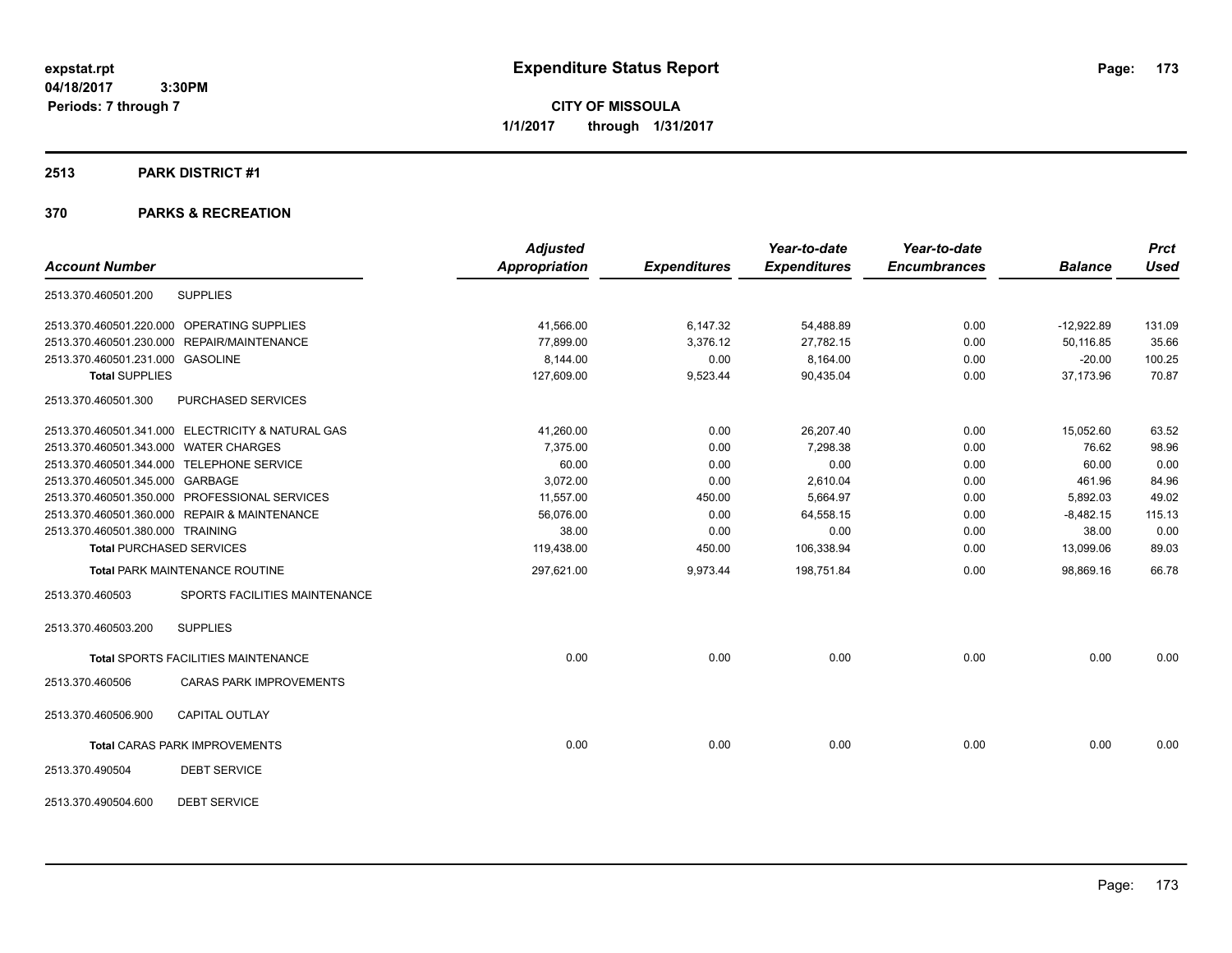**Periods: 7 through 7**

**CITY OF MISSOULA 1/1/2017 through 1/31/2017**

## **2513 PARK DISTRICT #1**

## **370 PARKS & RECREATION**

 **3:30PM**

| <b>Account Number</b>             |                                                  | <b>Adjusted</b><br>Appropriation | <b>Expenditures</b> | Year-to-date<br><b>Expenditures</b> | Year-to-date<br><b>Encumbrances</b> | <b>Balance</b> | <b>Prct</b><br><b>Used</b> |
|-----------------------------------|--------------------------------------------------|----------------------------------|---------------------|-------------------------------------|-------------------------------------|----------------|----------------------------|
| 2513.370.490504.610.000 PRINCIPAL |                                                  | 294,977.00                       | 0.00                | 263,281.72                          | 0.00                                | 31,695.28      | 89.25                      |
|                                   | 2513.370.490504.620.000 INTEREST / SERVICE FEES  | 6,569.00                         | 0.00                | 7,148.48                            | 0.00                                | $-579.48$      | 108.82                     |
| <b>Total DEBT SERVICE</b>         |                                                  | 301,546.00                       | 0.00                | 270,430.20                          | 0.00                                | 31,115.80      | 89.68                      |
| 2513.370.510110                   | <b>MERCHANT SERVICES</b>                         |                                  |                     |                                     |                                     |                |                            |
| 2513.370.510110.500               | <b>FIXED CHARGES</b>                             |                                  |                     |                                     |                                     |                |                            |
|                                   | <b>Total MERCHANT SERVICES</b>                   | 0.00                             | 0.00                | 0.00                                | 0.00                                | 0.00           | 0.00                       |
| 2513.370.521003                   | FORT MISSOULA REGIONAL PARK SUBSIDY              |                                  |                     |                                     |                                     |                |                            |
| 2513.370.521003.800               | OTHER OBJECTS                                    |                                  |                     |                                     |                                     |                |                            |
|                                   | 2513.370.521003.820.000 TRANSFERS TO OTHER FUNDS | 163,214.00                       | 0.00                | 0.00                                | 0.00                                | 163.214.00     | 0.00                       |
|                                   | <b>Total FORT MISSOULA REGIONAL PARK SUBSIDY</b> | 163,214.00                       | 0.00                | 0.00                                | 0.00                                | 163,214.00     | 0.00                       |
| <b>Total PARK DISTRICT #1</b>     |                                                  | 1,312,700.00                     | 58,187.76           | 725,503.73                          | 0.00                                | 587,196.27     | 55.27                      |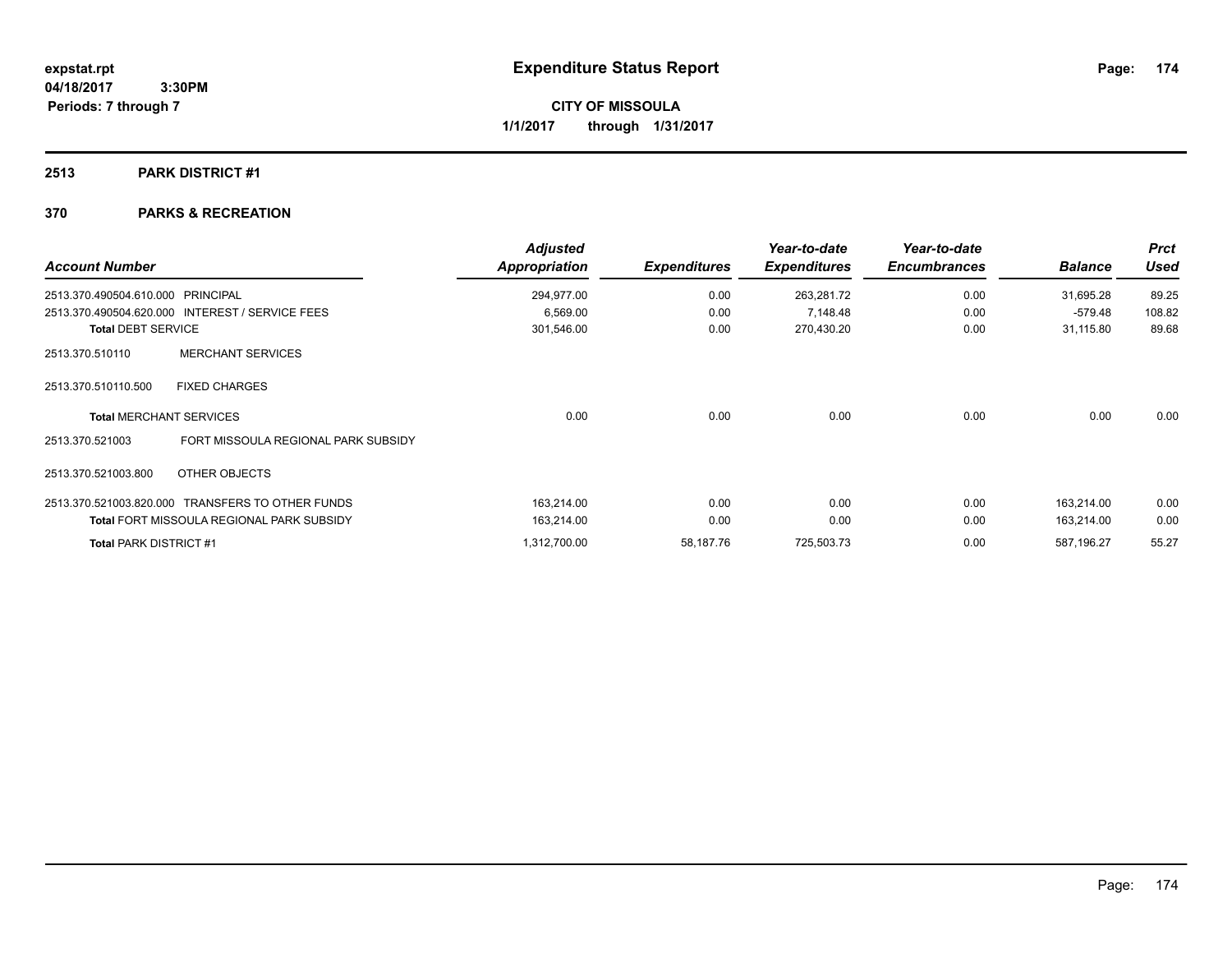**175**

**04/18/2017 3:30PM Periods: 7 through 7**

**CITY OF MISSOULA 1/1/2017 through 1/31/2017**

#### **2820 STATE GAS TAX FUND**

## **280 PUBLIC WORKS OPERATIONS**

| <b>Account Number</b>                                               |                                                  | <b>Adjusted</b><br><b>Appropriation</b> | <b>Expenditures</b> | Year-to-date<br><b>Expenditures</b> | Year-to-date<br><b>Encumbrances</b> | <b>Balance</b>           | <b>Prct</b><br><b>Used</b> |
|---------------------------------------------------------------------|--------------------------------------------------|-----------------------------------------|---------------------|-------------------------------------|-------------------------------------|--------------------------|----------------------------|
| 2820.280.430230                                                     | <b>STREET RESTORATION</b>                        |                                         |                     |                                     |                                     |                          |                            |
| 2820.280.430230.300                                                 | PURCHASED SERVICES                               |                                         |                     |                                     |                                     |                          |                            |
|                                                                     | <b>Total PURCHASED SERVICES</b>                  | 0.00                                    | 0.00                | 0.00                                | 0.00                                | 0.00                     | 0.00                       |
| 2820.280.430230.500                                                 | <b>FIXED CHARGES</b>                             |                                         |                     |                                     |                                     |                          |                            |
| <b>Total FIXED CHARGES</b>                                          |                                                  | 0.00                                    | 0.00                | 0.00                                | 0.00                                | 0.00                     | 0.00                       |
| 2820.280.430230.800                                                 | OTHER OBJECTS                                    |                                         |                     |                                     |                                     |                          |                            |
| <b>Total OTHER OBJECTS</b>                                          | 2820.280.430230.820.000 TRANSFERS TO OTHER FUNDS | 564,000.00<br>564,000.00                | 0.00<br>0.00        | 282,000.00<br>282,000.00            | 0.00<br>0.00                        | 282,000.00<br>282,000.00 | 50.00<br>50.00             |
| 2820.280.430230.900                                                 | <b>CAPITAL OUTLAY</b>                            |                                         |                     |                                     |                                     |                          |                            |
| 2820.280.430230.930.000 IMPROVEMENTS<br><b>Total CAPITAL OUTLAY</b> |                                                  | 391,200.00<br>391,200.00                | 0.00<br>0.00        | 133,258.67<br>133,258.67            | 0.00<br>0.00                        | 257,941.33<br>257,941.33 | 34.06<br>34.06             |
|                                                                     | <b>Total STREET RESTORATION</b>                  | 955,200.00                              | 0.00                | 415,258.67                          | 0.00                                | 539,941.33               | 43.47                      |
| 2820.280.510110                                                     | <b>MERCHANT SERVICES</b>                         |                                         |                     |                                     |                                     |                          |                            |
| 2820.280.510110.500                                                 | <b>FIXED CHARGES</b>                             |                                         |                     |                                     |                                     |                          |                            |
| <b>Total FIXED CHARGES</b>                                          |                                                  | 0.00                                    | 0.00                | 0.00                                | 0.00                                | 0.00                     | 0.00                       |
|                                                                     | <b>Total MERCHANT SERVICES</b>                   | 0.00                                    | 0.00                | 0.00                                | 0.00                                | 0.00                     | 0.00                       |
| <b>Total STATE GAS TAX FUND</b>                                     |                                                  | 955.200.00                              | 0.00                | 415.258.67                          | 0.00                                | 539.941.33               | 43.47                      |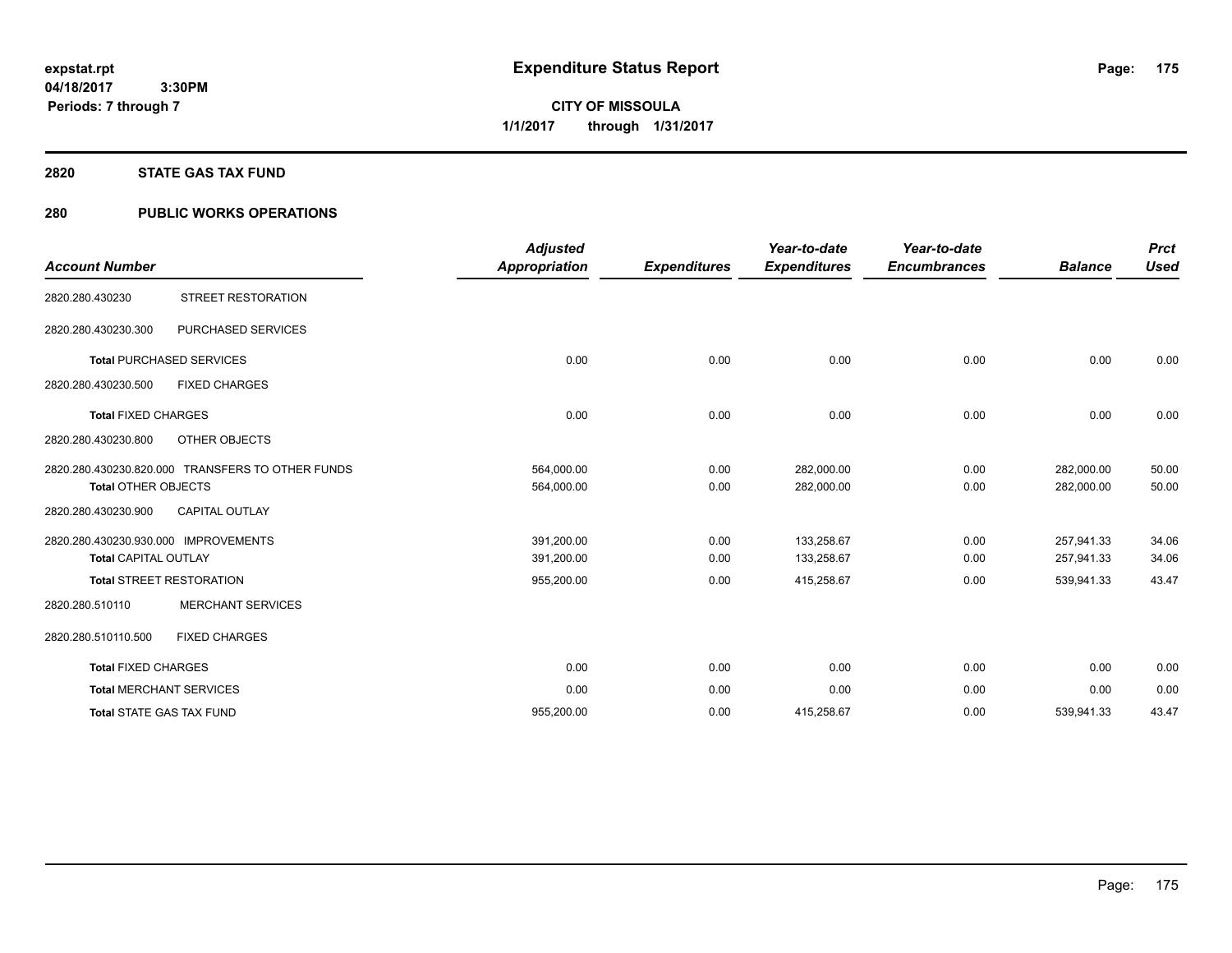**CITY OF MISSOULA 1/1/2017 through 1/31/2017**

## **2917 CRIME VICTIM SURCHARGE**

| <b>Account Number</b> |                                     | Adjusted<br>Appropriation | <b>Expenditures</b> | Year-to-date<br><b>Expenditures</b> | Year-to-date<br><b>Encumbrances</b> | <b>Balance</b> | <b>Prct</b><br>Used |
|-----------------------|-------------------------------------|---------------------------|---------------------|-------------------------------------|-------------------------------------|----------------|---------------------|
| 2917.390.510110       | <b>MERCHANT SERVICES</b>            |                           |                     |                                     |                                     |                |                     |
| 2917.390.510110.500   | <b>FIXED CHARGES</b>                |                           |                     |                                     |                                     |                |                     |
|                       | <b>Total CRIME VICTIM SURCHARGE</b> | 0.00                      | 0.00                | 0.00                                | 0.00                                | 0.00           | 0.00                |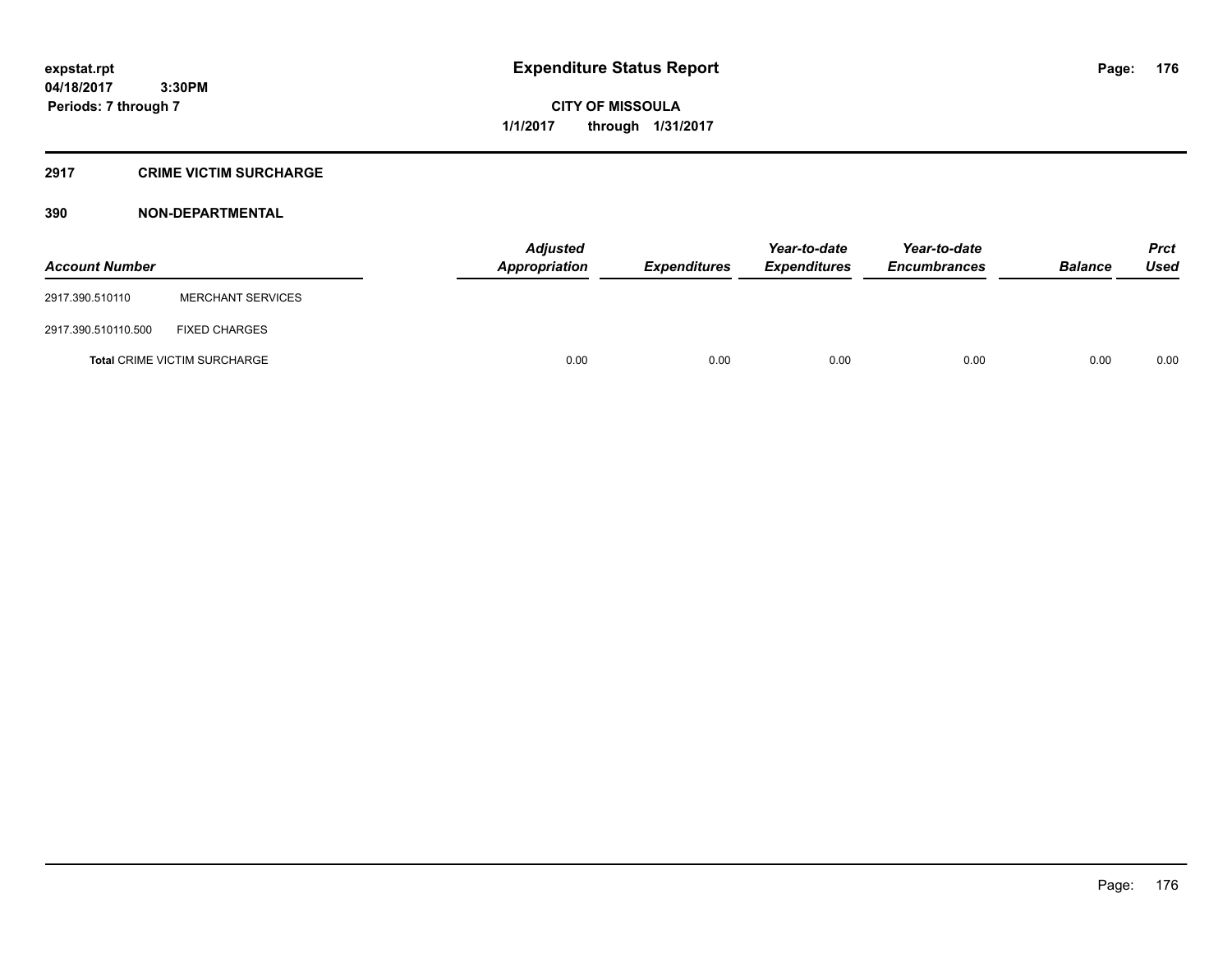**CITY OF MISSOULA 1/1/2017 through 1/31/2017**

## **2918 LAW ENFORCEMENT BLOCK GRANT FUND**

| <b>Account Number</b> |                                   | <b>Adjusted</b><br>Appropriation | <b>Expenditures</b> | Year-to-date<br><b>Expenditures</b> | Year-to-date<br><b>Encumbrances</b> | <b>Balance</b> | <b>Prct</b><br><b>Used</b> |
|-----------------------|-----------------------------------|----------------------------------|---------------------|-------------------------------------|-------------------------------------|----------------|----------------------------|
| 2918.290.420170       | <b>JAG VIII GRANT</b>             |                                  |                     |                                     |                                     |                |                            |
| 2918.290.420170.200   | <b>SUPPLIES</b>                   |                                  |                     |                                     |                                     |                |                            |
| <b>Total SUPPLIES</b> |                                   | 0.00                             | 0.00                | 0.00                                | 0.00                                | 0.00           | 0.00                       |
| 2918.290.420170.300   | PURCHASED SERVICES                |                                  |                     |                                     |                                     |                |                            |
|                       | <b>Total PURCHASED SERVICES</b>   | 0.00                             | 0.00                | 0.00                                | 0.00                                | 0.00           | 0.00                       |
| 2918.290.420170.900   | CAPITAL OUTLAY                    |                                  |                     |                                     |                                     |                |                            |
| Total JAG VIII GRANT  |                                   | 0.00                             | 0.00                | 0.00                                | 0.00                                | 0.00           | 0.00                       |
| 2918.290.420171       | <b>JAG IX GRANT</b>               |                                  |                     |                                     |                                     |                |                            |
| 2918.290.420171.200   | <b>SUPPLIES</b>                   |                                  |                     |                                     |                                     |                |                            |
| <b>Total SUPPLIES</b> |                                   | 0.00                             | 0.00                | 0.00                                | 0.00                                | 0.00           | 0.00                       |
| 2918.290.420171.300   | PURCHASED SERVICES                |                                  |                     |                                     |                                     |                |                            |
|                       | <b>Total PURCHASED SERVICES</b>   | 0.00                             | 0.00                | 0.00                                | 0.00                                | 0.00           | 0.00                       |
| 2918.290.420171.700   | <b>GRANTS &amp; CONTRIBUTIONS</b> |                                  |                     |                                     |                                     |                |                            |
| Total JAG IX GRANT    |                                   | 0.00                             | 0.00                | 0.00                                | 0.00                                | 0.00           | 0.00                       |
| 2918.290.420172       | <b>JAG XII</b>                    |                                  |                     |                                     |                                     |                |                            |
| 2918.290.420172.300   | PURCHASED SERVICES                |                                  |                     |                                     |                                     |                |                            |
|                       | Total PURCHASED SERVICES          | 0.00                             | 0.00                | 0.00                                | 0.00                                | 0.00           | 0.00                       |
| 2918.290.420172.900   | CAPITAL OUTLAY                    |                                  |                     |                                     |                                     |                |                            |
| <b>Total JAG XII</b>  |                                   | 0.00                             | 0.00                | 0.00                                | 0.00                                | 0.00           | 0.00                       |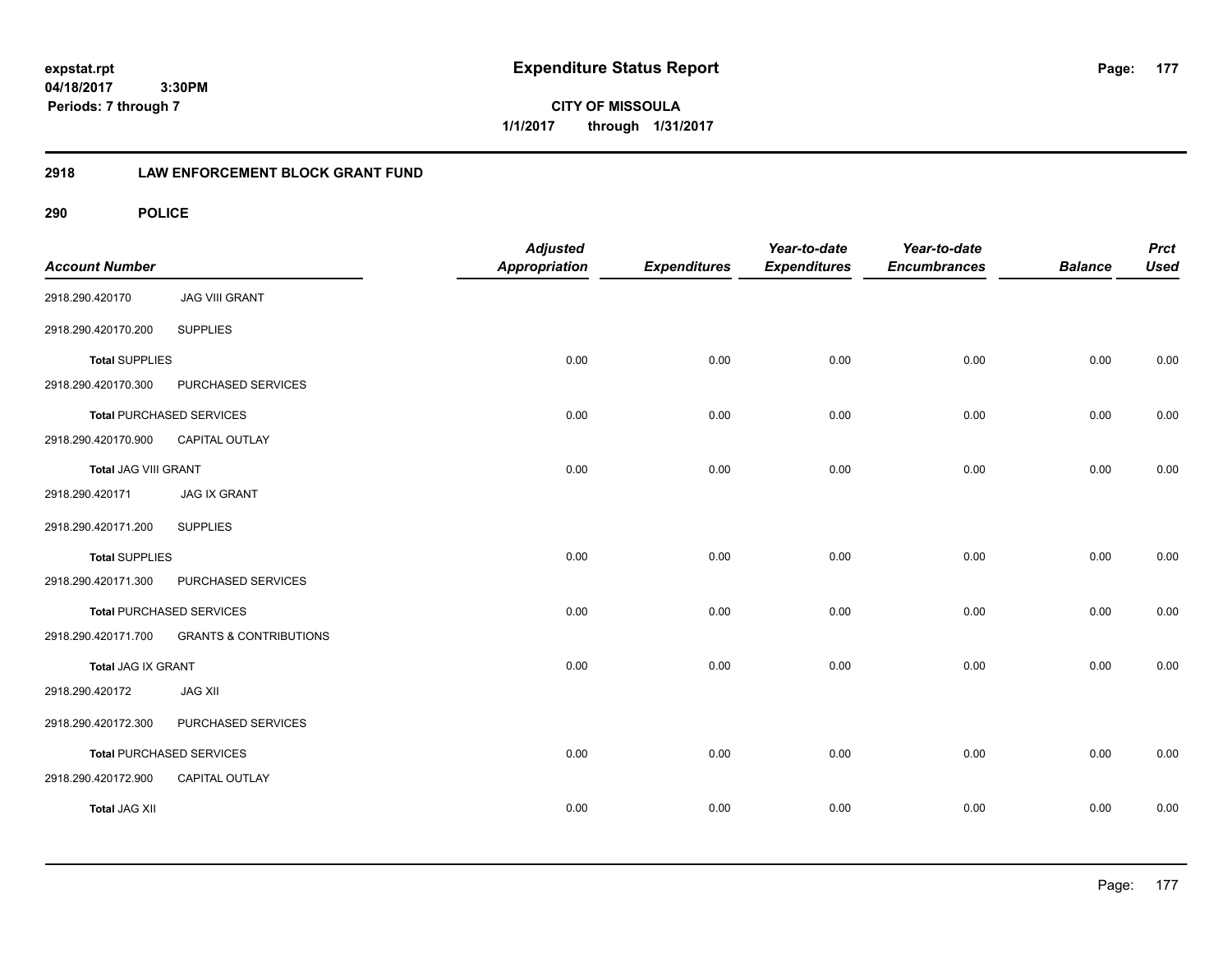**CITY OF MISSOULA 1/1/2017 through 1/31/2017**

## **2918 LAW ENFORCEMENT BLOCK GRANT FUND**

| <b>Account Number</b>       |                                                        | <b>Adjusted</b><br><b>Appropriation</b> | <b>Expenditures</b> | Year-to-date<br><b>Expenditures</b> | Year-to-date<br><b>Encumbrances</b> | <b>Balance</b> | <b>Prct</b><br><b>Used</b> |
|-----------------------------|--------------------------------------------------------|-----------------------------------------|---------------------|-------------------------------------|-------------------------------------|----------------|----------------------------|
| 2918.290.420173             | <b>JAG XI</b>                                          |                                         |                     |                                     |                                     |                |                            |
| 2918.290.420173.200         | <b>SUPPLIES</b>                                        |                                         |                     |                                     |                                     |                |                            |
| <b>Total SUPPLIES</b>       |                                                        | 0.00                                    | 0.00                | 0.00                                | 0.00                                | 0.00           | 0.00                       |
| 2918.290.420173.300         | PURCHASED SERVICES                                     |                                         |                     |                                     |                                     |                |                            |
|                             | <b>Total PURCHASED SERVICES</b>                        | 0.00                                    | 0.00                | 0.00                                | 0.00                                | 0.00           | 0.00                       |
| 2918.290.420173.700         | <b>GRANTS &amp; CONTRIBUTIONS</b>                      |                                         |                     |                                     |                                     |                |                            |
|                             | Total GRANTS & CONTRIBUTIONS                           | 0.00                                    | 0.00                | 0.00                                | 0.00                                | 0.00           | 0.00                       |
| 2918.290.420173.900         | CAPITAL OUTLAY                                         |                                         |                     |                                     |                                     |                |                            |
| <b>Total JAG XI</b>         |                                                        | 0.00                                    | 0.00                | 0.00                                | 0.00                                | 0.00           | 0.00                       |
| 2918.290.420174             | <b>JAG V GRANT</b>                                     |                                         |                     |                                     |                                     |                |                            |
| 2918.290.420174.200         | <b>SUPPLIES</b>                                        |                                         |                     |                                     |                                     |                |                            |
|                             | 2918.290.420174.220.000 OPERATING SUPPLIES-JAG V       | 43,124.00                               | 0.00                | 43,124.00                           | 0.00                                | 0.00           | 100.00                     |
| <b>Total SUPPLIES</b>       |                                                        | 43,124.00                               | 0.00                | 43,124.00                           | 0.00                                | 0.00           | 100.00                     |
| 2918.290.420174.300         | PURCHASED SERVICES                                     |                                         |                     |                                     |                                     |                |                            |
|                             | <b>Total PURCHASED SERVICES</b>                        | 0.00                                    | 0.00                | 0.00                                | 0.00                                | 0.00           | 0.00                       |
| 2918.290.420174.700         | <b>GRANTS &amp; CONTRIBUTIONS</b>                      |                                         |                     |                                     |                                     |                |                            |
|                             | 2918.290.420174.700.000 JAG V / GRANTS & CONTRIBUTIONS | 17,249.00                               | 17,249.00           | 17,249.00                           | 0.00                                | 0.00           | 100.00                     |
|                             | <b>Total GRANTS &amp; CONTRIBUTIONS</b>                | 17,249.00                               | 17,249.00           | 17,249.00                           | 0.00                                | 0.00           | 100.00                     |
| 2918.290.420174.900         | CAPITAL OUTLAY                                         |                                         |                     |                                     |                                     |                |                            |
| <b>Total CAPITAL OUTLAY</b> |                                                        | 0.00                                    | 0.00                | 0.00                                | 0.00                                | 0.00           | 0.00                       |
| Total JAG V GRANT           |                                                        | 60,373.00                               | 17,249.00           | 60,373.00                           | 0.00                                | 0.00           | 100.00                     |
|                             |                                                        |                                         |                     |                                     |                                     |                |                            |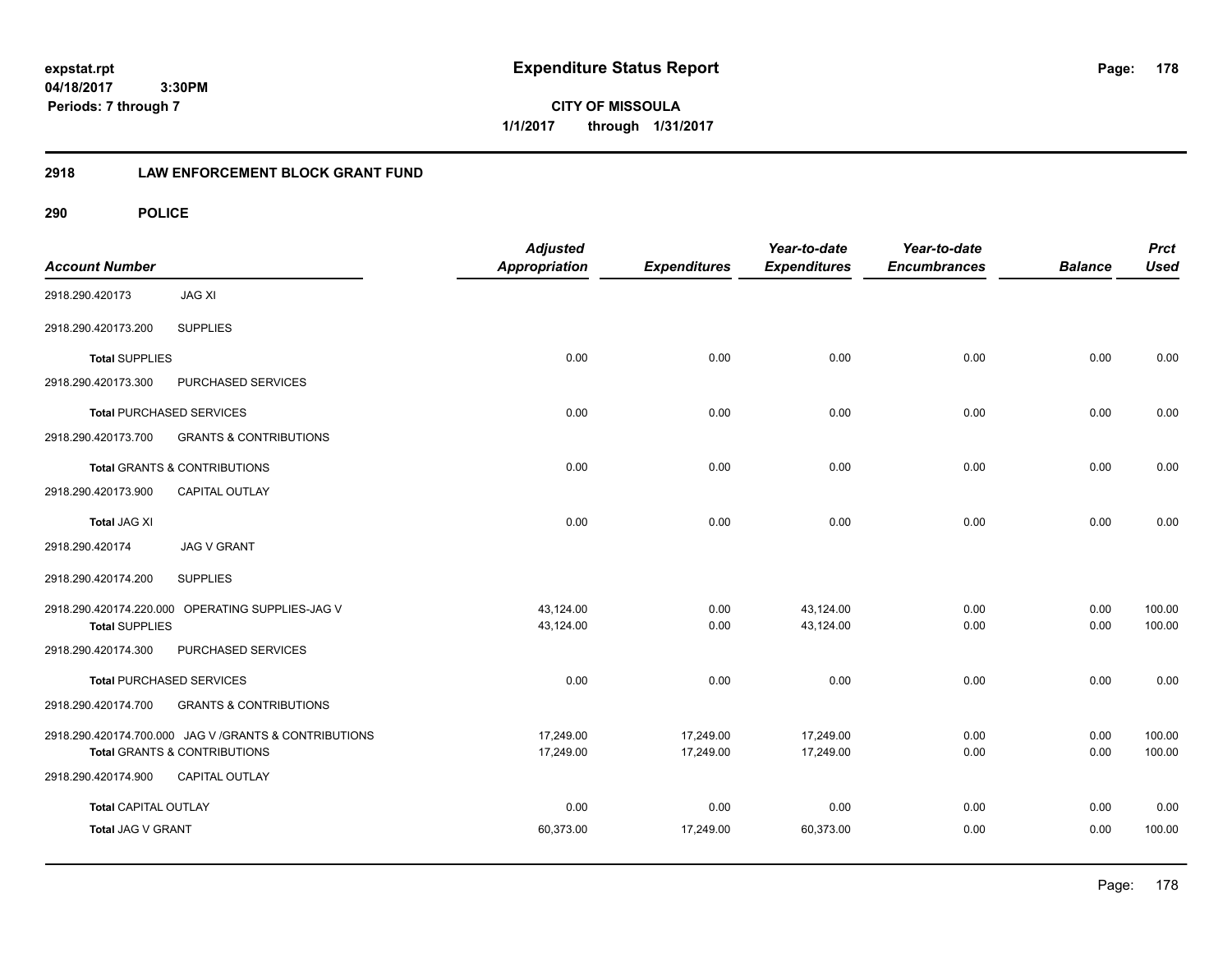**CITY OF MISSOULA 1/1/2017 through 1/31/2017**

## **2918 LAW ENFORCEMENT BLOCK GRANT FUND**

| <b>Account Number</b>          |                                   | <b>Adjusted</b><br><b>Appropriation</b> | <b>Expenditures</b> | Year-to-date<br><b>Expenditures</b> | Year-to-date<br><b>Encumbrances</b> | <b>Balance</b> | <b>Prct</b><br><b>Used</b> |
|--------------------------------|-----------------------------------|-----------------------------------------|---------------------|-------------------------------------|-------------------------------------|----------------|----------------------------|
| 2918.290.420175                | <b>JAG X GRANT</b>                |                                         |                     |                                     |                                     |                |                            |
| 2918.290.420175.200            | <b>SUPPLIES</b>                   |                                         |                     |                                     |                                     |                |                            |
| <b>Total SUPPLIES</b>          |                                   | 0.00                                    | 0.00                | 0.00                                | 0.00                                | 0.00           | 0.00                       |
| 2918.290.420175.300            | PURCHASED SERVICES                |                                         |                     |                                     |                                     |                |                            |
| <b>Total JAG X GRANT</b>       |                                   | 0.00                                    | 0.00                | 0.00                                | 0.00                                | 0.00           | 0.00                       |
| 2918.290.420176                | <b>JAG VII GRANT</b>              |                                         |                     |                                     |                                     |                |                            |
| 2918.290.420176.100            | PERSONAL SERVICES                 |                                         |                     |                                     |                                     |                |                            |
| <b>Total PERSONAL SERVICES</b> |                                   | 0.00                                    | 0.00                | 0.00                                | 0.00                                | 0.00           | 0.00                       |
| 2918.290.420176.200            | <b>SUPPLIES</b>                   |                                         |                     |                                     |                                     |                |                            |
| <b>Total SUPPLIES</b>          |                                   | 0.00                                    | 0.00                | 0.00                                | 0.00                                | 0.00           | 0.00                       |
| 2918.290.420176.300            | PURCHASED SERVICES                |                                         |                     |                                     |                                     |                |                            |
|                                | Total PURCHASED SERVICES          | 0.00                                    | 0.00                | 0.00                                | 0.00                                | 0.00           | 0.00                       |
| 2918.290.420176.700            | <b>GRANTS &amp; CONTRIBUTIONS</b> |                                         |                     |                                     |                                     |                |                            |
|                                | Total GRANTS & CONTRIBUTIONS      | 0.00                                    | 0.00                | 0.00                                | 0.00                                | 0.00           | 0.00                       |
| 2918.290.420176.900            | CAPITAL OUTLAY                    |                                         |                     |                                     |                                     |                |                            |
| <b>Total JAG VII GRANT</b>     |                                   | 0.00                                    | 0.00                | 0.00                                | 0.00                                | 0.00           | 0.00                       |
| 2918.290.420177                | <b>SMART POLICING</b>             |                                         |                     |                                     |                                     |                |                            |
| 2918.290.420177.700            | <b>GRANTS &amp; CONTRIBUTIONS</b> |                                         |                     |                                     |                                     |                |                            |
| <b>Total SMART POLICING</b>    |                                   | 0.00                                    | 0.00                | 0.00                                | 0.00                                | 0.00           | 0.00                       |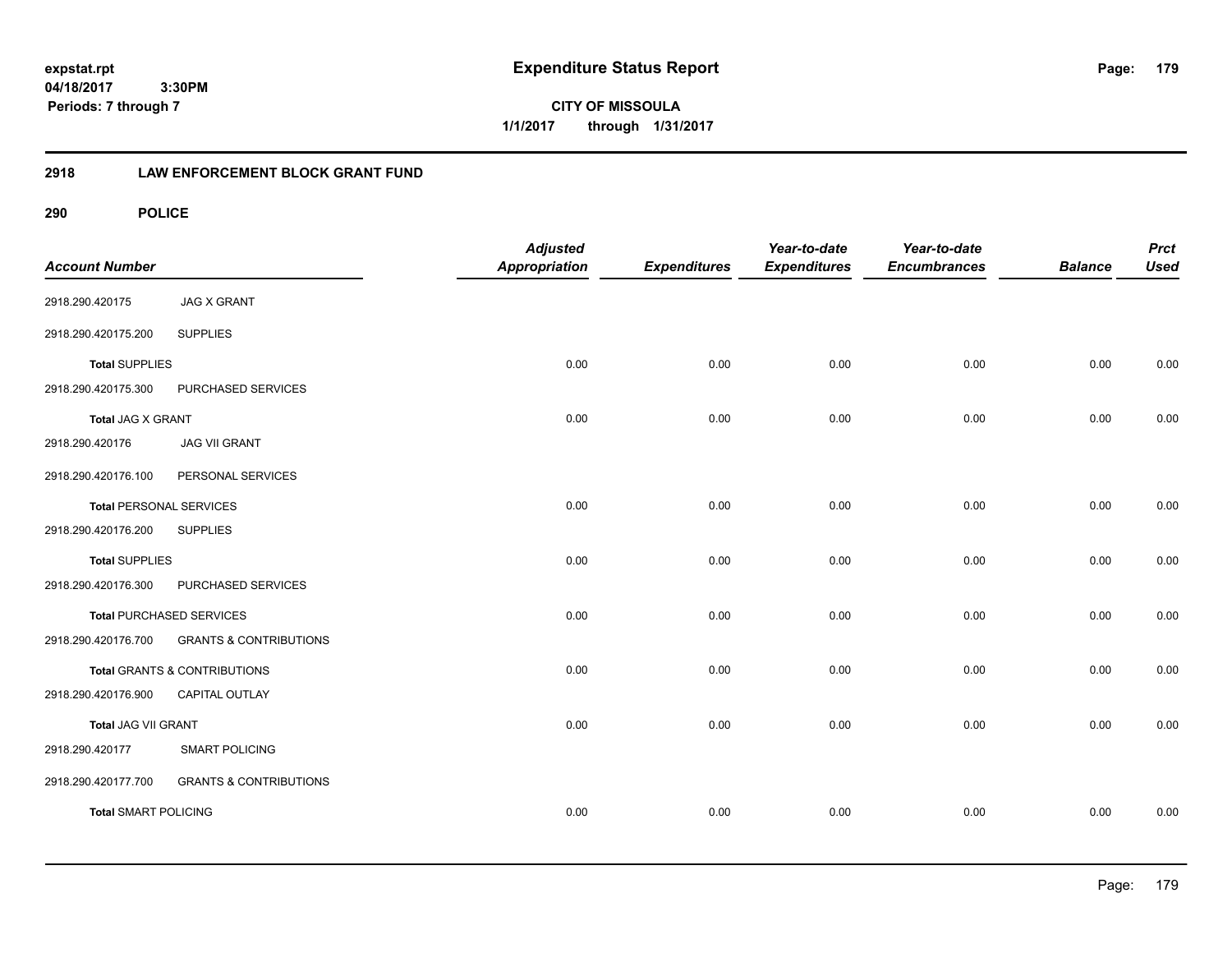**CITY OF MISSOULA 1/1/2017 through 1/31/2017**

## **2918 LAW ENFORCEMENT BLOCK GRANT FUND**

| <b>Account Number</b>           |                                                                  | <b>Adjusted</b><br><b>Appropriation</b> | <b>Expenditures</b> | Year-to-date<br><b>Expenditures</b> | Year-to-date<br><b>Encumbrances</b> | <b>Balance</b> | <b>Prct</b><br><b>Used</b> |
|---------------------------------|------------------------------------------------------------------|-----------------------------------------|---------------------|-------------------------------------|-------------------------------------|----------------|----------------------------|
| 2918.290.420178                 | COPS HIRING FY2011                                               |                                         |                     |                                     |                                     |                |                            |
| 2918.290.420178.100             | PERSONAL SERVICES                                                |                                         |                     |                                     |                                     |                |                            |
| <b>Total PERSONAL SERVICES</b>  |                                                                  | 0.00                                    | 0.00                | 0.00                                | 0.00                                | 0.00           | 0.00                       |
| 2918.290.420178.200             | <b>SUPPLIES</b>                                                  |                                         |                     |                                     |                                     |                |                            |
| <b>Total SUPPLIES</b>           |                                                                  | 0.00                                    | 0.00                | 0.00                                | 0.00                                | 0.00           | 0.00                       |
| 2918.290.420178.300             | PURCHASED SERVICES                                               |                                         |                     |                                     |                                     |                |                            |
| <b>Total PURCHASED SERVICES</b> |                                                                  | 0.00                                    | 0.00                | 0.00                                | 0.00                                | 0.00           | 0.00                       |
| 2918.290.420178.900             | <b>CAPITAL OUTLAY</b>                                            |                                         |                     |                                     |                                     |                |                            |
| Total COPS HIRING FY2011        |                                                                  | 0.00                                    | 0.00                | 0.00                                | 0.00                                | 0.00           | 0.00                       |
| 2918.290.420179                 | FY14 COPS HIRING GRANT                                           |                                         |                     |                                     |                                     |                |                            |
| 2918.290.420179.100             | PERSONAL SERVICES                                                |                                         |                     |                                     |                                     |                |                            |
|                                 | 2918.290.420179.110.000 FY14COPS HIRING GRANT SALARIES AND WAGES | 29,390.00                               | 0.00                | 0.00                                | 0.00                                | 29,390.00      | 0.00                       |
|                                 | 2918.290.420179.140.000 EMPLOYER CONTRIBUTIONS                   | 10,610.00                               | 0.00                | 0.00                                | 0.00                                | 10,610.00      | 0.00                       |
|                                 | Total FY14 COPS HIRING GRANT                                     | 40,000.00                               | 0.00                | 0.00                                | 0.00                                | 40,000.00      | 0.00                       |
| 2918.290.420190                 | LAW ENFORCEMENT BLOCK GRANT                                      |                                         |                     |                                     |                                     |                |                            |
| 2918.290.420190.900             | CAPITAL OUTLAY                                                   |                                         |                     |                                     |                                     |                |                            |
|                                 | Total LAW ENFORCEMENT BLOCK GRANT                                | 0.00                                    | 0.00                | 0.00                                | 0.00                                | 0.00           | 0.00                       |
| 2918.290.510110                 | <b>MERCHANT SERVICES</b>                                         |                                         |                     |                                     |                                     |                |                            |
| 2918.290.510110.500             | <b>FIXED CHARGES</b>                                             |                                         |                     |                                     |                                     |                |                            |
| <b>Total MERCHANT SERVICES</b>  |                                                                  | 0.00                                    | 0.00                | 0.00                                | 0.00                                | 0.00           | 0.00                       |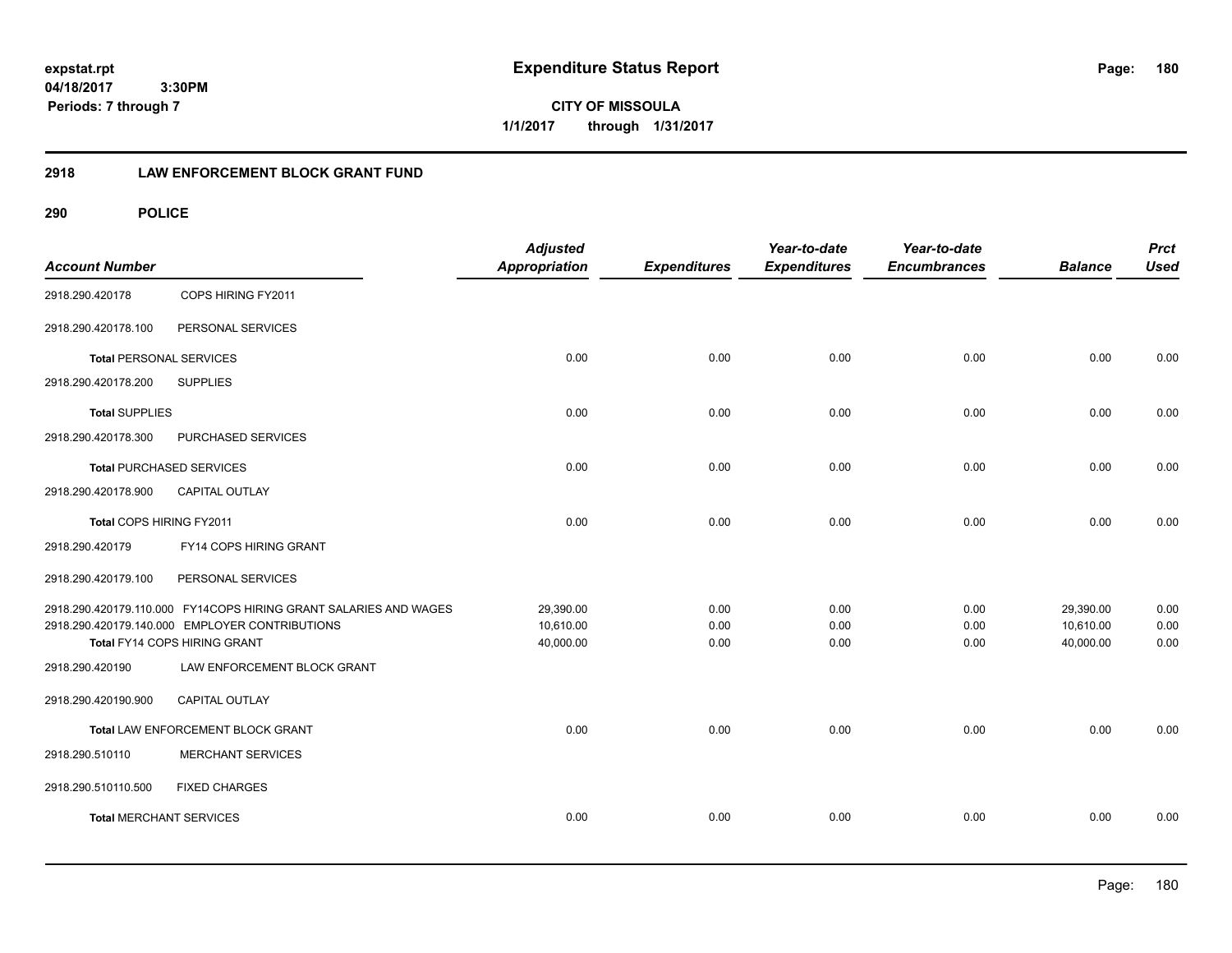**04/18/2017 3:30PM**

**Periods: 7 through 7**

**181**

**CITY OF MISSOULA 1/1/2017 through 1/31/2017**

| 2918                  | <b>LAW ENFORCEMENT BLOCK GRANT FUND</b> |                                         |                     |                                     |                                     |                |                            |
|-----------------------|-----------------------------------------|-----------------------------------------|---------------------|-------------------------------------|-------------------------------------|----------------|----------------------------|
| <b>Total POLICE</b>   |                                         | 100,373.00                              | 17,249.00           | 60,373.00                           | 0.00                                | 40,000.00      | 60.15                      |
| 390                   | <b>NON-DEPARTMENTAL</b>                 |                                         |                     |                                     |                                     |                |                            |
| <b>Account Number</b> |                                         | <b>Adjusted</b><br><b>Appropriation</b> | <b>Expenditures</b> | Year-to-date<br><b>Expenditures</b> | Year-to-date<br><b>Encumbrances</b> | <b>Balance</b> | <b>Prct</b><br><b>Used</b> |
| 2918.390.420172       | <b>JAG XII</b>                          |                                         |                     |                                     |                                     |                |                            |
| 2918.390.420172.300   | PURCHASED SERVICES                      |                                         |                     |                                     |                                     |                |                            |
| <b>Total JAG XII</b>  |                                         | 0.00                                    | 0.00                | 0.00                                | 0.00                                | 0.00           | 0.00                       |
| 2918.390.420191       | COPS TECHNOLOGY                         |                                         |                     |                                     |                                     |                |                            |
| 2918.390.420191.500   | <b>FIXED CHARGES</b>                    |                                         |                     |                                     |                                     |                |                            |
|                       | Total COPS TECHNOLOGY                   | 0.00                                    | 0.00                | 0.00                                | 0.00                                | 0.00           | 0.00                       |
| 2918.390.510110       | <b>MERCHANT SERVICES</b>                |                                         |                     |                                     |                                     |                |                            |
| 2918.390.510110.500   | <b>FIXED CHARGES</b>                    |                                         |                     |                                     |                                     |                |                            |
|                       | <b>Total NON-DEPARTMENTAL</b>           | 0.00                                    | 0.00                | 0.00                                | 0.00                                | 0.00           | 0.00                       |

**Total** LAW ENFORCEMENT BLOCK GRANT FUND 100,373.00 17,249.00 60,373.00 0.00 40,000.00 60.15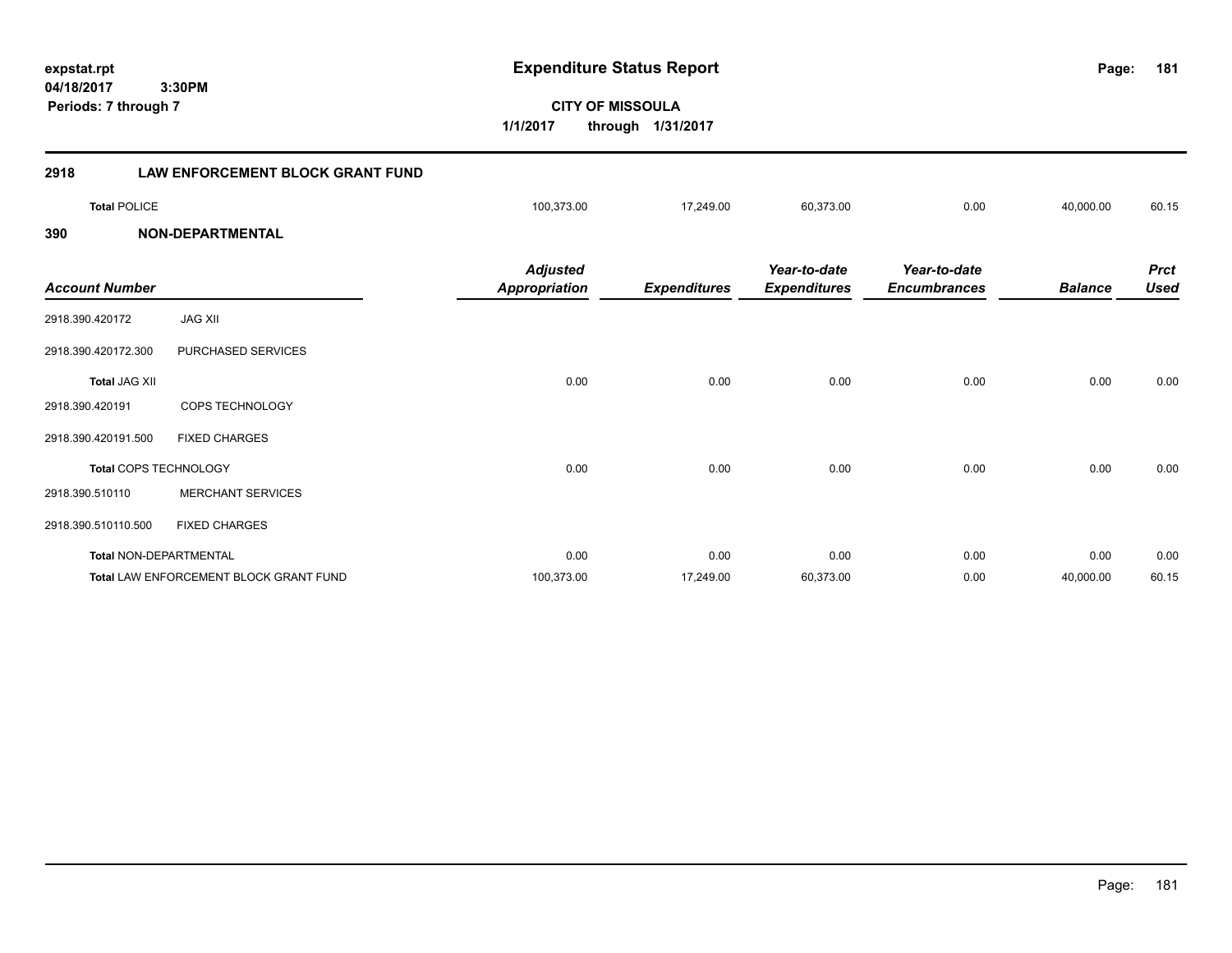**CITY OF MISSOULA 1/1/2017 through 1/31/2017**

## **2919 HIDTA FUND**

# **290 POLICE**

| <b>Account Number</b>                                         | <b>Adjusted</b><br><b>Appropriation</b> | <b>Expenditures</b> | Year-to-date<br><b>Expenditures</b> | Year-to-date<br><b>Encumbrances</b> | <b>Balance</b> | <b>Prct</b><br>Used |
|---------------------------------------------------------------|-----------------------------------------|---------------------|-------------------------------------|-------------------------------------|----------------|---------------------|
| <b>HIDTA STATE FORFEITURES</b><br>2919.290.420142             |                                         |                     |                                     |                                     |                |                     |
| PERSONAL SERVICES<br>2919.290.420142.100                      |                                         |                     |                                     |                                     |                |                     |
| 2919.290.420142.120.000 OVERTIME/TERMINATION                  | 15,000.00                               | 0.00                | 0.00                                | 0.00                                | 15,000.00      | 0.00                |
| 2919.290.420142.140.000 EMPLOYER CONTRIBUTIONS                | 1,350.00                                | 0.00                | 0.00                                | 0.00                                | 1,350.00       | 0.00                |
| <b>Total PERSONAL SERVICES</b>                                | 16,350.00                               | 0.00                | 0.00                                | 0.00                                | 16.350.00      | 0.00                |
| 2919.290.420142.200<br><b>SUPPLIES</b>                        |                                         |                     |                                     |                                     |                |                     |
| <b>OFFICE SUPPLIES</b><br>2919.290.420142.210.000             | 500.00                                  | 0.00                | 0.00                                | 0.00                                | 500.00         | 0.00                |
| OPERATING SUPPLIES<br>2919.290.420142.220.000                 | 500.00                                  | 0.00                | 116.39                              | 0.00                                | 383.61         | 23.28               |
| <b>Total SUPPLIES</b>                                         | 1,000.00                                | 0.00                | 116.39                              | 0.00                                | 883.61         | 11.64               |
| PURCHASED SERVICES<br>2919.290.420142.300                     |                                         |                     |                                     |                                     |                |                     |
| 2919.290.420142.341.000 ELECTRICITY & NATURAL GAS             | 4,600.00                                | 0.00                | 0.00                                | 0.00                                | 4,600.00       | 0.00                |
| 2919.290.420142.344.000 TELEPHONE SERVICE                     | 250.00                                  | 0.00                | 0.00                                | 0.00                                | 250.00         | 0.00                |
| 2919.290.420142.350.000 PROFESSIONAL SERVICES                 | 4,000.00                                | 124.74              | 500.74                              | 0.00                                | 3,499.26       | 12.52               |
| 2919.290.420142.350.011 TOWING/PROFESSIONAL SERVICES          | 0.00                                    | 460.00              | 1,795.00                            | 0.00                                | $-1,795.00$    | 0.00                |
| 2919.290.420142.350.012 STORAGE PROJECT/PROFESSIONAL SERVICES | 0.00                                    | 412.00              | 412.00                              | 0.00                                | $-412.00$      | 0.00                |
| 2919.290.420142.360.000 REPAIR & MAINTENANCE                  | 1,200.00                                | 0.00                | 0.00                                | 0.00                                | 1,200.00       | 0.00                |
| 2919.290.420142.370.000 TRAVEL                                | 1,500.00                                | 0.00                | 1,346.68                            | 0.00                                | 153.32         | 89.78               |
| 2919.290.420142.380.000 TRAINING                              | 1,500.00                                | 0.00                | 410.00                              | 0.00                                | 1.090.00       | 27.33               |
| 2919.290.420142.390.000 OTHER PURCHASED SERVICES              | 200.00                                  | 0.00                | 0.00                                | 0.00                                | 200.00         | 0.00                |
| <b>Total PURCHASED SERVICES</b>                               | 13,250.00                               | 996.74              | 4,464.42                            | 0.00                                | 8,785.58       | 33.69               |
| 2919.290.420142.500<br><b>FIXED CHARGES</b>                   |                                         |                     |                                     |                                     |                |                     |
| 2919.290.420142.500.000 FIXED CHARGES                         | 45,000.00                               | 1,719.87            | 13,758.96                           | 0.00                                | 31,241.04      | 30.58               |
| <b>Total FIXED CHARGES</b>                                    | 45,000.00                               | 1,719.87            | 13,758.96                           | 0.00                                | 31,241.04      | 30.58               |
| <b>GRANTS &amp; CONTRIBUTIONS</b><br>2919.290.420142.700      |                                         |                     |                                     |                                     |                |                     |
| 2919.290.420142.700.000 HIDTA STATE FORFEITURE                | 65.000.00                               | 0.00                | 727.74                              | 0.00                                | 64.272.26      | 1.12                |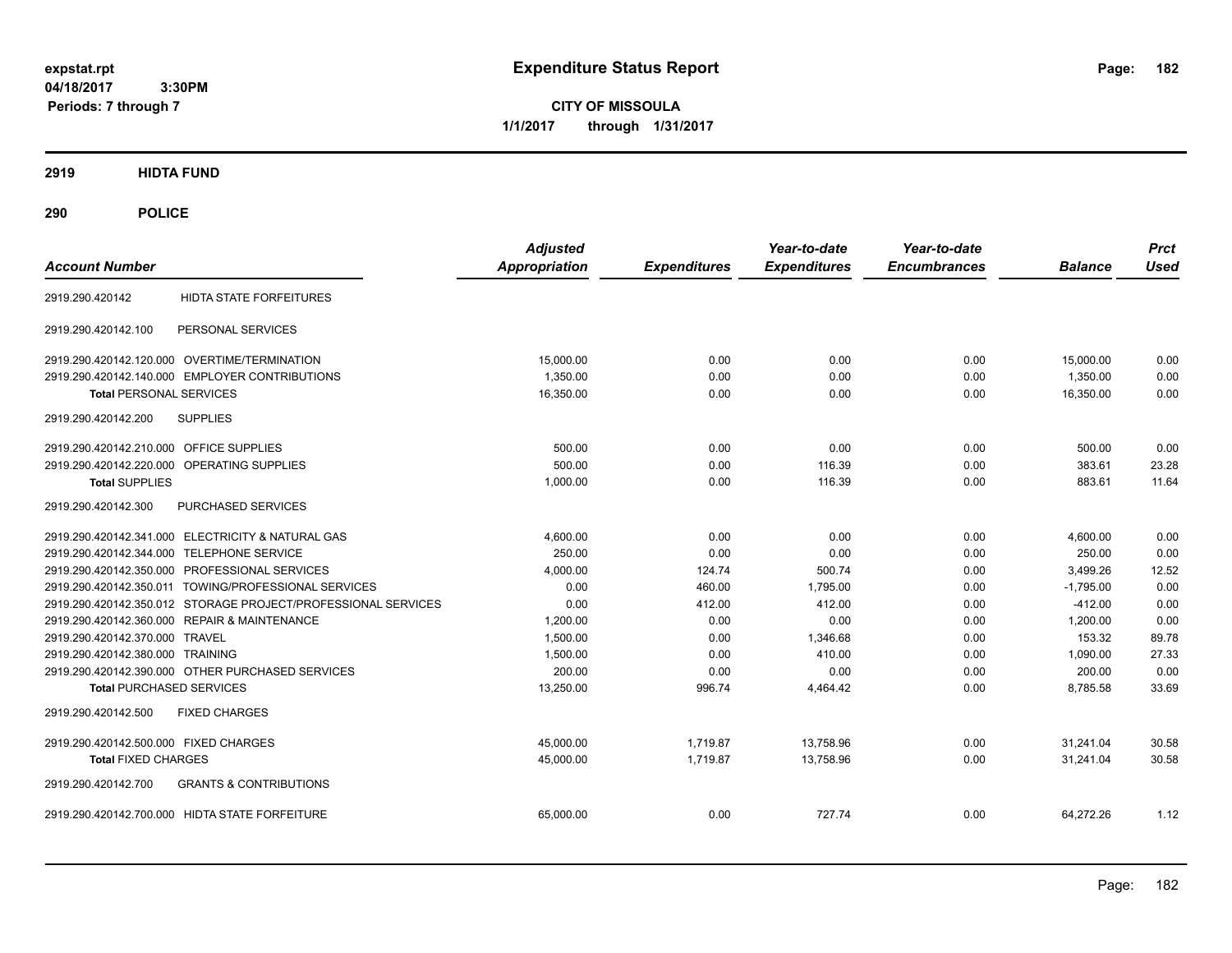**CITY OF MISSOULA 1/1/2017 through 1/31/2017**

**2919 HIDTA FUND**

**290 POLICE**

| <b>Account Number</b>                                            | <b>Adjusted</b><br>Appropriation | <b>Expenditures</b> | Year-to-date<br><b>Expenditures</b> | Year-to-date<br><b>Encumbrances</b> | <b>Balance</b> | <b>Prct</b><br><b>Used</b> |
|------------------------------------------------------------------|----------------------------------|---------------------|-------------------------------------|-------------------------------------|----------------|----------------------------|
| 2919.290.420142.700.002 STATE/GRANTS & CONTRIBUTIONS             | 0.00                             | 0.00                | 15,099.00                           | 0.00                                | $-15.099.00$   | 0.00                       |
| <b>Total GRANTS &amp; CONTRIBUTIONS</b><br><b>CAPITAL OUTLAY</b> | 65,000.00                        | 0.00                | 15,826.74                           | 0.00                                | 49,173.26      | 24.35                      |
| 2919.290.420142.900                                              |                                  |                     |                                     |                                     |                |                            |
| 2919.290.420142.940.000 MACHINERY & EQUIPMENT                    | 0.00                             | 2,930.00            | 14,240.00                           | 0.00                                | $-14.240.00$   | 0.00                       |
| <b>Total CAPITAL OUTLAY</b>                                      | 0.00                             | 2,930.00            | 14,240.00                           | 0.00                                | $-14,240.00$   | 0.00                       |
| <b>Total HIDTA STATE FORFEITURES</b>                             | 140,600.00                       | 5,646.61            | 48,406.51                           | 0.00                                | 92,193.49      | 34.43                      |
| <b>MERCHANT SERVICES</b><br>2919.290.510110                      |                                  |                     |                                     |                                     |                |                            |
| 2919.290.510110.500<br><b>FIXED CHARGES</b>                      |                                  |                     |                                     |                                     |                |                            |
| <b>Total MERCHANT SERVICES</b>                                   | 0.00                             | 0.00                | 0.00                                | 0.00                                | 0.00           | 0.00                       |
| <b>Total HIDTA FUND</b>                                          | 140,600.00                       | 5,646.61            | 48,406.51                           | 0.00                                | 92,193.49      | 34.43                      |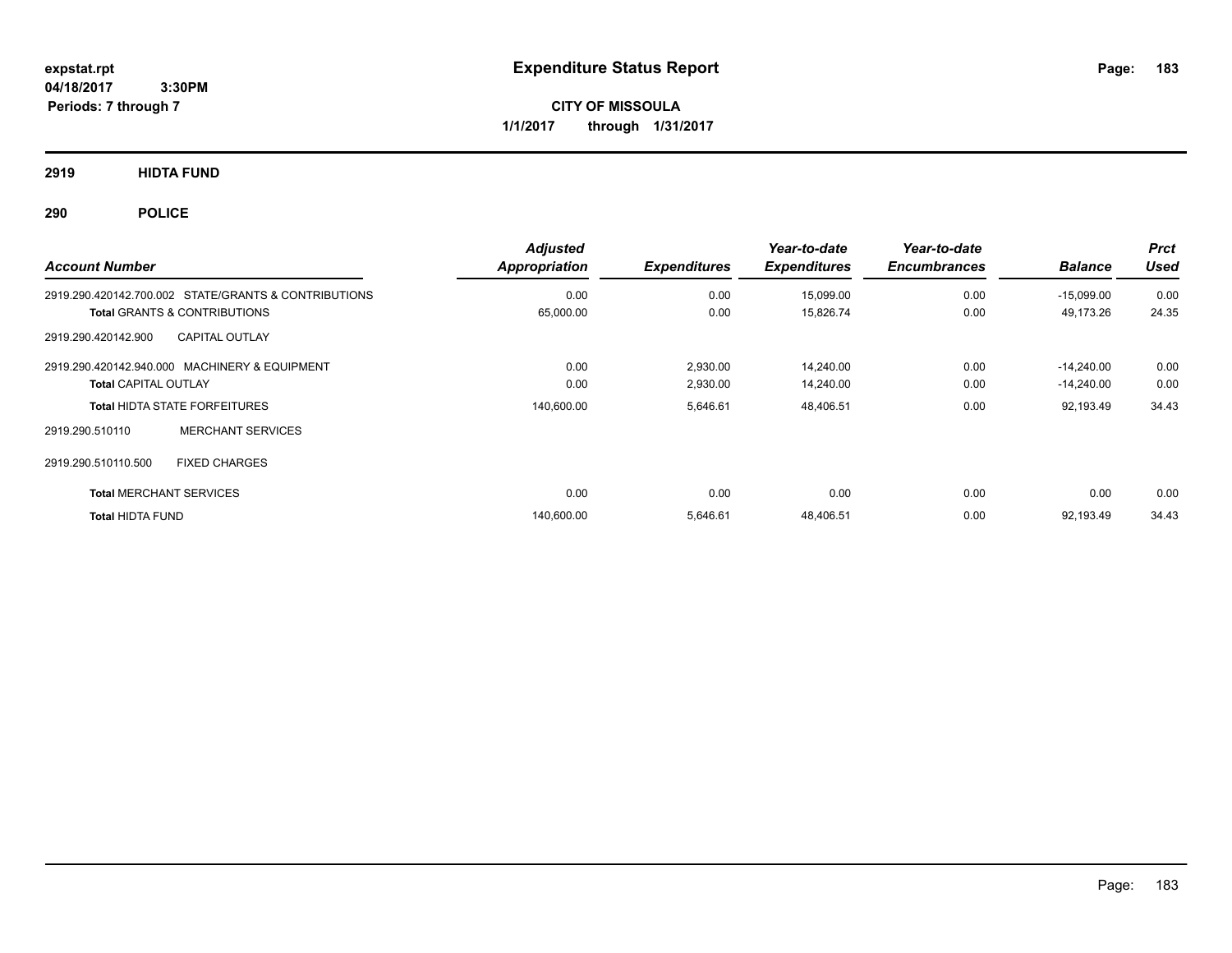**CITY OF MISSOULA 1/1/2017 through 1/31/2017**

## **2939 CDBG PROGRAM INCOME ACCOUNT**

| <b>Account Number</b>      |                                                                                  | <b>Adjusted</b><br><b>Appropriation</b> | <b>Expenditures</b> | Year-to-date<br><b>Expenditures</b> | Year-to-date<br><b>Encumbrances</b> | <b>Balance</b>         | <b>Prct</b><br><b>Used</b> |
|----------------------------|----------------------------------------------------------------------------------|-----------------------------------------|---------------------|-------------------------------------|-------------------------------------|------------------------|----------------------------|
| 2939.400.470000            | HOUSING & COMMUNITY DEVELOPMENT                                                  |                                         |                     |                                     |                                     |                        |                            |
| 2939.400.470000.300        | <b>PURCHASED SERVICES</b>                                                        |                                         |                     |                                     |                                     |                        |                            |
|                            | 2939.400.470000.350.000 PROFESSIONAL SERVICES<br><b>Total PURCHASED SERVICES</b> | 14,383.00<br>14,383.00                  | 0.00<br>0.00        | 0.00<br>0.00                        | 0.00<br>0.00                        | 14,383.00<br>14,383.00 | 0.00<br>0.00               |
| 2939.400.470000.800        | OTHER OBJECTS                                                                    |                                         |                     |                                     |                                     |                        |                            |
| <b>Total OTHER OBJECTS</b> |                                                                                  | 0.00                                    | 0.00                | 0.00                                | 0.00                                | 0.00                   | 0.00                       |
|                            | <b>Total HOUSING &amp; COMMUNITY DEVELOPMENT</b>                                 | 14,383.00                               | 0.00                | 0.00                                | 0.00                                | 14,383.00              | 0.00                       |
| 2939.400.510110            | <b>MERCHANT SERVICES</b>                                                         |                                         |                     |                                     |                                     |                        |                            |
| 2939.400.510110.500        | <b>FIXED CHARGES</b>                                                             |                                         |                     |                                     |                                     |                        |                            |
|                            | <b>Total MERCHANT SERVICES</b>                                                   | 0.00                                    | 0.00                | 0.00                                | 0.00                                | 0.00                   | 0.00                       |
|                            | Total CDBG PROGRAM INCOME ACCOUNT                                                | 14,383.00                               | 0.00                | 0.00                                | 0.00                                | 14,383.00              | 0.00                       |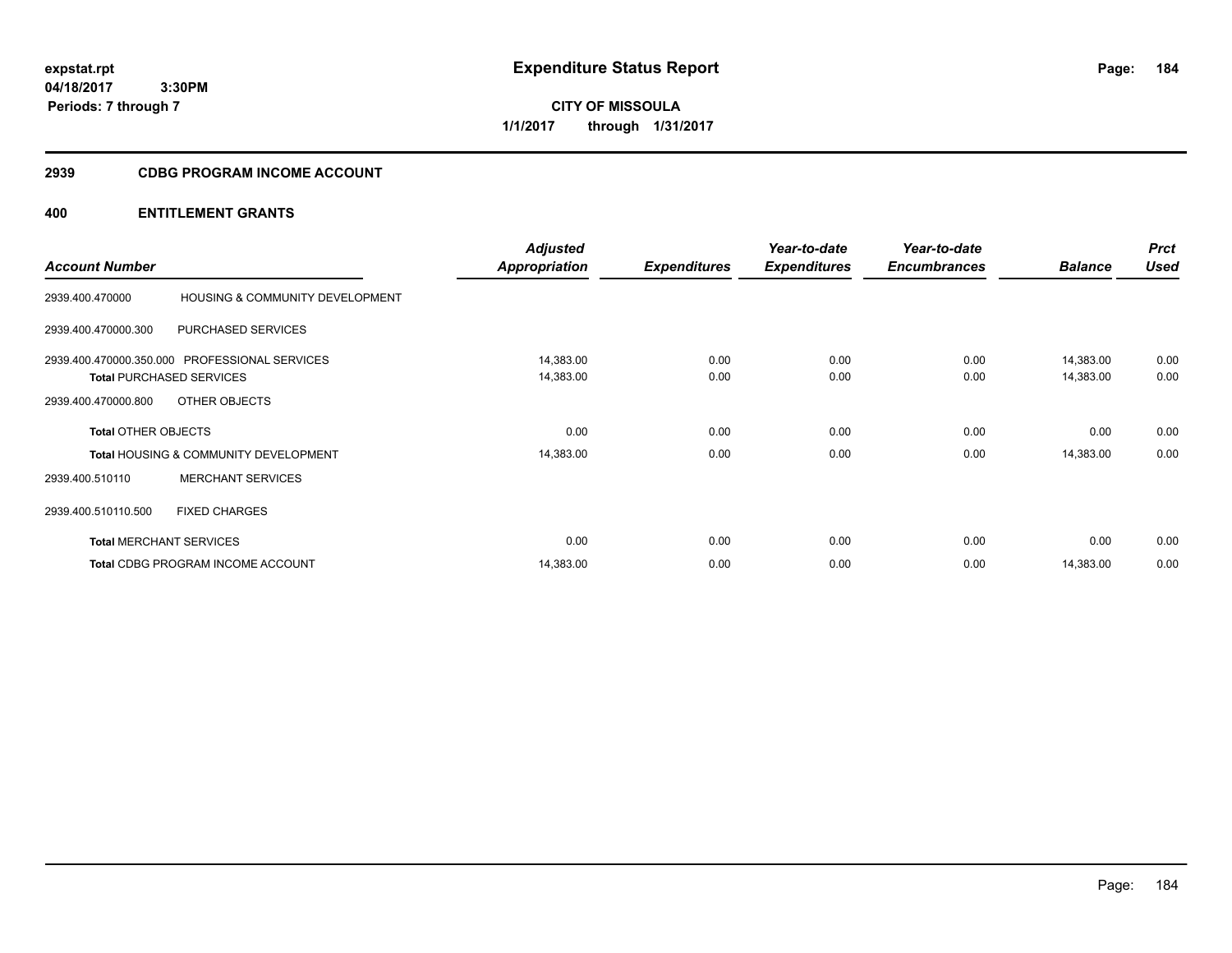**CITY OF MISSOULA 1/1/2017 through 1/31/2017**

**2940 CDBG FUND**

| <b>Account Number</b>         |                                               | <b>Adjusted</b><br>Appropriation | <b>Expenditures</b> | Year-to-date<br><b>Expenditures</b> | Year-to-date<br><b>Encumbrances</b> | <b>Balance</b>         | <b>Prct</b><br><b>Used</b> |
|-------------------------------|-----------------------------------------------|----------------------------------|---------------------|-------------------------------------|-------------------------------------|------------------------|----------------------------|
| 2940.390.331010               | *** Title Not Found ***                       |                                  |                     |                                     |                                     |                        |                            |
| 2940.390.331010.300           | PURCHASED SERVICES                            |                                  |                     |                                     |                                     |                        |                            |
| <b>Total NON-DEPARTMENTAL</b> | 2940.390.331010.350.000 PROFESSIONAL SERVICES | 0.00<br>0.00                     | 88.80<br>88.80      | 157.80<br>157.80                    | 0.00<br>0.00                        | $-157.80$<br>$-157.80$ | 0.00<br>0.00               |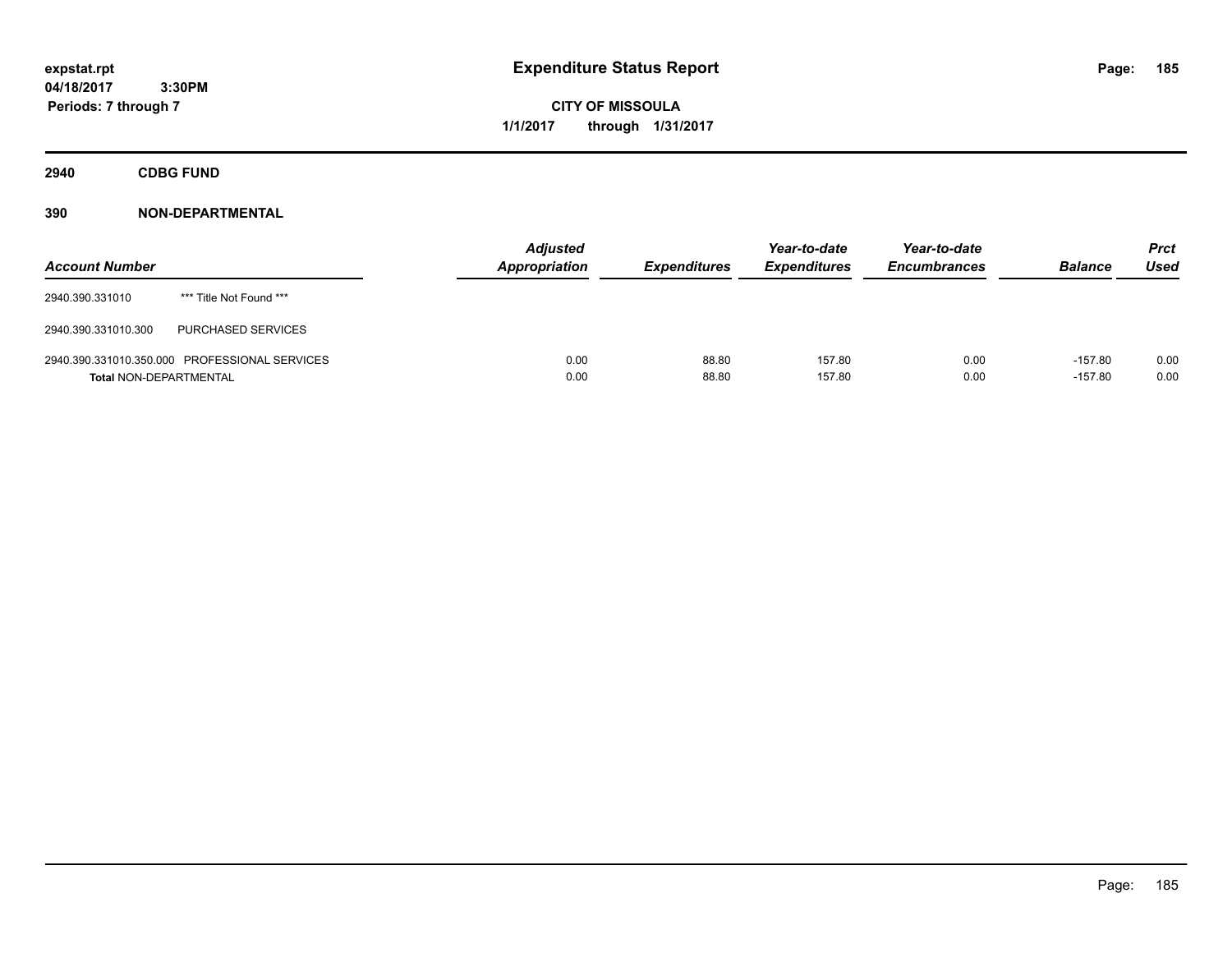**CITY OF MISSOULA 1/1/2017 through 1/31/2017**

**2940 CDBG FUND**

| <b>Account Number</b>                                  |                                                                                             | <b>Adjusted</b><br><b>Appropriation</b> | <b>Expenditures</b>  | Year-to-date<br><b>Expenditures</b> | Year-to-date<br><b>Encumbrances</b> | <b>Balance</b>               | <b>Prct</b><br>Used |
|--------------------------------------------------------|---------------------------------------------------------------------------------------------|-----------------------------------------|----------------------|-------------------------------------|-------------------------------------|------------------------------|---------------------|
| 2940.400.470000                                        | HOUSING & COMMUNITY DEVELOPMENT                                                             |                                         |                      |                                     |                                     |                              |                     |
| 2940.400.470000.700                                    | <b>GRANTS &amp; CONTRIBUTIONS</b>                                                           |                                         |                      |                                     |                                     |                              |                     |
|                                                        | 2940.400.470000.700.000 TBD/GRANTS & CONTRIBUTIONS<br>Total HOUSING & COMMUNITY DEVELOPMENT | 690.143.00<br>690,143.00                | 0.00<br>0.00         | 0.00<br>0.00                        | 0.00<br>0.00                        | 690.143.00<br>690,143.00     | 0.00<br>0.00        |
| 2940.400.470001                                        | <b>FAIR HOUSING STUDY</b>                                                                   |                                         |                      |                                     |                                     |                              |                     |
| 2940.400.470001.700                                    | <b>GRANTS &amp; CONTRIBUTIONS</b>                                                           |                                         |                      |                                     |                                     |                              |                     |
| <b>Total FAIR HOUSING STUDY</b>                        |                                                                                             | 0.00                                    | 0.00                 | 0.00                                | 0.00                                | 0.00                         | 0.00                |
| 2940.400.470291                                        | <b>YWCA</b>                                                                                 |                                         |                      |                                     |                                     |                              |                     |
| 2940.400.470291.700                                    | <b>GRANTS &amp; CONTRIBUTIONS</b>                                                           |                                         |                      |                                     |                                     |                              |                     |
| 2940.400.470291.700.000 FY13 YWCA<br><b>Total YWCA</b> |                                                                                             | 0.00<br>0.00                            | 0.00<br>0.00         | 18,000.00<br>18,000.00              | 0.00<br>0.00                        | $-18,000.00$<br>$-18,000.00$ | 0.00<br>0.00        |
| 2940.400.470292                                        | FY12 homeWORD                                                                               |                                         |                      |                                     |                                     |                              |                     |
| 2940.400.470292.700                                    | <b>GRANTS &amp; CONTRIBUTIONS</b>                                                           |                                         |                      |                                     |                                     |                              |                     |
| Total FY12 homeWORD                                    | 2940.400.470292.700.000 FY13 homeWORD/GRANTS & CONTRIBUTIONS                                | 0.00<br>0.00                            | 4,235.00<br>4,235.00 | 7,000.00<br>7,000.00                | 0.00<br>0.00                        | $-7,000.00$<br>$-7,000.00$   | 0.00<br>0.00        |
| 2940.400.470293                                        | MISSOULA FOOD BANK                                                                          |                                         |                      |                                     |                                     |                              |                     |
| 2940.400.470293.700                                    | <b>GRANTS &amp; CONTRIBUTIONS</b>                                                           |                                         |                      |                                     |                                     |                              |                     |
|                                                        | 2940.400.470293.700.000 FY13 MSLA FOOD BANK<br>Total MISSOULA FOOD BANK                     | 0.00<br>0.00                            | 0.00<br>0.00         | 3,850.40<br>3,850.40                | 0.00<br>0.00                        | $-3,850.40$<br>$-3,850.40$   | 0.00<br>0.00        |
| 2940.400.470294                                        | FY12 WORD                                                                                   |                                         |                      |                                     |                                     |                              |                     |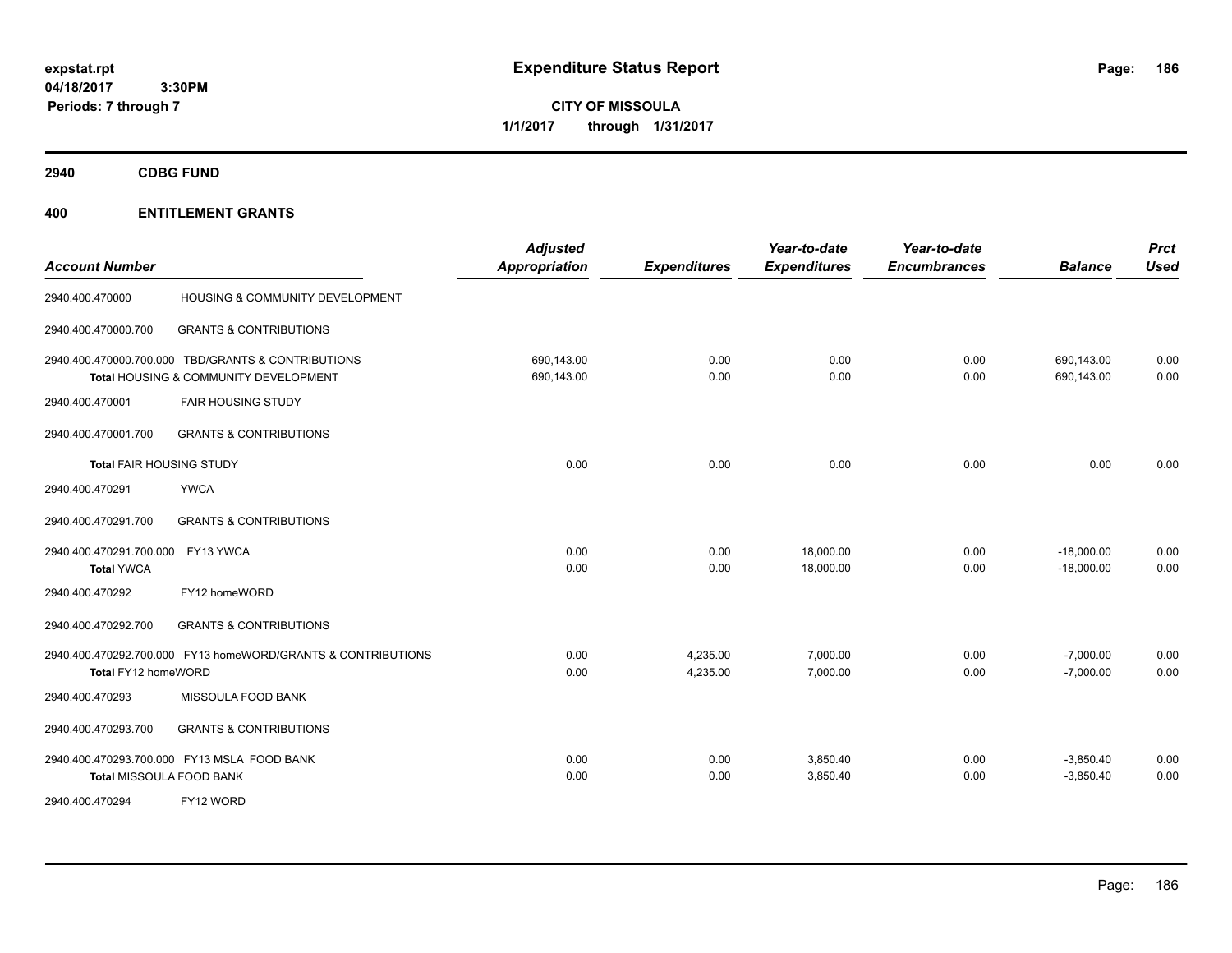**CITY OF MISSOULA 1/1/2017 through 1/31/2017**

**2940 CDBG FUND**

|                                   |                                                  | <b>Adjusted</b> |                     | Year-to-date        | Year-to-date        |                | <b>Prct</b> |
|-----------------------------------|--------------------------------------------------|-----------------|---------------------|---------------------|---------------------|----------------|-------------|
| <b>Account Number</b>             |                                                  | Appropriation   | <b>Expenditures</b> | <b>Expenditures</b> | <b>Encumbrances</b> | <b>Balance</b> | <b>Used</b> |
| 2940.400.470294.700               | <b>GRANTS &amp; CONTRIBUTIONS</b>                |                 |                     |                     |                     |                |             |
| 2940.400.470294.700.000 FY13 WORD |                                                  | 0.00            | 0.00                | 8,032.60            | 0.00                | $-8,032.60$    | 0.00        |
| Total FY12 WORD                   |                                                  | 0.00            | 0.00                | 8,032.60            | 0.00                | $-8,032.60$    | 0.00        |
| 2940.400.470296                   | MISSOULA AGING SERVICES                          |                 |                     |                     |                     |                |             |
| 2940.400.470296.700               | <b>GRANTS &amp; CONTRIBUTIONS</b>                |                 |                     |                     |                     |                |             |
|                                   | 2940.400.470296.700.000 GRANTS & CONTRIBUTIONS   | 0.00            | 3,000.00            | 6,000.00            | 0.00                | $-6,000.00$    | 0.00        |
|                                   | Total MISSOULA AGING SERVICES                    | 0.00            | 3,000.00            | 6,000.00            | 0.00                | $-6,000.00$    | 0.00        |
| 2940.400.470298                   | FY12 RAMP                                        |                 |                     |                     |                     |                |             |
| 2940.400.470298.700               | <b>GRANTS &amp; CONTRIBUTIONS</b>                |                 |                     |                     |                     |                |             |
| 2940.400.470298.700.000 FY13 RAMP |                                                  | 0.00            | 990.23              | 16,622.14           | 0.00                | $-16,622.14$   | 0.00        |
| Total FY12 RAMP                   |                                                  | 0.00            | 990.23              | 16,622.14           | 0.00                | $-16,622.14$   | 0.00        |
| 2940.400.470313                   | MISSOULA SENIOR CENTER                           |                 |                     |                     |                     |                |             |
| 2940.400.470313.700               | <b>GRANTS &amp; CONTRIBUTIONS</b>                |                 |                     |                     |                     |                |             |
|                                   | <b>Total MISSOULA SENIOR CENTER</b>              | 0.00            | 0.00                | 0.00                | 0.00                | 0.00           | 0.00        |
| 2940.400.470315                   | MISSOULA PARKS & REC                             |                 |                     |                     |                     |                |             |
| 2940.400.470315.700               | <b>GRANTS &amp; CONTRIBUTIONS</b>                |                 |                     |                     |                     |                |             |
|                                   | <b>Total GRANTS &amp; CONTRIBUTIONS</b>          | 0.00            | 0.00                | 0.00                | 0.00                | 0.00           | 0.00        |
| 2940.400.470315.800               | OTHER OBJECTS                                    |                 |                     |                     |                     |                |             |
|                                   | 2940.400.470315.820.000 TRANSFERS TO OTHER FUNDS | 0.00            | 0.00                | 90,303.40           | 0.00                | $-90,303.40$   | 0.00        |
|                                   | Total MISSOULA PARKS & REC                       | 0.00            | 0.00                | 90,303.40           | 0.00                | $-90,303.40$   | 0.00        |
| 2940.400.470318                   | FY12 POVERELLO FACILITY REPAIRS                  |                 |                     |                     |                     |                |             |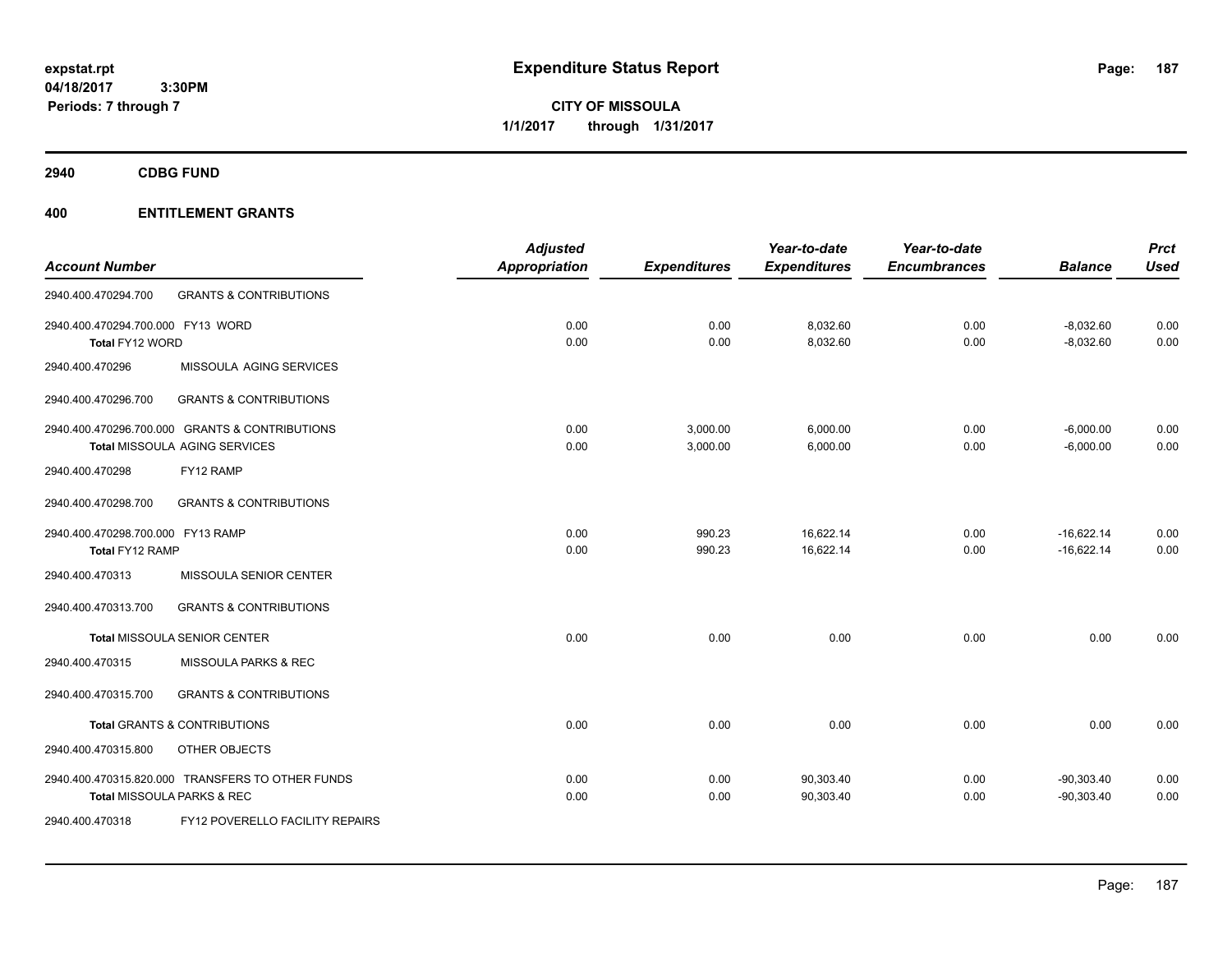**CITY OF MISSOULA 1/1/2017 through 1/31/2017**

**2940 CDBG FUND**

|                       |                                                  | <b>Adjusted</b>      |                     | Year-to-date        | Year-to-date        |                | <b>Prct</b> |
|-----------------------|--------------------------------------------------|----------------------|---------------------|---------------------|---------------------|----------------|-------------|
| <b>Account Number</b> |                                                  | <b>Appropriation</b> | <b>Expenditures</b> | <b>Expenditures</b> | <b>Encumbrances</b> | <b>Balance</b> | <b>Used</b> |
| 2940.400.470318.700   | <b>GRANTS &amp; CONTRIBUTIONS</b>                |                      |                     |                     |                     |                |             |
|                       | Total FY12 POVERELLO FACILITY REPAIRS            | 0.00                 | 0.00                | 0.00                | 0.00                | 0.00           | 0.00        |
| 2940.400.470335       | <b>GRANT &amp; COMMUNITY PROGRAMS</b>            |                      |                     |                     |                     |                |             |
| 2940.400.470335.300   | PURCHASED SERVICES                               |                      |                     |                     |                     |                |             |
|                       | <b>Total PURCHASED SERVICES</b>                  | 0.00                 | 0.00                | 0.00                | 0.00                | 0.00           | 0.00        |
| 2940.400.470335.700   | <b>GRANTS &amp; CONTRIBUTIONS</b>                |                      |                     |                     |                     |                |             |
|                       | Total GRANT & COMMUNITY PROGRAMS                 | 0.00                 | 0.00                | 0.00                | 0.00                | 0.00           | 0.00        |
| 2940.400.470372       | WESTERN MT MENTAL HEALTH CENTER                  |                      |                     |                     |                     |                |             |
| 2940.400.470372.700   | <b>GRANTS &amp; CONTRIBUTIONS</b>                |                      |                     |                     |                     |                |             |
|                       | Total WESTERN MT MENTAL HEALTH CENTER            | 0.00                 | 0.00                | 0.00                | 0.00                | 0.00           | 0.00        |
| 2940.400.470397       | FY12 GARDEN CITY HARVEST                         |                      |                     |                     |                     |                |             |
| 2940.400.470397.700   | <b>GRANTS &amp; CONTRIBUTIONS</b>                |                      |                     |                     |                     |                |             |
|                       | 2940.400.470397.700.000 FY13 GARDEN CITY HARVEST | 0.00                 | 0.00                | 12,000.00           | 0.00                | $-12,000.00$   | 0.00        |
|                       | Total FY12 GARDEN CITY HARVEST                   | 0.00                 | 0.00                | 12,000.00           | 0.00                | $-12,000.00$   | 0.00        |
| 2940.400.470403       | FY12 PARKS & RECREATION GRANTS                   |                      |                     |                     |                     |                |             |
| 2940.400.470403.700   | <b>GRANTS &amp; CONTRIBUTIONS</b>                |                      |                     |                     |                     |                |             |
|                       | Total FY12 PARKS & RECREATION GRANTS             | 0.00                 | 0.00                | 0.00                | 0.00                | 0.00           | 0.00        |
| 2940.400.470409       | NMCDC FRONT STREET                               |                      |                     |                     |                     |                |             |
| 2940.400.470409.700   | <b>GRANTS &amp; CONTRIBUTIONS</b>                |                      |                     |                     |                     |                |             |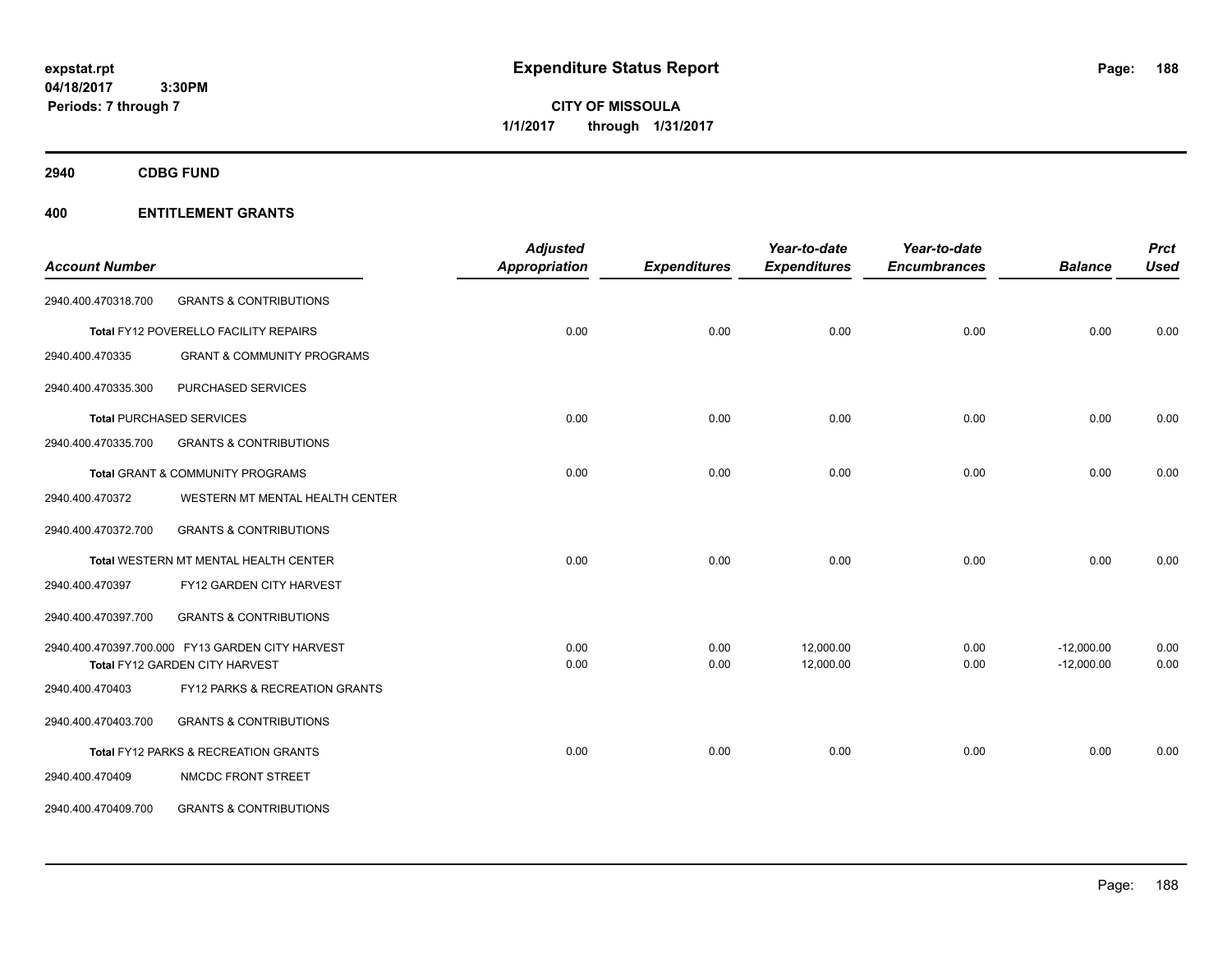**CITY OF MISSOULA 1/1/2017 through 1/31/2017**

**2940 CDBG FUND**

| <b>Account Number</b>  |                                                                                    | <b>Adjusted</b><br><b>Appropriation</b> | <b>Expenditures</b>    | Year-to-date<br><b>Expenditures</b> | Year-to-date<br><b>Encumbrances</b> | <b>Balance</b>               | <b>Prct</b><br><b>Used</b> |
|------------------------|------------------------------------------------------------------------------------|-----------------------------------------|------------------------|-------------------------------------|-------------------------------------|------------------------------|----------------------------|
|                        | <b>Total NMCDC FRONT STREET</b>                                                    | 0.00                                    | 0.00                   | 0.00                                | 0.00                                | 0.00                         | 0.00                       |
| 2940.400.470439        | FY16 HOMEWORD SWEETGRASS                                                           |                                         |                        |                                     |                                     |                              |                            |
| 2940.400.470439.700    | <b>GRANTS &amp; CONTRIBUTIONS</b>                                                  |                                         |                        |                                     |                                     |                              |                            |
|                        | 2940.400.470439.700.000 FY16 HOMEWORD SWEETGRASS<br>Total FY16 HOMEWORD SWEETGRASS | 0.00<br>0.00                            | 69.696.60<br>69,696.60 | 69.696.60<br>69,696.60              | 0.00<br>0.00                        | $-69.696.60$<br>$-69,696.60$ | 0.00<br>0.00               |
| 2940.400.470440        | FY10 DIST XI HRS/RESIDENCES REHAB                                                  |                                         |                        |                                     |                                     |                              |                            |
| 2940.400.470440.700    | <b>GRANTS &amp; CONTRIBUTIONS</b>                                                  |                                         |                        |                                     |                                     |                              |                            |
|                        | Total FY10 DIST XI HRS/RESIDENCES REHAB                                            | 0.00                                    | 0.00                   | 0.00                                | 0.00                                | 0.00                         | 0.00                       |
| 2940.400.510110        | <b>MERCHANT SERVICES</b>                                                           |                                         |                        |                                     |                                     |                              |                            |
| 2940.400.510110.500    | <b>FIXED CHARGES</b>                                                               |                                         |                        |                                     |                                     |                              |                            |
|                        | <b>Total MERCHANT SERVICES</b>                                                     | 0.00                                    | 0.00                   | 0.00                                | 0.00                                | 0.00                         | 0.00                       |
| 2940.400.521000        | <b>INTERFUND OPERATING TRANSFERS</b>                                               |                                         |                        |                                     |                                     |                              |                            |
| 2940.400.521000.800    | OTHER OBJECTS                                                                      |                                         |                        |                                     |                                     |                              |                            |
|                        | <b>Total INTERFUND OPERATING TRANSFERS</b>                                         | 0.00                                    | 0.00                   | 0.00                                | 0.00                                | 0.00                         | 0.00                       |
|                        | <b>Total ENTITLEMENT GRANTS</b>                                                    | 690,143.00                              | 77,921.83              | 231,505.14                          | 0.00                                | 458,637.86                   | 33.54                      |
| <b>Total CDBG FUND</b> |                                                                                    | 690,143.00                              | 78,010.63              | 231,662.94                          | 0.00                                | 458,480.06                   | 33.57                      |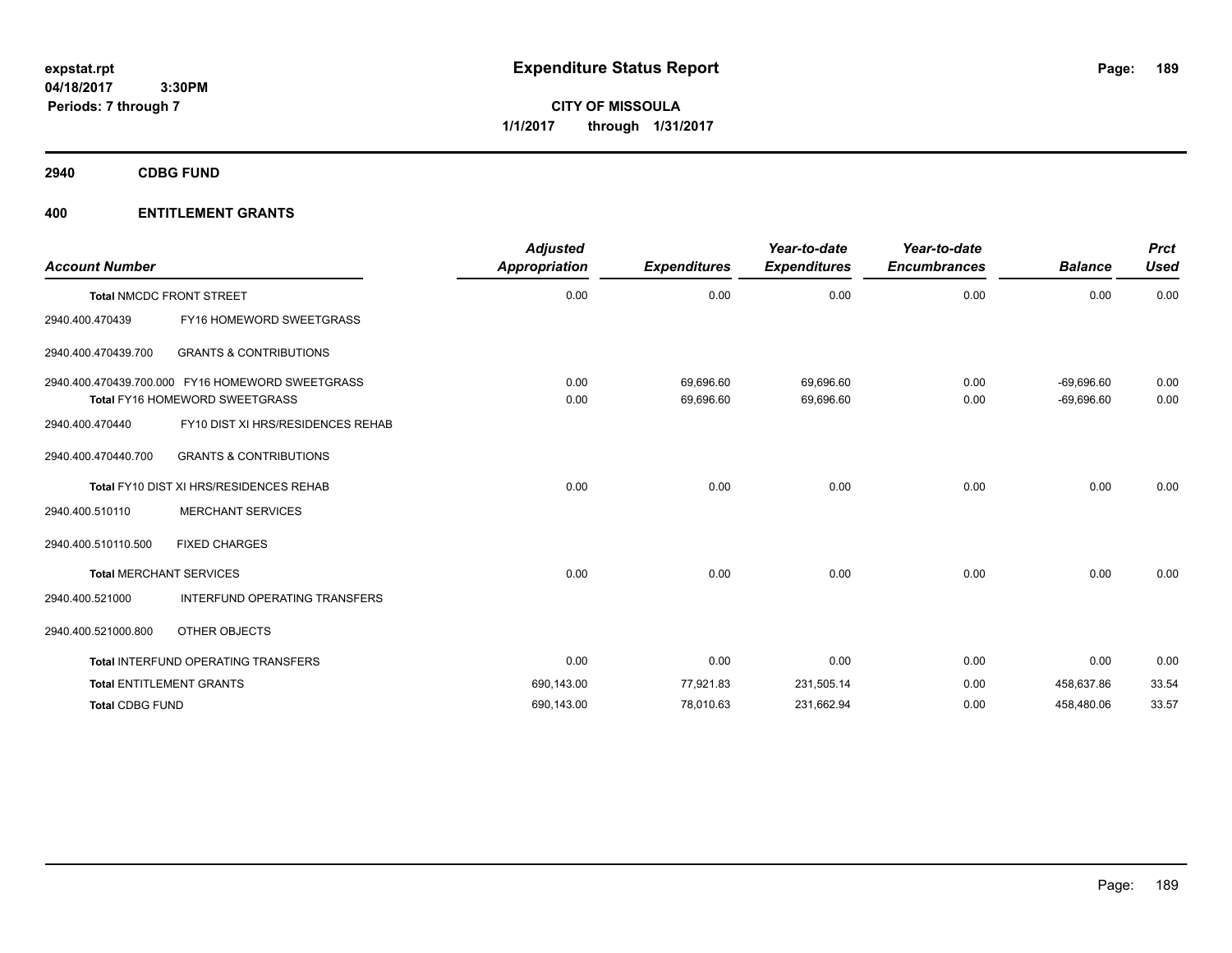**CITY OF MISSOULA 1/1/2017 through 1/31/2017**

**2941 HOME FUND**

| <b>Account Number</b>         |                                               | <b>Adjusted</b><br>Appropriation | <b>Expenditures</b> | Year-to-date<br><b>Expenditures</b> | Year-to-date<br><b>Encumbrances</b> | <b>Balance</b>       | <b>Prct</b><br>Used |
|-------------------------------|-----------------------------------------------|----------------------------------|---------------------|-------------------------------------|-------------------------------------|----------------------|---------------------|
| 2941.390.330000               | *** Title Not Found ***                       |                                  |                     |                                     |                                     |                      |                     |
| 2941.390.330000.300           | <b>PURCHASED SERVICES</b>                     |                                  |                     |                                     |                                     |                      |                     |
| <b>Total NON-DEPARTMENTAL</b> | 2941.390.330000.350.000 PROFESSIONAL SERVICES | 0.00<br>0.00                     | 0.00<br>0.00        | 15.00<br>15.00                      | 0.00<br>0.00                        | $-15.00$<br>$-15.00$ | 0.00<br>0.00        |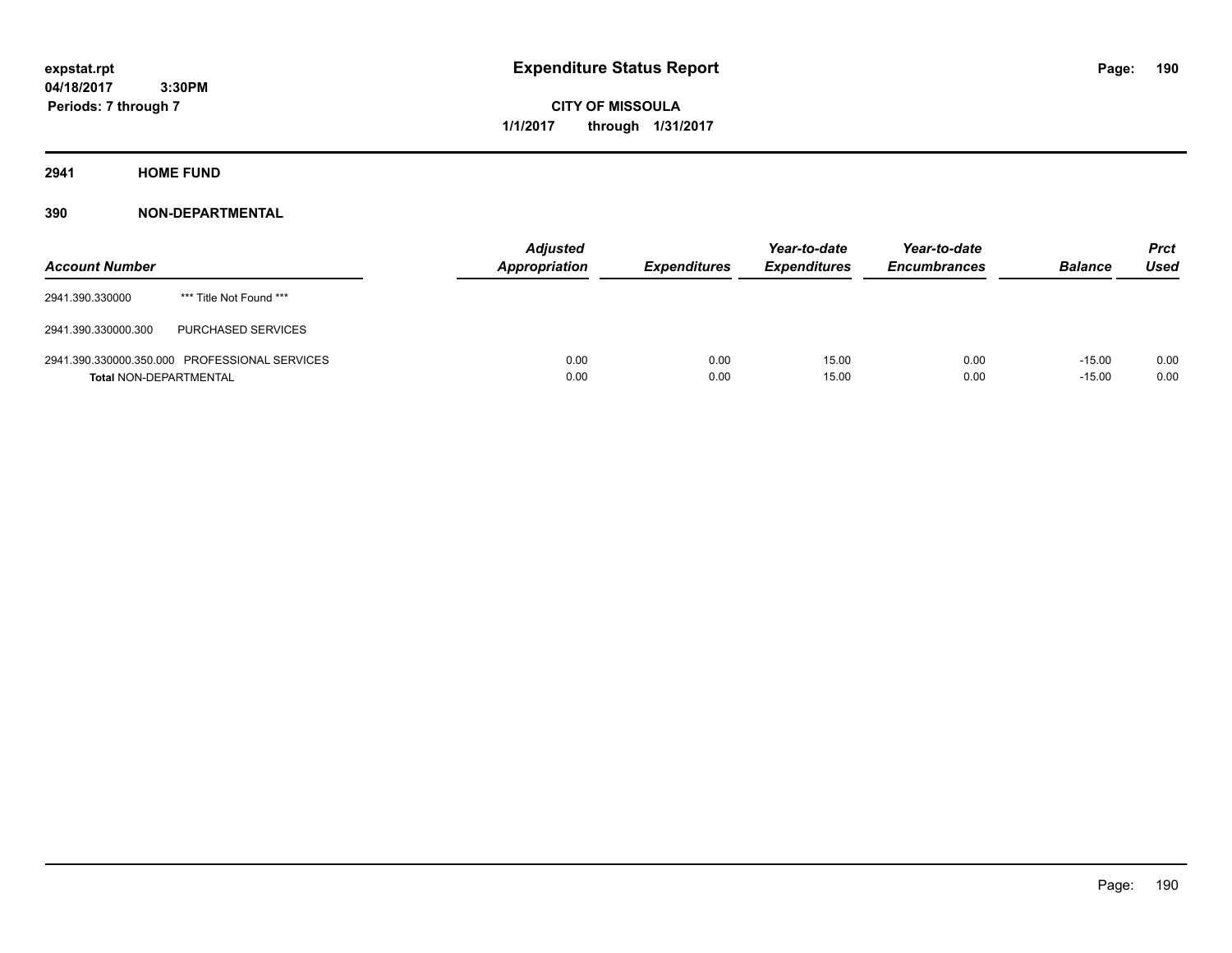**CITY OF MISSOULA 1/1/2017 through 1/31/2017**

**2941 HOME FUND**

| <b>Account Number</b>           |                                                                                      | <b>Adjusted</b><br><b>Appropriation</b> | <b>Expenditures</b>  | Year-to-date<br><b>Expenditures</b> | Year-to-date<br><b>Encumbrances</b> | <b>Balance</b>             | <b>Prct</b><br><b>Used</b> |
|---------------------------------|--------------------------------------------------------------------------------------|-----------------------------------------|----------------------|-------------------------------------|-------------------------------------|----------------------------|----------------------------|
| 2941.400.470335                 | <b>GRANT &amp; COMMUNITY PROGRAMS</b>                                                |                                         |                      |                                     |                                     |                            |                            |
| 2941.400.470335.300             | PURCHASED SERVICES                                                                   |                                         |                      |                                     |                                     |                            |                            |
| <b>Total PURCHASED SERVICES</b> |                                                                                      | 0.00                                    | 0.00                 | 0.00                                | 0.00                                | 0.00                       | 0.00                       |
| 2941.400.470335.800             | OTHER OBJECTS                                                                        |                                         |                      |                                     |                                     |                            |                            |
|                                 | Total GRANT & COMMUNITY PROGRAMS                                                     | 0.00                                    | 0.00                 | 0.00                                | 0.00                                | 0.00                       | 0.00                       |
| 2941.400.470385                 | FY16 DISTRICT XI HRC TBRA                                                            |                                         |                      |                                     |                                     |                            |                            |
| 2941.400.470385.700             | <b>GRANTS &amp; CONTRIBUTIONS</b>                                                    |                                         |                      |                                     |                                     |                            |                            |
|                                 | 2941.400.470385.700.000 FY16 DISTRICT XI HRC TBRA<br>Total FY16 DISTRICT XI HRC TBRA | 0.00<br>0.00                            | 2,075.00<br>2,075.00 | 3,287.31<br>3,287.31                | 0.00<br>0.00                        | $-3,287.31$<br>$-3,287.31$ | 0.00<br>0.00               |
| 2941.400.470405                 | HOME PROGRAM INCOME                                                                  |                                         |                      |                                     |                                     |                            |                            |
| 2941.400.470405.700             | <b>GRANTS &amp; CONTRIBUTIONS</b>                                                    |                                         |                      |                                     |                                     |                            |                            |
|                                 | 2941.400.470405.700.000 HOME PROGRAM INCOME<br>Total HOME PROGRAM INCOME             | 495,248.00<br>495,248.00                | 0.00<br>0.00         | 0.00<br>0.00                        | 0.00<br>0.00                        | 495,248.00<br>495,248.00   | 0.00<br>0.00               |
| 2941.400.470407                 | FY12 DIST XI HRC                                                                     |                                         |                      |                                     |                                     |                            |                            |
| 2941.400.470407.700             | <b>GRANTS &amp; CONTRIBUTIONS</b>                                                    |                                         |                      |                                     |                                     |                            |                            |
| Total FY12 DIST XI HRC          |                                                                                      | 0.00                                    | 0.00                 | 0.00                                | 0.00                                | 0.00                       | 0.00                       |
| 2941.400.470439                 | HOMEWORD SWEETGRASS                                                                  |                                         |                      |                                     |                                     |                            |                            |
| 2941.400.470439.700             | <b>GRANTS &amp; CONTRIBUTIONS</b>                                                    |                                         |                      |                                     |                                     |                            |                            |
|                                 | Total HOMEWORD SWEETGRASS                                                            | 0.00                                    | 0.00                 | 0.00                                | 0.00                                | 0.00                       | 0.00                       |
| 2941.400.470500                 | <b>HOME GRANTS</b>                                                                   |                                         |                      |                                     |                                     |                            |                            |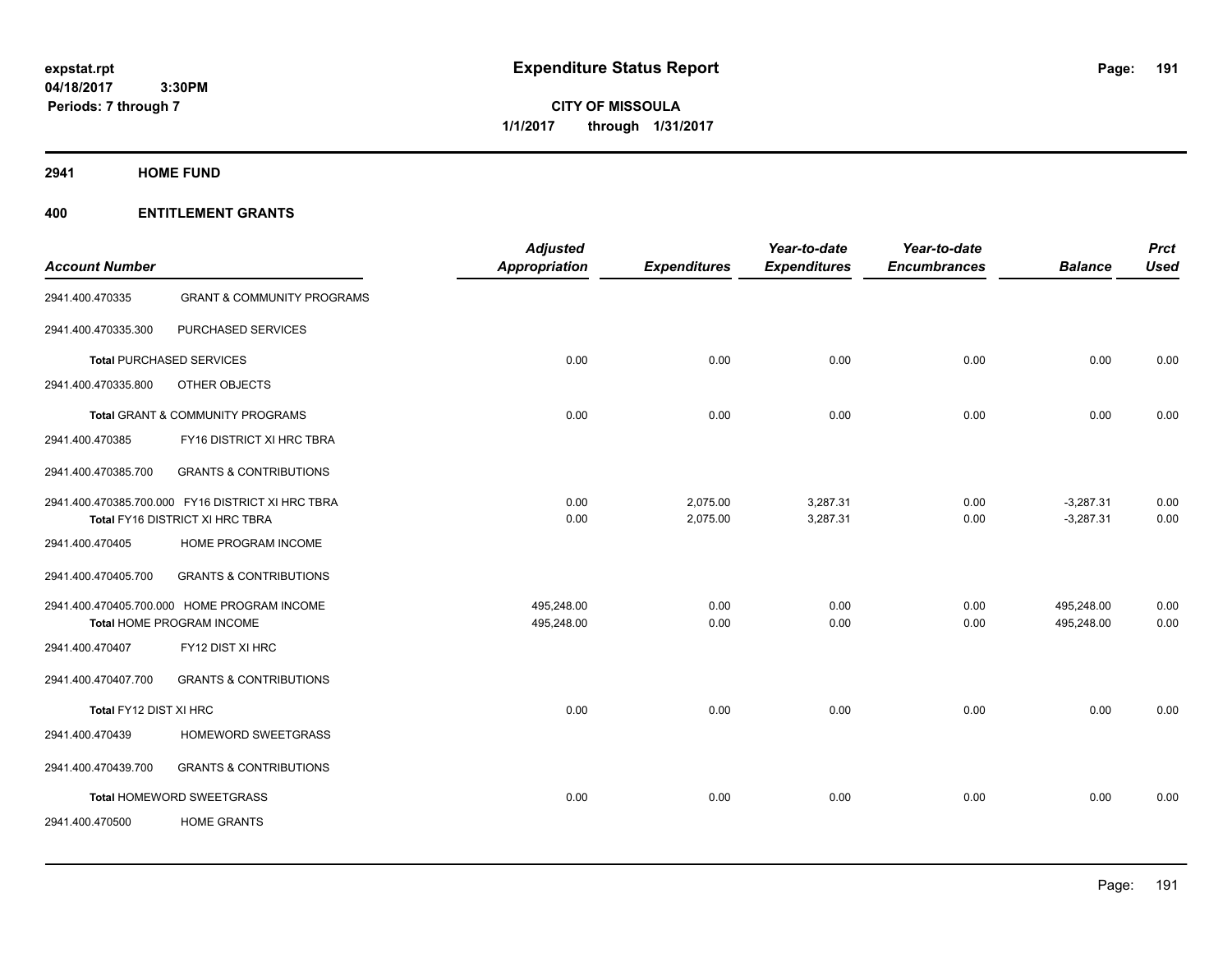**CITY OF MISSOULA 1/1/2017 through 1/31/2017**

**2941 HOME FUND**

| <b>Account Number</b>             |                                            | <b>Adjusted</b><br><b>Appropriation</b> | <b>Expenditures</b> | Year-to-date<br><b>Expenditures</b> | Year-to-date<br><b>Encumbrances</b> | <b>Balance</b> | <b>Prct</b><br><b>Used</b> |
|-----------------------------------|--------------------------------------------|-----------------------------------------|---------------------|-------------------------------------|-------------------------------------|----------------|----------------------------|
| 2941.400.470500.700               | <b>GRANTS &amp; CONTRIBUTIONS</b>          |                                         |                     |                                     |                                     |                |                            |
| <b>Total HOME GRANTS</b>          |                                            | 0.00                                    | 0.00                | 0.00                                | 0.00                                | 0.00           | 0.00                       |
| 2941.400.470520                   | FY16 WORD TBRA                             |                                         |                     |                                     |                                     |                |                            |
| 2941.400.470520.700               | <b>GRANTS &amp; CONTRIBUTIONS</b>          |                                         |                     |                                     |                                     |                |                            |
| 2941.400.470520.700.000 WORD TBRA |                                            | 0.00                                    | 0.00                | 5,456.24                            | 0.00                                | $-5,456.24$    | 0.00                       |
| <b>Total FY16 WORD TBRA</b>       |                                            | 0.00                                    | 0.00                | 5,456.24                            | 0.00                                | $-5,456.24$    | 0.00                       |
| 2941.400.510110                   | <b>MERCHANT SERVICES</b>                   |                                         |                     |                                     |                                     |                |                            |
| 2941.400.510110.500               | <b>FIXED CHARGES</b>                       |                                         |                     |                                     |                                     |                |                            |
|                                   | <b>Total MERCHANT SERVICES</b>             | 0.00                                    | 0.00                | 0.00                                | 0.00                                | 0.00           | 0.00                       |
| 2941.400.521000                   | INTERFUND OPERATING TRANSFERS              |                                         |                     |                                     |                                     |                |                            |
| 2941.400.521000.800               | OTHER OBJECTS                              |                                         |                     |                                     |                                     |                |                            |
|                                   | <b>Total INTERFUND OPERATING TRANSFERS</b> | 0.00                                    | 0.00                | 0.00                                | 0.00                                | 0.00           | 0.00                       |
|                                   | <b>Total ENTITLEMENT GRANTS</b>            | 495,248.00                              | 2,075.00            | 8,743.55                            | 0.00                                | 486,504.45     | 1.77                       |
| <b>Total HOME FUND</b>            |                                            | 495,248.00                              | 2,075.00            | 8,758.55                            | 0.00                                | 486,489.45     | 1.77                       |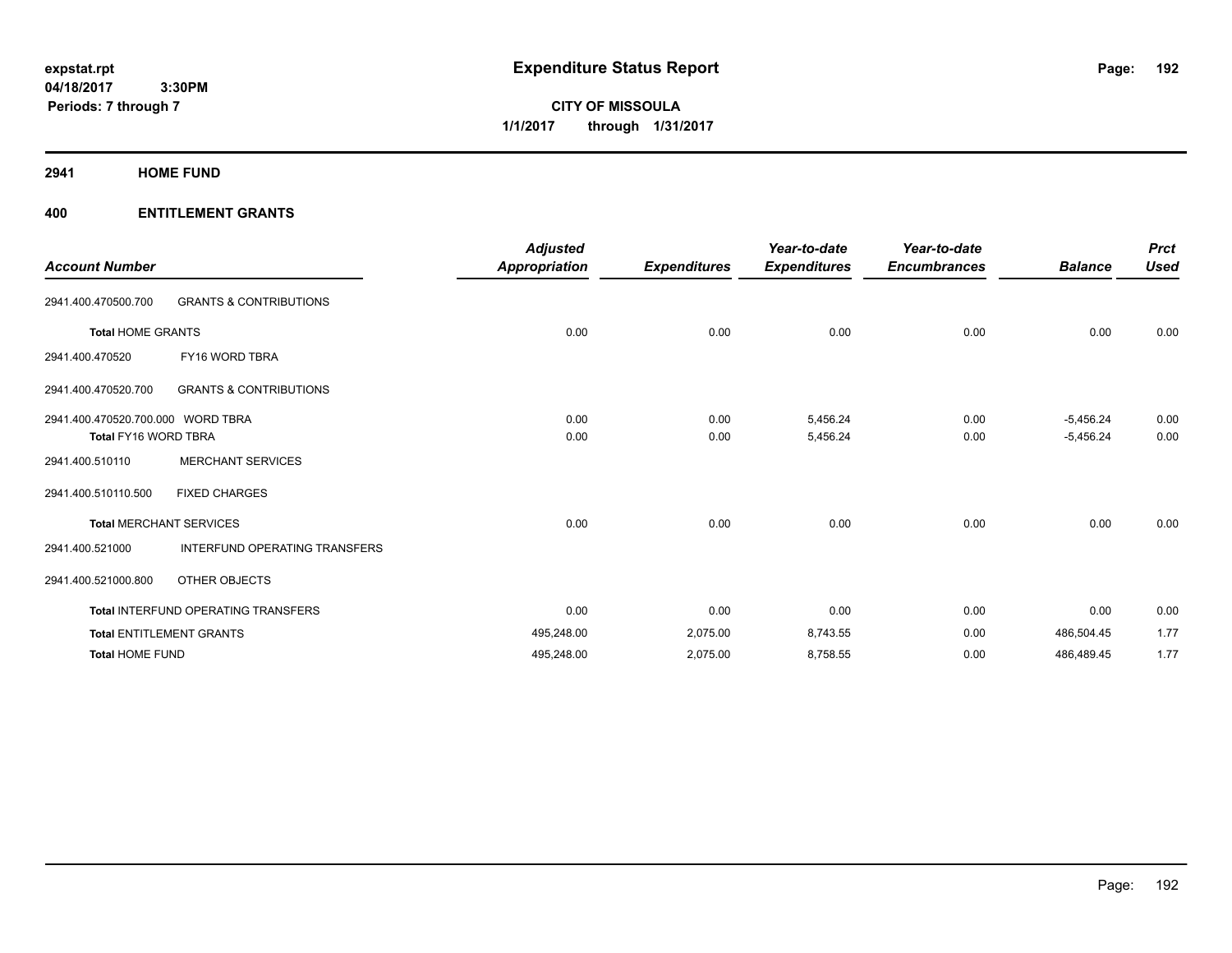**CITY OF MISSOULA 1/1/2017 through 1/31/2017**

#### **2943 CITY HOME PROGRAM INCOME**

| <b>Account Number</b>                                                            | <b>Adjusted</b><br><b>Appropriation</b> | <b>Expenditures</b> | Year-to-date<br><b>Expenditures</b> | Year-to-date<br><b>Encumbrances</b> | <b>Balance</b>         | <b>Prct</b><br><b>Used</b> |
|----------------------------------------------------------------------------------|-----------------------------------------|---------------------|-------------------------------------|-------------------------------------|------------------------|----------------------------|
| *** Title Not Found ***<br>2943.400.470405                                       |                                         |                     |                                     |                                     |                        |                            |
| 2943.400.470405.300<br>PURCHASED SERVICES                                        |                                         |                     |                                     |                                     |                        |                            |
| 2943.400.470405.350.000 PROFESSIONAL SERVICES<br><b>Total PURCHASED SERVICES</b> | 25,000.00<br>25,000.00                  | 0.00<br>0.00        | 0.00<br>0.00                        | 0.00<br>0.00                        | 25.000.00<br>25,000.00 | 0.00<br>0.00               |
| <b>GRANTS &amp; CONTRIBUTIONS</b><br>2943.400.470405.700                         |                                         |                     |                                     |                                     |                        |                            |
| <b>Total GRANTS &amp; CONTRIBUTIONS</b>                                          | 0.00                                    | 0.00                | 0.00                                | 0.00                                | 0.00                   | 0.00                       |
| <b>Total CITY HOME PROGRAM INCOME</b>                                            | 25,000.00                               | 0.00                | 0.00                                | 0.00                                | 25,000.00              | 0.00                       |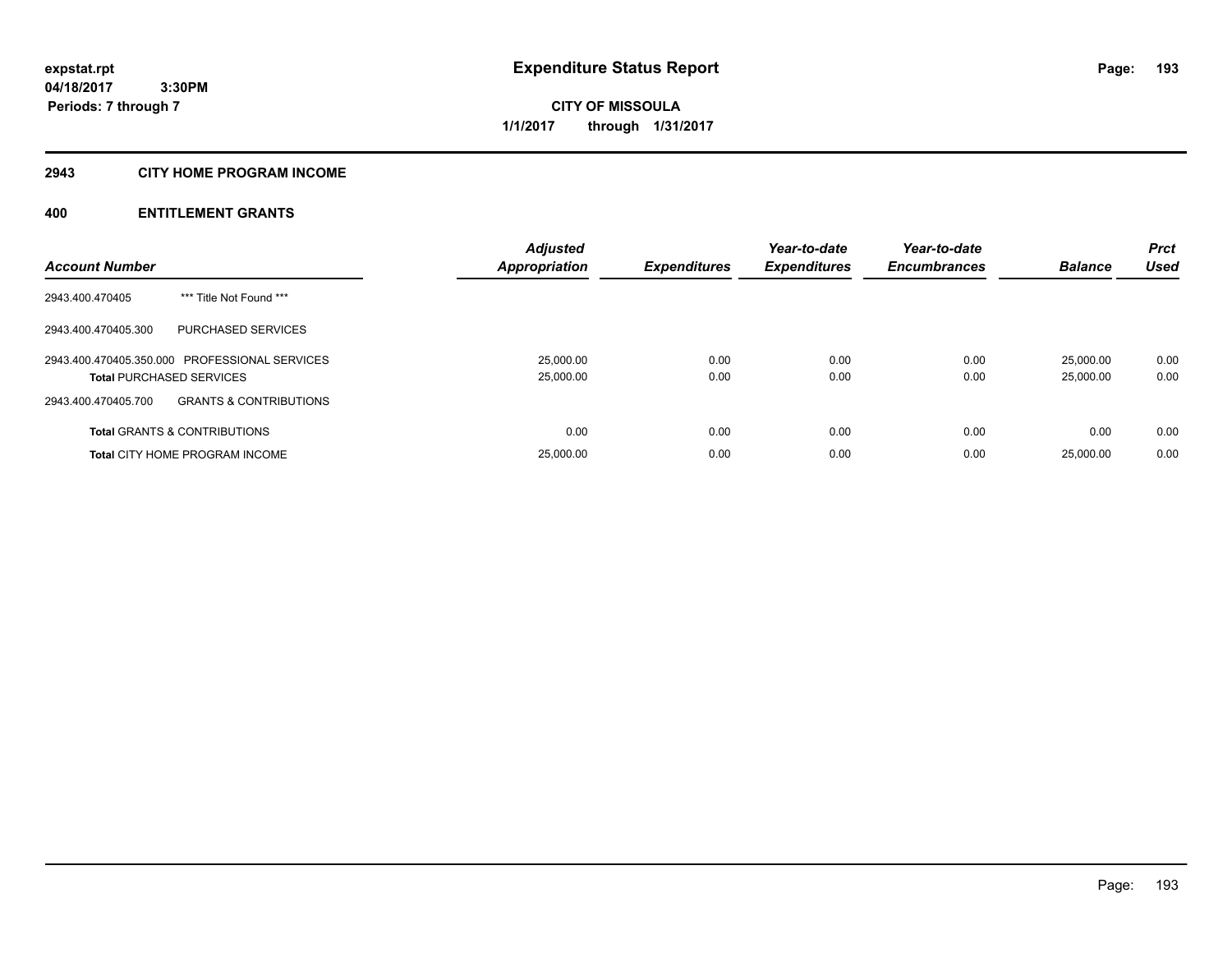**CITY OF MISSOULA 1/1/2017 through 1/31/2017**

#### **2955 TRANSPORTATION**

## **250 DEVELOPMENT SERVICES**

|                                                          | <b>Adjusted</b>      |                     | Year-to-date        | Year-to-date        |                | <b>Prct</b> |
|----------------------------------------------------------|----------------------|---------------------|---------------------|---------------------|----------------|-------------|
| <b>Account Number</b>                                    | <b>Appropriation</b> | <b>Expenditures</b> | <b>Expenditures</b> | <b>Encumbrances</b> | <b>Balance</b> | <b>Used</b> |
| <b>TRANSPORTATION</b><br>2955.250.411070                 |                      |                     |                     |                     |                |             |
| 2955.250.411070.100<br>PERSONAL SERVICES                 |                      |                     |                     |                     |                |             |
| 2955.250.411070.110.000 SALARIES AND WAGES               | 249,730.00           | 19,197.22           | 140.558.29          | 0.00                | 109.171.71     | 56.28       |
| <b>EMPLOYER CONTRIBUTIONS</b><br>2955.250.411070.140.000 | 81,632.00            | 6,667.91            | 51,039.09           | 0.00                | 30,592.91      | 62.52       |
| 2955.250.411070.141.000 STATE RETIREMENT CONTRIBUTIONS   | 0.00                 | 30.80               | 227.79              | 0.00                | $-227.79$      | 0.00        |
| <b>Total PERSONAL SERVICES</b>                           | 331,362.00           | 25,895.93           | 191,825.17          | 0.00                | 139,536.83     | 57.89       |
| 2955.250.411070.200<br><b>SUPPLIES</b>                   |                      |                     |                     |                     |                |             |
| 2955.250.411070.210.000 OFFICE SUPPLIES                  | 6,000.00             | 0.00                | 778.08              | 0.00                | 5,221.92       | 12.97       |
| 2955.250.411070.220.000 OPERATING SUPPLIES               | 1,300.00             | 0.00                | 1,194.30            | 0.00                | 105.70         | 91.87       |
| 2955.250.411070.240.000 OTHER SUPPLIES                   | 360.00               | 0.00                | 0.00                | 0.00                | 360.00         | 0.00        |
| <b>Total SUPPLIES</b>                                    | 7,660.00             | 0.00                | 1,972.38            | 0.00                | 5,687.62       | 25.75       |
| 2955.250.411070.300<br>PURCHASED SERVICES                |                      |                     |                     |                     |                |             |
| 2955.250.411070.310.000 COMMUNICATIONS                   | 500.00               | 40.97               | 86.26               | 0.00                | 413.74         | 17.25       |
| 2955.250.411070.320.000 PRINTING & DUPLICATING           | 5,000.00             | 15.99               | 82.65               | 0.00                | 4,917.35       | 1.65        |
| 2955.250.411070.330.000 PUBLICITY, SUBSCRIPTIONS & DUES  | 3,000.00             | 492.94              | 1,904.94            | 0.00                | 1,095.06       | 63.50       |
| 2955.250.411070.344.000 TELEPHONE SERVICE                | 500.00               | 4.20                | 85.53               | 0.00                | 414.47         | 17.11       |
| PROFESSIONAL SERVICES<br>2955.250.411070.350.000         | 50,000.00            | 6,000.00            | 17,011.96           | 0.00                | 32,988.04      | 34.02       |
| 2955.250.411070.360.000 REPAIR & MAINTENANCE             | 8,900.00             | 167.40              | 671.97              | 0.00                | 8,228.03       | 7.55        |
| 2955.250.411070.370.000<br>TRAVEL                        | 9,000.00             | 16.10               | 310.19              | 0.00                | 8,689.81       | 3.45        |
| 2955.250.411070.380.000 TRAINING                         | 5,500.00             | 55.00               | 330.00              | 0.00                | 5.170.00       | 6.00        |
| 2955.250.411070.390.000 OTHER PURCHASED SERVICES         | 0.00                 | 6,437.38            | 12,595.90           | 0.00                | $-12,595.90$   | 0.00        |
| <b>Total PURCHASED SERVICES</b>                          | 82,400.00            | 13,229.98           | 33,079.40           | 0.00                | 49,320.60      | 40.14       |
| 2955.250.411070.500<br><b>FIXED CHARGES</b>              |                      |                     |                     |                     |                |             |
| 2955.250.411070.500.000 FIXED CHARGES                    | 24,000.00            | 0.00                | 12,360.00           | 0.00                | 11,640.00      | 51.50       |
| <b>Total FIXED CHARGES</b>                               | 24,000.00            | 0.00                | 12,360.00           | 0.00                | 11,640.00      | 51.50       |
|                                                          |                      |                     |                     |                     |                |             |

2955.250.411070.700 GRANTS & CONTRIBUTIONS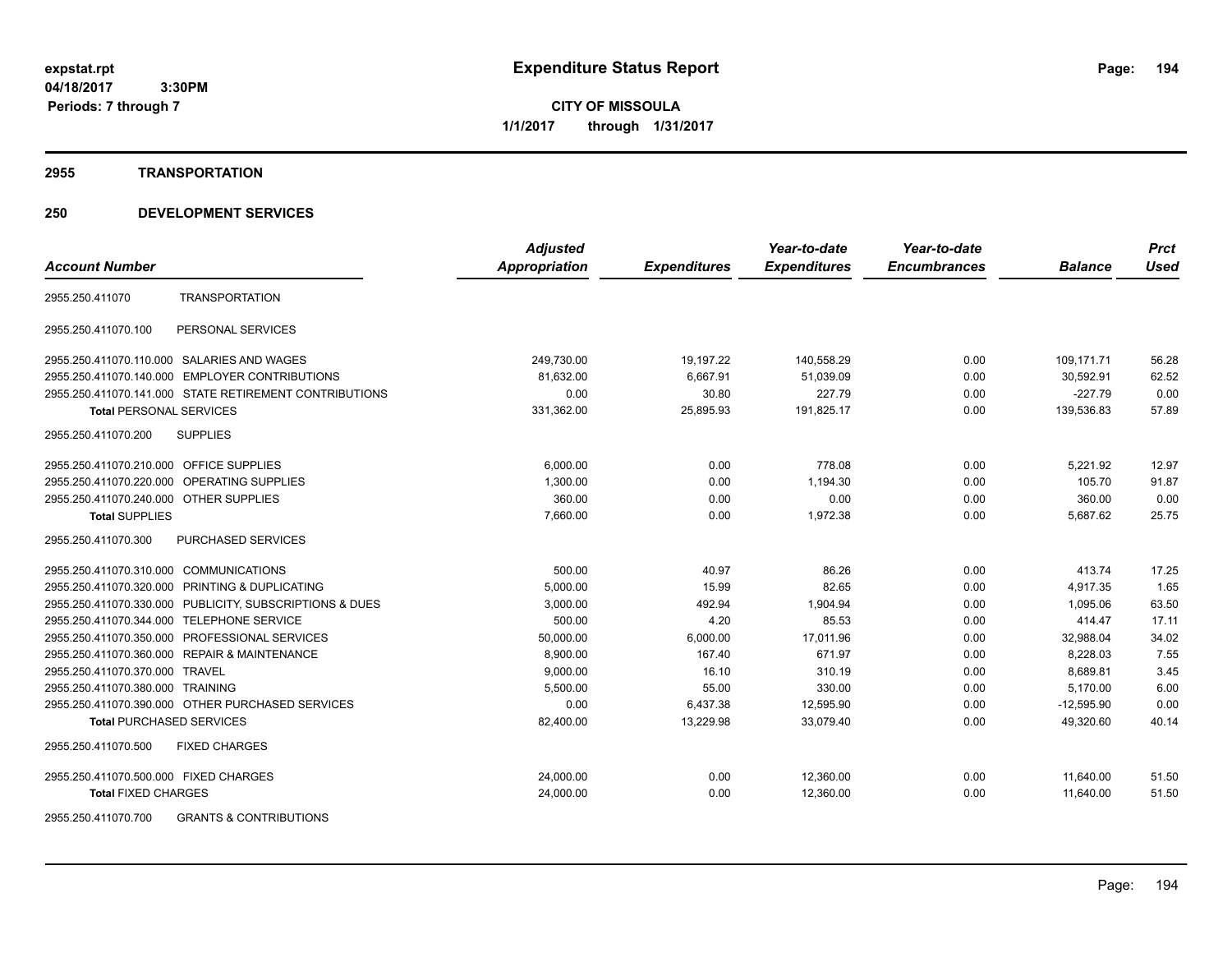#### **2955 TRANSPORTATION**

| <b>Account Number</b>                                                                     | <b>Adjusted</b><br>Appropriation | <b>Expenditures</b> | Year-to-date<br><b>Expenditures</b> | Year-to-date<br><b>Encumbrances</b> | <b>Balance</b>           | <b>Prct</b><br><b>Used</b> |
|-------------------------------------------------------------------------------------------|----------------------------------|---------------------|-------------------------------------|-------------------------------------|--------------------------|----------------------------|
| 2955.250.411070.700.000 GRANTS & CONTRIBUTIONS<br><b>Total GRANTS &amp; CONTRIBUTIONS</b> | 144,228.00<br>144,228.00         | 0.00<br>0.00        | 31,995.00<br>31,995.00              | 0.00<br>0.00                        | 112,233.00<br>112,233.00 | 22.18<br>22.18             |
| 2955.250.411070.800<br>OTHER OBJECTS                                                      |                                  |                     |                                     |                                     |                          |                            |
| 2955.250.411070.845.000 CONTINGENCY                                                       | 207,937.00                       | 0.00                | 0.00                                | 0.00                                | 207,937.00               | 0.00                       |
| <b>Total OTHER OBJECTS</b>                                                                | 207,937.00                       | 0.00                | 0.00                                | 0.00                                | 207,937.00               | 0.00                       |
| <b>Total TRANSPORTATION</b>                                                               | 797,587.00                       | 39,125.91           | 271,231.95                          | 0.00                                | 526,355.05               | 34.01                      |
| 2955.250.411079<br><b>BIKE/PED MDT</b>                                                    |                                  |                     |                                     |                                     |                          |                            |
| <b>SUPPLIES</b><br>2955.250.411079.200                                                    |                                  |                     |                                     |                                     |                          |                            |
| 2955.250.411079.220.000 OPERATING SUPPLIES                                                | 0.00                             | 0.00                | 5,700.00                            | 0.00                                | $-5,700.00$              | 0.00                       |
| <b>Total SUPPLIES</b>                                                                     | 0.00                             | 0.00                | 5,700.00                            | 0.00                                | $-5,700.00$              | 0.00                       |
| 2955.250.411079.300<br>PURCHASED SERVICES                                                 |                                  |                     |                                     |                                     |                          |                            |
| 2955.250.411079.330.000 PUBLICITY, SUBSCRIPTIONS & DUES                                   | 0.00                             | 0.00                | 941.50                              | 0.00                                | $-941.50$                | 0.00                       |
| 2955.250.411079.350.000 PROFESSIONAL SERVICES                                             | 0.00                             | 4,290.00            | 4,290.00                            | 0.00                                | $-4,290.00$              | 0.00                       |
| <b>Total PURCHASED SERVICES</b>                                                           | 0.00                             | 4,290.00            | 5,231.50                            | 0.00                                | $-5,231.50$              | 0.00                       |
| Total BIKE/PED MDT                                                                        | 0.00                             | 4,290.00            | 10,931.50                           | 0.00                                | $-10,931.50$             | 0.00                       |
| <b>MIM MDT</b><br>2955.250.411080                                                         |                                  |                     |                                     |                                     |                          |                            |
| 2955.250.411080.100<br>PERSONAL SERVICES                                                  |                                  |                     |                                     |                                     |                          |                            |
| 2955.250.411080.110.000 CMAQ/MIM-SALARIES AND WAGES                                       | 161.379.00                       | 7.766.07            | 59.224.01                           | 0.00                                | 102.154.99               | 36.70                      |
| 2955.250.411080.120.000 OVERTIME/TERMINATION                                              | 0.00                             | 0.00                | 969.58                              | 0.00                                | $-969.58$                | 0.00                       |
| 2955.250.411080.140.000 EMPLOYER CONTRIBUTIONS                                            | 66,158.00                        | 3,596.64            | 25,079.23                           | 0.00                                | 41,078.77                | 37.91                      |
| <b>Total PERSONAL SERVICES</b>                                                            | 227,537.00                       | 11,362.71           | 85,272.82                           | 0.00                                | 142,264.18               | 37.48                      |
| 2955.250.411080.200<br><b>SUPPLIES</b>                                                    |                                  |                     |                                     |                                     |                          |                            |
| 2955.250.411080.210.000 OFFICE SUPPLIES                                                   | 1,000.00                         | 544.61              | 835.68                              | 0.00                                | 164.32                   | 83.57                      |
| 2955.250.411080.220.000 OPERATING SUPPLIES                                                | 35,000.00                        | 291.40              | 12,891.55                           | 0.00                                | 22,108.45                | 36.83                      |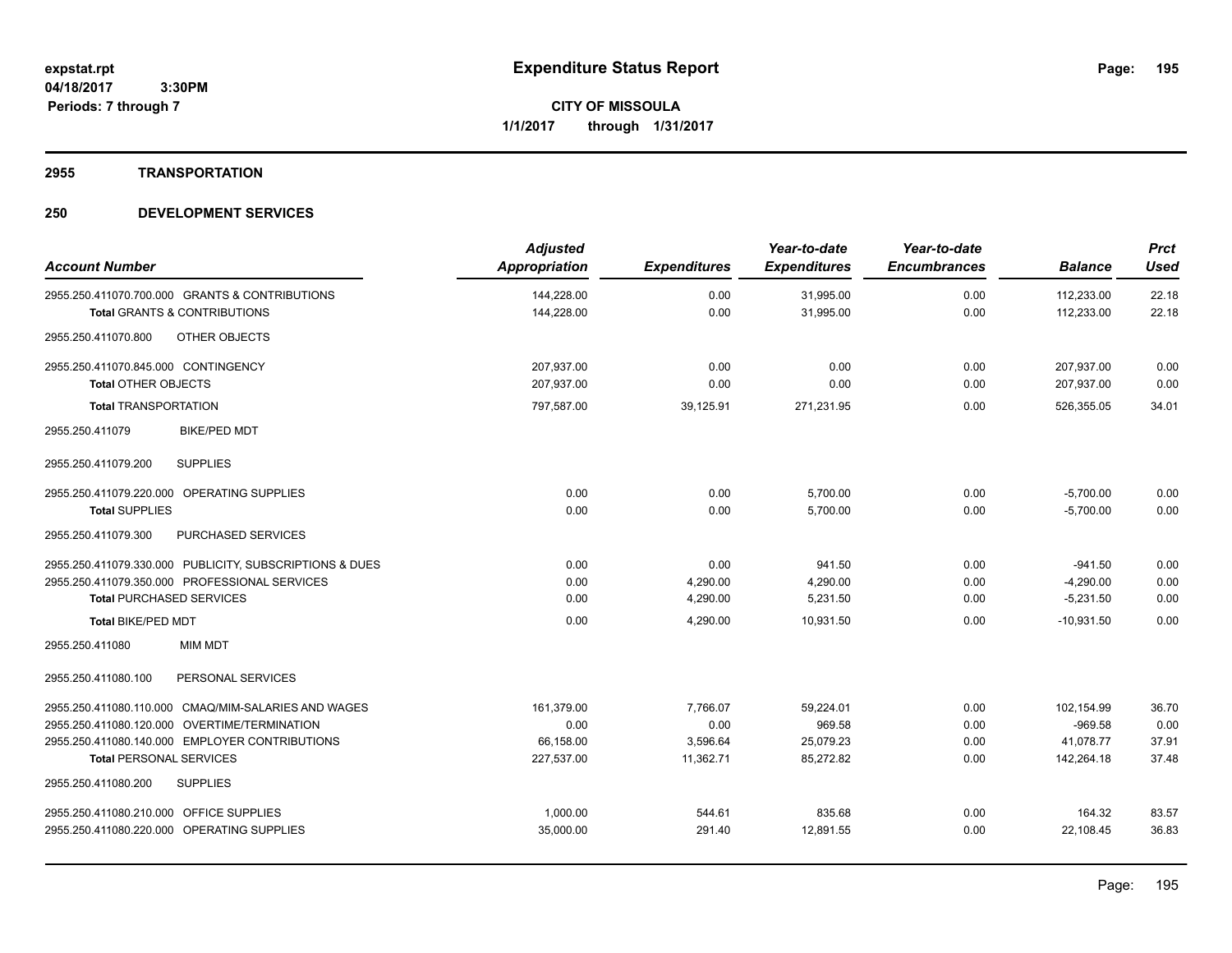**CITY OF MISSOULA 1/1/2017 through 1/31/2017**

#### **2955 TRANSPORTATION**

| <b>Account Number</b>                                    | <b>Adjusted</b><br>Appropriation | <b>Expenditures</b> | Year-to-date<br><b>Expenditures</b> | Year-to-date<br><b>Encumbrances</b> | <b>Balance</b> | <b>Prct</b><br><b>Used</b> |
|----------------------------------------------------------|----------------------------------|---------------------|-------------------------------------|-------------------------------------|----------------|----------------------------|
| <b>Total SUPPLIES</b>                                    | 36,000.00                        | 836.01              | 13,727.23                           | 0.00                                | 22,272.77      | 38.13                      |
|                                                          |                                  |                     |                                     |                                     |                |                            |
| PURCHASED SERVICES<br>2955.250.411080.300                |                                  |                     |                                     |                                     |                |                            |
| 2955.250.411080.310.000 COMMUNICATIONS                   | 1,200.00                         | 130.50              | 1,099.91                            | 0.00                                | 100.09         | 91.66                      |
| 2955.250.411080.320.000<br>PRINTING & DUPLICATING        | 5,000.00                         | 90.07               | 3,526.46                            | 0.00                                | 1,473.54       | 70.53                      |
| 2955.250.411080.330.000 PUBLICITY, SUBSCRIPTIONS & DUES  | 25,000.00                        | 0.00                | 16,057.07                           | 0.00                                | 8,942.93       | 64.23                      |
| 2955.250.411080.344.000 TELEPHONE SERVICE                | 50.00                            | 4.36                | 16.08                               | 0.00                                | 33.92          | 32.16                      |
| 2955.250.411080.350.000 PROFESSIONAL SERVICES            | 14,207.00                        | 0.00                | 3,403.74                            | 0.00                                | 10,803.26      | 23.96                      |
| 2955.250.411080.360.000 REPAIR & MAINTENANCE             | 0.00                             | 0.00                | 12.00                               | 0.00                                | $-12.00$       | 0.00                       |
| 2955.250.411080.370.000 TRAVEL                           | 3,000.00                         | 0.00                | 1,374.31                            | 0.00                                | 1,625.69       | 45.81                      |
| 2955.250.411080.380.000 TRAINING                         | 5,000.00                         | 0.00                | 1,899.82                            | 0.00                                | 3,100.18       | 38.00                      |
| 2955.250.411080.390.000 OTHER PURCHASED SERVICES         | 20,000.00                        | 0.00                | 3.015.00                            | 0.00                                | 16,985.00      | 15.08                      |
| <b>Total PURCHASED SERVICES</b>                          | 73,457.00                        | 224.93              | 30,404.39                           | 0.00                                | 43,052.61      | 41.39                      |
| 2955.250.411080.500<br><b>FIXED CHARGES</b>              |                                  |                     |                                     |                                     |                |                            |
| 2955.250.411080.500.000 FIXED CHARGES                    | 10,000.00                        | 0.00                | 0.00                                | 0.00                                | 10,000.00      | 0.00                       |
| <b>Total FIXED CHARGES</b>                               | 10,000.00                        | 0.00                | 0.00                                | 0.00                                | 10,000.00      | 0.00                       |
| 2955.250.411080.700<br><b>GRANTS &amp; CONTRIBUTIONS</b> |                                  |                     |                                     |                                     |                |                            |
| 2955.250.411080.700.000 GRANTS & CONTRIBUTIONS           | 2,500.00                         | 0.00                | 500.00                              | 0.00                                | 2,000.00       | 20.00                      |
| <b>Total GRANTS &amp; CONTRIBUTIONS</b>                  | 2,500.00                         | 0.00                | 500.00                              | 0.00                                | 2,000.00       | 20.00                      |
| 2955.250.411080.800<br>OTHER OBJECTS                     |                                  |                     |                                     |                                     |                |                            |
| <b>Total OTHER OBJECTS</b>                               | 0.00                             | 0.00                | 0.00                                | 0.00                                | 0.00           | 0.00                       |
| <b>Total MIM MDT</b>                                     | 349,494.00                       | 12,423.65           | 129,904.44                          | 0.00                                | 219,589.56     | 37.17                      |
| 2955.250.430255<br><b>BIKE-PED PROGRAM</b>               |                                  |                     |                                     |                                     |                |                            |
| PERSONAL SERVICES<br>2955.250.430255.100                 |                                  |                     |                                     |                                     |                |                            |
| 2955.250.430255.110.000 SALARIES AND WAGES               | 49,884.00                        | 3,837.17            | 28,004.65                           | 0.00                                | 21,879.35      | 56.14                      |
| 2955.250.430255.140.000 EMPLOYER CONTRIBUTIONS           | 17,600.00                        | 1,421.43            | 10,870.30                           | 0.00                                | 6,729.70       | 61.76                      |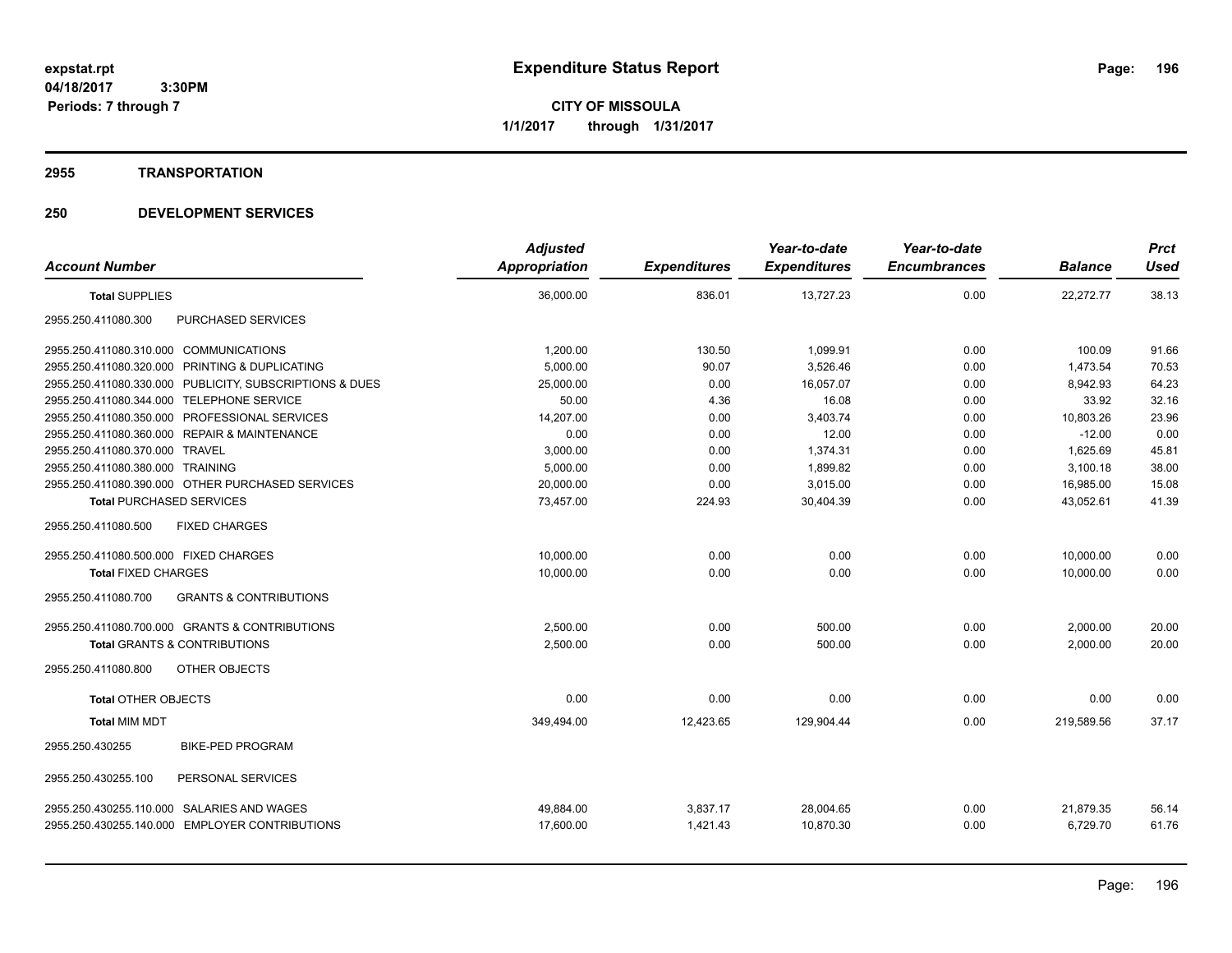**CITY OF MISSOULA 1/1/2017 through 1/31/2017**

#### **2955 TRANSPORTATION**

| <b>Account Number</b>                                   | <b>Adjusted</b><br>Appropriation | <b>Expenditures</b> | Year-to-date<br><b>Expenditures</b> | Year-to-date<br><b>Encumbrances</b> | <b>Balance</b> | <b>Prct</b><br><b>Used</b> |
|---------------------------------------------------------|----------------------------------|---------------------|-------------------------------------|-------------------------------------|----------------|----------------------------|
| <b>Total PERSONAL SERVICES</b>                          | 67,484.00                        | 5,258.60            | 38,874.95                           | 0.00                                | 28,609.05      | 57.61                      |
|                                                         |                                  |                     |                                     |                                     |                |                            |
| <b>SUPPLIES</b><br>2955.250.430255.200                  |                                  |                     |                                     |                                     |                |                            |
| 2955.250.430255.210.000 OFFICE SUPPLIES                 | 1.000.00                         | 0.00                | 100.24                              | 0.00                                | 899.76         | 10.02                      |
| 2955.250.430255.220.000 OPERATING SUPPLIES              | 0.00                             | 0.00                | 92.97                               | 0.00                                | $-92.97$       | 0.00                       |
| <b>Total SUPPLIES</b>                                   | 1,000.00                         | 0.00                | 193.21                              | 0.00                                | 806.79         | 19.32                      |
| 2955.250.430255.300<br><b>PURCHASED SERVICES</b>        |                                  |                     |                                     |                                     |                |                            |
| 2955.250.430255.310.000 COMMUNICATIONS                  | 0.00                             | 14.96               | 72.64                               | 0.00                                | $-72.64$       | 0.00                       |
| 2955.250.430255.320.000 PRINTING & DUPLICATING          | 125.00                           | 2.37                | 382.43                              | 0.00                                | $-257.43$      | 305.94                     |
| 2955.250.430255.330.000 PUBLICITY, SUBSCRIPTIONS & DUES | 395.00                           | 0.00                | 0.00                                | 0.00                                | 395.00         | 0.00                       |
| 2955.250.430255.344.000 TELEPHONE SERVICE               | 29.00                            | 1.19                | 17.08                               | 0.00                                | 11.92          | 58.90                      |
| 2955.250.430255.350.000 PROFESSIONAL SERVICES           | 4,004.00                         | 0.00                | 0.00                                | 0.00                                | 4,004.00       | 0.00                       |
| 2955.250.430255.370.000 TRAVEL                          | 1,200.00                         | 0.00                | 1,677.43                            | 0.00                                | $-477.43$      | 139.79                     |
| 2955.250.430255.380.000 TRAINING                        | 800.00                           | 0.00                | 685.00                              | 0.00                                | 115.00         | 85.63                      |
| 2955.250.430255.390.000 OTHER PURCHASED SERVICES        | 4,500.00                         | 0.00                | 0.00                                | 0.00                                | 4,500.00       | 0.00                       |
| <b>Total PURCHASED SERVICES</b>                         | 11,053.00                        | 18.52               | 2,834.58                            | 0.00                                | 8,218.42       | 25.65                      |
| <b>FIXED CHARGES</b><br>2955.250.430255.500             |                                  |                     |                                     |                                     |                |                            |
| 2955.250.430255.500.000 FIXED CHARGES                   | 4.592.00                         | 0.00                | 1.049.33                            | 0.00                                | 3,542.67       | 22.85                      |
| <b>Total FIXED CHARGES</b>                              | 4,592.00                         | 0.00                | 1,049.33                            | 0.00                                | 3,542.67       | 22.85                      |
| 2955.250.430255.900<br>CAPITAL OUTLAY                   |                                  |                     |                                     |                                     |                |                            |
| <b>Total CAPITAL OUTLAY</b>                             | 0.00                             | 0.00                | 0.00                                | 0.00                                | 0.00           | 0.00                       |
| <b>Total BIKE-PED PROGRAM</b>                           | 84,129.00                        | 5,277.12            | 42,952.07                           | 0.00                                | 41.176.93      | 51.06                      |
| BICYCLE COMMUTER NETWORK<br>2955.250.430257             |                                  |                     |                                     |                                     |                |                            |
| 2955.250.430257.200<br><b>SUPPLIES</b>                  |                                  |                     |                                     |                                     |                |                            |
| <b>Total SUPPLIES</b>                                   | 0.00                             | 0.00                | 0.00                                | 0.00                                | 0.00           | 0.00                       |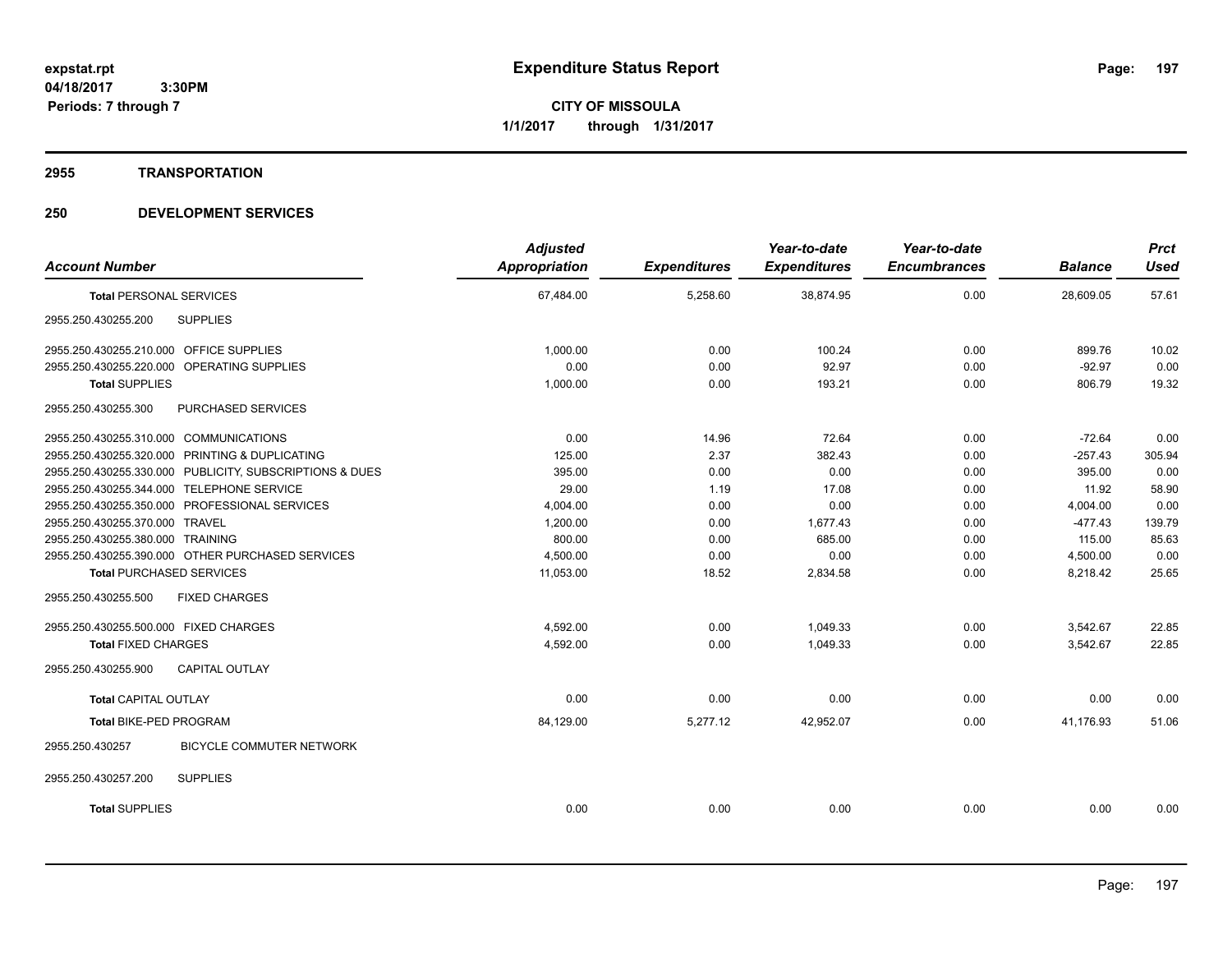#### **2955 TRANSPORTATION**

| <b>Account Number</b>       |                                      | <b>Adjusted</b><br><b>Appropriation</b> | <b>Expenditures</b> | Year-to-date<br><b>Expenditures</b> | Year-to-date<br><b>Encumbrances</b> | <b>Balance</b> | <b>Prct</b><br><b>Used</b> |
|-----------------------------|--------------------------------------|-----------------------------------------|---------------------|-------------------------------------|-------------------------------------|----------------|----------------------------|
| 2955.250.430257.300         | PURCHASED SERVICES                   |                                         |                     |                                     |                                     |                |                            |
|                             | <b>Total PURCHASED SERVICES</b>      | 0.00                                    | 0.00                | 0.00                                | 0.00                                | 0.00           | 0.00                       |
| 2955.250.430257.900         | <b>CAPITAL OUTLAY</b>                |                                         |                     |                                     |                                     |                |                            |
|                             | Total BICYCLE COMMUTER NETWORK       | 0.00                                    | 0.00                | 0.00                                | 0.00                                | 0.00           | 0.00                       |
| 2955.250.430267             | <b>CMAQ GRANT</b>                    |                                         |                     |                                     |                                     |                |                            |
| 2955.250.430267.200         | <b>SUPPLIES</b>                      |                                         |                     |                                     |                                     |                |                            |
| <b>Total CMAQ GRANT</b>     |                                      | 0.00                                    | 0.00                | 0.00                                | 0.00                                | 0.00           | 0.00                       |
| 2955.250.510110             | <b>MERCHANT SERVICES</b>             |                                         |                     |                                     |                                     |                |                            |
| 2955.250.510110.500         | <b>FIXED CHARGES</b>                 |                                         |                     |                                     |                                     |                |                            |
|                             | <b>Total MERCHANT SERVICES</b>       | 0.00                                    | 0.00                | 0.00                                | 0.00                                | 0.00           | 0.00                       |
| 2955.250.510306             | <b>SALARY RESERVE</b>                |                                         |                     |                                     |                                     |                |                            |
| 2955.250.510306.100         | PERSONAL SERVICES                    |                                         |                     |                                     |                                     |                |                            |
| <b>Total SALARY RESERVE</b> |                                      | 0.00                                    | 0.00                | 0.00                                | 0.00                                | 0.00           | 0.00                       |
| 2955.250.521000             | <b>INTERFUND OPERATING TRANSFERS</b> |                                         |                     |                                     |                                     |                |                            |
| 2955.250.521000.800         | OTHER OBJECTS                        |                                         |                     |                                     |                                     |                |                            |
|                             | Total INTERFUND OPERATING TRANSFERS  | 0.00                                    | 0.00                | 0.00                                | 0.00                                | 0.00           | 0.00                       |
| <b>Total TRANSPORTATION</b> |                                      | 1,231,210.00                            | 61,116.68           | 455,019.96                          | 0.00                                | 776,190.04     | 36.96                      |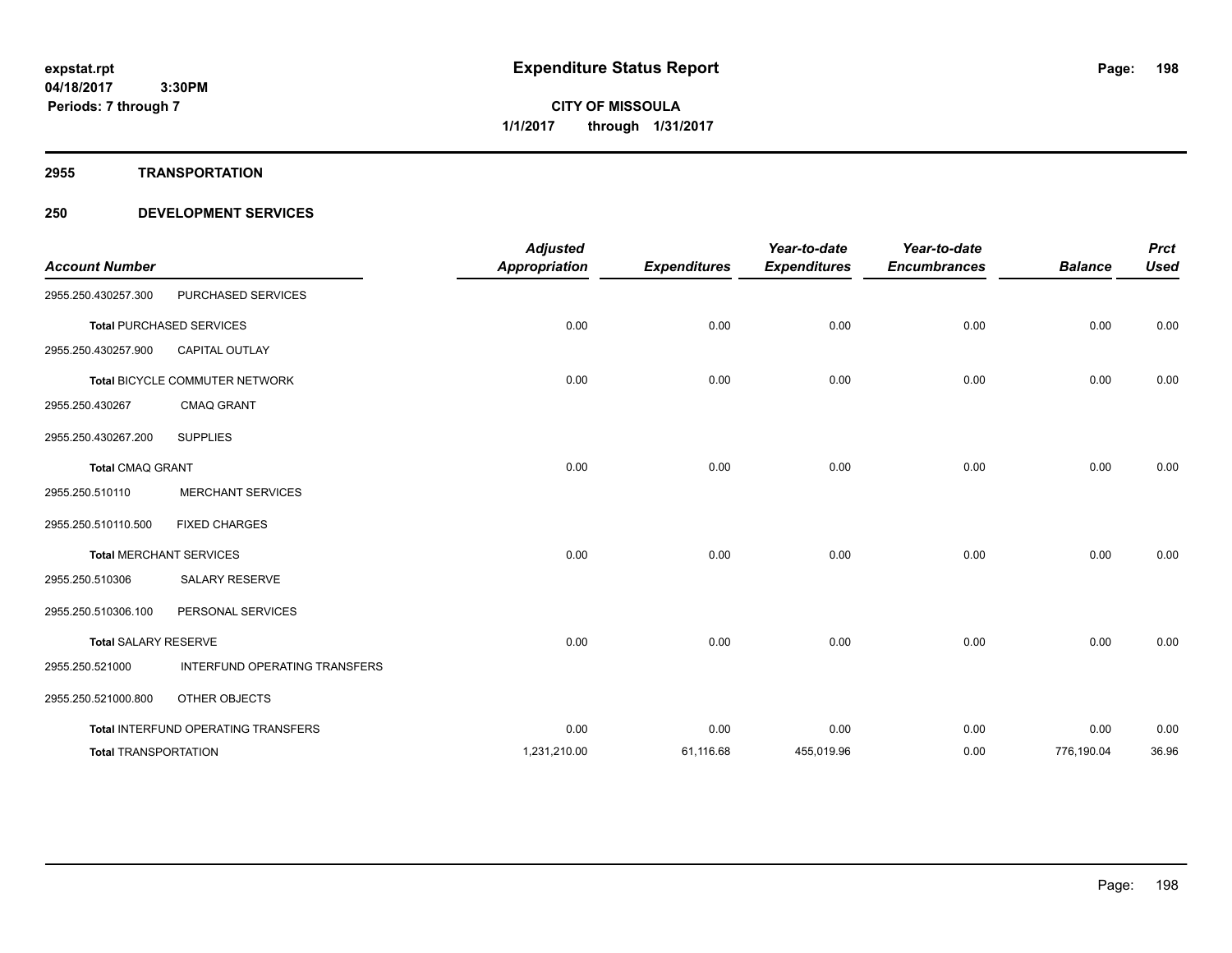Page: 199

**04/18/2017 3:30PM Periods: 7 through 7**

**CITY OF MISSOULA 1/1/2017 through 1/31/2017**

## **2987 FEDERAL TRANSPORTATION FUND**

## **370 PARKS & RECREATION**

| <b>Account Number</b>               |                                                | <b>Adjusted</b><br><b>Appropriation</b> | <b>Expenditures</b> | Year-to-date<br><b>Expenditures</b> | Year-to-date<br><b>Encumbrances</b> | <b>Balance</b>     | <b>Prct</b><br><b>Used</b> |
|-------------------------------------|------------------------------------------------|-----------------------------------------|---------------------|-------------------------------------|-------------------------------------|--------------------|----------------------------|
| 2987.370.430258                     | *** Title Not Found ***                        |                                         |                     |                                     |                                     |                    |                            |
| 2987.370.430258.100                 | PERSONAL SERVICES                              |                                         |                     |                                     |                                     |                    |                            |
| Total *** Title Not Found ***       | 2987.370.430258.140.000 EMPLOYER CONTRIBUTIONS | 0.00<br>0.00                            | 0.00<br>0.00        | 0.48<br>0.48                        | 0.00<br>0.00                        | $-0.48$<br>$-0.48$ | 0.00<br>0.00               |
| 2987.370.510110                     | <b>MERCHANT SERVICES</b>                       |                                         |                     |                                     |                                     |                    |                            |
| 2987.370.510110.500                 | <b>FIXED CHARGES</b>                           |                                         |                     |                                     |                                     |                    |                            |
| <b>Total MERCHANT SERVICES</b>      |                                                | 0.00                                    | 0.00                | 0.00                                | 0.00                                | 0.00               | 0.00                       |
| <b>Total PARKS &amp; RECREATION</b> |                                                | 0.00                                    | 0.00                | 0.48                                | 0.00                                | $-0.48$            | 0.00                       |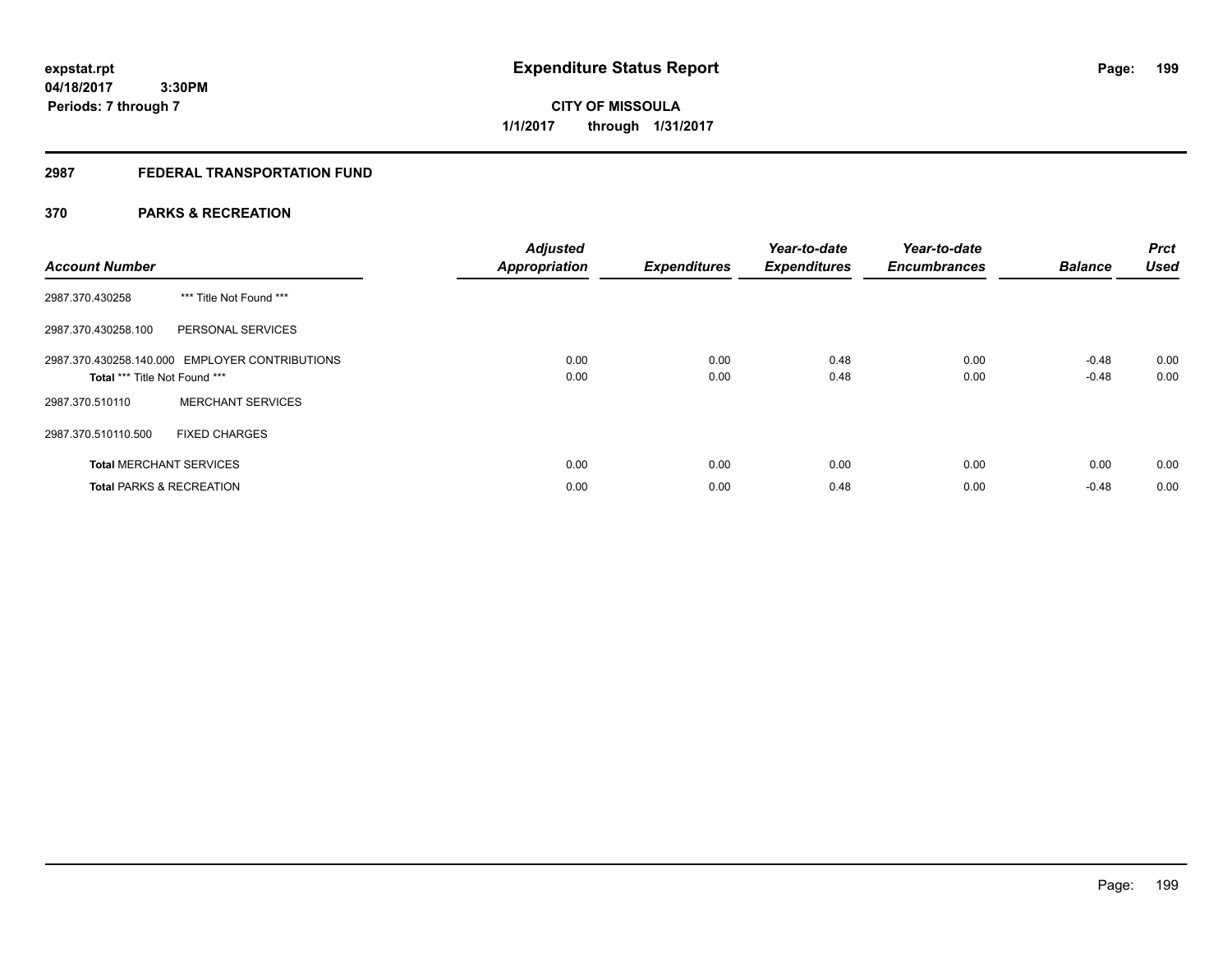**3:30PM Periods: 7 through 7**

**CITY OF MISSOULA 1/1/2017 through 1/31/2017**

#### **2987 FEDERAL TRANSPORTATION FUND**

|                                |                                        | <b>Adjusted</b>      |                     | Year-to-date        | Year-to-date        |                | <b>Prct</b> |
|--------------------------------|----------------------------------------|----------------------|---------------------|---------------------|---------------------|----------------|-------------|
| <b>Account Number</b>          |                                        | <b>Appropriation</b> | <b>Expenditures</b> | <b>Expenditures</b> | <b>Encumbrances</b> | <b>Balance</b> | <b>Used</b> |
| 2987.390.430233                | *** Title Not Found ***                |                      |                     |                     |                     |                |             |
| 2987.390.430233.900            | <b>CAPITAL OUTLAY</b>                  |                      |                     |                     |                     |                |             |
| Total *** Title Not Found ***  |                                        | 0.00                 | 0.00                | 0.00                | 0.00                | 0.00           | 0.00        |
| 2987.390.430256                | SAFE ROUTES TO SCHOOLS                 |                      |                     |                     |                     |                |             |
| 2987.390.430256.900            | CAPITAL OUTLAY                         |                      |                     |                     |                     |                |             |
|                                | Total SAFE ROUTES TO SCHOOLS           | 0.00                 | 0.00                | 0.00                | 0.00                | 0.00           | 0.00        |
| 2987.390.430257                | BICYCLE COMMUTER NETWORK               |                      |                     |                     |                     |                |             |
| 2987.390.430257.900            | CAPITAL OUTLAY                         |                      |                     |                     |                     |                |             |
|                                | Total BICYCLE COMMUTER NETWORK         | 0.00                 | 0.00                | 0.00                | 0.00                | 0.00           | 0.00        |
| 2987.390.430258                | <b>GRANT CREEK TRAIL BCN</b>           |                      |                     |                     |                     |                |             |
| 2987.390.430258.100            | PERSONAL SERVICES                      |                      |                     |                     |                     |                |             |
| <b>Total PERSONAL SERVICES</b> |                                        | 0.00                 | 0.00                | 0.00                | 0.00                | 0.00           | 0.00        |
| 2987.390.430258.900            | <b>CAPITAL OUTLAY</b>                  |                      |                     |                     |                     |                |             |
|                                | Total GRANT CREEK TRAIL BCN            | 0.00                 | 0.00                | 0.00                | 0.00                | 0.00           | 0.00        |
| 2987.390.430259                | RTLSNK CR/BRDWAY CROSSING              |                      |                     |                     |                     |                |             |
| 2987.390.430259.900            | CAPITAL OUTLAY                         |                      |                     |                     |                     |                |             |
|                                | <b>Total RTLSNK CR/BRDWAY CROSSING</b> | 0.00                 | 0.00                | 0.00                | 0.00                | 0.00           | 0.00        |
| 2987.390.430262                | MASTER SIDEWALK PLAN                   |                      |                     |                     |                     |                |             |
| 2987.390.430262.900            | CAPITAL OUTLAY                         |                      |                     |                     |                     |                |             |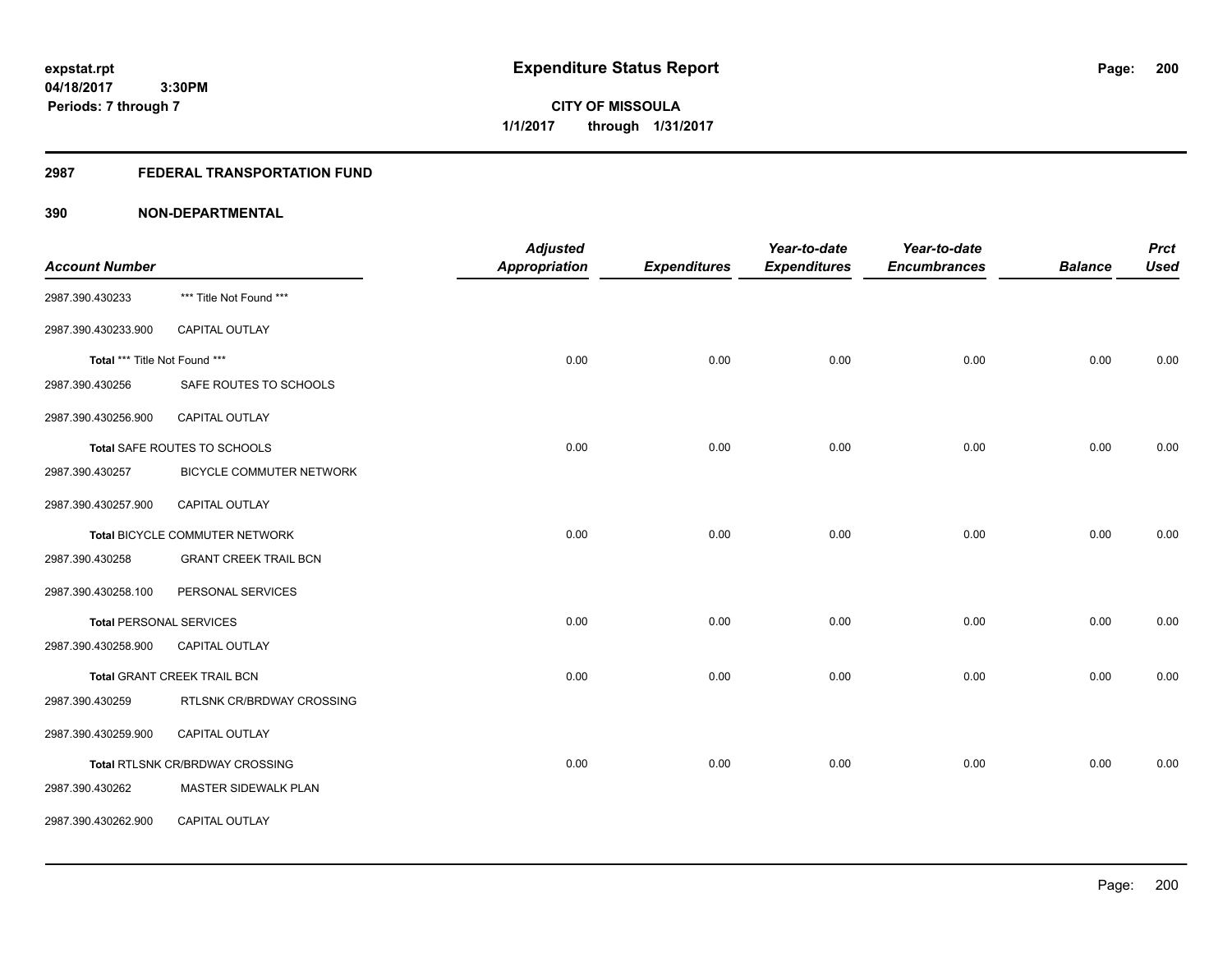**CITY OF MISSOULA 1/1/2017 through 1/31/2017**

#### **2987 FEDERAL TRANSPORTATION FUND**

| <b>Account Number</b>      |                                                 | <b>Adjusted</b><br><b>Appropriation</b> | <b>Expenditures</b> | Year-to-date<br><b>Expenditures</b> | Year-to-date<br><b>Encumbrances</b> | <b>Balance</b> | <b>Prct</b><br><b>Used</b> |
|----------------------------|-------------------------------------------------|-----------------------------------------|---------------------|-------------------------------------|-------------------------------------|----------------|----------------------------|
|                            | <b>Total MASTER SIDEWALK PLAN</b>               | 0.00                                    | 0.00                | 0.00                                | 0.00                                | 0.00           | 0.00                       |
| 2987.390.430271            | HIGGINS HILL/BECKWITH RECONSTRUCTION            |                                         |                     |                                     |                                     |                |                            |
| 2987.390.430271.900        | <b>CAPITAL OUTLAY</b>                           |                                         |                     |                                     |                                     |                |                            |
|                            | Total HIGGINS HILL/BECKWITH RECONSTRUCTION      | 0.00                                    | 0.00                | 0.00                                | 0.00                                | 0.00           | 0.00                       |
| 2987.390.430272            | SIGNALIZATION                                   |                                         |                     |                                     |                                     |                |                            |
| 2987.390.430272.900        | <b>CAPITAL OUTLAY</b>                           |                                         |                     |                                     |                                     |                |                            |
| <b>Total SIGNALIZATION</b> |                                                 | 0.00                                    | 0.00                | 0.00                                | 0.00                                | 0.00           | 0.00                       |
| 2987.390.430276            | RUSSELL S 3RD IMPROVEMENTS                      |                                         |                     |                                     |                                     |                |                            |
| 2987.390.430276.900        | CAPITAL OUTLAY                                  |                                         |                     |                                     |                                     |                |                            |
|                            | Total RUSSELL S 3RD IMPROVEMENTS                | 0.00                                    | 0.00                | 0.00                                | 0.00                                | 0.00           | 0.00                       |
| 2987.390.430278            | LOLO ST-BRIDGE TO DUNCAN S/C                    |                                         |                     |                                     |                                     |                |                            |
| 2987.390.430278.900        | CAPITAL OUTLAY                                  |                                         |                     |                                     |                                     |                |                            |
|                            | Total LOLO ST-BRIDGE TO DUNCAN S/C              | 0.00                                    | 0.00                | 0.00                                | 0.00                                | 0.00           | 0.00                       |
| 2987.390.430279            | E BROADWAY IMPROV/MISSOULA COLLEGE              |                                         |                     |                                     |                                     |                |                            |
| 2987.390.430279.900        | <b>CAPITAL OUTLAY</b>                           |                                         |                     |                                     |                                     |                |                            |
|                            | Total E BROADWAY IMPROV/MISSOULA COLLEGE        | 0.00                                    | 0.00                | 0.00                                | 0.00                                | 0.00           | 0.00                       |
| 2987.390.460405            | PLAYFAIR PARK - MINOR IMPROVEMENTS              |                                         |                     |                                     |                                     |                |                            |
| 2987.390.460405.900        | <b>CAPITAL OUTLAY</b>                           |                                         |                     |                                     |                                     |                |                            |
|                            | <b>Total PLAYFAIR PARK - MINOR IMPROVEMENTS</b> | 0.00                                    | 0.00                | 0.00                                | 0.00                                | 0.00           | 0.00                       |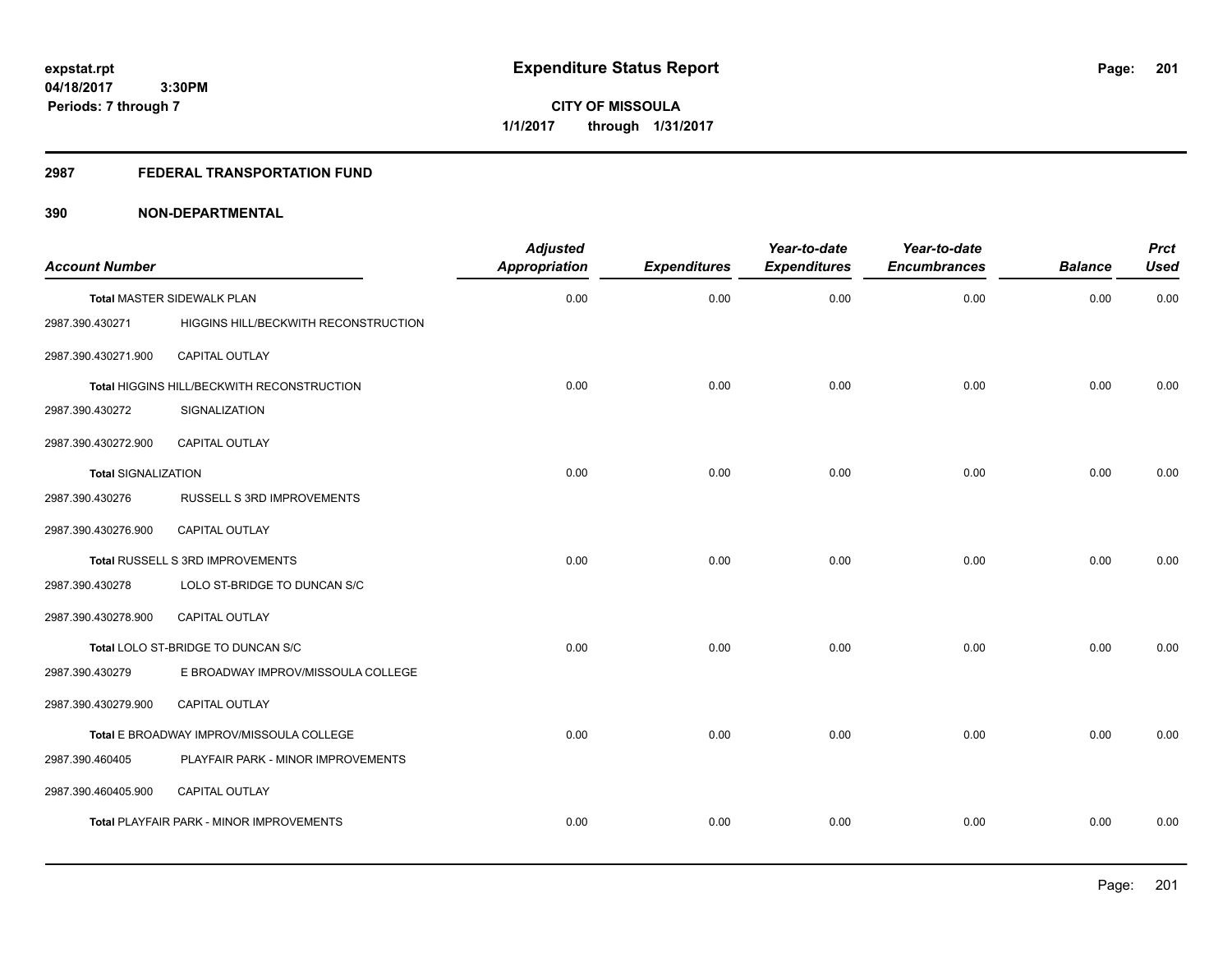## **2987 FEDERAL TRANSPORTATION FUND**

|                                 |                                           | <b>Adjusted</b>      |                     | Year-to-date        | Year-to-date        |                | <b>Prct</b> |
|---------------------------------|-------------------------------------------|----------------------|---------------------|---------------------|---------------------|----------------|-------------|
| <b>Account Number</b>           |                                           | <b>Appropriation</b> | <b>Expenditures</b> | <b>Expenditures</b> | <b>Encumbrances</b> | <b>Balance</b> | <b>Used</b> |
| 2987.390.460415                 | SOUTH HILLS TRAIL SYSTEM                  |                      |                     |                     |                     |                |             |
| 2987.390.460415.900             | <b>CAPITAL OUTLAY</b>                     |                      |                     |                     |                     |                |             |
|                                 | Total SOUTH HILLS TRAIL SYSTEM            | 0.00                 | 0.00                | 0.00                | 0.00                | 0.00           | 0.00        |
| 2987.390.460435                 | SILVER PARK MILL SITE                     |                      |                     |                     |                     |                |             |
| 2987.390.460435.900             | <b>CAPITAL OUTLAY</b>                     |                      |                     |                     |                     |                |             |
|                                 | Total SILVER PARK MILL SITE               | 0.00                 | 0.00                | 0.00                | 0.00                | 0.00           | 0.00        |
| 2987.390.460509                 | <b>KIM WILLIAMS TRAIL</b>                 |                      |                     |                     |                     |                |             |
| 2987.390.460509.900             | <b>CAPITAL OUTLAY</b>                     |                      |                     |                     |                     |                |             |
|                                 | 2987.390.460509.930.000 KIM WILLIAMS EAST | 371,738.00           | 35,581.66           | 97,360.54           | 0.00                | 274,377.46     | 26.19       |
| <b>Total KIM WILLIAMS TRAIL</b> |                                           | 371,738.00           | 35,581.66           | 97,360.54           | 0.00                | 274,377.46     | 26.19       |
| 2987.390.510000                 | <b>MISCELLANEOUS</b>                      |                      |                     |                     |                     |                |             |
| 2987.390.510000.800             | OTHER OBJECTS                             |                      |                     |                     |                     |                |             |
| <b>Total MISCELLANEOUS</b>      |                                           | 0.00                 | 0.00                | 0.00                | 0.00                | 0.00           | 0.00        |
| 2987.390.510110                 | <b>MERCHANT SERVICES</b>                  |                      |                     |                     |                     |                |             |
| 2987.390.510110.500             | <b>FIXED CHARGES</b>                      |                      |                     |                     |                     |                |             |
|                                 | <b>Total MERCHANT SERVICES</b>            | 0.00                 | 0.00                | 0.00                | 0.00                | 0.00           | 0.00        |
| Total NON-DEPARTMENTAL          |                                           | 371,738.00           | 35,581.66           | 97,360.54           | 0.00                | 274,377.46     | 26.19       |
|                                 | Total FEDERAL TRANSPORTATION FUND         | 371,738.00           | 35,581.66           | 97,361.02           | 0.00                | 274,376.98     | 26.19       |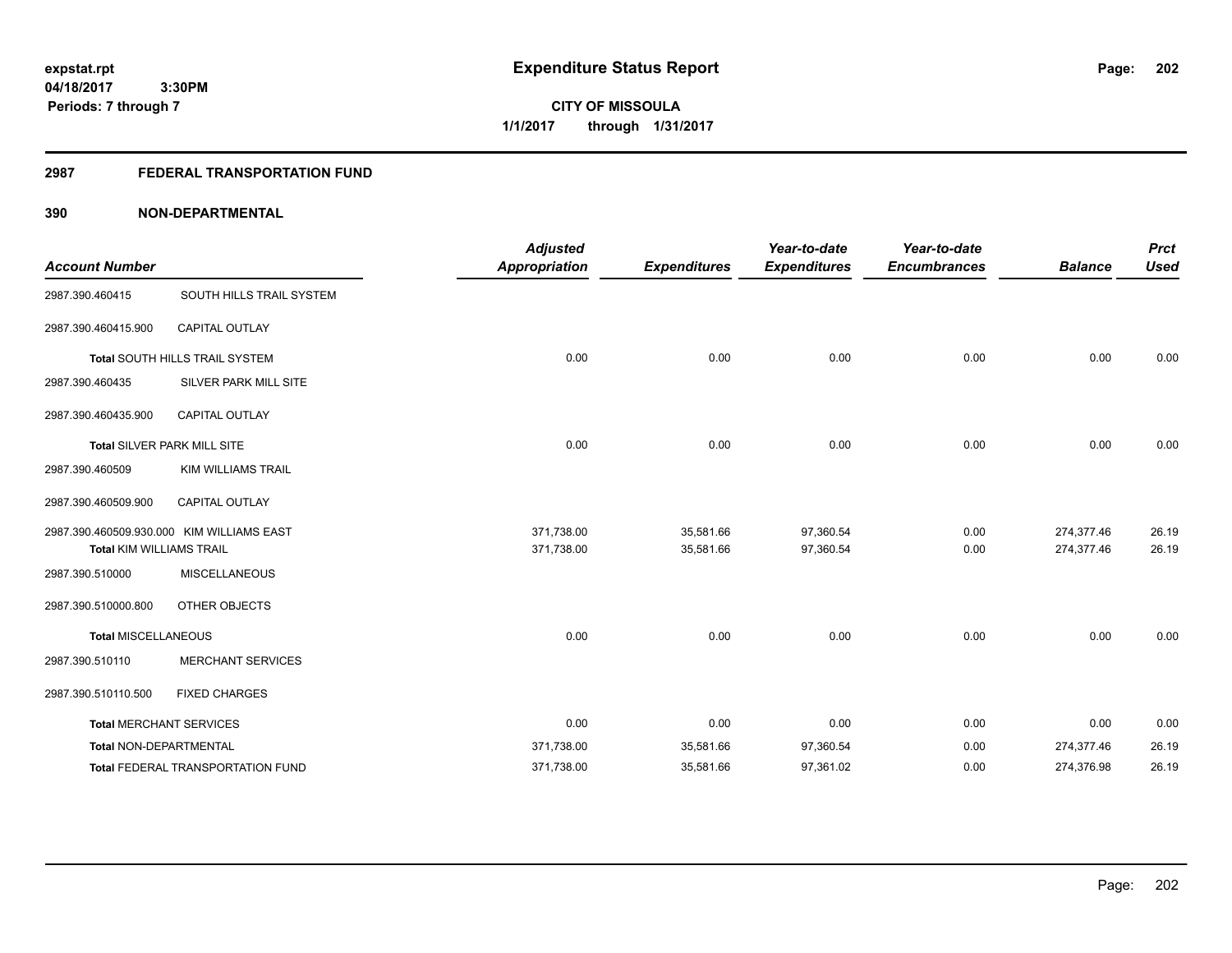## **2988 GRANTS & DONATIONS FUND**

## **223 CITY CLERK**

| <b>Account Number</b>      |                          | <b>Adjusted</b><br><b>Appropriation</b> | <b>Expenditures</b> | Year-to-date<br><b>Expenditures</b> | Year-to-date<br><b>Encumbrances</b> | <b>Balance</b> | <b>Prct</b><br><b>Used</b> |
|----------------------------|--------------------------|-----------------------------------------|---------------------|-------------------------------------|-------------------------------------|----------------|----------------------------|
| 2988.223.420000            | <b>PUBLIC SAFETY</b>     |                                         |                     |                                     |                                     |                |                            |
| 2988.223.420000.200        | <b>SUPPLIES</b>          |                                         |                     |                                     |                                     |                |                            |
| <b>Total PUBLIC SAFETY</b> |                          | 0.00                                    | 0.00                | 0.00                                | 0.00                                | 0.00           | 0.00                       |
| 2988.223.510110            | <b>MERCHANT SERVICES</b> |                                         |                     |                                     |                                     |                |                            |
| 2988.223.510110.500        | <b>FIXED CHARGES</b>     |                                         |                     |                                     |                                     |                |                            |
| <b>Total CITY CLERK</b>    |                          | 0.00                                    | 0.00                | 0.00                                | 0.00                                | 0.00           | 0.00                       |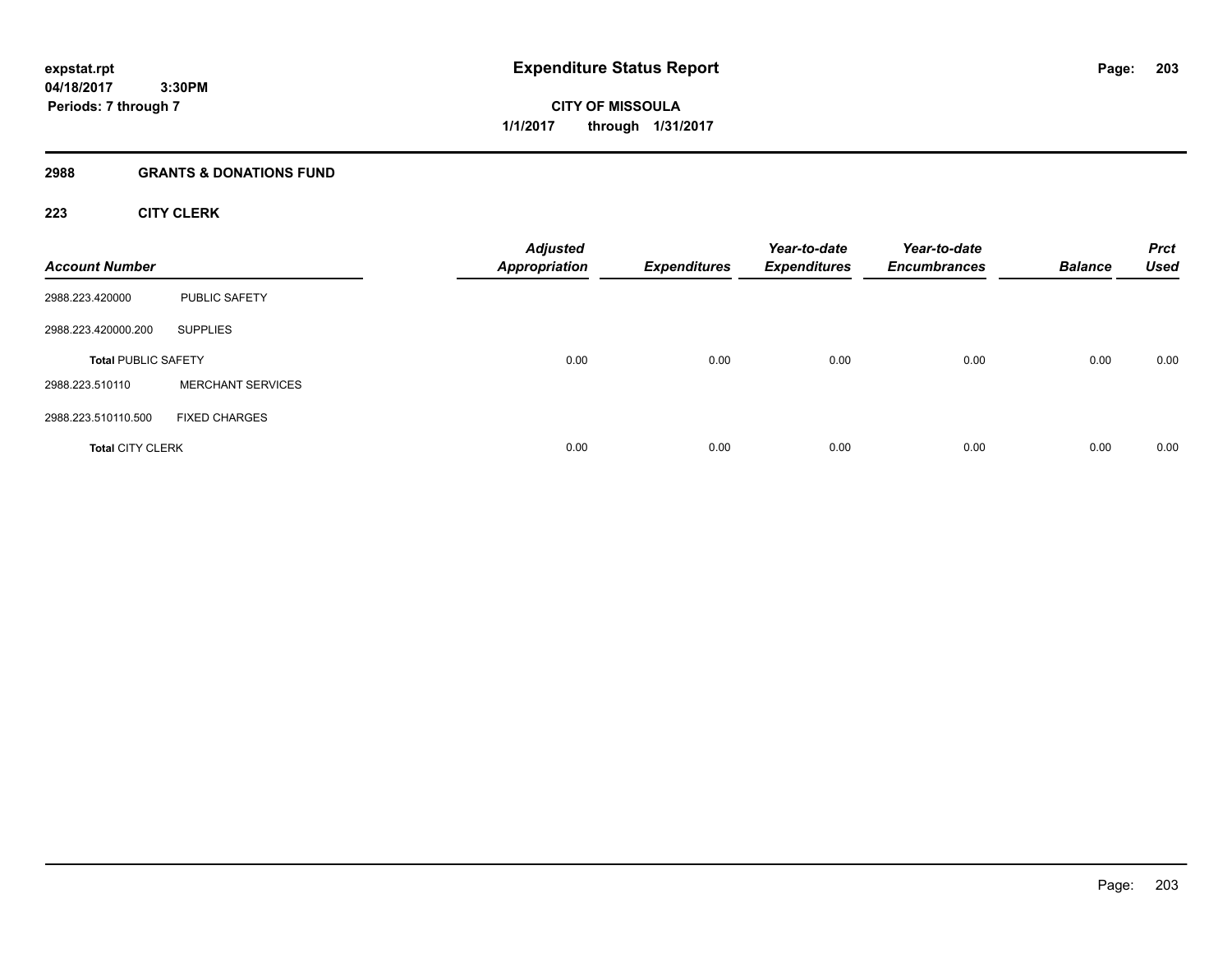**Periods: 7 through 7**

**CITY OF MISSOULA 1/1/2017 through 1/31/2017**

#### **2988 GRANTS & DONATIONS FUND**

 **3:30PM**

## **270 CITY ATTORNEY**

| <b>Account Number</b>          |                         | <b>Adjusted</b><br><b>Appropriation</b> | <b>Expenditures</b> | Year-to-date<br><b>Expenditures</b> | Year-to-date<br><b>Encumbrances</b> | <b>Balance</b> | <b>Prct</b><br><b>Used</b> |
|--------------------------------|-------------------------|-----------------------------------------|---------------------|-------------------------------------|-------------------------------------|----------------|----------------------------|
| 2988.270.411121                | DV ACCOUNTABILITY GRANT |                                         |                     |                                     |                                     |                |                            |
| 2988.270.411121.100            | PERSONAL SERVICES       |                                         |                     |                                     |                                     |                |                            |
| <b>Total PERSONAL SERVICES</b> |                         | 0.00                                    | 0.00                | 0.00                                | 0.00                                | 0.00           | 0.00                       |
| 2988.270.411121.300            | PURCHASED SERVICES      |                                         |                     |                                     |                                     |                |                            |
| <b>Total CITY ATTORNEY</b>     |                         | 0.00                                    | 0.00                | 0.00                                | 0.00                                | 0.00           | 0.00                       |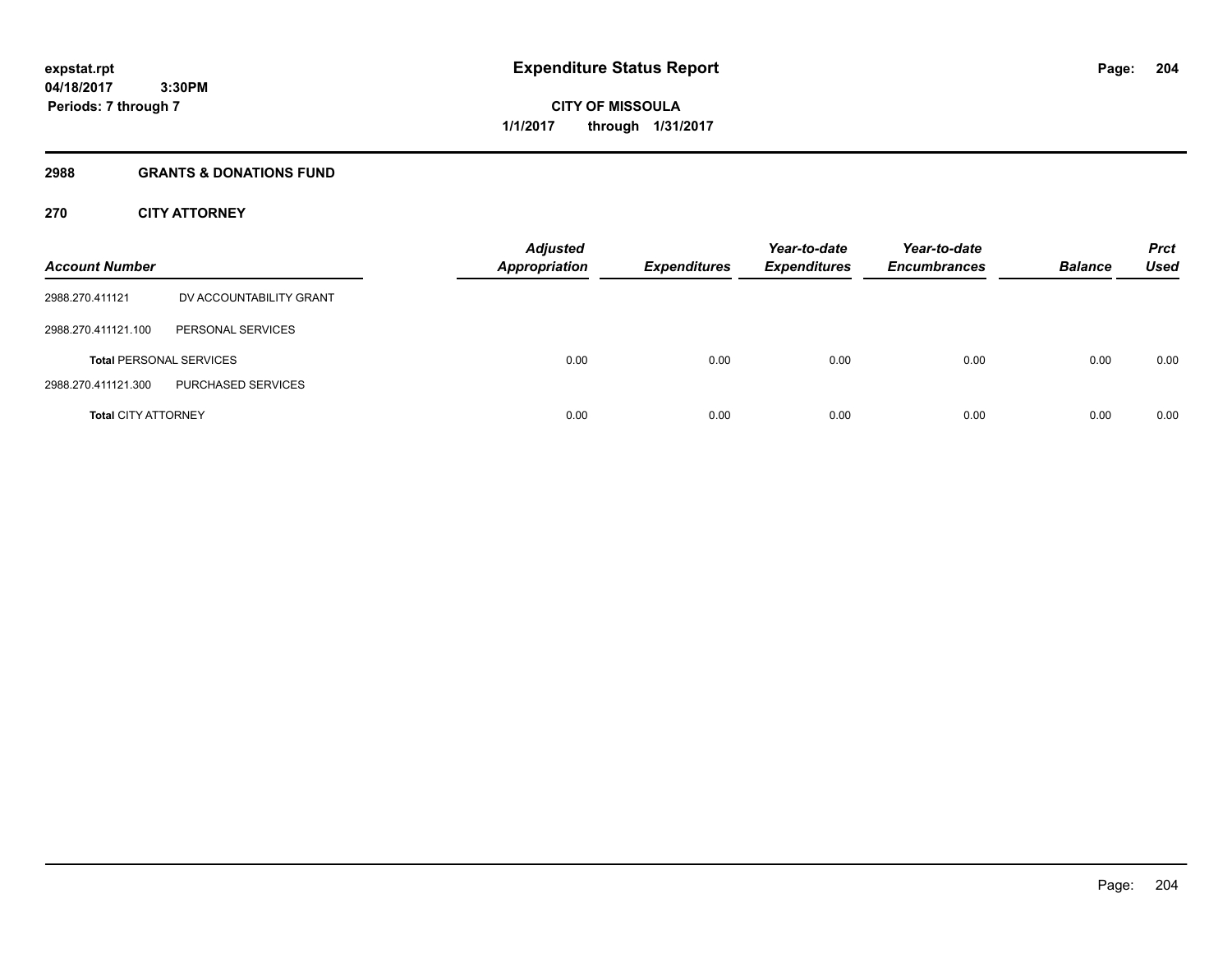## **2988 GRANTS & DONATIONS FUND**

## **290 POLICE**

| <b>Account Number</b> |                                | <b>Adjusted</b><br><b>Appropriation</b> | <b>Expenditures</b> | Year-to-date<br><b>Expenditures</b> | Year-to-date<br><b>Encumbrances</b> | <b>Balance</b> | <b>Prct</b><br><b>Used</b> |
|-----------------------|--------------------------------|-----------------------------------------|---------------------|-------------------------------------|-------------------------------------|----------------|----------------------------|
| 2988.290.420161       | <b>ICAC GOOGLE</b>             |                                         |                     |                                     |                                     |                |                            |
| 2988.290.420161.100   | PERSONAL SERVICES              |                                         |                     |                                     |                                     |                |                            |
|                       | <b>Total PERSONAL SERVICES</b> | 0.00                                    | 0.00                | 0.00                                | 0.00                                | 0.00           | 0.00                       |
| 2988.290.420161.900   | CAPITAL OUTLAY                 |                                         |                     |                                     |                                     |                |                            |
| Total ICAC GOOGLE     |                                | 0.00                                    | 0.00                | 0.00                                | 0.00                                | 0.00           | 0.00                       |
| 2988.290.420186       | FY15 HITDA                     |                                         |                     |                                     |                                     |                |                            |
| 2988.290.420186.200   | <b>SUPPLIES</b>                |                                         |                     |                                     |                                     |                |                            |
| <b>Total SUPPLIES</b> |                                | 0.00                                    | 0.00                | 0.00                                | 0.00                                | 0.00           | 0.00                       |
| 2988.290.420186.300   | PURCHASED SERVICES             |                                         |                     |                                     |                                     |                |                            |
| Total FY15 HITDA      |                                | 0.00                                    | 0.00                | 0.00                                | 0.00                                | 0.00           | 0.00                       |
| 2988.290.420190       | LAW ENFORCEMENT BLOCK GRANT    |                                         |                     |                                     |                                     |                |                            |
| 2988.290.420190.100   | PERSONAL SERVICES              |                                         |                     |                                     |                                     |                |                            |
| <b>Total POLICE</b>   |                                | 0.00                                    | 0.00                | 0.00                                | 0.00                                | 0.00           | 0.00                       |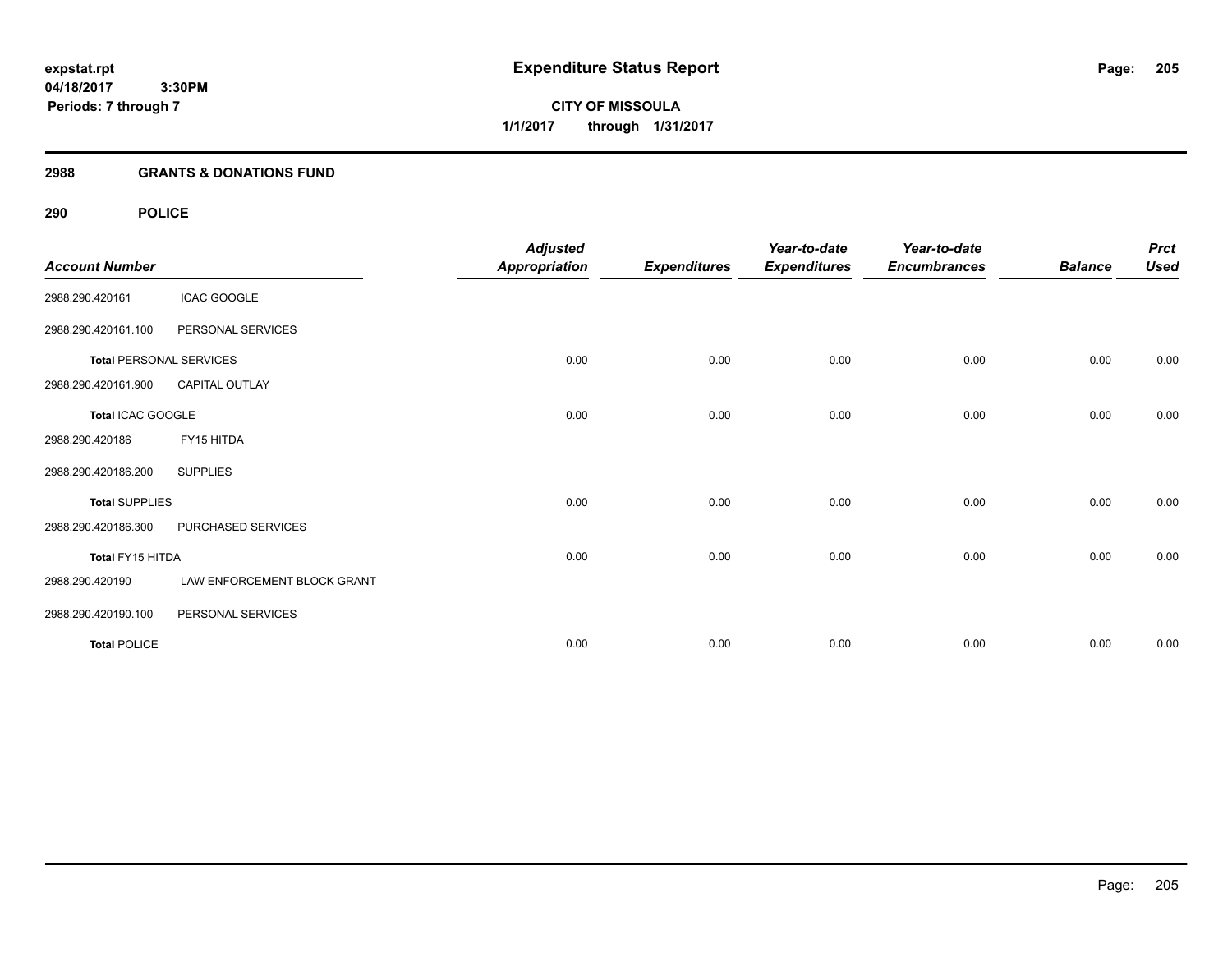**CITY OF MISSOULA 1/1/2017 through 1/31/2017**

## **2988 GRANTS & DONATIONS FUND**

**300 FIRE**

| <b>Account Number</b>         |                                                 | <b>Adjusted</b><br><b>Appropriation</b> | <b>Expenditures</b>    | Year-to-date<br><b>Expenditures</b> | Year-to-date<br><b>Encumbrances</b> | <b>Balance</b>               | <b>Prct</b><br><b>Used</b> |
|-------------------------------|-------------------------------------------------|-----------------------------------------|------------------------|-------------------------------------|-------------------------------------|------------------------------|----------------------------|
| 2988.300.420731               | AFG GRANT                                       |                                         |                        |                                     |                                     |                              |                            |
| 2988.300.420731.900           | <b>CAPITAL OUTLAY</b>                           |                                         |                        |                                     |                                     |                              |                            |
| <b>Total AFG GRANT</b>        | 2988.300.420731.940.000 AFG GRANT-LARYNGOSCOPES | 0.00<br>0.00                            | 57,014.63<br>57,014.63 | 57,014.63<br>57,014.63              | 0.00<br>0.00                        | $-57,014.63$<br>$-57,014.63$ | 0.00<br>0.00               |
| 2988.300.720731               | *** Title Not Found ***                         |                                         |                        |                                     |                                     |                              |                            |
| 2988.300.720731.900           | <b>CAPITAL OUTLAY</b>                           |                                         |                        |                                     |                                     |                              |                            |
| Total *** Title Not Found *** |                                                 | 0.00                                    | 0.00                   | 0.00                                | 0.00                                | 0.00                         | 0.00                       |
| <b>Total FIRE</b>             |                                                 | 0.00                                    | 57,014.63              | 57,014.63                           | 0.00                                | $-57,014.63$                 | 0.00                       |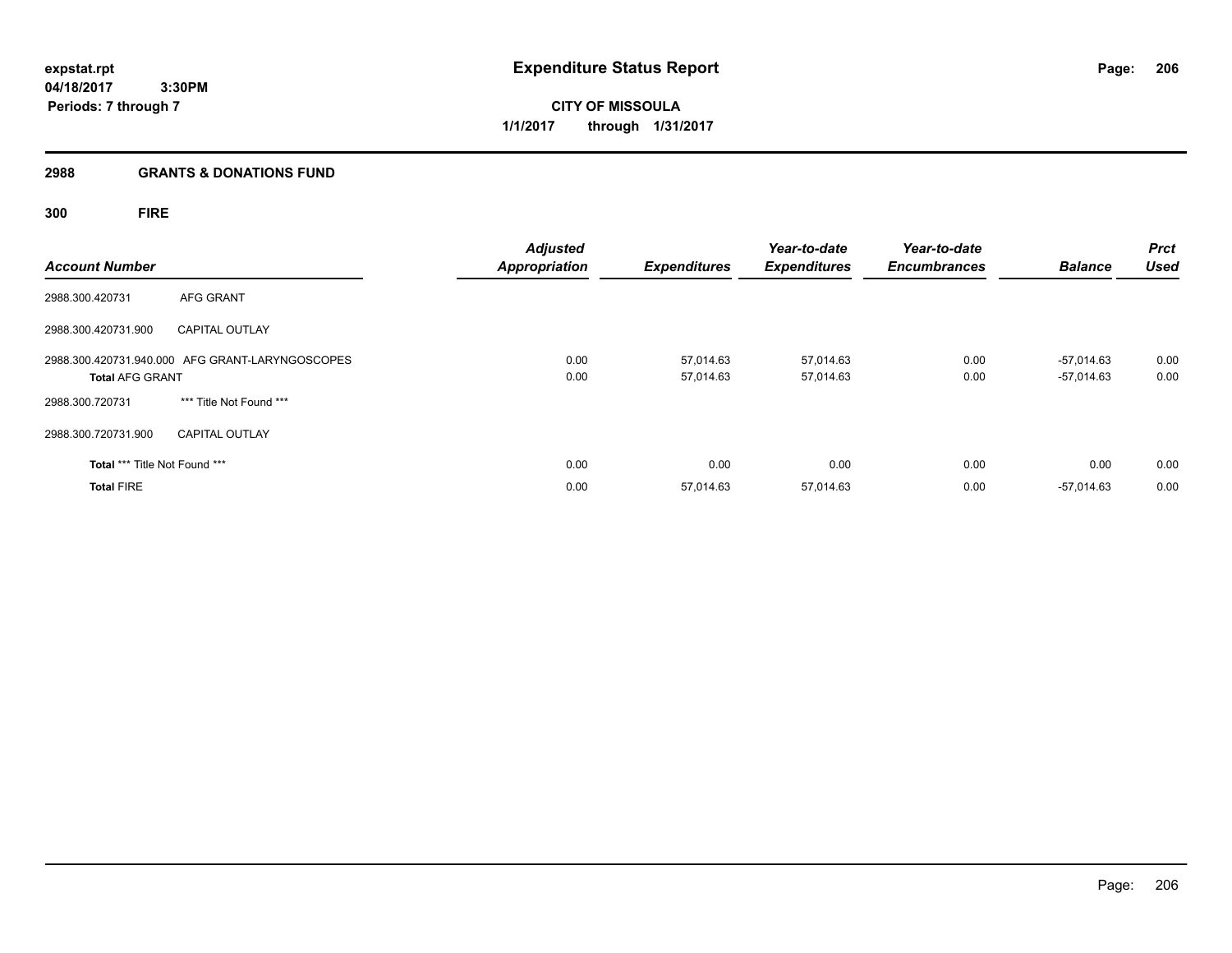#### **2988 GRANTS & DONATIONS FUND**

|                            |                                                | <b>Adjusted</b>      |                     | Year-to-date        | Year-to-date        |                | <b>Prct</b> |
|----------------------------|------------------------------------------------|----------------------|---------------------|---------------------|---------------------|----------------|-------------|
| <b>Account Number</b>      |                                                | <b>Appropriation</b> | <b>Expenditures</b> | <b>Expenditures</b> | <b>Encumbrances</b> | <b>Balance</b> | <b>Used</b> |
| 2988.390.410105            | WAPIKIYA HOMEOWNERS ASSN GRANT                 |                      |                     |                     |                     |                |             |
| 2988.390.410105.200        | <b>SUPPLIES</b>                                |                      |                     |                     |                     |                |             |
|                            | Total WAPIKIYA HOMEOWNERS ASSN GRANT           | 0.00                 | 0.00                | 0.00                | 0.00                | 0.00           | 0.00        |
| 2988.390.420000            | <b>MISC GRANTS</b>                             |                      |                     |                     |                     |                |             |
| 2988.390.420000.700        | <b>GRANTS &amp; CONTRIBUTIONS</b>              |                      |                     |                     |                     |                |             |
|                            | 2988.390.420000.700.000 GRANTS & CONTRIBUTIONS | 20,260.00            | 0.00                | 0.00                | 0.00                | 20,260.00      | 0.00        |
|                            | <b>Total GRANTS &amp; CONTRIBUTIONS</b>        | 20,260.00            | 0.00                | 0.00                | 0.00                | 20,260.00      | 0.00        |
| 2988.390.420000.800        | OTHER OBJECTS                                  |                      |                     |                     |                     |                |             |
| <b>Total OTHER OBJECTS</b> |                                                | 0.00                 | 0.00                | 0.00                | 0.00                | 0.00           | 0.00        |
| <b>Total MISC GRANTS</b>   |                                                | 20,260.00            | 0.00                | 0.00                | 0.00                | 20,260.00      | 0.00        |
| 2988.390.420110            | COPS TECHNOLOGY GRANT(D0J)                     |                      |                     |                     |                     |                |             |
| 2988.390.420110.900        | CAPITAL OUTLAY                                 |                      |                     |                     |                     |                |             |
|                            | Total COPS TECHNOLOGY GRANT(D0J)               | 0.00                 | 0.00                | 0.00                | 0.00                | 0.00           | 0.00        |
| 2988.390.420112            | COPS TECH GRANT X2 \$750,000                   |                      |                     |                     |                     |                |             |
| 2988.390.420112.300        | PURCHASED SERVICES                             |                      |                     |                     |                     |                |             |
|                            | <b>Total PURCHASED SERVICES</b>                | 0.00                 | 0.00                | 0.00                | 0.00                | 0.00           | 0.00        |
| 2988.390.420112.900        | CAPITAL OUTLAY                                 |                      |                     |                     |                     |                |             |
|                            | Total COPS TECH GRANT X2 \$750,000             | 0.00                 | 0.00                | 0.00                | 0.00                | 0.00           | 0.00        |
| 2988.390.420143            | <b>ANTI-GRAFFITI PROJECT</b>                   |                      |                     |                     |                     |                |             |
| 2988.390.420143.200        | <b>SUPPLIES</b>                                |                      |                     |                     |                     |                |             |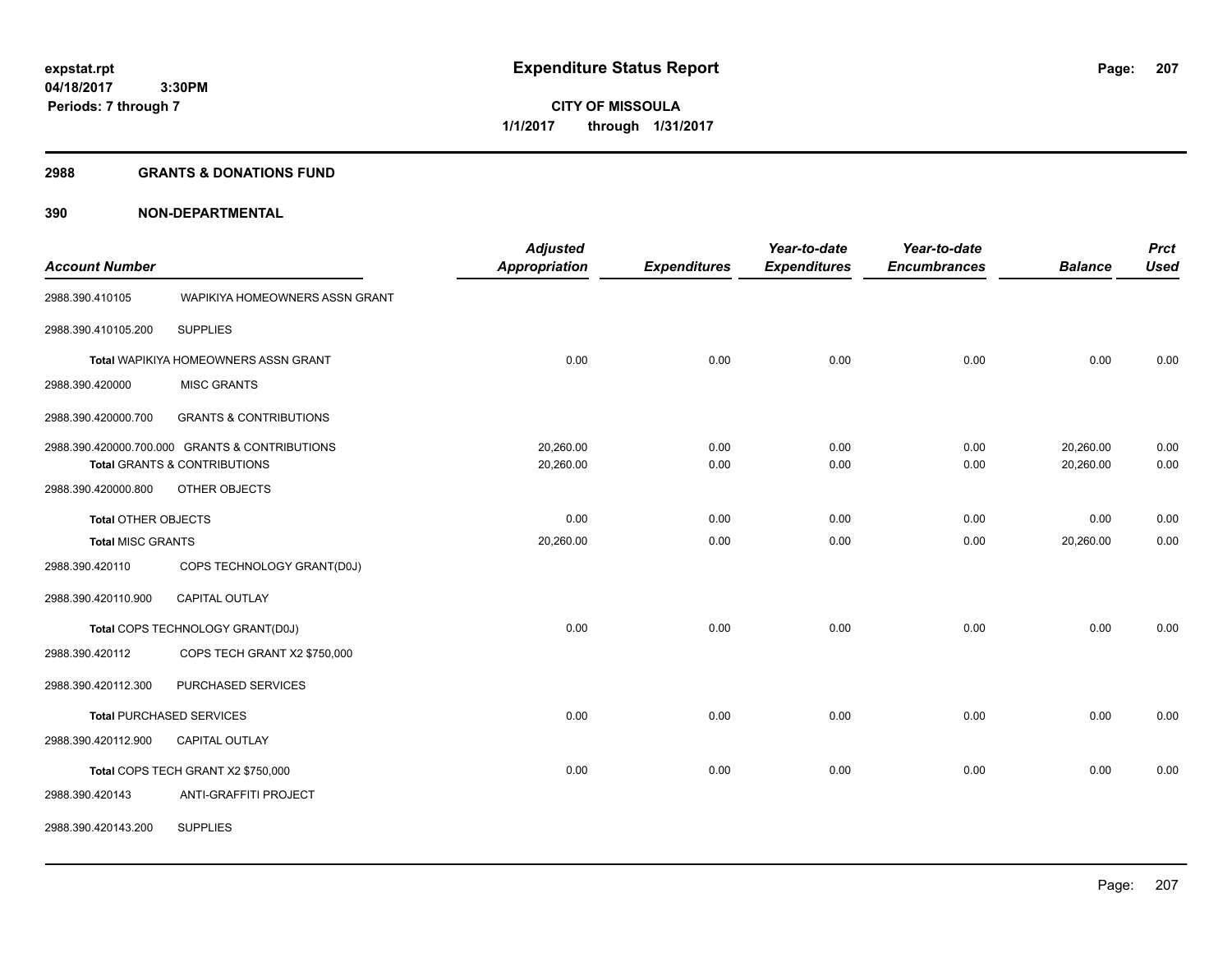#### **2988 GRANTS & DONATIONS FUND**

|                                |                                   | <b>Adjusted</b>      |                     | Year-to-date        | Year-to-date        |                | <b>Prct</b> |
|--------------------------------|-----------------------------------|----------------------|---------------------|---------------------|---------------------|----------------|-------------|
| <b>Account Number</b>          |                                   | <b>Appropriation</b> | <b>Expenditures</b> | <b>Expenditures</b> | <b>Encumbrances</b> | <b>Balance</b> | <b>Used</b> |
|                                | Total ANTI-GRAFFITI PROJECT       | 0.00                 | 0.00                | 0.00                | 0.00                | 0.00           | 0.00        |
| 2988.390.420144                | BIAS CRIME CONTROL CAMPAIGN       |                      |                     |                     |                     |                |             |
| 2988.390.420144.300            | PURCHASED SERVICES                |                      |                     |                     |                     |                |             |
|                                | Total BIAS CRIME CONTROL CAMPAIGN | 0.00                 | 0.00                | 0.00                | 0.00                | 0.00           | 0.00        |
| 2988.390.420145                | FY10 UNDERAGE DRINKING            |                      |                     |                     |                     |                |             |
| 2988.390.420145.100            | PERSONAL SERVICES                 |                      |                     |                     |                     |                |             |
| <b>Total PERSONAL SERVICES</b> |                                   | 0.00                 | 0.00                | 0.00                | 0.00                | 0.00           | 0.00        |
| 2988.390.420145.300            | PURCHASED SERVICES                |                      |                     |                     |                     |                |             |
|                                | Total FY10 UNDERAGE DRINKING      | 0.00                 | 0.00                | 0.00                | 0.00                | 0.00           | 0.00        |
| 2988.390.420150                | TRAFFIC POLICING-UNIFORM          |                      |                     |                     |                     |                |             |
| 2988.390.420150.900            | <b>CAPITAL OUTLAY</b>             |                      |                     |                     |                     |                |             |
|                                | Total TRAFFIC POLICING-UNIFORM    | 0.00                 | 0.00                | 0.00                | 0.00                | 0.00           | 0.00        |
| 2988.390.420160                | FY09 POLICE ICAC FEDERAL GRANT    |                      |                     |                     |                     |                |             |
| 2988.390.420160.100            | PERSONAL SERVICES                 |                      |                     |                     |                     |                |             |
| <b>Total PERSONAL SERVICES</b> |                                   | 0.00                 | 0.00                | 0.00                | 0.00                | 0.00           | 0.00        |
| 2988.390.420160.200            | <b>SUPPLIES</b>                   |                      |                     |                     |                     |                |             |
| <b>Total SUPPLIES</b>          |                                   | 0.00                 | 0.00                | 0.00                | 0.00                | 0.00           | 0.00        |
| 2988.390.420160.300            | PURCHASED SERVICES                |                      |                     |                     |                     |                |             |
|                                | <b>Total PURCHASED SERVICES</b>   | 0.00                 | 0.00                | 0.00                | 0.00                | 0.00           | 0.00        |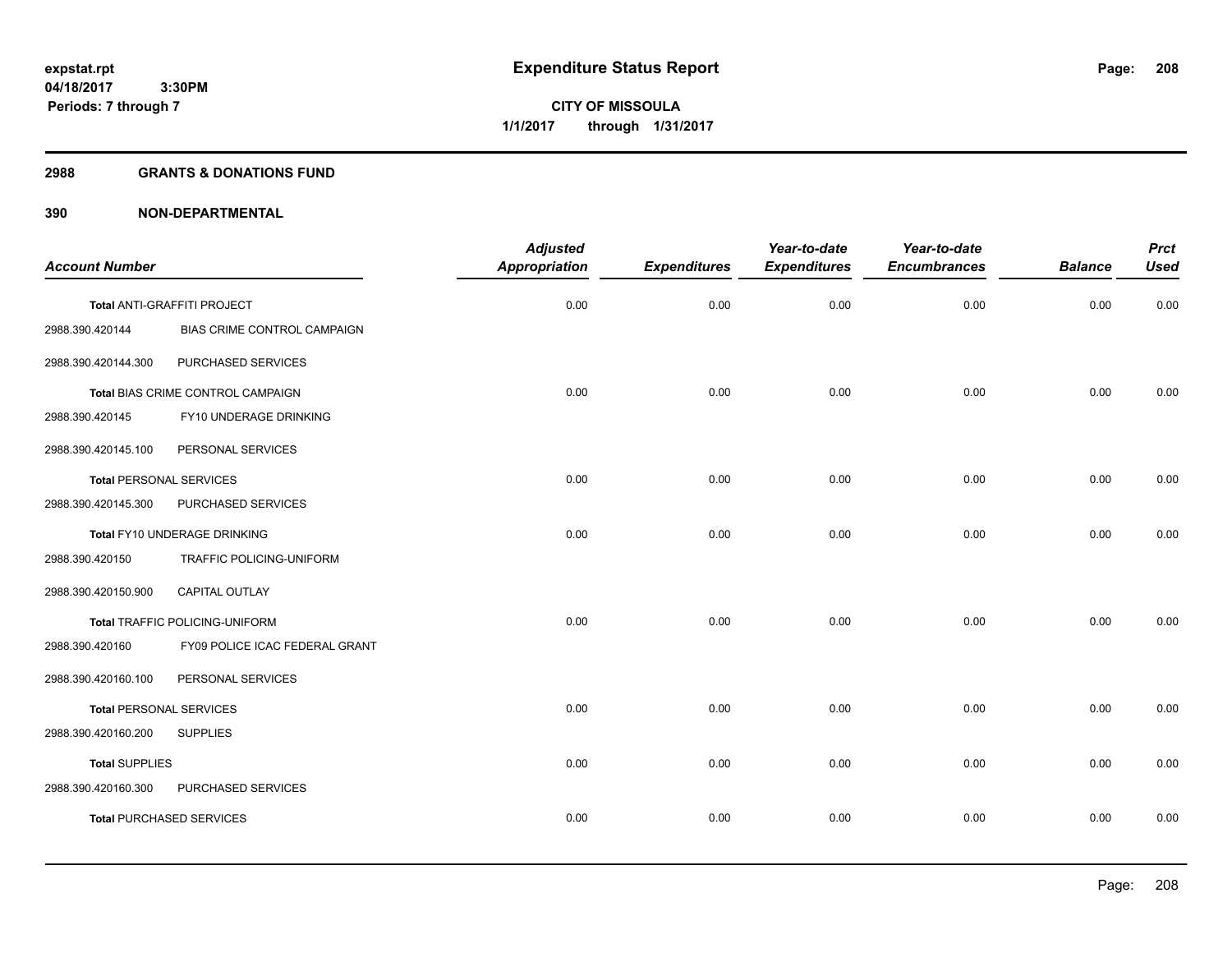**209**

**04/18/2017 3:30PM Periods: 7 through 7**

**CITY OF MISSOULA 1/1/2017 through 1/31/2017**

#### **2988 GRANTS & DONATIONS FUND**

|                                 |                                                           | <b>Adjusted</b>      |                     | Year-to-date        | Year-to-date        |                | <b>Prct</b> |
|---------------------------------|-----------------------------------------------------------|----------------------|---------------------|---------------------|---------------------|----------------|-------------|
| <b>Account Number</b>           |                                                           | <b>Appropriation</b> | <b>Expenditures</b> | <b>Expenditures</b> | <b>Encumbrances</b> | <b>Balance</b> | <b>Used</b> |
| 2988.390.420160.400             | <b>BUILDING MATERIALS</b>                                 |                      |                     |                     |                     |                |             |
| <b>Total BUILDING MATERIALS</b> |                                                           | 0.00                 | 0.00                | 0.00                | 0.00                | 0.00           | 0.00        |
| 2988.390.420160.500             | <b>FIXED CHARGES</b>                                      |                      |                     |                     |                     |                |             |
| <b>Total FIXED CHARGES</b>      |                                                           | 0.00                 | 0.00                | 0.00                | 0.00                | 0.00           | 0.00        |
| 2988.390.420160.800             | OTHER OBJECTS                                             |                      |                     |                     |                     |                |             |
| <b>Total OTHER OBJECTS</b>      |                                                           | 0.00                 | 0.00                | 0.00                | 0.00                | 0.00           | 0.00        |
| 2988.390.420160.900             | CAPITAL OUTLAY                                            |                      |                     |                     |                     |                |             |
|                                 | Total FY09 POLICE ICAC FEDERAL GRANT                      | 0.00                 | 0.00                | 0.00                | 0.00                | 0.00           | 0.00        |
| 2988.390.420161                 | <b>FY09 POLICE TRAINING SIMULATOR GRANT</b>               |                      |                     |                     |                     |                |             |
| 2988.390.420161.100             | PERSONAL SERVICES                                         |                      |                     |                     |                     |                |             |
|                                 | 2988.390.420161.110.000 ICAC GOOGLE-SALARIES AND WAGES    | 0.00                 | 0.00                | 4,260.60            | 0.00                | $-4,260.60$    | 0.00        |
|                                 | 2988.390.420161.115.000 SALARIES/HEALTH INSURANCE BENEFIT | 0.00                 | 0.00                | 210.60              | 0.00                | $-210.60$      | 0.00        |
|                                 | 2988.390.420161.140.000 EMPLOYER CONTRIBUTIONS            | 0.00                 | 0.00                | 1,155.83            | 0.00                | $-1,155.83$    | 0.00        |
|                                 | 2988.390.420161.141.000 STATE RETIREMENT CONTRIBUTIONS    | 0.00                 | 0.00                | 4.26                | 0.00                | $-4.26$        | 0.00        |
| <b>Total PERSONAL SERVICES</b>  |                                                           | 0.00                 | 0.00                | 5,631.29            | 0.00                | $-5,631.29$    | 0.00        |
| 2988.390.420161.200             | <b>SUPPLIES</b>                                           |                      |                     |                     |                     |                |             |
| <b>Total SUPPLIES</b>           |                                                           | 0.00                 | 0.00                | 0.00                | 0.00                | 0.00           | 0.00        |
|                                 | <b>Total FY09 POLICE TRAINING SIMULATOR GRANT</b>         | 0.00                 | 0.00                | 5,631.29            | 0.00                | $-5.631.29$    | 0.00        |
| 2988.390.420180                 | <b>BULLETPROOF VEST PROGRAM</b>                           |                      |                     |                     |                     |                |             |
| 2988.390.420180.200             | <b>SUPPLIES</b>                                           |                      |                     |                     |                     |                |             |
|                                 | Total BULLETPROOF VEST PROGRAM                            | 0.00                 | 0.00                | 0.00                | 0.00                | 0.00           | 0.00        |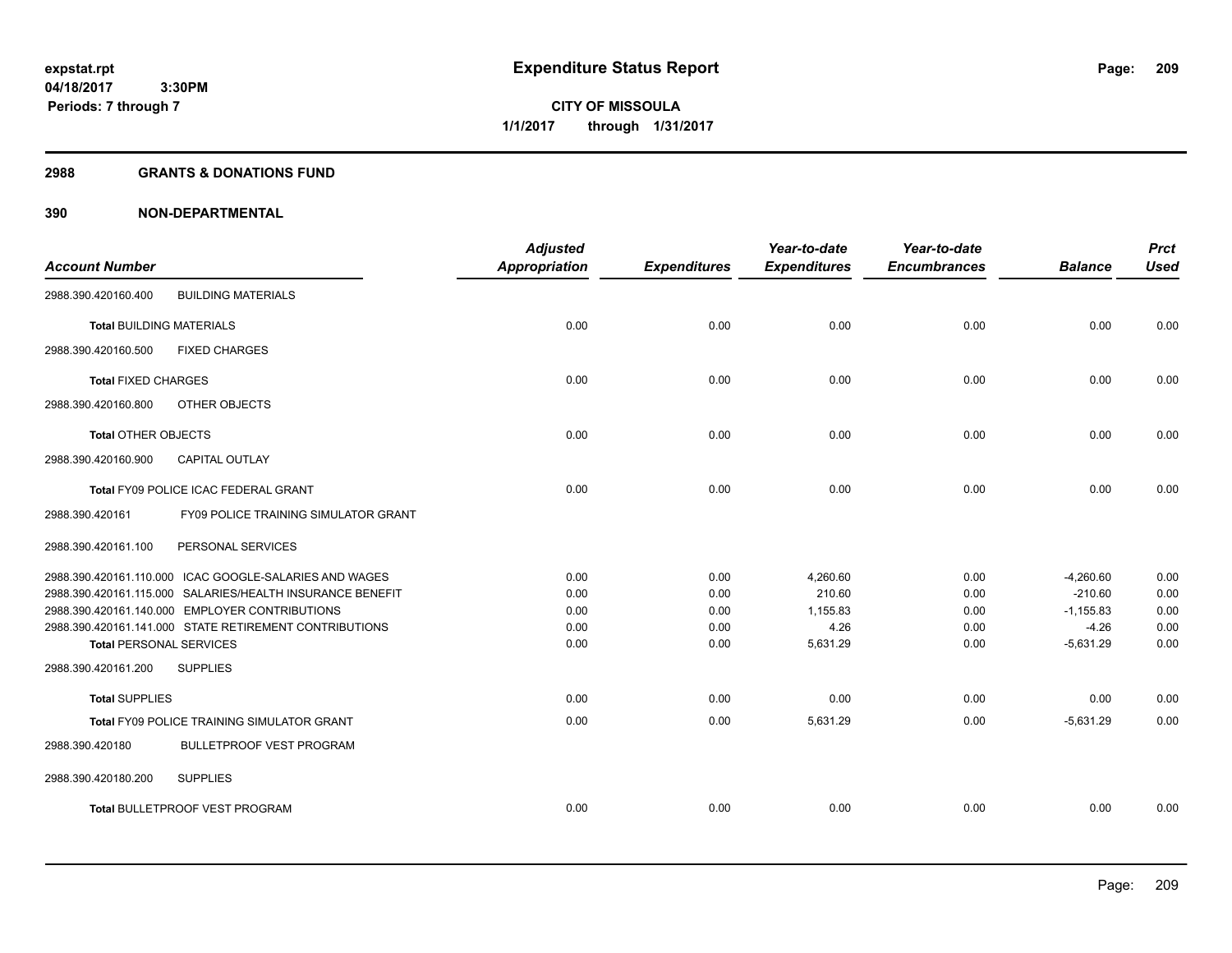#### **2988 GRANTS & DONATIONS FUND**

| <b>Account Number</b>          |                                                           | <b>Adjusted</b><br><b>Appropriation</b> |                     | Year-to-date        | Year-to-date        | <b>Balance</b> | <b>Prct</b><br><b>Used</b> |
|--------------------------------|-----------------------------------------------------------|-----------------------------------------|---------------------|---------------------|---------------------|----------------|----------------------------|
|                                |                                                           |                                         | <b>Expenditures</b> | <b>Expenditures</b> | <b>Encumbrances</b> |                |                            |
| 2988.390.420181                | FY16 HIDTA                                                |                                         |                     |                     |                     |                |                            |
| 2988.390.420181.100            | PERSONAL SERVICES                                         |                                         |                     |                     |                     |                |                            |
|                                | 2988.390.420181.120.000 FY12 HIDTA-OVERTIME/TERMINATION   | 0.00                                    | 0.00                | 282.33              | 0.00                | $-282.33$      | 0.00                       |
|                                | 2988.390.420181.140.000 FY12 HIDTA-EMPLOYER CONTRIBUTIONS | 0.00                                    | 0.00                | 19.14               | 0.00                | $-19.14$       | 0.00                       |
| <b>Total PERSONAL SERVICES</b> |                                                           | 0.00                                    | 0.00                | 301.47              | 0.00                | $-301.47$      | 0.00                       |
| 2988.390.420181.200            | <b>SUPPLIES</b>                                           |                                         |                     |                     |                     |                |                            |
| <b>Total SUPPLIES</b>          |                                                           | 0.00                                    | 0.00                | 0.00                | 0.00                | 0.00           | 0.00                       |
| 2988.390.420181.300            | PURCHASED SERVICES                                        |                                         |                     |                     |                     |                |                            |
|                                | <b>Total PURCHASED SERVICES</b>                           | 0.00                                    | 0.00                | 0.00                | 0.00                | 0.00           | 0.00                       |
| 2988.390.420181.500            | <b>FIXED CHARGES</b>                                      |                                         |                     |                     |                     |                |                            |
| <b>Total FIXED CHARGES</b>     |                                                           | 0.00                                    | 0.00                | 0.00                | 0.00                | 0.00           | 0.00                       |
| 2988.390.420181.900            | <b>CAPITAL OUTLAY</b>                                     |                                         |                     |                     |                     |                |                            |
| <b>Total CAPITAL OUTLAY</b>    |                                                           | 0.00                                    | 0.00                | 0.00                | 0.00                | 0.00           | 0.00                       |
| Total FY16 HIDTA               |                                                           | 0.00                                    | 0.00                | 301.47              | 0.00                | $-301.47$      | 0.00                       |
| 2988.390.420184                | DUI TASK FORCE GRANT                                      |                                         |                     |                     |                     |                |                            |
| 2988.390.420184.100            | PERSONAL SERVICES                                         |                                         |                     |                     |                     |                |                            |
| <b>Total PERSONAL SERVICES</b> |                                                           | 0.00                                    | 0.00                | 0.00                | 0.00                | 0.00           | 0.00                       |
| 2988.390.420184.200            | <b>SUPPLIES</b>                                           |                                         |                     |                     |                     |                |                            |
|                                | <b>Total DUI TASK FORCE GRANT</b>                         | 0.00                                    | 0.00                | 0.00                | 0.00                | 0.00           | 0.00                       |
| 2988.390.420185                | DUI - COPS IN SHOPS                                       |                                         |                     |                     |                     |                |                            |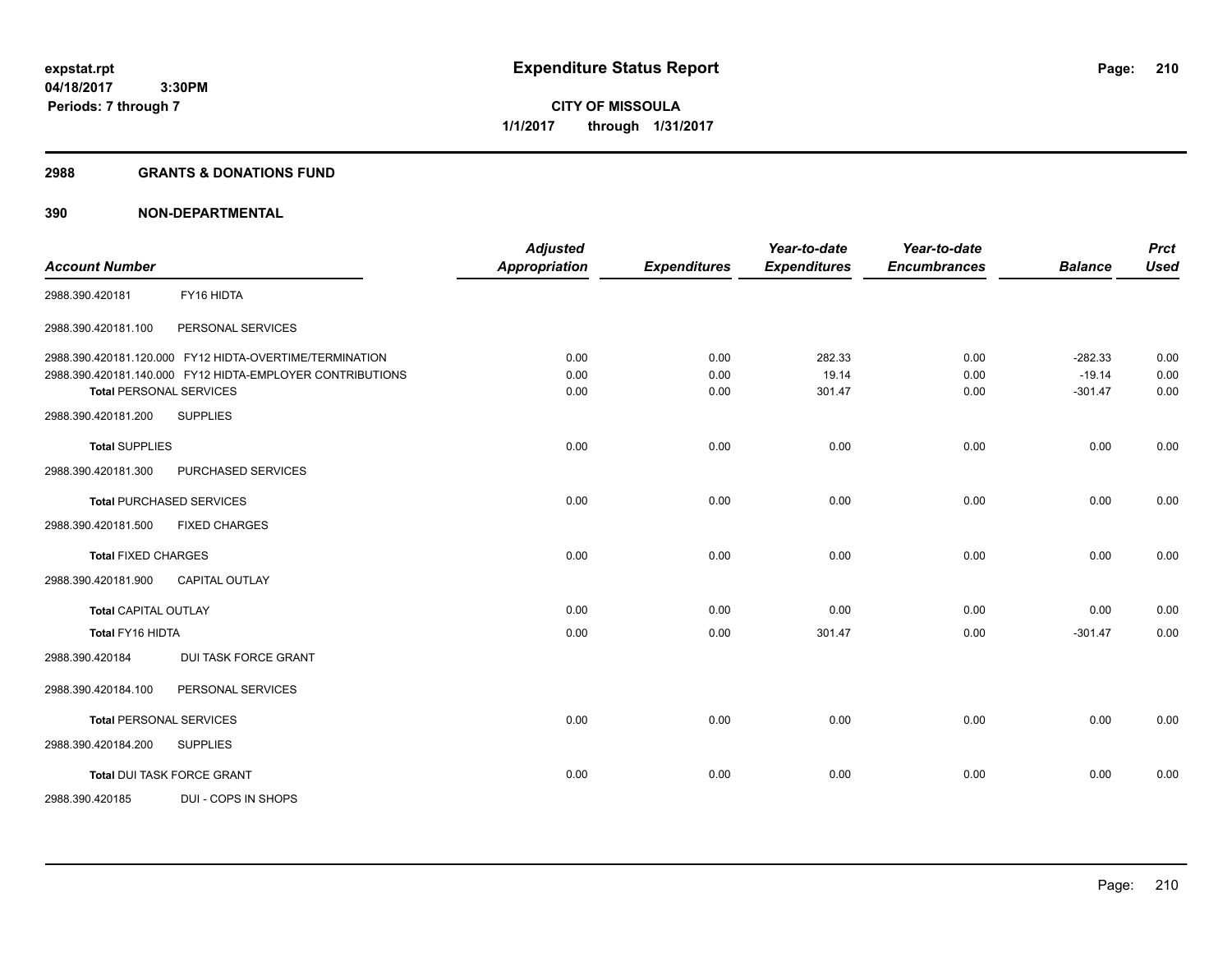#### **2988 GRANTS & DONATIONS FUND**

| <b>Account Number</b>          |                                                              | <b>Adjusted</b><br>Appropriation | <b>Expenditures</b> | Year-to-date<br><b>Expenditures</b> | Year-to-date<br><b>Encumbrances</b> | <b>Balance</b>        | <b>Prct</b><br><b>Used</b> |
|--------------------------------|--------------------------------------------------------------|----------------------------------|---------------------|-------------------------------------|-------------------------------------|-----------------------|----------------------------|
| 2988.390.420185.100            | PERSONAL SERVICES                                            |                                  |                     |                                     |                                     |                       |                            |
| <b>Total PERSONAL SERVICES</b> |                                                              | 0.00                             | 0.00                | 0.00                                | 0.00                                | 0.00                  | 0.00                       |
| 2988.390.420185.200            | <b>SUPPLIES</b>                                              |                                  |                     |                                     |                                     |                       |                            |
| Total DUI - COPS IN SHOPS      |                                                              | 0.00                             | 0.00                | 0.00                                | 0.00                                | 0.00                  | 0.00                       |
| 2988.390.420186                | FY15 HITDA                                                   |                                  |                     |                                     |                                     |                       |                            |
| 2988.390.420186.100            | PERSONAL SERVICES                                            |                                  |                     |                                     |                                     |                       |                            |
| <b>Total PERSONAL SERVICES</b> |                                                              | 0.00                             | 0.00                | 0.00                                | 0.00                                | 0.00                  | 0.00                       |
| 2988.390.420186.200            | <b>SUPPLIES</b>                                              |                                  |                     |                                     |                                     |                       |                            |
| <b>Total SUPPLIES</b>          |                                                              | 0.00                             | 0.00                | 0.00                                | 0.00                                | 0.00                  | 0.00                       |
| 2988.390.420186.300            | PURCHASED SERVICES                                           |                                  |                     |                                     |                                     |                       |                            |
|                                | <b>Total PURCHASED SERVICES</b>                              | 0.00                             | 0.00                | 0.00                                | 0.00                                | 0.00                  | 0.00                       |
| 2988.390.420186.500            | <b>FIXED CHARGES</b>                                         |                                  |                     |                                     |                                     |                       |                            |
| Total FY15 HITDA               |                                                              | 0.00                             | 0.00                | 0.00                                | 0.00                                | 0.00                  | 0.00                       |
| 2988.390.420190                | STATE OT SEAT BELT GRANT                                     |                                  |                     |                                     |                                     |                       |                            |
| 2988.390.420190.100            | PERSONAL SERVICES                                            |                                  |                     |                                     |                                     |                       |                            |
|                                | 2988.390.420190.120.000 OVERTIME/TERMINATION - MDOT/SEATBELT | 0.00                             | 0.00                | 393.49                              | 0.00                                | $-393.49$             | 0.00                       |
| <b>Total PERSONAL SERVICES</b> | 2988.390.420190.140.000 EMPLOYER CONTRIBUTIONS-MDOT/SEATBELT | 0.00<br>0.00                     | 0.00<br>0.00        | 25.64<br>419.13                     | 0.00<br>0.00                        | $-25.64$<br>$-419.13$ | 0.00<br>0.00               |
| 2988.390.420190.200            | <b>SUPPLIES</b>                                              |                                  |                     |                                     |                                     |                       |                            |
| <b>Total SUPPLIES</b>          |                                                              | 0.00                             | 0.00                | 0.00                                | 0.00                                | 0.00                  | 0.00                       |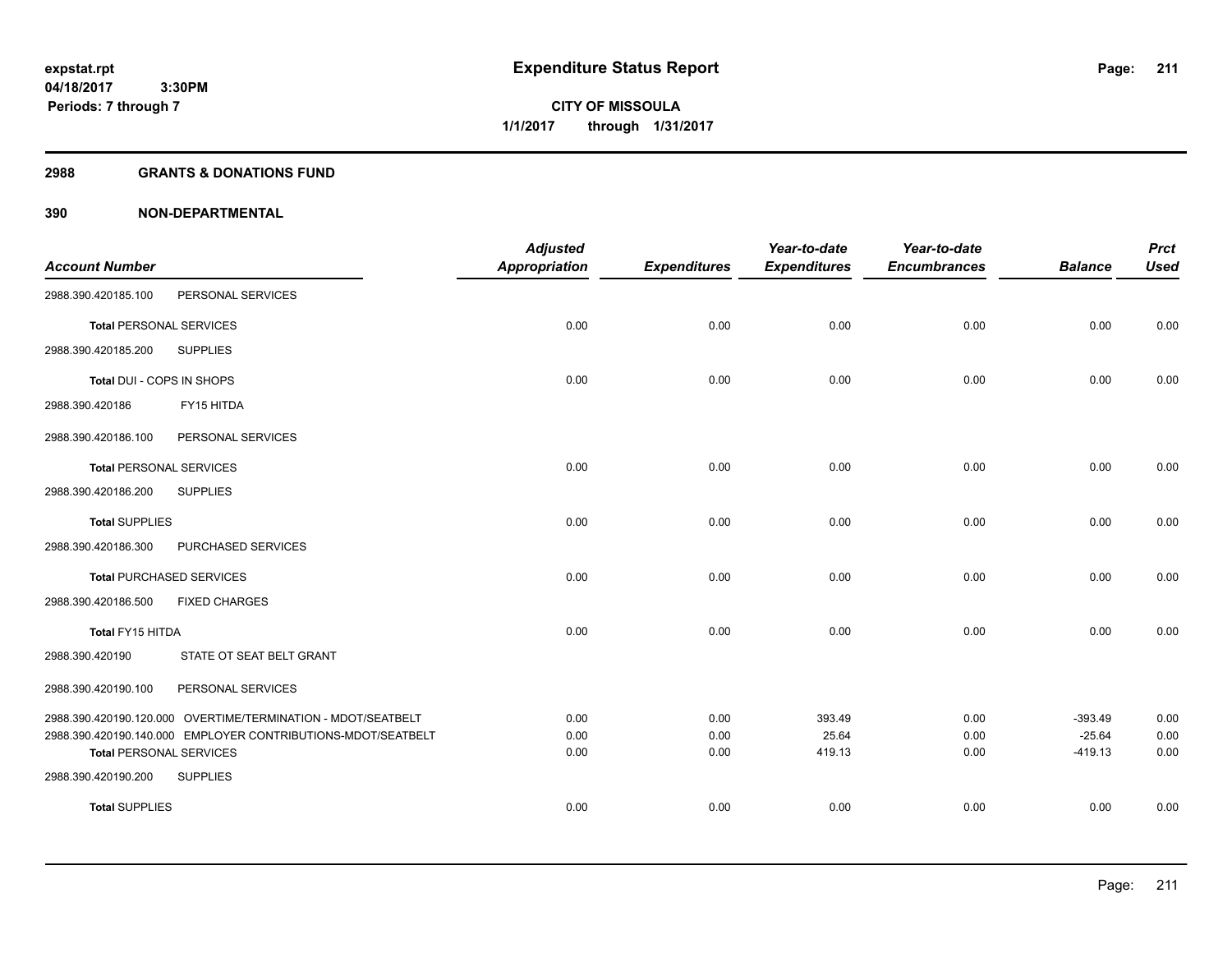#### **2988 GRANTS & DONATIONS FUND**

| <b>Account Number</b>         |                                 | <b>Adjusted</b><br><b>Appropriation</b> | <b>Expenditures</b> | Year-to-date<br><b>Expenditures</b> | Year-to-date<br><b>Encumbrances</b> | <b>Balance</b> | <b>Prct</b><br><b>Used</b> |
|-------------------------------|---------------------------------|-----------------------------------------|---------------------|-------------------------------------|-------------------------------------|----------------|----------------------------|
| 2988.390.420190.300           | PURCHASED SERVICES              |                                         |                     |                                     |                                     |                |                            |
|                               | <b>Total PURCHASED SERVICES</b> | 0.00                                    | 0.00                | 0.00                                | 0.00                                | 0.00           | 0.00                       |
|                               | Total STATE OT SEAT BELT GRANT  | 0.00                                    | 0.00                | 419.13                              | 0.00                                | $-419.13$      | 0.00                       |
| 2988.390.420191               | <b>HIDTA INITIATIVE</b>         |                                         |                     |                                     |                                     |                |                            |
| 2988.390.420191.100           | PERSONAL SERVICES               |                                         |                     |                                     |                                     |                |                            |
| <b>Total HIDTA INITIATIVE</b> |                                 | 0.00                                    | 0.00                | 0.00                                | 0.00                                | 0.00           | 0.00                       |
| 2988.390.420192               | UNDERAGE DRINKING GRANT         |                                         |                     |                                     |                                     |                |                            |
| 2988.390.420192.100           | PERSONAL SERVICES               |                                         |                     |                                     |                                     |                |                            |
|                               | Total UNDERAGE DRINKING GRANT   | 0.00                                    | 0.00                | 0.00                                | 0.00                                | 0.00           | 0.00                       |
| 2988.390.420193               | FY13 HIDTA                      |                                         |                     |                                     |                                     |                |                            |
| 2988.390.420193.100           | PERSONAL SERVICES               |                                         |                     |                                     |                                     |                |                            |
|                               | <b>Total PERSONAL SERVICES</b>  | 0.00                                    | 0.00                | 0.00                                | 0.00                                | 0.00           | 0.00                       |
| 2988.390.420193.200           | <b>SUPPLIES</b>                 |                                         |                     |                                     |                                     |                |                            |
| <b>Total SUPPLIES</b>         |                                 | 0.00                                    | 0.00                | 0.00                                | 0.00                                | 0.00           | 0.00                       |
| 2988.390.420193.300           | PURCHASED SERVICES              |                                         |                     |                                     |                                     |                |                            |
|                               | <b>Total PURCHASED SERVICES</b> | 0.00                                    | 0.00                | 0.00                                | 0.00                                | 0.00           | 0.00                       |
| 2988.390.420193.500           | <b>FIXED CHARGES</b>            |                                         |                     |                                     |                                     |                |                            |
| Total FY13 HIDTA              |                                 | 0.00                                    | 0.00                | 0.00                                | 0.00                                | 0.00           | 0.00                       |
| 2988.390.420194               | UNDERAGE DRINKING GRANT         |                                         |                     |                                     |                                     |                |                            |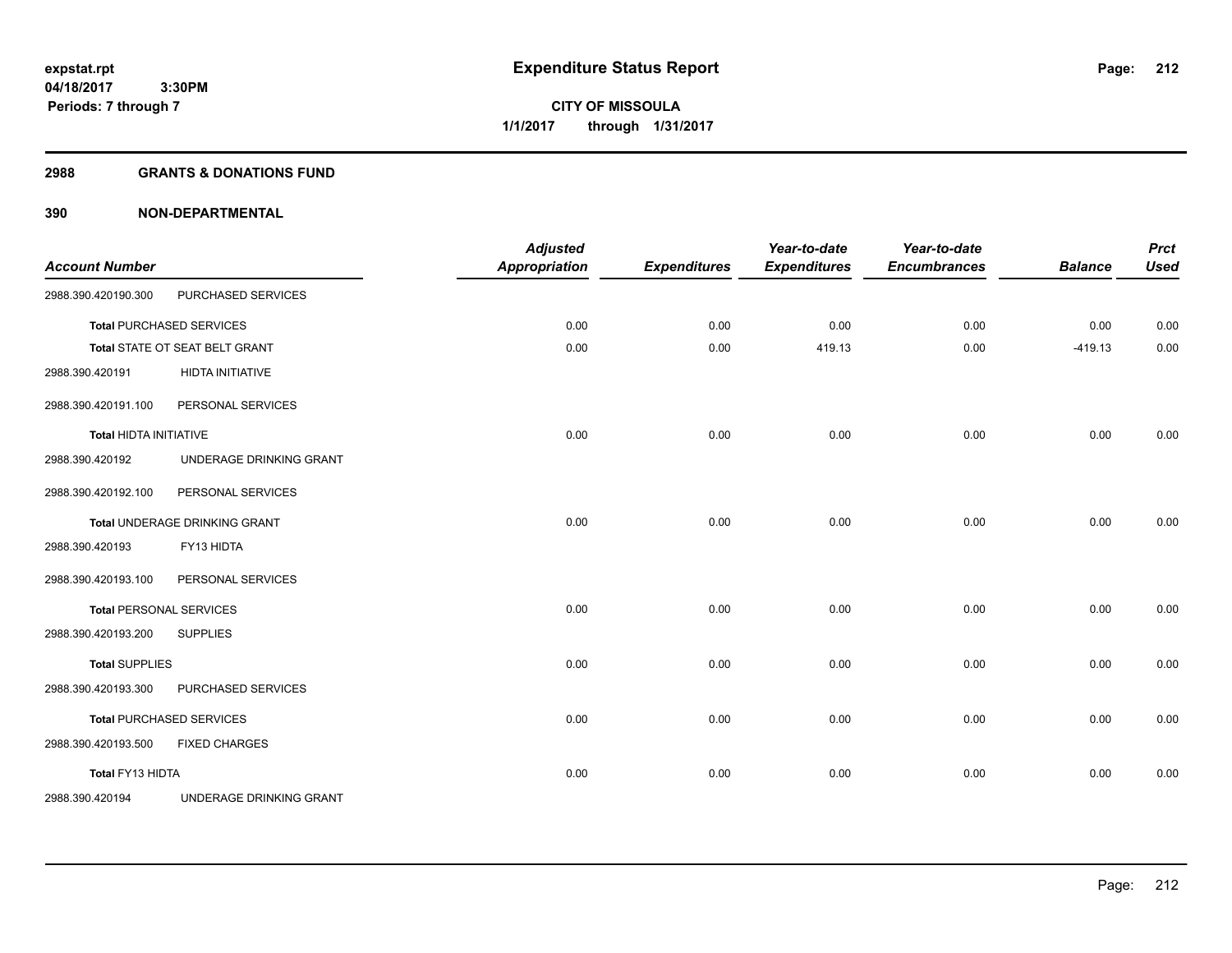**Periods: 7 through 7**

**CITY OF MISSOULA 1/1/2017 through 1/31/2017**

#### **2988 GRANTS & DONATIONS FUND**

 **3:30PM**

|                                |                                 | <b>Adjusted</b>      |                     | Year-to-date        | Year-to-date        |                | <b>Prct</b> |
|--------------------------------|---------------------------------|----------------------|---------------------|---------------------|---------------------|----------------|-------------|
| <b>Account Number</b>          |                                 | <b>Appropriation</b> | <b>Expenditures</b> | <b>Expenditures</b> | <b>Encumbrances</b> | <b>Balance</b> | <b>Used</b> |
| 2988.390.420194.100            | PERSONAL SERVICES               |                      |                     |                     |                     |                |             |
|                                | Total UNDERAGE DRINKING GRANT   | 0.00                 | 0.00                | 0.00                | 0.00                | 0.00           | 0.00        |
| 2988.390.420195                | FY09 HIDTA                      |                      |                     |                     |                     |                |             |
| 2988.390.420195.100            | PERSONAL SERVICES               |                      |                     |                     |                     |                |             |
| <b>Total PERSONAL SERVICES</b> |                                 | 0.00                 | 0.00                | 0.00                | 0.00                | 0.00           | 0.00        |
| 2988.390.420195.200            | <b>SUPPLIES</b>                 |                      |                     |                     |                     |                |             |
| <b>Total SUPPLIES</b>          |                                 | 0.00                 | 0.00                | 0.00                | 0.00                | 0.00           | 0.00        |
| 2988.390.420195.300            | PURCHASED SERVICES              |                      |                     |                     |                     |                |             |
|                                | <b>Total PURCHASED SERVICES</b> | 0.00                 | 0.00                | 0.00                | 0.00                | 0.00           | 0.00        |
| 2988.390.420195.500            | <b>FIXED CHARGES</b>            |                      |                     |                     |                     |                |             |
| Total FY09 HIDTA               |                                 | 0.00                 | 0.00                | 0.00                | 0.00                | 0.00           | 0.00        |
| 2988.390.420196                | <b>HIDTA 2010</b>               |                      |                     |                     |                     |                |             |
| 2988.390.420196.100            | PERSONAL SERVICES               |                      |                     |                     |                     |                |             |
| <b>Total PERSONAL SERVICES</b> |                                 | 0.00                 | 0.00                | 0.00                | 0.00                | 0.00           | 0.00        |
| 2988.390.420196.200            | <b>SUPPLIES</b>                 |                      |                     |                     |                     |                |             |
| <b>Total SUPPLIES</b>          |                                 | 0.00                 | 0.00                | 0.00                | 0.00                | 0.00           | 0.00        |
| 2988.390.420196.300            | PURCHASED SERVICES              |                      |                     |                     |                     |                |             |
|                                | <b>Total PURCHASED SERVICES</b> | 0.00                 | 0.00                | 0.00                | 0.00                | 0.00           | 0.00        |
| 2988.390.420196.500            | <b>FIXED CHARGES</b>            |                      |                     |                     |                     |                |             |
| <b>Total FIXED CHARGES</b>     |                                 | 0.00                 | 0.00                | 0.00                | 0.00                | 0.00           | 0.00        |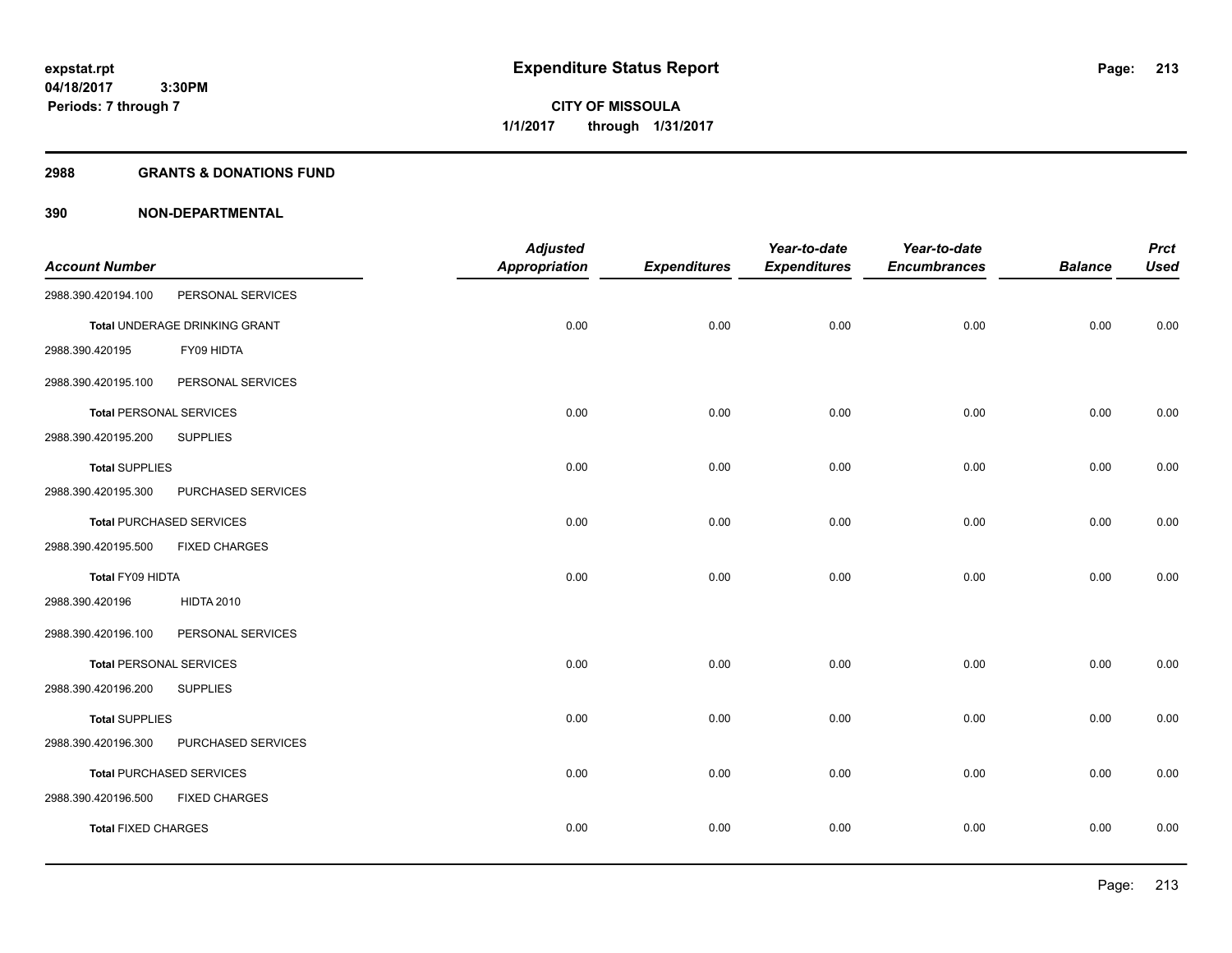**Periods: 7 through 7**

**CITY OF MISSOULA 1/1/2017 through 1/31/2017**

#### **2988 GRANTS & DONATIONS FUND**

| <b>Account Number</b>         |                                                               | <b>Adjusted</b><br><b>Appropriation</b> | <b>Expenditures</b> | Year-to-date<br><b>Expenditures</b> | Year-to-date<br><b>Encumbrances</b> | <b>Balance</b>       | <b>Prct</b><br><b>Used</b> |
|-------------------------------|---------------------------------------------------------------|-----------------------------------------|---------------------|-------------------------------------|-------------------------------------|----------------------|----------------------------|
| 2988.390.420196.900           | <b>CAPITAL OUTLAY</b>                                         |                                         |                     |                                     |                                     |                      |                            |
| Total HIDTA 2010              |                                                               | 0.00                                    | 0.00                | 0.00                                | 0.00                                | 0.00                 | 0.00                       |
| 2988.390.420432               | <b>FIRE EXPLORERS</b>                                         |                                         |                     |                                     |                                     |                      |                            |
| 2988.390.420432.700           | <b>GRANTS &amp; CONTRIBUTIONS</b>                             |                                         |                     |                                     |                                     |                      |                            |
| <b>Total FIRE EXPLORERS</b>   | 2988.390.420432.700.000 FIRE EXPLORERS/GRANTS & CONTRIBUTIONS | 1.650.00<br>1,650.00                    | 0.00<br>0.00        | 0.00<br>0.00                        | 0.00<br>0.00                        | 1,650.00<br>1,650.00 | 0.00<br>0.00               |
| 2988.390.420433               | <b>COMBAT CHALLENGE</b>                                       |                                         |                     |                                     |                                     |                      |                            |
| 2988.390.420433.200           | <b>SUPPLIES</b>                                               |                                         |                     |                                     |                                     |                      |                            |
| <b>Total SUPPLIES</b>         |                                                               | 0.00                                    | 0.00                | 0.00                                | 0.00                                | 0.00                 | 0.00                       |
| 2988.390.420433.300           | PURCHASED SERVICES                                            |                                         |                     |                                     |                                     |                      |                            |
|                               | <b>Total PURCHASED SERVICES</b>                               | 0.00                                    | 0.00                | 0.00                                | 0.00                                | 0.00                 | 0.00                       |
| 2988.390.420433.700           | <b>GRANTS &amp; CONTRIBUTIONS</b>                             |                                         |                     |                                     |                                     |                      |                            |
| <b>Total COMBAT CHALLENGE</b> |                                                               | 0.00                                    | 0.00                | 0.00                                | 0.00                                | 0.00                 | 0.00                       |
| 2988.390.430100               | <b>GREEN BLOCKS PILOT PROJECT</b>                             |                                         |                     |                                     |                                     |                      |                            |
| 2988.390.430100.300           | PURCHASED SERVICES                                            |                                         |                     |                                     |                                     |                      |                            |
|                               | <b>Total PURCHASED SERVICES</b>                               | 0.00                                    | 0.00                | 0.00                                | 0.00                                | 0.00                 | 0.00                       |
| 2988.390.430100.700           | <b>GRANTS &amp; CONTRIBUTIONS</b>                             |                                         |                     |                                     |                                     |                      |                            |
|                               | Total GREEN BLOCKS PILOT PROJECT                              | 0.00                                    | 0.00                | 0.00                                | 0.00                                | 0.00                 | 0.00                       |
| 2988.390.430230               | <b>STREET RESTORATION</b>                                     |                                         |                     |                                     |                                     |                      |                            |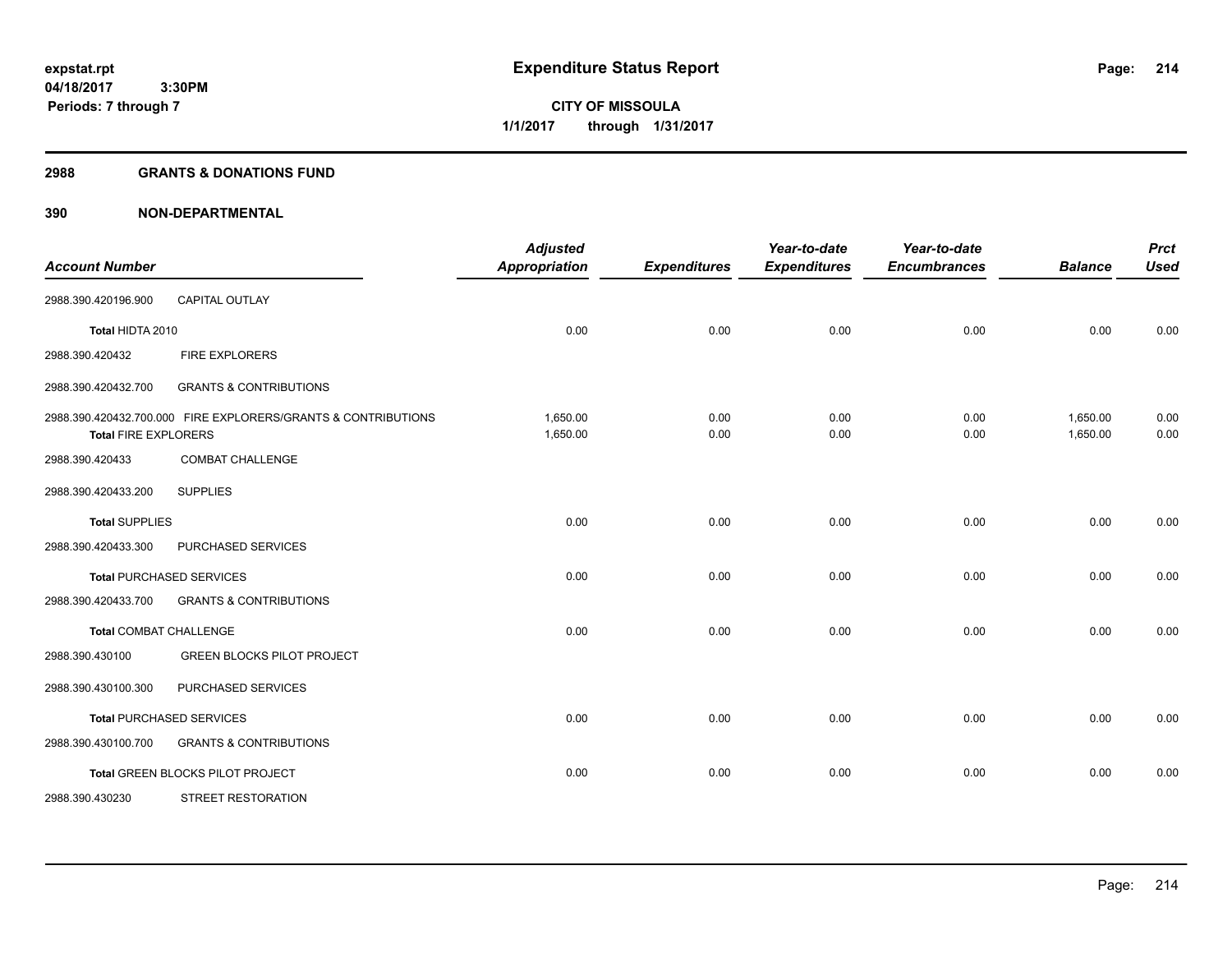#### **2988 GRANTS & DONATIONS FUND**

|                                      |                                                 | <b>Adjusted</b>      |                     | Year-to-date        | Year-to-date        |                | <b>Prct</b> |
|--------------------------------------|-------------------------------------------------|----------------------|---------------------|---------------------|---------------------|----------------|-------------|
| <b>Account Number</b>                |                                                 | <b>Appropriation</b> | <b>Expenditures</b> | <b>Expenditures</b> | <b>Encumbrances</b> | <b>Balance</b> | <b>Used</b> |
| 2988.390.430230.900                  | <b>CAPITAL OUTLAY</b>                           |                      |                     |                     |                     |                |             |
| 2988.390.430230.930.000 IMPROVEMENTS |                                                 | 24,822.00            | 0.00                | 0.00                | 0.00                | 24,822.00      | 0.00        |
|                                      | <b>Total STREET RESTORATION</b>                 | 24,822.00            | 0.00                | 0.00                | 0.00                | 24,822.00      | 0.00        |
| 2988.390.430243                      | SCHILLING ST FOOT BRIDGE                        |                      |                     |                     |                     |                |             |
| 2988.390.430243.200                  | <b>SUPPLIES</b>                                 |                      |                     |                     |                     |                |             |
|                                      | Total SCHILLING ST FOOT BRIDGE                  | 0.00                 | 0.00                | 0.00                | 0.00                | 0.00           | 0.00        |
| 2988.390.430300                      | <b>EECBG</b>                                    |                      |                     |                     |                     |                |             |
| 2988.390.430300.300                  | PURCHASED SERVICES                              |                      |                     |                     |                     |                |             |
| <b>Total EECBG</b>                   |                                                 | 0.00                 | 0.00                | 0.00                | 0.00                | 0.00           | 0.00        |
| 2988.390.470404                      | <b>BROWNFIELDS CLEANUP RLF</b>                  |                      |                     |                     |                     |                |             |
| 2988.390.470404.300                  | PURCHASED SERVICES                              |                      |                     |                     |                     |                |             |
|                                      | 2988.390.470404.350.000 PROFESSIONAL SERVICES   | 0.00                 | 1,416.00            | 22,771.15           | 0.00                | $-22,771.15$   | 0.00        |
|                                      | <b>Total PURCHASED SERVICES</b>                 | 0.00                 | 1,416.00            | 22,771.15           | 0.00                | $-22,771.15$   | 0.00        |
| 2988.390.470404.700                  | <b>GRANTS &amp; CONTRIBUTIONS</b>               |                      |                     |                     |                     |                |             |
|                                      | 2988.390.470404.700.000 BROWNSFIELD RLF CLEANUP | 509,603.00           | 572.50              | 11,503.75           | 0.00                | 498,099.25     | 2.26        |
|                                      | <b>Total GRANTS &amp; CONTRIBUTIONS</b>         | 509,603.00           | 572.50              | 11,503.75           | 0.00                | 498,099.25     | 2.26        |
| 2988.390.470404.800                  | OTHER OBJECTS                                   |                      |                     |                     |                     |                |             |
| <b>Total OTHER OBJECTS</b>           |                                                 | 0.00                 | 0.00                | 0.00                | 0.00                | 0.00           | 0.00        |
|                                      | Total BROWNFIELDS CLEANUP RLF                   | 509,603.00           | 1,988.50            | 34,274.90           | 0.00                | 475,328.10     | 6.73        |
| 2988.390.470405                      | <b>BROWNFIELDS ASSESSMENT</b>                   |                      |                     |                     |                     |                |             |
| 2988.390.470405.300                  | PURCHASED SERVICES                              |                      |                     |                     |                     |                |             |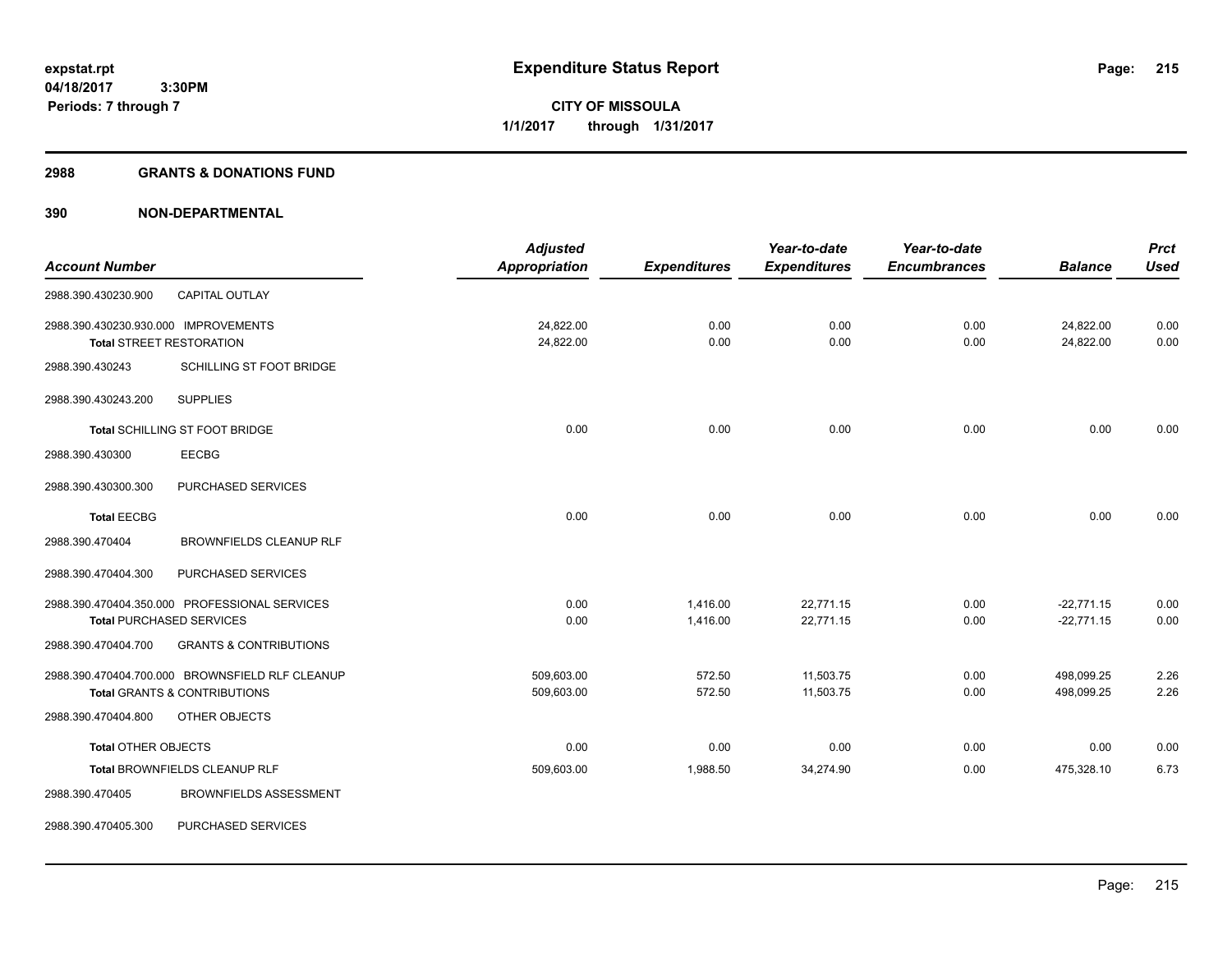**Periods: 7 through 7**

**CITY OF MISSOULA 1/1/2017 through 1/31/2017**

#### **2988 GRANTS & DONATIONS FUND**

|                                                              | <b>Adjusted</b>      |                     | Year-to-date        | Year-to-date        |                | <b>Prct</b> |
|--------------------------------------------------------------|----------------------|---------------------|---------------------|---------------------|----------------|-------------|
| <b>Account Number</b>                                        | <b>Appropriation</b> | <b>Expenditures</b> | <b>Expenditures</b> | <b>Encumbrances</b> | <b>Balance</b> | Used        |
| 2988.390.470405.350.000 PROFESSIONAL SERVICES                | 0.00                 | 0.00                | 3,402.60            | 0.00                | $-3.402.60$    | 0.00        |
| <b>Total PURCHASED SERVICES</b>                              | 0.00                 | 0.00                | 3,402.60            | 0.00                | $-3,402.60$    | 0.00        |
| <b>GRANTS &amp; CONTRIBUTIONS</b><br>2988.390.470405.700     |                      |                     |                     |                     |                |             |
| 2988.390.470405.700.000 BROWNFIELDS AREA WIDE PLANNING GRANT | 378,075.00           | 19.390.80           | 52,776.45           | 0.00                | 325,298.55     | 13.96       |
| <b>Total GRANTS &amp; CONTRIBUTIONS</b>                      | 378.075.00           | 19.390.80           | 52,776.45           | 0.00                | 325,298.55     | 13.96       |
| OTHER OBJECTS<br>2988.390.470405.800                         |                      |                     |                     |                     |                |             |
| <b>Total OTHER OBJECTS</b>                                   | 0.00                 | 0.00                | 0.00                | 0.00                | 0.00           | 0.00        |
| <b>Total BROWNFIELDS ASSESSMENT</b>                          | 378.075.00           | 19.390.80           | 56,179.05           | 0.00                | 321.895.95     | 14.86       |
| <b>Total NON-DEPARTMENTAL</b>                                | 934.410.00           | 21,379.30           | 96,805.84           | 0.00                | 837.604.16     | 10.36       |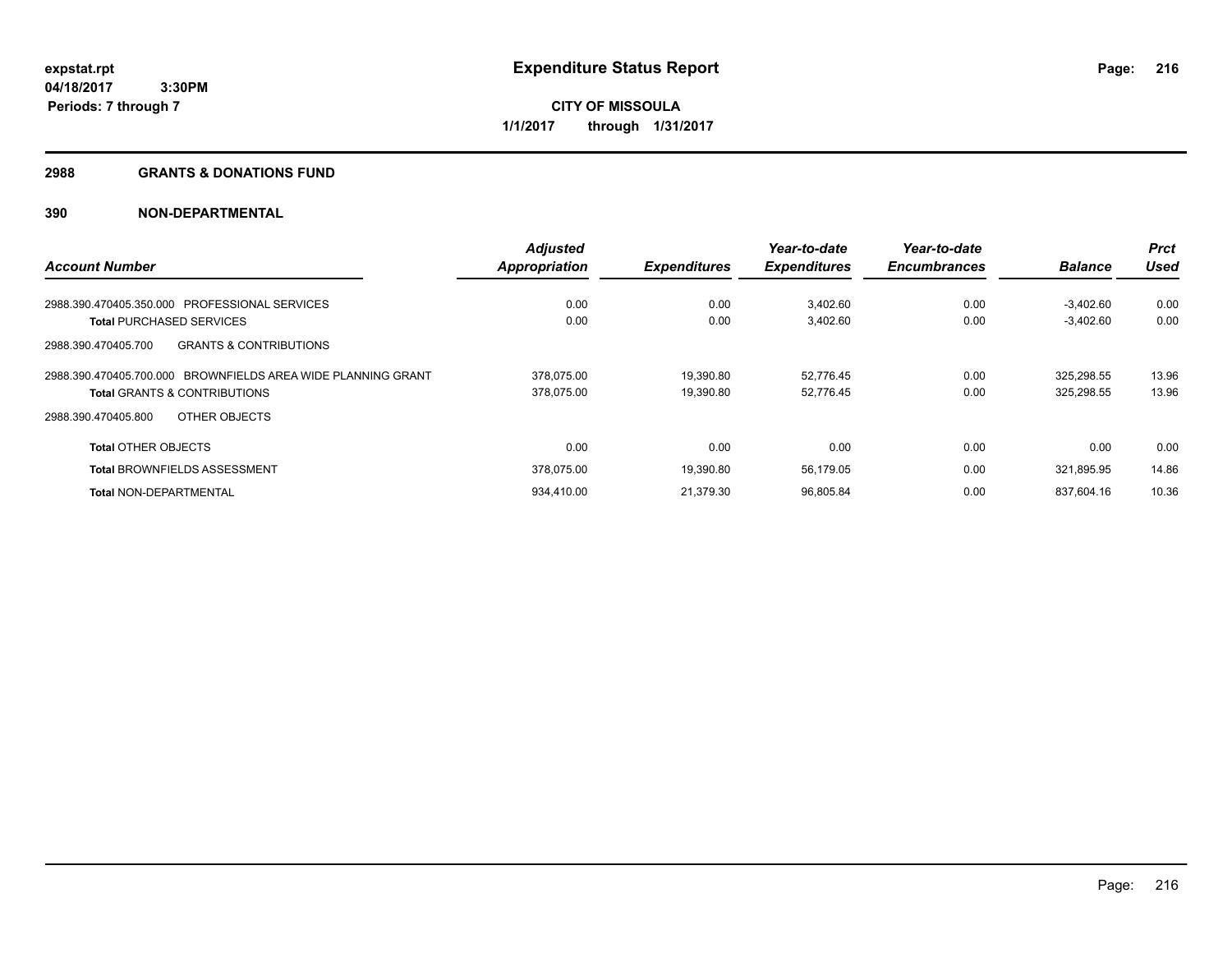**Periods: 7 through 7**

**CITY OF MISSOULA 1/1/2017 through 1/31/2017**

#### **2988 GRANTS & DONATIONS FUND**

 **3:30PM**

# **400 ENTITLEMENT GRANTS**

| <b>Account Number</b> |                                          | <b>Adjusted</b><br>Appropriation | <b>Expenditures</b> | Year-to-date<br><b>Expenditures</b> | Year-to-date<br><b>Encumbrances</b> | <b>Balance</b> | <b>Prct</b><br>Used |
|-----------------------|------------------------------------------|----------------------------------|---------------------|-------------------------------------|-------------------------------------|----------------|---------------------|
| 2988.400.470322       | RIVERTOP RENEWABLES/BSTFG                |                                  |                     |                                     |                                     |                |                     |
| 2988.400.470322.700   | <b>GRANTS &amp; CONTRIBUTIONS</b>        |                                  |                     |                                     |                                     |                |                     |
|                       | <b>Total ENTITLEMENT GRANTS</b>          | 0.00                             | 0.00                | 0.00                                | 0.00                                | 0.00           | 0.00                |
|                       | <b>Total GRANTS &amp; DONATIONS FUND</b> | 934.410.00                       | 78,393.93           | 153.820.47                          | 0.00                                | 780.589.53     | 16.46               |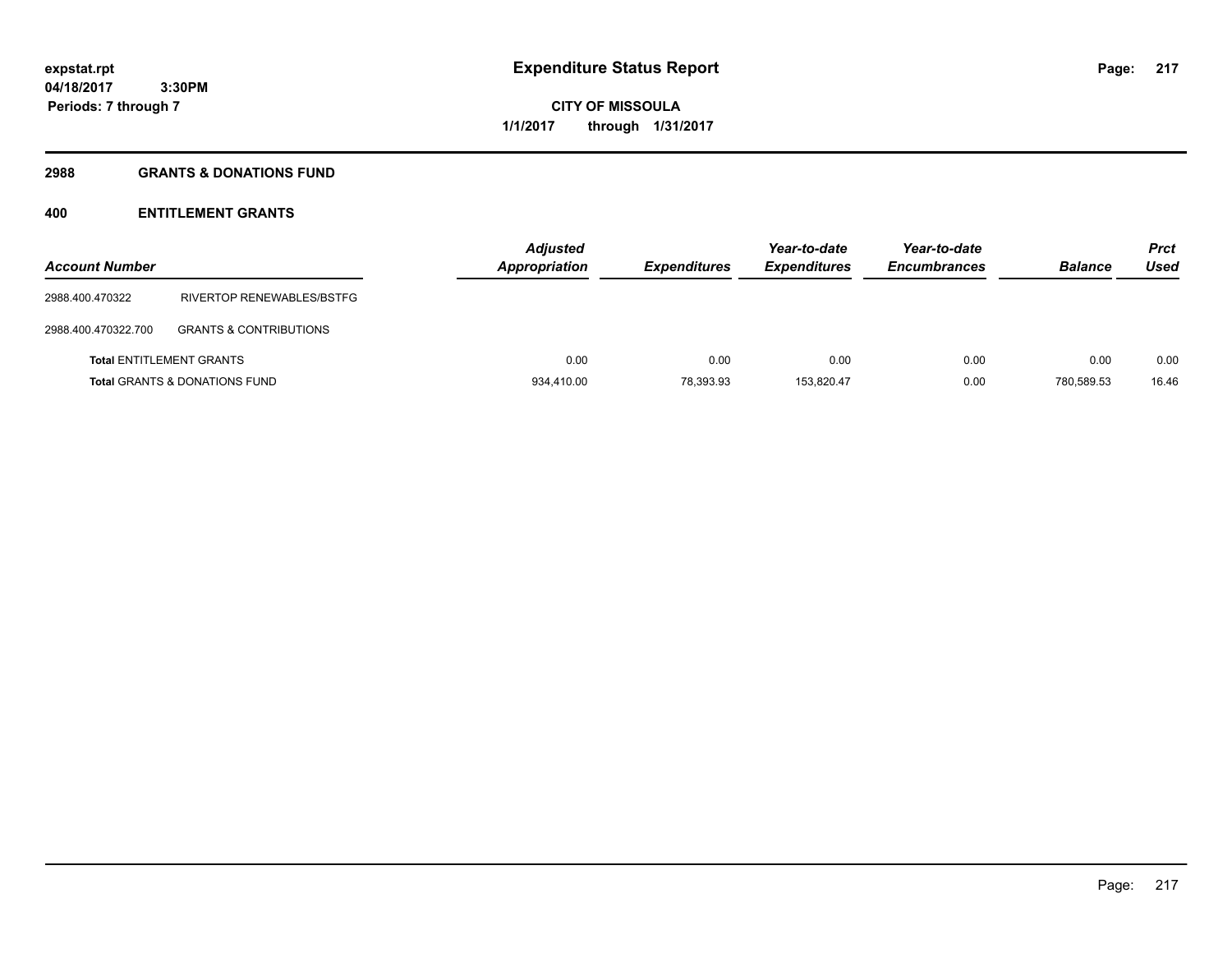**CITY OF MISSOULA 1/1/2017 through 1/31/2017**

# **2989 POLICE GRANTS & DONATIONS**

|                                         |                                                | <b>Adjusted</b>      |                     | Year-to-date        | Year-to-date        |                | <b>Prct</b> |
|-----------------------------------------|------------------------------------------------|----------------------|---------------------|---------------------|---------------------|----------------|-------------|
| <b>Account Number</b>                   |                                                | <b>Appropriation</b> | <b>Expenditures</b> | <b>Expenditures</b> | <b>Encumbrances</b> | <b>Balance</b> | <b>Used</b> |
| 2989.290.420000                         | <b>PUBLIC SAFETY</b>                           |                      |                     |                     |                     |                |             |
| 2989.290.420000.700                     | <b>GRANTS &amp; CONTRIBUTIONS</b>              |                      |                     |                     |                     |                |             |
|                                         | 2989.290.420000.700.000 GRANTS & CONTRIBUTIONS | 20,000.00            | 0.00                | 0.00                | 0.00                | 20,000.00      | 0.00        |
| <b>Total PUBLIC SAFETY</b>              |                                                | 20,000.00            | 0.00                | 0.00                | 0.00                | 20,000.00      | 0.00        |
| 2989.290.420143                         | <b>ANTI-GRAFFITI</b>                           |                      |                     |                     |                     |                |             |
| 2989.290.420143.200                     | <b>SUPPLIES</b>                                |                      |                     |                     |                     |                |             |
| 2989.290.420143.210.000 OFFICE SUPPLIES |                                                | 5,000.00             | 0.00                | 439.97              | 0.00                | 4,560.03       | 8.80        |
| <b>Total ANTI-GRAFFITI</b>              |                                                | 5,000.00             | 0.00                | 439.97              | 0.00                | 4,560.03       | 8.80        |
| 2989.290.420144                         | <b>BIAS CRIME CAMPAIGN</b>                     |                      |                     |                     |                     |                |             |
| 2989.290.420144.300                     | PURCHASED SERVICES                             |                      |                     |                     |                     |                |             |
|                                         | 2989.290.420144.350.000 PROFESSIONAL SERVICES  | 10,903.00            | 0.00                | 0.00                | 0.00                | 10,903.00      | 0.00        |
| <b>Total BIAS CRIME CAMPAIGN</b>        |                                                | 10,903.00            | 0.00                | 0.00                | 0.00                | 10,903.00      | 0.00        |
| 2989.290.420150                         | STATE EQUIPMENT GRANT                          |                      |                     |                     |                     |                |             |
| 2989.290.420150.200                     | <b>SUPPLIES</b>                                |                      |                     |                     |                     |                |             |
|                                         | 2989.290.420150.220.000 OPERATING SUPPLIES     | 44,100.00            | 0.00                | 0.00                | 0.00                | 44,100.00      | 0.00        |
|                                         | Total STATE EQUIPMENT GRANT                    | 44,100.00            | 0.00                | 0.00                | 0.00                | 44,100.00      | 0.00        |
| 2989.290.420160                         | <b>ICAC</b>                                    |                      |                     |                     |                     |                |             |
| 2989.290.420160.100                     | PERSONAL SERVICES                              |                      |                     |                     |                     |                |             |
|                                         | 2989.290.420160.110.000 SALARIES AND WAGES     | 82,418.00            | 0.00                | 0.00                | 0.00                | 82,418.00      | 0.00        |
|                                         | 2989.290.420160.120.000 OVERTIME/TERMINATION   | 8,000.00             | 0.00                | 1,029.56            | 0.00                | 6,970.44       | 12.87       |
|                                         | 2989.290.420160.140.000 EMPLOYER CONTRIBUTIONS | 9,453.00             | 0.00                | 69.67               | 0.00                | 9,383.33       | 0.74        |
| <b>Total PERSONAL SERVICES</b>          |                                                | 99,871.00            | 0.00                | 1,099.23            | 0.00                | 98,771.77      | 1.10        |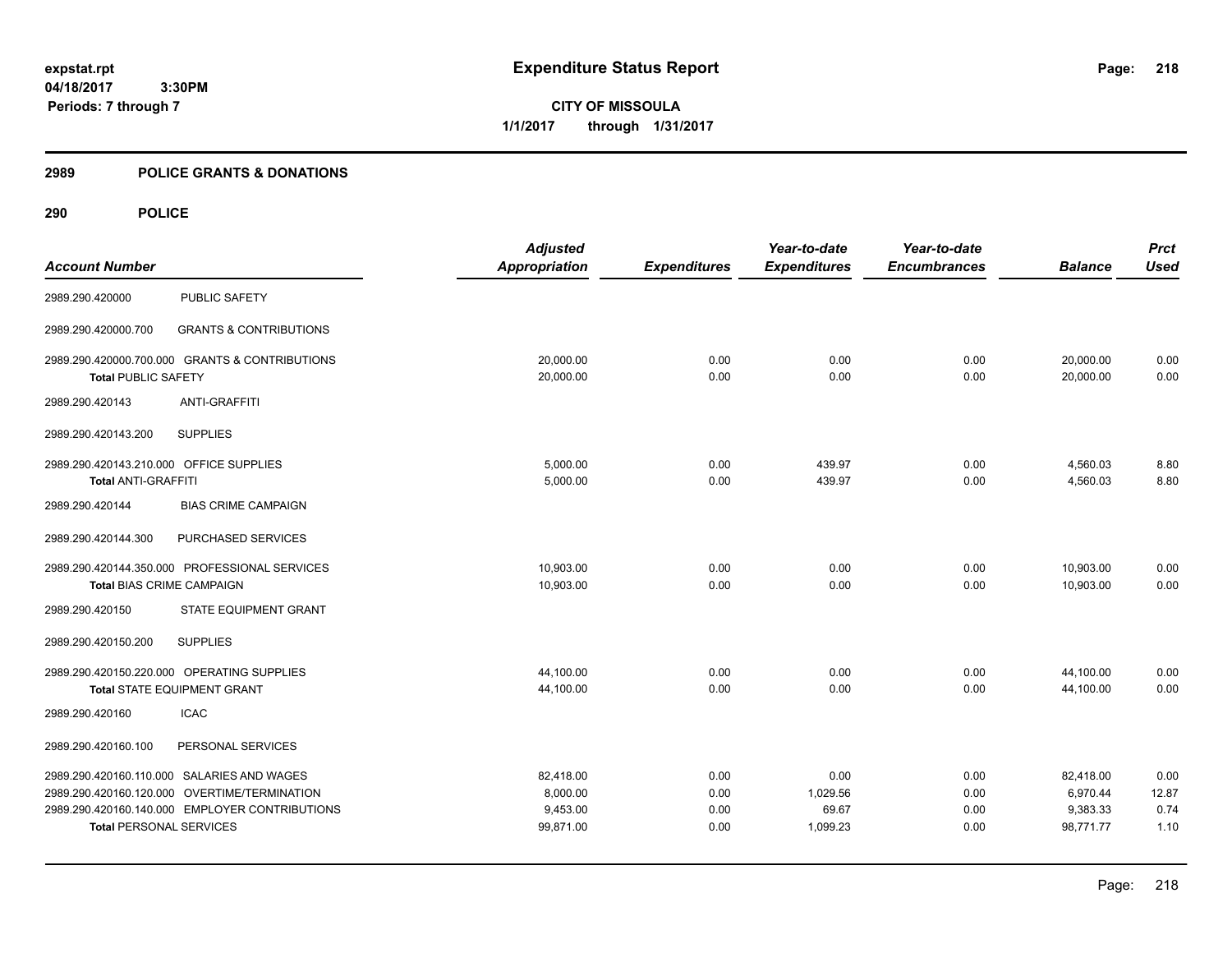**CITY OF MISSOULA 1/1/2017 through 1/31/2017**

# **2989 POLICE GRANTS & DONATIONS**

|                                                           | <b>Adjusted</b>      |                     | Year-to-date        | Year-to-date        |                | <b>Prct</b> |
|-----------------------------------------------------------|----------------------|---------------------|---------------------|---------------------|----------------|-------------|
| <b>Account Number</b>                                     | <b>Appropriation</b> | <b>Expenditures</b> | <b>Expenditures</b> | <b>Encumbrances</b> | <b>Balance</b> | <b>Used</b> |
| <b>PURCHASED SERVICES</b><br>2989.290.420160.300          |                      |                     |                     |                     |                |             |
| 2989.290.420160.350.000 PROFESSIONAL SERVICES             | 540.00               | 134.97              | 709.82              | 0.00                | $-169.82$      | 131.45      |
| 2989.290.420160.370.000 TRAVEL                            | 5,000.00             | 704.35              | 2,745.19            | 0.00                | 2,254.81       | 54.90       |
| <b>Total PURCHASED SERVICES</b>                           | 5.540.00             | 839.32              | 3,455.01            | 0.00                | 2,084.99       | 62.36       |
| <b>Total ICAC</b>                                         | 105,411.00           | 839.32              | 4.554.24            | 0.00                | 100.856.76     | 4.32        |
| 2989.290.420161<br><b>ICAC GOOGLE</b>                     |                      |                     |                     |                     |                |             |
| PERSONAL SERVICES<br>2989.290.420161.100                  |                      |                     |                     |                     |                |             |
| 2989.290.420161.110.000 SALARIES AND WAGES                | 0.00                 | 5,517.46            | 34,801.01           | 0.00                | $-34,801.01$   | 0.00        |
| 2989.290.420161.115.000 SALARIES/HEALTH INSURANCE BENEFIT | 0.00                 | 702.00              | 4.212.00            | 0.00                | $-4.212.00$    | 0.00        |
| 2989.290.420161.120.000 OVERTIME/TERMINATION              | 0.00                 | 296.52              | 1.226.49            | 0.00                | $-1,226.49$    | 0.00        |
| 2989.290.420161.130.000 OTHER                             | 0.00                 | 0.00                | 700.00              | 0.00                | $-700.00$      | 0.00        |
| 2989.290.420161.133.000 EDUCATION COMPENSATION            | 0.00                 | 20.00               | 130.00              | 0.00                | $-130.00$      | 0.00        |
| 2989.290.420161.140.000 EMPLOYER CONTRIBUTIONS            | 0.00                 | 1,398.76            | 8,650.55            | 0.00                | $-8,650.55$    | 0.00        |
| Total ICAC GOOGLE                                         | 0.00                 | 7,934.74            | 49,720.05           | 0.00                | $-49,720.05$   | 0.00        |
| <b>BULLETPROOF VEST PROGRAM</b><br>2989.290.420180        |                      |                     |                     |                     |                |             |
| <b>SUPPLIES</b><br>2989.290.420180.200                    |                      |                     |                     |                     |                |             |
| 2989.290.420180.220.000 OPERATING SUPPLIES                | 10,500.00            | 0.00                | 2,224.00            | 0.00                | 8,276.00       | 21.18       |
| Total BULLETPROOF VEST PROGRAM                            | 10,500.00            | 0.00                | 2,224.00            | 0.00                | 8,276.00       | 21.18       |
| 2989.290.420181<br>2016 HIDTA                             |                      |                     |                     |                     |                |             |
| PERSONAL SERVICES<br>2989.290.420181.100                  |                      |                     |                     |                     |                |             |
| 2989.290.420181.120.000 OVERTIME/TERMINATION              | 25,000.00            | 1,810.10            | 14,935.30           | 0.00                | 10,064.70      | 59.74       |
| 2989.290.420181.140.000 EMPLOYER CONTRIBUTIONS            | 2,250.00             | 119.33              | 975.84              | 0.00                | 1,274.16       | 43.37       |
| <b>Total PERSONAL SERVICES</b>                            | 27,250.00            | 1,929.43            | 15,911.14           | 0.00                | 11,338.86      | 58.39       |
| <b>SUPPLIES</b><br>2989.290.420181.200                    |                      |                     |                     |                     |                |             |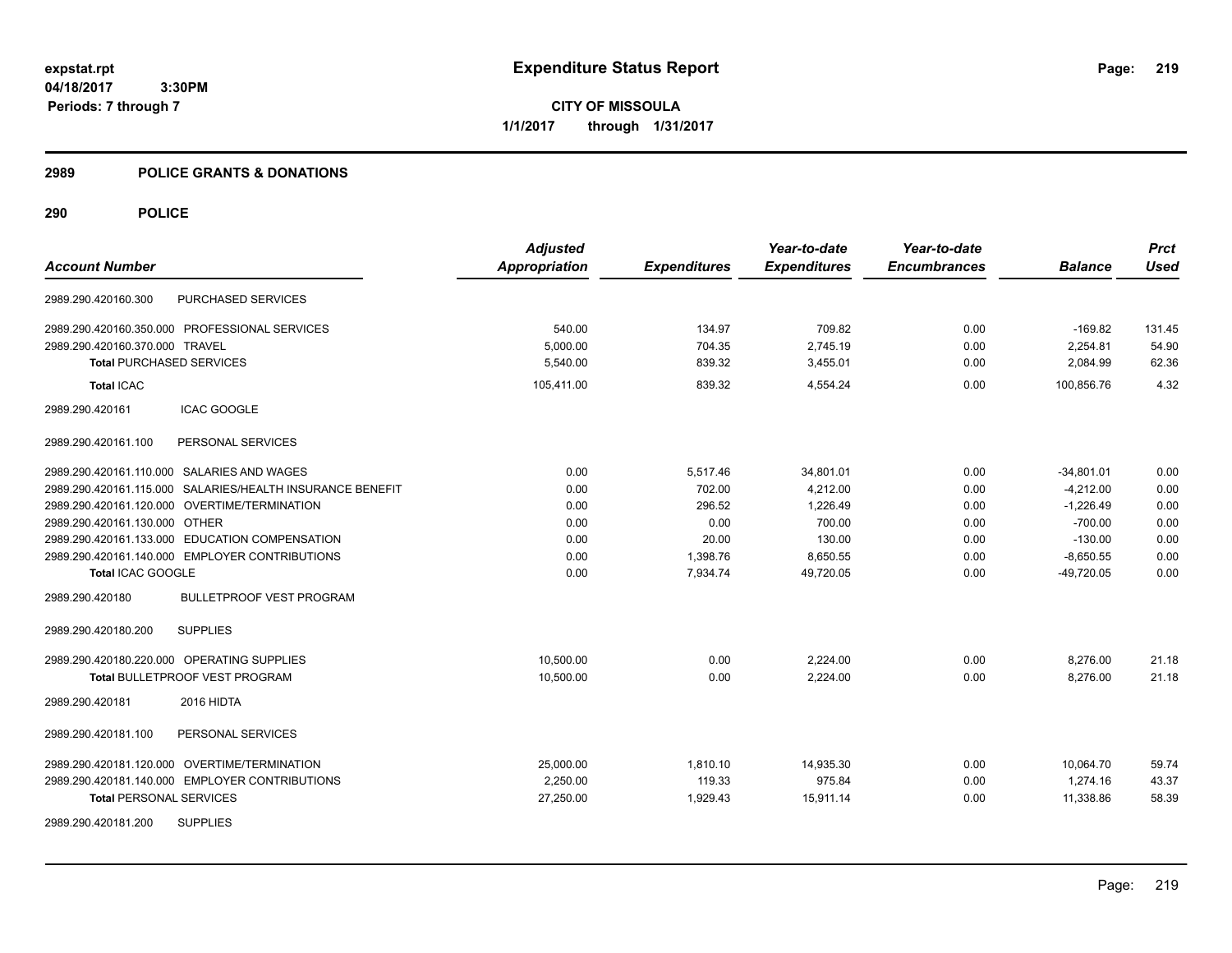**CITY OF MISSOULA 1/1/2017 through 1/31/2017**

# **2989 POLICE GRANTS & DONATIONS**

|                                                | <b>Adjusted</b>      |                     | Year-to-date        | Year-to-date        |                | <b>Prct</b> |
|------------------------------------------------|----------------------|---------------------|---------------------|---------------------|----------------|-------------|
| <b>Account Number</b>                          | <b>Appropriation</b> | <b>Expenditures</b> | <b>Expenditures</b> | <b>Encumbrances</b> | <b>Balance</b> | <b>Used</b> |
| 2989.290.420181.210.000 OFFICE SUPPLIES        | 688.00               | 104.07              | 365.32              | 0.00                | 322.68         | 53.10       |
| 2989.290.420181.220.000 OPERATING SUPPLIES     | 23,525.00            | 109.39              | 1,189.36            | 0.00                | 22,335.64      | 5.06        |
| 2989.290.420181.220.032 OPERATING SUPPLIES     | 0.00                 | 0.00                | 10,000.00           | 0.00                | $-10,000.00$   | 0.00        |
| <b>Total SUPPLIES</b>                          | 24,213.00            | 213.46              | 11,554.68           | 0.00                | 12,658.32      | 47.72       |
| PURCHASED SERVICES<br>2989.290.420181.300      |                      |                     |                     |                     |                |             |
| 2989.290.420181.344.000 TELEPHONE SERVICE      | 5.006.00             | 0.00                | 1,702.98            | 0.00                | 3,303.02       | 34.02       |
| 2989.290.420181.350.000 PROFESSIONAL SERVICES  | 39,100.00            | 400.00              | 3,465.00            | 0.00                | 35,635.00      | 8.86        |
| 2989.290.420181.350.039 PROFESSIONAL SERVICES  | 0.00                 | 10,916.17           | 27,011.20           | 0.00                | $-27,011.20$   | 0.00        |
| 2989.290.420181.350.040 PROFESSIONAL SERVICES  | 0.00                 | 4,015.33            | 9,363.22            | 0.00                | $-9,363.22$    | 0.00        |
| 2989.290.420181.360.000 REPAIR & MAINTENANCE   | 1,500.00             | 0.00                | 0.00                | 0.00                | 1,500.00       | 0.00        |
| 2989.290.420181.370.000 TRAVEL                 | 1,143.00             | 0.00                | 0.00                | 0.00                | 1,143.00       | 0.00        |
| <b>Total PURCHASED SERVICES</b>                | 46,749.00            | 15,331.50           | 41,542.40           | 0.00                | 5,206.60       | 88.86       |
| <b>FIXED CHARGES</b><br>2989.290.420181.500    |                      |                     |                     |                     |                |             |
| 2989.290.420181.500.000 FIXED CHARGES          | 40,399.00            | 0.00                | 34,018.20           | 0.00                | 6,380.80       | 84.21       |
| <b>Total FIXED CHARGES</b>                     | 40,399.00            | 0.00                | 34,018.20           | 0.00                | 6,380.80       | 84.21       |
| Total 2016 HIDTA                               | 138,611.00           | 17,474.39           | 103,026.42          | 0.00                | 35,584.58      | 74.33       |
| <b>DUI TASK FORCES</b><br>2989.290.420184      |                      |                     |                     |                     |                |             |
| PERSONAL SERVICES<br>2989.290.420184.100       |                      |                     |                     |                     |                |             |
| 2989.290.420184.120.000 OVERTIME/TERMINATION   | 4,300.00             | 0.00                | 0.00                | 0.00                | 4,300.00       | 0.00        |
| 2989.290.420184.140.000 EMPLOYER CONTRIBUTIONS | 700.00               | 0.00                | 0.00                | 0.00                | 700.00         | 0.00        |
| <b>Total DUI TASK FORCES</b>                   | 5,000.00             | 0.00                | 0.00                | 0.00                | 5,000.00       | 0.00        |
| STATE OT SEAT BELT GRANT<br>2989.290.420190    |                      |                     |                     |                     |                |             |
| 2989.290.420190.100<br>PERSONAL SERVICES       |                      |                     |                     |                     |                |             |
| 2989.290.420190.110.000 SALARIES AND WAGES     | 5,000.00             | 0.00                | 0.00                | 0.00                | 5,000.00       | 0.00        |
| 2989.290.420190.110.113 SALARIES AND WAGES     | 0.00                 | 41.42               | 3,727.98            | 0.00                | $-3.727.98$    | 0.00        |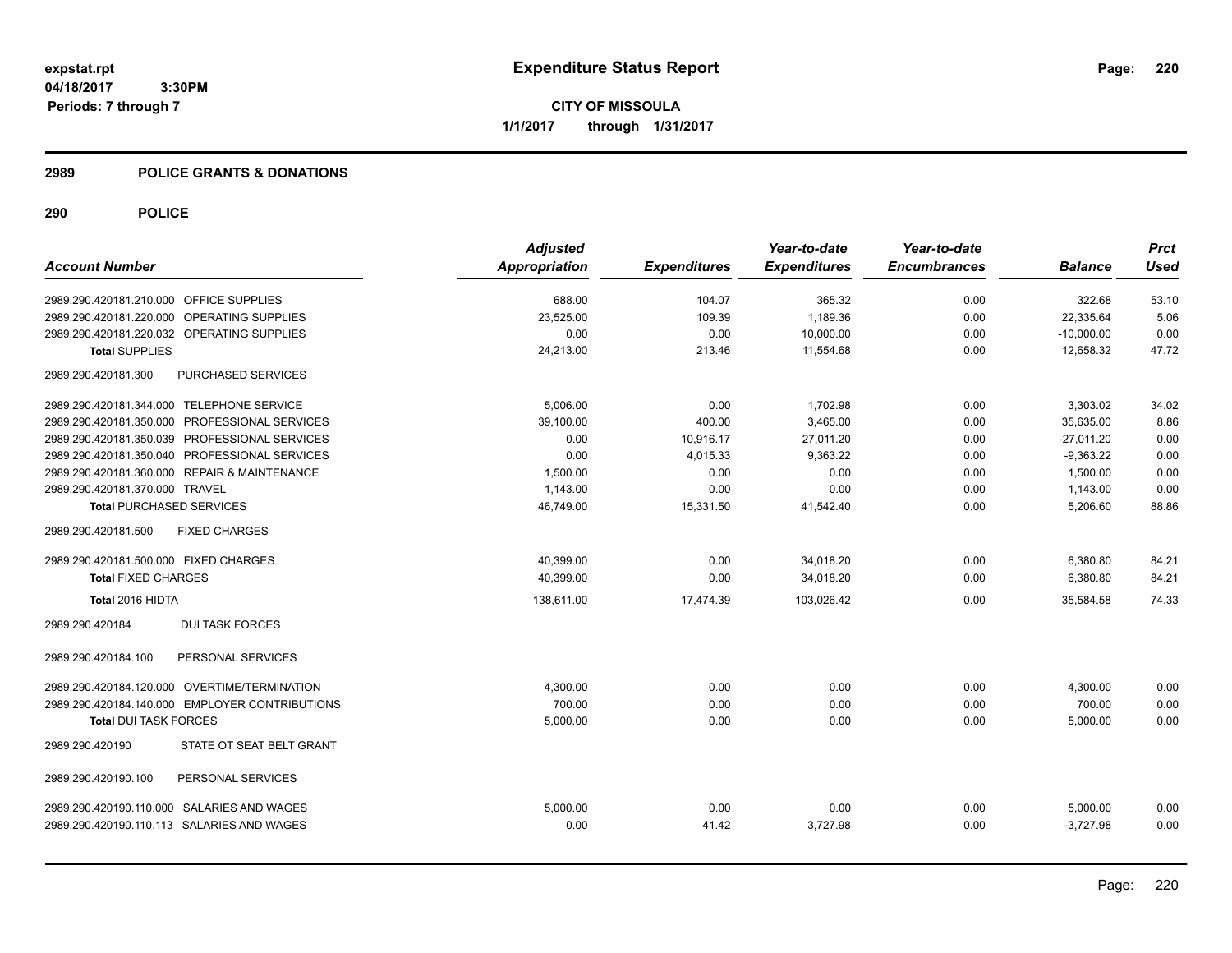**CITY OF MISSOULA 1/1/2017 through 1/31/2017**

# **2989 POLICE GRANTS & DONATIONS**

| <b>Account Number</b>                      |                                                | <b>Adjusted</b><br>Appropriation | <b>Expenditures</b> | Year-to-date<br><b>Expenditures</b> | Year-to-date<br><b>Encumbrances</b> | <b>Balance</b> | <b>Prct</b><br><b>Used</b> |
|--------------------------------------------|------------------------------------------------|----------------------------------|---------------------|-------------------------------------|-------------------------------------|----------------|----------------------------|
|                                            | 2989.290.420190.120.000 OVERTIME/TERMINATION   | 45,400.00                        | 532.24              | 15,000.30                           | 0.00                                | 30,399.70      | 33.04                      |
|                                            | 2989.290.420190.120.113 OVERTIME/TERMINATION   | 0.00                             | 0.00                | 621.33                              | 0.00                                | $-621.33$      | 0.00                       |
|                                            | 2989.290.420190.140.000 EMPLOYER CONTRIBUTIONS | 3,200.00                         | 38.06               | 1,278.04                            | 0.00                                | 1,921.96       | 39.94                      |
| <b>Total PERSONAL SERVICES</b>             |                                                | 53,600.00                        | 611.72              | 20,627.65                           | 0.00                                | 32,972.35      | 38.48                      |
| 2989.290.420190.300                        | PURCHASED SERVICES                             |                                  |                     |                                     |                                     |                |                            |
| 2989.290.420190.370.000 TRAVEL             |                                                | 0.00                             | 0.00                | 1,531.80                            | 0.00                                | $-1,531.80$    | 0.00                       |
| <b>Total PURCHASED SERVICES</b>            |                                                | 0.00                             | 0.00                | 1,531.80                            | 0.00                                | $-1,531.80$    | 0.00                       |
| Total STATE OT SEAT BELT GRANT             |                                                | 53,600.00                        | 611.72              | 22,159.45                           | 0.00                                | 31,440.55      | 41.34                      |
| 2989.290.420191                            | COPS TECHNOLOGY                                |                                  |                     |                                     |                                     |                |                            |
| 2989.290.420191.100                        | PERSONAL SERVICES                              |                                  |                     |                                     |                                     |                |                            |
| 2989.290.420191.110.000 SALARIES AND WAGES |                                                | 0.00                             | 51.78               | 51.78                               | 0.00                                | $-51.78$       | 0.00                       |
|                                            | 2989.290.420191.140.000 EMPLOYER CONTRIBUTIONS | 0.00                             | 3.45                | 3.45                                | 0.00                                | $-3.45$        | 0.00                       |
| Total COPS TECHNOLOGY                      |                                                | 0.00                             | 55.23               | 55.23                               | 0.00                                | $-55.23$       | 0.00                       |
| 2989.290.420195                            | 2017 HIDTA                                     |                                  |                     |                                     |                                     |                |                            |
| 2989.290.420195.100                        | PERSONAL SERVICES                              |                                  |                     |                                     |                                     |                |                            |
|                                            | 2989.290.420195.120.000 OVERTIME/TERMINATION   | 25,000.00                        | 1,752.06            | 1,752.06                            | 0.00                                | 23.247.94      | 7.01                       |
|                                            | 2989.290.420195.140.000 EMPLOYER CONTRIBUTIONS | 2,250.00                         | 116.01              | 116.01                              | 0.00                                | 2,133.99       | 5.16                       |
| <b>Total PERSONAL SERVICES</b>             |                                                | 27,250.00                        | 1,868.07            | 1,868.07                            | 0.00                                | 25,381.93      | 6.86                       |
| 2989.290.420195.200                        | <b>SUPPLIES</b>                                |                                  |                     |                                     |                                     |                |                            |
| 2989.290.420195.210.000 OFFICE SUPPLIES    |                                                | 688.00                           | 0.00                | 0.00                                | 0.00                                | 688.00         | 0.00                       |
| 2989.290.420195.220.000 OPERATING SUPPLIES |                                                | 23,525.00                        | 0.00                | 0.00                                | 0.00                                | 23,525.00      | 0.00                       |
| <b>Total SUPPLIES</b>                      |                                                | 24,213.00                        | 0.00                | 0.00                                | 0.00                                | 24,213.00      | 0.00                       |
| 2989.290.420195.300                        | PURCHASED SERVICES                             |                                  |                     |                                     |                                     |                |                            |
| 2989.290.420195.344.000 TELEPHONE SERVICE  |                                                | 5,006.00                         | 271.13              | 271.13                              | 0.00                                | 4,734.87       | 5.42                       |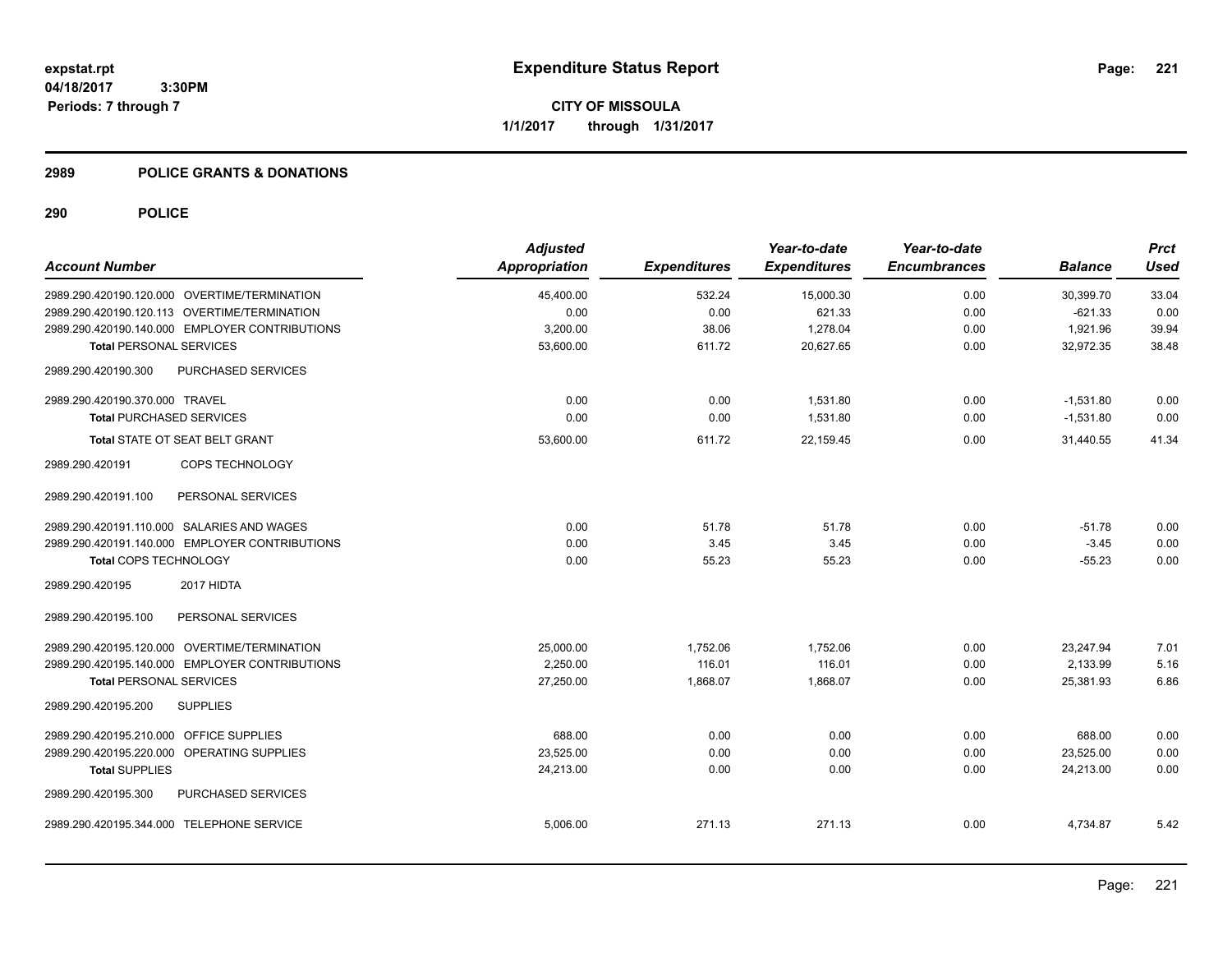**CITY OF MISSOULA 1/1/2017 through 1/31/2017**

# **2989 POLICE GRANTS & DONATIONS**

|                                               | <b>Adjusted</b> |                     | Year-to-date        | Year-to-date        |                | Prct  |
|-----------------------------------------------|-----------------|---------------------|---------------------|---------------------|----------------|-------|
| <b>Account Number</b>                         | Appropriation   | <b>Expenditures</b> | <b>Expenditures</b> | <b>Encumbrances</b> | <b>Balance</b> | Used  |
| 2989.290.420195.350.000 PROFESSIONAL SERVICES | 39.100.00       | 0.00                | 0.00                | 0.00                | 39.100.00      | 0.00  |
| 2989.290.420195.360.000 REPAIR & MAINTENANCE  | 1,500.00        | 0.00                | 0.00                | 0.00                | 1,500.00       | 0.00  |
| 2989.290.420195.370.000 TRAVEL                | 1,143.00        | 0.00                | 0.00                | 0.00                | 1,143.00       | 0.00  |
| <b>Total PURCHASED SERVICES</b>               | 46,749.00       | 271.13              | 271.13              | 0.00                | 46.477.87      | 0.58  |
| <b>FIXED CHARGES</b><br>2989.290.420195.500   |                 |                     |                     |                     |                |       |
| 2989.290.420195.500.000 FIXED CHARGES         | 42.419.00       | 6.120.70            | 11.790.40           | 0.00                | 30.628.60      | 27.80 |
| <b>Total FIXED CHARGES</b>                    | 42,419.00       | 6,120.70            | 11,790.40           | 0.00                | 30.628.60      | 27.80 |
| Total 2017 HIDTA                              | 140.631.00      | 8,259.90            | 13.929.60           | 0.00                | 126.701.40     | 9.91  |
| <b>Total POLICE GRANTS &amp; DONATIONS</b>    | 533,756.00      | 35.175.30           | 196.108.96          | 0.00                | 337.647.04     | 36.74 |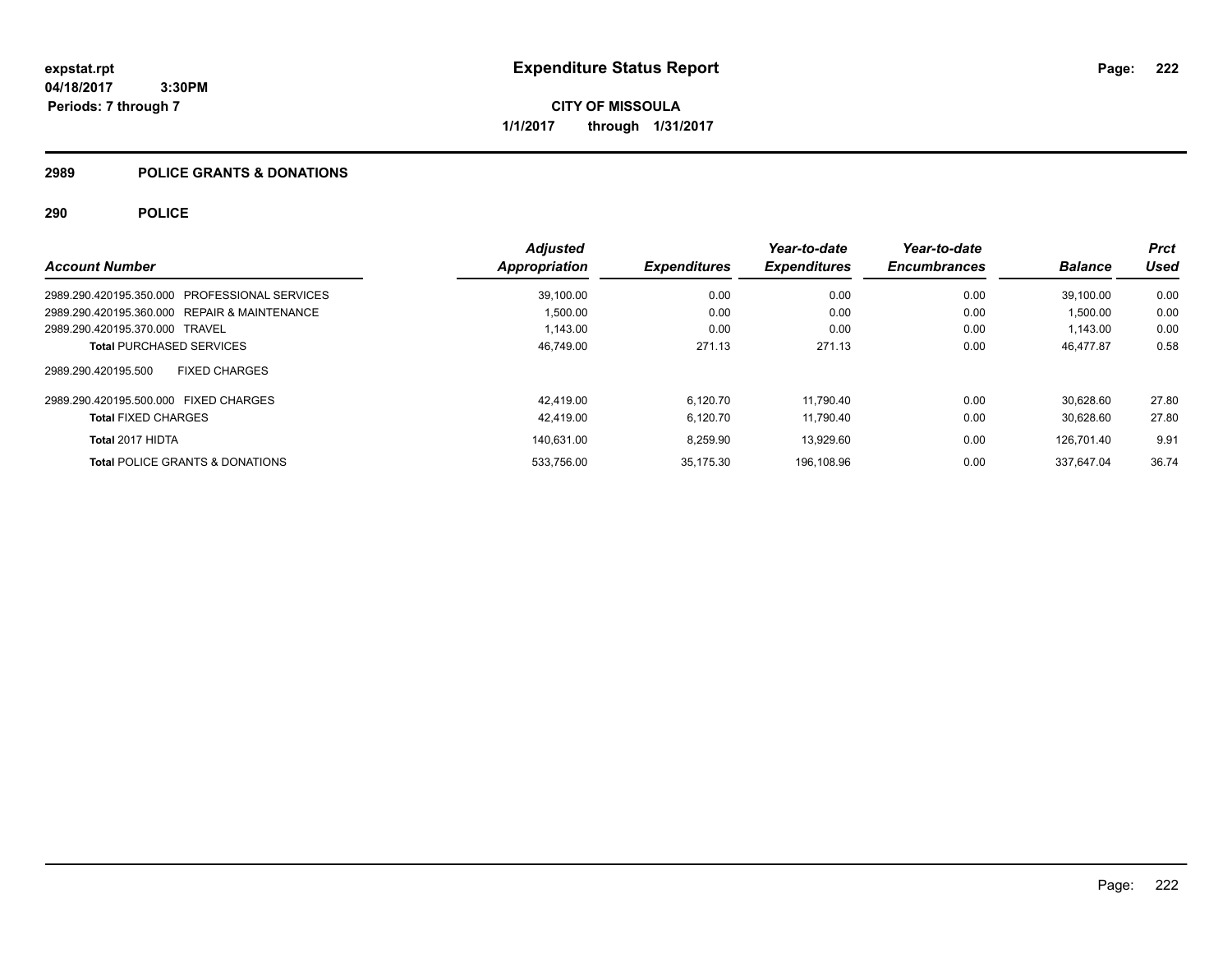**CITY OF MISSOULA 1/1/2017 through 1/31/2017**

#### **3000 SID REVOLVING FUND**

| <b>Account Number</b>           |                                            | <b>Adjusted</b><br><b>Appropriation</b> | <b>Expenditures</b> | Year-to-date<br><b>Expenditures</b> | Year-to-date<br><b>Encumbrances</b> | <b>Balance</b> | <b>Prct</b><br><b>Used</b> |
|---------------------------------|--------------------------------------------|-----------------------------------------|---------------------|-------------------------------------|-------------------------------------|----------------|----------------------------|
| 3000.390.510110                 | <b>MERCHANT SERVICES</b>                   |                                         |                     |                                     |                                     |                |                            |
| 3000.390.510110.500             | <b>FIXED CHARGES</b>                       |                                         |                     |                                     |                                     |                |                            |
| <b>Total MERCHANT SERVICES</b>  |                                            | 0.00                                    | 0.00                | 0.00                                | 0.00                                | 0.00           | 0.00                       |
| 3000.390.521000                 | INTERFUND OPERATING TRANSFERS              |                                         |                     |                                     |                                     |                |                            |
| 3000.390.521000.800             | OTHER OBJECTS                              |                                         |                     |                                     |                                     |                |                            |
| 3000.390.521000.820.000         | <b>TRANSFERS TO OTHER FUNDS</b>            | 100,000.00                              | 0.00                | 0.00                                | 0.00                                | 100.000.00     | 0.00                       |
|                                 | <b>Total INTERFUND OPERATING TRANSFERS</b> | 100,000.00                              | 0.00                | 0.00                                | 0.00                                | 100,000.00     | 0.00                       |
| <b>Total SID REVOLVING FUND</b> |                                            | 100,000.00                              | 0.00                | 0.00                                | 0.00                                | 100.000.00     | 0.00                       |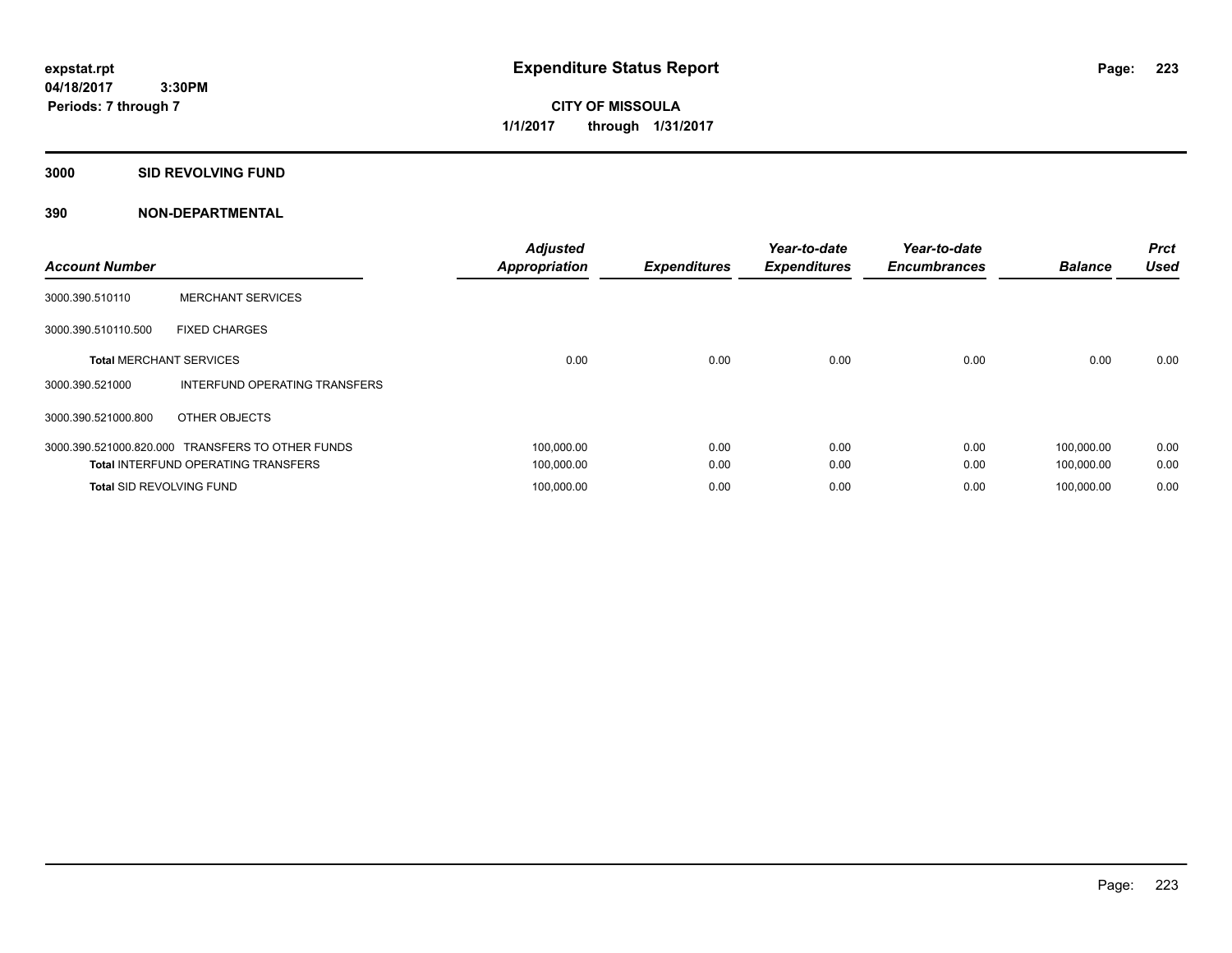**CITY OF MISSOULA 1/1/2017 through 1/31/2017**

**3005 SID REBATES**

| <b>Account Number</b>    |                          | <b>Adjusted</b><br>Appropriation | Expenditures | Year-to-date<br><b>Expenditures</b> | Year-to-date<br><b>Encumbrances</b> | <b>Balance</b> | <b>Prct</b><br>Used |
|--------------------------|--------------------------|----------------------------------|--------------|-------------------------------------|-------------------------------------|----------------|---------------------|
| 3005.390.510110          | <b>MERCHANT SERVICES</b> |                                  |              |                                     |                                     |                |                     |
| 3005.390.510110.500      | <b>FIXED CHARGES</b>     |                                  |              |                                     |                                     |                |                     |
| <b>Total SID REBATES</b> |                          | 0.00                             | 0.00         | 0.00                                | 0.00                                | 0.00           | 0.00                |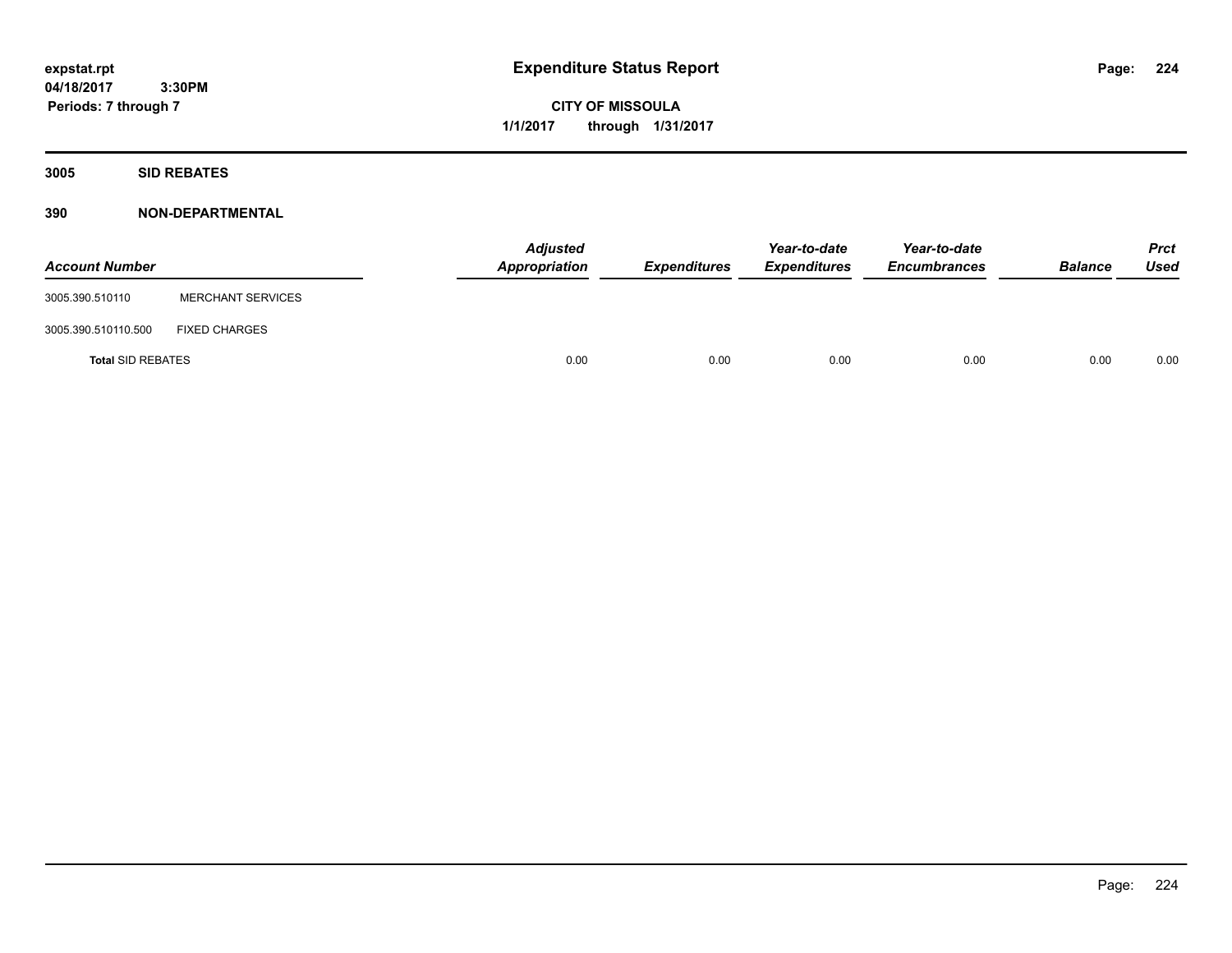**CITY OF MISSOULA 1/1/2017 through 1/31/2017**

# **3065 1998 PUBLIC SAFETY G O BONDS FUND**

**000 \*\*\* Title Not Found \*\*\***

| <b>Account Number</b>         |                         | <b>Adjusted</b><br>Appropriation | <b>Expenditures</b> | Year-to-date<br><b>Expenditures</b> | Year-to-date<br><b>Encumbrances</b> | <b>Balance</b> | <b>Prct</b><br>Used |
|-------------------------------|-------------------------|----------------------------------|---------------------|-------------------------------------|-------------------------------------|----------------|---------------------|
| 3065.000.520100               | *** Title Not Found *** |                                  |                     |                                     |                                     |                |                     |
| 3065.000.520100.800           | OTHER OBJECTS           |                                  |                     |                                     |                                     |                |                     |
| Total *** Title Not Found *** |                         | 0.00                             | 0.00                | 0.00                                | 0.00                                | 0.00           | 0.00                |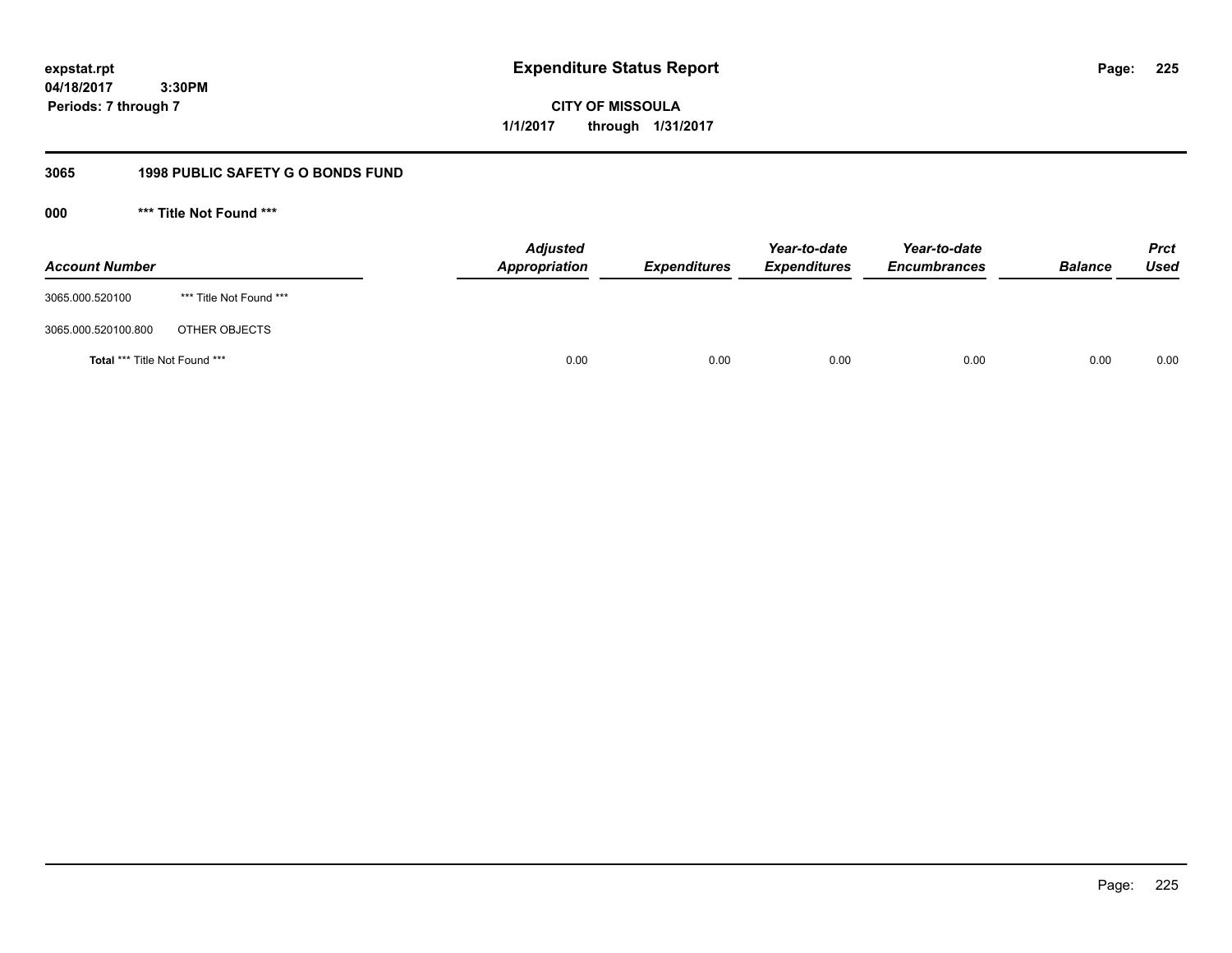**CITY OF MISSOULA 1/1/2017 through 1/31/2017**

# **3065 1998 PUBLIC SAFETY G O BONDS FUND**

| <b>Account Number</b>          |                                         | <b>Adjusted</b><br><b>Appropriation</b> | <b>Expenditures</b> | Year-to-date<br><b>Expenditures</b> | Year-to-date<br><b>Encumbrances</b> | <b>Balance</b> | <b>Prct</b><br><b>Used</b> |
|--------------------------------|-----------------------------------------|-----------------------------------------|---------------------|-------------------------------------|-------------------------------------|----------------|----------------------------|
| 3065.390.510110                | <b>MERCHANT SERVICES</b>                |                                         |                     |                                     |                                     |                |                            |
| 3065.390.510110.500            | <b>FIXED CHARGES</b>                    |                                         |                     |                                     |                                     |                |                            |
| <b>Total MERCHANT SERVICES</b> |                                         | 0.00                                    | 0.00                | 0.00                                | 0.00                                | 0.00           | 0.00                       |
|                                | Total 1998 PUBLIC SAFETY G O BONDS FUND | 0.00                                    | 0.00                | 0.00                                | 0.00                                | 0.00           | 0.00                       |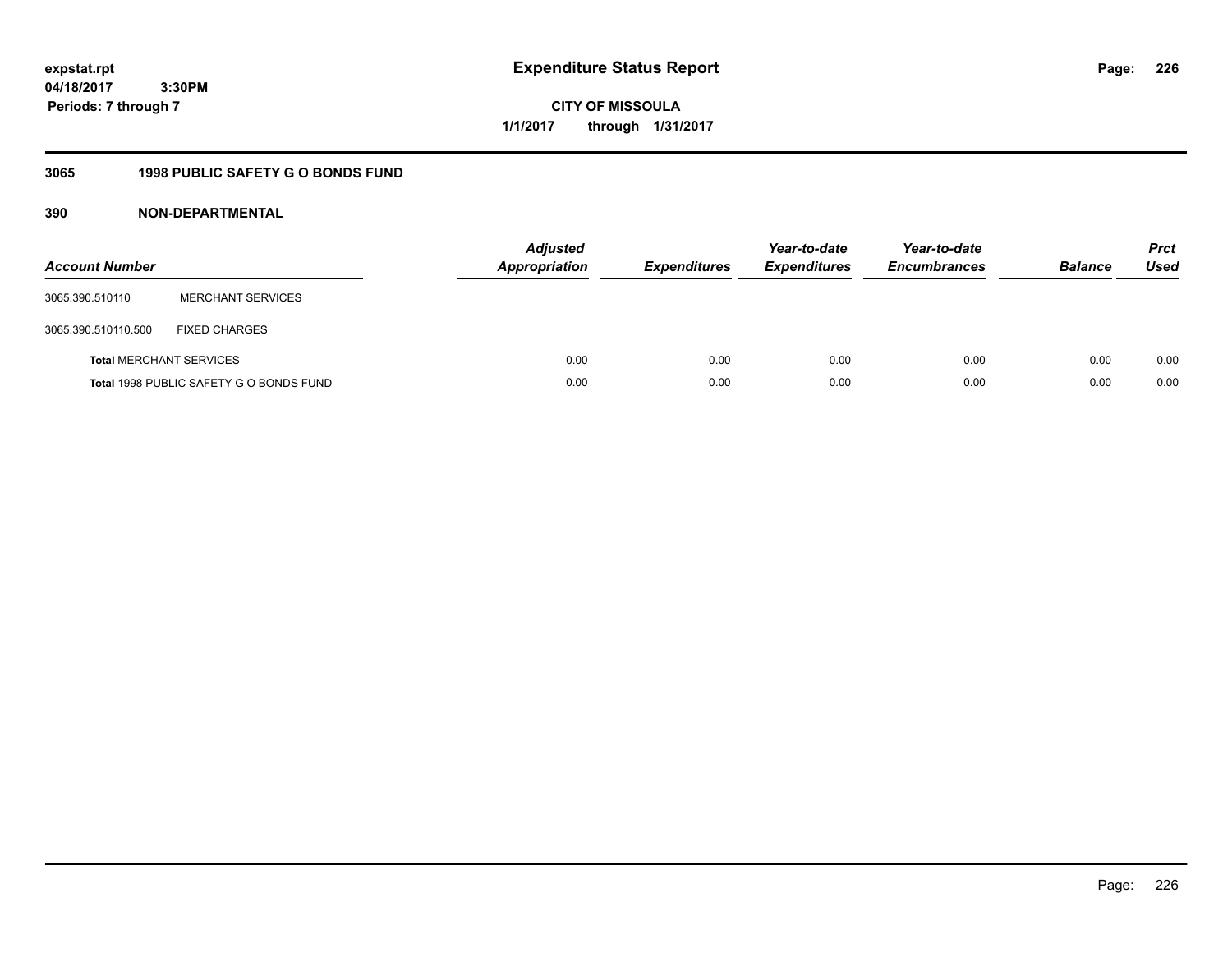# **CITY OF MISSOULA 1/1/2017 through 1/31/2017**

# **3070 1996 OPEN SPACE GO BONDS**

| <b>Account Number</b> |                                | <b>Adjusted</b><br>Appropriation | <b>Expenditures</b> | Year-to-date<br><b>Expenditures</b> | Year-to-date<br><b>Encumbrances</b> | <b>Balance</b> | <b>Prct</b><br><b>Used</b> |
|-----------------------|--------------------------------|----------------------------------|---------------------|-------------------------------------|-------------------------------------|----------------|----------------------------|
| 3070.390.490100       | <b>GO BONDS</b>                |                                  |                     |                                     |                                     |                |                            |
| 3070.390.490100.800   | OTHER OBJECTS                  |                                  |                     |                                     |                                     |                |                            |
| <b>Total GO BONDS</b> |                                | 0.00                             | 0.00                | 0.00                                | 0.00                                | 0.00           | 0.00                       |
| 3070.390.510110       | <b>MERCHANT SERVICES</b>       |                                  |                     |                                     |                                     |                |                            |
| 3070.390.510110.500   | <b>FIXED CHARGES</b>           |                                  |                     |                                     |                                     |                |                            |
|                       | <b>Total MERCHANT SERVICES</b> | 0.00                             | 0.00                | 0.00                                | 0.00                                | 0.00           | 0.00                       |
|                       | Total 1996 OPEN SPACE GO BONDS | 0.00                             | 0.00                | 0.00                                | 0.00                                | 0.00           | 0.00                       |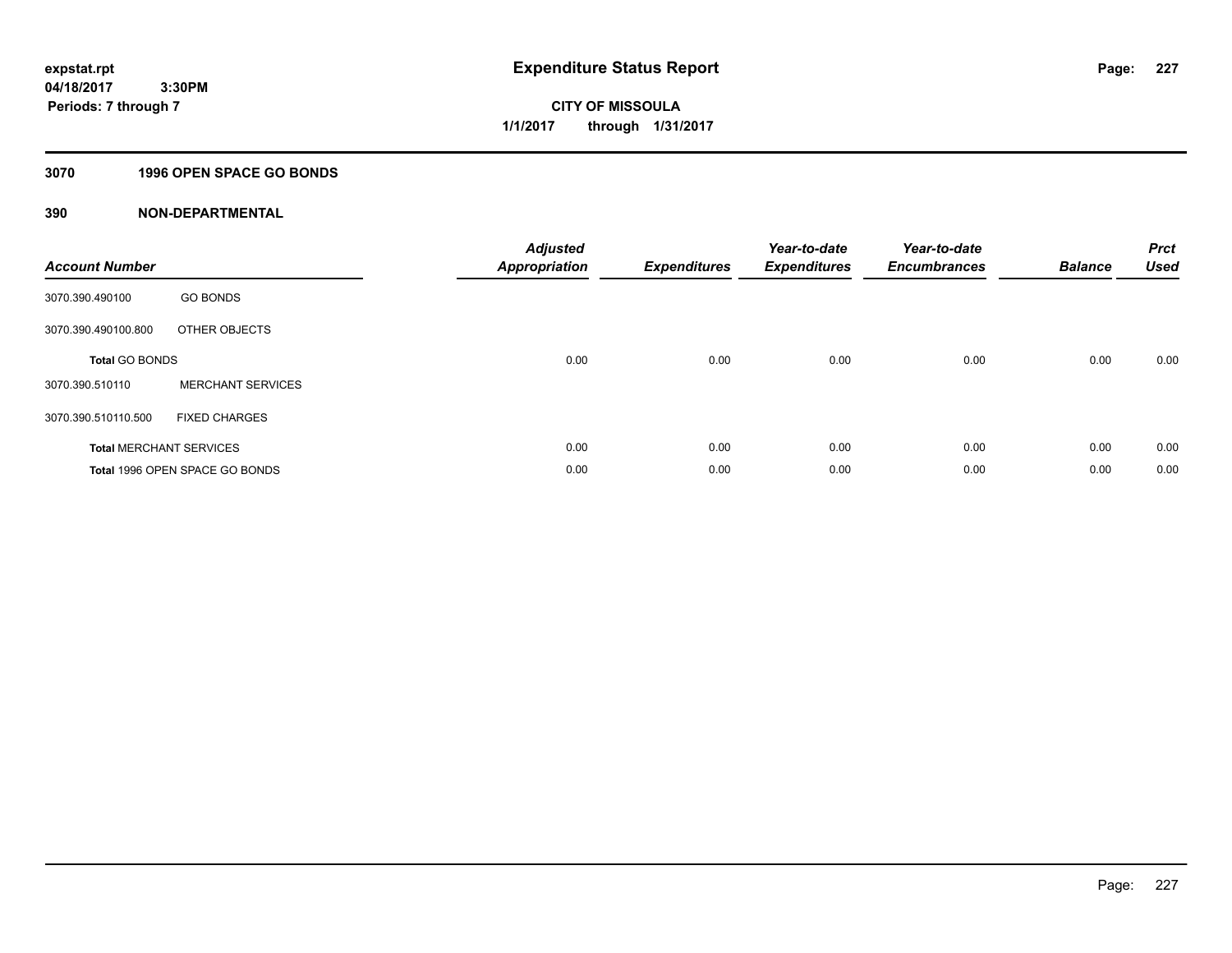**228**

**04/18/2017 3:30PM Periods: 7 through 7**

**CITY OF MISSOULA 1/1/2017 through 1/31/2017**

# **3075 1997 OPEN SPACE G O BOND FUND**

| <b>Account Number</b> |                                     | <b>Adjusted</b><br>Appropriation | <b>Expenditures</b> | Year-to-date<br><b>Expenditures</b> | Year-to-date<br><b>Encumbrances</b> | <b>Balance</b> | <b>Prct</b><br><b>Used</b> |
|-----------------------|-------------------------------------|----------------------------------|---------------------|-------------------------------------|-------------------------------------|----------------|----------------------------|
| 3075.390.490100       | <b>GO BONDS</b>                     |                                  |                     |                                     |                                     |                |                            |
| 3075.390.490100.800   | OTHER OBJECTS                       |                                  |                     |                                     |                                     |                |                            |
| <b>Total GO BONDS</b> |                                     | 0.00                             | 0.00                | 0.00                                | 0.00                                | 0.00           | 0.00                       |
| 3075.390.510110       | <b>MERCHANT SERVICES</b>            |                                  |                     |                                     |                                     |                |                            |
| 3075.390.510110.500   | <b>FIXED CHARGES</b>                |                                  |                     |                                     |                                     |                |                            |
|                       | <b>Total MERCHANT SERVICES</b>      | 0.00                             | 0.00                | 0.00                                | 0.00                                | 0.00           | 0.00                       |
|                       | Total 1997 OPEN SPACE G O BOND FUND | 0.00                             | 0.00                | 0.00                                | 0.00                                | 0.00           | 0.00                       |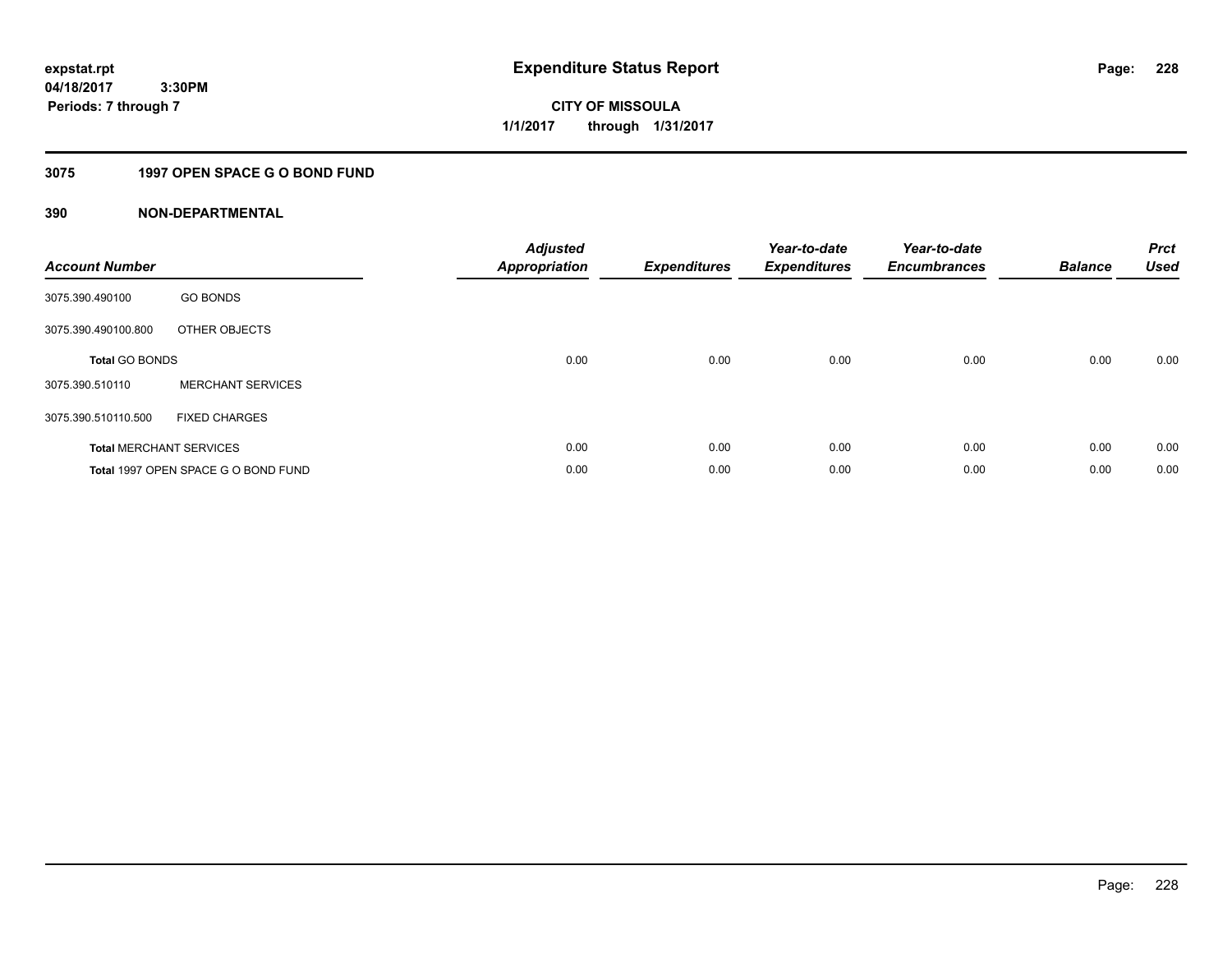**expstat.rpt Expenditure Status Report** 

**04/18/2017 3:30PM Periods: 7 through 7**

**CITY OF MISSOULA 1/1/2017 through 1/31/2017**

# **3080 1994 FIRE EQUIP/CITY HALLS REFUND BOND F**

| <b>Account Number</b>     |                                                | <b>Adjusted</b><br><b>Appropriation</b> | <b>Expenditures</b> | Year-to-date<br><b>Expenditures</b> | Year-to-date<br><b>Encumbrances</b> | <b>Balance</b> | <b>Prct</b><br><b>Used</b> |
|---------------------------|------------------------------------------------|-----------------------------------------|---------------------|-------------------------------------|-------------------------------------|----------------|----------------------------|
| 3080.390.490100           | <b>GO BONDS</b>                                |                                         |                     |                                     |                                     |                |                            |
| 3080.390.490100.600       | <b>DEBT SERVICE</b>                            |                                         |                     |                                     |                                     |                |                            |
| <b>Total DEBT SERVICE</b> |                                                | 0.00                                    | 0.00                | 0.00                                | 0.00                                | 0.00           | 0.00                       |
| 3080.390.490100.800       | OTHER OBJECTS                                  |                                         |                     |                                     |                                     |                |                            |
| <b>Total GO BONDS</b>     |                                                | 0.00                                    | 0.00                | 0.00                                | 0.00                                | 0.00           | 0.00                       |
| 3080.390.510110           | <b>MERCHANT SERVICES</b>                       |                                         |                     |                                     |                                     |                |                            |
| 3080.390.510110.500       | <b>FIXED CHARGES</b>                           |                                         |                     |                                     |                                     |                |                            |
|                           | <b>Total MERCHANT SERVICES</b>                 | 0.00                                    | 0.00                | 0.00                                | 0.00                                | 0.00           | 0.00                       |
|                           | Total 1994 FIRE EQUIP/CITY HALLS REFUND BOND F | 0.00                                    | 0.00                | 0.00                                | 0.00                                | 0.00           | 0.00                       |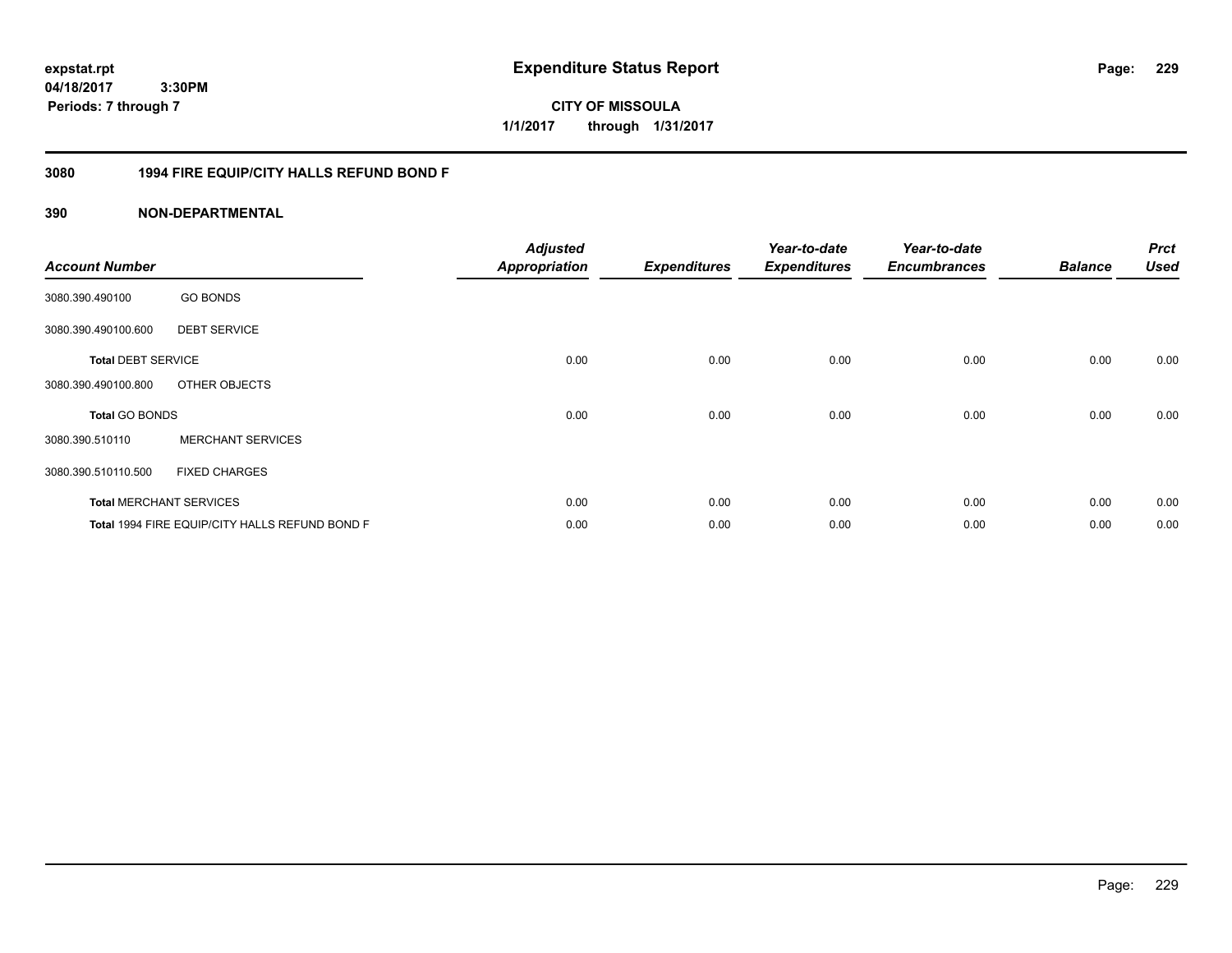**230**

**04/18/2017 3:30PM Periods: 7 through 7**

**CITY OF MISSOULA 1/1/2017 through 1/31/2017**

# **3085 1993 FIRE STATION G O BOND FUND**

| <b>Account Number</b>          |                                       | <b>Adjusted</b><br><b>Appropriation</b> | <b>Expenditures</b> | Year-to-date<br><b>Expenditures</b> | Year-to-date<br><b>Encumbrances</b> | <b>Balance</b> | <b>Prct</b><br><b>Used</b> |
|--------------------------------|---------------------------------------|-----------------------------------------|---------------------|-------------------------------------|-------------------------------------|----------------|----------------------------|
| 3085.390.490100                | <b>GO BONDS</b>                       |                                         |                     |                                     |                                     |                |                            |
| 3085.390.490100.800            | OTHER OBJECTS                         |                                         |                     |                                     |                                     |                |                            |
| <b>Total GO BONDS</b>          |                                       | 0.00                                    | 0.00                | 0.00                                | 0.00                                | 0.00           | 0.00                       |
| 3085.390.510110                | <b>MERCHANT SERVICES</b>              |                                         |                     |                                     |                                     |                |                            |
| 3085.390.510110.500            | <b>FIXED CHARGES</b>                  |                                         |                     |                                     |                                     |                |                            |
| <b>Total MERCHANT SERVICES</b> |                                       | 0.00                                    | 0.00                | 0.00                                | 0.00                                | 0.00           | 0.00                       |
|                                | Total 1993 FIRE STATION G O BOND FUND | 0.00                                    | 0.00                | 0.00                                | 0.00                                | 0.00           | 0.00                       |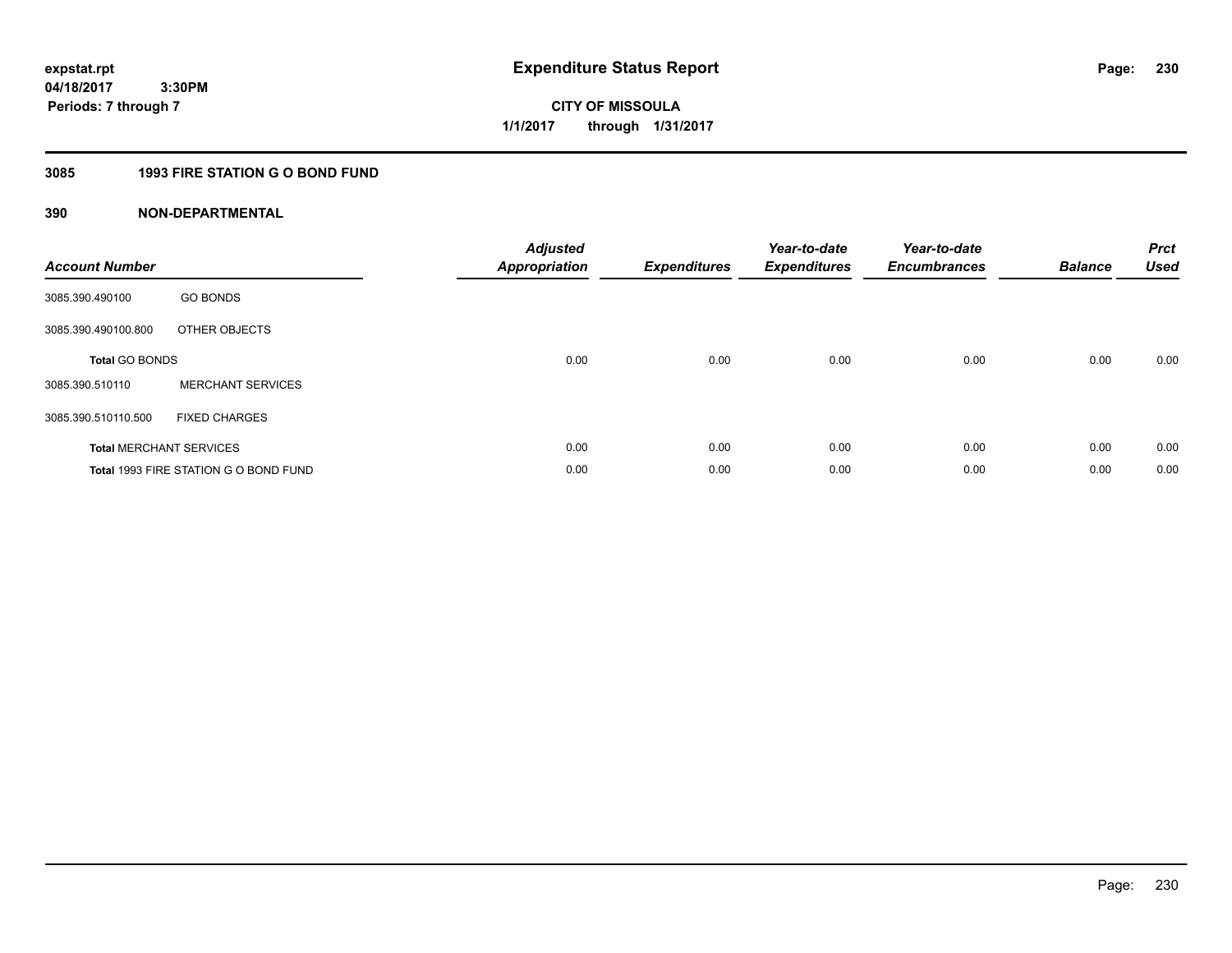**CITY OF MISSOULA 1/1/2017 through 1/31/2017**

# **3090 2004 AQUATICS BOND**

| <b>Account Number</b>          |                          | <b>Adjusted</b><br><b>Appropriation</b> | <b>Expenditures</b> | Year-to-date<br><b>Expenditures</b> | Year-to-date<br><b>Encumbrances</b> | <b>Balance</b> | <b>Prct</b><br><b>Used</b> |
|--------------------------------|--------------------------|-----------------------------------------|---------------------|-------------------------------------|-------------------------------------|----------------|----------------------------|
| 3090.390.490100                | <b>GO BONDS</b>          |                                         |                     |                                     |                                     |                |                            |
| 3090.390.490100.600            | <b>DEBT SERVICE</b>      |                                         |                     |                                     |                                     |                |                            |
| <b>Total DEBT SERVICE</b>      |                          | 0.00                                    | 0.00                | 0.00                                | 0.00                                | 0.00           | 0.00                       |
| 3090.390.490100.800            | OTHER OBJECTS            |                                         |                     |                                     |                                     |                |                            |
| <b>Total GO BONDS</b>          |                          | 0.00                                    | 0.00                | 0.00                                | 0.00                                | 0.00           | 0.00                       |
| 3090.390.510110                | <b>MERCHANT SERVICES</b> |                                         |                     |                                     |                                     |                |                            |
| 3090.390.510110.500            | <b>FIXED CHARGES</b>     |                                         |                     |                                     |                                     |                |                            |
| <b>Total MERCHANT SERVICES</b> |                          | 0.00                                    | 0.00                | 0.00                                | 0.00                                | 0.00           | 0.00                       |
| Total 2004 AQUATICS BOND       |                          | 0.00                                    | 0.00                | 0.00                                | 0.00                                | 0.00           | 0.00                       |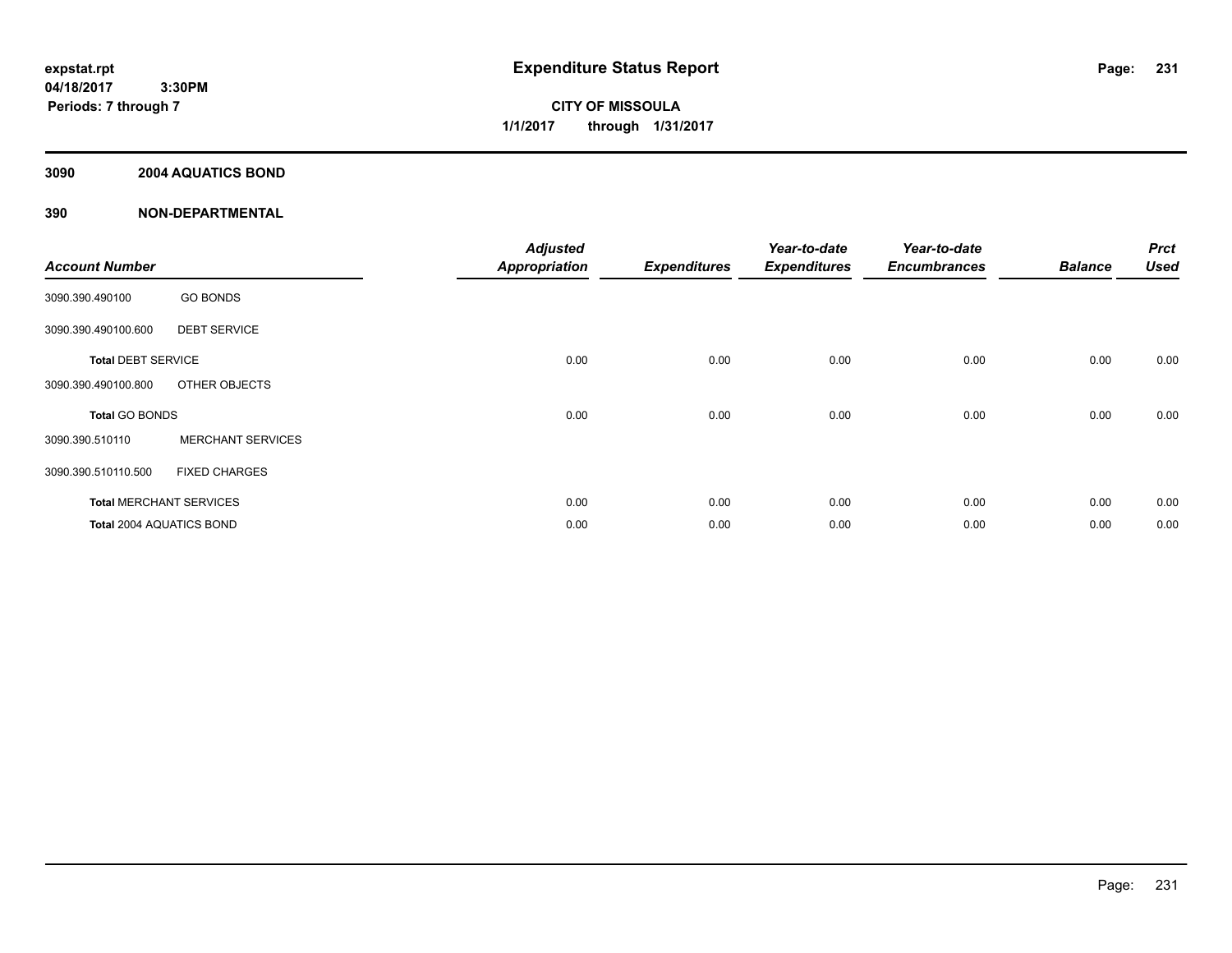**expstat.rpt Expenditure Status Report** 

**04/18/2017 3:30PM Periods: 7 through 7**

**CITY OF MISSOULA 1/1/2017 through 1/31/2017**

# **3091 SERIES 2012A AQUATICS REFUNDING BOND**

|                                                           | <b>Adjusted</b>      |                     | Year-to-date        | Year-to-date        |                | <b>Prct</b> |
|-----------------------------------------------------------|----------------------|---------------------|---------------------|---------------------|----------------|-------------|
| <b>Account Number</b>                                     | <b>Appropriation</b> | <b>Expenditures</b> | <b>Expenditures</b> | <b>Encumbrances</b> | <b>Balance</b> | <b>Used</b> |
| <b>GO BONDS</b><br>3091.390.490100                        |                      |                     |                     |                     |                |             |
| <b>DEBT SERVICE</b><br>3091.390.490100.600                |                      |                     |                     |                     |                |             |
| 3091.390.490100.610.000<br>PRINCIPAL                      | 515,000.00           | 0.00                | 0.00                | 0.00                | 515,000.00     | 0.00        |
| 3091.390.490100.620.000<br><b>INTEREST / SERVICE FEES</b> | 78,435.00            | 0.00                | 39,567.50           | 0.00                | 38,867.50      | 50.45       |
| <b>Total DEBT SERVICE</b>                                 | 593,435.00           | 0.00                | 39,567.50           | 0.00                | 553,867.50     | 6.67        |
| OTHER OBJECTS<br>3091.390.490100.800                      |                      |                     |                     |                     |                |             |
| <b>Total OTHER OBJECTS</b>                                | 0.00                 | 0.00                | 0.00                | 0.00                | 0.00           | 0.00        |
| <b>Total GO BONDS</b>                                     | 593,435.00           | 0.00                | 39,567.50           | 0.00                | 553,867.50     | 6.67        |
| <b>MERCHANT SERVICES</b><br>3091.390.510110               |                      |                     |                     |                     |                |             |
| <b>FIXED CHARGES</b><br>3091.390.510110.500               |                      |                     |                     |                     |                |             |
| MERCHANT SERVICE FEES<br>3091.390.510110.550.000          | 350.00               | 0.00                | 0.00                | 0.00                | 350.00         | 0.00        |
| <b>Total MERCHANT SERVICES</b>                            | 350.00               | 0.00                | 0.00                | 0.00                | 350.00         | 0.00        |
| Total SERIES 2012A AQUATICS REFUNDING BOND                | 593,785.00           | 0.00                | 39,567.50           | 0.00                | 554,217.50     | 6.66        |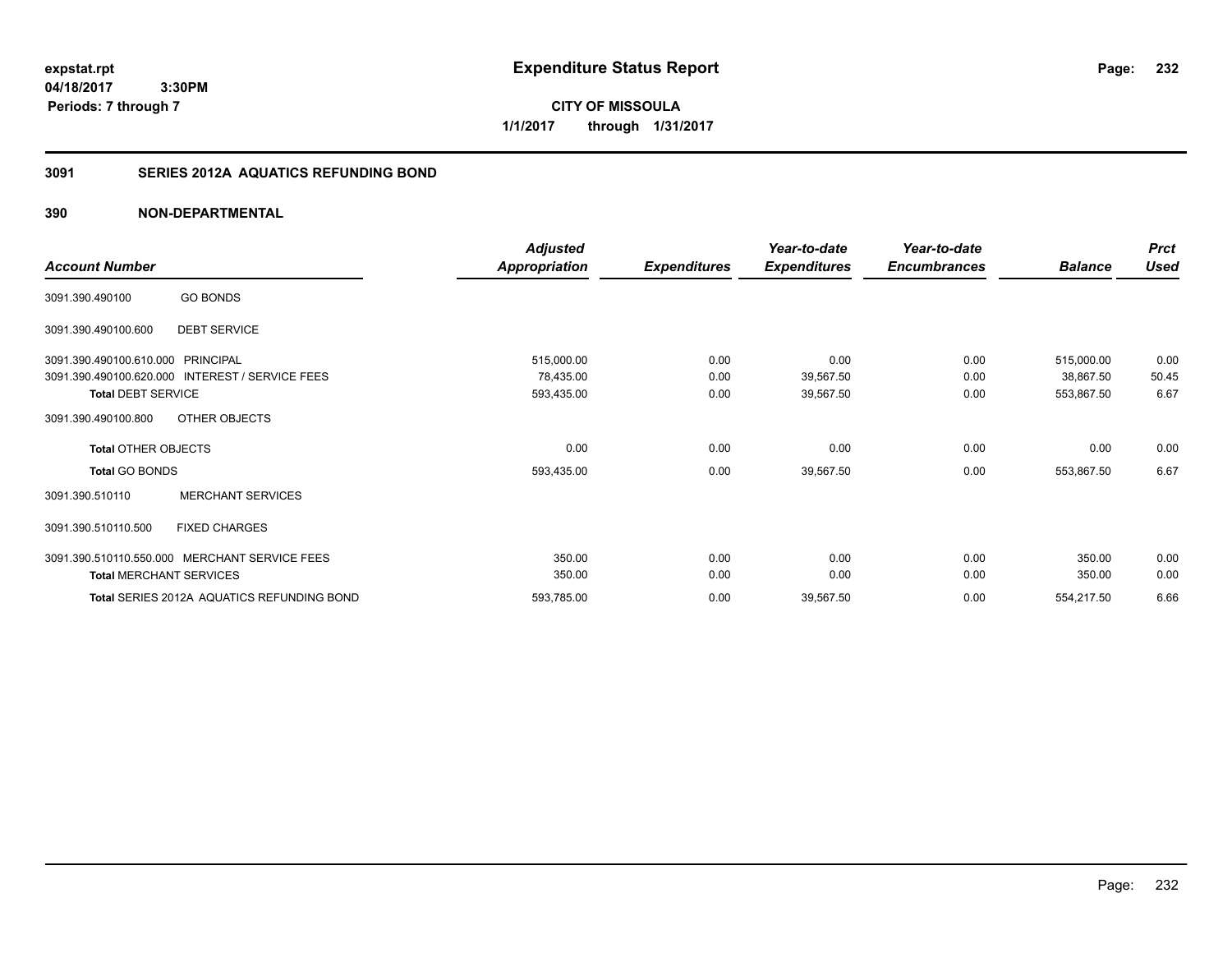**CITY OF MISSOULA 1/1/2017 through 1/31/2017**

# **3092 Series 2013A GO REFUNDING BONDS**

|                                   |                                                 | Adjusted             |                     | Year-to-date        | Year-to-date        |                | <b>Prct</b> |
|-----------------------------------|-------------------------------------------------|----------------------|---------------------|---------------------|---------------------|----------------|-------------|
| <b>Account Number</b>             |                                                 | <b>Appropriation</b> | <b>Expenditures</b> | <b>Expenditures</b> | <b>Encumbrances</b> | <b>Balance</b> | <b>Used</b> |
| 3092.390.490100                   | <b>GO BONDS</b>                                 |                      |                     |                     |                     |                |             |
| 3092.390.490100.600               | <b>DEBT SERVICE</b>                             |                      |                     |                     |                     |                |             |
| 3092.390.490100.610.000 PRINCIPAL |                                                 | 575,000.00           | 0.00                | 0.00                | 0.00                | 575,000.00     | 0.00        |
|                                   | 3092.390.490100.620.000 INTEREST / SERVICE FEES | 95,120.00            | 350.00              | 47,910.00           | 0.00                | 47,210.00      | 50.37       |
| <b>Total GO BONDS</b>             |                                                 | 670,120.00           | 350.00              | 47,910.00           | 0.00                | 622,210.00     | 7.15        |
| 3092.390.510110                   | <b>MERCHANT SERVICES</b>                        |                      |                     |                     |                     |                |             |
| 3092.390.510110.500               | <b>FIXED CHARGES</b>                            |                      |                     |                     |                     |                |             |
|                                   | 3092.390.510110.550.000 MERCHANT SERVICE FEES   | 350.00               | 0.00                | 0.00                | 0.00                | 350.00         | 0.00        |
| <b>Total MERCHANT SERVICES</b>    |                                                 | 350.00               | 0.00                | 0.00                | 0.00                | 350.00         | 0.00        |
| 3092.390.521000                   | INTERFUND OPERATING TRANSFERS                   |                      |                     |                     |                     |                |             |
| 3092.390.521000.800               | OTHER OBJECTS                                   |                      |                     |                     |                     |                |             |
|                                   | <b>Total INTERFUND OPERATING TRANSFERS</b>      | 0.00                 | 0.00                | 0.00                | 0.00                | 0.00           | 0.00        |
|                                   | Total Series 2013A GO REFUNDING BONDS           | 670,470.00           | 350.00              | 47,910.00           | 0.00                | 622,560.00     | 7.15        |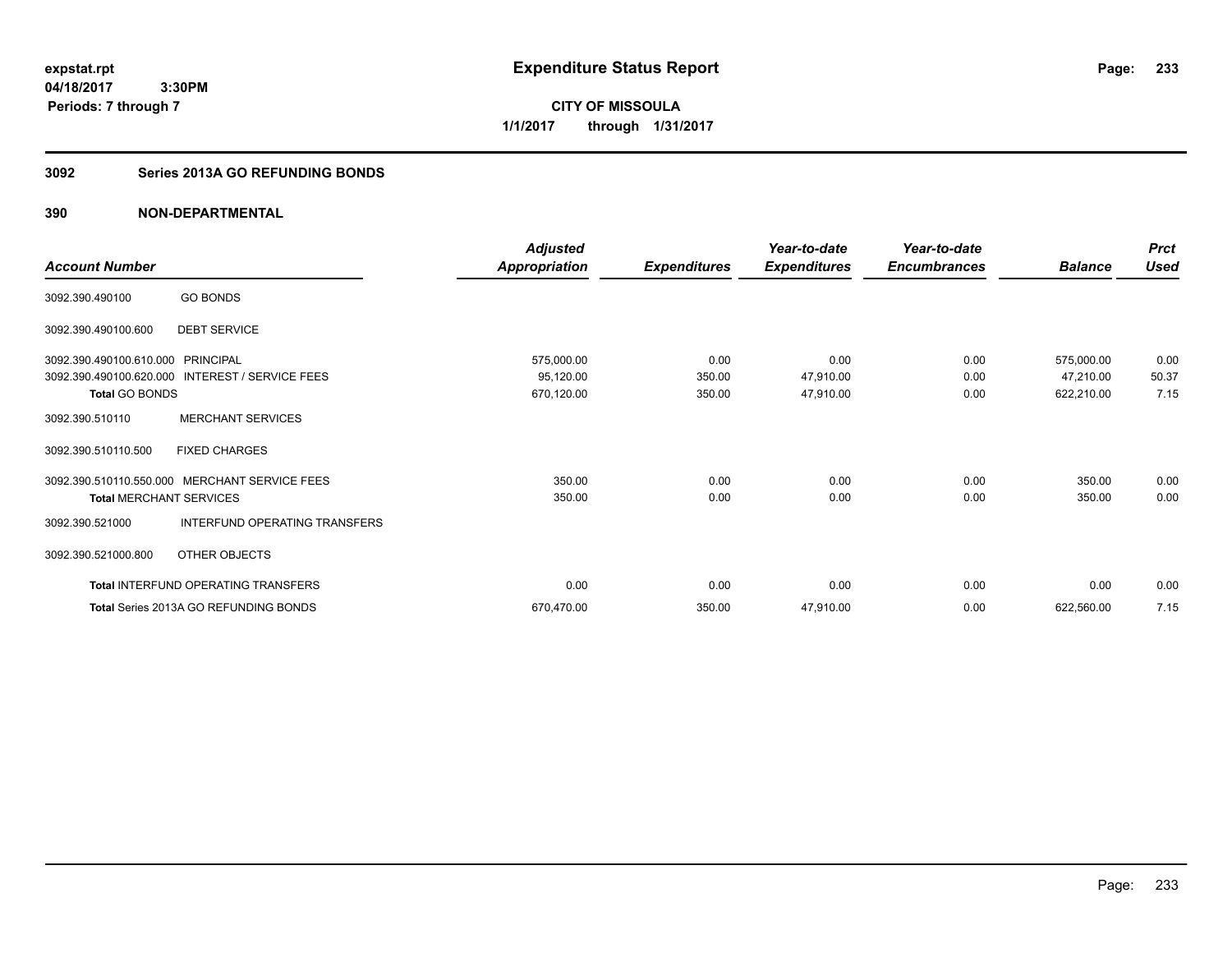**expstat.rpt Expenditure Status Report** 

**04/18/2017 3:30PM Periods: 7 through 7**

**CITY OF MISSOULA 1/1/2017 through 1/31/2017**

### **3095 2004 REFUNDING BONDS DEBT SERVICE**

| <b>Account Number</b> |                                                | <b>Adjusted</b><br>Appropriation | <b>Expenditures</b> | Year-to-date<br><b>Expenditures</b> | Year-to-date<br><b>Encumbrances</b> | <b>Balance</b> | <b>Prct</b><br><b>Used</b> |
|-----------------------|------------------------------------------------|----------------------------------|---------------------|-------------------------------------|-------------------------------------|----------------|----------------------------|
| 3095.390.490100       | <b>GO BONDS</b>                                |                                  |                     |                                     |                                     |                |                            |
| 3095.390.490100.600   | <b>DEBT SERVICE</b>                            |                                  |                     |                                     |                                     |                |                            |
| <b>Total GO BONDS</b> |                                                | 0.00                             | 0.00                | 0.00                                | 0.00                                | 0.00           | 0.00                       |
| 3095.390.510110       | <b>MERCHANT SERVICES</b>                       |                                  |                     |                                     |                                     |                |                            |
| 3095.390.510110.500   | <b>FIXED CHARGES</b>                           |                                  |                     |                                     |                                     |                |                            |
|                       | <b>Total MERCHANT SERVICES</b>                 | 0.00                             | 0.00                | 0.00                                | 0.00                                | 0.00           | 0.00                       |
|                       | <b>Total 2004 REFUNDING BONDS DEBT SERVICE</b> | 0.00                             | 0.00                | 0.00                                | 0.00                                | 0.00           | 0.00                       |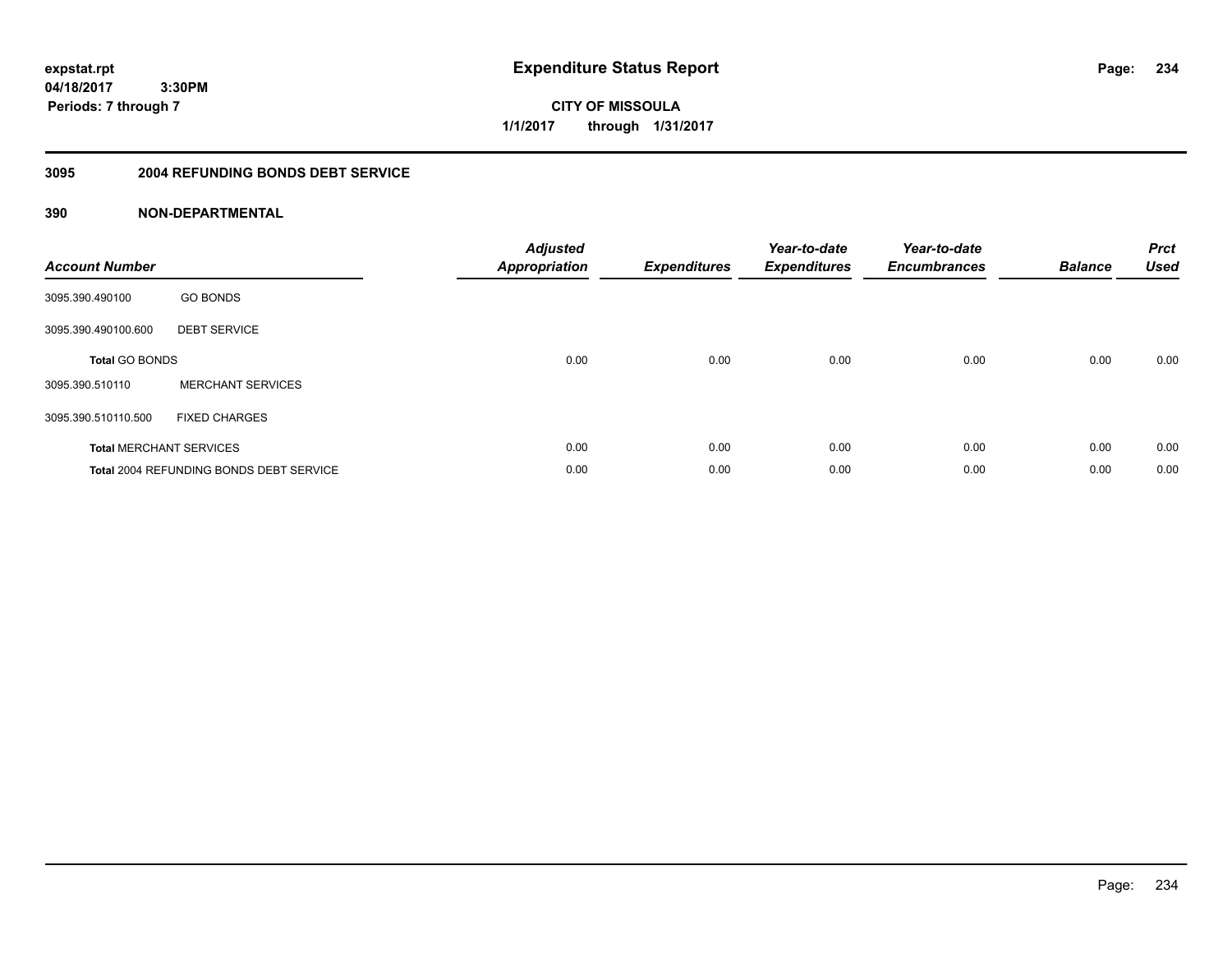# **CITY OF MISSOULA 1/1/2017 through 1/31/2017**

### **3096 NEW FIRE STATION GO BOND**

|                                                 | <b>Adjusted</b>      |                     | Year-to-date        | Year-to-date        |                | <b>Prct</b> |
|-------------------------------------------------|----------------------|---------------------|---------------------|---------------------|----------------|-------------|
| <b>Account Number</b>                           | <b>Appropriation</b> | <b>Expenditures</b> | <b>Expenditures</b> | <b>Encumbrances</b> | <b>Balance</b> | <b>Used</b> |
| <b>GO BONDS</b><br>3096.390.490100              |                      |                     |                     |                     |                |             |
| <b>DEBT SERVICE</b><br>3096.390.490100.600      |                      |                     |                     |                     |                |             |
| 3096.390.490100.620.000 INTEREST / SERVICE FEES | 0.00                 | 0.00                | 350.00              | 0.00                | $-350.00$      | 0.00        |
| <b>Total DEBT SERVICE</b>                       | 0.00                 | 0.00                | 350.00              | 0.00                | $-350.00$      | 0.00        |
| OTHER OBJECTS<br>3096.390.490100.800            |                      |                     |                     |                     |                |             |
| <b>Total OTHER OBJECTS</b>                      | 0.00                 | 0.00                | 0.00                | 0.00                | 0.00           | 0.00        |
| <b>Total GO BONDS</b>                           | 0.00                 | 0.00                | 350.00              | 0.00                | $-350.00$      | 0.00        |
| <b>MERCHANT SERVICES</b><br>3096.390.510110     |                      |                     |                     |                     |                |             |
| 3096.390.510110.500<br><b>FIXED CHARGES</b>     |                      |                     |                     |                     |                |             |
| <b>Total MERCHANT SERVICES</b>                  | 0.00                 | 0.00                | 0.00                | 0.00                | 0.00           | 0.00        |
| <b>Total NEW FIRE STATION GO BOND</b>           | 0.00                 | 0.00                | 350.00              | 0.00                | $-350.00$      | 0.00        |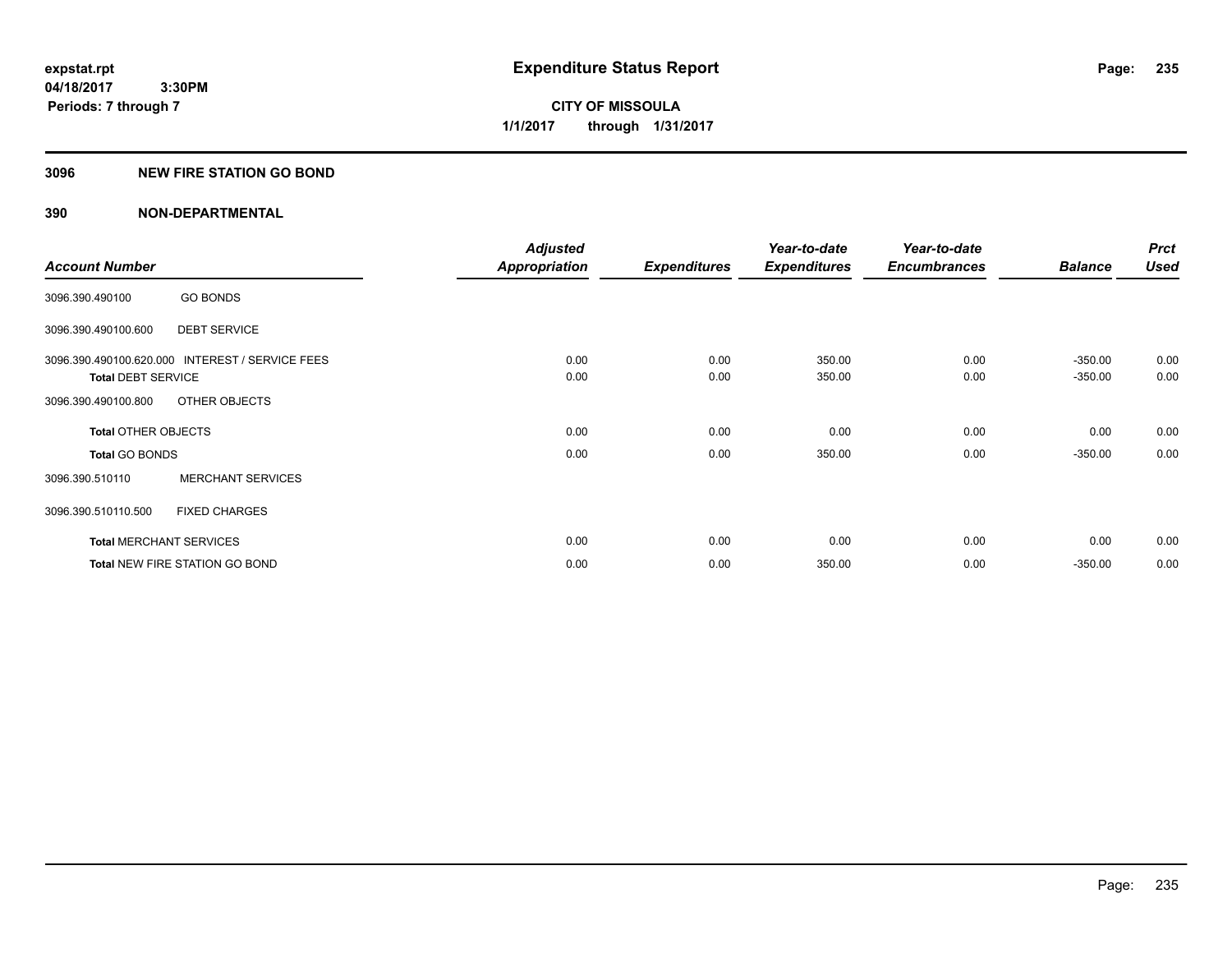**CITY OF MISSOULA 1/1/2017 through 1/31/2017**

### **3097 2007 REFUNDING BONDS**

| <b>Account Number</b>      |                                | <b>Adjusted</b><br><b>Appropriation</b> | <b>Expenditures</b> | Year-to-date<br><b>Expenditures</b> | Year-to-date<br><b>Encumbrances</b> | <b>Balance</b> | <b>Prct</b><br><b>Used</b> |
|----------------------------|--------------------------------|-----------------------------------------|---------------------|-------------------------------------|-------------------------------------|----------------|----------------------------|
| 3097.390.490100            | <b>GO BONDS</b>                |                                         |                     |                                     |                                     |                |                            |
| 3097.390.490100.600        | <b>DEBT SERVICE</b>            |                                         |                     |                                     |                                     |                |                            |
| <b>Total GO BONDS</b>      |                                | 0.00                                    | 0.00                | 0.00                                | 0.00                                | 0.00           | 0.00                       |
| 3097.390.490500            | <b>DEBT PAYMENTS</b>           |                                         |                     |                                     |                                     |                |                            |
| 3097.390.490500.500        | <b>FIXED CHARGES</b>           |                                         |                     |                                     |                                     |                |                            |
| <b>Total DEBT PAYMENTS</b> |                                | 0.00                                    | 0.00                | 0.00                                | 0.00                                | 0.00           | 0.00                       |
| 3097.390.510110            | <b>MERCHANT SERVICES</b>       |                                         |                     |                                     |                                     |                |                            |
| 3097.390.510110.500        | <b>FIXED CHARGES</b>           |                                         |                     |                                     |                                     |                |                            |
|                            | <b>Total MERCHANT SERVICES</b> | 0.00                                    | 0.00                | 0.00                                | 0.00                                | 0.00           | 0.00                       |
|                            | Total 2007 REFUNDING BONDS     | 0.00                                    | 0.00                | 0.00                                | 0.00                                | 0.00           | 0.00                       |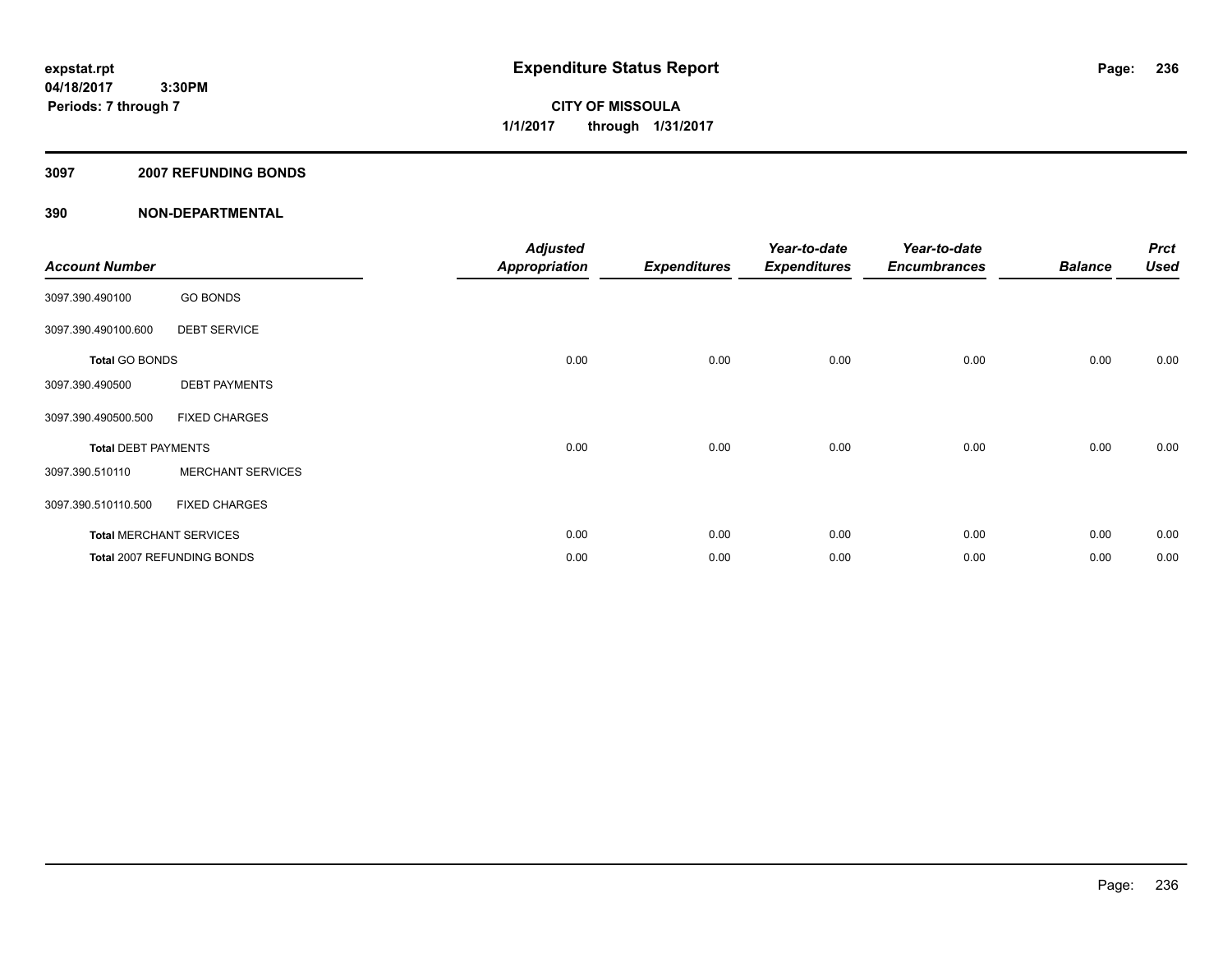**CITY OF MISSOULA 1/1/2017 through 1/31/2017**

# **3100 SIDEWALK & CURB WARRANTS FUND**

| <b>Account Number</b>          |                                                | <b>Adjusted</b><br><b>Appropriation</b> | <b>Expenditures</b> | Year-to-date<br><b>Expenditures</b> | Year-to-date<br><b>Encumbrances</b> | <b>Balance</b> | <b>Prct</b><br><b>Used</b> |
|--------------------------------|------------------------------------------------|-----------------------------------------|---------------------|-------------------------------------|-------------------------------------|----------------|----------------------------|
| 3100.390.490300                | SPECIAL IMPROVEMENTS BONDS                     |                                         |                     |                                     |                                     |                |                            |
| 3100.390.490300.600            | <b>DEBT SERVICE</b>                            |                                         |                     |                                     |                                     |                |                            |
|                                | <b>Total SPECIAL IMPROVEMENTS BONDS</b>        | 0.00                                    | 0.00                | 0.00                                | 0.00                                | 0.00           | 0.00                       |
| 3100.390.510110                | <b>MERCHANT SERVICES</b>                       |                                         |                     |                                     |                                     |                |                            |
| 3100.390.510110.500            | <b>FIXED CHARGES</b>                           |                                         |                     |                                     |                                     |                |                            |
| <b>Total MERCHANT SERVICES</b> |                                                | 0.00                                    | 0.00                | 0.00                                | 0.00                                | 0.00           | 0.00                       |
| 3100.390.521000                | INTERFUND OPERATING TRANSFERS                  |                                         |                     |                                     |                                     |                |                            |
| 3100.390.521000.800            | OTHER OBJECTS                                  |                                         |                     |                                     |                                     |                |                            |
|                                | Total INTERFUND OPERATING TRANSFERS            | 0.00                                    | 0.00                | 0.00                                | 0.00                                | 0.00           | 0.00                       |
|                                | <b>Total SIDEWALK &amp; CURB WARRANTS FUND</b> | 0.00                                    | 0.00                | 0.00                                | 0.00                                | 0.00           | 0.00                       |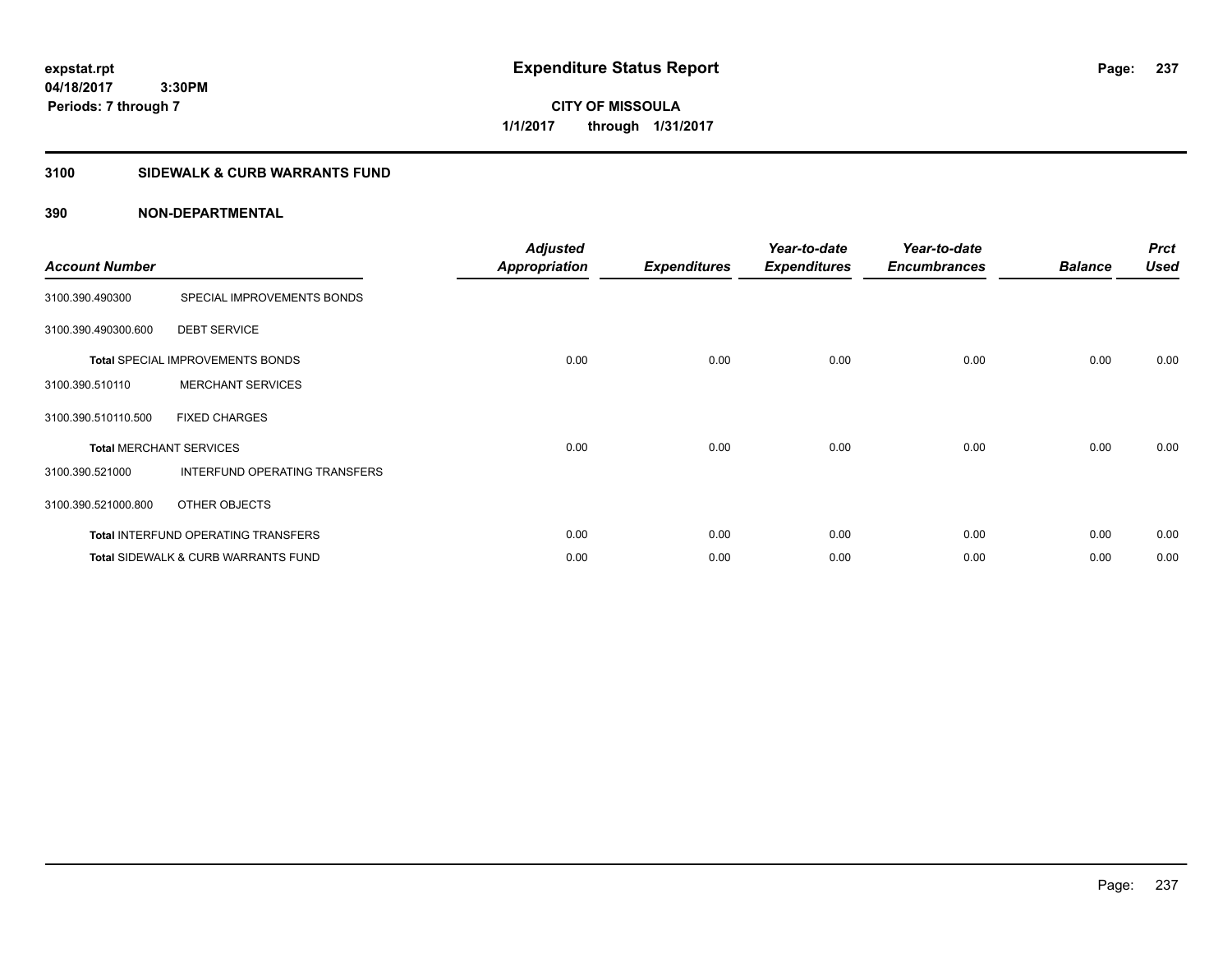**CITY OF MISSOULA 1/1/2017 through 1/31/2017**

# **3200 FY99 SIDEWALK & CURB DEBT SERVICE FUND**

| <b>Account Number</b>     |                                              | <b>Adjusted</b><br>Appropriation | <b>Expenditures</b> | Year-to-date<br><b>Expenditures</b> | Year-to-date<br><b>Encumbrances</b> | <b>Balance</b> | <b>Prct</b><br><b>Used</b> |
|---------------------------|----------------------------------------------|----------------------------------|---------------------|-------------------------------------|-------------------------------------|----------------|----------------------------|
| 3200.390.490300           | SPECIAL IMPROVEMENTS BONDS                   |                                  |                     |                                     |                                     |                |                            |
| 3200.390.490300.600       | <b>DEBT SERVICE</b>                          |                                  |                     |                                     |                                     |                |                            |
|                           | Total SPECIAL IMPROVEMENTS BONDS             | 0.00                             | 0.00                | 0.00                                | 0.00                                | 0.00           | 0.00                       |
| 3200.390.510100           | SPECIAL ASSESSMENTS                          |                                  |                     |                                     |                                     |                |                            |
| 3200.390.510100.600       | <b>DEBT SERVICE</b>                          |                                  |                     |                                     |                                     |                |                            |
| <b>Total DEBT SERVICE</b> |                                              | 0.00                             | 0.00                | 0.00                                | 0.00                                | 0.00           | 0.00                       |
| 3200.390.510100.800       | OTHER OBJECTS                                |                                  |                     |                                     |                                     |                |                            |
|                           | <b>Total SPECIAL ASSESSMENTS</b>             | 0.00                             | 0.00                | 0.00                                | 0.00                                | 0.00           | 0.00                       |
| 3200.390.510110           | <b>MERCHANT SERVICES</b>                     |                                  |                     |                                     |                                     |                |                            |
| 3200.390.510110.500       | <b>FIXED CHARGES</b>                         |                                  |                     |                                     |                                     |                |                            |
|                           | <b>Total MERCHANT SERVICES</b>               | 0.00                             | 0.00                | 0.00                                | 0.00                                | 0.00           | 0.00                       |
|                           | Total FY99 SIDEWALK & CURB DEBT SERVICE FUND | 0.00                             | 0.00                | 0.00                                | 0.00                                | 0.00           | 0.00                       |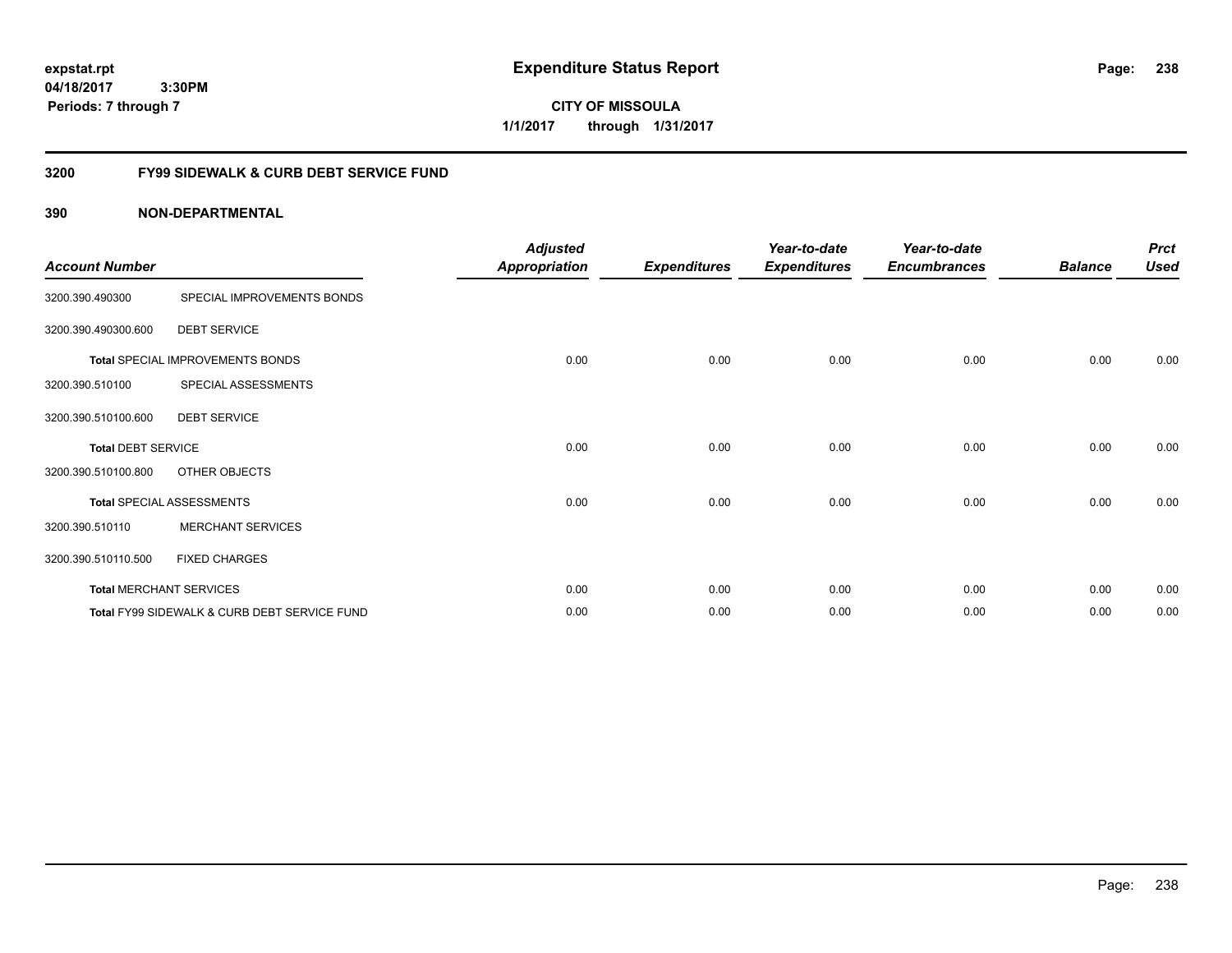**CITY OF MISSOULA 1/1/2017 through 1/31/2017**

# **3300 FY00 SIDEWALK & CURB DEBT SERVICE FUND**

| <b>Account Number</b> |                                              | <b>Adjusted</b><br><b>Appropriation</b> | <b>Expenditures</b> | Year-to-date<br><b>Expenditures</b> | Year-to-date<br><b>Encumbrances</b> | <b>Balance</b> | <b>Prct</b><br><b>Used</b> |
|-----------------------|----------------------------------------------|-----------------------------------------|---------------------|-------------------------------------|-------------------------------------|----------------|----------------------------|
| 3300.390.510100       | SPECIAL ASSESSMENTS                          |                                         |                     |                                     |                                     |                |                            |
| 3300.390.510100.600   | <b>DEBT SERVICE</b>                          |                                         |                     |                                     |                                     |                |                            |
|                       | <b>Total SPECIAL ASSESSMENTS</b>             | 0.00                                    | 0.00                | 0.00                                | 0.00                                | 0.00           | 0.00                       |
| 3300.390.510110       | <b>MERCHANT SERVICES</b>                     |                                         |                     |                                     |                                     |                |                            |
| 3300.390.510110.500   | <b>FIXED CHARGES</b>                         |                                         |                     |                                     |                                     |                |                            |
|                       | <b>Total MERCHANT SERVICES</b>               | 0.00                                    | 0.00                | 0.00                                | 0.00                                | 0.00           | 0.00                       |
|                       | Total FY00 SIDEWALK & CURB DEBT SERVICE FUND | 0.00                                    | 0.00                | 0.00                                | 0.00                                | 0.00           | 0.00                       |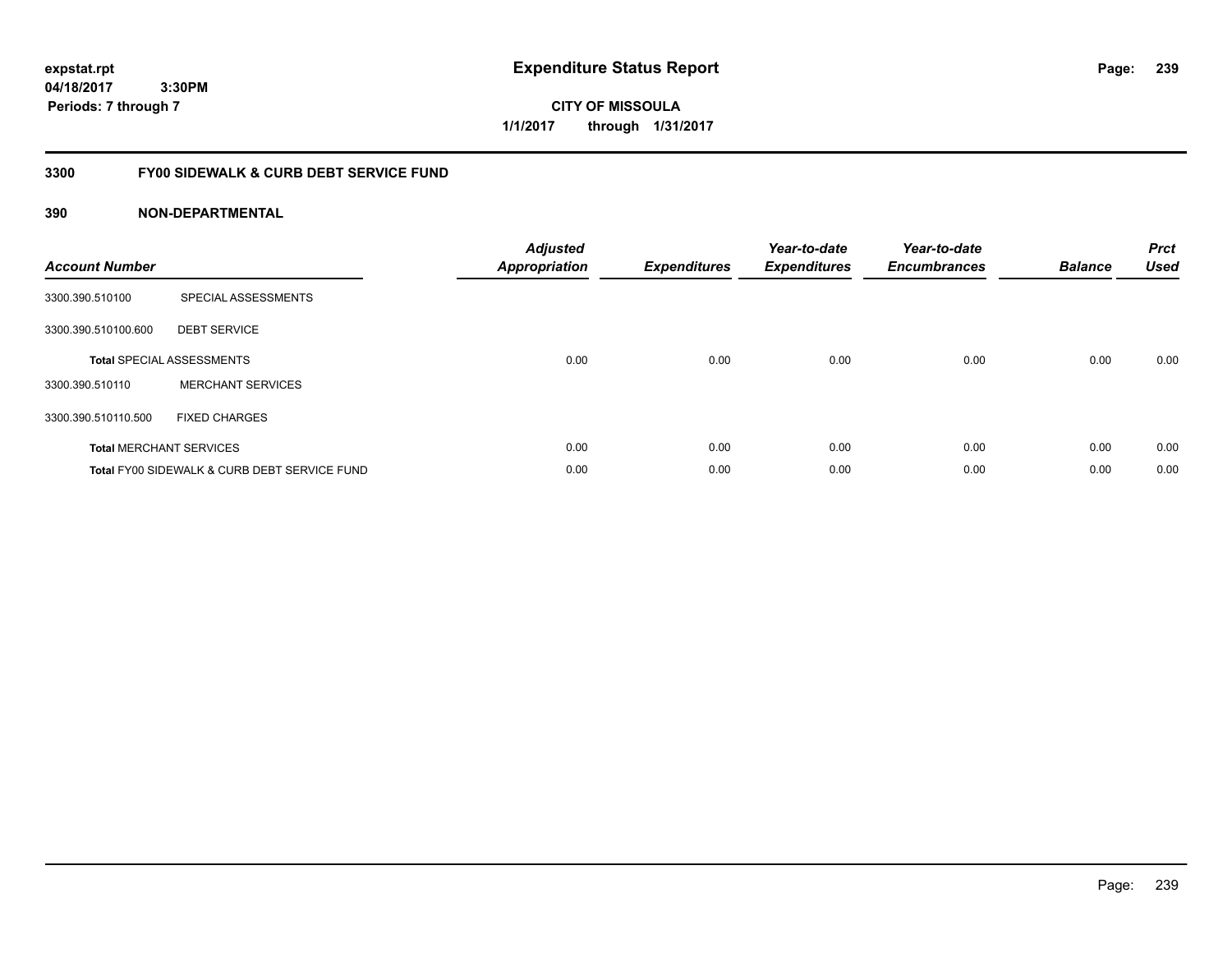**CITY OF MISSOULA 1/1/2017 through 1/31/2017**

**3305 JUDGMENT LEVIES**

| <b>Account Number</b>        |                           | <b>Adjusted</b><br><b>Appropriation</b> | <b>Expenditures</b> | Year-to-date<br><b>Expenditures</b> | Year-to-date<br><b>Encumbrances</b> | <b>Balance</b> | <b>Prct</b><br><b>Used</b> |
|------------------------------|---------------------------|-----------------------------------------|---------------------|-------------------------------------|-------------------------------------|----------------|----------------------------|
| 3305.390.490550              | <b>JUDGMENT LEVY DEBT</b> |                                         |                     |                                     |                                     |                |                            |
| 3305.390.490550.600          | <b>DEBT SERVICE</b>       |                                         |                     |                                     |                                     |                |                            |
| <b>Total DEBT SERVICE</b>    |                           | 0.00                                    | 0.00                | 0.00                                | 0.00                                | 0.00           | 0.00                       |
| 3305.390.490550.800          | OTHER OBJECTS             |                                         |                     |                                     |                                     |                |                            |
| <b>Total JUDGMENT LEVIES</b> |                           | 0.00                                    | 0.00                | 0.00                                | 0.00                                | 0.00           | 0.00                       |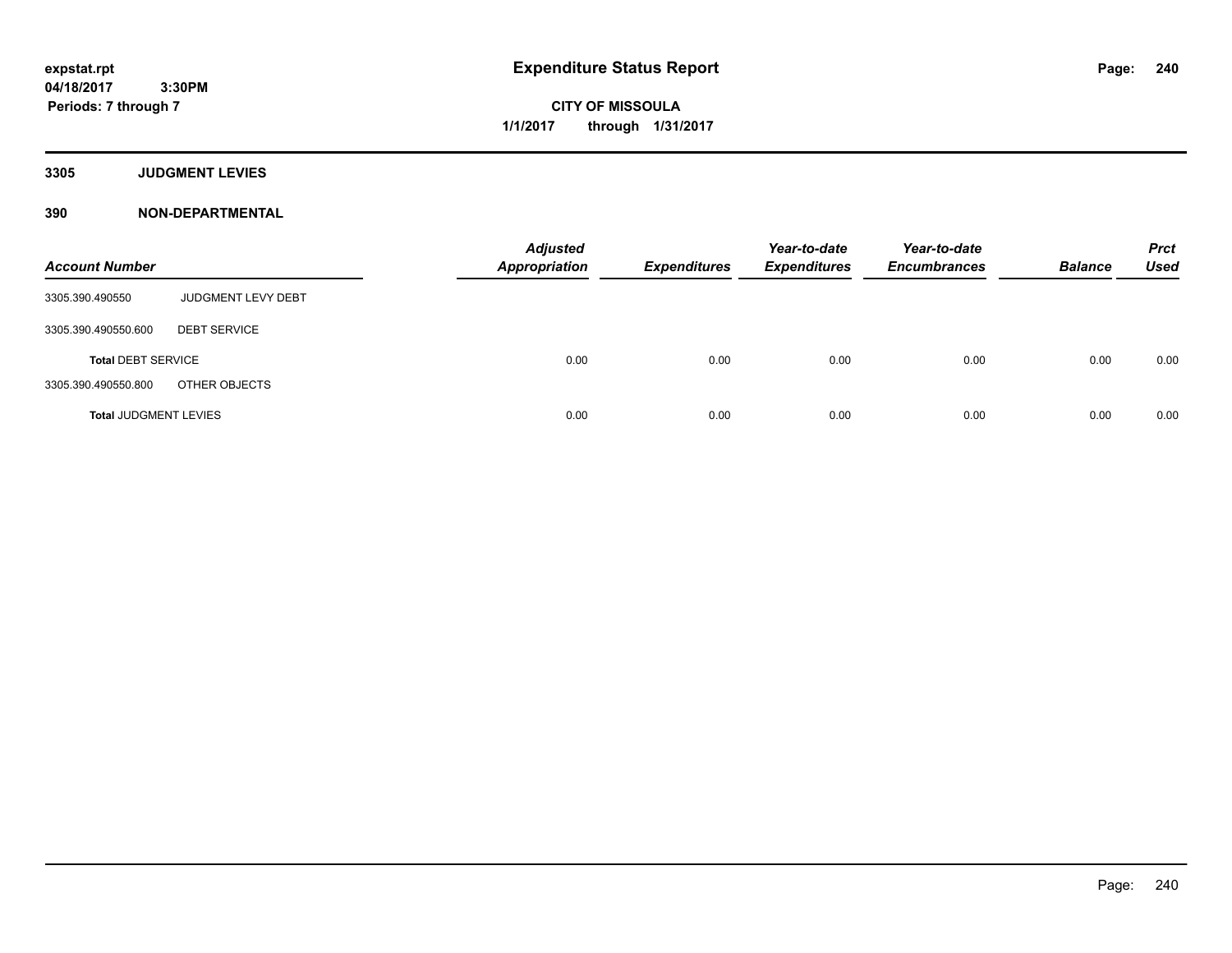**CITY OF MISSOULA 1/1/2017 through 1/31/2017**

# **3400 FY01 SIDEWALK & CURB DEBT SERVICE FUND**

**000 \*\*\* Title Not Found \*\*\***

| <b>Account Number</b>         |                         | <b>Adjusted</b><br><b>Appropriation</b> | <b>Expenditures</b> | Year-to-date<br><b>Expenditures</b> | Year-to-date<br><b>Encumbrances</b> | <b>Balance</b> | <b>Prct</b><br>Used |
|-------------------------------|-------------------------|-----------------------------------------|---------------------|-------------------------------------|-------------------------------------|----------------|---------------------|
| 3400.000.520100               | *** Title Not Found *** |                                         |                     |                                     |                                     |                |                     |
| 3400.000.520100.800           | OTHER OBJECTS           |                                         |                     |                                     |                                     |                |                     |
| Total *** Title Not Found *** |                         | 0.00                                    | 0.00                | 0.00                                | 0.00                                | 0.00           | 0.00                |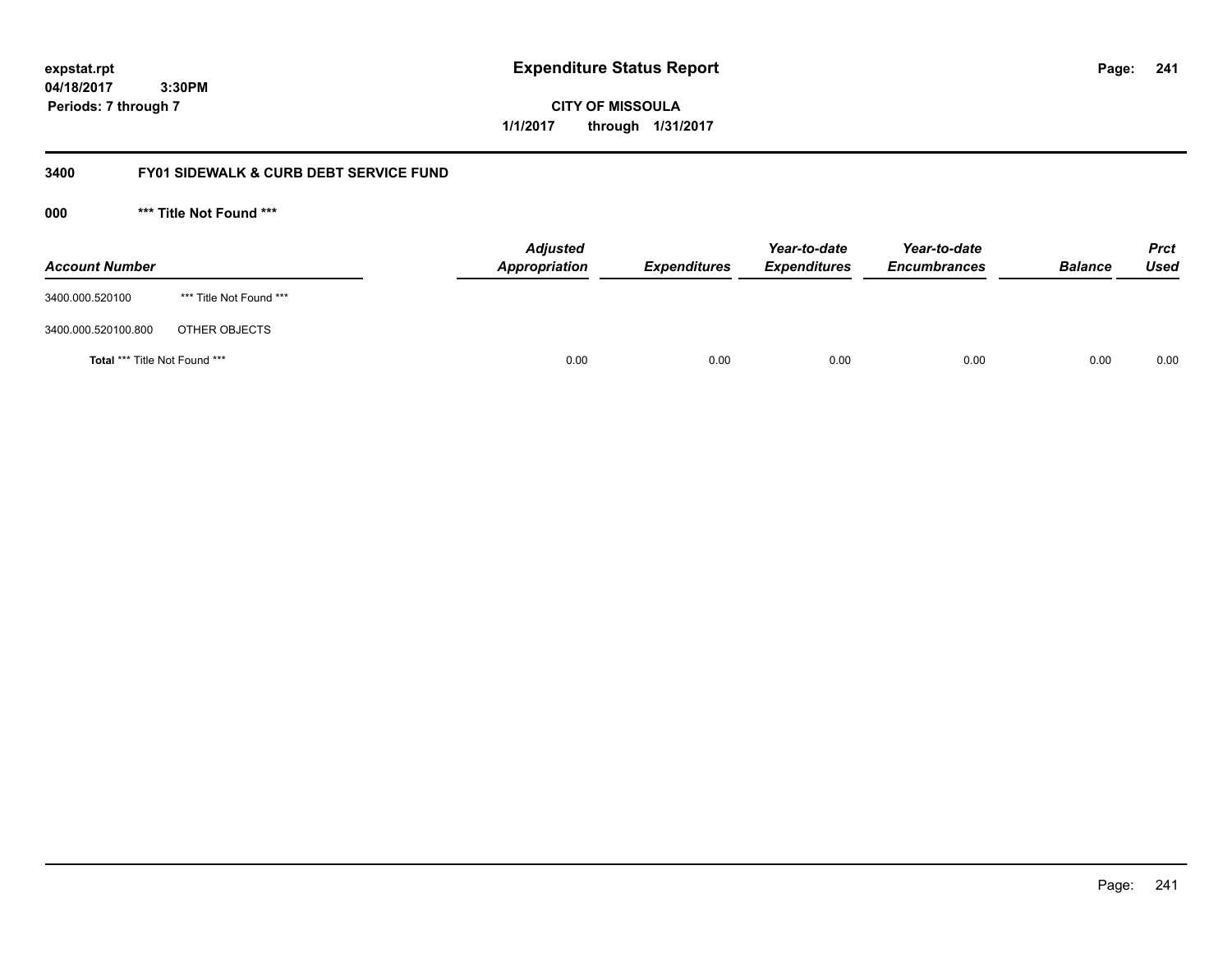**expstat.rpt Expenditure Status Report** 

**04/18/2017 3:30PM Periods: 7 through 7**

**CITY OF MISSOULA 1/1/2017 through 1/31/2017**

# **3400 FY01 SIDEWALK & CURB DEBT SERVICE FUND**

| <b>Account Number</b>     |                                              | <b>Adjusted</b><br><b>Appropriation</b> | <b>Expenditures</b> | Year-to-date<br><b>Expenditures</b> | Year-to-date<br><b>Encumbrances</b> | <b>Balance</b> | <b>Prct</b><br><b>Used</b> |
|---------------------------|----------------------------------------------|-----------------------------------------|---------------------|-------------------------------------|-------------------------------------|----------------|----------------------------|
|                           |                                              |                                         |                     |                                     |                                     |                |                            |
| 3400.390.510100           | SPECIAL ASSESSMENTS                          |                                         |                     |                                     |                                     |                |                            |
| 3400.390.510100.600       | <b>DEBT SERVICE</b>                          |                                         |                     |                                     |                                     |                |                            |
| <b>Total DEBT SERVICE</b> |                                              | 0.00                                    | 0.00                | 0.00                                | 0.00                                | 0.00           | 0.00                       |
| 3400.390.510100.800       | OTHER OBJECTS                                |                                         |                     |                                     |                                     |                |                            |
|                           | <b>Total SPECIAL ASSESSMENTS</b>             | 0.00                                    | 0.00                | 0.00                                | 0.00                                | 0.00           | 0.00                       |
| 3400.390.510110           | <b>MERCHANT SERVICES</b>                     |                                         |                     |                                     |                                     |                |                            |
| 3400.390.510110.500       | <b>FIXED CHARGES</b>                         |                                         |                     |                                     |                                     |                |                            |
|                           | Total FY01 SIDEWALK & CURB DEBT SERVICE FUND | 0.00                                    | 0.00                | 0.00                                | 0.00                                | 0.00           | 0.00                       |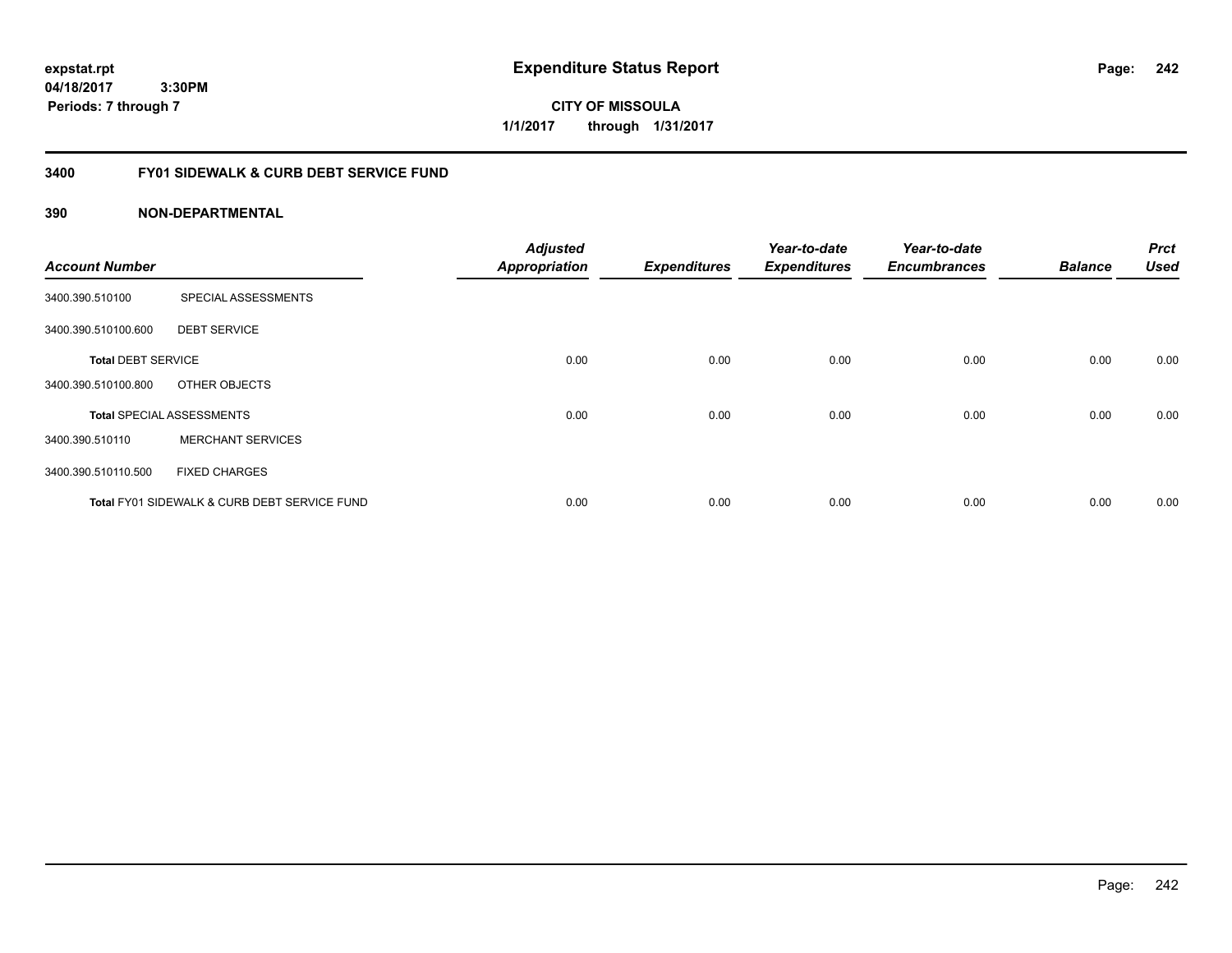**243**

**04/18/2017 3:30PM Periods: 7 through 7**

**CITY OF MISSOULA 1/1/2017 through 1/31/2017**

# **3410 FY02 SIDEWALK & CURB DEBT SERVICE FUND**

**000 \*\*\* Title Not Found \*\*\***

| <b>Account Number</b>         |                         | <b>Adjusted</b><br>Appropriation | <b>Expenditures</b> | Year-to-date<br><b>Expenditures</b> | Year-to-date<br><b>Encumbrances</b> | <b>Balance</b> | <b>Prct</b><br>Used |
|-------------------------------|-------------------------|----------------------------------|---------------------|-------------------------------------|-------------------------------------|----------------|---------------------|
| 3410.000.520100               | *** Title Not Found *** |                                  |                     |                                     |                                     |                |                     |
| 3410.000.520100.800           | OTHER OBJECTS           |                                  |                     |                                     |                                     |                |                     |
| Total *** Title Not Found *** |                         | 0.00                             | 0.00                | 0.00                                | 0.00                                | 0.00           | 0.00                |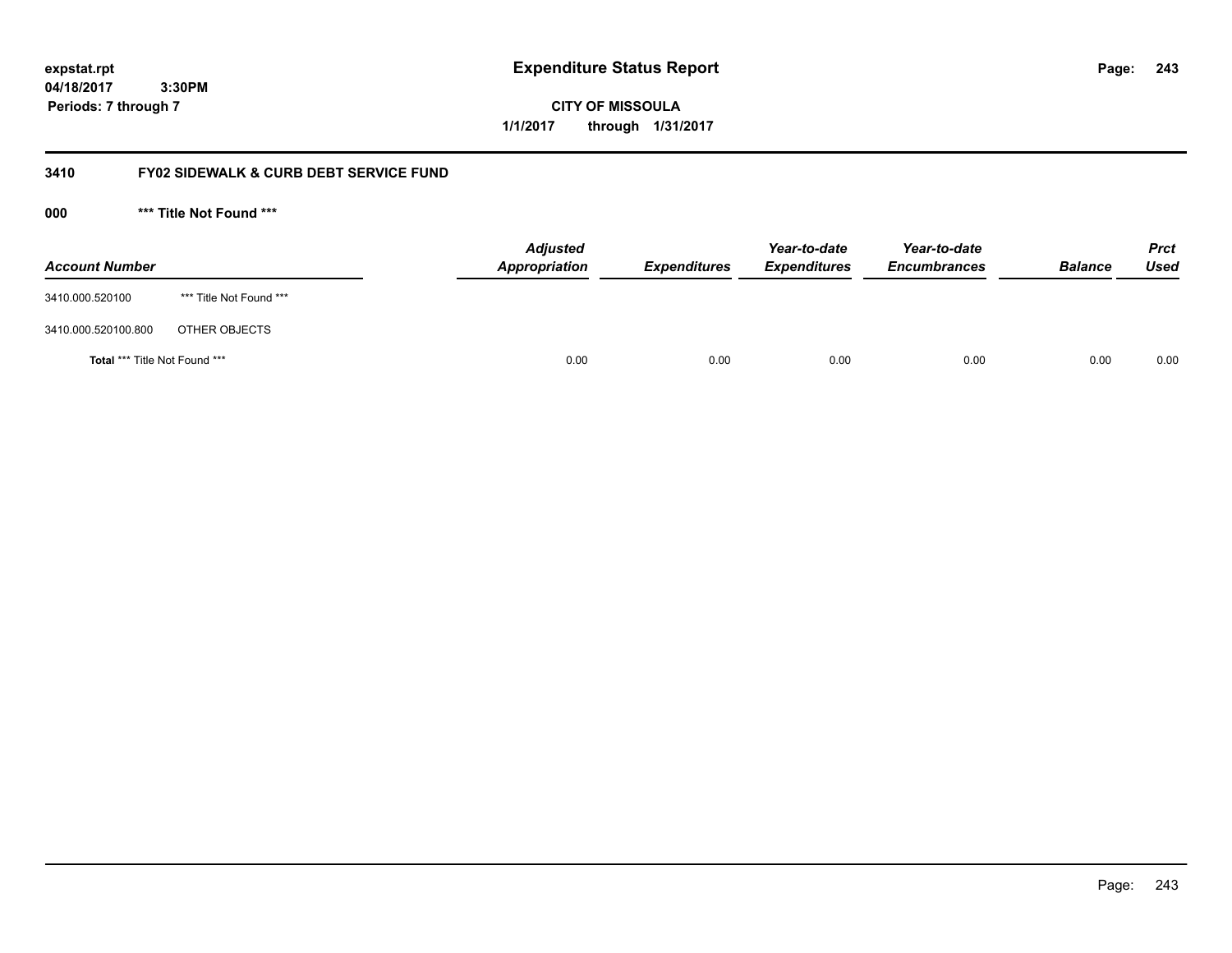**expstat.rpt Expenditure Status Report** 

**04/18/2017 3:30PM Periods: 7 through 7**

**CITY OF MISSOULA 1/1/2017 through 1/31/2017**

# **3410 FY02 SIDEWALK & CURB DEBT SERVICE FUND**

| <b>Account Number</b> |                                              | <b>Adjusted</b><br>Appropriation | <b>Expenditures</b> | Year-to-date<br><b>Expenditures</b> | Year-to-date<br><b>Encumbrances</b> | <b>Balance</b> | <b>Prct</b><br><b>Used</b> |
|-----------------------|----------------------------------------------|----------------------------------|---------------------|-------------------------------------|-------------------------------------|----------------|----------------------------|
| 3410.390.510100       | SPECIAL ASSESSMENTS                          |                                  |                     |                                     |                                     |                |                            |
| 3410.390.510100.600   | <b>DEBT SERVICE</b>                          |                                  |                     |                                     |                                     |                |                            |
|                       | <b>Total SPECIAL ASSESSMENTS</b>             | 0.00                             | 0.00                | 0.00                                | 0.00                                | 0.00           | 0.00                       |
| 3410.390.510110       | <b>MERCHANT SERVICES</b>                     |                                  |                     |                                     |                                     |                |                            |
| 3410.390.510110.500   | <b>FIXED CHARGES</b>                         |                                  |                     |                                     |                                     |                |                            |
|                       | <b>Total MERCHANT SERVICES</b>               | 0.00                             | 0.00                | 0.00                                | 0.00                                | 0.00           | 0.00                       |
|                       | Total FY02 SIDEWALK & CURB DEBT SERVICE FUND | 0.00                             | 0.00                | 0.00                                | 0.00                                | 0.00           | 0.00                       |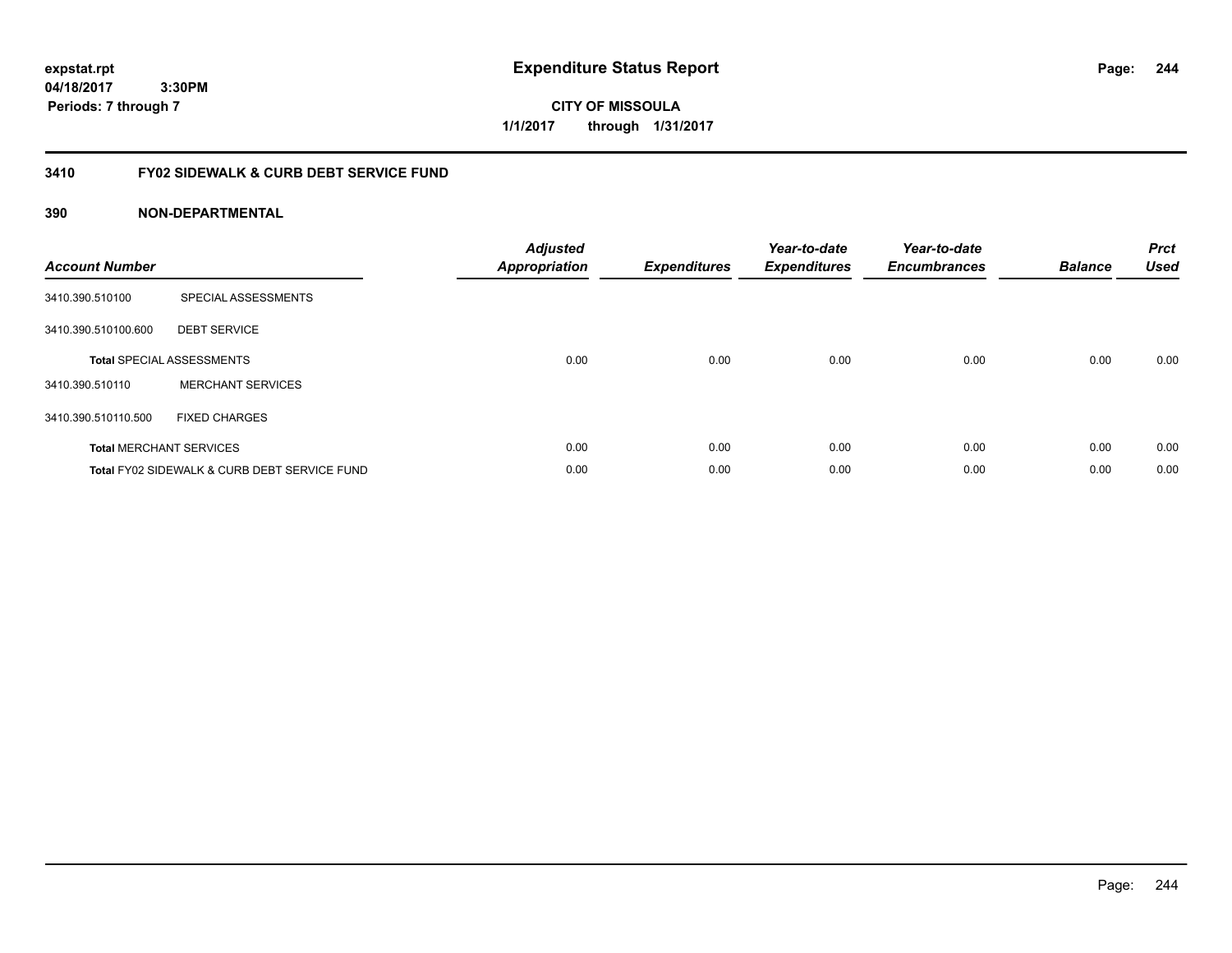**expstat.rpt Expenditure Status Report** 

**04/18/2017 3:30PM Periods: 7 through 7**

**CITY OF MISSOULA 1/1/2017 through 1/31/2017**

# **3420 FY03 SIDEWALK & CURB DEBT SERVICE**

| <b>Account Number</b> |                                                                                     | <b>Adjusted</b><br><b>Appropriation</b> | <b>Expenditures</b> | Year-to-date<br><b>Expenditures</b> | Year-to-date<br><b>Encumbrances</b> | <b>Balance</b>         | <b>Prct</b><br><b>Used</b> |
|-----------------------|-------------------------------------------------------------------------------------|-----------------------------------------|---------------------|-------------------------------------|-------------------------------------|------------------------|----------------------------|
| 3420.390.510100       | SPECIAL ASSESSMENTS                                                                 |                                         |                     |                                     |                                     |                        |                            |
| 3420.390.510100.600   | <b>DEBT SERVICE</b>                                                                 |                                         |                     |                                     |                                     |                        |                            |
|                       | 3420.390.510100.620.000 INTEREST / SERVICE FEES<br><b>Total SPECIAL ASSESSMENTS</b> | 0.00<br>0.00                            | 0.00<br>0.00        | 350.00<br>350.00                    | 0.00<br>0.00                        | $-350.00$<br>$-350.00$ | 0.00<br>0.00               |
| 3420.390.510110       | <b>MERCHANT SERVICES</b>                                                            |                                         |                     |                                     |                                     |                        |                            |
| 3420.390.510110.500   | <b>FIXED CHARGES</b>                                                                |                                         |                     |                                     |                                     |                        |                            |
|                       | <b>Total MERCHANT SERVICES</b>                                                      | 0.00                                    | 0.00                | 0.00                                | 0.00                                | 0.00                   | 0.00                       |
|                       | <b>Total FY03 SIDEWALK &amp; CURB DEBT SERVICE</b>                                  | 0.00                                    | 0.00                | 350.00                              | 0.00                                | $-350.00$              | 0.00                       |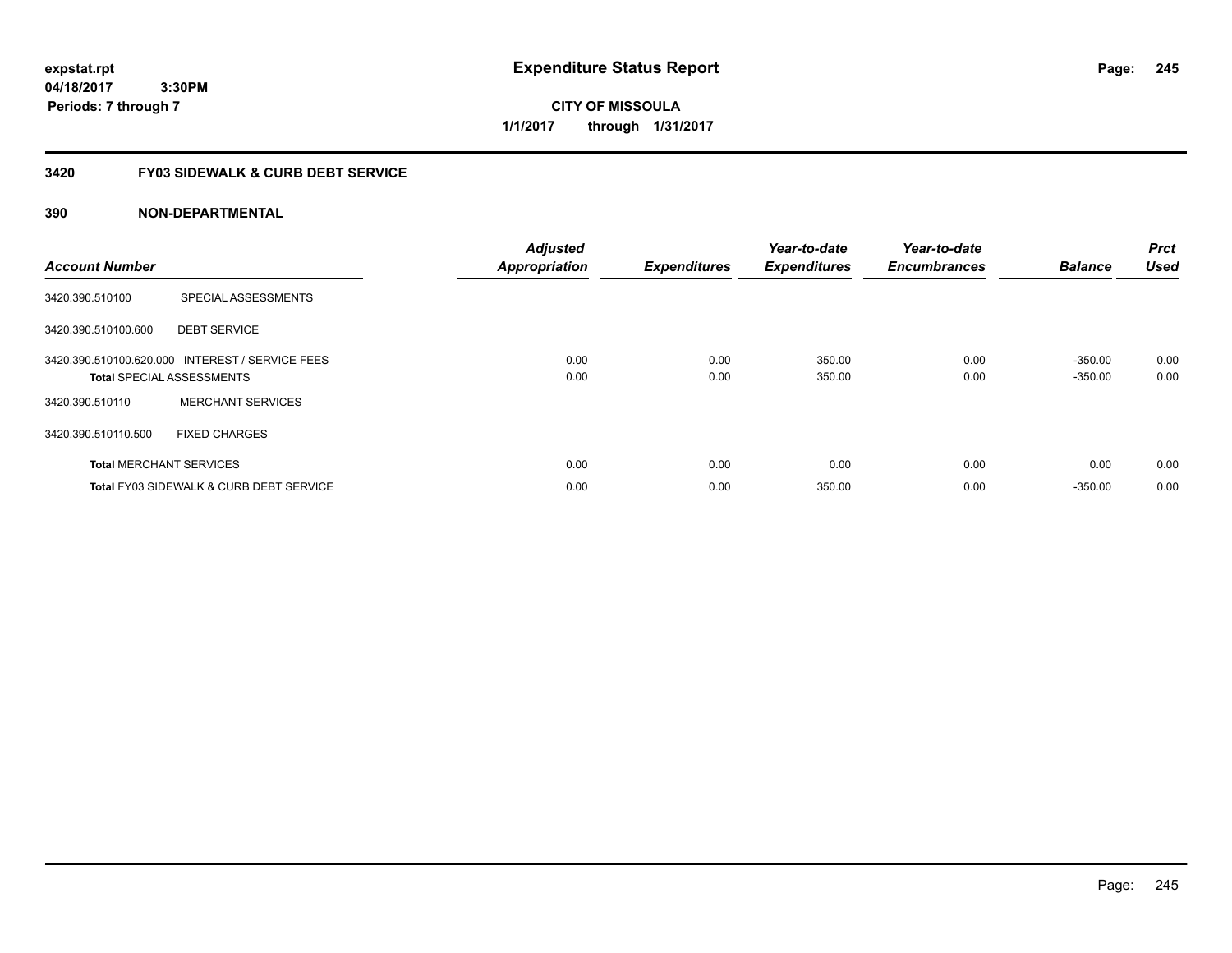**CITY OF MISSOULA 1/1/2017 through 1/31/2017**

# **3430 FY04 SIDEWALK CURB DEBT SERVICE**

| <b>Account Number</b> |                                                                                     | <b>Adjusted</b><br><b>Appropriation</b> | <b>Expenditures</b> | Year-to-date<br><b>Expenditures</b> | Year-to-date<br><b>Encumbrances</b> | <b>Balance</b>         | Prct<br><b>Used</b> |
|-----------------------|-------------------------------------------------------------------------------------|-----------------------------------------|---------------------|-------------------------------------|-------------------------------------|------------------------|---------------------|
| 3430.390.510100       | SPECIAL ASSESSMENTS                                                                 |                                         |                     |                                     |                                     |                        |                     |
| 3430.390.510100.600   | <b>DEBT SERVICE</b>                                                                 |                                         |                     |                                     |                                     |                        |                     |
|                       | 3430.390.510100.620.000 INTEREST / SERVICE FEES<br><b>Total SPECIAL ASSESSMENTS</b> | 0.00<br>0.00                            | 0.00<br>0.00        | 350.00<br>350.00                    | 0.00<br>0.00                        | $-350.00$<br>$-350.00$ | 0.00<br>0.00        |
| 3430.390.510110       | <b>MERCHANT SERVICES</b>                                                            |                                         |                     |                                     |                                     |                        |                     |
| 3430.390.510110.500   | <b>FIXED CHARGES</b>                                                                |                                         |                     |                                     |                                     |                        |                     |
|                       | <b>Total MERCHANT SERVICES</b>                                                      | 0.00                                    | 0.00                | 0.00                                | 0.00                                | 0.00                   | 0.00                |
|                       | <b>Total FY04 SIDEWALK CURB DEBT SERVICE</b>                                        | 0.00                                    | 0.00                | 350.00                              | 0.00                                | $-350.00$              | 0.00                |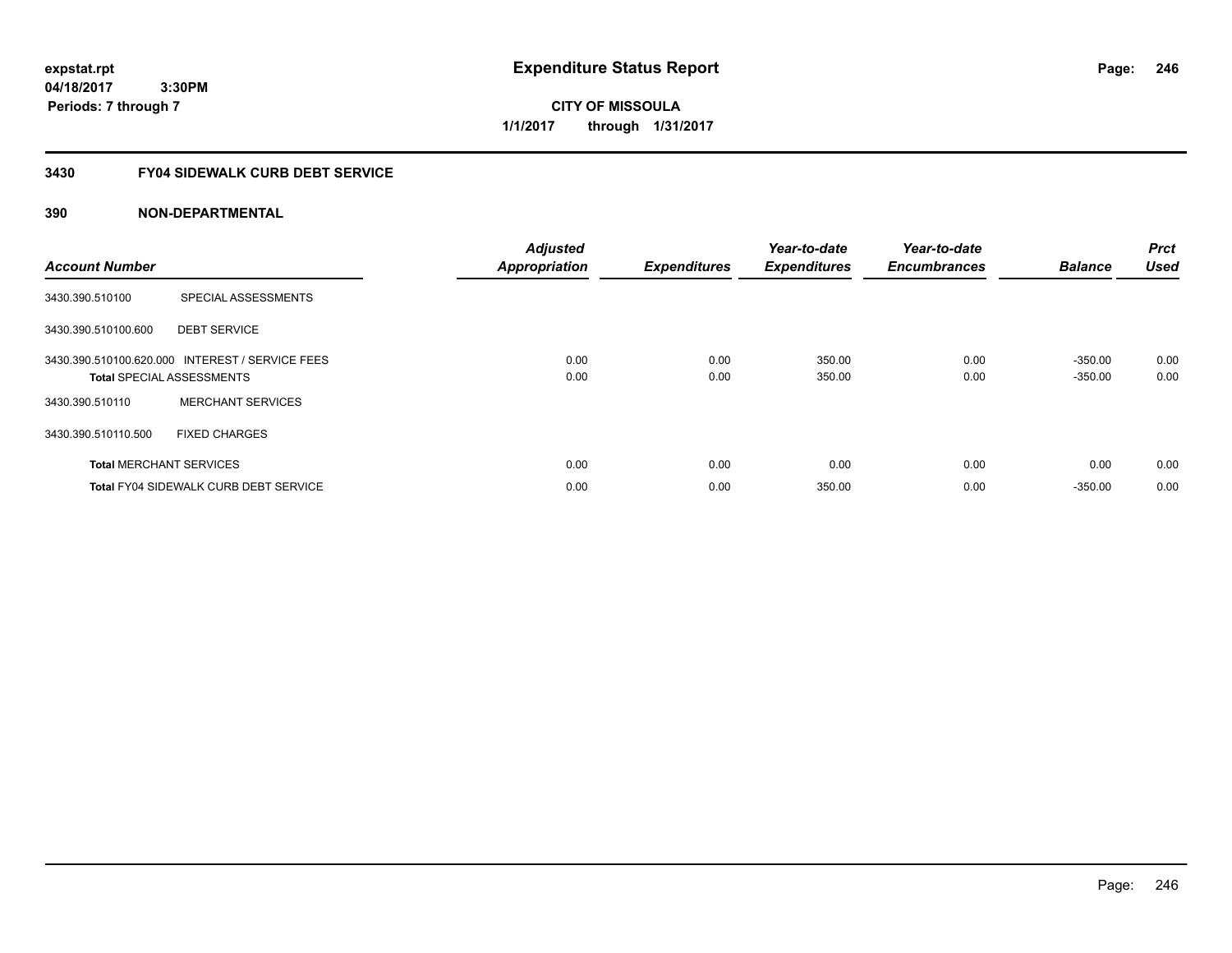**CITY OF MISSOULA 1/1/2017 through 1/31/2017**

#### **3440 FY05 SIDEWALK AND CURB**

|                                   |                                                 | <b>Adjusted</b>      |                     | Year-to-date        | Year-to-date        |                | <b>Prct</b> |
|-----------------------------------|-------------------------------------------------|----------------------|---------------------|---------------------|---------------------|----------------|-------------|
| <b>Account Number</b>             |                                                 | <b>Appropriation</b> | <b>Expenditures</b> | <b>Expenditures</b> | <b>Encumbrances</b> | <b>Balance</b> | <b>Used</b> |
| 3440.390.510100                   | <b>SPECIAL ASSESSMENTS</b>                      |                      |                     |                     |                     |                |             |
| 3440.390.510100.600               | <b>DEBT SERVICE</b>                             |                      |                     |                     |                     |                |             |
| 3440.390.510100.610.000 PRINCIPAL |                                                 | 35,000.00            | 0.00                | 0.00                | 0.00                | 35,000.00      | 0.00        |
|                                   | 3440.390.510100.620.000 INTEREST / SERVICE FEES | 1,628.00             | 0.00                | 1,163.75            | 0.00                | 464.25         | 71.48       |
| <b>Total SPECIAL ASSESSMENTS</b>  |                                                 | 36,628.00            | 0.00                | 1,163.75            | 0.00                | 35,464.25      | 3.18        |
| 3440.390.510110                   | <b>MERCHANT SERVICES</b>                        |                      |                     |                     |                     |                |             |
| 3440.390.510110.500               | <b>FIXED CHARGES</b>                            |                      |                     |                     |                     |                |             |
| <b>Total MERCHANT SERVICES</b>    |                                                 | 0.00                 | 0.00                | 0.00                | 0.00                | 0.00           | 0.00        |
|                                   | <b>Total FY05 SIDEWALK AND CURB</b>             | 36,628.00            | 0.00                | 1,163.75            | 0.00                | 35.464.25      | 3.18        |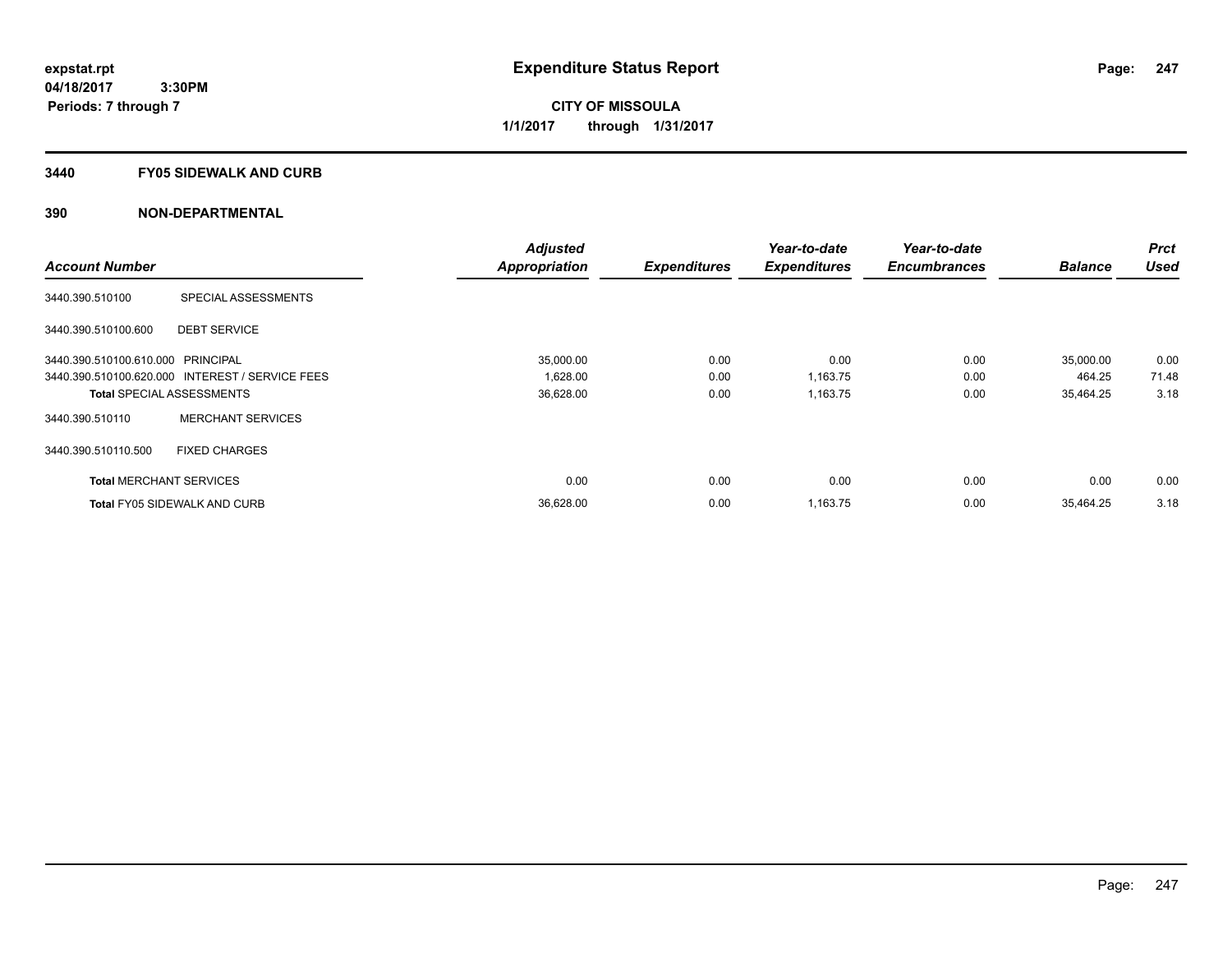**CITY OF MISSOULA 1/1/2017 through 1/31/2017**

#### **3450 FY06 SIDEWALK AND CURB**

|                                                 |                          | <b>Adjusted</b> |                     | Year-to-date        | Year-to-date        |                | <b>Prct</b> |
|-------------------------------------------------|--------------------------|-----------------|---------------------|---------------------|---------------------|----------------|-------------|
| <b>Account Number</b>                           |                          | Appropriation   | <b>Expenditures</b> | <b>Expenditures</b> | <b>Encumbrances</b> | <b>Balance</b> | <b>Used</b> |
| 3450.390.510100                                 | SPECIAL ASSESSMENTS      |                 |                     |                     |                     |                |             |
| 3450.390.510100.600                             | <b>DEBT SERVICE</b>      |                 |                     |                     |                     |                |             |
| 3450.390.510100.610.000 PRINCIPAL               |                          | 25,000.00       | 0.00                | 0.00                | 0.00                | 25,000.00      | 0.00        |
| 3450.390.510100.620.000 INTEREST / SERVICE FEES |                          | 2,125.00        | 0.00                | 1,062.50            | 0.00                | 1,062.50       | 50.00       |
| <b>Total SPECIAL ASSESSMENTS</b>                |                          | 27,125.00       | 0.00                | 1,062.50            | 0.00                | 26,062.50      | 3.92        |
| 3450.390.510110                                 | <b>MERCHANT SERVICES</b> |                 |                     |                     |                     |                |             |
| 3450.390.510110.500                             | <b>FIXED CHARGES</b>     |                 |                     |                     |                     |                |             |
| 3450.390.510110.550.000 MERCHANT SERVICE FEES   |                          | 350.00          | 0.00                | 0.00                | 0.00                | 350.00         | 0.00        |
| <b>Total MERCHANT SERVICES</b>                  |                          | 350.00          | 0.00                | 0.00                | 0.00                | 350.00         | 0.00        |
| <b>Total FY06 SIDEWALK AND CURB</b>             |                          | 27,475.00       | 0.00                | 1,062.50            | 0.00                | 26,412.50      | 3.87        |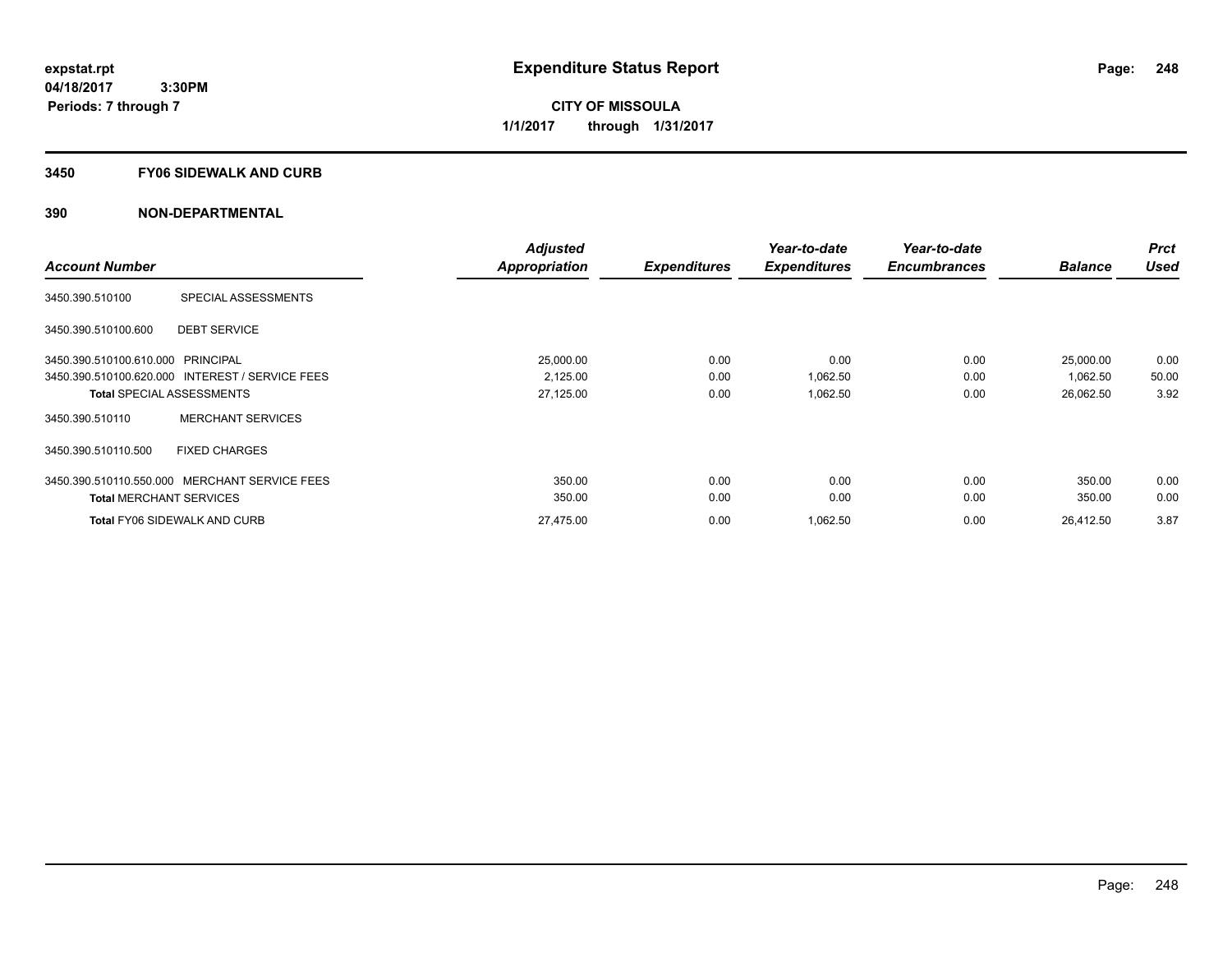**249**

**04/18/2017 3:30PM Periods: 7 through 7**

**CITY OF MISSOULA 1/1/2017 through 1/31/2017**

#### **3460 FY07 SIDEWALK AND CURB DEBT**

|                                   |                                                 | <b>Adjusted</b> |                     | Year-to-date        | Year-to-date        |                | <b>Prct</b> |
|-----------------------------------|-------------------------------------------------|-----------------|---------------------|---------------------|---------------------|----------------|-------------|
| <b>Account Number</b>             |                                                 | Appropriation   | <b>Expenditures</b> | <b>Expenditures</b> | <b>Encumbrances</b> | <b>Balance</b> | <b>Used</b> |
| 3460.390.510100                   | SPECIAL ASSESSMENTS                             |                 |                     |                     |                     |                |             |
| 3460.390.510100.600               | <b>DEBT SERVICE</b>                             |                 |                     |                     |                     |                |             |
| 3460.390.510100.610.000 PRINCIPAL |                                                 | 45,000.00       | 0.00                | 0.00                | 0.00                | 45,000.00      | 0.00        |
|                                   | 3460.390.510100.620.000 INTEREST / SERVICE FEES | 11,480.00       | 0.00                | 6,090.00            | 0.00                | 5,390.00       | 53.05       |
|                                   | <b>Total SPECIAL ASSESSMENTS</b>                | 56,480.00       | 0.00                | 6,090.00            | 0.00                | 50,390.00      | 10.78       |
| 3460.390.510110                   | <b>MERCHANT SERVICES</b>                        |                 |                     |                     |                     |                |             |
| 3460.390.510110.500               | <b>FIXED CHARGES</b>                            |                 |                     |                     |                     |                |             |
|                                   | 3460.390.510110.550.000 MERCHANT SERVICE FEES   | 350.00          | 0.00                | 0.00                | 0.00                | 350.00         | 0.00        |
| <b>Total FIXED CHARGES</b>        |                                                 | 350.00          | 0.00                | 0.00                | 0.00                | 350.00         | 0.00        |
| <b>Total MERCHANT SERVICES</b>    |                                                 | 350.00          | 0.00                | 0.00                | 0.00                | 350.00         | 0.00        |
|                                   | <b>Total FY07 SIDEWALK AND CURB DEBT</b>        | 56,830.00       | 0.00                | 6,090.00            | 0.00                | 50,740.00      | 10.72       |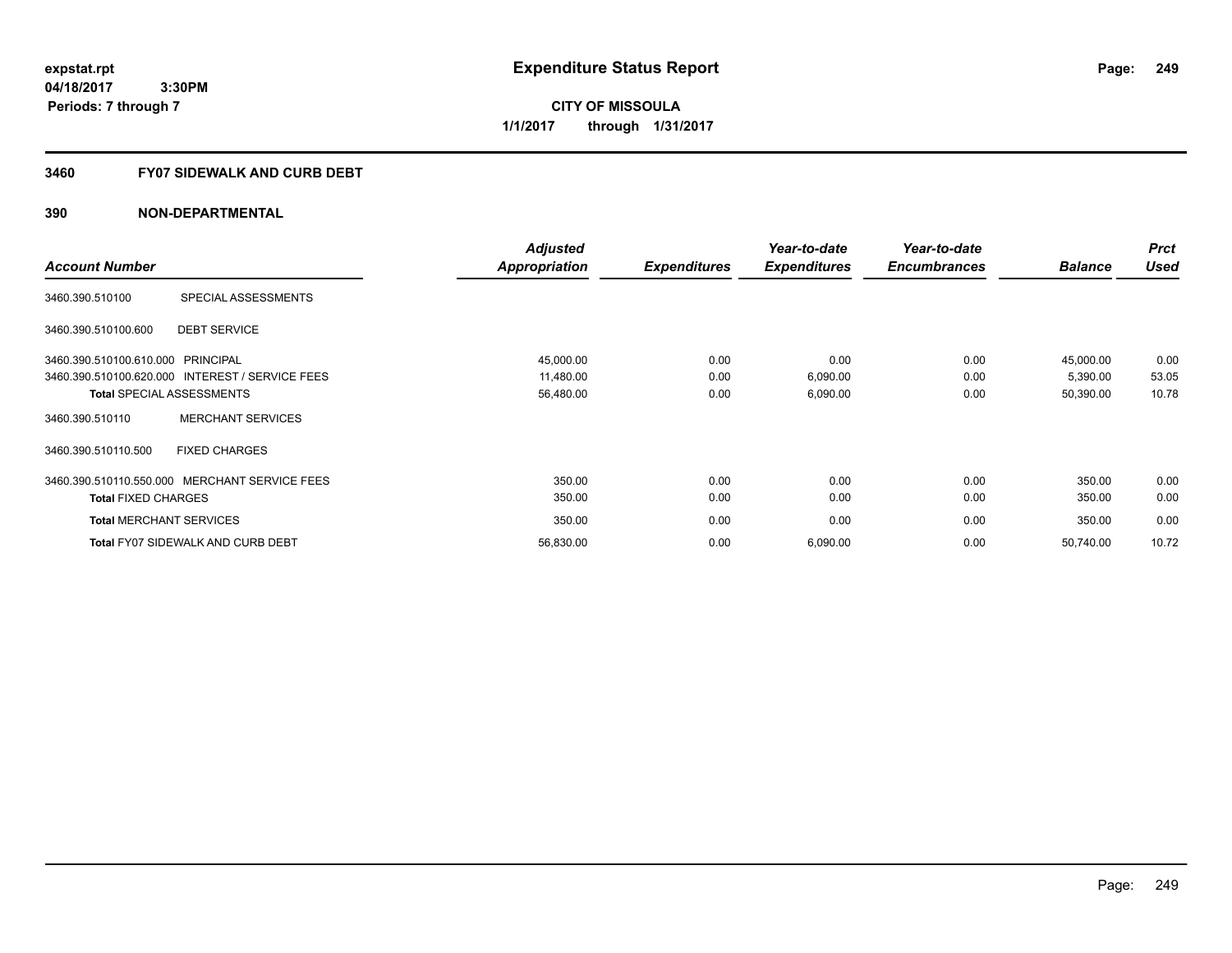# **CITY OF MISSOULA 1/1/2017 through 1/31/2017**

### **3461 SERIES 2008A SIDEWALK AND CURB**

# **280 PUBLIC WORKS OPERATIONS**

| <b>Account Number</b>          |                                      | <b>Adjusted</b><br><b>Appropriation</b> | <b>Expenditures</b> | Year-to-date<br><b>Expenditures</b> | Year-to-date<br><b>Encumbrances</b> | <b>Balance</b> | <b>Prct</b><br><b>Used</b> |
|--------------------------------|--------------------------------------|-----------------------------------------|---------------------|-------------------------------------|-------------------------------------|----------------|----------------------------|
| 3461.280.510110                | <b>MERCHANT SERVICES</b>             |                                         |                     |                                     |                                     |                |                            |
| 3461.280.510110.500            | <b>FIXED CHARGES</b>                 |                                         |                     |                                     |                                     |                |                            |
| <b>Total MERCHANT SERVICES</b> |                                      | 0.00                                    | 0.00                | 0.00                                | 0.00                                | 0.00           | 0.00                       |
| 3461.280.521000                | INTERFUND OPERATING TRANSFERS        |                                         |                     |                                     |                                     |                |                            |
| 3461.280.521000.800            | OTHER OBJECTS                        |                                         |                     |                                     |                                     |                |                            |
|                                | <b>Total PUBLIC WORKS OPERATIONS</b> | 0.00                                    | 0.00                | 0.00                                | 0.00                                | 0.00           | 0.00                       |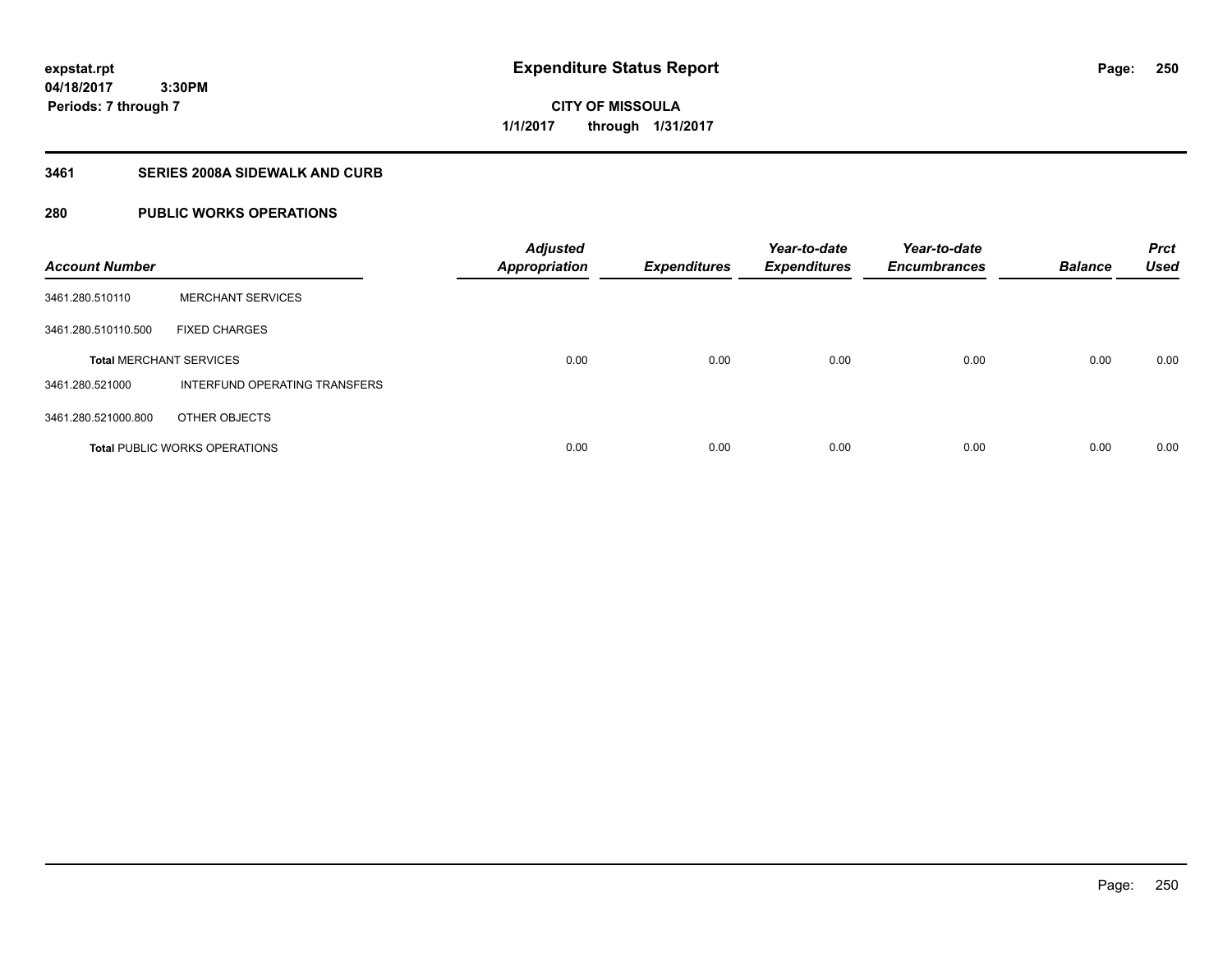**251**

**04/18/2017 3:30PM Periods: 7 through 7**

**CITY OF MISSOULA 1/1/2017 through 1/31/2017**

# **3461 SERIES 2008A SIDEWALK AND CURB**

|                                   |                                                 | <b>Adjusted</b>      |                     | Year-to-date        | Year-to-date        |                | <b>Prct</b> |
|-----------------------------------|-------------------------------------------------|----------------------|---------------------|---------------------|---------------------|----------------|-------------|
| <b>Account Number</b>             |                                                 | <b>Appropriation</b> | <b>Expenditures</b> | <b>Expenditures</b> | <b>Encumbrances</b> | <b>Balance</b> | <b>Used</b> |
| 3461.390.510100                   | SPECIAL ASSESSMENTS                             |                      |                     |                     |                     |                |             |
| 3461.390.510100.600               | <b>DEBT SERVICE</b>                             |                      |                     |                     |                     |                |             |
| 3461.390.510100.610.000 PRINCIPAL |                                                 | 20,000.00            | 0.00                | 0.00                | 0.00                | 20,000.00      | 0.00        |
|                                   | 3461.390.510100.620.000 INTEREST / SERVICE FEES | 7,488.00             | 0.00                | 3,743.75            | 0.00                | 3,744.25       | 50.00       |
| <b>Total SPECIAL ASSESSMENTS</b>  |                                                 | 27,488.00            | 0.00                | 3,743.75            | 0.00                | 23,744.25      | 13.62       |
| 3461.390.510110                   | <b>MERCHANT SERVICES</b>                        |                      |                     |                     |                     |                |             |
| 3461.390.510110.500               | <b>FIXED CHARGES</b>                            |                      |                     |                     |                     |                |             |
| 3461.390.510110.550.000           | <b>MERCHANT SERVICE FEES</b>                    | 350.00               | 0.00                | 0.00                | 0.00                | 350.00         | 0.00        |
| <b>Total MERCHANT SERVICES</b>    |                                                 | 350.00               | 0.00                | 0.00                | 0.00                | 350.00         | 0.00        |
| 3461.390.521000                   | INTERFUND OPERATING TRANSFERS                   |                      |                     |                     |                     |                |             |
| 3461.390.521000.800               | OTHER OBJECTS                                   |                      |                     |                     |                     |                |             |
|                                   | Total INTERFUND OPERATING TRANSFERS             | 0.00                 | 0.00                | 0.00                | 0.00                | 0.00           | 0.00        |
|                                   | <b>Total SERIES 2008A SIDEWALK AND CURB</b>     | 27,838.00            | 0.00                | 3,743.75            | 0.00                | 24,094.25      | 13.45       |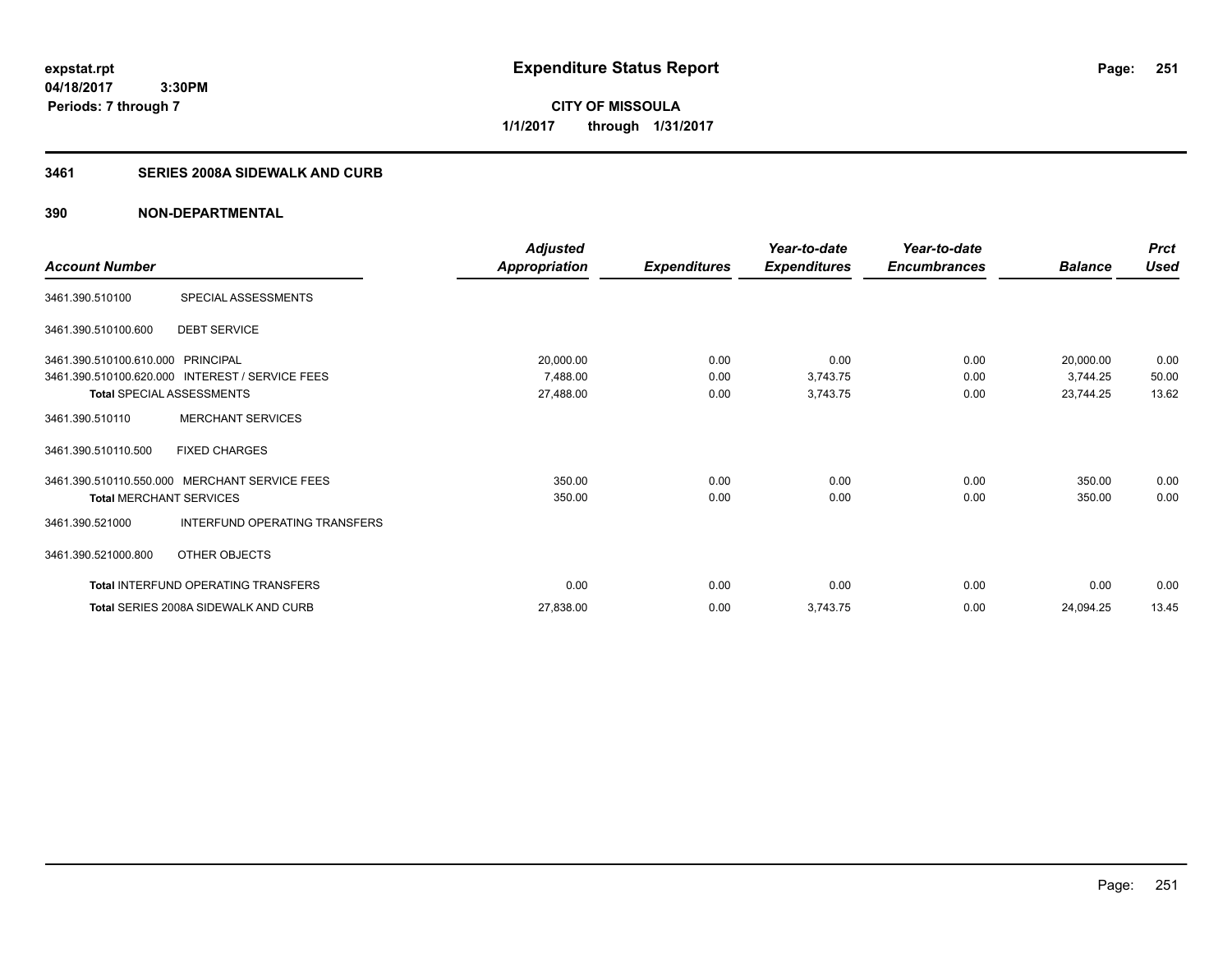**252**

**04/18/2017 3:30PM Periods: 7 through 7**

**CITY OF MISSOULA 1/1/2017 through 1/31/2017**

#### **3462 SERIES 2009 SIDEWALK AND CURB**

|                                   |                                                 | <b>Adjusted</b>      |                     | Year-to-date        | Year-to-date        |                | <b>Prct</b> |
|-----------------------------------|-------------------------------------------------|----------------------|---------------------|---------------------|---------------------|----------------|-------------|
| <b>Account Number</b>             |                                                 | <b>Appropriation</b> | <b>Expenditures</b> | <b>Expenditures</b> | <b>Encumbrances</b> | <b>Balance</b> | <b>Used</b> |
| 3462.390.510100                   | SPECIAL ASSESSMENTS                             |                      |                     |                     |                     |                |             |
| 3462.390.510100.600               | <b>DEBT SERVICE</b>                             |                      |                     |                     |                     |                |             |
| 3462.390.510100.610.000 PRINCIPAL |                                                 | 50,000.00            | 0.00                | 0.00                | 0.00                | 50,000.00      | 0.00        |
|                                   | 3462.390.510100.620.000 INTEREST / SERVICE FEES | 13,068.00            | 0.00                | 6,833.75            | 0.00                | 6,234.25       | 52.29       |
| <b>Total SPECIAL ASSESSMENTS</b>  |                                                 | 63,068.00            | 0.00                | 6,833.75            | 0.00                | 56,234.25      | 10.84       |
| 3462.390.510110                   | <b>MERCHANT SERVICES</b>                        |                      |                     |                     |                     |                |             |
| 3462.390.510110.500               | <b>FIXED CHARGES</b>                            |                      |                     |                     |                     |                |             |
| 3462.390.510110.550.000           | <b>MERCHANT SERVICE FEES</b>                    | 300.00               | 0.00                | 0.00                | 0.00                | 300.00         | 0.00        |
| <b>Total MERCHANT SERVICES</b>    |                                                 | 300.00               | 0.00                | 0.00                | 0.00                | 300.00         | 0.00        |
| 3462.390.521000                   | INTERFUND OPERATING TRANSFERS                   |                      |                     |                     |                     |                |             |
| 3462.390.521000.800               | OTHER OBJECTS                                   |                      |                     |                     |                     |                |             |
|                                   | <b>Total INTERFUND OPERATING TRANSFERS</b>      | 0.00                 | 0.00                | 0.00                | 0.00                | 0.00           | 0.00        |
|                                   | Total SERIES 2009 SIDEWALK AND CURB             | 63,368.00            | 0.00                | 6,833.75            | 0.00                | 56,534.25      | 10.78       |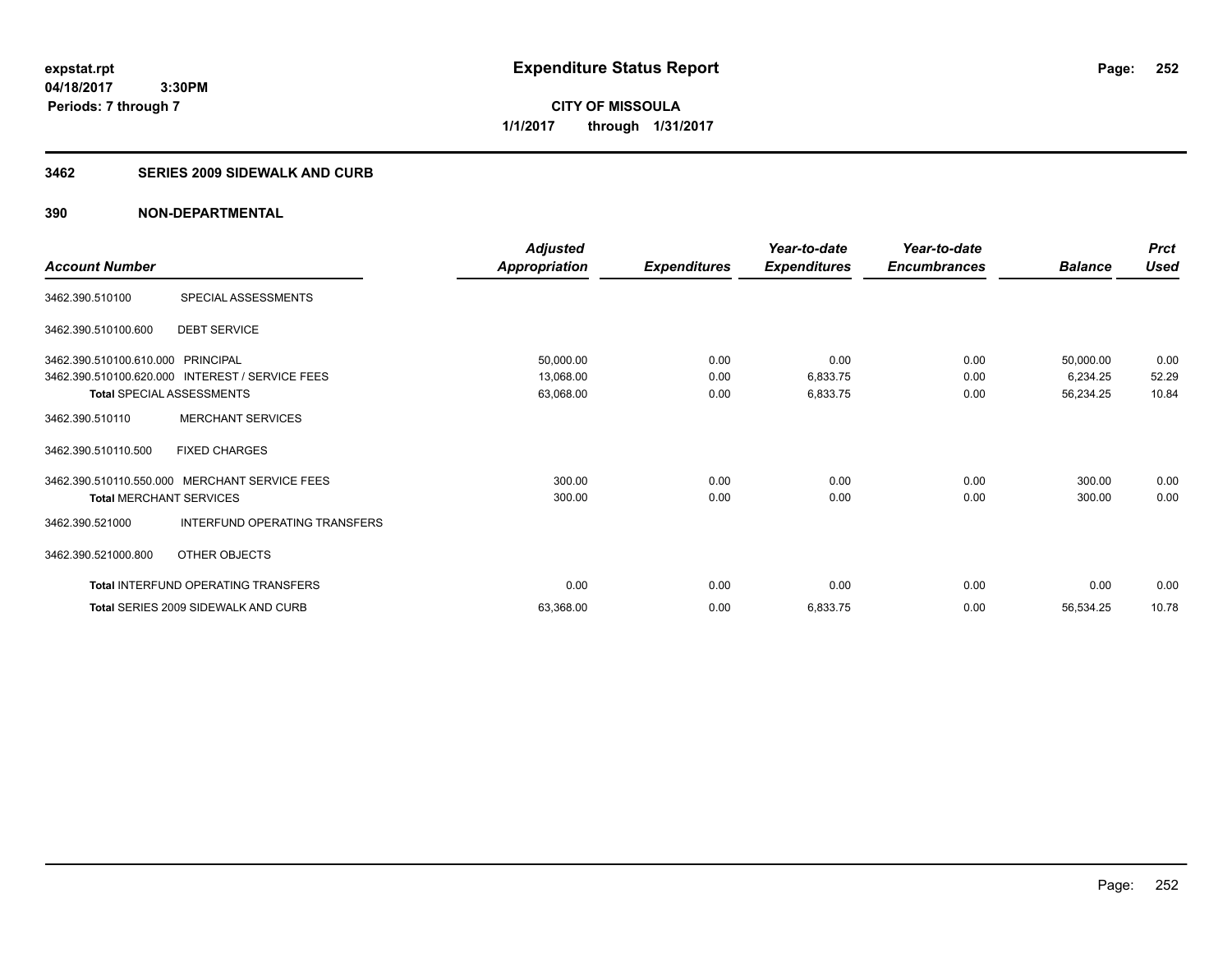**253**

**04/18/2017 3:30PM Periods: 7 through 7**

**CITY OF MISSOULA 1/1/2017 through 1/31/2017**

## **3463 SERIES 2010 SIDEWALK AND CURB**

| <b>Account Number</b>                           | <b>Adjusted</b><br><b>Appropriation</b> | <b>Expenditures</b> | Year-to-date<br><b>Expenditures</b> | Year-to-date<br><b>Encumbrances</b> | <b>Balance</b> | <b>Prct</b><br><b>Used</b> |
|-------------------------------------------------|-----------------------------------------|---------------------|-------------------------------------|-------------------------------------|----------------|----------------------------|
|                                                 |                                         |                     |                                     |                                     |                |                            |
| SPECIAL ASSESSMENTS<br>3463.390.510100          |                                         |                     |                                     |                                     |                |                            |
| 3463.390.510100.600<br><b>DEBT SERVICE</b>      |                                         |                     |                                     |                                     |                |                            |
| 3463.390.510100.610.000 PRINCIPAL               | 75,000.00                               | 0.00                | 0.00                                | 0.00                                | 75,000.00      | 0.00                       |
| 3463.390.510100.620.000 INTEREST / SERVICE FEES | 21,500.00                               | 0.00                | 11,100.00                           | 0.00                                | 10,400.00      | 51.63                      |
| <b>Total SPECIAL ASSESSMENTS</b>                | 96,500.00                               | 0.00                | 11,100.00                           | 0.00                                | 85,400.00      | 11.50                      |
| <b>MERCHANT SERVICES</b><br>3463.390.510110     |                                         |                     |                                     |                                     |                |                            |
| 3463.390.510110.500<br><b>FIXED CHARGES</b>     |                                         |                     |                                     |                                     |                |                            |
| 3463.390.510110.550.000 MERCHANT SERVICE FEES   | 350.00                                  | 0.00                | 0.00                                | 0.00                                | 350.00         | 0.00                       |
| <b>Total MERCHANT SERVICES</b>                  | 350.00                                  | 0.00                | 0.00                                | 0.00                                | 350.00         | 0.00                       |
| <b>Total SERIES 2010 SIDEWALK AND CURB</b>      | 96.850.00                               | 0.00                | 11,100.00                           | 0.00                                | 85,750.00      | 11.46                      |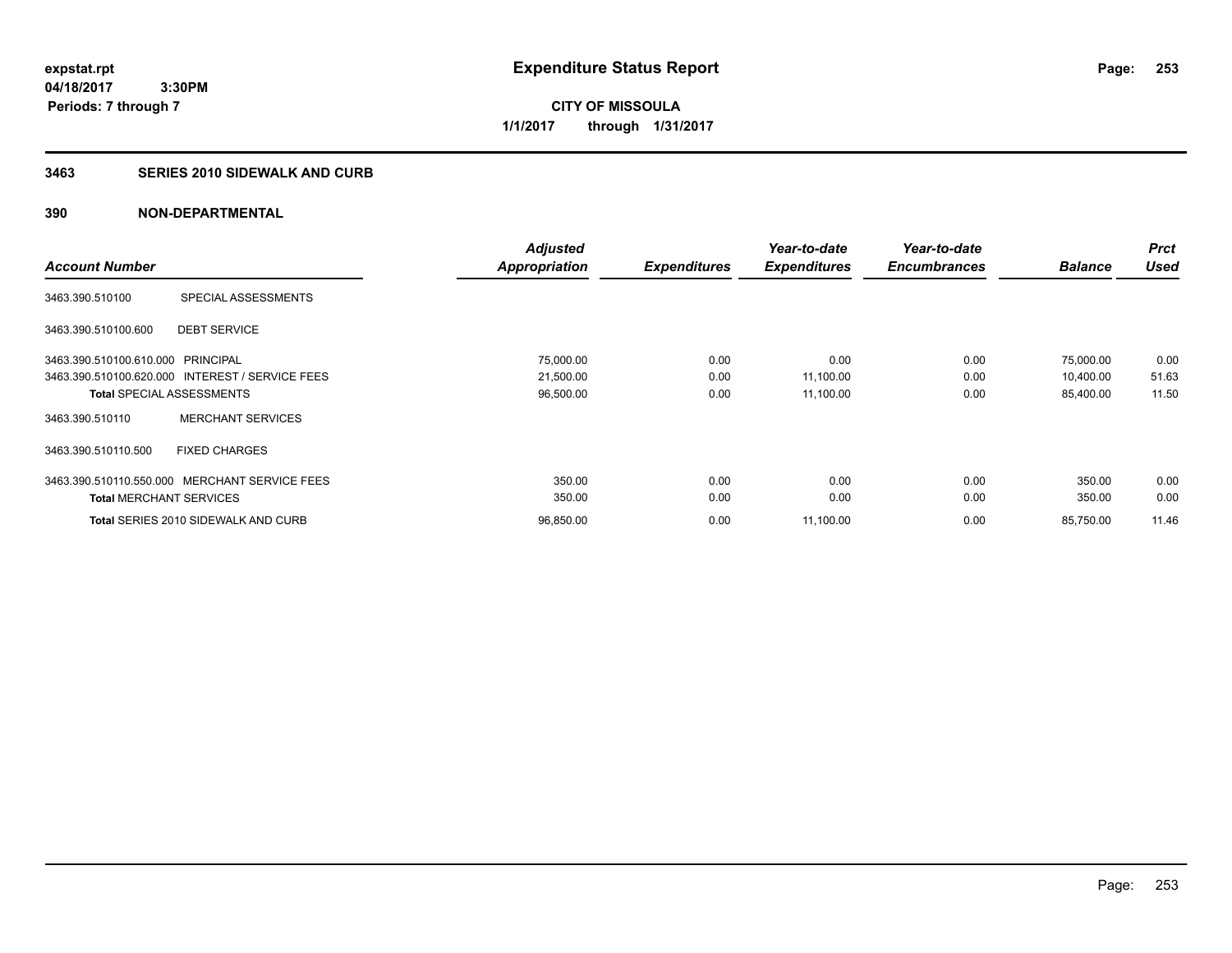### **3464 FY12 S/C DEBT SERVICE**

|                                   |                                                 | <b>Adjusted</b>      |                     | Year-to-date        | Year-to-date        |                | <b>Prct</b> |
|-----------------------------------|-------------------------------------------------|----------------------|---------------------|---------------------|---------------------|----------------|-------------|
| <b>Account Number</b>             |                                                 | <b>Appropriation</b> | <b>Expenditures</b> | <b>Expenditures</b> | <b>Encumbrances</b> | <b>Balance</b> | <b>Used</b> |
| 3464.390.510100                   | SPECIAL ASSESSMENTS                             |                      |                     |                     |                     |                |             |
| 3464.390.510100.600               | <b>DEBT SERVICE</b>                             |                      |                     |                     |                     |                |             |
| 3464.390.510100.610.000 PRINCIPAL |                                                 | 50,000.00            | 0.00                | 0.00                | 0.00                | 50,000.00      | 0.00        |
|                                   | 3464.390.510100.620.000 INTEREST / SERVICE FEES | 20,560.00            | 0.00                | 10,630.00           | 0.00                | 9,930.00       | 51.70       |
|                                   | <b>Total SPECIAL ASSESSMENTS</b>                | 70,560.00            | 0.00                | 10,630.00           | 0.00                | 59,930.00      | 15.07       |
| 3464.390.510110                   | <b>MERCHANT SERVICES</b>                        |                      |                     |                     |                     |                |             |
| 3464.390.510110.500               | <b>FIXED CHARGES</b>                            |                      |                     |                     |                     |                |             |
| 3464.390.510110.550.000           | MERCHANT SERVICE FEES                           | 350.00               | 0.00                | 0.00                | 0.00                | 350.00         | 0.00        |
| <b>Total MERCHANT SERVICES</b>    |                                                 | 350.00               | 0.00                | 0.00                | 0.00                | 350.00         | 0.00        |
|                                   | Total FY12 S/C DEBT SERVICE                     | 70,910.00            | 0.00                | 10,630.00           | 0.00                | 60,280.00      | 14.99       |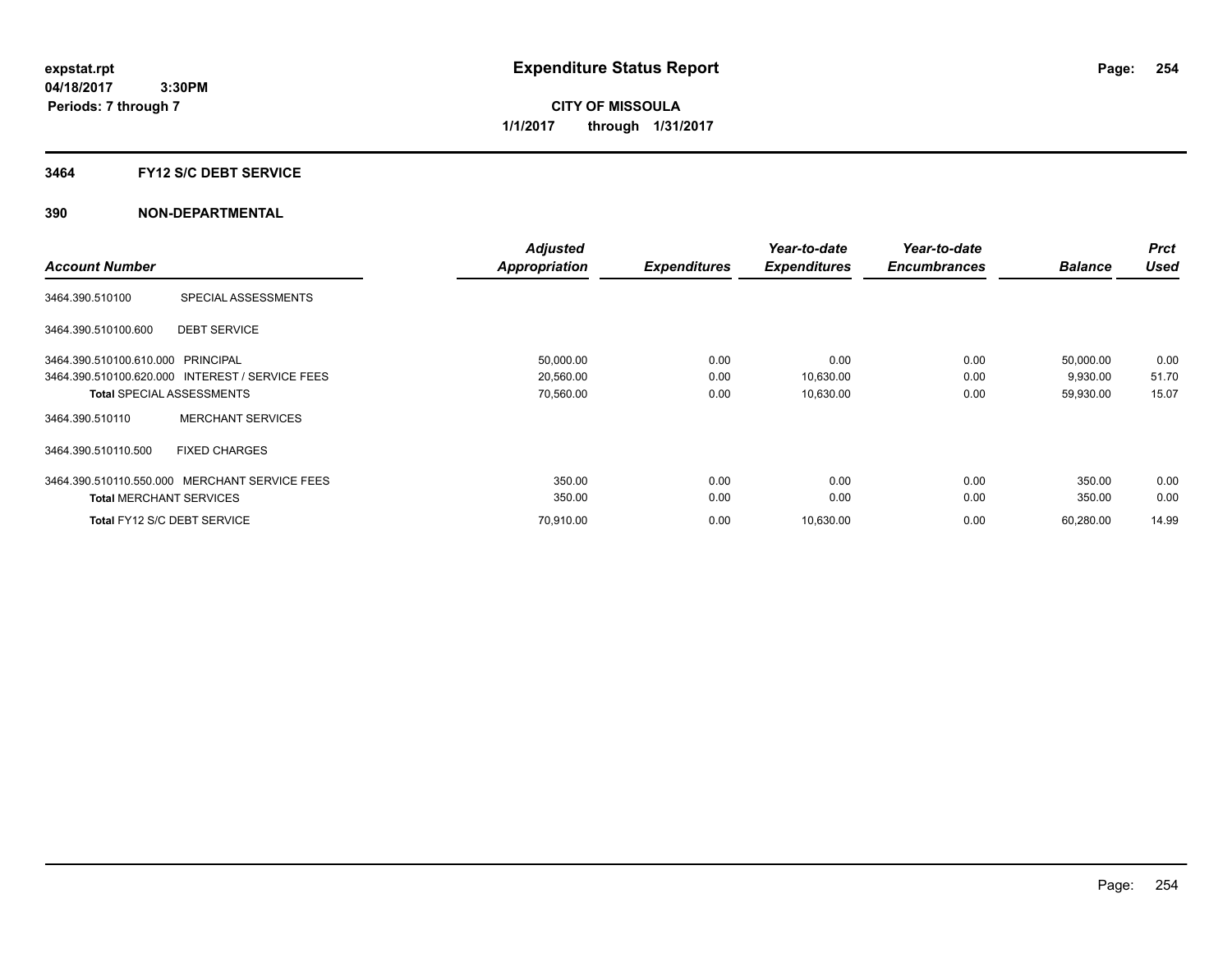**CITY OF MISSOULA 1/1/2017 through 1/31/2017**

# **3465 FY13 SIDEWALK/CURB DEBT SERVICE**

|                                   |                                                 | <b>Adjusted</b>      |                     | Year-to-date        | Year-to-date        |                | <b>Prct</b> |
|-----------------------------------|-------------------------------------------------|----------------------|---------------------|---------------------|---------------------|----------------|-------------|
| <b>Account Number</b>             |                                                 | <b>Appropriation</b> | <b>Expenditures</b> | <b>Expenditures</b> | <b>Encumbrances</b> | <b>Balance</b> | <b>Used</b> |
| 3465.390.510100                   | SPECIAL ASSESSMENTS                             |                      |                     |                     |                     |                |             |
| 3465.390.510100.600               | <b>DEBT SERVICE</b>                             |                      |                     |                     |                     |                |             |
| 3465.390.510100.610.000 PRINCIPAL |                                                 | 29,000.00            | 0.00                | 0.00                | 0.00                | 29,000.00      | 0.00        |
|                                   | 3465.390.510100.620.000 INTEREST / SERVICE FEES | 10,067.00            | 0.00                | 5,059.83            | 0.00                | 5,007.17       | 50.26       |
| <b>Total SPECIAL ASSESSMENTS</b>  |                                                 | 39,067.00            | 0.00                | 5,059.83            | 0.00                | 34,007.17      | 12.95       |
| 3465.390.510110                   | <b>MERCHANT SERVICES</b>                        |                      |                     |                     |                     |                |             |
| 3465.390.510110.500               | <b>FIXED CHARGES</b>                            |                      |                     |                     |                     |                |             |
| <b>Total MERCHANT SERVICES</b>    |                                                 | 0.00                 | 0.00                | 0.00                | 0.00                | 0.00           | 0.00        |
|                                   | <b>Total FY13 SIDEWALK/CURB DEBT SERVICE</b>    | 39,067.00            | 0.00                | 5,059.83            | 0.00                | 34,007.17      | 12.95       |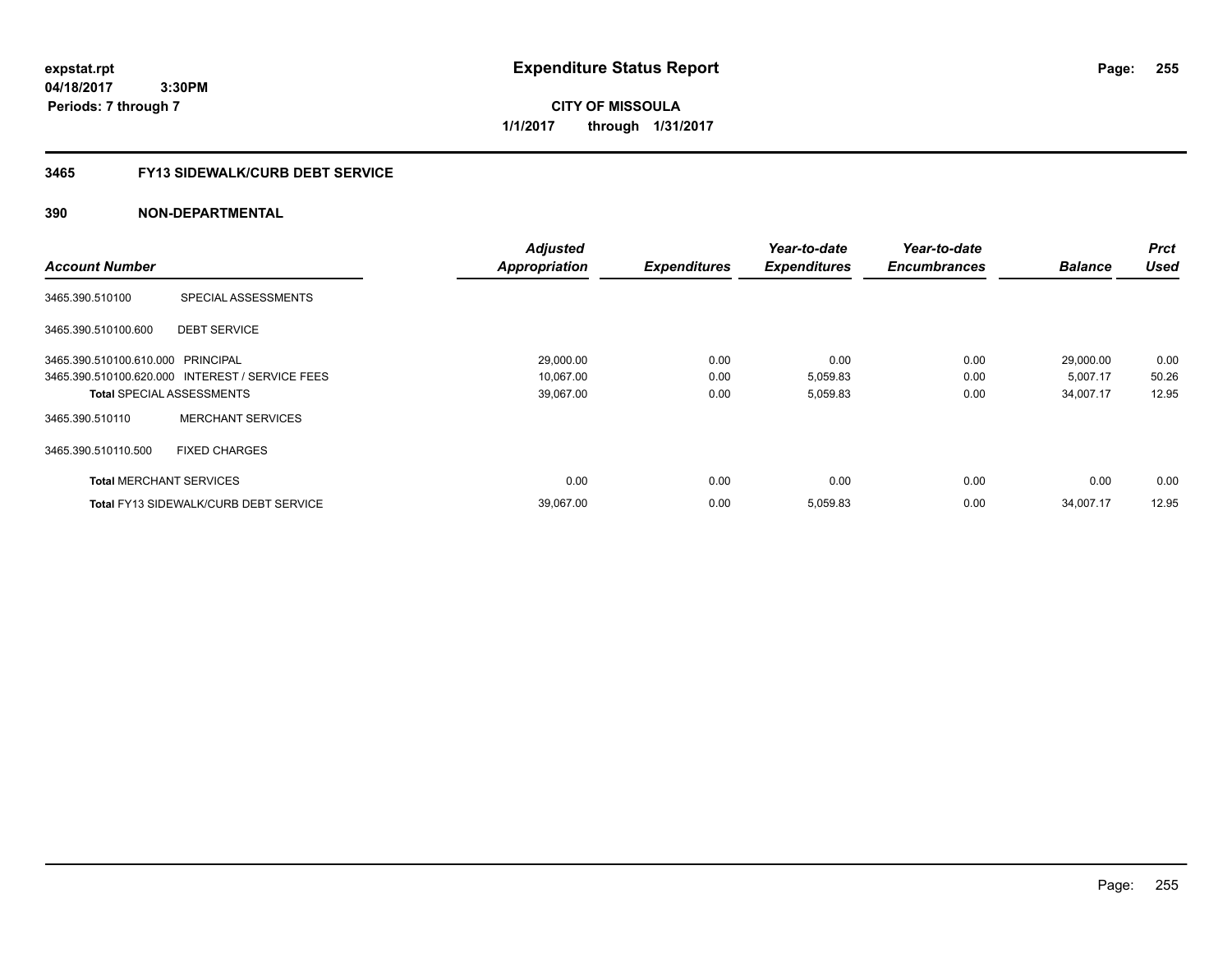**CITY OF MISSOULA 1/1/2017 through 1/31/2017**

# **3466 FY15 SIDEWALK/CURB DEBT SERVICE**

|                                   |                                                 | <b>Adjusted</b>      |                     | Year-to-date        | Year-to-date        |                | <b>Prct</b> |
|-----------------------------------|-------------------------------------------------|----------------------|---------------------|---------------------|---------------------|----------------|-------------|
| <b>Account Number</b>             |                                                 | <b>Appropriation</b> | <b>Expenditures</b> | <b>Expenditures</b> | <b>Encumbrances</b> | <b>Balance</b> | <b>Used</b> |
| 3466.390.510100                   | SPECIAL ASSESSMENTS                             |                      |                     |                     |                     |                |             |
| 3466.390.510100.300               | PURCHASED SERVICES                              |                      |                     |                     |                     |                |             |
|                                   | <b>Total PURCHASED SERVICES</b>                 | 0.00                 | 0.00                | 0.00                | 0.00                | 0.00           | 0.00        |
| 3466.390.510100.600               | <b>DEBT SERVICE</b>                             |                      |                     |                     |                     |                |             |
| 3466.390.510100.610.000 PRINCIPAL |                                                 | 33,000.00            | 0.00                | 0.00                | 0.00                | 33,000.00      | 0.00        |
|                                   | 3466.390.510100.620.000 INTEREST / SERVICE FEES | 24,525.00            | 0.00                | 16,859.22           | 0.00                | 7,665.78       | 68.74       |
|                                   | <b>Total SPECIAL ASSESSMENTS</b>                | 57,525.00            | 0.00                | 16,859.22           | 0.00                | 40,665.78      | 29.31       |
| 3466.390.510110                   | <b>MERCHANT SERVICES</b>                        |                      |                     |                     |                     |                |             |
| 3466.390.510110.500               | <b>FIXED CHARGES</b>                            |                      |                     |                     |                     |                |             |
|                                   | <b>Total MERCHANT SERVICES</b>                  | 0.00                 | 0.00                | 0.00                | 0.00                | 0.00           | 0.00        |
|                                   | <b>Total FY15 SIDEWALK/CURB DEBT SERVICE</b>    | 57,525.00            | 0.00                | 16,859.22           | 0.00                | 40,665.78      | 29.31       |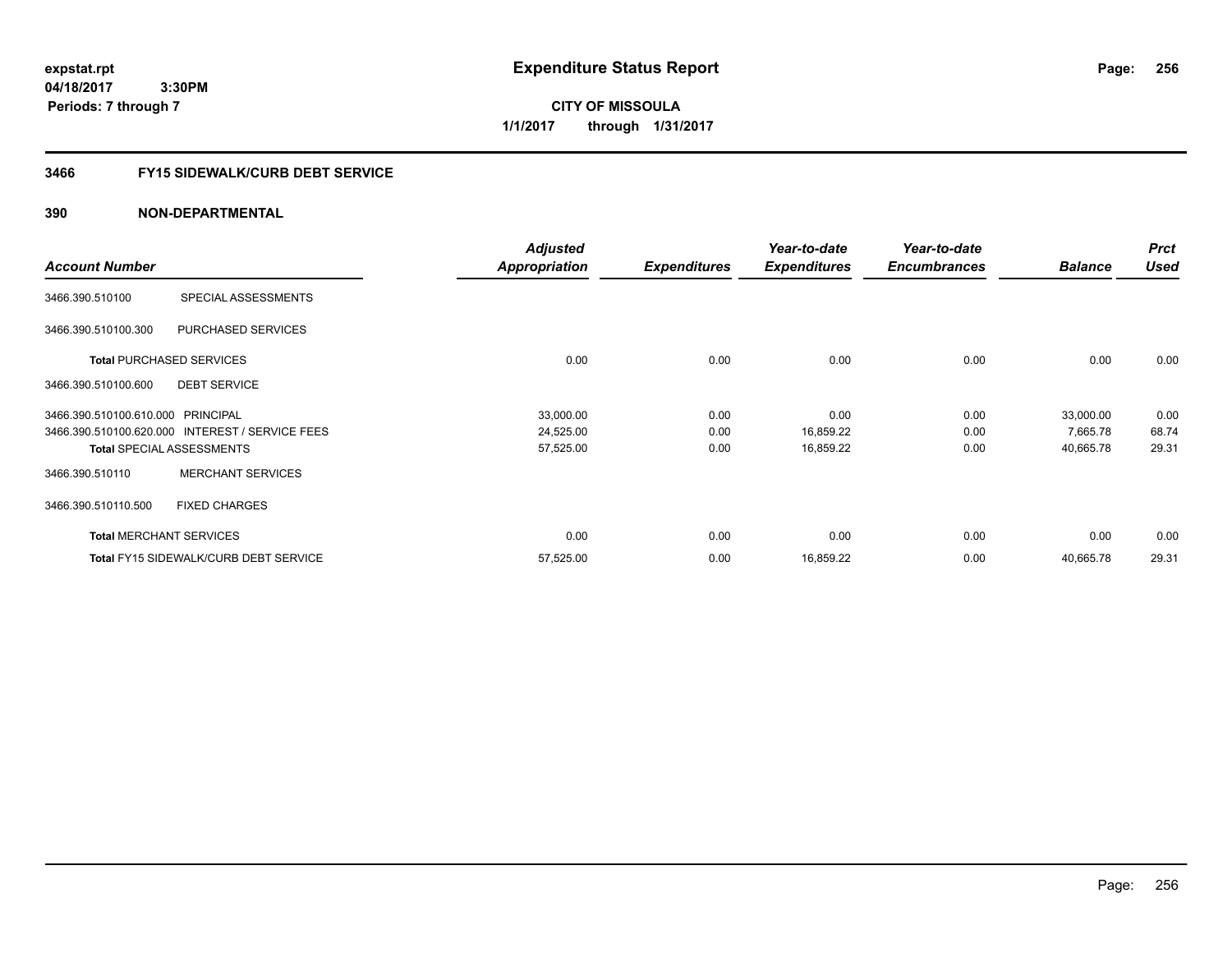**CITY OF MISSOULA 1/1/2017 through 1/31/2017**

# **3467 FY16 SIDEWALK/CURB DEBT SERVICE**

| <b>Account Number</b>          |                                                 | <b>Adjusted</b><br>Appropriation | <b>Expenditures</b> | Year-to-date<br><b>Expenditures</b> | Year-to-date<br><b>Encumbrances</b> | <b>Balance</b> | <b>Prct</b><br><b>Used</b> |
|--------------------------------|-------------------------------------------------|----------------------------------|---------------------|-------------------------------------|-------------------------------------|----------------|----------------------------|
|                                |                                                 |                                  |                     |                                     |                                     |                |                            |
| 3467.390.510000                | <b>MISCELLANEOUS</b>                            |                                  |                     |                                     |                                     |                |                            |
| 3467.390.510000.600            | <b>DEBT SERVICE</b>                             |                                  |                     |                                     |                                     |                |                            |
|                                | 3467.390.510000.620.000 INTEREST / SERVICE FEES | 0.00                             | 0.00                | 7,950.00                            | 0.00                                | $-7,950.00$    | 0.00                       |
| <b>Total MISCELLANEOUS</b>     |                                                 | 0.00                             | 0.00                | 7,950.00                            | 0.00                                | $-7,950.00$    | 0.00                       |
| 3467.390.510100                | SPECIAL ASSESSMENTS                             |                                  |                     |                                     |                                     |                |                            |
| 3467.390.510100.300            | PURCHASED SERVICES                              |                                  |                     |                                     |                                     |                |                            |
|                                | <b>Total PURCHASED SERVICES</b>                 | 0.00                             | 0.00                | 0.00                                | 0.00                                | 0.00           | 0.00                       |
| 3467.390.510100.600            | <b>DEBT SERVICE</b>                             |                                  |                     |                                     |                                     |                |                            |
|                                | 3467.390.510100.620.000 INTEREST / SERVICE FEES | 0.00                             | 0.00                | 3,500.00                            | 0.00                                | $-3,500.00$    | 0.00                       |
|                                | <b>Total SPECIAL ASSESSMENTS</b>                | 0.00                             | 0.00                | 3,500.00                            | 0.00                                | $-3,500.00$    | 0.00                       |
| 3467.390.510110                | <b>MERCHANT SERVICES</b>                        |                                  |                     |                                     |                                     |                |                            |
| 3467.390.510110.500            | <b>FIXED CHARGES</b>                            |                                  |                     |                                     |                                     |                |                            |
| <b>Total MERCHANT SERVICES</b> |                                                 | 0.00                             | 0.00                | 0.00                                | 0.00                                | 0.00           | 0.00                       |
|                                | Total FY16 SIDEWALK/CURB DEBT SERVICE           | 0.00                             | 0.00                | 11,450.00                           | 0.00                                | $-11,450.00$   | 0.00                       |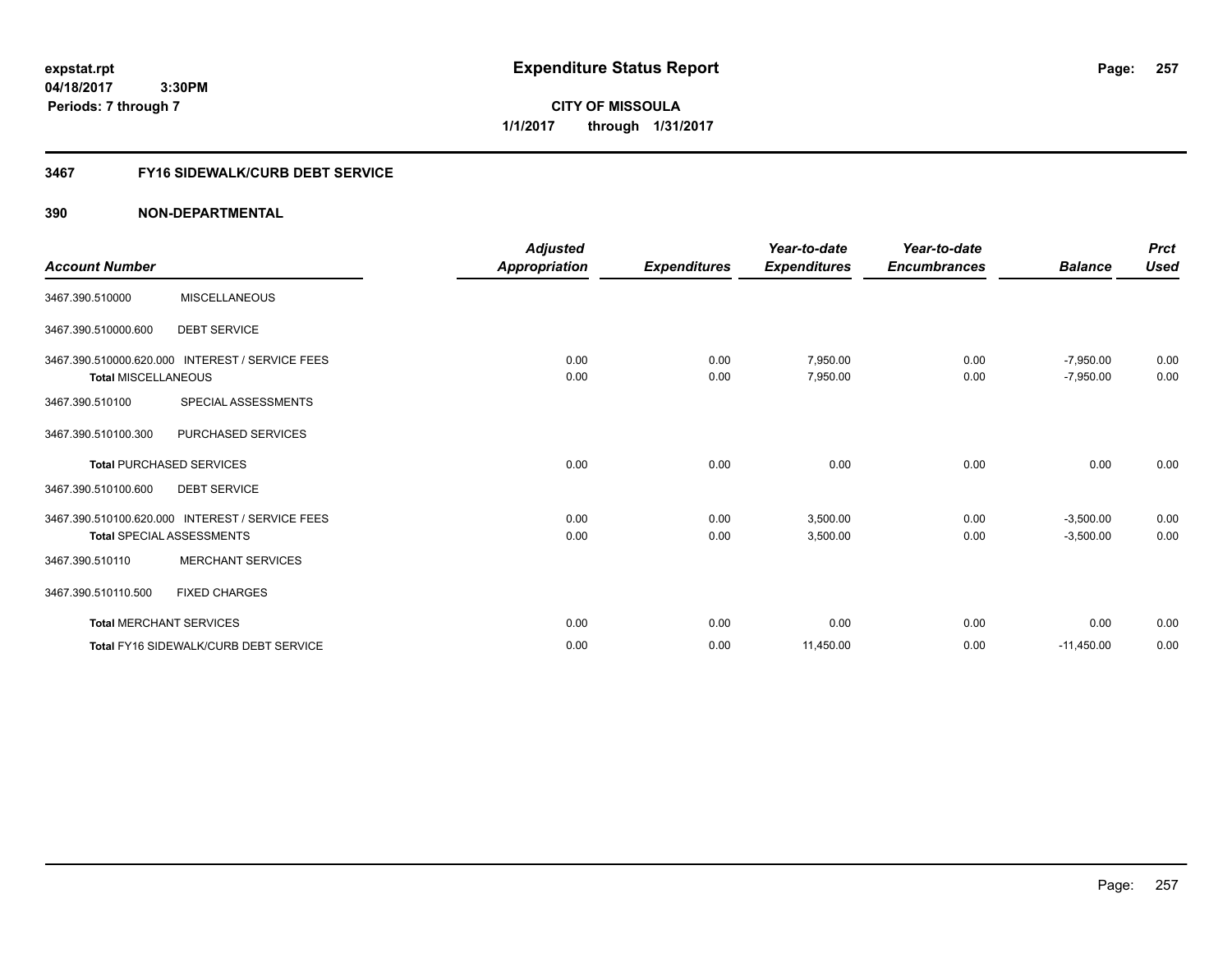**Periods: 7 through 7**

**CITY OF MISSOULA 1/1/2017 through 1/31/2017**

## **3491 SID 491 DEBT SERVICE FUND**

| <b>Account Number</b> |                                 | <b>Adjusted</b><br>Appropriation | <b>Expenditures</b> | Year-to-date<br><b>Expenditures</b> | Year-to-date<br><b>Encumbrances</b> | <b>Balance</b> | Prct<br><b>Used</b> |
|-----------------------|---------------------------------|----------------------------------|---------------------|-------------------------------------|-------------------------------------|----------------|---------------------|
| 3491.390.510100       | SPECIAL ASSESSMENTS             |                                  |                     |                                     |                                     |                |                     |
| 3491.390.510100.600   | <b>DEBT SERVICE</b>             |                                  |                     |                                     |                                     |                |                     |
|                       | Total SID 491 DEBT SERVICE FUND | 0.00                             | 0.00                | 0.00                                | 0.00                                | 0.00           | 0.00                |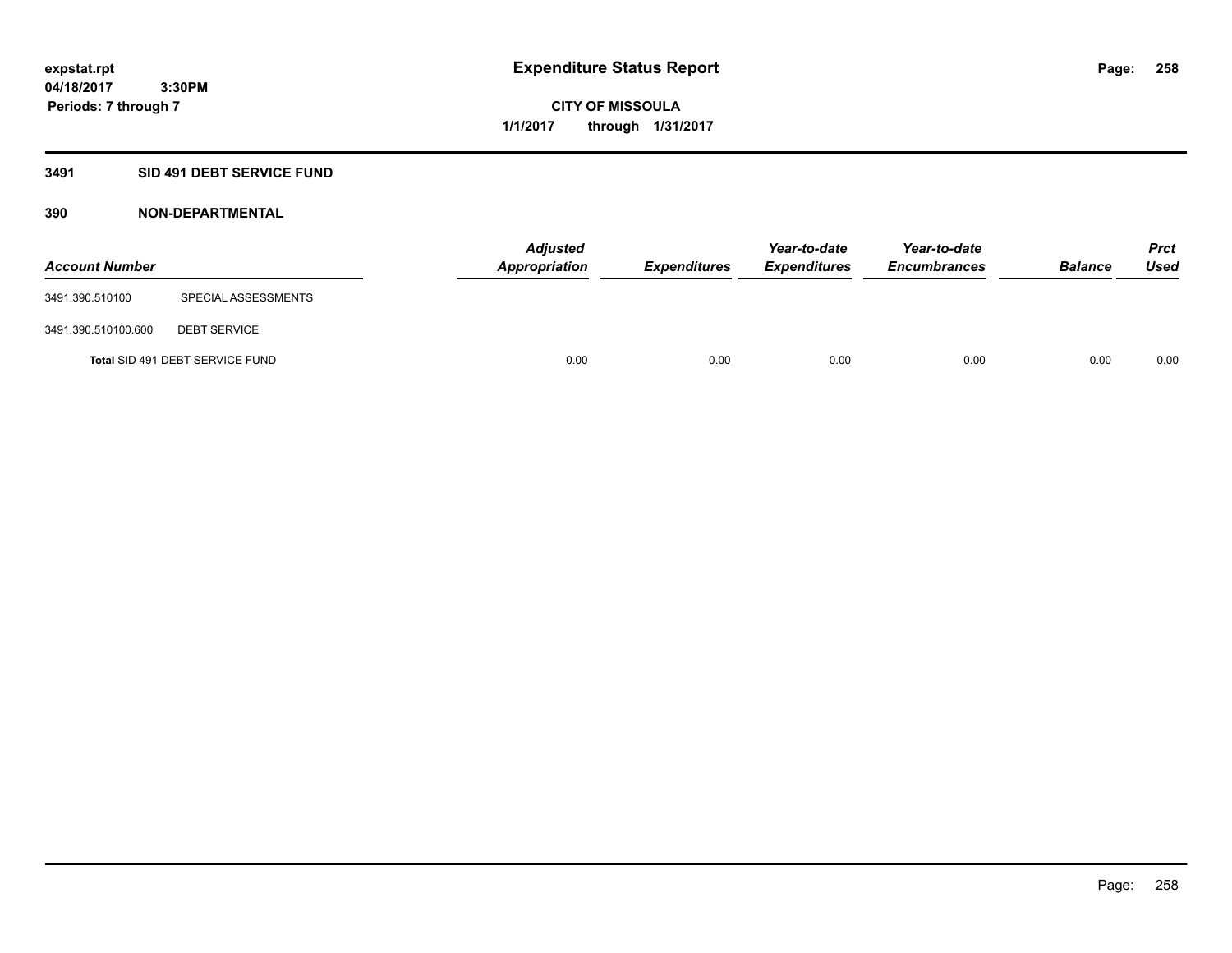**259**

**04/18/2017 3:30PM Periods: 7 through 7**

**CITY OF MISSOULA 1/1/2017 through 1/31/2017**

### **3495 SID 495 DEBT SERVICE FUND**

| <b>Account Number</b>         |                         | <b>Adjusted</b><br>Appropriation | <b>Expenditures</b> | Year-to-date<br><b>Expenditures</b> | Year-to-date<br><b>Encumbrances</b> | <b>Balance</b> | <b>Prct</b><br>Used |
|-------------------------------|-------------------------|----------------------------------|---------------------|-------------------------------------|-------------------------------------|----------------|---------------------|
| 3495.000.520100               | *** Title Not Found *** |                                  |                     |                                     |                                     |                |                     |
| 3495.000.520100.800           | OTHER OBJECTS           |                                  |                     |                                     |                                     |                |                     |
| Total *** Title Not Found *** |                         | 0.00                             | 0.00                | 0.00                                | 0.00                                | 0.00           | 0.00                |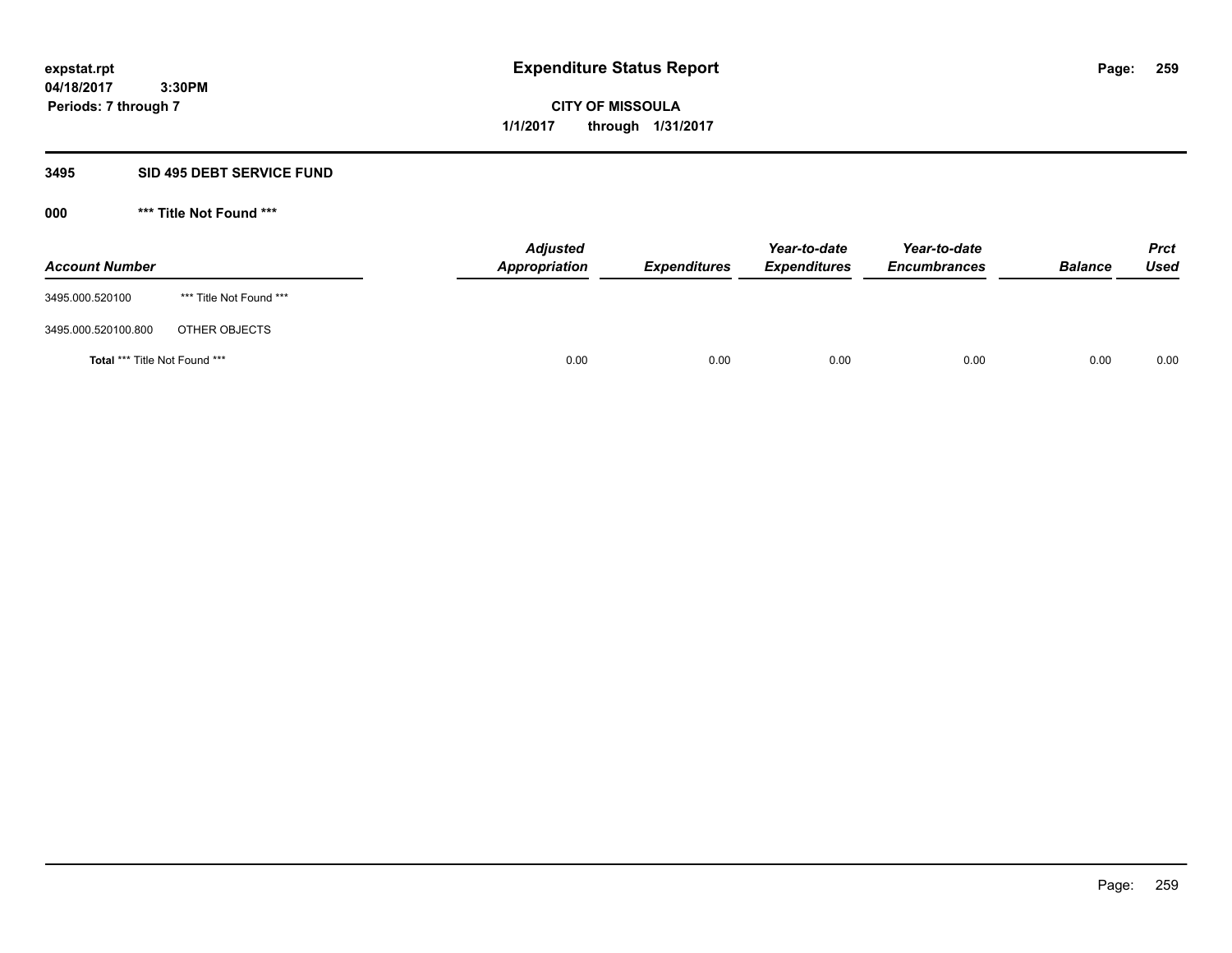### **3495 SID 495 DEBT SERVICE FUND**

| <b>Account Number</b> |                                  | <b>Adjusted</b><br><b>Appropriation</b> | <b>Expenditures</b> | Year-to-date<br><b>Expenditures</b> | Year-to-date<br><b>Encumbrances</b> | <b>Balance</b> | <b>Prct</b><br><b>Used</b> |
|-----------------------|----------------------------------|-----------------------------------------|---------------------|-------------------------------------|-------------------------------------|----------------|----------------------------|
| 3495.390.510100       | <b>SPECIAL ASSESSMENTS</b>       |                                         |                     |                                     |                                     |                |                            |
| 3495.390.510100.800   | OTHER OBJECTS                    |                                         |                     |                                     |                                     |                |                            |
|                       | <b>Total SPECIAL ASSESSMENTS</b> | 0.00                                    | 0.00                | 0.00                                | 0.00                                | 0.00           | 0.00                       |
| 3495.390.510110       | <b>MERCHANT SERVICES</b>         |                                         |                     |                                     |                                     |                |                            |
| 3495.390.510110.500   | <b>FIXED CHARGES</b>             |                                         |                     |                                     |                                     |                |                            |
|                       | Total SID 495 DEBT SERVICE FUND  | 0.00                                    | 0.00                | 0.00                                | 0.00                                | 0.00           | 0.00                       |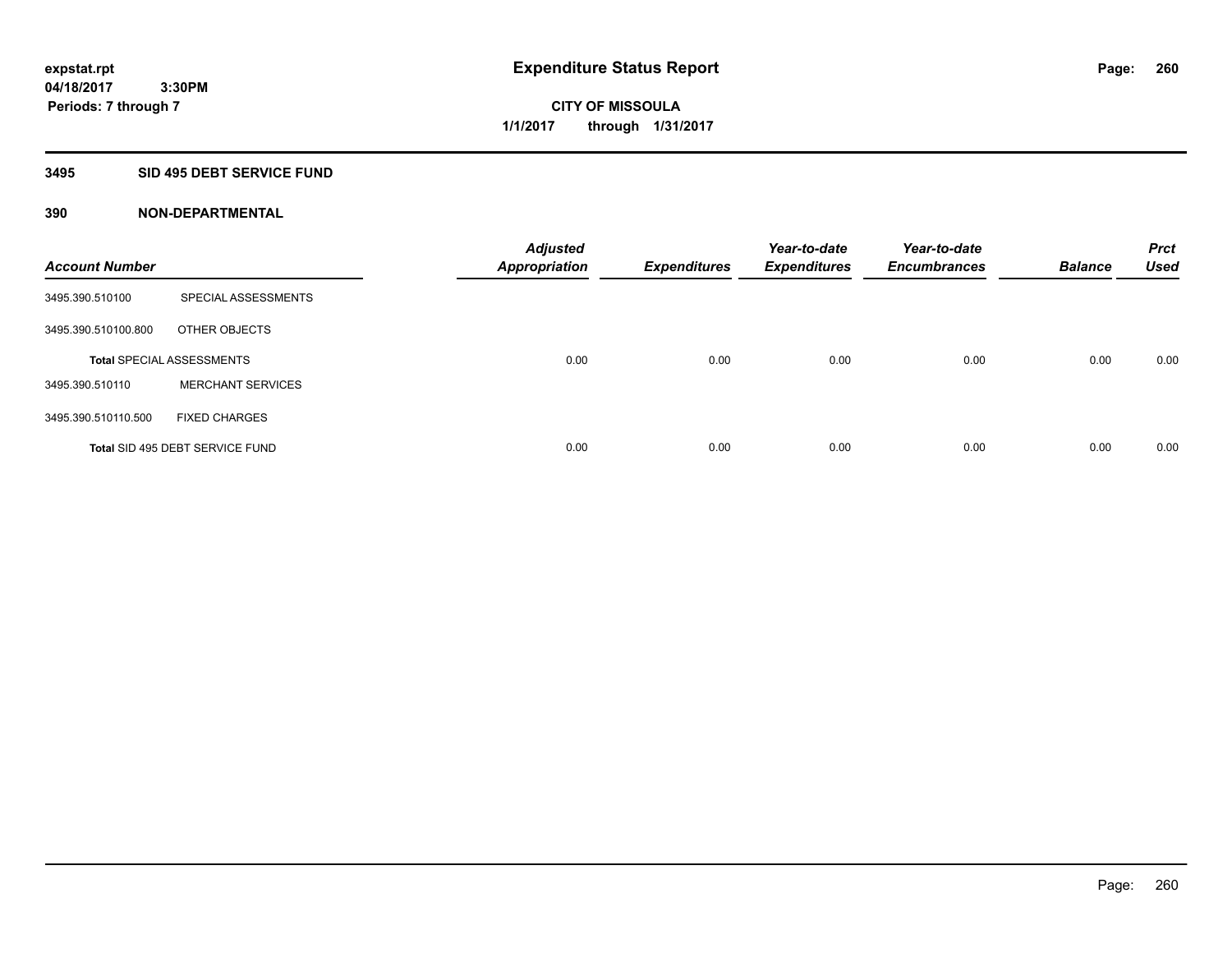**261**

**04/18/2017 3:30PM Periods: 7 through 7**

**CITY OF MISSOULA 1/1/2017 through 1/31/2017**

### **3497 SID 497 DEBT SERVICE FUND**

| <b>Account Number</b>         |                         | <b>Adjusted</b><br>Appropriation | <b>Expenditures</b> | Year-to-date<br><b>Expenditures</b> | Year-to-date<br><b>Encumbrances</b> | <b>Balance</b> | <b>Prct</b><br>Used |
|-------------------------------|-------------------------|----------------------------------|---------------------|-------------------------------------|-------------------------------------|----------------|---------------------|
| 3497.000.520100               | *** Title Not Found *** |                                  |                     |                                     |                                     |                |                     |
| 3497.000.520100.800           | OTHER OBJECTS           |                                  |                     |                                     |                                     |                |                     |
| Total *** Title Not Found *** |                         | 0.00                             | 0.00                | 0.00                                | 0.00                                | 0.00           | 0.00                |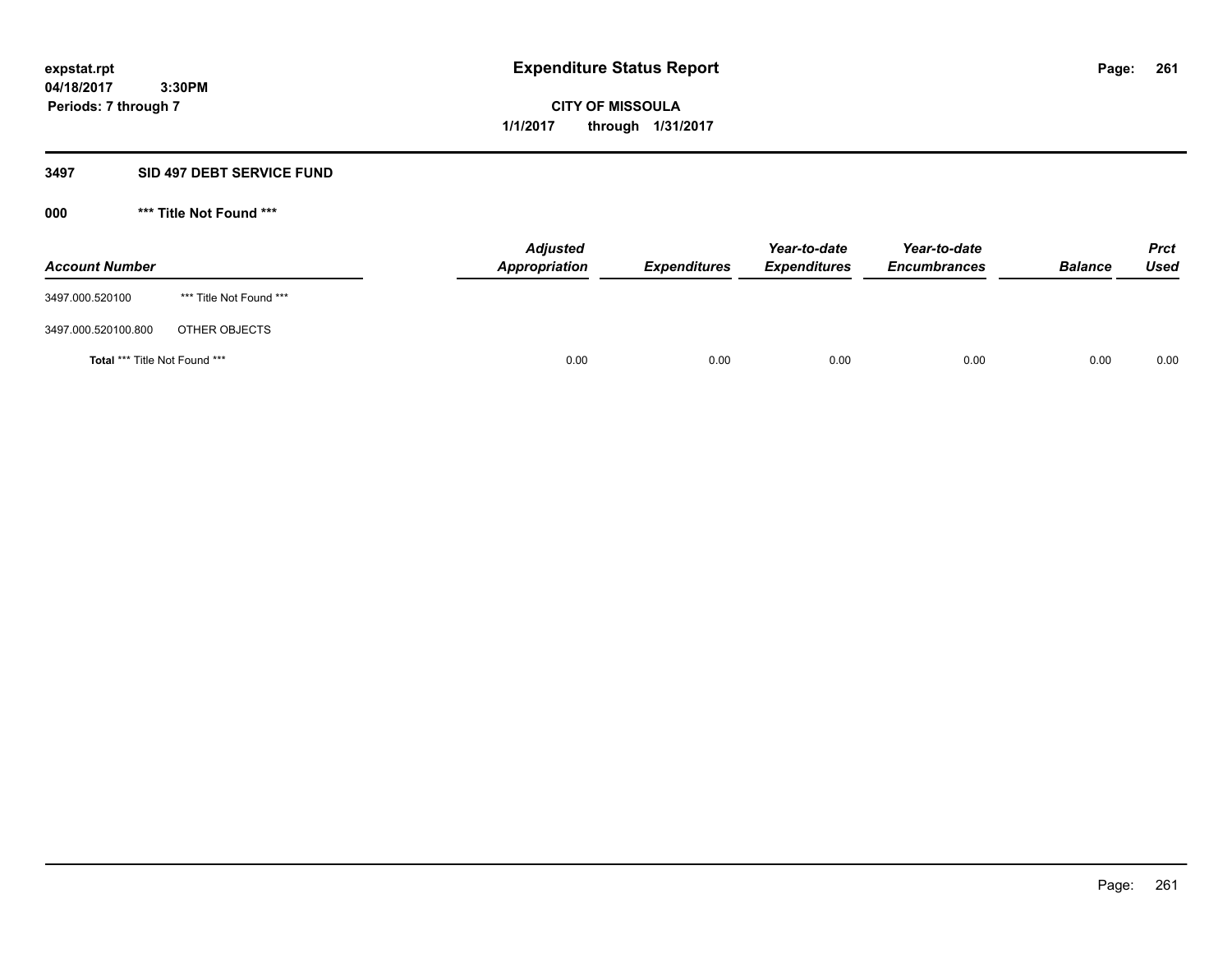**Periods: 7 through 7**

**CITY OF MISSOULA 1/1/2017 through 1/31/2017**

### **3497 SID 497 DEBT SERVICE FUND**

|                            |                                  | <b>Adjusted</b> |                     | Year-to-date        | Year-to-date        |                | <b>Prct</b> |
|----------------------------|----------------------------------|-----------------|---------------------|---------------------|---------------------|----------------|-------------|
| <b>Account Number</b>      |                                  | Appropriation   | <b>Expenditures</b> | <b>Expenditures</b> | <b>Encumbrances</b> | <b>Balance</b> | <b>Used</b> |
| 3497.390.510000            | <b>MISCELLANEOUS</b>             |                 |                     |                     |                     |                |             |
| 3497.390.510000.800        | OTHER OBJECTS                    |                 |                     |                     |                     |                |             |
| <b>Total MISCELLANEOUS</b> |                                  | 0.00            | 0.00                | 0.00                | 0.00                | 0.00           | 0.00        |
| 3497.390.510100            | SPECIAL ASSESSMENTS              |                 |                     |                     |                     |                |             |
| 3497.390.510100.600        | <b>DEBT SERVICE</b>              |                 |                     |                     |                     |                |             |
| <b>Total DEBT SERVICE</b>  |                                  | 0.00            | 0.00                | 0.00                | 0.00                | 0.00           | 0.00        |
| 3497.390.510100.800        | OTHER OBJECTS                    |                 |                     |                     |                     |                |             |
|                            | <b>Total SPECIAL ASSESSMENTS</b> | 0.00            | 0.00                | 0.00                | 0.00                | 0.00           | 0.00        |
| 3497.390.510110            | <b>MERCHANT SERVICES</b>         |                 |                     |                     |                     |                |             |
| 3497.390.510110.500        | <b>FIXED CHARGES</b>             |                 |                     |                     |                     |                |             |
|                            | Total SID 497 DEBT SERVICE FUND  | 0.00            | 0.00                | 0.00                | 0.00                | 0.00           | 0.00        |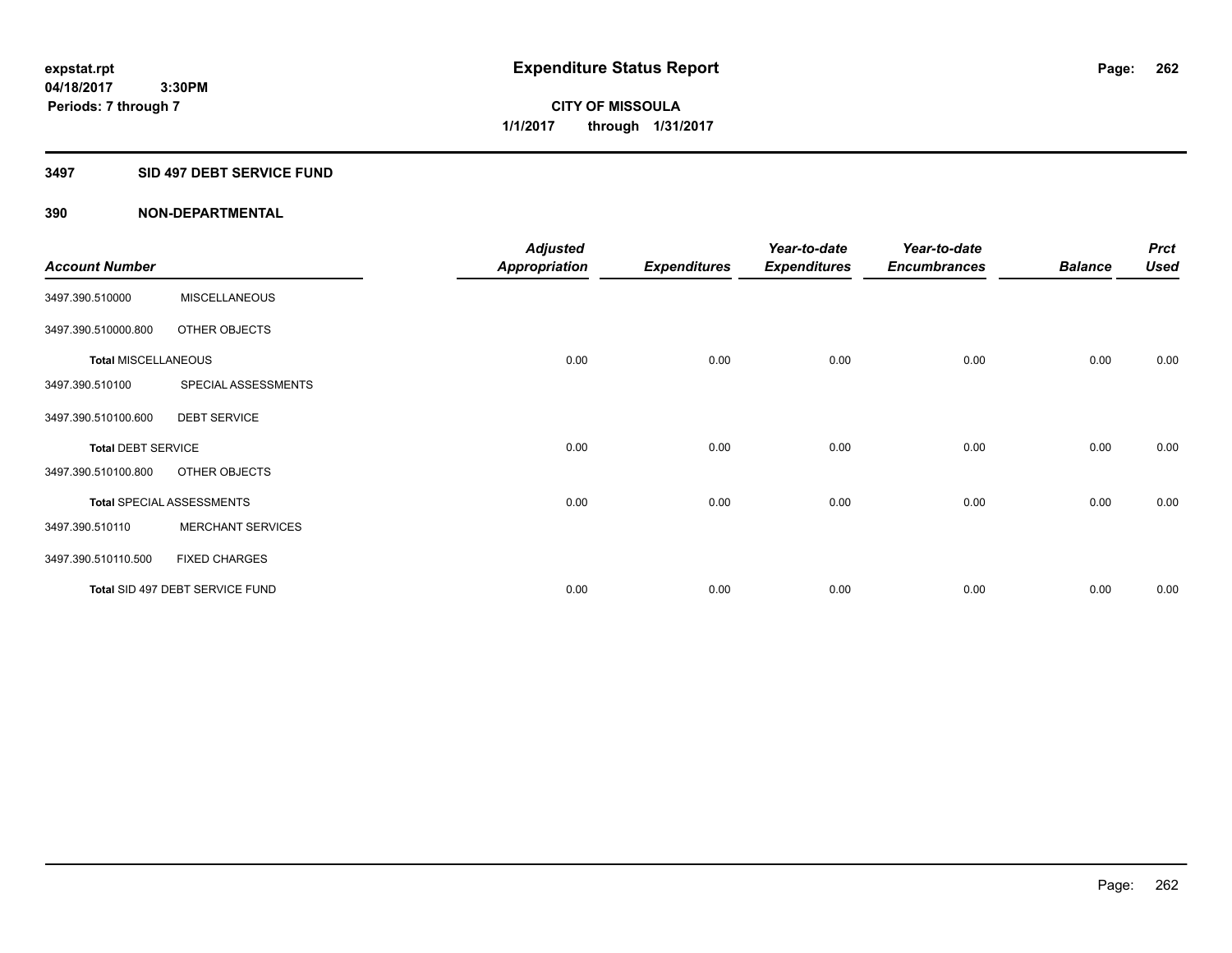**263**

**04/18/2017 3:30PM Periods: 7 through 7**

**CITY OF MISSOULA 1/1/2017 through 1/31/2017**

### **3498 SID 498 DEBT SERVICE FUND**

| <b>Account Number</b>         |                         | <b>Adjusted</b><br>Appropriation | <b>Expenditures</b> | Year-to-date<br><b>Expenditures</b> | Year-to-date<br><b>Encumbrances</b> | <b>Balance</b> | <b>Prct</b><br><b>Used</b> |
|-------------------------------|-------------------------|----------------------------------|---------------------|-------------------------------------|-------------------------------------|----------------|----------------------------|
| 3498.000.520100               | *** Title Not Found *** |                                  |                     |                                     |                                     |                |                            |
| 3498.000.520100.800           | OTHER OBJECTS           |                                  |                     |                                     |                                     |                |                            |
| Total *** Title Not Found *** |                         | 0.00                             | 0.00                | 0.00                                | 0.00                                | 0.00           | 0.00                       |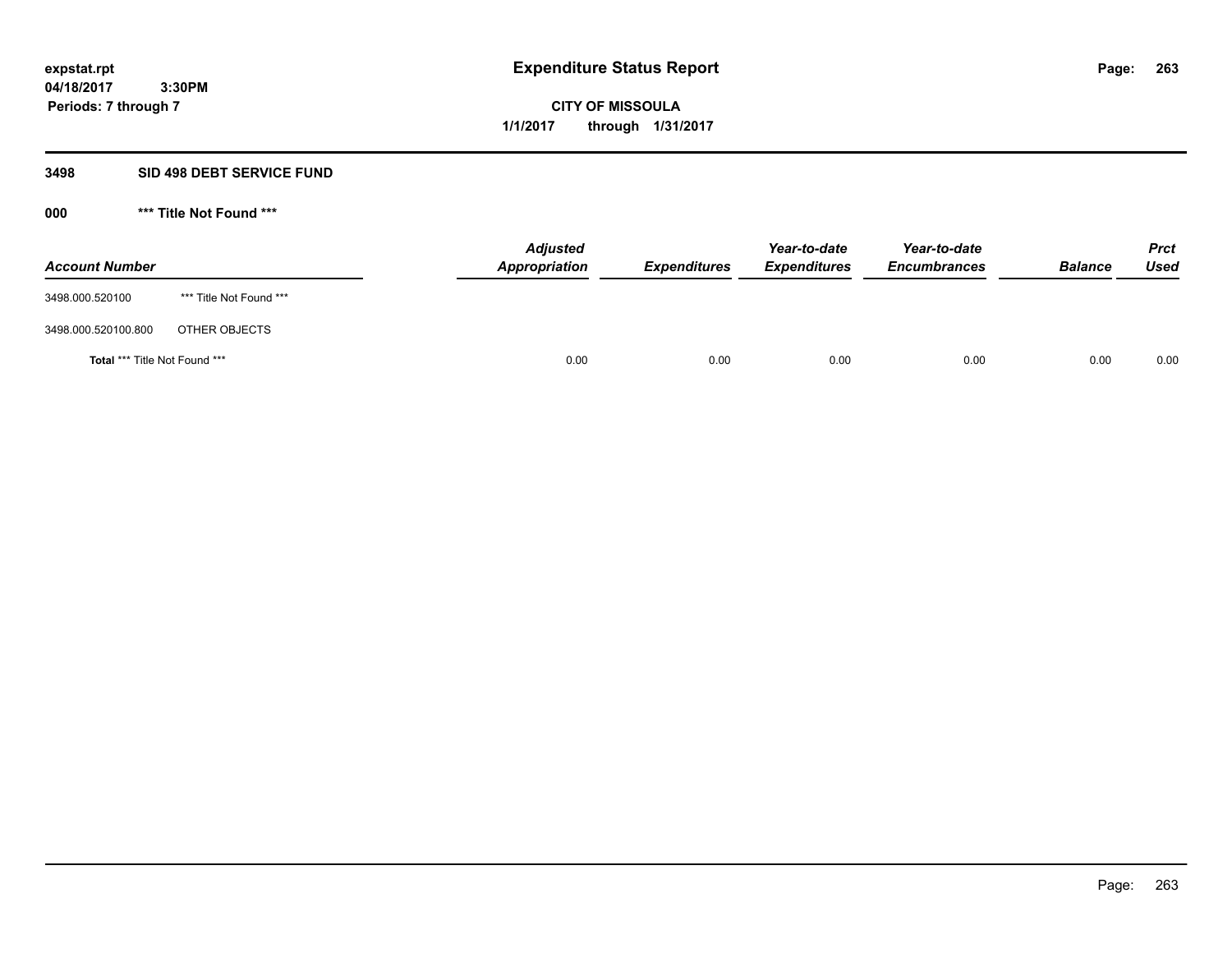**Periods: 7 through 7**

**CITY OF MISSOULA 1/1/2017 through 1/31/2017**

#### **3498 SID 498 DEBT SERVICE FUND**

 **3:30PM**

| <b>Account Number</b> |                                  | <b>Adjusted</b><br>Appropriation | <b>Expenditures</b> | Year-to-date<br><b>Expenditures</b> | Year-to-date<br><b>Encumbrances</b> | <b>Balance</b> | <b>Prct</b><br><b>Used</b> |
|-----------------------|----------------------------------|----------------------------------|---------------------|-------------------------------------|-------------------------------------|----------------|----------------------------|
| 3498.390.510100       | SPECIAL ASSESSMENTS              |                                  |                     |                                     |                                     |                |                            |
| 3498.390.510100.600   | <b>DEBT SERVICE</b>              |                                  |                     |                                     |                                     |                |                            |
|                       | <b>Total SPECIAL ASSESSMENTS</b> | 0.00                             | 0.00                | 0.00                                | 0.00                                | 0.00           | 0.00                       |
| 3498.390.510110       | <b>MERCHANT SERVICES</b>         |                                  |                     |                                     |                                     |                |                            |
| 3498.390.510110.500   | <b>FIXED CHARGES</b>             |                                  |                     |                                     |                                     |                |                            |
|                       | <b>Total MERCHANT SERVICES</b>   | 0.00                             | 0.00                | 0.00                                | 0.00                                | 0.00           | 0.00                       |
|                       | Total SID 498 DEBT SERVICE FUND  | 0.00                             | 0.00                | 0.00                                | 0.00                                | 0.00           | 0.00                       |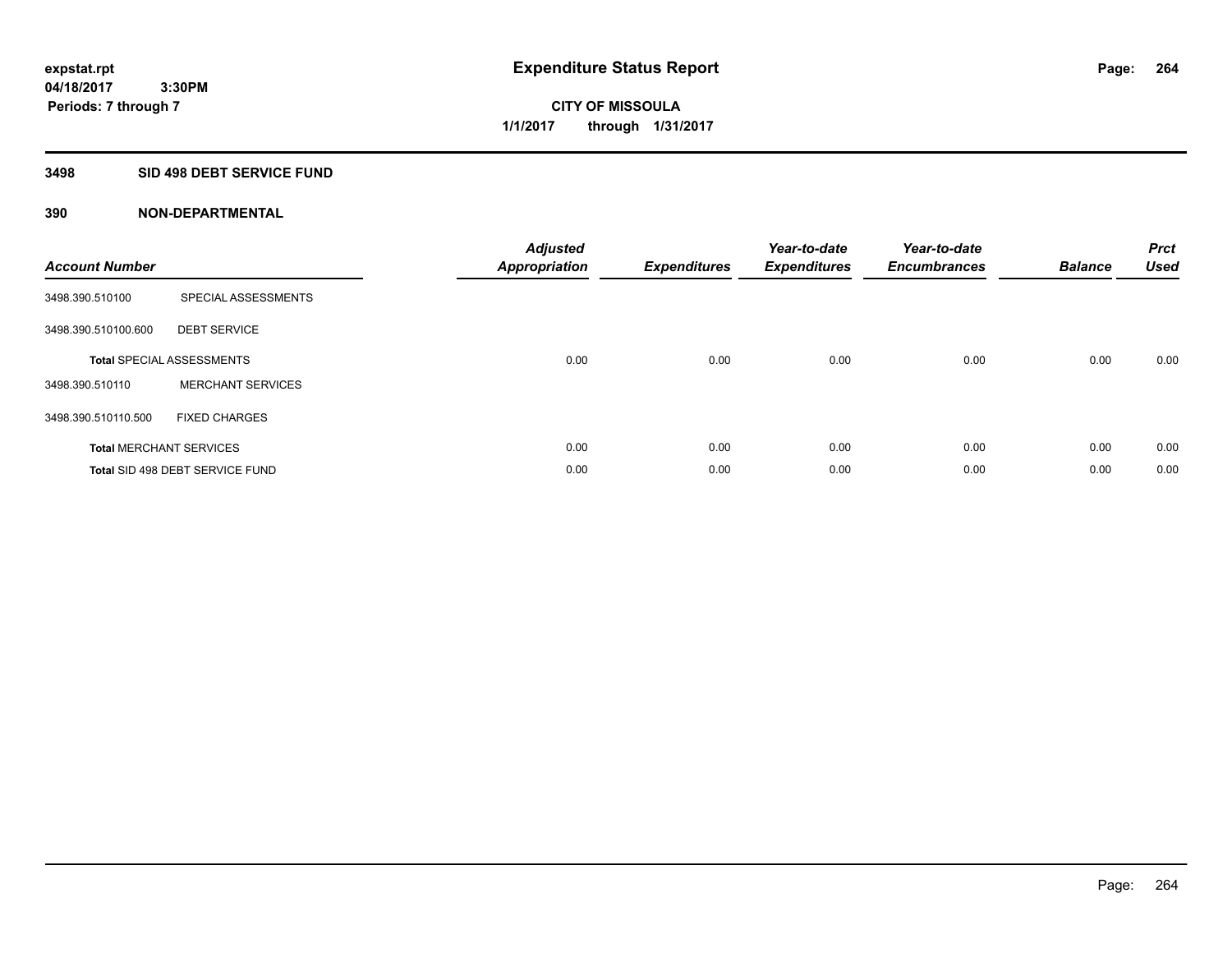**Periods: 7 through 7**

**CITY OF MISSOULA 1/1/2017 through 1/31/2017**

#### **3500 SID 500 DEBT SERVICE FUND**

 **3:30PM**

| <b>Account Number</b>     |                                 | <b>Adjusted</b><br><b>Appropriation</b> | <b>Expenditures</b> | Year-to-date<br><b>Expenditures</b> | Year-to-date<br><b>Encumbrances</b> | <b>Balance</b> | <b>Prct</b><br>Used |
|---------------------------|---------------------------------|-----------------------------------------|---------------------|-------------------------------------|-------------------------------------|----------------|---------------------|
| 3500.390.510100           | SPECIAL ASSESSMENTS             |                                         |                     |                                     |                                     |                |                     |
| 3500.390.510100.600       | <b>DEBT SERVICE</b>             |                                         |                     |                                     |                                     |                |                     |
| <b>Total DEBT SERVICE</b> |                                 | 0.00                                    | 0.00                | 0.00                                | 0.00                                | 0.00           | 0.00                |
| 3500.390.510100.800       | OTHER OBJECTS                   |                                         |                     |                                     |                                     |                |                     |
|                           | Total SID 500 DEBT SERVICE FUND | 0.00                                    | 0.00                | 0.00                                | 0.00                                | 0.00           | 0.00                |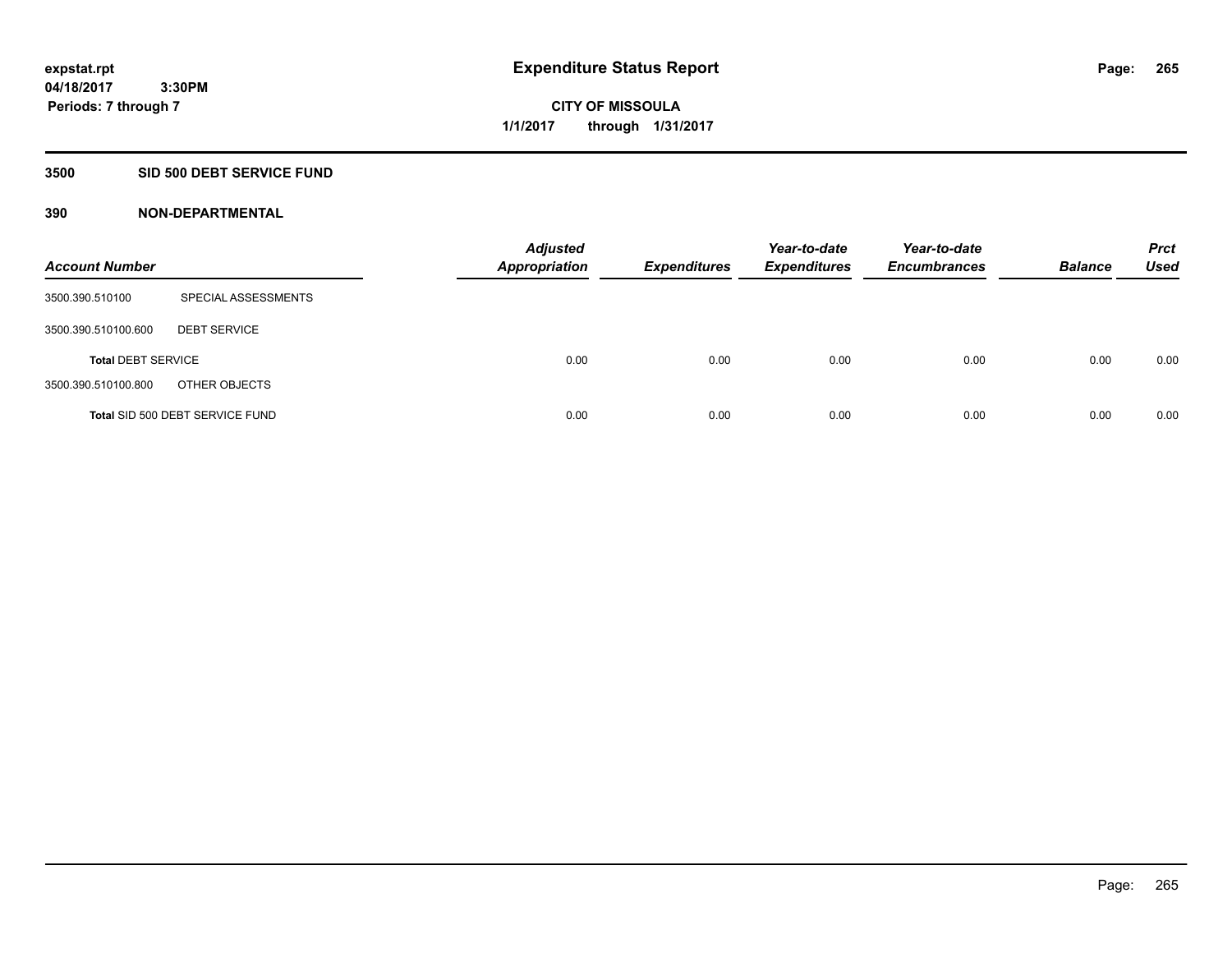**266**

**04/18/2017 3:30PM Periods: 7 through 7**

# **CITY OF MISSOULA 1/1/2017 through 1/31/2017**

# **3501 SID 501 DEBT SERVICE FUND**

| <b>Account Number</b>         |                         | <b>Adjusted</b><br>Appropriation | <b>Expenditures</b> | Year-to-date<br><b>Expenditures</b> | Year-to-date<br><b>Encumbrances</b> | <b>Balance</b> | Prct<br><b>Used</b> |
|-------------------------------|-------------------------|----------------------------------|---------------------|-------------------------------------|-------------------------------------|----------------|---------------------|
| 3501.000.520100               | *** Title Not Found *** |                                  |                     |                                     |                                     |                |                     |
| 3501.000.520100.800           | OTHER OBJECTS           |                                  |                     |                                     |                                     |                |                     |
| Total *** Title Not Found *** |                         | 0.00                             | 0.00                | 0.00                                | 0.00                                | 0.00           | 0.00                |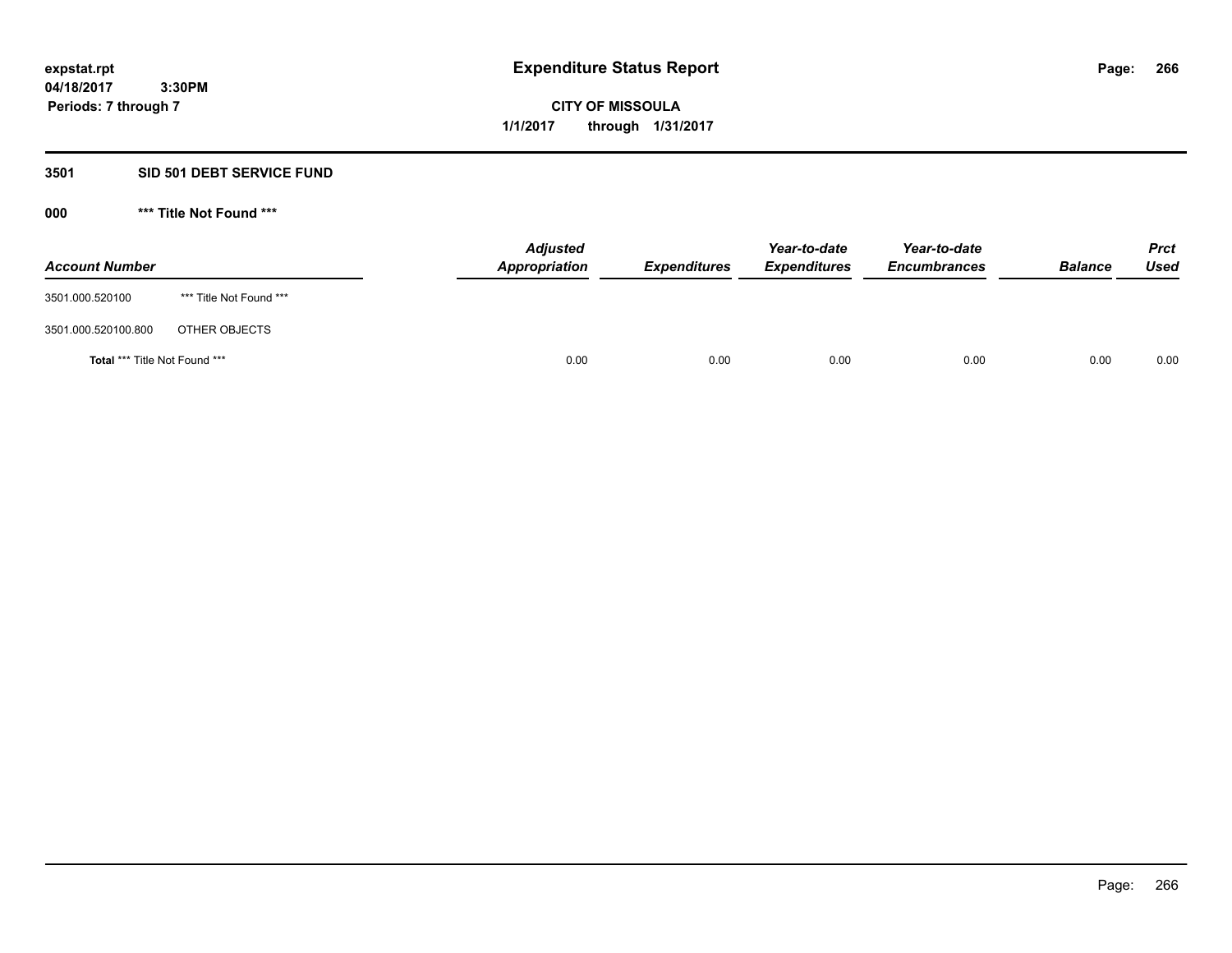## **3501 SID 501 DEBT SERVICE FUND**

| <b>Account Number</b> |                                  | <b>Adjusted</b><br><b>Appropriation</b> | <b>Expenditures</b> | Year-to-date<br><b>Expenditures</b> | Year-to-date<br><b>Encumbrances</b> | <b>Balance</b> | <b>Prct</b><br><b>Used</b> |
|-----------------------|----------------------------------|-----------------------------------------|---------------------|-------------------------------------|-------------------------------------|----------------|----------------------------|
| 3501.390.510100       | SPECIAL ASSESSMENTS              |                                         |                     |                                     |                                     |                |                            |
| 3501.390.510100.600   | <b>DEBT SERVICE</b>              |                                         |                     |                                     |                                     |                |                            |
|                       | <b>Total SPECIAL ASSESSMENTS</b> | 0.00                                    | 0.00                | 0.00                                | 0.00                                | 0.00           | 0.00                       |
| 3501.390.510110       | <b>MERCHANT SERVICES</b>         |                                         |                     |                                     |                                     |                |                            |
| 3501.390.510110.500   | <b>FIXED CHARGES</b>             |                                         |                     |                                     |                                     |                |                            |
|                       | Total SID 501 DEBT SERVICE FUND  | 0.00                                    | 0.00                | 0.00                                | 0.00                                | 0.00           | 0.00                       |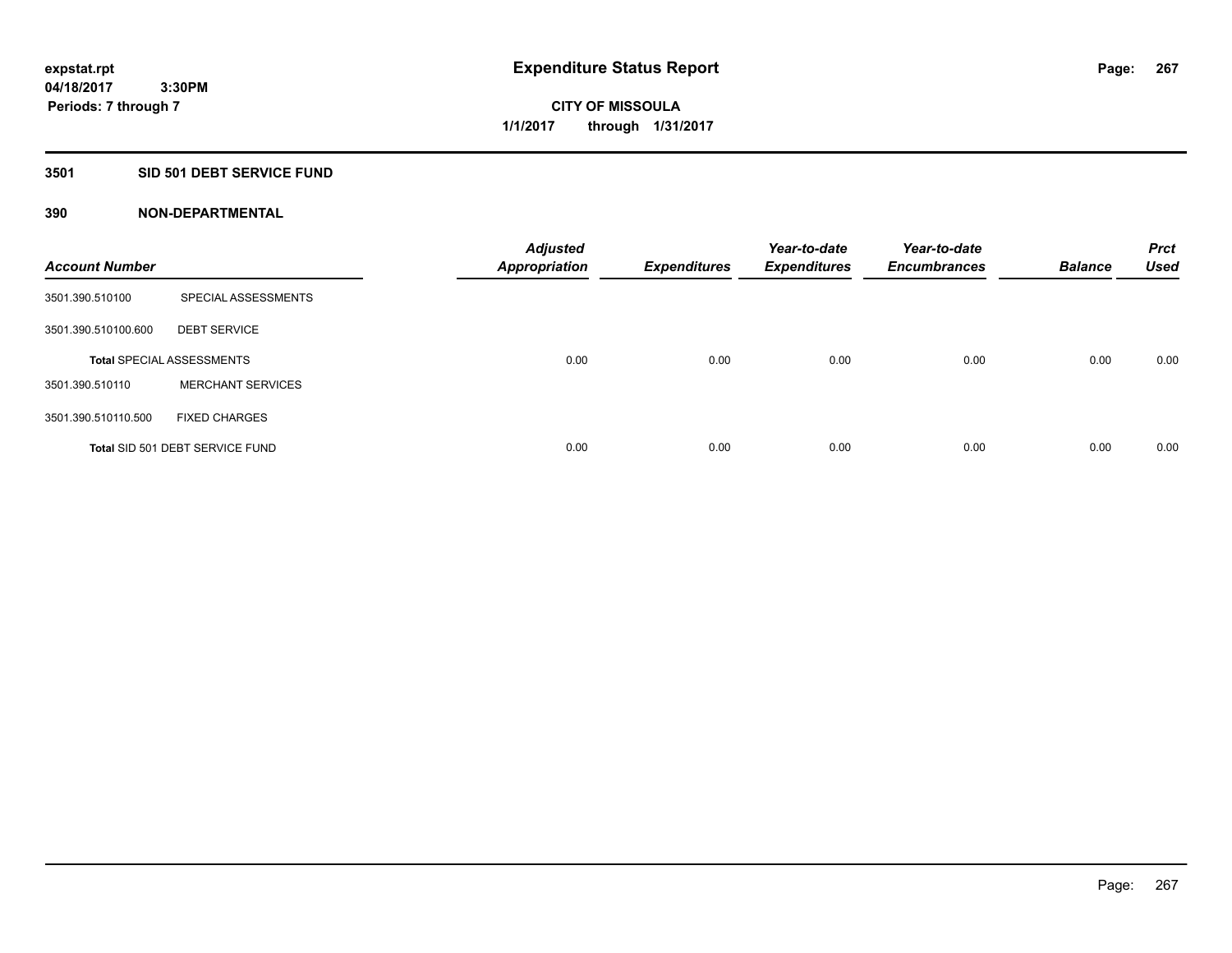**268**

**04/18/2017 3:30PM Periods: 7 through 7**

**CITY OF MISSOULA 1/1/2017 through 1/31/2017**

### **3503 SID 503 DEBT SERVICE FUND**

| <b>Account Number</b>         |                         | <b>Adjusted</b><br>Appropriation | <b>Expenditures</b> | Year-to-date<br><b>Expenditures</b> | Year-to-date<br><b>Encumbrances</b> | <b>Balance</b> | <b>Prct</b><br><b>Used</b> |
|-------------------------------|-------------------------|----------------------------------|---------------------|-------------------------------------|-------------------------------------|----------------|----------------------------|
| 3503.000.520100               | *** Title Not Found *** |                                  |                     |                                     |                                     |                |                            |
| 3503.000.520100.800           | OTHER OBJECTS           |                                  |                     |                                     |                                     |                |                            |
| Total *** Title Not Found *** |                         | 0.00                             | 0.00                | 0.00                                | 0.00                                | 0.00           | 0.00                       |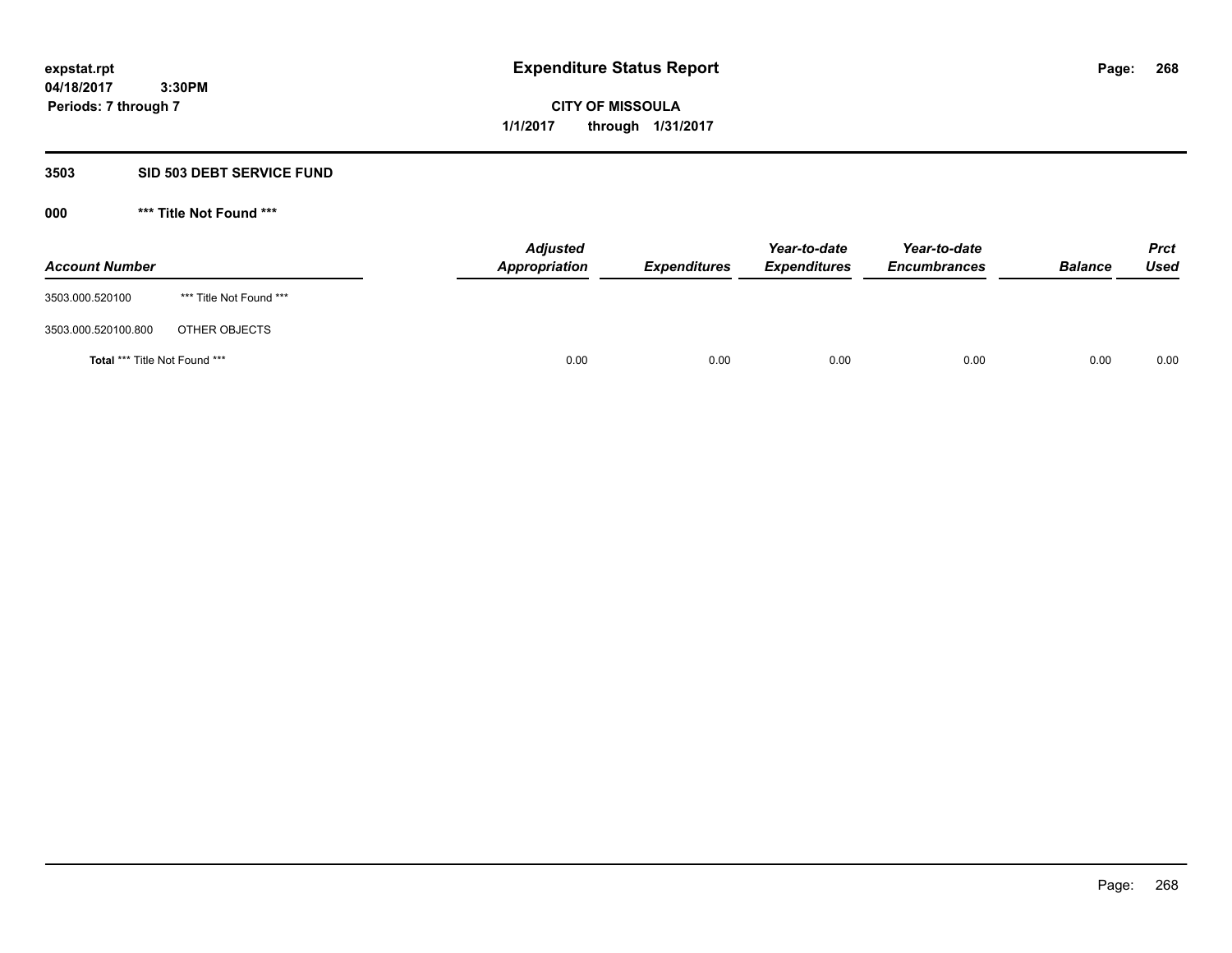## **3503 SID 503 DEBT SERVICE FUND**

| <b>Account Number</b> |                                  | <b>Adjusted</b><br><b>Appropriation</b> | <b>Expenditures</b> | Year-to-date<br><b>Expenditures</b> | Year-to-date<br><b>Encumbrances</b> | <b>Balance</b> | <b>Prct</b><br><b>Used</b> |
|-----------------------|----------------------------------|-----------------------------------------|---------------------|-------------------------------------|-------------------------------------|----------------|----------------------------|
| 3503.390.510100       | SPECIAL ASSESSMENTS              |                                         |                     |                                     |                                     |                |                            |
| 3503.390.510100.600   | <b>DEBT SERVICE</b>              |                                         |                     |                                     |                                     |                |                            |
|                       | <b>Total SPECIAL ASSESSMENTS</b> | 0.00                                    | 0.00                | 0.00                                | 0.00                                | 0.00           | 0.00                       |
| 3503.390.510110       | <b>MERCHANT SERVICES</b>         |                                         |                     |                                     |                                     |                |                            |
| 3503.390.510110.500   | <b>FIXED CHARGES</b>             |                                         |                     |                                     |                                     |                |                            |
|                       | Total SID 503 DEBT SERVICE FUND  | 0.00                                    | 0.00                | 0.00                                | 0.00                                | 0.00           | 0.00                       |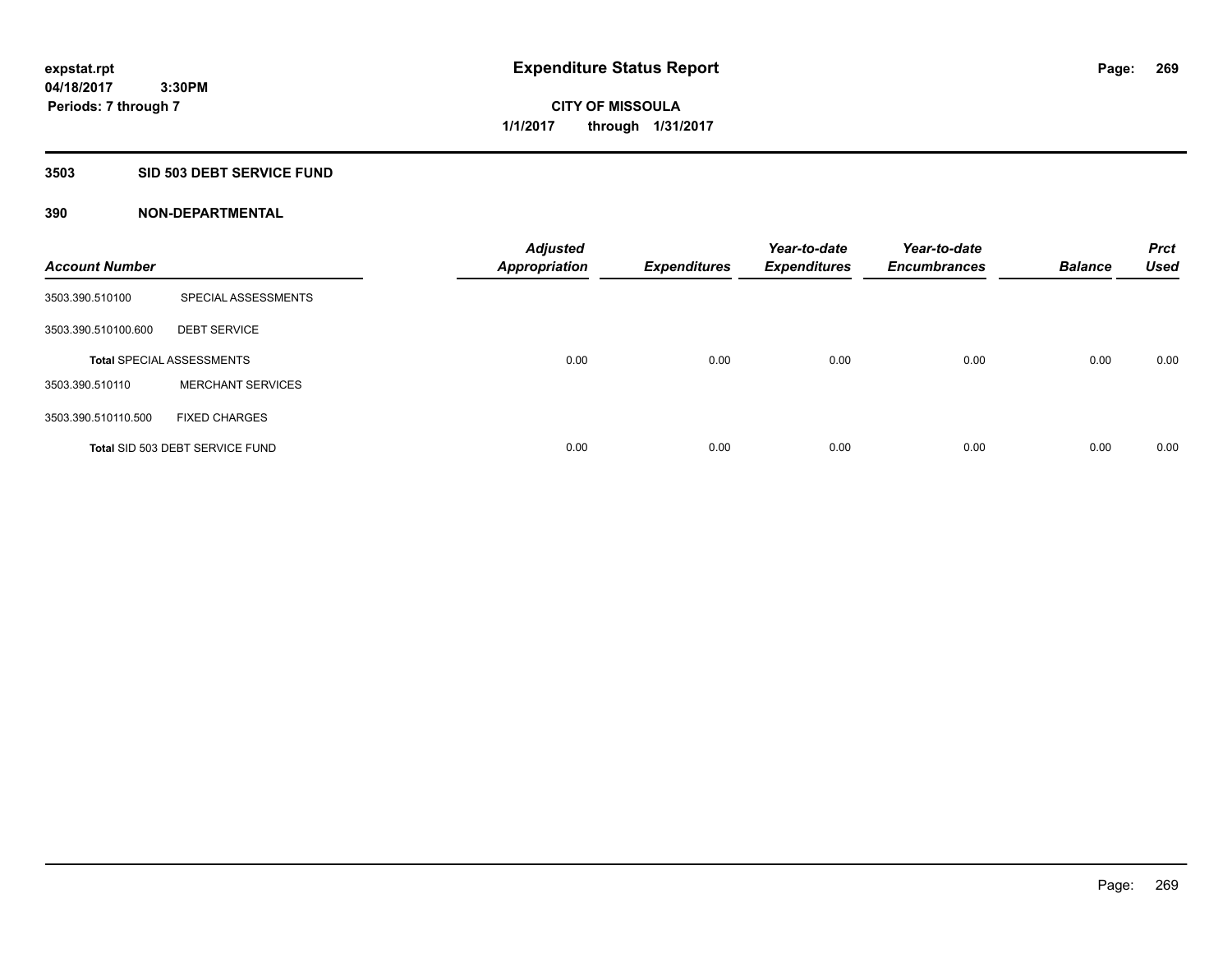# **CITY OF MISSOULA 1/1/2017 through 1/31/2017**

# **3505 SID 505 DEBT SERVICE FUND**

| <b>Account Number</b>         |                         | <b>Adjusted</b><br>Appropriation | <b>Expenditures</b> | Year-to-date<br><b>Expenditures</b> | Year-to-date<br><b>Encumbrances</b> | <b>Balance</b> | <b>Prct</b><br><b>Used</b> |
|-------------------------------|-------------------------|----------------------------------|---------------------|-------------------------------------|-------------------------------------|----------------|----------------------------|
| 3505.000.520100               | *** Title Not Found *** |                                  |                     |                                     |                                     |                |                            |
| 3505.000.520100.800           | OTHER OBJECTS           |                                  |                     |                                     |                                     |                |                            |
| Total *** Title Not Found *** |                         | 0.00                             | 0.00                | 0.00                                | 0.00                                | 0.00           | 0.00                       |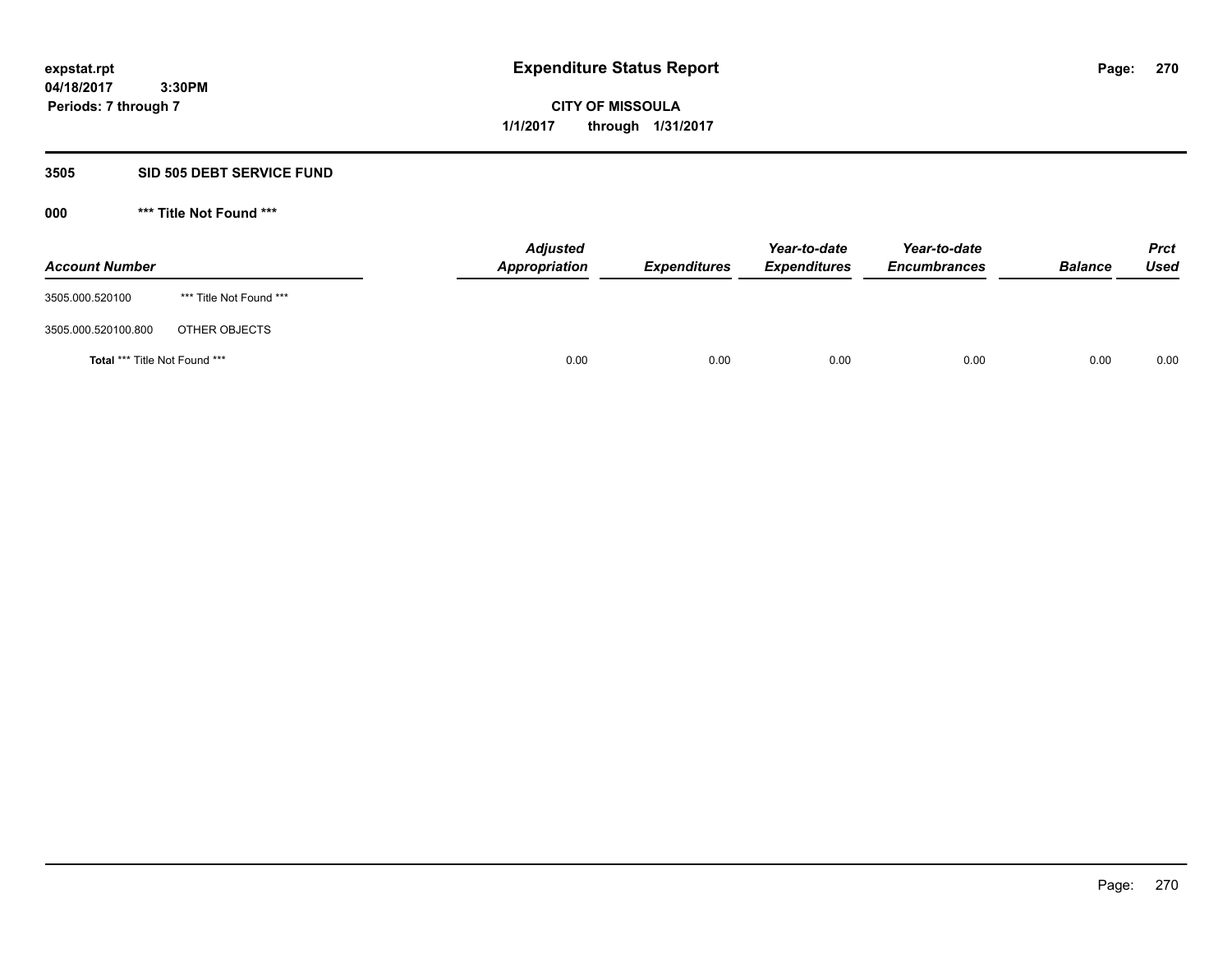### **3505 SID 505 DEBT SERVICE FUND**

| <b>Account Number</b> |                                  | <b>Adjusted</b><br><b>Appropriation</b> | <b>Expenditures</b> | Year-to-date<br><b>Expenditures</b> | Year-to-date<br><b>Encumbrances</b> | <b>Balance</b> | <b>Prct</b><br><b>Used</b> |
|-----------------------|----------------------------------|-----------------------------------------|---------------------|-------------------------------------|-------------------------------------|----------------|----------------------------|
| 3505.390.510100       | SPECIAL ASSESSMENTS              |                                         |                     |                                     |                                     |                |                            |
| 3505.390.510100.600   | <b>DEBT SERVICE</b>              |                                         |                     |                                     |                                     |                |                            |
|                       | <b>Total SPECIAL ASSESSMENTS</b> | 0.00                                    | 0.00                | 0.00                                | 0.00                                | 0.00           | 0.00                       |
| 3505.390.510110       | <b>MERCHANT SERVICES</b>         |                                         |                     |                                     |                                     |                |                            |
| 3505.390.510110.500   | <b>FIXED CHARGES</b>             |                                         |                     |                                     |                                     |                |                            |
|                       | Total SID 505 DEBT SERVICE FUND  | 0.00                                    | 0.00                | 0.00                                | 0.00                                | 0.00           | 0.00                       |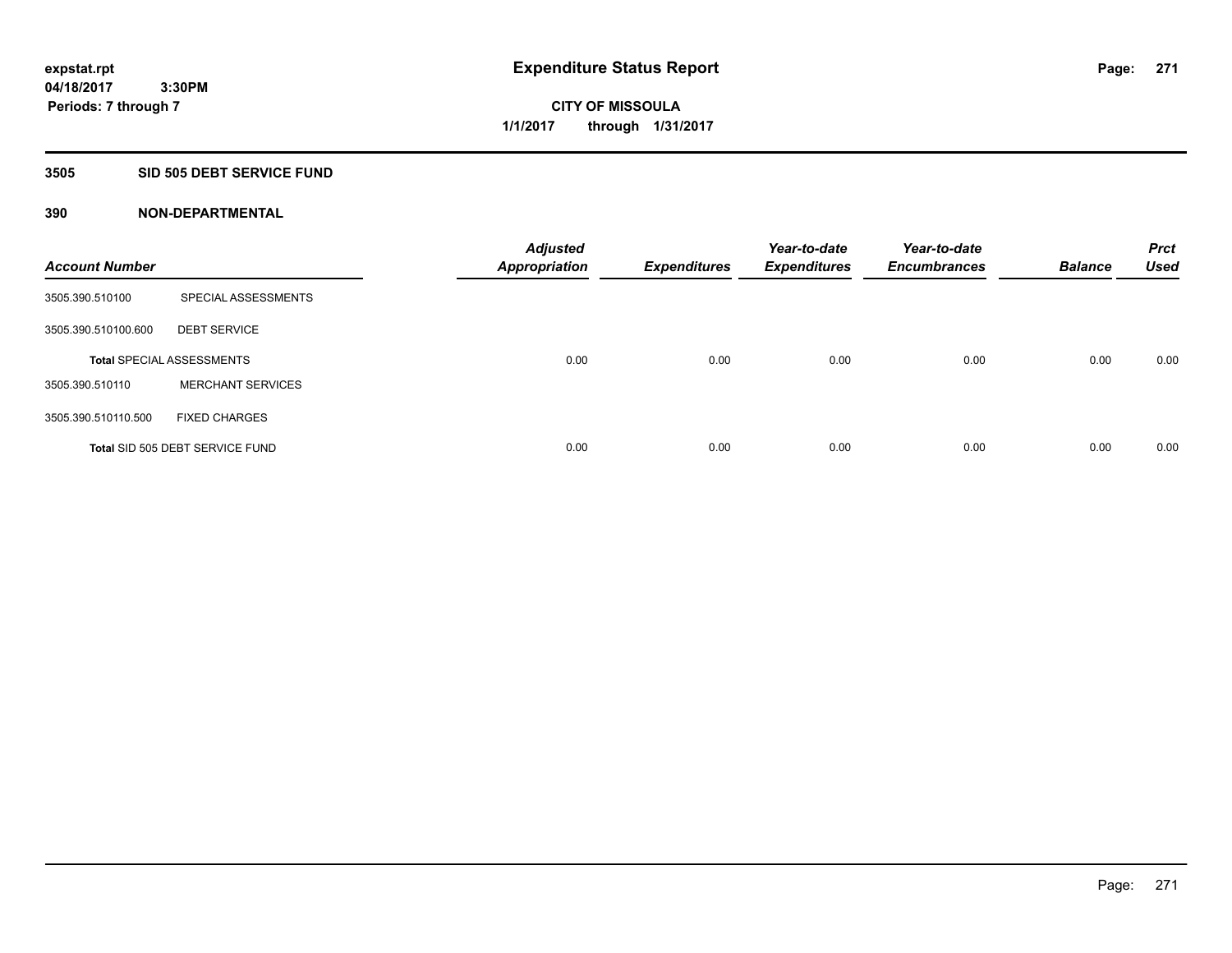# **CITY OF MISSOULA 1/1/2017 through 1/31/2017**

## **3506 SID 506 DEBT SERVICE FUND**

| <b>Account Number</b>         |                         | <b>Adjusted</b><br>Appropriation | <b>Expenditures</b> | Year-to-date<br><b>Expenditures</b> | Year-to-date<br><b>Encumbrances</b> | <b>Balance</b> | <b>Prct</b><br>Used |
|-------------------------------|-------------------------|----------------------------------|---------------------|-------------------------------------|-------------------------------------|----------------|---------------------|
| 3506.000.520100               | *** Title Not Found *** |                                  |                     |                                     |                                     |                |                     |
| 3506.000.520100.800           | OTHER OBJECTS           |                                  |                     |                                     |                                     |                |                     |
| Total *** Title Not Found *** |                         | 0.00                             | 0.00                | 0.00                                | 0.00                                | 0.00           | 0.00                |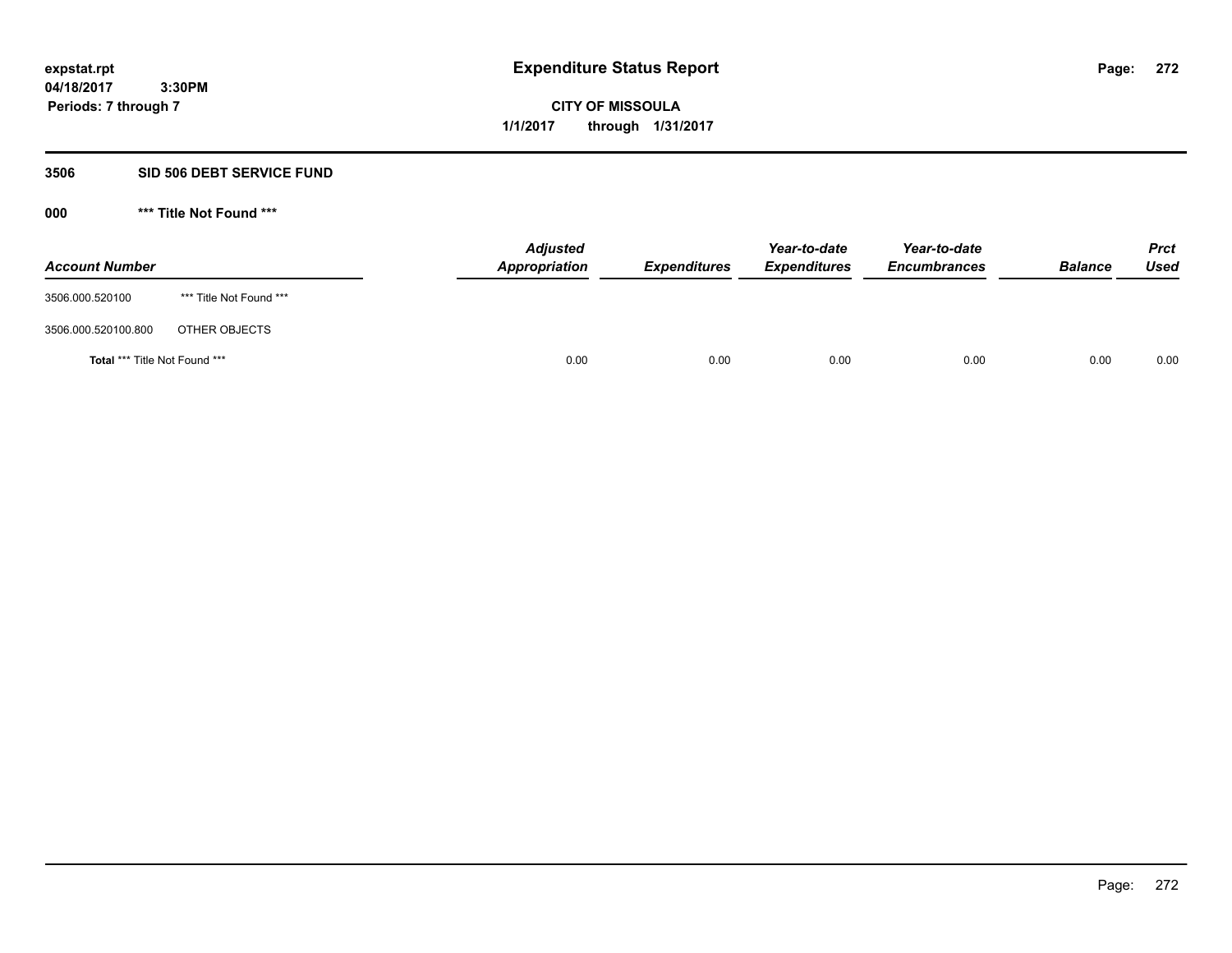**Periods: 7 through 7**

**CITY OF MISSOULA 1/1/2017 through 1/31/2017**

### **3506 SID 506 DEBT SERVICE FUND**

| <b>Account Number</b> |                                  | <b>Adjusted</b><br><b>Appropriation</b> | <b>Expenditures</b> | Year-to-date<br><b>Expenditures</b> | Year-to-date<br><b>Encumbrances</b> | <b>Balance</b> | <b>Prct</b><br><b>Used</b> |
|-----------------------|----------------------------------|-----------------------------------------|---------------------|-------------------------------------|-------------------------------------|----------------|----------------------------|
| 3506.390.510100       | SPECIAL ASSESSMENTS              |                                         |                     |                                     |                                     |                |                            |
| 3506.390.510100.600   | <b>DEBT SERVICE</b>              |                                         |                     |                                     |                                     |                |                            |
|                       | <b>Total SPECIAL ASSESSMENTS</b> | 0.00                                    | 0.00                | 0.00                                | 0.00                                | 0.00           | 0.00                       |
| 3506.390.510110       | <b>MERCHANT SERVICES</b>         |                                         |                     |                                     |                                     |                |                            |
| 3506.390.510110.500   | <b>FIXED CHARGES</b>             |                                         |                     |                                     |                                     |                |                            |
|                       | Total SID 506 DEBT SERVICE FUND  | 0.00                                    | 0.00                | 0.00                                | 0.00                                | 0.00           | 0.00                       |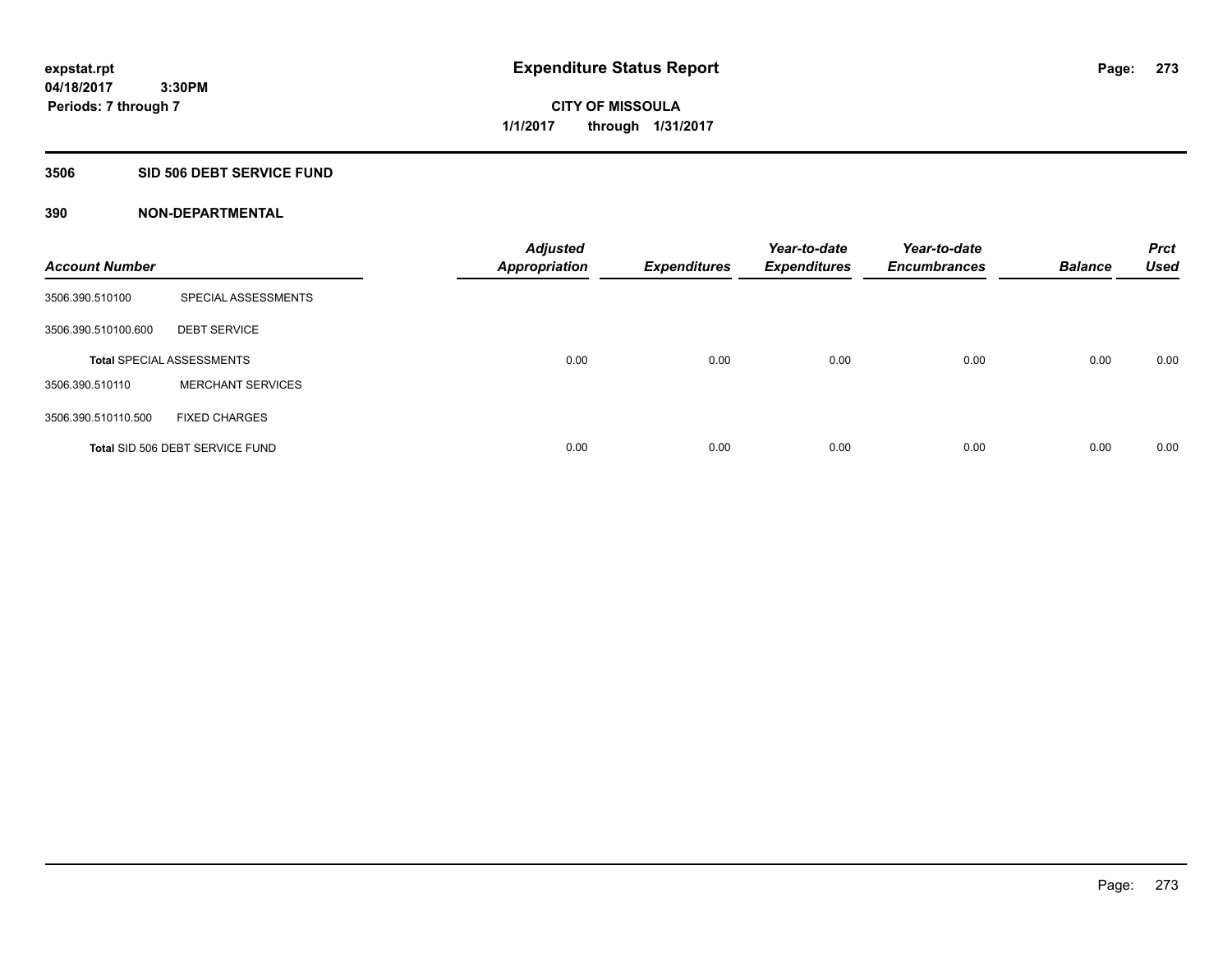**CITY OF MISSOULA 1/1/2017 through 1/31/2017**

# **3507 SID 507 DEBT SERVICE FUND**

| <b>Account Number</b>         |                         | <b>Adjusted</b><br>Appropriation | <b>Expenditures</b> | Year-to-date<br><b>Expenditures</b> | Year-to-date<br><b>Encumbrances</b> | <b>Balance</b> | <b>Prct</b><br>Used |
|-------------------------------|-------------------------|----------------------------------|---------------------|-------------------------------------|-------------------------------------|----------------|---------------------|
| 3507.000.520100               | *** Title Not Found *** |                                  |                     |                                     |                                     |                |                     |
| 3507.000.520100.800           | OTHER OBJECTS           |                                  |                     |                                     |                                     |                |                     |
| Total *** Title Not Found *** |                         | 0.00                             | 0.00                | 0.00                                | 0.00                                | 0.00           | 0.00                |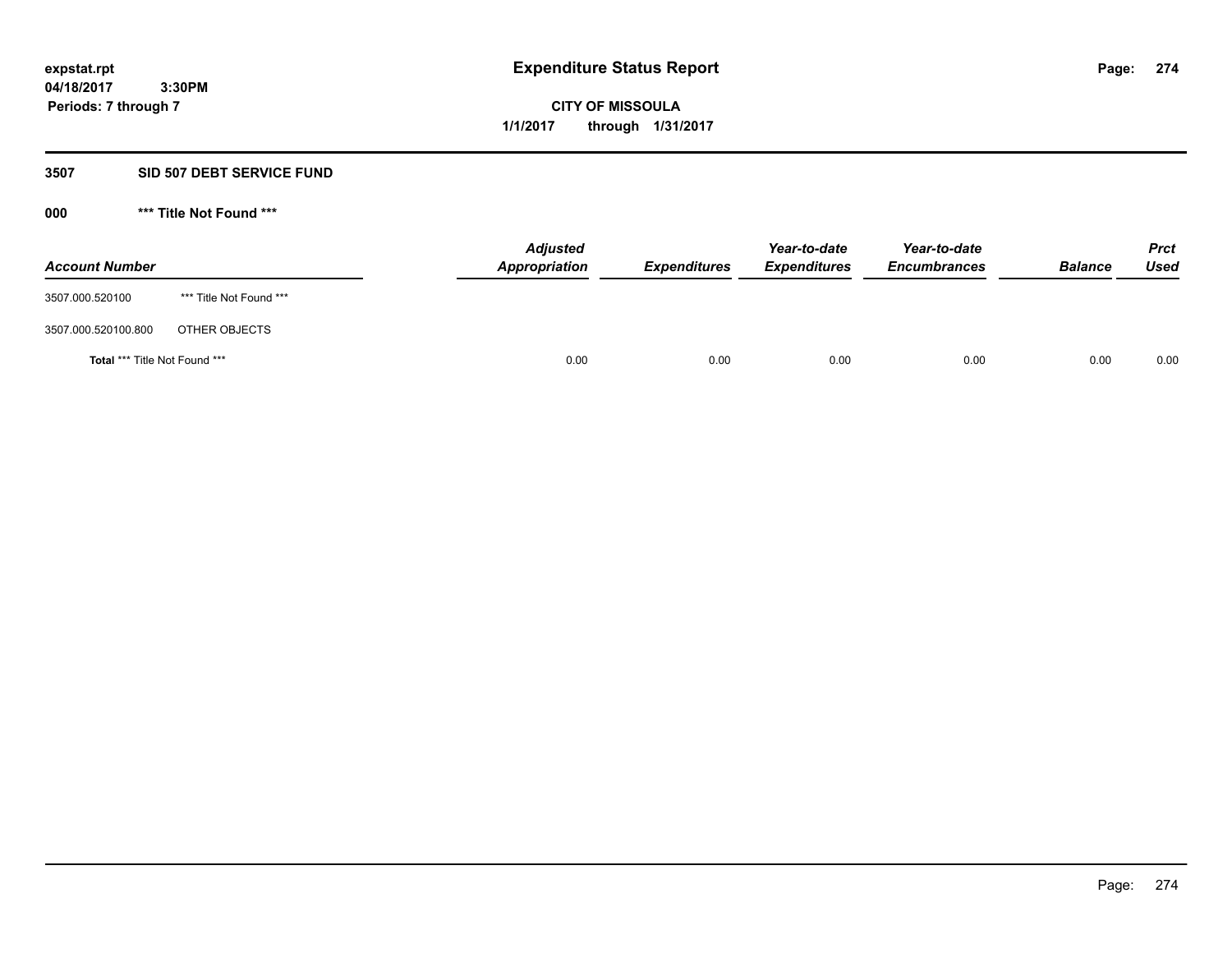**Periods: 7 through 7**

**CITY OF MISSOULA 1/1/2017 through 1/31/2017**

## **3507 SID 507 DEBT SERVICE FUND**

 **3:30PM**

| <b>Account Number</b> |                                 | <b>Adjusted</b><br>Appropriation | <b>Expenditures</b> | Year-to-date<br><b>Expenditures</b> | Year-to-date<br><b>Encumbrances</b> | <b>Balance</b> | <b>Prct</b><br><b>Used</b> |
|-----------------------|---------------------------------|----------------------------------|---------------------|-------------------------------------|-------------------------------------|----------------|----------------------------|
| 3507.390.510110       | <b>MERCHANT SERVICES</b>        |                                  |                     |                                     |                                     |                |                            |
| 3507.390.510110.500   | <b>FIXED CHARGES</b>            |                                  |                     |                                     |                                     |                |                            |
|                       | Total SID 507 DEBT SERVICE FUND | 0.00                             | 0.00                | 0.00                                | 0.00                                | 0.00           | 0.00                       |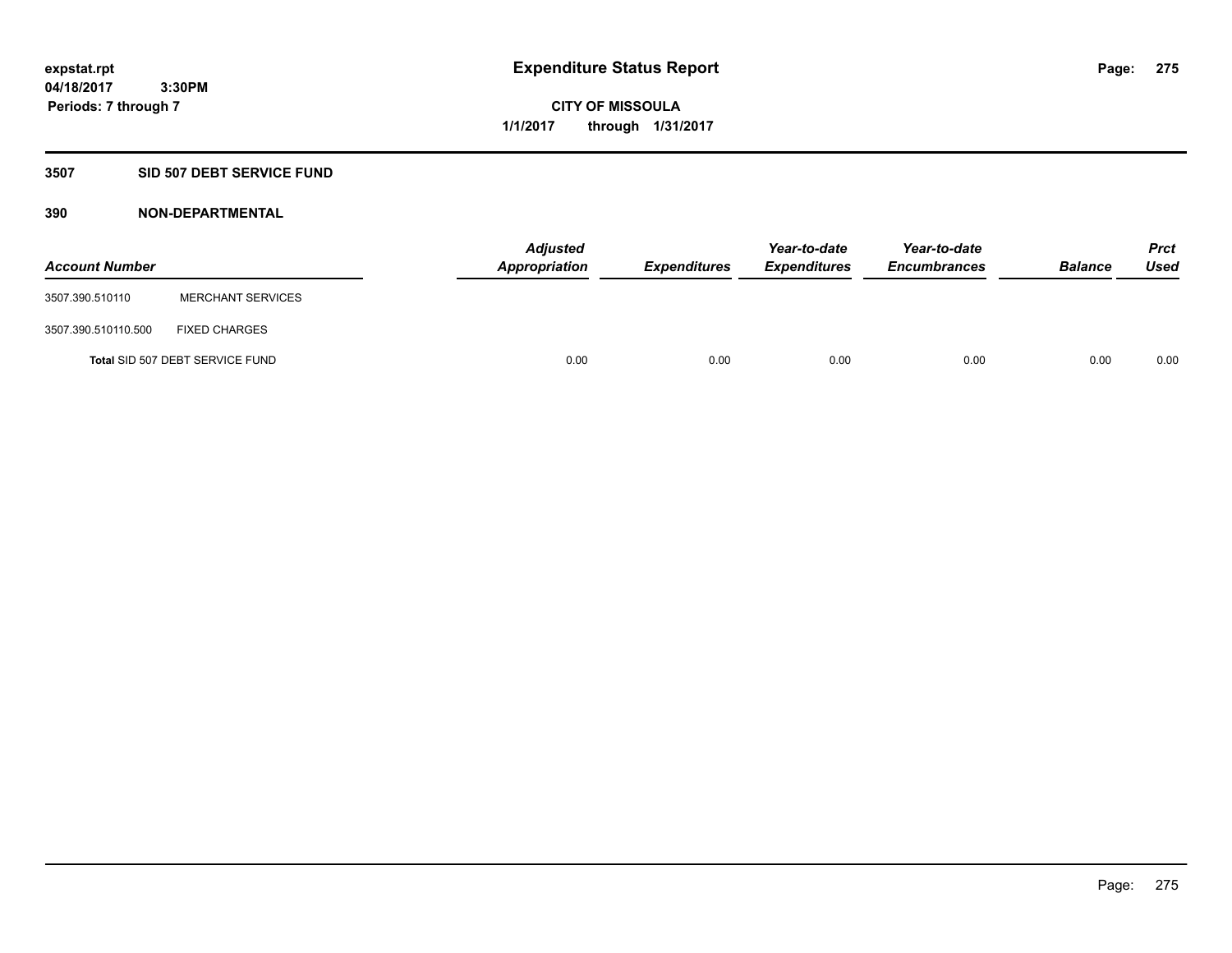# **CITY OF MISSOULA 1/1/2017 through 1/31/2017**

# **3508 SID 508 DEBT SERVICE FUND**

| <b>Account Number</b>         |                         | <b>Adjusted</b><br>Appropriation | <b>Expenditures</b> | Year-to-date<br><b>Expenditures</b> | Year-to-date<br><b>Encumbrances</b> | <b>Balance</b> | <b>Prct</b><br>Used |
|-------------------------------|-------------------------|----------------------------------|---------------------|-------------------------------------|-------------------------------------|----------------|---------------------|
| 3508.000.520100               | *** Title Not Found *** |                                  |                     |                                     |                                     |                |                     |
| 3508.000.520100.800           | OTHER OBJECTS           |                                  |                     |                                     |                                     |                |                     |
| Total *** Title Not Found *** |                         | 0.00                             | 0.00                | 0.00                                | 0.00                                | 0.00           | 0.00                |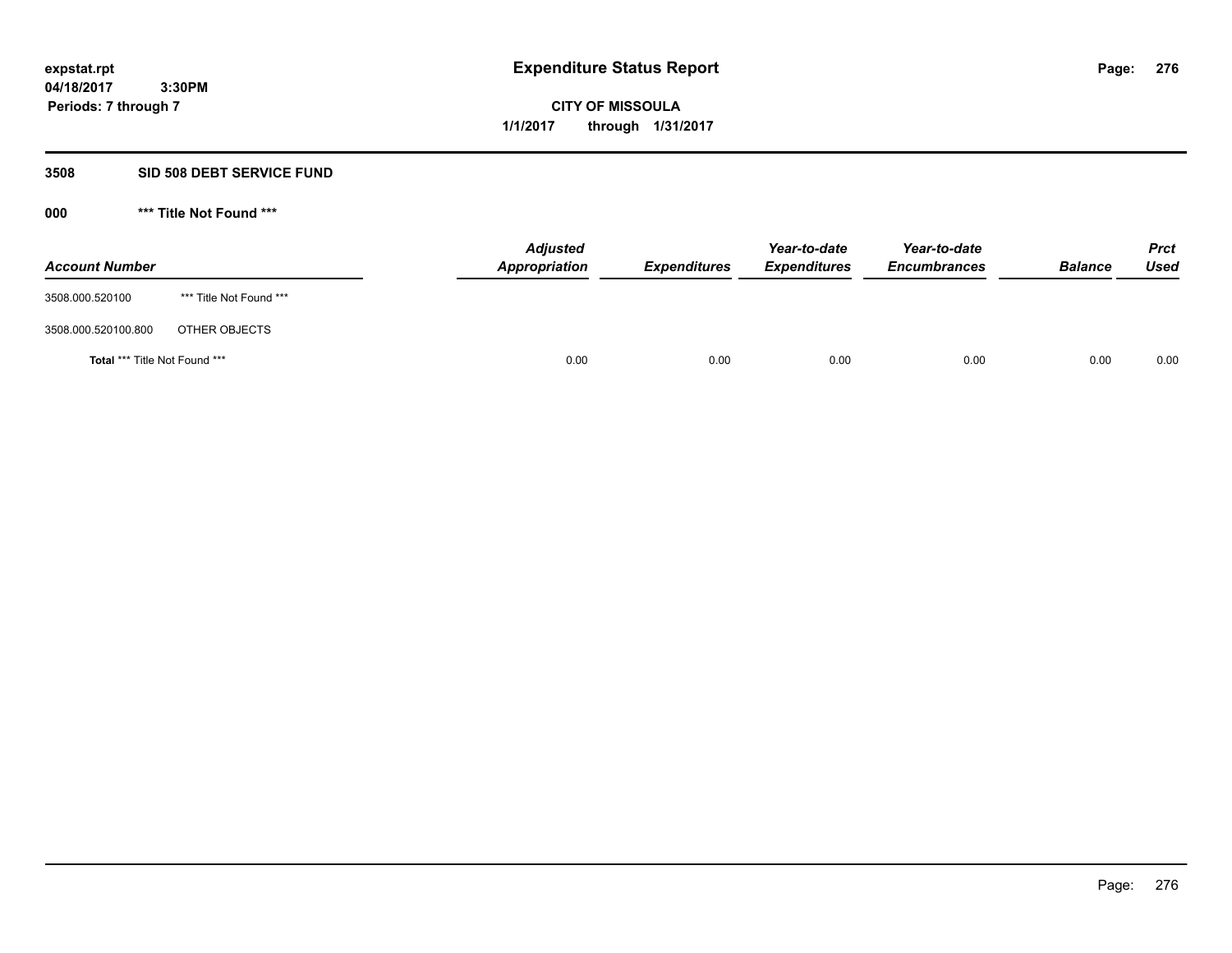**Periods: 7 through 7**

**CITY OF MISSOULA 1/1/2017 through 1/31/2017**

## **3508 SID 508 DEBT SERVICE FUND**

 **3:30PM**

| <b>Account Number</b> |                                 | <b>Adjusted</b><br><b>Appropriation</b> | <b>Expenditures</b> | Year-to-date<br><b>Expenditures</b> | Year-to-date<br><b>Encumbrances</b> | <b>Balance</b> | <b>Prct</b><br><b>Used</b> |
|-----------------------|---------------------------------|-----------------------------------------|---------------------|-------------------------------------|-------------------------------------|----------------|----------------------------|
| 3508.390.510110       | <b>MERCHANT SERVICES</b>        |                                         |                     |                                     |                                     |                |                            |
| 3508.390.510110.500   | <b>FIXED CHARGES</b>            |                                         |                     |                                     |                                     |                |                            |
|                       | Total SID 508 DEBT SERVICE FUND |                                         | 0.00<br>0.00        | 0.00                                | 0.00                                | 0.00           | 0.00                       |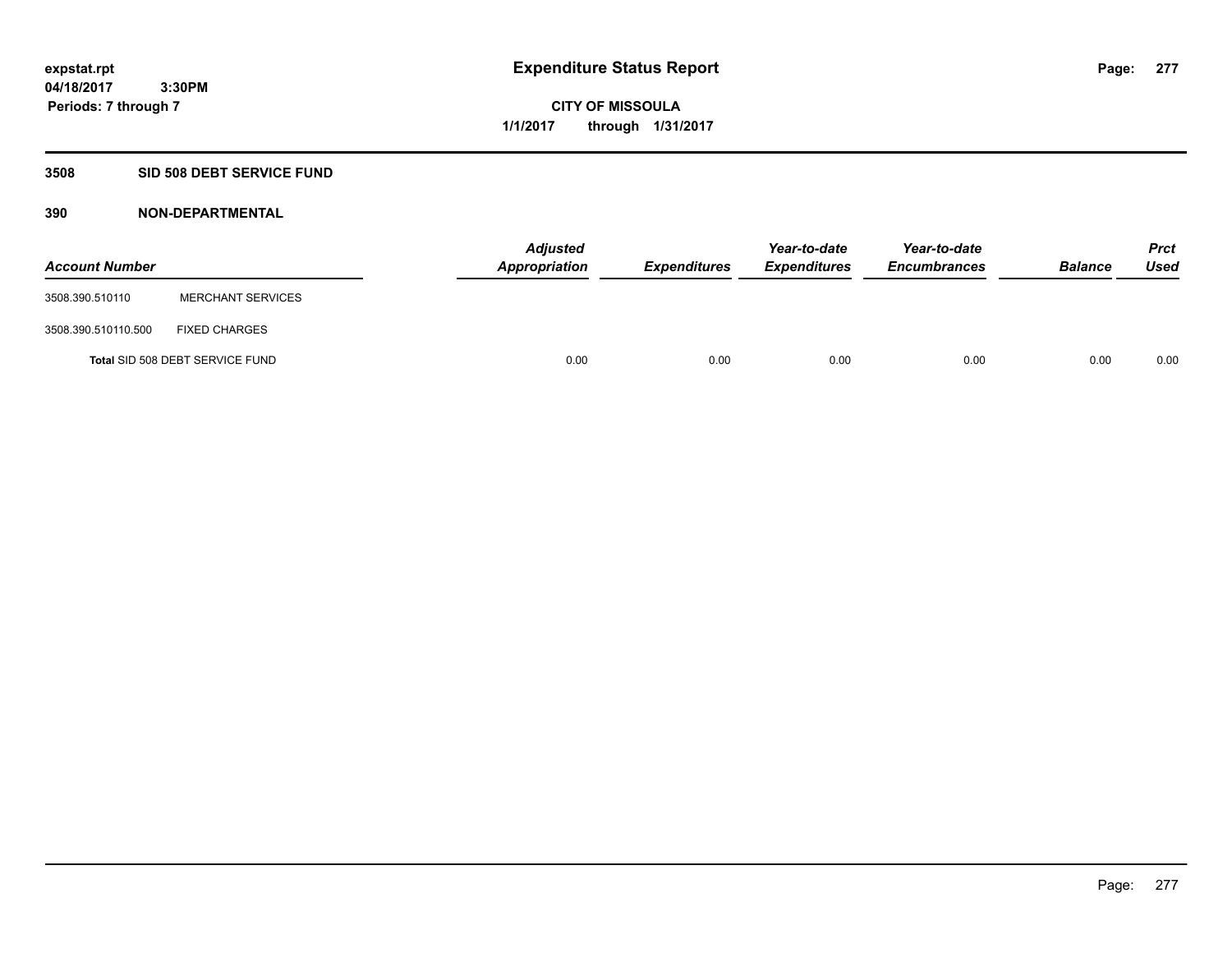**278**

**04/18/2017 3:30PM Periods: 7 through 7**

# **CITY OF MISSOULA 1/1/2017 through 1/31/2017**

# **3510 SID 510 DEBT SERVICE FUND**

| <b>Account Number</b>         |                         | <b>Adjusted</b><br>Appropriation | <b>Expenditures</b> | Year-to-date<br><b>Expenditures</b> | Year-to-date<br><b>Encumbrances</b> | <b>Balance</b> | <b>Prct</b><br><b>Used</b> |
|-------------------------------|-------------------------|----------------------------------|---------------------|-------------------------------------|-------------------------------------|----------------|----------------------------|
| 3510.000.520100               | *** Title Not Found *** |                                  |                     |                                     |                                     |                |                            |
| 3510.000.520100.800           | OTHER OBJECTS           |                                  |                     |                                     |                                     |                |                            |
| Total *** Title Not Found *** |                         | 0.00                             | 0.00                | 0.00                                | 0.00                                | 0.00           | 0.00                       |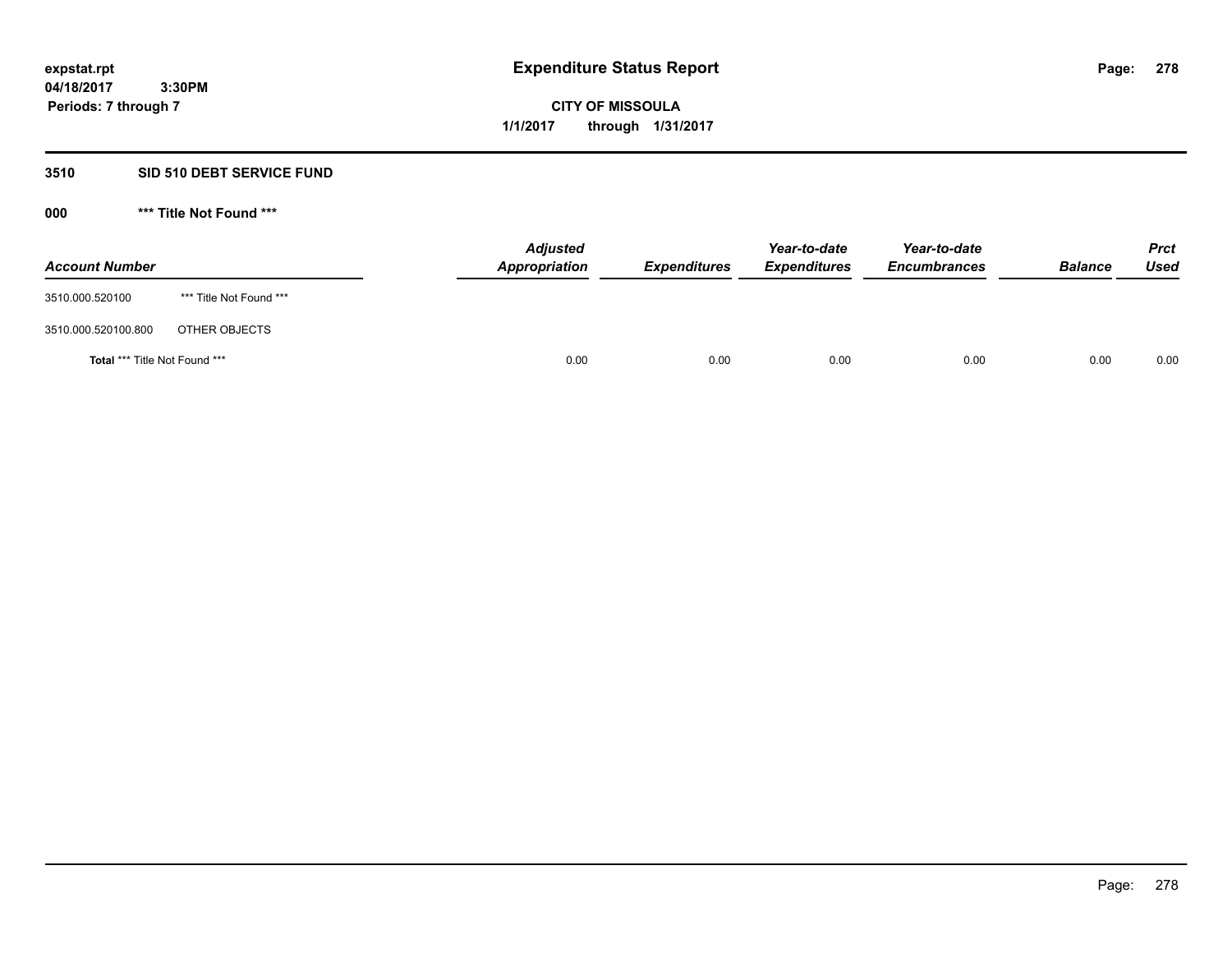# **3510 SID 510 DEBT SERVICE FUND**

| <b>Account Number</b> |                                  | <b>Adjusted</b><br><b>Appropriation</b> | <b>Expenditures</b> | Year-to-date<br><b>Expenditures</b> | Year-to-date<br><b>Encumbrances</b> | <b>Balance</b> | <b>Prct</b><br><b>Used</b> |
|-----------------------|----------------------------------|-----------------------------------------|---------------------|-------------------------------------|-------------------------------------|----------------|----------------------------|
| 3510.390.510100       | SPECIAL ASSESSMENTS              |                                         |                     |                                     |                                     |                |                            |
| 3510.390.510100.600   | <b>DEBT SERVICE</b>              |                                         |                     |                                     |                                     |                |                            |
|                       | <b>Total SPECIAL ASSESSMENTS</b> | 0.00                                    | 0.00                | 0.00                                | 0.00                                | 0.00           | 0.00                       |
| 3510.390.510110       | <b>MERCHANT SERVICES</b>         |                                         |                     |                                     |                                     |                |                            |
| 3510.390.510110.500   | <b>FIXED CHARGES</b>             |                                         |                     |                                     |                                     |                |                            |
|                       | Total SID 510 DEBT SERVICE FUND  | 0.00                                    | 0.00                | 0.00                                | 0.00                                | 0.00           | 0.00                       |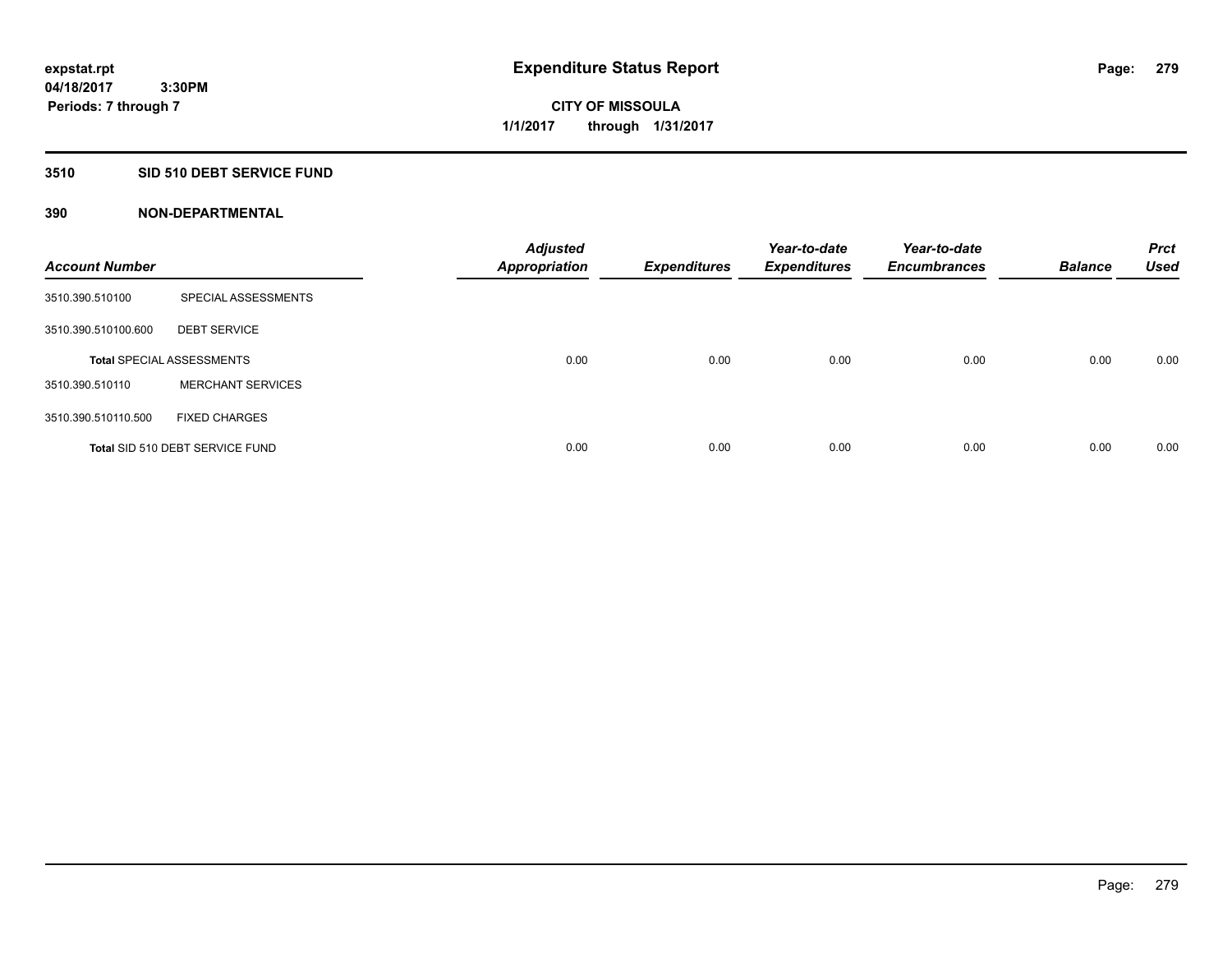# **CITY OF MISSOULA 1/1/2017 through 1/31/2017**

# **3511 SID 511 DEBT SERVICE FUND**

| <b>Account Number</b>         |                         | <b>Adjusted</b><br>Appropriation | <b>Expenditures</b> | Year-to-date<br><b>Expenditures</b> | Year-to-date<br><b>Encumbrances</b> | <b>Balance</b> | <b>Prct</b><br>Used |
|-------------------------------|-------------------------|----------------------------------|---------------------|-------------------------------------|-------------------------------------|----------------|---------------------|
| 3511.000.520100               | *** Title Not Found *** |                                  |                     |                                     |                                     |                |                     |
| 3511.000.520100.800           | OTHER OBJECTS           |                                  |                     |                                     |                                     |                |                     |
| Total *** Title Not Found *** |                         | 0.00                             | 0.00                | 0.00                                | 0.00                                | 0.00           | 0.00                |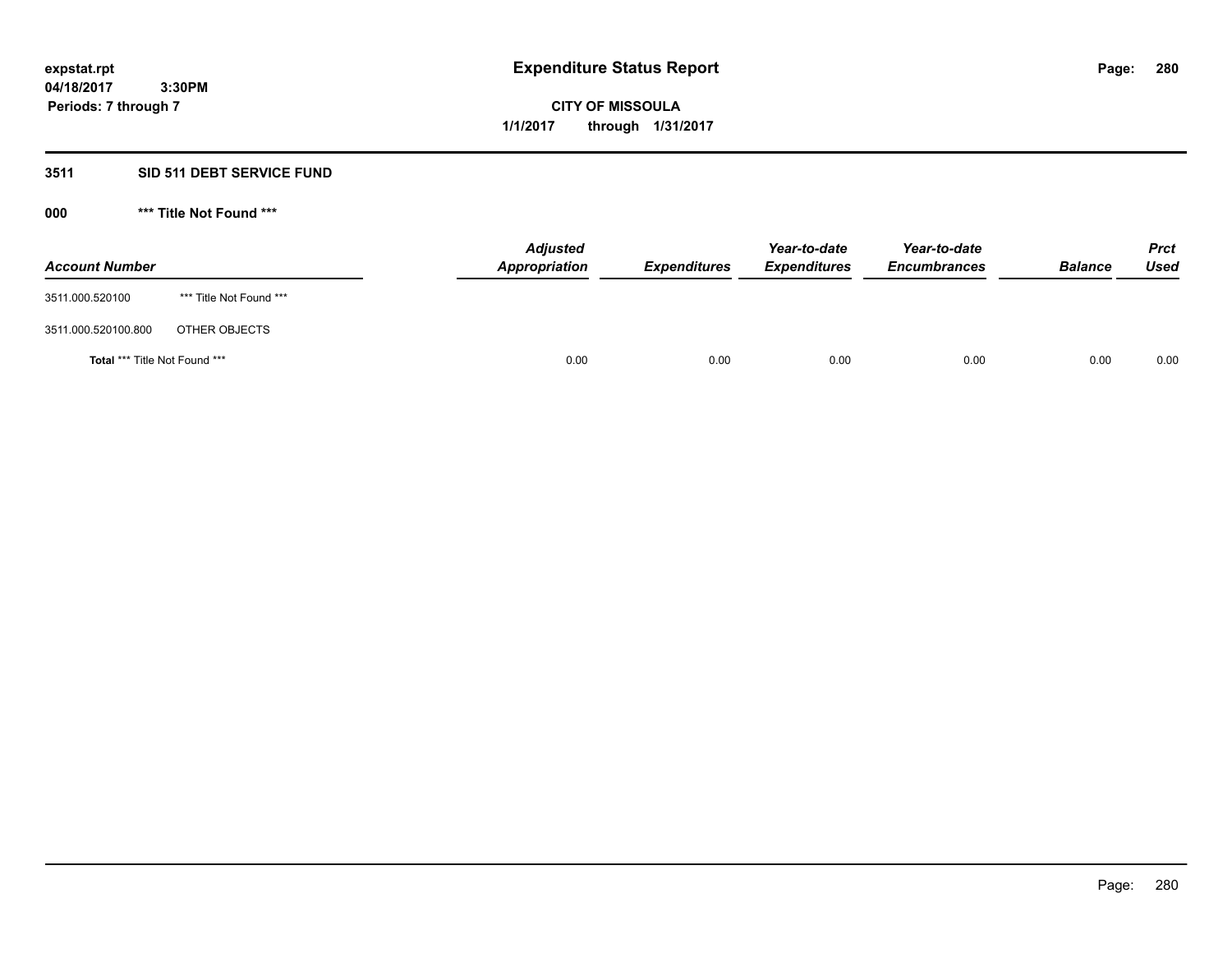# **3511 SID 511 DEBT SERVICE FUND**

| <b>Account Number</b> |                                  | <b>Adjusted</b><br>Appropriation | <b>Expenditures</b> | Year-to-date<br><b>Expenditures</b> | Year-to-date<br><b>Encumbrances</b> | <b>Balance</b> | <b>Prct</b><br>Used |
|-----------------------|----------------------------------|----------------------------------|---------------------|-------------------------------------|-------------------------------------|----------------|---------------------|
| 3511.390.510100       | SPECIAL ASSESSMENTS              |                                  |                     |                                     |                                     |                |                     |
| 3511.390.510100.600   | <b>DEBT SERVICE</b>              |                                  |                     |                                     |                                     |                |                     |
|                       | <b>Total SPECIAL ASSESSMENTS</b> | 0.00                             | 0.00                | 0.00                                | 0.00                                | 0.00           | 0.00                |
| 3511.390.510110       | <b>MERCHANT SERVICES</b>         |                                  |                     |                                     |                                     |                |                     |
| 3511.390.510110.500   | <b>FIXED CHARGES</b>             |                                  |                     |                                     |                                     |                |                     |
|                       | <b>Total MERCHANT SERVICES</b>   | 0.00                             | 0.00                | 0.00                                | 0.00                                | 0.00           | 0.00                |
|                       | Total SID 511 DEBT SERVICE FUND  | 0.00                             | 0.00                | 0.00                                | 0.00                                | 0.00           | 0.00                |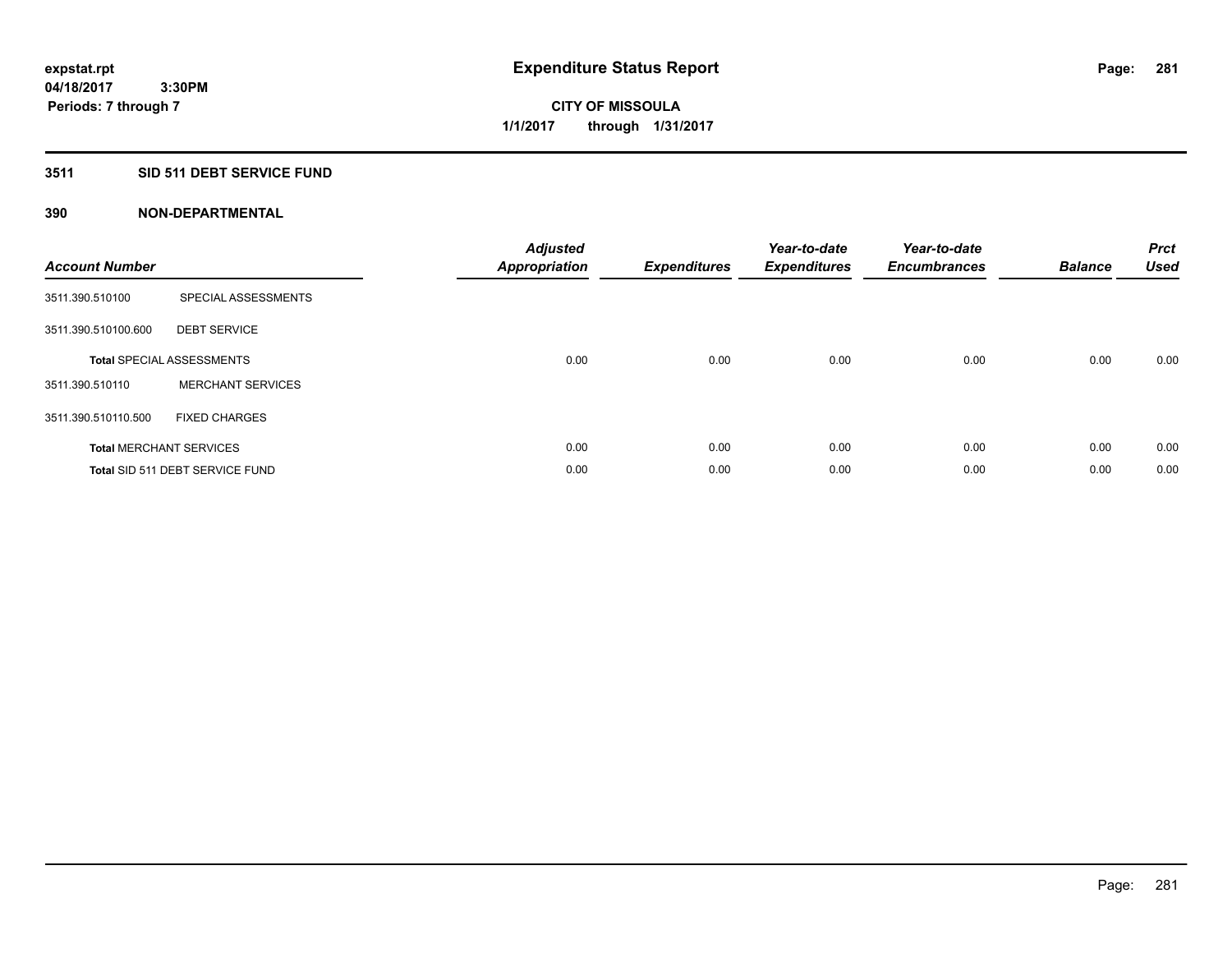**CITY OF MISSOULA 1/1/2017 through 1/31/2017**

## **3512 SID 512 DEBT SERVICE FUND**

|                                   |                                                 | <b>Adjusted</b> |                     | Year-to-date        | Year-to-date        |                | <b>Prct</b> |
|-----------------------------------|-------------------------------------------------|-----------------|---------------------|---------------------|---------------------|----------------|-------------|
| <b>Account Number</b>             |                                                 | Appropriation   | <b>Expenditures</b> | <b>Expenditures</b> | <b>Encumbrances</b> | <b>Balance</b> | <b>Used</b> |
| 3512.390.510100                   | SPECIAL ASSESSMENTS                             |                 |                     |                     |                     |                |             |
| 3512.390.510100.600               | <b>DEBT SERVICE</b>                             |                 |                     |                     |                     |                |             |
| 3512.390.510100.610.000 PRINCIPAL |                                                 | 19,780.00       | 0.00                | 0.00                | 0.00                | 19.780.00      | 0.00        |
|                                   | 3512.390.510100.620.000 INTEREST / SERVICE FEES | 1,807.00        | 0.00                | 1,253.70            | 0.00                | 553.30         | 69.38       |
|                                   | <b>Total SPECIAL ASSESSMENTS</b>                | 21,587.00       | 0.00                | 1,253.70            | 0.00                | 20,333.30      | 5.81        |
| 3512.390.510110                   | <b>MERCHANT SERVICES</b>                        |                 |                     |                     |                     |                |             |
| 3512.390.510110.500               | <b>FIXED CHARGES</b>                            |                 |                     |                     |                     |                |             |
|                                   | 3512.390.510110.550.000 MERCHANT SERVICE FEES   | 350.00          | 0.00                | 0.00                | 0.00                | 350.00         | 0.00        |
| <b>Total FIXED CHARGES</b>        |                                                 | 350.00          | 0.00                | 0.00                | 0.00                | 350.00         | 0.00        |
| <b>Total MERCHANT SERVICES</b>    |                                                 | 350.00          | 0.00                | 0.00                | 0.00                | 350.00         | 0.00        |
|                                   | Total SID 512 DEBT SERVICE FUND                 | 21,937.00       | 0.00                | 1,253.70            | 0.00                | 20,683.30      | 5.72        |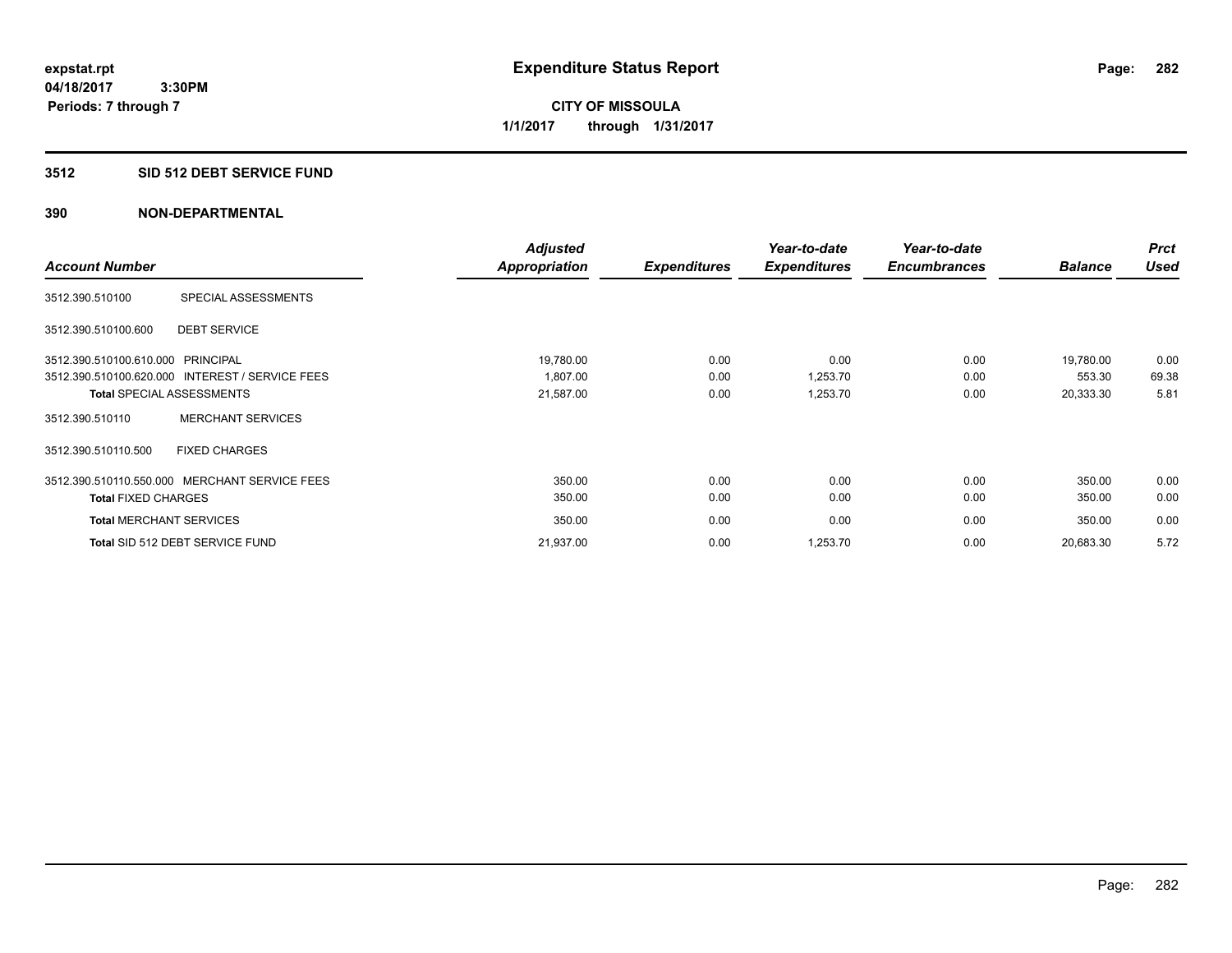**3:30PM Periods: 7 through 7**

# **CITY OF MISSOULA 1/1/2017 through 1/31/2017**

# **3513 SID 513 DEBT SERVICE FUND**

# **280 PUBLIC WORKS OPERATIONS**

| <b>Account Number</b>          |                                      | <b>Adjusted</b><br><b>Appropriation</b> | <b>Expenditures</b> | Year-to-date<br><b>Expenditures</b> | Year-to-date<br><b>Encumbrances</b> | <b>Balance</b> | <b>Prct</b><br><b>Used</b> |
|--------------------------------|--------------------------------------|-----------------------------------------|---------------------|-------------------------------------|-------------------------------------|----------------|----------------------------|
| 3513.280.510110                | <b>MERCHANT SERVICES</b>             |                                         |                     |                                     |                                     |                |                            |
| 3513.280.510110.500            | <b>FIXED CHARGES</b>                 |                                         |                     |                                     |                                     |                |                            |
| <b>Total MERCHANT SERVICES</b> |                                      | 0.00                                    | 0.00                | 0.00                                | 0.00                                | 0.00           | 0.00                       |
| 3513.280.521000                | INTERFUND OPERATING TRANSFERS        |                                         |                     |                                     |                                     |                |                            |
| 3513.280.521000.800            | OTHER OBJECTS                        |                                         |                     |                                     |                                     |                |                            |
|                                | <b>Total PUBLIC WORKS OPERATIONS</b> | 0.00                                    | 0.00                | 0.00                                | 0.00                                | 0.00           | 0.00                       |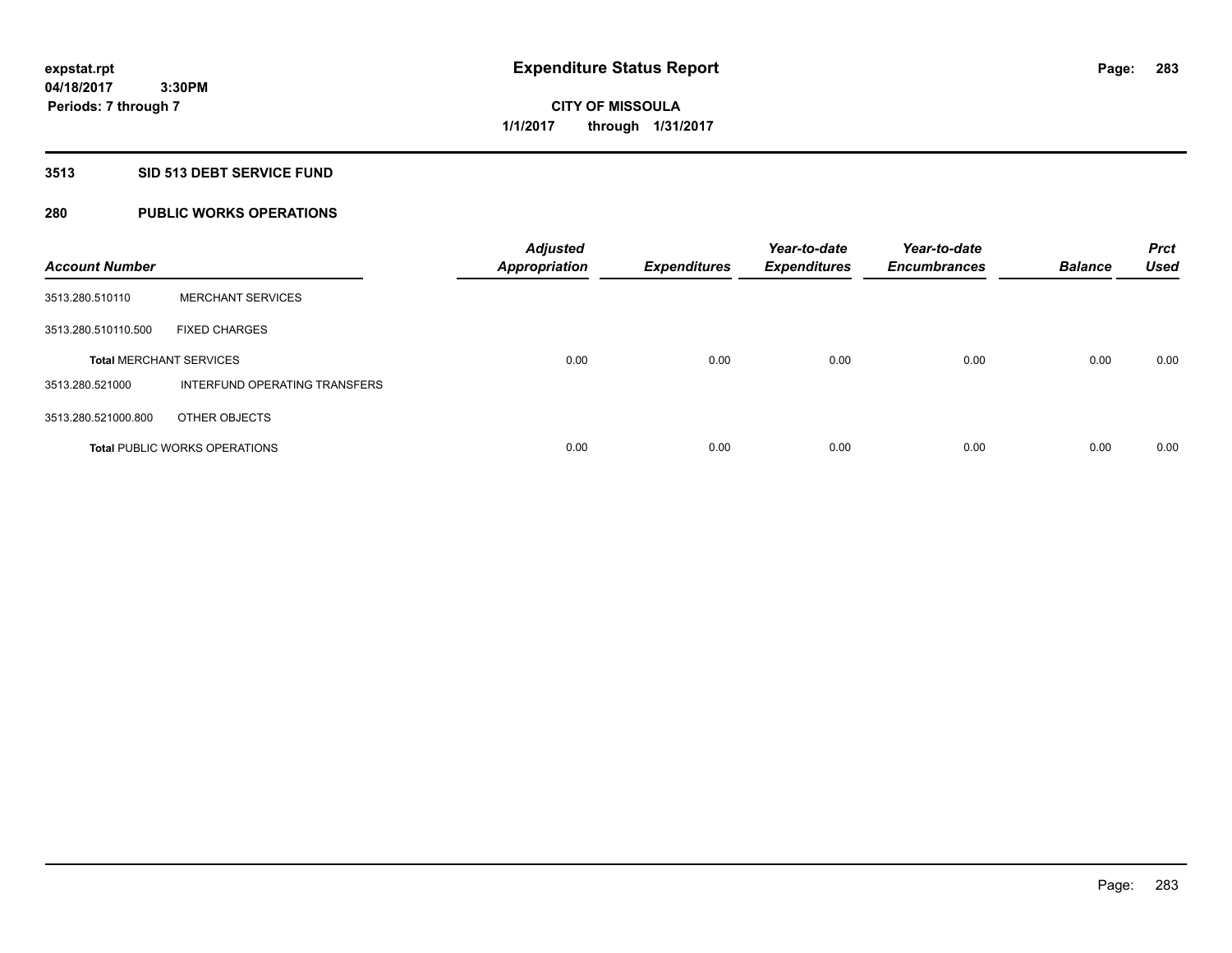## **3513 SID 513 DEBT SERVICE FUND**

|                                |                                  | <b>Adjusted</b>      |                     | Year-to-date        | Year-to-date        |                | <b>Prct</b> |
|--------------------------------|----------------------------------|----------------------|---------------------|---------------------|---------------------|----------------|-------------|
| <b>Account Number</b>          |                                  | <b>Appropriation</b> | <b>Expenditures</b> | <b>Expenditures</b> | <b>Encumbrances</b> | <b>Balance</b> | <b>Used</b> |
| 3513.390.510100                | SPECIAL ASSESSMENTS              |                      |                     |                     |                     |                |             |
| 3513.390.510100.600            | <b>DEBT SERVICE</b>              |                      |                     |                     |                     |                |             |
| <b>Total DEBT SERVICE</b>      |                                  | 0.00                 | 0.00                | 0.00                | 0.00                | 0.00           | 0.00        |
| 3513.390.510100.800            | OTHER OBJECTS                    |                      |                     |                     |                     |                |             |
|                                | <b>Total SPECIAL ASSESSMENTS</b> | 0.00                 | 0.00                | 0.00                | 0.00                | 0.00           | 0.00        |
| 3513.390.510110                | <b>MERCHANT SERVICES</b>         |                      |                     |                     |                     |                |             |
| 3513.390.510110.500            | <b>FIXED CHARGES</b>             |                      |                     |                     |                     |                |             |
| <b>Total MERCHANT SERVICES</b> |                                  | 0.00                 | 0.00                | 0.00                | 0.00                | 0.00           | 0.00        |
| 3513.390.521000                | INTERFUND OPERATING TRANSFERS    |                      |                     |                     |                     |                |             |
| 3513.390.521000.800            | OTHER OBJECTS                    |                      |                     |                     |                     |                |             |
|                                | Total SID 513 DEBT SERVICE FUND  | 0.00                 | 0.00                | 0.00                | 0.00                | 0.00           | 0.00        |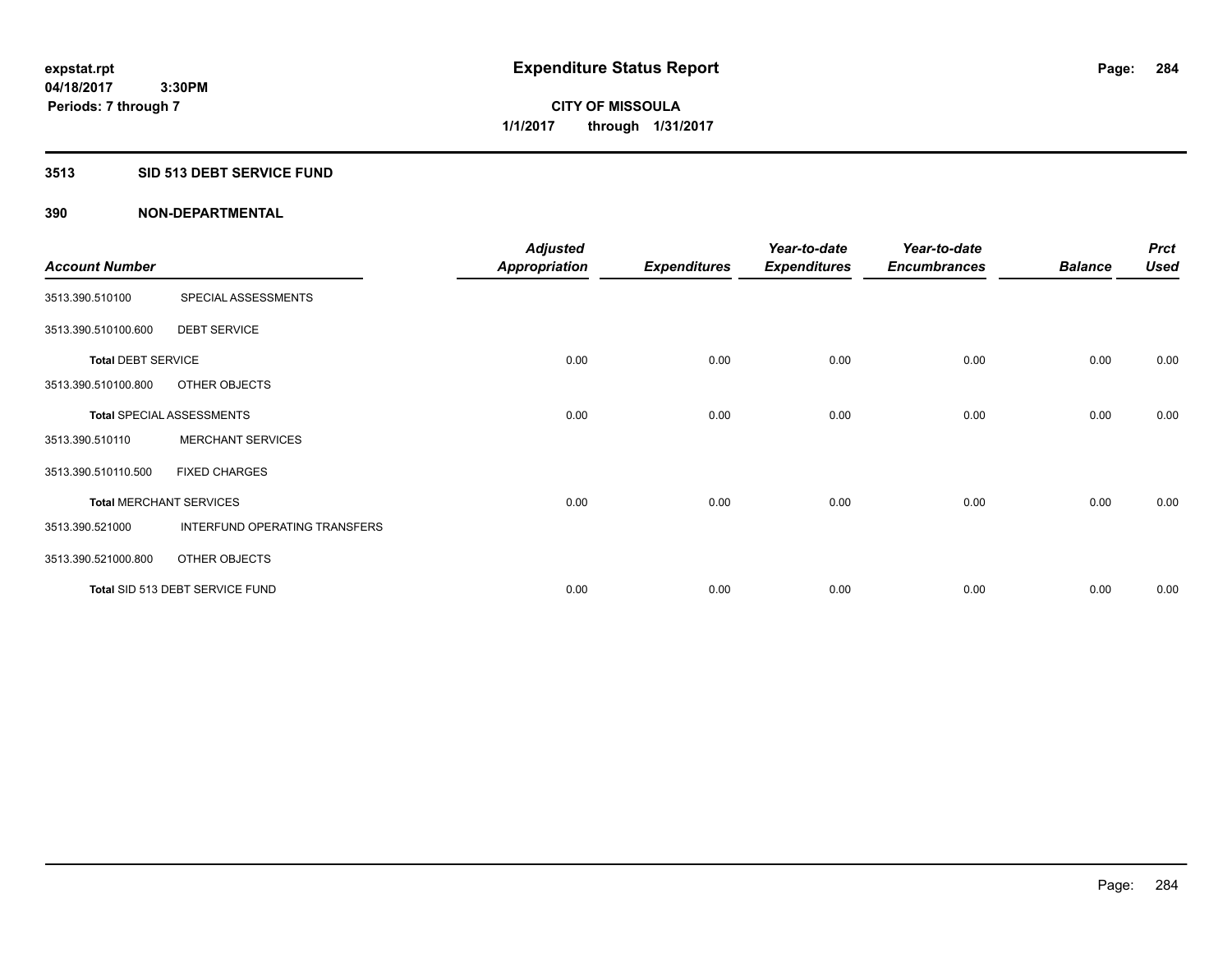**CITY OF MISSOULA 1/1/2017 through 1/31/2017**

# **3514 SID 514 DEBT SERVICE FUND**

| <b>Account Number</b>                |                         | <b>Adjusted</b><br>Appropriation | <b>Expenditures</b> | Year-to-date<br><b>Expenditures</b> | Year-to-date<br><b>Encumbrances</b> | <b>Balance</b> | <b>Prct</b><br><b>Used</b> |
|--------------------------------------|-------------------------|----------------------------------|---------------------|-------------------------------------|-------------------------------------|----------------|----------------------------|
| 3514.000.520100                      | *** Title Not Found *** |                                  |                     |                                     |                                     |                |                            |
| 3514.000.520100.800                  | OTHER OBJECTS           |                                  |                     |                                     |                                     |                |                            |
| <b>Total *** Title Not Found ***</b> |                         |                                  | 0.00<br>0.00        | 0.00                                | 0.00                                | 0.00           | 0.00                       |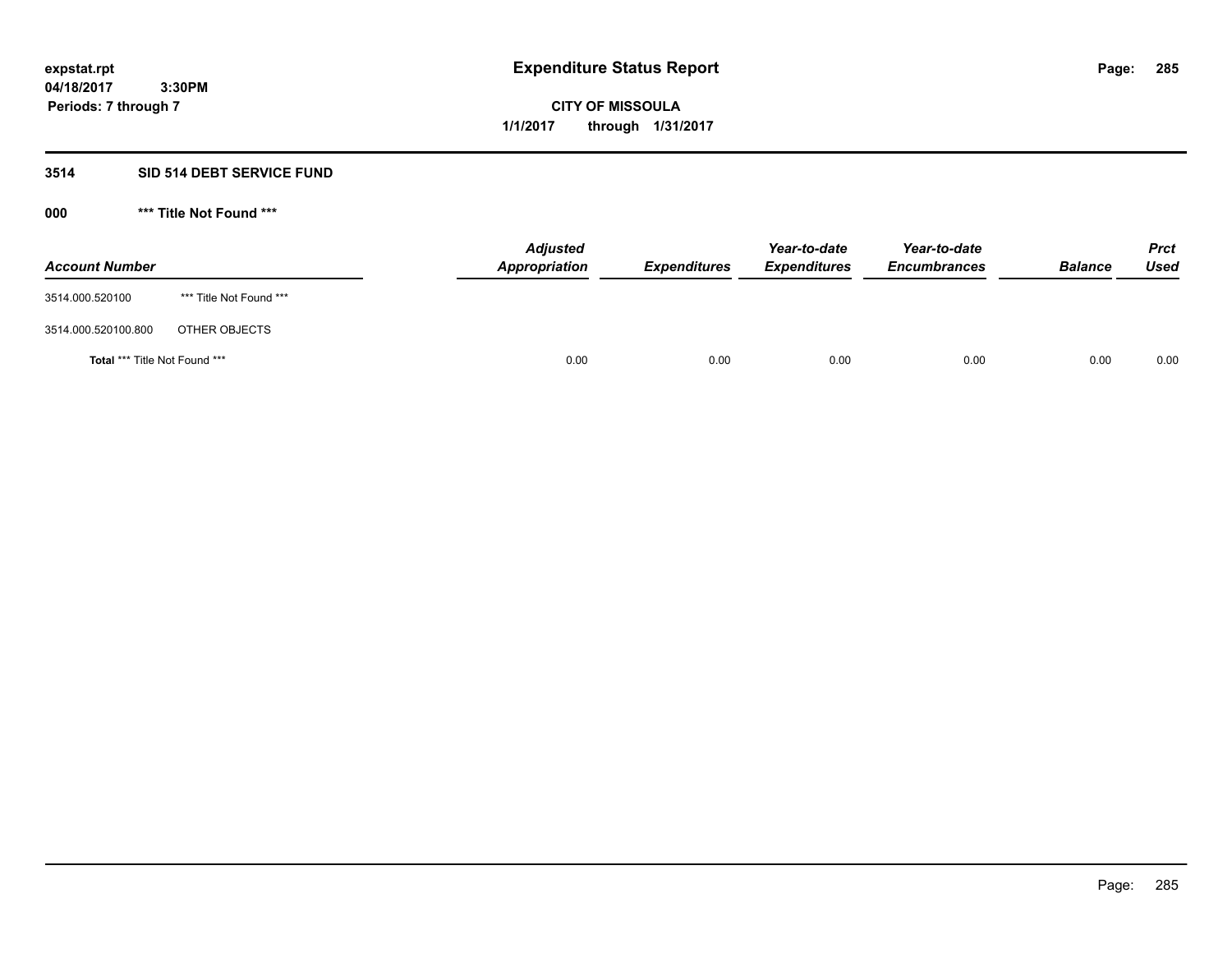# **3514 SID 514 DEBT SERVICE FUND**

| <b>Account Number</b> |                                  | <b>Adjusted</b><br><b>Appropriation</b> | <b>Expenditures</b> | Year-to-date<br><b>Expenditures</b> | Year-to-date<br><b>Encumbrances</b> | <b>Balance</b> | <b>Prct</b><br>Used |
|-----------------------|----------------------------------|-----------------------------------------|---------------------|-------------------------------------|-------------------------------------|----------------|---------------------|
| 3514.390.510100       | SPECIAL ASSESSMENTS              |                                         |                     |                                     |                                     |                |                     |
| 3514.390.510100.600   | <b>DEBT SERVICE</b>              |                                         |                     |                                     |                                     |                |                     |
|                       | <b>Total SPECIAL ASSESSMENTS</b> | 0.00                                    | 0.00                | 0.00                                | 0.00                                | 0.00           | 0.00                |
| 3514.390.510110       | <b>MERCHANT SERVICES</b>         |                                         |                     |                                     |                                     |                |                     |
| 3514.390.510110.500   | <b>FIXED CHARGES</b>             |                                         |                     |                                     |                                     |                |                     |
|                       | <b>Total MERCHANT SERVICES</b>   | 0.00                                    | 0.00                | 0.00                                | 0.00                                | 0.00           | 0.00                |
|                       | Total SID 514 DEBT SERVICE FUND  | 0.00                                    | 0.00                | 0.00                                | 0.00                                | 0.00           | 0.00                |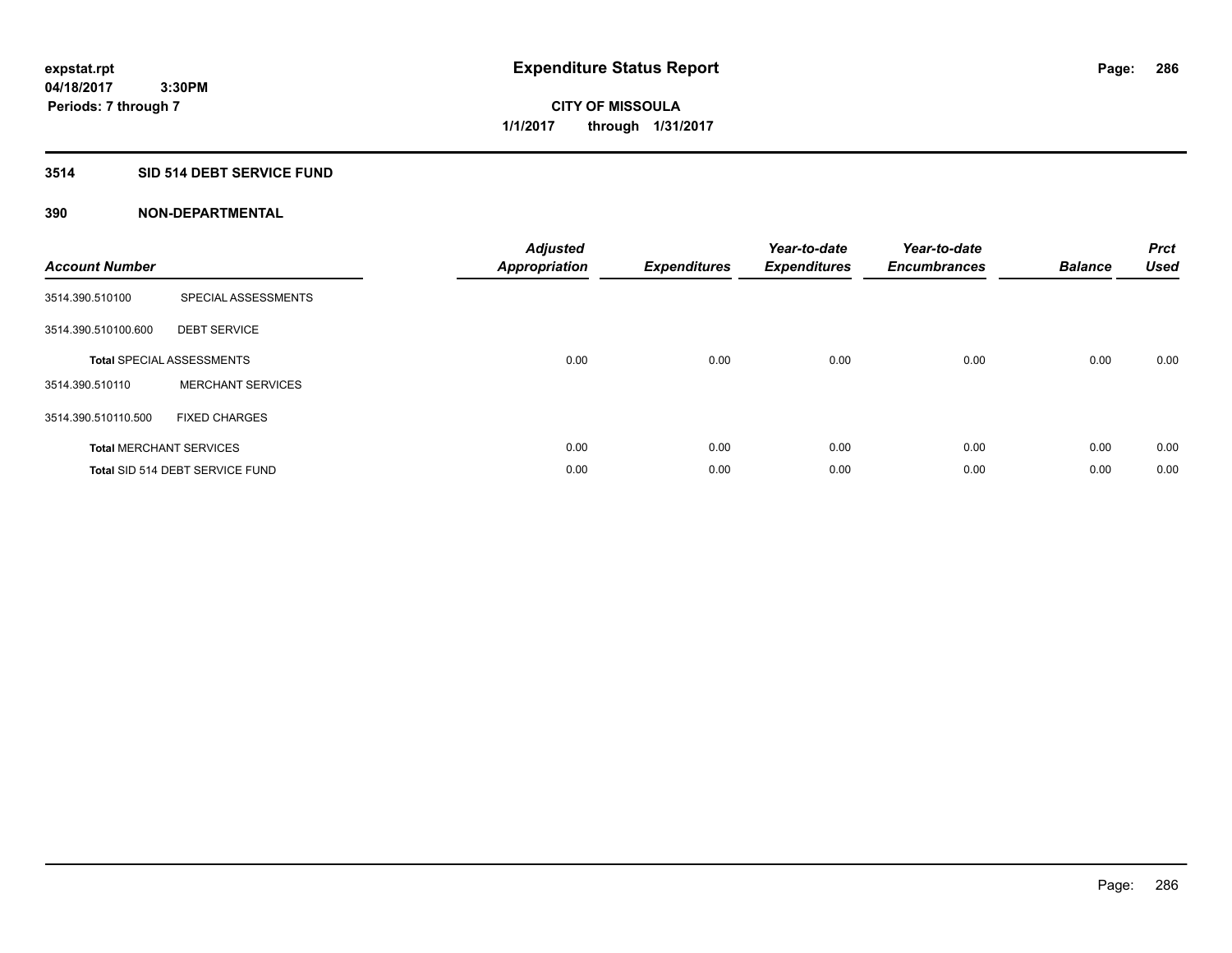# **3515 SID 515 DEBT SERVICE FUND**

|                           |                                  | <b>Adjusted</b>      |                     | Year-to-date        | Year-to-date        |                | <b>Prct</b> |
|---------------------------|----------------------------------|----------------------|---------------------|---------------------|---------------------|----------------|-------------|
| <b>Account Number</b>     |                                  | <b>Appropriation</b> | <b>Expenditures</b> | <b>Expenditures</b> | <b>Encumbrances</b> | <b>Balance</b> | <b>Used</b> |
| 3515.390.510100           | SPECIAL ASSESSMENTS              |                      |                     |                     |                     |                |             |
| 3515.390.510100.600       | <b>DEBT SERVICE</b>              |                      |                     |                     |                     |                |             |
| <b>Total DEBT SERVICE</b> |                                  | 0.00                 | 0.00                | 0.00                | 0.00                | 0.00           | 0.00        |
| 3515.390.510100.800       | OTHER OBJECTS                    |                      |                     |                     |                     |                |             |
|                           | <b>Total SPECIAL ASSESSMENTS</b> | 0.00                 | 0.00                | 0.00                | 0.00                | 0.00           | 0.00        |
| 3515.390.510110           | <b>MERCHANT SERVICES</b>         |                      |                     |                     |                     |                |             |
| 3515.390.510110.500       | <b>FIXED CHARGES</b>             |                      |                     |                     |                     |                |             |
|                           | Total SID 515 DEBT SERVICE FUND  | 0.00                 | 0.00                | 0.00                | 0.00                | 0.00           | 0.00        |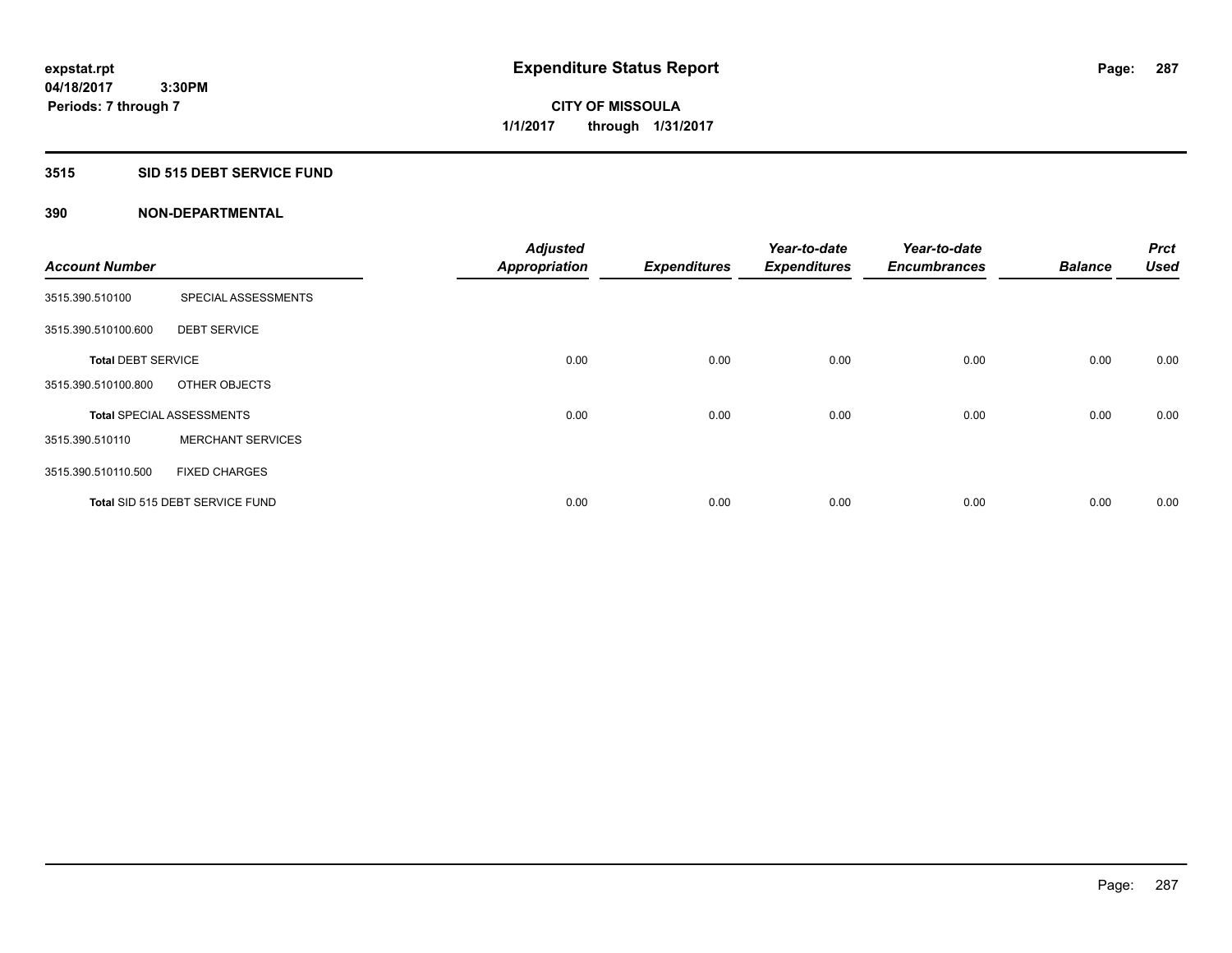# **CITY OF MISSOULA 1/1/2017 through 1/31/2017**

# **3517 SID 517 DEBT SERVICE FUND**

| <b>Account Number</b>         |                         | <b>Adjusted</b><br>Appropriation | <b>Expenditures</b> | Year-to-date<br><b>Expenditures</b> | Year-to-date<br><b>Encumbrances</b> | <b>Balance</b> | Prct<br>Used |
|-------------------------------|-------------------------|----------------------------------|---------------------|-------------------------------------|-------------------------------------|----------------|--------------|
| 3517.000.520100               | *** Title Not Found *** |                                  |                     |                                     |                                     |                |              |
| 3517.000.520100.800           | OTHER OBJECTS           |                                  |                     |                                     |                                     |                |              |
| Total *** Title Not Found *** |                         | 0.00                             | 0.00                | 0.00                                | 0.00                                | 0.00           | 0.00         |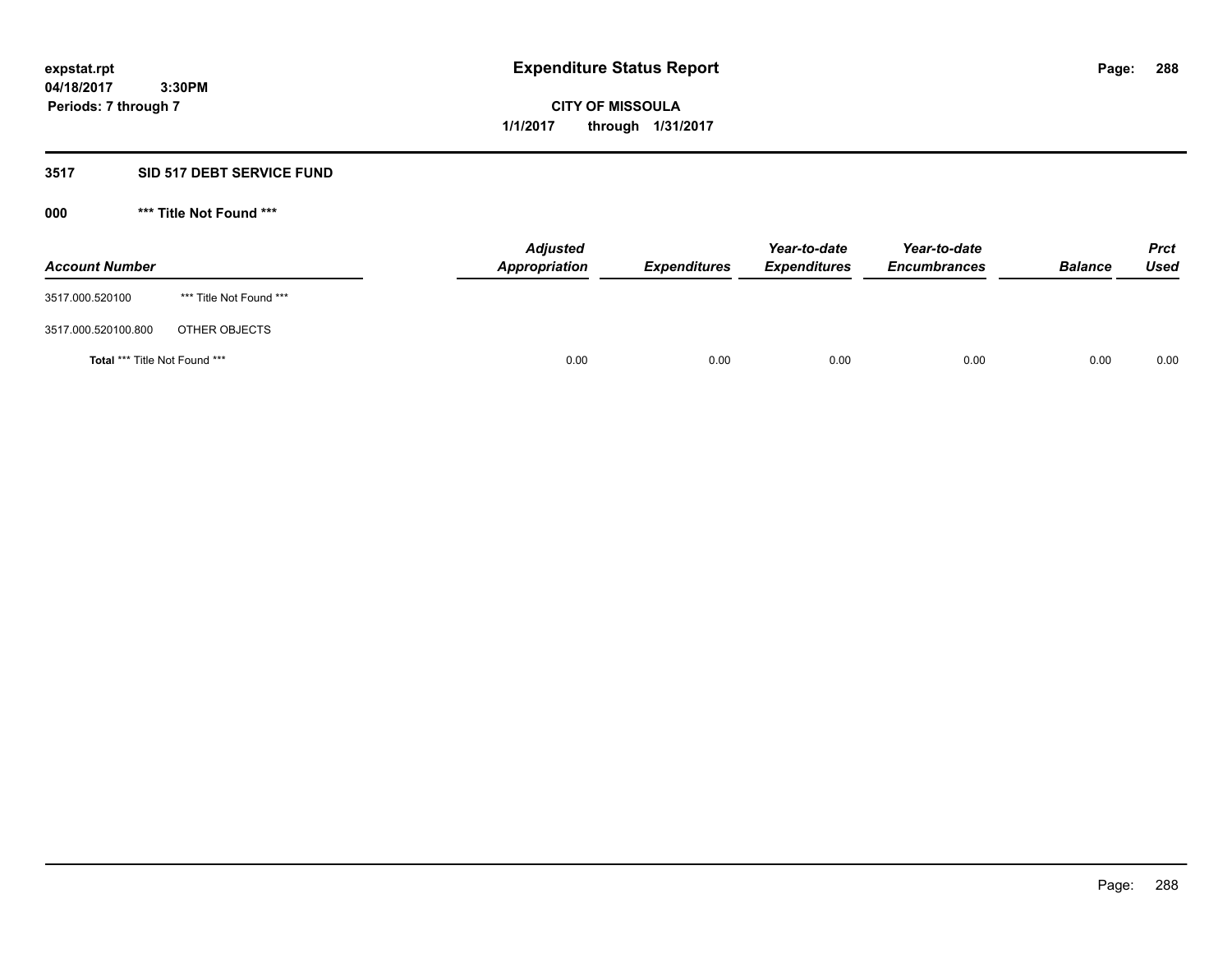# **3517 SID 517 DEBT SERVICE FUND**

| <b>Account Number</b> |                                  | <b>Adjusted</b><br><b>Appropriation</b> | <b>Expenditures</b> | Year-to-date<br><b>Expenditures</b> | Year-to-date<br><b>Encumbrances</b> | <b>Balance</b> | <b>Prct</b><br><b>Used</b> |
|-----------------------|----------------------------------|-----------------------------------------|---------------------|-------------------------------------|-------------------------------------|----------------|----------------------------|
| 3517.390.510100       | SPECIAL ASSESSMENTS              |                                         |                     |                                     |                                     |                |                            |
| 3517.390.510100.600   | <b>DEBT SERVICE</b>              |                                         |                     |                                     |                                     |                |                            |
|                       | <b>Total SPECIAL ASSESSMENTS</b> | 0.00                                    | 0.00                | 0.00                                | 0.00                                | 0.00           | 0.00                       |
| 3517.390.510110       | <b>MERCHANT SERVICES</b>         |                                         |                     |                                     |                                     |                |                            |
| 3517.390.510110.500   | <b>FIXED CHARGES</b>             |                                         |                     |                                     |                                     |                |                            |
|                       | Total SID 517 DEBT SERVICE FUND  | 0.00                                    | 0.00                | 0.00                                | 0.00                                | 0.00           | 0.00                       |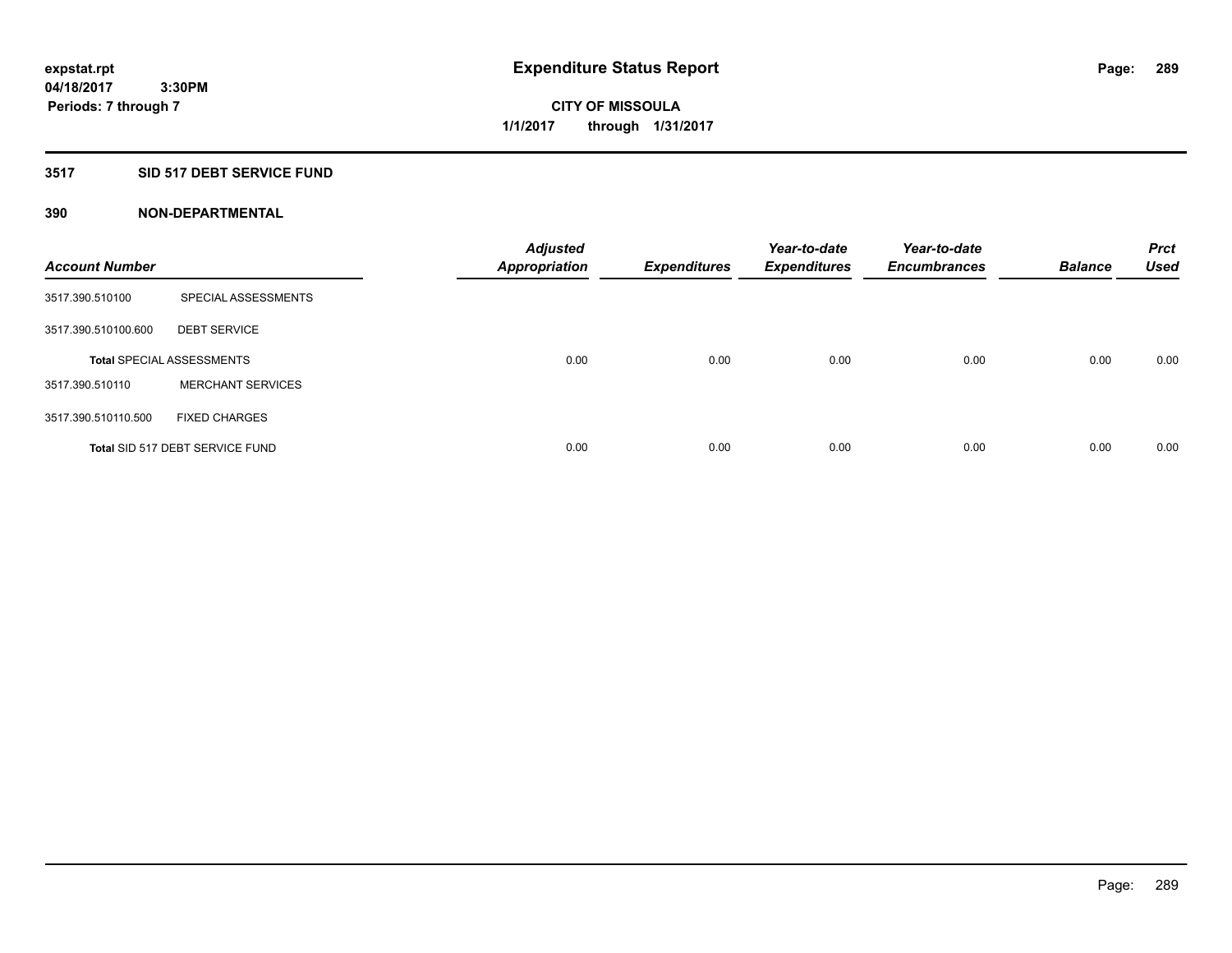# **CITY OF MISSOULA 1/1/2017 through 1/31/2017**

# **3518 SID 518 DEBT SERVICE FUND**

**000 \*\*\* Title Not Found \*\*\***

| <b>Account Number</b>         |                         | <b>Adjusted</b><br>Appropriation | <b>Expenditures</b> | Year-to-date<br><b>Expenditures</b> | Year-to-date<br><b>Encumbrances</b> | <b>Balance</b> | <b>Prct</b><br>Used |
|-------------------------------|-------------------------|----------------------------------|---------------------|-------------------------------------|-------------------------------------|----------------|---------------------|
| 3518.000.520100               | *** Title Not Found *** |                                  |                     |                                     |                                     |                |                     |
| 3518.000.520100.800           | OTHER OBJECTS           |                                  |                     |                                     |                                     |                |                     |
| Total *** Title Not Found *** |                         | 0.00                             | 0.00                | 0.00                                | 0.00                                | 0.00           | 0.00                |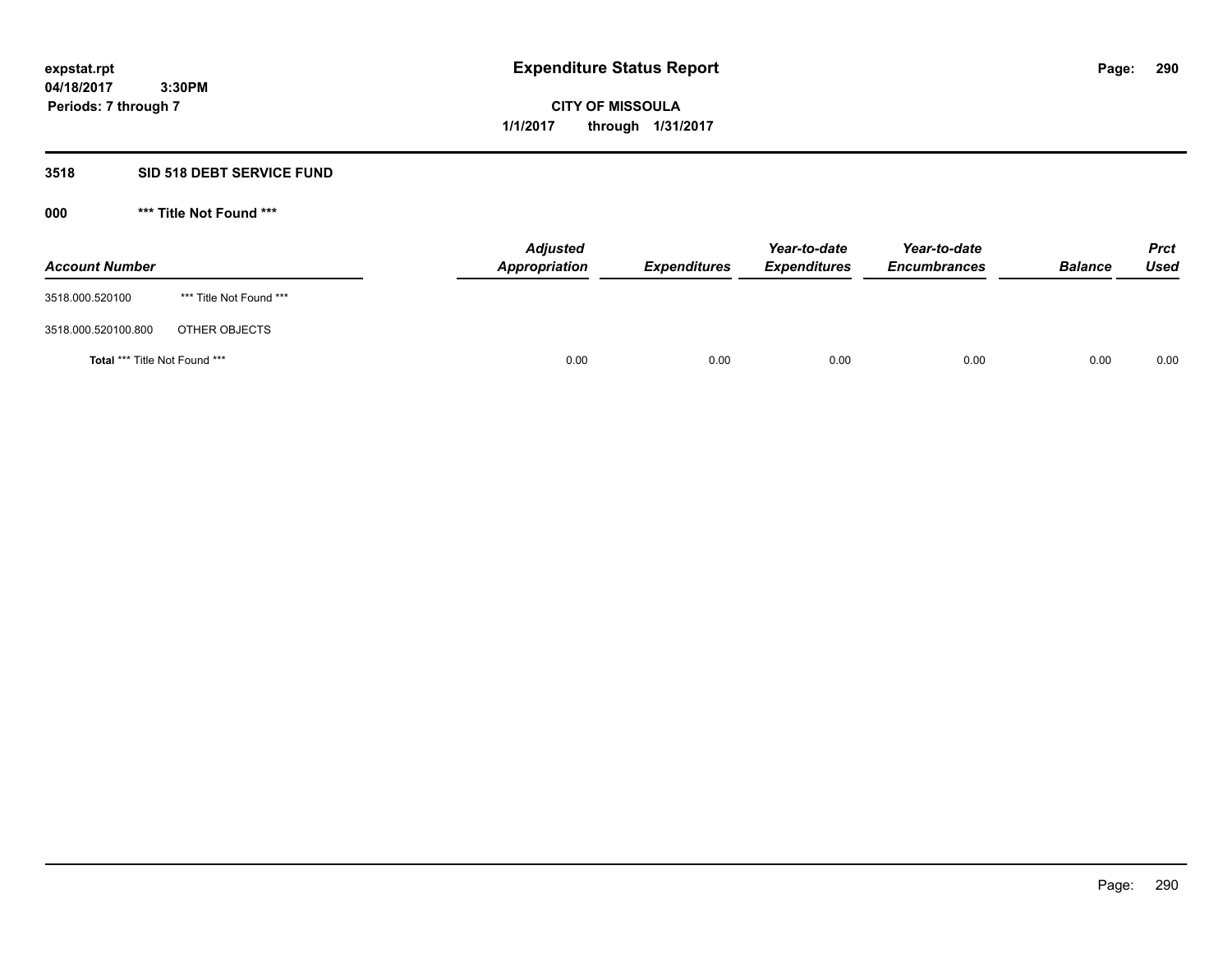#### **3518 SID 518 DEBT SERVICE FUND**

| <b>Account Number</b>          |                                            | <b>Adjusted</b><br><b>Appropriation</b> | <b>Expenditures</b> | Year-to-date<br><b>Expenditures</b> | Year-to-date<br><b>Encumbrances</b> | <b>Balance</b> | <b>Prct</b><br><b>Used</b> |
|--------------------------------|--------------------------------------------|-----------------------------------------|---------------------|-------------------------------------|-------------------------------------|----------------|----------------------------|
| 3518.390.510100                | SPECIAL ASSESSMENTS                        |                                         |                     |                                     |                                     |                |                            |
| 3518.390.510100.600            | <b>DEBT SERVICE</b>                        |                                         |                     |                                     |                                     |                |                            |
|                                | <b>Total SPECIAL ASSESSMENTS</b>           | 0.00                                    | 0.00                | 0.00                                | 0.00                                | 0.00           | 0.00                       |
| 3518.390.510110                | <b>MERCHANT SERVICES</b>                   |                                         |                     |                                     |                                     |                |                            |
| 3518.390.510110.500            | <b>FIXED CHARGES</b>                       |                                         |                     |                                     |                                     |                |                            |
| <b>Total MERCHANT SERVICES</b> |                                            | 0.00                                    | 0.00                | 0.00                                | 0.00                                | 0.00           | 0.00                       |
| 3518.390.521000                | INTERFUND OPERATING TRANSFERS              |                                         |                     |                                     |                                     |                |                            |
| 3518.390.521000.800            | OTHER OBJECTS                              |                                         |                     |                                     |                                     |                |                            |
|                                | <b>Total INTERFUND OPERATING TRANSFERS</b> | 0.00                                    | 0.00                | 0.00                                | 0.00                                | 0.00           | 0.00                       |
|                                | Total SID 518 DEBT SERVICE FUND            | 0.00                                    | 0.00                | 0.00                                | 0.00                                | 0.00           | 0.00                       |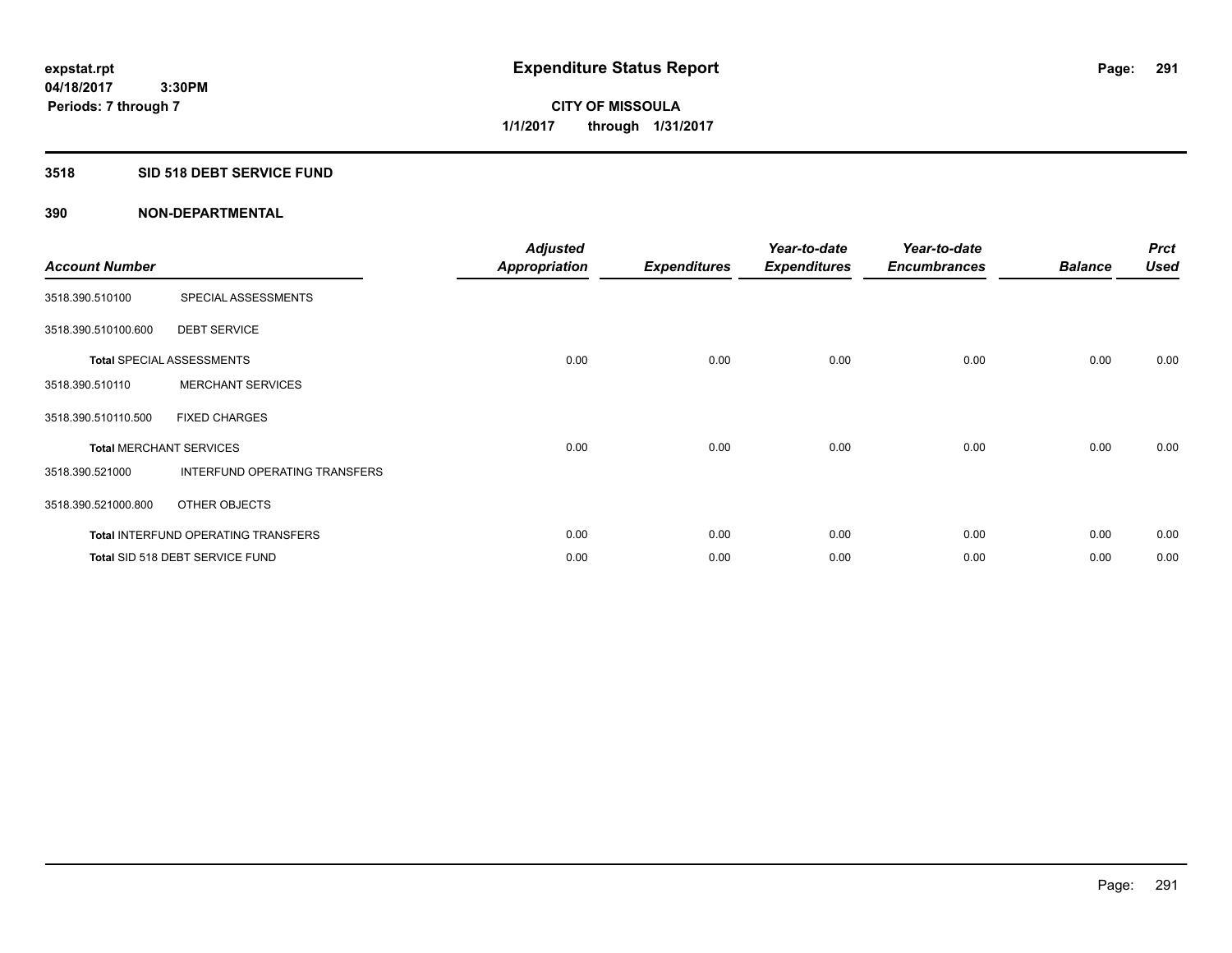#### **3519 SID 519 DEBT SERVICE FUND**

| <b>Account Number</b>          |                                            | <b>Adjusted</b><br><b>Appropriation</b> | <b>Expenditures</b> | Year-to-date<br><b>Expenditures</b> | Year-to-date<br><b>Encumbrances</b> | <b>Balance</b> | <b>Prct</b><br><b>Used</b> |
|--------------------------------|--------------------------------------------|-----------------------------------------|---------------------|-------------------------------------|-------------------------------------|----------------|----------------------------|
| 3519.390.510100                | SPECIAL ASSESSMENTS                        |                                         |                     |                                     |                                     |                |                            |
| 3519.390.510100.600            | <b>DEBT SERVICE</b>                        |                                         |                     |                                     |                                     |                |                            |
|                                | <b>Total SPECIAL ASSESSMENTS</b>           | 0.00                                    | 0.00                | 0.00                                | 0.00                                | 0.00           | 0.00                       |
| 3519.390.510110                | <b>MERCHANT SERVICES</b>                   |                                         |                     |                                     |                                     |                |                            |
| 3519.390.510110.500            | <b>FIXED CHARGES</b>                       |                                         |                     |                                     |                                     |                |                            |
| <b>Total MERCHANT SERVICES</b> |                                            | 0.00                                    | 0.00                | 0.00                                | 0.00                                | 0.00           | 0.00                       |
| 3519.390.521000                | INTERFUND OPERATING TRANSFERS              |                                         |                     |                                     |                                     |                |                            |
| 3519.390.521000.800            | OTHER OBJECTS                              |                                         |                     |                                     |                                     |                |                            |
|                                | <b>Total INTERFUND OPERATING TRANSFERS</b> | 0.00                                    | 0.00                | 0.00                                | 0.00                                | 0.00           | 0.00                       |
|                                | Total SID 519 DEBT SERVICE FUND            | 0.00                                    | 0.00                | 0.00                                | 0.00                                | 0.00           | 0.00                       |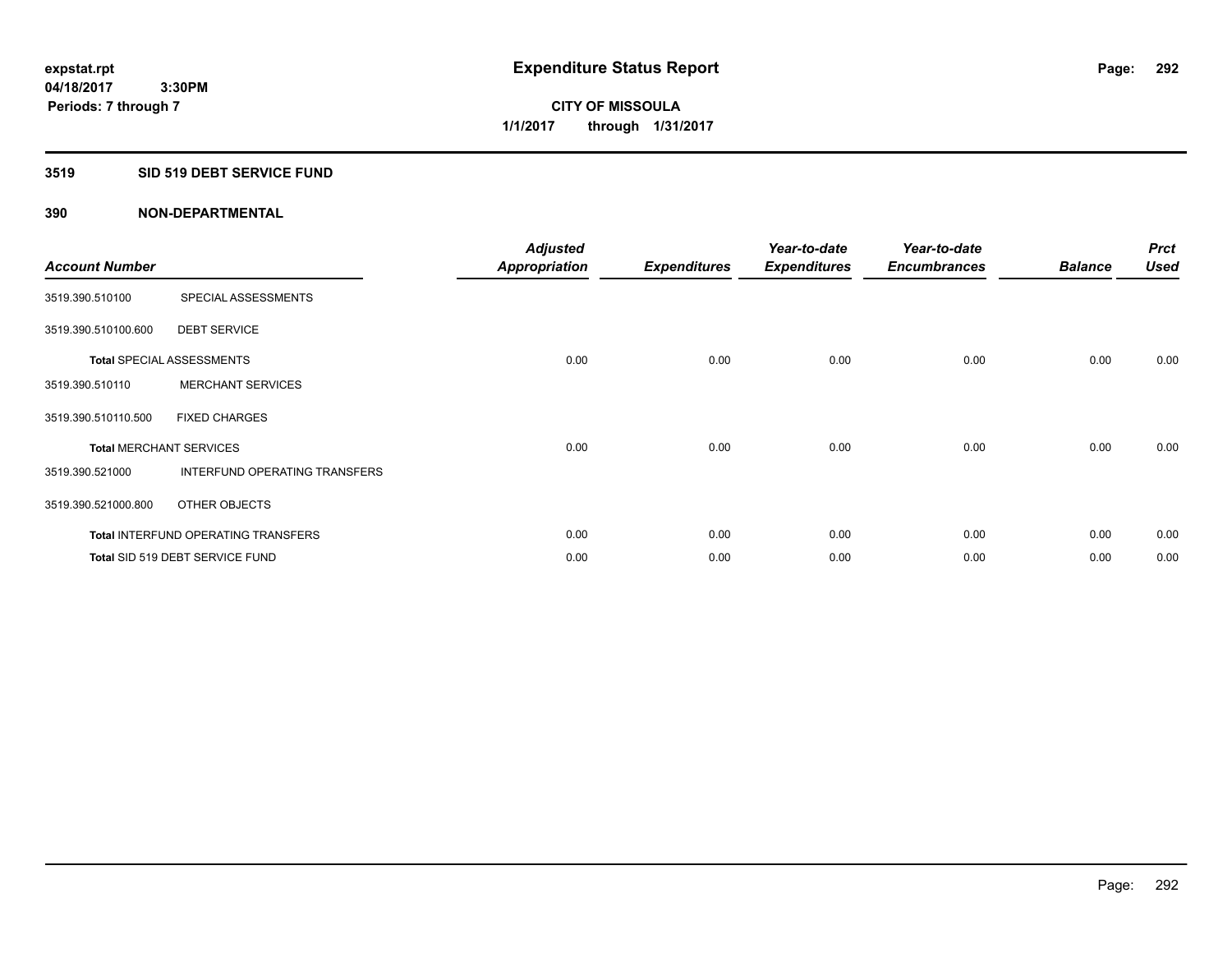#### **3520 SID 520 DEBT SERVICE FUND**

|                                   |                                                 | <b>Adjusted</b>      |                     | Year-to-date        | Year-to-date        |                | <b>Prct</b> |
|-----------------------------------|-------------------------------------------------|----------------------|---------------------|---------------------|---------------------|----------------|-------------|
| <b>Account Number</b>             |                                                 | <b>Appropriation</b> | <b>Expenditures</b> | <b>Expenditures</b> | <b>Encumbrances</b> | <b>Balance</b> | <b>Used</b> |
| 3520.390.510100                   | SPECIAL ASSESSMENTS                             |                      |                     |                     |                     |                |             |
| 3520.390.510100.600               | <b>DEBT SERVICE</b>                             |                      |                     |                     |                     |                |             |
| 3520.390.510100.610.000 PRINCIPAL |                                                 | 143,000.00           | 0.00                | 71,000.00           | 0.00                | 72,000.00      | 49.65       |
|                                   | 3520.390.510100.620.000 INTEREST / SERVICE FEES | 16,340.00            | 0.00                | 8,880.00            | 0.00                | 7,460.00       | 54.35       |
| <b>Total SPECIAL ASSESSMENTS</b>  |                                                 | 159,340.00           | 0.00                | 79,880.00           | 0.00                | 79.460.00      | 50.13       |
| 3520.390.510110                   | <b>MERCHANT SERVICES</b>                        |                      |                     |                     |                     |                |             |
| 3520.390.510110.500               | <b>FIXED CHARGES</b>                            |                      |                     |                     |                     |                |             |
| <b>Total MERCHANT SERVICES</b>    |                                                 | 0.00                 | 0.00                | 0.00                | 0.00                | 0.00           | 0.00        |
|                                   | Total SID 520 DEBT SERVICE FUND                 | 159,340.00           | 0.00                | 79,880.00           | 0.00                | 79.460.00      | 50.13       |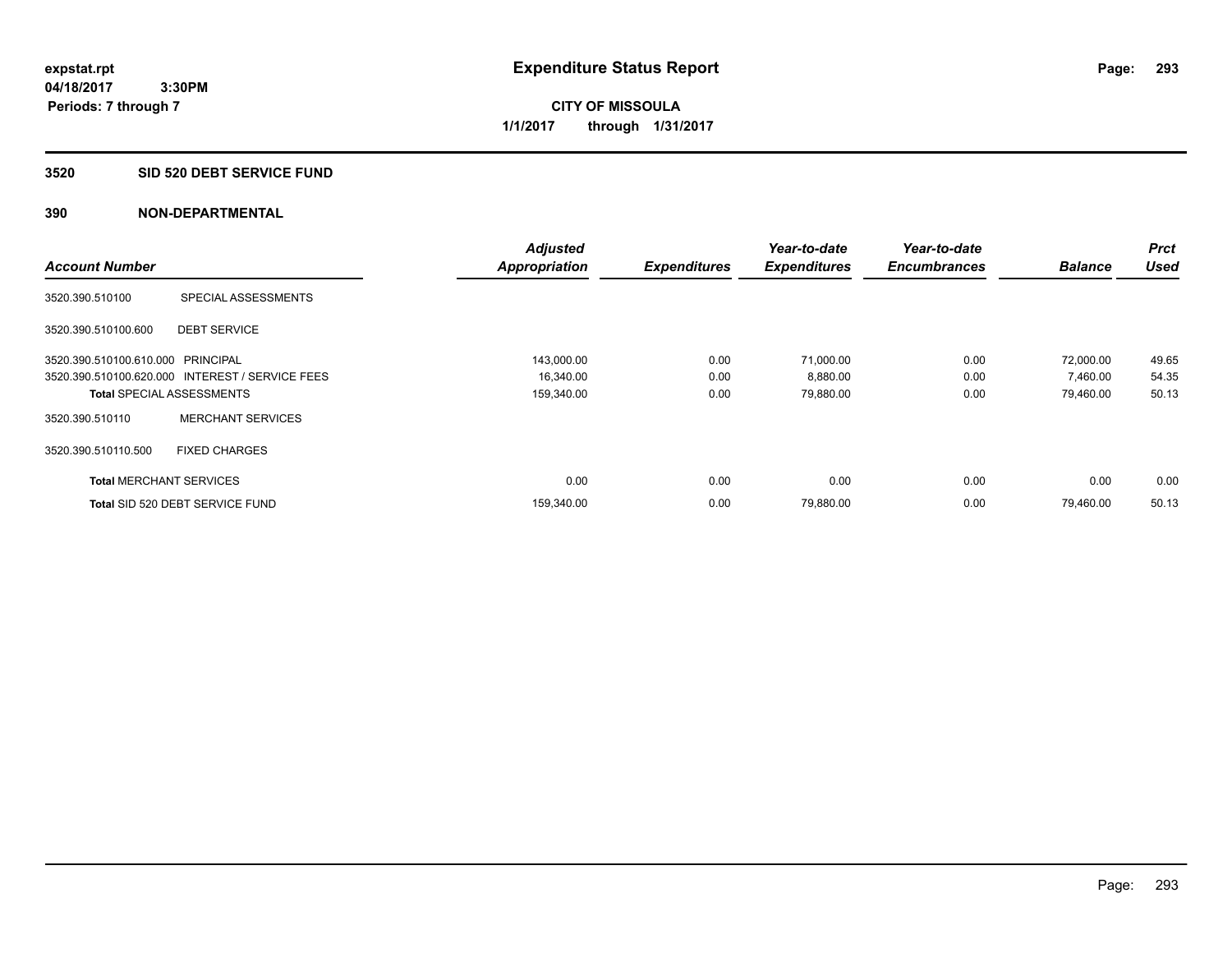# **CITY OF MISSOULA 1/1/2017 through 1/31/2017**

# **3521 SID 521 DEBT SERVICE FUND**

|                                   |                                                 | <b>Adjusted</b>      |                     | Year-to-date        | Year-to-date        |                | <b>Prct</b> |
|-----------------------------------|-------------------------------------------------|----------------------|---------------------|---------------------|---------------------|----------------|-------------|
| <b>Account Number</b>             |                                                 | <b>Appropriation</b> | <b>Expenditures</b> | <b>Expenditures</b> | <b>Encumbrances</b> | <b>Balance</b> | <b>Used</b> |
| 3521.390.510100                   | SPECIAL ASSESSMENTS                             |                      |                     |                     |                     |                |             |
| 3521.390.510100.600               | <b>DEBT SERVICE</b>                             |                      |                     |                     |                     |                |             |
| 3521.390.510100.610.000 PRINCIPAL |                                                 | 90.00                | 0.00                | 0.00                | 0.00                | 90.00          | 0.00        |
|                                   | 3521.390.510100.620.000 INTEREST / SERVICE FEES | 8.00                 | 0.00                | 4.11                | 0.00                | 3.89           | 51.38       |
| <b>Total SPECIAL ASSESSMENTS</b>  |                                                 | 98.00                | 0.00                | 4.11                | 0.00                | 93.89          | 4.19        |
| 3521.390.510110                   | <b>MERCHANT SERVICES</b>                        |                      |                     |                     |                     |                |             |
| 3521.390.510110.500               | <b>FIXED CHARGES</b>                            |                      |                     |                     |                     |                |             |
| <b>Total MERCHANT SERVICES</b>    |                                                 | 0.00                 | 0.00                | 0.00                | 0.00                | 0.00           | 0.00        |
|                                   | Total SID 521 DEBT SERVICE FUND                 | 98.00                | 0.00                | 4.11                | 0.00                | 93.89          | 4.19        |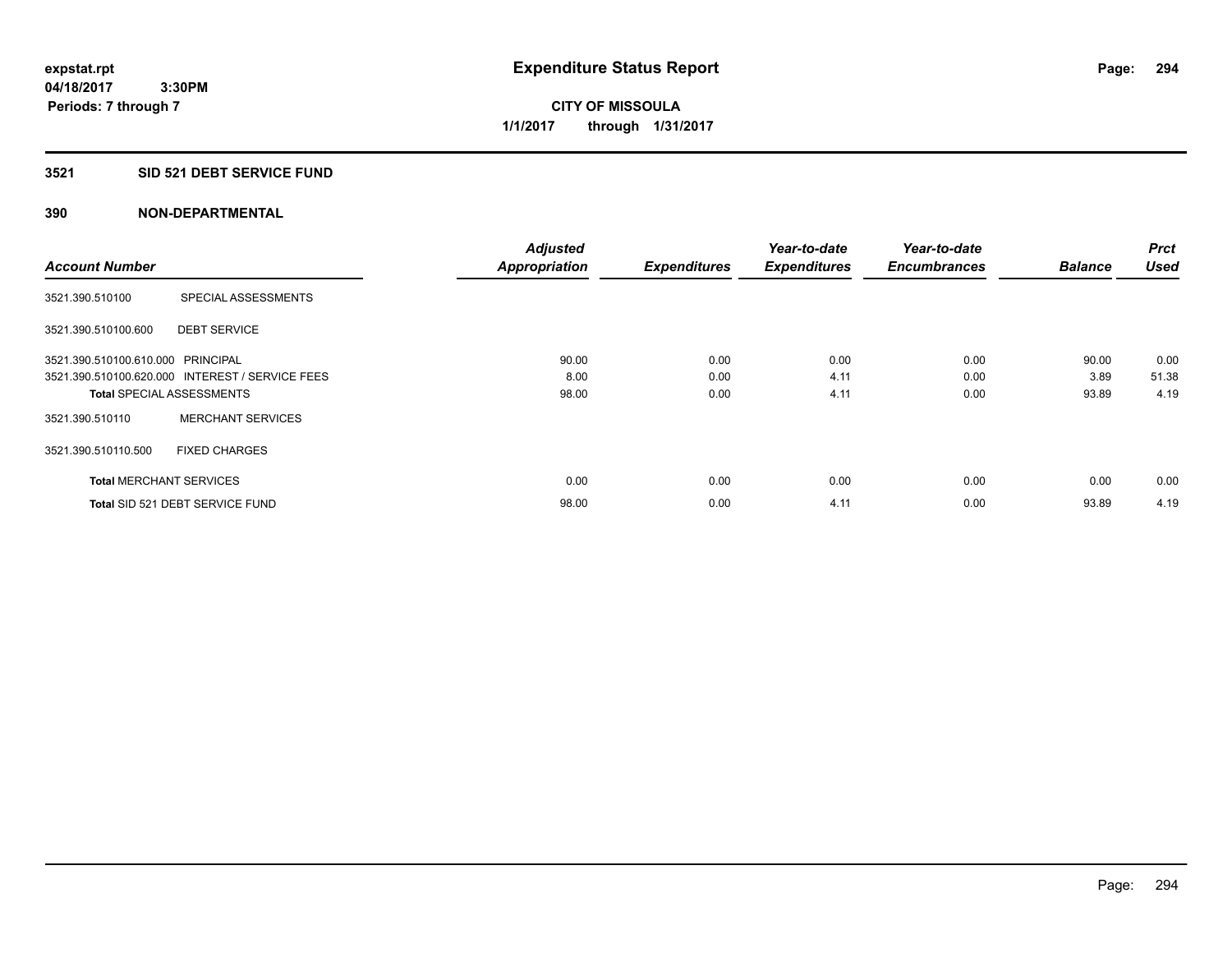**04/18/2017 3:30PM Periods: 7 through 7**

**CITY OF MISSOULA 1/1/2017 through 1/31/2017**

#### **3522 SID 522 DEBT SERVICE FUND**

|                                   |                                                 | <b>Adjusted</b>      |                     | Year-to-date        | Year-to-date        |                | <b>Prct</b> |
|-----------------------------------|-------------------------------------------------|----------------------|---------------------|---------------------|---------------------|----------------|-------------|
| <b>Account Number</b>             |                                                 | <b>Appropriation</b> | <b>Expenditures</b> | <b>Expenditures</b> | <b>Encumbrances</b> | <b>Balance</b> | <b>Used</b> |
| 3522.390.510100                   | SPECIAL ASSESSMENTS                             |                      |                     |                     |                     |                |             |
| 3522.390.510100.600               | <b>DEBT SERVICE</b>                             |                      |                     |                     |                     |                |             |
| 3522.390.510100.610.000 PRINCIPAL |                                                 | 130.00               | 0.00                | 0.00                | 0.00                | 130.00         | 0.00        |
|                                   | 3522.390.510100.620.000 INTEREST / SERVICE FEES | 12.00                | 0.00                | 5.94                | 0.00                | 6.06           | 49.50       |
| <b>Total SPECIAL ASSESSMENTS</b>  |                                                 | 142.00               | 0.00                | 5.94                | 0.00                | 136.06         | 4.18        |
| 3522.390.510110                   | <b>MERCHANT SERVICES</b>                        |                      |                     |                     |                     |                |             |
| 3522.390.510110.500               | <b>FIXED CHARGES</b>                            |                      |                     |                     |                     |                |             |
| <b>Total MERCHANT SERVICES</b>    |                                                 | 0.00                 | 0.00                | 0.00                | 0.00                | 0.00           | 0.00        |
|                                   | Total SID 522 DEBT SERVICE FUND                 | 142.00               | 0.00                | 5.94                | 0.00                | 136.06         | 4.18        |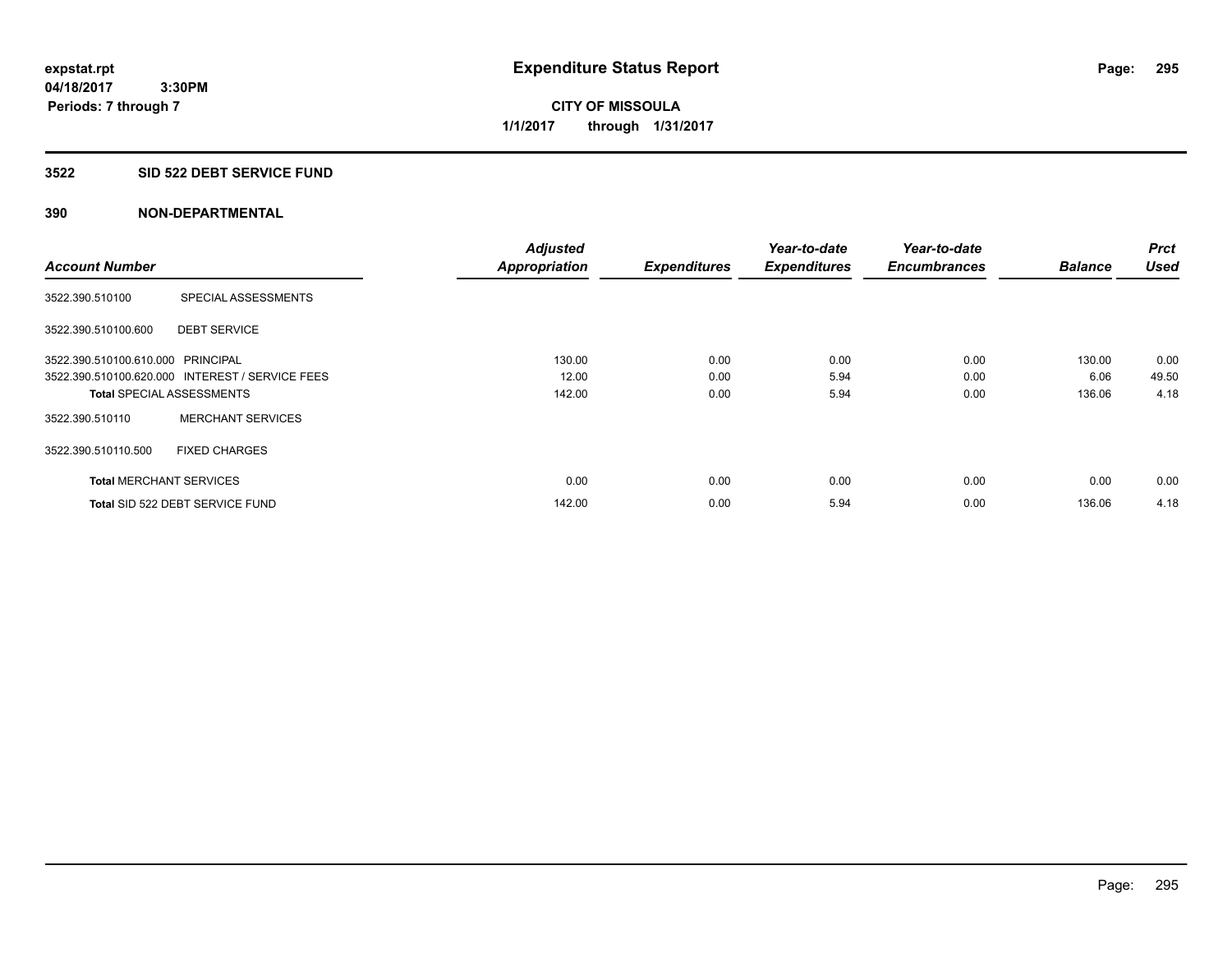**CITY OF MISSOULA 1/1/2017 through 1/31/2017**

#### **3524 SID 524 DEBT SERVICE FUND**

|                                   |                                                 | <b>Adjusted</b>      |                     | Year-to-date        | Year-to-date        |                | <b>Prct</b> |
|-----------------------------------|-------------------------------------------------|----------------------|---------------------|---------------------|---------------------|----------------|-------------|
| <b>Account Number</b>             |                                                 | <b>Appropriation</b> | <b>Expenditures</b> | <b>Expenditures</b> | <b>Encumbrances</b> | <b>Balance</b> | <b>Used</b> |
| 3524.390.510100                   | SPECIAL ASSESSMENTS                             |                      |                     |                     |                     |                |             |
| 3524.390.510100.600               | <b>DEBT SERVICE</b>                             |                      |                     |                     |                     |                |             |
| 3524.390.510100.610.000 PRINCIPAL |                                                 | 234,000.00           | 0.00                | 116,000.00          | 0.00                | 118,000.00     | 49.57       |
|                                   | 3524.390.510100.620.000 INTEREST / SERVICE FEES | 71,600.00            | 0.00                | 36,960.00           | 0.00                | 34,640.00      | 51.62       |
| <b>Total SPECIAL ASSESSMENTS</b>  |                                                 | 305,600.00           | 0.00                | 152,960.00          | 0.00                | 152,640.00     | 50.05       |
| 3524.390.510110                   | <b>MERCHANT SERVICES</b>                        |                      |                     |                     |                     |                |             |
| 3524.390.510110.500               | <b>FIXED CHARGES</b>                            |                      |                     |                     |                     |                |             |
| <b>Total MERCHANT SERVICES</b>    |                                                 | 0.00                 | 0.00                | 0.00                | 0.00                | 0.00           | 0.00        |
|                                   | Total SID 524 DEBT SERVICE FUND                 | 305,600.00           | 0.00                | 152,960.00          | 0.00                | 152.640.00     | 50.05       |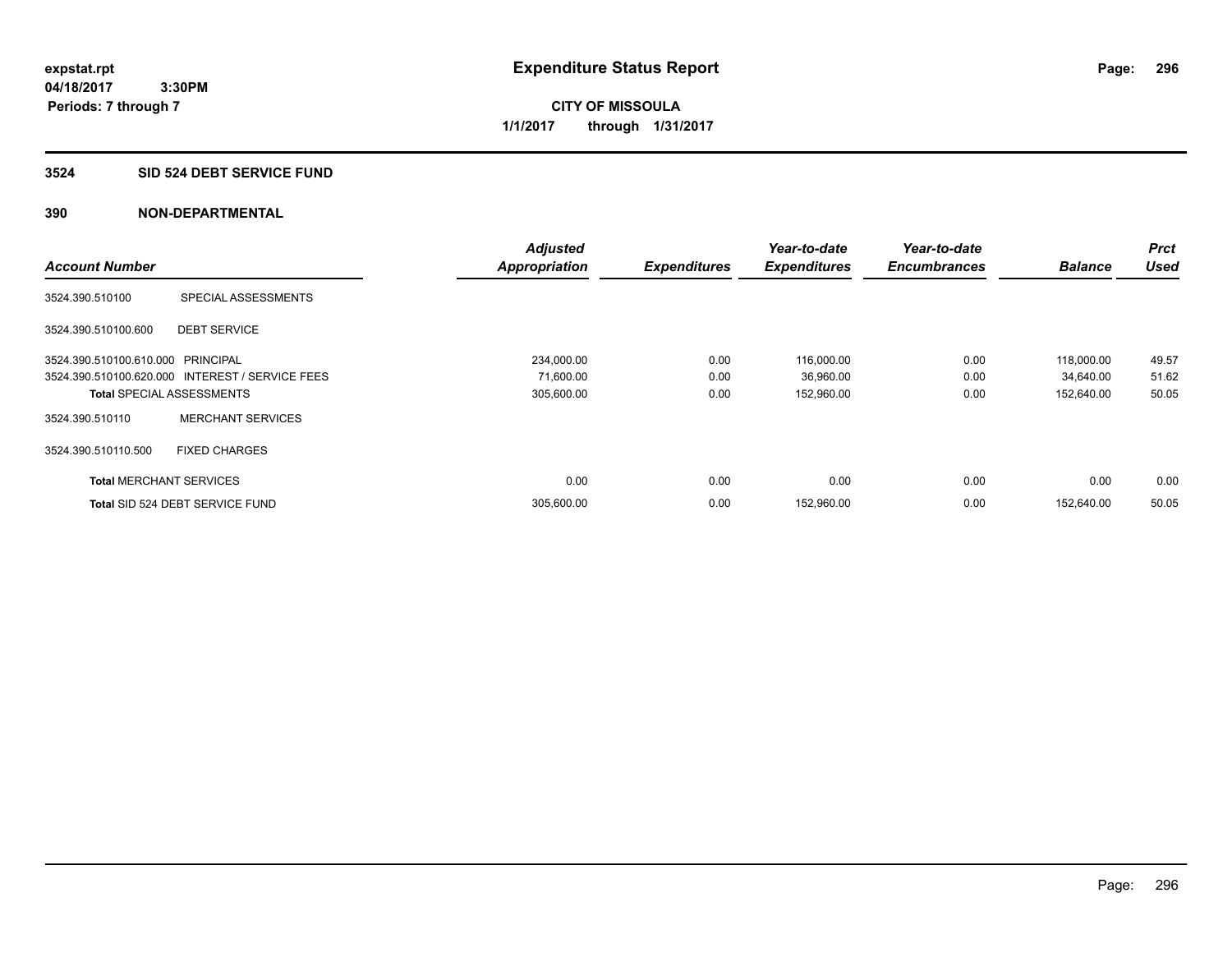# **3525 SID 525 DEBT SERVICE FUND**

|                                   |                                                 | <b>Adjusted</b>      |                     | Year-to-date        | Year-to-date        |                | <b>Prct</b> |
|-----------------------------------|-------------------------------------------------|----------------------|---------------------|---------------------|---------------------|----------------|-------------|
| <b>Account Number</b>             |                                                 | <b>Appropriation</b> | <b>Expenditures</b> | <b>Expenditures</b> | <b>Encumbrances</b> | <b>Balance</b> | <b>Used</b> |
| 3525.390.510100                   | SPECIAL ASSESSMENTS                             |                      |                     |                     |                     |                |             |
| 3525.390.510100.600               | <b>DEBT SERVICE</b>                             |                      |                     |                     |                     |                |             |
| 3525.390.510100.610.000 PRINCIPAL |                                                 | 28,000.00            | 0.00                | 14,000.00           | 0.00                | 14,000.00      | 50.00       |
|                                   | 3525.390.510100.620.000 INTEREST / SERVICE FEES | 4,440.00             | 0.00                | 19,700.00           | 0.00                | $-15,260.00$   | 443.69      |
| <b>Total SPECIAL ASSESSMENTS</b>  |                                                 | 32,440.00            | 0.00                | 33,700.00           | 0.00                | $-1,260.00$    | 103.88      |
| 3525.390.510110                   | <b>MERCHANT SERVICES</b>                        |                      |                     |                     |                     |                |             |
| 3525.390.510110.500               | <b>FIXED CHARGES</b>                            |                      |                     |                     |                     |                |             |
| <b>Total MERCHANT SERVICES</b>    |                                                 | 0.00                 | 0.00                | 0.00                | 0.00                | 0.00           | 0.00        |
|                                   | Total SID 525 DEBT SERVICE FUND                 | 32,440.00            | 0.00                | 33,700.00           | 0.00                | $-1,260.00$    | 103.88      |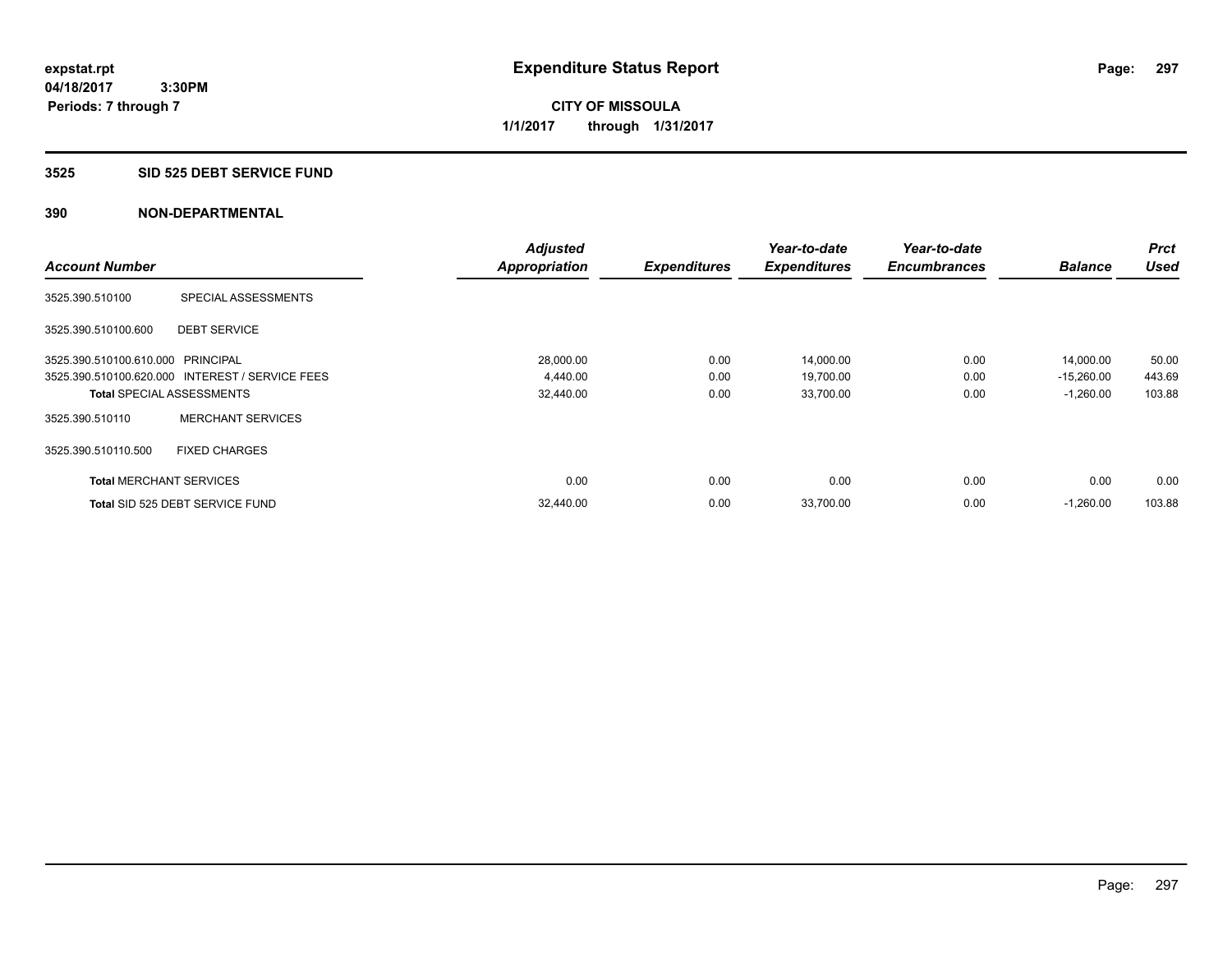#### **3526 SID 526 DEBT SERVICE FUND**

|                                   |                                                 | <b>Adjusted</b>      |                     | Year-to-date        | Year-to-date        |                | <b>Prct</b> |
|-----------------------------------|-------------------------------------------------|----------------------|---------------------|---------------------|---------------------|----------------|-------------|
| <b>Account Number</b>             |                                                 | <b>Appropriation</b> | <b>Expenditures</b> | <b>Expenditures</b> | <b>Encumbrances</b> | <b>Balance</b> | <b>Used</b> |
| 3526.390.510100                   | SPECIAL ASSESSMENTS                             |                      |                     |                     |                     |                |             |
| 3526.390.510100.600               | <b>DEBT SERVICE</b>                             |                      |                     |                     |                     |                |             |
| 3526.390.510100.610.000 PRINCIPAL |                                                 | 160,000.00           | 0.00                | 79,000.00           | 0.00                | 81,000.00      | 49.38       |
|                                   | 3526.390.510100.620.000 INTEREST / SERVICE FEES | 33,100.00            | 0.00                | 0.00                | 0.00                | 33,100.00      | 0.00        |
| <b>Total SPECIAL ASSESSMENTS</b>  |                                                 | 193,100.00           | 0.00                | 79,000.00           | 0.00                | 114,100.00     | 40.91       |
| 3526.390.510110                   | <b>MERCHANT SERVICES</b>                        |                      |                     |                     |                     |                |             |
| 3526.390.510110.500               | <b>FIXED CHARGES</b>                            |                      |                     |                     |                     |                |             |
| <b>Total MERCHANT SERVICES</b>    |                                                 | 0.00                 | 0.00                | 0.00                | 0.00                | 0.00           | 0.00        |
|                                   | Total SID 526 DEBT SERVICE FUND                 | 193,100.00           | 0.00                | 79,000.00           | 0.00                | 114.100.00     | 40.91       |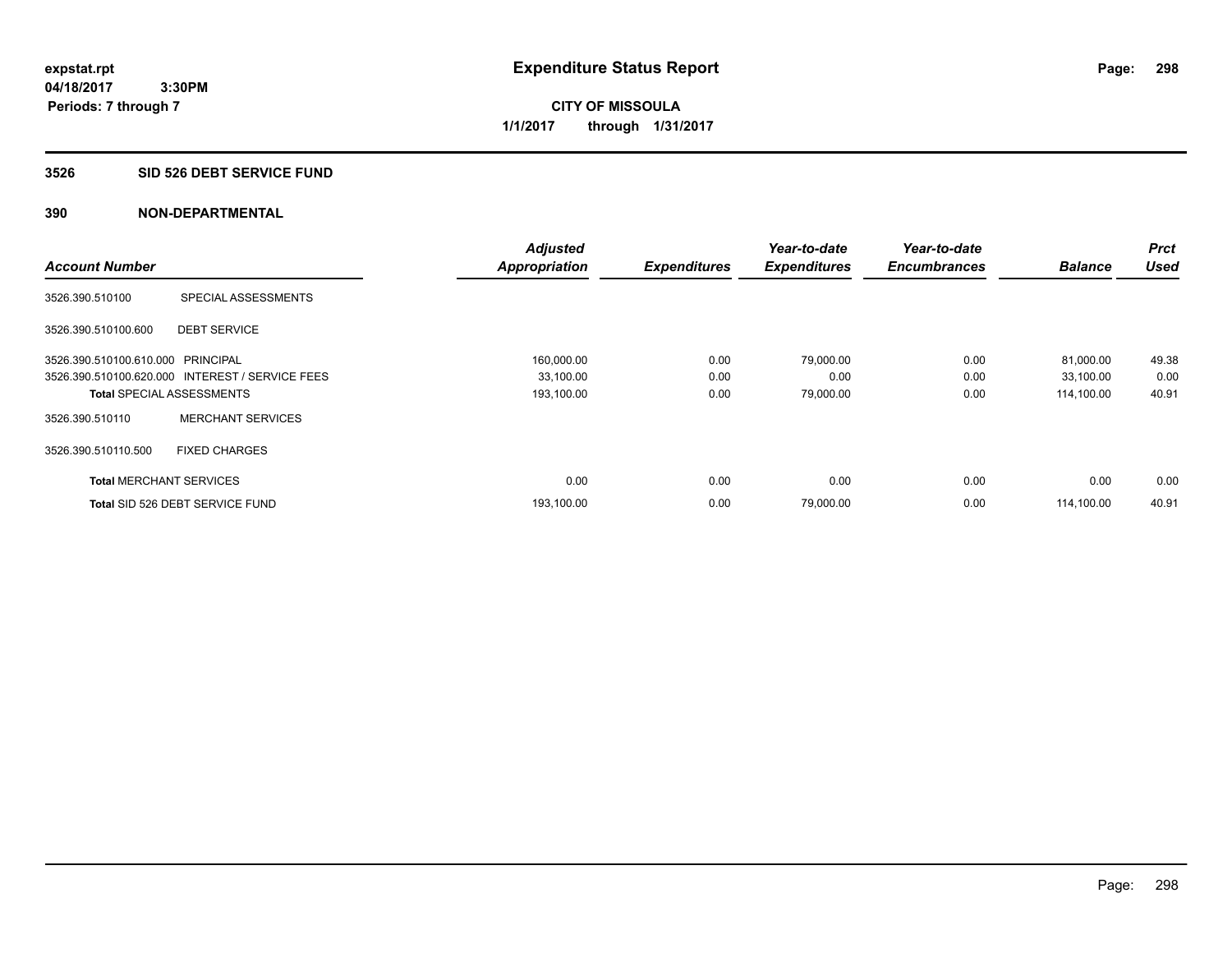**04/18/2017 3:30PM Periods: 7 through 7**

**CITY OF MISSOULA 1/1/2017 through 1/31/2017**

#### **3527 SID 527 DEBT SERVICE FUND**

**000 \*\*\* Title Not Found \*\*\***

| <b>Account Number</b>         |                         | <b>Adjusted</b><br>Appropriation | <b>Expenditures</b> | Year-to-date<br><b>Expenditures</b> | Year-to-date<br><b>Encumbrances</b> | <b>Balance</b> | <b>Prct</b><br>Used |
|-------------------------------|-------------------------|----------------------------------|---------------------|-------------------------------------|-------------------------------------|----------------|---------------------|
| 3527.000.520100               | *** Title Not Found *** |                                  |                     |                                     |                                     |                |                     |
| 3527.000.520100.800           | OTHER OBJECTS           |                                  |                     |                                     |                                     |                |                     |
| Total *** Title Not Found *** |                         | 0.00                             | 0.00                | 0.00                                | 0.00                                | 0.00           | 0.00                |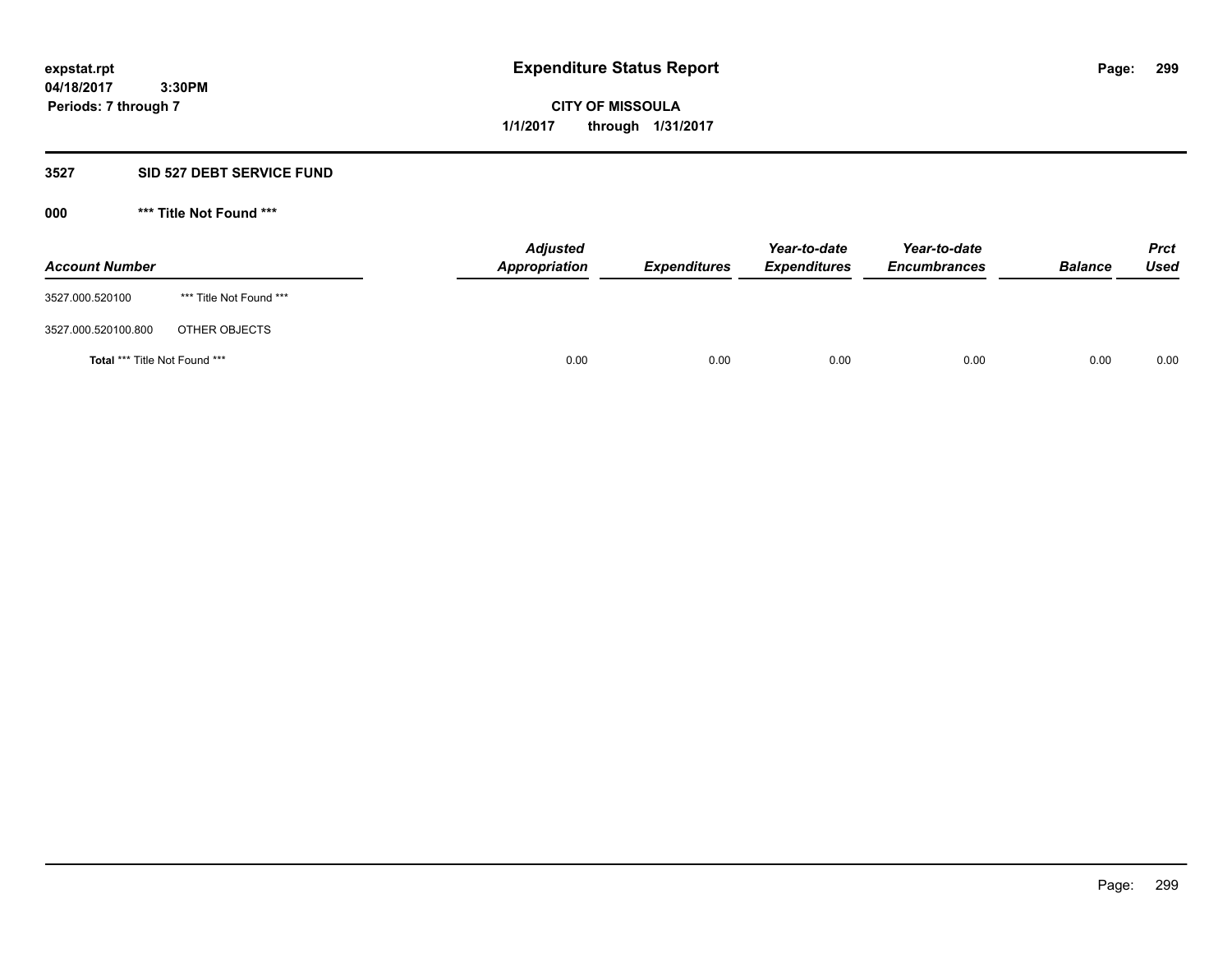**Periods: 7 through 7**

**CITY OF MISSOULA 1/1/2017 through 1/31/2017**

#### **3527 SID 527 DEBT SERVICE FUND**

| <b>Account Number</b> |                                  | <b>Adjusted</b><br>Appropriation | <b>Expenditures</b> | Year-to-date<br><b>Expenditures</b> | Year-to-date<br><b>Encumbrances</b> | <b>Balance</b> | <b>Prct</b><br><b>Used</b> |
|-----------------------|----------------------------------|----------------------------------|---------------------|-------------------------------------|-------------------------------------|----------------|----------------------------|
| 3527.390.510100       | SPECIAL ASSESSMENTS              |                                  |                     |                                     |                                     |                |                            |
| 3527.390.510100.600   | <b>DEBT SERVICE</b>              |                                  |                     |                                     |                                     |                |                            |
|                       | <b>Total SPECIAL ASSESSMENTS</b> | 0.00                             | 0.00                | 0.00                                | 0.00                                | 0.00           | 0.00                       |
| 3527.390.510110       | <b>MERCHANT SERVICES</b>         |                                  |                     |                                     |                                     |                |                            |
| 3527.390.510110.500   | <b>FIXED CHARGES</b>             |                                  |                     |                                     |                                     |                |                            |
|                       | <b>Total MERCHANT SERVICES</b>   | 0.00                             | 0.00                | 0.00                                | 0.00                                | 0.00           | 0.00                       |
|                       | Total SID 527 DEBT SERVICE FUND  | 0.00                             | 0.00                | 0.00                                | 0.00                                | 0.00           | 0.00                       |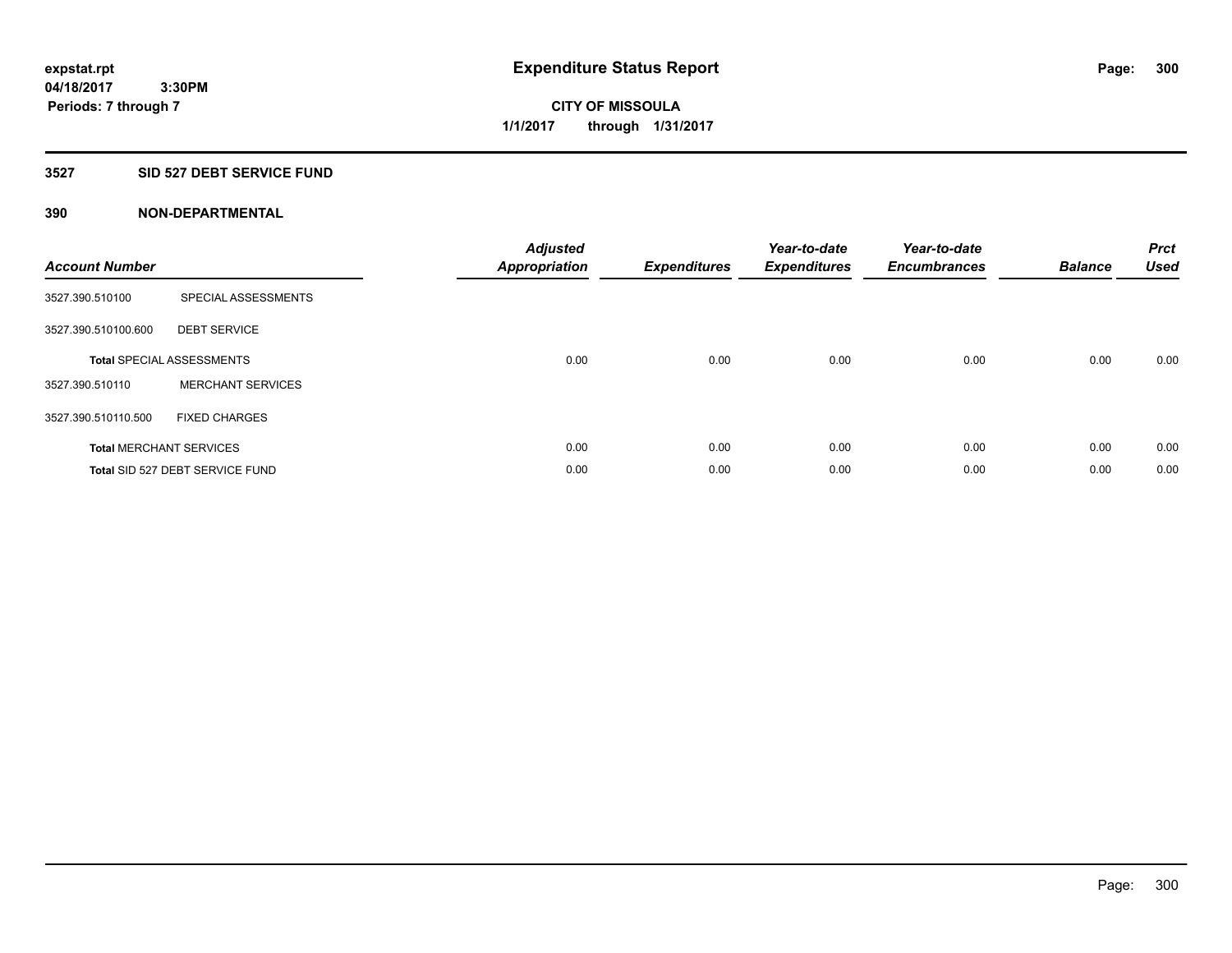#### **3530 SID 530 DEBT SERVICE FUND**

| <b>Account Number</b>          |                                            | <b>Adjusted</b><br><b>Appropriation</b> | <b>Expenditures</b> | Year-to-date<br><b>Expenditures</b> | Year-to-date<br><b>Encumbrances</b> | <b>Balance</b> | <b>Prct</b><br><b>Used</b> |
|--------------------------------|--------------------------------------------|-----------------------------------------|---------------------|-------------------------------------|-------------------------------------|----------------|----------------------------|
| 3530.390.510100                | SPECIAL ASSESSMENTS                        |                                         |                     |                                     |                                     |                |                            |
| 3530.390.510100.600            | <b>DEBT SERVICE</b>                        |                                         |                     |                                     |                                     |                |                            |
|                                | <b>Total SPECIAL ASSESSMENTS</b>           | 0.00                                    | 0.00                | 0.00                                | 0.00                                | 0.00           | 0.00                       |
| 3530.390.510110                | <b>MERCHANT SERVICES</b>                   |                                         |                     |                                     |                                     |                |                            |
| 3530.390.510110.500            | <b>FIXED CHARGES</b>                       |                                         |                     |                                     |                                     |                |                            |
| <b>Total MERCHANT SERVICES</b> |                                            | 0.00                                    | 0.00                | 0.00                                | 0.00                                | 0.00           | 0.00                       |
| 3530.390.521000                | INTERFUND OPERATING TRANSFERS              |                                         |                     |                                     |                                     |                |                            |
| 3530.390.521000.800            | OTHER OBJECTS                              |                                         |                     |                                     |                                     |                |                            |
|                                | <b>Total INTERFUND OPERATING TRANSFERS</b> | 0.00                                    | 0.00                | 0.00                                | 0.00                                | 0.00           | 0.00                       |
|                                | Total SID 530 DEBT SERVICE FUND            | 0.00                                    | 0.00                | 0.00                                | 0.00                                | 0.00           | 0.00                       |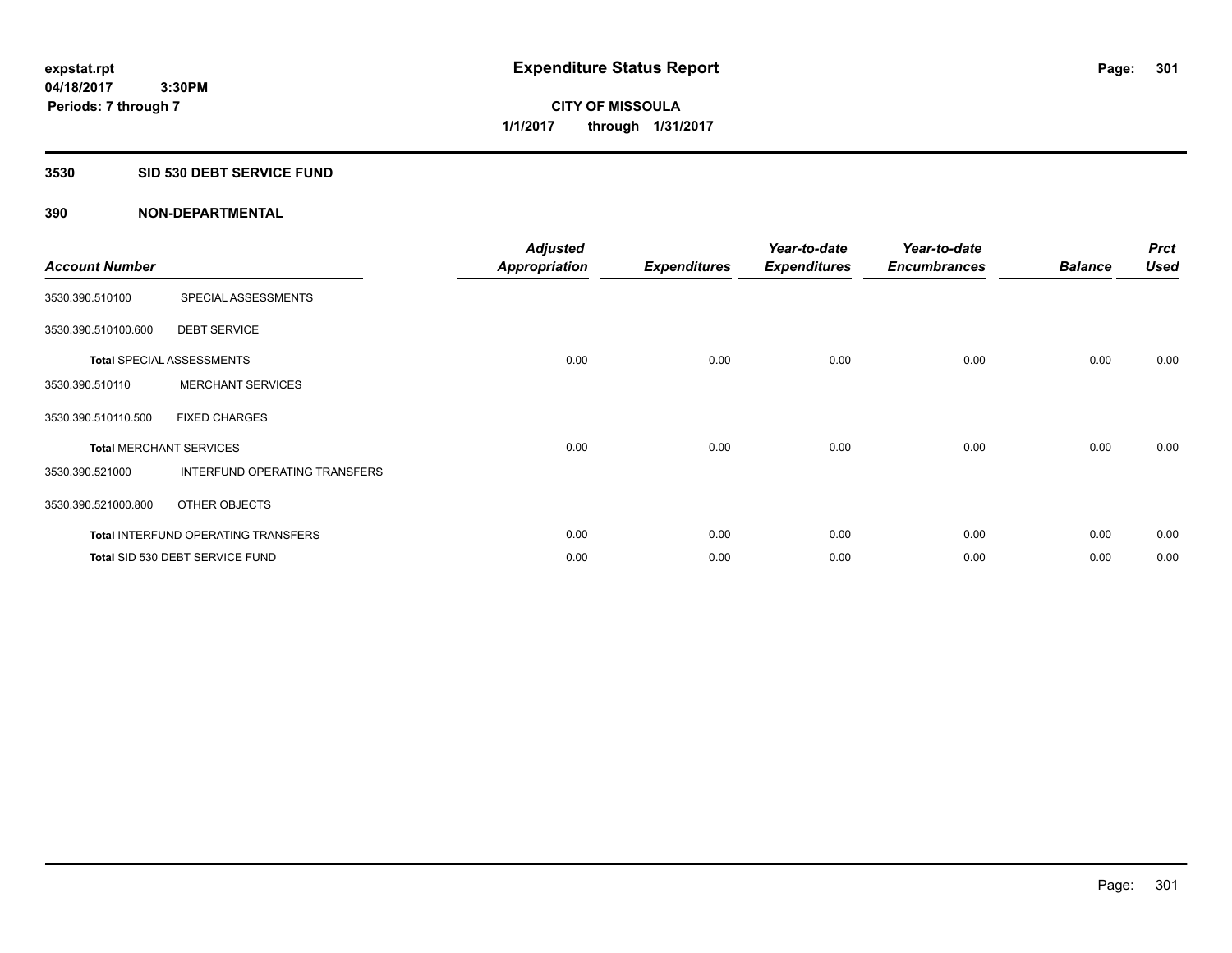# **3531 SID 531 HICKORY ST CALMING**

| <b>Account Number</b> |                                            | <b>Adjusted</b><br>Appropriation | <b>Expenditures</b> | Year-to-date<br><b>Expenditures</b> | Year-to-date<br><b>Encumbrances</b> | <b>Balance</b> | <b>Prct</b><br><b>Used</b> |
|-----------------------|--------------------------------------------|----------------------------------|---------------------|-------------------------------------|-------------------------------------|----------------|----------------------------|
| 3531.390.510110       | <b>MERCHANT SERVICES</b>                   |                                  |                     |                                     |                                     |                |                            |
| 3531.390.510110.500   | <b>FIXED CHARGES</b>                       |                                  |                     |                                     |                                     |                |                            |
|                       | <b>Total MERCHANT SERVICES</b>             | 0.00                             | 0.00                | 0.00                                | 0.00                                | 0.00           | 0.00                       |
| 3531.390.521000       | INTERFUND OPERATING TRANSFERS              |                                  |                     |                                     |                                     |                |                            |
| 3531.390.521000.800   | OTHER OBJECTS                              |                                  |                     |                                     |                                     |                |                            |
|                       | <b>Total INTERFUND OPERATING TRANSFERS</b> | 0.00                             | 0.00                | 0.00                                | 0.00                                | 0.00           | 0.00                       |
|                       | <b>Total SID 531 HICKORY ST CALMING</b>    | 0.00                             | 0.00                | 0.00                                | 0.00                                | 0.00           | 0.00                       |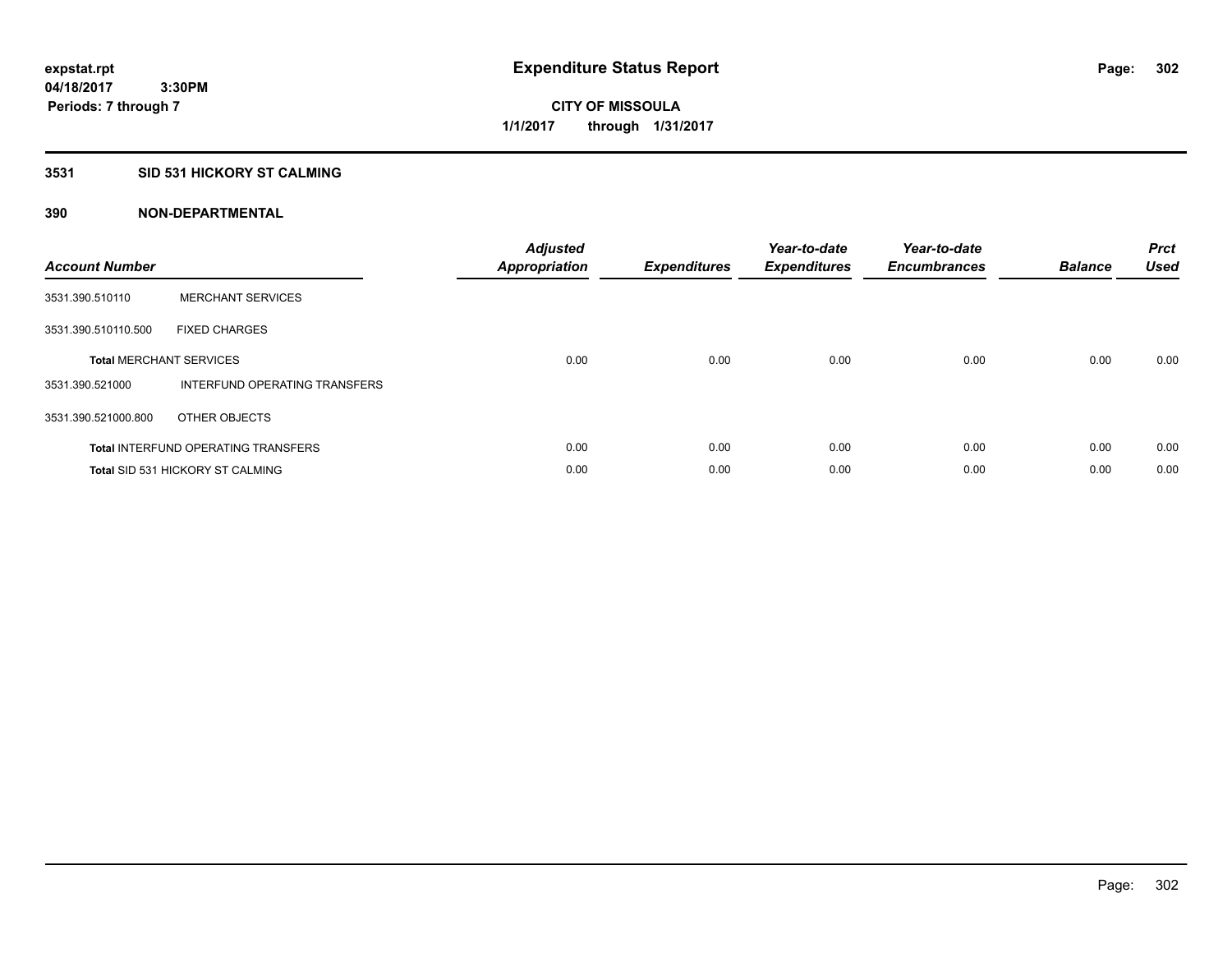**04/18/2017 3:30PM Periods: 7 through 7**

**CITY OF MISSOULA 1/1/2017 through 1/31/2017**

#### **3532 SID 532 DEBT SERVICE FUND**

| <b>Account Number</b>      |                                                 | <b>Adjusted</b><br><b>Appropriation</b> | <b>Expenditures</b> | Year-to-date<br><b>Expenditures</b> | Year-to-date<br><b>Encumbrances</b> | <b>Balance</b> | <b>Prct</b><br><b>Used</b> |
|----------------------------|-------------------------------------------------|-----------------------------------------|---------------------|-------------------------------------|-------------------------------------|----------------|----------------------------|
| 3532.390.510100            | SPECIAL ASSESSMENTS                             |                                         |                     |                                     |                                     |                |                            |
| 3532.390.510100.600        | <b>DEBT SERVICE</b>                             |                                         |                     |                                     |                                     |                |                            |
| 3532.390.510100.610.000    | PRINCIPAL                                       | 30,000.00                               | 0.00                | 0.00                                | 0.00                                | 30,000.00      | 0.00                       |
|                            | 3532.390.510100.620.000 INTEREST / SERVICE FEES | 10,633.00                               | 0.00                | 5,666.25                            | 0.00                                | 4,966.75       | 53.29                      |
|                            | <b>Total SPECIAL ASSESSMENTS</b>                | 40,633.00                               | 0.00                | 5,666.25                            | 0.00                                | 34,966.75      | 13.94                      |
| 3532.390.510110            | <b>MERCHANT SERVICES</b>                        |                                         |                     |                                     |                                     |                |                            |
| 3532.390.510110.500        | <b>FIXED CHARGES</b>                            |                                         |                     |                                     |                                     |                |                            |
| <b>Total FIXED CHARGES</b> |                                                 | 0.00                                    | 0.00                | 0.00                                | 0.00                                | 0.00           | 0.00                       |
|                            | <b>Total MERCHANT SERVICES</b>                  | 0.00                                    | 0.00                | 0.00                                | 0.00                                | 0.00           | 0.00                       |
|                            | Total SID 532 DEBT SERVICE FUND                 | 40,633.00                               | 0.00                | 5,666.25                            | 0.00                                | 34,966.75      | 13.94                      |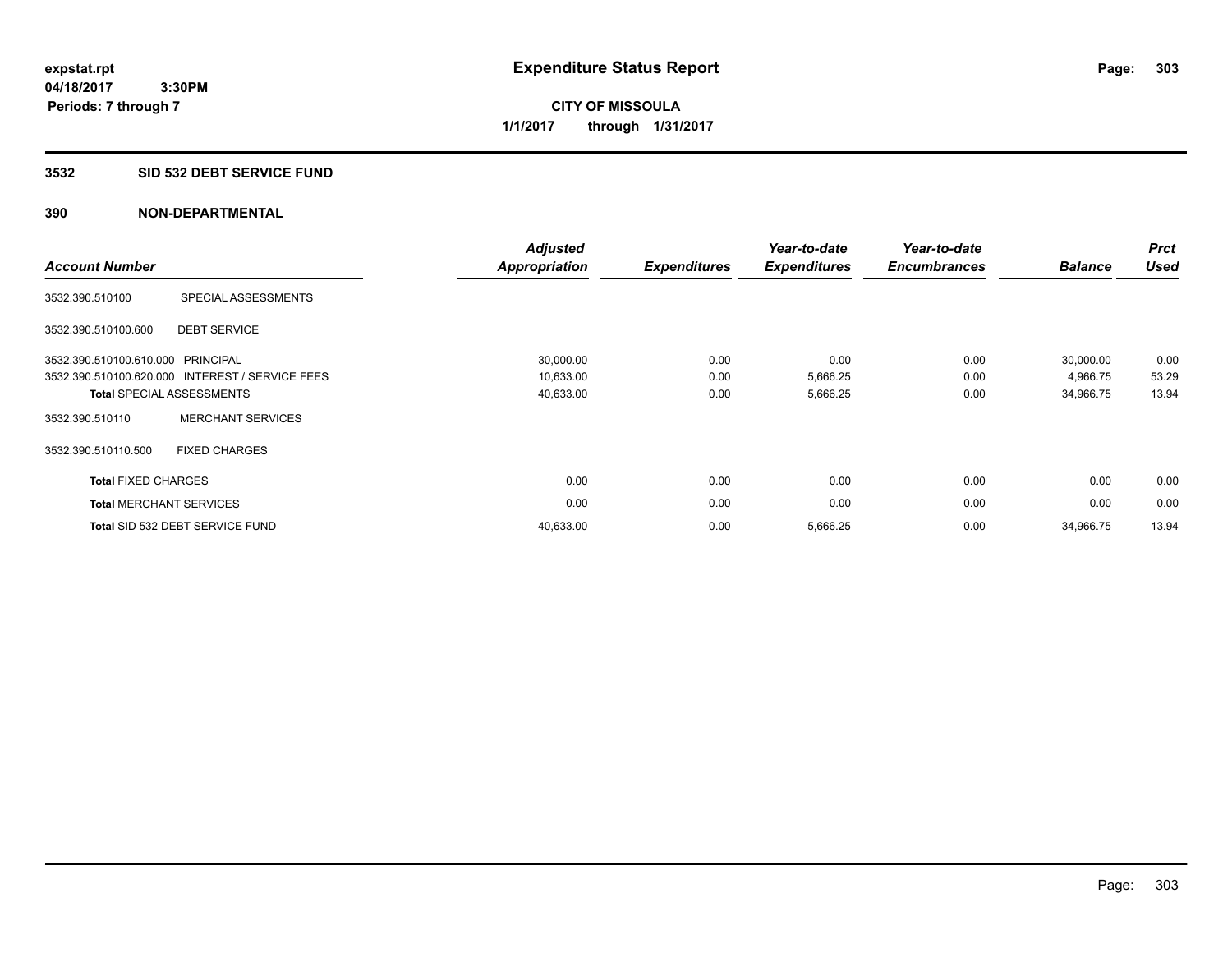**expstat.rpt Expenditure Status Report Page:**

**04/18/2017 3:30PM Periods: 7 through 7**

**CITY OF MISSOULA 1/1/2017 through 1/31/2017**

# **3533 GILBERT ST SEWER SID DEBT FUND**

# **330 WASTEWATER**

| <b>Account Number</b>   |                          | <b>Adjusted</b><br>Appropriation | <b>Expenditures</b> | Year-to-date<br><b>Expenditures</b> | Year-to-date<br><b>Encumbrances</b> | <b>Balance</b> | <b>Prct</b><br>Used |
|-------------------------|--------------------------|----------------------------------|---------------------|-------------------------------------|-------------------------------------|----------------|---------------------|
| 3533.330.510110         | <b>MERCHANT SERVICES</b> |                                  |                     |                                     |                                     |                |                     |
| 3533.330.510110.500     | <b>FIXED CHARGES</b>     |                                  |                     |                                     |                                     |                |                     |
| <b>Total WASTEWATER</b> |                          | 0.00                             | 0.00                | 0.00                                | 0.00                                | 0.00           | 0.00                |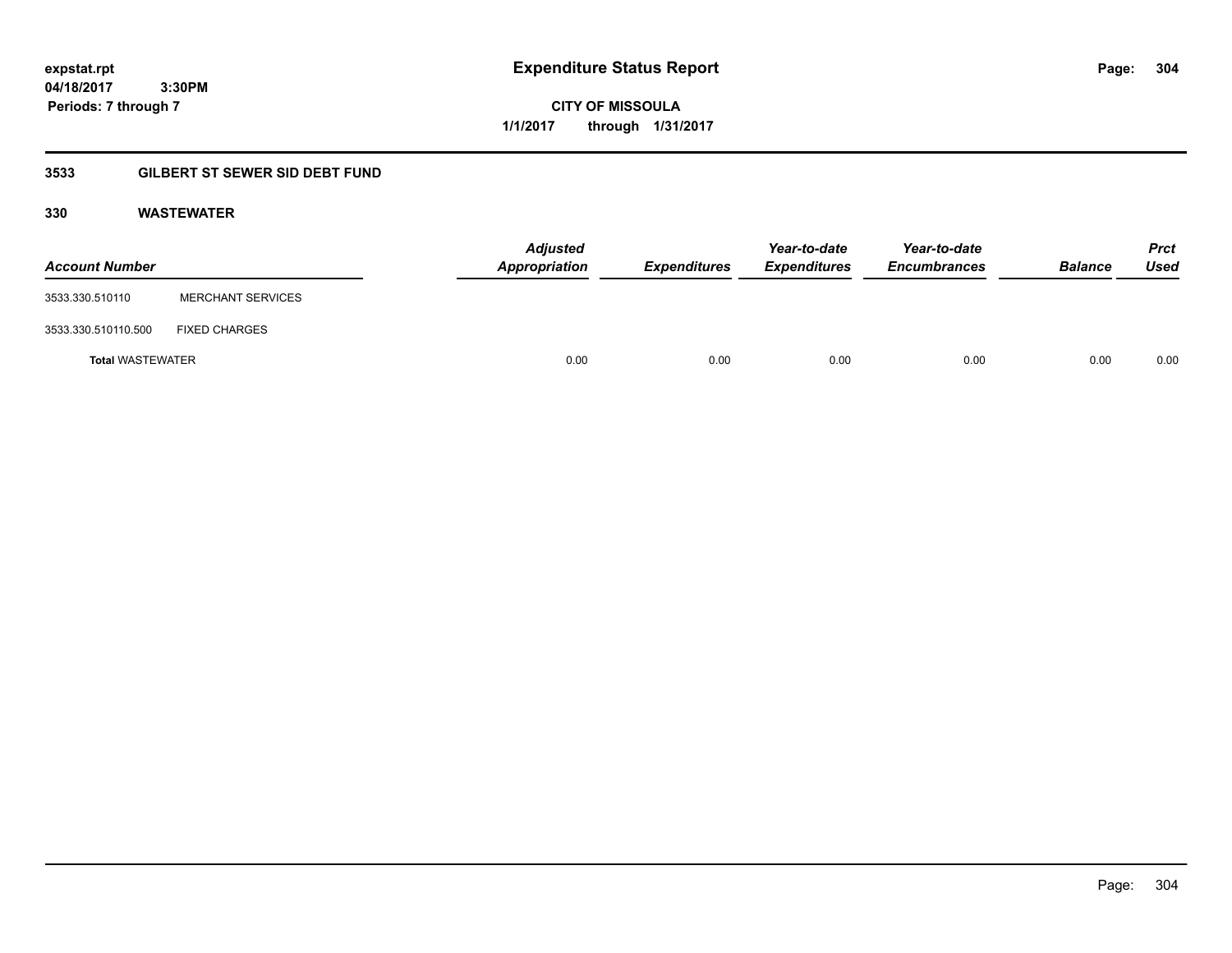# **CITY OF MISSOULA 1/1/2017 through 1/31/2017**

# **3533 GILBERT ST SEWER SID DEBT FUND**

|                                   |                                                 | <b>Adjusted</b> |                     | Year-to-date        | Year-to-date        |                | <b>Prct</b> |
|-----------------------------------|-------------------------------------------------|-----------------|---------------------|---------------------|---------------------|----------------|-------------|
| <b>Account Number</b>             |                                                 | Appropriation   | <b>Expenditures</b> | <b>Expenditures</b> | <b>Encumbrances</b> | <b>Balance</b> | <b>Used</b> |
| 3533.390.510100                   | SPECIAL ASSESSMENTS                             |                 |                     |                     |                     |                |             |
| 3533.390.510100.500               | <b>FIXED CHARGES</b>                            |                 |                     |                     |                     |                |             |
| <b>Total FIXED CHARGES</b>        |                                                 | 0.00            | 0.00                | 0.00                | 0.00                | 0.00           | 0.00        |
| 3533.390.510100.600               | <b>DEBT SERVICE</b>                             |                 |                     |                     |                     |                |             |
| 3533.390.510100.610.000 PRINCIPAL |                                                 | 12,000.00       | 0.00                | 6,000.00            | 0.00                | 6,000.00       | 50.00       |
|                                   | 3533.390.510100.620.000 INTEREST / SERVICE FEES | 4,875.00        | 0.00                | 2,493.75            | 0.00                | 2,381.25       | 51.15       |
|                                   | <b>Total SPECIAL ASSESSMENTS</b>                | 16,875.00       | 0.00                | 8,493.75            | 0.00                | 8,381.25       | 50.33       |
| 3533.390.510110                   | <b>MERCHANT SERVICES</b>                        |                 |                     |                     |                     |                |             |
| 3533.390.510110.500               | <b>FIXED CHARGES</b>                            |                 |                     |                     |                     |                |             |
|                                   | <b>Total MERCHANT SERVICES</b>                  | 0.00            | 0.00                | 0.00                | 0.00                | 0.00           | 0.00        |
| 3533.390.521000                   | <b>INTERFUND OPERATING TRANSFERS</b>            |                 |                     |                     |                     |                |             |
| 3533.390.521000.800               | OTHER OBJECTS                                   |                 |                     |                     |                     |                |             |
|                                   | <b>Total INTERFUND OPERATING TRANSFERS</b>      | 0.00            | 0.00                | 0.00                | 0.00                | 0.00           | 0.00        |
|                                   | <b>Total GILBERT ST SEWER SID DEBT FUND</b>     | 16,875.00       | 0.00                | 8,493.75            | 0.00                | 8,381.25       | 50.33       |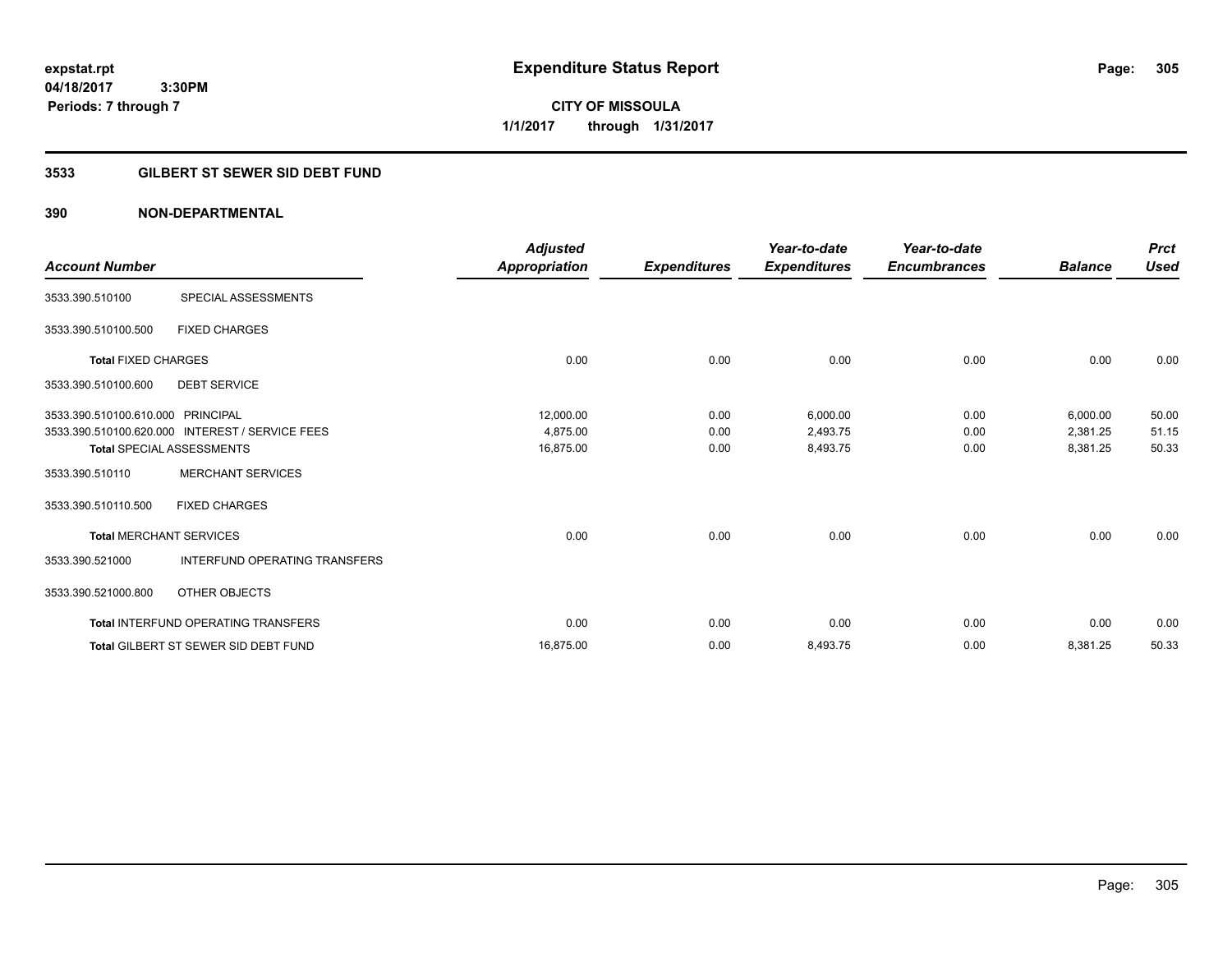**CITY OF MISSOULA 1/1/2017 through 1/31/2017**

#### **3534 LINCOLNWOOD SEWER PHASE I**

| <b>Account Number</b>             |                                                 | <b>Adjusted</b><br><b>Appropriation</b> | <b>Expenditures</b> | Year-to-date<br><b>Expenditures</b> | Year-to-date<br><b>Encumbrances</b> | <b>Balance</b> | <b>Prct</b><br><b>Used</b> |
|-----------------------------------|-------------------------------------------------|-----------------------------------------|---------------------|-------------------------------------|-------------------------------------|----------------|----------------------------|
| 3534.390.510100                   | SPECIAL ASSESSMENTS                             |                                         |                     |                                     |                                     |                |                            |
| 3534.390.510100.600               | <b>DEBT SERVICE</b>                             |                                         |                     |                                     |                                     |                |                            |
| 3534.390.510100.610.000 PRINCIPAL |                                                 | 12,000.00                               | 0.00                | 6,000.00                            | 0.00                                | 6,000.00       | 50.00                      |
|                                   | 3534.390.510100.620.000 INTEREST / SERVICE FEES | 5,513.00                                | 0.00                | 2,812.50                            | 0.00                                | 2,700.50       | 51.02                      |
|                                   | <b>Total SPECIAL ASSESSMENTS</b>                | 17,513.00                               | 0.00                | 8,812.50                            | 0.00                                | 8,700.50       | 50.32                      |
| 3534.390.510110                   | <b>MERCHANT SERVICES</b>                        |                                         |                     |                                     |                                     |                |                            |
| 3534.390.510110.500               | <b>FIXED CHARGES</b>                            |                                         |                     |                                     |                                     |                |                            |
| <b>Total FIXED CHARGES</b>        |                                                 | 0.00                                    | 0.00                | 0.00                                | 0.00                                | 0.00           | 0.00                       |
|                                   | <b>Total MERCHANT SERVICES</b>                  | 0.00                                    | 0.00                | 0.00                                | 0.00                                | 0.00           | 0.00                       |
|                                   | <b>Total LINCOLNWOOD SEWER PHASE I</b>          | 17.513.00                               | 0.00                | 8,812.50                            | 0.00                                | 8,700.50       | 50.32                      |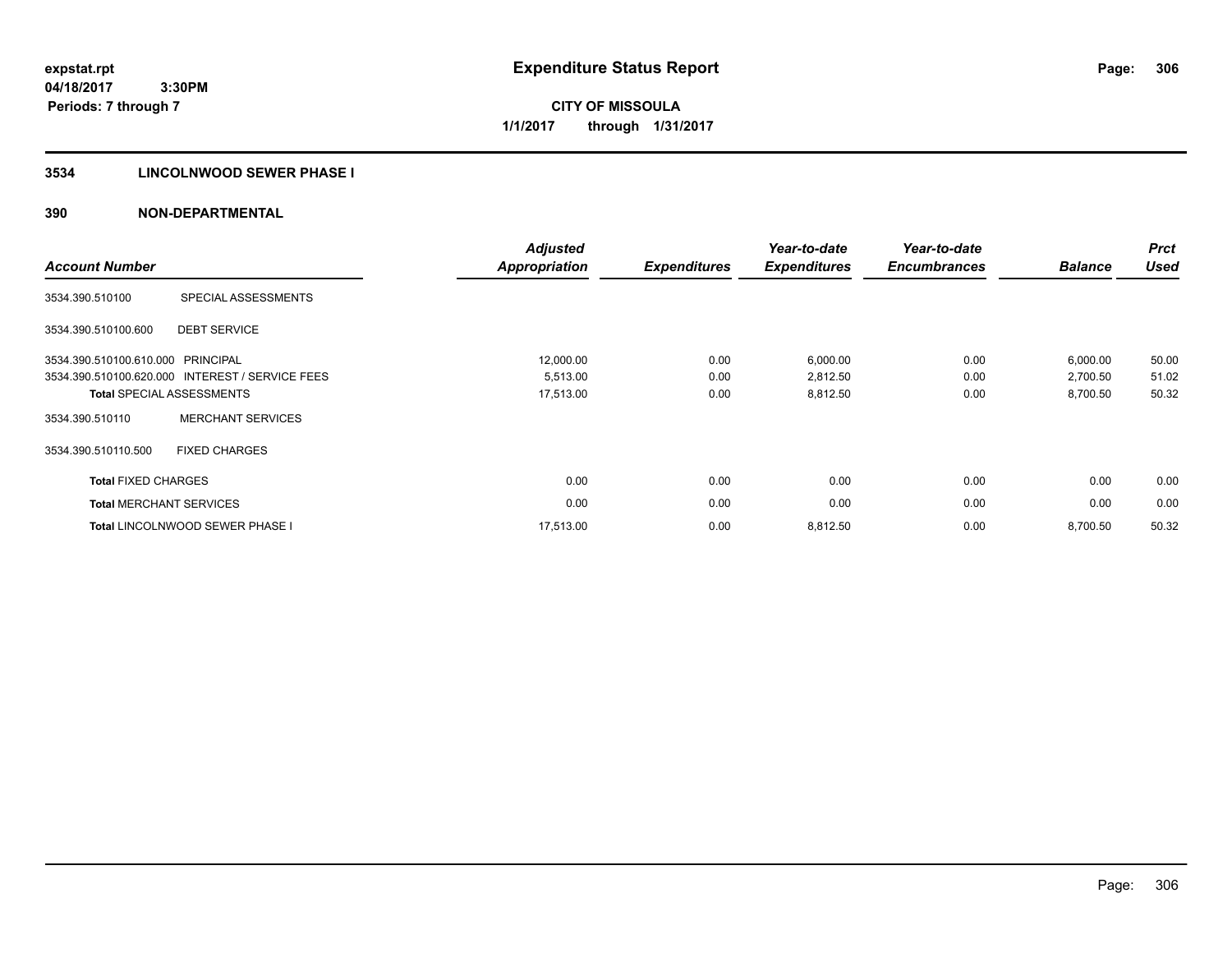**CITY OF MISSOULA 1/1/2017 through 1/31/2017**

# **3535 SLANT STREET TRAFFIC CALMING**

| <b>Account Number</b> |                                            | <b>Adjusted</b><br><b>Appropriation</b> | <b>Expenditures</b> | Year-to-date<br><b>Expenditures</b> | Year-to-date<br><b>Encumbrances</b> | <b>Balance</b> | <b>Prct</b><br><b>Used</b> |
|-----------------------|--------------------------------------------|-----------------------------------------|---------------------|-------------------------------------|-------------------------------------|----------------|----------------------------|
| 3535.390.510110       | <b>MERCHANT SERVICES</b>                   |                                         |                     |                                     |                                     |                |                            |
| 3535.390.510110.500   | <b>FIXED CHARGES</b>                       |                                         |                     |                                     |                                     |                |                            |
|                       | <b>Total MERCHANT SERVICES</b>             | 0.00                                    | 0.00                | 0.00                                | 0.00                                | 0.00           | 0.00                       |
| 3535.390.521000       | INTERFUND OPERATING TRANSFERS              |                                         |                     |                                     |                                     |                |                            |
| 3535.390.521000.800   | OTHER OBJECTS                              |                                         |                     |                                     |                                     |                |                            |
|                       | <b>Total INTERFUND OPERATING TRANSFERS</b> | 0.00                                    | 0.00                | 0.00                                | 0.00                                | 0.00           | 0.00                       |
|                       | <b>Total SLANT STREET TRAFFIC CALMING</b>  | 0.00                                    | 0.00                | 0.00                                | 0.00                                | 0.00           | 0.00                       |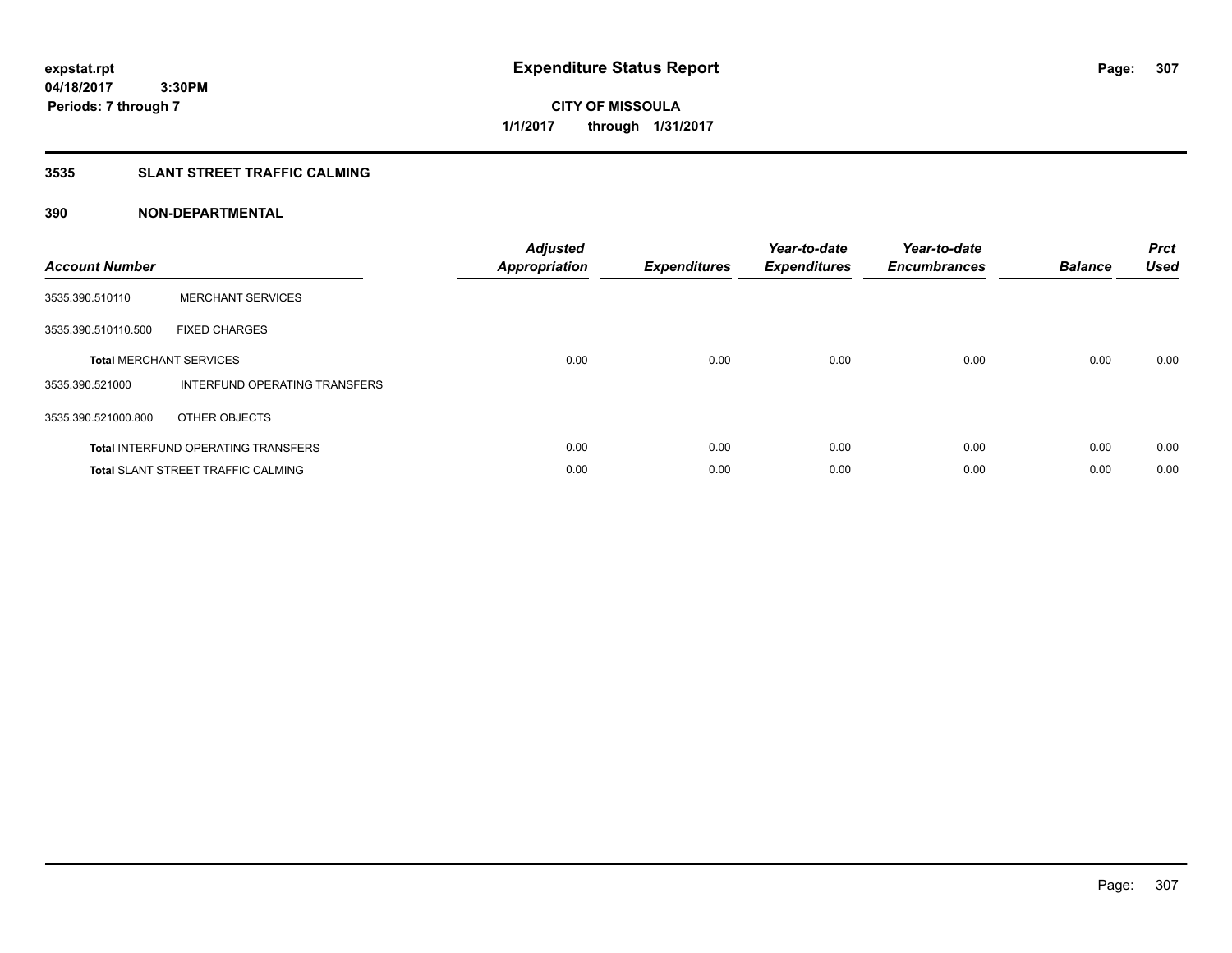**04/18/2017 3:30PM Periods: 7 through 7**

**CITY OF MISSOULA 1/1/2017 through 1/31/2017**

# **3536 LINCOLNWOOD SEWER PHASE II**

| <b>Account Number</b>             |                                                 | <b>Adjusted</b><br><b>Appropriation</b> | <b>Expenditures</b> | Year-to-date<br><b>Expenditures</b> | Year-to-date<br><b>Encumbrances</b> | <b>Balance</b> | <b>Prct</b><br><b>Used</b> |
|-----------------------------------|-------------------------------------------------|-----------------------------------------|---------------------|-------------------------------------|-------------------------------------|----------------|----------------------------|
| 3536.390.510100                   | SPECIAL ASSESSMENTS                             |                                         |                     |                                     |                                     |                |                            |
| 3536.390.510100.600               | <b>DEBT SERVICE</b>                             |                                         |                     |                                     |                                     |                |                            |
| 3536.390.510100.610.000 PRINCIPAL |                                                 | 22,000.00                               | 0.00                | 11,000.00                           | 0.00                                | 11,000.00      | 50.00                      |
|                                   | 3536.390.510100.620.000 INTEREST / SERVICE FEES | 9,544.00                                | 0.00                | 4,875.00                            | 0.00                                | 4,669.00       | 51.08                      |
|                                   | <b>Total SPECIAL ASSESSMENTS</b>                | 31,544.00                               | 0.00                | 15,875.00                           | 0.00                                | 15,669.00      | 50.33                      |
| 3536.390.510110                   | <b>MERCHANT SERVICES</b>                        |                                         |                     |                                     |                                     |                |                            |
| 3536.390.510110.500               | <b>FIXED CHARGES</b>                            |                                         |                     |                                     |                                     |                |                            |
| <b>Total FIXED CHARGES</b>        |                                                 | 0.00                                    | 0.00                | 0.00                                | 0.00                                | 0.00           | 0.00                       |
| <b>Total MERCHANT SERVICES</b>    |                                                 | 0.00                                    | 0.00                | 0.00                                | 0.00                                | 0.00           | 0.00                       |
|                                   | <b>Total LINCOLNWOOD SEWER PHASE II</b>         | 31,544.00                               | 0.00                | 15,875.00                           | 0.00                                | 15,669.00      | 50.33                      |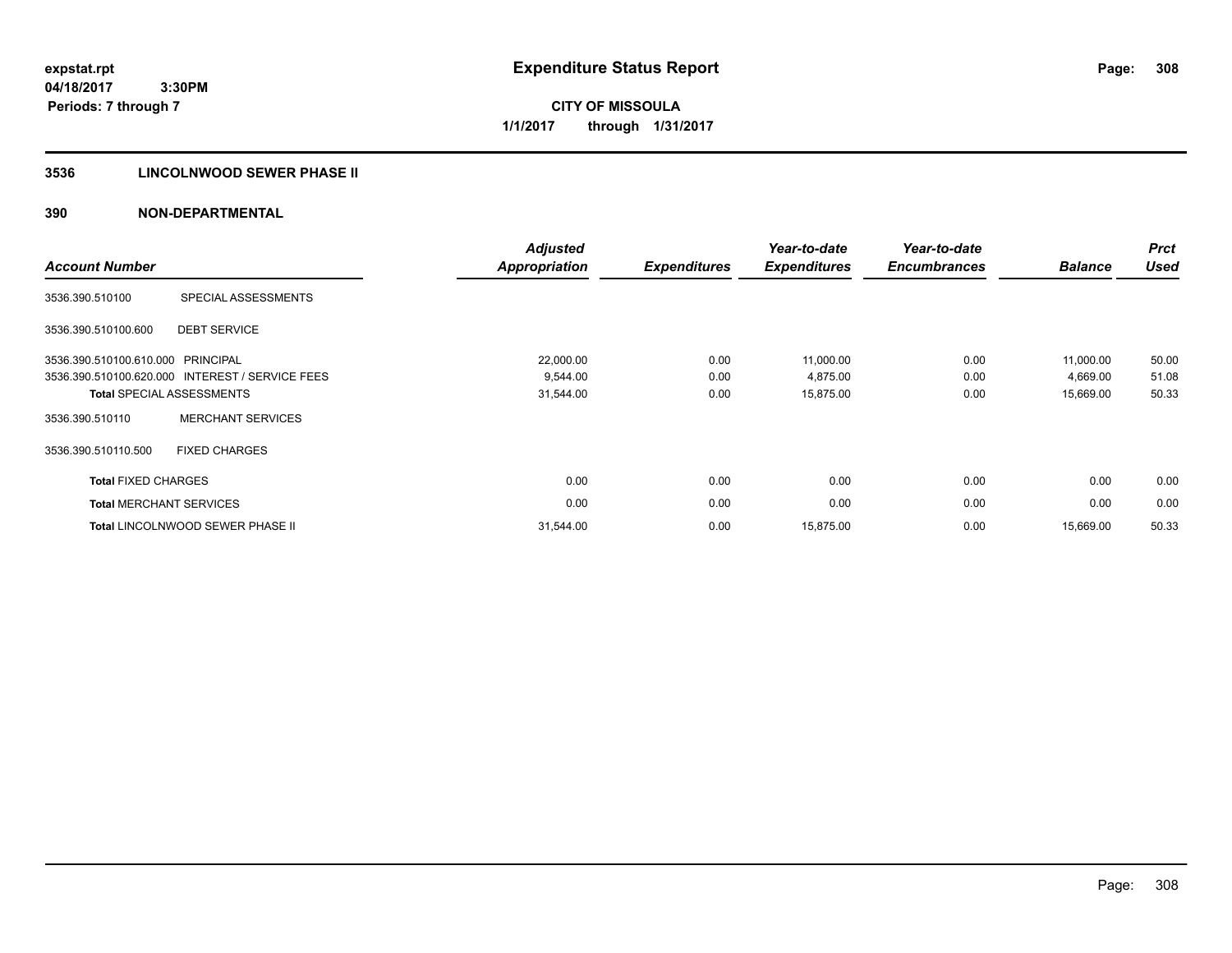# **3539 SOUTH 4TH STREET W TRAFFIC**

| <b>Account Number</b> |                                            | <b>Adjusted</b><br>Appropriation | <b>Expenditures</b> | Year-to-date<br><b>Expenditures</b> | Year-to-date<br><b>Encumbrances</b> | <b>Balance</b> | <b>Prct</b><br><b>Used</b> |
|-----------------------|--------------------------------------------|----------------------------------|---------------------|-------------------------------------|-------------------------------------|----------------|----------------------------|
| 3539.390.510110       | <b>MERCHANT SERVICES</b>                   |                                  |                     |                                     |                                     |                |                            |
| 3539.390.510110.500   | <b>FIXED CHARGES</b>                       |                                  |                     |                                     |                                     |                |                            |
|                       | <b>Total MERCHANT SERVICES</b>             | 0.00                             | 0.00                | 0.00                                | 0.00                                | 0.00           | 0.00                       |
| 3539.390.521000       | INTERFUND OPERATING TRANSFERS              |                                  |                     |                                     |                                     |                |                            |
| 3539.390.521000.800   | OTHER OBJECTS                              |                                  |                     |                                     |                                     |                |                            |
|                       | <b>Total INTERFUND OPERATING TRANSFERS</b> | 0.00                             | 0.00                | 0.00                                | 0.00                                | 0.00           | 0.00                       |
|                       | <b>Total SOUTH 4TH STREET W TRAFFIC</b>    | 0.00                             | 0.00                | 0.00                                | 0.00                                | 0.00           | 0.00                       |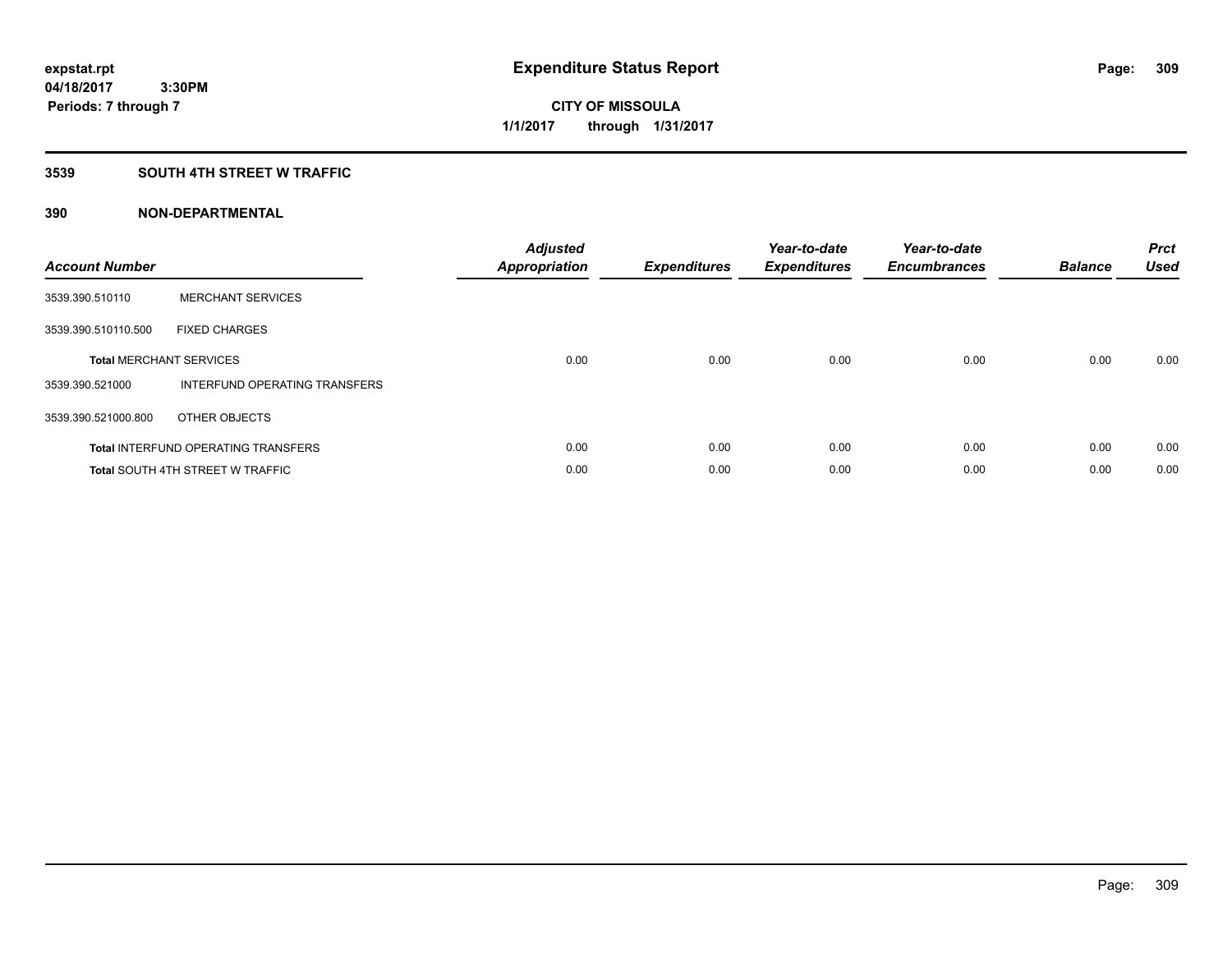#### **3540 SID 540 DEBT SERVICE FUND**

|                                                 | <b>Adjusted</b> |                     | Year-to-date        | Year-to-date        |                | <b>Prct</b> |
|-------------------------------------------------|-----------------|---------------------|---------------------|---------------------|----------------|-------------|
| <b>Account Number</b>                           | Appropriation   | <b>Expenditures</b> | <b>Expenditures</b> | <b>Encumbrances</b> | <b>Balance</b> | <b>Used</b> |
| SPECIAL ASSESSMENTS<br>3540.390.510100          |                 |                     |                     |                     |                |             |
| PURCHASED SERVICES<br>3540.390.510100.300       |                 |                     |                     |                     |                |             |
| 3540.390.510100.350.000 PROFESSIONAL SERVICES   | 0.00            | 0.00                | 350.00              | 0.00                | $-350.00$      | 0.00        |
| <b>Total PURCHASED SERVICES</b>                 | 0.00            | 0.00                | 350.00              | 0.00                | $-350.00$      | 0.00        |
| <b>DEBT SERVICE</b><br>3540.390.510100.600      |                 |                     |                     |                     |                |             |
| 3540.390.510100.610.000 PRINCIPAL               | 75,000.00       | 0.00                | 0.00                | 0.00                | 75,000.00      | 0.00        |
| 3540.390.510100.620.000 INTEREST / SERVICE FEES | 45,903.00       | 0.00                | 22,951.25           | 0.00                | 22,951.75      | 50.00       |
| <b>Total DEBT SERVICE</b>                       | 120,903.00      | 0.00                | 22,951.25           | 0.00                | 97,951.75      | 18.98       |
| <b>Total SPECIAL ASSESSMENTS</b>                | 120,903.00      | 0.00                | 23,301.25           | 0.00                | 97,601.75      | 19.27       |
| <b>MERCHANT SERVICES</b><br>3540.390.510110     |                 |                     |                     |                     |                |             |
| <b>FIXED CHARGES</b><br>3540.390.510110.500     |                 |                     |                     |                     |                |             |
| 3540.390.510110.550.000 MERCHANT SERVICE FEES   | 350.00          | 0.00                | 0.00                | 0.00                | 350.00         | 0.00        |
| <b>Total MERCHANT SERVICES</b>                  | 350.00          | 0.00                | 0.00                | 0.00                | 350.00         | 0.00        |
| Total SID 540 DEBT SERVICE FUND                 | 121,253.00      | 0.00                | 23,301.25           | 0.00                | 97,951.75      | 19.22       |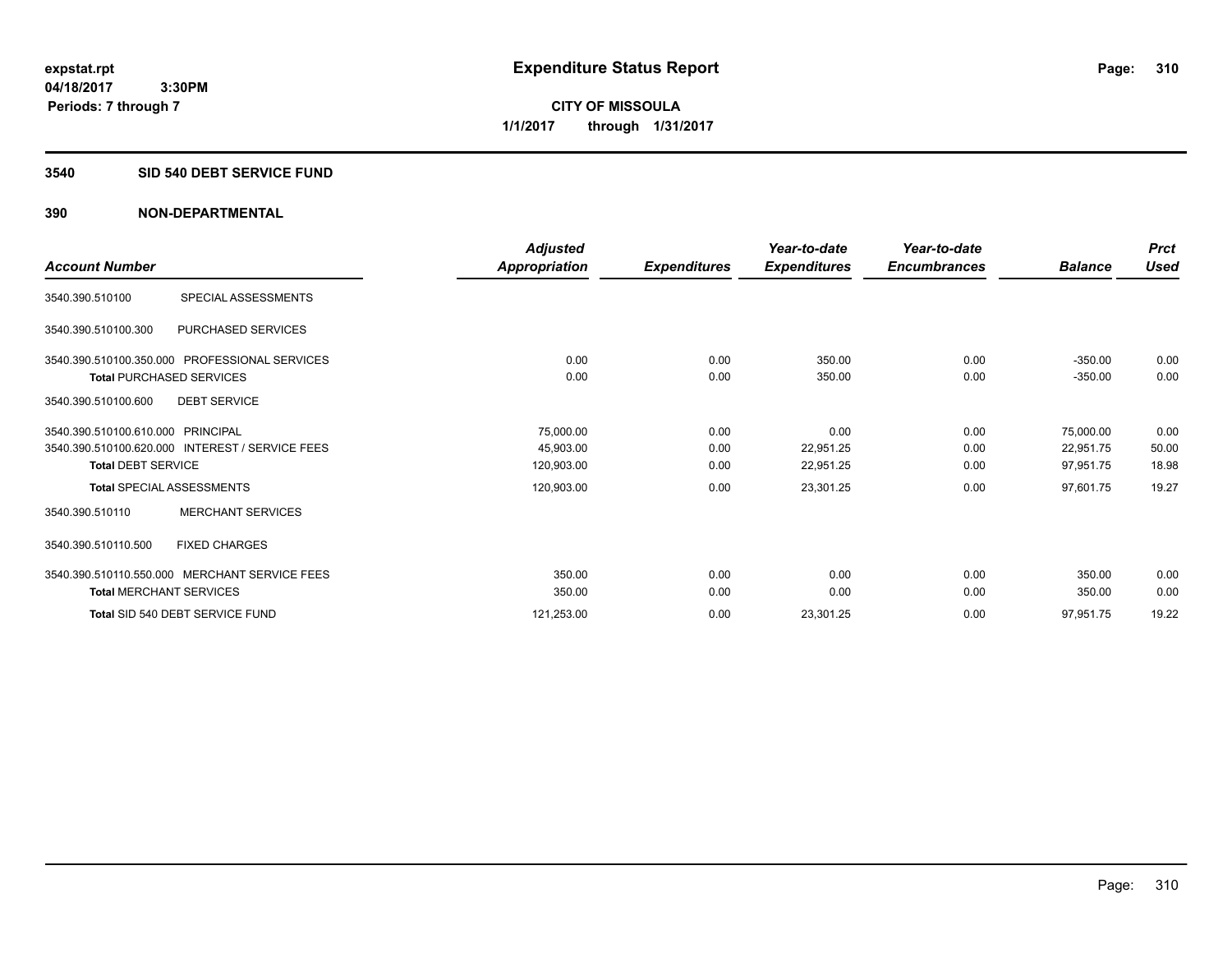# **3541 SID 541 DEBT SERVICE**

| <b>Account Number</b>             |                                               | <b>Adjusted</b><br><b>Appropriation</b> | <b>Expenditures</b> | Year-to-date<br><b>Expenditures</b> | Year-to-date<br><b>Encumbrances</b> | <b>Balance</b> | <b>Prct</b><br><b>Used</b> |
|-----------------------------------|-----------------------------------------------|-----------------------------------------|---------------------|-------------------------------------|-------------------------------------|----------------|----------------------------|
| 3541.390.510100                   | SPECIAL ASSESSMENTS                           |                                         |                     |                                     |                                     |                |                            |
| 3541.390.510100.600               | <b>DEBT SERVICE</b>                           |                                         |                     |                                     |                                     |                |                            |
| 3541.390.510100.610.000 PRINCIPAL |                                               | 30,000.00                               | 0.00                | 0.00                                | 0.00                                | 30,000.00      | 0.00                       |
|                                   | 3541.390.510100.620.000 PINEVIEW PARK/INT     | 27,798.00                               | 0.00                | 14,198.75                           | 0.00                                | 13,599.25      | 51.08                      |
|                                   | <b>Total SPECIAL ASSESSMENTS</b>              | 57,798.00                               | 0.00                | 14,198.75                           | 0.00                                | 43,599.25      | 24.57                      |
| 3541.390.510110                   | <b>MERCHANT SERVICES</b>                      |                                         |                     |                                     |                                     |                |                            |
| 3541.390.510110.500               | <b>FIXED CHARGES</b>                          |                                         |                     |                                     |                                     |                |                            |
|                                   | 3541.390.510110.550.000 MERCHANT SERVICE FEES | 300.00                                  | 0.00                | 0.00                                | 0.00                                | 300.00         | 0.00                       |
| <b>Total MERCHANT SERVICES</b>    |                                               | 300.00                                  | 0.00                | 0.00                                | 0.00                                | 300.00         | 0.00                       |
| Total SID 541 DEBT SERVICE        |                                               | 58.098.00                               | 0.00                | 14,198.75                           | 0.00                                | 43.899.25      | 24.44                      |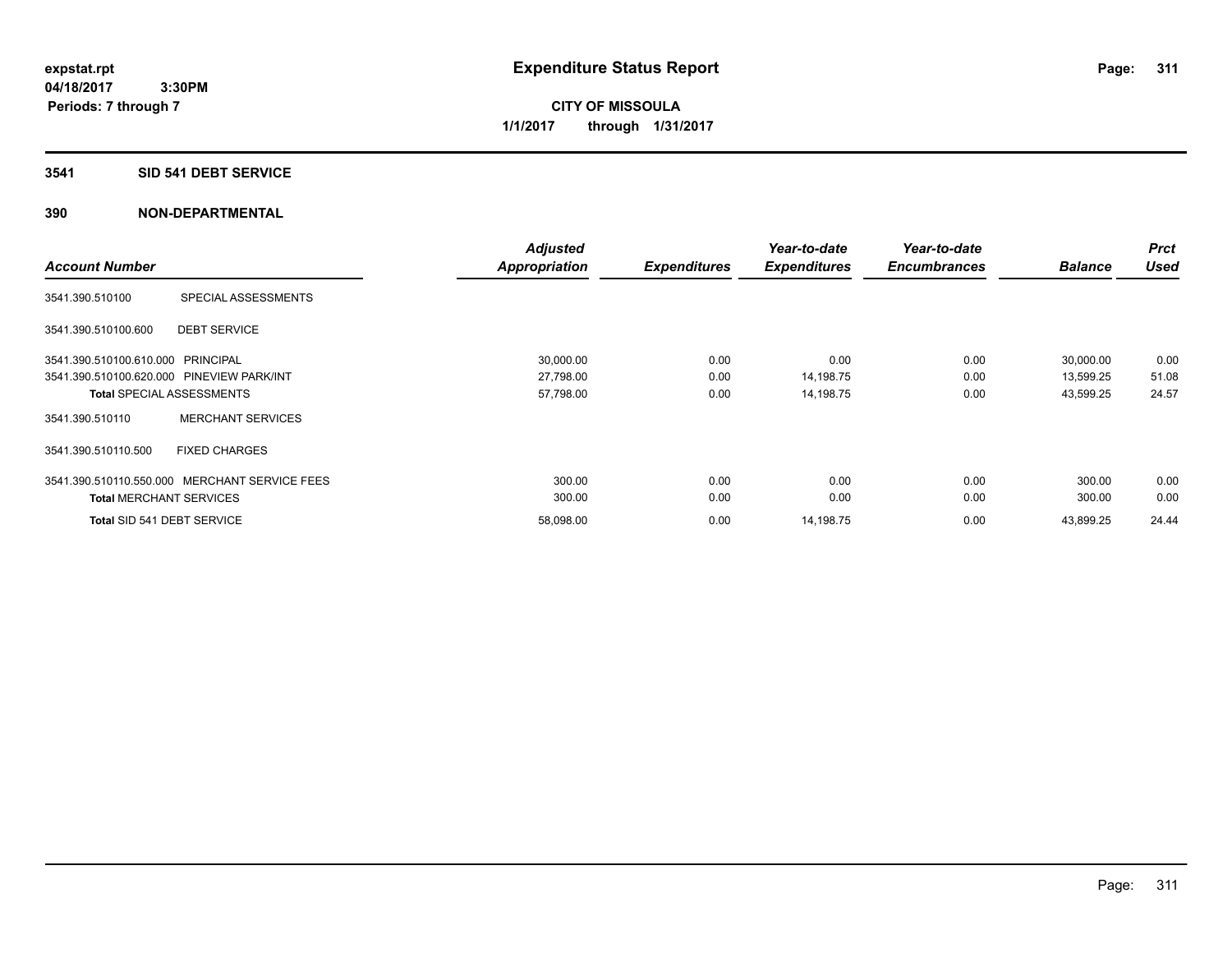**04/18/2017 3:30PM Periods: 7 through 7**

**CITY OF MISSOULA 1/1/2017 through 1/31/2017**

#### **3543 SID 543 DEBT SERVICE**

| <b>Account Number</b>      |                                     | <b>Adjusted</b><br><b>Appropriation</b> | <b>Expenditures</b> | Year-to-date<br><b>Expenditures</b> | Year-to-date<br><b>Encumbrances</b> | <b>Balance</b> | <b>Prct</b><br><b>Used</b> |
|----------------------------|-------------------------------------|-----------------------------------------|---------------------|-------------------------------------|-------------------------------------|----------------|----------------------------|
| 3543.390.510000            | <b>MISCELLANEOUS</b>                |                                         |                     |                                     |                                     |                |                            |
| 3543.390.510000.800        | OTHER OBJECTS                       |                                         |                     |                                     |                                     |                |                            |
| <b>Total MISCELLANEOUS</b> |                                     | 0.00                                    | 0.00                | 0.00                                | 0.00                                | 0.00           | 0.00                       |
| 3543.390.510100            | SPECIAL ASSESSMENTS                 |                                         |                     |                                     |                                     |                |                            |
| 3543.390.510100.600        | <b>DEBT SERVICE</b>                 |                                         |                     |                                     |                                     |                |                            |
|                            | <b>Total SPECIAL ASSESSMENTS</b>    | 0.00                                    | 0.00                | 0.00                                | 0.00                                | 0.00           | 0.00                       |
| 3543.390.510110            | <b>MERCHANT SERVICES</b>            |                                         |                     |                                     |                                     |                |                            |
| 3543.390.510110.500        | <b>FIXED CHARGES</b>                |                                         |                     |                                     |                                     |                |                            |
|                            | <b>Total MERCHANT SERVICES</b>      | 0.00                                    | 0.00                | 0.00                                | 0.00                                | 0.00           | 0.00                       |
| 3543.390.521000            | INTERFUND OPERATING TRANSFERS       |                                         |                     |                                     |                                     |                |                            |
| 3543.390.521000.800        | OTHER OBJECTS                       |                                         |                     |                                     |                                     |                |                            |
|                            | Total INTERFUND OPERATING TRANSFERS | 0.00                                    | 0.00                | 0.00                                | 0.00                                | 0.00           | 0.00                       |
|                            | Total SID 543 DEBT SERVICE          | 0.00                                    | 0.00                | 0.00                                | 0.00                                | 0.00           | 0.00                       |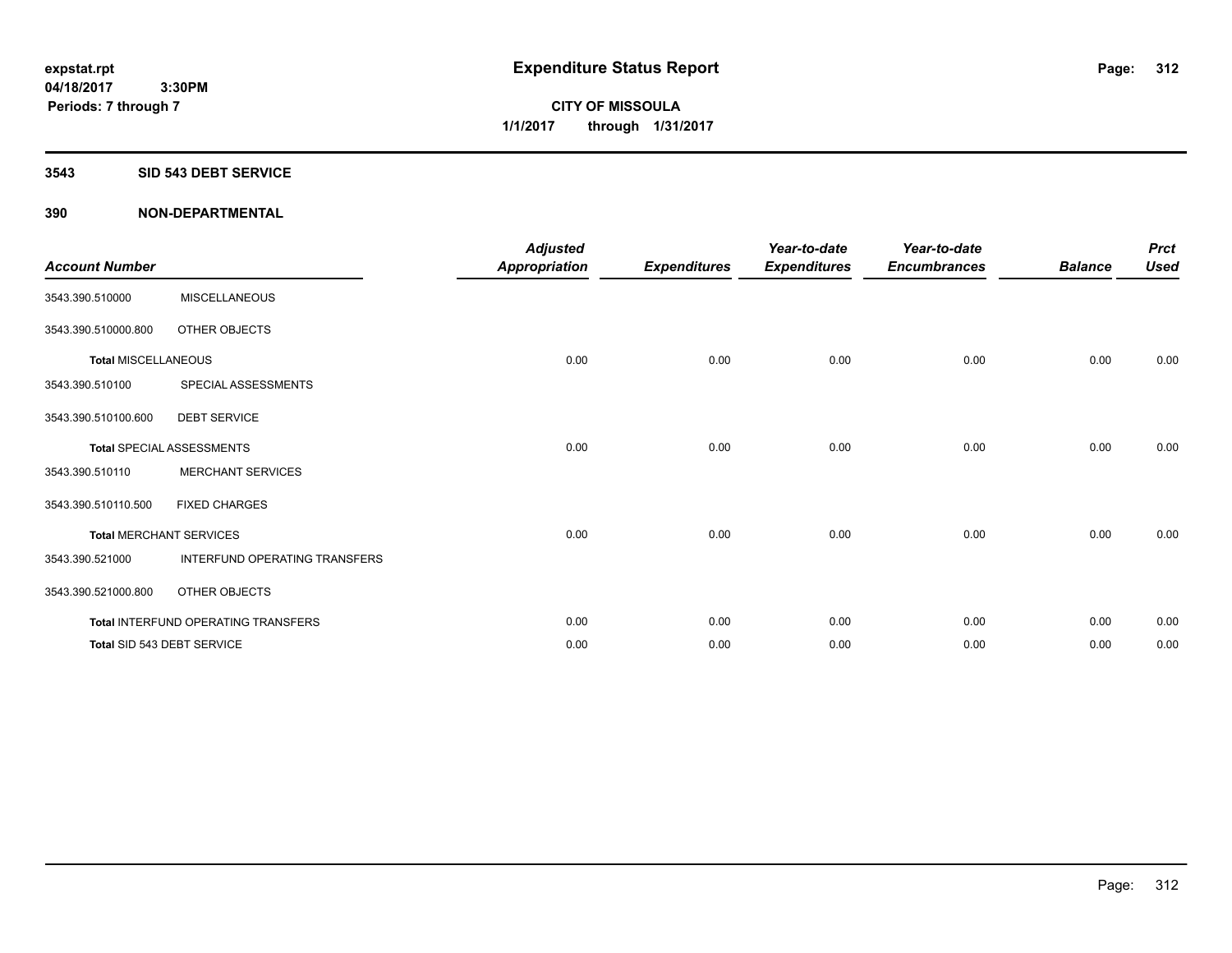**CITY OF MISSOULA 1/1/2017 through 1/31/2017**

# **3544 SID 544 RATTLESNAKE DEBT SERVICE**

| <b>Account Number</b>                      |                                                 | <b>Adjusted</b><br><b>Appropriation</b> | <b>Expenditures</b> | Year-to-date<br><b>Expenditures</b> | Year-to-date<br><b>Encumbrances</b> | <b>Balance</b> | <b>Prct</b><br>Used |
|--------------------------------------------|-------------------------------------------------|-----------------------------------------|---------------------|-------------------------------------|-------------------------------------|----------------|---------------------|
| 3544.390.510100                            | SPECIAL ASSESSMENTS                             |                                         |                     |                                     |                                     |                |                     |
| 3544.390.510100.600                        | <b>DEBT SERVICE</b>                             |                                         |                     |                                     |                                     |                |                     |
| 3544.390.510100.610.000 SID 544C/PRINCIPAL |                                                 | 87,500.00                               | 0.00                | 35.000.00                           | 0.00                                | 52.500.00      | 40.00               |
|                                            | 3544.390.510100.620.000 INTEREST / SERVICE FEES | 51,996.00                               | 0.00                | 26,743.75                           | 0.00                                | 25,252.25      | 51.43               |
| <b>Total DEBT SERVICE</b>                  |                                                 | 139,496.00                              | 0.00                | 61.743.75                           | 0.00                                | 77.752.25      | 44.26               |
| <b>Total NON-DEPARTMENTAL</b>              |                                                 | 139.496.00                              | 0.00                | 61.743.75                           | 0.00                                | 77.752.25      | 44.26               |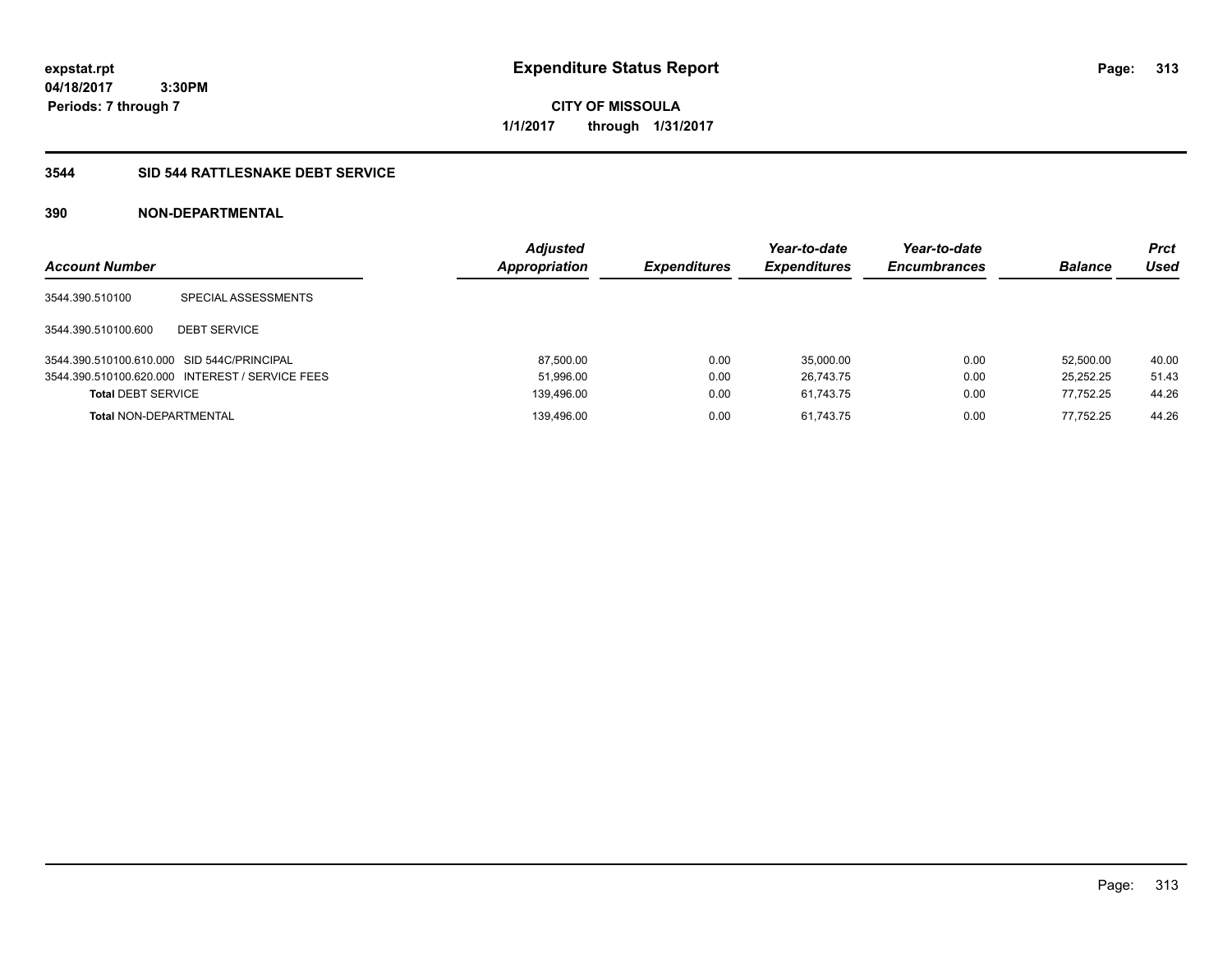**CITY OF MISSOULA 1/1/2017 through 1/31/2017**

# **3544 SID 544 RATTLESNAKE DEBT SERVICE**

# **550 SID 544 PROJECT**

| <b>Account Number</b>     |                                                 | <b>Adjusted</b><br><b>Appropriation</b> | <b>Expenditures</b> | Year-to-date<br><b>Expenditures</b> | Year-to-date<br><b>Encumbrances</b> | <b>Balance</b> | <b>Prct</b><br>Used |
|---------------------------|-------------------------------------------------|-----------------------------------------|---------------------|-------------------------------------|-------------------------------------|----------------|---------------------|
| 3544.550.510100           | SPECIAL ASSESSMENTS                             |                                         |                     |                                     |                                     |                |                     |
| 3544.550.510100.600       | <b>DEBT SERVICE</b>                             |                                         |                     |                                     |                                     |                |                     |
|                           | 3544.550.510100.610.000 SID 544B ARRA/PRINCIPAL | 0.00                                    | 0.00                | 8,000.00                            | 0.00                                | $-8,000.00$    | 0.00                |
|                           | 3544.550.510100.620.000 INTEREST / SERVICE FEES | 0.00                                    | 0.00                | 2.310.00                            | 0.00                                | $-2.310.00$    | 0.00                |
| <b>Total DEBT SERVICE</b> |                                                 | 0.00                                    | 0.00                | 10,310.00                           | 0.00                                | $-10.310.00$   | 0.00                |
| Total SID 544 PROJECT     |                                                 | 0.00                                    | 0.00                | 10,310.00                           | 0.00                                | $-10.310.00$   | 0.00                |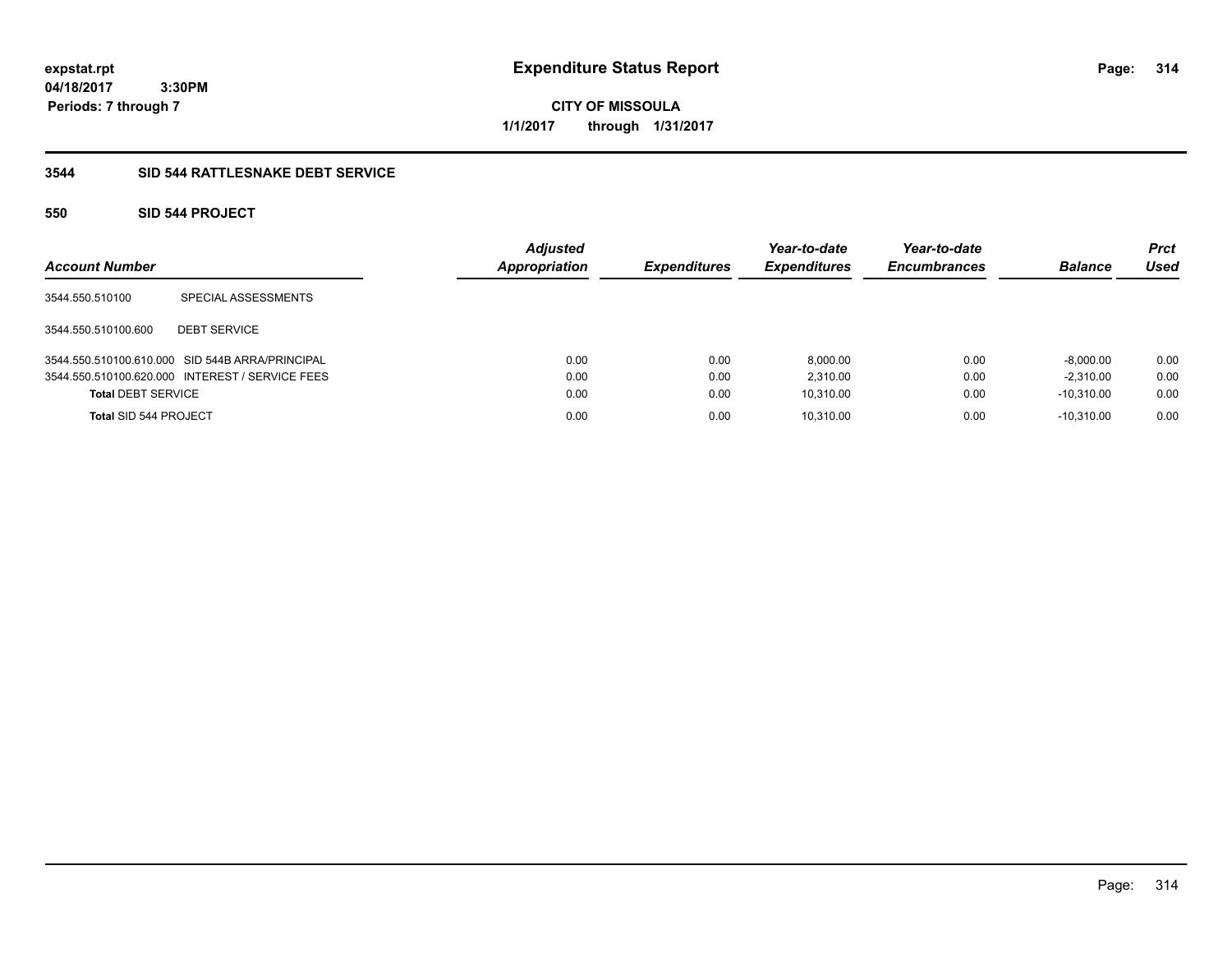**04/18/2017 3:30PM Periods: 7 through 7**

**CITY OF MISSOULA 1/1/2017 through 1/31/2017**

#### **3544 SID 544 RATTLESNAKE DEBT SERVICE**

# **555 LOLO STREET PROJECT**

| <b>Account Number</b>          |                                                           | <b>Adjusted</b><br><b>Appropriation</b> | <b>Expenditures</b> | Year-to-date<br><b>Expenditures</b> | Year-to-date<br><b>Encumbrances</b> | <b>Balance</b> | <b>Prct</b><br><b>Used</b> |
|--------------------------------|-----------------------------------------------------------|-----------------------------------------|---------------------|-------------------------------------|-------------------------------------|----------------|----------------------------|
| 3544.555.510100                | SPECIAL ASSESSMENTS                                       |                                         |                     |                                     |                                     |                |                            |
| 3544.555.510100.600            | <b>DEBT SERVICE</b>                                       |                                         |                     |                                     |                                     |                |                            |
|                                | 3544.555.510100.610.000 SID 544D LOLOD/PRINCIPAL          | 0.00                                    | 0.00                | 750.00                              | 0.00                                | $-750.00$      | 0.00                       |
|                                | 3544.555.510100.620.000 SID 544 D INTEREST / SERVICE FEES | 0.00                                    | 0.00                | 162.50                              | 0.00                                | $-162.50$      | 0.00                       |
|                                | <b>Total SPECIAL ASSESSMENTS</b>                          | 0.00                                    | 0.00                | 912.50                              | 0.00                                | $-912.50$      | 0.00                       |
| 3544.555.510110                | <b>MERCHANT SERVICES</b>                                  |                                         |                     |                                     |                                     |                |                            |
| 3544.555.510110.500            | <b>FIXED CHARGES</b>                                      |                                         |                     |                                     |                                     |                |                            |
| <b>Total MERCHANT SERVICES</b> |                                                           | 0.00                                    | 0.00                | 0.00                                | 0.00                                | 0.00           | 0.00                       |
|                                | <b>Total LOLO STREET PROJECT</b>                          | 0.00                                    | 0.00                | 912.50                              | 0.00                                | $-912.50$      | 0.00                       |
|                                | <b>Total SID 544 RATTLESNAKE DEBT SERVICE</b>             | 139,496.00                              | 0.00                | 72,966.25                           | 0.00                                | 66.529.75      | 52.31                      |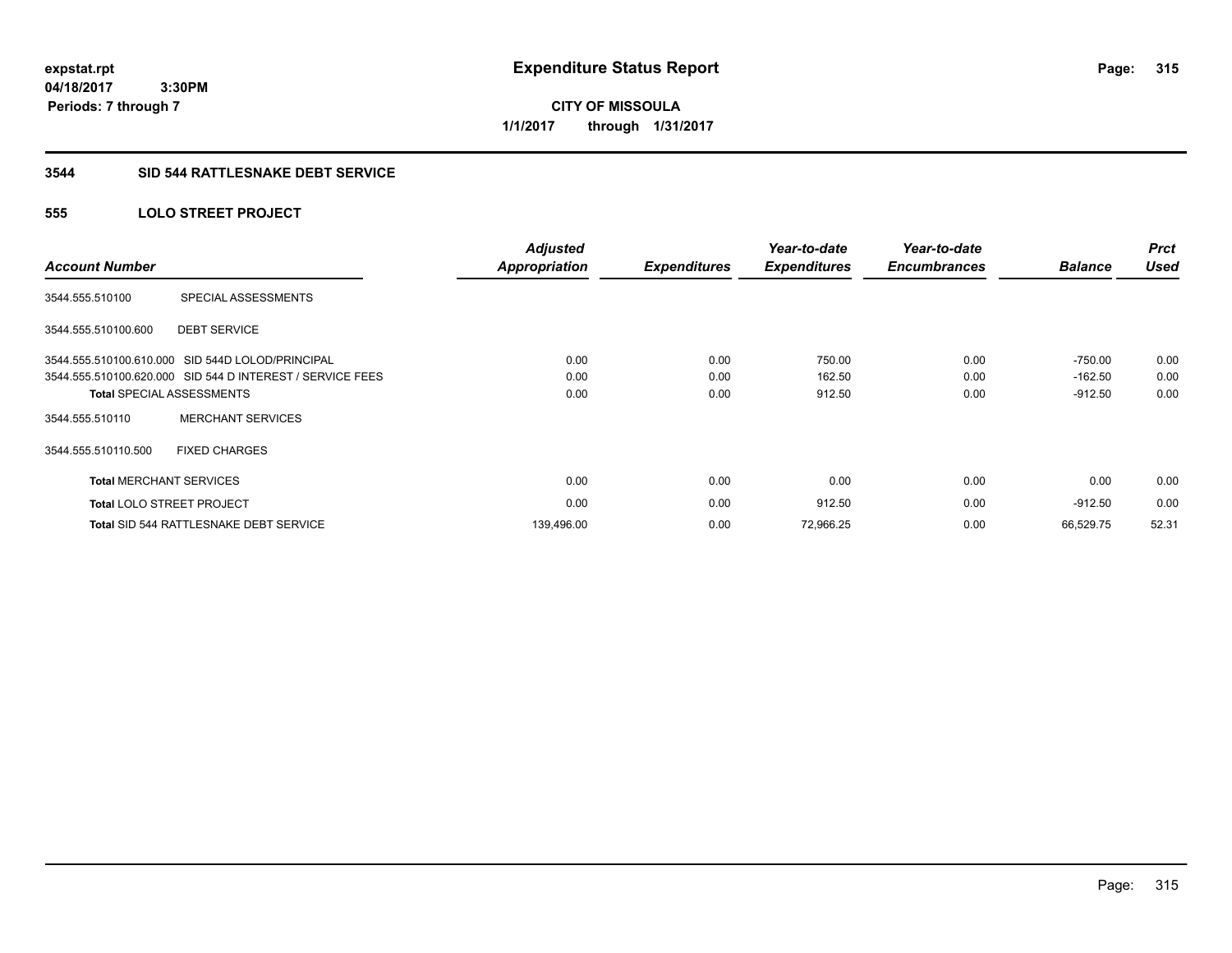#### **3545 SID 545 DEBT SERVICE**

| <b>Account Number</b> |                                            | <b>Adjusted</b><br><b>Appropriation</b> | <b>Expenditures</b> | Year-to-date<br><b>Expenditures</b> | Year-to-date<br><b>Encumbrances</b> | <b>Balance</b> | <b>Prct</b><br><b>Used</b> |
|-----------------------|--------------------------------------------|-----------------------------------------|---------------------|-------------------------------------|-------------------------------------|----------------|----------------------------|
| 3545.390.510100       | SPECIAL ASSESSMENTS                        |                                         |                     |                                     |                                     |                |                            |
| 3545.390.510100.600   | <b>DEBT SERVICE</b>                        |                                         |                     |                                     |                                     |                |                            |
|                       | <b>Total SPECIAL ASSESSMENTS</b>           | 0.00                                    | 0.00                | 0.00                                | 0.00                                | 0.00           | 0.00                       |
| 3545.390.510110       | <b>MERCHANT SERVICES</b>                   |                                         |                     |                                     |                                     |                |                            |
| 3545.390.510110.500   | <b>FIXED CHARGES</b>                       |                                         |                     |                                     |                                     |                |                            |
|                       | <b>Total MERCHANT SERVICES</b>             | 0.00                                    | 0.00                | 0.00                                | 0.00                                | 0.00           | 0.00                       |
| 3545.390.521000       | INTERFUND OPERATING TRANSFERS              |                                         |                     |                                     |                                     |                |                            |
| 3545.390.521000.800   | OTHER OBJECTS                              |                                         |                     |                                     |                                     |                |                            |
|                       | <b>Total INTERFUND OPERATING TRANSFERS</b> | 0.00                                    | 0.00                | 0.00                                | 0.00                                | 0.00           | 0.00                       |
|                       | Total SID 545 DEBT SERVICE                 | 0.00                                    | 0.00                | 0.00                                | 0.00                                | 0.00           | 0.00                       |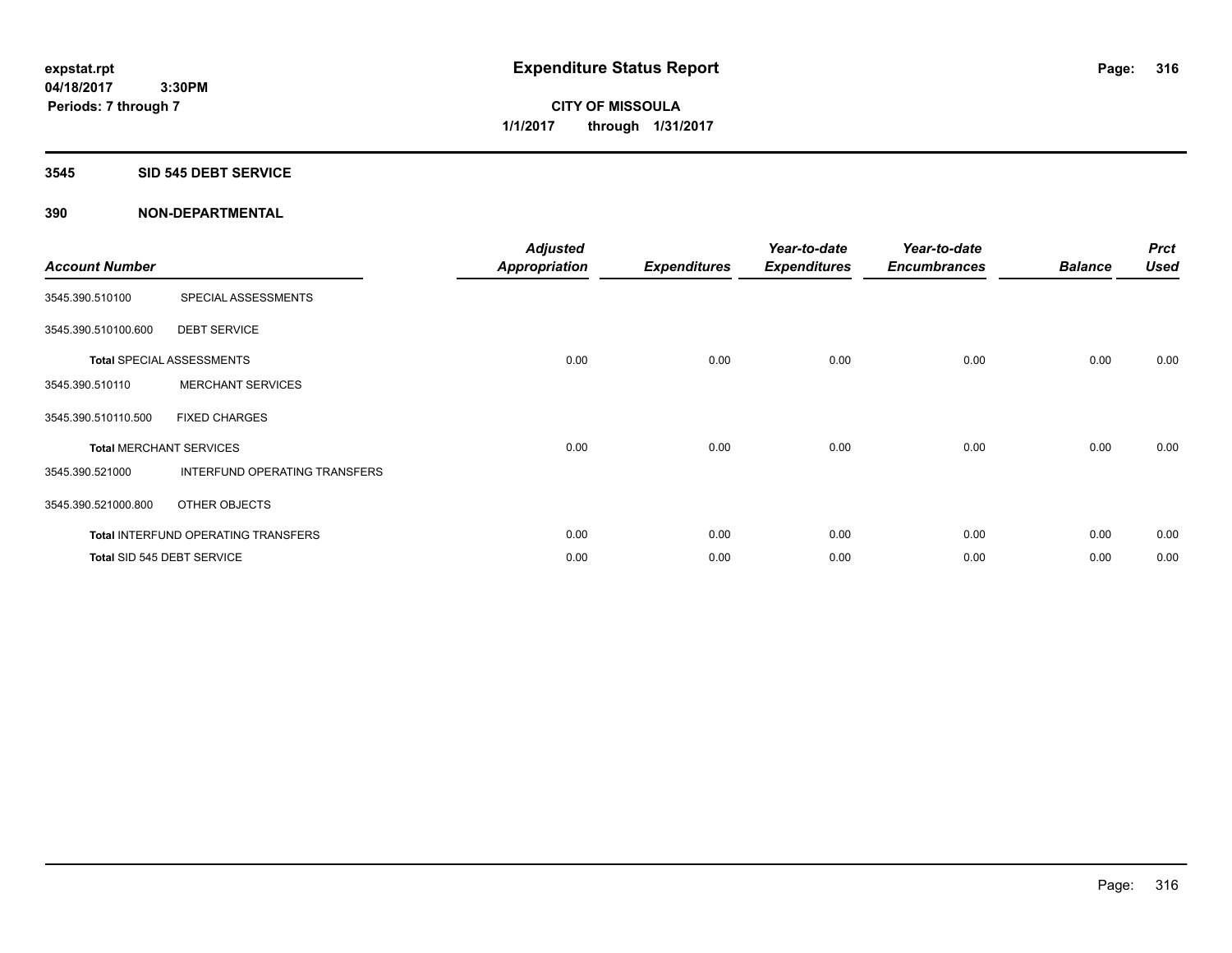#### **3546 SID 546 DEBT SERVICE**

| <b>Account Number</b>          |                                            | <b>Adjusted</b><br><b>Appropriation</b> | <b>Expenditures</b> | Year-to-date<br><b>Expenditures</b> | Year-to-date<br><b>Encumbrances</b> | <b>Balance</b> | <b>Prct</b><br><b>Used</b> |
|--------------------------------|--------------------------------------------|-----------------------------------------|---------------------|-------------------------------------|-------------------------------------|----------------|----------------------------|
| 3546.390.510100                | SPECIAL ASSESSMENTS                        |                                         |                     |                                     |                                     |                |                            |
| 3546.390.510100.600            | <b>DEBT SERVICE</b>                        |                                         |                     |                                     |                                     |                |                            |
|                                | <b>Total SPECIAL ASSESSMENTS</b>           | 0.00                                    | 0.00                | 0.00                                | 0.00                                | 0.00           | 0.00                       |
| 3546.390.510110                | <b>MERCHANT SERVICES</b>                   |                                         |                     |                                     |                                     |                |                            |
| 3546.390.510110.500            | <b>FIXED CHARGES</b>                       |                                         |                     |                                     |                                     |                |                            |
| <b>Total MERCHANT SERVICES</b> |                                            | 0.00                                    | 0.00                | 0.00                                | 0.00                                | 0.00           | 0.00                       |
| 3546.390.521000                | INTERFUND OPERATING TRANSFERS              |                                         |                     |                                     |                                     |                |                            |
| 3546.390.521000.800            | OTHER OBJECTS                              |                                         |                     |                                     |                                     |                |                            |
|                                | <b>Total INTERFUND OPERATING TRANSFERS</b> | 0.00                                    | 0.00                | 0.00                                | 0.00                                | 0.00           | 0.00                       |
|                                | Total SID 546 DEBT SERVICE                 | 0.00                                    | 0.00                | 0.00                                | 0.00                                | 0.00           | 0.00                       |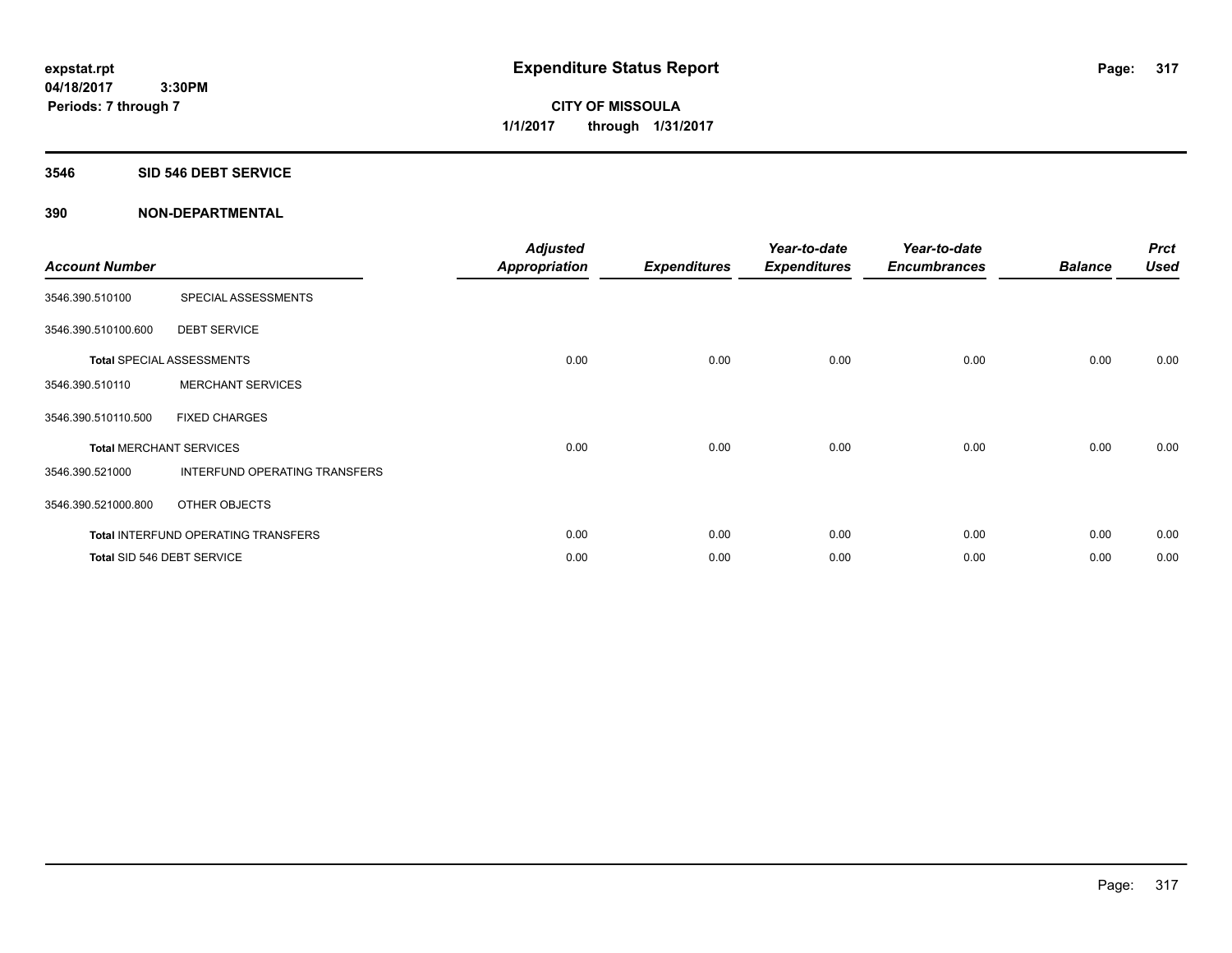# **3548 SID 548-5TH, 6TH & ARTHUR**

|                                            |                                                 | <b>Adjusted</b>      |                     | Year-to-date        | Year-to-date        |                | <b>Prct</b> |
|--------------------------------------------|-------------------------------------------------|----------------------|---------------------|---------------------|---------------------|----------------|-------------|
| <b>Account Number</b>                      |                                                 | <b>Appropriation</b> | <b>Expenditures</b> | <b>Expenditures</b> | <b>Encumbrances</b> | <b>Balance</b> | <b>Used</b> |
| 3548.390.510100                            | SPECIAL ASSESSMENTS                             |                      |                     |                     |                     |                |             |
| 3548.390.510100.600                        | <b>DEBT SERVICE</b>                             |                      |                     |                     |                     |                |             |
| 3548.390.510100.610.000 SID 544C/PRINCIPAL |                                                 | 65,000.00            | 0.00                | 0.00                | 0.00                | 65,000.00      | 0.00        |
|                                            | 3548.390.510100.620.000 INTEREST / SERVICE FEES | 44,225.00            | 0.00                | 22,462.50           | 0.00                | 21,762.50      | 50.79       |
|                                            | <b>Total SPECIAL ASSESSMENTS</b>                | 109,225.00           | 0.00                | 22,462.50           | 0.00                | 86,762.50      | 20.57       |
| 3548.390.510110                            | <b>MERCHANT SERVICES</b>                        |                      |                     |                     |                     |                |             |
| 3548.390.510110.500                        | <b>FIXED CHARGES</b>                            |                      |                     |                     |                     |                |             |
| 3548.390.510110.550.000                    | <b>MERCHANT SERVICE FEES</b>                    | 350.00               | 0.00                | 0.00                | 0.00                | 350.00         | 0.00        |
| <b>Total MERCHANT SERVICES</b>             |                                                 | 350.00               | 0.00                | 0.00                | 0.00                | 350.00         | 0.00        |
|                                            | Total SID 548-5TH, 6TH & ARTHUR                 | 109,575.00           | 0.00                | 22,462.50           | 0.00                | 87,112.50      | 20.50       |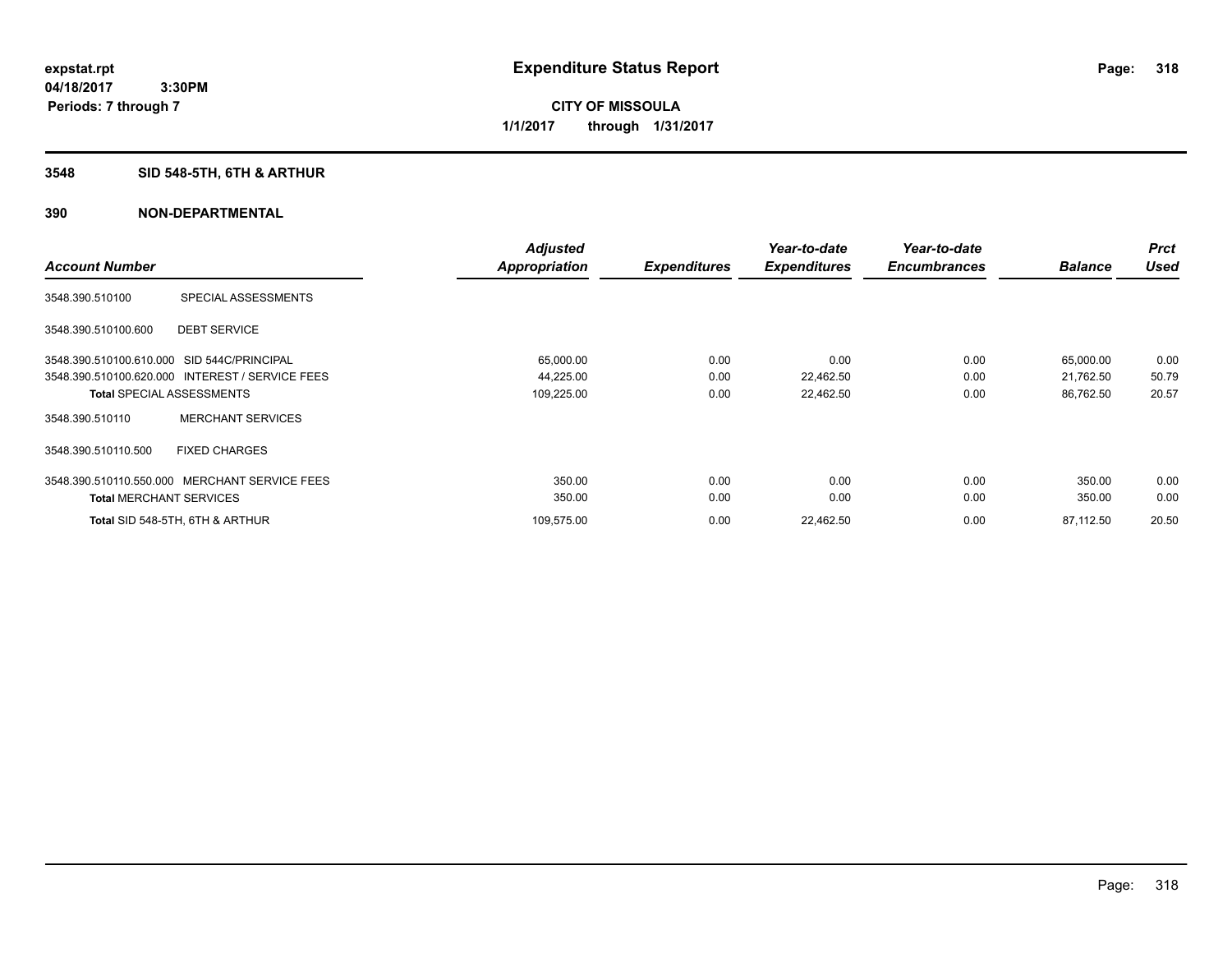**CITY OF MISSOULA 1/1/2017 through 1/31/2017**

#### **3549 SID 549 HILLVIEW WAY**

| <b>Account Number</b>            |                                                 | <b>Adjusted</b><br>Appropriation | <b>Expenditures</b> | Year-to-date<br><b>Expenditures</b> | Year-to-date<br><b>Encumbrances</b> | <b>Balance</b>               | <b>Prct</b><br>Used |
|----------------------------------|-------------------------------------------------|----------------------------------|---------------------|-------------------------------------|-------------------------------------|------------------------------|---------------------|
| 3549.390.510100                  | SPECIAL ASSESSMENTS                             |                                  |                     |                                     |                                     |                              |                     |
| 3549.390.510100.600              | <b>DEBT SERVICE</b>                             |                                  |                     |                                     |                                     |                              |                     |
| <b>Total SPECIAL ASSESSMENTS</b> | 3549.390.510100.620.000 INTEREST / SERVICE FEES | 0.00<br>0.00                     | 0.00<br>0.00        | 26.014.34<br>26,014.34              | 0.00<br>0.00                        | $-26.014.34$<br>$-26,014.34$ | 0.00<br>0.00        |
| Total SID 549 HILLVIEW WAY       |                                                 | 0.00                             | 0.00                | 26,014.34                           | 0.00                                | $-26.014.34$                 | 0.00                |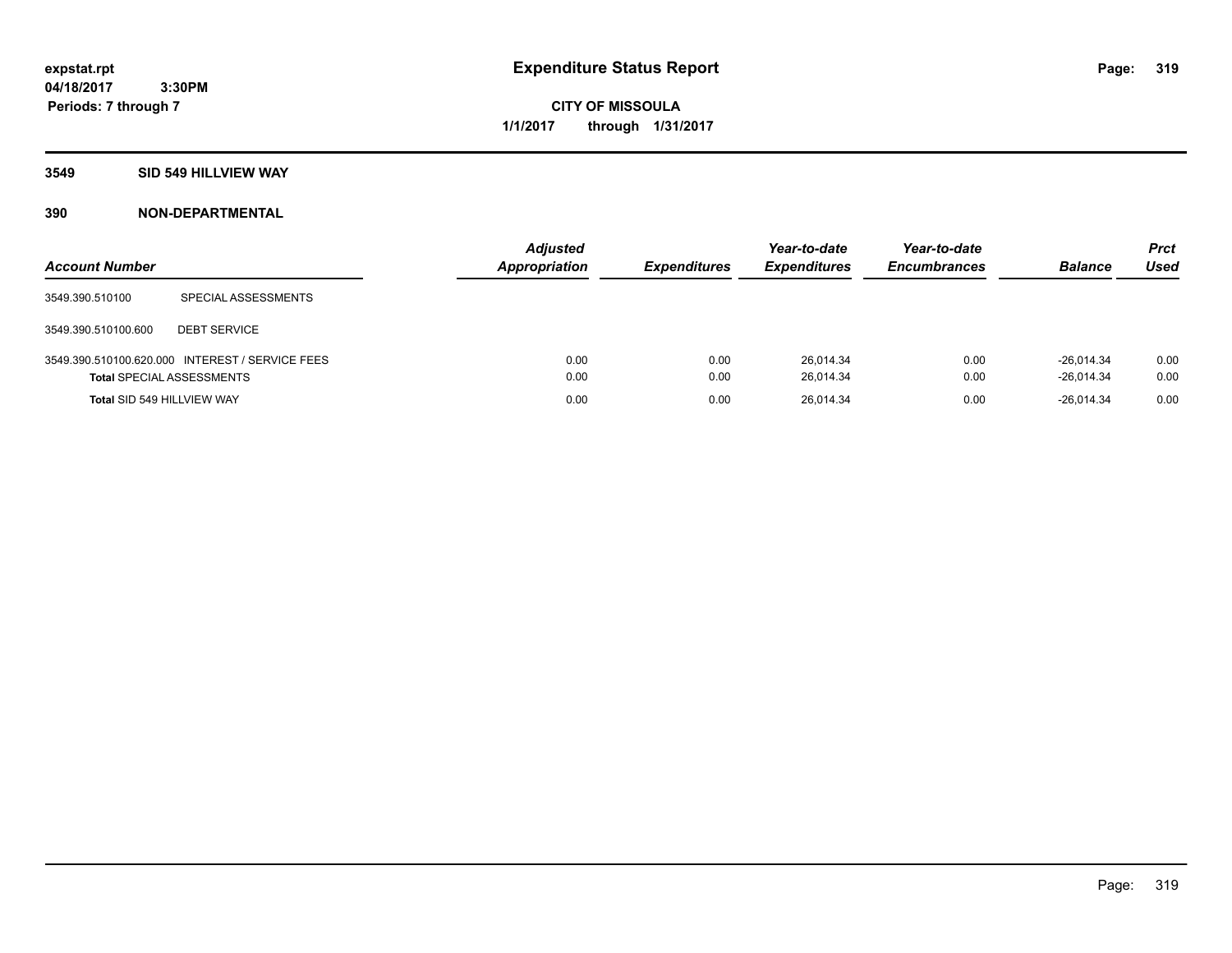**CITY OF MISSOULA 1/1/2017 through 1/31/2017**

#### **4060 CAPITAL IMPROVEMENT PROGRAM FUND**

| <b>Account Number</b>                   |                                                            | <b>Adjusted</b><br>Appropriation | <b>Expenditures</b> | Year-to-date<br><b>Expenditures</b> | Year-to-date<br><b>Encumbrances</b> | <b>Balance</b> | <b>Prct</b><br><b>Used</b> |
|-----------------------------------------|------------------------------------------------------------|----------------------------------|---------------------|-------------------------------------|-------------------------------------|----------------|----------------------------|
|                                         |                                                            |                                  |                     |                                     |                                     |                |                            |
| 4060.390.410000                         | <b>GENERAL GOVERNMENT</b>                                  |                                  |                     |                                     |                                     |                |                            |
| 4060.390.410000.600                     | <b>DEBT SERVICE</b>                                        |                                  |                     |                                     |                                     |                |                            |
|                                         | <b>Total GENERAL GOVERNMENT</b>                            | 0.00                             | 0.00                | 0.00                                | 0.00                                | 0.00           | 0.00                       |
| 4060.390.410001                         | SELF HOSTING ACCELA AUTOMATION                             |                                  |                     |                                     |                                     |                |                            |
| 4060.390.410001.900                     | <b>CAPITAL OUTLAY</b>                                      |                                  |                     |                                     |                                     |                |                            |
|                                         | 4060.390.410001.940.000 SELF HOSTING ACCELA AUTOMATION     | 0.00                             | 6,500.00            | 6,500.00                            | 0.00                                | $-6,500.00$    | 0.00                       |
|                                         | Total SELF HOSTING ACCELA AUTOMATION                       | 0.00                             | 6,500.00            | 6,500.00                            | 0.00                                | $-6,500.00$    | 0.00                       |
| 4060.390.410211                         | MAYORS NEIGHBORHOOD OFFICE REMODEL                         |                                  |                     |                                     |                                     |                |                            |
| 4060.390.410211.900                     | <b>CAPITAL OUTLAY</b>                                      |                                  |                     |                                     |                                     |                |                            |
|                                         | 4060.390.410211.930.000 MAYORS NEIGHBORHOOD OFFICE REMODEL | 0.00                             | 3,652.85            | 7,634.05                            | 0.00                                | $-7,634.05$    | 0.00                       |
|                                         | Total MAYORS NEIGHBORHOOD OFFICE REMODEL                   | 0.00                             | 3,652.85            | 7,634.05                            | 0.00                                | $-7,634.05$    | 0.00                       |
| 4060.390.410360                         | CITY HALL EXPANSION                                        |                                  |                     |                                     |                                     |                |                            |
| 4060.390.410360.800                     | OTHER OBJECTS                                              |                                  |                     |                                     |                                     |                |                            |
| <b>Total CITY HALL EXPANSION</b>        |                                                            | 0.00                             | 0.00                | 0.00                                | 0.00                                | 0.00           | 0.00                       |
| 4060.390.410368                         | MUNI COURT EXPANSION DEBT SERVICE                          |                                  |                     |                                     |                                     |                |                            |
| 4060.390.410368.600                     | <b>DEBT SERVICE</b>                                        |                                  |                     |                                     |                                     |                |                            |
| 4060.390.410368.620.000 INTEREST & FEES |                                                            | 0.00                             | 0.00                | 350.00                              | 0.00                                | $-350.00$      | 0.00                       |
|                                         | Total MUNI COURT EXPANSION DEBT SERVICE                    | 0.00                             | 0.00                | 350.00                              | 0.00                                | $-350.00$      | 0.00                       |
| 4060.390.410560                         | COPIERS/COMPUTER EQUIP                                     |                                  |                     |                                     |                                     |                |                            |
| 4060.390.410560.900                     | <b>CAPITAL OUTLAY</b>                                      |                                  |                     |                                     |                                     |                |                            |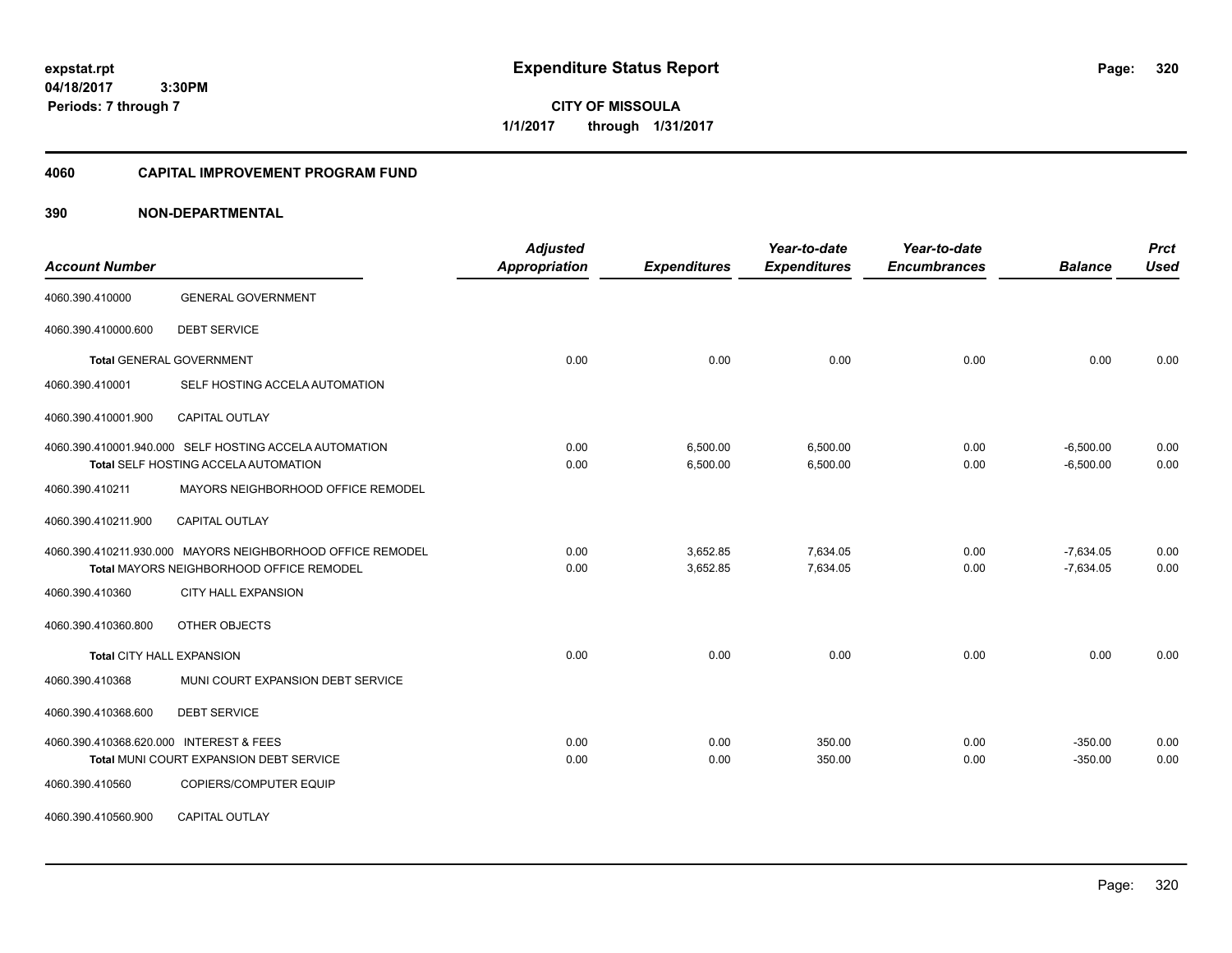**04/18/2017 3:30PM Periods: 7 through 7**

**CITY OF MISSOULA 1/1/2017 through 1/31/2017**

# **4060 CAPITAL IMPROVEMENT PROGRAM FUND**

| <b>Account Number</b>            |                                                                                | <b>Adjusted</b><br><b>Appropriation</b> | <b>Expenditures</b>    | Year-to-date<br><b>Expenditures</b> | Year-to-date<br><b>Encumbrances</b> | <b>Balance</b>               | <b>Prct</b><br><b>Used</b> |
|----------------------------------|--------------------------------------------------------------------------------|-----------------------------------------|------------------------|-------------------------------------|-------------------------------------|------------------------------|----------------------------|
|                                  | 4060.390.410560.940.000 COPIERS/COMPUTER EQUIP<br>Total COPIERS/COMPUTER EQUIP | 0.00<br>0.00                            | 11,601.21<br>11,601.21 | 17,686.09<br>17,686.09              | 0.00<br>0.00                        | $-17,686.09$<br>$-17,686.09$ | 0.00<br>0.00               |
| 4060.390.410587                  | CUSTOMER SERVICE REQUEST MODULE                                                |                                         |                        |                                     |                                     |                              |                            |
| 4060.390.410587.900              | CAPITAL OUTLAY                                                                 |                                         |                        |                                     |                                     |                              |                            |
|                                  | Total CUSTOMER SERVICE REQUEST MODULE                                          | 0.00                                    | 0.00                   | 0.00                                | 0.00                                | 0.00                         | 0.00                       |
| 4060.390.411011                  | <b>CAFR BUILDER</b>                                                            |                                         |                        |                                     |                                     |                              |                            |
| 4060.390.411011.900              | <b>CAPITAL OUTLAY</b>                                                          |                                         |                        |                                     |                                     |                              |                            |
| <b>Total CAFR BUILDER</b>        |                                                                                | 0.00                                    | 0.00                   | 0.00                                | 0.00                                | 0.00                         | 0.00                       |
| 4060.390.411241                  | ENERGY CONSERVATION CLIMATE ACTION                                             |                                         |                        |                                     |                                     |                              |                            |
| 4060.390.411241.900              | <b>CAPITAL OUTLAY</b>                                                          |                                         |                        |                                     |                                     |                              |                            |
|                                  | Total ENERGY CONSERVATION CLIMATE ACTION                                       | 0.00                                    | 0.00                   | 0.00                                | 0.00                                | 0.00                         | 0.00                       |
| 4060.390.411242                  | COUNCIL CHAMBERS HVAC                                                          |                                         |                        |                                     |                                     |                              |                            |
| 4060.390.411242.900              | <b>CAPITAL OUTLAY</b>                                                          |                                         |                        |                                     |                                     |                              |                            |
|                                  | Total COUNCIL CHAMBERS HVAC                                                    | 0.00                                    | 0.00                   | 0.00                                | 0.00                                | 0.00                         | 0.00                       |
| 4060.390.411300                  | <b>INTERNAL FINANCED EQUIPMENT</b>                                             |                                         |                        |                                     |                                     |                              |                            |
| 4060.390.411300.300              | PURCHASED SERVICES                                                             |                                         |                        |                                     |                                     |                              |                            |
| 4060.390.411300.380.000 TRAINING |                                                                                | 0.00                                    | 0.00                   | 787.50                              | 0.00                                | $-787.50$                    | 0.00                       |
|                                  | <b>Total PURCHASED SERVICES</b>                                                | 0.00                                    | 0.00                   | 787.50                              | 0.00                                | $-787.50$                    | 0.00                       |
| 4060.390.411300.600              | <b>DEBT SERVICE</b>                                                            |                                         |                        |                                     |                                     |                              |                            |
|                                  | 4060.390.411300.610.000 INTERNALLY FINANCED EQUIP/PRINCIPAL                    | 150,993.00                              | 0.00                   | 0.00                                | 0.00                                | 150,993.00                   | 0.00                       |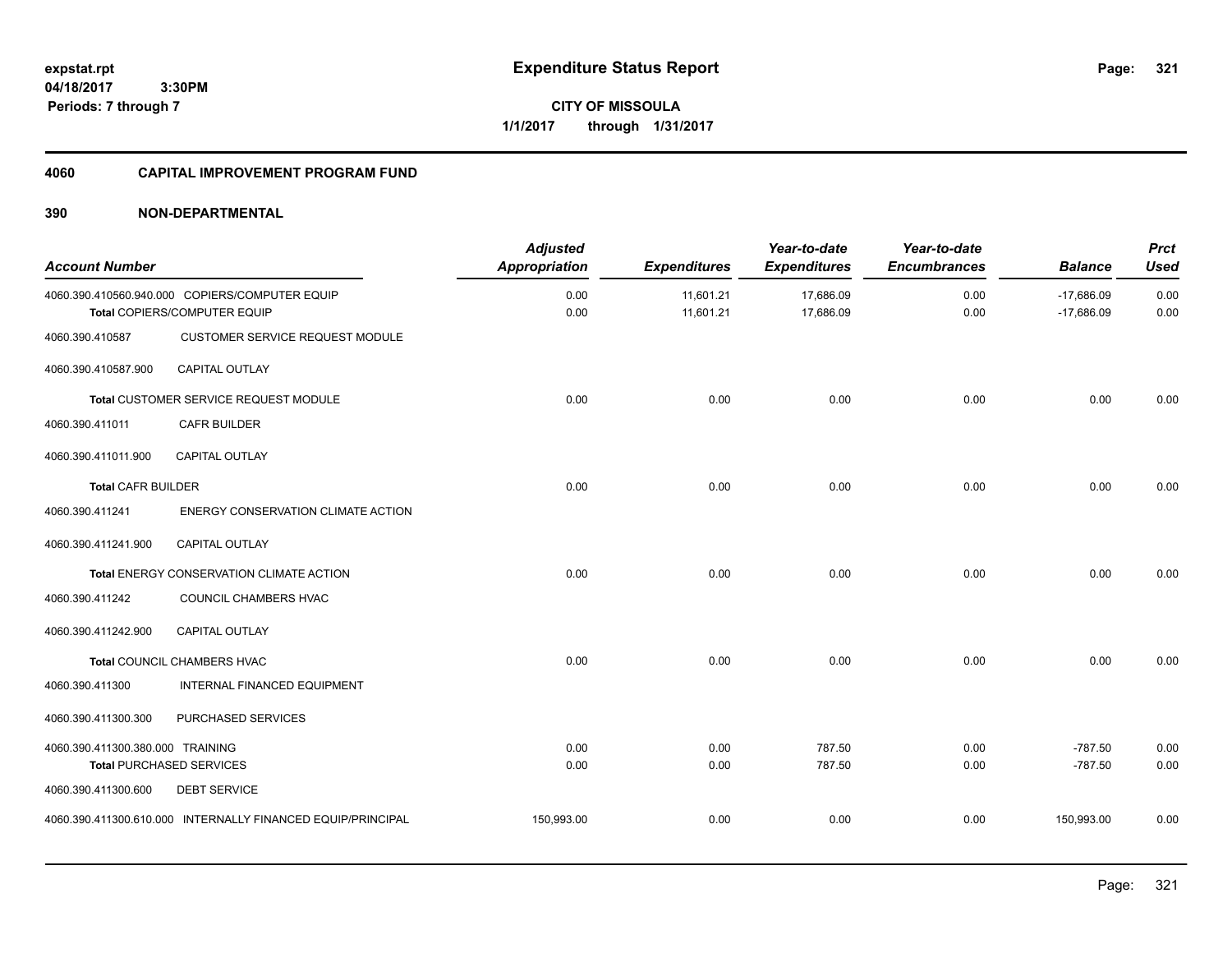**04/18/2017 3:30PM Periods: 7 through 7**

**CITY OF MISSOULA 1/1/2017 through 1/31/2017**

# **4060 CAPITAL IMPROVEMENT PROGRAM FUND**

| <b>Account Number</b>     |                                                          | <b>Adjusted</b><br><b>Appropriation</b> | <b>Expenditures</b> | Year-to-date<br><b>Expenditures</b> | Year-to-date<br><b>Encumbrances</b> | <b>Balance</b>          | <b>Prct</b><br><b>Used</b> |
|---------------------------|----------------------------------------------------------|-----------------------------------------|---------------------|-------------------------------------|-------------------------------------|-------------------------|----------------------------|
| <b>Total DEBT SERVICE</b> | 4060.390.411300.620.000 INTEREST / SERVICE FEES          | 11,183.00<br>162,176.00                 | 0.00<br>0.00        | 0.00<br>0.00                        | 0.00<br>0.00                        | 11,183.00<br>162,176.00 | 0.00<br>0.00               |
|                           |                                                          |                                         |                     |                                     |                                     |                         |                            |
| 4060.390.411300.900       | <b>CAPITAL OUTLAY</b>                                    |                                         |                     |                                     |                                     |                         |                            |
|                           | 4060.390.411300.940.000 MACHINERY & EQUIPMENT            | 0.00                                    | 5,738.50            | 16,728.40                           | 0.00                                | $-16.728.40$            | 0.00                       |
| Total CAPITAL OUTLAY      |                                                          | 0.00                                    | 5,738.50            | 16,728.40                           | 0.00                                | $-16,728.40$            | 0.00                       |
|                           | Total INTERNAL FINANCED EQUIPMENT                        | 162.176.00                              | 5,738.50            | 17,515.90                           | 0.00                                | 144,660.10              | 10.80                      |
| 4060.390.411302           | <b>VOIP/DATA/GIS/STORAGE UPGRADE</b>                     |                                         |                     |                                     |                                     |                         |                            |
| 4060.390.411302.900       | <b>CAPITAL OUTLAY</b>                                    |                                         |                     |                                     |                                     |                         |                            |
|                           | Total VOIP/DATA/GIS/STORAGE UPGRADE                      | 0.00                                    | 0.00                | 0.00                                | 0.00                                | 0.00                    | 0.00                       |
| 4060.390.411400           | <b>CIP SOFTWARE</b>                                      |                                         |                     |                                     |                                     |                         |                            |
| 4060.390.411400.900       | <b>CAPITAL OUTLAY</b>                                    |                                         |                     |                                     |                                     |                         |                            |
|                           | 4060.390.411400.940.000 ENGINEERING SOFTWARE             | 0.00                                    | 94,000.00           | 94,000.00                           | 0.00                                | $-94,000.00$            | 0.00                       |
| <b>Total CIP SOFTWARE</b> |                                                          | 0.00                                    | 94,000.00           | 94,000.00                           | 0.00                                | $-94,000.00$            | 0.00                       |
| 4060.390.420001           | PUBLIC SAFETY OPERATING/LIGHT VEHICLES                   |                                         |                     |                                     |                                     |                         |                            |
| 4060.390.420001.900       | <b>CAPITAL OUTLAY</b>                                    |                                         |                     |                                     |                                     |                         |                            |
|                           | 4060.390.420001.940.000 PS CORE OPERATING LIGHT VEHICLES | 0.00                                    | 15,189.74           | 101.494.52                          | 0.00                                | $-101,494.52$           | 0.00                       |
|                           | <b>Total PUBLIC SAFETY OPERATING/LIGHT VEHICLES</b>      | 0.00                                    | 15,189.74           | 101,494.52                          | 0.00                                | $-101,494.52$           | 0.00                       |
| 4060.390.420002           | PUBLIC SAFETY CORE HEAVY EQUIP                           |                                         |                     |                                     |                                     |                         |                            |
| 4060.390.420002.900       | <b>CAPITAL OUTLAY</b>                                    |                                         |                     |                                     |                                     |                         |                            |
|                           | 4060.390.420002.940.000 PS CORE HEAVY EQUIPMENT          | 0.00                                    | 9,892.88            | 961,724.68                          | 0.00                                | $-961,724.68$           | 0.00                       |
|                           | Total PUBLIC SAFETY CORE HEAVY EQUIP                     | 0.00                                    | 9,892.88            | 961,724.68                          | 0.00                                | $-961,724.68$           | 0.00                       |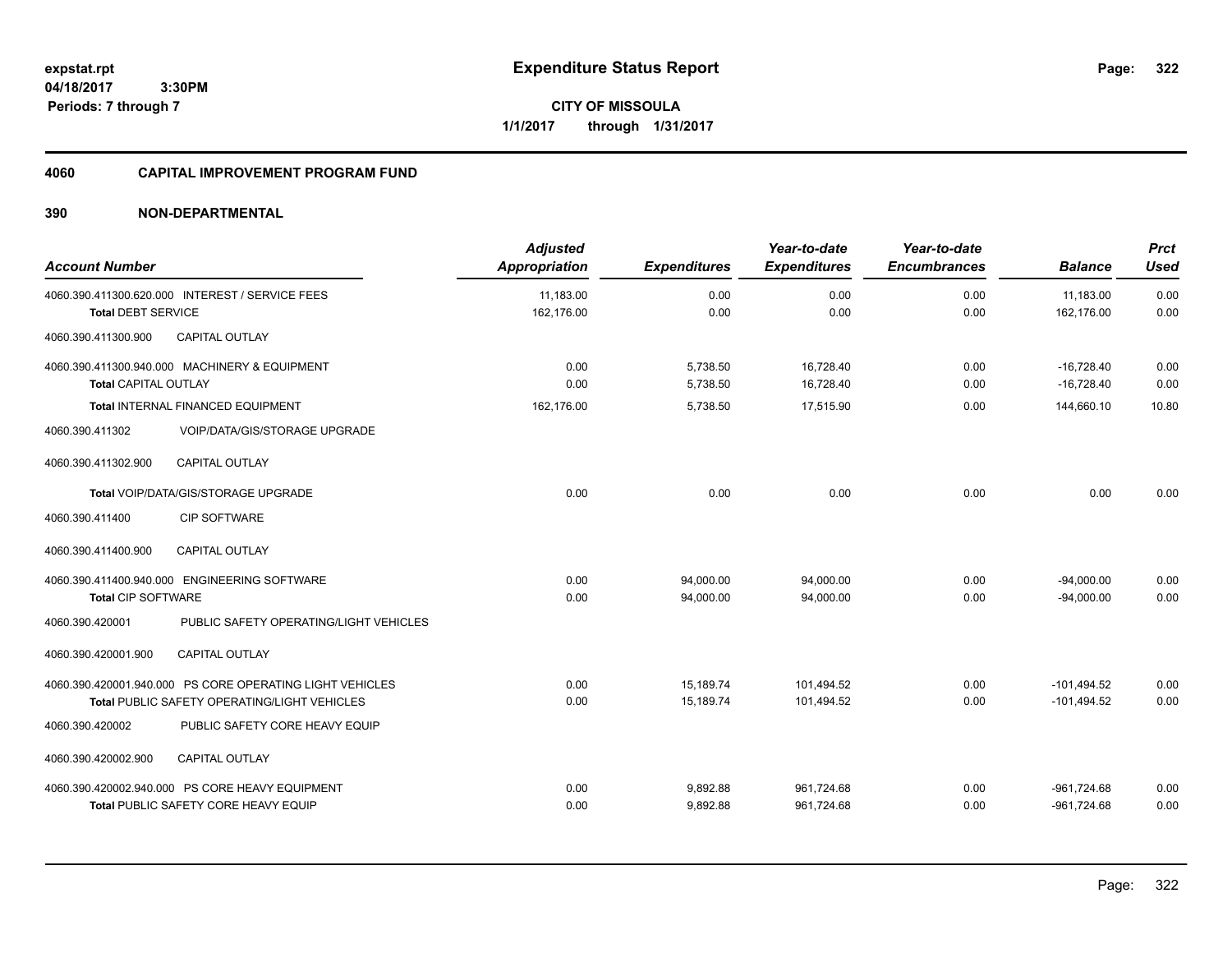**CITY OF MISSOULA 1/1/2017 through 1/31/2017**

#### **4060 CAPITAL IMPROVEMENT PROGRAM FUND**

| <b>Account Number</b>                |                                                               | <b>Adjusted</b><br><b>Appropriation</b> | <b>Expenditures</b> | Year-to-date<br><b>Expenditures</b> | Year-to-date<br><b>Encumbrances</b> | <b>Balance</b> | <b>Prct</b><br><b>Used</b> |
|--------------------------------------|---------------------------------------------------------------|-----------------------------------------|---------------------|-------------------------------------|-------------------------------------|----------------|----------------------------|
| 4060.390.420120                      | <b>FACILITIES</b>                                             |                                         |                     |                                     |                                     |                |                            |
| 4060.390.420120.300                  | <b>PURCHASED SERVICES</b>                                     |                                         |                     |                                     |                                     |                |                            |
|                                      | 4060.390.420120.350.000 POLICE EVIDENCE STORAGE BLDG/PROF SVS | 0.00                                    | 380.00              | 33,583.83                           | 0.00                                | $-33,583.83$   | 0.00                       |
| <b>Total PURCHASED SERVICES</b>      |                                                               | 0.00                                    | 380.00              | 33,583.83                           | 0.00                                | $-33,583.83$   | 0.00                       |
| 4060.390.420120.900                  | <b>CAPITAL OUTLAY</b>                                         |                                         |                     |                                     |                                     |                |                            |
| 4060.390.420120.910.000 LAND         |                                                               | 0.00                                    | 10,000.00           | 10,000.00                           | 0.00                                | $-10,000.00$   | 0.00                       |
|                                      | 4060.390.420120.920.000 POLICE EVIDENCE STORAGE BUILDING      | 0.00                                    | 545.15              | 2,337.65                            | 0.00                                | $-2.337.65$    | 0.00                       |
| 4060.390.420120.930.000 IMPROVEMENTS |                                                               | 0.00                                    | 32.50               | 57,972.59                           | 0.00                                | $-57,972.59$   | 0.00                       |
| <b>Total CAPITAL OUTLAY</b>          |                                                               | 0.00                                    | 10,577.65           | 70,310.24                           | 0.00                                | $-70,310.24$   | 0.00                       |
| <b>Total FACILITIES</b>              |                                                               | 0.00                                    | 10,957.65           | 103,894.07                          | 0.00                                | $-103,894.07$  | 0.00                       |
| 4060.390.420421                      | FIRE STATION IMPROVEMENTS                                     |                                         |                     |                                     |                                     |                |                            |
| 4060.390.420421.900                  | <b>CAPITAL OUTLAY</b>                                         |                                         |                     |                                     |                                     |                |                            |
|                                      | Total FIRE STATION IMPROVEMENTS                               | 0.00                                    | 0.00                | 0.00                                | 0.00                                | 0.00           | 0.00                       |
| 4060.390.420470                      | <b>SEARCH &amp; RESCUE</b>                                    |                                         |                     |                                     |                                     |                |                            |
| 4060.390.420470.900                  | <b>CAPITAL OUTLAY</b>                                         |                                         |                     |                                     |                                     |                |                            |
|                                      | 4060.390.420470.930.000 BOAT RAMP IMPROVEMENTS                | 0.00                                    | 0.00                | 48,074.31                           | 0.00                                | $-48,074.31$   | 0.00                       |
| <b>Total SEARCH &amp; RESCUE</b>     |                                                               | 0.00                                    | 0.00                | 48,074.31                           | 0.00                                | $-48.074.31$   | 0.00                       |
| 4060.390.420471                      | <b>BOAT RAMP IMPROVEMENTS</b>                                 |                                         |                     |                                     |                                     |                |                            |
| 4060.390.420471.300                  | PURCHASED SERVICES                                            |                                         |                     |                                     |                                     |                |                            |
| <b>Total PURCHASED SERVICES</b>      |                                                               | 0.00                                    | 0.00                | 0.00                                | 0.00                                | 0.00           | 0.00                       |
| 4060.390.420471.900                  | <b>CAPITAL OUTLAY</b>                                         |                                         |                     |                                     |                                     |                |                            |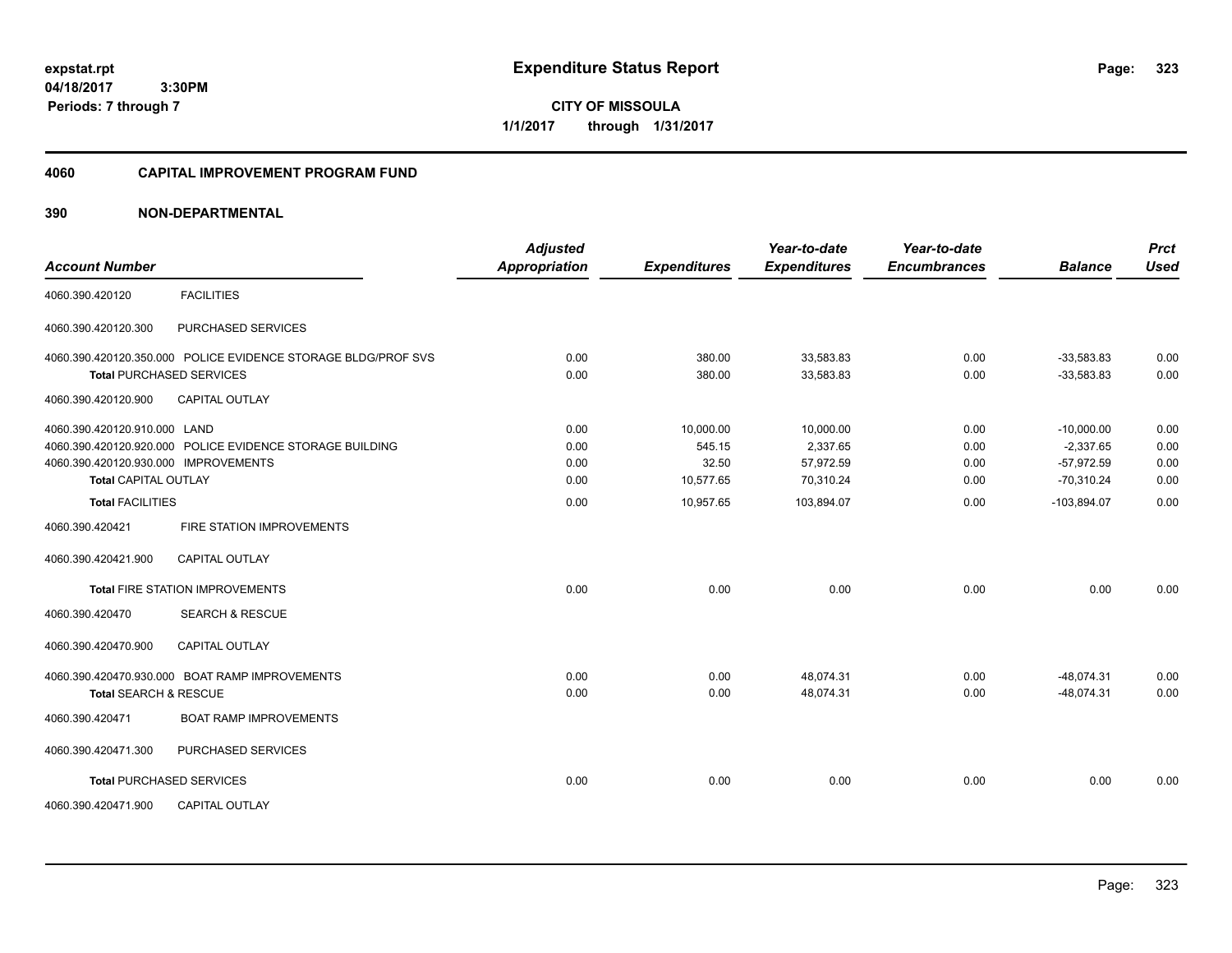**CITY OF MISSOULA 1/1/2017 through 1/31/2017**

#### **4060 CAPITAL IMPROVEMENT PROGRAM FUND**

| <b>Account Number</b>      |                                                                                                    | <b>Adjusted</b><br><b>Appropriation</b> | <b>Expenditures</b>    | Year-to-date<br><b>Expenditures</b> | Year-to-date<br><b>Encumbrances</b> | <b>Balance</b>                 | <b>Prct</b><br><b>Used</b> |
|----------------------------|----------------------------------------------------------------------------------------------------|-----------------------------------------|------------------------|-------------------------------------|-------------------------------------|--------------------------------|----------------------------|
|                            | <b>Total BOAT RAMP IMPROVEMENTS</b>                                                                | 0.00                                    | 0.00                   | 0.00                                | 0.00                                | 0.00                           | 0.00                       |
| 4060.390.420640            | <b>SCBA EQUPMENT</b>                                                                               |                                         |                        |                                     |                                     |                                |                            |
| 4060.390.420640.900        | <b>CAPITAL OUTLAY</b>                                                                              |                                         |                        |                                     |                                     |                                |                            |
| <b>Total SCBA EQUPMENT</b> |                                                                                                    | 0.00                                    | 0.00                   | 0.00                                | 0.00                                | 0.00                           | 0.00                       |
| 4060.390.430000            | <b>CITY HALL REMODELS</b>                                                                          |                                         |                        |                                     |                                     |                                |                            |
| 4060.390.430000.900        | <b>CAPITAL OUTLAY</b>                                                                              |                                         |                        |                                     |                                     |                                |                            |
| Total CITY HALL REMODELS   | 4060.390.430000.930.000 ADA STUDY/IMPLEMENTATION/IMPROVEMENTS                                      | 0.00<br>0.00                            | 30,667.65<br>30,667.65 | 253,329.22<br>253,329.22            | 0.00<br>0.00                        | $-253,329.22$<br>$-253,329.22$ | 0.00<br>0.00               |
| 4060.390.430001            | PW CORE OPERATING LIGHT VEHICLES                                                                   |                                         |                        |                                     |                                     |                                |                            |
| 4060.390.430001.900        | <b>CAPITAL OUTLAY</b>                                                                              |                                         |                        |                                     |                                     |                                |                            |
|                            | 4060.390.430001.940.000 PW CORE OPERATING LIGHT VEHICLES<br>Total PW CORE OPERATING LIGHT VEHICLES | 0.00<br>0.00                            | 2,351.61<br>2,351.61   | 28,660.02<br>28,660.02              | 0.00<br>0.00                        | $-28,660.02$<br>$-28.660.02$   | 0.00<br>0.00               |
| 4060.390.430002            | PW CORE HEAVY EQUIPMENT                                                                            |                                         |                        |                                     |                                     |                                |                            |
| 4060.390.430002.900        | <b>CAPITAL OUTLAY</b>                                                                              |                                         |                        |                                     |                                     |                                |                            |
|                            | 4060.390.430002.940.000 PW CORE HEAVY EQUIPMENT<br>Total PW CORE HEAVY EQUIPMENT                   | 0.00<br>0.00                            | 55.00<br>55.00         | 47,024.65<br>47,024.65              | 0.00<br>0.00                        | $-47,024.65$<br>$-47,024.65$   | 0.00<br>0.00               |
| 4060.390.430004            | TRAFFIC SIGNAL LED CONVERSION                                                                      |                                         |                        |                                     |                                     |                                |                            |
| 4060.390.430004.900        | <b>CAPITAL OUTLAY</b>                                                                              |                                         |                        |                                     |                                     |                                |                            |
|                            | Total TRAFFIC SIGNAL LED CONVERSION                                                                | 0.00                                    | 0.00                   | 0.00                                | 0.00                                | 0.00                           | 0.00                       |
| 4060.390.430013            | MAINTENANCE MANAGEMENT SYSTEM                                                                      |                                         |                        |                                     |                                     |                                |                            |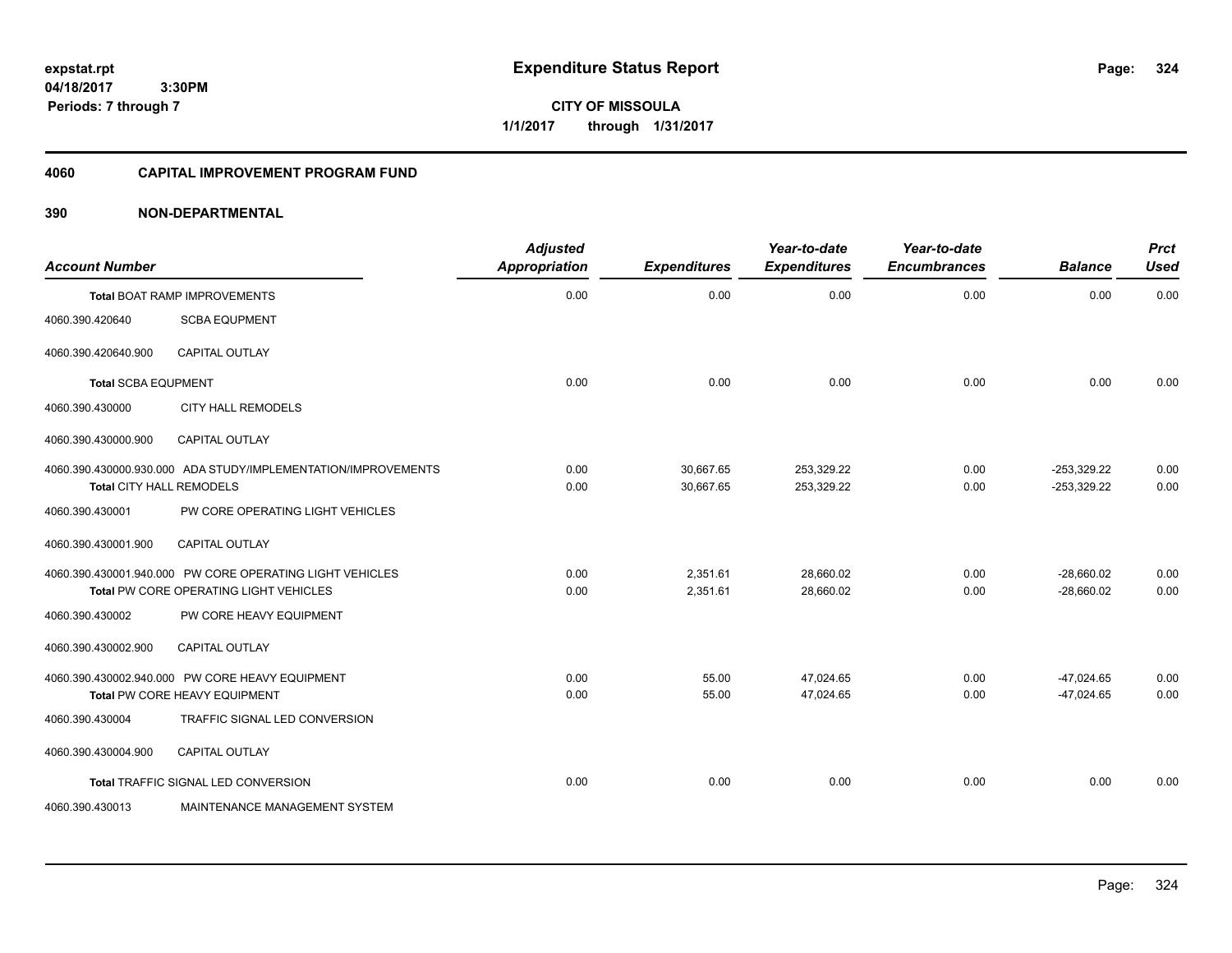**CITY OF MISSOULA 1/1/2017 through 1/31/2017**

### **4060 CAPITAL IMPROVEMENT PROGRAM FUND**

| <b>Account Number</b>        |                                                                                   | <b>Adjusted</b><br><b>Appropriation</b> | <b>Expenditures</b>    | Year-to-date<br><b>Expenditures</b> | Year-to-date<br><b>Encumbrances</b> | <b>Balance</b>                 | <b>Prct</b><br><b>Used</b> |
|------------------------------|-----------------------------------------------------------------------------------|-----------------------------------------|------------------------|-------------------------------------|-------------------------------------|--------------------------------|----------------------------|
| 4060.390.430013.900          | <b>CAPITAL OUTLAY</b>                                                             |                                         |                        |                                     |                                     |                                |                            |
|                              | Total MAINTENANCE MANAGEMENT SYSTEM                                               | 0.00                                    | 0.00                   | 0.00                                | 0.00                                | 0.00                           | 0.00                       |
| 4060.390.430221              | CENTRALIZED MAINT, TOOLS & FENCE                                                  |                                         |                        |                                     |                                     |                                |                            |
| 4060.390.430221.900          | CAPITAL OUTLAY                                                                    |                                         |                        |                                     |                                     |                                |                            |
|                              | Total CENTRALIZED MAINT, TOOLS & FENCE                                            | 0.00                                    | 0.00                   | 0.00                                | 0.00                                | 0.00                           | 0.00                       |
| 4060.390.430266              | <b>TRAFFIC CALMING</b>                                                            |                                         |                        |                                     |                                     |                                |                            |
| 4060.390.430266.900          | <b>CAPITAL OUTLAY</b>                                                             |                                         |                        |                                     |                                     |                                |                            |
| <b>Total TRAFFIC CALMING</b> |                                                                                   | 0.00                                    | 0.00                   | 0.00                                | 0.00                                | 0.00                           | 0.00                       |
| 4060.390.431401              | GIS-AERIAL PHOTOGRAPHY                                                            |                                         |                        |                                     |                                     |                                |                            |
| 4060.390.431401.300          | PURCHASED SERVICES                                                                |                                         |                        |                                     |                                     |                                |                            |
|                              | Total GIS-AERIAL PHOTOGRAPHY                                                      | 0.00                                    | 0.00                   | 0.00                                | 0.00                                | 0.00                           | 0.00                       |
| 4060.390.440620              | ANIMAL CONTROL FACILITIES                                                         |                                         |                        |                                     |                                     |                                |                            |
| 4060.390.440620.900          | CAPITAL OUTLAY                                                                    |                                         |                        |                                     |                                     |                                |                            |
|                              | Total ANIMAL CONTROL FACILITIES                                                   | 0.00                                    | 0.00                   | 0.00                                | 0.00                                | 0.00                           | 0.00                       |
| 4060.390.460001              | PARKS CORE EQUIPMENT                                                              |                                         |                        |                                     |                                     |                                |                            |
| 4060.390.460001.900          | CAPITAL OUTLAY                                                                    |                                         |                        |                                     |                                     |                                |                            |
|                              | 4060.390.460001.940.000 PARKS CORE EQUIPMENT<br><b>Total PARKS CORE EQUIPMENT</b> | 0.00<br>0.00                            | 75,554.00<br>75,554.00 | 143,876.00<br>143,876.00            | 0.00<br>0.00                        | $-143,876.00$<br>$-143,876.00$ | 0.00<br>0.00               |
| 4060.390.460002              | PARKS CORE HEAVY EQUIPMENT                                                        |                                         |                        |                                     |                                     |                                |                            |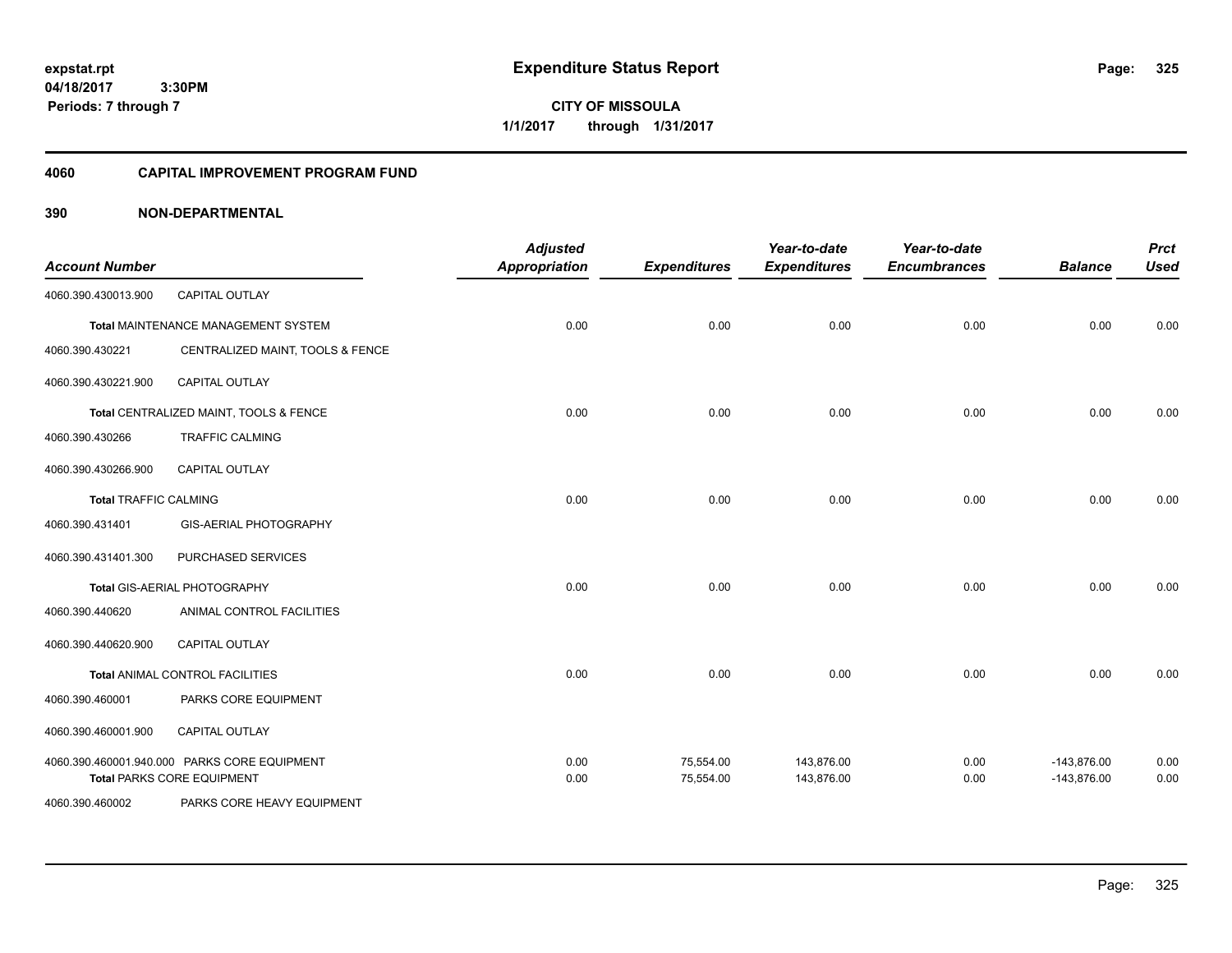**04/18/2017 3:30PM Periods: 7 through 7**

# **CITY OF MISSOULA 1/1/2017 through 1/31/2017**

### **4060 CAPITAL IMPROVEMENT PROGRAM FUND**

| <b>Account Number</b>                                           |                                                                                                               | <b>Adjusted</b><br><b>Appropriation</b> | <b>Expenditures</b>      | Year-to-date<br><b>Expenditures</b> | Year-to-date<br><b>Encumbrances</b> | <b>Balance</b>                 | <b>Prct</b><br><b>Used</b> |
|-----------------------------------------------------------------|---------------------------------------------------------------------------------------------------------------|-----------------------------------------|--------------------------|-------------------------------------|-------------------------------------|--------------------------------|----------------------------|
| 4060.390.460002.900                                             | <b>CAPITAL OUTLAY</b>                                                                                         |                                         |                          |                                     |                                     |                                |                            |
|                                                                 | 4060.390.460002.940.000 MACHINERY & EQUIPMENT<br>Total PARKS CORE HEAVY EQUIPMENT                             | 0.00<br>0.00                            | 86,763.00<br>86,763.00   | 88,611.00<br>88,611.00              | 0.00<br>0.00                        | $-88,611.00$<br>$-88,611.00$   | 0.00<br>0.00               |
| 4060.390.460400                                                 | PARK MAINTENANCE & IMPROVEMENTS                                                                               |                                         |                          |                                     |                                     |                                |                            |
| 4060.390.460400.100                                             | PERSONAL SERVICES                                                                                             |                                         |                          |                                     |                                     |                                |                            |
| <b>Total PERSONAL SERVICES</b>                                  |                                                                                                               | 0.00                                    | 0.00                     | 0.00                                | 0.00                                | 0.00                           | 0.00                       |
| 4060.390.460400.900                                             | <b>CAPITAL OUTLAY</b>                                                                                         |                                         |                          |                                     |                                     |                                |                            |
|                                                                 | 4060.390.460400.930.000 PARK MAINTENANCE AND IMPROVEMENTS<br><b>Total PARK MAINTENANCE &amp; IMPROVEMENTS</b> | 0.00<br>0.00                            | 0.00<br>0.00             | 731.44<br>731.44                    | 0.00<br>0.00                        | $-731.44$<br>$-731.44$         | 0.00<br>0.00               |
| 4060.390.460439                                                 | <b>EXISTING PARK EXPANSION</b>                                                                                |                                         |                          |                                     |                                     |                                |                            |
| 4060.390.460439.900                                             | <b>CAPITAL OUTLAY</b>                                                                                         |                                         |                          |                                     |                                     |                                |                            |
|                                                                 | <b>Total EXISTING PARK EXPANSION</b>                                                                          | 0.00                                    | 0.00                     | 0.00                                | 0.00                                | 0.00                           | 0.00                       |
| 4060.390.460452                                                 | <b>ART MUSEUM</b>                                                                                             |                                         |                          |                                     |                                     |                                |                            |
| 4060.390.460452.900                                             | <b>CAPITAL OUTLAY</b>                                                                                         |                                         |                          |                                     |                                     |                                |                            |
| 4060.390.460452.930.000 MAM ART PARK<br><b>Total ART MUSEUM</b> |                                                                                                               | 0.00<br>0.00                            | 109,883.39<br>109,883.39 | 837,087.22<br>837,087.22            | 0.00<br>0.00                        | $-837,087.22$<br>$-837,087.22$ | 0.00<br>0.00               |
| 4060.390.490100                                                 | AQUATICS GEN FUND DEBT SERVICE                                                                                |                                         |                          |                                     |                                     |                                |                            |
| 4060.390.490100.600                                             | <b>DEBT SERVICE</b>                                                                                           |                                         |                          |                                     |                                     |                                |                            |
|                                                                 | <b>Total AQUATICS GEN FUND DEBT SERVICE</b>                                                                   | 0.00                                    | 0.00                     | 0.00                                | 0.00                                | 0.00                           | 0.00                       |
| 4060.390.490101                                                 | 50 METER POOL DEBT SERVICE                                                                                    |                                         |                          |                                     |                                     |                                |                            |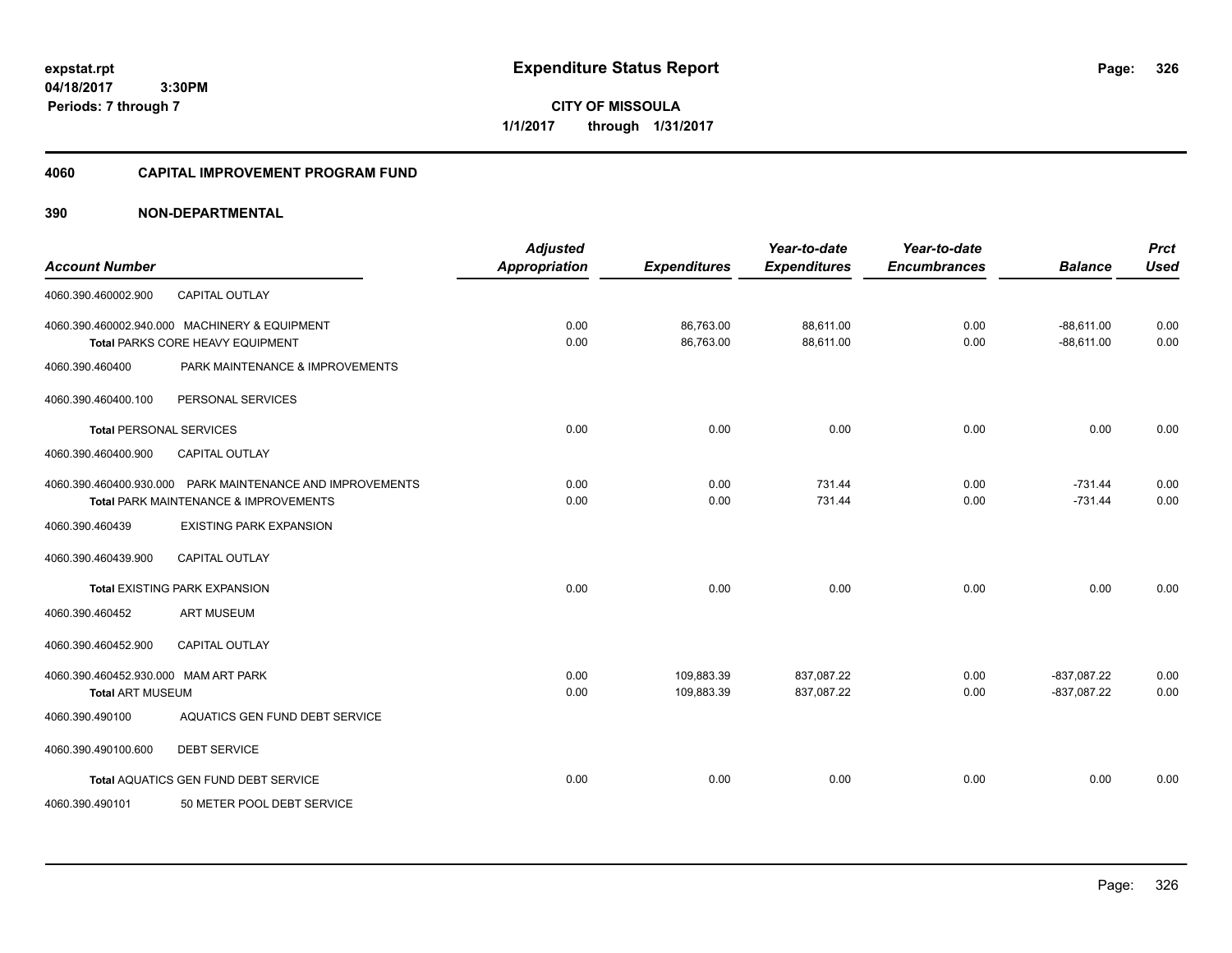**04/18/2017 3:30PM Periods: 7 through 7**

**CITY OF MISSOULA 1/1/2017 through 1/31/2017**

#### **4060 CAPITAL IMPROVEMENT PROGRAM FUND**

|                                                             | <b>Adjusted</b>      |                     | Year-to-date        | Year-to-date        |                | <b>Prct</b> |
|-------------------------------------------------------------|----------------------|---------------------|---------------------|---------------------|----------------|-------------|
| <b>Account Number</b>                                       | <b>Appropriation</b> | <b>Expenditures</b> | <b>Expenditures</b> | <b>Encumbrances</b> | <b>Balance</b> | <b>Used</b> |
| PURCHASED SERVICES<br>4060.390.490101.300                   |                      |                     |                     |                     |                |             |
| 4060.390.490101.350.000 PROFESSIONAL SERVICES               | 0.00                 | 0.00                | 350.00              | 0.00                | $-350.00$      | 0.00        |
| <b>Total PURCHASED SERVICES</b>                             | 0.00                 | 0.00                | 350.00              | 0.00                | $-350.00$      | 0.00        |
| 4060.390.490101.600<br><b>DEBT SERVICE</b>                  |                      |                     |                     |                     |                |             |
| 4060.390.490101.610.000 50 METER POOL DEBT SERVICE          | 540,000.00           | 0.00                | 0.00                | 0.00                | 540,000.00     | 0.00        |
| 4060.390.490101.620.000 50 METER POOL DEBT SERVICE/INTEREST | 22.495.00            | 0.00                | 11,247.50           | 0.00                | 11,247.50      | 50.00       |
| <b>Total DEBT SERVICE</b>                                   | 562,495.00           | 0.00                | 11,247.50           | 0.00                | 551,247.50     | 2.00        |
| Total 50 METER POOL DEBT SERVICE                            | 562,495.00           | 0.00                | 11,597.50           | 0.00                | 550,897.50     | 2.06        |
| 4060.390.490102<br>2010C ENERGY BONDS DEBT SERVICE          |                      |                     |                     |                     |                |             |
| 4060.390.490102.300<br>PURCHASED SERVICES                   |                      |                     |                     |                     |                |             |
| 4060.390.490102.350.000 PROFESSIONAL SERVICES               | 0.00                 | 0.00                | 350.00              | 0.00                | $-350.00$      | 0.00        |
| <b>Total PURCHASED SERVICES</b>                             | 0.00                 | 0.00                | 350.00              | 0.00                | $-350.00$      | 0.00        |
| <b>DEBT SERVICE</b><br>4060.390.490102.600                  |                      |                     |                     |                     |                |             |
| 4060.390.490102.610.000 PRINCIPAL-2010C BONDS               | 65,000.00            | 0.00                | 0.00                | 0.00                | 65,000.00      | 0.00        |
| 4060.390.490102.620.000 INTEREST / SERVICE FEES-2010C BONDS | 21,575.00            | 0.00                | 10,787.50           | 0.00                | 10,787.50      | 50.00       |
| <b>Total DEBT SERVICE</b>                                   | 86,575.00            | 0.00                | 10,787.50           | 0.00                | 75,787.50      | 12.46       |
| Total 2010C ENERGY BONDS DEBT SERVICE                       | 86,575.00            | 0.00                | 11,137.50           | 0.00                | 75,437.50      | 12.86       |
| 2010A REFUNDING DEBT SERVICE<br>4060.390.490103             |                      |                     |                     |                     |                |             |
| 4060.390.490103.300<br>PURCHASED SERVICES                   |                      |                     |                     |                     |                |             |
| 4060.390.490103.350.000 PROFESSIONAL SERVICES               | 0.00                 | 0.00                | 700.00              | 0.00                | $-700.00$      | 0.00        |
| <b>Total PURCHASED SERVICES</b>                             | 0.00                 | 0.00                | 700.00              | 0.00                | $-700.00$      | 0.00        |
| 4060.390.490103.600<br><b>DEBT SERVICE</b>                  |                      |                     |                     |                     |                |             |
| 4060.390.490103.610.000 PRINCIPAL                           | 115,000.00           | 0.00                | 0.00                | 0.00                | 115,000.00     | 0.00        |
|                                                             |                      |                     |                     |                     |                |             |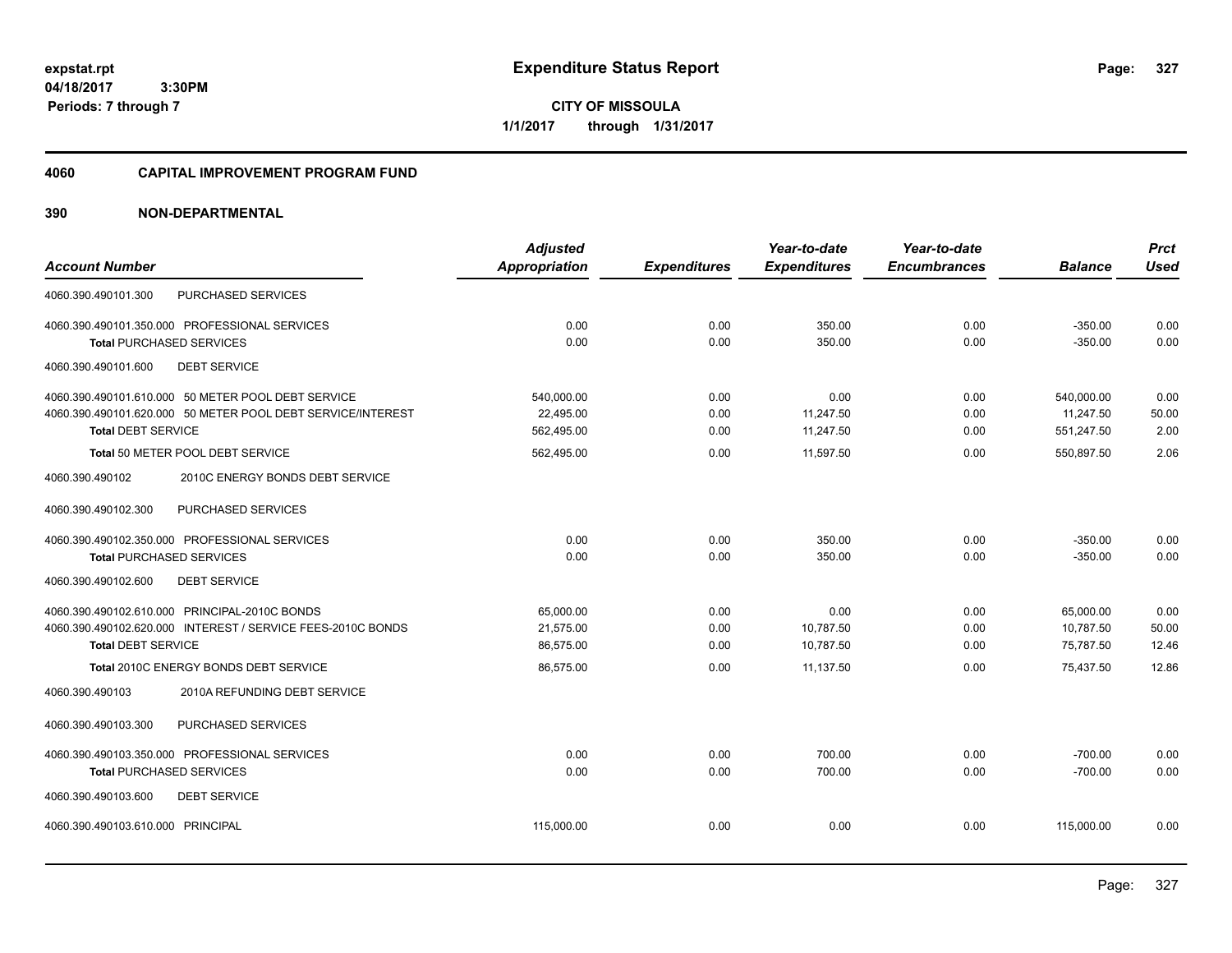**04/18/2017 3:30PM Periods: 7 through 7**

**CITY OF MISSOULA 1/1/2017 through 1/31/2017**

### **4060 CAPITAL IMPROVEMENT PROGRAM FUND**

| <b>Account Number</b>                                                        | <b>Adjusted</b><br><b>Appropriation</b> | <b>Expenditures</b> | Year-to-date<br><b>Expenditures</b> | Year-to-date<br><b>Encumbrances</b> | <b>Balance</b>            | <b>Prct</b><br><b>Used</b> |
|------------------------------------------------------------------------------|-----------------------------------------|---------------------|-------------------------------------|-------------------------------------|---------------------------|----------------------------|
| 4060.390.490103.620.000 INTEREST / SERVICE FEES<br><b>Total DEBT SERVICE</b> | 16.513.00<br>131,513.00                 | 0.00<br>0.00        | 57,281.25<br>57,281.25              | 0.00<br>0.00                        | $-40.768.25$<br>74,231.75 | 346.89<br>43.56            |
| <b>Total 2010A REFUNDING DEBT SERVICE</b>                                    | 131,513.00                              | 0.00                | 57,981.25                           | 0.00                                | 73,531.75                 | 44.09                      |
| 4060.390.490104<br>FY16A REFUNDING BOND DEBT SERVICE                         |                                         |                     |                                     |                                     |                           |                            |
| PURCHASED SERVICES<br>4060.390.490104.300                                    |                                         |                     |                                     |                                     |                           |                            |
| <b>Total PURCHASED SERVICES</b>                                              | 0.00                                    | 0.00                | 0.00                                | 0.00                                | 0.00                      | 0.00                       |
| <b>DEBT SERVICE</b><br>4060.390.490104.600                                   |                                         |                     |                                     |                                     |                           |                            |
| 4060.390.490104.610.000 FY16A LIMITED OBLG REFUNDING DEBT SVS                | 195.000.00                              | 0.00                | 0.00                                | 0.00                                | 195.000.00                | 0.00                       |
| 4060.390.490104.620.000 INTEREST / SERVICE FEES                              | 123.450.00                              | 0.00                | 0.00                                | 0.00                                | 123.450.00                | 0.00                       |
| Total FY16A REFUNDING BOND DEBT SERVICE                                      | 318,450.00                              | 0.00                | 0.00                                | 0.00                                | 318,450.00                | 0.00                       |
| 07 FIRE BOND DEBT SVS \$680,000<br>4060.390.490429                           |                                         |                     |                                     |                                     |                           |                            |
| <b>PURCHASED SERVICES</b><br>4060.390.490429.300                             |                                         |                     |                                     |                                     |                           |                            |
| <b>Total PURCHASED SERVICES</b>                                              | 0.00                                    | 0.00                | 0.00                                | 0.00                                | 0.00                      | 0.00                       |
| 4060.390.490429.600<br><b>DEBT SERVICE</b>                                   |                                         |                     |                                     |                                     |                           |                            |
| 4060.390.490429.610.000 PRINCIPAL                                            | 420,000.00                              | 0.00                | 0.00                                | 0.00                                | 420,000.00                | 0.00                       |
| 4060.390.490429.620.000 INTEREST / SERVICE FEES                              | 17,340.00                               | 0.00                | 9,020.00                            | 0.00                                | 8,320.00                  | 52.02                      |
| Total 07 FIRE BOND DEBT SVS \$680,000                                        | 437,340.00                              | 0.00                | 9,020.00                            | 0.00                                | 428.320.00                | 2.06                       |
| FY09 FINANCED CORE EQUIPMENT<br>4060.390.490504                              |                                         |                     |                                     |                                     |                           |                            |
| 4060.390.490504.600<br><b>DEBT SERVICE</b>                                   |                                         |                     |                                     |                                     |                           |                            |
| 4060.390.490504.610.000 FY09 CORE FINANCED EQUIP-PRINCIPAL                   | 457,277.00                              | 0.00                | 258,430.55                          | 0.00                                | 198,846.45                | 56.52                      |
| 4060.390.490504.620.000 FY09 FINANCED CORE EQUIP-INTEREST                    | 60,015.00                               | 0.00                | 57,916.10                           | 0.00                                | 2,098.90                  | 96.50                      |
| <b>Total FY09 FINANCED CORE EQUIPMENT</b>                                    | 517,292.00                              | 0.00                | 316,346.65                          | 0.00                                | 200,945.35                | 61.15                      |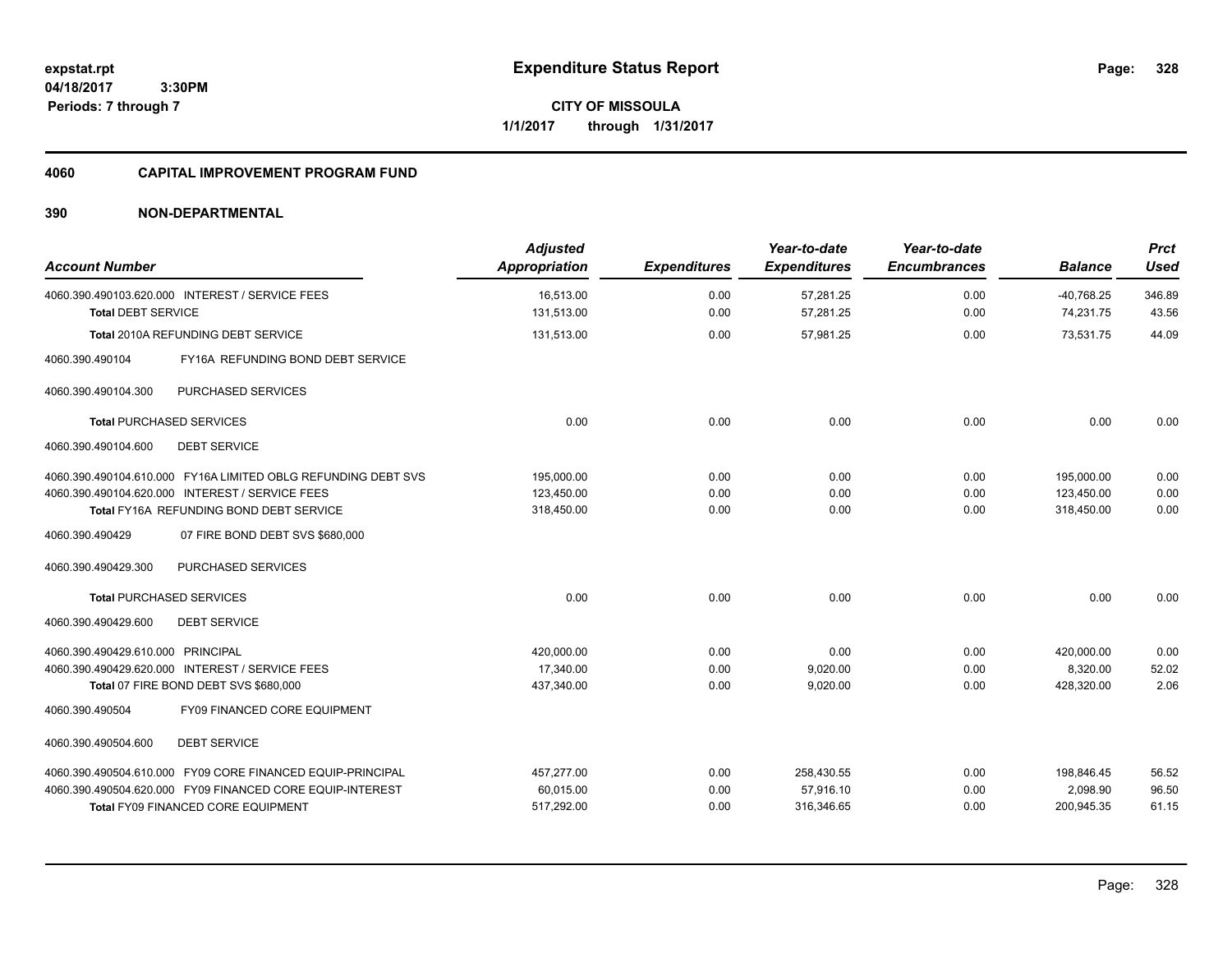**CITY OF MISSOULA 1/1/2017 through 1/31/2017**

# **4060 CAPITAL IMPROVEMENT PROGRAM FUND**

| <b>Account Number</b>        |                                                  | <b>Adjusted</b><br><b>Appropriation</b> |                     | Year-to-date        | Year-to-date<br><b>Encumbrances</b> | <b>Balance</b> | <b>Prct</b><br><b>Used</b> |
|------------------------------|--------------------------------------------------|-----------------------------------------|---------------------|---------------------|-------------------------------------|----------------|----------------------------|
|                              |                                                  |                                         | <b>Expenditures</b> | <b>Expenditures</b> |                                     |                |                            |
| 4060.390.490506              | <b>CORE FINANCED EQUIPMENT</b>                   |                                         |                     |                     |                                     |                |                            |
| 4060.390.490506.600          | <b>DEBT SERVICE</b>                              |                                         |                     |                     |                                     |                |                            |
|                              | <b>Total CORE FINANCED EQUIPMENT</b>             | 0.00                                    | 0.00                | 0.00                | 0.00                                | 0.00           | 0.00                       |
| 4060.390.510110              | <b>MERCHANT SERVICES</b>                         |                                         |                     |                     |                                     |                |                            |
| 4060.390.510110.500          | <b>FIXED CHARGES</b>                             |                                         |                     |                     |                                     |                |                            |
|                              | <b>Total MERCHANT SERVICES</b>                   | 0.00                                    | 0.00                | 0.00                | 0.00                                | 0.00           | 0.00                       |
| 4060.390.521001              | <b>TRANSFER TO CIP</b>                           |                                         |                     |                     |                                     |                |                            |
| 4060.390.521001.800          | OTHER OBJECTS                                    |                                         |                     |                     |                                     |                |                            |
|                              | 4060.390.521001.820.000 TRANSFERS TO OTHER FUNDS | 316,129.00                              | 0.00                | 0.00                | 0.00                                | 316,129.00     | 0.00                       |
| <b>Total TRANSFER TO CIP</b> |                                                  | 316,129.00                              | 0.00                | 0.00                | 0.00                                | 316,129.00     | 0.00                       |
|                              | Total CAPITAL IMPROVEMENT PROGRAM FUND           | 2,531,970.00                            | 462,807.48          | 3,164,276.07        | 0.00                                | $-632,306.07$  | 124.97                     |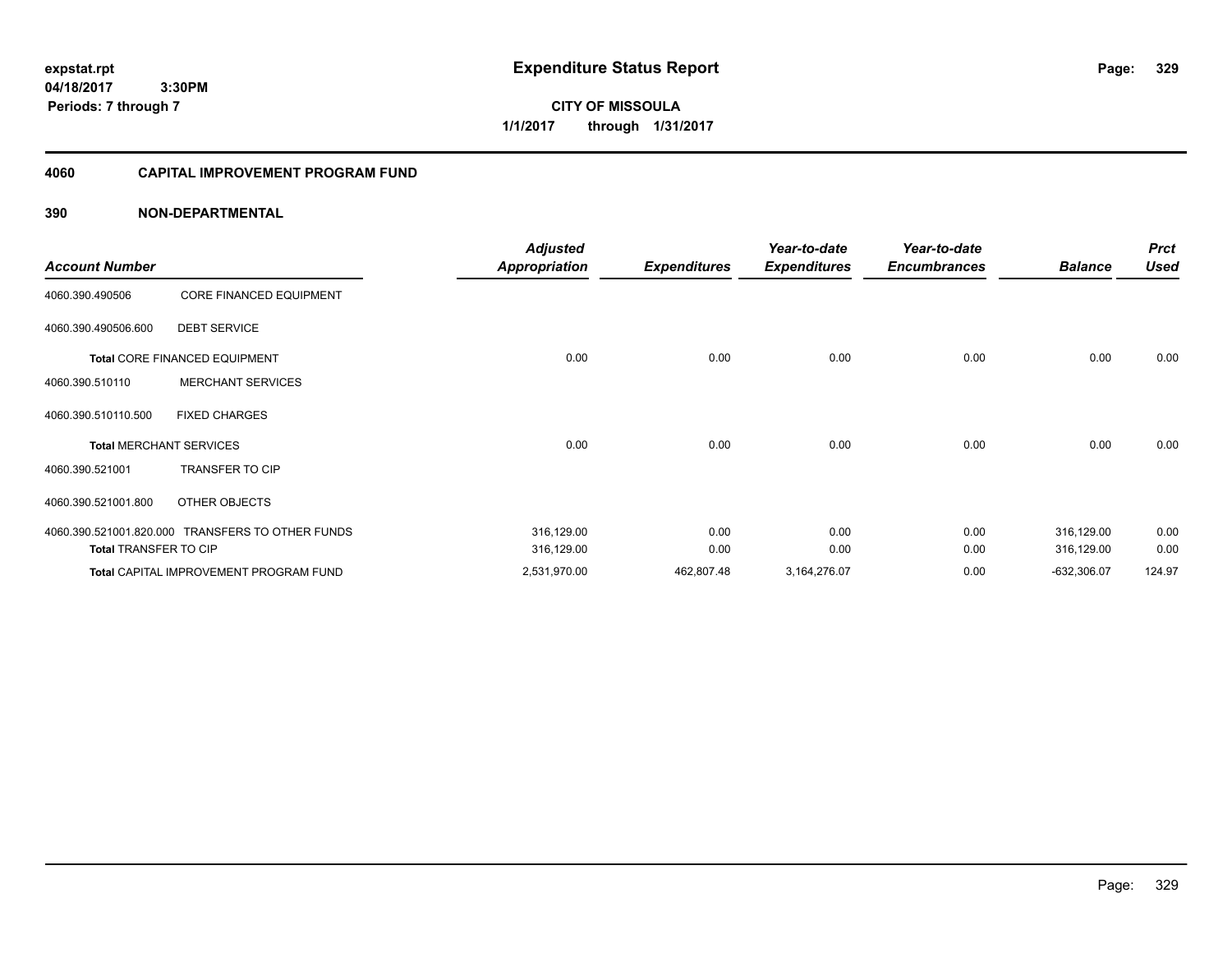**expstat.rpt Expenditure Status Report Page:**

**04/18/2017 3:30PM Periods: 7 through 7**

**CITY OF MISSOULA 1/1/2017 through 1/31/2017**

# **4130 1997 G O BOND OPEN SPACE PURCHASE FUND**

|                            |                                              | <b>Adjusted</b> |                     | Year-to-date        | Year-to-date        |                | <b>Prct</b> |
|----------------------------|----------------------------------------------|-----------------|---------------------|---------------------|---------------------|----------------|-------------|
| <b>Account Number</b>      |                                              | Appropriation   | <b>Expenditures</b> | <b>Expenditures</b> | <b>Encumbrances</b> | <b>Balance</b> | <b>Used</b> |
| 4130.390.460480            | VANDALISM                                    |                 |                     |                     |                     |                |             |
| 4130.390.460480.800        | OTHER OBJECTS                                |                 |                     |                     |                     |                |             |
| <b>Total OTHER OBJECTS</b> |                                              | 0.00            | 0.00                | 0.00                | 0.00                | 0.00           | 0.00        |
| 4130.390.460480.900        | <b>CAPITAL OUTLAY</b>                        |                 |                     |                     |                     |                |             |
| 4130.390.460480.930.000    | <b>IMPROVEMENTS</b>                          | 389,534.00      | 0.00                | 0.00                | 0.00                | 389,534.00     | 0.00        |
| <b>Total VANDALISM</b>     |                                              | 389,534.00      | 0.00                | 0.00                | 0.00                | 389,534.00     | 0.00        |
| 4130.390.510110            | <b>MERCHANT SERVICES</b>                     |                 |                     |                     |                     |                |             |
| 4130.390.510110.500        | <b>FIXED CHARGES</b>                         |                 |                     |                     |                     |                |             |
|                            | <b>Total MERCHANT SERVICES</b>               | 0.00            | 0.00                | 0.00                | 0.00                | 0.00           | 0.00        |
|                            | Total 1997 G O BOND OPEN SPACE PURCHASE FUND | 389,534.00      | 0.00                | 0.00                | 0.00                | 389,534.00     | 0.00        |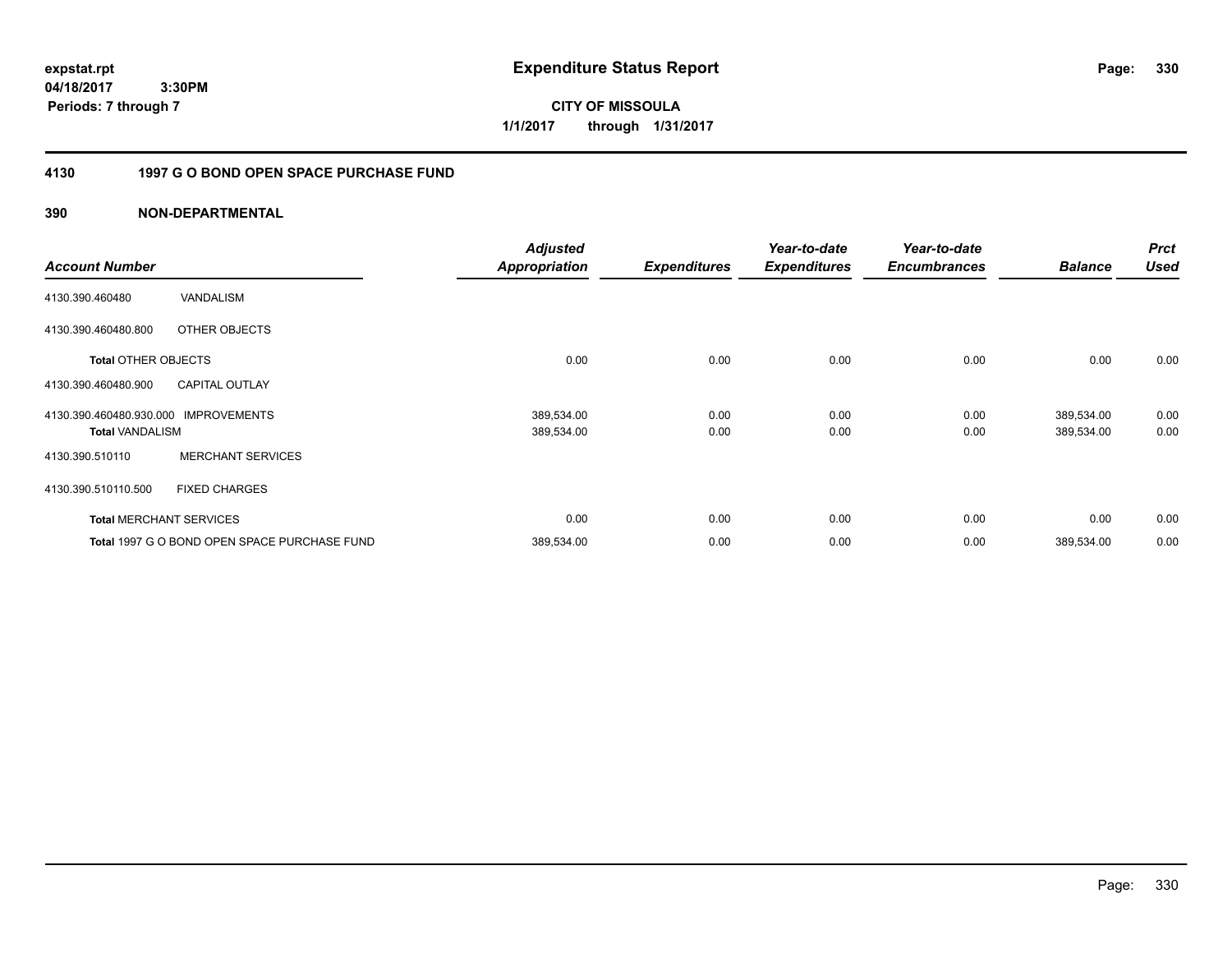# **4196 NEW FIRE STATION GO BOND**

# **300 FIRE**

| <b>Account Number</b>      |                                       | <b>Adjusted</b><br><b>Appropriation</b> | <b>Expenditures</b> | Year-to-date<br><b>Expenditures</b> | Year-to-date<br><b>Encumbrances</b> | <b>Balance</b> | <b>Prct</b><br><b>Used</b> |
|----------------------------|---------------------------------------|-----------------------------------------|---------------------|-------------------------------------|-------------------------------------|----------------|----------------------------|
| 4196.300.420420            | <b>FACILITY</b>                       |                                         |                     |                                     |                                     |                |                            |
| 4196.300.420420.800        | OTHER OBJECTS                         |                                         |                     |                                     |                                     |                |                            |
| <b>Total OTHER OBJECTS</b> |                                       | 0.00                                    | 0.00                | 0.00                                | 0.00                                | 0.00           | 0.00                       |
| 4196.300.420420.900        | <b>CAPITAL OUTLAY</b>                 |                                         |                     |                                     |                                     |                |                            |
| <b>Total FACILITY</b>      |                                       | 0.00                                    | 0.00                | 0.00                                | 0.00                                | 0.00           | 0.00                       |
| 4196.300.510110            | <b>MERCHANT SERVICES</b>              |                                         |                     |                                     |                                     |                |                            |
| 4196.300.510110.500        | <b>FIXED CHARGES</b>                  |                                         |                     |                                     |                                     |                |                            |
| <b>Total FIXED CHARGES</b> |                                       | 0.00                                    | 0.00                | 0.00                                | 0.00                                | 0.00           | 0.00                       |
|                            | <b>Total NEW FIRE STATION GO BOND</b> | 0.00                                    | 0.00                | 0.00                                | 0.00                                | 0.00           | 0.00                       |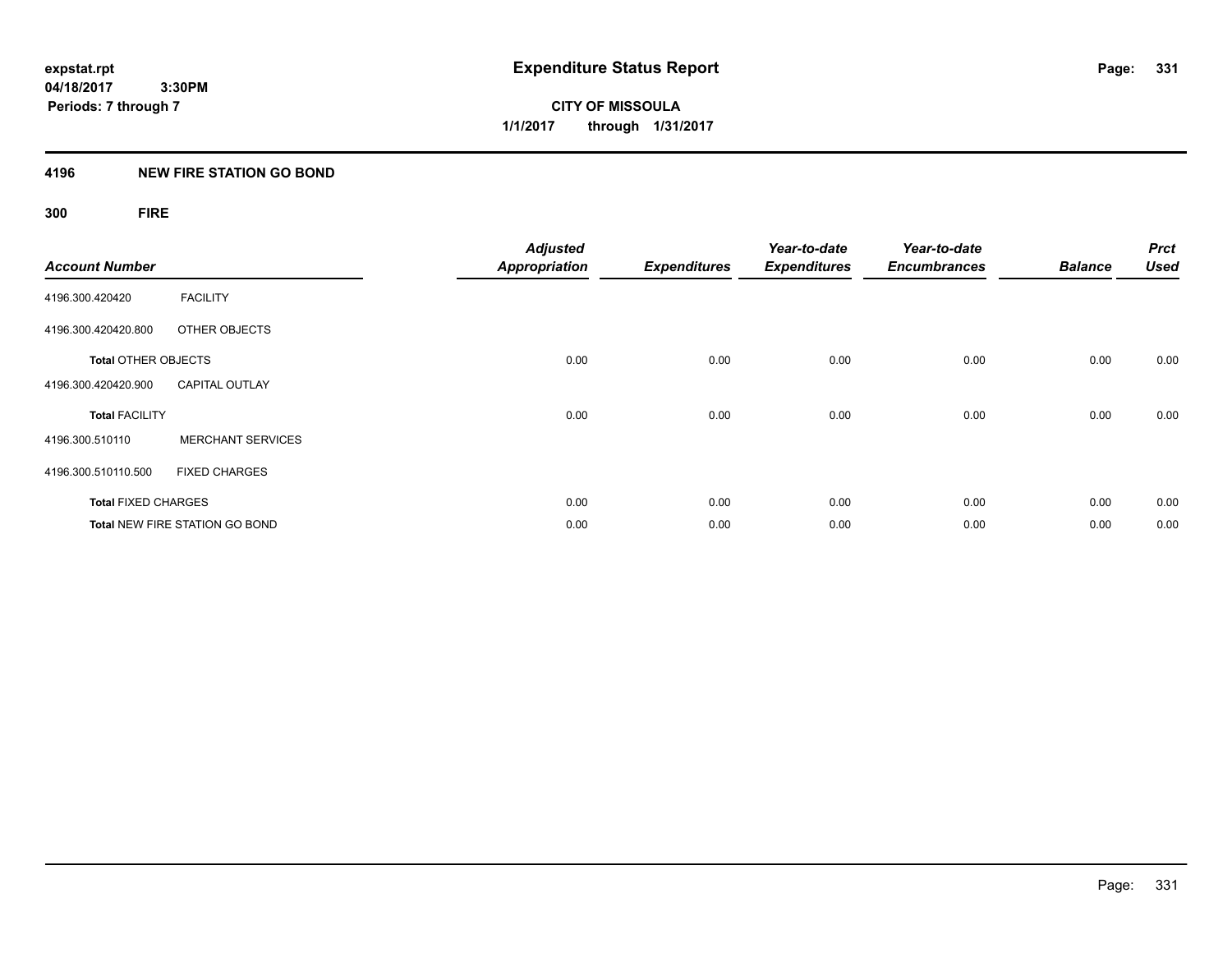**CITY OF MISSOULA 1/1/2017 through 1/31/2017**

# **4450 S/C CONSTRUCTION FUND FOR FY06**

| <b>Account Number</b> |                                             | <b>Adjusted</b><br><b>Appropriation</b> | <b>Expenditures</b> | Year-to-date<br><b>Expenditures</b> | Year-to-date<br><b>Encumbrances</b> | <b>Balance</b> | <b>Prct</b><br><b>Used</b> |
|-----------------------|---------------------------------------------|-----------------------------------------|---------------------|-------------------------------------|-------------------------------------|----------------|----------------------------|
| 4450.280.510110       | <b>MERCHANT SERVICES</b>                    |                                         |                     |                                     |                                     |                |                            |
| 4450.280.510110.500   | <b>FIXED CHARGES</b>                        |                                         |                     |                                     |                                     |                |                            |
|                       | <b>Total MERCHANT SERVICES</b>              | 0.00                                    | 0.00                | 0.00                                | 0.00                                | 0.00           | 0.00                       |
| 4450.280.521000       | INTERFUND OPERATING TRANSFERS               |                                         |                     |                                     |                                     |                |                            |
| 4450.280.521000.800   | OTHER OBJECTS                               |                                         |                     |                                     |                                     |                |                            |
|                       | <b>Total INTERFUND OPERATING TRANSFERS</b>  | 0.00                                    | 0.00                | 0.00                                | 0.00                                | 0.00           | 0.00                       |
|                       | <b>Total S/C CONSTRUCTION FUND FOR FY06</b> | 0.00                                    | 0.00                | 0.00                                | 0.00                                | 0.00           | 0.00                       |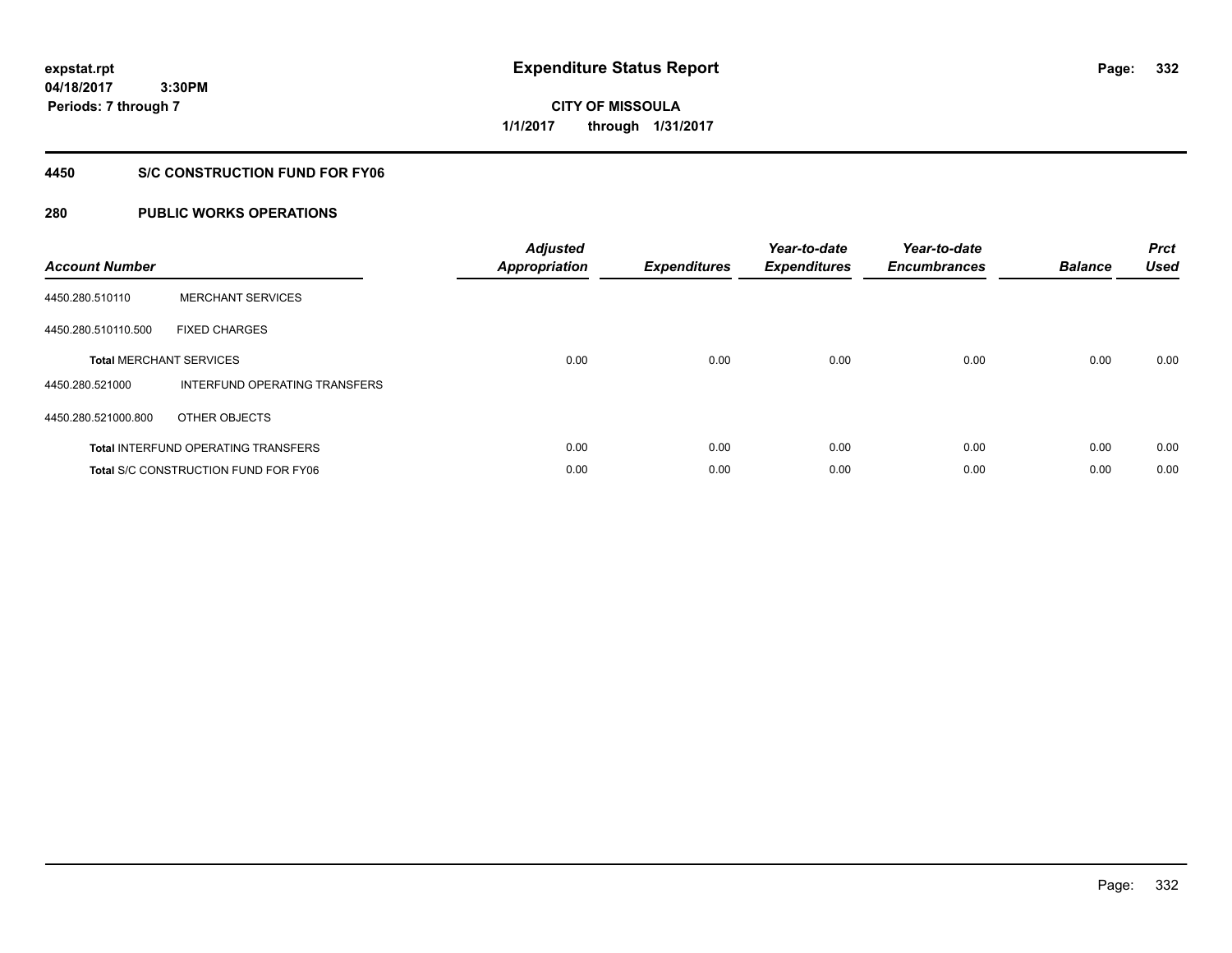# **CITY OF MISSOULA 1/1/2017 through 1/31/2017**

# **4451 FY07 S/C BOND FUND**

| <b>Account Number</b>    |                                            | <b>Adjusted</b><br>Appropriation | <b>Expenditures</b> | Year-to-date<br><b>Expenditures</b> | Year-to-date<br><b>Encumbrances</b> | <b>Balance</b> | <b>Prct</b><br><b>Used</b> |
|--------------------------|--------------------------------------------|----------------------------------|---------------------|-------------------------------------|-------------------------------------|----------------|----------------------------|
| 4451.280.510110          | <b>MERCHANT SERVICES</b>                   |                                  |                     |                                     |                                     |                |                            |
| 4451.280.510110.500      | <b>FIXED CHARGES</b>                       |                                  |                     |                                     |                                     |                |                            |
|                          | <b>Total MERCHANT SERVICES</b>             | 0.00                             | 0.00                | 0.00                                | 0.00                                | 0.00           | 0.00                       |
| 4451.280.521000          | INTERFUND OPERATING TRANSFERS              |                                  |                     |                                     |                                     |                |                            |
| 4451.280.521000.800      | OTHER OBJECTS                              |                                  |                     |                                     |                                     |                |                            |
|                          | <b>Total INTERFUND OPERATING TRANSFERS</b> | 0.00                             | 0.00                | 0.00                                | 0.00                                | 0.00           | 0.00                       |
| Total FY07 S/C BOND FUND |                                            | 0.00                             | 0.00                | 0.00                                | 0.00                                | 0.00           | 0.00                       |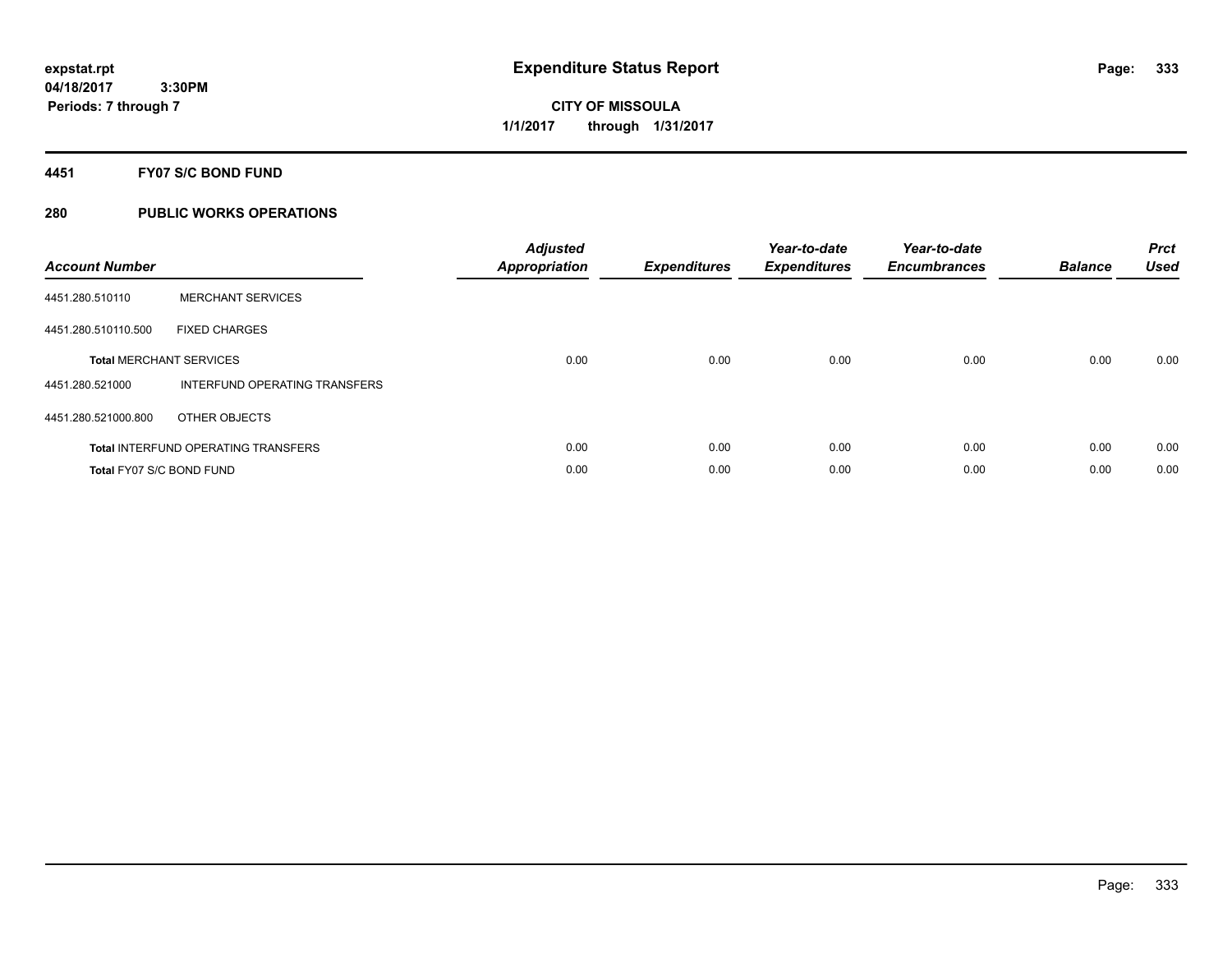**04/18/2017 3:30PM Periods: 7 through 7**

**CITY OF MISSOULA 1/1/2017 through 1/31/2017**

# **4452 S/C CONSTRUCTION FUND FOR FY 08 BOND SAL**

| <b>Account Number</b>  |                                                | <b>Adjusted</b><br><b>Appropriation</b> | <b>Expenditures</b> | Year-to-date<br><b>Expenditures</b> | Year-to-date<br><b>Encumbrances</b> | <b>Balance</b> | <b>Prct</b><br><b>Used</b> |
|------------------------|------------------------------------------------|-----------------------------------------|---------------------|-------------------------------------|-------------------------------------|----------------|----------------------------|
| 4452.280.430262        | <b>SIDEWALKS</b>                               |                                         |                     |                                     |                                     |                |                            |
| 4452.280.430262.900    | <b>CAPITAL OUTLAY</b>                          |                                         |                     |                                     |                                     |                |                            |
| <b>Total SIDEWALKS</b> |                                                | 0.00                                    | 0.00                | 0.00                                | 0.00                                | 0.00           | 0.00                       |
| 4452.280.510110        | <b>MERCHANT SERVICES</b>                       |                                         |                     |                                     |                                     |                |                            |
| 4452.280.510110.500    | <b>FIXED CHARGES</b>                           |                                         |                     |                                     |                                     |                |                            |
|                        | <b>Total MERCHANT SERVICES</b>                 | 0.00                                    | 0.00                | 0.00                                | 0.00                                | 0.00           | 0.00                       |
|                        | Total S/C CONSTRUCTION FUND FOR FY 08 BOND SAL | 0.00                                    | 0.00                | 0.00                                | 0.00                                | 0.00           | 0.00                       |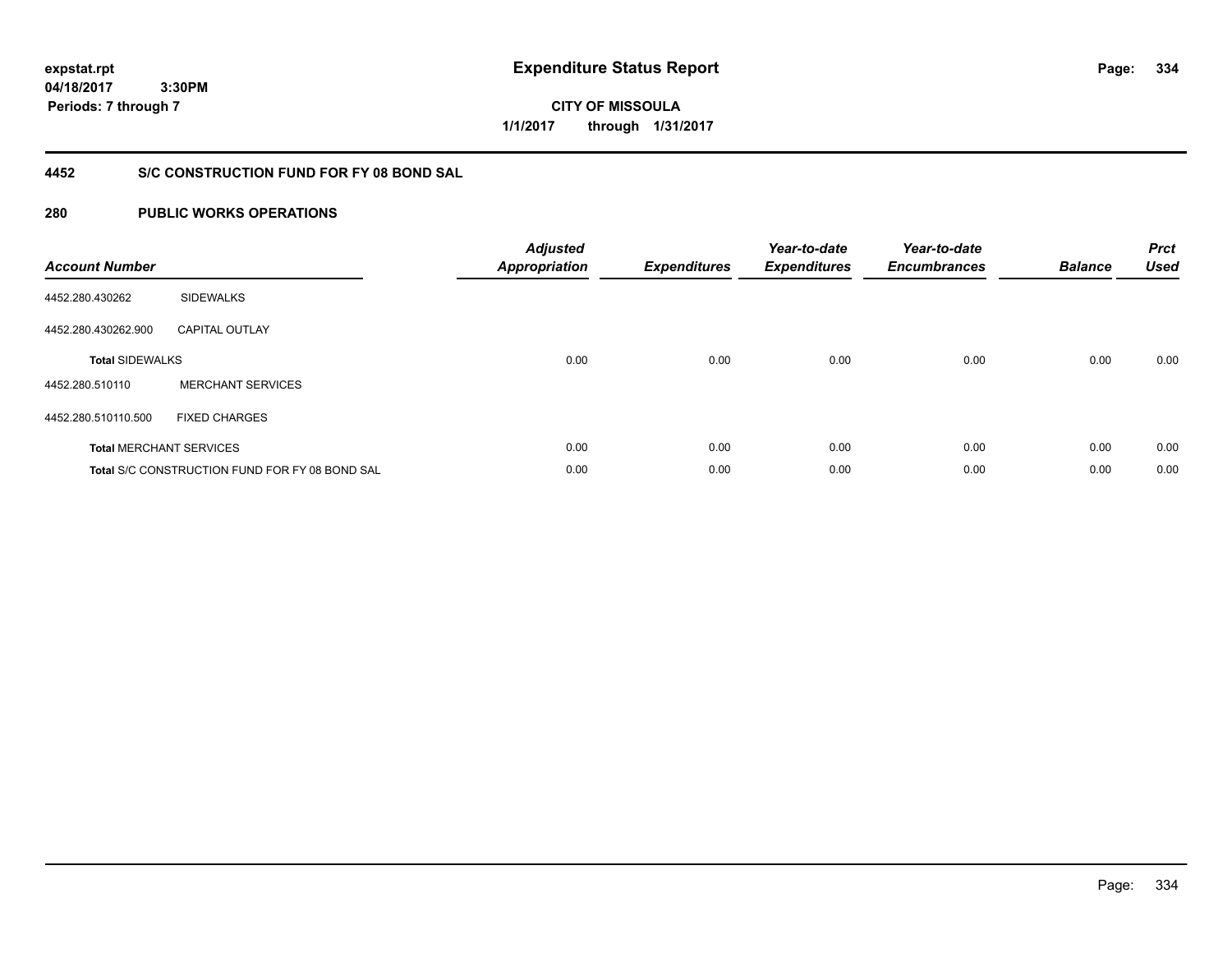**04/18/2017 3:30PM Periods: 7 through 7**

**CITY OF MISSOULA 1/1/2017 through 1/31/2017**

# **4453 S/C CONSTRUCTION FUND FY09 BOND**

| <b>Account Number</b>  |                                      | <b>Adjusted</b><br><b>Appropriation</b> | <b>Expenditures</b> | Year-to-date<br><b>Expenditures</b> | Year-to-date<br><b>Encumbrances</b> | <b>Balance</b> | <b>Prct</b><br><b>Used</b> |
|------------------------|--------------------------------------|-----------------------------------------|---------------------|-------------------------------------|-------------------------------------|----------------|----------------------------|
| 4453.280.430262        | <b>SIDEWALKS</b>                     |                                         |                     |                                     |                                     |                |                            |
| 4453.280.430262.900    | <b>CAPITAL OUTLAY</b>                |                                         |                     |                                     |                                     |                |                            |
| <b>Total SIDEWALKS</b> |                                      | 0.00                                    | 0.00                | 0.00                                | 0.00                                | 0.00           | 0.00                       |
| 4453.280.510110        | <b>MERCHANT SERVICES</b>             |                                         |                     |                                     |                                     |                |                            |
| 4453.280.510110.500    | <b>FIXED CHARGES</b>                 |                                         |                     |                                     |                                     |                |                            |
|                        | <b>Total MERCHANT SERVICES</b>       | 0.00                                    | 0.00                | 0.00                                | 0.00                                | 0.00           | 0.00                       |
| 4453.280.521000        | <b>INTERFUND OPERATING TRANSFERS</b> |                                         |                     |                                     |                                     |                |                            |
| 4453.280.521000.800    | OTHER OBJECTS                        |                                         |                     |                                     |                                     |                |                            |
|                        | <b>Total PUBLIC WORKS OPERATIONS</b> | 0.00                                    | 0.00                | 0.00                                | 0.00                                | 0.00           | 0.00                       |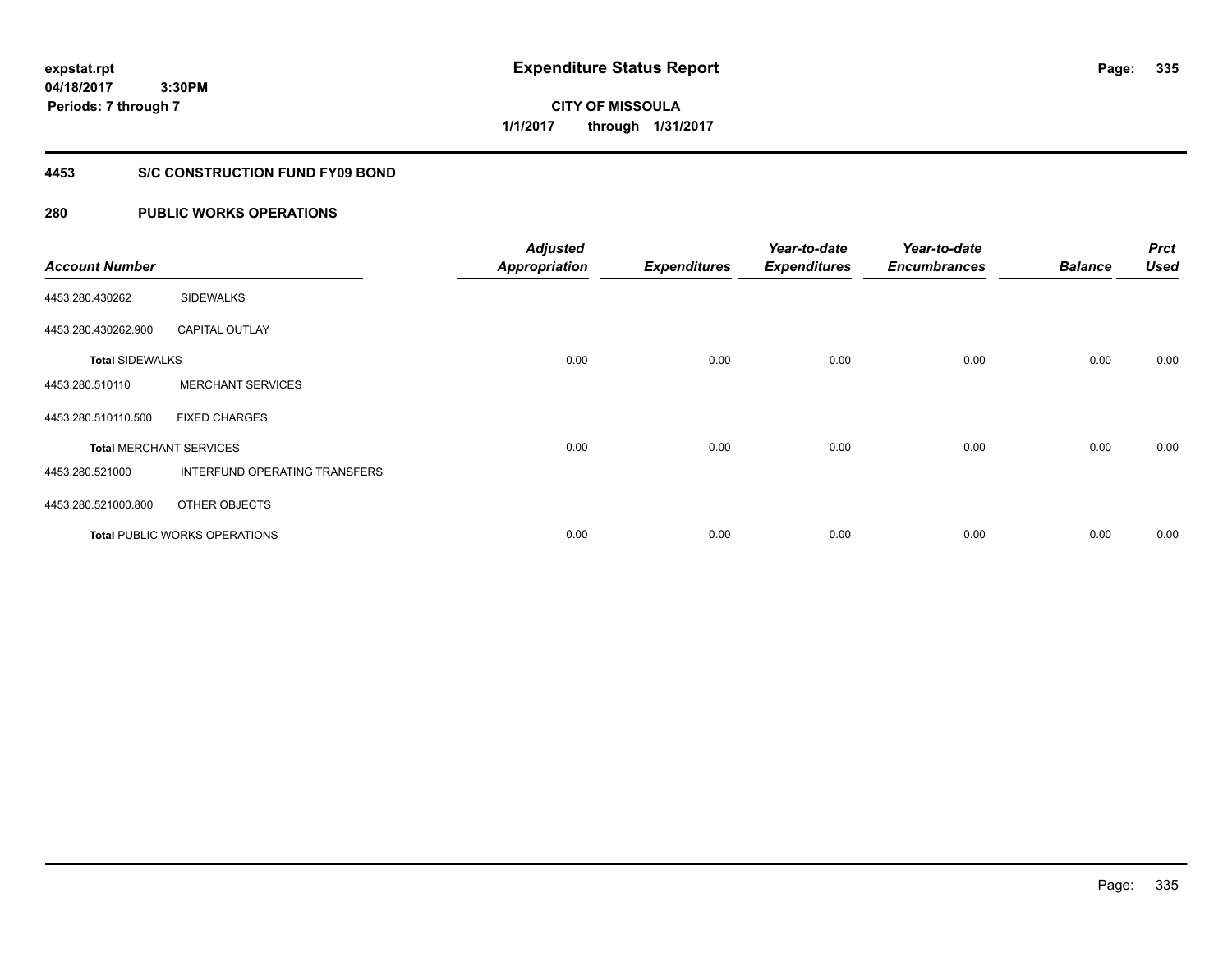**expstat.rpt Expenditure Status Report Page:**

**04/18/2017 3:30PM Periods: 7 through 7**

**CITY OF MISSOULA 1/1/2017 through 1/31/2017**

# **4453 S/C CONSTRUCTION FUND FY09 BOND**

| <b>Account Number</b>         |                                              | <b>Adjusted</b><br><b>Appropriation</b> | <b>Expenditures</b> | Year-to-date<br><b>Expenditures</b> | Year-to-date<br><b>Encumbrances</b> | <b>Balance</b> | <b>Prct</b><br><b>Used</b> |
|-------------------------------|----------------------------------------------|-----------------------------------------|---------------------|-------------------------------------|-------------------------------------|----------------|----------------------------|
| 4453.390.410710               | *** Title Not Found ***                      |                                         |                     |                                     |                                     |                |                            |
| 4453.390.410710.500           | <b>FIXED CHARGES</b>                         |                                         |                     |                                     |                                     |                |                            |
| Total *** Title Not Found *** |                                              | 0.00                                    | 0.00                | 0.00                                | 0.00                                | 0.00           | 0.00                       |
| 4453.390.510110               | <b>MERCHANT SERVICES</b>                     |                                         |                     |                                     |                                     |                |                            |
| 4453.390.510110.500           | <b>FIXED CHARGES</b>                         |                                         |                     |                                     |                                     |                |                            |
|                               | <b>Total S/C CONSTRUCTION FUND FY09 BOND</b> | 0.00                                    | 0.00                | 0.00                                | 0.00                                | 0.00           | 0.00                       |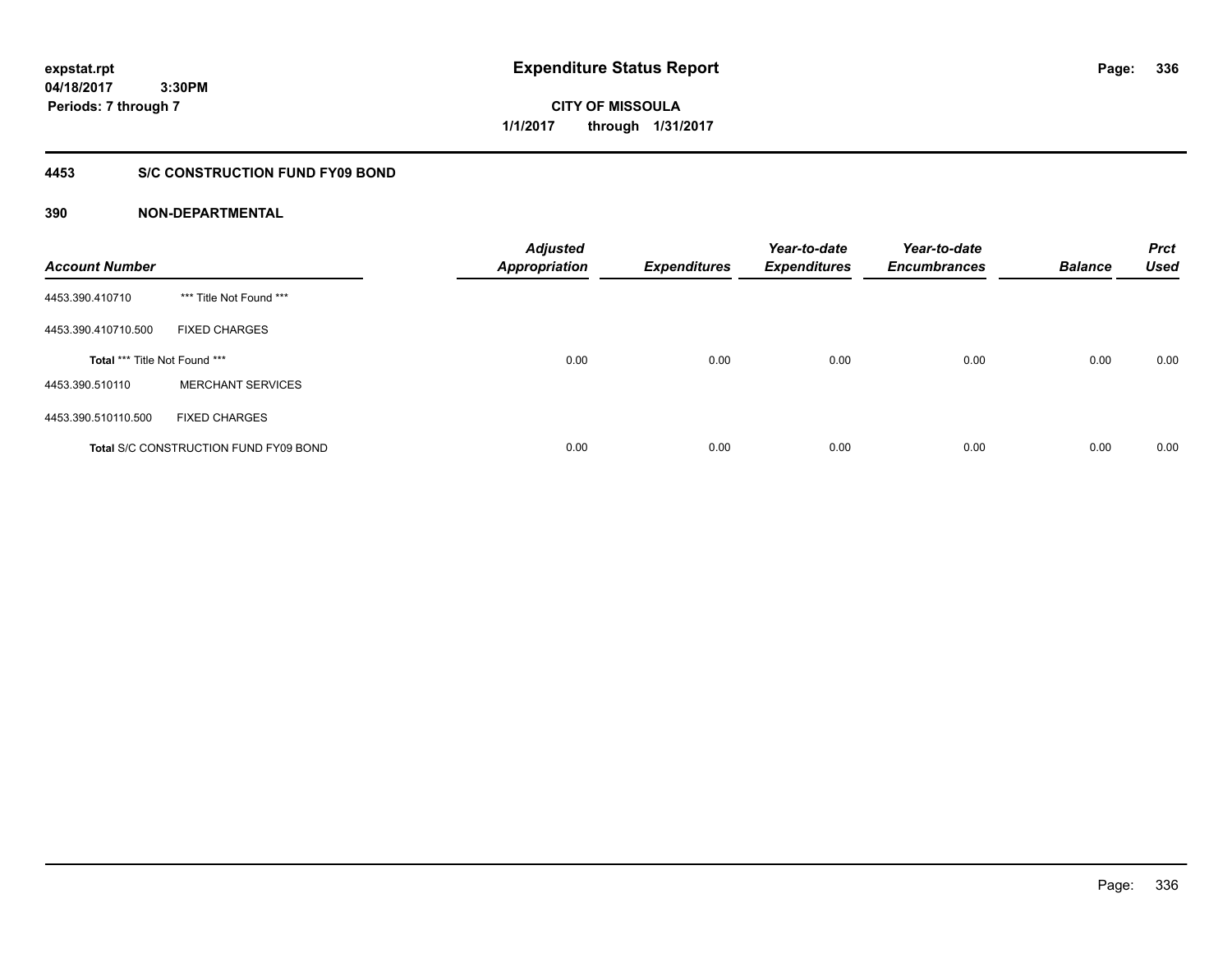**04/18/2017 3:30PM Periods: 7 through 7**

**CITY OF MISSOULA 1/1/2017 through 1/31/2017**

# **4454 S/C CONSTRUCTION FUND FOR FY10**

| <b>Account Number</b>          |                                      | <b>Adjusted</b><br><b>Appropriation</b> | <b>Expenditures</b> | Year-to-date<br><b>Expenditures</b> | Year-to-date<br><b>Encumbrances</b> | <b>Balance</b> | <b>Prct</b><br><b>Used</b> |
|--------------------------------|--------------------------------------|-----------------------------------------|---------------------|-------------------------------------|-------------------------------------|----------------|----------------------------|
| 4454.280.430262                | <b>SIDEWALKS</b>                     |                                         |                     |                                     |                                     |                |                            |
| 4454.280.430262.900            | <b>CAPITAL OUTLAY</b>                |                                         |                     |                                     |                                     |                |                            |
| <b>Total SIDEWALKS</b>         |                                      | 0.00                                    | 0.00                | 0.00                                | 0.00                                | 0.00           | 0.00                       |
| 4454.280.510110                | <b>MERCHANT SERVICES</b>             |                                         |                     |                                     |                                     |                |                            |
| 4454.280.510110.500            | <b>FIXED CHARGES</b>                 |                                         |                     |                                     |                                     |                |                            |
| <b>Total MERCHANT SERVICES</b> |                                      | 0.00                                    | 0.00                | 0.00                                | 0.00                                | 0.00           | 0.00                       |
|                                | Total S/C CONSTRUCTION FUND FOR FY10 | 0.00                                    | 0.00                | 0.00                                | 0.00                                | 0.00           | 0.00                       |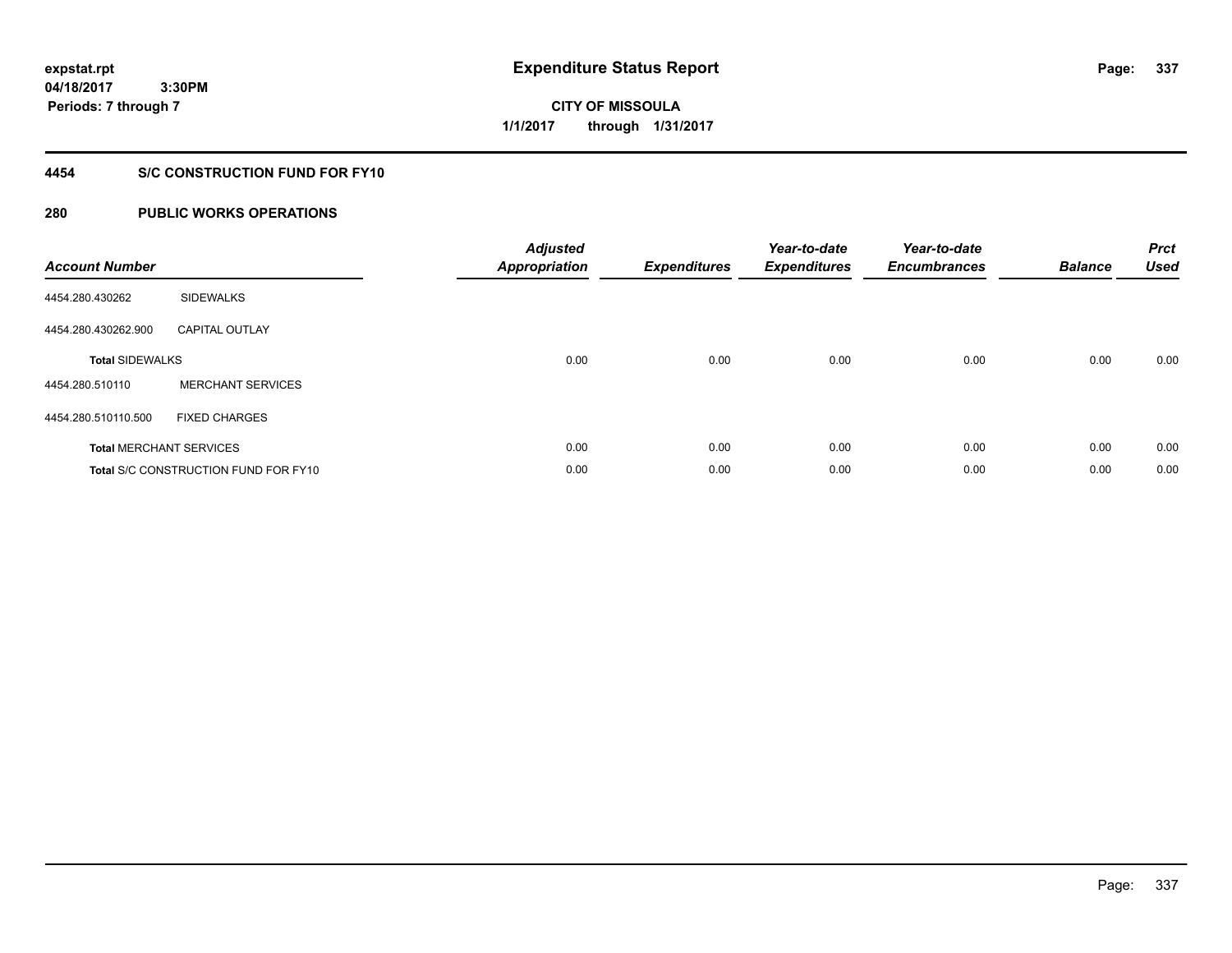**Periods: 7 through 7**

**CITY OF MISSOULA 1/1/2017 through 1/31/2017**

# **4455 FY11 S/C CONSTRUCTION FUND**

# **280 PUBLIC WORKS OPERATIONS**

 **3:30PM**

| <b>Account Number</b>  |                                         | <b>Adjusted</b><br><b>Appropriation</b> | <b>Expenditures</b> | Year-to-date<br><b>Expenditures</b> | Year-to-date<br><b>Encumbrances</b> | <b>Balance</b> | <b>Prct</b><br><b>Used</b> |
|------------------------|-----------------------------------------|-----------------------------------------|---------------------|-------------------------------------|-------------------------------------|----------------|----------------------------|
| 4455.280.430262        | <b>SIDEWALKS</b>                        |                                         |                     |                                     |                                     |                |                            |
| 4455.280.430262.900    | <b>CAPITAL OUTLAY</b>                   |                                         |                     |                                     |                                     |                |                            |
| <b>Total SIDEWALKS</b> |                                         | 0.00                                    | 0.00                | 0.00                                | 0.00                                | 0.00           | 0.00                       |
| 4455.280.510110        | <b>MERCHANT SERVICES</b>                |                                         |                     |                                     |                                     |                |                            |
| 4455.280.510110.500    | <b>FIXED CHARGES</b>                    |                                         |                     |                                     |                                     |                |                            |
|                        | <b>Total MERCHANT SERVICES</b>          | 0.00                                    | 0.00                | 0.00                                | 0.00                                | 0.00           | 0.00                       |
|                        | <b>Total FY11 S/C CONSTRUCTION FUND</b> | 0.00                                    | 0.00                | 0.00                                | 0.00                                | 0.00           | 0.00                       |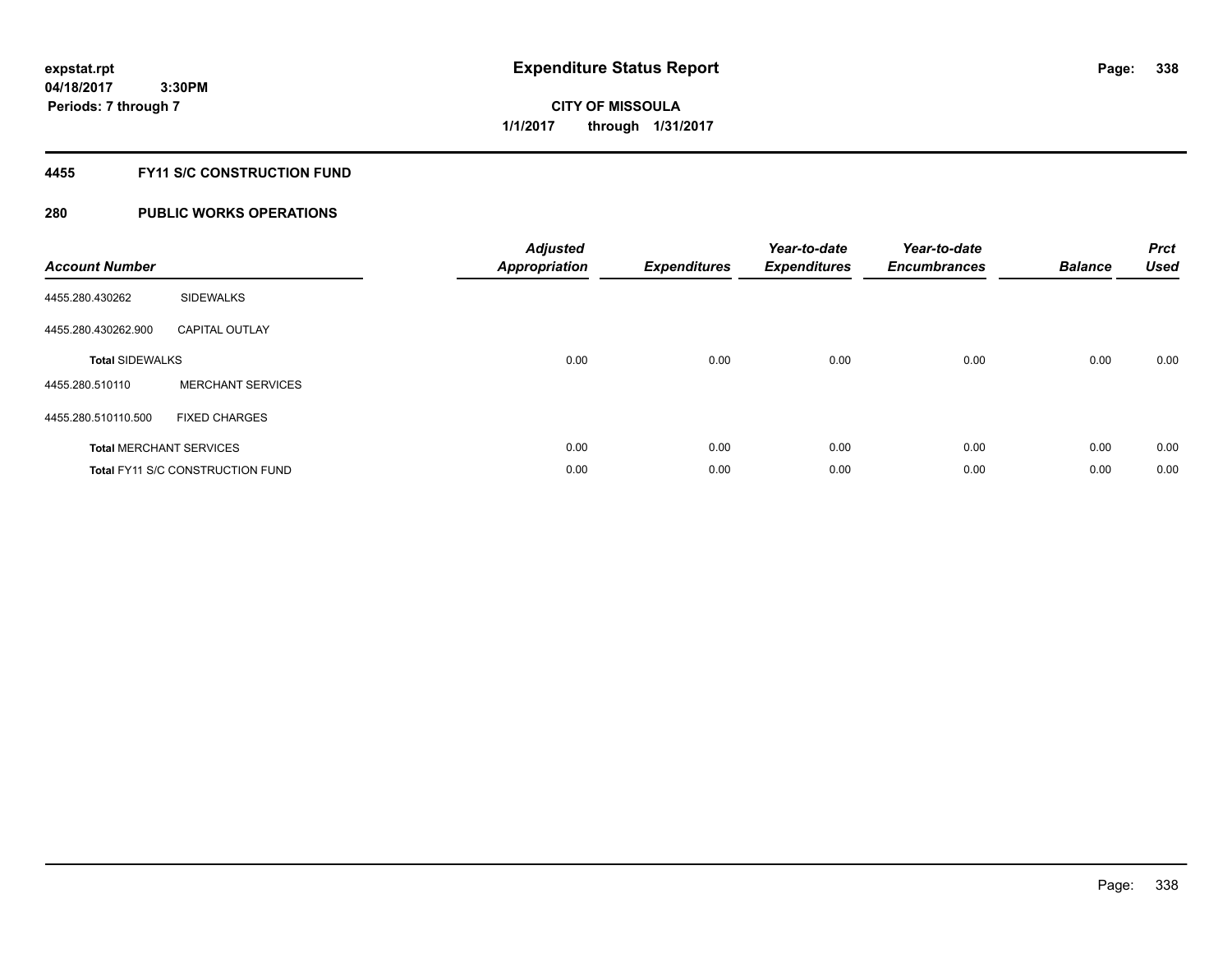# **CITY OF MISSOULA 1/1/2017 through 1/31/2017**

# **4456 FY12 S/C CONSTRUCTION FUND**

| <b>Account Number</b>          |                                     | <b>Adjusted</b><br><b>Appropriation</b> | <b>Expenditures</b> | Year-to-date<br><b>Expenditures</b> | Year-to-date<br><b>Encumbrances</b> | <b>Balance</b> | <b>Prct</b><br><b>Used</b> |
|--------------------------------|-------------------------------------|-----------------------------------------|---------------------|-------------------------------------|-------------------------------------|----------------|----------------------------|
| 4456.280.430262                | <b>SIDEWALKS</b>                    |                                         |                     |                                     |                                     |                |                            |
| 4456.280.430262.900            | <b>CAPITAL OUTLAY</b>               |                                         |                     |                                     |                                     |                |                            |
| <b>Total SIDEWALKS</b>         |                                     | 0.00                                    | 0.00                | 0.00                                | 0.00                                | 0.00           | 0.00                       |
| 4456.280.510110                | <b>MERCHANT SERVICES</b>            |                                         |                     |                                     |                                     |                |                            |
| 4456.280.510110.500            | <b>FIXED CHARGES</b>                |                                         |                     |                                     |                                     |                |                            |
| <b>Total MERCHANT SERVICES</b> |                                     | 0.00                                    | 0.00                | 0.00                                | 0.00                                | 0.00           | 0.00                       |
| 4456.280.521000                | INTERFUND OPERATING TRANSFERS       |                                         |                     |                                     |                                     |                |                            |
| 4456.280.521000.800            | OTHER OBJECTS                       |                                         |                     |                                     |                                     |                |                            |
|                                | Total INTERFUND OPERATING TRANSFERS | 0.00                                    | 0.00                | 0.00                                | 0.00                                | 0.00           | 0.00                       |
|                                | Total FY12 S/C CONSTRUCTION FUND    | 0.00                                    | 0.00                | 0.00                                | 0.00                                | 0.00           | 0.00                       |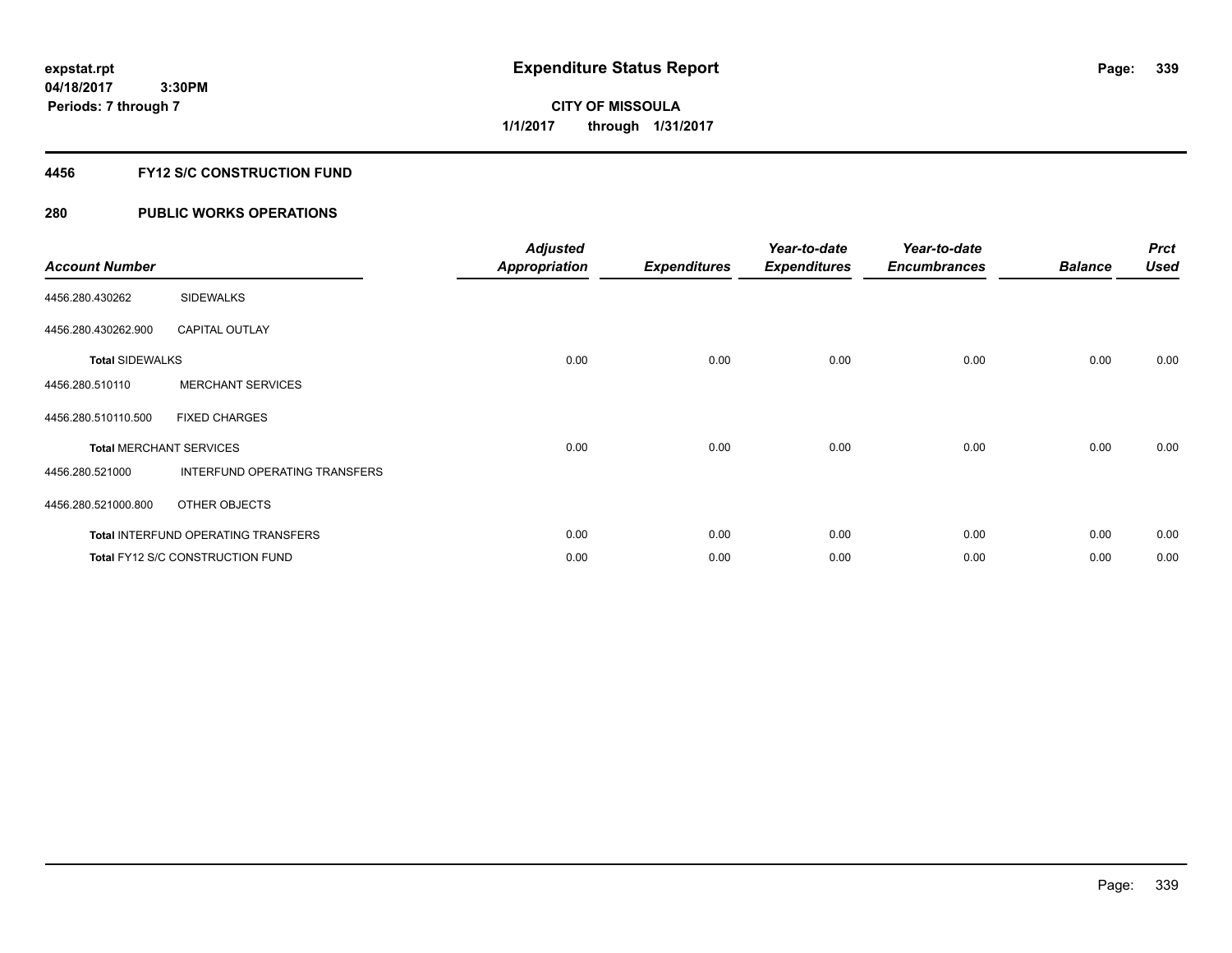**04/18/2017 3:30PM Periods: 7 through 7**

**CITY OF MISSOULA 1/1/2017 through 1/31/2017**

## **4457 FY13 SIDEWALK/CURB CONSTRUCTION**

| <b>Account Number</b>  |                                              | <b>Adjusted</b><br><b>Appropriation</b> | <b>Expenditures</b> | Year-to-date<br><b>Expenditures</b> | Year-to-date<br><b>Encumbrances</b> | <b>Balance</b> | <b>Prct</b><br><b>Used</b> |
|------------------------|----------------------------------------------|-----------------------------------------|---------------------|-------------------------------------|-------------------------------------|----------------|----------------------------|
| 4457.280.430262        | <b>SIDEWALKS</b>                             |                                         |                     |                                     |                                     |                |                            |
| 4457.280.430262.300    | PURCHASED SERVICES                           |                                         |                     |                                     |                                     |                |                            |
|                        | <b>Total PURCHASED SERVICES</b>              | 0.00                                    | 0.00                | 0.00                                | 0.00                                | 0.00           | 0.00                       |
| 4457.280.430262.900    | <b>CAPITAL OUTLAY</b>                        |                                         |                     |                                     |                                     |                |                            |
| <b>Total SIDEWALKS</b> |                                              | 0.00                                    | 0.00                | 0.00                                | 0.00                                | 0.00           | 0.00                       |
| 4457.280.510110        | <b>MERCHANT SERVICES</b>                     |                                         |                     |                                     |                                     |                |                            |
| 4457.280.510110.500    | <b>FIXED CHARGES</b>                         |                                         |                     |                                     |                                     |                |                            |
|                        | <b>Total MERCHANT SERVICES</b>               | 0.00                                    | 0.00                | 0.00                                | 0.00                                | 0.00           | 0.00                       |
| 4457.280.521000        | INTERFUND OPERATING TRANSFERS                |                                         |                     |                                     |                                     |                |                            |
| 4457.280.521000.800    | OTHER OBJECTS                                |                                         |                     |                                     |                                     |                |                            |
|                        | Total INTERFUND OPERATING TRANSFERS          | 0.00                                    | 0.00                | 0.00                                | 0.00                                | 0.00           | 0.00                       |
|                        | <b>Total FY13 SIDEWALK/CURB CONSTRUCTION</b> | 0.00                                    | 0.00                | 0.00                                | 0.00                                | 0.00           | 0.00                       |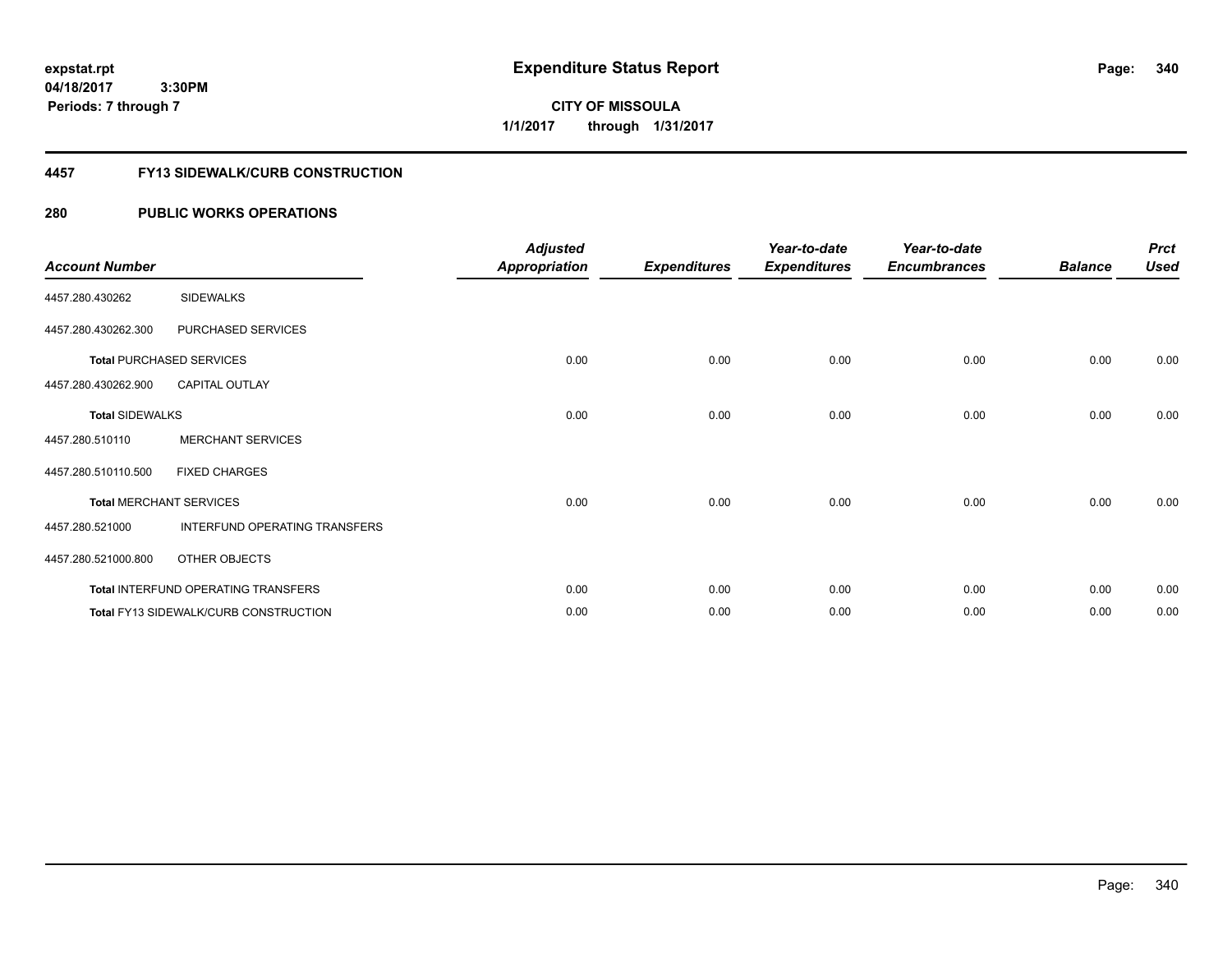**CITY OF MISSOULA 1/1/2017 through 1/31/2017**

# **4458 FY14 SIDEWALK & CURB CONSTRUCTION**

| <b>Account Number</b>  |                                                    | <b>Adjusted</b><br><b>Appropriation</b> | <b>Expenditures</b> | Year-to-date<br><b>Expenditures</b> | Year-to-date<br><b>Encumbrances</b> | <b>Balance</b> | <b>Prct</b><br><b>Used</b> |
|------------------------|----------------------------------------------------|-----------------------------------------|---------------------|-------------------------------------|-------------------------------------|----------------|----------------------------|
| 4458.280.430262        | <b>SIDEWALKS</b>                                   |                                         |                     |                                     |                                     |                |                            |
| 4458.280.430262.900    | <b>CAPITAL OUTLAY</b>                              |                                         |                     |                                     |                                     |                |                            |
| <b>Total SIDEWALKS</b> |                                                    | 0.00                                    | 0.00                | 0.00                                | 0.00                                | 0.00           | 0.00                       |
| 4458.280.510110        | <b>MERCHANT SERVICES</b>                           |                                         |                     |                                     |                                     |                |                            |
| 4458.280.510110.500    | <b>FIXED CHARGES</b>                               |                                         |                     |                                     |                                     |                |                            |
|                        | <b>Total MERCHANT SERVICES</b>                     | 0.00                                    | 0.00                | 0.00                                | 0.00                                | 0.00           | 0.00                       |
| 4458.280.521000        | INTERFUND OPERATING TRANSFERS                      |                                         |                     |                                     |                                     |                |                            |
| 4458.280.521000.800    | OTHER OBJECTS                                      |                                         |                     |                                     |                                     |                |                            |
|                        | <b>Total INTERFUND OPERATING TRANSFERS</b>         | 0.00                                    | 0.00                | 0.00                                | 0.00                                | 0.00           | 0.00                       |
|                        | <b>Total FY14 SIDEWALK &amp; CURB CONSTRUCTION</b> | 0.00                                    | 0.00                | 0.00                                | 0.00                                | 0.00           | 0.00                       |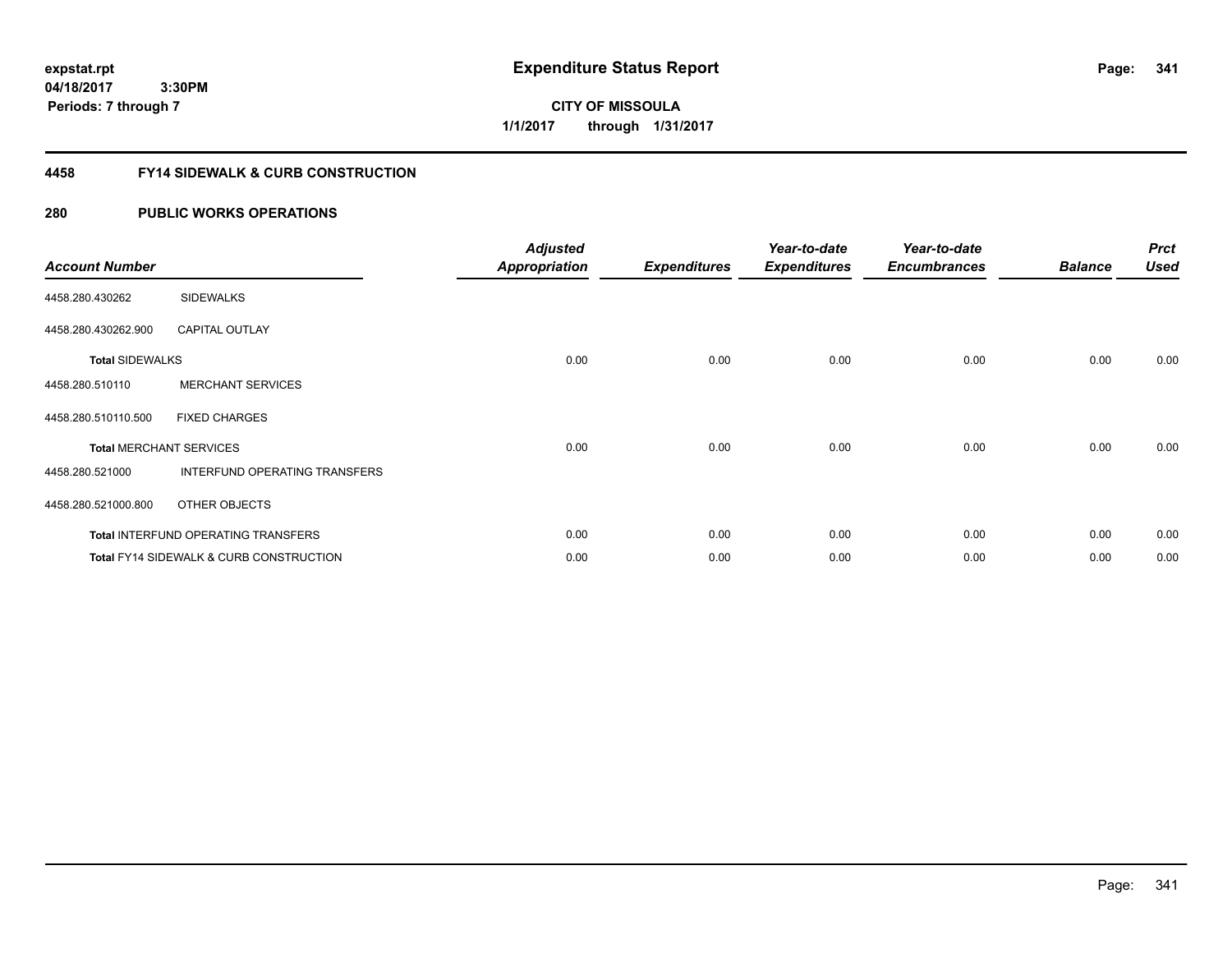**04/18/2017 3:30PM Periods: 7 through 7**

**CITY OF MISSOULA 1/1/2017 through 1/31/2017**

# **4459 FY15 SIDEWALK/CURB CONSTRUCTION**

| <b>Account Number</b>      |                                              | <b>Adjusted</b><br><b>Appropriation</b> | <b>Expenditures</b> | Year-to-date<br><b>Expenditures</b> | Year-to-date<br><b>Encumbrances</b> | <b>Balance</b> | <b>Prct</b><br><b>Used</b> |
|----------------------------|----------------------------------------------|-----------------------------------------|---------------------|-------------------------------------|-------------------------------------|----------------|----------------------------|
| 4459.280.430262            | <b>SIDEWALKS</b>                             |                                         |                     |                                     |                                     |                |                            |
| 4459.280.430262.800        | OTHER OBJECTS                                |                                         |                     |                                     |                                     |                |                            |
| <b>Total OTHER OBJECTS</b> |                                              | 0.00                                    | 0.00                | 0.00                                | 0.00                                | 0.00           | 0.00                       |
| 4459.280.430262.900        | <b>CAPITAL OUTLAY</b>                        |                                         |                     |                                     |                                     |                |                            |
| <b>Total SIDEWALKS</b>     |                                              | 0.00                                    | 0.00                | 0.00                                | 0.00                                | 0.00           | 0.00                       |
| 4459.280.510110            | <b>MERCHANT SERVICES</b>                     |                                         |                     |                                     |                                     |                |                            |
| 4459.280.510110.500        | <b>FIXED CHARGES</b>                         |                                         |                     |                                     |                                     |                |                            |
|                            | <b>Total MERCHANT SERVICES</b>               | 0.00                                    | 0.00                | 0.00                                | 0.00                                | 0.00           | 0.00                       |
|                            | <b>Total FY15 SIDEWALK/CURB CONSTRUCTION</b> | 0.00                                    | 0.00                | 0.00                                | 0.00                                | 0.00           | 0.00                       |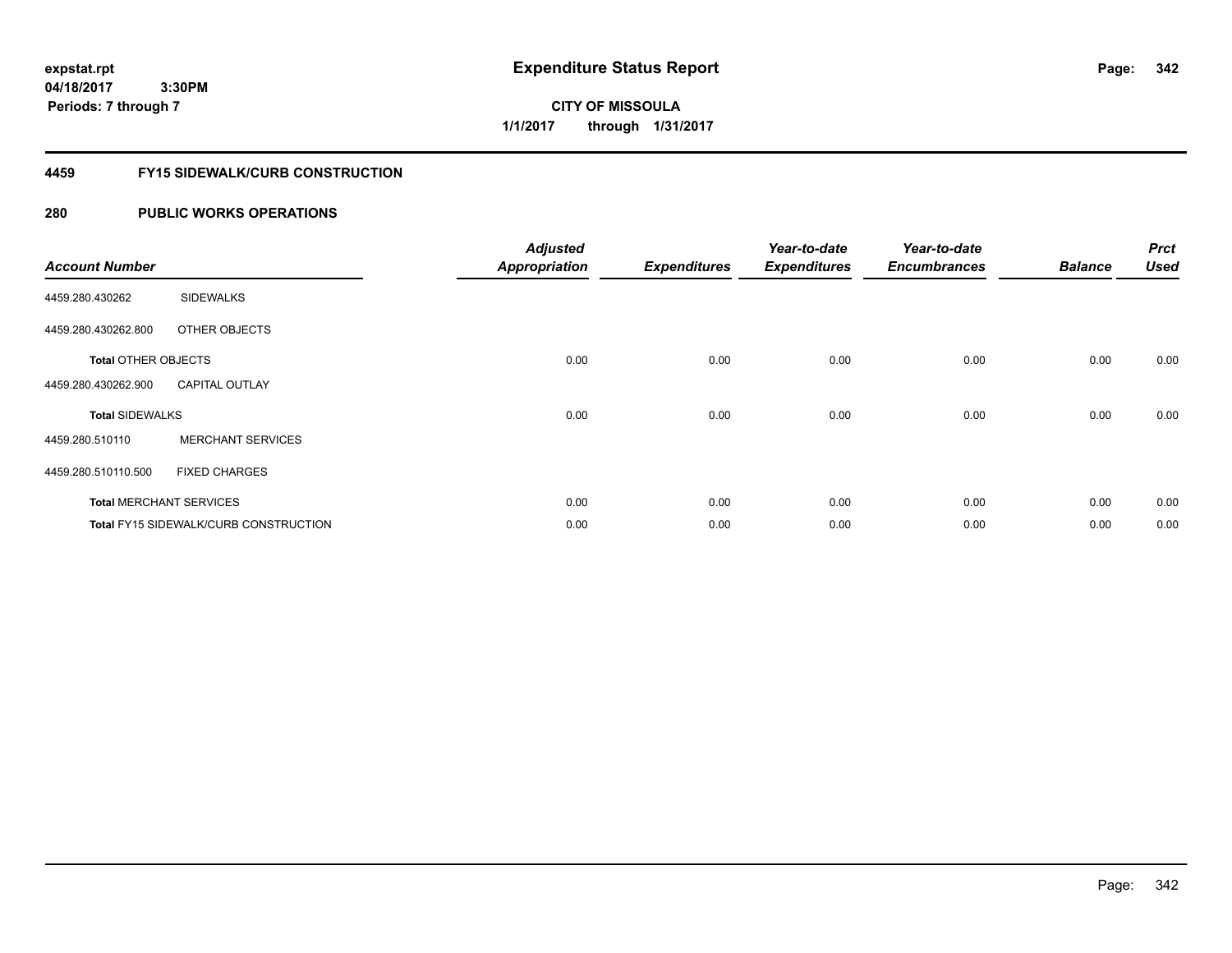**CITY OF MISSOULA 1/1/2017 through 1/31/2017**

### **4460 FY16 SIDEWALK/CURB CONSTRUCTION**

|                                                  | <b>Adjusted</b>      |                     | Year-to-date        | Year-to-date        |                | <b>Prct</b> |
|--------------------------------------------------|----------------------|---------------------|---------------------|---------------------|----------------|-------------|
| <b>Account Number</b>                            | <b>Appropriation</b> | <b>Expenditures</b> | <b>Expenditures</b> | <b>Encumbrances</b> | <b>Balance</b> | <b>Used</b> |
| <b>SIDEWALKS</b><br>4460.280.430262              |                      |                     |                     |                     |                |             |
| 4460.280.430262.800<br>OTHER OBJECTS             |                      |                     |                     |                     |                |             |
| 4460.280.430262.820.000 TRANSFERS TO OTHER FUNDS | 0.00                 | 0.00                | 17,134.25           | 0.00                | $-17,134.25$   | 0.00        |
| <b>Total OTHER OBJECTS</b>                       | 0.00                 | 0.00                | 17,134.25           | 0.00                | $-17,134.25$   | 0.00        |
| <b>CAPITAL OUTLAY</b><br>4460.280.430262.900     |                      |                     |                     |                     |                |             |
| 4460.280.430262.930.000 IMPROVEMENTS             | 0.00                 | 0.00                | 17,200.00           | 0.00                | $-17,200.00$   | 0.00        |
| <b>Total CAPITAL OUTLAY</b>                      | 0.00                 | 0.00                | 17,200.00           | 0.00                | $-17,200.00$   | 0.00        |
| <b>Total SIDEWALKS</b>                           | 0.00                 | 0.00                | 34,334.25           | 0.00                | $-34,334.25$   | 0.00        |
| <b>MERCHANT SERVICES</b><br>4460.280.510110      |                      |                     |                     |                     |                |             |
| <b>FIXED CHARGES</b><br>4460.280.510110.500      |                      |                     |                     |                     |                |             |
| <b>Total MERCHANT SERVICES</b>                   | 0.00                 | 0.00                | 0.00                | 0.00                | 0.00           | 0.00        |
| <b>Total FY16 SIDEWALK/CURB CONSTRUCTION</b>     | 0.00                 | 0.00                | 34,334.25           | 0.00                | $-34,334.25$   | 0.00        |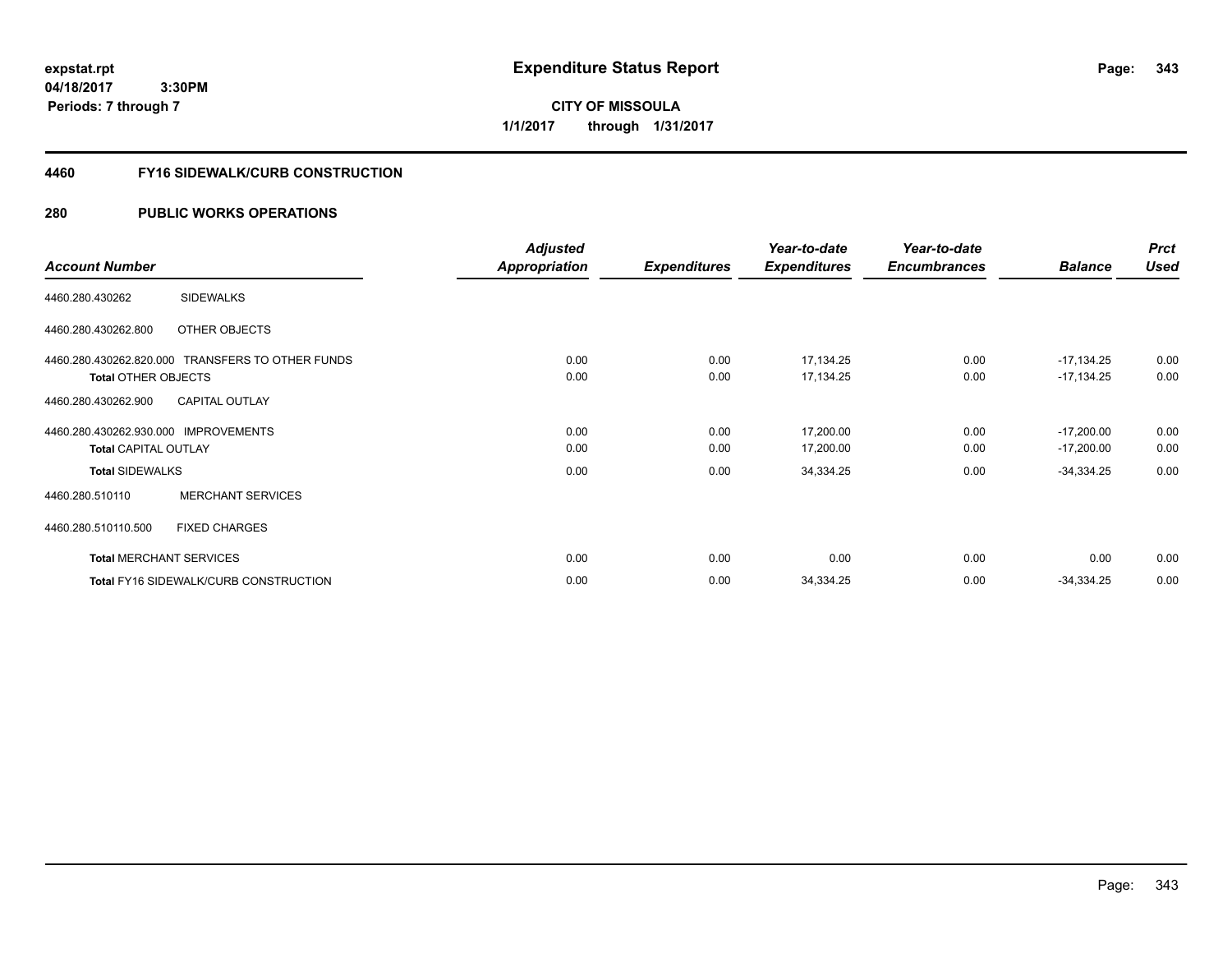**04/18/2017 3:30PM Periods: 7 through 7**

**CITY OF MISSOULA 1/1/2017 through 1/31/2017**

### **4461 FY17 SIDEWALK/CURB CONSTRUCTION**

| <b>Account Number</b>                                          |                                              | <b>Adjusted</b><br><b>Appropriation</b> | <b>Expenditures</b>    | Year-to-date<br><b>Expenditures</b> | Year-to-date<br><b>Encumbrances</b> | <b>Balance</b>             | Prct<br>Used |
|----------------------------------------------------------------|----------------------------------------------|-----------------------------------------|------------------------|-------------------------------------|-------------------------------------|----------------------------|--------------|
| 4461.280.430262                                                | <b>SIDEWALKS</b>                             |                                         |                        |                                     |                                     |                            |              |
| 4461.280.430262.900                                            | <b>CAPITAL OUTLAY</b>                        |                                         |                        |                                     |                                     |                            |              |
| 4461.280.430262.930.000 IMPROVEMENTS<br><b>Total SIDEWALKS</b> |                                              | 0.00<br>0.00                            | 83,063.90<br>83.063.90 | 863,743.80<br>863,743.80            | 0.00<br>0.00                        | -863,743.80<br>-863.743.80 | 0.00<br>0.00 |
| 4461.280.510110                                                | <b>MERCHANT SERVICES</b>                     |                                         |                        |                                     |                                     |                            |              |
| 4461.280.510110.500                                            | <b>FIXED CHARGES</b>                         |                                         |                        |                                     |                                     |                            |              |
|                                                                | <b>Total MERCHANT SERVICES</b>               | 0.00                                    | 0.00                   | 0.00                                | 0.00                                | 0.00                       | 0.00         |
|                                                                | <b>Total FY17 SIDEWALK/CURB CONSTRUCTION</b> | 0.00                                    | 83,063.90              | 863,743.80                          | 0.00                                | -863.743.80                | 0.00         |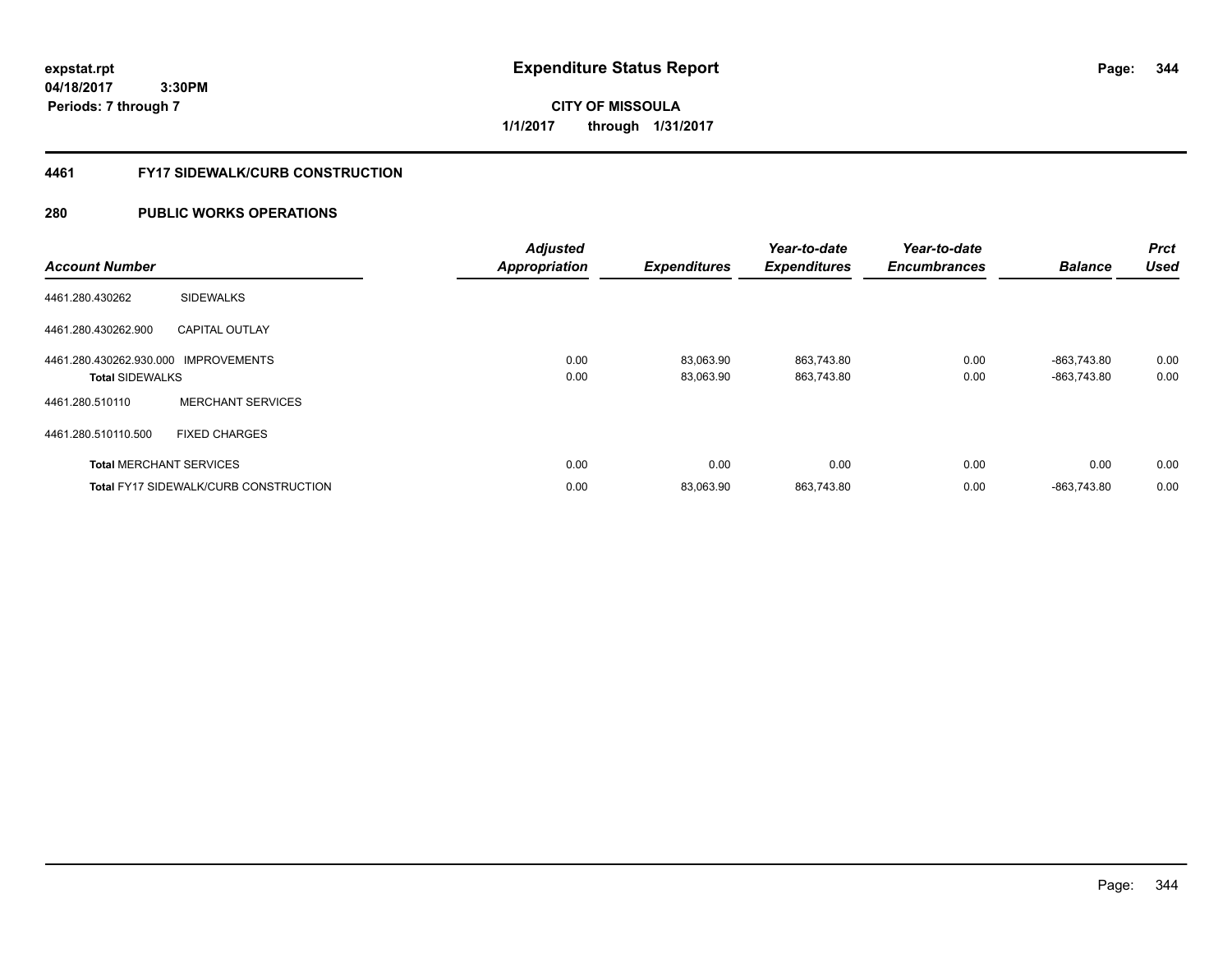# **4531 SID 531 TRAFFIC CALMING**

# **000 \*\*\* Title Not Found \*\*\***

| <b>Account Number</b>         |                                 | <b>Adjusted</b><br><b>Appropriation</b> | <b>Expenditures</b> | Year-to-date<br><b>Expenditures</b> | Year-to-date<br><b>Encumbrances</b> | <b>Balance</b> | <b>Prct</b><br><b>Used</b> |
|-------------------------------|---------------------------------|-----------------------------------------|---------------------|-------------------------------------|-------------------------------------|----------------|----------------------------|
| 4531.000.410000               | <b>GENERAL GOVERNMENT</b>       |                                         |                     |                                     |                                     |                |                            |
| 4531.000.410000.600           | <b>DEBT SERVICE</b>             |                                         |                     |                                     |                                     |                |                            |
|                               | <b>Total GENERAL GOVERNMENT</b> | 0.00                                    | 0.00                | 0.00                                | 0.00                                | 0.00           | 0.00                       |
| 4531.000.510110               | <b>MERCHANT SERVICES</b>        |                                         |                     |                                     |                                     |                |                            |
| 4531.000.510110.500           | <b>FIXED CHARGES</b>            |                                         |                     |                                     |                                     |                |                            |
| Total *** Title Not Found *** |                                 | 0.00                                    | 0.00                | 0.00                                | 0.00                                | 0.00           | 0.00                       |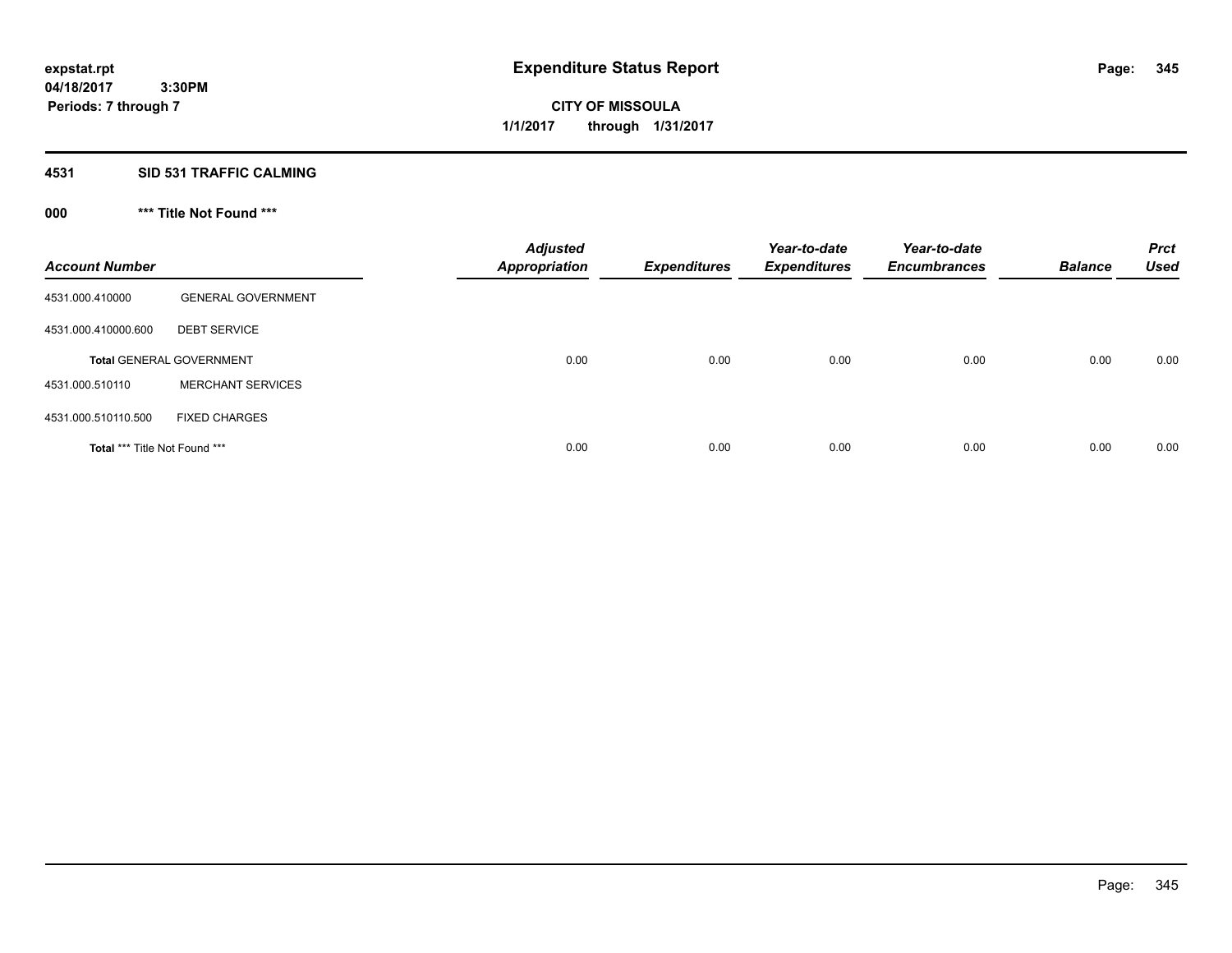# **4531 SID 531 TRAFFIC CALMING**

| <b>Account Number</b> |                                      | <b>Adjusted</b><br>Appropriation | <b>Expenditures</b> | Year-to-date<br><b>Expenditures</b> | Year-to-date<br><b>Encumbrances</b> | <b>Balance</b> | <b>Prct</b><br><b>Used</b> |
|-----------------------|--------------------------------------|----------------------------------|---------------------|-------------------------------------|-------------------------------------|----------------|----------------------------|
| 4531.390.510100       | SPECIAL ASSESSMENTS                  |                                  |                     |                                     |                                     |                |                            |
| 4531.390.510100.900   | <b>CAPITAL OUTLAY</b>                |                                  |                     |                                     |                                     |                |                            |
|                       | <b>Total SPECIAL ASSESSMENTS</b>     | 0.00                             | 0.00                | 0.00                                | 0.00                                | 0.00           | 0.00                       |
| 4531.390.510110       | <b>MERCHANT SERVICES</b>             |                                  |                     |                                     |                                     |                |                            |
| 4531.390.510110.500   | <b>FIXED CHARGES</b>                 |                                  |                     |                                     |                                     |                |                            |
|                       | <b>Total MERCHANT SERVICES</b>       | 0.00                             | 0.00                | 0.00                                | 0.00                                | 0.00           | 0.00                       |
|                       | <b>Total SID 531 TRAFFIC CALMING</b> | 0.00                             | 0.00                | 0.00                                | 0.00                                | 0.00           | 0.00                       |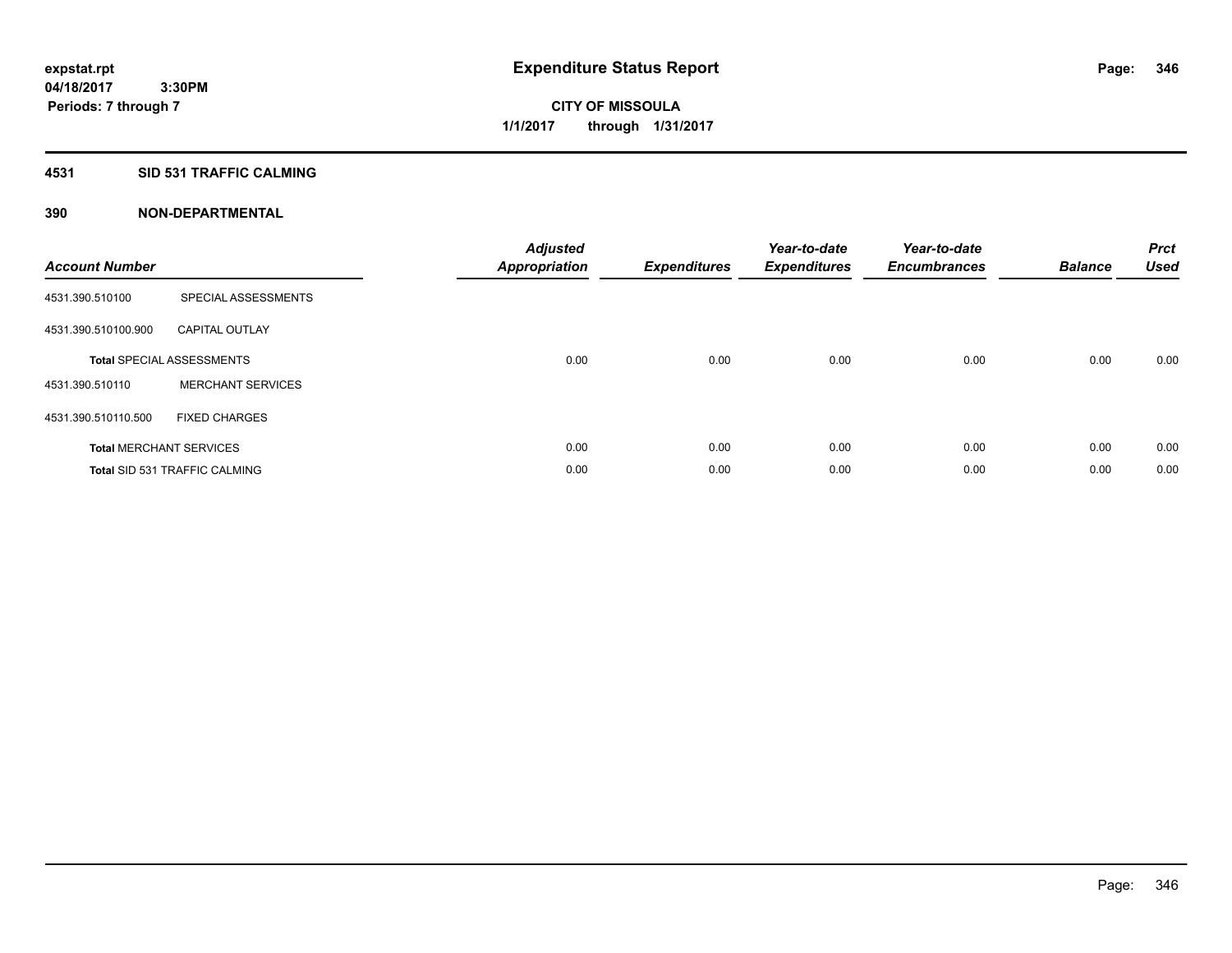# **CITY OF MISSOULA 1/1/2017 through 1/31/2017**

# **4532 MALONEY RANCH SID**

| <b>Account Number</b>          |                                  | <b>Adjusted</b><br><b>Appropriation</b> | <b>Expenditures</b> | Year-to-date<br><b>Expenditures</b> | Year-to-date<br><b>Encumbrances</b> | <b>Balance</b> | <b>Prct</b><br><b>Used</b> |
|--------------------------------|----------------------------------|-----------------------------------------|---------------------|-------------------------------------|-------------------------------------|----------------|----------------------------|
| 4532.390.510100                | SPECIAL ASSESSMENTS              |                                         |                     |                                     |                                     |                |                            |
| 4532.390.510100.900            | <b>CAPITAL OUTLAY</b>            |                                         |                     |                                     |                                     |                |                            |
|                                | <b>Total SPECIAL ASSESSMENTS</b> | 0.00                                    | 0.00                | 0.00                                | 0.00                                | 0.00           | 0.00                       |
| 4532.390.510110                | <b>MERCHANT SERVICES</b>         |                                         |                     |                                     |                                     |                |                            |
| 4532.390.510110.500            | <b>FIXED CHARGES</b>             |                                         |                     |                                     |                                     |                |                            |
| <b>Total FIXED CHARGES</b>     |                                  | 0.00                                    | 0.00                | 0.00                                | 0.00                                | 0.00           | 0.00                       |
|                                | <b>Total MERCHANT SERVICES</b>   | 0.00                                    | 0.00                | 0.00                                | 0.00                                | 0.00           | 0.00                       |
| <b>Total MALONEY RANCH SID</b> |                                  | 0.00                                    | 0.00                | 0.00                                | 0.00                                | 0.00           | 0.00                       |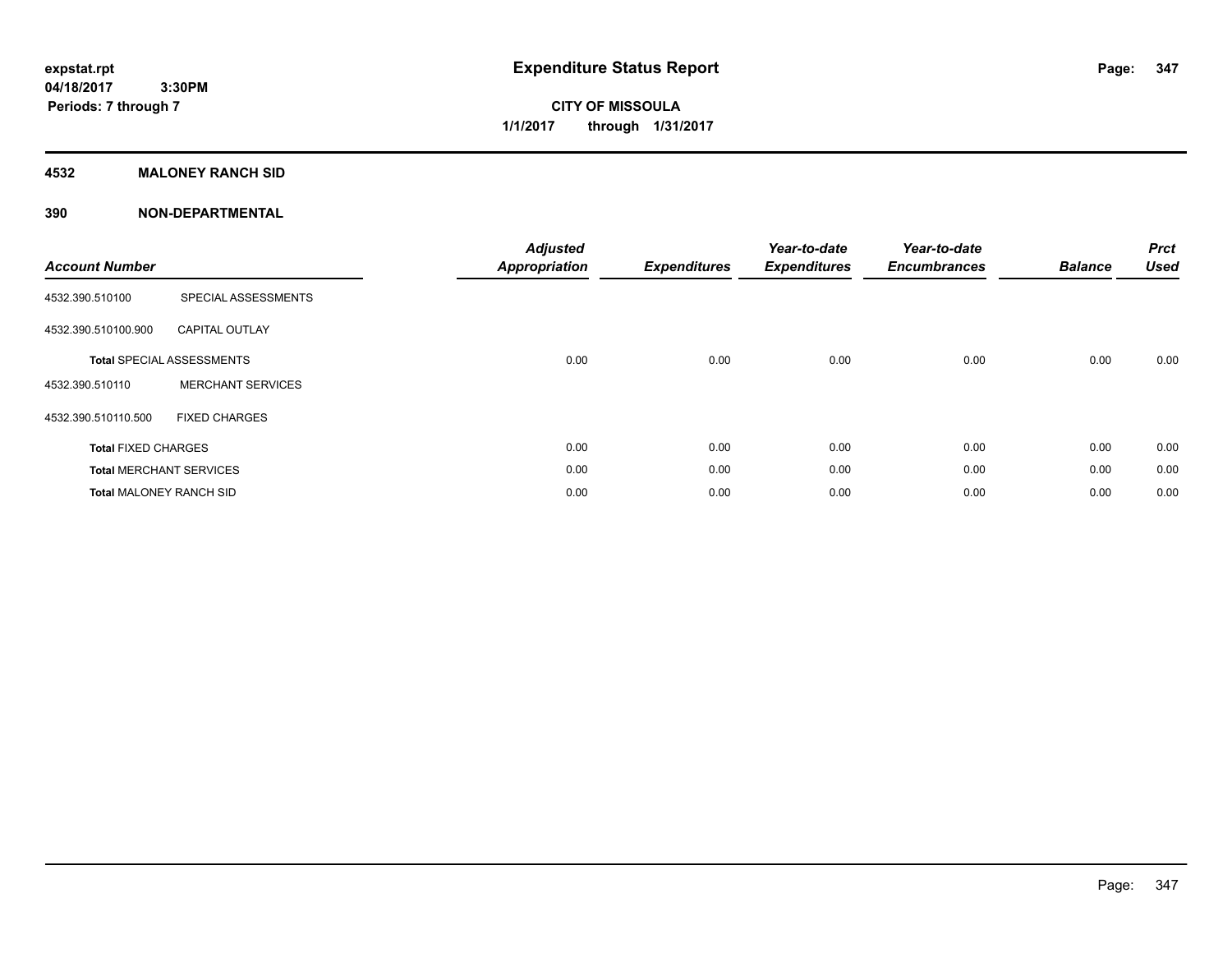**04/18/2017 3:30PM Periods: 7 through 7**

**CITY OF MISSOULA 1/1/2017 through 1/31/2017**

# **4533 RATTLESNAKE SEWER SID**

| <b>Account Number</b>      |                                    | <b>Adjusted</b><br><b>Appropriation</b> | <b>Expenditures</b> | Year-to-date<br><b>Expenditures</b> | Year-to-date<br><b>Encumbrances</b> | <b>Balance</b> | <b>Prct</b><br>Used |
|----------------------------|------------------------------------|-----------------------------------------|---------------------|-------------------------------------|-------------------------------------|----------------|---------------------|
| 4533.390.510110            | <b>MERCHANT SERVICES</b>           |                                         |                     |                                     |                                     |                |                     |
| 4533.390.510110.500        | <b>FIXED CHARGES</b>               |                                         |                     |                                     |                                     |                |                     |
| <b>Total FIXED CHARGES</b> |                                    | 0.00                                    | 0.00                | 0.00                                | 0.00                                | 0.00           | 0.00                |
|                            | <b>Total MERCHANT SERVICES</b>     | 0.00                                    | 0.00                | 0.00                                | 0.00                                | 0.00           | 0.00                |
|                            | <b>Total RATTLESNAKE SEWER SID</b> | 0.00                                    | 0.00                | 0.00                                | 0.00                                | 0.00           | 0.00                |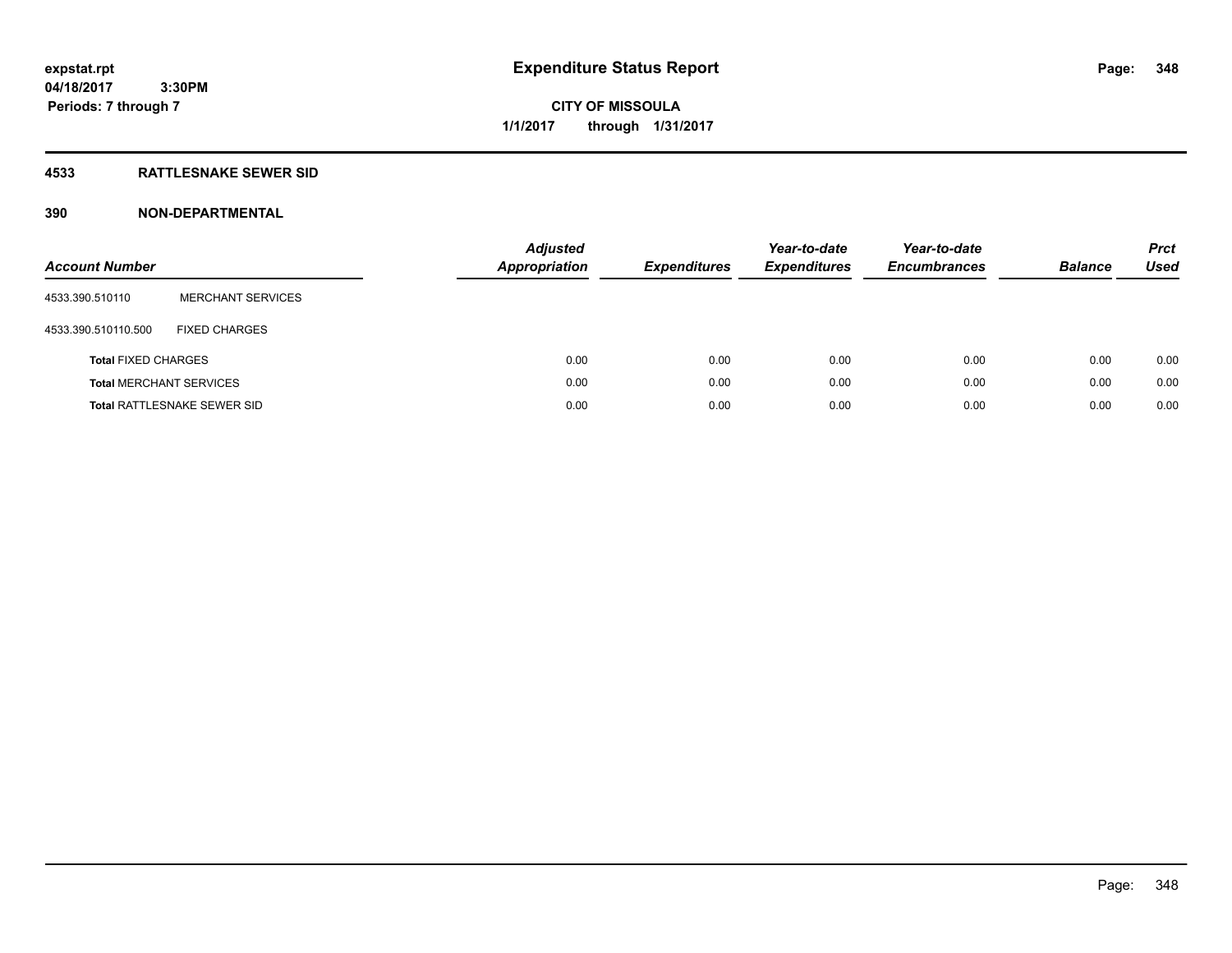## **4534 SID 534 LINCOLNWOOD**

| <b>Account Number</b>            |                               | <b>Adjusted</b><br><b>Appropriation</b> | <b>Expenditures</b> | Year-to-date<br><b>Expenditures</b> | Year-to-date<br><b>Encumbrances</b> | <b>Balance</b> | <b>Prct</b><br><b>Used</b> |
|----------------------------------|-------------------------------|-----------------------------------------|---------------------|-------------------------------------|-------------------------------------|----------------|----------------------------|
| 4534.390.510110                  | <b>MERCHANT SERVICES</b>      |                                         |                     |                                     |                                     |                |                            |
| 4534.390.510110.500              | <b>FIXED CHARGES</b>          |                                         |                     |                                     |                                     |                |                            |
| <b>Total MERCHANT SERVICES</b>   |                               | 0.00                                    | 0.00                | 0.00                                | 0.00                                | 0.00           | 0.00                       |
| 4534.390.521000                  | INTERFUND OPERATING TRANSFERS |                                         |                     |                                     |                                     |                |                            |
| 4534.390.521000.800              | OTHER OBJECTS                 |                                         |                     |                                     |                                     |                |                            |
| <b>Total SID 534 LINCOLNWOOD</b> |                               | 0.00                                    | 0.00                | 0.00                                | 0.00                                | 0.00           | 0.00                       |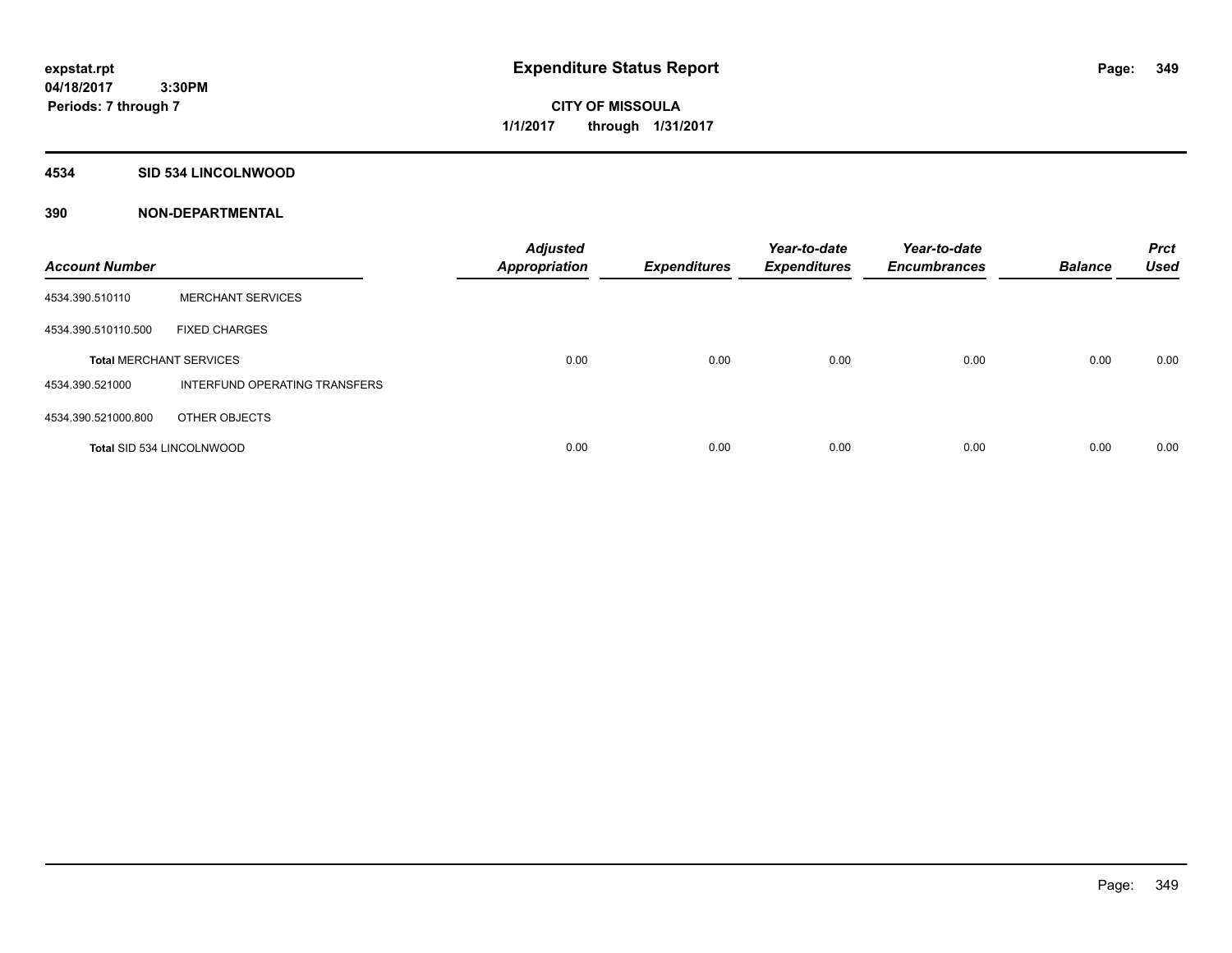**04/18/2017 3:30PM Periods: 7 through 7**

**CITY OF MISSOULA 1/1/2017 through 1/31/2017**

# **4535 SLANT STREET TRAFFIC CALMING**

# **000 \*\*\* Title Not Found \*\*\***

| <b>Account Number</b>      |                                           | Adjusted<br><b>Appropriation</b> | <b>Expenditures</b> | Year-to-date<br><b>Expenditures</b> | Year-to-date<br><b>Encumbrances</b> | <b>Balance</b> | <b>Prct</b><br><b>Used</b> |
|----------------------------|-------------------------------------------|----------------------------------|---------------------|-------------------------------------|-------------------------------------|----------------|----------------------------|
| 4535.000.410000            | <b>GENERAL GOVERNMENT</b>                 |                                  |                     |                                     |                                     |                |                            |
| 4535.000.410000.600        | <b>DEBT SERVICE</b>                       |                                  |                     |                                     |                                     |                |                            |
|                            | <b>Total GENERAL GOVERNMENT</b>           | 0.00                             | 0.00                | 0.00                                | 0.00                                | 0.00           | 0.00                       |
| 4535.000.510110            | <b>MERCHANT SERVICES</b>                  |                                  |                     |                                     |                                     |                |                            |
| 4535.000.510110.500        | <b>FIXED CHARGES</b>                      |                                  |                     |                                     |                                     |                |                            |
| <b>Total FIXED CHARGES</b> |                                           | 0.00                             | 0.00                | 0.00                                | 0.00                                | 0.00           | 0.00                       |
|                            | <b>Total SLANT STREET TRAFFIC CALMING</b> | 0.00                             | 0.00                | 0.00                                | 0.00                                | 0.00           | 0.00                       |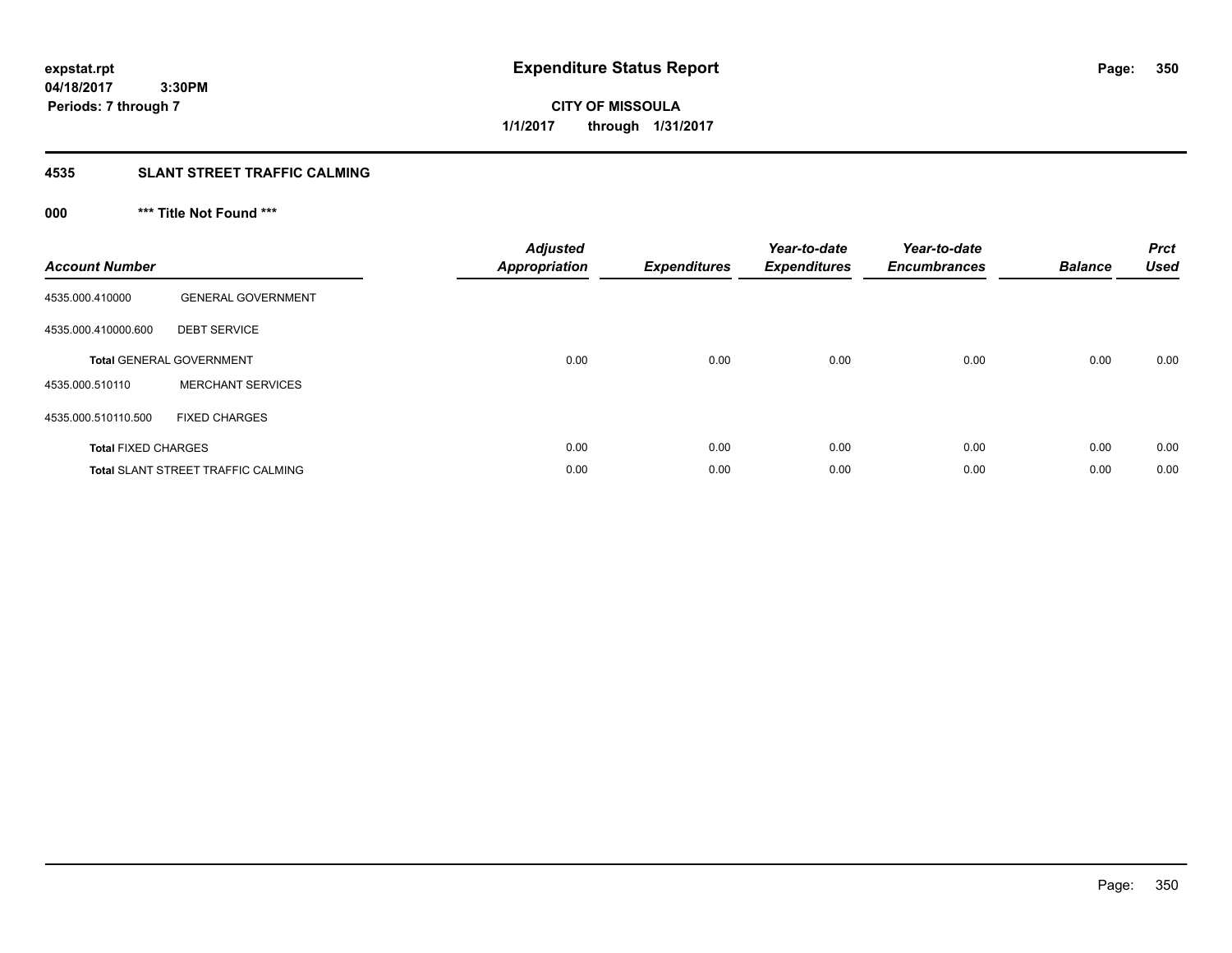# **4536 SID536 LINCOLNWOOD SWR PH2**

| <b>Account Number</b> |                                         | <b>Adjusted</b><br><b>Appropriation</b> | <b>Expenditures</b> | Year-to-date<br><b>Expenditures</b> | Year-to-date<br><b>Encumbrances</b> | <b>Balance</b> | Prct<br><b>Used</b> |
|-----------------------|-----------------------------------------|-----------------------------------------|---------------------|-------------------------------------|-------------------------------------|----------------|---------------------|
| 4536.390.510110       | <b>MERCHANT SERVICES</b>                |                                         |                     |                                     |                                     |                |                     |
| 4536.390.510110.500   | <b>FIXED CHARGES</b>                    |                                         |                     |                                     |                                     |                |                     |
|                       | <b>Total SID536 LINCOLNWOOD SWR PH2</b> | 0.00                                    | 0.00                | 0.00                                | 0.00                                | 0.00           | 0.00                |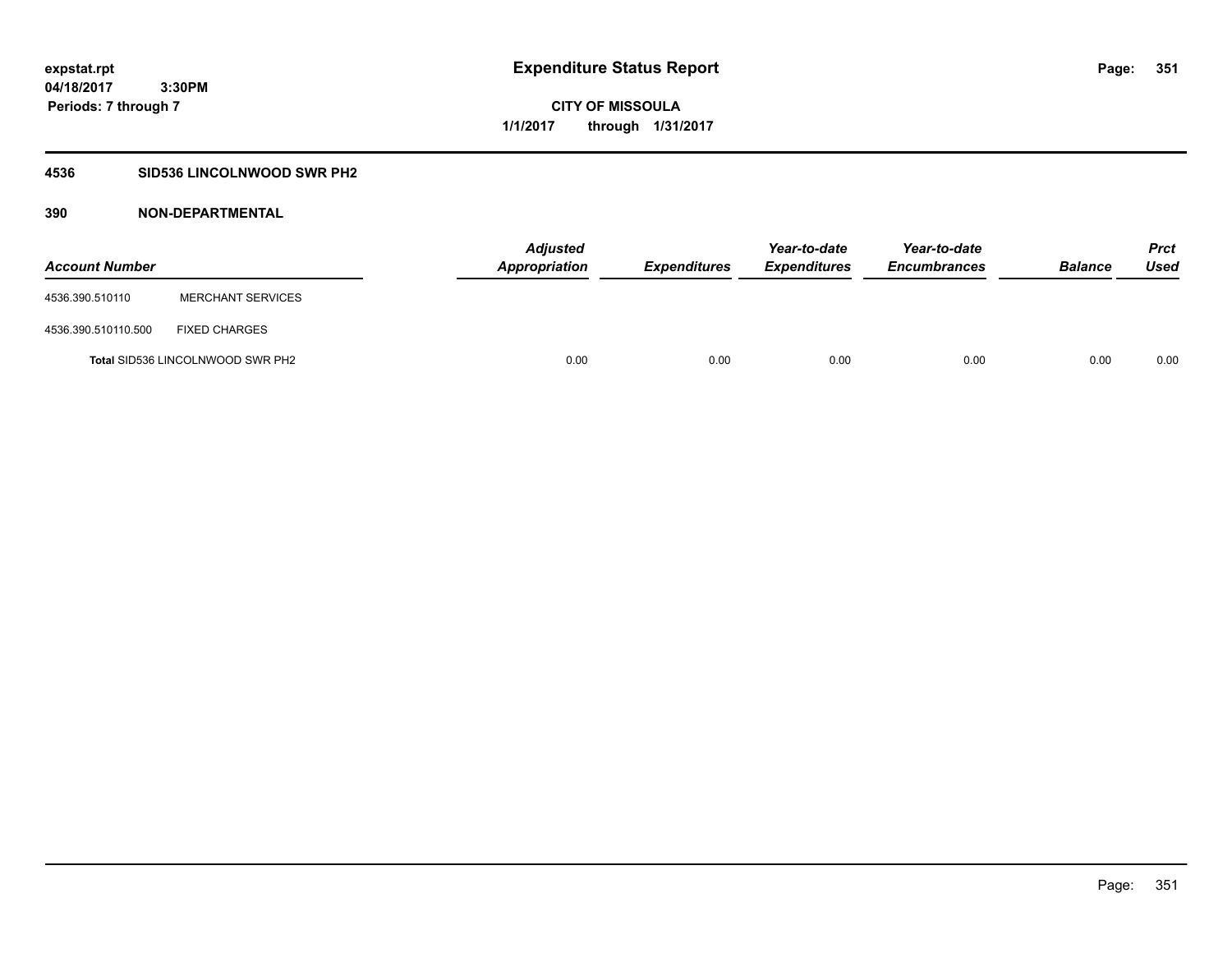**CITY OF MISSOULA 1/1/2017 through 1/31/2017**

**4539 SID 539 4th STREET**

**000 \*\*\* Title Not Found \*\*\***

| <b>Account Number</b>    |                                 | <b>Adjusted</b><br><b>Appropriation</b> | <b>Expenditures</b> | Year-to-date<br><b>Expenditures</b> | Year-to-date<br><b>Encumbrances</b> | <b>Balance</b> | <b>Prct</b><br><b>Used</b> |
|--------------------------|---------------------------------|-----------------------------------------|---------------------|-------------------------------------|-------------------------------------|----------------|----------------------------|
| 4539.000.410000          | <b>GENERAL GOVERNMENT</b>       |                                         |                     |                                     |                                     |                |                            |
| 4539.000.410000.600      | <b>DEBT SERVICE</b>             |                                         |                     |                                     |                                     |                |                            |
|                          | <b>Total GENERAL GOVERNMENT</b> | 0.00                                    | 0.00                | 0.00                                | 0.00                                | 0.00           | 0.00                       |
| 4539.000.510110          | <b>MERCHANT SERVICES</b>        |                                         |                     |                                     |                                     |                |                            |
| 4539.000.510110.500      | <b>FIXED CHARGES</b>            |                                         |                     |                                     |                                     |                |                            |
| Total SID 539 4th STREET |                                 | 0.00                                    | 0.00                | 0.00                                | 0.00                                | 0.00           | 0.00                       |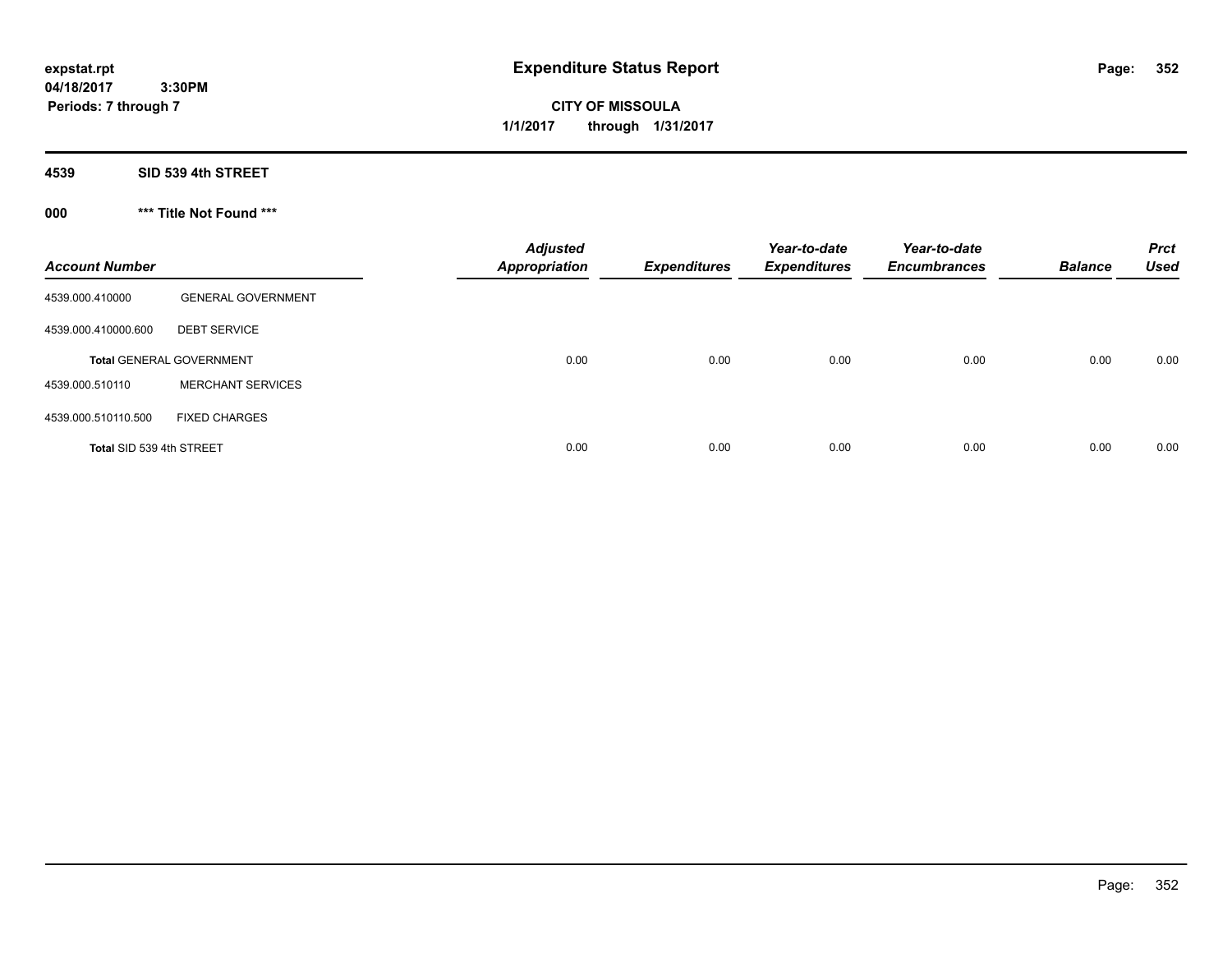**Periods: 7 through 7**

**CITY OF MISSOULA 1/1/2017 through 1/31/2017**

#### **4540 SID 540 ENGLAND BLVD**

 **3:30PM**

| <b>Account Number</b>       |                                                                                  | <b>Adjusted</b><br><b>Appropriation</b> | <b>Expenditures</b>  | Year-to-date<br><b>Expenditures</b> | Year-to-date<br><b>Encumbrances</b> | <b>Balance</b>             | <b>Prct</b><br><b>Used</b> |
|-----------------------------|----------------------------------------------------------------------------------|-----------------------------------------|----------------------|-------------------------------------|-------------------------------------|----------------------------|----------------------------|
| 4540.390.510100             | SPECIAL ASSESSMENTS                                                              |                                         |                      |                                     |                                     |                            |                            |
| 4540.390.510100.300         | PURCHASED SERVICES                                                               |                                         |                      |                                     |                                     |                            |                            |
|                             | 4540.390.510100.350.000 PROFESSIONAL SERVICES<br><b>Total PURCHASED SERVICES</b> | 0.00<br>0.00                            | 2,973.75<br>2,973.75 | 3,865.00<br>3,865.00                | 0.00<br>0.00                        | $-3,865.00$<br>$-3,865.00$ | 0.00<br>0.00               |
| 4540.390.510100.900         | <b>CAPITAL OUTLAY</b>                                                            |                                         |                      |                                     |                                     |                            |                            |
| <b>Total CAPITAL OUTLAY</b> |                                                                                  | 0.00                                    | 0.00                 | 0.00                                | 0.00                                | 0.00                       | 0.00                       |
|                             | <b>Total SPECIAL ASSESSMENTS</b>                                                 | 0.00                                    | 2,973.75             | 3,865.00                            | 0.00                                | $-3,865.00$                | 0.00                       |
| 4540.390.510110             | <b>MERCHANT SERVICES</b>                                                         |                                         |                      |                                     |                                     |                            |                            |
| 4540.390.510110.500         | <b>FIXED CHARGES</b>                                                             |                                         |                      |                                     |                                     |                            |                            |
|                             | <b>Total MERCHANT SERVICES</b>                                                   | 0.00                                    | 0.00                 | 0.00                                | 0.00                                | 0.00                       | 0.00                       |
| 4540.390.521000             | <b>INTERFUND OPERATING TRANSFERS</b>                                             |                                         |                      |                                     |                                     |                            |                            |
| 4540.390.521000.800         | OTHER OBJECTS                                                                    |                                         |                      |                                     |                                     |                            |                            |
|                             | <b>Total INTERFUND OPERATING TRANSFERS</b>                                       | 0.00                                    | 0.00                 | 0.00                                | 0.00                                | 0.00                       | 0.00                       |
|                             | Total SID 540 ENGLAND BLVD                                                       | 0.00                                    | 2,973.75             | 3,865.00                            | 0.00                                | $-3,865.00$                | 0.00                       |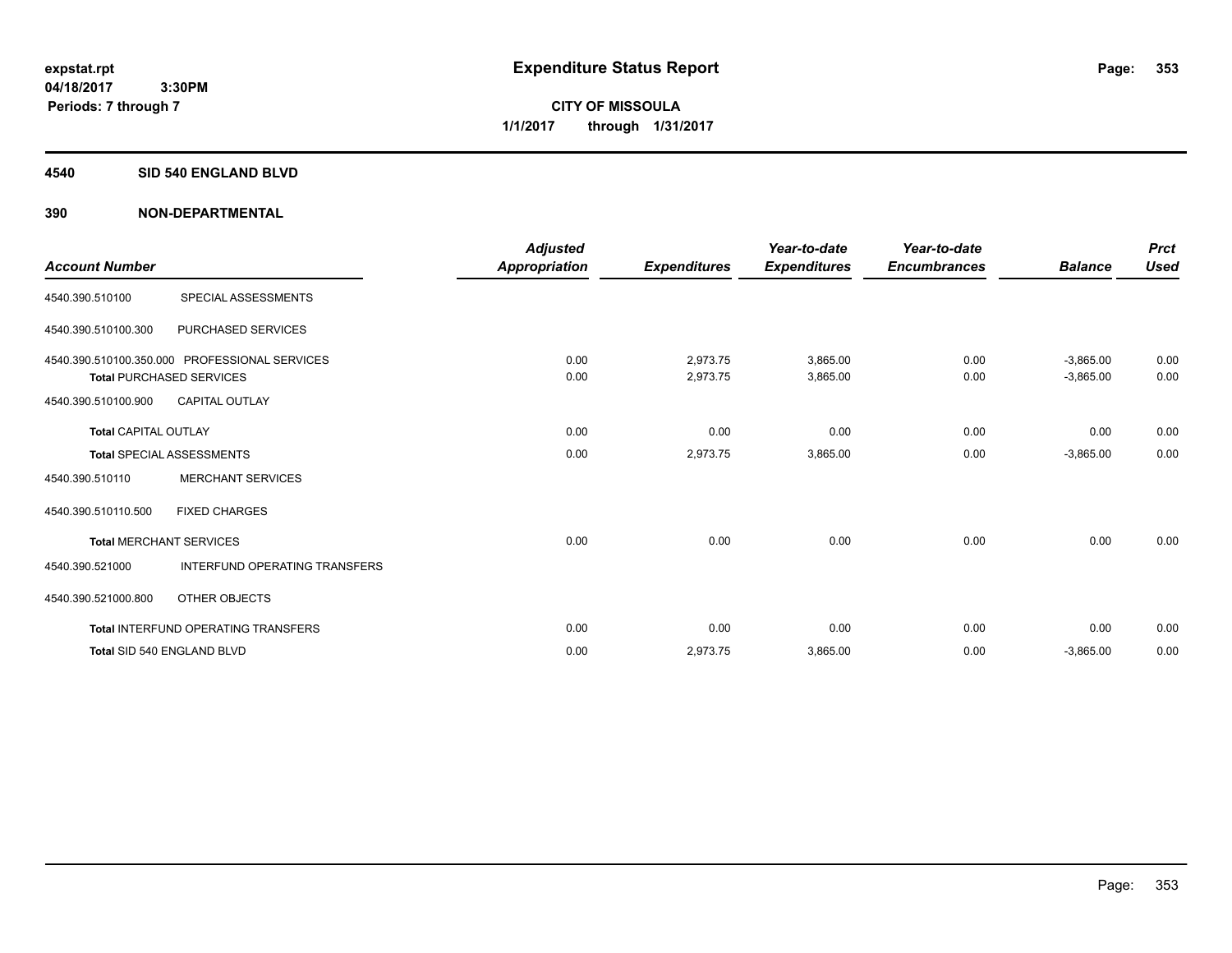# **4541 SID 541 PINEVIEW PARK**

| <b>Account Number</b>         |                                  | <b>Adjusted</b><br>Appropriation | <b>Expenditures</b> | Year-to-date<br><b>Expenditures</b> | Year-to-date<br><b>Encumbrances</b> | <b>Balance</b> | <b>Prct</b><br><b>Used</b> |
|-------------------------------|----------------------------------|----------------------------------|---------------------|-------------------------------------|-------------------------------------|----------------|----------------------------|
| 4541.390.410710               | *** Title Not Found ***          |                                  |                     |                                     |                                     |                |                            |
| 4541.390.410710.500           | <b>FIXED CHARGES</b>             |                                  |                     |                                     |                                     |                |                            |
| Total *** Title Not Found *** |                                  | 0.00                             | 0.00                | 0.00                                | 0.00                                | 0.00           | 0.00                       |
| 4541.390.510100               | SPECIAL ASSESSMENTS              |                                  |                     |                                     |                                     |                |                            |
| 4541.390.510100.900           | <b>CAPITAL OUTLAY</b>            |                                  |                     |                                     |                                     |                |                            |
|                               | <b>Total SPECIAL ASSESSMENTS</b> | 0.00                             | 0.00                | 0.00                                | 0.00                                | 0.00           | 0.00                       |
| 4541.390.510110               | <b>MERCHANT SERVICES</b>         |                                  |                     |                                     |                                     |                |                            |
| 4541.390.510110.500           | <b>FIXED CHARGES</b>             |                                  |                     |                                     |                                     |                |                            |
|                               | <b>Total MERCHANT SERVICES</b>   | 0.00                             | 0.00                | 0.00                                | 0.00                                | 0.00           | 0.00                       |
|                               | Total SID 541 PINEVIEW PARK      | 0.00                             | 0.00                | 0.00                                | 0.00                                | 0.00           | 0.00                       |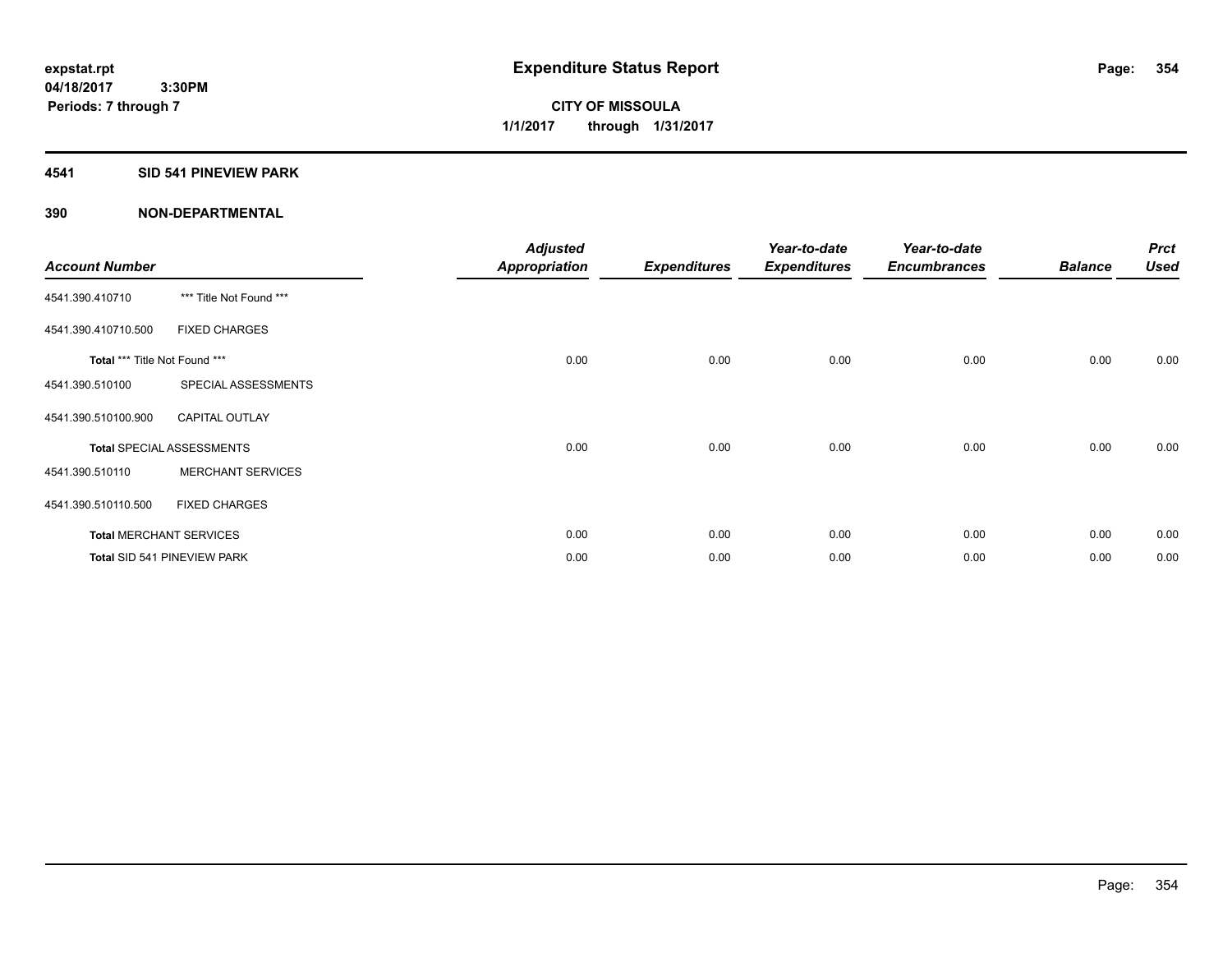**Periods: 7 through 7**

**CITY OF MISSOULA 1/1/2017 through 1/31/2017**

### **4542 SID 542 HILLVIEW WAY**

 **3:30PM**

| <b>Account Number</b>             |                                  | <b>Adjusted</b><br><b>Appropriation</b> | <b>Expenditures</b> | Year-to-date<br><b>Expenditures</b> | Year-to-date<br><b>Encumbrances</b> | <b>Balance</b> | <b>Prct</b><br><b>Used</b> |
|-----------------------------------|----------------------------------|-----------------------------------------|---------------------|-------------------------------------|-------------------------------------|----------------|----------------------------|
| 4542.390.510100                   | SPECIAL ASSESSMENTS              |                                         |                     |                                     |                                     |                |                            |
| 4542.390.510100.300               | PURCHASED SERVICES               |                                         |                     |                                     |                                     |                |                            |
|                                   | <b>Total SPECIAL ASSESSMENTS</b> | 0.00                                    | 0.00                | 0.00                                | 0.00                                | 0.00           | 0.00                       |
| 4542.390.510110                   | <b>MERCHANT SERVICES</b>         |                                         |                     |                                     |                                     |                |                            |
| 4542.390.510110.500               | <b>FIXED CHARGES</b>             |                                         |                     |                                     |                                     |                |                            |
| <b>Total SID 542 HILLVIEW WAY</b> |                                  | 0.00                                    | 0.00                | 0.00                                | 0.00                                | 0.00           | 0.00                       |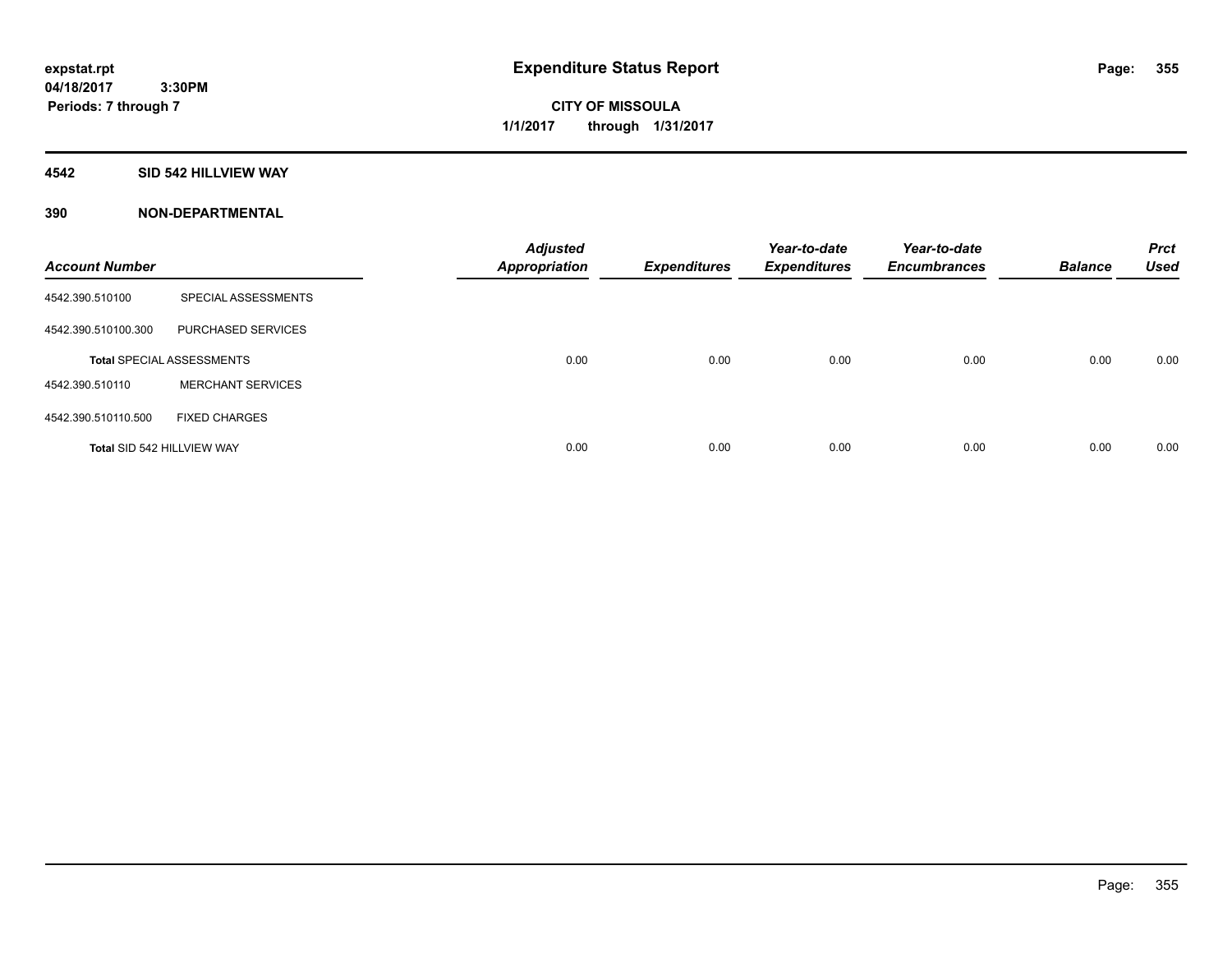**CITY OF MISSOULA 1/1/2017 through 1/31/2017**

## **4543 SID 543 TRAFFIC CALMING**

# **000 \*\*\* Title Not Found \*\*\***

| <b>Account Number</b>         |                                 | <b>Adjusted</b><br><b>Appropriation</b> | <b>Expenditures</b> | Year-to-date<br><b>Expenditures</b> | Year-to-date<br><b>Encumbrances</b> | <b>Balance</b> | <b>Prct</b><br><b>Used</b> |
|-------------------------------|---------------------------------|-----------------------------------------|---------------------|-------------------------------------|-------------------------------------|----------------|----------------------------|
| 4543.000.410000               | <b>GENERAL GOVERNMENT</b>       |                                         |                     |                                     |                                     |                |                            |
| 4543.000.410000.600           | <b>DEBT SERVICE</b>             |                                         |                     |                                     |                                     |                |                            |
|                               | <b>Total GENERAL GOVERNMENT</b> | 0.00                                    | 0.00                | 0.00                                | 0.00                                | 0.00           | 0.00                       |
| 4543.000.510110               | <b>MERCHANT SERVICES</b>        |                                         |                     |                                     |                                     |                |                            |
| 4543.000.510110.500           | <b>FIXED CHARGES</b>            |                                         |                     |                                     |                                     |                |                            |
| Total *** Title Not Found *** |                                 | 0.00                                    | 0.00                | 0.00                                | 0.00                                | 0.00           | 0.00                       |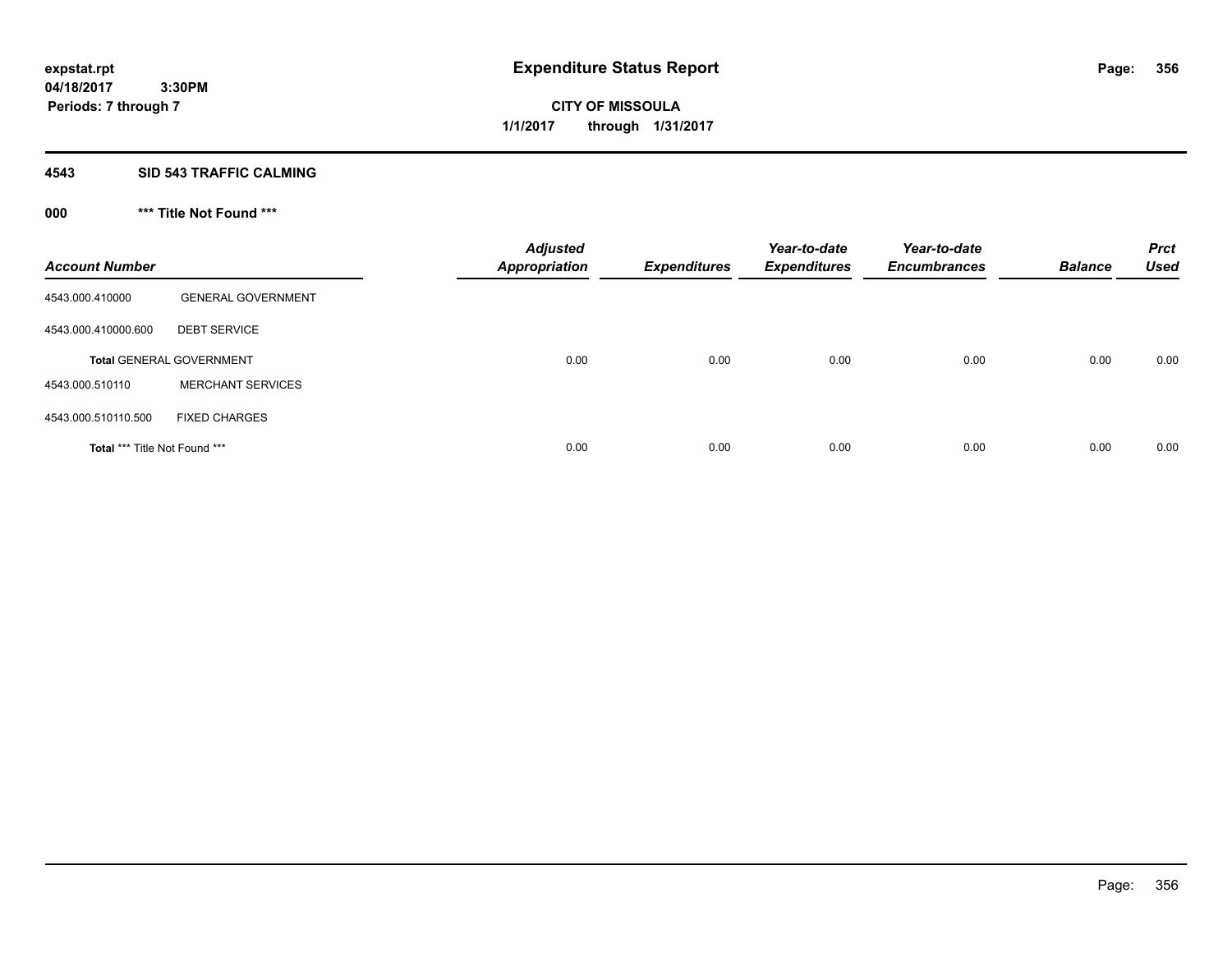### **4543 SID 543 TRAFFIC CALMING**

| <b>Account Number</b> |                                      | <b>Adjusted</b><br><b>Appropriation</b> | <b>Expenditures</b> | Year-to-date<br><b>Expenditures</b> | Year-to-date<br><b>Encumbrances</b> | <b>Balance</b> | <b>Prct</b><br><b>Used</b> |
|-----------------------|--------------------------------------|-----------------------------------------|---------------------|-------------------------------------|-------------------------------------|----------------|----------------------------|
| 4543.390.510100       | SPECIAL ASSESSMENTS                  |                                         |                     |                                     |                                     |                |                            |
| 4543.390.510100.300   | PURCHASED SERVICES                   |                                         |                     |                                     |                                     |                |                            |
|                       | <b>Total PURCHASED SERVICES</b>      | 0.00                                    | 0.00                | 0.00                                | 0.00                                | 0.00           | 0.00                       |
| 4543.390.510100.900   | <b>CAPITAL OUTLAY</b>                |                                         |                     |                                     |                                     |                |                            |
|                       | <b>Total SPECIAL ASSESSMENTS</b>     | 0.00                                    | 0.00                | 0.00                                | 0.00                                | 0.00           | 0.00                       |
| 4543.390.510110       | <b>MERCHANT SERVICES</b>             |                                         |                     |                                     |                                     |                |                            |
| 4543.390.510110.500   | <b>FIXED CHARGES</b>                 |                                         |                     |                                     |                                     |                |                            |
|                       | <b>Total MERCHANT SERVICES</b>       | 0.00                                    | 0.00                | 0.00                                | 0.00                                | 0.00           | 0.00                       |
|                       | <b>Total SID 543 TRAFFIC CALMING</b> | 0.00                                    | 0.00                | 0.00                                | 0.00                                | 0.00           | 0.00                       |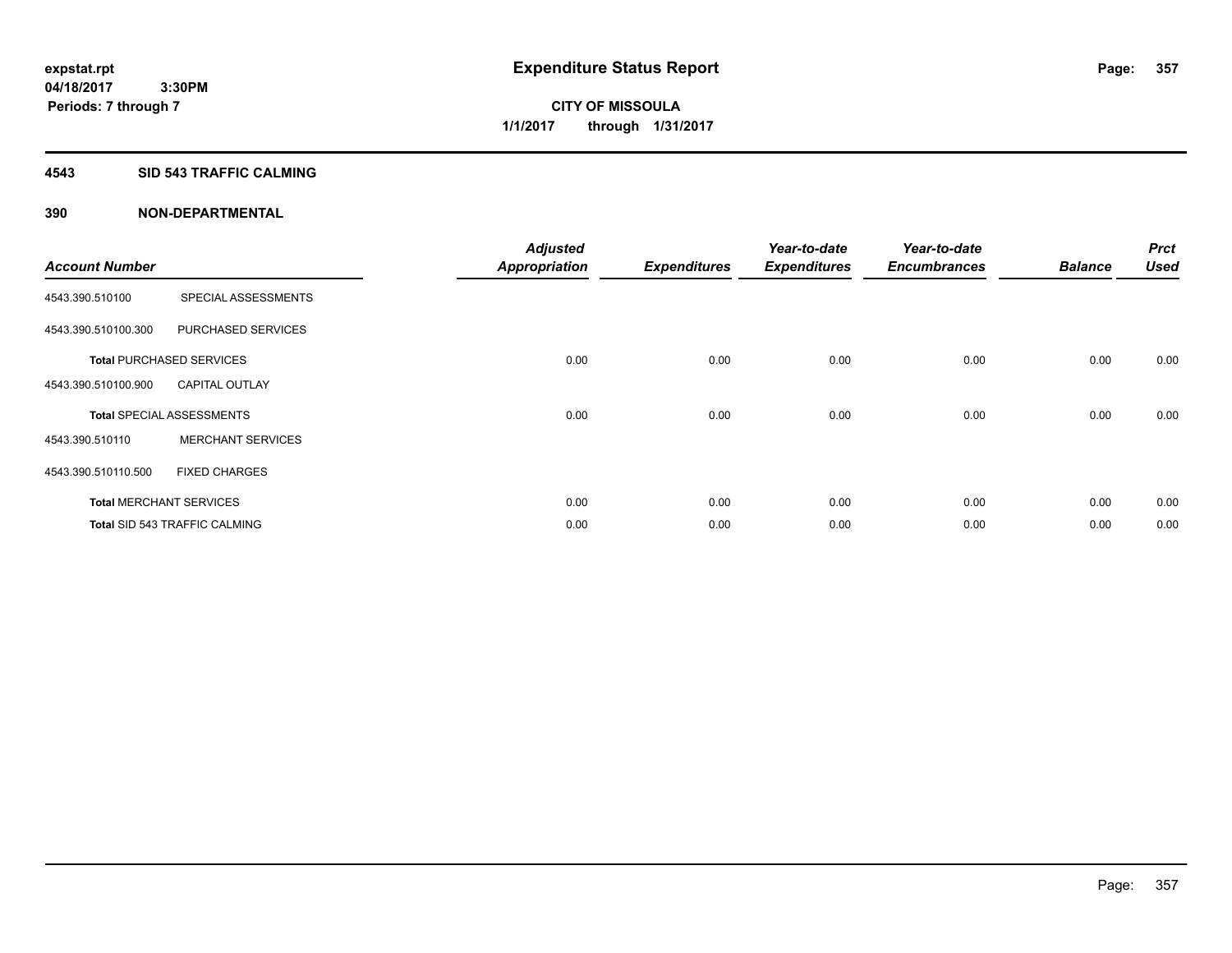# **4544 MILLER CREEK MITIGATION FUND**

| <b>Account Number</b> |                                           | <b>Adjusted</b><br><b>Appropriation</b> | <b>Expenditures</b> | Year-to-date<br><b>Expenditures</b> | Year-to-date<br><b>Encumbrances</b> | <b>Balance</b> | <b>Prct</b><br><b>Used</b> |
|-----------------------|-------------------------------------------|-----------------------------------------|---------------------|-------------------------------------|-------------------------------------|----------------|----------------------------|
| 4544.390.510100       | SPECIAL ASSESSMENTS                       |                                         |                     |                                     |                                     |                |                            |
| 4544.390.510100.900   | <b>CAPITAL OUTLAY</b>                     |                                         |                     |                                     |                                     |                |                            |
|                       | <b>Total SPECIAL ASSESSMENTS</b>          | 0.00                                    | 0.00                | 0.00                                | 0.00                                | 0.00           | 0.00                       |
| 4544.390.510110       | <b>MERCHANT SERVICES</b>                  |                                         |                     |                                     |                                     |                |                            |
| 4544.390.510110.500   | <b>FIXED CHARGES</b>                      |                                         |                     |                                     |                                     |                |                            |
|                       | <b>Total MERCHANT SERVICES</b>            | 0.00                                    | 0.00                | 0.00                                | 0.00                                | 0.00           | 0.00                       |
|                       | <b>Total MILLER CREEK MITIGATION FUND</b> | 0.00                                    | 0.00                | 0.00                                | 0.00                                | 0.00           | 0.00                       |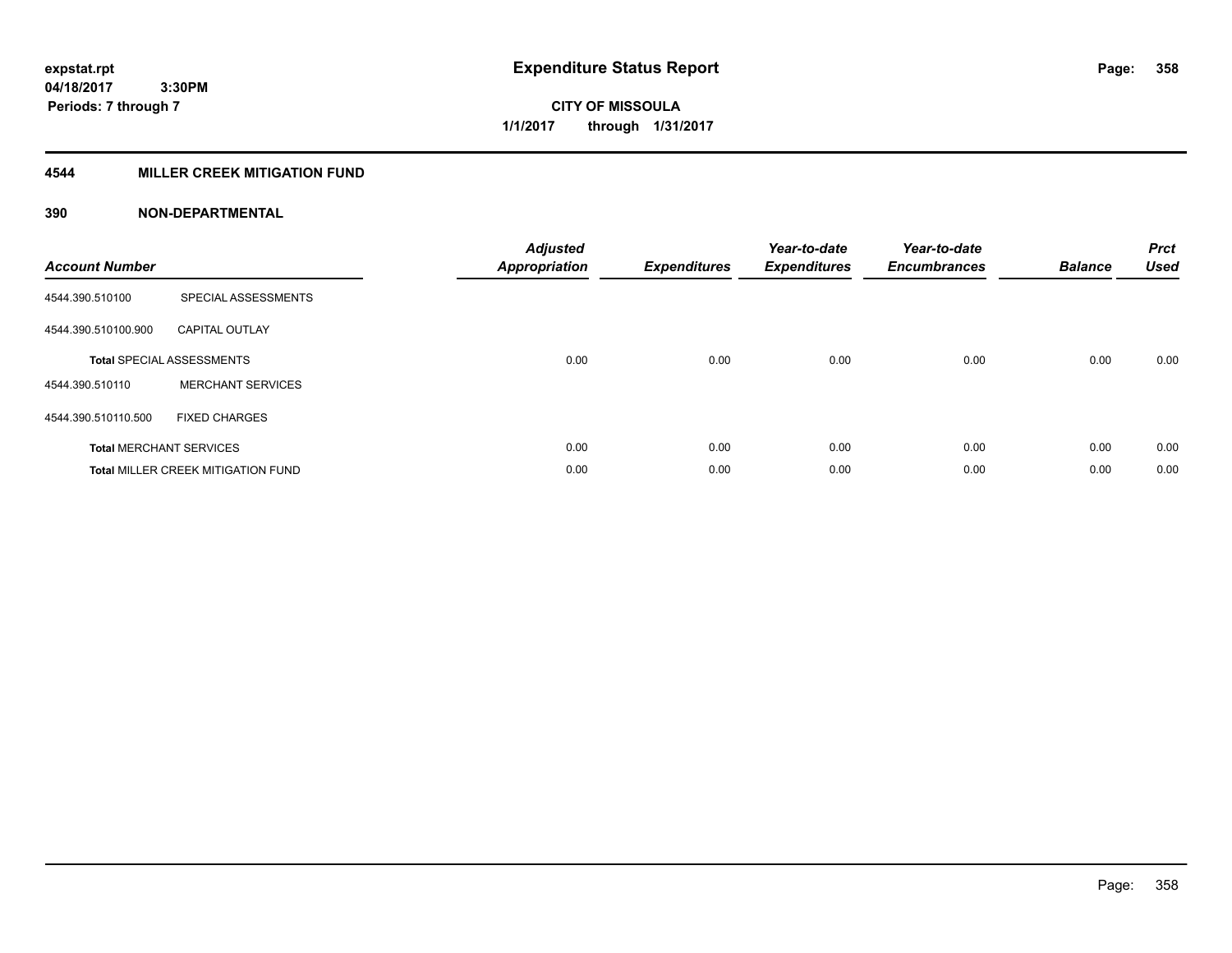**04/18/2017 3:30PM Periods: 7 through 7**

**CITY OF MISSOULA 1/1/2017 through 1/31/2017**

# **4545 MILLER CREEK TWITE CONSTRUCTION**

| <b>Account Number</b> |                                       | <b>Adjusted</b><br><b>Appropriation</b> | <b>Expenditures</b> | Year-to-date<br><b>Expenditures</b> | Year-to-date<br><b>Encumbrances</b> | <b>Balance</b> | <b>Prct</b><br><b>Used</b> |
|-----------------------|---------------------------------------|-----------------------------------------|---------------------|-------------------------------------|-------------------------------------|----------------|----------------------------|
| 4545.390.510100       | SPECIAL ASSESSMENTS                   |                                         |                     |                                     |                                     |                |                            |
| 4545.390.510100.300   | PURCHASED SERVICES                    |                                         |                     |                                     |                                     |                |                            |
|                       | <b>Total PURCHASED SERVICES</b>       | 0.00                                    | 0.00                | 0.00                                | 0.00                                | 0.00           | 0.00                       |
| 4545.390.510100.900   | <b>CAPITAL OUTLAY</b>                 |                                         |                     |                                     |                                     |                |                            |
|                       | <b>Total SPECIAL ASSESSMENTS</b>      | 0.00                                    | 0.00                | 0.00                                | 0.00                                | 0.00           | 0.00                       |
| 4545.390.510110       | <b>MERCHANT SERVICES</b>              |                                         |                     |                                     |                                     |                |                            |
| 4545.390.510110.500   | <b>FIXED CHARGES</b>                  |                                         |                     |                                     |                                     |                |                            |
|                       | <b>Total MERCHANT SERVICES</b>        | 0.00                                    | 0.00                | 0.00                                | 0.00                                | 0.00           | 0.00                       |
|                       | Total MILLER CREEK TWITE CONSTRUCTION | 0.00                                    | 0.00                | 0.00                                | 0.00                                | 0.00           | 0.00                       |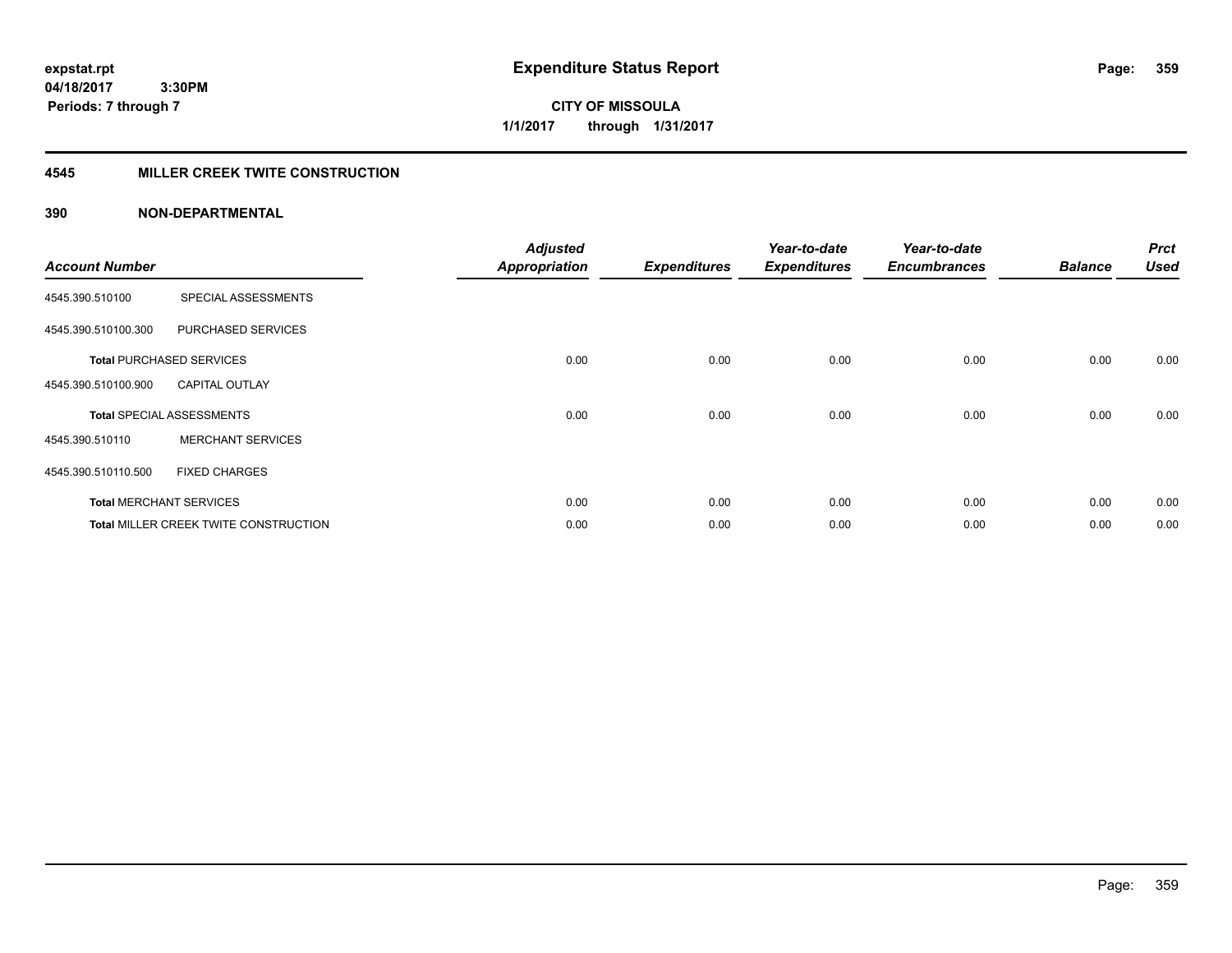**expstat.rpt Expenditure Status Report Page:**

**04/18/2017 3:30PM Periods: 7 through 7**

**CITY OF MISSOULA 1/1/2017 through 1/31/2017**

# **4546 MILLER CREEK MALOHNEY CONSTRUCTION**

| <b>Account Number</b> |                                          | <b>Adjusted</b><br><b>Appropriation</b> | <b>Expenditures</b> | Year-to-date<br><b>Expenditures</b> | Year-to-date<br><b>Encumbrances</b> | <b>Balance</b> | <b>Prct</b><br><b>Used</b> |
|-----------------------|------------------------------------------|-----------------------------------------|---------------------|-------------------------------------|-------------------------------------|----------------|----------------------------|
| 4546.390.510100       | SPECIAL ASSESSMENTS                      |                                         |                     |                                     |                                     |                |                            |
| 4546.390.510100.300   | PURCHASED SERVICES                       |                                         |                     |                                     |                                     |                |                            |
|                       | <b>Total PURCHASED SERVICES</b>          | 0.00                                    | 0.00                | 0.00                                | 0.00                                | 0.00           | 0.00                       |
| 4546.390.510100.900   | <b>CAPITAL OUTLAY</b>                    |                                         |                     |                                     |                                     |                |                            |
|                       | <b>Total SPECIAL ASSESSMENTS</b>         | 0.00                                    | 0.00                | 0.00                                | 0.00                                | 0.00           | 0.00                       |
| 4546.390.510110       | <b>MERCHANT SERVICES</b>                 |                                         |                     |                                     |                                     |                |                            |
| 4546.390.510110.500   | <b>FIXED CHARGES</b>                     |                                         |                     |                                     |                                     |                |                            |
|                       | <b>Total MERCHANT SERVICES</b>           | 0.00                                    | 0.00                | 0.00                                | 0.00                                | 0.00           | 0.00                       |
|                       | Total MILLER CREEK MALOHNEY CONSTRUCTION | 0.00                                    | 0.00                | 0.00                                | 0.00                                | 0.00           | 0.00                       |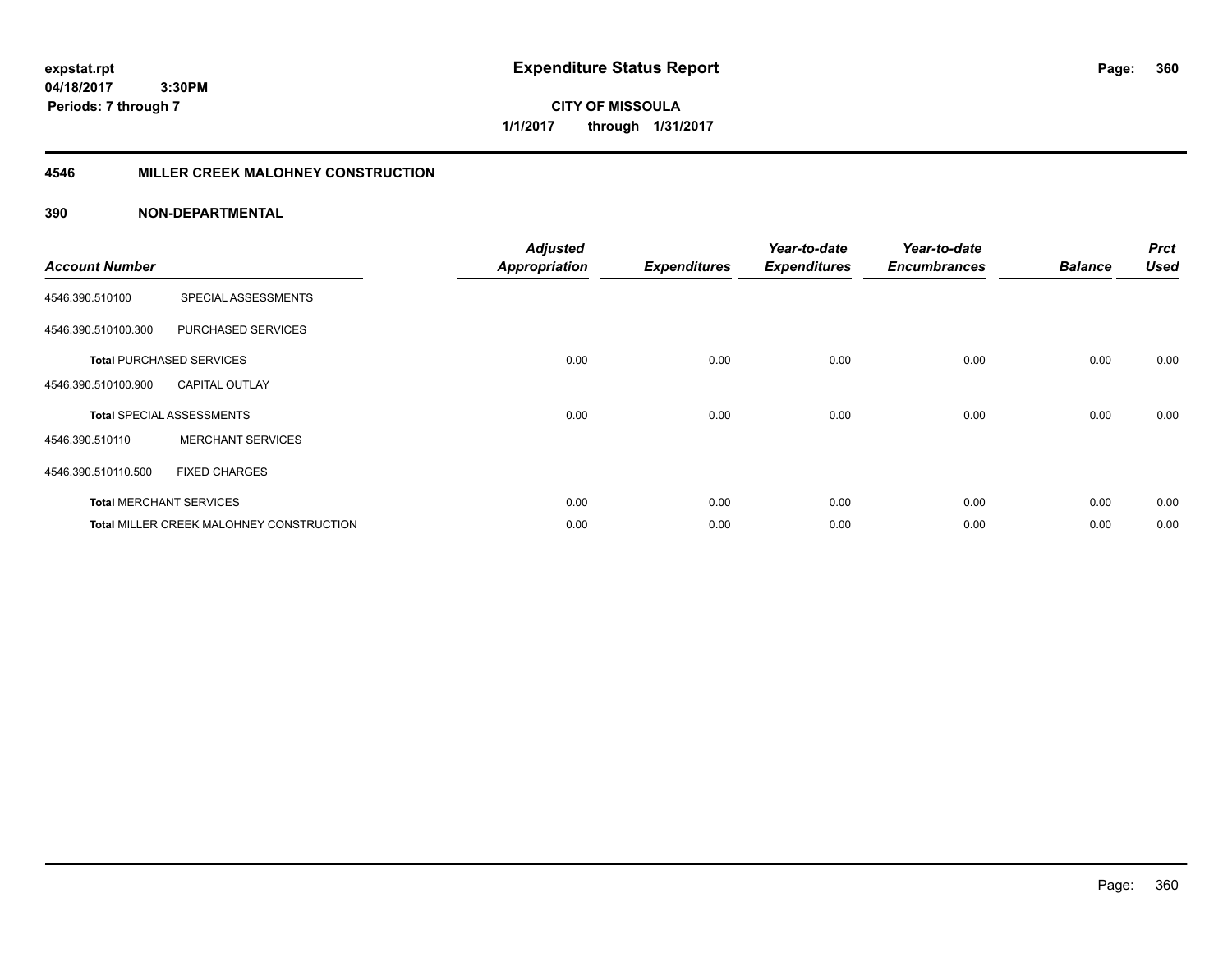**expstat.rpt Expenditure Status Report Page:**

**04/18/2017 3:30PM Periods: 7 through 7**

**CITY OF MISSOULA 1/1/2017 through 1/31/2017**

## **4547 MILLER CREEK MCCARTHY CONSTRUCTION**

| <b>Account Number</b> |                                          | <b>Adjusted</b><br><b>Appropriation</b> | <b>Expenditures</b> | Year-to-date<br><b>Expenditures</b> | Year-to-date<br><b>Encumbrances</b> | <b>Balance</b> | <b>Prct</b><br><b>Used</b> |
|-----------------------|------------------------------------------|-----------------------------------------|---------------------|-------------------------------------|-------------------------------------|----------------|----------------------------|
| 4547.390.510100       | SPECIAL ASSESSMENTS                      |                                         |                     |                                     |                                     |                |                            |
| 4547.390.510100.300   | PURCHASED SERVICES                       |                                         |                     |                                     |                                     |                |                            |
|                       | <b>Total PURCHASED SERVICES</b>          | 0.00                                    | 0.00                | 0.00                                | 0.00                                | 0.00           | 0.00                       |
| 4547.390.510100.900   | <b>CAPITAL OUTLAY</b>                    |                                         |                     |                                     |                                     |                |                            |
|                       | <b>Total SPECIAL ASSESSMENTS</b>         | 0.00                                    | 0.00                | 0.00                                | 0.00                                | 0.00           | 0.00                       |
| 4547.390.510110       | <b>MERCHANT SERVICES</b>                 |                                         |                     |                                     |                                     |                |                            |
| 4547.390.510110.500   | <b>FIXED CHARGES</b>                     |                                         |                     |                                     |                                     |                |                            |
|                       | <b>Total MERCHANT SERVICES</b>           | 0.00                                    | 0.00                | 0.00                                | 0.00                                | 0.00           | 0.00                       |
|                       | Total MILLER CREEK MCCARTHY CONSTRUCTION | 0.00                                    | 0.00                | 0.00                                | 0.00                                | 0.00           | 0.00                       |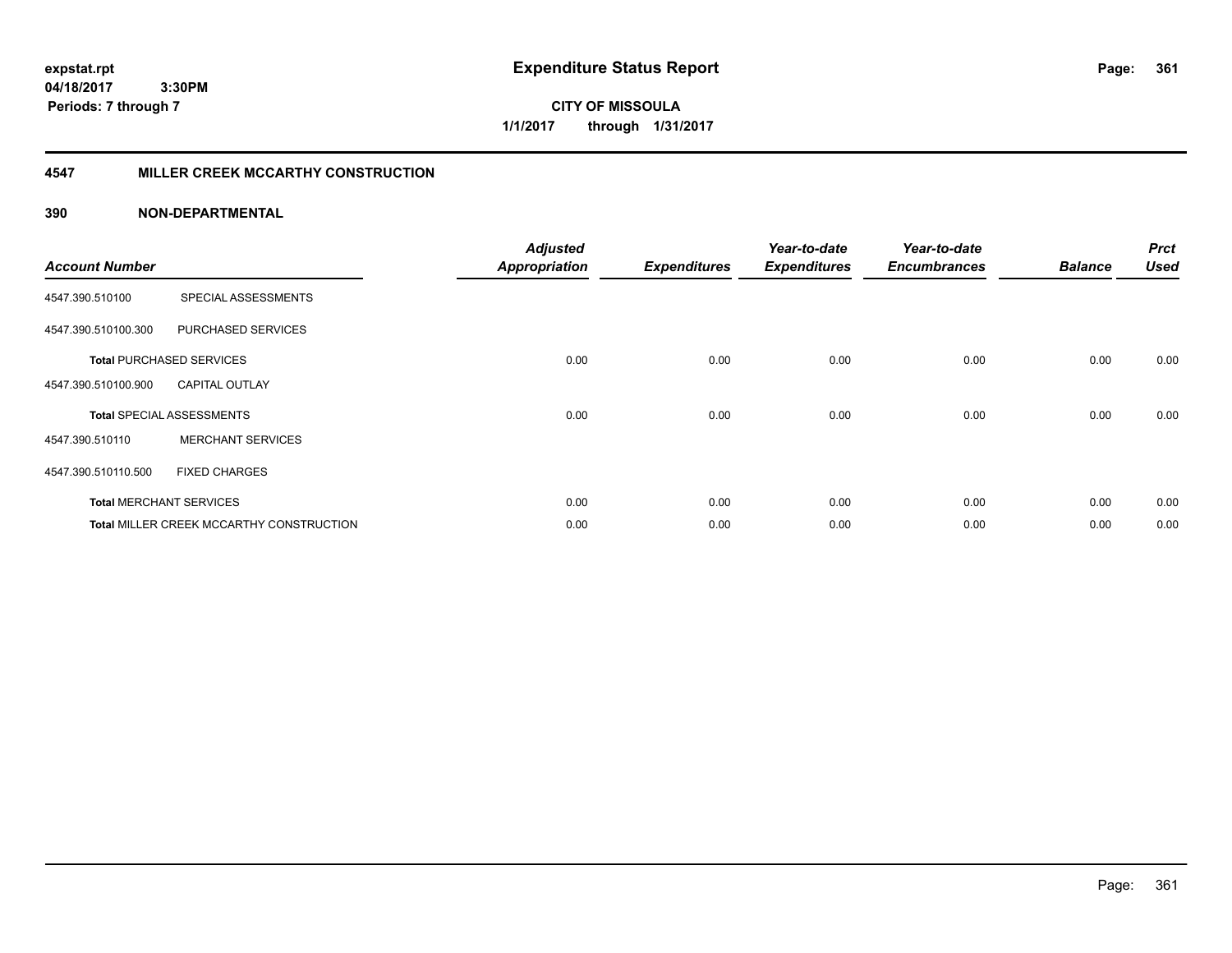**362**

**04/18/2017 3:30PM Periods: 7 through 7**

**CITY OF MISSOULA 1/1/2017 through 1/31/2017**

# **4548 5TH,6TH & ARTHUR ROAD IMPROVEMENTS**

| <b>Account Number</b>                |                                                     | <b>Adjusted</b><br><b>Appropriation</b> | <b>Expenditures</b> | Year-to-date<br><b>Expenditures</b> | Year-to-date<br><b>Encumbrances</b> | <b>Balance</b> | <b>Prct</b><br><b>Used</b> |
|--------------------------------------|-----------------------------------------------------|-----------------------------------------|---------------------|-------------------------------------|-------------------------------------|----------------|----------------------------|
| 4548.390.510100                      | SPECIAL ASSESSMENTS                                 |                                         |                     |                                     |                                     |                |                            |
| 4548.390.510100.300                  | PURCHASED SERVICES                                  |                                         |                     |                                     |                                     |                |                            |
|                                      | <b>Total PURCHASED SERVICES</b>                     | 0.00                                    | 0.00                | 0.00                                | 0.00                                | 0.00           | 0.00                       |
| 4548.390.510100.900                  | <b>CAPITAL OUTLAY</b>                               |                                         |                     |                                     |                                     |                |                            |
| 4548.390.510100.930.000 IMPROVEMENTS |                                                     | 0.00                                    | 0.00                | 4,400.00                            | 0.00                                | $-4,400.00$    | 0.00                       |
|                                      | <b>Total SPECIAL ASSESSMENTS</b>                    | 0.00                                    | 0.00                | 4,400.00                            | 0.00                                | $-4,400.00$    | 0.00                       |
| 4548.390.510110                      | <b>MERCHANT SERVICES</b>                            |                                         |                     |                                     |                                     |                |                            |
| 4548.390.510110.500                  | <b>FIXED CHARGES</b>                                |                                         |                     |                                     |                                     |                |                            |
|                                      | <b>Total MERCHANT SERVICES</b>                      | 0.00                                    | 0.00                | 0.00                                | 0.00                                | 0.00           | 0.00                       |
| 4548.390.521000                      | INTERFUND OPERATING TRANSFERS                       |                                         |                     |                                     |                                     |                |                            |
| 4548.390.521000.800                  | OTHER OBJECTS                                       |                                         |                     |                                     |                                     |                |                            |
|                                      | Total INTERFUND OPERATING TRANSFERS                 | 0.00                                    | 0.00                | 0.00                                | 0.00                                | 0.00           | 0.00                       |
|                                      | <b>Total 5TH.6TH &amp; ARTHUR ROAD IMPROVEMENTS</b> | 0.00                                    | 0.00                | 4,400.00                            | 0.00                                | $-4,400.00$    | 0.00                       |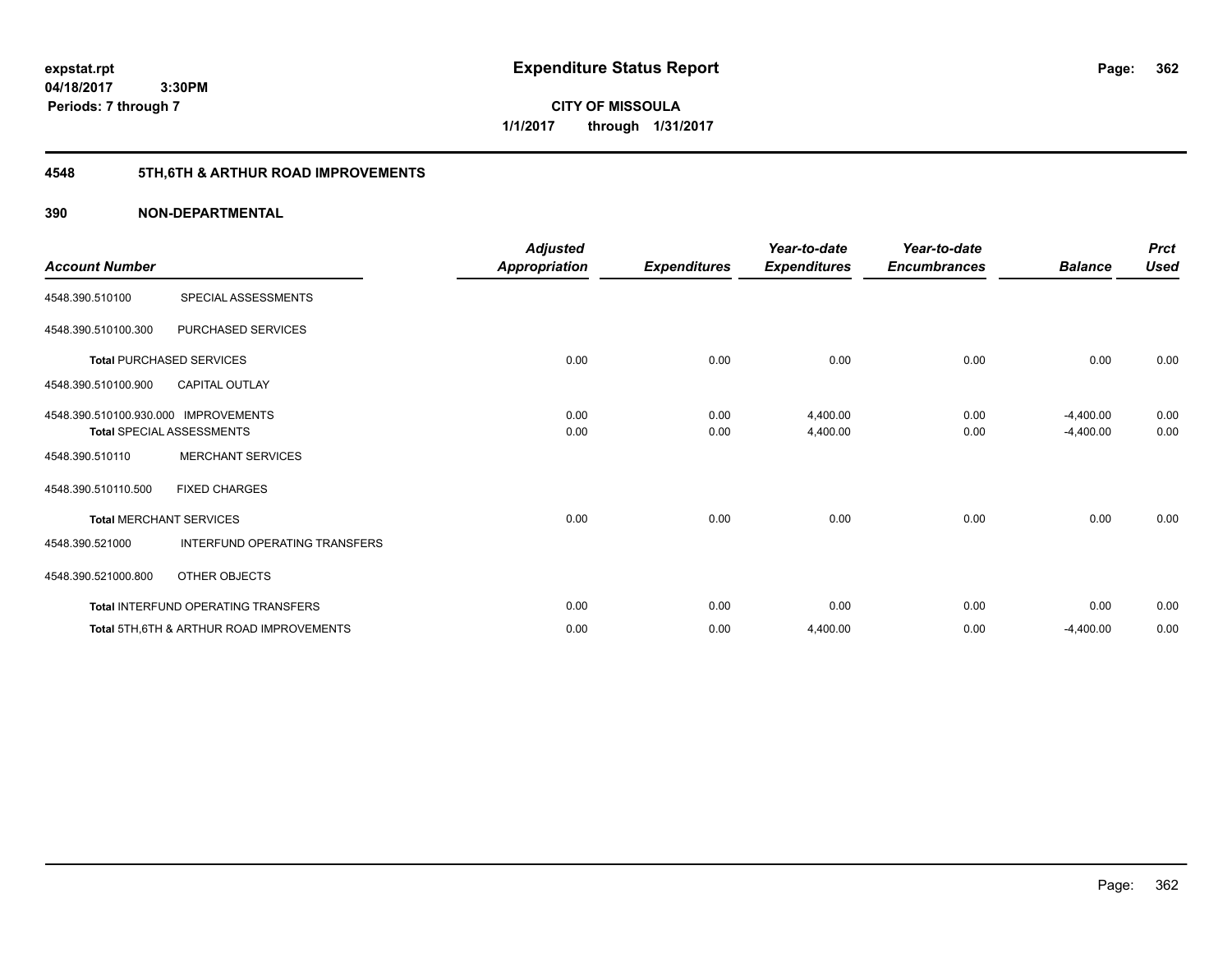**Periods: 7 through 7**

**CITY OF MISSOULA 1/1/2017 through 1/31/2017**

#### **4549 SID 549 HILLVIEW WAY**

 **3:30PM**

| <b>Account Number</b>     |                                     | <b>Adjusted</b><br><b>Appropriation</b> | <b>Expenditures</b> | Year-to-date<br><b>Expenditures</b> | Year-to-date<br><b>Encumbrances</b> | <b>Balance</b> | <b>Prct</b><br><b>Used</b> |
|---------------------------|-------------------------------------|-----------------------------------------|---------------------|-------------------------------------|-------------------------------------|----------------|----------------------------|
| 4549.390.510100           | SPECIAL ASSESSMENTS                 |                                         |                     |                                     |                                     |                |                            |
| 4549.390.510100.300       | PURCHASED SERVICES                  |                                         |                     |                                     |                                     |                |                            |
|                           | <b>Total PURCHASED SERVICES</b>     | 0.00                                    | 0.00                | 0.00                                | 0.00                                | 0.00           | 0.00                       |
| 4549.390.510100.600       | <b>DEBT SERVICE</b>                 |                                         |                     |                                     |                                     |                |                            |
| <b>Total DEBT SERVICE</b> |                                     | 0.00                                    | 0.00                | 0.00                                | 0.00                                | 0.00           | 0.00                       |
| 4549.390.510100.900       | <b>CAPITAL OUTLAY</b>               |                                         |                     |                                     |                                     |                |                            |
|                           | <b>Total SPECIAL ASSESSMENTS</b>    | 0.00                                    | 0.00                | 0.00                                | 0.00                                | 0.00           | 0.00                       |
| 4549.390.510110           | <b>MERCHANT SERVICES</b>            |                                         |                     |                                     |                                     |                |                            |
| 4549.390.510110.500       | <b>FIXED CHARGES</b>                |                                         |                     |                                     |                                     |                |                            |
|                           | <b>Total MERCHANT SERVICES</b>      | 0.00                                    | 0.00                | 0.00                                | 0.00                                | 0.00           | 0.00                       |
| 4549.390.521000           | INTERFUND OPERATING TRANSFERS       |                                         |                     |                                     |                                     |                |                            |
| 4549.390.521000.800       | OTHER OBJECTS                       |                                         |                     |                                     |                                     |                |                            |
|                           | Total INTERFUND OPERATING TRANSFERS | 0.00                                    | 0.00                | 0.00                                | 0.00                                | 0.00           | 0.00                       |
|                           | Total SID 549 HILLVIEW WAY          | 0.00                                    | 0.00                | 0.00                                | 0.00                                | 0.00           | 0.00                       |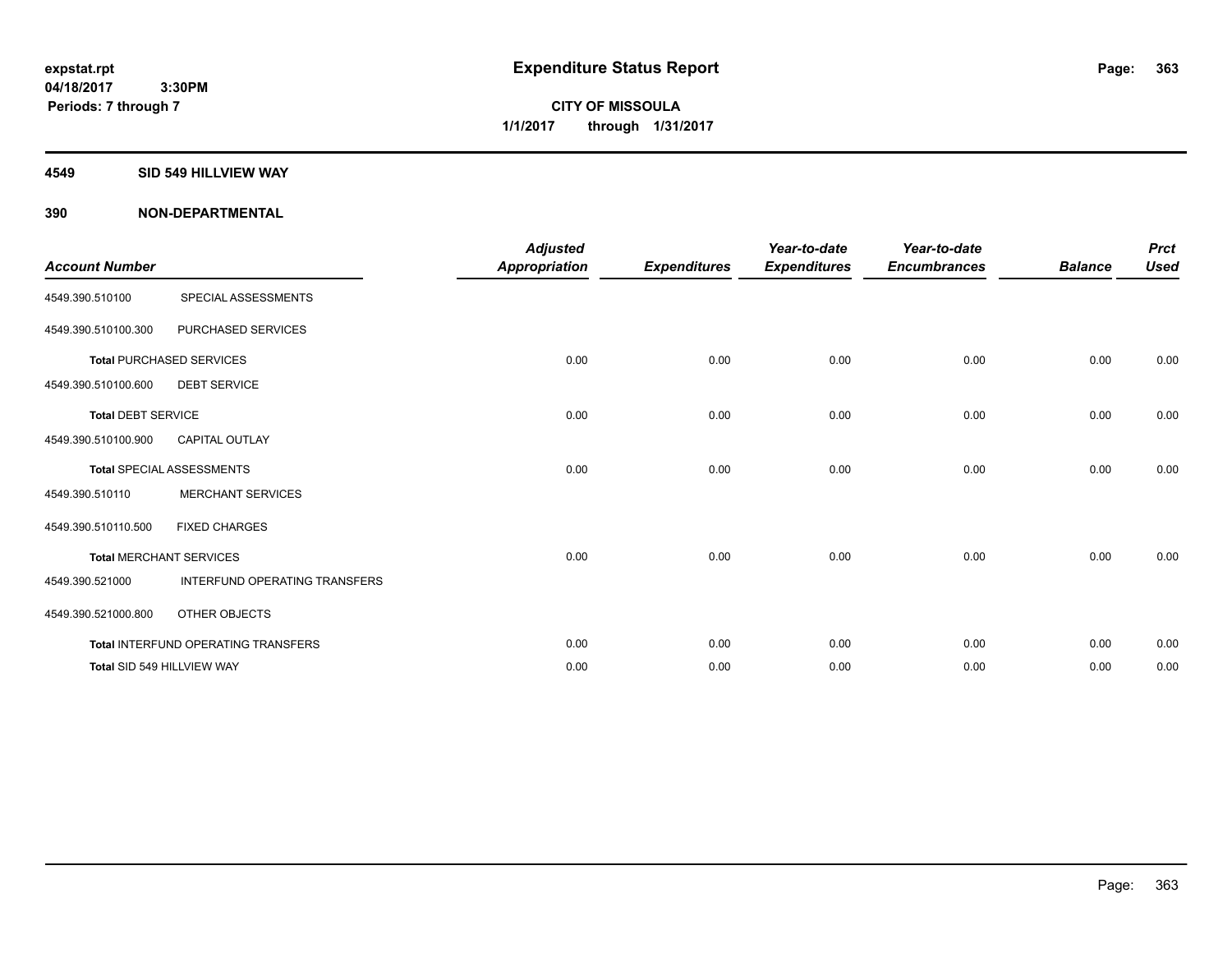**expstat.rpt Expenditure Status Report Page:**

**04/18/2017 3:30PM Periods: 7 through 7**

**CITY OF MISSOULA 1/1/2017 through 1/31/2017**

# **4745 MALONEY/TWITE MILLER CR \$1.2M CONTRIB**

|                       |                                              | <b>Adjusted</b>      |                     | Year-to-date        | Year-to-date        |                | <b>Prct</b> |
|-----------------------|----------------------------------------------|----------------------|---------------------|---------------------|---------------------|----------------|-------------|
| <b>Account Number</b> |                                              | <b>Appropriation</b> | <b>Expenditures</b> | <b>Expenditures</b> | <b>Encumbrances</b> | <b>Balance</b> | <b>Used</b> |
| 4745.390.510100       | SPECIAL ASSESSMENTS                          |                      |                     |                     |                     |                |             |
| 4745.390.510100.300   | PURCHASED SERVICES                           |                      |                     |                     |                     |                |             |
|                       | <b>Total PURCHASED SERVICES</b>              | 0.00                 | 0.00                | 0.00                | 0.00                | 0.00           | 0.00        |
| 4745.390.510100.800   | OTHER OBJECTS                                |                      |                     |                     |                     |                |             |
| Total OTHER OBJECTS   |                                              | 0.00                 | 0.00                | 0.00                | 0.00                | 0.00           | 0.00        |
| 4745.390.510100.900   | <b>CAPITAL OUTLAY</b>                        |                      |                     |                     |                     |                |             |
|                       | <b>Total SPECIAL ASSESSMENTS</b>             | 0.00                 | 0.00                | 0.00                | 0.00                | 0.00           | 0.00        |
| 4745.390.510110       | <b>MERCHANT SERVICES</b>                     |                      |                     |                     |                     |                |             |
| 4745.390.510110.500   | <b>FIXED CHARGES</b>                         |                      |                     |                     |                     |                |             |
|                       | Total MALONEY/TWITE MILLER CR \$1.2M CONTRIB | 0.00                 | 0.00                | 0.00                | 0.00                | 0.00           | 0.00        |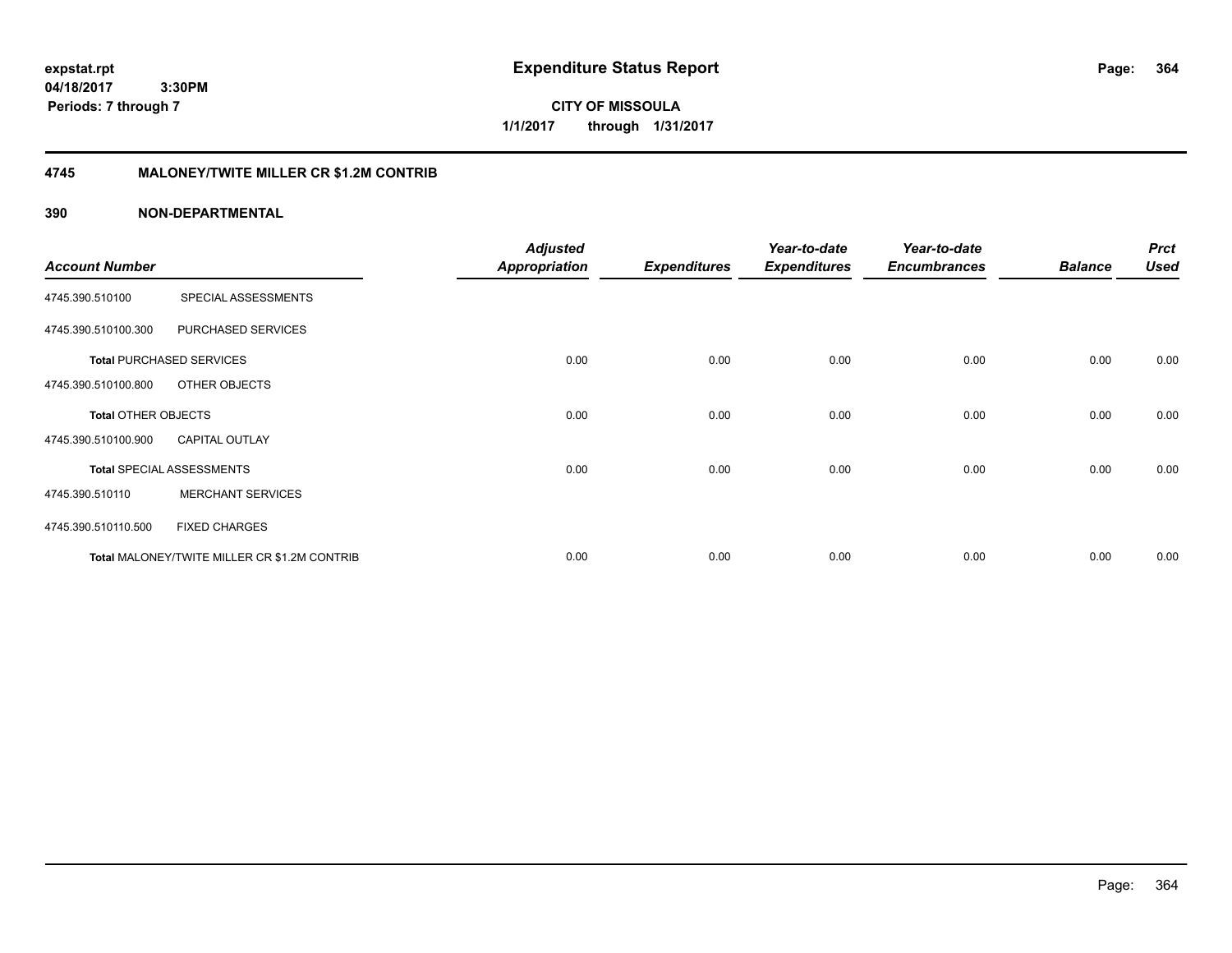**CITY OF MISSOULA 1/1/2017 through 1/31/2017**

### **4941 HILLVIEW WAY CONSTRUCTION**

## **280 PUBLIC WORKS OPERATIONS**

| <b>Account Number</b>                                               |                                                                                  | <b>Adjusted</b><br><b>Appropriation</b> | <b>Expenditures</b>      | Year-to-date<br><b>Expenditures</b> | Year-to-date<br><b>Encumbrances</b> | <b>Balance</b>                     | <b>Prct</b><br><b>Used</b> |
|---------------------------------------------------------------------|----------------------------------------------------------------------------------|-----------------------------------------|--------------------------|-------------------------------------|-------------------------------------|------------------------------------|----------------------------|
| 4941.280.430034                                                     | CONSTRUCTION                                                                     |                                         |                          |                                     |                                     |                                    |                            |
| 4941.280.430034.200                                                 | <b>SUPPLIES</b>                                                                  |                                         |                          |                                     |                                     |                                    |                            |
| <b>Total SUPPLIES</b>                                               |                                                                                  | 0.00                                    | 0.00                     | 0.00                                | 0.00                                | 0.00                               | 0.00                       |
| 4941.280.430034.300                                                 | <b>PURCHASED SERVICES</b>                                                        |                                         |                          |                                     |                                     |                                    |                            |
|                                                                     | 4941.280.430034.350.000 PROFESSIONAL SERVICES<br><b>Total PURCHASED SERVICES</b> | 0.00<br>0.00                            | 0.00<br>0.00             | 163,318.34<br>163,318.34            | 0.00<br>0.00                        | $-163,318.34$<br>$-163,318.34$     | 0.00<br>0.00               |
| 4941.280.430034.900                                                 | CAPITAL OUTLAY                                                                   |                                         |                          |                                     |                                     |                                    |                            |
| 4941.280.430034.930.000 IMPROVEMENTS<br><b>Total CAPITAL OUTLAY</b> |                                                                                  | 0.00<br>0.00                            | 217,188.05<br>217,188.05 | 2.206.560.16<br>2,206,560.16        | 0.00<br>0.00                        | $-2.206.560.16$<br>$-2,206,560.16$ | 0.00<br>0.00               |
| <b>Total CONSTRUCTION</b>                                           |                                                                                  | 0.00                                    | 217,188.05               | 2,369,878.50                        | 0.00                                | $-2,369,878.50$                    | 0.00                       |
| 4941.280.430262                                                     | <b>SIDEWALKS</b>                                                                 |                                         |                          |                                     |                                     |                                    |                            |
| 4941.280.430262.800                                                 | OTHER OBJECTS                                                                    |                                         |                          |                                     |                                     |                                    |                            |
| <b>Total SIDEWALKS</b>                                              | 4941.280.430262.820.000 TRANSFERS TO OTHER FUNDS                                 | 0.00<br>0.00                            | 0.00<br>0.00             | 127.500.00<br>127,500.00            | 0.00<br>0.00                        | $-127,500.00$<br>$-127,500.00$     | 0.00<br>0.00               |
| 4941.280.510110                                                     | <b>MERCHANT SERVICES</b>                                                         |                                         |                          |                                     |                                     |                                    |                            |
| 4941.280.510110.500                                                 | <b>FIXED CHARGES</b>                                                             |                                         |                          |                                     |                                     |                                    |                            |
| <b>Total FIXED CHARGES</b>                                          |                                                                                  | 0.00                                    | 0.00                     | 0.00                                | 0.00                                | 0.00                               | 0.00                       |
|                                                                     | <b>Total MERCHANT SERVICES</b>                                                   | 0.00                                    | 0.00                     | 0.00                                | 0.00                                | 0.00                               | 0.00                       |
|                                                                     | <b>Total HILLVIEW WAY CONSTRUCTION</b>                                           | 0.00                                    | 217,188.05               | 2,497,378.50                        | 0.00                                | $-2,497,378.50$                    | 0.00                       |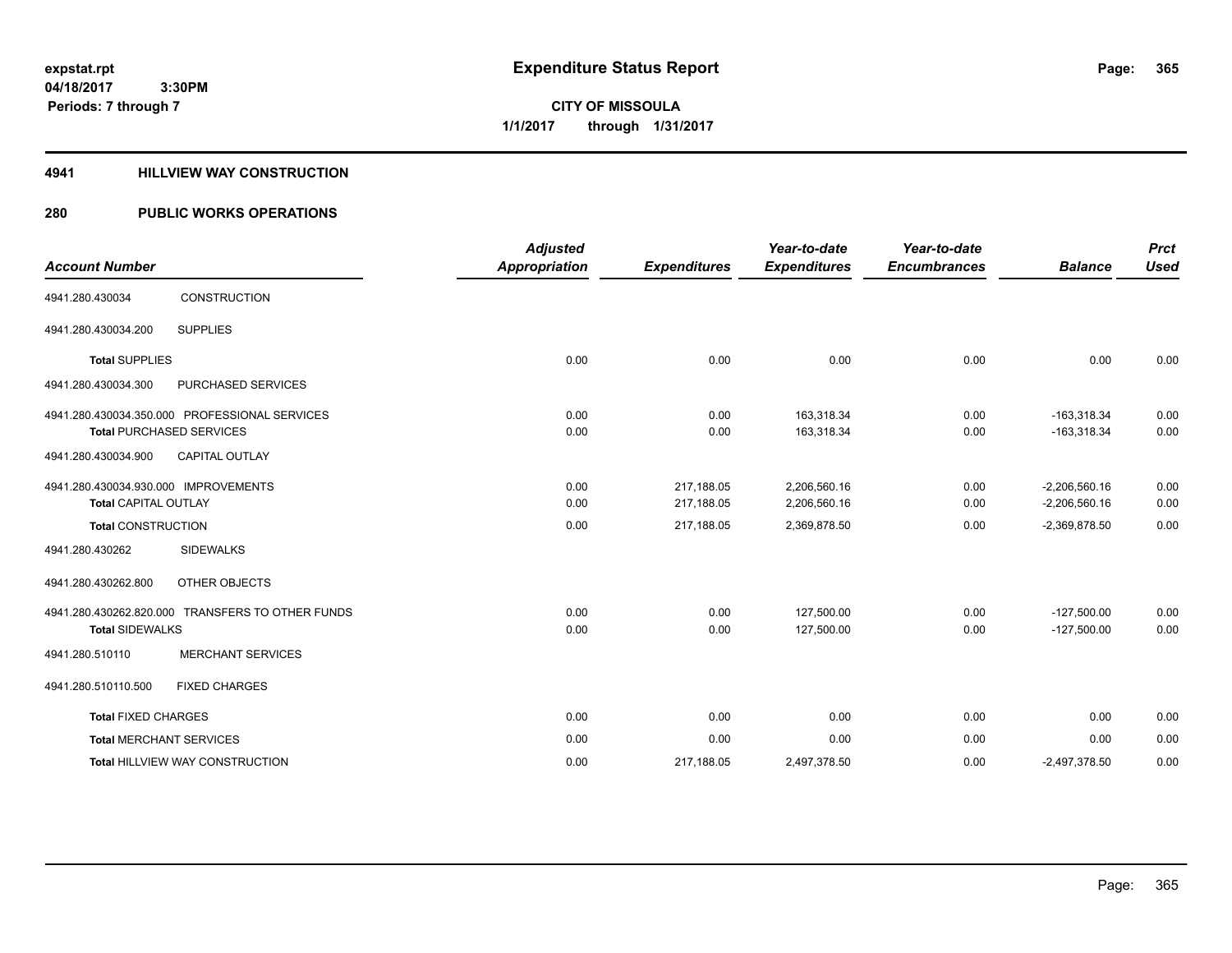**366**

**04/18/2017 3:30PM Periods: 7 through 7**

# **4944 RATTLESNAKE SEWER COLLECTION (544)**

**000 \*\*\* Title Not Found \*\*\***

| <b>Account Number</b>                |                          | <b>Adjusted</b><br><b>Appropriation</b> | <b>Expenditures</b> | Year-to-date<br><b>Expenditures</b> | Year-to-date<br><b>Encumbrances</b> | <b>Balance</b> | <b>Prct</b><br><b>Used</b> |
|--------------------------------------|--------------------------|-----------------------------------------|---------------------|-------------------------------------|-------------------------------------|----------------|----------------------------|
| 4944.000.510110                      | <b>MERCHANT SERVICES</b> |                                         |                     |                                     |                                     |                |                            |
| 4944.000.510110.500                  | <b>FIXED CHARGES</b>     |                                         |                     |                                     |                                     |                |                            |
| <b>Total *** Title Not Found ***</b> |                          | 0.00                                    | 0.00                | 0.00                                | 0.00                                | 0.00           | 0.00                       |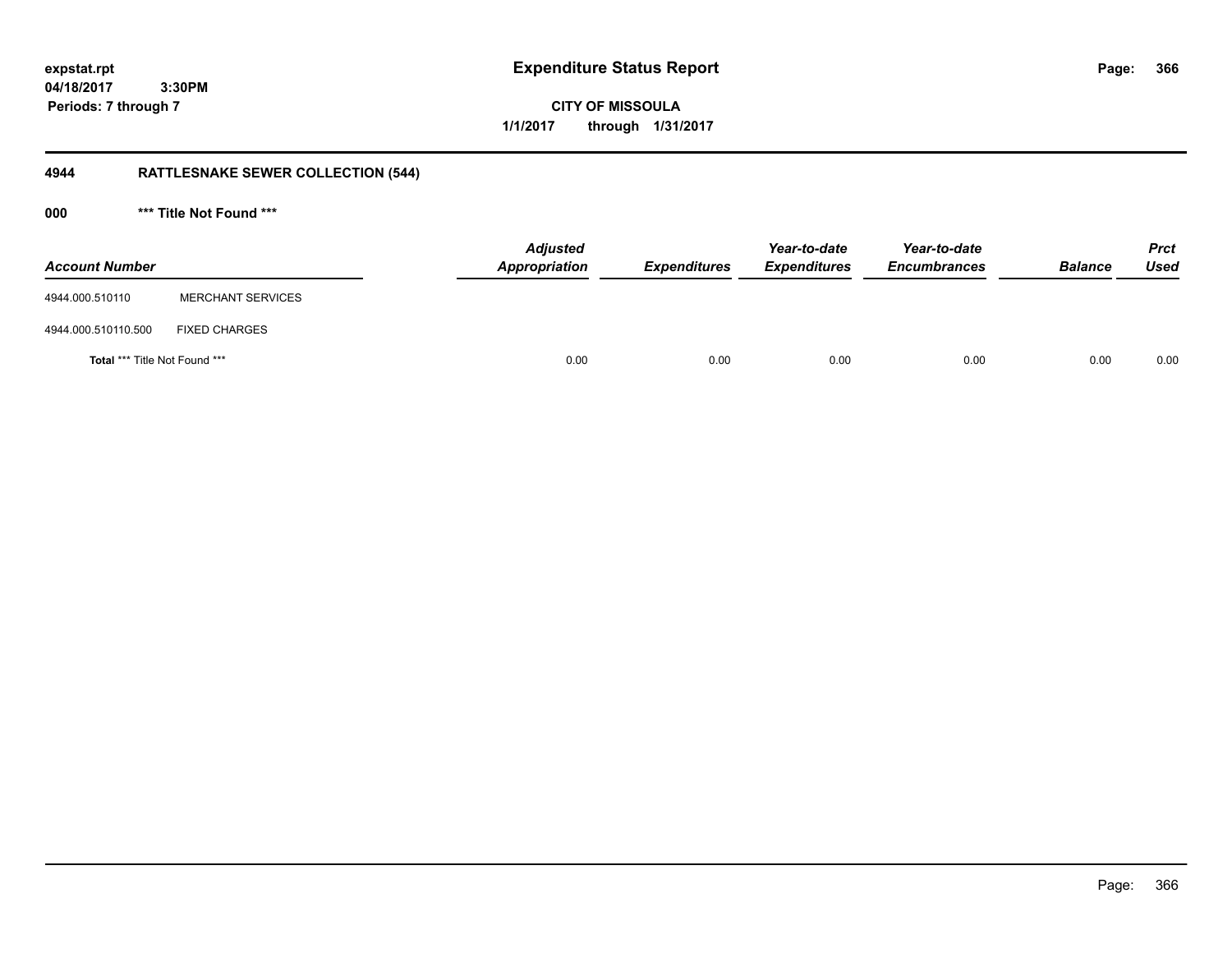**expstat.rpt Expenditure Status Report Page:**

**04/18/2017 3:30PM Periods: 7 through 7**

**CITY OF MISSOULA 1/1/2017 through 1/31/2017**

# **4944 RATTLESNAKE SEWER COLLECTION (544)**

| <b>Account Number</b>     |                                  | <b>Adjusted</b><br><b>Appropriation</b> | <b>Expenditures</b> | Year-to-date<br><b>Expenditures</b> | Year-to-date<br><b>Encumbrances</b> | <b>Balance</b> | <b>Prct</b><br><b>Used</b> |
|---------------------------|----------------------------------|-----------------------------------------|---------------------|-------------------------------------|-------------------------------------|----------------|----------------------------|
| 4944.390.510100           | SPECIAL ASSESSMENTS              |                                         |                     |                                     |                                     |                |                            |
| 4944.390.510100.300       | PURCHASED SERVICES               |                                         |                     |                                     |                                     |                |                            |
|                           | <b>Total PURCHASED SERVICES</b>  | 0.00                                    | 0.00                | 0.00                                | 0.00                                | 0.00           | 0.00                       |
| 4944.390.510100.600       | <b>DEBT SERVICE</b>              |                                         |                     |                                     |                                     |                |                            |
| <b>Total DEBT SERVICE</b> |                                  | 0.00                                    | 0.00                | 0.00                                | 0.00                                | 0.00           | 0.00                       |
| 4944.390.510100.900       | <b>CAPITAL OUTLAY</b>            |                                         |                     |                                     |                                     |                |                            |
|                           | <b>Total SPECIAL ASSESSMENTS</b> | 0.00                                    | 0.00                | 0.00                                | 0.00                                | 0.00           | 0.00                       |
| 4944.390.510110           | <b>MERCHANT SERVICES</b>         |                                         |                     |                                     |                                     |                |                            |
| 4944.390.510110.500       | <b>FIXED CHARGES</b>             |                                         |                     |                                     |                                     |                |                            |
| Total NON-DEPARTMENTAL    |                                  | 0.00                                    | 0.00                | 0.00                                | 0.00                                | 0.00           | 0.00                       |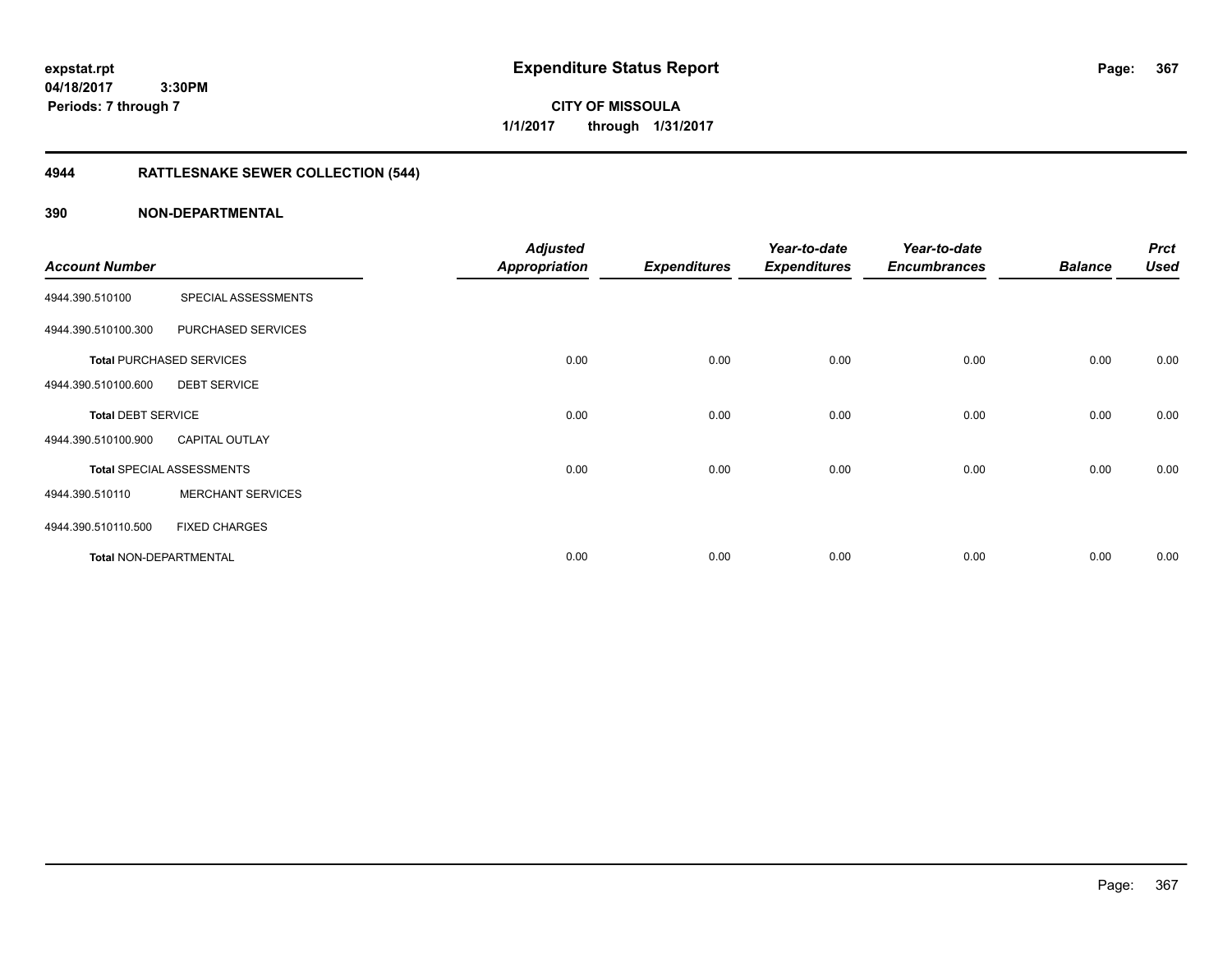**CITY OF MISSOULA 1/1/2017 through 1/31/2017**

# **4944 RATTLESNAKE SEWER COLLECTION (544)**

## **550 SID 544 PROJECT**

|                           |                                 | <b>Adjusted</b>      |                     | Year-to-date        | Year-to-date        |                | <b>Prct</b> |
|---------------------------|---------------------------------|----------------------|---------------------|---------------------|---------------------|----------------|-------------|
| <b>Account Number</b>     |                                 | <b>Appropriation</b> | <b>Expenditures</b> | <b>Expenditures</b> | <b>Encumbrances</b> | <b>Balance</b> | <b>Used</b> |
| 4944.550.430680           | <b>ARRA GRANT</b>               |                      |                     |                     |                     |                |             |
| 4944.550.430680.900       | CAPITAL OUTLAY                  |                      |                     |                     |                     |                |             |
| <b>Total ARRA GRANT</b>   |                                 | 0.00                 | 0.00                | 0.00                | 0.00                | 0.00           | 0.00        |
| 4944.550.430681           | ARRA LOAN                       |                      |                     |                     |                     |                |             |
| 4944.550.430681.900       | CAPITAL OUTLAY                  |                      |                     |                     |                     |                |             |
| <b>Total ARRA LOAN</b>    |                                 | 0.00                 | 0.00                | 0.00                | 0.00                | 0.00           | 0.00        |
| 4944.550.430682           | <b>TSEP GRANT</b>               |                      |                     |                     |                     |                |             |
| 4944.550.430682.900       | CAPITAL OUTLAY                  |                      |                     |                     |                     |                |             |
| <b>Total TSEP GRANT</b>   |                                 | 0.00                 | 0.00                | 0.00                | 0.00                | 0.00           | 0.00        |
| 4944.550.430685           | <b>SRF SID</b>                  |                      |                     |                     |                     |                |             |
| 4944.550.430685.900       | CAPITAL OUTLAY                  |                      |                     |                     |                     |                |             |
| <b>Total SRF SID</b>      |                                 | 0.00                 | 0.00                | 0.00                | 0.00                | 0.00           | 0.00        |
| 4944.550.430686           | SRF REV BOND                    |                      |                     |                     |                     |                |             |
| 4944.550.430686.300       | PURCHASED SERVICES              |                      |                     |                     |                     |                |             |
|                           | <b>Total PURCHASED SERVICES</b> | 0.00                 | 0.00                | 0.00                | 0.00                | 0.00           | 0.00        |
| 4944.550.430686.900       | <b>CAPITAL OUTLAY</b>           |                      |                     |                     |                     |                |             |
| <b>Total SRF REV BOND</b> |                                 | 0.00                 | 0.00                | 0.00                | 0.00                | 0.00           | 0.00        |
| 4944.550.430687           | ARRA LOAN SID                   |                      |                     |                     |                     |                |             |
| 4944.550.430687.900       | CAPITAL OUTLAY                  |                      |                     |                     |                     |                |             |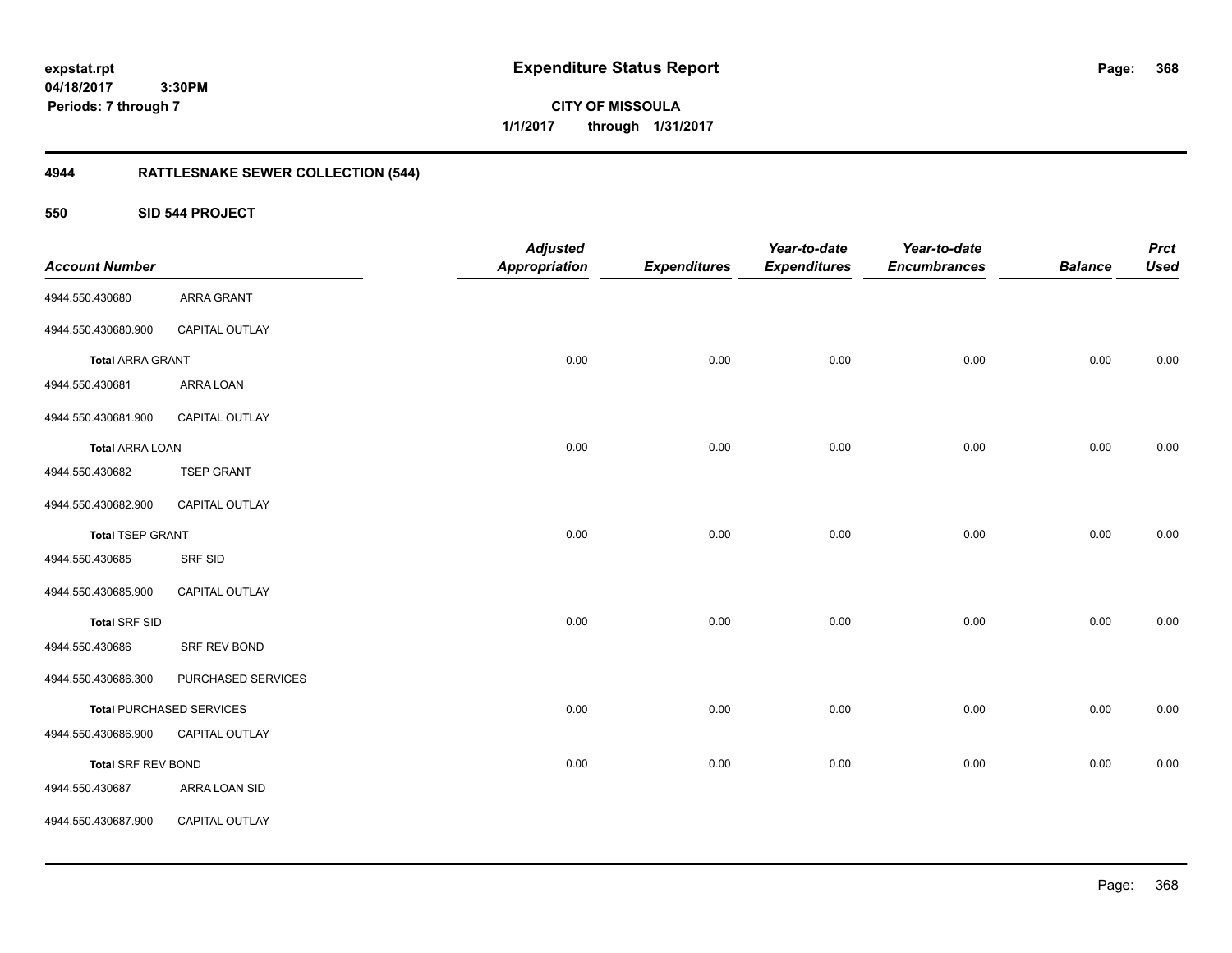**expstat.rpt Expenditure Status Report Page:**

**04/18/2017 3:30PM Periods: 7 through 7**

**CITY OF MISSOULA 1/1/2017 through 1/31/2017**

# **4944 RATTLESNAKE SEWER COLLECTION (544)**

## **550 SID 544 PROJECT**

| <b>Account Number</b>        |                          | <b>Adjusted</b><br><b>Appropriation</b> | <b>Expenditures</b> | Year-to-date<br><b>Expenditures</b> | Year-to-date<br><b>Encumbrances</b> | <b>Balance</b> | <b>Prct</b><br><b>Used</b> |
|------------------------------|--------------------------|-----------------------------------------|---------------------|-------------------------------------|-------------------------------------|----------------|----------------------------|
| <b>Total ARRA LOAN SID</b>   |                          | 0.00                                    | 0.00                | 0.00                                | 0.00                                | 0.00           | 0.00                       |
| 4944.550.510110              | <b>MERCHANT SERVICES</b> |                                         |                     |                                     |                                     |                |                            |
| 4944.550.510110.500          | <b>FIXED CHARGES</b>     |                                         |                     |                                     |                                     |                |                            |
| <b>Total SID 544 PROJECT</b> |                          | 0.00                                    | 0.00                | 0.00                                | 0.00                                | 0.00           | 0.00                       |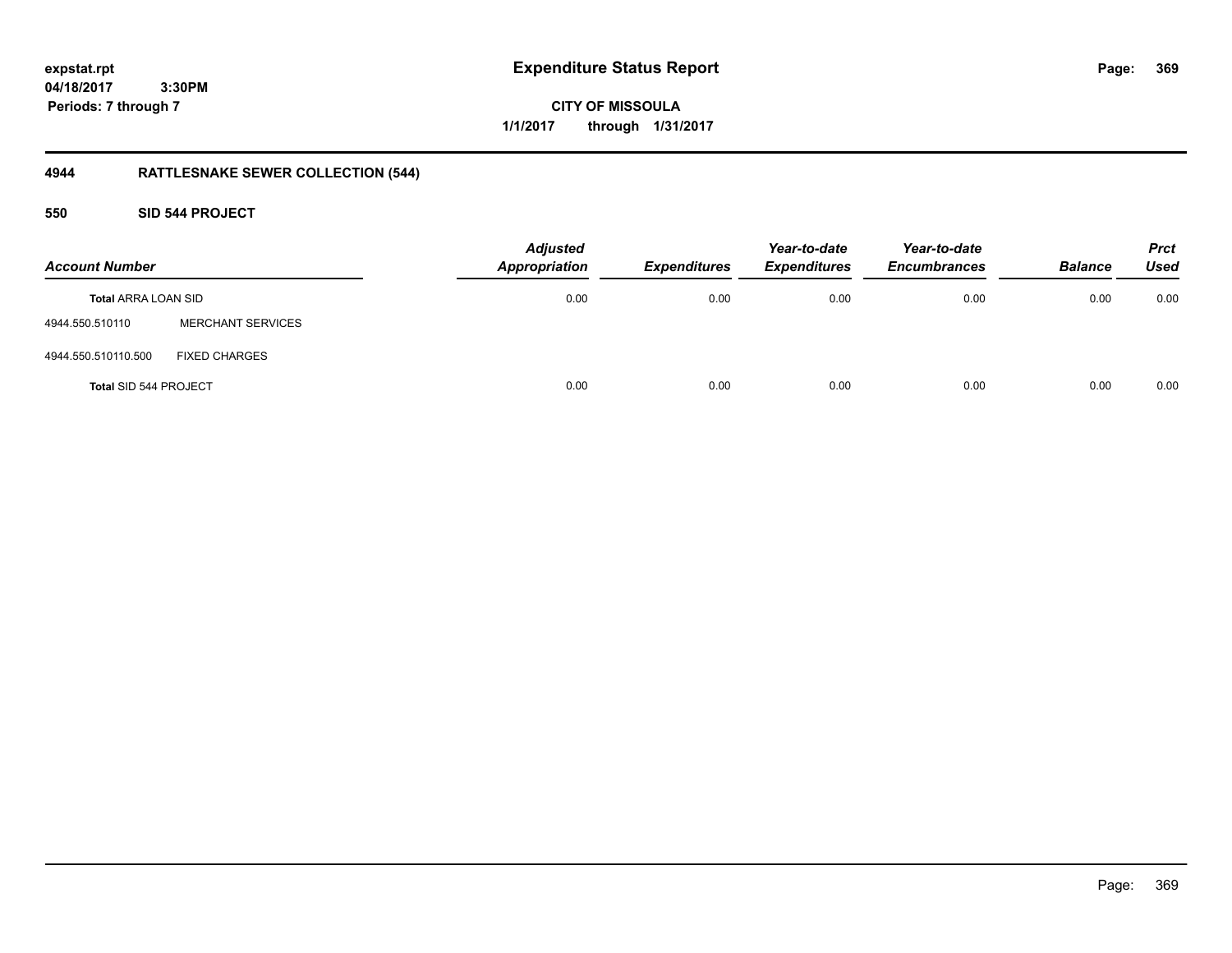**CITY OF MISSOULA 1/1/2017 through 1/31/2017**

# **4944 RATTLESNAKE SEWER COLLECTION (544)**

## **555 LOLO STREET PROJECT**

| <b>Account Number</b>     |                                          | <b>Adjusted</b><br><b>Appropriation</b> | <b>Expenditures</b> | Year-to-date<br><b>Expenditures</b> | Year-to-date<br><b>Encumbrances</b> | <b>Balance</b> | <b>Prct</b><br><b>Used</b> |
|---------------------------|------------------------------------------|-----------------------------------------|---------------------|-------------------------------------|-------------------------------------|----------------|----------------------------|
| 4944.555.430680           | ARRA GRANT                               |                                         |                     |                                     |                                     |                |                            |
| 4944.555.430680.900       | <b>CAPITAL OUTLAY</b>                    |                                         |                     |                                     |                                     |                |                            |
| <b>Total ARRA GRANT</b>   |                                          | 0.00                                    | 0.00                | 0.00                                | 0.00                                | 0.00           | 0.00                       |
| 4944.555.430685           | SRF SID                                  |                                         |                     |                                     |                                     |                |                            |
| 4944.555.430685.900       | <b>CAPITAL OUTLAY</b>                    |                                         |                     |                                     |                                     |                |                            |
| <b>Total SRF SID</b>      |                                          | 0.00                                    | 0.00                | 0.00                                | 0.00                                | 0.00           | 0.00                       |
| 4944.555.430686           | SRF REV BOND                             |                                         |                     |                                     |                                     |                |                            |
| 4944.555.430686.900       | <b>CAPITAL OUTLAY</b>                    |                                         |                     |                                     |                                     |                |                            |
| <b>Total SRF REV BOND</b> |                                          | 0.00                                    | 0.00                | 0.00                                | 0.00                                | 0.00           | 0.00                       |
| 4944.555.510110           | <b>MERCHANT SERVICES</b>                 |                                         |                     |                                     |                                     |                |                            |
| 4944.555.510110.500       | <b>FIXED CHARGES</b>                     |                                         |                     |                                     |                                     |                |                            |
|                           | Total RATTLESNAKE SEWER COLLECTION (544) | 0.00                                    | 0.00                | 0.00                                | 0.00                                | 0.00           | 0.00                       |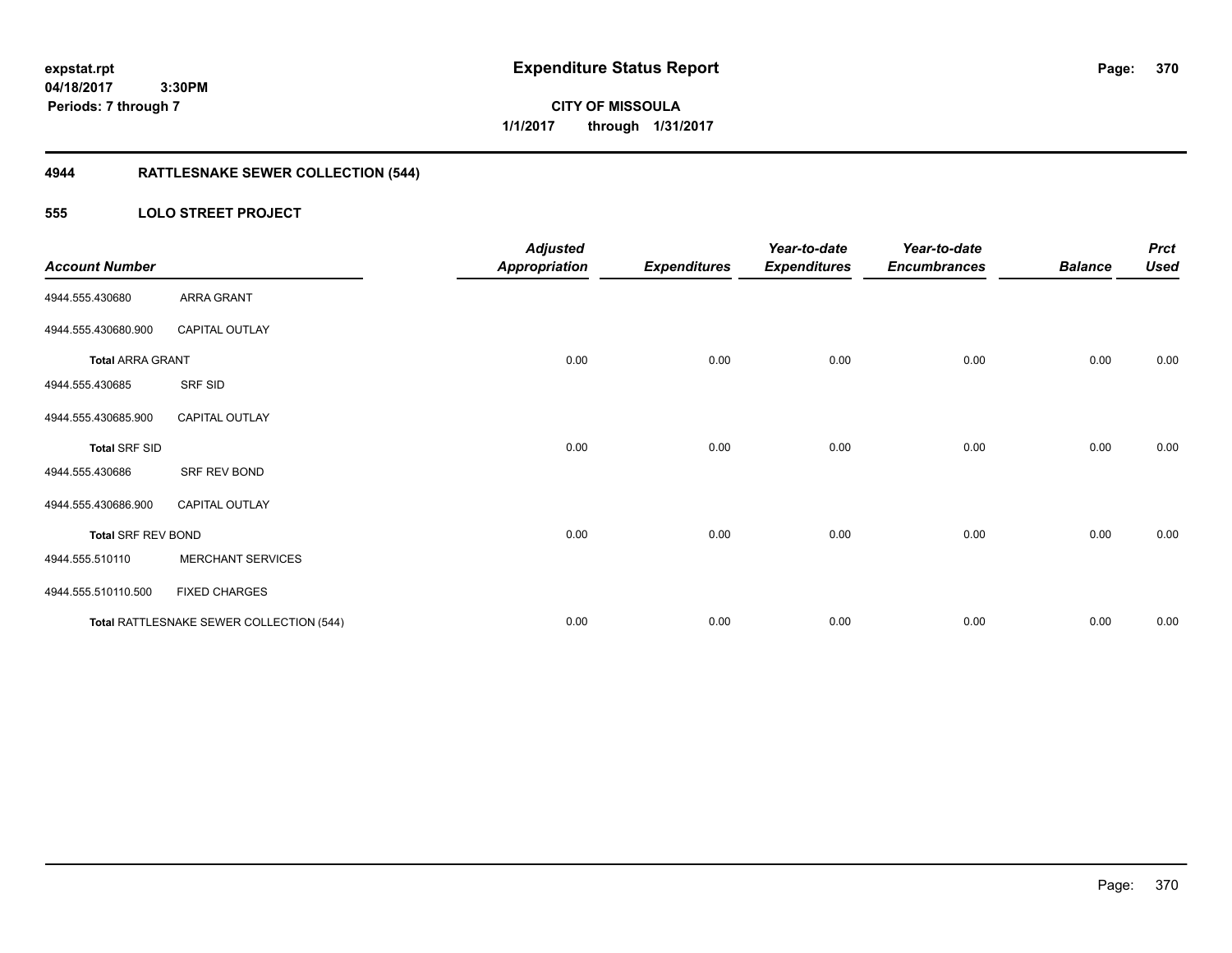**371**

**04/18/2017 3:30PM Periods: 7 through 7**

**CITY OF MISSOULA 1/1/2017 through 1/31/2017**

#### **4945 PHILLIPS ST TRAFFIC CALMING**

# **000 \*\*\* Title Not Found \*\*\***

| <b>Account Number</b> |                                          | <b>Adjusted</b><br><b>Appropriation</b> | Expenditures | Year-to-date<br><b>Expenditures</b> | Year-to-date<br><b>Encumbrances</b> | <b>Balance</b> | <b>Prct</b><br><b>Used</b> |
|-----------------------|------------------------------------------|-----------------------------------------|--------------|-------------------------------------|-------------------------------------|----------------|----------------------------|
| 4945.000.410000       | <b>GENERAL GOVERNMENT</b>                |                                         |              |                                     |                                     |                |                            |
| 4945.000.410000.600   | <b>DEBT SERVICE</b>                      |                                         |              |                                     |                                     |                |                            |
|                       | <b>Total GENERAL GOVERNMENT</b>          | 0.00                                    | 0.00         | 0.00                                | 0.00                                | 0.00           | 0.00                       |
| 4945.000.510110       | <b>MERCHANT SERVICES</b>                 |                                         |              |                                     |                                     |                |                            |
| 4945.000.510110.500   | <b>FIXED CHARGES</b>                     |                                         |              |                                     |                                     |                |                            |
|                       | <b>Total MERCHANT SERVICES</b>           | 0.00                                    | 0.00         | 0.00                                | 0.00                                | 0.00           | 0.00                       |
|                       | <b>Total PHILLIPS ST TRAFFIC CALMING</b> | 0.00                                    | 0.00         | 0.00                                | 0.00                                | 0.00           | 0.00                       |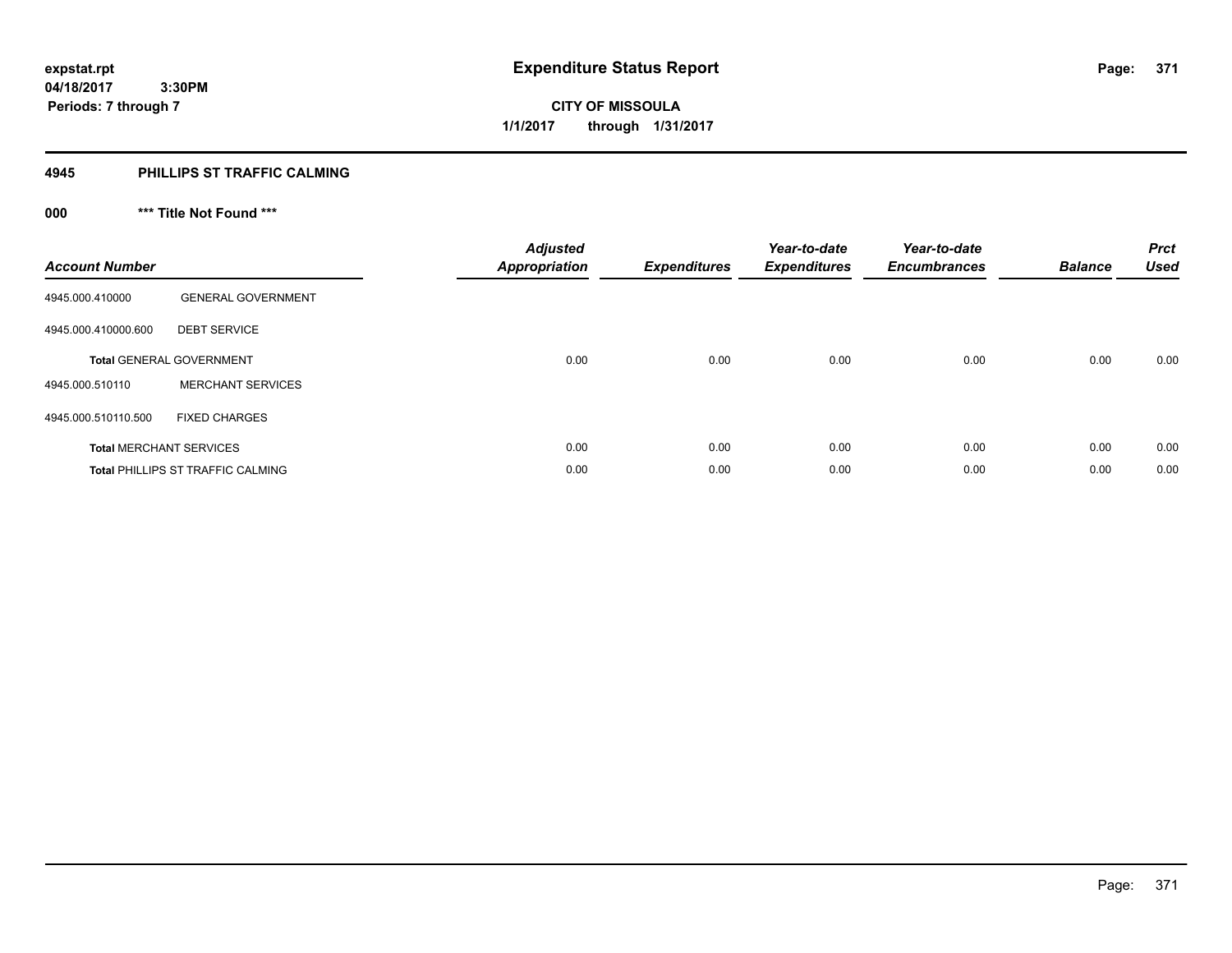**expstat.rpt Expenditure Status Report** 

**04/18/2017 3:30PM Periods: 7 through 7**

**CITY OF MISSOULA 1/1/2017 through 1/31/2017**

## **4946 PATTEE CREEK DR. TRAFFIC CALMING**

**000 \*\*\* Title Not Found \*\*\***

| <b>Account Number</b>         |                                 | <b>Adjusted</b><br><b>Appropriation</b> | <b>Expenditures</b> | Year-to-date<br><b>Expenditures</b> | Year-to-date<br><b>Encumbrances</b> | <b>Balance</b> | <b>Prct</b><br><b>Used</b> |
|-------------------------------|---------------------------------|-----------------------------------------|---------------------|-------------------------------------|-------------------------------------|----------------|----------------------------|
| 4946.000.410000               | <b>GENERAL GOVERNMENT</b>       |                                         |                     |                                     |                                     |                |                            |
| 4946.000.410000.600           | <b>DEBT SERVICE</b>             |                                         |                     |                                     |                                     |                |                            |
|                               | <b>Total GENERAL GOVERNMENT</b> | 0.00                                    | 0.00                | 0.00                                | 0.00                                | 0.00           | 0.00                       |
| 4946.000.510110               | <b>MERCHANT SERVICES</b>        |                                         |                     |                                     |                                     |                |                            |
| 4946.000.510110.500           | <b>FIXED CHARGES</b>            |                                         |                     |                                     |                                     |                |                            |
| Total *** Title Not Found *** |                                 | 0.00                                    | 0.00                | 0.00                                | 0.00                                | 0.00           | 0.00                       |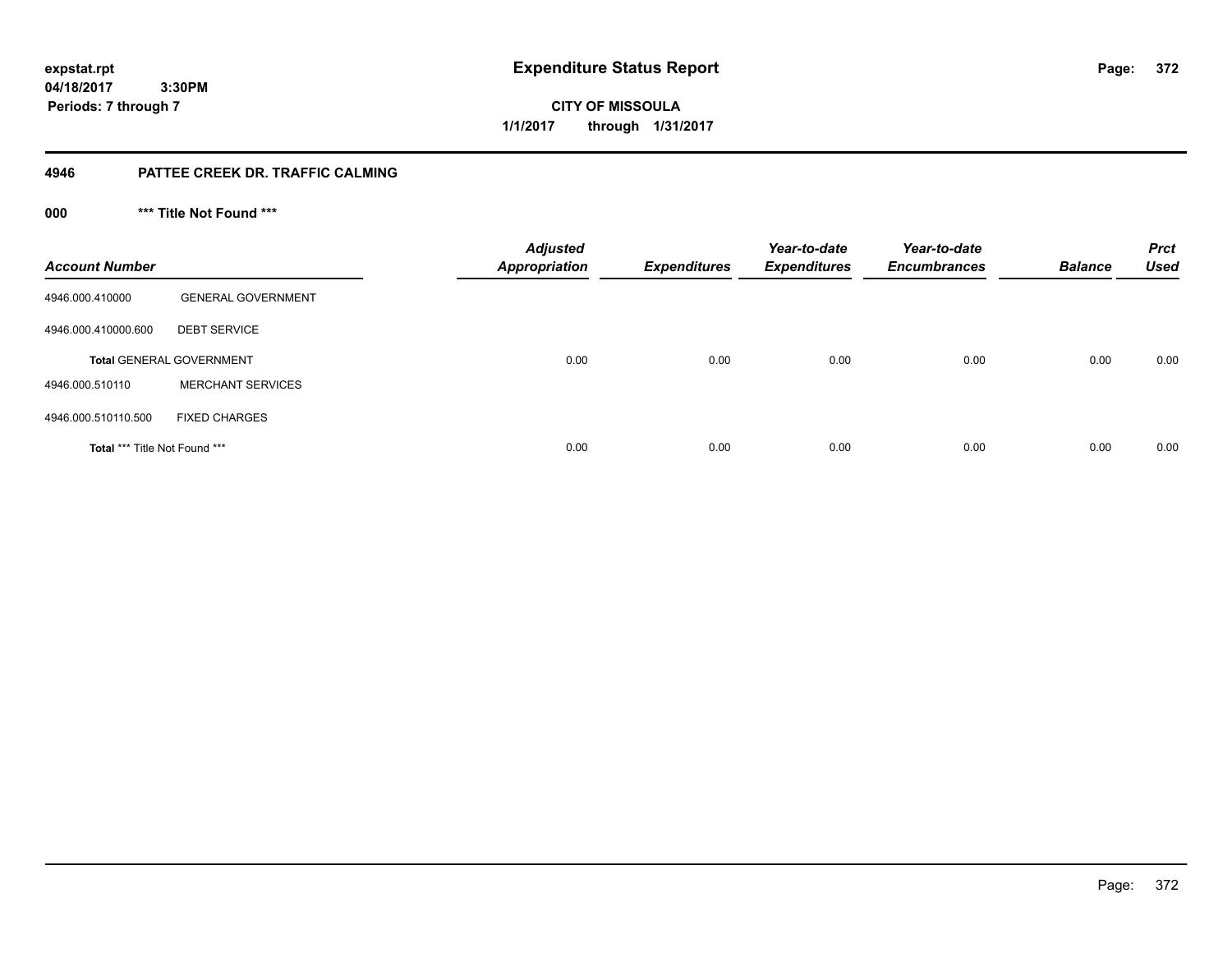**expstat.rpt Expenditure Status Report** 

**04/18/2017 3:30PM Periods: 7 through 7**

**CITY OF MISSOULA 1/1/2017 through 1/31/2017**

## **4946 PATTEE CREEK DR. TRAFFIC CALMING**

| <b>Account Number</b> |                                               | <b>Adjusted</b><br><b>Appropriation</b> | <b>Expenditures</b> | Year-to-date<br><b>Expenditures</b> | Year-to-date<br><b>Encumbrances</b> | <b>Balance</b> | <b>Prct</b><br><b>Used</b> |
|-----------------------|-----------------------------------------------|-----------------------------------------|---------------------|-------------------------------------|-------------------------------------|----------------|----------------------------|
| 4946.390.510100       | SPECIAL ASSESSMENTS                           |                                         |                     |                                     |                                     |                |                            |
| 4946.390.510100.300   | PURCHASED SERVICES                            |                                         |                     |                                     |                                     |                |                            |
|                       | <b>Total PURCHASED SERVICES</b>               | 0.00                                    | 0.00                | 0.00                                | 0.00                                | 0.00           | 0.00                       |
| 4946.390.510100.900   | <b>CAPITAL OUTLAY</b>                         |                                         |                     |                                     |                                     |                |                            |
|                       | <b>Total SPECIAL ASSESSMENTS</b>              | 0.00                                    | 0.00                | 0.00                                | 0.00                                | 0.00           | 0.00                       |
| 4946.390.510110       | <b>MERCHANT SERVICES</b>                      |                                         |                     |                                     |                                     |                |                            |
| 4946.390.510110.500   | <b>FIXED CHARGES</b>                          |                                         |                     |                                     |                                     |                |                            |
|                       | <b>Total MERCHANT SERVICES</b>                | 0.00                                    | 0.00                | 0.00                                | 0.00                                | 0.00           | 0.00                       |
|                       | <b>Total PATTEE CREEK DR. TRAFFIC CALMING</b> | 0.00                                    | 0.00                | 0.00                                | 0.00                                | 0.00           | 0.00                       |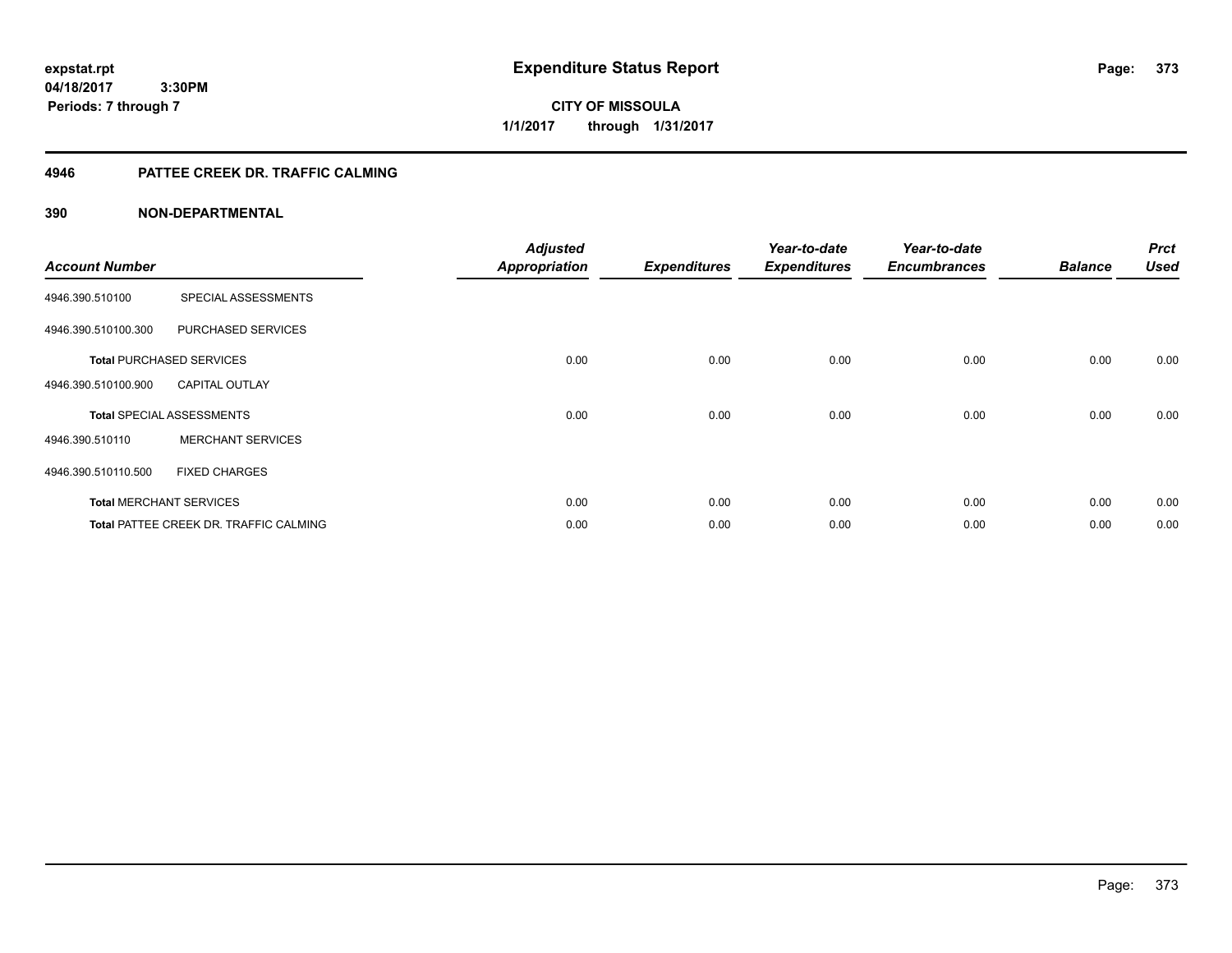**CITY OF MISSOULA 1/1/2017 through 1/31/2017**

## **4948 STORMWATER OUTFALL RETROFITS**

| <b>Account Number</b>                |                                                      | <b>Adjusted</b><br><b>Appropriation</b> | <b>Expenditures</b> | Year-to-date<br><b>Expenditures</b> | Year-to-date<br><b>Encumbrances</b> | <b>Balance</b> | <b>Prct</b><br><b>Used</b> |
|--------------------------------------|------------------------------------------------------|-----------------------------------------|---------------------|-------------------------------------|-------------------------------------|----------------|----------------------------|
|                                      |                                                      |                                         |                     |                                     |                                     |                |                            |
| 4948.390.431210                      | CARAS PARK STORM WATER RETROFITS                     |                                         |                     |                                     |                                     |                |                            |
| 4948.390.431210.300                  | <b>PURCHASED SERVICES</b>                            |                                         |                     |                                     |                                     |                |                            |
|                                      | 4948.390.431210.350.000 CARAS PARK OUTFALL RETROFITS | 0.00                                    | 4.532.00            | 23.270.45                           | 0.00                                | $-23.270.45$   | 0.00                       |
|                                      | <b>Total PURCHASED SERVICES</b>                      | 0.00                                    | 4,532.00            | 23,270.45                           | 0.00                                | $-23,270.45$   | 0.00                       |
| 4948.390.431210.900                  | <b>CAPITAL OUTLAY</b>                                |                                         |                     |                                     |                                     |                |                            |
| 4948.390.431210.930.000 IMPROVEMENTS |                                                      | 0.00                                    | 1.752.04            | 1,752.04                            | 0.00                                | $-1,752.04$    | 0.00                       |
| <b>Total CAPITAL OUTLAY</b>          |                                                      | 0.00                                    | 1,752.04            | 1,752.04                            | 0.00                                | $-1,752.04$    | 0.00                       |
|                                      | <b>Total CARAS PARK STORM WATER RETROFITS</b>        | 0.00                                    | 6,284.04            | 25,022.49                           | 0.00                                | $-25,022.49$   | 0.00                       |
| 4948.390.431212                      | <b>BUCKHOUSE BRIDGE STORM WATER RETROFIT</b>         |                                         |                     |                                     |                                     |                |                            |
| 4948.390.431212.300                  | PURCHASED SERVICES                                   |                                         |                     |                                     |                                     |                |                            |
|                                      | <b>Total BUCKHOUSE BRIDGE STORM WATER RETROFIT</b>   | 0.00                                    | 0.00                | 0.00                                | 0.00                                | 0.00           | 0.00                       |
| 4948.390.510110                      | <b>MERCHANT SERVICES</b>                             |                                         |                     |                                     |                                     |                |                            |
| 4948.390.510110.500                  | <b>FIXED CHARGES</b>                                 |                                         |                     |                                     |                                     |                |                            |
|                                      | <b>Total MERCHANT SERVICES</b>                       | 0.00                                    | 0.00                | 0.00                                | 0.00                                | 0.00           | 0.00                       |
|                                      | <b>Total STORMWATER OUTFALL RETROFITS</b>            | 0.00                                    | 6,284.04            | 25,022.49                           | 0.00                                | $-25,022.49$   | 0.00                       |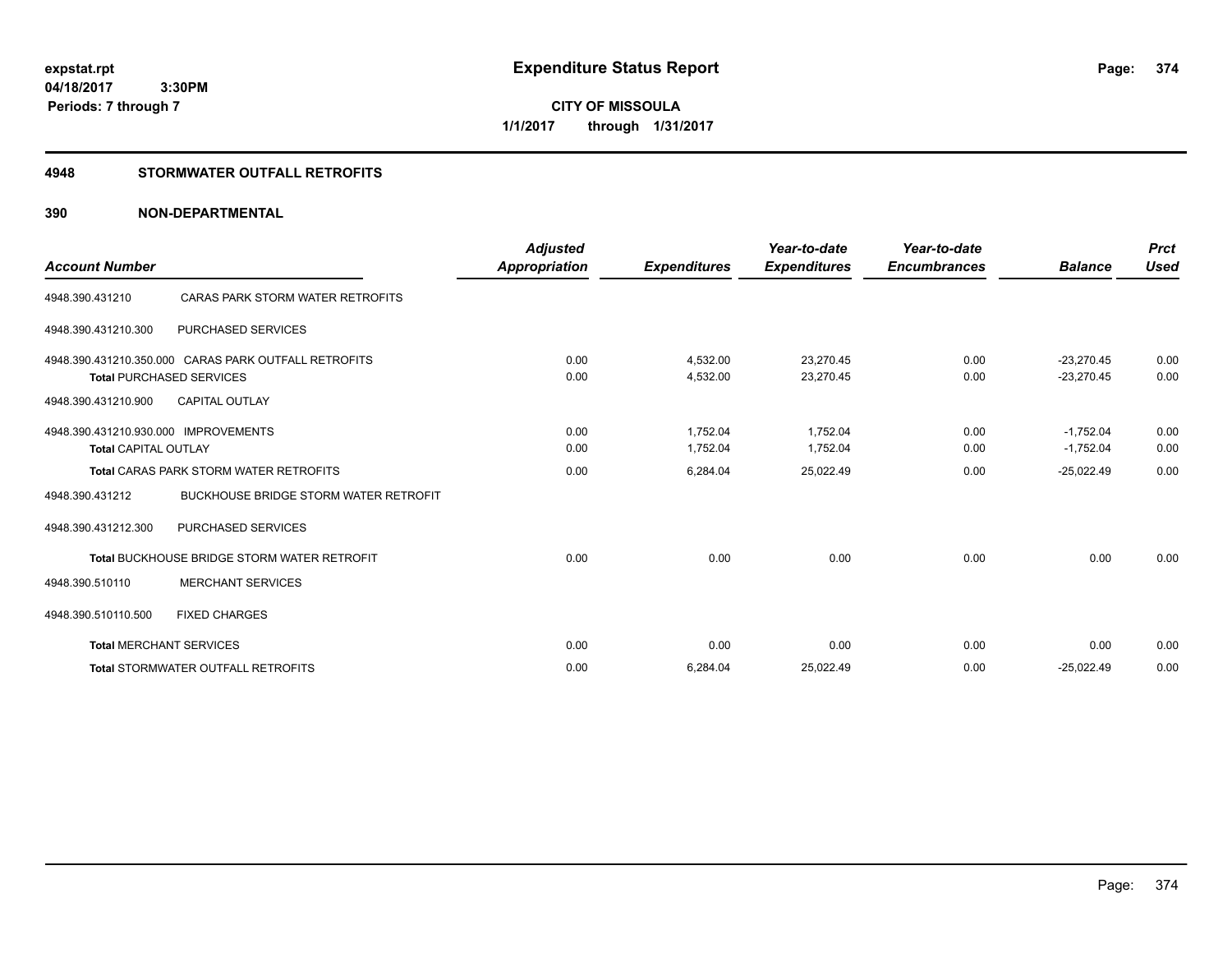**CITY OF MISSOULA 1/1/2017 through 1/31/2017**

#### **4949 WAYFINDING PROJECT**

|                                |                                               | <b>Adjusted</b>      |                     | Year-to-date        | Year-to-date        |                | <b>Prct</b> |
|--------------------------------|-----------------------------------------------|----------------------|---------------------|---------------------|---------------------|----------------|-------------|
| <b>Account Number</b>          |                                               | <b>Appropriation</b> | <b>Expenditures</b> | <b>Expenditures</b> | <b>Encumbrances</b> | <b>Balance</b> | <b>Used</b> |
| 4949.390.430268                | *** Title Not Found ***                       |                      |                     |                     |                     |                |             |
| 4949.390.430268.100            | PERSONAL SERVICES                             |                      |                     |                     |                     |                |             |
| <b>Total PERSONAL SERVICES</b> |                                               | 0.00                 | 0.00                | 0.00                | 0.00                | 0.00           | 0.00        |
| 4949.390.430268.200            | <b>SUPPLIES</b>                               |                      |                     |                     |                     |                |             |
| <b>Total SUPPLIES</b>          |                                               | 0.00                 | 0.00                | 0.00                | 0.00                | 0.00           | 0.00        |
| 4949.390.430268.300            | PURCHASED SERVICES                            |                      |                     |                     |                     |                |             |
|                                | 4949.390.430268.350.000 PROFESSIONAL SERVICES | 0.00                 | 0.00                | 90,695.50           | 0.00                | $-90,695.50$   | 0.00        |
|                                | <b>Total PURCHASED SERVICES</b>               | 0.00                 | 0.00                | 90,695.50           | 0.00                | $-90,695.50$   | 0.00        |
| 4949.390.430268.900            | <b>CAPITAL OUTLAY</b>                         |                      |                     |                     |                     |                |             |
| <b>Total CAPITAL OUTLAY</b>    |                                               | 0.00                 | 0.00                | 0.00                | 0.00                | 0.00           | 0.00        |
| Total *** Title Not Found ***  |                                               | 0.00                 | 0.00                | 90,695.50           | 0.00                | $-90,695.50$   | 0.00        |
| 4949.390.510110                | <b>MERCHANT SERVICES</b>                      |                      |                     |                     |                     |                |             |
| 4949.390.510110.500            | <b>FIXED CHARGES</b>                          |                      |                     |                     |                     |                |             |
|                                | <b>Total MERCHANT SERVICES</b>                | 0.00                 | 0.00                | 0.00                | 0.00                | 0.00           | 0.00        |
|                                | <b>Total WAYFINDING PROJECT</b>               | 0.00                 | 0.00                | 90,695.50           | 0.00                | $-90,695.50$   | 0.00        |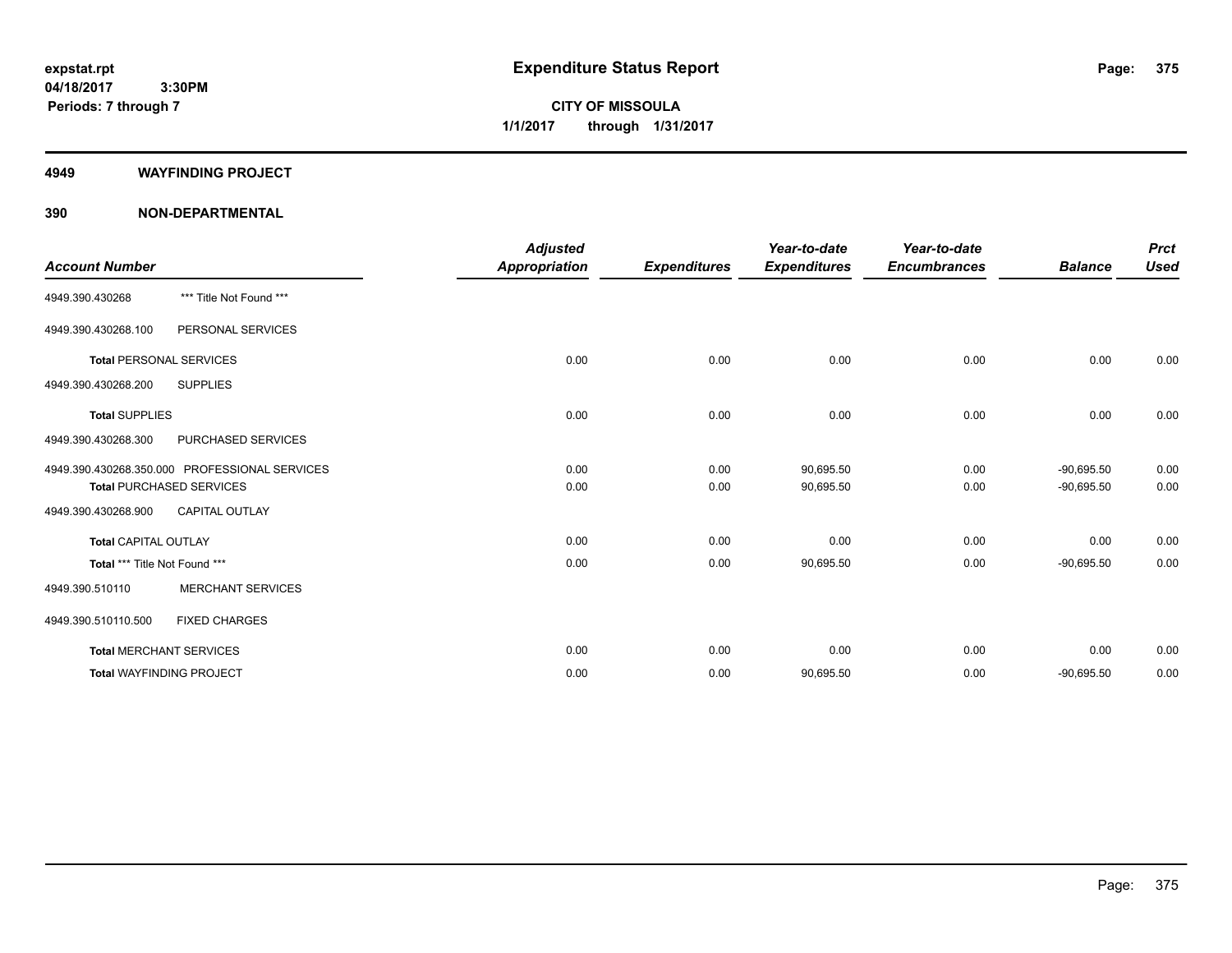**CITY OF MISSOULA 1/1/2017 through 1/31/2017**

#### **4990 ARRA ENHANCEMENTS**

## **500 N HIGGINS STREETSCAPE**

| <b>Account Number</b> |                                         | <b>Adjusted</b><br><b>Appropriation</b> | <b>Expenditures</b> | Year-to-date<br><b>Expenditures</b> | Year-to-date<br><b>Encumbrances</b> | <b>Balance</b> | <b>Prct</b><br><b>Used</b> |
|-----------------------|-----------------------------------------|-----------------------------------------|---------------------|-------------------------------------|-------------------------------------|----------------|----------------------------|
| 4990.500.430030       | PRELIMINARY ENGINEERING                 |                                         |                     |                                     |                                     |                |                            |
| 4990.500.430030.900   | <b>CAPITAL OUTLAY</b>                   |                                         |                     |                                     |                                     |                |                            |
|                       | <b>Total PRELIMINARY ENGINEERING</b>    | 0.00                                    | 0.00                | 0.00                                | 0.00                                | 0.00           | 0.00                       |
| 4990.500.430031       | <b>CONTRUCTION ENGINEERING</b>          |                                         |                     |                                     |                                     |                |                            |
| 4990.500.430031.900   | CAPITAL OUTLAY                          |                                         |                     |                                     |                                     |                |                            |
|                       | <b>Total CONTRUCTION ENGINEERING</b>    | 0.00                                    | 0.00                | 0.00                                | 0.00                                | 0.00           | 0.00                       |
| 4990.500.430032       | CONTRACTOR PAYMENTS-CONTSTRUCTION       |                                         |                     |                                     |                                     |                |                            |
| 4990.500.430032.900   | <b>CAPITAL OUTLAY</b>                   |                                         |                     |                                     |                                     |                |                            |
|                       | Total CONTRACTOR PAYMENTS-CONTSTRUCTION | 0.00                                    | 0.00                | 0.00                                | 0.00                                | 0.00           | 0.00                       |
| 4990.500.510110       | <b>MERCHANT SERVICES</b>                |                                         |                     |                                     |                                     |                |                            |
| 4990.500.510110.500   | <b>FIXED CHARGES</b>                    |                                         |                     |                                     |                                     |                |                            |
|                       | <b>Total N HIGGINS STREETSCAPE</b>      | 0.00                                    | 0.00                | 0.00                                | 0.00                                | 0.00           | 0.00                       |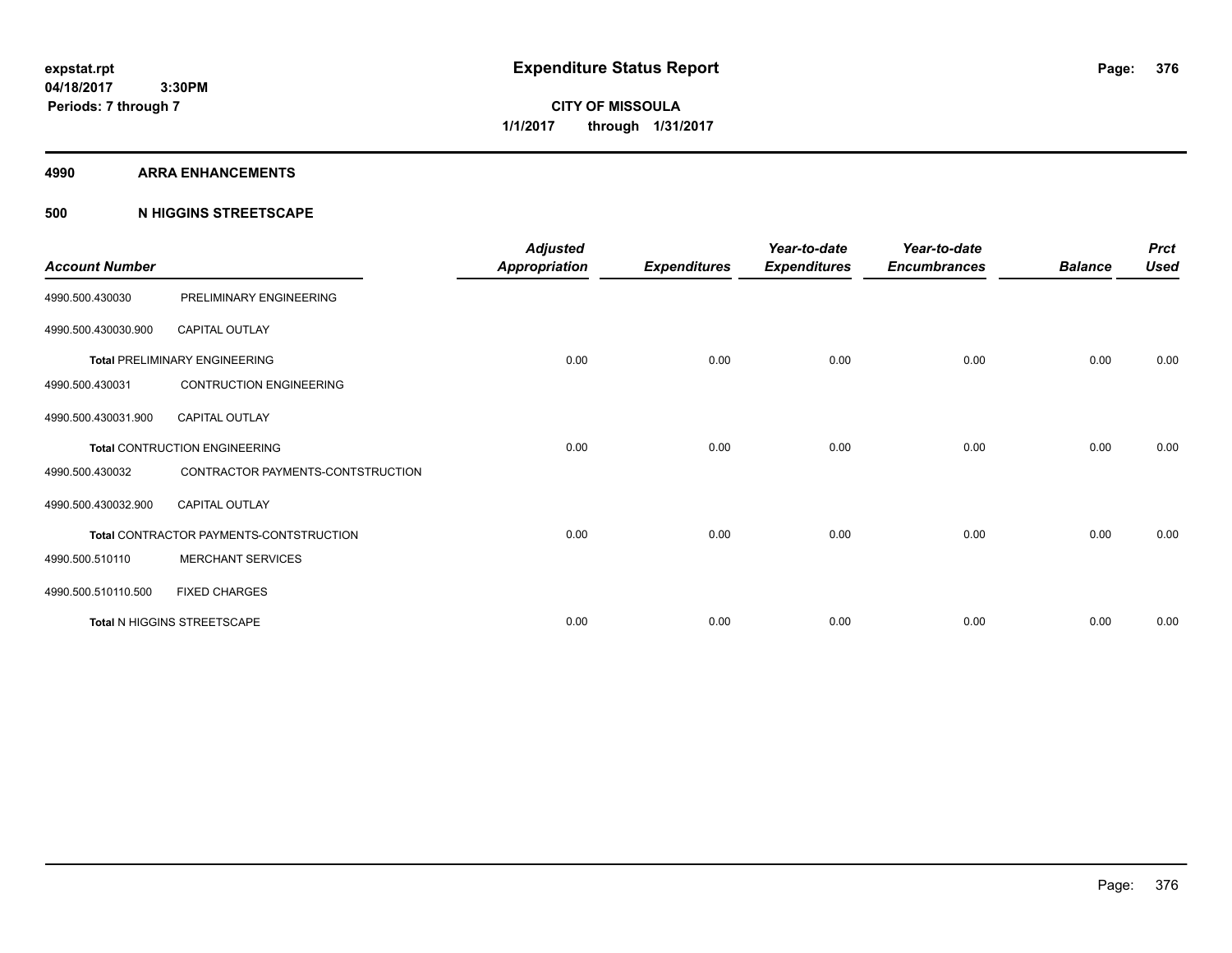**CITY OF MISSOULA 1/1/2017 through 1/31/2017**

**4990 ARRA ENHANCEMENTS**

**510 CURB RAMPS**

| <b>Account Number</b>   |                                                | <b>Adjusted</b><br><b>Appropriation</b> | <b>Expenditures</b> | Year-to-date<br><b>Expenditures</b> | Year-to-date<br><b>Encumbrances</b> | <b>Balance</b> | <b>Prct</b><br><b>Used</b> |
|-------------------------|------------------------------------------------|-----------------------------------------|---------------------|-------------------------------------|-------------------------------------|----------------|----------------------------|
| 4990.510.430032         | CONTRACTOR PAYMENTS-CONTSTRUCTION              |                                         |                     |                                     |                                     |                |                            |
| 4990.510.430032.900     | <b>CAPITAL OUTLAY</b>                          |                                         |                     |                                     |                                     |                |                            |
|                         | <b>Total CONTRACTOR PAYMENTS-CONTSTRUCTION</b> | 0.00                                    | 0.00                | 0.00                                | 0.00                                | 0.00           | 0.00                       |
| 4990.510.510110         | <b>MERCHANT SERVICES</b>                       |                                         |                     |                                     |                                     |                |                            |
| 4990.510.510110.500     | <b>FIXED CHARGES</b>                           |                                         |                     |                                     |                                     |                |                            |
| <b>Total CURB RAMPS</b> |                                                | 0.00                                    | 0.00                | 0.00                                | 0.00                                | 0.00           | 0.00                       |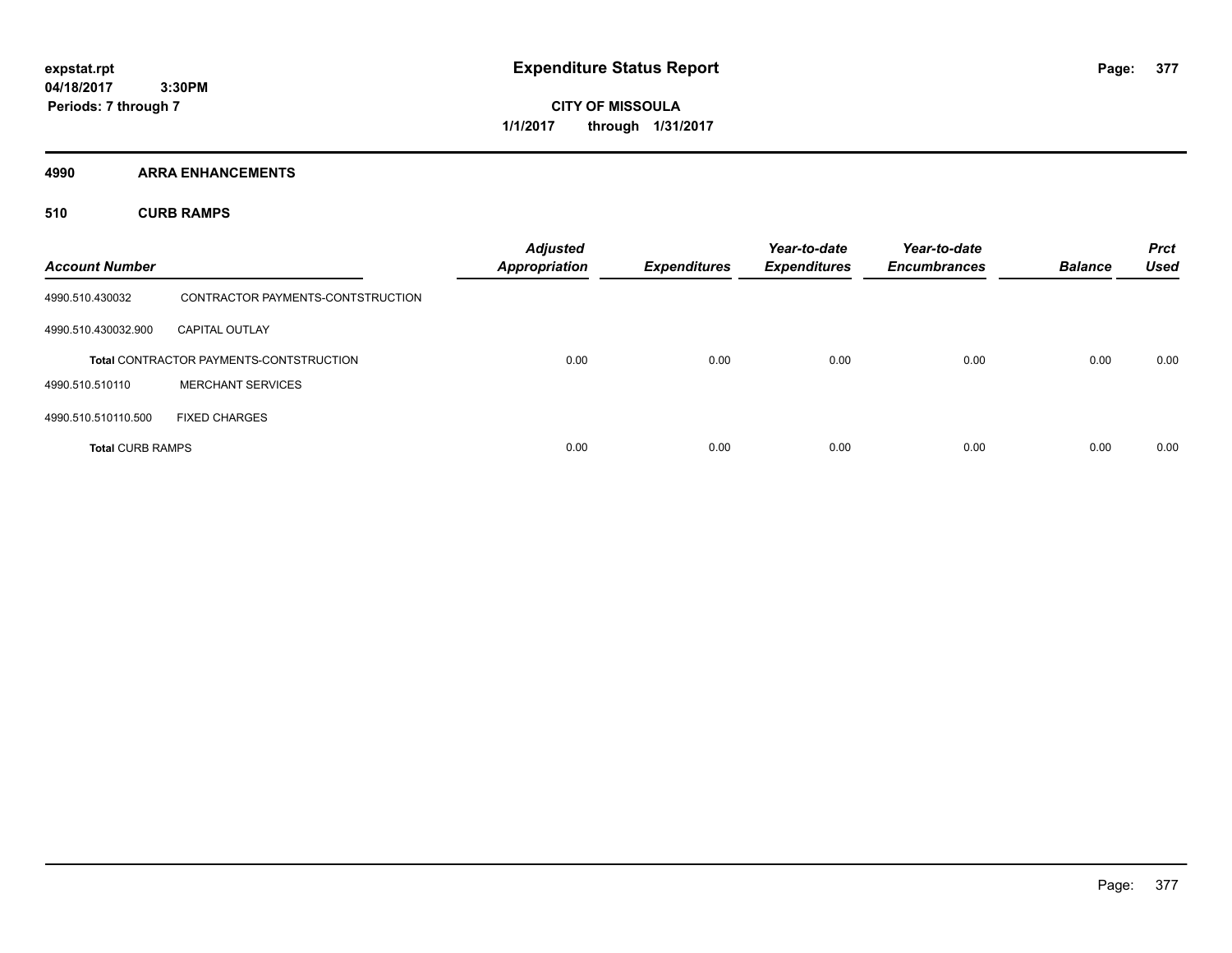**CITY OF MISSOULA 1/1/2017 through 1/31/2017**

#### **4990 ARRA ENHANCEMENTS**

## **515 RSNAKE GATEWAY GREENOUGH DRIVE**

| <b>Account Number</b> |                                         | <b>Adjusted</b><br><b>Appropriation</b> | <b>Expenditures</b> | Year-to-date<br><b>Expenditures</b> | Year-to-date<br><b>Encumbrances</b> | <b>Balance</b> | <b>Prct</b><br><b>Used</b> |
|-----------------------|-----------------------------------------|-----------------------------------------|---------------------|-------------------------------------|-------------------------------------|----------------|----------------------------|
| 4990.515.430030       | PRELIMINARY ENGINEERING                 |                                         |                     |                                     |                                     |                |                            |
| 4990.515.430030.900   | CAPITAL OUTLAY                          |                                         |                     |                                     |                                     |                |                            |
|                       | <b>Total PRELIMINARY ENGINEERING</b>    | 0.00                                    | 0.00                | 0.00                                | 0.00                                | 0.00           | 0.00                       |
| 4990.515.430031       | <b>CONTRUCTION ENGINEERING</b>          |                                         |                     |                                     |                                     |                |                            |
| 4990.515.430031.900   | <b>CAPITAL OUTLAY</b>                   |                                         |                     |                                     |                                     |                |                            |
|                       | <b>Total CONTRUCTION ENGINEERING</b>    | 0.00                                    | 0.00                | 0.00                                | 0.00                                | 0.00           | 0.00                       |
| 4990.515.430032       | CONTRACTOR PAYMENTS-CONTSTRUCTION       |                                         |                     |                                     |                                     |                |                            |
| 4990.515.430032.900   | <b>CAPITAL OUTLAY</b>                   |                                         |                     |                                     |                                     |                |                            |
|                       | Total CONTRACTOR PAYMENTS-CONTSTRUCTION | 0.00                                    | 0.00                | 0.00                                | 0.00                                | 0.00           | 0.00                       |
| 4990.515.510110       | <b>MERCHANT SERVICES</b>                |                                         |                     |                                     |                                     |                |                            |
| 4990.515.510110.500   | <b>FIXED CHARGES</b>                    |                                         |                     |                                     |                                     |                |                            |
|                       | <b>Total ARRA ENHANCEMENTS</b>          | 0.00                                    | 0.00                | 0.00                                | 0.00                                | 0.00           | 0.00                       |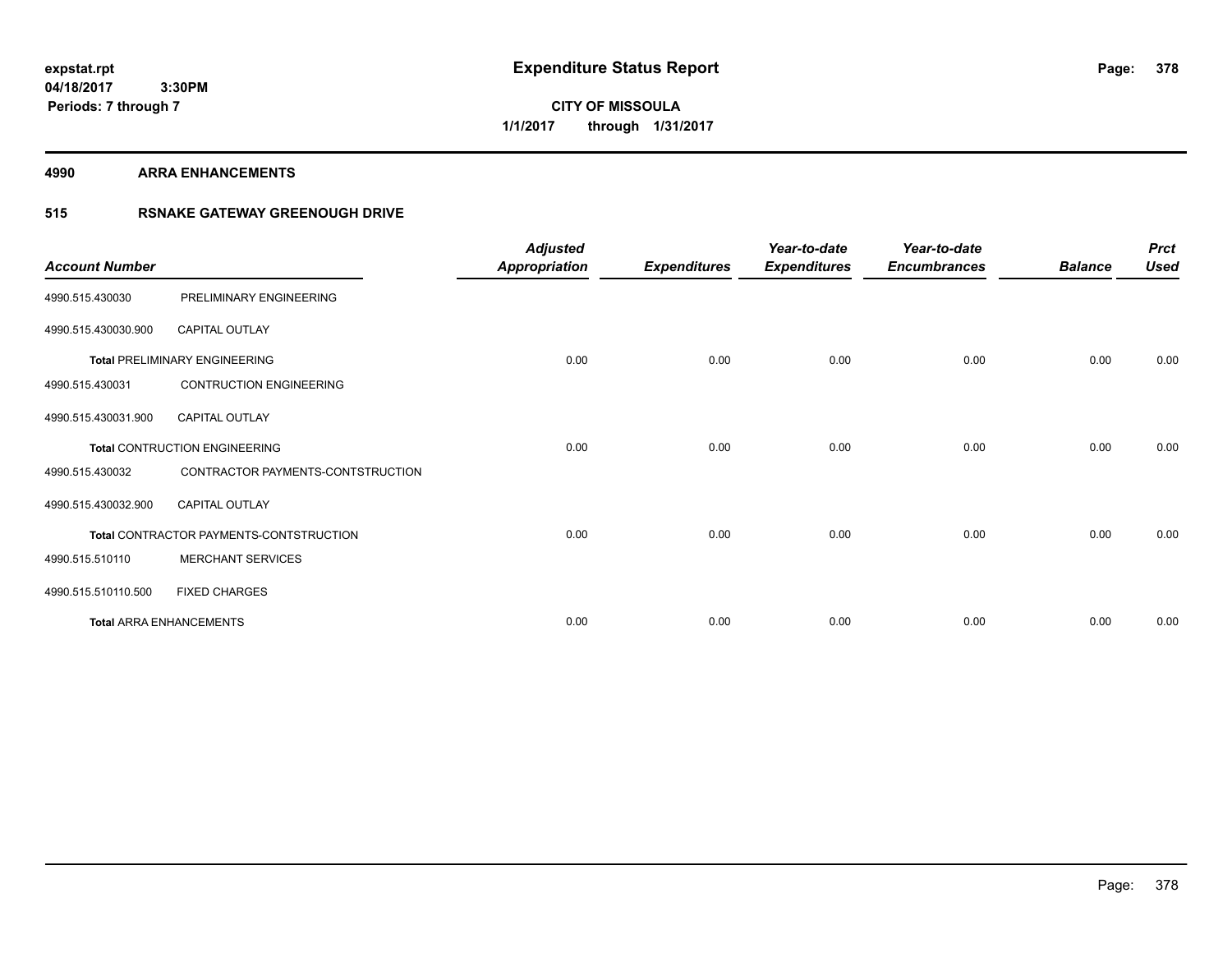**CITY OF MISSOULA 1/1/2017 through 1/31/2017**

**4991 ARRA HB645**

## **500 N HIGGINS STREETSCAPE**

| <b>Account Number</b> |                                    | <b>Adjusted</b><br><b>Appropriation</b> | <b>Expenditures</b> | Year-to-date<br><b>Expenditures</b> | Year-to-date<br><b>Encumbrances</b> | <b>Balance</b> | <b>Prct</b><br><b>Used</b> |
|-----------------------|------------------------------------|-----------------------------------------|---------------------|-------------------------------------|-------------------------------------|----------------|----------------------------|
| 4991.500.430033       | N.HIGGINS/MTN WATER                |                                         |                     |                                     |                                     |                |                            |
| 4991.500.430033.900   | <b>CAPITAL OUTLAY</b>              |                                         |                     |                                     |                                     |                |                            |
|                       | <b>Total N.HIGGINS/MTN WATER</b>   | 0.00                                    | 0.00                | 0.00                                | 0.00                                | 0.00           | 0.00                       |
| 4991.500.510110       | <b>MERCHANT SERVICES</b>           |                                         |                     |                                     |                                     |                |                            |
| 4991.500.510110.500   | <b>FIXED CHARGES</b>               |                                         |                     |                                     |                                     |                |                            |
|                       | <b>Total N HIGGINS STREETSCAPE</b> | 0.00                                    | 0.00                | 0.00                                | 0.00                                | 0.00           | 0.00                       |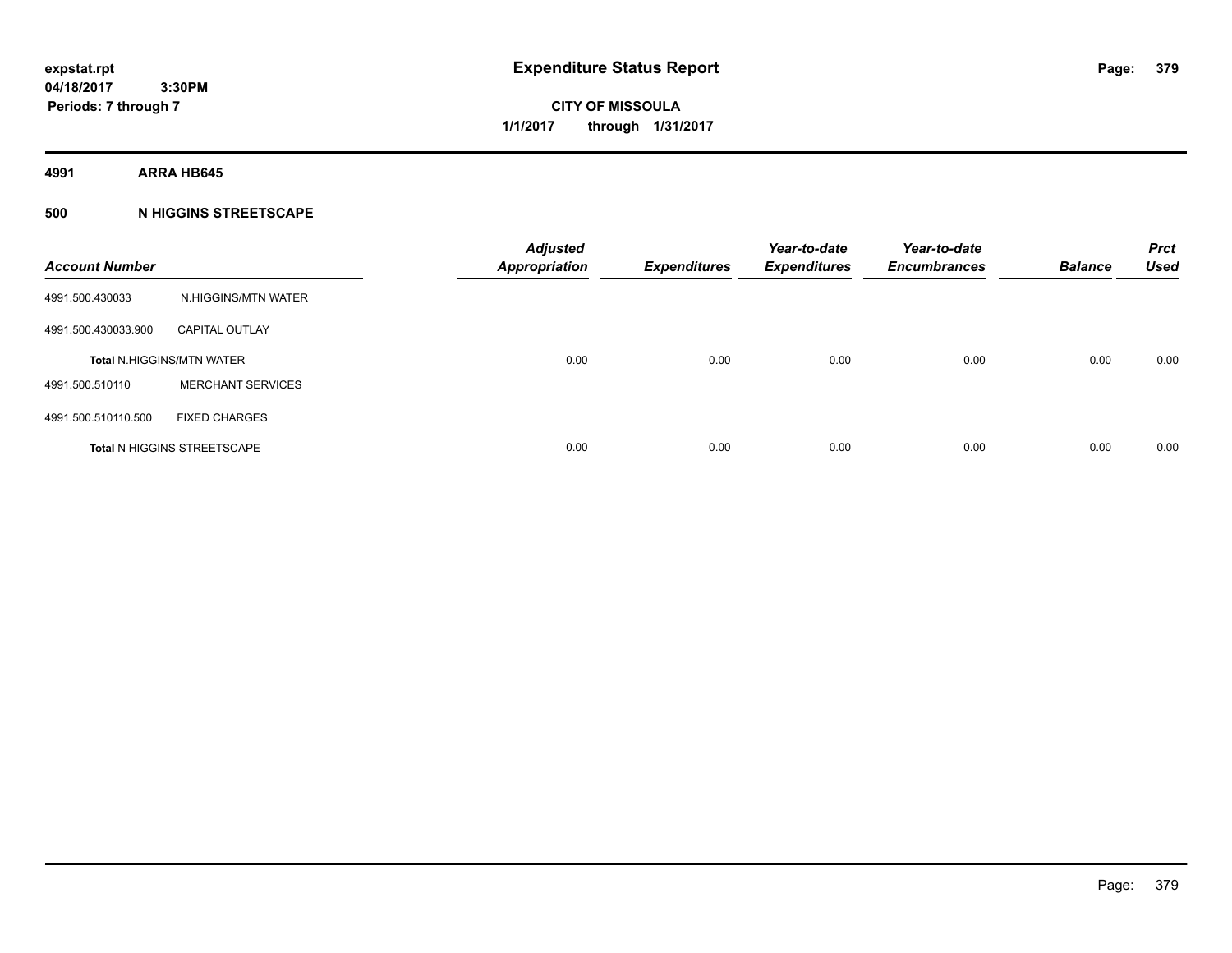**CITY OF MISSOULA 1/1/2017 through 1/31/2017**

**4991 ARRA HB645**

**520 N HIGGINS PAVING**

| <b>Account Number</b>         |                                                | <b>Adjusted</b><br><b>Appropriation</b> | <b>Expenditures</b> | Year-to-date<br><b>Expenditures</b> | Year-to-date<br><b>Encumbrances</b> | <b>Balance</b> | <b>Prct</b><br><b>Used</b> |
|-------------------------------|------------------------------------------------|-----------------------------------------|---------------------|-------------------------------------|-------------------------------------|----------------|----------------------------|
| 4991.520.430030               | PRELIMINARY ENGINEERING                        |                                         |                     |                                     |                                     |                |                            |
| 4991.520.430030.900           | CAPITAL OUTLAY                                 |                                         |                     |                                     |                                     |                |                            |
|                               | <b>Total PRELIMINARY ENGINEERING</b>           | 0.00                                    | 0.00                | 0.00                                | 0.00                                | 0.00           | 0.00                       |
| 4991.520.430031               | <b>CONTRUCTION ENGINEERING</b>                 |                                         |                     |                                     |                                     |                |                            |
| 4991.520.430031.900           | <b>CAPITAL OUTLAY</b>                          |                                         |                     |                                     |                                     |                |                            |
|                               | <b>Total CONTRUCTION ENGINEERING</b>           | 0.00                                    | 0.00                | 0.00                                | 0.00                                | 0.00           | 0.00                       |
| 4991.520.430032               | CONTRACTOR PAYMENTS-CONTSTRUCTION              |                                         |                     |                                     |                                     |                |                            |
| 4991.520.430032.900           | <b>CAPITAL OUTLAY</b>                          |                                         |                     |                                     |                                     |                |                            |
|                               | <b>Total CONTRACTOR PAYMENTS-CONTSTRUCTION</b> | 0.00                                    | 0.00                | 0.00                                | 0.00                                | 0.00           | 0.00                       |
| 4991.520.510110               | <b>MERCHANT SERVICES</b>                       |                                         |                     |                                     |                                     |                |                            |
| 4991.520.510110.500           | <b>FIXED CHARGES</b>                           |                                         |                     |                                     |                                     |                |                            |
| <b>Total N HIGGINS PAVING</b> |                                                | 0.00                                    | 0.00                | 0.00                                | 0.00                                | 0.00           | 0.00                       |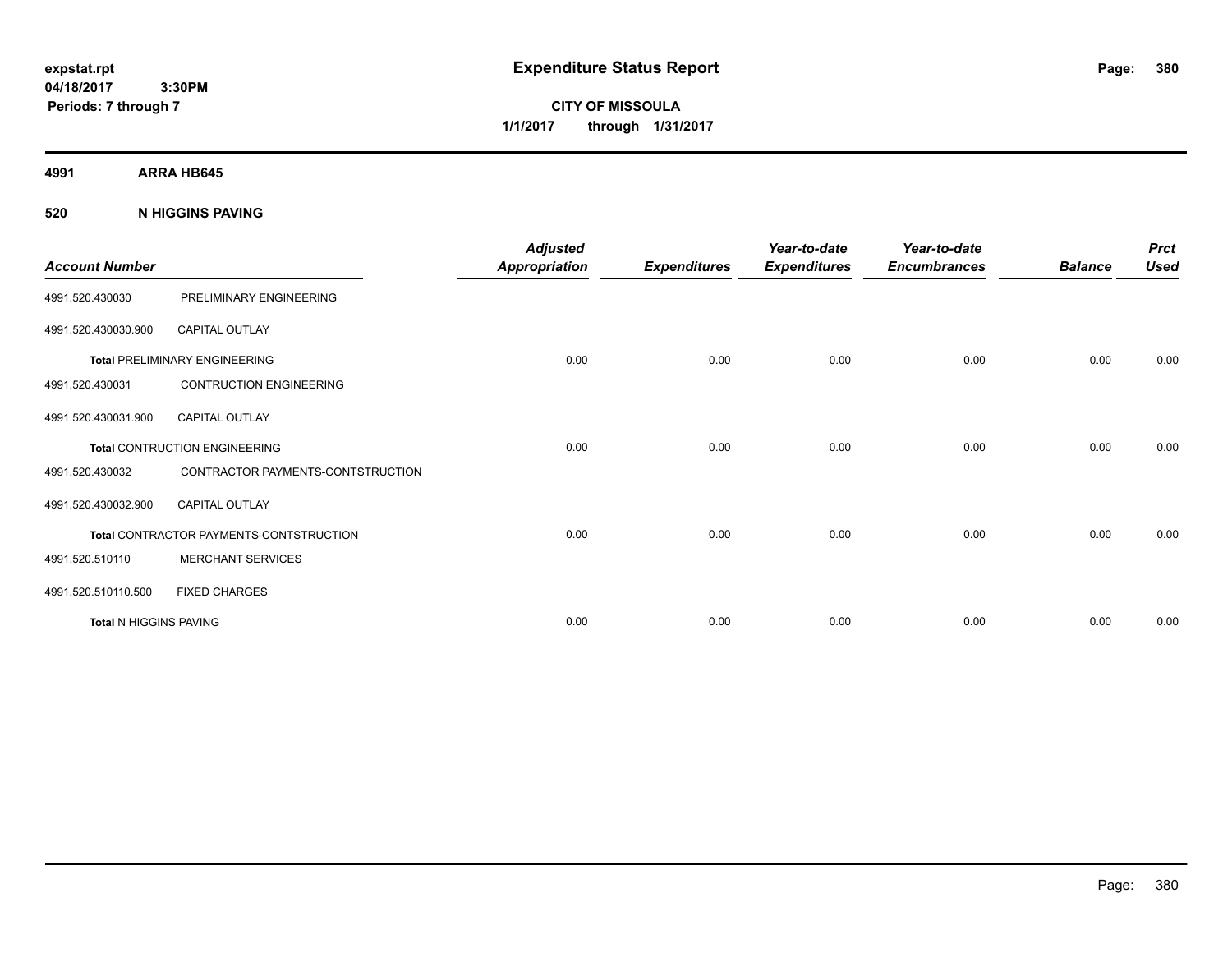**381**

**04/18/2017 3:30PM Periods: 7 through 7**

**CITY OF MISSOULA 1/1/2017 through 1/31/2017**

**4991 ARRA HB645**

## **525 BROOKS ST CURB & SW IMPROVEMENTS**

| <b>Account Number</b> |                                         | <b>Adjusted</b><br><b>Appropriation</b> | <b>Expenditures</b> | Year-to-date<br><b>Expenditures</b> | Year-to-date<br><b>Encumbrances</b> | <b>Balance</b> | <b>Prct</b><br><b>Used</b> |
|-----------------------|-----------------------------------------|-----------------------------------------|---------------------|-------------------------------------|-------------------------------------|----------------|----------------------------|
| 4991.525.430030       | PRELIMINARY ENGINEERING                 |                                         |                     |                                     |                                     |                |                            |
| 4991.525.430030.900   | <b>CAPITAL OUTLAY</b>                   |                                         |                     |                                     |                                     |                |                            |
|                       | <b>Total PRELIMINARY ENGINEERING</b>    | 0.00                                    | 0.00                | 0.00                                | 0.00                                | 0.00           | 0.00                       |
| 4991.525.430031       | <b>CONTRUCTION ENGINEERING</b>          |                                         |                     |                                     |                                     |                |                            |
| 4991.525.430031.900   | <b>CAPITAL OUTLAY</b>                   |                                         |                     |                                     |                                     |                |                            |
|                       | <b>Total CONTRUCTION ENGINEERING</b>    | 0.00                                    | 0.00                | 0.00                                | 0.00                                | 0.00           | 0.00                       |
| 4991.525.430032       | CONTRACTOR PAYMENTS-CONTSTRUCTION       |                                         |                     |                                     |                                     |                |                            |
| 4991.525.430032.900   | <b>CAPITAL OUTLAY</b>                   |                                         |                     |                                     |                                     |                |                            |
|                       | Total CONTRACTOR PAYMENTS-CONTSTRUCTION | 0.00                                    | 0.00                | 0.00                                | 0.00                                | 0.00           | 0.00                       |
| 4991.525.510110       | <b>MERCHANT SERVICES</b>                |                                         |                     |                                     |                                     |                |                            |
| 4991.525.510110.500   | <b>FIXED CHARGES</b>                    |                                         |                     |                                     |                                     |                |                            |
|                       | Total BROOKS ST CURB & SW IMPROVEMENTS  | 0.00                                    | 0.00                | 0.00                                | 0.00                                | 0.00           | 0.00                       |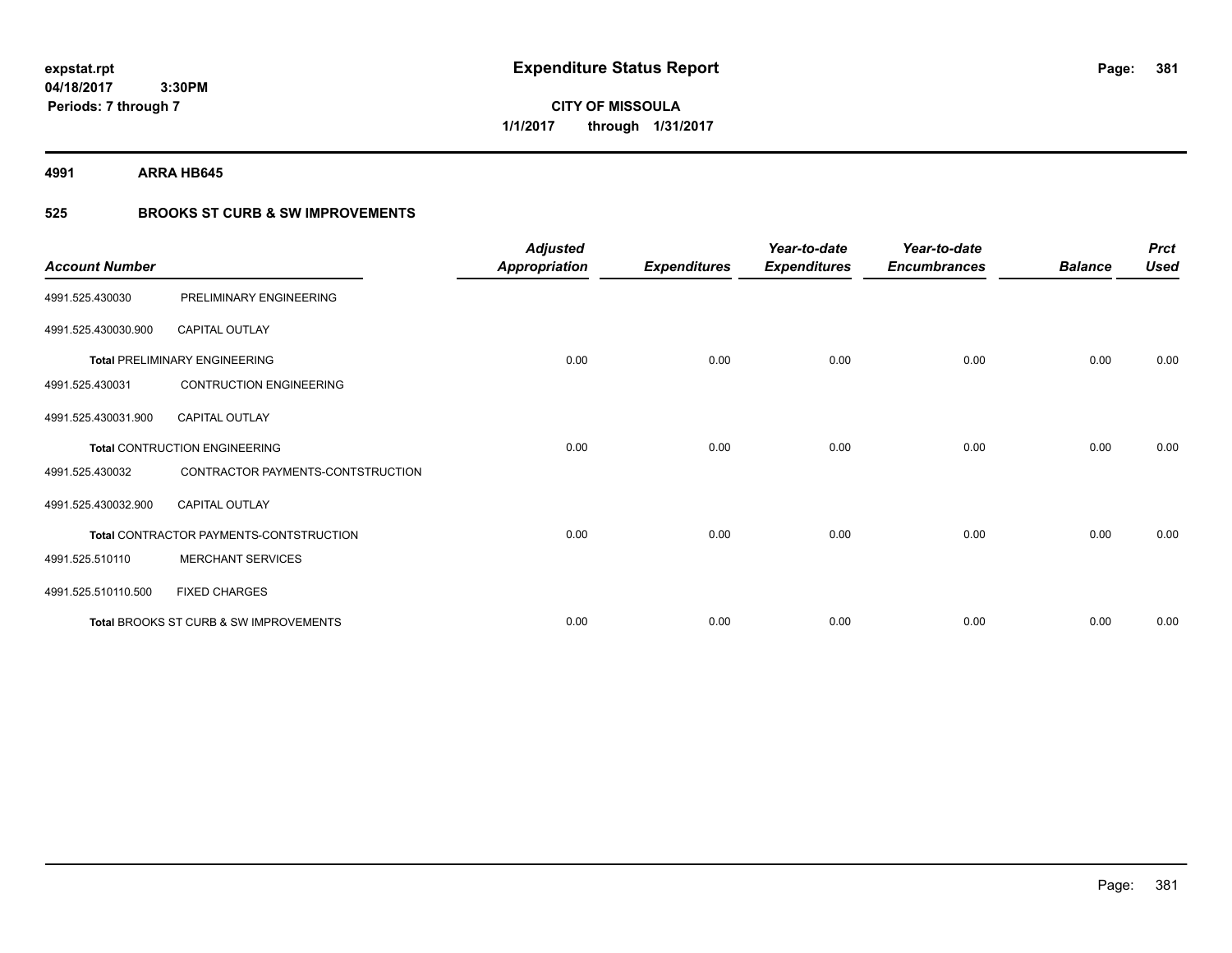**CITY OF MISSOULA 1/1/2017 through 1/31/2017**

**4991 ARRA HB645**

**530 CURB RAMPS**

|                                |                                         | <b>Adjusted</b>      |                     | Year-to-date        | Year-to-date        |                | <b>Prct</b> |
|--------------------------------|-----------------------------------------|----------------------|---------------------|---------------------|---------------------|----------------|-------------|
| <b>Account Number</b>          |                                         | <b>Appropriation</b> | <b>Expenditures</b> | <b>Expenditures</b> | <b>Encumbrances</b> | <b>Balance</b> | <b>Used</b> |
| 4991.530.430030                | PRELIMINARY ENGINEERING                 |                      |                     |                     |                     |                |             |
| 4991.530.430030.100            | PERSONAL SERVICES                       |                      |                     |                     |                     |                |             |
| <b>Total PERSONAL SERVICES</b> |                                         | 0.00                 | 0.00                | 0.00                | 0.00                | 0.00           | 0.00        |
| 4991.530.430030.900            | <b>CAPITAL OUTLAY</b>                   |                      |                     |                     |                     |                |             |
|                                | <b>Total PRELIMINARY ENGINEERING</b>    | 0.00                 | 0.00                | 0.00                | 0.00                | 0.00           | 0.00        |
| 4991.530.430031                | <b>CONTRUCTION ENGINEERING</b>          |                      |                     |                     |                     |                |             |
| 4991.530.430031.900            | <b>CAPITAL OUTLAY</b>                   |                      |                     |                     |                     |                |             |
|                                | <b>Total CONTRUCTION ENGINEERING</b>    | 0.00                 | 0.00                | 0.00                | 0.00                | 0.00           | 0.00        |
| 4991.530.430032                | CONTRACTOR PAYMENTS-CONTSTRUCTION       |                      |                     |                     |                     |                |             |
| 4991.530.430032.900            | <b>CAPITAL OUTLAY</b>                   |                      |                     |                     |                     |                |             |
|                                | Total CONTRACTOR PAYMENTS-CONTSTRUCTION | 0.00                 | 0.00                | 0.00                | 0.00                | 0.00           | 0.00        |
| 4991.530.510110                | <b>MERCHANT SERVICES</b>                |                      |                     |                     |                     |                |             |
| 4991.530.510110.500            | <b>FIXED CHARGES</b>                    |                      |                     |                     |                     |                |             |
| <b>Total CURB RAMPS</b>        |                                         | 0.00                 | 0.00                | 0.00                | 0.00                | 0.00           | 0.00        |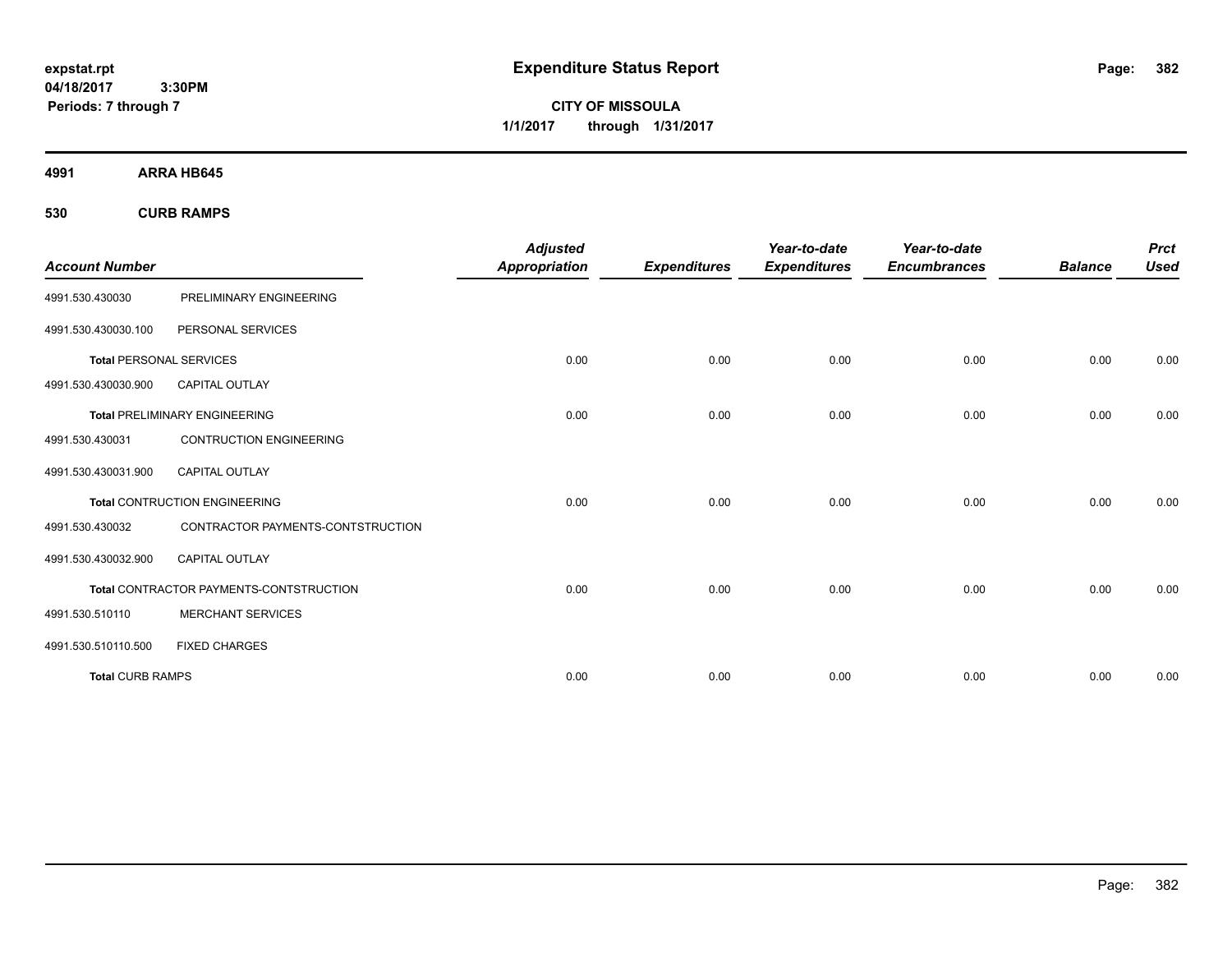**Periods: 7 through 7**

**CITY OF MISSOULA 1/1/2017 through 1/31/2017**

**4991 ARRA HB645**

## **535 PARKS PLAYGROUND INSTALLS**

 **3:30PM**

|                                |                                         | <b>Adjusted</b>      |                     | Year-to-date        | Year-to-date        |                | <b>Prct</b> |
|--------------------------------|-----------------------------------------|----------------------|---------------------|---------------------|---------------------|----------------|-------------|
| <b>Account Number</b>          |                                         | <b>Appropriation</b> | <b>Expenditures</b> | <b>Expenditures</b> | <b>Encumbrances</b> | <b>Balance</b> | <b>Used</b> |
| 4991.535.430030                | PRELIMINARY ENGINEERING                 |                      |                     |                     |                     |                |             |
| 4991.535.430030.100            | PERSONAL SERVICES                       |                      |                     |                     |                     |                |             |
| <b>Total PERSONAL SERVICES</b> |                                         | 0.00                 | 0.00                | 0.00                | 0.00                | 0.00           | 0.00        |
| 4991.535.430030.900            | <b>CAPITAL OUTLAY</b>                   |                      |                     |                     |                     |                |             |
|                                | <b>Total PRELIMINARY ENGINEERING</b>    | 0.00                 | 0.00                | 0.00                | 0.00                | 0.00           | 0.00        |
| 4991.535.430031                | <b>CONTRUCTION ENGINEERING</b>          |                      |                     |                     |                     |                |             |
| 4991.535.430031.900            | CAPITAL OUTLAY                          |                      |                     |                     |                     |                |             |
|                                | <b>Total CONTRUCTION ENGINEERING</b>    | 0.00                 | 0.00                | 0.00                | 0.00                | 0.00           | 0.00        |
| 4991.535.430032                | CONTRACTOR PAYMENTS-CONTSTRUCTION       |                      |                     |                     |                     |                |             |
| 4991.535.430032.900            | <b>CAPITAL OUTLAY</b>                   |                      |                     |                     |                     |                |             |
|                                | Total CONTRACTOR PAYMENTS-CONTSTRUCTION | 0.00                 | 0.00                | 0.00                | 0.00                | 0.00           | 0.00        |
| 4991.535.510110                | <b>MERCHANT SERVICES</b>                |                      |                     |                     |                     |                |             |
| 4991.535.510110.500            | <b>FIXED CHARGES</b>                    |                      |                     |                     |                     |                |             |
|                                | <b>Total PARKS PLAYGROUND INSTALLS</b>  | 0.00                 | 0.00                | 0.00                | 0.00                | 0.00           | 0.00        |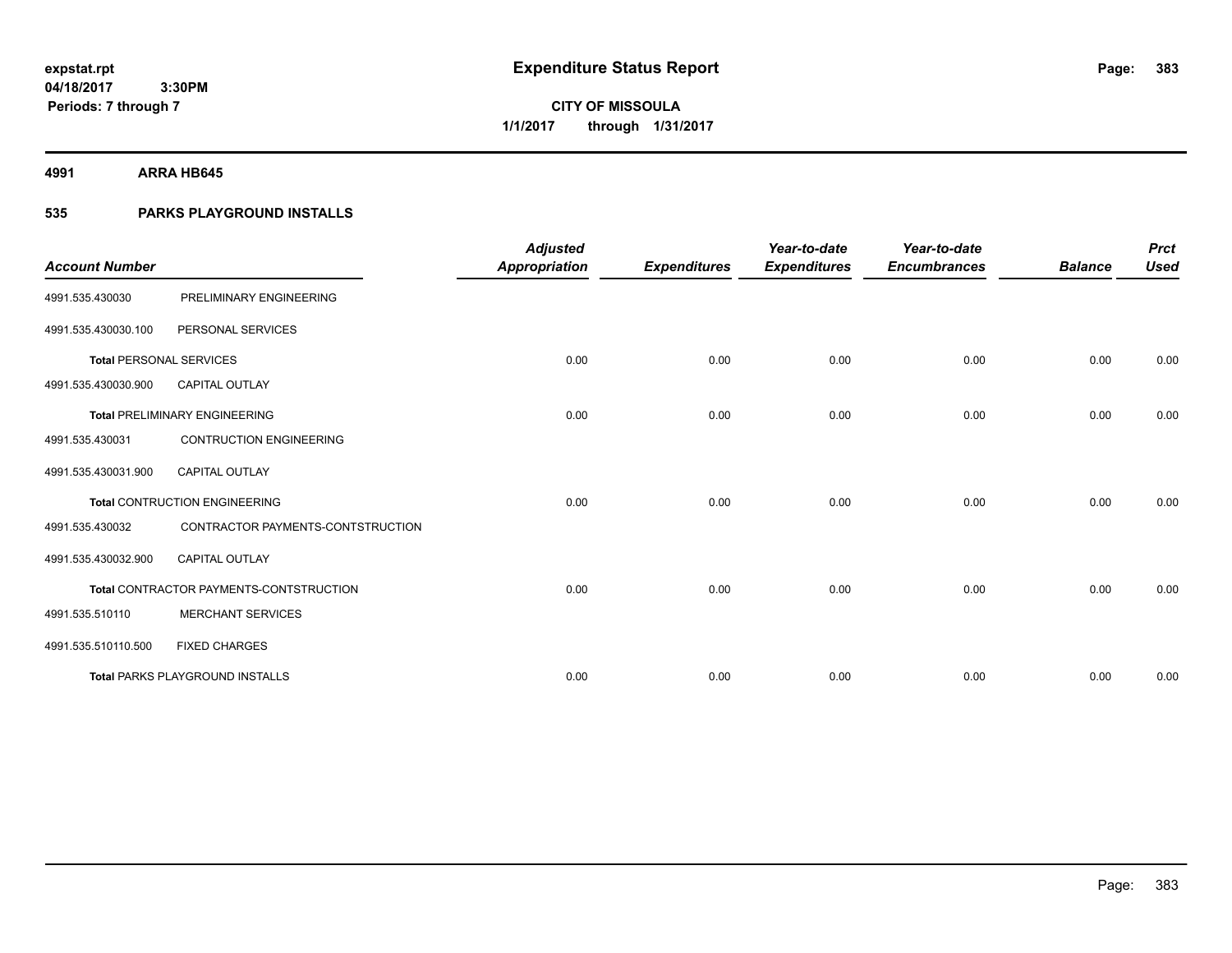**CITY OF MISSOULA 1/1/2017 through 1/31/2017**

**4991 ARRA HB645**

## **540 GREENOUGH PARK BRIDGE**

|                                |                                         | <b>Adjusted</b>      |                     | Year-to-date        | Year-to-date        |                | <b>Prct</b> |
|--------------------------------|-----------------------------------------|----------------------|---------------------|---------------------|---------------------|----------------|-------------|
| <b>Account Number</b>          |                                         | <b>Appropriation</b> | <b>Expenditures</b> | <b>Expenditures</b> | <b>Encumbrances</b> | <b>Balance</b> | <b>Used</b> |
| 4991.540.430030                | PRELIMINARY ENGINEERING                 |                      |                     |                     |                     |                |             |
| 4991.540.430030.900            | <b>CAPITAL OUTLAY</b>                   |                      |                     |                     |                     |                |             |
|                                | <b>Total PRELIMINARY ENGINEERING</b>    | 0.00                 | 0.00                | 0.00                | 0.00                | 0.00           | 0.00        |
| 4991.540.430031                | <b>CONTRUCTION ENGINEERING</b>          |                      |                     |                     |                     |                |             |
| 4991.540.430031.900            | <b>CAPITAL OUTLAY</b>                   |                      |                     |                     |                     |                |             |
|                                | <b>Total CONTRUCTION ENGINEERING</b>    | 0.00                 | 0.00                | 0.00                | 0.00                | 0.00           | 0.00        |
| 4991.540.430032                | CONTRACTOR PAYMENTS-CONTSTRUCTION       |                      |                     |                     |                     |                |             |
| 4991.540.430032.100            | PERSONAL SERVICES                       |                      |                     |                     |                     |                |             |
| <b>Total PERSONAL SERVICES</b> |                                         | 0.00                 | 0.00                | 0.00                | 0.00                | 0.00           | 0.00        |
| 4991.540.430032.900            | <b>CAPITAL OUTLAY</b>                   |                      |                     |                     |                     |                |             |
|                                | Total CONTRACTOR PAYMENTS-CONTSTRUCTION | 0.00                 | 0.00                | 0.00                | 0.00                | 0.00           | 0.00        |
| 4991.540.510110                | <b>MERCHANT SERVICES</b>                |                      |                     |                     |                     |                |             |
| 4991.540.510110.500            | <b>FIXED CHARGES</b>                    |                      |                     |                     |                     |                |             |
| <b>Total ARRA HB645</b>        |                                         | 0.00                 | 0.00                | 0.00                | 0.00                | 0.00           | 0.00        |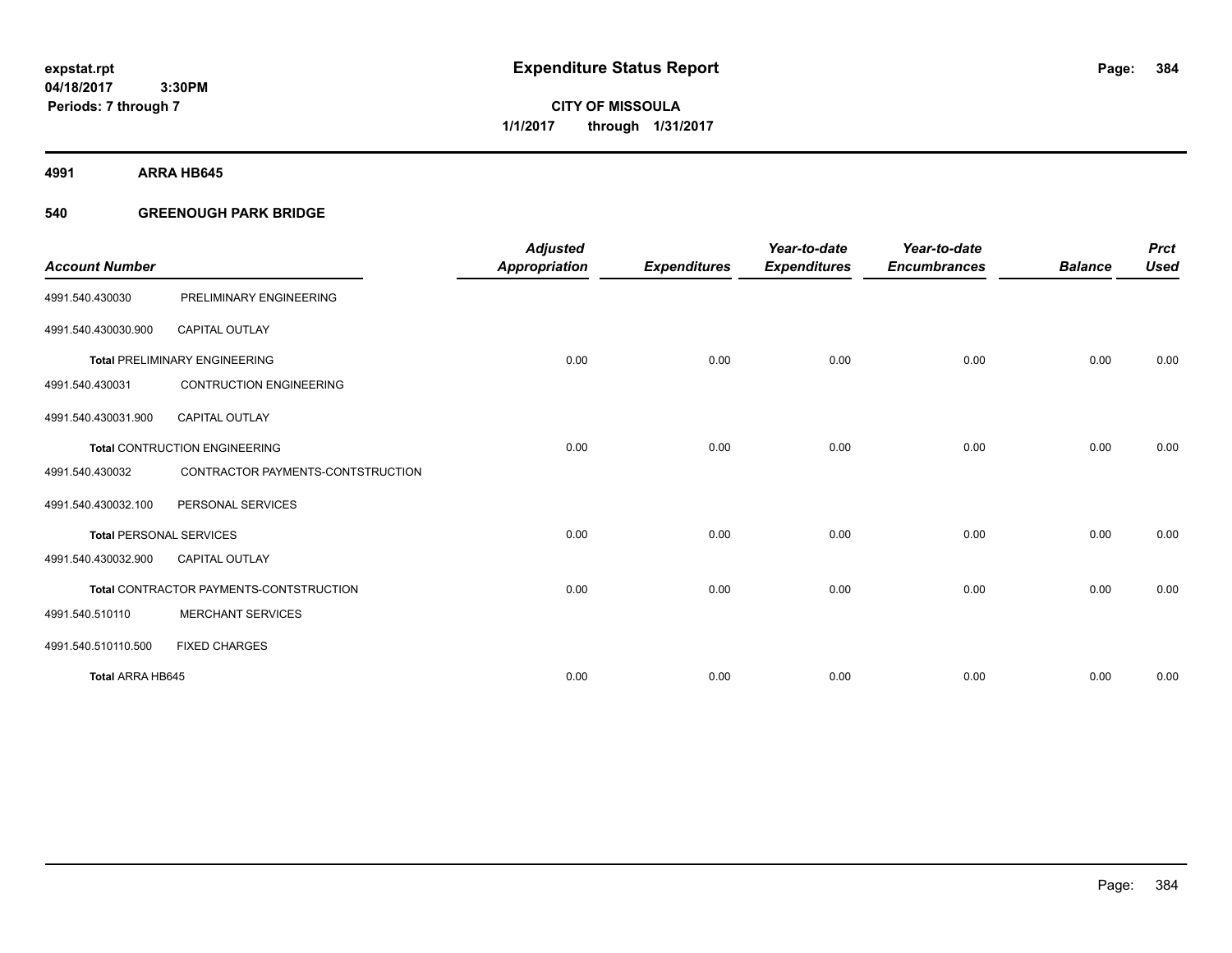**Periods: 7 through 7**

**CITY OF MISSOULA 1/1/2017 through 1/31/2017**

#### **4992 WFL MILLER CREEK ROAD**

| <b>Account Number</b> |                                    | <b>Adjusted</b><br><b>Appropriation</b> | <b>Expenditures</b> | Year-to-date<br><b>Expenditures</b> | Year-to-date<br><b>Encumbrances</b> | <b>Balance</b> | <b>Prct</b><br><b>Used</b> |
|-----------------------|------------------------------------|-----------------------------------------|---------------------|-------------------------------------|-------------------------------------|----------------|----------------------------|
| 4992.390.430230       | STREET RESTORATION                 |                                         |                     |                                     |                                     |                |                            |
| 4992.390.430230.900   | <b>CAPITAL OUTLAY</b>              |                                         |                     |                                     |                                     |                |                            |
|                       | <b>Total STREET RESTORATION</b>    | 0.00                                    | 0.00                | 0.00                                | 0.00                                | 0.00           | 0.00                       |
| 4992.390.510110       | <b>MERCHANT SERVICES</b>           |                                         |                     |                                     |                                     |                |                            |
| 4992.390.510110.500   | <b>FIXED CHARGES</b>               |                                         |                     |                                     |                                     |                |                            |
|                       | <b>Total WFL MILLER CREEK ROAD</b> | 0.00                                    | 0.00                | 0.00                                | 0.00                                | 0.00           | 0.00                       |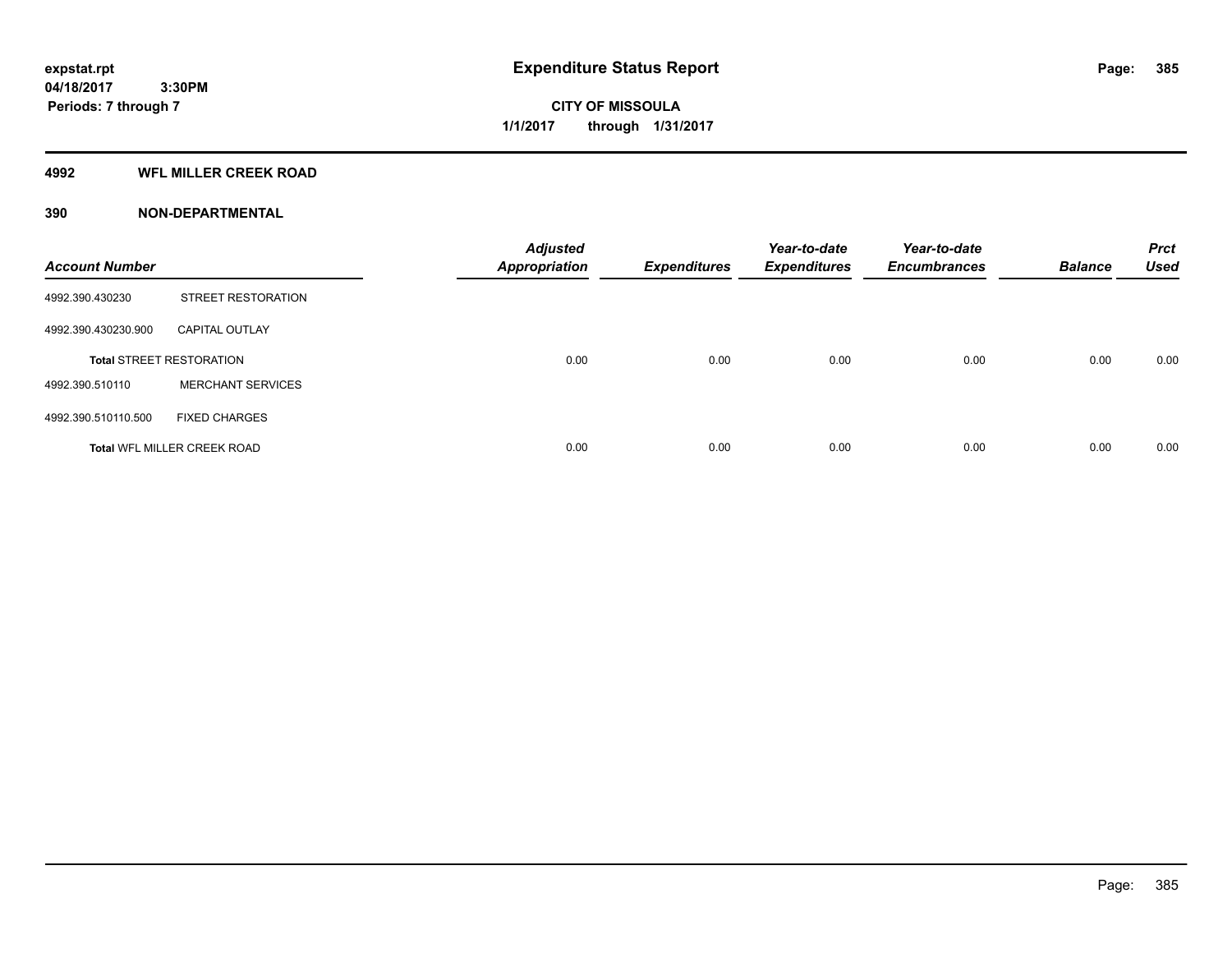**386**

**04/18/2017 3:30PM Periods: 7 through 7**

**CITY OF MISSOULA 1/1/2017 through 1/31/2017**

#### **4993 WESTERN FEDERAL LANDS**

## **280 PUBLIC WORKS OPERATIONS**

| <b>Account Number</b> |                                          | <b>Adjusted</b><br><b>Appropriation</b> | <b>Expenditures</b> | Year-to-date<br><b>Expenditures</b> | Year-to-date<br><b>Encumbrances</b> | <b>Balance</b> | <b>Prct</b><br><b>Used</b> |
|-----------------------|------------------------------------------|-----------------------------------------|---------------------|-------------------------------------|-------------------------------------|----------------|----------------------------|
| 4993.280.430022       | RATTLESNAKE UNIVERSITY CROSSING          |                                         |                     |                                     |                                     |                |                            |
| 4993.280.430022.300   | PURCHASED SERVICES                       |                                         |                     |                                     |                                     |                |                            |
|                       | <b>Total PURCHASED SERVICES</b>          | 0.00                                    | 0.00                | 0.00                                | 0.00                                | 0.00           | 0.00                       |
| 4993.280.430022.900   | <b>CAPITAL OUTLAY</b>                    |                                         |                     |                                     |                                     |                |                            |
|                       | Total RATTLESNAKE UNIVERSITY CROSSING    | 0.00                                    | 0.00                | 0.00                                | 0.00                                | 0.00           | 0.00                       |
| 4993.280.430024       | RUX PH 11/PROJ 2010-022(B)               |                                         |                     |                                     |                                     |                |                            |
| 4993.280.430024.100   | PERSONAL SERVICES                        |                                         |                     |                                     |                                     |                |                            |
|                       | <b>Total PERSONAL SERVICES</b>           | 0.00                                    | 0.00                | 0.00                                | 0.00                                | 0.00           | 0.00                       |
| 4993.280.430024.900   | <b>CAPITAL OUTLAY</b>                    |                                         |                     |                                     |                                     |                |                            |
|                       | Total RUX PH 11/PROJ 2010-022(B)         | 0.00                                    | 0.00                | 0.00                                | 0.00                                | 0.00           | 0.00                       |
| 4993.280.430223       | FACILITY MAINT ENERGY CONSERVATION       |                                         |                     |                                     |                                     |                |                            |
| 4993.280.430223.900   | <b>CAPITAL OUTLAY</b>                    |                                         |                     |                                     |                                     |                |                            |
|                       | Total FACILITY MAINT ENERGY CONSERVATION | 0.00                                    | 0.00                | 0.00                                | 0.00                                | 0.00           | 0.00                       |
| 4993.280.510110       | <b>MERCHANT SERVICES</b>                 |                                         |                     |                                     |                                     |                |                            |
| 4993.280.510110.500   | <b>FIXED CHARGES</b>                     |                                         |                     |                                     |                                     |                |                            |
|                       | <b>Total WESTERN FEDERAL LANDS</b>       | 0.00                                    | 0.00                | 0.00                                | 0.00                                | 0.00           | 0.00                       |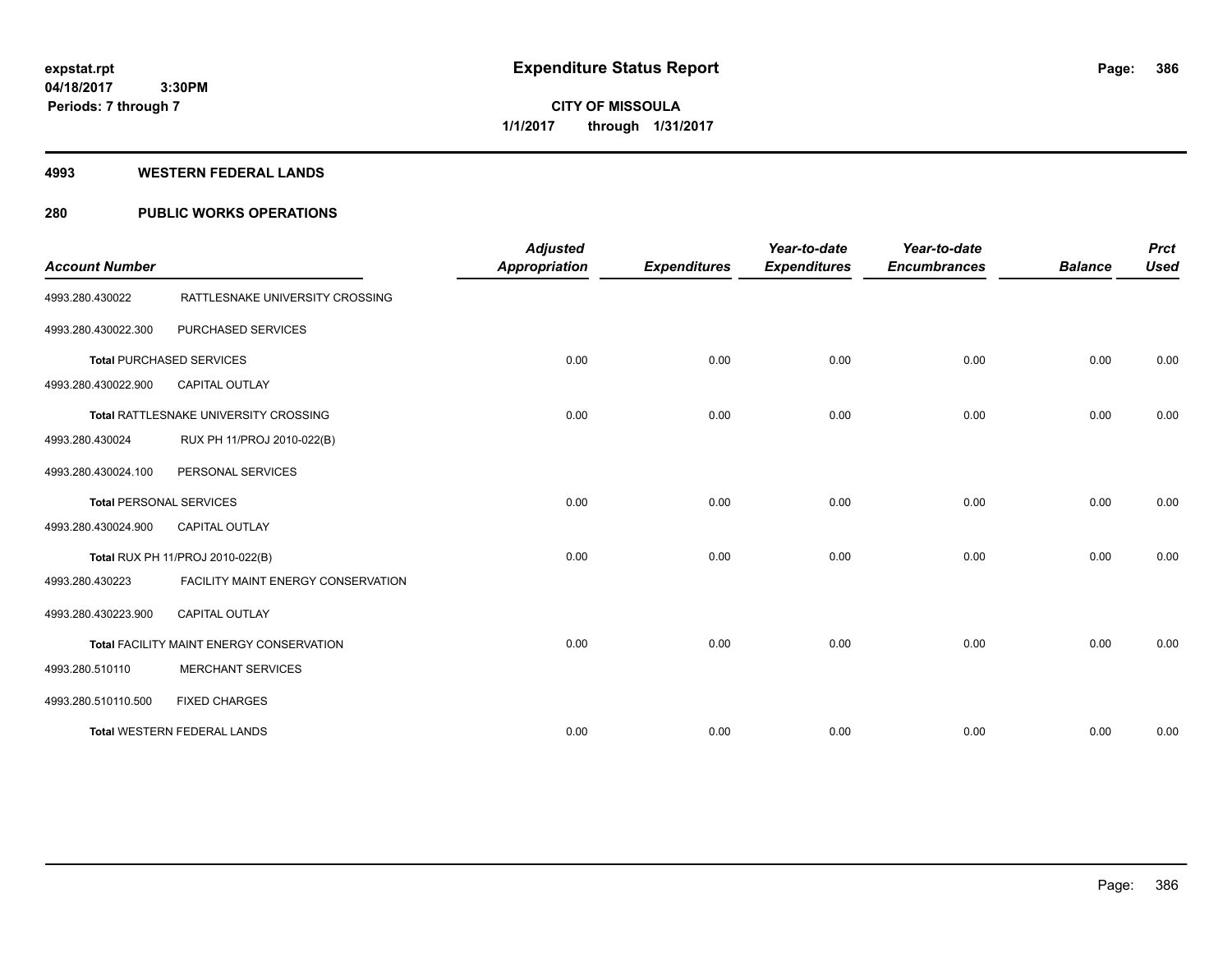**CITY OF MISSOULA 1/1/2017 through 1/31/2017**

**5020 CIVIC STADIUM**

## **395 PARKING COMMISSION**

| <b>Account Number</b>                                                  |                                                 | <b>Adjusted</b><br><b>Appropriation</b> | <b>Expenditures</b> | Year-to-date<br><b>Expenditures</b> | Year-to-date<br><b>Encumbrances</b> | <b>Balance</b>       | <b>Prct</b><br><b>Used</b> |
|------------------------------------------------------------------------|-------------------------------------------------|-----------------------------------------|---------------------|-------------------------------------|-------------------------------------|----------------------|----------------------------|
| 5020.395.460000                                                        | <b>CULTURE &amp; RECREATION</b>                 |                                         |                     |                                     |                                     |                      |                            |
| 5020.395.460000.500                                                    | <b>FIXED CHARGES</b>                            |                                         |                     |                                     |                                     |                      |                            |
|                                                                        | Total CULTURE & RECREATION                      | 0.00                                    | 0.00                | 0.00                                | 0.00                                | 0.00                 | 0.00                       |
| 5020.395.460451                                                        | *** Title Not Found ***                         |                                         |                     |                                     |                                     |                      |                            |
| 5020.395.460451.500                                                    | <b>FIXED CHARGES</b>                            |                                         |                     |                                     |                                     |                      |                            |
| 5020.395.460451.500.000 FIXED CHARGES<br>Total *** Title Not Found *** |                                                 | 3,000.00<br>3,000.00                    | 0.00<br>0.00        | 0.00<br>0.00                        | 0.00<br>0.00                        | 3,000.00<br>3,000.00 | 0.00<br>0.00               |
| 5020.395.490200                                                        | REVENUE BOND DEBT SERVICE                       |                                         |                     |                                     |                                     |                      |                            |
| 5020.395.490200.600                                                    | <b>DEBT SERVICE</b>                             |                                         |                     |                                     |                                     |                      |                            |
| 5020.395.490200.610.000 PRINCIPAL                                      |                                                 | 39,116.00                               | 0.00                | 0.00                                | 0.00                                | 39.116.00            | 0.00                       |
|                                                                        | 5020.395.490200.620.000 INTEREST / SERVICE FEES | 76,607.00                               | 0.00                | 0.00                                | 0.00                                | 76,607.00            | 0.00                       |
|                                                                        | Total REVENUE BOND DEBT SERVICE                 | 115,723.00                              | 0.00                | 0.00                                | 0.00                                | 115,723.00           | 0.00                       |
| 5020.395.510000                                                        | <b>MISCELLANEOUS</b>                            |                                         |                     |                                     |                                     |                      |                            |
| 5020.395.510000.800                                                    | OTHER OBJECTS                                   |                                         |                     |                                     |                                     |                      |                            |
| <b>Total MISCELLANEOUS</b>                                             |                                                 | 0.00                                    | 0.00                | 0.00                                | 0.00                                | 0.00                 | 0.00                       |
| 5020.395.510110                                                        | <b>MERCHANT SERVICES</b>                        |                                         |                     |                                     |                                     |                      |                            |
| 5020.395.510110.500                                                    | <b>FIXED CHARGES</b>                            |                                         |                     |                                     |                                     |                      |                            |
|                                                                        | <b>Total MERCHANT SERVICES</b>                  | 0.00                                    | 0.00                | 0.00                                | 0.00                                | 0.00                 | 0.00                       |
| <b>Total CIVIC STADIUM</b>                                             |                                                 | 118,723.00                              | 0.00                | 0.00                                | 0.00                                | 118,723.00           | 0.00                       |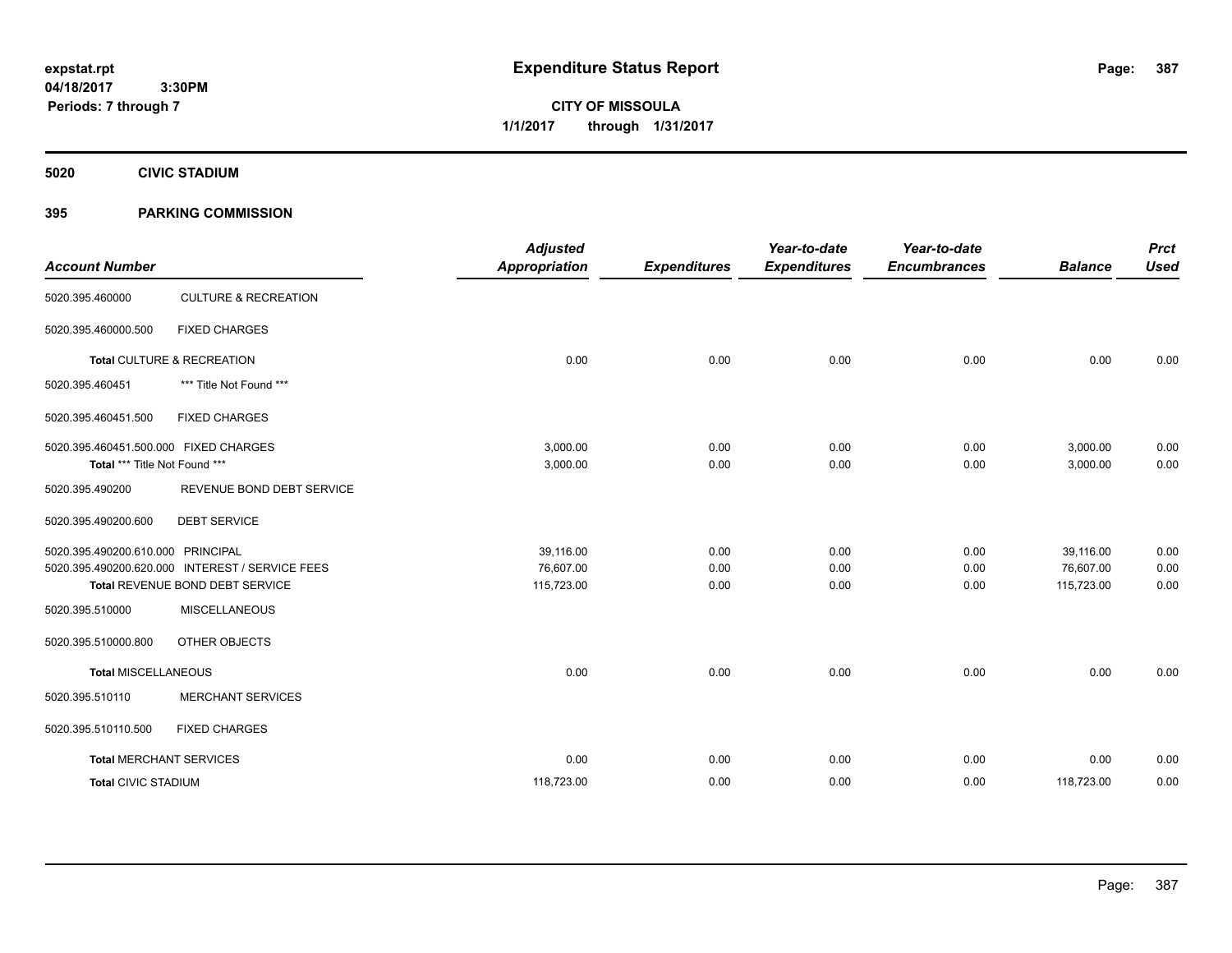**CITY OF MISSOULA 1/1/2017 through 1/31/2017**

**5210 WATER**

| <b>Account Number</b>           |                                                           | <b>Adjusted</b><br><b>Appropriation</b> | <b>Expenditures</b> | Year-to-date<br><b>Expenditures</b> | Year-to-date<br><b>Encumbrances</b> | <b>Balance</b> | <b>Prct</b><br><b>Used</b> |
|---------------------------------|-----------------------------------------------------------|-----------------------------------------|---------------------|-------------------------------------|-------------------------------------|----------------|----------------------------|
| 5210.335.430210                 | <b>ADMINISTRATION</b>                                     |                                         |                     |                                     |                                     |                |                            |
| 5210.335.430210.100             | PERSONAL SERVICES                                         |                                         |                     |                                     |                                     |                |                            |
|                                 | 5210.335.430210.110.000 SALARIES AND WAGES                | 0.00                                    | 0.00                | 2,427.47                            | 0.00                                | $-2,427.47$    | 0.00                       |
|                                 | 5210.335.430210.140.000 EMPLOYER CONTRIBUTIONS            | 0.00                                    | 0.00                | 413.45                              | 0.00                                | $-413.45$      | 0.00                       |
|                                 | 5210.335.430210.141.000 STATE RETIREMENT CONTRIBUTIONS    | 0.00                                    | 0.60                | 3.04                                | 0.00                                | $-3.04$        | 0.00                       |
| <b>Total PERSONAL SERVICES</b>  |                                                           | 0.00                                    | 0.60                | 2,843.96                            | 0.00                                | $-2,843.96$    | 0.00                       |
| 5210.335.430210.500             | <b>FIXED CHARGES</b>                                      |                                         |                     |                                     |                                     |                |                            |
| <b>Total FIXED CHARGES</b>      |                                                           | 0.00                                    | 0.00                | 0.00                                | 0.00                                | 0.00           | 0.00                       |
| 5210.335.430210.900             | <b>CAPITAL OUTLAY</b>                                     |                                         |                     |                                     |                                     |                |                            |
| <b>Total CAPITAL OUTLAY</b>     |                                                           | 0.00                                    | 0.00                | 0.00                                | 0.00                                | 0.00           | 0.00                       |
| <b>Total ADMINISTRATION</b>     |                                                           | 0.00                                    | 0.60                | 2,843.96                            | 0.00                                | $-2,843.96$    | 0.00                       |
| 5210.335.430590                 | OTHER ACTIVITIES                                          |                                         |                     |                                     |                                     |                |                            |
| 5210.335.430590.200             | <b>SUPPLIES</b>                                           |                                         |                     |                                     |                                     |                |                            |
| <b>Total SUPPLIES</b>           |                                                           | 0.00                                    | 0.00                | 0.00                                | 0.00                                | 0.00           | 0.00                       |
| 5210.335.430590.300             | <b>PURCHASED SERVICES</b>                                 |                                         |                     |                                     |                                     |                |                            |
|                                 | 5210.335.430590.350.000 ACQUISITION/PROFESSIONAL SERVICES | 0.00                                    | 124,984.33          | 457,670.68                          | 0.00                                | -457.670.68    | 0.00                       |
| <b>Total PURCHASED SERVICES</b> |                                                           | 0.00                                    | 124,984.33          | 457,670.68                          | 0.00                                | -457,670.68    | 0.00                       |
| 5210.335.430590.900             | CAPITAL OUTLAY                                            |                                         |                     |                                     |                                     |                |                            |
| <b>Total CAPITAL OUTLAY</b>     |                                                           | 0.00                                    | 0.00                | 0.00                                | 0.00                                | 0.00           | 0.00                       |
| <b>Total OTHER ACTIVITIES</b>   |                                                           | 0.00                                    | 124,984.33          | 457,670.68                          | 0.00                                | -457,670.68    | 0.00                       |
| 5210.335.430703                 | *** Title Not Found ***                                   |                                         |                     |                                     |                                     |                |                            |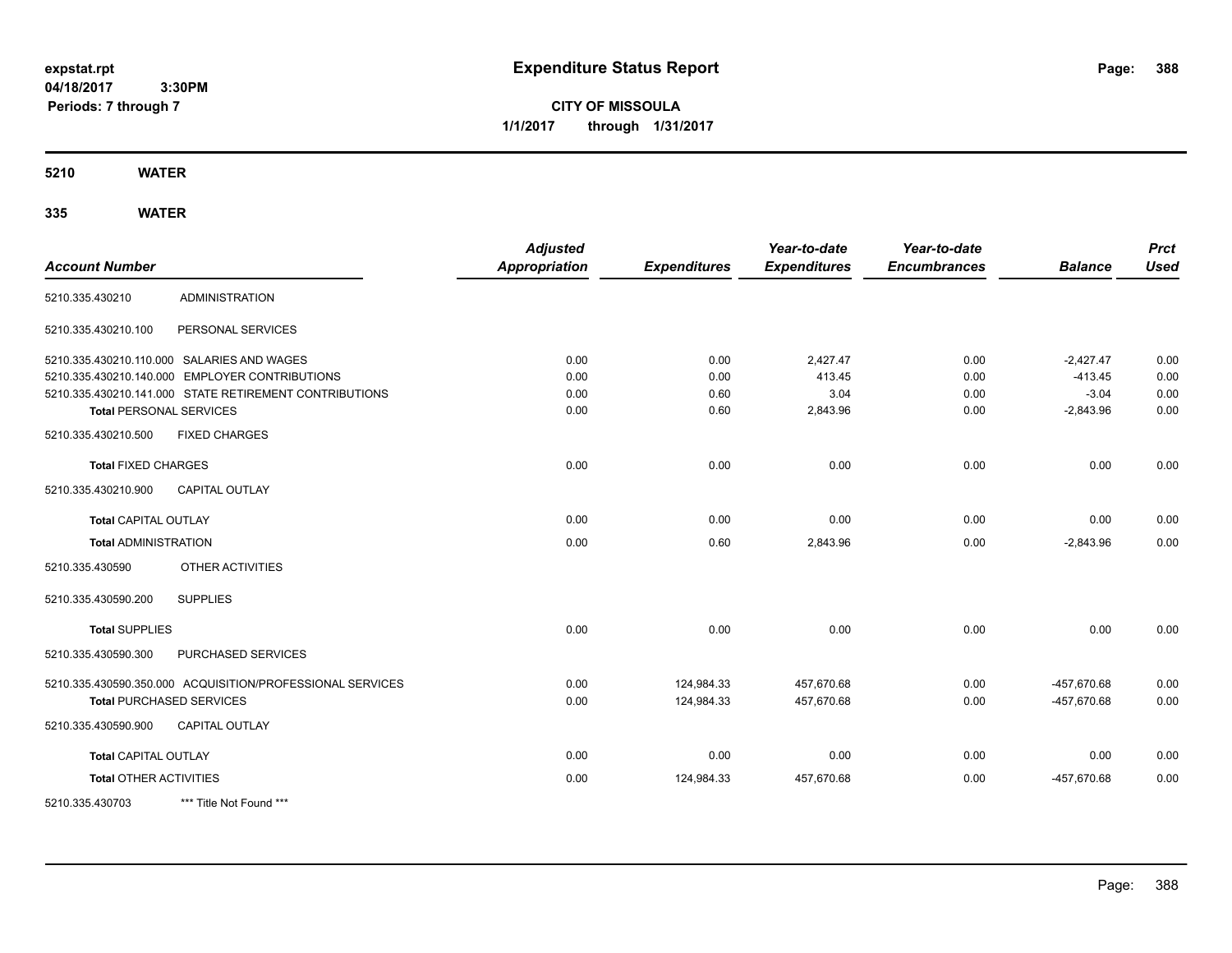# **CITY OF MISSOULA 1/1/2017 through 1/31/2017**

**5210 WATER**

| <b>Account Number</b>          |                          | <b>Adjusted</b><br>Appropriation | <b>Expenditures</b> | Year-to-date<br><b>Expenditures</b> | Year-to-date<br><b>Encumbrances</b> | <b>Balance</b> | <b>Prct</b><br><b>Used</b> |
|--------------------------------|--------------------------|----------------------------------|---------------------|-------------------------------------|-------------------------------------|----------------|----------------------------|
| 5210.335.430703.300            | PURCHASED SERVICES       |                                  |                     |                                     |                                     |                |                            |
| Total *** Title Not Found ***  |                          | 0.00                             | 0.00                | 0.00                                | 0.00                                | 0.00           | 0.00                       |
| 5210.335.510110                | <b>MERCHANT SERVICES</b> |                                  |                     |                                     |                                     |                |                            |
| 5210.335.510110.500            | <b>FIXED CHARGES</b>     |                                  |                     |                                     |                                     |                |                            |
| <b>Total FIXED CHARGES</b>     |                          | 0.00                             | 0.00                | 0.00                                | 0.00                                | 0.00           | 0.00                       |
| <b>Total MERCHANT SERVICES</b> |                          | 0.00                             | 0.00                | 0.00                                | 0.00                                | 0.00           | 0.00                       |
| <b>Total WATER</b>             |                          | 0.00                             | 124,984.93          | 460,514.64                          | 0.00                                | $-460,514.64$  | 0.00                       |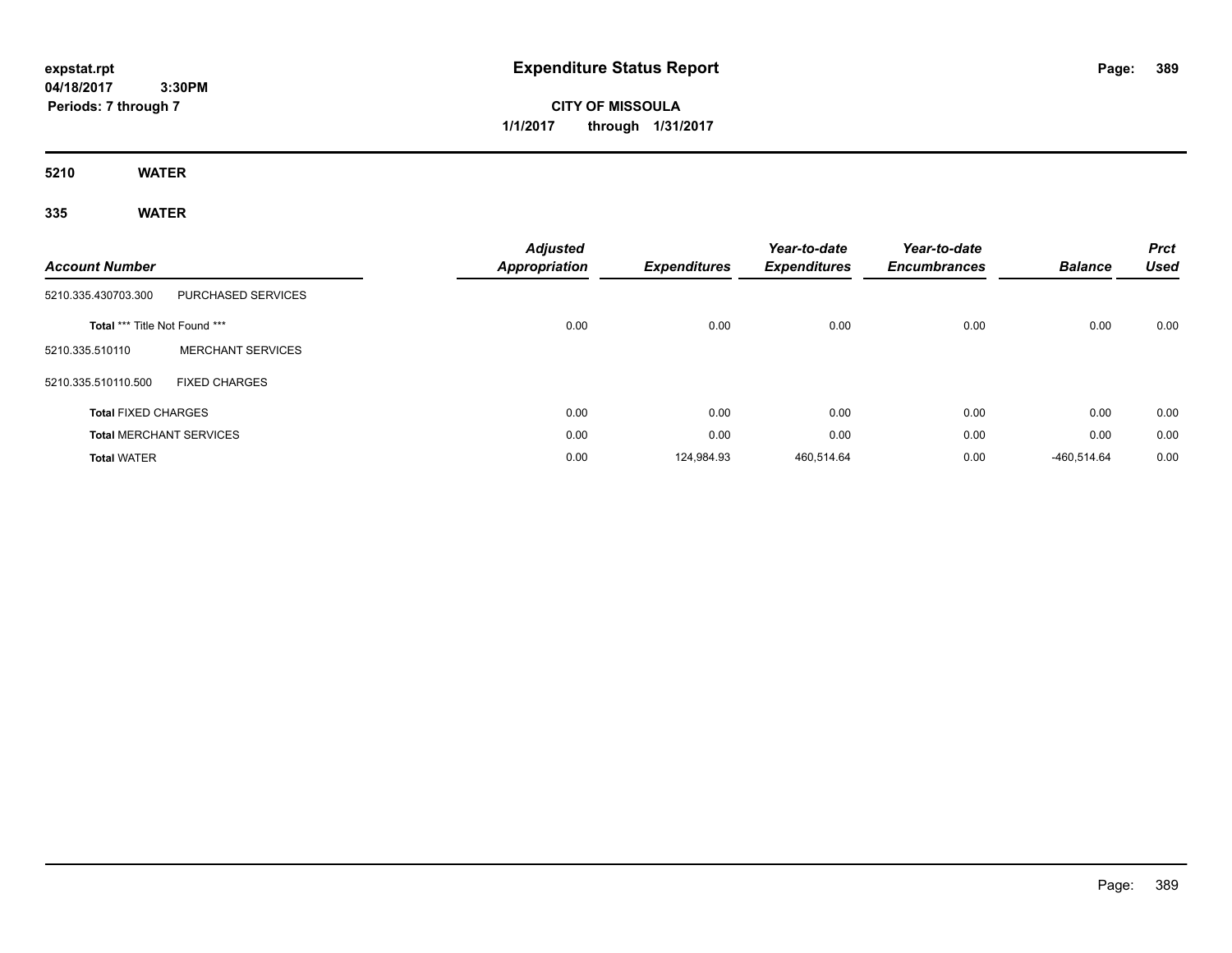**390**

**04/18/2017 3:30PM Periods: 7 through 7**

**CITY OF MISSOULA 1/1/2017 through 1/31/2017**

## **5211 WATER REVENUE COLLECTION & CLEARING**

| <b>Account Number</b>      |                                                      | <b>Adjusted</b><br><b>Appropriation</b> | <b>Expenditures</b> | Year-to-date<br><b>Expenditures</b> | Year-to-date<br><b>Encumbrances</b> | <b>Balance</b> | <b>Prct</b><br><b>Used</b> |
|----------------------------|------------------------------------------------------|-----------------------------------------|---------------------|-------------------------------------|-------------------------------------|----------------|----------------------------|
| 5211.335.510110            | <b>MERCHANT SERVICES</b>                             |                                         |                     |                                     |                                     |                |                            |
| 5211.335.510110.500        | <b>FIXED CHARGES</b>                                 |                                         |                     |                                     |                                     |                |                            |
|                            | <b>Total MERCHANT SERVICES</b>                       | 0.00                                    | 0.00                | 0.00                                | 0.00                                | 0.00           | 0.00                       |
| 5211.335.521000            | INTERFUND OPERATING TRANSFERS                        |                                         |                     |                                     |                                     |                |                            |
| 5211.335.521000.500        | <b>FIXED CHARGES</b>                                 |                                         |                     |                                     |                                     |                |                            |
| <b>Total FIXED CHARGES</b> |                                                      | 0.00                                    | 0.00                | 0.00                                | 0.00                                | 0.00           | 0.00                       |
| 5211.335.521000.800        | OTHER OBJECTS                                        |                                         |                     |                                     |                                     |                |                            |
|                            | <b>Total INTERFUND OPERATING TRANSFERS</b>           | 0.00                                    | 0.00                | 0.00                                | 0.00                                | 0.00           | 0.00                       |
|                            | <b>Total WATER REVENUE COLLECTION &amp; CLEARING</b> | 0.00                                    | 0.00                | 0.00                                | 0.00                                | 0.00           | 0.00                       |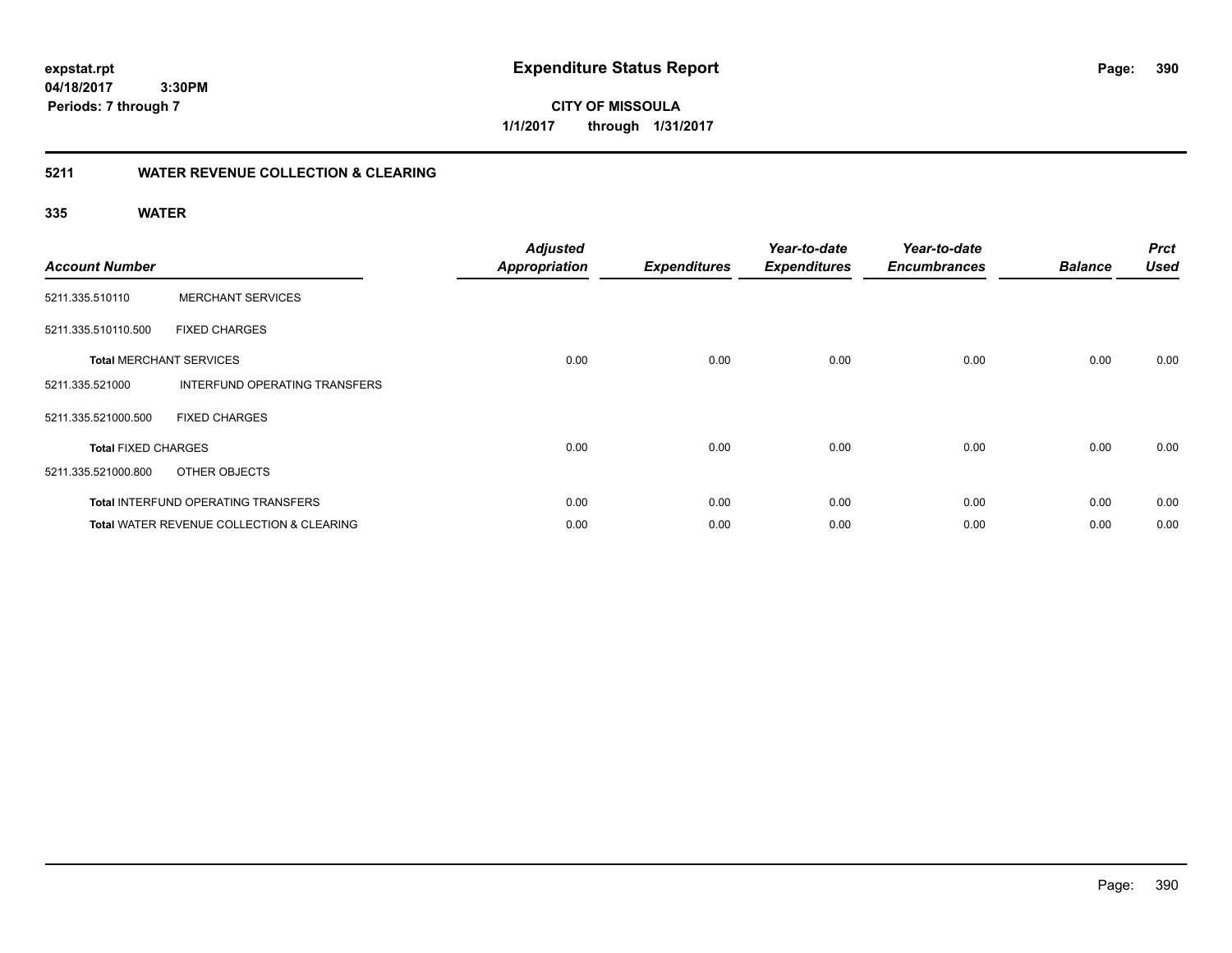**CITY OF MISSOULA 1/1/2017 through 1/31/2017**

## **5215 WATER LOAN FUND**

| <b>Account Number</b>        |                                            | <b>Adjusted</b><br><b>Appropriation</b> | <b>Expenditures</b> | Year-to-date<br><b>Expenditures</b> | Year-to-date<br><b>Encumbrances</b> | <b>Balance</b> | <b>Prct</b><br><b>Used</b> |
|------------------------------|--------------------------------------------|-----------------------------------------|---------------------|-------------------------------------|-------------------------------------|----------------|----------------------------|
| 5215.335.510110              | <b>MERCHANT SERVICES</b>                   |                                         |                     |                                     |                                     |                |                            |
| 5215.335.510110.500          | <b>FIXED CHARGES</b>                       |                                         |                     |                                     |                                     |                |                            |
|                              | <b>Total MERCHANT SERVICES</b>             | 0.00                                    | 0.00                | 0.00                                | 0.00                                | 0.00           | 0.00                       |
| 5215.335.521000              | INTERFUND OPERATING TRANSFERS              |                                         |                     |                                     |                                     |                |                            |
| 5215.335.521000.800          | OTHER OBJECTS                              |                                         |                     |                                     |                                     |                |                            |
|                              | <b>Total INTERFUND OPERATING TRANSFERS</b> | 0.00                                    | 0.00                | 0.00                                | 0.00                                | 0.00           | 0.00                       |
| <b>Total WATER LOAN FUND</b> |                                            | 0.00                                    | 0.00                | 0.00                                | 0.00                                | 0.00           | 0.00                       |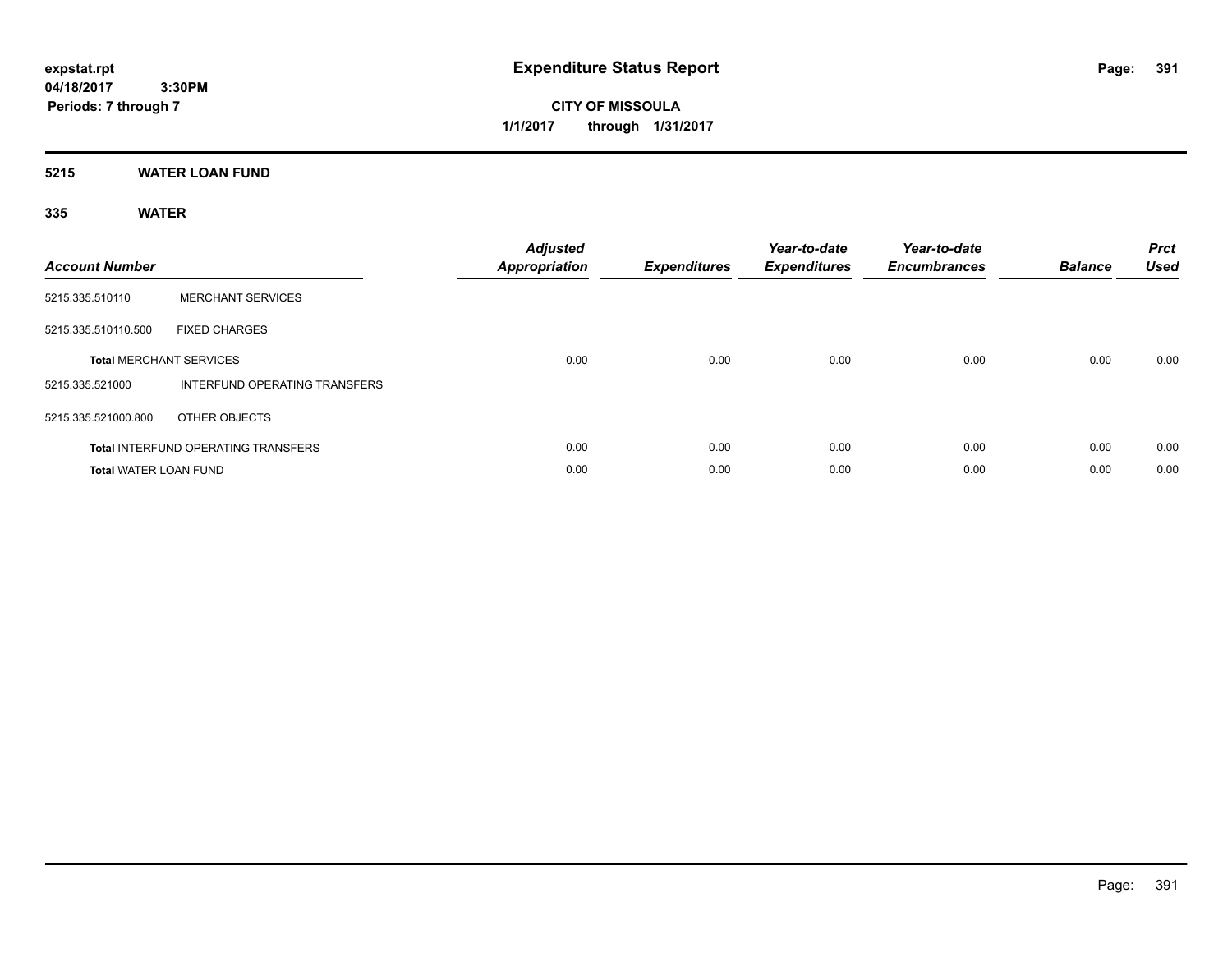**CITY OF MISSOULA 1/1/2017 through 1/31/2017**

**5220 WATER R&D FUND**

| <b>Account Number</b>           |                                     | <b>Adjusted</b><br><b>Appropriation</b> | <b>Expenditures</b> | Year-to-date<br><b>Expenditures</b> | Year-to-date<br><b>Encumbrances</b> | <b>Balance</b> | <b>Prct</b><br><b>Used</b> |
|---------------------------------|-------------------------------------|-----------------------------------------|---------------------|-------------------------------------|-------------------------------------|----------------|----------------------------|
| 5220.335.430510                 | *** Title Not Found ***             |                                         |                     |                                     |                                     |                |                            |
| 5220.335.430510.200             | <b>SUPPLIES</b>                     |                                         |                     |                                     |                                     |                |                            |
| Total *** Title Not Found ***   |                                     | 0.00                                    | 0.00                | 0.00                                | 0.00                                | 0.00           | 0.00                       |
| 5220.335.490220                 | *** Title Not Found ***             |                                         |                     |                                     |                                     |                |                            |
| 5220.335.490220.600             | <b>DEBT SERVICE</b>                 |                                         |                     |                                     |                                     |                |                            |
| Total *** Title Not Found ***   |                                     | 0.00                                    | 0.00                | 0.00                                | 0.00                                | 0.00           | 0.00                       |
| 5220.335.490506                 | <b>CORE FINANCED EQUIPMENT</b>      |                                         |                     |                                     |                                     |                |                            |
| 5220.335.490506.600             | <b>DEBT SERVICE</b>                 |                                         |                     |                                     |                                     |                |                            |
|                                 | Total CORE FINANCED EQUIPMENT       | 0.00                                    | 0.00                | 0.00                                | 0.00                                | 0.00           | 0.00                       |
| 5220.335.510110                 | <b>MERCHANT SERVICES</b>            |                                         |                     |                                     |                                     |                |                            |
| 5220.335.510110.500             | <b>FIXED CHARGES</b>                |                                         |                     |                                     |                                     |                |                            |
|                                 | <b>Total MERCHANT SERVICES</b>      | 0.00                                    | 0.00                | 0.00                                | 0.00                                | 0.00           | 0.00                       |
| 5220.335.521000                 | INTERFUND OPERATING TRANSFERS       |                                         |                     |                                     |                                     |                |                            |
| 5220.335.521000.800             | OTHER OBJECTS                       |                                         |                     |                                     |                                     |                |                            |
|                                 | Total INTERFUND OPERATING TRANSFERS | 0.00                                    | 0.00                | 0.00                                | 0.00                                | 0.00           | 0.00                       |
| <b>Total WATER R&amp;D FUND</b> |                                     | 0.00                                    | 0.00                | 0.00                                | 0.00                                | 0.00           | 0.00                       |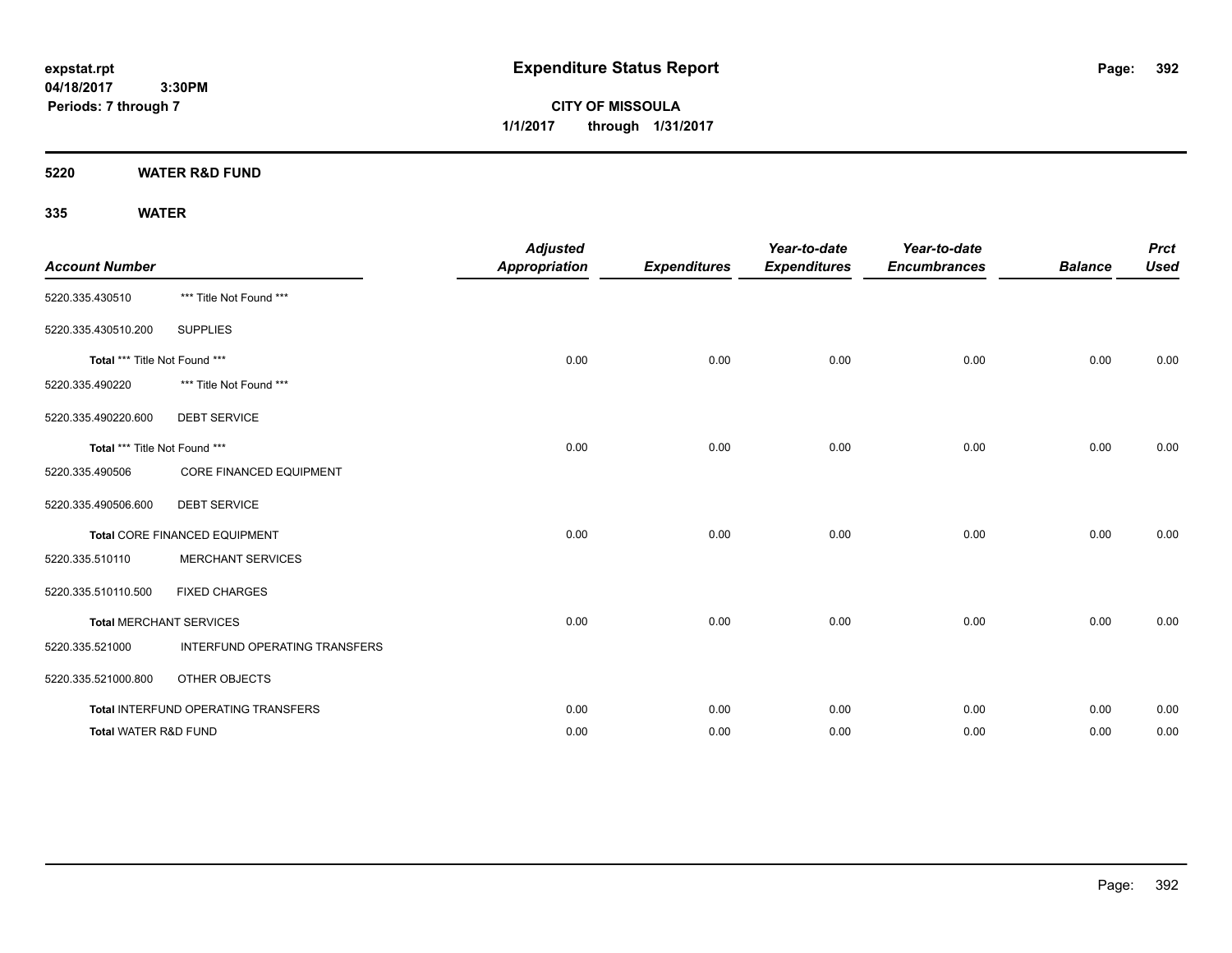**393**

**04/18/2017 3:30PM Periods: 7 through 7**

**CITY OF MISSOULA 1/1/2017 through 1/31/2017**

## **5240 WATER CONSTRUCTION FUND**

| <b>Account Number</b> |                                      | <b>Adjusted</b><br>Appropriation | <b>Expenditures</b> | Year-to-date<br><b>Expenditures</b> | Year-to-date<br><b>Encumbrances</b> | <b>Balance</b> | <b>Prct</b><br>Used |
|-----------------------|--------------------------------------|----------------------------------|---------------------|-------------------------------------|-------------------------------------|----------------|---------------------|
| 5240.335.510110       | <b>MERCHANT SERVICES</b>             |                                  |                     |                                     |                                     |                |                     |
| 5240.335.510110.500   | <b>FIXED CHARGES</b>                 |                                  |                     |                                     |                                     |                |                     |
|                       | <b>Total WATER CONSTRUCTION FUND</b> | 0.00                             | 0.00                | 0.00                                | 0.00                                | 0.00           | 0.00                |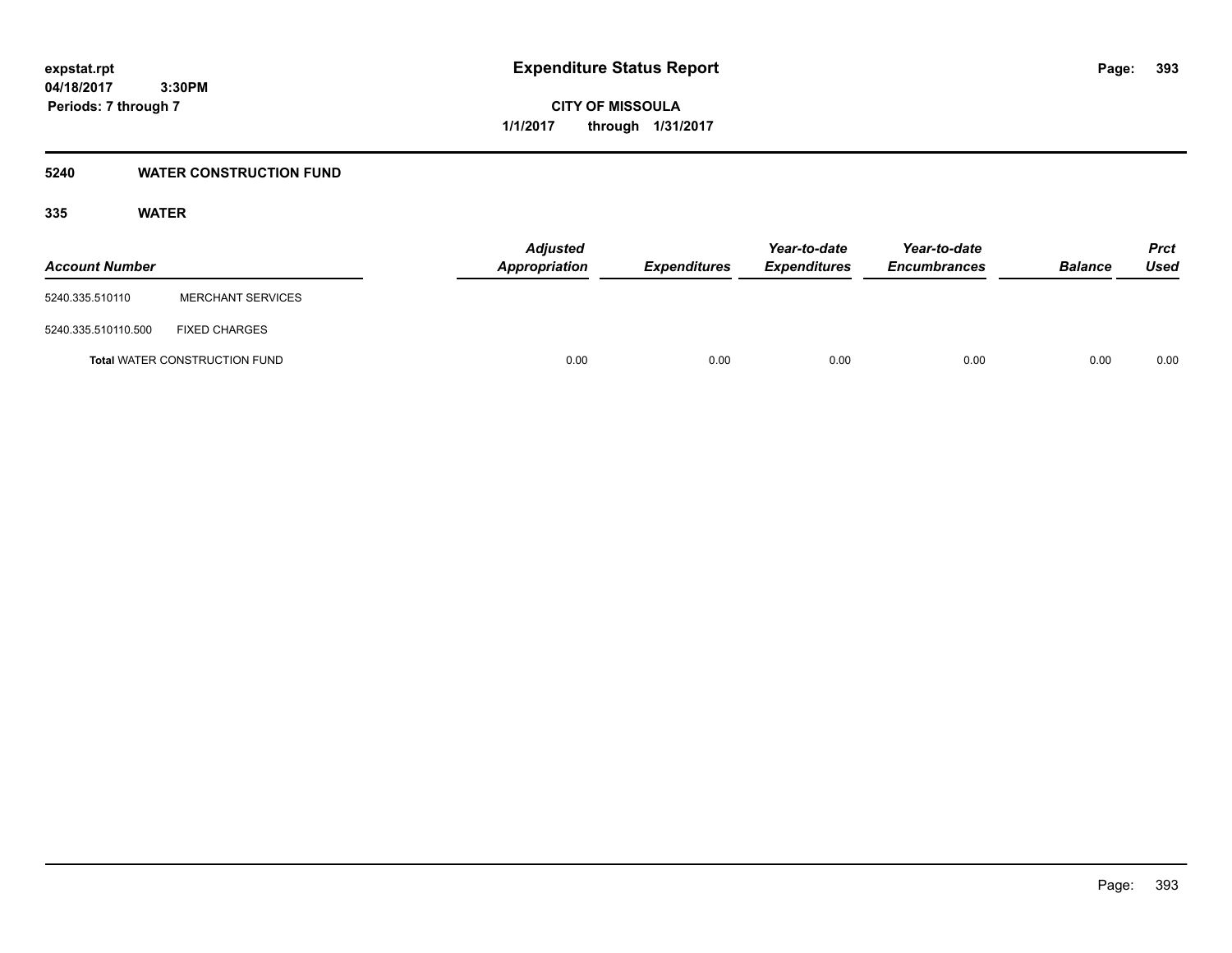**CITY OF MISSOULA 1/1/2017 through 1/31/2017**

## **5250 WATER PURCHASE LOAN**

## **330 WASTEWATER**

| <b>Account Number</b> |                                  | <b>Adjusted</b><br>Appropriation | <b>Expenditures</b> | Year-to-date<br><b>Expenditures</b> | Year-to-date<br><b>Encumbrances</b> | <b>Balance</b> | <b>Prct</b><br><b>Used</b> |
|-----------------------|----------------------------------|----------------------------------|---------------------|-------------------------------------|-------------------------------------|----------------|----------------------------|
| 5250.330.490200       | REVENUE BOND DEBT SERVICE        |                                  |                     |                                     |                                     |                |                            |
| 5250.330.490200.600   | <b>DEBT SERVICE</b>              |                                  |                     |                                     |                                     |                |                            |
|                       | Total REVENUE BOND DEBT SERVICE  | 0.00                             | 0.00                | 0.00                                | 0.00                                | 0.00           | 0.00                       |
| 5250.330.510110       | <b>MERCHANT SERVICES</b>         |                                  |                     |                                     |                                     |                |                            |
| 5250.330.510110.500   | <b>FIXED CHARGES</b>             |                                  |                     |                                     |                                     |                |                            |
|                       | <b>Total MERCHANT SERVICES</b>   | 0.00                             | 0.00                | 0.00                                | 0.00                                | 0.00           | 0.00                       |
|                       | <b>Total WATER PURCHASE LOAN</b> | 0.00                             | 0.00                | 0.00                                | 0.00                                | 0.00           | 0.00                       |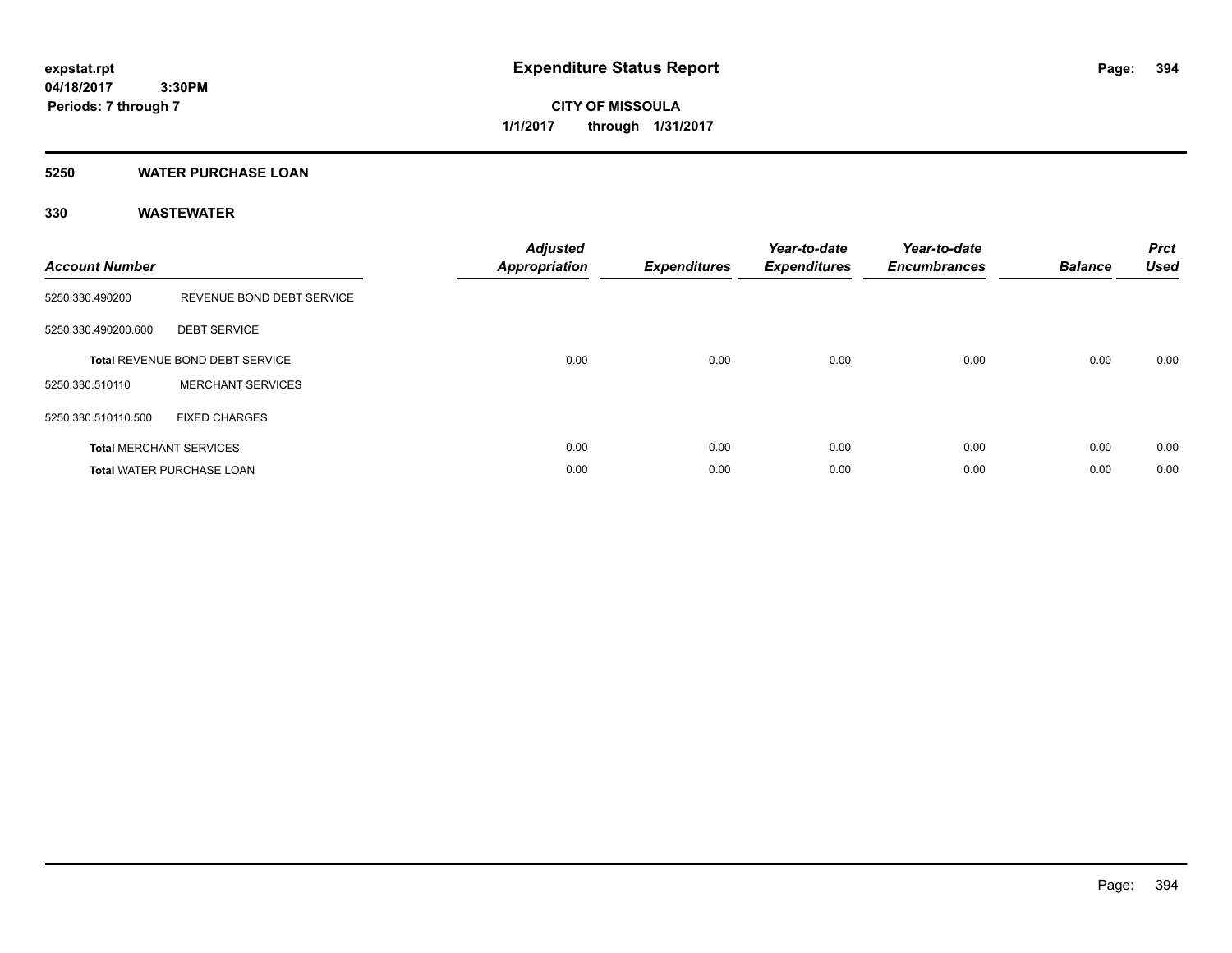**CITY OF MISSOULA 1/1/2017 through 1/31/2017**

### **5310 SEWER OPERATING BUDGET FUND**

## **330 WASTEWATER**

|                                         |                                                         | <b>Adjusted</b>      |                     | Year-to-date        | Year-to-date        |                | <b>Prct</b> |
|-----------------------------------------|---------------------------------------------------------|----------------------|---------------------|---------------------|---------------------|----------------|-------------|
| <b>Account Number</b>                   |                                                         | <b>Appropriation</b> | <b>Expenditures</b> | <b>Expenditures</b> | <b>Encumbrances</b> | <b>Balance</b> | <b>Used</b> |
| 5310.330.410400                         | <b>DEPRECIATION</b>                                     |                      |                     |                     |                     |                |             |
| 5310.330.410400.800                     | OTHER OBJECTS                                           |                      |                     |                     |                     |                |             |
| <b>Total DEPRECIATION</b>               |                                                         | 0.00                 | 0.00                | 0.00                | 0.00                | 0.00           | 0.00        |
| 5310.330.430610                         | <b>ADMINISTRATION</b>                                   |                      |                     |                     |                     |                |             |
| 5310.330.430610.100                     | PERSONAL SERVICES                                       |                      |                     |                     |                     |                |             |
|                                         | 5310.330.430610.110.000 SALARIES AND WAGES              | 189,560.00           | 14,031.03           | 104,520.36          | 0.00                | 85,039.64      | 55.14       |
|                                         | 5310.330.430610.120.000 OVERTIME/TERMINATION            | 0.00                 | 321.74              | 323.99              | 0.00                | $-323.99$      | 0.00        |
|                                         | 5310.330.430610.140.000 EMPLOYER CONTRIBUTIONS          | 64,366.00            | 4,794.91            | 23,892.22           | 0.00                | 40,473.78      | 37.12       |
|                                         | 5310.330.430610.145.000 OPEB CONTRIBUTION               | 175.00               | 0.00                | 0.00                | 0.00                | 175.00         | 0.00        |
| <b>Total PERSONAL SERVICES</b>          |                                                         | 254,101.00           | 19,147.68           | 128,736.57          | 0.00                | 125,364.43     | 50.66       |
| 5310.330.430610.200                     | <b>SUPPLIES</b>                                         |                      |                     |                     |                     |                |             |
| 5310.330.430610.210.000 OFFICE SUPPLIES |                                                         | 0.00                 | 44.15               | 986.79              | 0.00                | $-986.79$      | 0.00        |
|                                         | 5310.330.430610.220.000 OPERATING SUPPLIES              | 3,400.00             | 36.25               | 700.99              | 0.00                | 2,699.01       | 20.62       |
|                                         | 5310.330.430610.230.000 REPAIR/MAINTENANCE              | 1,000.00             | 124.52              | 240.07              | 0.00                | 759.93         | 24.01       |
| 5310.330.430610.231.000 GASOLINE        |                                                         | 60,000.00            | 2,001.82            | 18,290.80           | 0.00                | 41,709.20      | 30.48       |
| <b>Total SUPPLIES</b>                   |                                                         | 64,400.00            | 2,206.74            | 20,218.65           | 0.00                | 44,181.35      | 31.40       |
| 5310.330.430610.300                     | PURCHASED SERVICES                                      |                      |                     |                     |                     |                |             |
| 5310.330.430610.310.000 COMMUNICATIONS  |                                                         | 86.00                | 0.00                | 3,924.97            | 0.00                | $-3,838.97$    | 4,563.92    |
|                                         | 5310.330.430610.320.000 PRINTING & DUPLICATING          | 8,000.00             | 0.00                | 4,582.18            | 0.00                | 3,417.82       | 57.28       |
|                                         | 5310.330.430610.330.000 PUBLICITY, SUBSCRIPTIONS & DUES | 3,000.00             | 2,758.84            | 4,380.34            | 0.00                | $-1,380.34$    | 146.01      |
|                                         | 5310.330.430610.344.000 TELEPHONE SERVICE               | 19,604.00            | 1,144.75            | 12,335.79           | 0.00                | 7.268.21       | 62.92       |
|                                         | 5310.330.430610.350.000 PROFESSIONAL SERVICES           | 38,000.00            | 3,115.38            | 43,119.76           | 0.00                | $-5,119.76$    | 113.47      |
|                                         | 5310.330.430610.360.000 REPAIR & MAINTENANCE            | 6,952.00             | 776.25              | 5,067.28            | 0.00                | 1,884.72       | 72.89       |
| 5310.330.430610.370.000 TRAVEL          |                                                         | 1,500.00             | 0.00                | 0.00                | 0.00                | 1,500.00       | 0.00        |
| 5310.330.430610.380.000 TRAINING        |                                                         | 1,100.00             | 0.00                | 110.30              | 0.00                | 989.70         | 10.03       |
| <b>Total PURCHASED SERVICES</b>         |                                                         | 78,242.00            | 7,795.22            | 73,520.62           | 0.00                | 4,721.38       | 93.97       |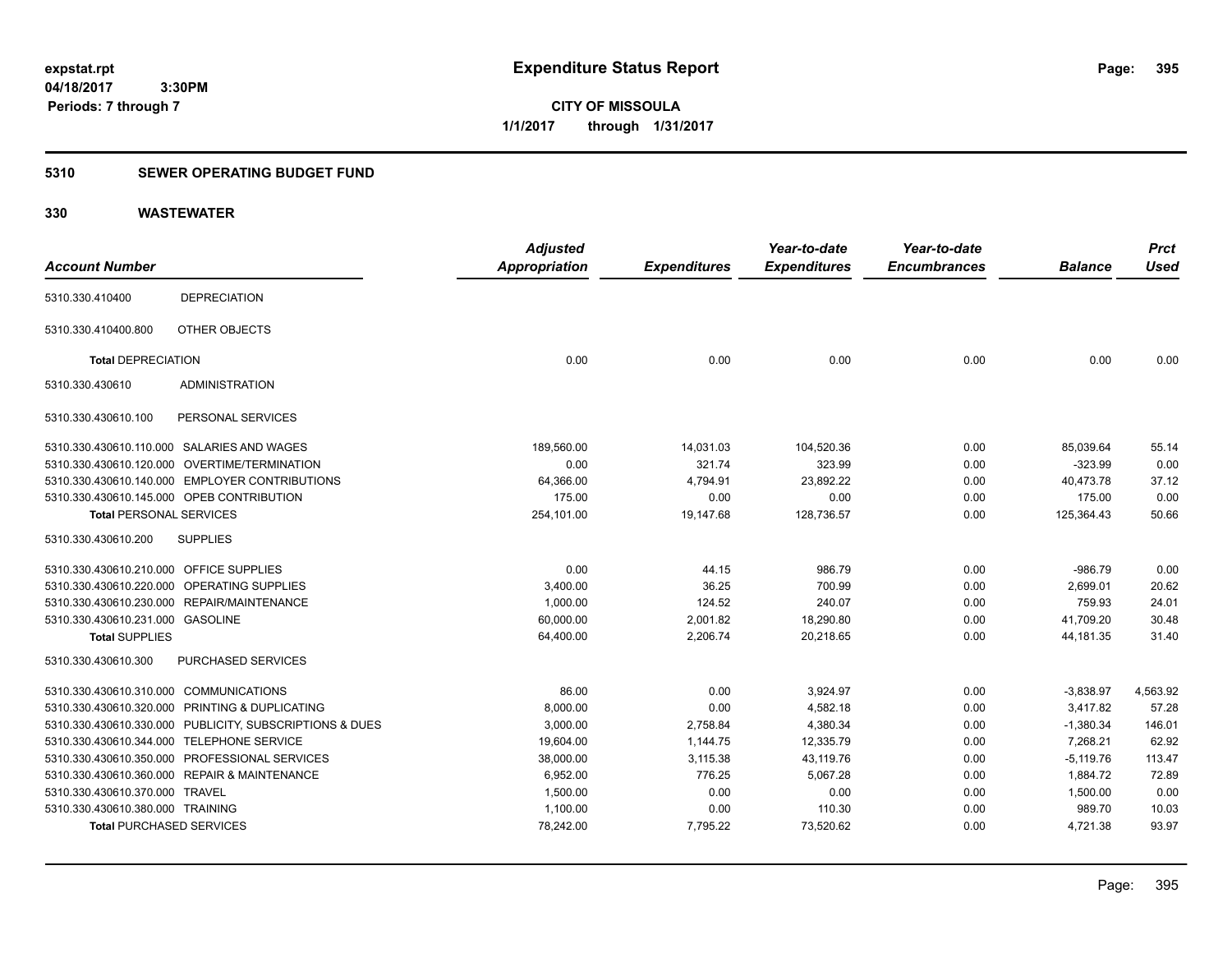**CITY OF MISSOULA 1/1/2017 through 1/31/2017**

### **5310 SEWER OPERATING BUDGET FUND**

## **330 WASTEWATER**

| <b>Account Number</b>                                                                     |                                                        | <b>Adjusted</b><br>Appropriation | <b>Expenditures</b> | Year-to-date<br><b>Expenditures</b> | Year-to-date<br><b>Encumbrances</b> | <b>Balance</b>           | <b>Prct</b><br><b>Used</b> |
|-------------------------------------------------------------------------------------------|--------------------------------------------------------|----------------------------------|---------------------|-------------------------------------|-------------------------------------|--------------------------|----------------------------|
| 5310.330.430610.500                                                                       | <b>FIXED CHARGES</b>                                   |                                  |                     |                                     |                                     |                          |                            |
| 5310.330.430610.500.000 FIXED CHARGES<br><b>Total FIXED CHARGES</b>                       |                                                        | 1,350,838.00<br>1,350,838.00     | 200.00<br>200.00    | 676,113.55<br>676,113.55            | 0.00<br>0.00                        | 674,724.45<br>674,724.45 | 50.05<br>50.05             |
| 5310.330.430610.700                                                                       | <b>GRANTS &amp; CONTRIBUTIONS</b>                      |                                  |                     |                                     |                                     |                          |                            |
| 5310.330.430610.700.000 GRANTS & CONTRIBUTIONS<br><b>Total GRANTS &amp; CONTRIBUTIONS</b> |                                                        | 1,500.00<br>1,500.00             | 0.00<br>0.00        | 0.00<br>0.00                        | 0.00<br>0.00                        | 1,500.00<br>1,500.00     | 0.00<br>0.00               |
| 5310.330.430610.800                                                                       | OTHER OBJECTS                                          |                                  |                     |                                     |                                     |                          |                            |
| <b>Total OTHER OBJECTS</b>                                                                |                                                        | 0.00                             | 0.00                | 0.00                                | 0.00                                | 0.00                     | 0.00                       |
| 5310.330.430610.900                                                                       | CAPITAL OUTLAY                                         |                                  |                     |                                     |                                     |                          |                            |
| <b>Total CAPITAL OUTLAY</b>                                                               |                                                        | 0.00                             | 0.00                | 0.00                                | 0.00                                | 0.00                     | 0.00                       |
| <b>Total ADMINISTRATION</b>                                                               |                                                        | 1,749,081.00                     | 29,349.64           | 898.589.39                          | 0.00                                | 850,491.61               | 51.37                      |
| 5310.330.430630                                                                           | <b>COLLECTIONS &amp; TRANSMISSIONS</b>                 |                                  |                     |                                     |                                     |                          |                            |
| 5310.330.430630.100                                                                       | PERSONAL SERVICES                                      |                                  |                     |                                     |                                     |                          |                            |
| 5310.330.430630.110.000 SALARIES AND WAGES                                                |                                                        | 459,648.00                       | 32,355.74           | 257,007.88                          | 0.00                                | 202,640.12               | 55.91                      |
| 5310.330.430630.120.000 OVERTIME/TERMINATION                                              |                                                        | 12,000.00                        | 908.17              | 5,968.98                            | 0.00                                | 6,031.02                 | 49.74                      |
| 5310.330.430630.130.000 OTHER                                                             |                                                        | 19,224.00                        | 0.00                | 0.00                                | 0.00                                | 19,224.00                | 0.00                       |
| 5310.330.430630.140.000 EMPLOYER CONTRIBUTIONS                                            |                                                        | 223,931.00                       | 16,205.11           | 134,048.32                          | 0.00                                | 89,882.68                | 59.86                      |
|                                                                                           | 5310.330.430630.141.000 STATE RETIREMENT CONTRIBUTIONS | 501.00                           | 110.28              | 755.87                              | 0.00                                | $-254.87$                | 150.87                     |
| <b>Total PERSONAL SERVICES</b><br>5310.330.430630.200<br><b>SUPPLIES</b>                  |                                                        | 715,304.00                       | 49,579.30           | 397,781.05                          | 0.00                                | 317,522.95               | 55.61                      |
|                                                                                           |                                                        |                                  |                     |                                     |                                     |                          |                            |
| 5310.330.430630.220.000 OPERATING SUPPLIES                                                |                                                        | 20,000.00                        | 4,989.91            | 17,211.21                           | 0.00                                | 2,788.79                 | 86.06                      |
| 5310.330.430630.230.000 REPAIR/MAINTENANCE                                                |                                                        | 150,000.00                       | 13,913.38           | 50,654.67                           | 0.00                                | 99,345.33                | 33.77                      |
| 5310.330.430630.240.000 OTHER SUPPLIES                                                    |                                                        | 2,000.00                         | 0.00                | 2,550.65                            | 0.00                                | $-550.65$                | 127.53                     |
| <b>Total SUPPLIES</b>                                                                     |                                                        | 172,000.00                       | 18.903.29           | 70.416.53                           | 0.00                                | 101,583.47               | 40.94                      |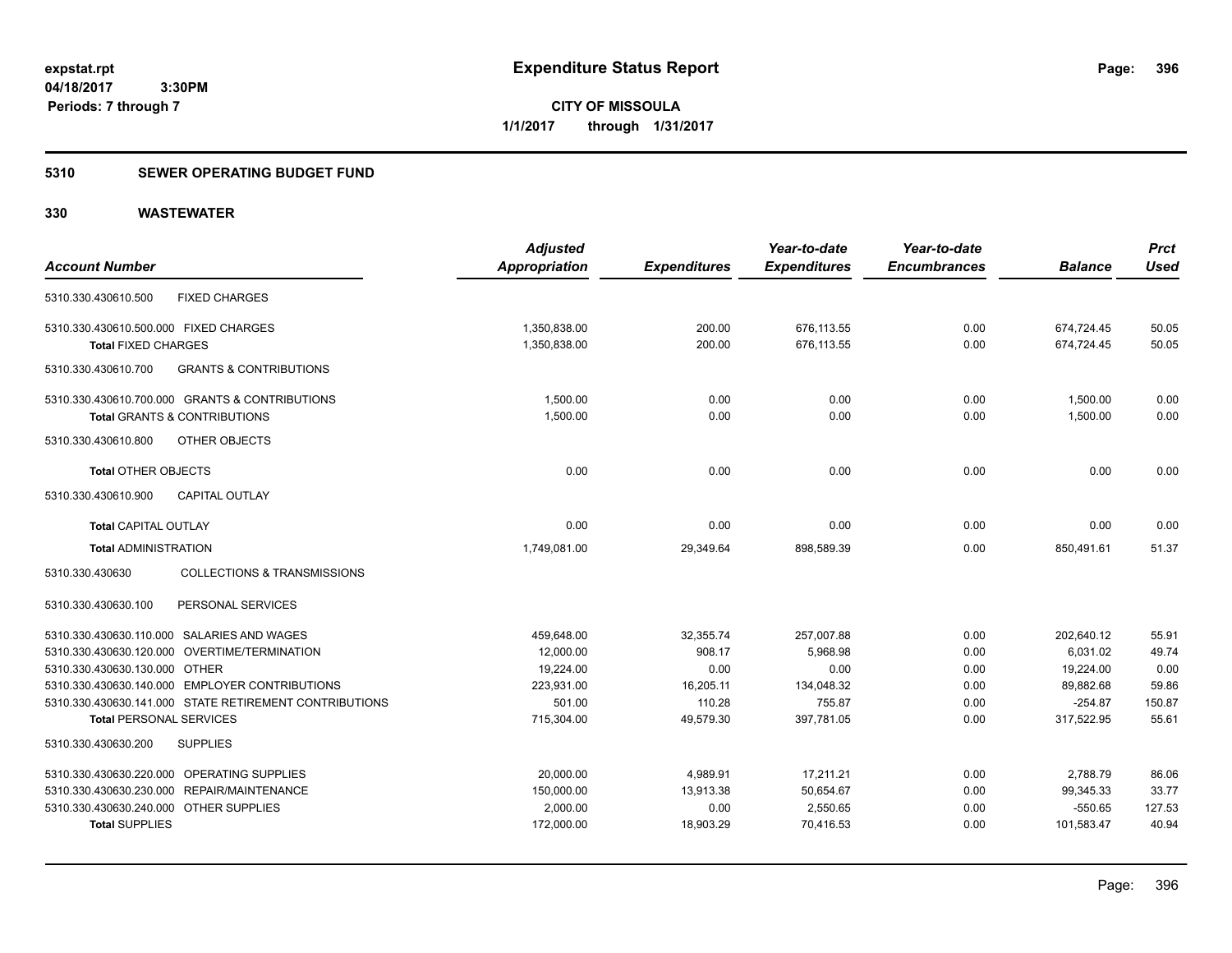## **5310 SEWER OPERATING BUDGET FUND**

| <b>Account Number</b>                             | <b>Adjusted</b><br>Appropriation | <b>Expenditures</b> | Year-to-date<br><b>Expenditures</b> | Year-to-date<br><b>Encumbrances</b> | <b>Balance</b> | <b>Prct</b><br><b>Used</b> |
|---------------------------------------------------|----------------------------------|---------------------|-------------------------------------|-------------------------------------|----------------|----------------------------|
| PURCHASED SERVICES<br>5310.330.430630.300         |                                  |                     |                                     |                                     |                |                            |
|                                                   |                                  |                     |                                     |                                     |                |                            |
| 5310.330.430630.310.000 COMMUNICATIONS            | 984.00                           | 0.00                | 268.36                              | 0.00                                | 715.64         | 27.27                      |
| 5310.330.430630.341.000 ELECTRICITY & NATURAL GAS | 78,216.00                        | 20,185.98           | 47,054.63                           | 0.00                                | 31,161.37      | 60.16                      |
| 5310.330.430630.343.000 WATER CHARGES             | 6,468.00                         | 311.33              | 2,441.73                            | 0.00                                | 4,026.27       | 37.75                      |
| 5310.330.430630.350.000 PROFESSIONAL SERVICES     | 2,000.00                         | 0.00                | 301.00                              | 0.00                                | 1,699.00       | 15.05                      |
| 5310.330.430630.360.000 REPAIR & MAINTENANCE      | 104,360.00                       | 7,187.15            | 42,266.26                           | 0.00                                | 62,093.74      | 40.50                      |
| 5310.330.430630.370.000 TRAVEL                    | 3,000.00                         | 0.00                | 0.00                                | 0.00                                | 3,000.00       | 0.00                       |
| 5310.330.430630.380.000 TRAINING                  | 2,500.00                         | 0.00                | 0.00                                | 0.00                                | 2,500.00       | 0.00                       |
| <b>Total PURCHASED SERVICES</b>                   | 197,528.00                       | 27,684.46           | 92,331.98                           | 0.00                                | 105,196.02     | 46.74                      |
| <b>FIXED CHARGES</b><br>5310.330.430630.500       |                                  |                     |                                     |                                     |                |                            |
| 5310.330.430630.500.000 FIXED CHARGES             | 60,000.00                        | 0.00                | 0.00                                | 0.00                                | 60,000.00      | 0.00                       |
| <b>Total FIXED CHARGES</b>                        | 60,000.00                        | 0.00                | 0.00                                | 0.00                                | 60,000.00      | 0.00                       |
| <b>CAPITAL OUTLAY</b><br>5310.330.430630.900      |                                  |                     |                                     |                                     |                |                            |
| 5310.330.430630.940.000 MACHINERY & EQUIPMENT     | 0.00                             | 0.00                | 7,858.00                            | 0.00                                | $-7,858.00$    | 0.00                       |
| <b>Total CAPITAL OUTLAY</b>                       | 0.00                             | 0.00                | 7,858.00                            | 0.00                                | $-7,858.00$    | 0.00                       |
| Total COLLECTIONS & TRANSMISSIONS                 | 1,144,832.00                     | 96,167.05           | 568,387.56                          | 0.00                                | 576,444.44     | 49.65                      |
| TREATMENT AND DISPOSAL<br>5310.330.430640         |                                  |                     |                                     |                                     |                |                            |
| PERSONAL SERVICES<br>5310.330.430640.100          |                                  |                     |                                     |                                     |                |                            |
| 5310.330.430640.110.000 SALARIES AND WAGES        | 429,292.00                       | 35,846.24           | 253.145.79                          | 0.00                                | 176.146.21     | 58.97                      |
| 5310.330.430640.120.000 OVERTIME/TERMINATION      | 7,000.00                         | 567.06              | 8,208.04                            | 0.00                                | $-1,208.04$    | 117.26                     |
| 5310.330.430640.130.000 OTHER                     | 32,733.00                        | 0.00                | 0.00                                | 0.00                                | 32,733.00      | 0.00                       |
| 5310.330.430640.140.000 EMPLOYER CONTRIBUTIONS    | 195,429.00                       | 13,613.24           | 105,734.65                          | 0.00                                | 89,694.35      | 54.10                      |
| 5310.330.430640.190.000 PENSION EXPENSE           | 470.00                           | 0.00                | 0.00                                | 0.00                                | 470.00         | 0.00                       |
| <b>Total PERSONAL SERVICES</b>                    | 664,924.00                       | 50,026.54           | 367,088.48                          | 0.00                                | 297,835.52     | 55.21                      |
| <b>SUPPLIES</b><br>5310.330.430640.200            |                                  |                     |                                     |                                     |                |                            |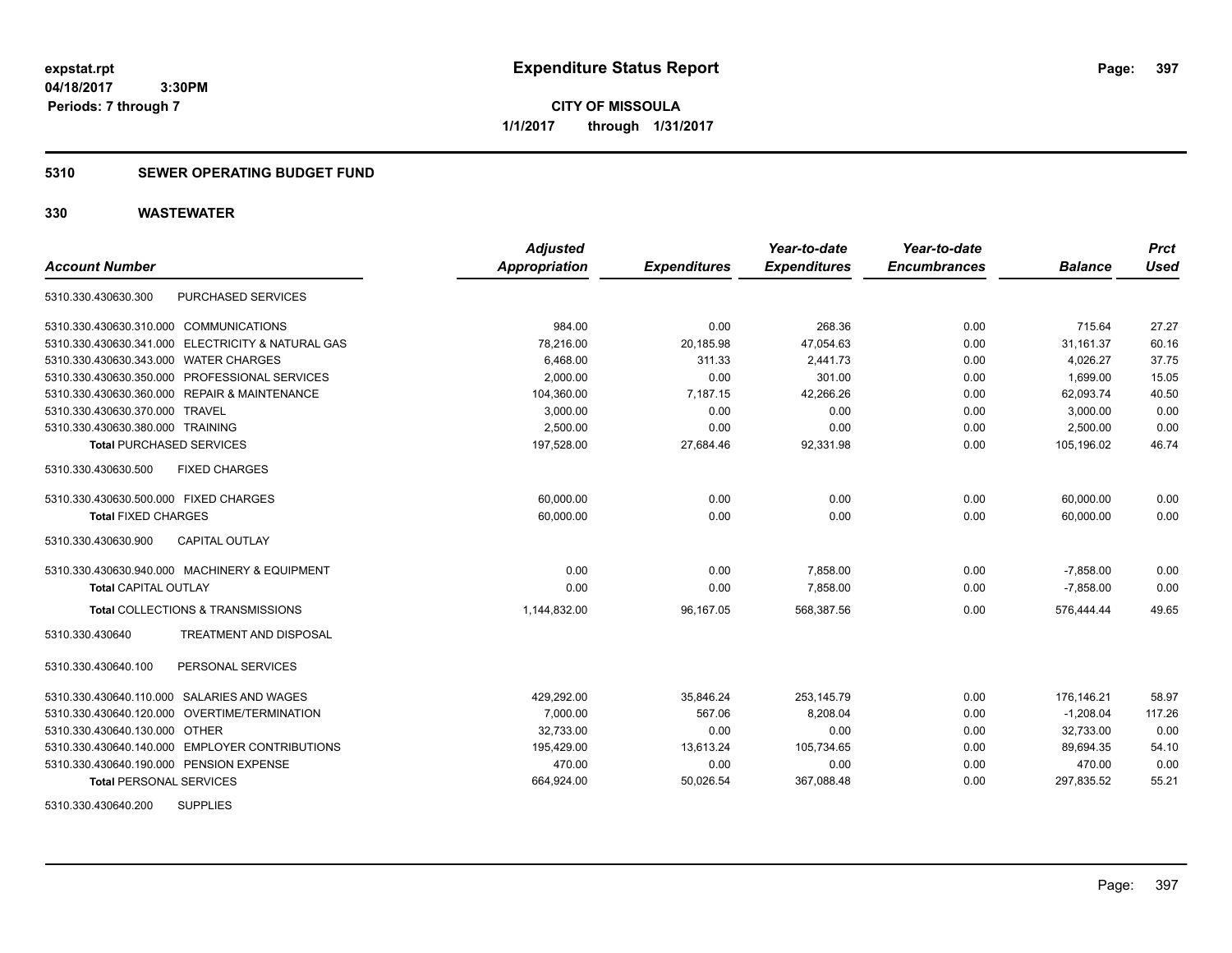**CITY OF MISSOULA 1/1/2017 through 1/31/2017**

## **5310 SEWER OPERATING BUDGET FUND**

| <b>Account Number</b>                             | <b>Adjusted</b><br>Appropriation | <b>Expenditures</b> | Year-to-date<br><b>Expenditures</b> | Year-to-date<br><b>Encumbrances</b> | <b>Balance</b> | <b>Prct</b><br>Used |
|---------------------------------------------------|----------------------------------|---------------------|-------------------------------------|-------------------------------------|----------------|---------------------|
| 5310.330.430640.210.000 OFFICE SUPPLIES           | 270.170.00                       | 51.14               | 51.14                               | 0.00                                | 270.118.86     | 0.02                |
| 5310.330.430640.220.000 OPERATING SUPPLIES        | 100,000.00                       | 16,178.30           | 90,568.71                           | 0.00                                | 9,431.29       | 90.57               |
| 5310.330.430640.230.000 REPAIR/MAINTENANCE        | 0.00                             | 15.027.67           | 59.829.53                           | 0.00                                | $-59.829.53$   | 0.00                |
| 5310.330.430640.240.000 OTHER SUPPLIES            | 2,000.00                         | 135.40              | 563.21                              | 0.00                                | 1,436.79       | 28.16               |
| <b>Total SUPPLIES</b>                             | 372,170.00                       | 31,392.51           | 151,012.59                          | 0.00                                | 221, 157.41    | 40.58               |
| PURCHASED SERVICES<br>5310.330.430640.300         |                                  |                     |                                     |                                     |                |                     |
| 5310.330.430640.310.000 COMMUNICATIONS            | 1,500.00                         | 0.00                | 8.96                                | 0.00                                | 1,491.04       | 0.60                |
| 5310.330.430640.341.000 ELECTRICITY & NATURAL GAS | 539,563.00                       | 175,923.69          | 363,896.73                          | 0.00                                | 175,666.27     | 67.44               |
| 5310.330.430640.343.000 WATER CHARGES             | 3,780.00                         | 241.25              | 1,547.85                            | 0.00                                | 2,232.15       | 40.95               |
| 5310.330.430640.345.000 GARBAGE                   | 21,636.00                        | 1,681.36            | 14, 113. 25                         | 0.00                                | 7,522.75       | 65.23               |
| 5310.330.430640.350.000 PROFESSIONAL SERVICES     | 1,000.00                         | 0.00                | 422.08                              | 0.00                                | 577.92         | 42.21               |
| 5310.330.430640.360.000 REPAIR & MAINTENANCE      | 225,000.00                       | 3,021.37            | 152,230.03                          | 0.00                                | 72,769.97      | 67.66               |
| 5310.330.430640.370.000 TRAVEL                    | 6,000.00                         | 0.00                | 2,825.81                            | 0.00                                | 3,174.19       | 47.10               |
| 5310.330.430640.380.000 TRAINING                  | 6,000.00                         | 750.00              | 3,079.00                            | 0.00                                | 2,921.00       | 51.32               |
| 5310.330.430640.390.000 OTHER PURCHASED SERVICES  | 445.887.00                       | 0.00                | 131.197.90                          | 0.00                                | 314.689.10     | 29.42               |
| <b>Total PURCHASED SERVICES</b>                   | 1,250,366.00                     | 181,617.67          | 669,321.61                          | 0.00                                | 581,044.39     | 53.53               |
| 5310.330.430640.900<br><b>CAPITAL OUTLAY</b>      |                                  |                     |                                     |                                     |                |                     |
| Total CAPITAL OUTLAY                              | 0.00                             | 0.00                | 0.00                                | 0.00                                | 0.00           | 0.00                |
| <b>Total TREATMENT AND DISPOSAL</b>               | 2.287.460.00                     | 263,036.72          | 1,187,422.68                        | 0.00                                | 1,100,037.32   | 51.91               |
| <b>LAB &amp; TESTING</b><br>5310.330.430650       |                                  |                     |                                     |                                     |                |                     |
| 5310.330.430650.100<br>PERSONAL SERVICES          |                                  |                     |                                     |                                     |                |                     |
| 5310.330.430650.110.000 SALARIES AND WAGES        | 175,949.00                       | 13,655.78           | 108,492.93                          | 0.00                                | 67,456.07      | 61.66               |
| 5310.330.430650.140.000 EMPLOYER CONTRIBUTIONS    | 72,869.00                        | 5,393.13            | 42,830.43                           | 0.00                                | 30,038.57      | 58.78               |
| 5310.330.430650.190.000 PENSION EXPENSE           | 165.00                           | 0.00                | 0.00                                | 0.00                                | 165.00         | 0.00                |
| <b>Total PERSONAL SERVICES</b>                    | 248,983.00                       | 19,048.91           | 151,323.36                          | 0.00                                | 97,659.64      | 60.78               |
| <b>SUPPLIES</b><br>5310.330.430650.200            |                                  |                     |                                     |                                     |                |                     |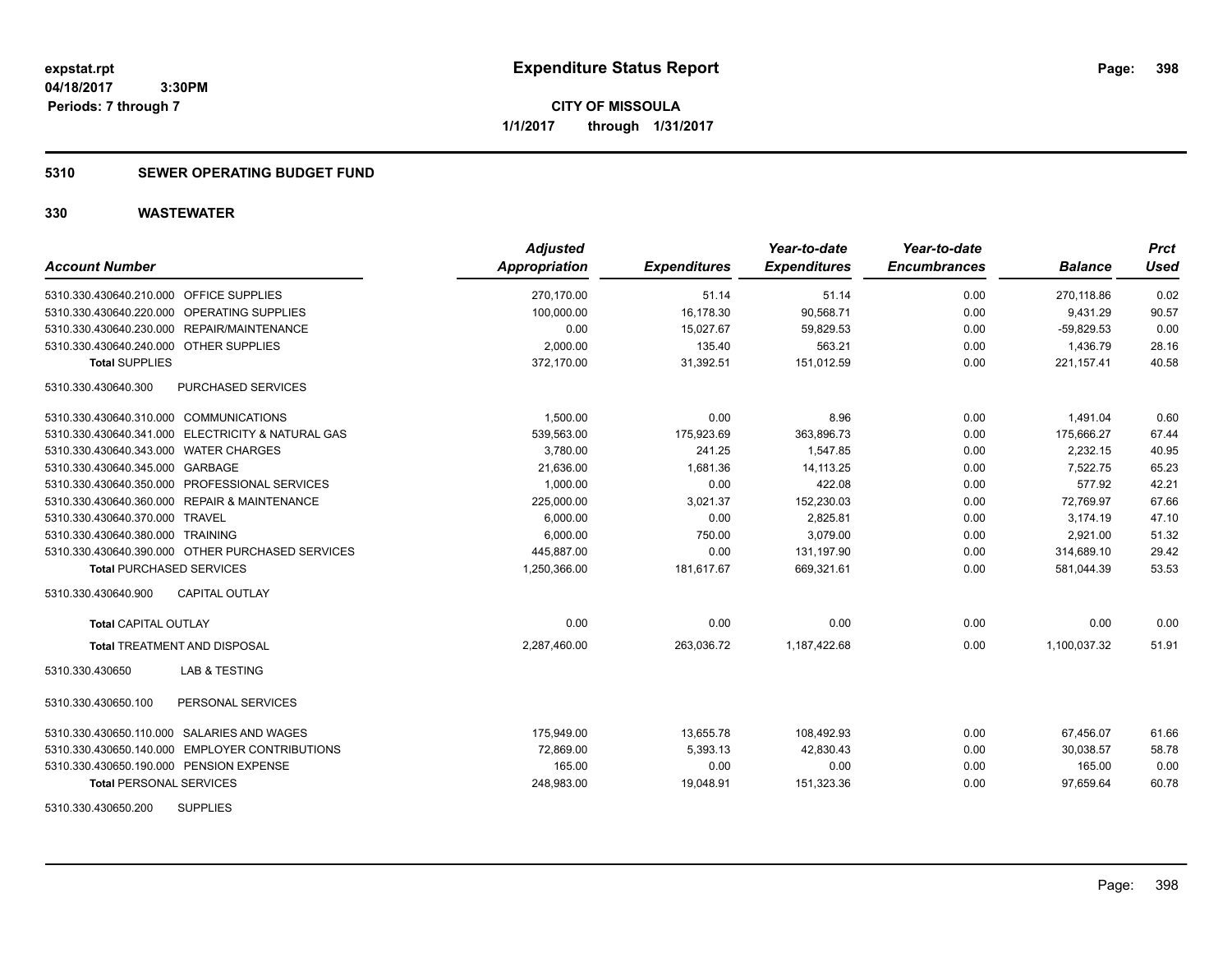**CITY OF MISSOULA 1/1/2017 through 1/31/2017**

## **5310 SEWER OPERATING BUDGET FUND**

| <b>Account Number</b>                            | <b>Adjusted</b><br>Appropriation | <b>Expenditures</b> | Year-to-date<br><b>Expenditures</b> | Year-to-date<br><b>Encumbrances</b> | <b>Balance</b> | <b>Prct</b><br><b>Used</b> |
|--------------------------------------------------|----------------------------------|---------------------|-------------------------------------|-------------------------------------|----------------|----------------------------|
| 5310.330.430650.220.000 OPERATING SUPPLIES       | 23,000.00                        | 3,950.98            | 18,642.67                           | 0.00                                | 4,357.33       | 81.06                      |
| 5310.330.430650.230.000 REPAIR/MAINTENANCE       | 3,000.00                         | 0.00                | 1,424.69                            | 0.00                                | 1,575.31       | 47.49                      |
| <b>Total SUPPLIES</b>                            | 26,000.00                        | 3,950.98            | 20,067.36                           | 0.00                                | 5,932.64       | 77.18                      |
| <b>PURCHASED SERVICES</b><br>5310.330.430650.300 |                                  |                     |                                     |                                     |                |                            |
| 5310.330.430650.310.000 COMMUNICATIONS           | 1,000.00                         | 78.61               | 344.33                              | 0.00                                | 655.67         | 34.43                      |
| 5310.330.430650.350.000 PROFESSIONAL SERVICES    | 37,700.00                        | 4,381.00            | 20,270.55                           | 0.00                                | 17,429.45      | 53.77                      |
| 5310.330.430650.360.000 REPAIR & MAINTENANCE     | 4,000.00                         | 0.00                | 2,727.27                            | 0.00                                | 1,272.73       | 68.18                      |
| 5310.330.430650.370.000 TRAVEL                   | 2,000.00                         | 0.00                | 0.00                                | 0.00                                | 2,000.00       | 0.00                       |
| 5310.330.430650.380.000 TRAINING                 | 1,000.00                         | 0.00                | 0.00                                | 0.00                                | 1,000.00       | 0.00                       |
| <b>Total PURCHASED SERVICES</b>                  | 45,700.00                        | 4,459.61            | 23,342.15                           | 0.00                                | 22,357.85      | 51.08                      |
| <b>CAPITAL OUTLAY</b><br>5310.330.430650.900     |                                  |                     |                                     |                                     |                |                            |
| <b>Total CAPITAL OUTLAY</b>                      | 0.00                             | 0.00                | 0.00                                | 0.00                                | 0.00           | 0.00                       |
| <b>Total LAB &amp; TESTING</b>                   | 320,683.00                       | 27,459.50           | 194,732.87                          | 0.00                                | 125,950.13     | 60.72                      |
| <b>COMPOST</b><br>5310.330.430660                |                                  |                     |                                     |                                     |                |                            |
| 5310.330.430660.100<br>PERSONAL SERVICES         |                                  |                     |                                     |                                     |                |                            |
| 5310.330.430660.110. SALARIES AND WAGES          | 0.00                             | 0.00                | 3,786.58                            | 0.00                                | $-3,786.58$    | 0.00                       |
| 5310.330.430660.110.000 SALARIES AND WAGES       | 0.00                             | 14,389.52           | 28,898.72                           | 0.00                                | $-28,898.72$   | 0.00                       |
| 5310.330.430660.120.000 OVERTIME/TERMINATION     | 0.00                             | 574.90              | 1,986.69                            | 0.00                                | $-1,986.69$    | 0.00                       |
| 5310.330.430660.140.000 EMPLOYER CONTRIBUTIONS   | 0.00                             | 7,292.23            | 11,685.47                           | 0.00                                | $-11,685.47$   | 0.00                       |
| <b>Total PERSONAL SERVICES</b>                   | 0.00                             | 22,256.65           | 46,357.46                           | 0.00                                | $-46,357.46$   | 0.00                       |
| 5310.330.430660.200<br><b>SUPPLIES</b>           |                                  |                     |                                     |                                     |                |                            |
| 5310.330.430660.220.000 OPERATING SUPPLIES       | 0.00                             | 9,810.11            | 13,215.50                           | 0.00                                | $-13,215.50$   | 0.00                       |
| 5310.330.430660.230.000 REPAIR/MAINTENANCE       | 0.00                             | 17,786.62           | 25,007.67                           | 0.00                                | $-25,007.67$   | 0.00                       |
| 5310.330.430660.231.000 GASOLINE                 | 0.00                             | 52.31               | 1,850.37                            | 0.00                                | $-1,850.37$    | 0.00                       |
| 5310.330.430660.240.000 OTHER SUPPLIES           | 0.00                             | 21.29               | 21.29                               | 0.00                                | $-21.29$       | 0.00                       |
| <b>Total SUPPLIES</b>                            | 0.00                             | 27,670.33           | 40,094.83                           | 0.00                                | $-40,094.83$   | 0.00                       |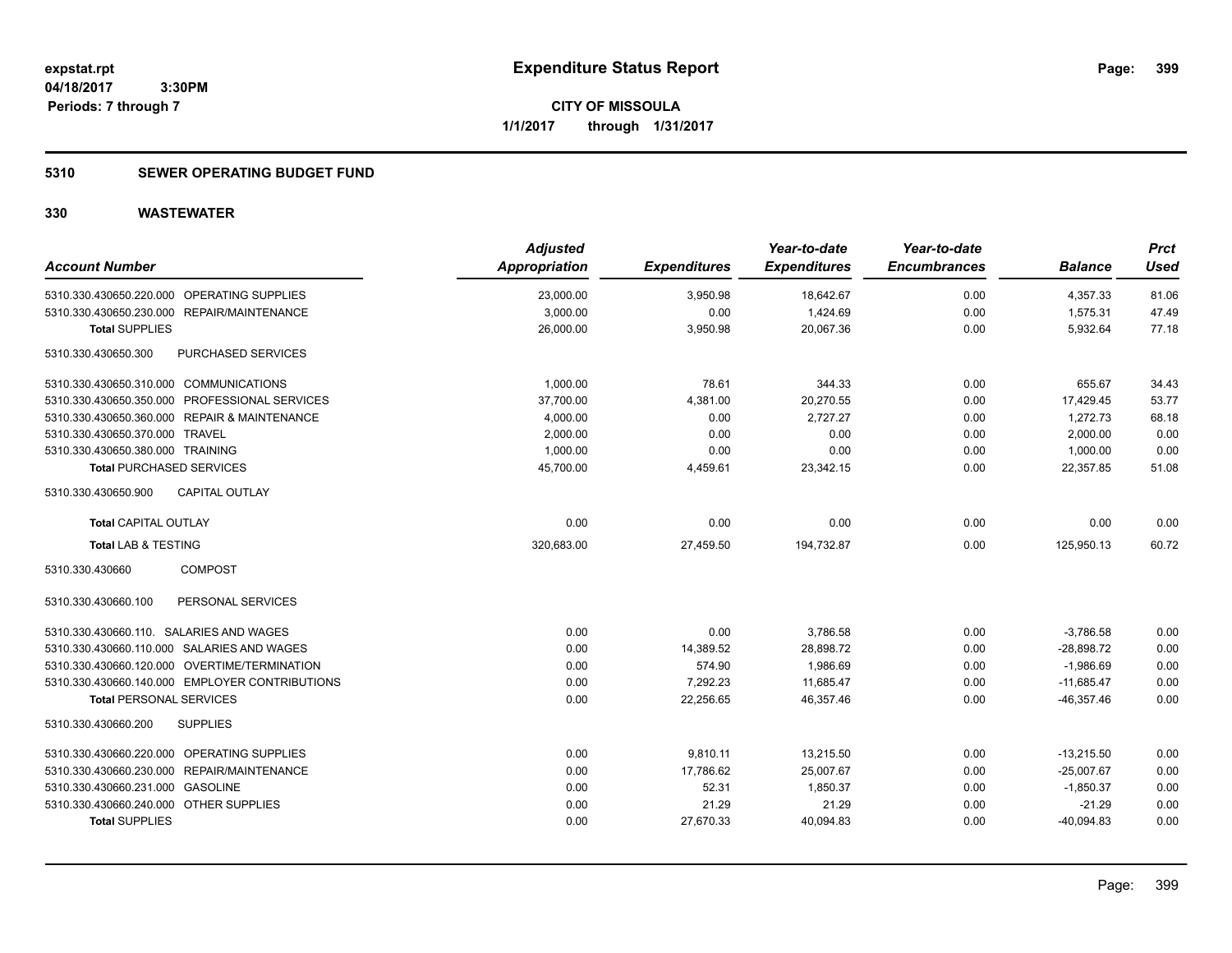## **5310 SEWER OPERATING BUDGET FUND**

|                                   |                                                   | <b>Adjusted</b>      |                     | Year-to-date        | Year-to-date        |                | <b>Prct</b> |
|-----------------------------------|---------------------------------------------------|----------------------|---------------------|---------------------|---------------------|----------------|-------------|
| <b>Account Number</b>             |                                                   | <b>Appropriation</b> | <b>Expenditures</b> | <b>Expenditures</b> | <b>Encumbrances</b> | <b>Balance</b> | <b>Used</b> |
| 5310.330.430660.300               | PURCHASED SERVICES                                |                      |                     |                     |                     |                |             |
|                                   | 5310.330.430660.341.000 ELECTRICITY & NATURAL GAS | 0.00                 | 1,439.47            | 1,439.47            | 0.00                | $-1,439.47$    | 0.00        |
|                                   | 5310.330.430660.350.000 PROFESSIONAL SERVICES     | 0.00                 | 2,900.00            | 9,000.00            | 0.00                | $-9,000.00$    | 0.00        |
|                                   | 5310.330.430660.360.000 REPAIR & MAINTENANCE      | 0.00                 | 3,944.31            | 8,049.28            | 0.00                | $-8,049.28$    | 0.00        |
| <b>Total PURCHASED SERVICES</b>   |                                                   | 0.00                 | 8,283.78            | 18,488.75           | 0.00                | $-18,488.75$   | 0.00        |
| 5310.330.430660.600               | <b>DEBT SERVICE</b>                               |                      |                     |                     |                     |                |             |
| <b>Total DEBT SERVICE</b>         |                                                   | 0.00                 | 0.00                | 0.00                | 0.00                | 0.00           | 0.00        |
| 5310.330.430660.900               | CAPITAL OUTLAY                                    |                      |                     |                     |                     |                |             |
| 5310.330.430660.910.000 LAND      |                                                   | 0.00                 | 436,900.91          | 436,900.91          | 0.00                | -436,900.91    | 0.00        |
| 5310.330.430660.920.000 BUILDINGS |                                                   | 0.00                 | 45,816.71           | 45,816.71           | 0.00                | $-45,816.71$   | 0.00        |
| <b>Total CAPITAL OUTLAY</b>       |                                                   | 0.00                 | 482,717.62          | 482,717.62          | 0.00                | -482,717.62    | 0.00        |
| <b>Total COMPOST</b>              |                                                   | 0.00                 | 540,928.38          | 587,658.66          | 0.00                | -587,658.66    | 0.00        |
| 5310.330.490504                   | <b>DEBT SERVICE</b>                               |                      |                     |                     |                     |                |             |
| 5310.330.490504.600               | <b>DEBT SERVICE</b>                               |                      |                     |                     |                     |                |             |
| <b>Total DEBT SERVICE</b>         |                                                   | 0.00                 | 0.00                | 0.00                | 0.00                | 0.00           | 0.00        |
| 5310.330.499999                   | <b>NEW REQUESTS</b>                               |                      |                     |                     |                     |                |             |
| 5310.330.499999.100               | PERSONAL SERVICES                                 |                      |                     |                     |                     |                |             |
| <b>Total PERSONAL SERVICES</b>    |                                                   | 0.00                 | 0.00                | 0.00                | 0.00                | 0.00           | 0.00        |
| 5310.330.499999.900               | <b>CAPITAL OUTLAY</b>                             |                      |                     |                     |                     |                |             |
| <b>Total NEW REQUESTS</b>         |                                                   | 0.00                 | 0.00                | 0.00                | 0.00                | 0.00           | 0.00        |
| 5310.330.510110                   | <b>MERCHANT SERVICES</b>                          |                      |                     |                     |                     |                |             |
| 5310.330.510110.500               | <b>FIXED CHARGES</b>                              |                      |                     |                     |                     |                |             |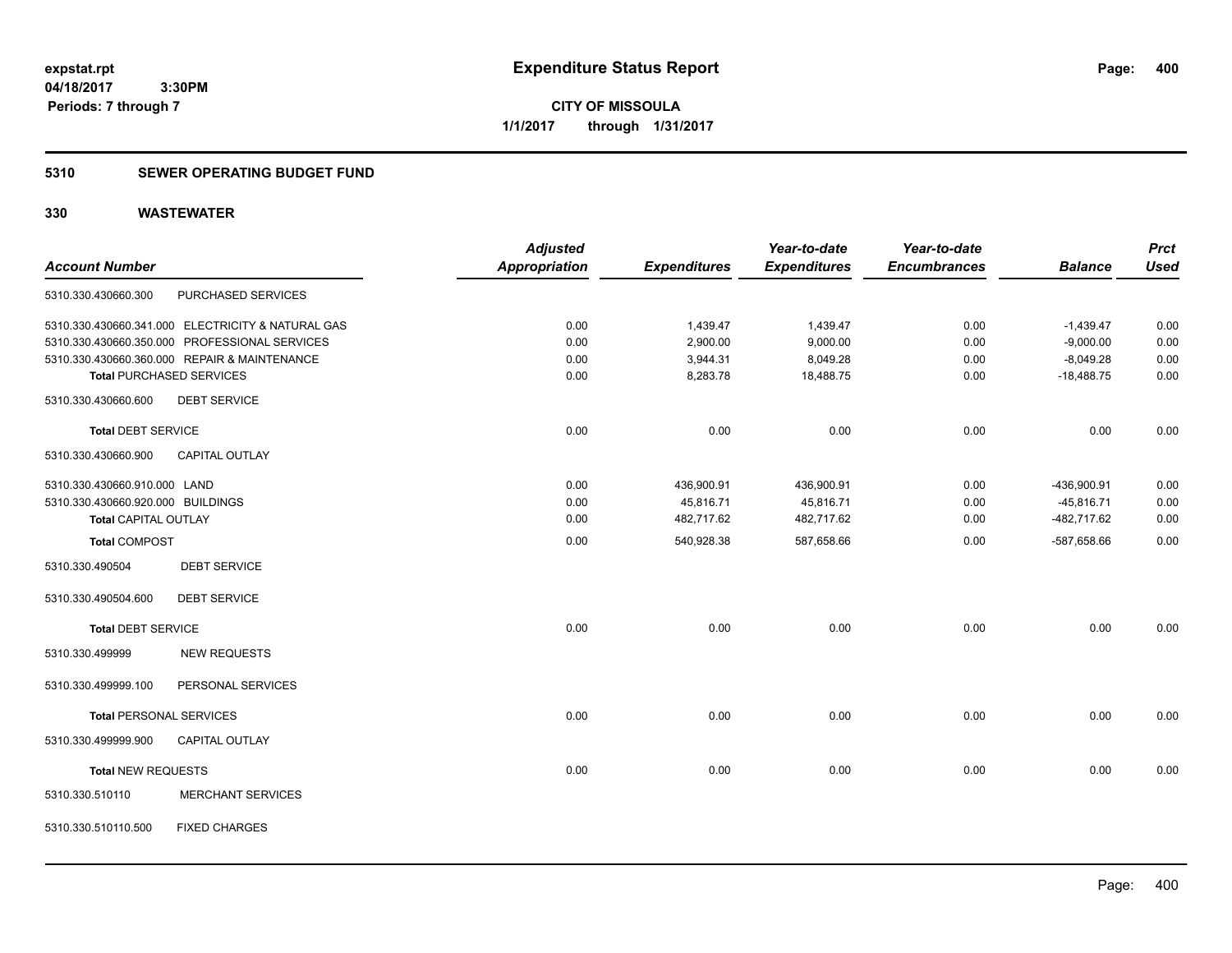**CITY OF MISSOULA 1/1/2017 through 1/31/2017**

### **5310 SEWER OPERATING BUDGET FUND**

|                                |                                                              | <b>Adjusted</b>      |                     | Year-to-date        | Year-to-date        |                | <b>Prct</b> |
|--------------------------------|--------------------------------------------------------------|----------------------|---------------------|---------------------|---------------------|----------------|-------------|
| <b>Account Number</b>          |                                                              | <b>Appropriation</b> | <b>Expenditures</b> | <b>Expenditures</b> | <b>Encumbrances</b> | <b>Balance</b> | <b>Used</b> |
|                                | 5310.330.510110.500.000 MERCHANT SERVICE FEES/FIIXED CHARGES | 45,000.00            | 0.00                | 0.00                | 0.00                | 45,000.00      | 0.00        |
| <b>Total MERCHANT SERVICES</b> |                                                              | 45,000.00            | 0.00                | 0.00                | 0.00                | 45,000.00      | 0.00        |
| 5310.330.510306                | <b>SALARY RESERVE</b>                                        |                      |                     |                     |                     |                |             |
| 5310.330.510306.100            | PERSONAL SERVICES                                            |                      |                     |                     |                     |                |             |
|                                | 5310.330.510306.140.000 EMPLOYER CONTRIBUTIONS               | 5,400.00             | 0.00                | 0.00                | 0.00                | 5,400.00       | 0.00        |
| <b>Total SALARY RESERVE</b>    |                                                              | 5,400.00             | 0.00                | 0.00                | 0.00                | 5,400.00       | 0.00        |
| 5310.330.521000                | INTERFUND OPERATING TRANSFERS                                |                      |                     |                     |                     |                |             |
| 5310.330.521000.800            | OTHER OBJECTS                                                |                      |                     |                     |                     |                |             |
|                                | <b>Total INTERFUND OPERATING TRANSFERS</b>                   | 0.00                 | 0.00                | 0.00                | 0.00                | 0.00           | 0.00        |
| <b>Total WASTEWATER</b>        |                                                              | 5,552,456.00         | 956,941.29          | 3,436,791.16        | 0.00                | 2,115,664.84   | 61.90       |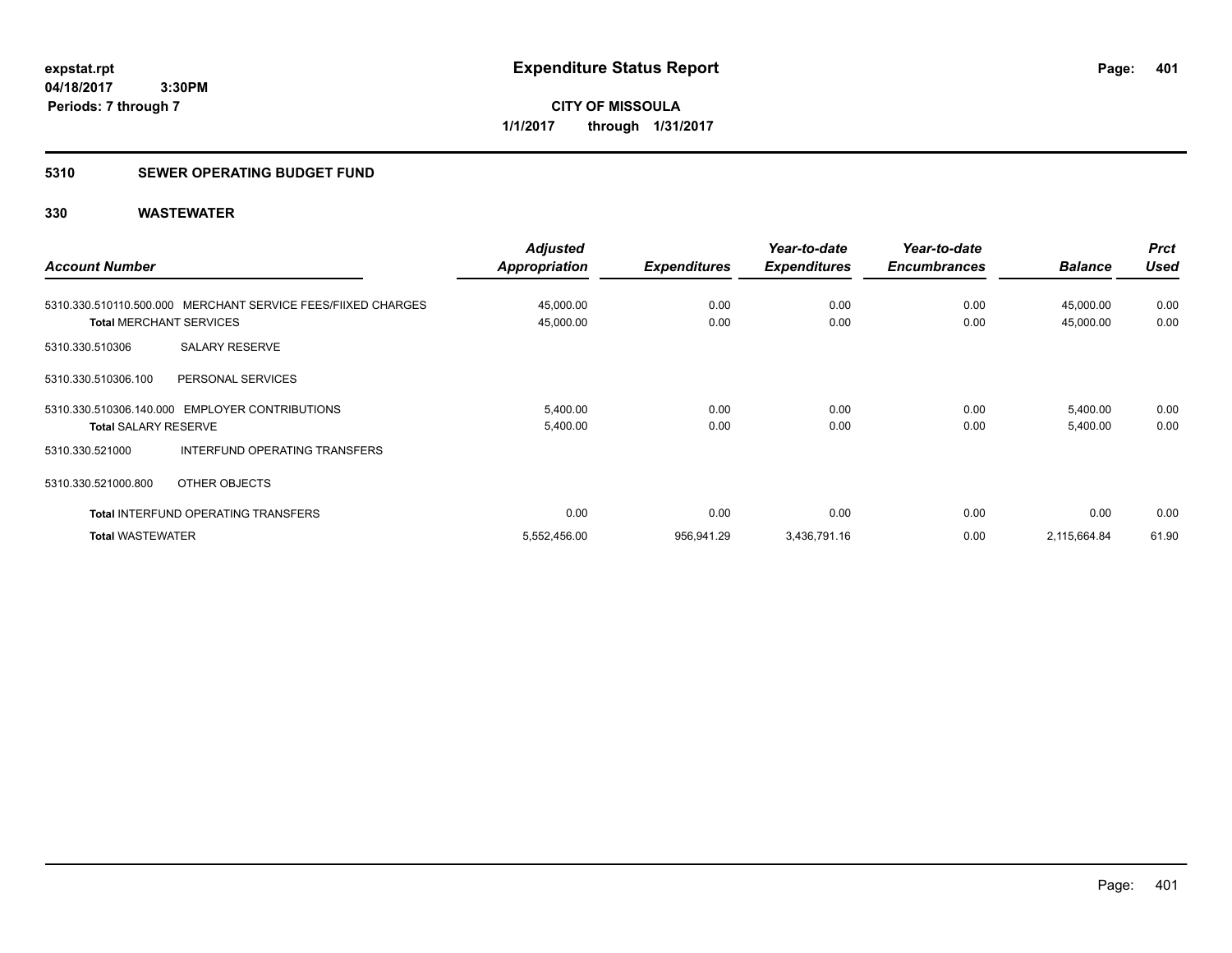**CITY OF MISSOULA 1/1/2017 through 1/31/2017**

## **5310 SEWER OPERATING BUDGET FUND**

## **335 WATER**

| <b>Account Number</b> |                                          | <b>Adjusted</b><br><b>Appropriation</b> | <b>Expenditures</b> | Year-to-date<br><b>Expenditures</b> | Year-to-date<br><b>Encumbrances</b> | <b>Balance</b> | Prct<br><b>Used</b> |
|-----------------------|------------------------------------------|-----------------------------------------|---------------------|-------------------------------------|-------------------------------------|----------------|---------------------|
| 5310.335.430590       | OTHER ACTIVITIES                         |                                         |                     |                                     |                                     |                |                     |
| 5310.335.430590.300   | <b>PURCHASED SERVICES</b>                |                                         |                     |                                     |                                     |                |                     |
| <b>Total WATER</b>    |                                          | 0.00                                    | 0.00                | 0.00                                | 0.00                                | 0.00           | 0.00                |
|                       | <b>Total SEWER OPERATING BUDGET FUND</b> | 5,552,456.00                            | 956.941.29          | 3,436,791.16                        | 0.00                                | 2,115,664.84   | 61.90               |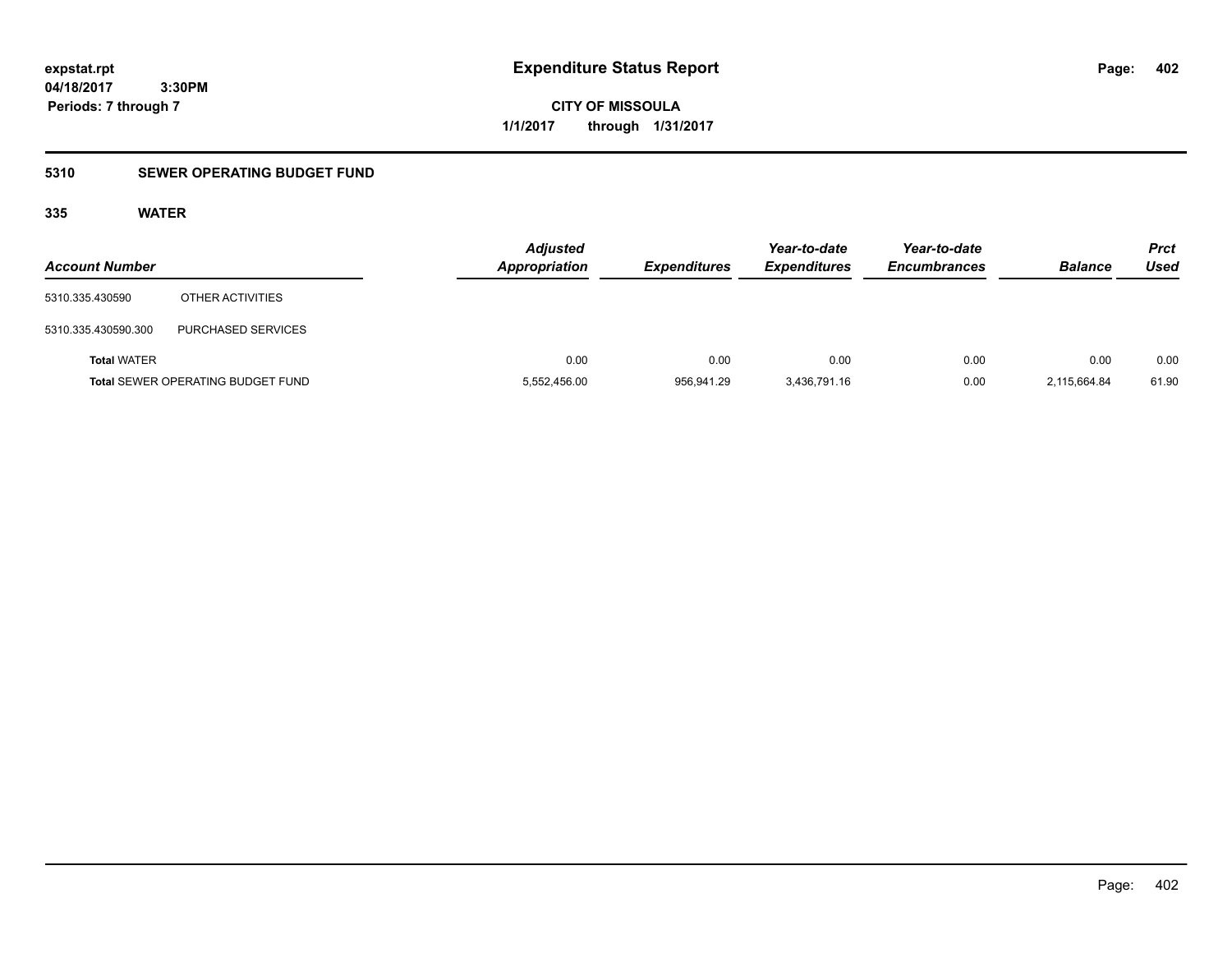**CITY OF MISSOULA 1/1/2017 through 1/31/2017**

## **5311 SEWER REVENUE COLLECTION & CLEARING FUND**

| <b>Account Number</b>      |                                                  | <b>Adjusted</b><br><b>Appropriation</b> | <b>Expenditures</b> | Year-to-date<br><b>Expenditures</b> | Year-to-date<br><b>Encumbrances</b> | <b>Balance</b> | <b>Prct</b><br><b>Used</b> |
|----------------------------|--------------------------------------------------|-----------------------------------------|---------------------|-------------------------------------|-------------------------------------|----------------|----------------------------|
| 5311.330.430670            | <b>CUSTOMER ACCOUNTING &amp; COLLECTION</b>      |                                         |                     |                                     |                                     |                |                            |
| 5311.330.430670.800        | OTHER OBJECTS                                    |                                         |                     |                                     |                                     |                |                            |
|                            | Total CUSTOMER ACCOUNTING & COLLECTION           | 0.00                                    | 0.00                | 0.00                                | 0.00                                | 0.00           | 0.00                       |
| 5311.330.510000            | <b>MISCELLANEOUS</b>                             |                                         |                     |                                     |                                     |                |                            |
| 5311.330.510000.800        | OTHER OBJECTS                                    |                                         |                     |                                     |                                     |                |                            |
| <b>Total MISCELLANEOUS</b> |                                                  | 0.00                                    | 0.00                | 0.00                                | 0.00                                | 0.00           | 0.00                       |
| 5311.330.510110            | <b>MERCHANT SERVICES</b>                         |                                         |                     |                                     |                                     |                |                            |
| 5311.330.510110.500        | <b>FIXED CHARGES</b>                             |                                         |                     |                                     |                                     |                |                            |
|                            | <b>Total MERCHANT SERVICES</b>                   | 0.00                                    | 0.00                | 0.00                                | 0.00                                | 0.00           | 0.00                       |
| 5311.330.521000            | SEWER REVENUE CLEARING                           |                                         |                     |                                     |                                     |                |                            |
| 5311.330.521000.500        | <b>FIXED CHARGES</b>                             |                                         |                     |                                     |                                     |                |                            |
| <b>Total FIXED CHARGES</b> |                                                  | 0.00                                    | 0.00                | 0.00                                | 0.00                                | 0.00           | 0.00                       |
| 5311.330.521000.800        | OTHER OBJECTS                                    |                                         |                     |                                     |                                     |                |                            |
|                            | 5311.330.521000.820.000 TRANSFERS TO OTHER FUNDS | 7,963,568.00                            | 0.00                | 0.00                                | 0.00                                | 7,963,568.00   | 0.00                       |
|                            | <b>Total SEWER REVENUE CLEARING</b>              | 7,963,568.00                            | 0.00                | 0.00                                | 0.00                                | 7,963,568.00   | 0.00                       |
|                            | Total SEWER REVENUE COLLECTION & CLEARING FUND   | 7,963,568.00                            | 0.00                | 0.00                                | 0.00                                | 7,963,568.00   | 0.00                       |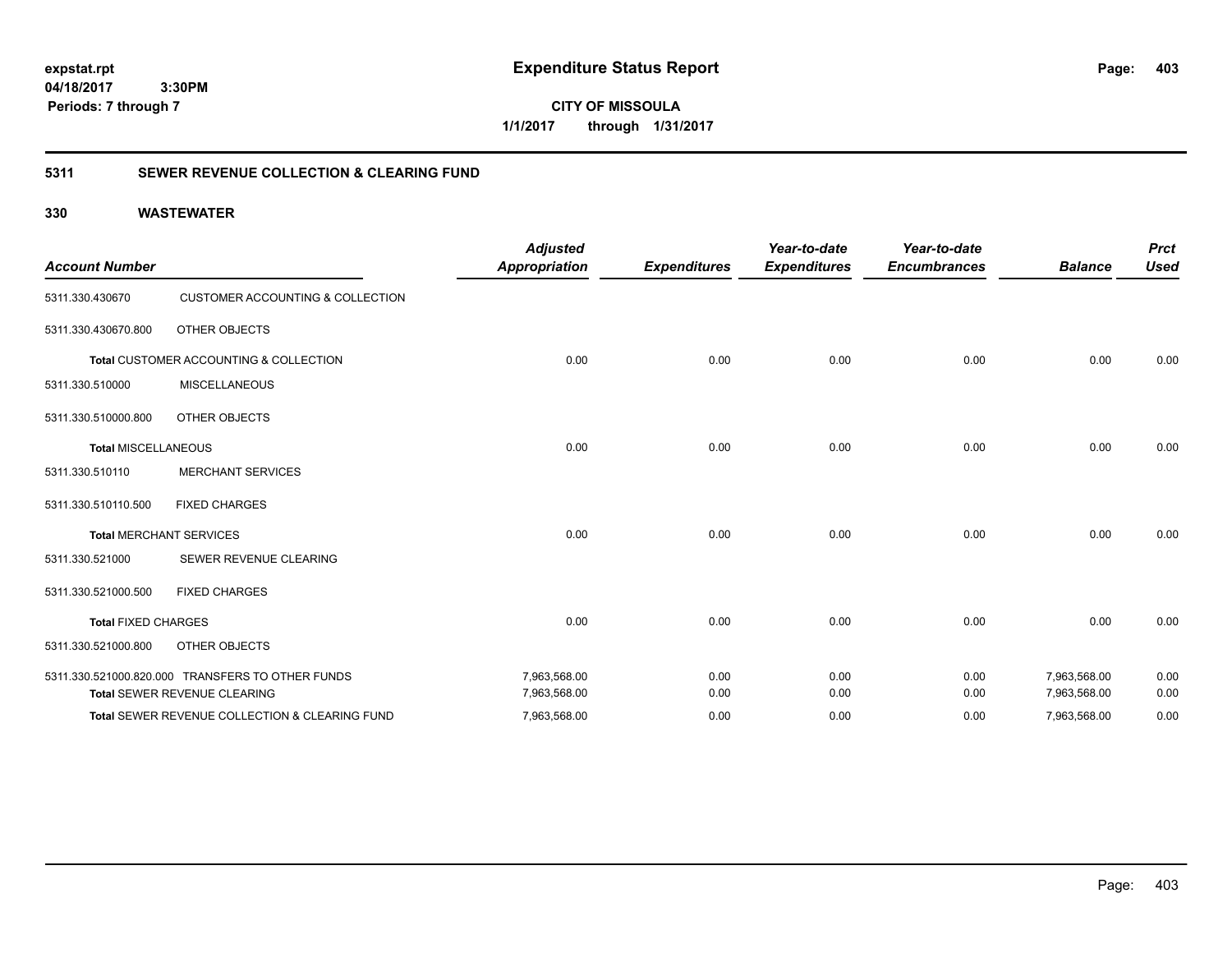**CITY OF MISSOULA 1/1/2017 through 1/31/2017**

## **5315 SEWER LOAN FUND**

| <b>Account Number</b>         |                                                                                                       | <b>Adjusted</b><br><b>Appropriation</b> | <b>Expenditures</b> | Year-to-date<br><b>Expenditures</b> | Year-to-date<br><b>Encumbrances</b> | <b>Balance</b>         | <b>Prct</b><br><b>Used</b> |
|-------------------------------|-------------------------------------------------------------------------------------------------------|-----------------------------------------|---------------------|-------------------------------------|-------------------------------------|------------------------|----------------------------|
| 5315.330.430607               | *** Title Not Found ***                                                                               |                                         |                     |                                     |                                     |                        |                            |
| 5315.330.430607.300           | PURCHASED SERVICES                                                                                    |                                         |                     |                                     |                                     |                        |                            |
| Total *** Title Not Found *** |                                                                                                       | 0.00                                    | 0.00                | 0.00                                | 0.00                                | 0.00                   | 0.00                       |
| 5315.330.430670               | <b>CUSTOMER ACCOUNTING &amp; COLLECTION</b>                                                           |                                         |                     |                                     |                                     |                        |                            |
| 5315.330.430670.300           | PURCHASED SERVICES                                                                                    |                                         |                     |                                     |                                     |                        |                            |
|                               | <b>Total PURCHASED SERVICES</b>                                                                       | 0.00                                    | 0.00                | 0.00                                | 0.00                                | 0.00                   | 0.00                       |
| 5315.330.430670.800           | OTHER OBJECTS                                                                                         |                                         |                     |                                     |                                     |                        |                            |
|                               | 5315.330.430670.820.000 TRANSFERS TO OTHER FUNDS<br><b>Total CUSTOMER ACCOUNTING &amp; COLLECTION</b> | 20,000.00<br>20,000.00                  | 0.00<br>0.00        | 0.00<br>0.00                        | 0.00<br>0.00                        | 20,000.00<br>20,000.00 | 0.00<br>0.00               |
| Total SEWER LOAN FUND         |                                                                                                       | 20,000.00                               | 0.00                | 0.00                                | 0.00                                | 20,000.00              | 0.00                       |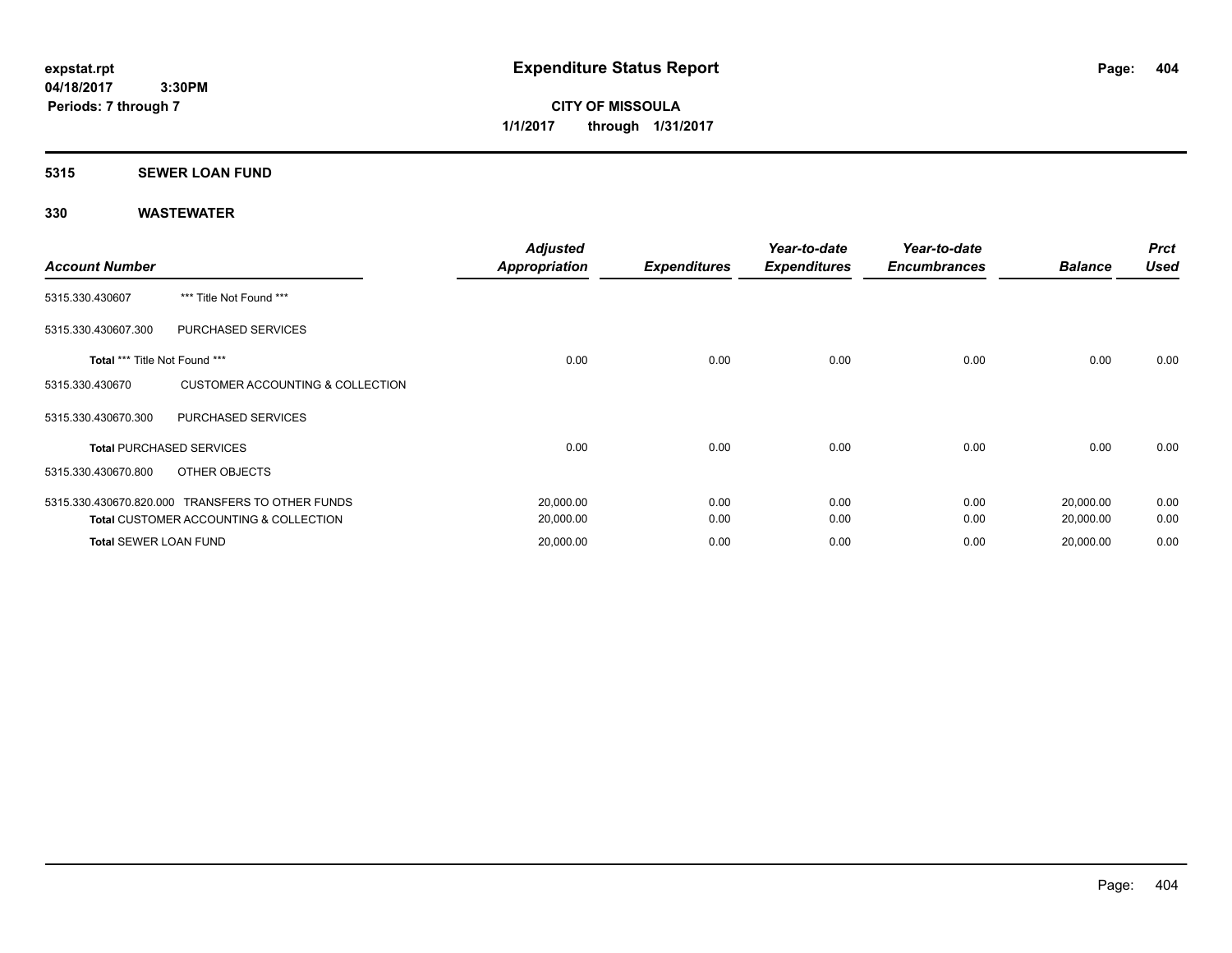**CITY OF MISSOULA 1/1/2017 through 1/31/2017**

## **5320 SEWER REPLACEMENT & DEPRECIATION FUND**

|                                 |                                        | <b>Adjusted</b>      |                     | Year-to-date        | Year-to-date        |                | <b>Prct</b> |
|---------------------------------|----------------------------------------|----------------------|---------------------|---------------------|---------------------|----------------|-------------|
| <b>Account Number</b>           |                                        | <b>Appropriation</b> | <b>Expenditures</b> | <b>Expenditures</b> | <b>Encumbrances</b> | <b>Balance</b> | <b>Used</b> |
| 5320.330.410400                 | <b>DEPRECIATION</b>                    |                      |                     |                     |                     |                |             |
| 5320.330.410400.800             | OTHER OBJECTS                          |                      |                     |                     |                     |                |             |
| <b>Total DEPRECIATION</b>       |                                        | 0.00                 | 0.00                | 0.00                | 0.00                | 0.00           | 0.00        |
| 5320.330.410551                 | <b>FINANCIAL SOFTWARE</b>              |                      |                     |                     |                     |                |             |
| 5320.330.410551.800             | OTHER OBJECTS                          |                      |                     |                     |                     |                |             |
| <b>Total FINANCIAL SOFTWARE</b> |                                        | 0.00                 | 0.00                | 0.00                | 0.00                | 0.00           | 0.00        |
| 5320.330.430613                 | <b>EQUIPMENT-TRUCKS</b>                |                      |                     |                     |                     |                |             |
| 5320.330.430613.900             | <b>CAPITAL OUTLAY</b>                  |                      |                     |                     |                     |                |             |
| <b>Total EQUIPMENT-TRUCKS</b>   |                                        | 0.00                 | 0.00                | 0.00                | 0.00                | 0.00           | 0.00        |
| 5320.330.430614                 | WW DEVELOPMENT FEE RECALCULATION       |                      |                     |                     |                     |                |             |
| 5320.330.430614.300             | PURCHASED SERVICES                     |                      |                     |                     |                     |                |             |
|                                 | Total WW DEVELOPMENT FEE RECALCULATION | 0.00                 | 0.00                | 0.00                | 0.00                | 0.00           | 0.00        |
| 5320.330.430615                 | WWTP OPTIMIZATION STUDY                |                      |                     |                     |                     |                |             |
| 5320.330.430615.300             | PURCHASED SERVICES                     |                      |                     |                     |                     |                |             |
|                                 | Total WWTP OPTIMIZATION STUDY          | 0.00                 | 0.00                | 0.00                | 0.00                | 0.00           | 0.00        |
| 5320.330.430622                 | TREATMENT PLANT SOFTWARE UPGRADE       |                      |                     |                     |                     |                |             |
| 5320.330.430622.900             | <b>CAPITAL OUTLAY</b>                  |                      |                     |                     |                     |                |             |
|                                 | Total TREATMENT PLANT SOFTWARE UPGRADE | 0.00                 | 0.00                | 0.00                | 0.00                | 0.00           | 0.00        |
| 5320.330.430623                 | LATERAL SWR MAIN EXT                   |                      |                     |                     |                     |                |             |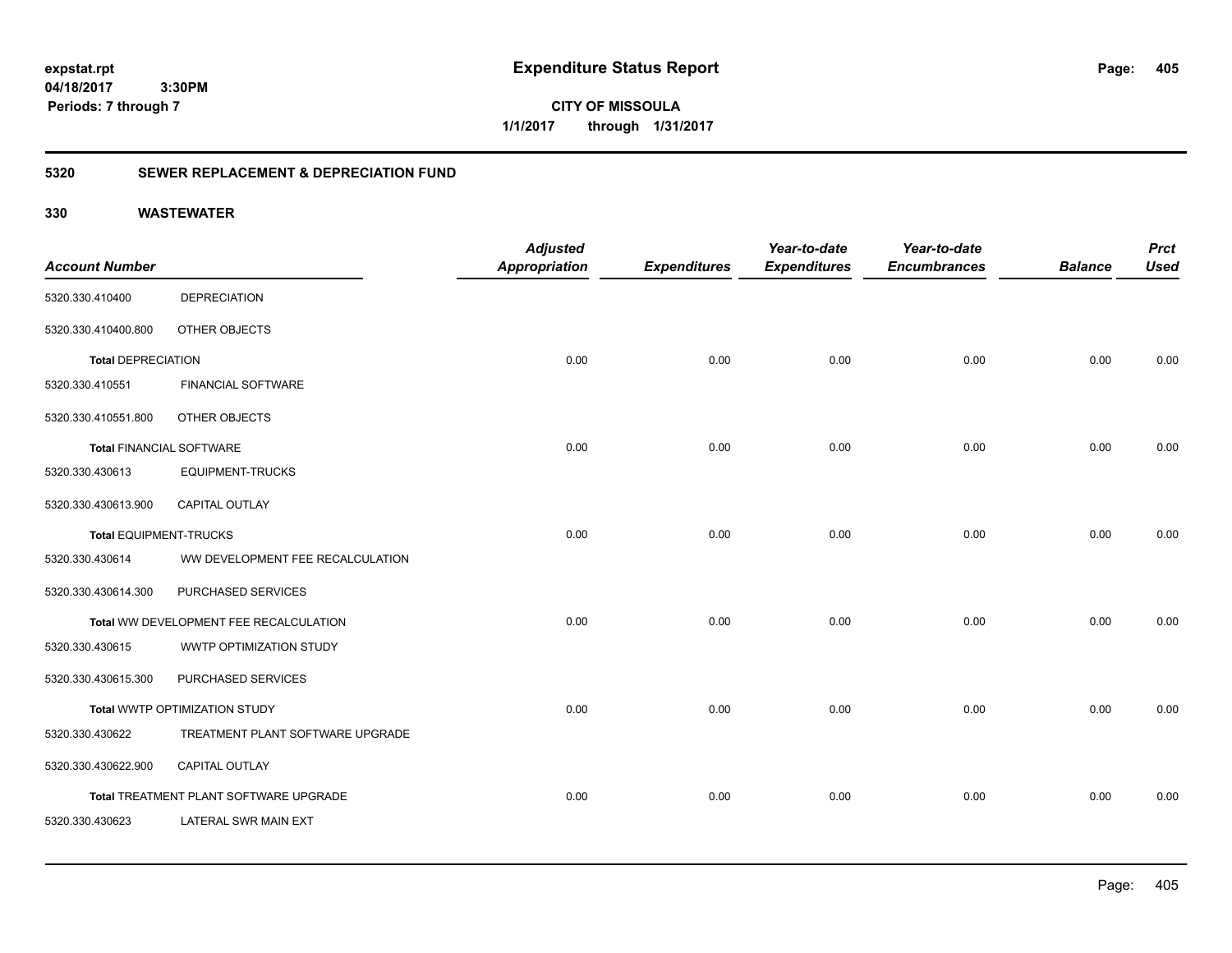**CITY OF MISSOULA 1/1/2017 through 1/31/2017**

## **5320 SEWER REPLACEMENT & DEPRECIATION FUND**

|                                 |                                              | <b>Adjusted</b>      |                     | Year-to-date        | Year-to-date        |                | <b>Prct</b> |
|---------------------------------|----------------------------------------------|----------------------|---------------------|---------------------|---------------------|----------------|-------------|
| <b>Account Number</b>           |                                              | <b>Appropriation</b> | <b>Expenditures</b> | <b>Expenditures</b> | <b>Encumbrances</b> | <b>Balance</b> | <b>Used</b> |
| 5320.330.430623.300             | PURCHASED SERVICES                           |                      |                     |                     |                     |                |             |
|                                 | 5320.330.430623.360.000 REPAIR & MAINTENANCE | 10,000.00            | 0.00                | 0.00                | 0.00                | 10,000.00      | 0.00        |
|                                 | Total PURCHASED SERVICES                     | 10,000.00            | 0.00                | 0.00                | 0.00                | 10,000.00      | 0.00        |
| 5320.330.430623.900             | <b>CAPITAL OUTLAY</b>                        |                      |                     |                     |                     |                |             |
| <b>Total CAPITAL OUTLAY</b>     |                                              | 0.00                 | 0.00                | 0.00                | 0.00                | 0.00           | 0.00        |
|                                 | Total LATERAL SWR MAIN EXT                   | 10,000.00            | 0.00                | 0.00                | 0.00                | 10,000.00      | 0.00        |
| 5320.330.430624                 | <b>SEWER LINE REHAB</b>                      |                      |                     |                     |                     |                |             |
| 5320.330.430624.300             | PURCHASED SERVICES                           |                      |                     |                     |                     |                |             |
| <b>Total SEWER LINE REHAB</b>   |                                              | 0.00                 | 0.00                | 0.00                | 0.00                | 0.00           | 0.00        |
| 5320.330.430625                 | SWR MAIN MASTER PLANS                        |                      |                     |                     |                     |                |             |
| 5320.330.430625.300             | PURCHASED SERVICES                           |                      |                     |                     |                     |                |             |
|                                 | <b>Total SWR MAIN MASTER PLANS</b>           | 0.00                 | 0.00                | 0.00                | 0.00                | 0.00           | 0.00        |
| 5320.330.430630                 | <b>MISC PLANT REPAIRS</b>                    |                      |                     |                     |                     |                |             |
| 5320.330.430630.300             | PURCHASED SERVICES                           |                      |                     |                     |                     |                |             |
|                                 | 5320.330.430630.360.000 REPAIR & MAINTENANCE | 200,000.00           | 725.00              | 104,720.56          | 0.00                | 95,279.44      | 52.36       |
|                                 | <b>Total PURCHASED SERVICES</b>              | 200,000.00           | 725.00              | 104,720.56          | 0.00                | 95,279.44      | 52.36       |
| 5320.330.430630.900             | <b>CAPITAL OUTLAY</b>                        |                      |                     |                     |                     |                |             |
| <b>Total CAPITAL OUTLAY</b>     |                                              | 0.00                 | 0.00                | 0.00                | 0.00                | 0.00           | 0.00        |
| <b>Total MISC PLANT REPAIRS</b> |                                              | 200,000.00           | 725.00              | 104,720.56          | 0.00                | 95,279.44      | 52.36       |
| 5320.330.430631                 | <b>MISC SWR MAIN REPAIRS</b>                 |                      |                     |                     |                     |                |             |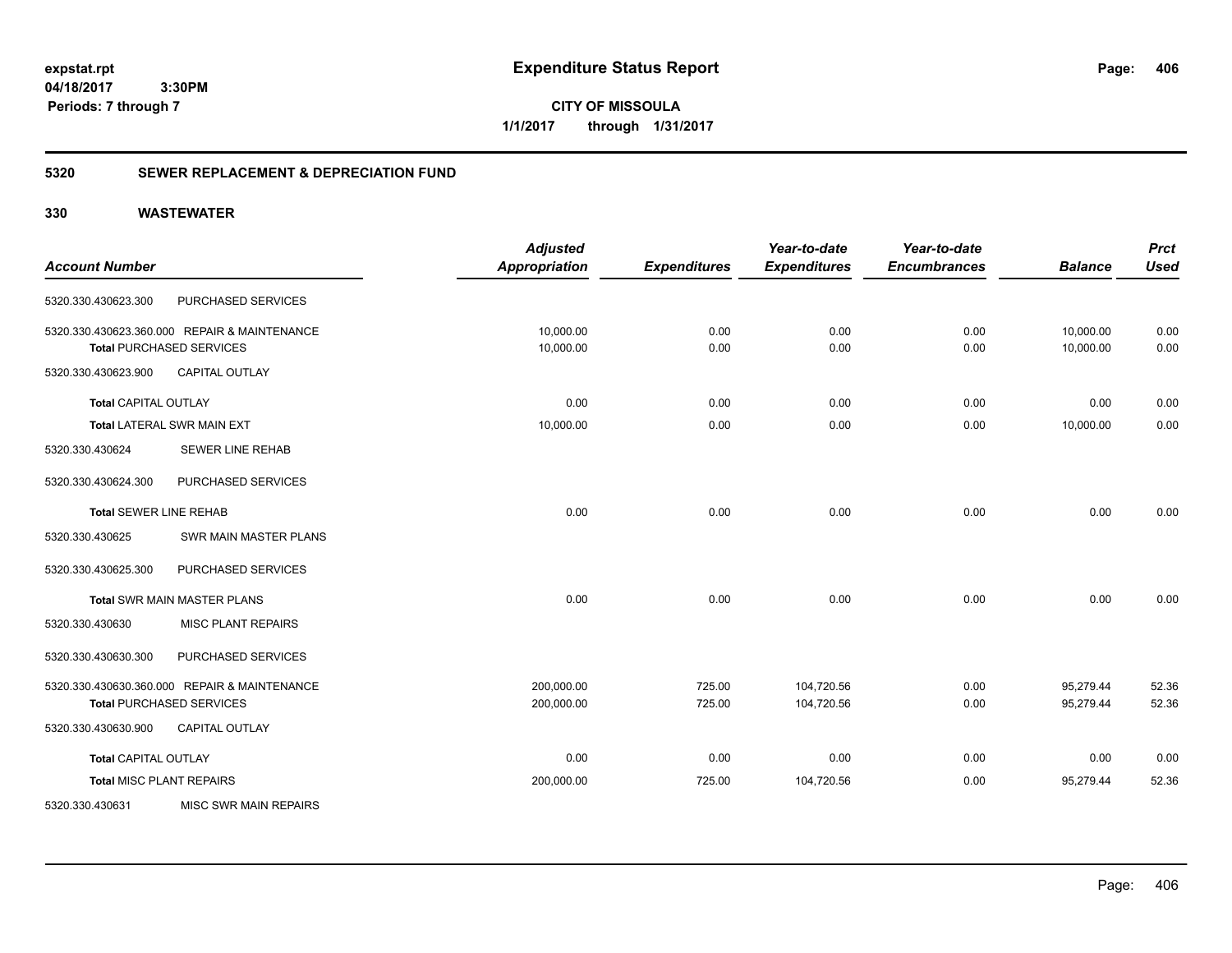**CITY OF MISSOULA 1/1/2017 through 1/31/2017**

## **5320 SEWER REPLACEMENT & DEPRECIATION FUND**

|                            |                                                | <b>Adjusted</b>      |                     | Year-to-date        | Year-to-date        |                | <b>Prct</b> |
|----------------------------|------------------------------------------------|----------------------|---------------------|---------------------|---------------------|----------------|-------------|
| <b>Account Number</b>      |                                                | <b>Appropriation</b> | <b>Expenditures</b> | <b>Expenditures</b> | <b>Encumbrances</b> | <b>Balance</b> | <b>Used</b> |
| 5320.330.430631.300        | PURCHASED SERVICES                             |                      |                     |                     |                     |                |             |
|                            | 5320.330.430631.360.000 MISC SEWER LINE REPAIR | 200,000.00           | 208.95              | 90,246.36           | 0.00                | 109,753.64     | 45.12       |
|                            | <b>Total MISC SWR MAIN REPAIRS</b>             | 200,000.00           | 208.95              | 90,246.36           | 0.00                | 109,753.64     | 45.12       |
| 5320.330.430632            | DEWATERING SCREW PRESS                         |                      |                     |                     |                     |                |             |
| 5320.330.430632.800        | OTHER OBJECTS                                  |                      |                     |                     |                     |                |             |
| <b>Total OTHER OBJECTS</b> |                                                | 0.00                 | 0.00                | 0.00                | 0.00                | 0.00           | 0.00        |
| 5320.330.430632.900        | <b>CAPITAL OUTLAY</b>                          |                      |                     |                     |                     |                |             |
|                            | <b>Total DEWATERING SCREW PRESS</b>            | 0.00                 | 0.00                | 0.00                | 0.00                | 0.00           | 0.00        |
| 5320.330.430635            | CARAS PARK FORCE MAIN RELOCATION               |                      |                     |                     |                     |                |             |
| 5320.330.430635.300        | PURCHASED SERVICES                             |                      |                     |                     |                     |                |             |
|                            | <b>Total PURCHASED SERVICES</b>                | 0.00                 | 0.00                | 0.00                | 0.00                | 0.00           | 0.00        |
| 5320.330.430635.900        | CAPITAL OUTLAY                                 |                      |                     |                     |                     |                |             |
|                            | Total CARAS PARK FORCE MAIN RELOCATION         | 0.00                 | 0.00                | 0.00                | 0.00                | 0.00           | 0.00        |
| 5320.330.430637            | SEWAGE LIFT STATION UPGRADE/REHAB              |                      |                     |                     |                     |                |             |
| 5320.330.430637.300        | PURCHASED SERVICES                             |                      |                     |                     |                     |                |             |
|                            | Total SEWAGE LIFT STATION UPGRADE/REHAB        | 0.00                 | 0.00                | 0.00                | 0.00                | 0.00           | 0.00        |
| 5320.330.430643            | WWTP TELEMETRY UPGRADE PROJECT                 |                      |                     |                     |                     |                |             |
| 5320.330.430643.300        | PURCHASED SERVICES                             |                      |                     |                     |                     |                |             |
|                            | <b>Total PURCHASED SERVICES</b>                | 0.00                 | 0.00                | 0.00                | 0.00                | 0.00           | 0.00        |
| 5320.330.430643.900        | CAPITAL OUTLAY                                 |                      |                     |                     |                     |                |             |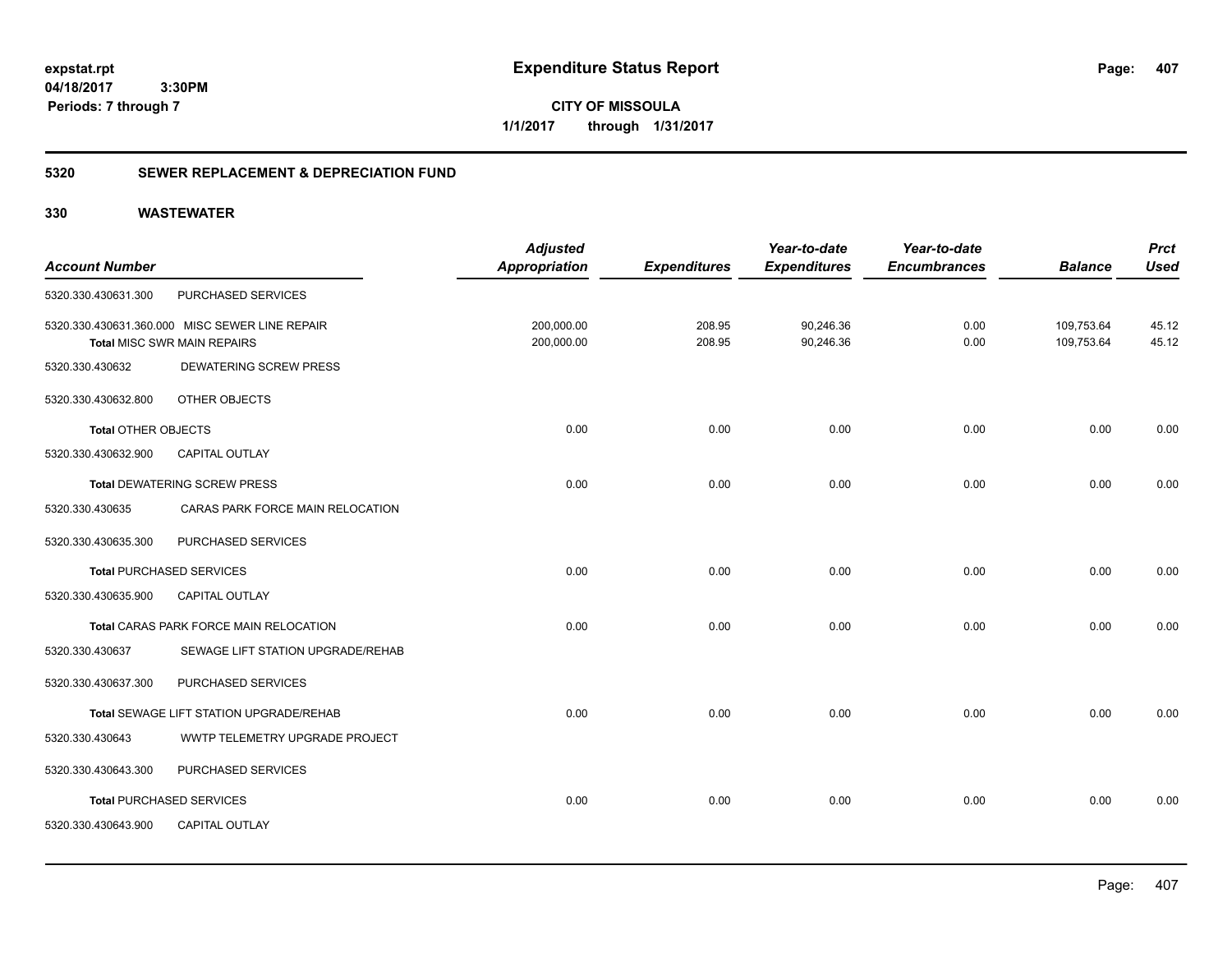**CITY OF MISSOULA 1/1/2017 through 1/31/2017**

## **5320 SEWER REPLACEMENT & DEPRECIATION FUND**

| <b>Account Number</b>          |                                      | <b>Adjusted</b><br><b>Appropriation</b> | <b>Expenditures</b> | Year-to-date<br><b>Expenditures</b> | Year-to-date<br><b>Encumbrances</b> | <b>Balance</b> | <b>Prct</b><br><b>Used</b> |
|--------------------------------|--------------------------------------|-----------------------------------------|---------------------|-------------------------------------|-------------------------------------|----------------|----------------------------|
|                                |                                      |                                         |                     |                                     |                                     |                |                            |
|                                | Total WWTP TELEMETRY UPGRADE PROJECT | 0.00                                    | 0.00                | 0.00                                | 0.00                                | 0.00           | 0.00                       |
| 5320.330.430650                | LAB & TESTING                        |                                         |                     |                                     |                                     |                |                            |
| 5320.330.430650.300            | PURCHASED SERVICES                   |                                         |                     |                                     |                                     |                |                            |
|                                | <b>Total PURCHASED SERVICES</b>      | 0.00                                    | 0.00                | 0.00                                | 0.00                                | 0.00           | 0.00                       |
| 5320.330.430650.900            | CAPITAL OUTLAY                       |                                         |                     |                                     |                                     |                |                            |
| <b>Total LAB &amp; TESTING</b> |                                      | 0.00                                    | 0.00                | 0.00                                | 0.00                                | 0.00           | 0.00                       |
| 5320.330.430651                | TRANSFER TO SEWER LOAN               |                                         |                     |                                     |                                     |                |                            |
| 5320.330.430651.800            | OTHER OBJECTS                        |                                         |                     |                                     |                                     |                |                            |
|                                | Total TRANSFER TO SEWER LOAN         | 0.00                                    | 0.00                | 0.00                                | 0.00                                | 0.00           | 0.00                       |
| 5320.330.430660                | <b>COMPOST</b>                       |                                         |                     |                                     |                                     |                |                            |
| 5320.330.430660.900            | <b>CAPITAL OUTLAY</b>                |                                         |                     |                                     |                                     |                |                            |
| <b>Total COMPOST</b>           |                                      | 0.00                                    | 0.00                | 0.00                                | 0.00                                | 0.00           | 0.00                       |
| 5320.330.430684                | MILLER CREEK SEWER INTERCEPTOR       |                                         |                     |                                     |                                     |                |                            |
| 5320.330.430684.300            | PURCHASED SERVICES                   |                                         |                     |                                     |                                     |                |                            |
|                                | <b>Total PURCHASED SERVICES</b>      | 0.00                                    | 0.00                | 0.00                                | 0.00                                | 0.00           | 0.00                       |
| 5320.330.430684.800            | OTHER OBJECTS                        |                                         |                     |                                     |                                     |                |                            |
|                                | Total MILLER CREEK SEWER INTERCEPTOR | 0.00                                    | 0.00                | 0.00                                | 0.00                                | 0.00           | 0.00                       |
| 5320.330.430689                | FY11 \$1.29M Sewer Bond Construction |                                         |                     |                                     |                                     |                |                            |
| 5320.330.430689.800            | OTHER OBJECTS                        |                                         |                     |                                     |                                     |                |                            |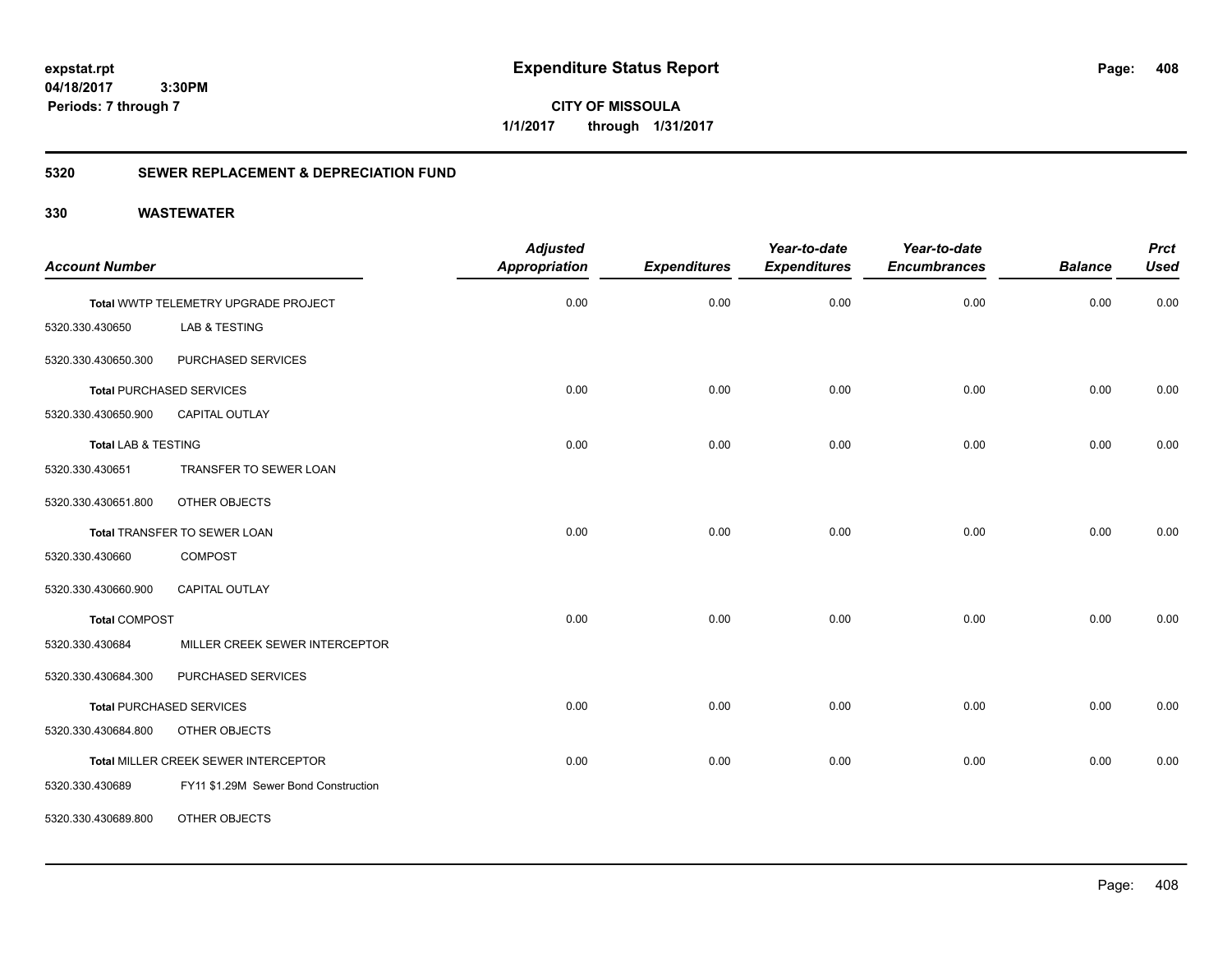**CITY OF MISSOULA 1/1/2017 through 1/31/2017**

## **5320 SEWER REPLACEMENT & DEPRECIATION FUND**

| <b>Account Number</b>            |                                                     | <b>Adjusted</b><br><b>Appropriation</b> | <b>Expenditures</b> | Year-to-date<br><b>Expenditures</b> | Year-to-date<br><b>Encumbrances</b> | <b>Balance</b> | <b>Prct</b><br><b>Used</b> |
|----------------------------------|-----------------------------------------------------|-----------------------------------------|---------------------|-------------------------------------|-------------------------------------|----------------|----------------------------|
|                                  | Total FY11 \$1.29M Sewer Bond Construction          | 0.00                                    | 0.00                | 0.00                                | 0.00                                | 0.00           | 0.00                       |
| 5320.330.430691                  | HYBRID POPLAR SEWER PROJECT                         |                                         |                     |                                     |                                     |                |                            |
| 5320.330.430691.900              | CAPITAL OUTLAY                                      |                                         |                     |                                     |                                     |                |                            |
|                                  | Total HYBRID POPLAR SEWER PROJECT                   | 0.00                                    | 0.00                | 0.00                                | 0.00                                | 0.00           | 0.00                       |
| 5320.330.430702                  | COUNTY RSID WYE SEWER PROJECT                       |                                         |                     |                                     |                                     |                |                            |
| 5320.330.430702.300              | PURCHASED SERVICES                                  |                                         |                     |                                     |                                     |                |                            |
|                                  | Total COUNTY RSID WYE SEWER PROJECT                 | 0.00                                    | 0.00                | 0.00                                | 0.00                                | 0.00           | 0.00                       |
| 5320.330.430703                  | <b>Russell St Re-Route</b>                          |                                         |                     |                                     |                                     |                |                            |
| 5320.330.430703.300              | PURCHASED SERVICES                                  |                                         |                     |                                     |                                     |                |                            |
| <b>Total Russell St Re-Route</b> |                                                     | 0.00                                    | 0.00                | 0.00                                | 0.00                                | 0.00           | 0.00                       |
| 5320.330.430706                  | <b>RUSSELL ST INTERCEPTOR</b>                       |                                         |                     |                                     |                                     |                |                            |
| 5320.330.430706.300              | PURCHASED SERVICES                                  |                                         |                     |                                     |                                     |                |                            |
|                                  | 5320.330.430706.350.000 PROFESSIONAL SERVICES       | 0.00                                    | 2,698.00            | 6,588.00                            | 0.00                                | $-6,588.00$    | 0.00                       |
|                                  | 5320.330.430706.360.000 REPAIR & MAINTENANCE        | 31,500.00                               | 0.00                | 0.00                                | 0.00                                | 31,500.00      | 0.00                       |
| 5320.330.430707                  | Total RUSSELL ST INTERCEPTOR<br>RUSSELL ST RE-ROUTE | 31,500.00                               | 2,698.00            | 6,588.00                            | 0.00                                | 24,912.00      | 20.91                      |
|                                  |                                                     |                                         |                     |                                     |                                     |                |                            |
| 5320.330.430707.300              | PURCHASED SERVICES                                  |                                         |                     |                                     |                                     |                |                            |
|                                  | Total RUSSELL ST RE-ROUTE                           | 0.00                                    | 0.00                | 0.00                                | 0.00                                | 0.00           | 0.00                       |
| 5320.330.470230                  | PW FACILITY                                         |                                         |                     |                                     |                                     |                |                            |
| 5320.330.470230.300              | PURCHASED SERVICES                                  |                                         |                     |                                     |                                     |                |                            |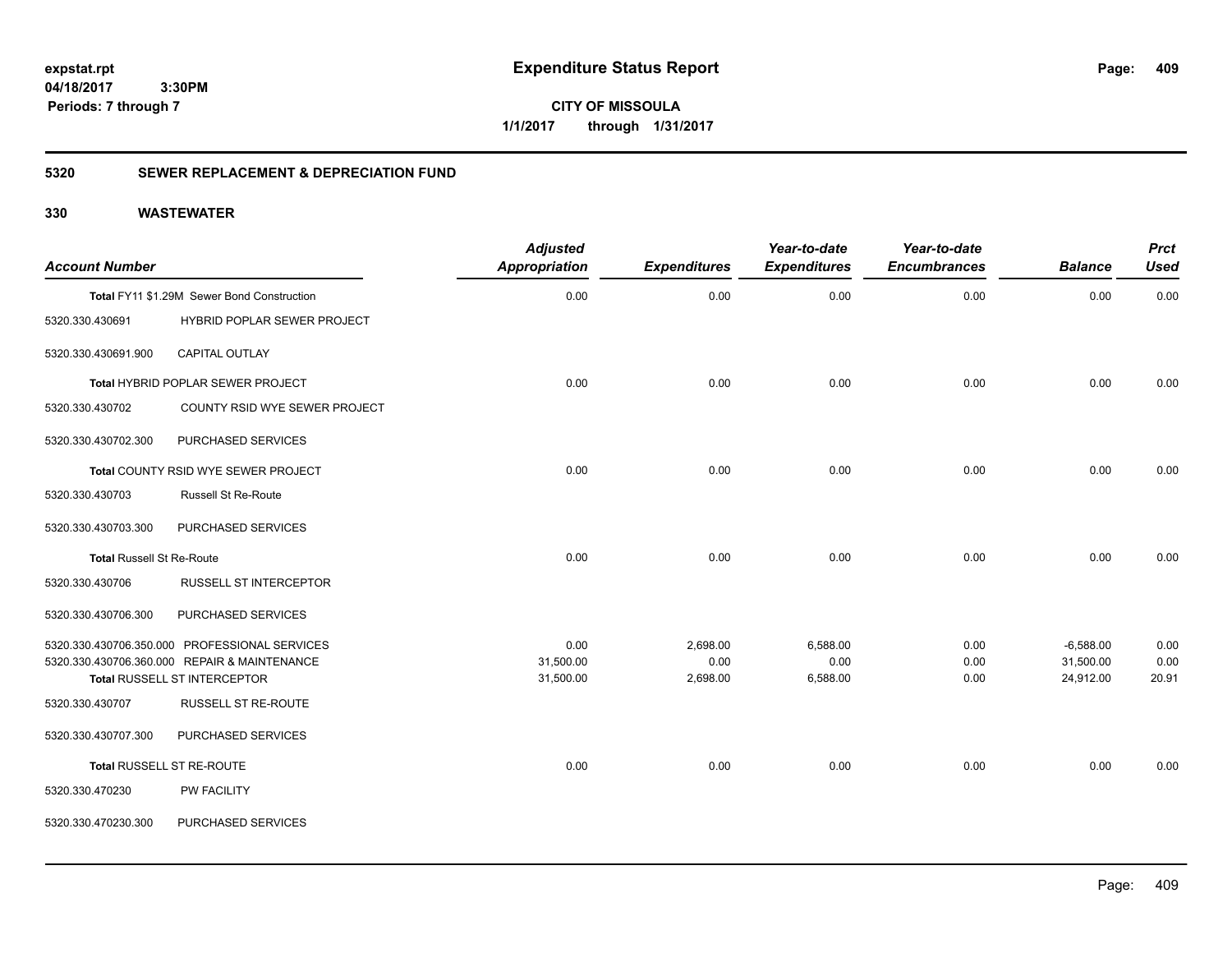**CITY OF MISSOULA 1/1/2017 through 1/31/2017**

## **5320 SEWER REPLACEMENT & DEPRECIATION FUND**

| <b>Account Number</b>                                         |                                                                                  | <b>Adjusted</b><br><b>Appropriation</b> | <b>Expenditures</b> | Year-to-date<br><b>Expenditures</b> | Year-to-date<br><b>Encumbrances</b> | <b>Balance</b>               | <b>Prct</b><br><b>Used</b> |
|---------------------------------------------------------------|----------------------------------------------------------------------------------|-----------------------------------------|---------------------|-------------------------------------|-------------------------------------|------------------------------|----------------------------|
| <b>Total PURCHASED SERVICES</b>                               |                                                                                  | 0.00                                    | 0.00                | 0.00                                | 0.00                                | 0.00                         | 0.00                       |
| 5320.330.470230.900                                           | <b>CAPITAL OUTLAY</b>                                                            |                                         |                     |                                     |                                     |                              |                            |
| 5320.330.470230.920.000 BUILDINGS<br><b>Total PW FACILITY</b> |                                                                                  | 1,300,000.00<br>1,300,000.00            | 0.00<br>0.00        | 0.00<br>0.00                        | 0.00<br>0.00                        | 1,300,000.00<br>1,300,000.00 | 0.00<br>0.00               |
| 5320.330.490505                                               | <b>ACCELA LOAN DEBT SERVICE</b>                                                  |                                         |                     |                                     |                                     |                              |                            |
| 5320.330.490505.800                                           | OTHER OBJECTS                                                                    |                                         |                     |                                     |                                     |                              |                            |
|                                                               | <b>Total ACCELA LOAN DEBT SERVICE</b>                                            | 0.00                                    | 0.00                | 0.00                                | 0.00                                | 0.00                         | 0.00                       |
| 5320.330.490506                                               | CORE FINANCED EQUIPMENT                                                          |                                         |                     |                                     |                                     |                              |                            |
| 5320.330.490506.600                                           | <b>DEBT SERVICE</b>                                                              |                                         |                     |                                     |                                     |                              |                            |
|                                                               | 5320.330.490506.610.000 FINANCED EQUIPMENT/PRINCIPAL                             | 92,749.00                               | 0.00                | 44,932.29                           | 0.00                                | 47,816.71                    | 48.45                      |
|                                                               | 5320.330.490506.620.000 INTEREST / SERVICE FEES<br>Total CORE FINANCED EQUIPMENT | 2,459.00<br>95,208.00                   | 0.00<br>0.00        | 2.671.58<br>47,603.87               | 0.00<br>0.00                        | $-212.58$<br>47,604.13       | 108.64<br>50.00            |
|                                                               |                                                                                  |                                         |                     |                                     |                                     |                              |                            |
| 5320.330.490508                                               | EKO COMPOST PURCHASE                                                             |                                         |                     |                                     |                                     |                              |                            |
| 5320.330.490508.600                                           | <b>DEBT SERVICE</b>                                                              |                                         |                     |                                     |                                     |                              |                            |
| 5320.330.490508.610.000 EKO-PRINCIPAL                         |                                                                                  | 0.00                                    | 0.00                | 10,000.00                           | 0.00                                | $-10,000.00$                 | 0.00                       |
|                                                               | Total EKO COMPOST PURCHASE                                                       | 0.00                                    | 0.00                | 10.000.00                           | 0.00                                | $-10.000.00$                 | 0.00                       |
| 5320.330.521000                                               | <b>INTERFUND OPERATING TRANSFERS</b>                                             |                                         |                     |                                     |                                     |                              |                            |
| 5320.330.521000.800                                           | OTHER OBJECTS                                                                    |                                         |                     |                                     |                                     |                              |                            |
|                                                               | Total INTERFUND OPERATING TRANSFERS                                              | 0.00                                    | 0.00                | 0.00                                | 0.00                                | 0.00                         | 0.00                       |
|                                                               | <b>Total SEWER REPLACEMENT &amp; DEPRECIATION FUND</b>                           | 1,836,708.00                            | 3.631.95            | 259,158.79                          | 0.00                                | 1,577,549.21                 | 14.11                      |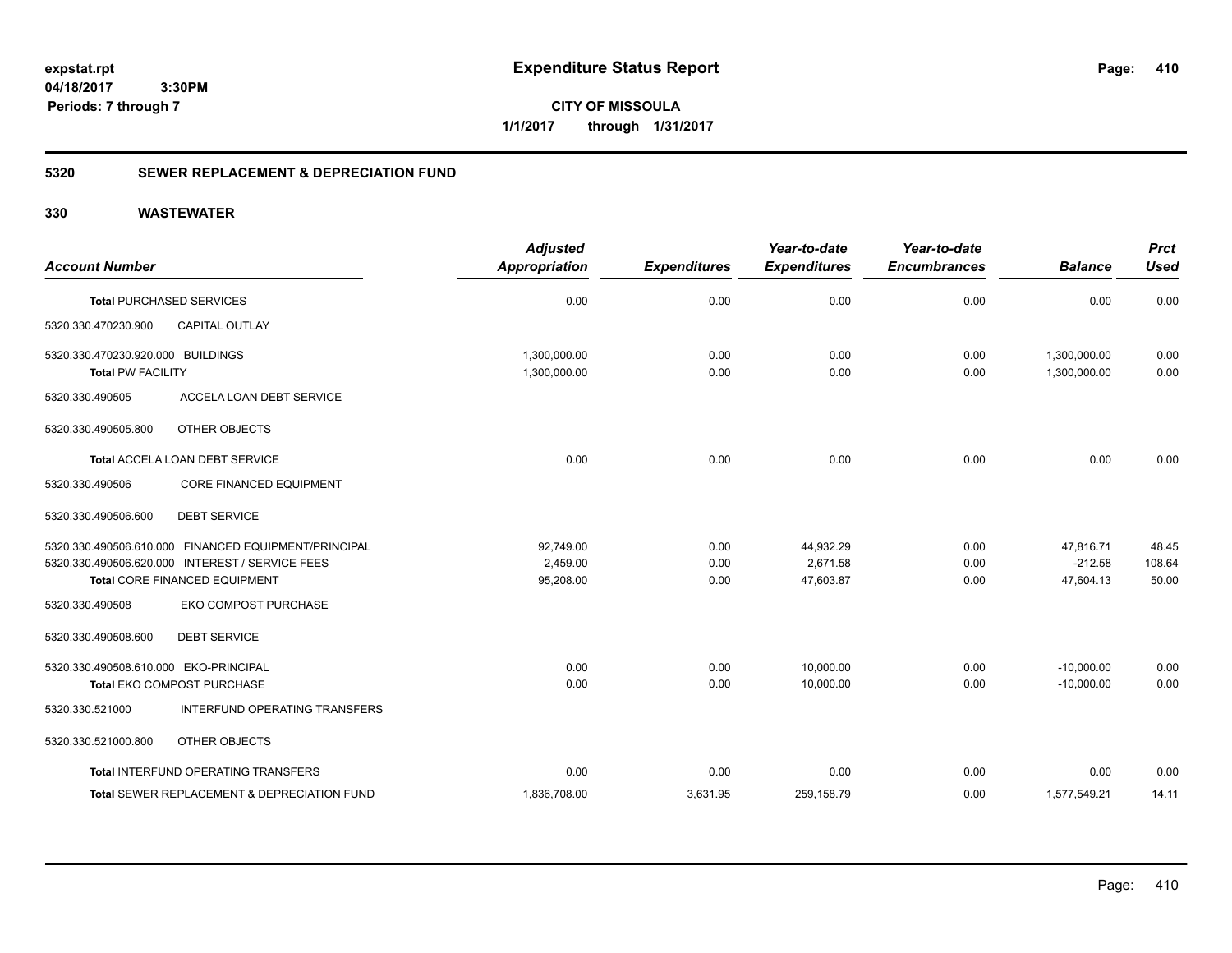## **5325 SEWER DEVELOPMENT FEE FUND**

| <b>Account Number</b>           |                                                                                           | <b>Adjusted</b><br><b>Appropriation</b> | <b>Expenditures</b>      | Year-to-date<br><b>Expenditures</b> | Year-to-date<br><b>Encumbrances</b> | <b>Balance</b>         | <b>Prct</b><br><b>Used</b> |
|---------------------------------|-------------------------------------------------------------------------------------------|-----------------------------------------|--------------------------|-------------------------------------|-------------------------------------|------------------------|----------------------------|
| 5325.330.430630                 | <b>COLLECTIONS &amp; TRANSMISSIONS</b>                                                    |                                         |                          |                                     |                                     |                        |                            |
| 5325.330.430630.900             | CAPITAL OUTLAY                                                                            |                                         |                          |                                     |                                     |                        |                            |
|                                 | 5325.330.430630.930.000 OLD HYW 93 SEWER INTERCEPTOR<br>Total COLLECTIONS & TRANSMISSIONS | 923,994.00<br>923,994.00                | 109,518.92<br>109,518.92 | 834,779.55<br>834,779.55            | 0.00<br>0.00                        | 89,214.45<br>89,214.45 | 90.34<br>90.34             |
| 5325.330.430632                 | DEWATERING SCREW PRESS                                                                    |                                         |                          |                                     |                                     |                        |                            |
| 5325.330.430632.300             | PURCHASED SERVICES                                                                        |                                         |                          |                                     |                                     |                        |                            |
| <b>Total PURCHASED SERVICES</b> |                                                                                           | 0.00                                    | 0.00                     | 0.00                                | 0.00                                | 0.00                   | 0.00                       |
| 5325.330.430632.900             | CAPITAL OUTLAY                                                                            |                                         |                          |                                     |                                     |                        |                            |
|                                 | <b>Total DEWATERING SCREW PRESS</b>                                                       | 0.00                                    | 0.00                     | 0.00                                | 0.00                                | 0.00                   | 0.00                       |
| 5325.330.430636                 | OVERSIZING ASSISTANCE                                                                     |                                         |                          |                                     |                                     |                        |                            |
| 5325.330.430636.900             | CAPITAL OUTLAY                                                                            |                                         |                          |                                     |                                     |                        |                            |
|                                 | 5325.330.430636.930.000 OVERSIZING ASSISTANCE<br>Total OVERSIZING ASSISTANCE              | 50,000.00<br>50,000.00                  | 0.00<br>0.00             | 7,580.00<br>7,580.00                | 0.00<br>0.00                        | 42,420.00<br>42,420.00 | 15.16<br>15.16             |
| 5325.330.430637                 | SEWAGE LIFT STATION UPGRADE/REHAB                                                         |                                         |                          |                                     |                                     |                        |                            |
| 5325.330.430637.300             | PURCHASED SERVICES                                                                        |                                         |                          |                                     |                                     |                        |                            |
|                                 | Total SEWAGE LIFT STATION UPGRADE/REHAB                                                   | 0.00                                    | 0.00                     | 0.00                                | 0.00                                | 0.00                   | 0.00                       |
| 5325.330.430660                 | <b>COMPOST</b>                                                                            |                                         |                          |                                     |                                     |                        |                            |
| 5325.330.430660.300             | PURCHASED SERVICES                                                                        |                                         |                          |                                     |                                     |                        |                            |
| <b>Total COMPOST</b>            |                                                                                           | 0.00                                    | 0.00                     | 0.00                                | 0.00                                | 0.00                   | 0.00                       |
| 5325.330.430663                 | AIRPORT INTECEPTOR                                                                        |                                         |                          |                                     |                                     |                        |                            |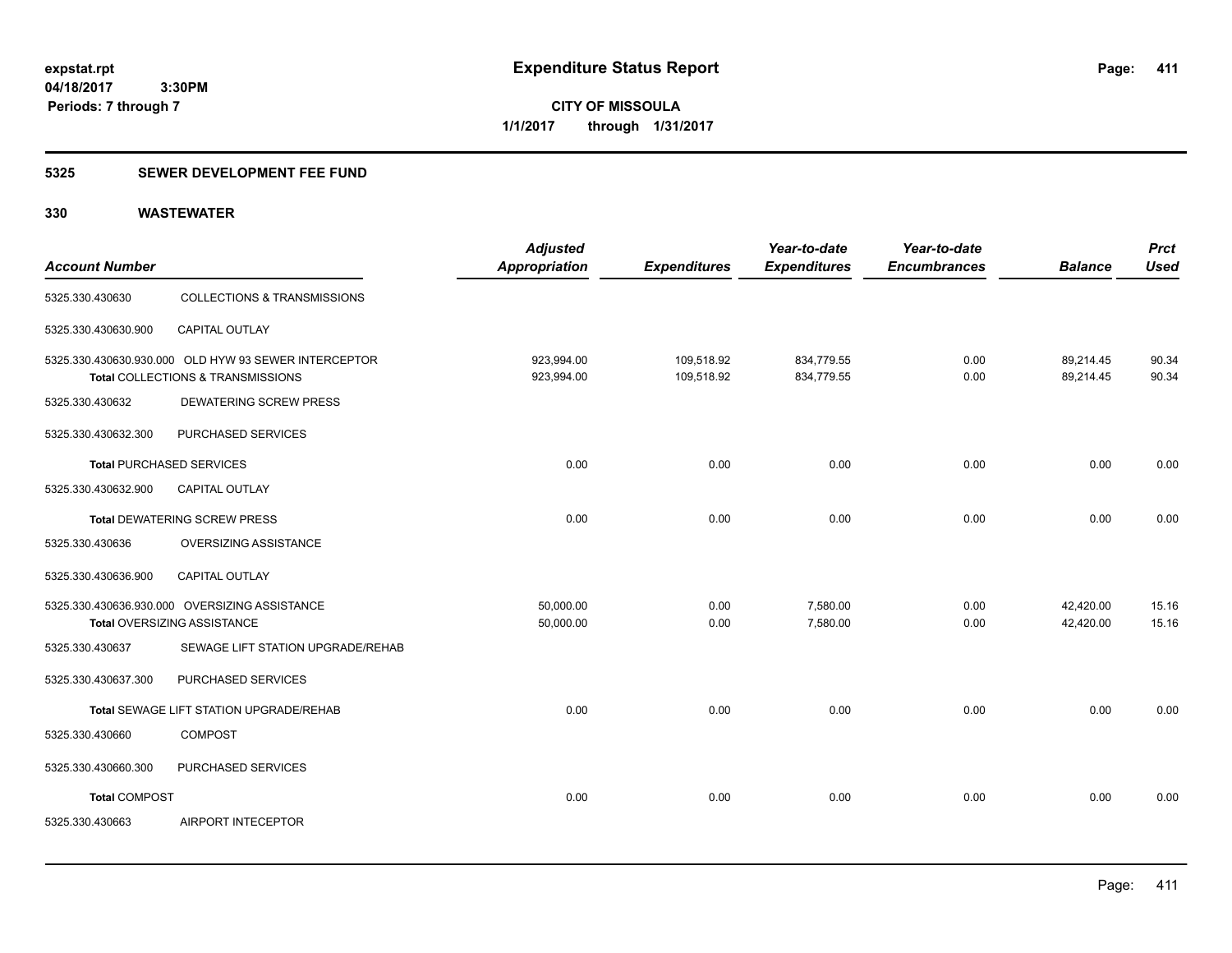## **5325 SEWER DEVELOPMENT FEE FUND**

|                                        |                                               | <b>Adjusted</b>      |                     | Year-to-date        | Year-to-date        |                | <b>Prct</b> |
|----------------------------------------|-----------------------------------------------|----------------------|---------------------|---------------------|---------------------|----------------|-------------|
| <b>Account Number</b>                  |                                               | <b>Appropriation</b> | <b>Expenditures</b> | <b>Expenditures</b> | <b>Encumbrances</b> | <b>Balance</b> | <b>Used</b> |
| 5325.330.430663.300                    | PURCHASED SERVICES                            |                      |                     |                     |                     |                |             |
|                                        | <b>Total PURCHASED SERVICES</b>               | 0.00                 | 0.00                | 0.00                | 0.00                | 0.00           | 0.00        |
| 5325.330.430663.900                    | CAPITAL OUTLAY                                |                      |                     |                     |                     |                |             |
|                                        | <b>Total AIRPORT INTECEPTOR</b>               | 0.00                 | 0.00                | 0.00                | 0.00                | 0.00           | 0.00        |
| 5325.330.430683                        | <b>TWITE PUMP STATION</b>                     |                      |                     |                     |                     |                |             |
| 5325.330.430683.300                    | PURCHASED SERVICES                            |                      |                     |                     |                     |                |             |
|                                        | <b>Total PURCHASED SERVICES</b>               | 0.00                 | 0.00                | 0.00                | 0.00                | 0.00           | 0.00        |
| 5325.330.430683.900                    | <b>CAPITAL OUTLAY</b>                         |                      |                     |                     |                     |                |             |
| <b>Total TWITE PUMP STATION</b>        |                                               | 0.00                 | 0.00                | 0.00                | 0.00                | 0.00           | 0.00        |
| 5325.330.430684                        | MILLER CREEK INTERCEPTOR                      |                      |                     |                     |                     |                |             |
| 5325.330.430684.900                    | CAPITAL OUTLAY                                |                      |                     |                     |                     |                |             |
|                                        | <b>Total MILLER CREEK INTERCEPTOR</b>         | 0.00                 | 0.00                | 0.00                | 0.00                | 0.00           | 0.00        |
| 5325.330.430690                        | <b>EKO COMPOST</b>                            |                      |                     |                     |                     |                |             |
| 5325.330.430690.300                    | PURCHASED SERVICES                            |                      |                     |                     |                     |                |             |
|                                        | 5325.330.430690.350.000 PROFESSIONAL SERVICES | 0.00                 | 0.00                | 12,564.88           | 0.00                | $-12,564.88$   | 0.00        |
|                                        | <b>Total PURCHASED SERVICES</b>               | 0.00                 | 0.00                | 12,564.88           | 0.00                | $-12,564.88$   | 0.00        |
| 5325.330.430690.800                    | OTHER OBJECTS                                 |                      |                     |                     |                     |                |             |
| <b>Total OTHER OBJECTS</b>             |                                               | 0.00                 | 0.00                | 0.00                | 0.00                | 0.00           | 0.00        |
| 5325.330.430690.900                    | CAPITAL OUTLAY                                |                      |                     |                     |                     |                |             |
| 5325.330.430690.900.000 CAPITAL OUTLAY |                                               | 0.00                 | 0.00                | 14,082.50           | 0.00                | $-14,082.50$   | 0.00        |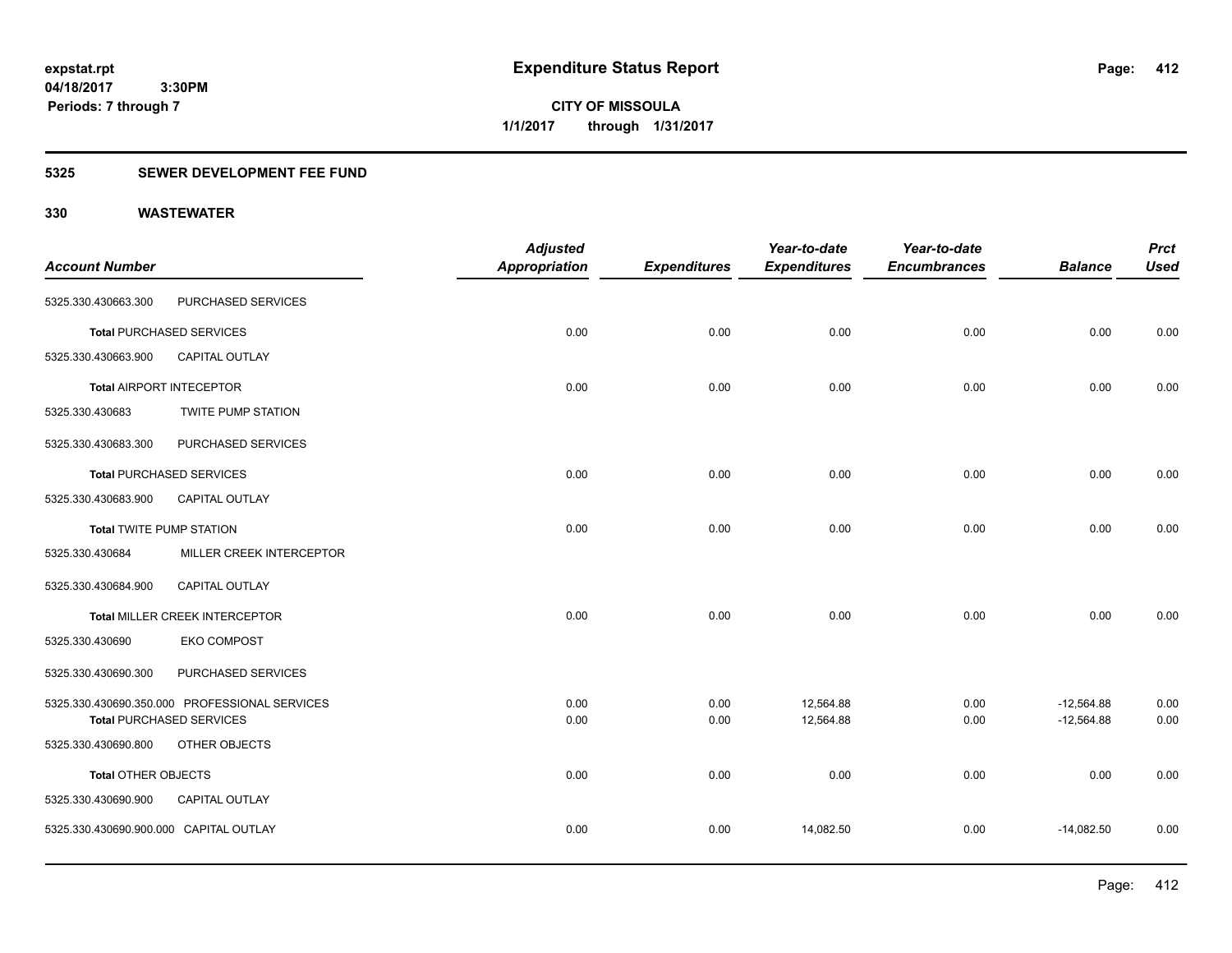## **5325 SEWER DEVELOPMENT FEE FUND**

| <b>Account Number</b>           |                                               | <b>Adjusted</b><br><b>Appropriation</b> | <b>Expenditures</b> | Year-to-date<br><b>Expenditures</b> | Year-to-date<br><b>Encumbrances</b> | <b>Balance</b> | <b>Prct</b><br><b>Used</b> |
|---------------------------------|-----------------------------------------------|-----------------------------------------|---------------------|-------------------------------------|-------------------------------------|----------------|----------------------------|
| <b>Total CAPITAL OUTLAY</b>     |                                               | 0.00                                    | 0.00                | 14,082.50                           | 0.00                                | $-14,082.50$   | 0.00                       |
| <b>Total EKO COMPOST</b>        |                                               | 0.00                                    | 0.00                | 26,647.38                           | 0.00                                | $-26,647.38$   | 0.00                       |
| 5325.330.430697                 | <b>BROADWAY INTERCEPTOR</b>                   |                                         |                     |                                     |                                     |                |                            |
| 5325.330.430697.900             | CAPITAL OUTLAY                                |                                         |                     |                                     |                                     |                |                            |
|                                 | 5325.330.430697.930.000 BROADWAY INTERCEPTOR  | 145,000.00                              | 2,130.00            | 6,964.75                            | 0.00                                | 138,035.25     | 4.80                       |
|                                 | <b>Total BROADWAY INTERCEPTOR</b>             | 145,000.00                              | 2,130.00            | 6,964.75                            | 0.00                                | 138,035.25     | 4.80                       |
| 5325.330.430706                 | <b>RUSSELL ST INTERCEPTOR</b>                 |                                         |                     |                                     |                                     |                |                            |
| 5325.330.430706.300             | PURCHASED SERVICES                            |                                         |                     |                                     |                                     |                |                            |
|                                 | Total RUSSELL ST INTERCEPTOR                  | 0.00                                    | 0.00                | 0.00                                | 0.00                                | 0.00           | 0.00                       |
| 5325.330.430711                 | *** Title Not Found ***                       |                                         |                     |                                     |                                     |                |                            |
| 5325.330.430711.900             | CAPITAL OUTLAY                                |                                         |                     |                                     |                                     |                |                            |
| Total *** Title Not Found ***   |                                               | 0.00                                    | 0.00                | 0.00                                | 0.00                                | 0.00           | 0.00                       |
| 5325.330.490508                 | EKO COMPOST PURCHASE                          |                                         |                     |                                     |                                     |                |                            |
| 5325.330.490508.300             | PURCHASED SERVICES                            |                                         |                     |                                     |                                     |                |                            |
|                                 | 5325.330.490508.350.000 PROFESSIONAL SERVICES | 0.00                                    | 7,500.00            | 22,500.00                           | 0.00                                | $-22,500.00$   | 0.00                       |
| <b>Total PURCHASED SERVICES</b> |                                               | 0.00                                    | 7,500.00            | 22,500.00                           | 0.00                                | $-22,500.00$   | 0.00                       |
| 5325.330.490508.600             | <b>DEBT SERVICE</b>                           |                                         |                     |                                     |                                     |                |                            |
| <b>Total DEBT SERVICE</b>       |                                               | 0.00                                    | 0.00                | 0.00                                | 0.00                                | 0.00           | 0.00                       |
| 5325.330.490508.900             | <b>CAPITAL OUTLAY</b>                         |                                         |                     |                                     |                                     |                |                            |
| <b>Total CAPITAL OUTLAY</b>     |                                               | 0.00                                    | 0.00                | 0.00                                | 0.00                                | 0.00           | 0.00                       |
|                                 | Total EKO COMPOST PURCHASE                    | 0.00                                    | 7,500.00            | 22,500.00                           | 0.00                                | $-22,500.00$   | 0.00                       |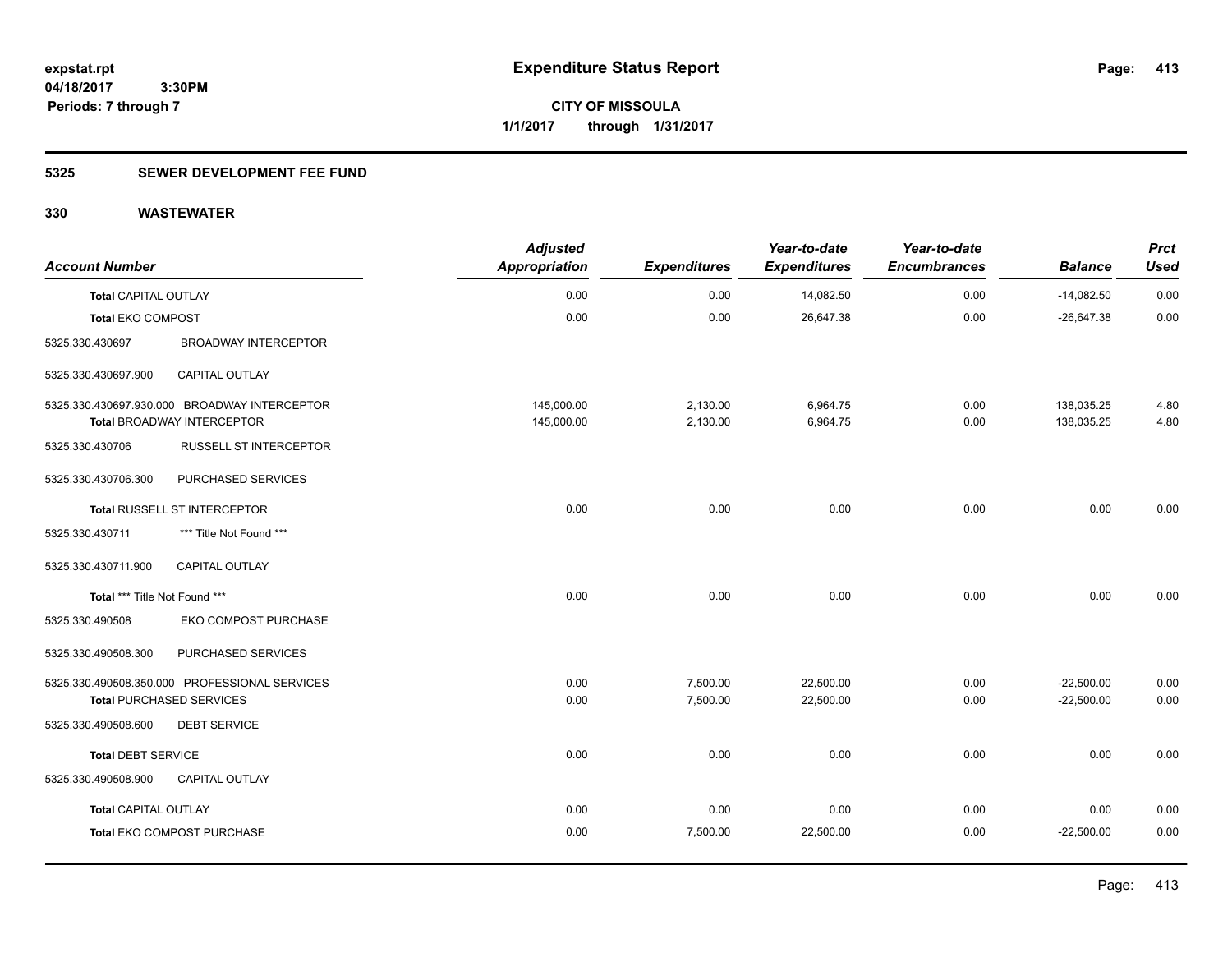**CITY OF MISSOULA 1/1/2017 through 1/31/2017**

## **5325 SEWER DEVELOPMENT FEE FUND**

| <b>Account Number</b>     |                                         | <b>Adjusted</b><br><b>Appropriation</b> | <b>Expenditures</b> | Year-to-date<br><b>Expenditures</b> | Year-to-date<br><b>Encumbrances</b> | <b>Balance</b> | <b>Prct</b><br><b>Used</b> |
|---------------------------|-----------------------------------------|-----------------------------------------|---------------------|-------------------------------------|-------------------------------------|----------------|----------------------------|
| 5325.330.499999           | <b>NEW REQUESTS</b>                     |                                         |                     |                                     |                                     |                |                            |
| 5325.330.499999.900       | <b>CAPITAL OUTLAY</b>                   |                                         |                     |                                     |                                     |                |                            |
| <b>Total NEW REQUESTS</b> |                                         | 0.00                                    | 0.00                | 0.00                                | 0.00                                | 0.00           | 0.00                       |
| 5325.330.510110           | <b>MERCHANT SERVICES</b>                |                                         |                     |                                     |                                     |                |                            |
| 5325.330.510110.500       | <b>FIXED CHARGES</b>                    |                                         |                     |                                     |                                     |                |                            |
|                           | <b>Total MERCHANT SERVICES</b>          | 0.00                                    | 0.00                | 0.00                                | 0.00                                | 0.00           | 0.00                       |
|                           | <b>Total SEWER DEVELOPMENT FEE FUND</b> | 1,118,994.00                            | 119.148.92          | 898,471.68                          | 0.00                                | 220,522.32     | 80.29                      |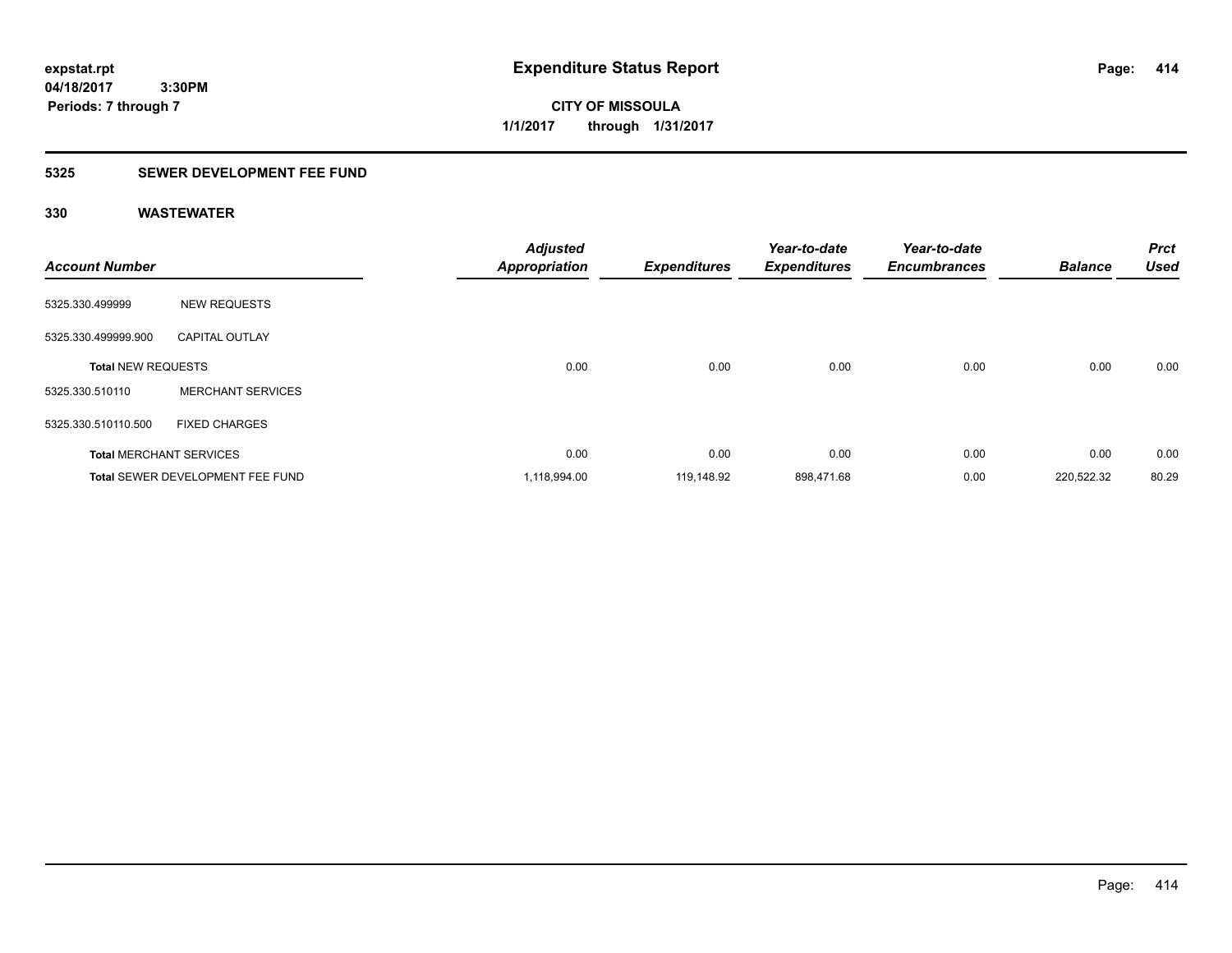**Periods: 7 through 7**

**CITY OF MISSOULA 1/1/2017 through 1/31/2017**

#### **5340 SEWER CONSTRUCTION FUND**

 **3:30PM**

| <b>Account Number</b>      |                                                                                              | <b>Adjusted</b><br><b>Appropriation</b> | <b>Expenditures</b>  | Year-to-date<br><b>Expenditures</b> | Year-to-date<br><b>Encumbrances</b> | <b>Balance</b>               | <b>Prct</b><br><b>Used</b> |
|----------------------------|----------------------------------------------------------------------------------------------|-----------------------------------------|----------------------|-------------------------------------|-------------------------------------|------------------------------|----------------------------|
| 5340.330.430620            | <b>FACILITIES</b>                                                                            |                                         |                      |                                     |                                     |                              |                            |
| 5340.330.430620.900        | <b>CAPITAL OUTLAY</b>                                                                        |                                         |                      |                                     |                                     |                              |                            |
| <b>Total FACILITIES</b>    |                                                                                              | 0.00                                    | 0.00                 | 0.00                                | 0.00                                | 0.00                         | 0.00                       |
| 5340.330.430631            | UV DISINFECTION                                                                              |                                         |                      |                                     |                                     |                              |                            |
| 5340.330.430631.300        | PURCHASED SERVICES                                                                           |                                         |                      |                                     |                                     |                              |                            |
| Total UV DISINFECTION      |                                                                                              | 0.00                                    | 0.00                 | 0.00                                | 0.00                                | 0.00                         | 0.00                       |
| 5340.330.430632            | <b>DEWATERING SCREW PRESS</b>                                                                |                                         |                      |                                     |                                     |                              |                            |
| 5340.330.430632.800        | OTHER OBJECTS                                                                                |                                         |                      |                                     |                                     |                              |                            |
| <b>Total OTHER OBJECTS</b> |                                                                                              | 0.00                                    | 0.00                 | 0.00                                | 0.00                                | 0.00                         | 0.00                       |
| 5340.330.430632.900        | CAPITAL OUTLAY                                                                               |                                         |                      |                                     |                                     |                              |                            |
|                            | 5340.330.430632.930.000 SOLIDS DEWATERING SCREW PRESS<br><b>Total DEWATERING SCREW PRESS</b> | 1,179,100.00<br>1,179,100.00            | 2,641.73<br>2,641.73 | 2,641.73<br>2,641.73                | 0.00<br>0.00                        | 1,176,458.27<br>1,176,458.27 | 0.22<br>0.22               |
| 5340.330.430682            | RESERVE ST LIFT STATION                                                                      |                                         |                      |                                     |                                     |                              |                            |
| 5340.330.430682.900        | <b>CAPITAL OUTLAY</b>                                                                        |                                         |                      |                                     |                                     |                              |                            |
|                            | 5340.330.430682.930.000 RESERVE ST LIFT STATION<br>Total RESERVE ST LIFT STATION             | 569,000.00<br>569,000.00                | 4,611.47<br>4,611.47 | 29,355.98<br>29,355.98              | 0.00<br>0.00                        | 539,644.02<br>539,644.02     | 5.16<br>5.16               |
| 5340.330.430697            | <b>BROADWAY INTERCEPTOR</b>                                                                  |                                         |                      |                                     |                                     |                              |                            |
| 5340.330.430697.300        | PURCHASED SERVICES                                                                           |                                         |                      |                                     |                                     |                              |                            |
|                            | <b>Total BROADWAY INTERCEPTOR</b>                                                            | 0.00                                    | 0.00                 | 0.00                                | 0.00                                | 0.00                         | 0.00                       |
| 5340.330.430700            | <b>LINDA VISTA BLVD</b>                                                                      |                                         |                      |                                     |                                     |                              |                            |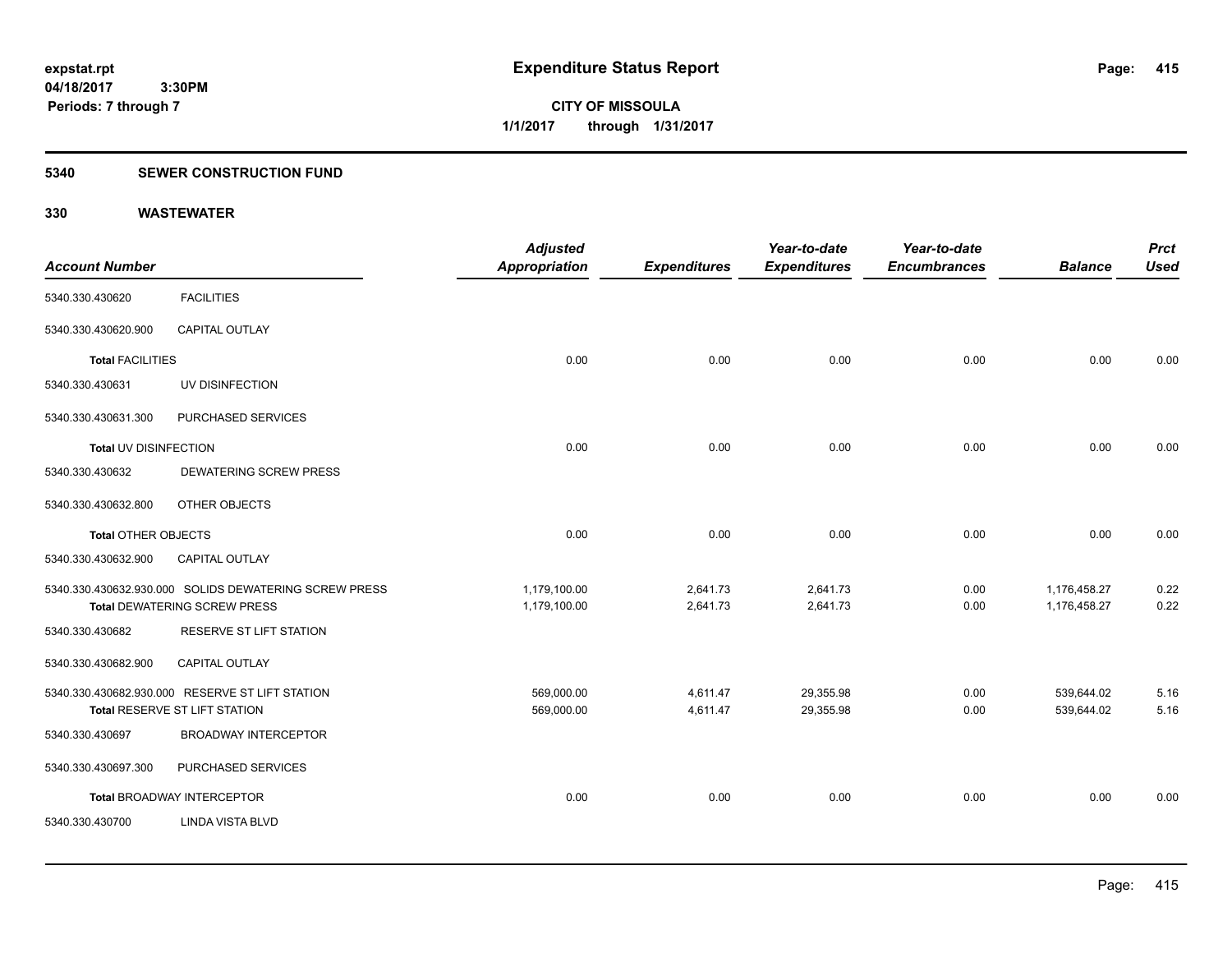**Periods: 7 through 7**

**CITY OF MISSOULA 1/1/2017 through 1/31/2017**

#### **5340 SEWER CONSTRUCTION FUND**

 **3:30PM**

|                                          |                                | <b>Adjusted</b>      |                     | Year-to-date        | Year-to-date        |                | <b>Prct</b> |
|------------------------------------------|--------------------------------|----------------------|---------------------|---------------------|---------------------|----------------|-------------|
| <b>Account Number</b>                    |                                | <b>Appropriation</b> | <b>Expenditures</b> | <b>Expenditures</b> | <b>Encumbrances</b> | <b>Balance</b> | <b>Used</b> |
| 5340.330.430700.900                      | <b>CAPITAL OUTLAY</b>          |                      |                     |                     |                     |                |             |
| 5340.330.430700.930.000 LINDA VISTA BLVD |                                | 769,866.00           | 0.00                | 530,800.64          | 0.00                | 239,065.36     | 68.95       |
| <b>Total LINDA VISTA BLVD</b>            |                                | 769,866.00           | 0.00                | 530,800.64          | 0.00                | 239,065.36     | 68.95       |
| 5340.330.430701                          | E RESERVE ST COLLECTOR         |                      |                     |                     |                     |                |             |
| 5340.330.430701.800                      | OTHER OBJECTS                  |                      |                     |                     |                     |                |             |
| <b>Total OTHER OBJECTS</b>               |                                | 0.00                 | 0.00                | 0.00                | 0.00                | 0.00           | 0.00        |
| 5340.330.430701.900                      | <b>CAPITAL OUTLAY</b>          |                      |                     |                     |                     |                |             |
|                                          | Total E RESERVE ST COLLECTOR   | 0.00                 | 0.00                | 0.00                | 0.00                | 0.00           | 0.00        |
| 5340.330.510110                          | <b>MERCHANT SERVICES</b>       |                      |                     |                     |                     |                |             |
| 5340.330.510110.500                      | <b>FIXED CHARGES</b>           |                      |                     |                     |                     |                |             |
|                                          | <b>Total MERCHANT SERVICES</b> | 0.00                 | 0.00                | 0.00                | 0.00                | 0.00           | 0.00        |
| <b>Total WASTEWATER</b>                  |                                | 2,517,966.00         | 7,253.20            | 562,798.35          | 0.00                | 1,955,167.65   | 22.35       |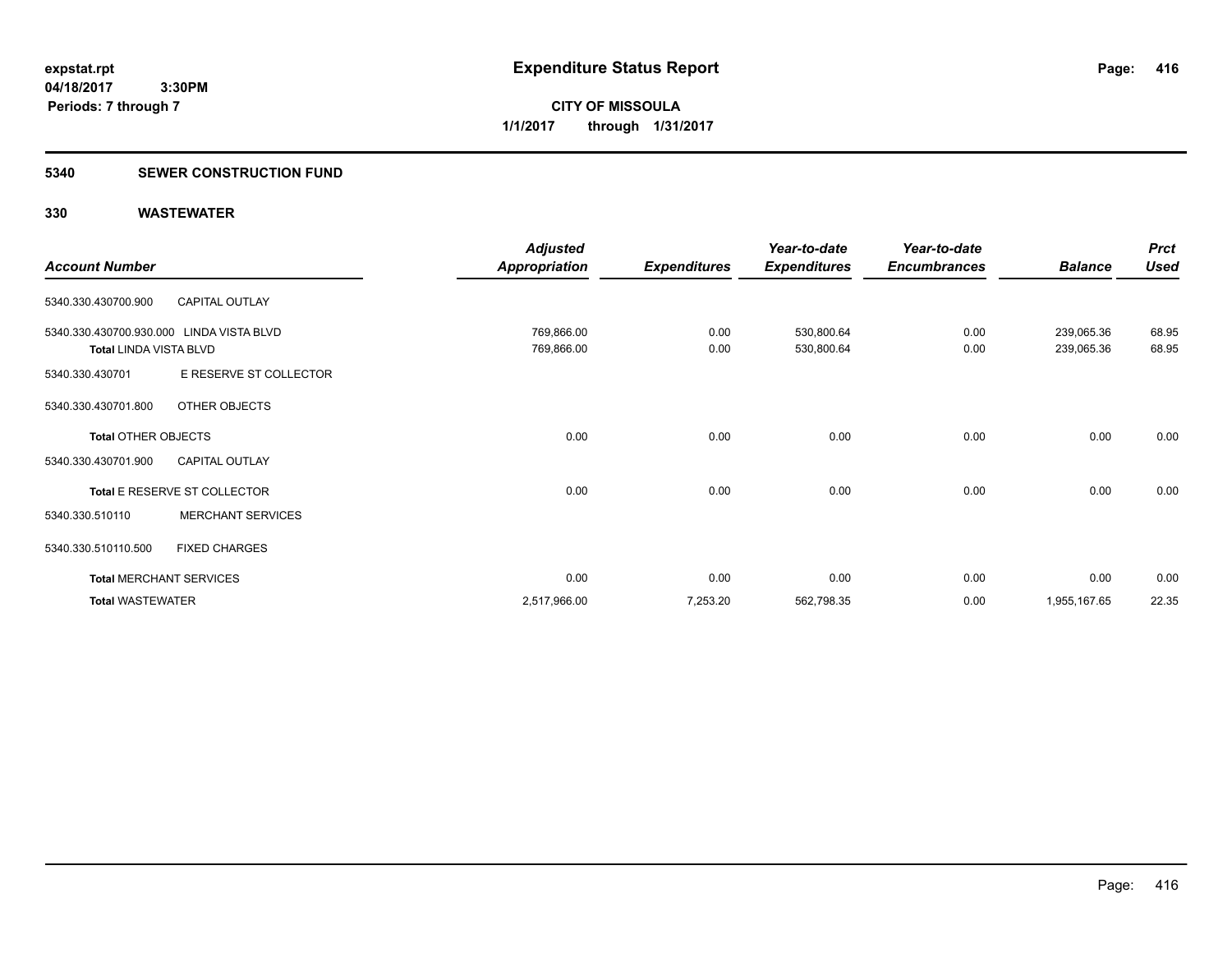**Periods: 7 through 7**

**CITY OF MISSOULA 1/1/2017 through 1/31/2017**

#### **5340 SEWER CONSTRUCTION FUND**

## **334 STORM WATER**

| <b>Account Number</b>          |                       | <b>Adjusted</b><br><b>Appropriation</b> | <b>Expenditures</b> | Year-to-date<br><b>Expenditures</b> | Year-to-date<br><b>Encumbrances</b> | <b>Balance</b> | <b>Prct</b><br><b>Used</b> |
|--------------------------------|-----------------------|-----------------------------------------|---------------------|-------------------------------------|-------------------------------------|----------------|----------------------------|
| 5340.334.430210                | <b>ADMINISTRATION</b> |                                         |                     |                                     |                                     |                |                            |
| 5340.334.430210.100            | PERSONAL SERVICES     |                                         |                     |                                     |                                     |                |                            |
| <b>Total PERSONAL SERVICES</b> |                       | 0.00                                    | 0.00                | 0.00                                | 0.00                                | 0.00           | 0.00                       |
| 5340.334.430210.200            | <b>SUPPLIES</b>       |                                         |                     |                                     |                                     |                |                            |
| <b>Total SUPPLIES</b>          |                       | 0.00                                    | 0.00                | 0.00                                | 0.00                                | 0.00           | 0.00                       |
| 5340.334.430210.300            | PURCHASED SERVICES    |                                         |                     |                                     |                                     |                |                            |
| <b>Total STORM WATER</b>       |                       | 0.00                                    | 0.00                | 0.00                                | 0.00                                | 0.00           | 0.00                       |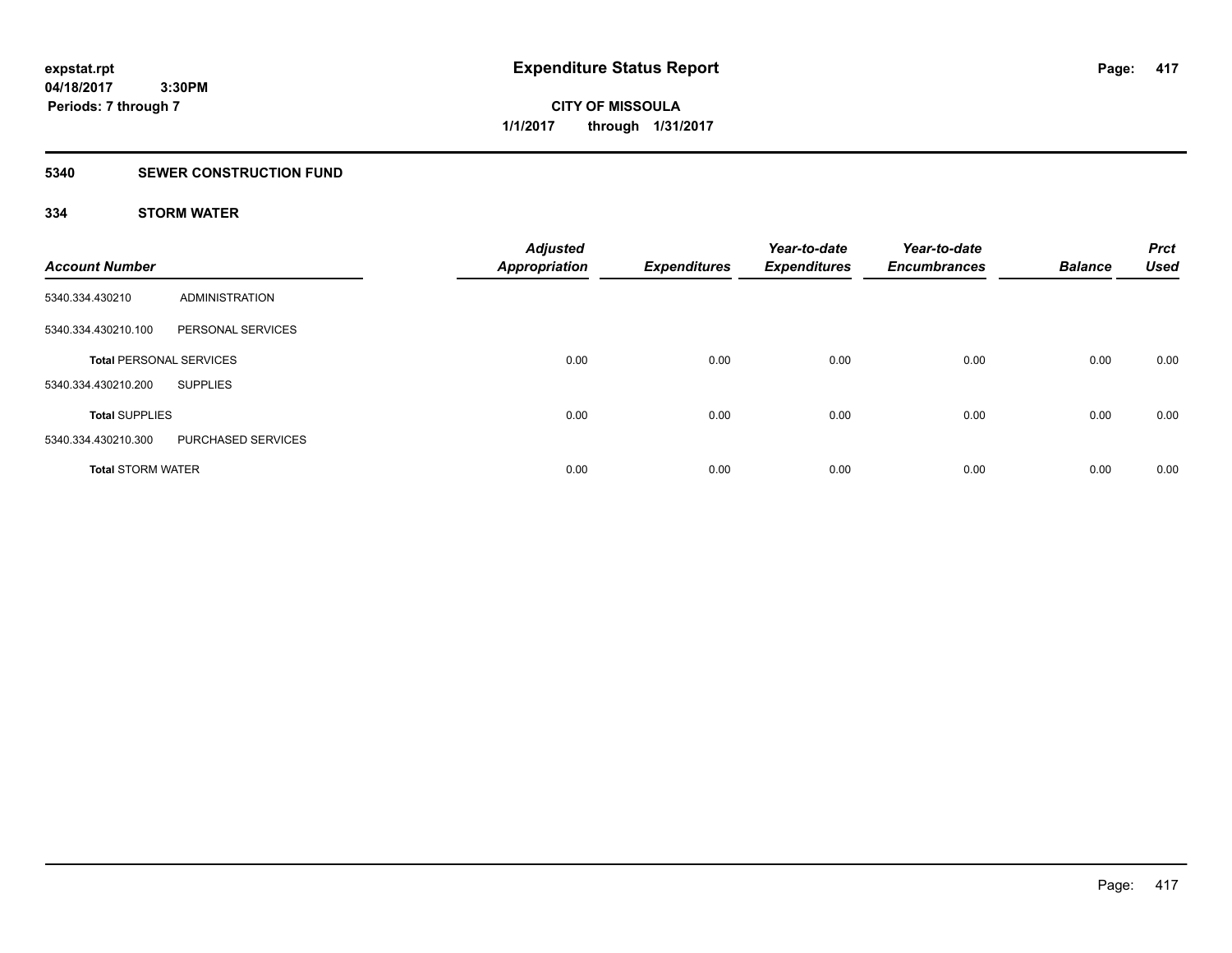**CITY OF MISSOULA 1/1/2017 through 1/31/2017**

#### **5340 SEWER CONSTRUCTION FUND**

## **390 NON-DEPARTMENTAL**

| <b>Account Number</b>                |                                      | <b>Adjusted</b><br><b>Appropriation</b> | <b>Expenditures</b> | Year-to-date<br><b>Expenditures</b> | Year-to-date<br><b>Encumbrances</b> | <b>Balance</b> | <b>Prct</b><br>Used |
|--------------------------------------|--------------------------------------|-----------------------------------------|---------------------|-------------------------------------|-------------------------------------|----------------|---------------------|
| 5340.390.430963                      | <b>BIOGAS ELECTRICAL GENERATION</b>  |                                         |                     |                                     |                                     |                |                     |
| 5340.390.430963.900                  | <b>CAPITAL OUTLAY</b>                |                                         |                     |                                     |                                     |                |                     |
| 5340.390.430963.930.000 IMPROVEMENTS |                                      | 0.00                                    | 8.078.03            | 35.202.92                           | 0.00                                | $-35.202.92$   | 0.00                |
| <b>Total NON-DEPARTMENTAL</b>        |                                      | 0.00                                    | 8.078.03            | 35,202.92                           | 0.00                                | $-35,202.92$   | 0.00                |
|                                      | <b>Total SEWER CONSTRUCTION FUND</b> | 2,517,966.00                            | 15.331.23           | 598.001.27                          | 0.00                                | 1.919.964.73   | 23.75               |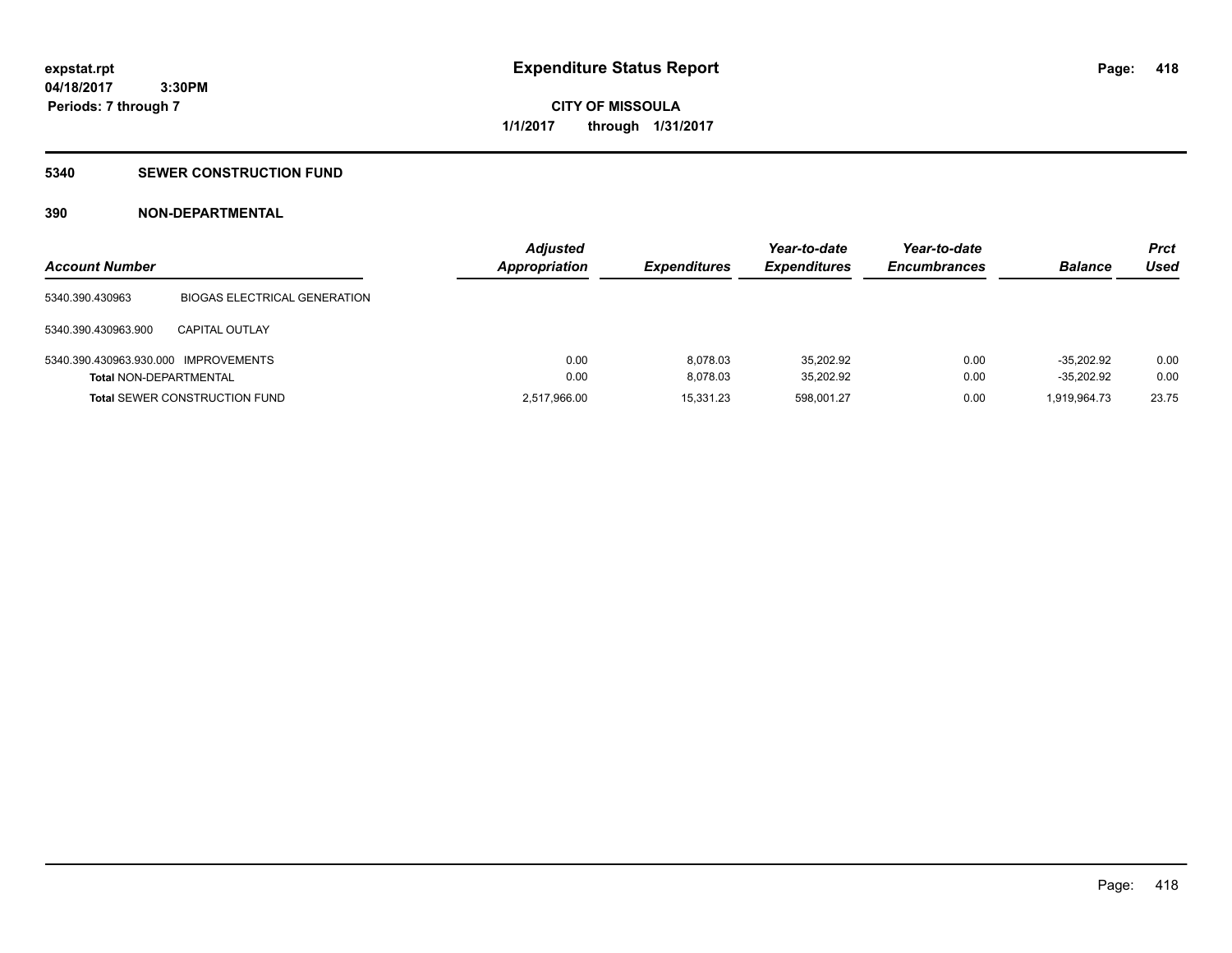**CITY OF MISSOULA 1/1/2017 through 1/31/2017**

## **5360 UNASSIGNED WASTEWATER DEBT SERVICE**

|                                   |                                                 | <b>Adjusted</b> |                     | Year-to-date        | Year-to-date        |                | <b>Prct</b> |
|-----------------------------------|-------------------------------------------------|-----------------|---------------------|---------------------|---------------------|----------------|-------------|
| <b>Account Number</b>             |                                                 | Appropriation   | <b>Expenditures</b> | <b>Expenditures</b> | <b>Encumbrances</b> | <b>Balance</b> | Used        |
| 5360.330.490200                   | REVENUE BOND DEBT SERVICE                       |                 |                     |                     |                     |                |             |
| 5360.330.490200.600               | <b>DEBT SERVICE</b>                             |                 |                     |                     |                     |                |             |
| 5360.330.490200.610.000 PRINCIPAL |                                                 | 133.325.00      | 0.00                | 0.00                | 0.00                | 133.325.00     | 0.00        |
|                                   | 5360.330.490200.620.000 INTEREST / SERVICE FEES | 36.913.00       | 0.00                | 0.00                | 0.00                | 36.913.00      | 0.00        |
| <b>Total DEBT SERVICE</b>         |                                                 | 170,238.00      | 0.00                | 0.00                | 0.00                | 170.238.00     | 0.00        |
|                                   | <b>Total REVENUE BOND DEBT SERVICE</b>          | 170,238.00      | 0.00                | 0.00                | 0.00                | 170.238.00     | 0.00        |
|                                   | <b>Total UNASSIGNED WASTEWATER DEBT SERVICE</b> | 170.238.00      | 0.00                | 0.00                | 0.00                | 170.238.00     | 0.00        |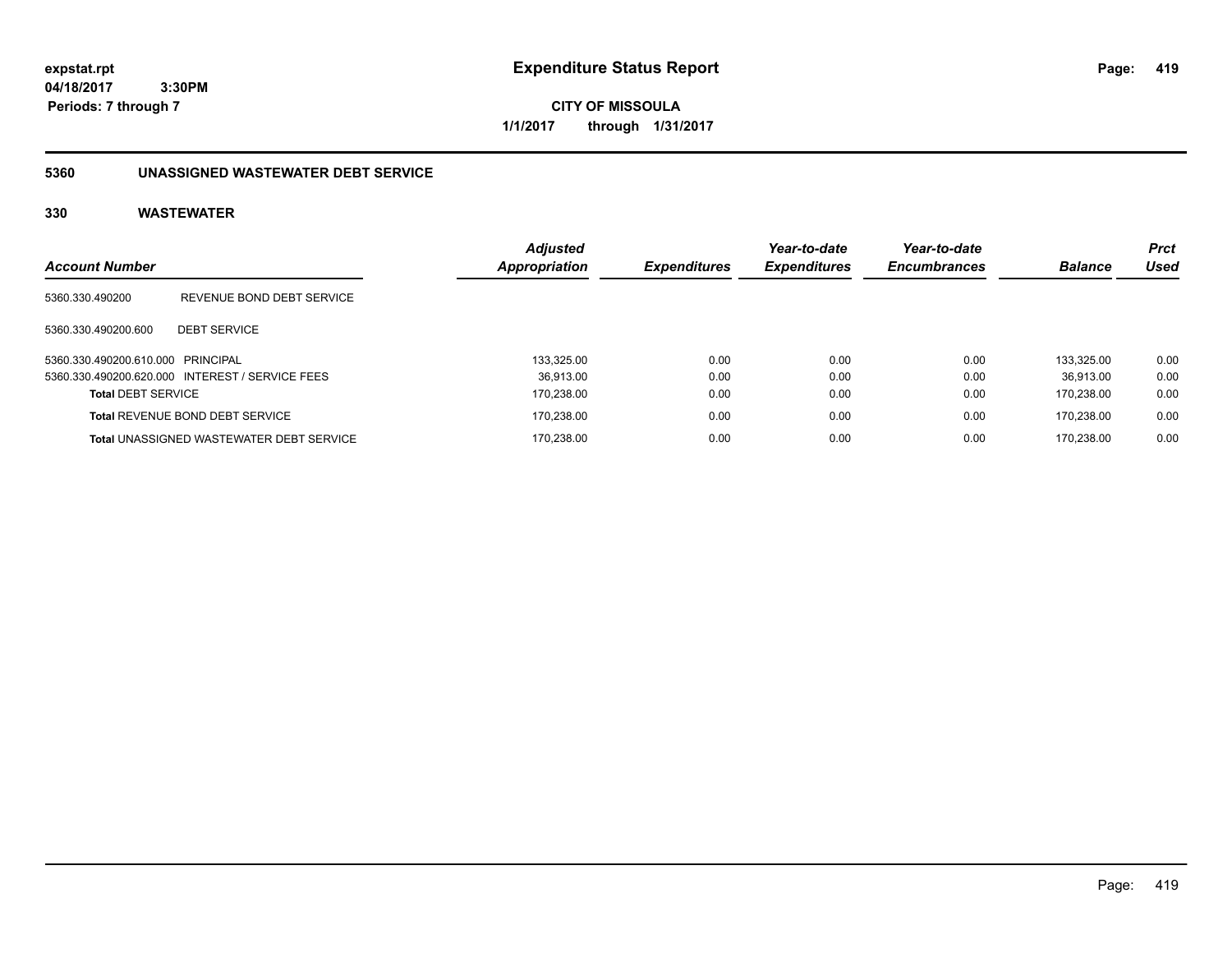**CITY OF MISSOULA 1/1/2017 through 1/31/2017**

## **5361 2001 SEWER REVENUE BONDS-DEBT SERVICE**

|                                   |                                                    | <b>Adjusted</b>      |                     | Year-to-date        | Year-to-date        |                | <b>Prct</b> |
|-----------------------------------|----------------------------------------------------|----------------------|---------------------|---------------------|---------------------|----------------|-------------|
| <b>Account Number</b>             |                                                    | <b>Appropriation</b> | <b>Expenditures</b> | <b>Expenditures</b> | <b>Encumbrances</b> | <b>Balance</b> | <b>Used</b> |
| 5361.330.490200                   | REVENUE BOND DEBT SERVICE                          |                      |                     |                     |                     |                |             |
| 5361.330.490200.600               | <b>DEBT SERVICE</b>                                |                      |                     |                     |                     |                |             |
| 5361.330.490200.610.000 PRINCIPAL |                                                    | 28,000.00            | 0.00                | 14,000.00           | 0.00                | 14,000.00      | 50.00       |
|                                   | 5361.330.490200.620.000 INTEREST / SERVICE FEES    | 2,480.00             | 0.00                | 1,310.00            | 0.00                | 1,170.00       | 52.82       |
|                                   | <b>Total REVENUE BOND DEBT SERVICE</b>             | 30,480.00            | 0.00                | 15,310.00           | 0.00                | 15,170.00      | 50.23       |
| 5361.330.510110                   | <b>MERCHANT SERVICES</b>                           |                      |                     |                     |                     |                |             |
| 5361.330.510110.500               | <b>FIXED CHARGES</b>                               |                      |                     |                     |                     |                |             |
| <b>Total MERCHANT SERVICES</b>    |                                                    | 0.00                 | 0.00                | 0.00                | 0.00                | 0.00           | 0.00        |
|                                   | <b>Total 2001 SEWER REVENUE BONDS-DEBT SERVICE</b> | 30,480.00            | 0.00                | 15,310.00           | 0.00                | 15.170.00      | 50.23       |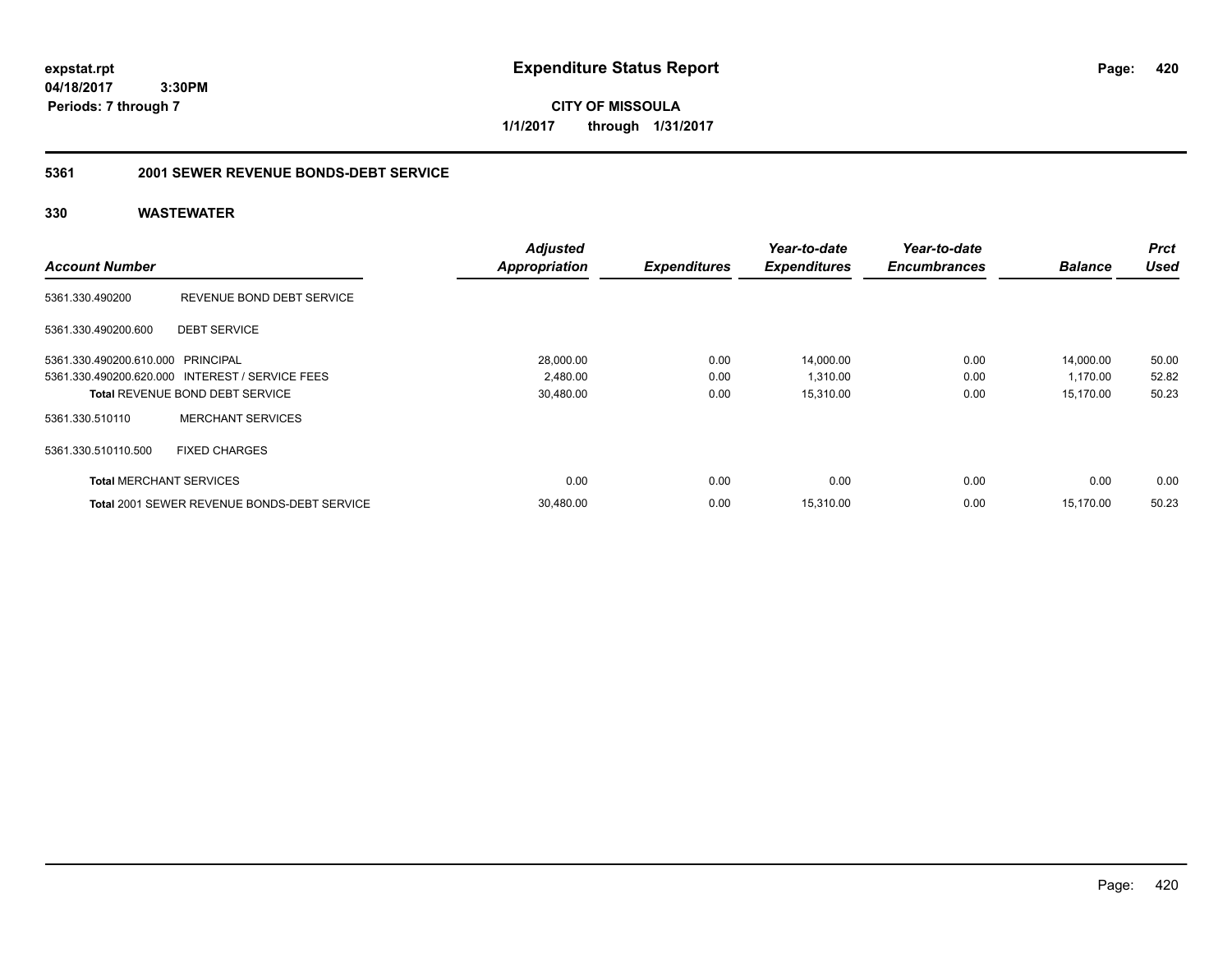**CITY OF MISSOULA 1/1/2017 through 1/31/2017**

## **5362 00 SEWER REVENUE BOND - SERIES B DEBT SE**

|                                   |                                                 | <b>Adjusted</b>      |                     | Year-to-date        | Year-to-date        |                | <b>Prct</b> |
|-----------------------------------|-------------------------------------------------|----------------------|---------------------|---------------------|---------------------|----------------|-------------|
| <b>Account Number</b>             |                                                 | <b>Appropriation</b> | <b>Expenditures</b> | <b>Expenditures</b> | <b>Encumbrances</b> | <b>Balance</b> | <b>Used</b> |
| 5362.330.490200                   | REVENUE BOND DEBT SERVICE                       |                      |                     |                     |                     |                |             |
| 5362.330.490200.600               | <b>DEBT SERVICE</b>                             |                      |                     |                     |                     |                |             |
| 5362.330.490200.610.000 PRINCIPAL |                                                 | 45,000.00            | 0.00                | 22,000.00           | 0.00                | 23,000.00      | 48.89       |
|                                   | 5362.330.490200.620.000 INTEREST / SERVICE FEES | 3,480.00             | 0.00                | 1,850.00            | 0.00                | 1,630.00       | 53.16       |
| <b>Total DEBT SERVICE</b>         |                                                 | 48,480.00            | 0.00                | 23,850.00           | 0.00                | 24,630.00      | 49.20       |
| 5362.330.490200.800               | OTHER OBJECTS                                   |                      |                     |                     |                     |                |             |
| <b>Total OTHER OBJECTS</b>        |                                                 | 0.00                 | 0.00                | 0.00                | 0.00                | 0.00           | 0.00        |
|                                   | Total REVENUE BOND DEBT SERVICE                 | 48,480.00            | 0.00                | 23,850.00           | 0.00                | 24,630.00      | 49.20       |
| 5362.330.510110                   | <b>MERCHANT SERVICES</b>                        |                      |                     |                     |                     |                |             |
| 5362.330.510110.500               | <b>FIXED CHARGES</b>                            |                      |                     |                     |                     |                |             |
|                                   | <b>Total MERCHANT SERVICES</b>                  | 0.00                 | 0.00                | 0.00                | 0.00                | 0.00           | 0.00        |
|                                   | Total 00 SEWER REVENUE BOND - SERIES B DEBT SE  | 48,480.00            | 0.00                | 23,850.00           | 0.00                | 24,630.00      | 49.20       |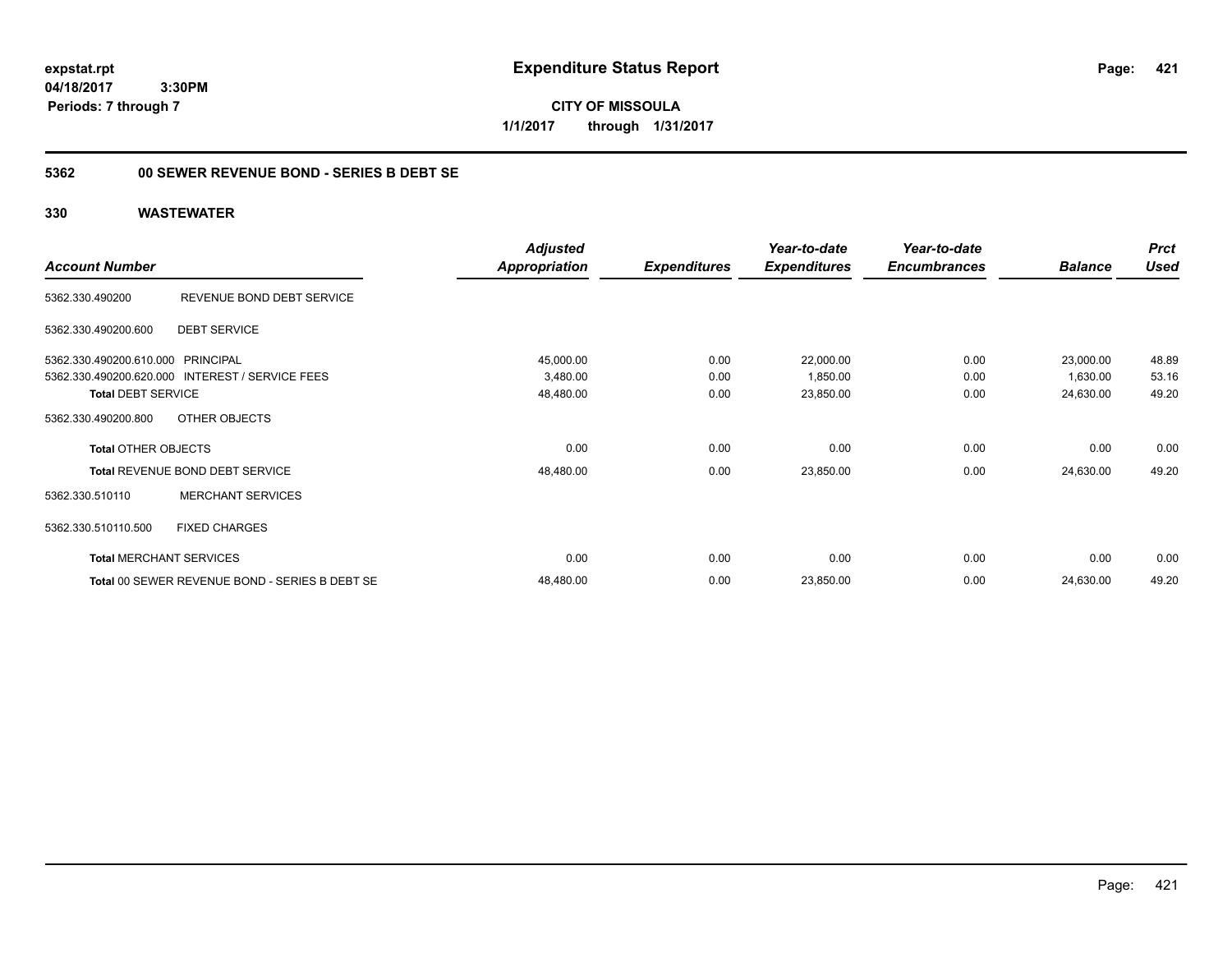**CITY OF MISSOULA 1/1/2017 through 1/31/2017**

## **5363 92 SEWER REVENUE BOND SERIES A DEBT SERV**

| <b>Account Number</b> |                                                       | <b>Adjusted</b><br><b>Appropriation</b> | <b>Expenditures</b> | Year-to-date<br><b>Expenditures</b> | Year-to-date<br><b>Encumbrances</b> | <b>Balance</b> | <b>Prct</b><br><b>Used</b> |
|-----------------------|-------------------------------------------------------|-----------------------------------------|---------------------|-------------------------------------|-------------------------------------|----------------|----------------------------|
| 5363.330.490200       | REVENUE BOND DEBT SERVICE                             |                                         |                     |                                     |                                     |                |                            |
| 5363.330.490200.600   | <b>DEBT SERVICE</b>                                   |                                         |                     |                                     |                                     |                |                            |
|                       | <b>Total REVENUE BOND DEBT SERVICE</b>                | 0.00                                    | 0.00                | 0.00                                | 0.00                                | 0.00           | 0.00                       |
| 5363.330.510110       | <b>MERCHANT SERVICES</b>                              |                                         |                     |                                     |                                     |                |                            |
| 5363.330.510110.500   | <b>FIXED CHARGES</b>                                  |                                         |                     |                                     |                                     |                |                            |
|                       | <b>Total MERCHANT SERVICES</b>                        | 0.00                                    | 0.00                | 0.00                                | 0.00                                | 0.00           | 0.00                       |
|                       | <b>Total 92 SEWER REVENUE BOND SERIES A DEBT SERV</b> | 0.00                                    | 0.00                | 0.00                                | 0.00                                | 0.00           | 0.00                       |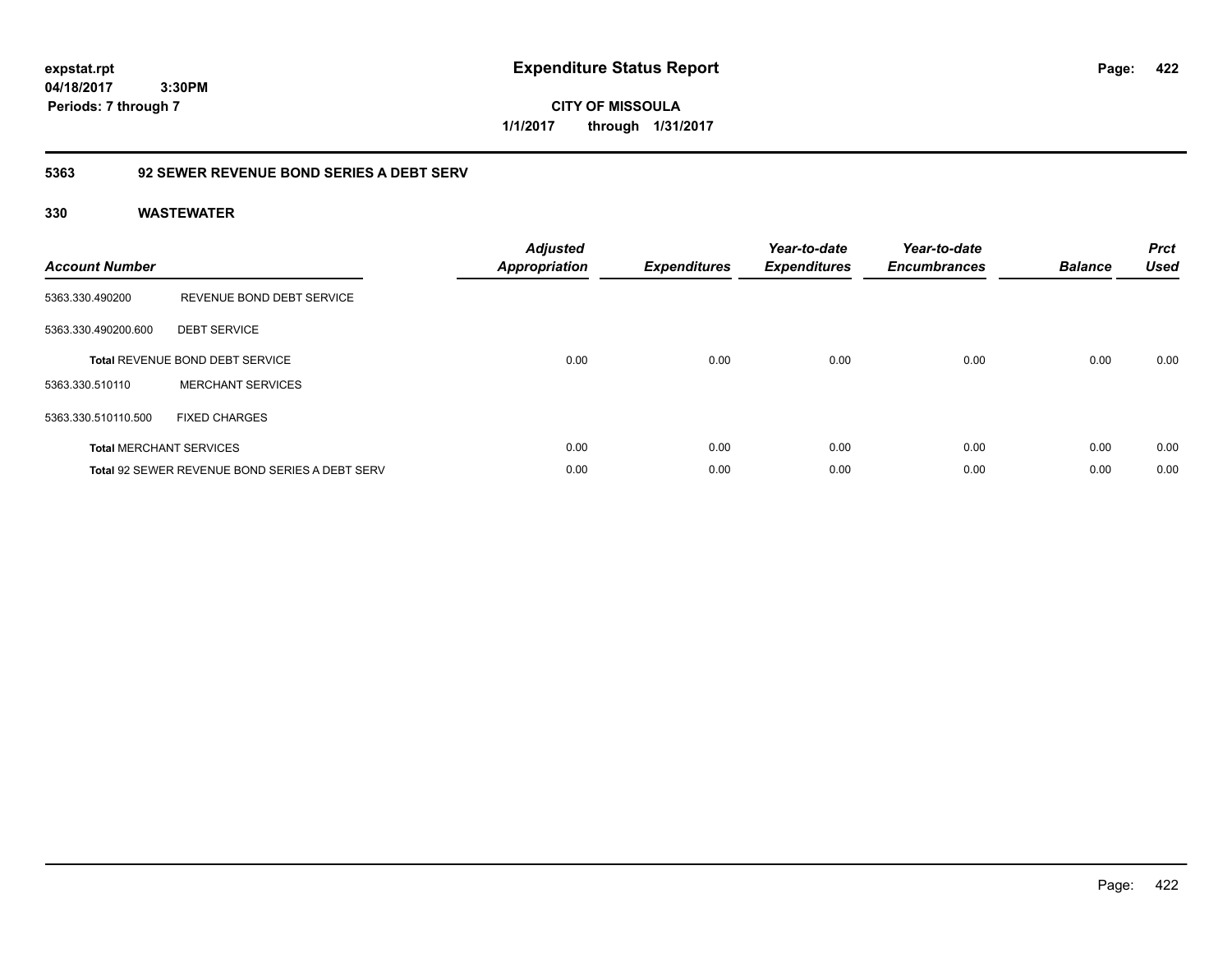**CITY OF MISSOULA 1/1/2017 through 1/31/2017**

## **5364 92 SEWER REVENUE BOND - SERIES B DEBT S**

| <b>Account Number</b> |                                               | <b>Adjusted</b><br><b>Appropriation</b> | <b>Expenditures</b> | Year-to-date<br><b>Expenditures</b> | Year-to-date<br><b>Encumbrances</b> | <b>Balance</b> | <b>Prct</b><br><b>Used</b> |
|-----------------------|-----------------------------------------------|-----------------------------------------|---------------------|-------------------------------------|-------------------------------------|----------------|----------------------------|
| 5364.330.490200       | REVENUE BOND DEBT SERVICE                     |                                         |                     |                                     |                                     |                |                            |
| 5364.330.490200.600   | <b>DEBT SERVICE</b>                           |                                         |                     |                                     |                                     |                |                            |
|                       | <b>Total REVENUE BOND DEBT SERVICE</b>        | 0.00                                    | 0.00                | 0.00                                | 0.00                                | 0.00           | 0.00                       |
| 5364.330.510110       | <b>MERCHANT SERVICES</b>                      |                                         |                     |                                     |                                     |                |                            |
| 5364.330.510110.500   | <b>FIXED CHARGES</b>                          |                                         |                     |                                     |                                     |                |                            |
|                       | <b>Total MERCHANT SERVICES</b>                | 0.00                                    | 0.00                | 0.00                                | 0.00                                | 0.00           | 0.00                       |
|                       | Total 92 SEWER REVENUE BOND - SERIES B DEBT S | 0.00                                    | 0.00                | 0.00                                | 0.00                                | 0.00           | 0.00                       |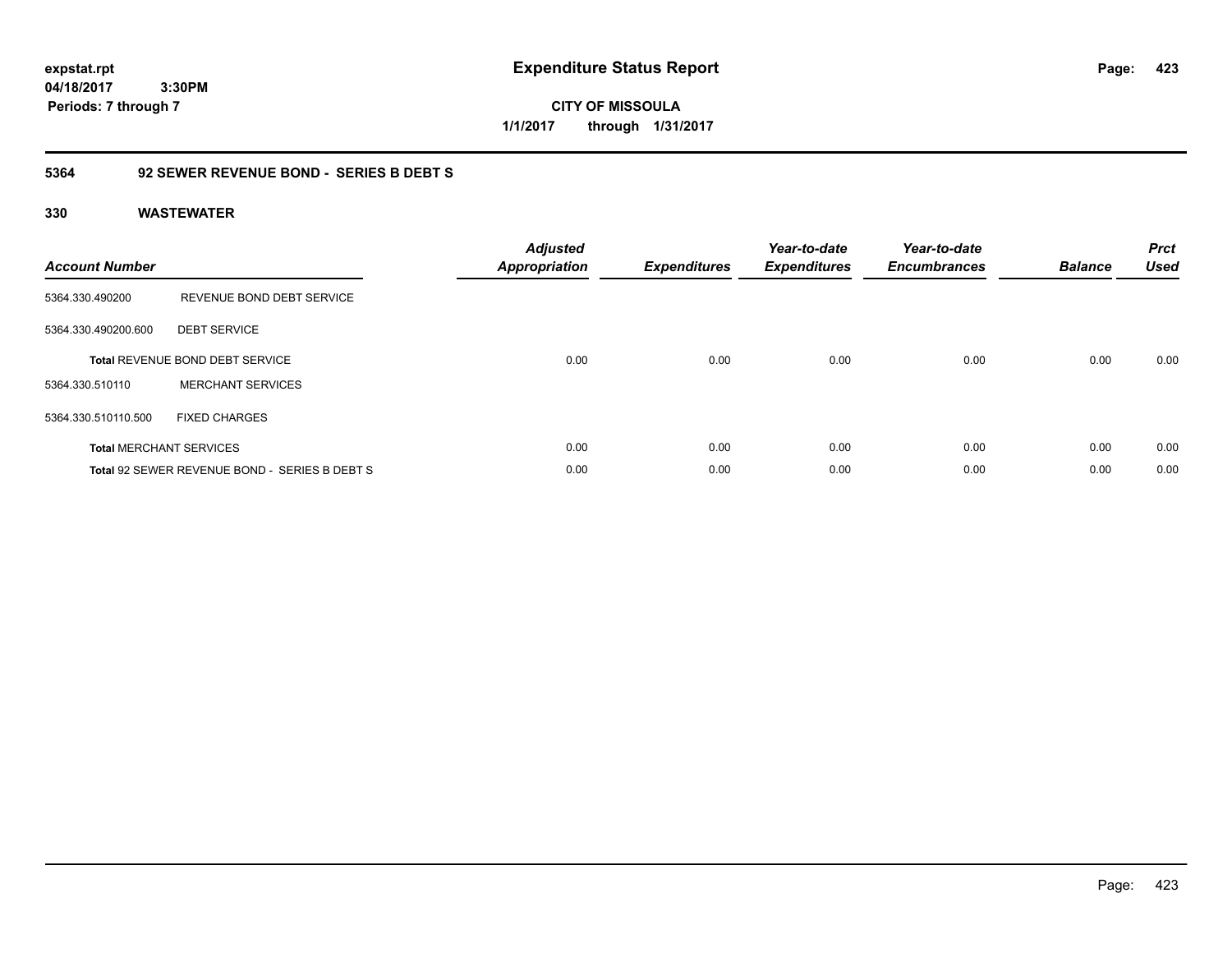**CITY OF MISSOULA 1/1/2017 through 1/31/2017**

## **5365 99 SEWER REVENUE BONDS DEBT SERVICE FUND**

|                                   |                                                       | <b>Adjusted</b>      |                     | Year-to-date        | Year-to-date        |                | <b>Prct</b> |
|-----------------------------------|-------------------------------------------------------|----------------------|---------------------|---------------------|---------------------|----------------|-------------|
| <b>Account Number</b>             |                                                       | <b>Appropriation</b> | <b>Expenditures</b> | <b>Expenditures</b> | <b>Encumbrances</b> | <b>Balance</b> | <b>Used</b> |
| 5365.330.490200                   | REVENUE BOND DEBT SERVICE                             |                      |                     |                     |                     |                |             |
| 5365.330.490200.600               | <b>DEBT SERVICE</b>                                   |                      |                     |                     |                     |                |             |
| 5365.330.490200.610.000 PRINCIPAL |                                                       | 117.000.00           | 0.00                | 58,000.00           | 0.00                | 59,000.00      | 49.57       |
|                                   | 5365.330.490200.620.000 INTEREST / SERVICE FEES       | 6,600.00             | 0.00                | 3,590.00            | 0.00                | 3,010.00       | 54.39       |
|                                   | <b>Total REVENUE BOND DEBT SERVICE</b>                | 123,600.00           | 0.00                | 61,590.00           | 0.00                | 62,010.00      | 49.83       |
| 5365.330.510110                   | <b>MERCHANT SERVICES</b>                              |                      |                     |                     |                     |                |             |
| 5365.330.510110.500               | <b>FIXED CHARGES</b>                                  |                      |                     |                     |                     |                |             |
| <b>Total MERCHANT SERVICES</b>    |                                                       | 0.00                 | 0.00                | 0.00                | 0.00                | 0.00           | 0.00        |
|                                   | <b>Total 99 SEWER REVENUE BONDS DEBT SERVICE FUND</b> | 123,600.00           | 0.00                | 61,590.00           | 0.00                | 62.010.00      | 49.83       |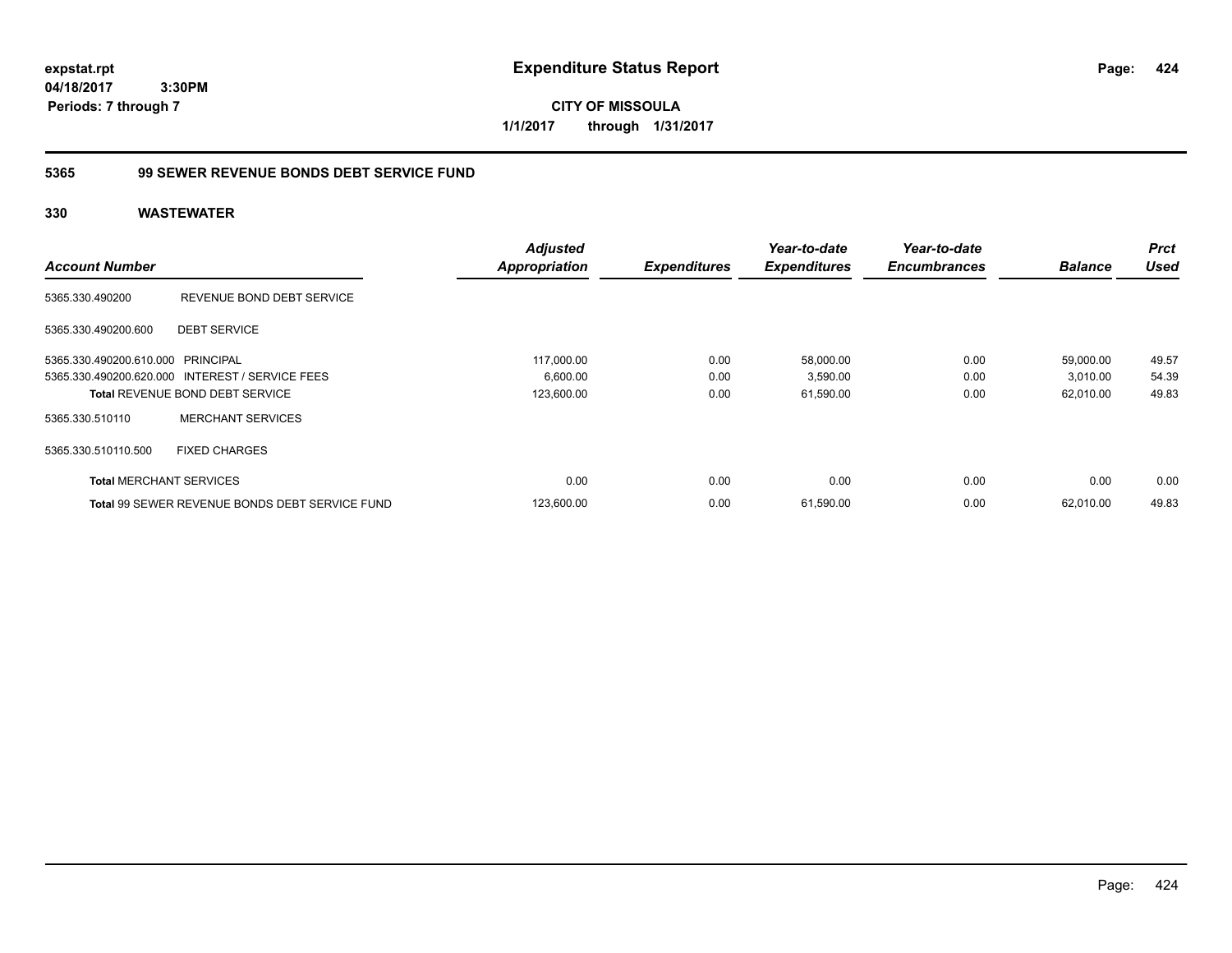**CITY OF MISSOULA 1/1/2017 through 1/31/2017**

## **5366 92 SEWER REVENUE BOND - SERIES A BOND RE**

| <b>Account Number</b>       |                                                | <b>Adjusted</b><br><b>Appropriation</b> | <b>Expenditures</b> | Year-to-date<br><b>Expenditures</b> | Year-to-date<br><b>Encumbrances</b> | <b>Balance</b> | <b>Prct</b><br><b>Used</b> |
|-----------------------------|------------------------------------------------|-----------------------------------------|---------------------|-------------------------------------|-------------------------------------|----------------|----------------------------|
| 5366.330.430610             | ADMINISTRATION                                 |                                         |                     |                                     |                                     |                |                            |
| 5366.330.430610.800         | OTHER OBJECTS                                  |                                         |                     |                                     |                                     |                |                            |
| <b>Total ADMINISTRATION</b> |                                                | 0.00                                    | 0.00                | 0.00                                | 0.00                                | 0.00           | 0.00                       |
| 5366.330.510110             | <b>MERCHANT SERVICES</b>                       |                                         |                     |                                     |                                     |                |                            |
| 5366.330.510110.500         | <b>FIXED CHARGES</b>                           |                                         |                     |                                     |                                     |                |                            |
|                             | <b>Total MERCHANT SERVICES</b>                 | 0.00                                    | 0.00                | 0.00                                | 0.00                                | 0.00           | 0.00                       |
|                             | Total 92 SEWER REVENUE BOND - SERIES A BOND RE | 0.00                                    | 0.00                | 0.00                                | 0.00                                | 0.00           | 0.00                       |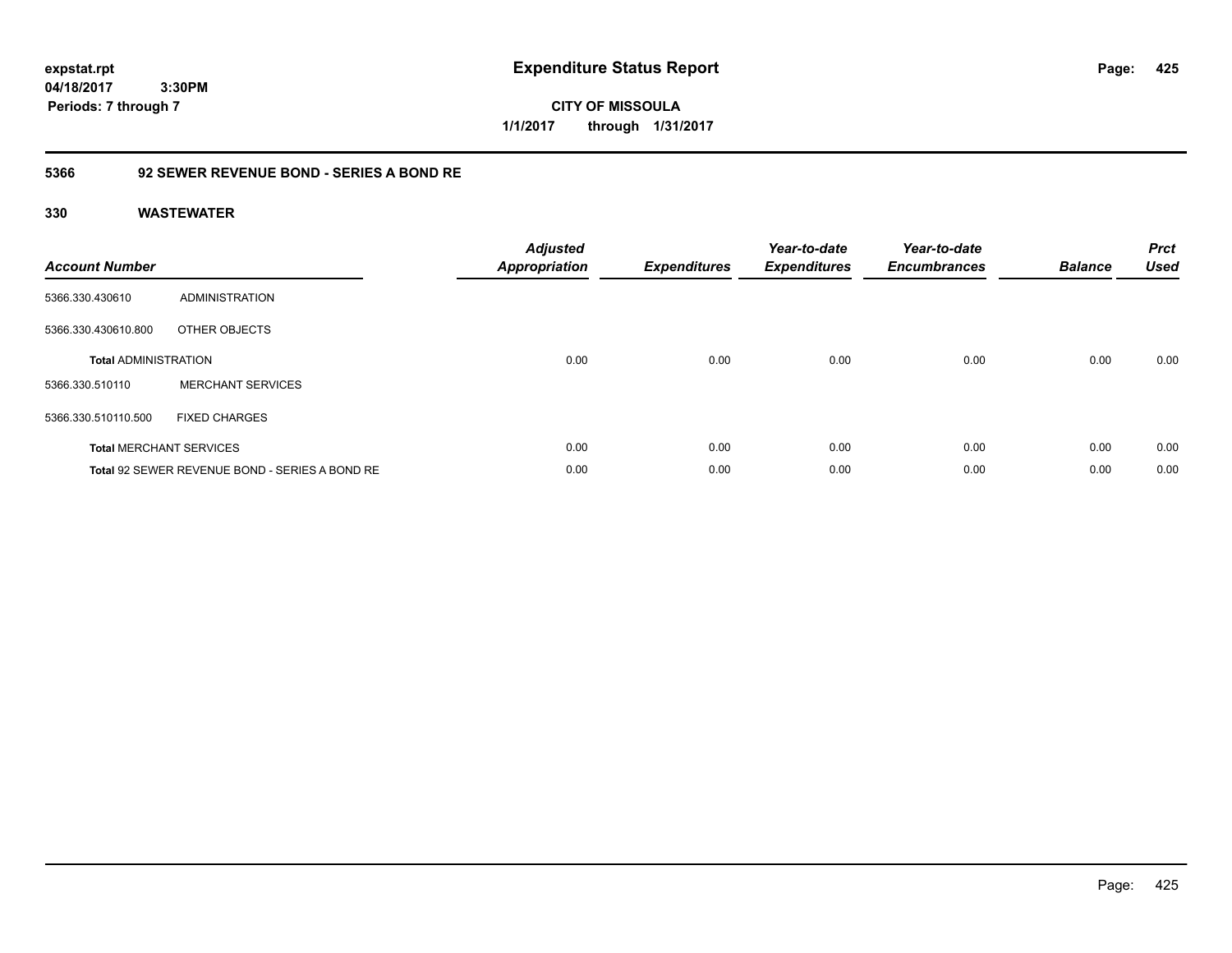**CITY OF MISSOULA 1/1/2017 through 1/31/2017**

## **5367 92 SEWER REVENUE BOND - SERIES B BOND RE**

| <b>Account Number</b>       |                                                | <b>Adjusted</b><br><b>Appropriation</b> | <b>Expenditures</b> | Year-to-date<br><b>Expenditures</b> | Year-to-date<br><b>Encumbrances</b> | <b>Balance</b> | <b>Prct</b><br><b>Used</b> |
|-----------------------------|------------------------------------------------|-----------------------------------------|---------------------|-------------------------------------|-------------------------------------|----------------|----------------------------|
| 5367.330.430610             | ADMINISTRATION                                 |                                         |                     |                                     |                                     |                |                            |
| 5367.330.430610.800         | OTHER OBJECTS                                  |                                         |                     |                                     |                                     |                |                            |
| <b>Total ADMINISTRATION</b> |                                                | 0.00                                    | 0.00                | 0.00                                | 0.00                                | 0.00           | 0.00                       |
| 5367.330.510110             | <b>MERCHANT SERVICES</b>                       |                                         |                     |                                     |                                     |                |                            |
| 5367.330.510110.500         | <b>FIXED CHARGES</b>                           |                                         |                     |                                     |                                     |                |                            |
|                             | <b>Total MERCHANT SERVICES</b>                 | 0.00                                    | 0.00                | 0.00                                | 0.00                                | 0.00           | 0.00                       |
|                             | Total 92 SEWER REVENUE BOND - SERIES B BOND RE | 0.00                                    | 0.00                | 0.00                                | 0.00                                | 0.00           | 0.00                       |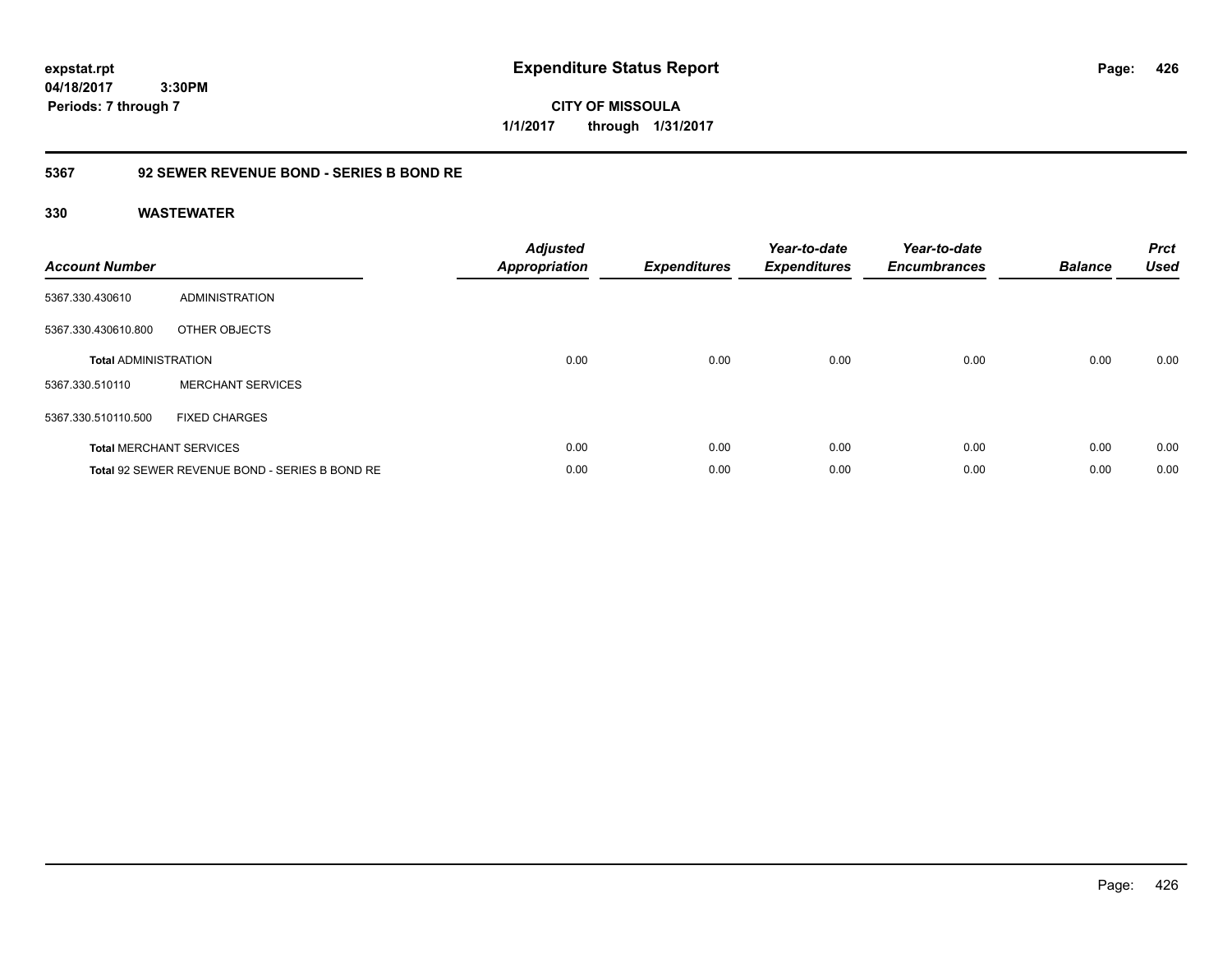**CITY OF MISSOULA 1/1/2017 through 1/31/2017**

#### **5368 00 SEWER REVENUE BOND RESERVE FUND**

| <b>Account Number</b>       |                                          | <b>Adjusted</b><br>Appropriation | <b>Expenditures</b> | Year-to-date<br><b>Expenditures</b> | Year-to-date<br><b>Encumbrances</b> | <b>Balance</b> | <b>Prct</b><br><b>Used</b> |
|-----------------------------|------------------------------------------|----------------------------------|---------------------|-------------------------------------|-------------------------------------|----------------|----------------------------|
| 5368.330.430610             | ADMINISTRATION                           |                                  |                     |                                     |                                     |                |                            |
| 5368.330.430610.800         | OTHER OBJECTS                            |                                  |                     |                                     |                                     |                |                            |
| <b>Total ADMINISTRATION</b> |                                          | 0.00                             | 0.00                | 0.00                                | 0.00                                | 0.00           | 0.00                       |
| 5368.330.510110             | <b>MERCHANT SERVICES</b>                 |                                  |                     |                                     |                                     |                |                            |
| 5368.330.510110.500         | <b>FIXED CHARGES</b>                     |                                  |                     |                                     |                                     |                |                            |
|                             | <b>Total MERCHANT SERVICES</b>           | 0.00                             | 0.00                | 0.00                                | 0.00                                | 0.00           | 0.00                       |
|                             | Total 00 SEWER REVENUE BOND RESERVE FUND | 0.00                             | 0.00                | 0.00                                | 0.00                                | 0.00           | 0.00                       |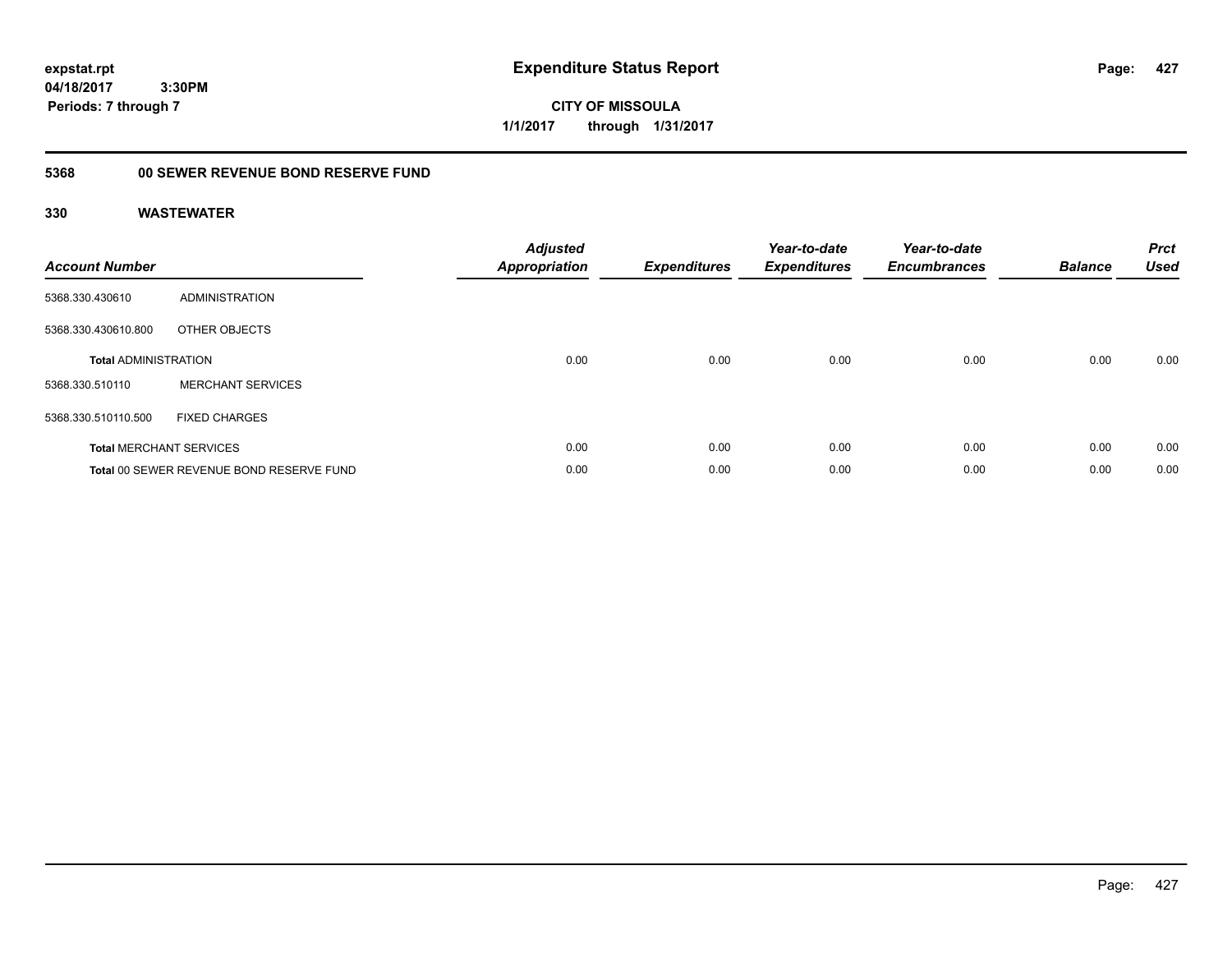## **5369 2001 SEWER REVENUE BOND**

| <b>Account Number</b>          |                                                  | <b>Adjusted</b><br><b>Appropriation</b> | <b>Expenditures</b> | Year-to-date<br><b>Expenditures</b> | Year-to-date<br><b>Encumbrances</b> | <b>Balance</b>   | <b>Prct</b><br><b>Used</b> |
|--------------------------------|--------------------------------------------------|-----------------------------------------|---------------------|-------------------------------------|-------------------------------------|------------------|----------------------------|
| 5369.330.430610                | ADMINISTRATION                                   |                                         |                     |                                     |                                     |                  |                            |
| 5369.330.430610.800            | OTHER OBJECTS                                    |                                         |                     |                                     |                                     |                  |                            |
| <b>Total ADMINISTRATION</b>    | 5369.330.430610.820.000 TRANSFERS TO OTHER FUNDS | 270.00<br>270.00                        | 0.00<br>0.00        | 0.00<br>0.00                        | 0.00<br>0.00                        | 270.00<br>270.00 | 0.00<br>0.00               |
| 5369.330.510110                | <b>MERCHANT SERVICES</b>                         |                                         |                     |                                     |                                     |                  |                            |
| 5369.330.510110.500            | <b>FIXED CHARGES</b>                             |                                         |                     |                                     |                                     |                  |                            |
| <b>Total MERCHANT SERVICES</b> |                                                  | 0.00                                    | 0.00                | 0.00                                | 0.00                                | 0.00             | 0.00                       |
|                                | Total 2001 SEWER REVENUE BOND                    | 270.00                                  | 0.00                | 0.00                                | 0.00                                | 270.00           | 0.00                       |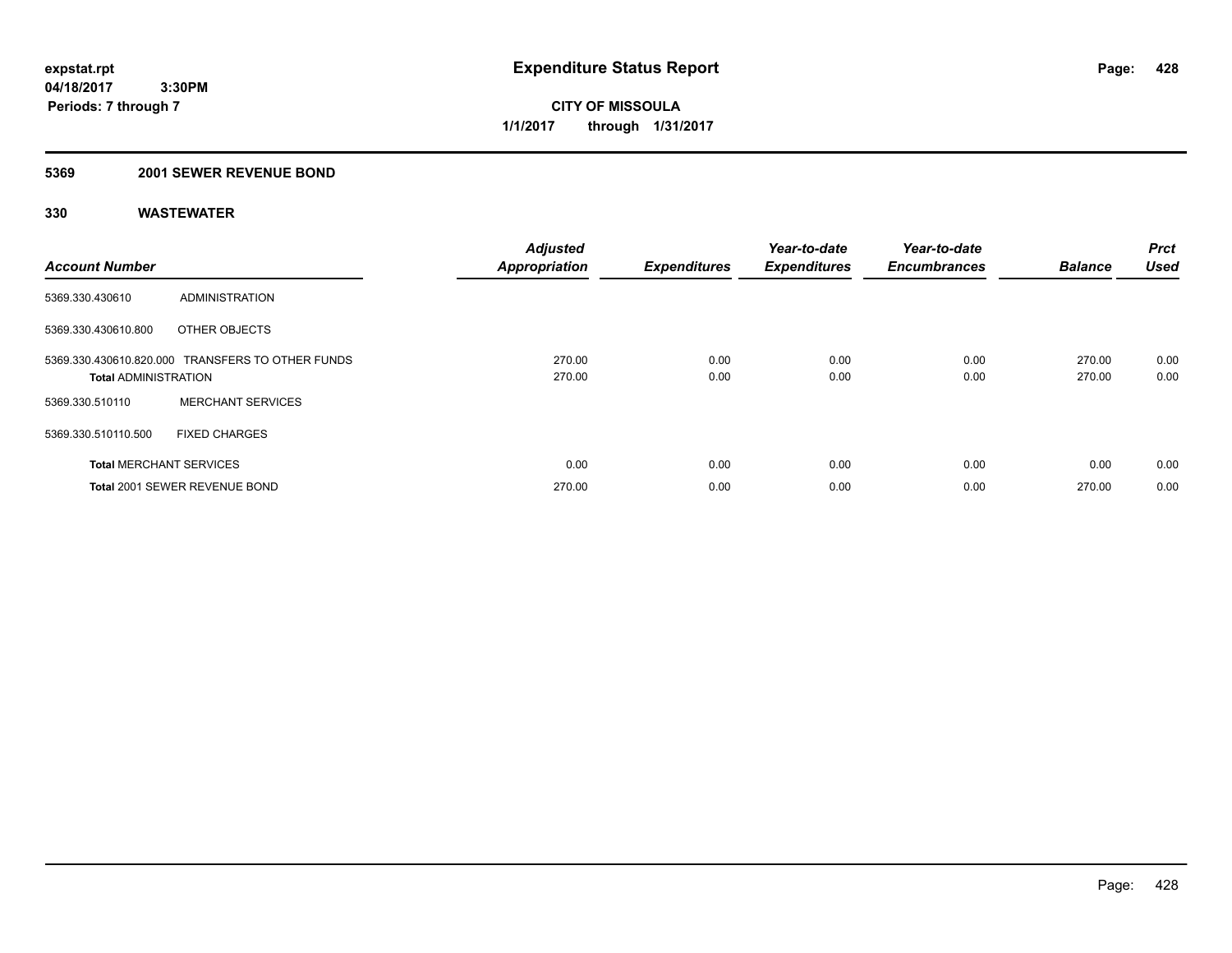**expstat.rpt Expenditure Status Report** 

**04/18/2017 3:30PM Periods: 7 through 7**

**CITY OF MISSOULA 1/1/2017 through 1/31/2017**

# **5370 99 SEWER REVENUE BOND RESERVE FUND**

| <b>Account Number</b>       |                                          | <b>Adjusted</b><br><b>Appropriation</b> | <b>Expenditures</b> | Year-to-date<br><b>Expenditures</b> | Year-to-date<br><b>Encumbrances</b> | <b>Balance</b> | <b>Prct</b><br><b>Used</b> |
|-----------------------------|------------------------------------------|-----------------------------------------|---------------------|-------------------------------------|-------------------------------------|----------------|----------------------------|
| 5370.330.430610             | ADMINISTRATION                           |                                         |                     |                                     |                                     |                |                            |
| 5370.330.430610.800         | OTHER OBJECTS                            |                                         |                     |                                     |                                     |                |                            |
| <b>Total ADMINISTRATION</b> |                                          | 0.00                                    | 0.00                | 0.00                                | 0.00                                | 0.00           | 0.00                       |
| 5370.330.510110             | <b>MERCHANT SERVICES</b>                 |                                         |                     |                                     |                                     |                |                            |
| 5370.330.510110.500         | <b>FIXED CHARGES</b>                     |                                         |                     |                                     |                                     |                |                            |
|                             | <b>Total MERCHANT SERVICES</b>           | 0.00                                    | 0.00                | 0.00                                | 0.00                                | 0.00           | 0.00                       |
|                             | Total 99 SEWER REVENUE BOND RESERVE FUND | 0.00                                    | 0.00                | 0.00                                | 0.00                                | 0.00           | 0.00                       |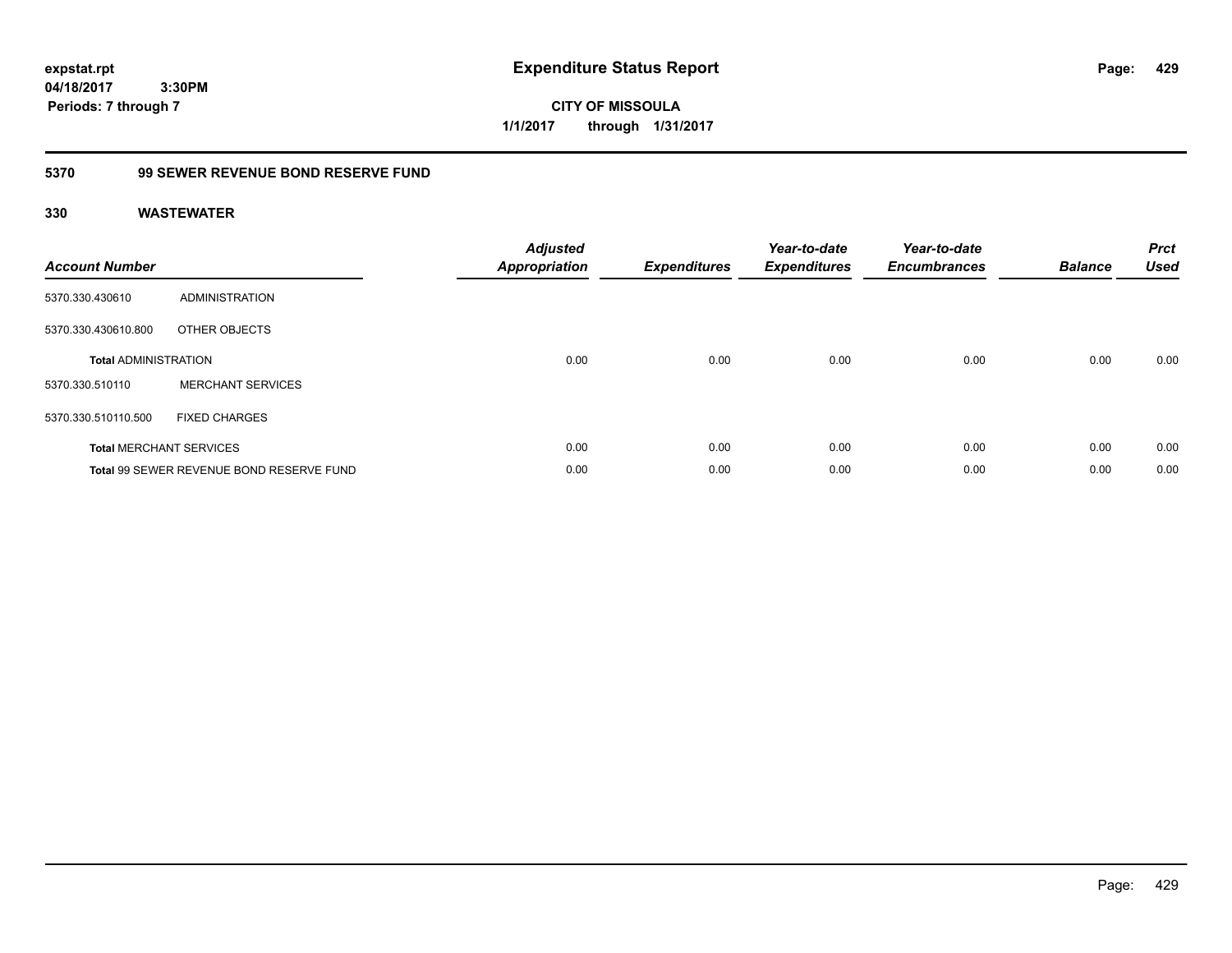**CITY OF MISSOULA 1/1/2017 through 1/31/2017**

#### **5371 2002 SEWER BONDS**

|                                   |                                                 | <b>Adjusted</b>      |                     | Year-to-date        | Year-to-date        |                | <b>Prct</b> |
|-----------------------------------|-------------------------------------------------|----------------------|---------------------|---------------------|---------------------|----------------|-------------|
| <b>Account Number</b>             |                                                 | <b>Appropriation</b> | <b>Expenditures</b> | <b>Expenditures</b> | <b>Encumbrances</b> | <b>Balance</b> | <b>Used</b> |
| 5371.330.490200                   | REVENUE BOND DEBT SERVICE                       |                      |                     |                     |                     |                |             |
| 5371.330.490200.600               | <b>DEBT SERVICE</b>                             |                      |                     |                     |                     |                |             |
| 5371.330.490200.610.000 PRINCIPAL |                                                 | 76,000.00            | 0.00                | 38,000.00           | 0.00                | 38,000.00      | 50.00       |
|                                   | 5371.330.490200.620.000 INTEREST / SERVICE FEES | 8,420.00             | 0.00                | 4,400.00            | 0.00                | 4,020.00       | 52.26       |
|                                   | <b>Total REVENUE BOND DEBT SERVICE</b>          | 84,420.00            | 0.00                | 42,400.00           | 0.00                | 42,020.00      | 50.23       |
| 5371.330.510110                   | <b>MERCHANT SERVICES</b>                        |                      |                     |                     |                     |                |             |
| 5371.330.510110.500               | <b>FIXED CHARGES</b>                            |                      |                     |                     |                     |                |             |
| <b>Total MERCHANT SERVICES</b>    |                                                 | 0.00                 | 0.00                | 0.00                | 0.00                | 0.00           | 0.00        |
| Total 2002 SEWER BONDS            |                                                 | 84,420.00            | 0.00                | 42,400.00           | 0.00                | 42,020.00      | 50.23       |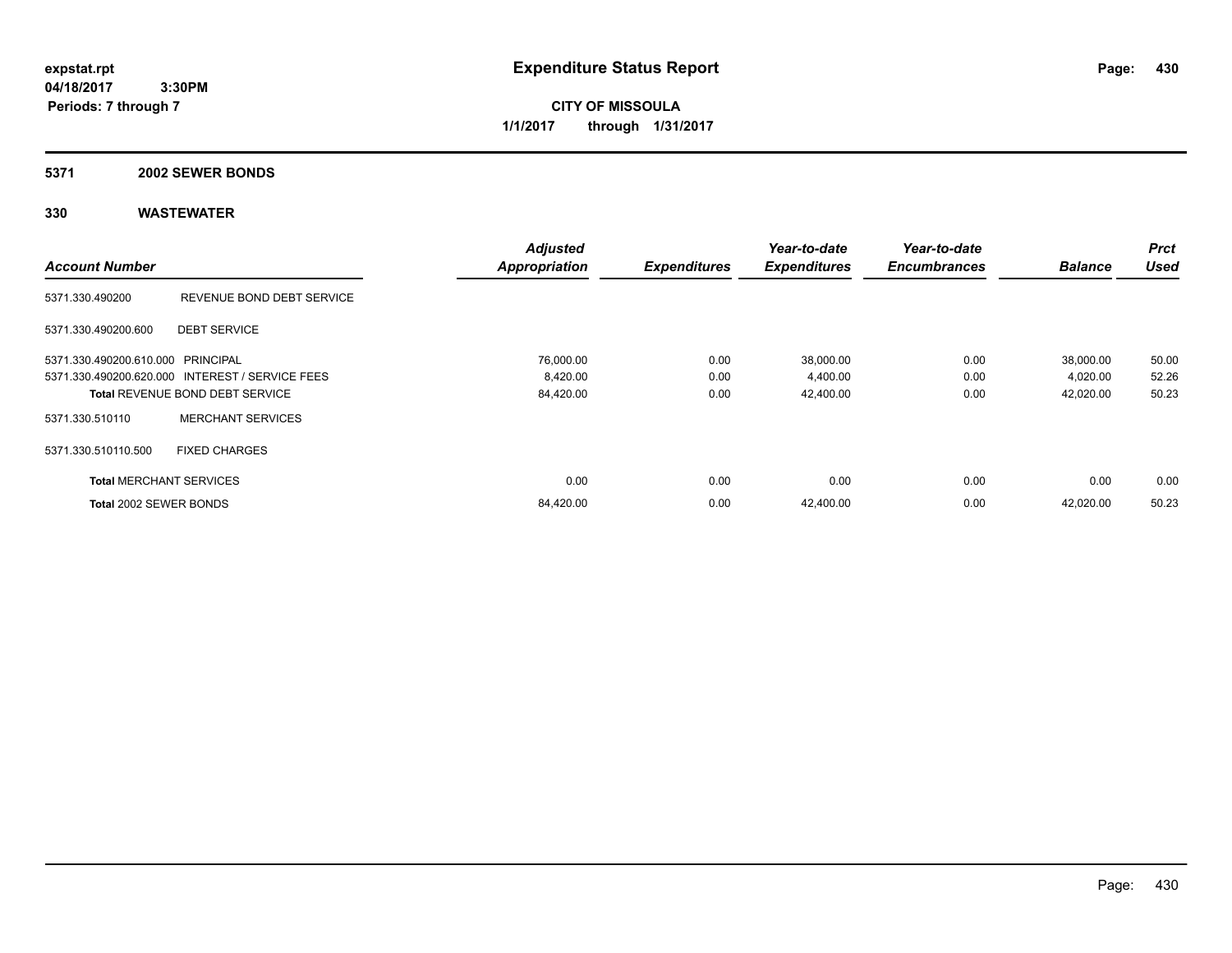## **5372 2002 SEWER REVENUE BOND**

| <b>Account Number</b>       |                                | Adjusted<br><b>Appropriation</b> | <b>Expenditures</b> | Year-to-date<br><b>Expenditures</b> | Year-to-date<br><b>Encumbrances</b> | <b>Balance</b> | <b>Prct</b><br><b>Used</b> |
|-----------------------------|--------------------------------|----------------------------------|---------------------|-------------------------------------|-------------------------------------|----------------|----------------------------|
| 5372.330.430610             | <b>ADMINISTRATION</b>          |                                  |                     |                                     |                                     |                |                            |
| 5372.330.430610.800         | OTHER OBJECTS                  |                                  |                     |                                     |                                     |                |                            |
| <b>Total ADMINISTRATION</b> |                                | 0.00                             | 0.00                | 0.00                                | 0.00                                | 0.00           | 0.00                       |
| 5372.330.510110             | <b>MERCHANT SERVICES</b>       |                                  |                     |                                     |                                     |                |                            |
| 5372.330.510110.500         | <b>FIXED CHARGES</b>           |                                  |                     |                                     |                                     |                |                            |
|                             | <b>Total MERCHANT SERVICES</b> | 0.00                             | 0.00                | 0.00                                | 0.00                                | 0.00           | 0.00                       |
|                             | Total 2002 SEWER REVENUE BOND  | 0.00                             | 0.00                | 0.00                                | 0.00                                | 0.00           | 0.00                       |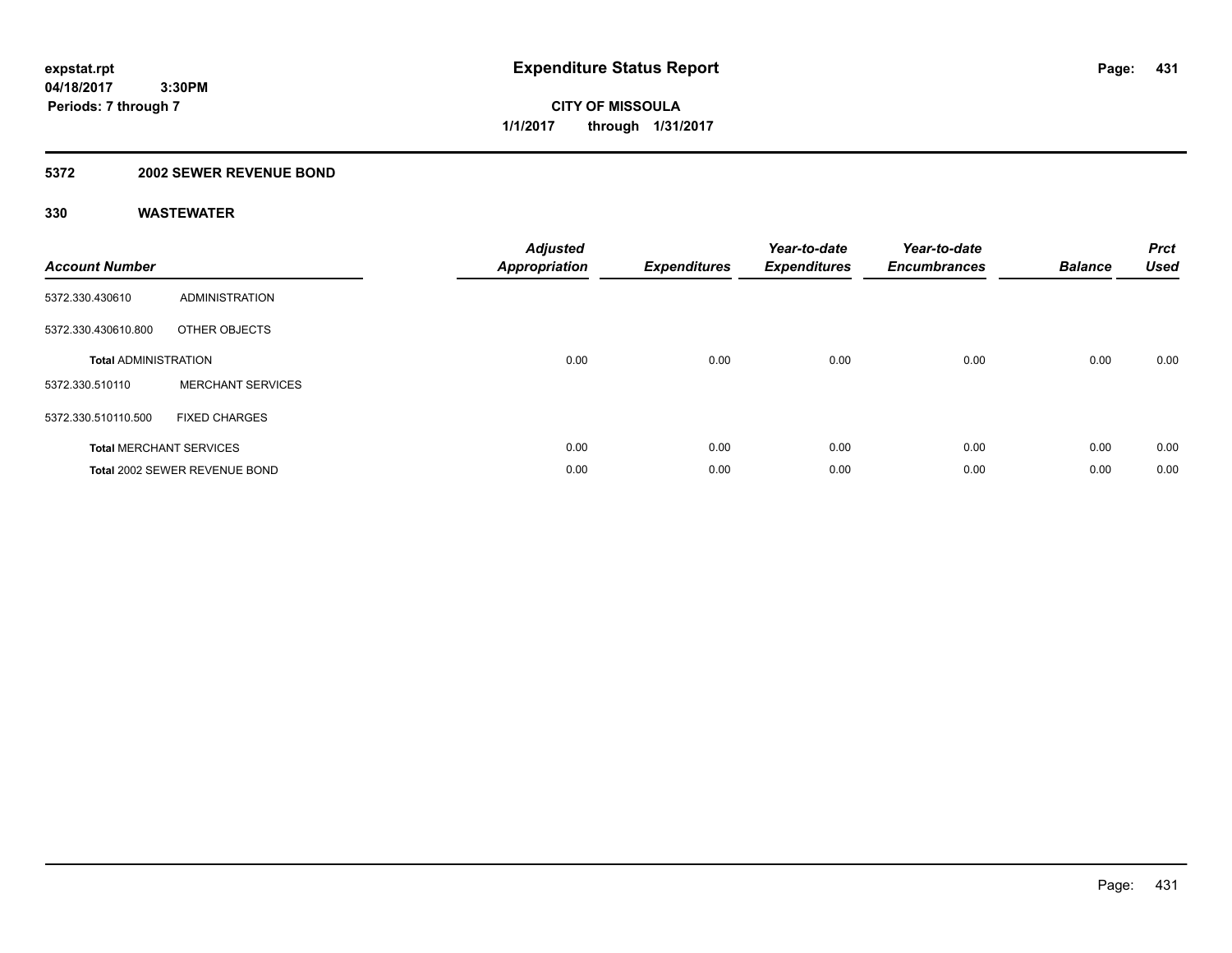**CITY OF MISSOULA 1/1/2017 through 1/31/2017**

## **5373 2002 WWTP UPGRADE REVENUE BOND**

|                                   |                                                 | <b>Adjusted</b>      |                     | Year-to-date        | Year-to-date        |                | <b>Prct</b> |
|-----------------------------------|-------------------------------------------------|----------------------|---------------------|---------------------|---------------------|----------------|-------------|
| <b>Account Number</b>             |                                                 | <b>Appropriation</b> | <b>Expenditures</b> | <b>Expenditures</b> | <b>Encumbrances</b> | <b>Balance</b> | <b>Used</b> |
| 5373.330.490200                   | REVENUE BOND DEBT SERVICE                       |                      |                     |                     |                     |                |             |
| 5373.330.490200.600               | <b>DEBT SERVICE</b>                             |                      |                     |                     |                     |                |             |
| 5373.330.490200.610.000 PRINCIPAL |                                                 | 295,000.00           | 0.00                | 147,000.00          | 0.00                | 148,000.00     | 49.83       |
|                                   | 5373.330.490200.620.000 INTEREST / SERVICE FEES | 35,810.00            | 0.00                | 18,640.00           | 0.00                | 17,170.00      | 52.05       |
|                                   | <b>Total REVENUE BOND DEBT SERVICE</b>          | 330,810.00           | 0.00                | 165,640.00          | 0.00                | 165,170.00     | 50.07       |
| 5373.330.510110                   | <b>MERCHANT SERVICES</b>                        |                      |                     |                     |                     |                |             |
| 5373.330.510110.500               | <b>FIXED CHARGES</b>                            |                      |                     |                     |                     |                |             |
| <b>Total MERCHANT SERVICES</b>    |                                                 | 0.00                 | 0.00                | 0.00                | 0.00                | 0.00           | 0.00        |
|                                   | Total 2002 WWTP UPGRADE REVENUE BOND            | 330.810.00           | 0.00                | 165,640.00          | 0.00                | 165.170.00     | 50.07       |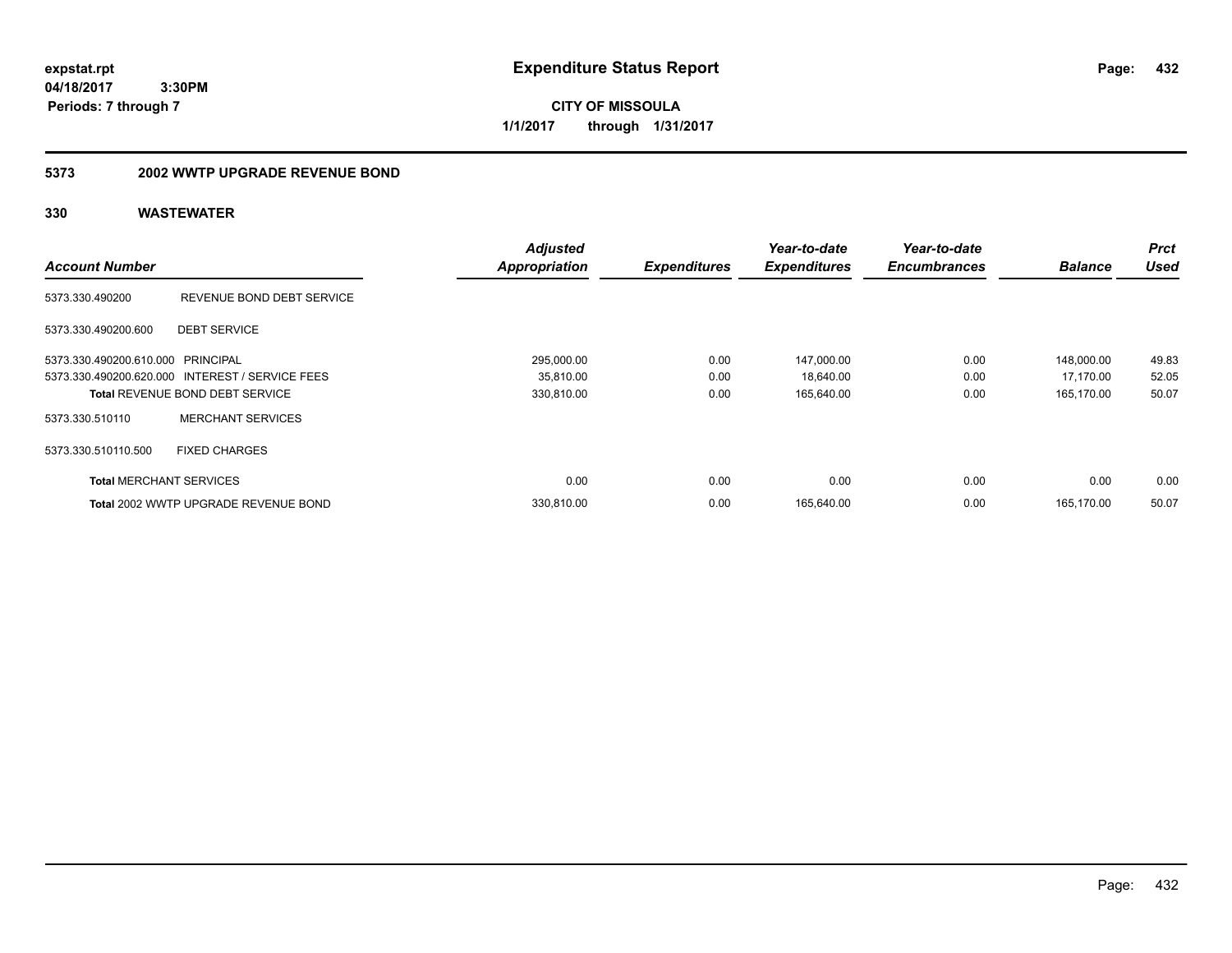**CITY OF MISSOULA 1/1/2017 through 1/31/2017**

### **5374 2002 WWTP UPGRADE RESERVE**

| <b>Account Number</b>       |                                 | <b>Adjusted</b><br><b>Appropriation</b> | <b>Expenditures</b> | Year-to-date<br><b>Expenditures</b> | Year-to-date<br><b>Encumbrances</b> | <b>Balance</b> | <b>Prct</b><br><b>Used</b> |
|-----------------------------|---------------------------------|-----------------------------------------|---------------------|-------------------------------------|-------------------------------------|----------------|----------------------------|
| 5374.330.430610             | <b>ADMINISTRATION</b>           |                                         |                     |                                     |                                     |                |                            |
| 5374.330.430610.800         | OTHER OBJECTS                   |                                         |                     |                                     |                                     |                |                            |
| <b>Total ADMINISTRATION</b> |                                 | 0.00                                    | 0.00                | 0.00                                | 0.00                                | 0.00           | 0.00                       |
| 5374.330.490200             | REVENUE BOND DEBT SERVICE       |                                         |                     |                                     |                                     |                |                            |
| 5374.330.490200.600         | <b>DEBT SERVICE</b>             |                                         |                     |                                     |                                     |                |                            |
|                             | Total REVENUE BOND DEBT SERVICE | 0.00                                    | 0.00                | 0.00                                | 0.00                                | 0.00           | 0.00                       |
| 5374.330.510110             | <b>MERCHANT SERVICES</b>        |                                         |                     |                                     |                                     |                |                            |
| 5374.330.510110.500         | <b>FIXED CHARGES</b>            |                                         |                     |                                     |                                     |                |                            |
|                             | <b>Total MERCHANT SERVICES</b>  | 0.00                                    | 0.00                | 0.00                                | 0.00                                | 0.00           | 0.00                       |
|                             | Total 2002 WWTP UPGRADE RESERVE | 0.00                                    | 0.00                | 0.00                                | 0.00                                | 0.00           | 0.00                       |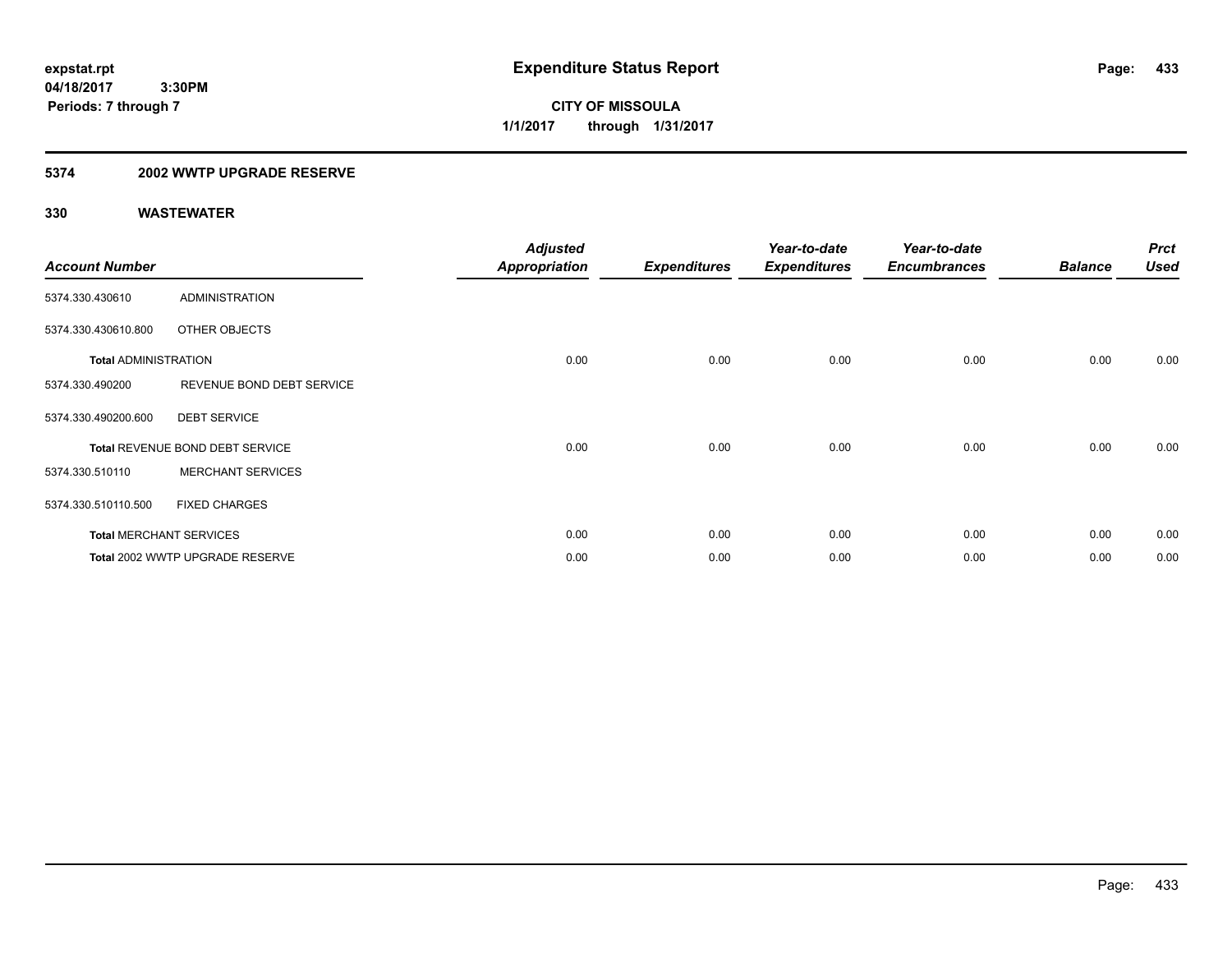**CITY OF MISSOULA 1/1/2017 through 1/31/2017**

### **5375 2003 WWTP SRF \$3.8M EPA DEBT**

|                                   |                                                 | <b>Adjusted</b>      |                     | Year-to-date        | Year-to-date        |                | <b>Prct</b> |
|-----------------------------------|-------------------------------------------------|----------------------|---------------------|---------------------|---------------------|----------------|-------------|
| <b>Account Number</b>             |                                                 | <b>Appropriation</b> | <b>Expenditures</b> | <b>Expenditures</b> | <b>Encumbrances</b> | <b>Balance</b> | <b>Used</b> |
| 5375.330.490200                   | REVENUE BOND DEBT SERVICE                       |                      |                     |                     |                     |                |             |
| 5375.330.490200.600               | <b>DEBT SERVICE</b>                             |                      |                     |                     |                     |                |             |
| 5375.330.490200.610.000 PRINCIPAL |                                                 | 215,000.00           | 0.00                | 107,000.00          | 0.00                | 108.000.00     | 49.77       |
|                                   | 5375.330.490200.620.000 INTEREST / SERVICE FEES | 35,156.00            | 0.00                | 18,180.00           | 0.00                | 16,976.00      | 51.71       |
|                                   | <b>Total REVENUE BOND DEBT SERVICE</b>          | 250,156.00           | 0.00                | 125,180.00          | 0.00                | 124,976.00     | 50.04       |
| 5375.330.510110                   | <b>MERCHANT SERVICES</b>                        |                      |                     |                     |                     |                |             |
| 5375.330.510110.500               | <b>FIXED CHARGES</b>                            |                      |                     |                     |                     |                |             |
| <b>Total MERCHANT SERVICES</b>    |                                                 | 0.00                 | 0.00                | 0.00                | 0.00                | 0.00           | 0.00        |
|                                   | Total 2003 WWTP SRF \$3.8M EPA DEBT             | 250,156.00           | 0.00                | 125,180.00          | 0.00                | 124.976.00     | 50.04       |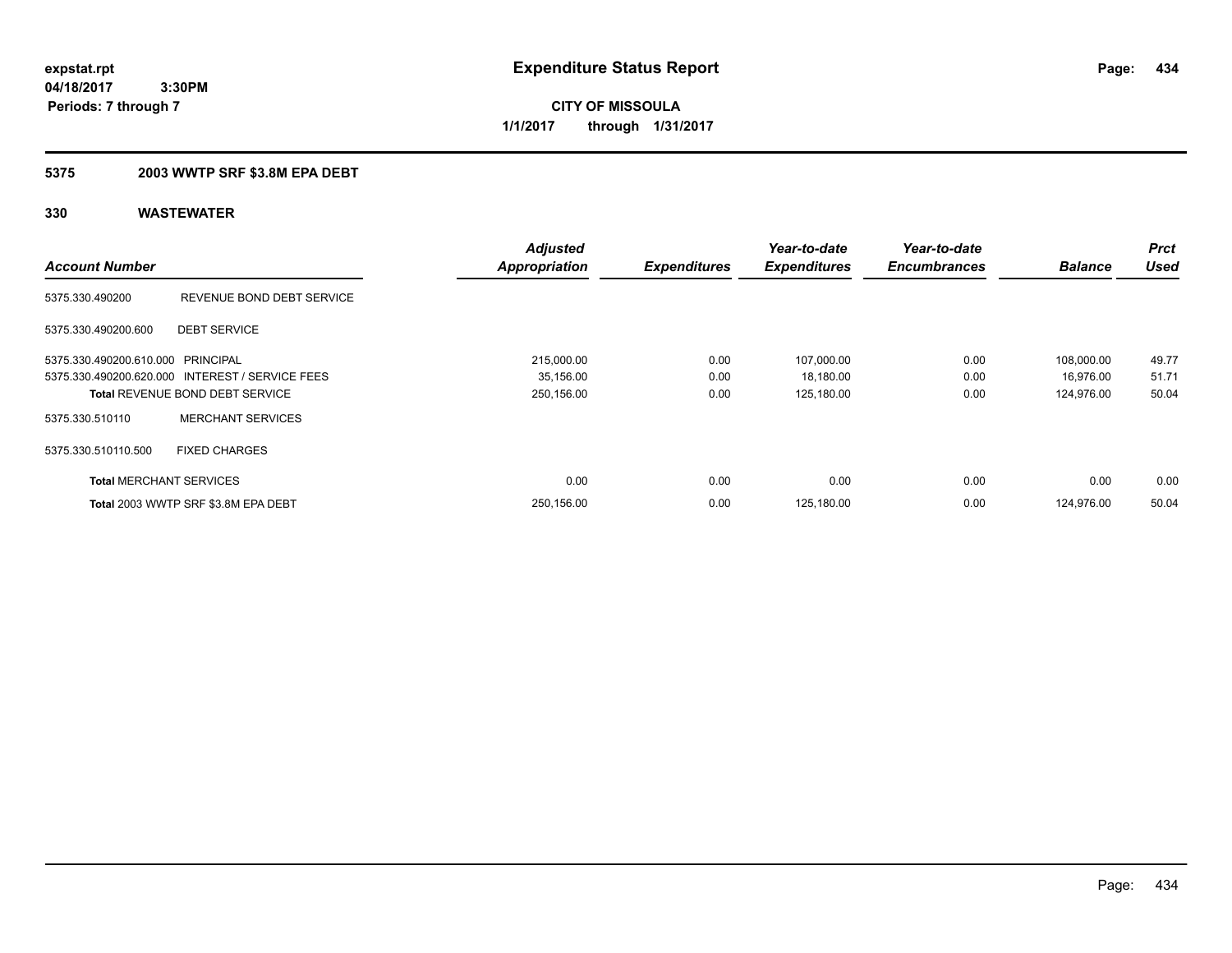**CITY OF MISSOULA 1/1/2017 through 1/31/2017**

### **5376 2003 WWTP SRF \$3.8M EPA RESERVE**

| <b>Account Number</b>       |                                        | <b>Adjusted</b><br>Appropriation | <b>Expenditures</b> | Year-to-date<br><b>Expenditures</b> | Year-to-date<br><b>Encumbrances</b> | <b>Balance</b> | <b>Prct</b><br><b>Used</b> |
|-----------------------------|----------------------------------------|----------------------------------|---------------------|-------------------------------------|-------------------------------------|----------------|----------------------------|
| 5376.330.430610             | <b>ADMINISTRATION</b>                  |                                  |                     |                                     |                                     |                |                            |
| 5376.330.430610.800         | OTHER OBJECTS                          |                                  |                     |                                     |                                     |                |                            |
| <b>Total ADMINISTRATION</b> |                                        | 0.00                             | 0.00                | 0.00                                | 0.00                                | 0.00           | 0.00                       |
| 5376.330.510110             | <b>MERCHANT SERVICES</b>               |                                  |                     |                                     |                                     |                |                            |
| 5376.330.510110.500         | <b>FIXED CHARGES</b>                   |                                  |                     |                                     |                                     |                |                            |
|                             | <b>Total MERCHANT SERVICES</b>         | 0.00                             | 0.00                | 0.00                                | 0.00                                | 0.00           | 0.00                       |
|                             | Total 2003 WWTP SRF \$3.8M EPA RESERVE | 0.00                             | 0.00                | 0.00                                | 0.00                                | 0.00           | 0.00                       |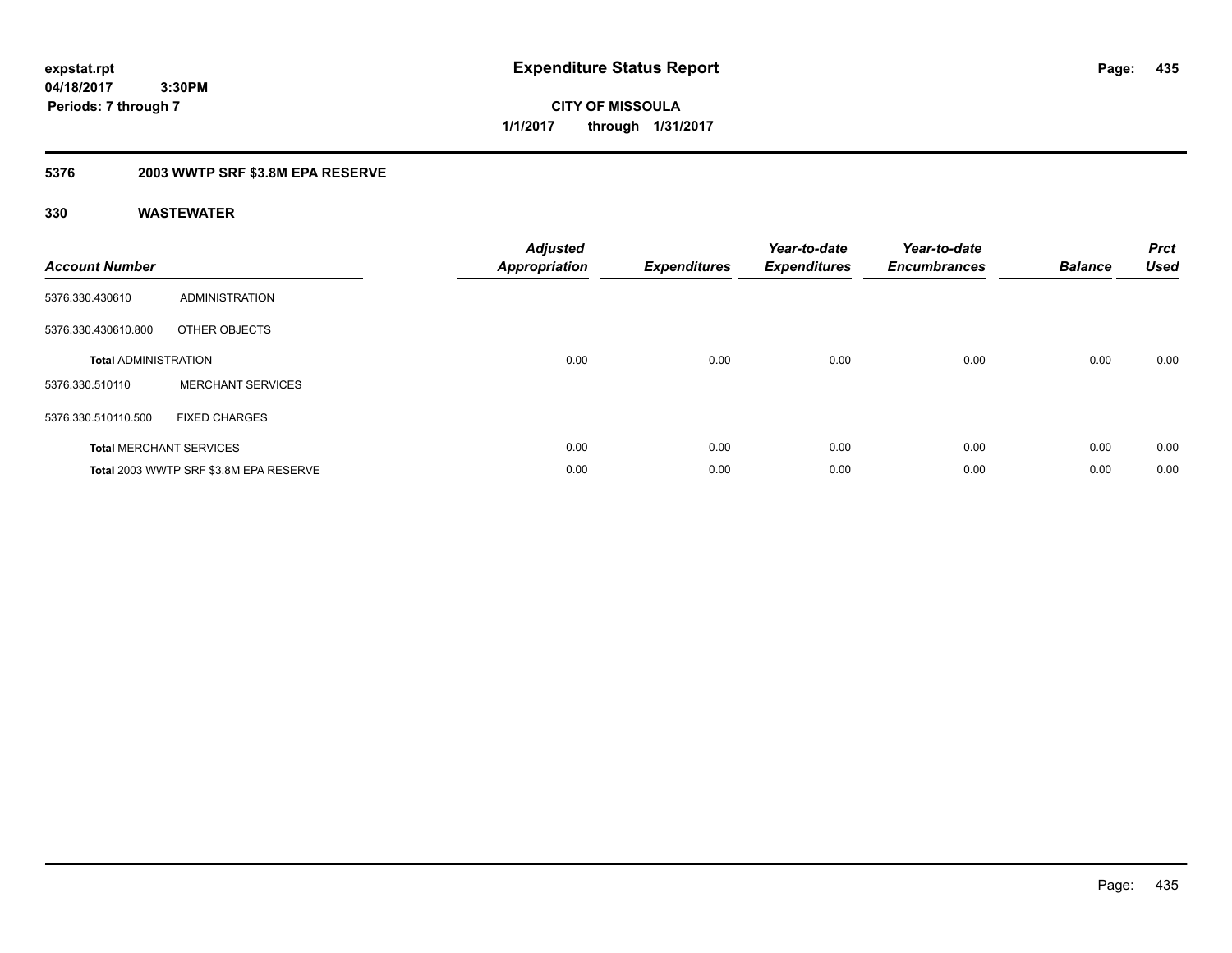**CITY OF MISSOULA 1/1/2017 through 1/31/2017**

## **5377 2004 WWTP \$3.023 LOAN DEBT SERVICE**

|                                   |                                                 | <b>Adjusted</b>      |                     | Year-to-date        | Year-to-date        |                | <b>Prct</b> |
|-----------------------------------|-------------------------------------------------|----------------------|---------------------|---------------------|---------------------|----------------|-------------|
| <b>Account Number</b>             |                                                 | <b>Appropriation</b> | <b>Expenditures</b> | <b>Expenditures</b> | <b>Encumbrances</b> | <b>Balance</b> | <b>Used</b> |
| 5377.330.490200                   | REVENUE BOND DEBT SERVICE                       |                      |                     |                     |                     |                |             |
| 5377.330.490200.600               | <b>DEBT SERVICE</b>                             |                      |                     |                     |                     |                |             |
| 5377.330.490200.610.000 PRINCIPAL |                                                 | 207,000.00           | 0.00                | 103,000.00          | 0.00                | 104,000.00     | 49.76       |
|                                   | 5377.330.490200.620.000 INTEREST / SERVICE FEES | 36,416.00            | 0.00                | 18,787.50           | 0.00                | 17,628.50      | 51.59       |
|                                   | <b>Total REVENUE BOND DEBT SERVICE</b>          | 243,416.00           | 0.00                | 121.787.50          | 0.00                | 121,628.50     | 50.03       |
| 5377.330.510110                   | <b>MERCHANT SERVICES</b>                        |                      |                     |                     |                     |                |             |
| 5377.330.510110.500               | <b>FIXED CHARGES</b>                            |                      |                     |                     |                     |                |             |
| <b>Total MERCHANT SERVICES</b>    |                                                 | 0.00                 | 0.00                | 0.00                | 0.00                | 0.00           | 0.00        |
|                                   | Total 2004 WWTP \$3.023 LOAN DEBT SERVICE       | 243.416.00           | 0.00                | 121.787.50          | 0.00                | 121.628.50     | 50.03       |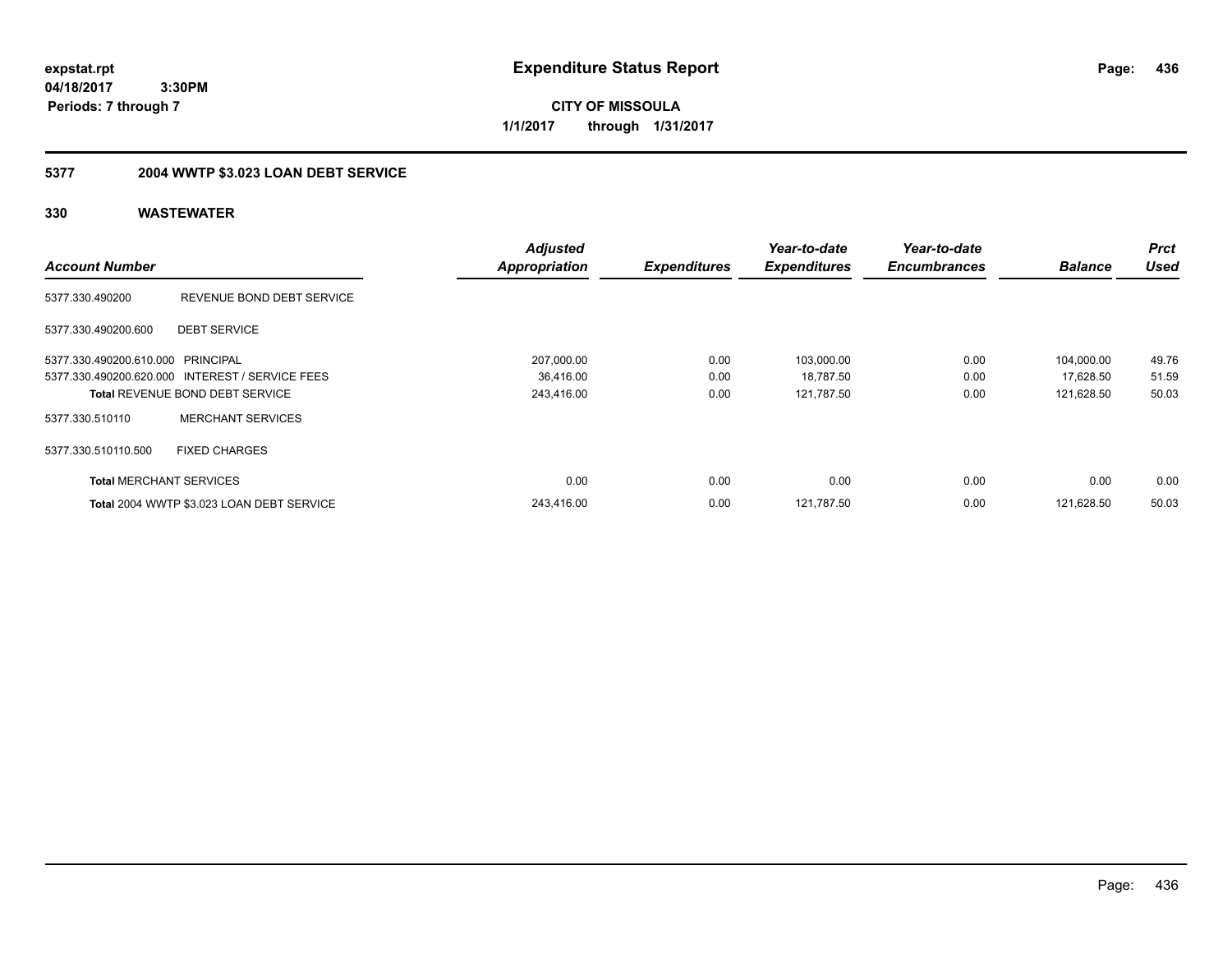**437**

**04/18/2017 3:30PM Periods: 7 through 7**

**CITY OF MISSOULA 1/1/2017 through 1/31/2017**

### **5378 2004 WWTP \$3.023 LOAN RESERVE**

| <b>Account Number</b>       |                                      | <b>Adjusted</b><br><b>Appropriation</b> | <b>Expenditures</b> | Year-to-date<br><b>Expenditures</b> | Year-to-date<br><b>Encumbrances</b> | <b>Balance</b> | <b>Prct</b><br><b>Used</b> |
|-----------------------------|--------------------------------------|-----------------------------------------|---------------------|-------------------------------------|-------------------------------------|----------------|----------------------------|
| 5378.330.430610             | ADMINISTRATION                       |                                         |                     |                                     |                                     |                |                            |
| 5378.330.430610.800         | OTHER OBJECTS                        |                                         |                     |                                     |                                     |                |                            |
| <b>Total ADMINISTRATION</b> |                                      | 0.00                                    | 0.00                | 0.00                                | 0.00                                | 0.00           | 0.00                       |
| 5378.330.510110             | <b>MERCHANT SERVICES</b>             |                                         |                     |                                     |                                     |                |                            |
| 5378.330.510110.500         | <b>FIXED CHARGES</b>                 |                                         |                     |                                     |                                     |                |                            |
|                             | <b>Total MERCHANT SERVICES</b>       | 0.00                                    | 0.00                | 0.00                                | 0.00                                | 0.00           | 0.00                       |
|                             | Total 2004 WWTP \$3.023 LOAN RESERVE | 0.00                                    | 0.00                | 0.00                                | 0.00                                | 0.00           | 0.00                       |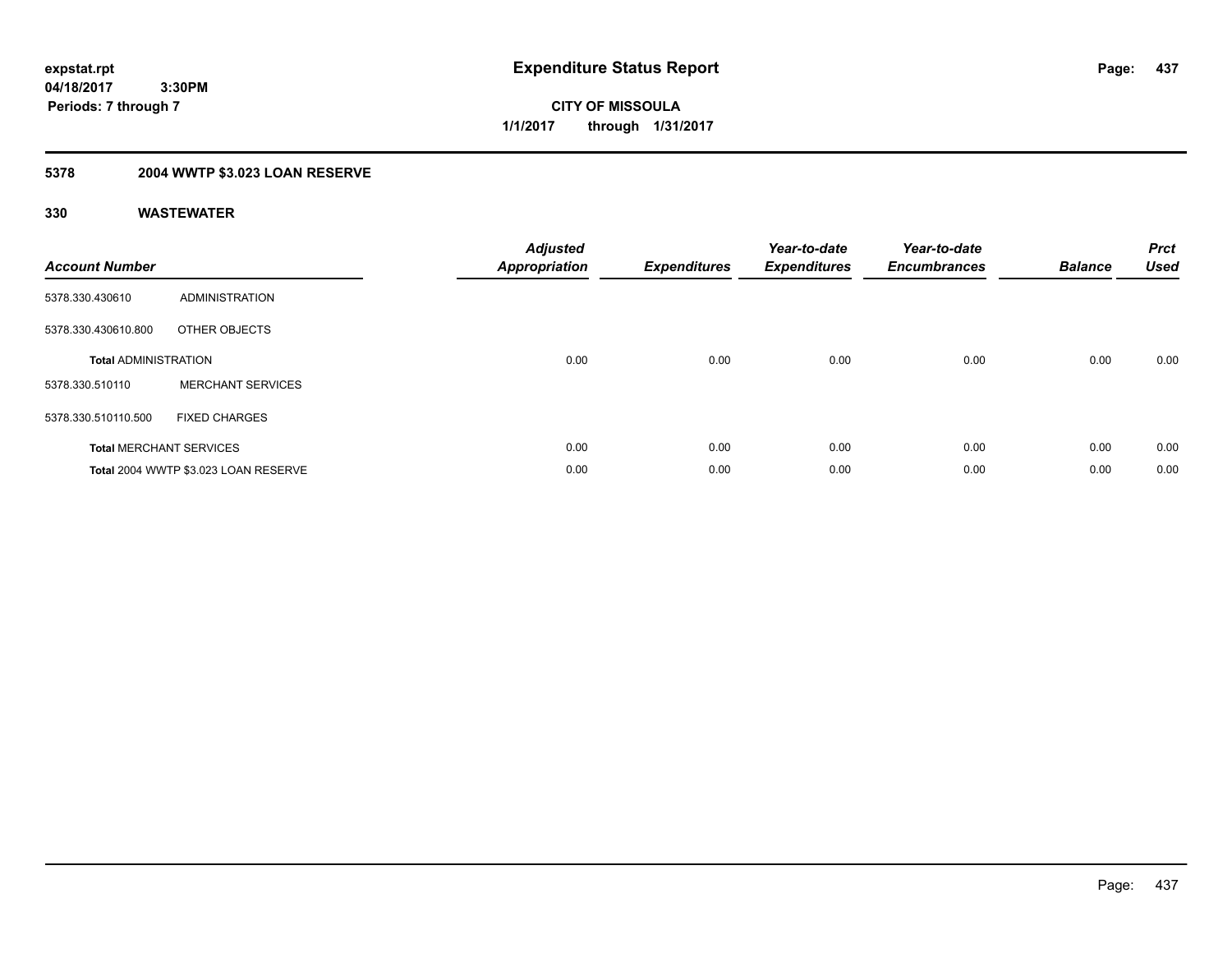**CITY OF MISSOULA 1/1/2017 through 1/31/2017**

### **5379 2005 BRICH/BRDY/LIN/GIL SRF DEBT**

|                                   |                                                 | <b>Adjusted</b>      |                     | Year-to-date        | Year-to-date        |                | <b>Prct</b> |
|-----------------------------------|-------------------------------------------------|----------------------|---------------------|---------------------|---------------------|----------------|-------------|
| <b>Account Number</b>             |                                                 | <b>Appropriation</b> | <b>Expenditures</b> | <b>Expenditures</b> | <b>Encumbrances</b> | <b>Balance</b> | <b>Used</b> |
| 5379.330.430610                   | <b>ADMINISTRATION</b>                           |                      |                     |                     |                     |                |             |
| 5379.330.430610.800               | OTHER OBJECTS                                   |                      |                     |                     |                     |                |             |
| <b>Total ADMINISTRATION</b>       |                                                 | 0.00                 | 0.00                | 0.00                | 0.00                | 0.00           | 0.00        |
| 5379.330.490200                   | REVENUE BOND DEBT SERVICE                       |                      |                     |                     |                     |                |             |
| 5379.330.490200.600               | <b>DEBT SERVICE</b>                             |                      |                     |                     |                     |                |             |
| 5379.330.490200.610.000 PRINCIPAL |                                                 | 90,000.00            | 0.00                | 45,000.00           | 0.00                | 45,000.00      | 50.00       |
|                                   | 5379.330.490200.620.000 INTEREST / SERVICE FEES | 19,451.00            | 0.00                | 9,978.75            | 0.00                | 9,472.25       | 51.30       |
|                                   | <b>Total REVENUE BOND DEBT SERVICE</b>          | 109,451.00           | 0.00                | 54,978.75           | 0.00                | 54,472.25      | 50.23       |
| 5379.330.510110                   | <b>MERCHANT SERVICES</b>                        |                      |                     |                     |                     |                |             |
| 5379.330.510110.500               | <b>FIXED CHARGES</b>                            |                      |                     |                     |                     |                |             |
| <b>Total MERCHANT SERVICES</b>    |                                                 | 0.00                 | 0.00                | 0.00                | 0.00                | 0.00           | 0.00        |
|                                   | Total 2005 BRICH/BRDY/LIN/GIL SRF DEBT          | 109,451.00           | 0.00                | 54,978.75           | 0.00                | 54,472.25      | 50.23       |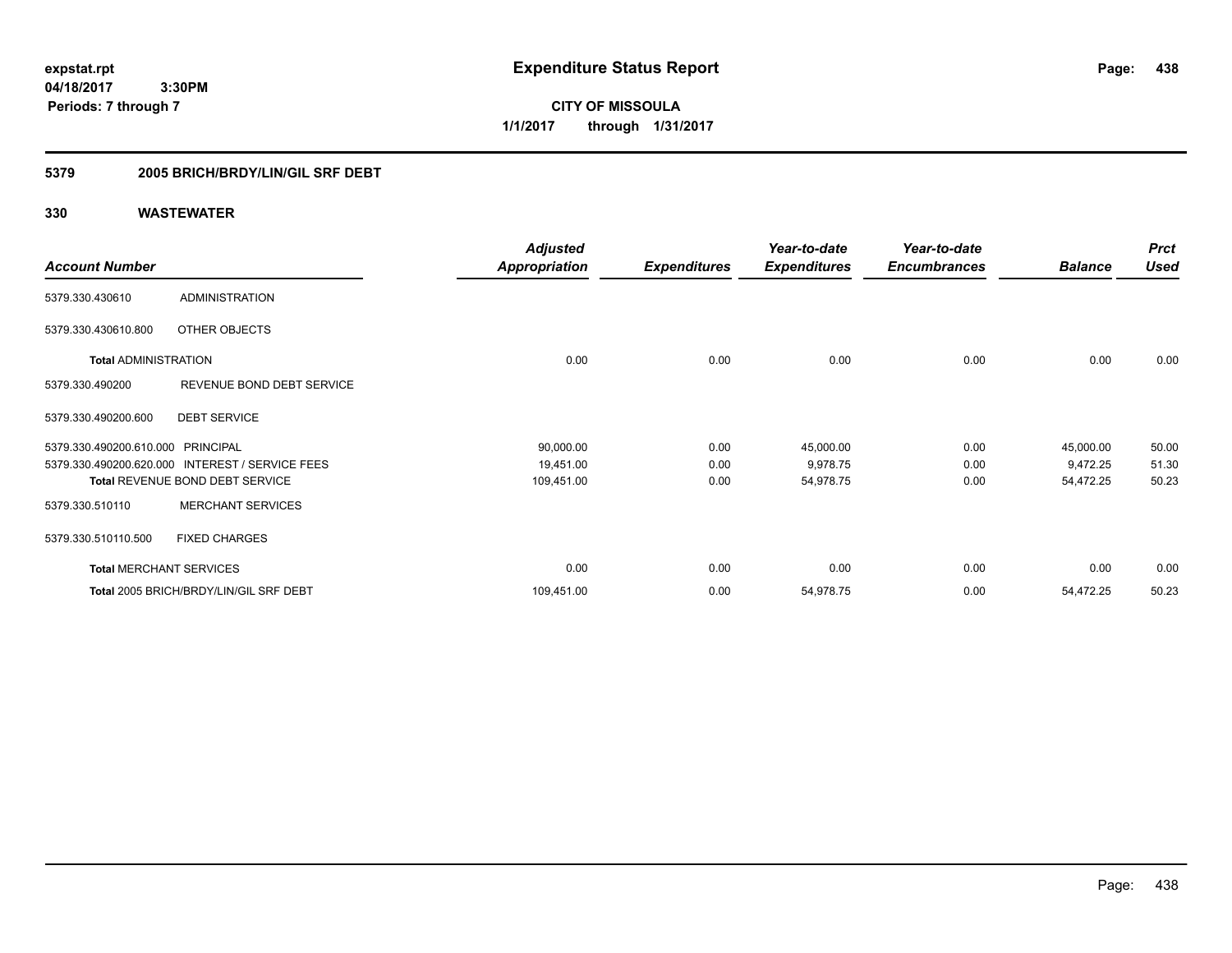**CITY OF MISSOULA 1/1/2017 through 1/31/2017**

### **5380 BRDWY/BIRCH/GILBERT/LINCOLNWOOD**

| <b>Account Number</b>       |                                       | <b>Adjusted</b><br><b>Appropriation</b> | <b>Expenditures</b> | Year-to-date<br><b>Expenditures</b> | Year-to-date<br><b>Encumbrances</b> | <b>Balance</b> | <b>Prct</b><br><b>Used</b> |
|-----------------------------|---------------------------------------|-----------------------------------------|---------------------|-------------------------------------|-------------------------------------|----------------|----------------------------|
| 5380.330.430610             | <b>ADMINISTRATION</b>                 |                                         |                     |                                     |                                     |                |                            |
| 5380.330.430610.800         | OTHER OBJECTS                         |                                         |                     |                                     |                                     |                |                            |
| <b>Total ADMINISTRATION</b> |                                       | 0.00                                    | 0.00                | 0.00                                | 0.00                                | 0.00           | 0.00                       |
| 5380.330.490200             | REVENUE BOND DEBT SERVICE             |                                         |                     |                                     |                                     |                |                            |
| 5380.330.490200.600         | <b>DEBT SERVICE</b>                   |                                         |                     |                                     |                                     |                |                            |
|                             | Total REVENUE BOND DEBT SERVICE       | 0.00                                    | 0.00                | 0.00                                | 0.00                                | 0.00           | 0.00                       |
| 5380.330.510110             | <b>MERCHANT SERVICES</b>              |                                         |                     |                                     |                                     |                |                            |
| 5380.330.510110.500         | <b>FIXED CHARGES</b>                  |                                         |                     |                                     |                                     |                |                            |
|                             | <b>Total MERCHANT SERVICES</b>        | 0.00                                    | 0.00                | 0.00                                | 0.00                                | 0.00           | 0.00                       |
|                             | Total BRDWY/BIRCH/GILBERT/LINCOLNWOOD | 0.00                                    | 0.00                | 0.00                                | 0.00                                | 0.00           | 0.00                       |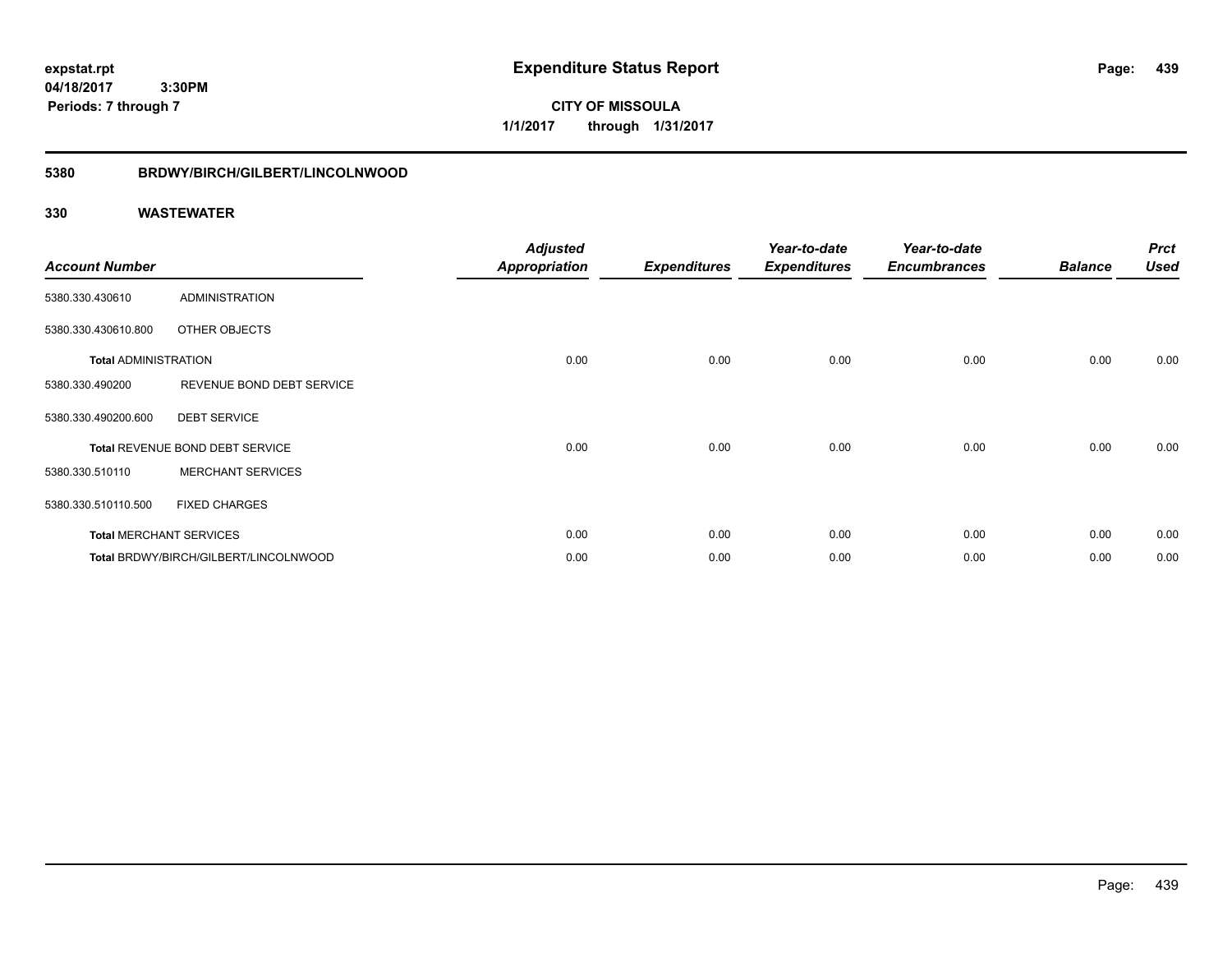**CITY OF MISSOULA 1/1/2017 through 1/31/2017**

### **5381 LINCOLNWOOD PH2 DEBT SERVICE**

| <b>Account Number</b>       |                                    | <b>Adjusted</b><br><b>Appropriation</b> | <b>Expenditures</b> | Year-to-date<br><b>Expenditures</b> | Year-to-date<br><b>Encumbrances</b> | <b>Balance</b> | <b>Prct</b><br><b>Used</b> |
|-----------------------------|------------------------------------|-----------------------------------------|---------------------|-------------------------------------|-------------------------------------|----------------|----------------------------|
| 5381.330.430610             | <b>ADMINISTRATION</b>              |                                         |                     |                                     |                                     |                |                            |
| 5381.330.430610.800         | OTHER OBJECTS                      |                                         |                     |                                     |                                     |                |                            |
| <b>Total ADMINISTRATION</b> |                                    | 0.00                                    | 0.00                | 0.00                                | 0.00                                | 0.00           | 0.00                       |
| 5381.330.490200             | REVENUE BOND DEBT SERVICE          |                                         |                     |                                     |                                     |                |                            |
| 5381.330.490200.600         | <b>DEBT SERVICE</b>                |                                         |                     |                                     |                                     |                |                            |
|                             | Total REVENUE BOND DEBT SERVICE    | 0.00                                    | 0.00                | 0.00                                | 0.00                                | 0.00           | 0.00                       |
| 5381.330.510110             | <b>MERCHANT SERVICES</b>           |                                         |                     |                                     |                                     |                |                            |
| 5381.330.510110.500         | <b>FIXED CHARGES</b>               |                                         |                     |                                     |                                     |                |                            |
|                             | <b>Total MERCHANT SERVICES</b>     | 0.00                                    | 0.00                | 0.00                                | 0.00                                | 0.00           | 0.00                       |
|                             | Total LINCOLNWOOD PH2 DEBT SERVICE | 0.00                                    | 0.00                | 0.00                                | 0.00                                | 0.00           | 0.00                       |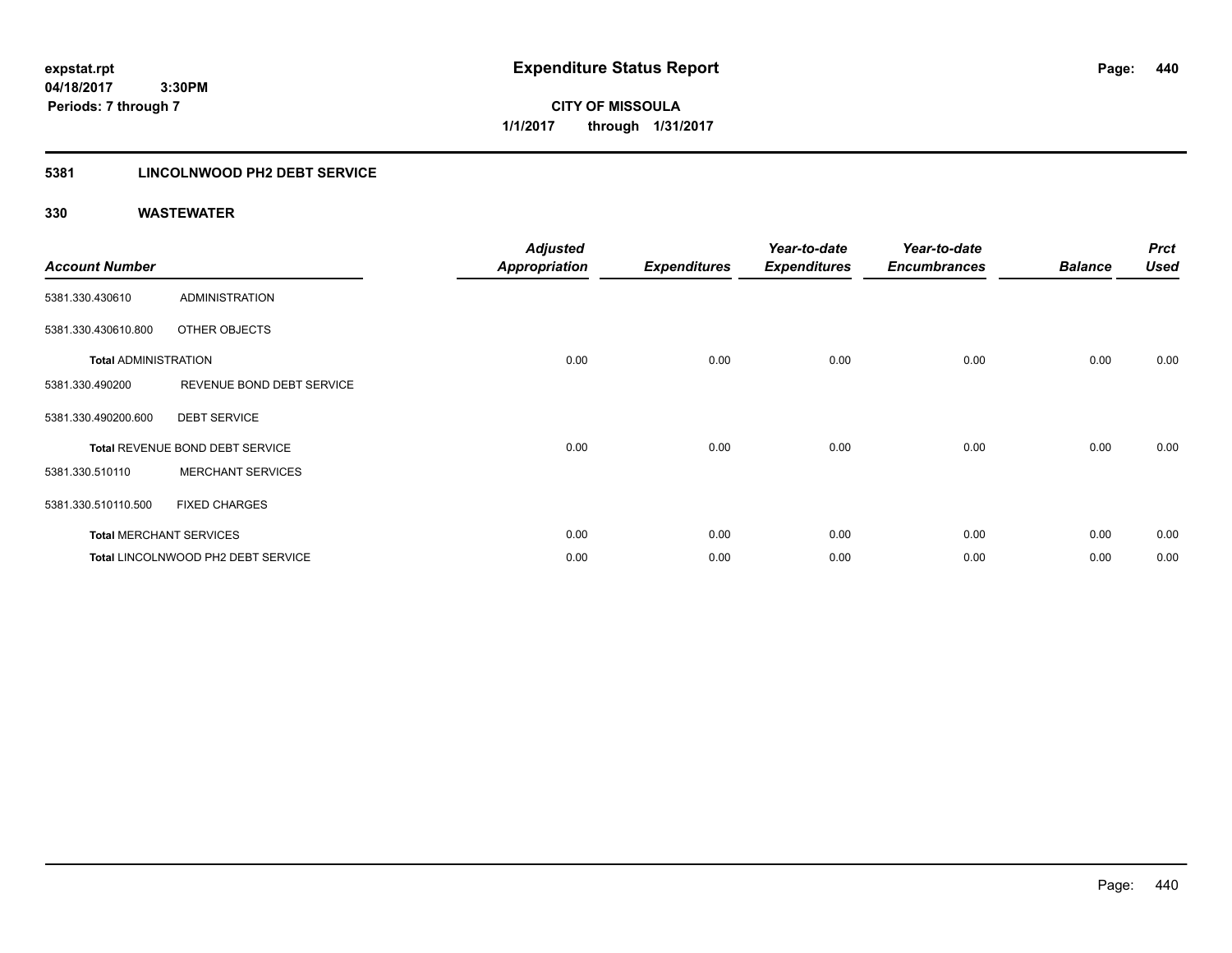**CITY OF MISSOULA 1/1/2017 through 1/31/2017**

### **5382 LINCOLNWOOD PH2 RESERVE FUND**

| <b>Account Number</b>       |                                    | <b>Adjusted</b><br><b>Appropriation</b> | <b>Expenditures</b> | Year-to-date<br><b>Expenditures</b> | Year-to-date<br><b>Encumbrances</b> | <b>Balance</b> | <b>Prct</b><br><b>Used</b> |
|-----------------------------|------------------------------------|-----------------------------------------|---------------------|-------------------------------------|-------------------------------------|----------------|----------------------------|
| 5382.330.430610             | <b>ADMINISTRATION</b>              |                                         |                     |                                     |                                     |                |                            |
| 5382.330.430610.800         | OTHER OBJECTS                      |                                         |                     |                                     |                                     |                |                            |
| <b>Total ADMINISTRATION</b> |                                    | 0.00                                    | 0.00                | 0.00                                | 0.00                                | 0.00           | 0.00                       |
| 5382.330.490200             | REVENUE BOND DEBT SERVICE          |                                         |                     |                                     |                                     |                |                            |
| 5382.330.490200.600         | <b>DEBT SERVICE</b>                |                                         |                     |                                     |                                     |                |                            |
|                             | Total REVENUE BOND DEBT SERVICE    | 0.00                                    | 0.00                | 0.00                                | 0.00                                | 0.00           | 0.00                       |
| 5382.330.510110             | <b>MERCHANT SERVICES</b>           |                                         |                     |                                     |                                     |                |                            |
| 5382.330.510110.500         | <b>FIXED CHARGES</b>               |                                         |                     |                                     |                                     |                |                            |
|                             | Total LINCOLNWOOD PH2 RESERVE FUND | 0.00                                    | 0.00                | 0.00                                | 0.00                                | 0.00           | 0.00                       |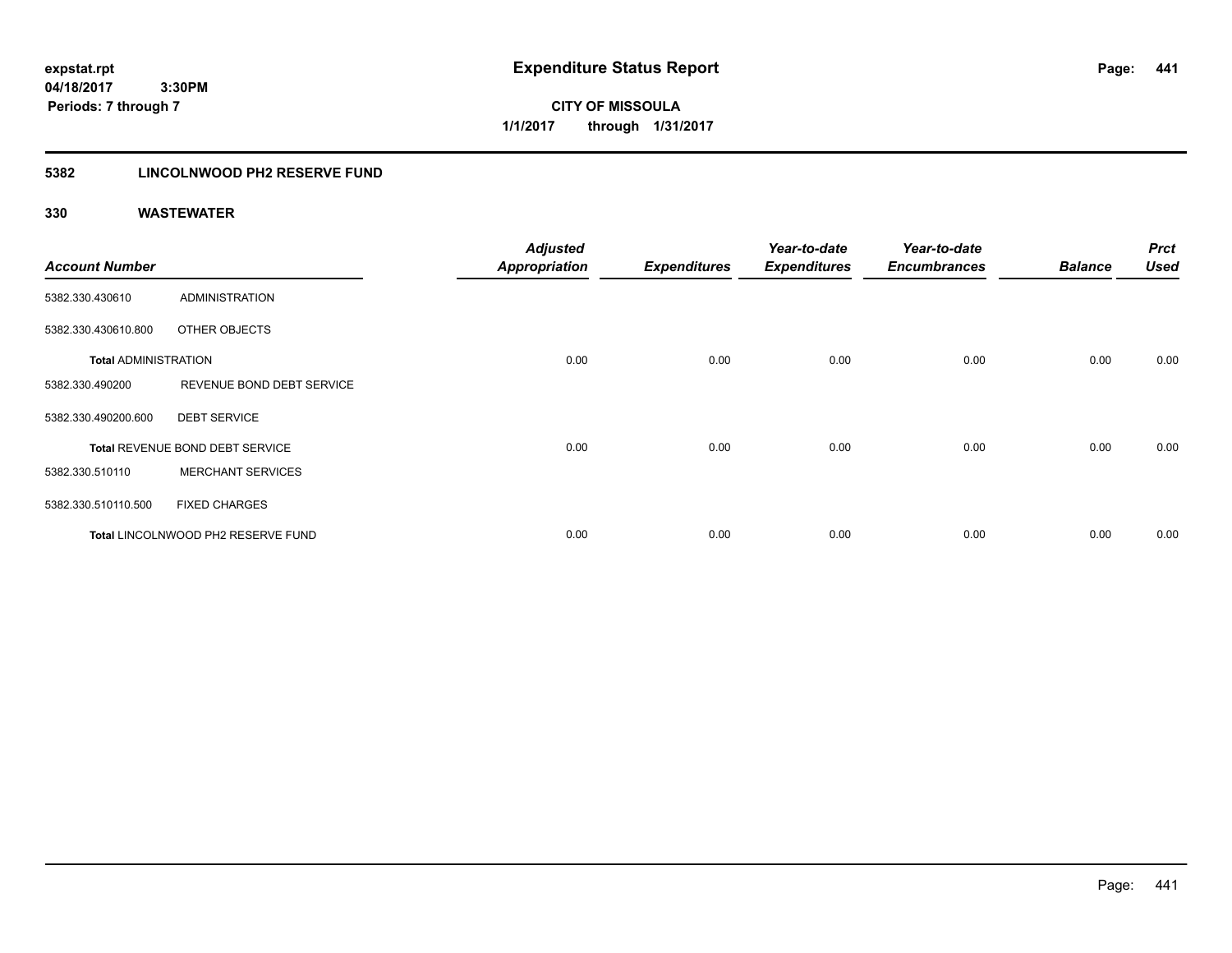**CITY OF MISSOULA 1/1/2017 through 1/31/2017**

### **5383 FY09 RATTLESNAKE SEWER DEBT SVS**

### **550 SID 544 PROJECT**

| <b>Account Number</b>             |                                                 | <b>Adjusted</b><br><b>Appropriation</b> | <b>Expenditures</b> | Year-to-date<br><b>Expenditures</b> | Year-to-date<br><b>Encumbrances</b> | <b>Balance</b> | <b>Prct</b><br><b>Used</b> |
|-----------------------------------|-------------------------------------------------|-----------------------------------------|---------------------|-------------------------------------|-------------------------------------|----------------|----------------------------|
| 5383.550.490200                   | REVENUE BOND DEBT SERVICE                       |                                         |                     |                                     |                                     |                |                            |
| 5383.550.490200.600               | <b>DEBT SERVICE</b>                             |                                         |                     |                                     |                                     |                |                            |
| 5383.550.490200.610.000 PRINCIPAL |                                                 | 20,000.00                               | 0.00                | 10,000.00                           | 0.00                                | 10,000.00      | 50.00                      |
|                                   | 5383.550.490200.620.000 INTEREST / SERVICE FEES | 10,350.00                               | 0.00                | 5,250.00                            | 0.00                                | 5,100.00       | 50.72                      |
|                                   | <b>Total REVENUE BOND DEBT SERVICE</b>          | 30,350.00                               | 0.00                | 15,250.00                           | 0.00                                | 15,100.00      | 50.25                      |
| 5383.550.510110                   | <b>MERCHANT SERVICES</b>                        |                                         |                     |                                     |                                     |                |                            |
| 5383.550.510110.500               | <b>FIXED CHARGES</b>                            |                                         |                     |                                     |                                     |                |                            |
| <b>Total MERCHANT SERVICES</b>    |                                                 | 0.00                                    | 0.00                | 0.00                                | 0.00                                | 0.00           | 0.00                       |
|                                   | <b>Total FY09 RATTLESNAKE SEWER DEBT SVS</b>    | 30,350.00                               | 0.00                | 15,250.00                           | 0.00                                | 15.100.00      | 50.25                      |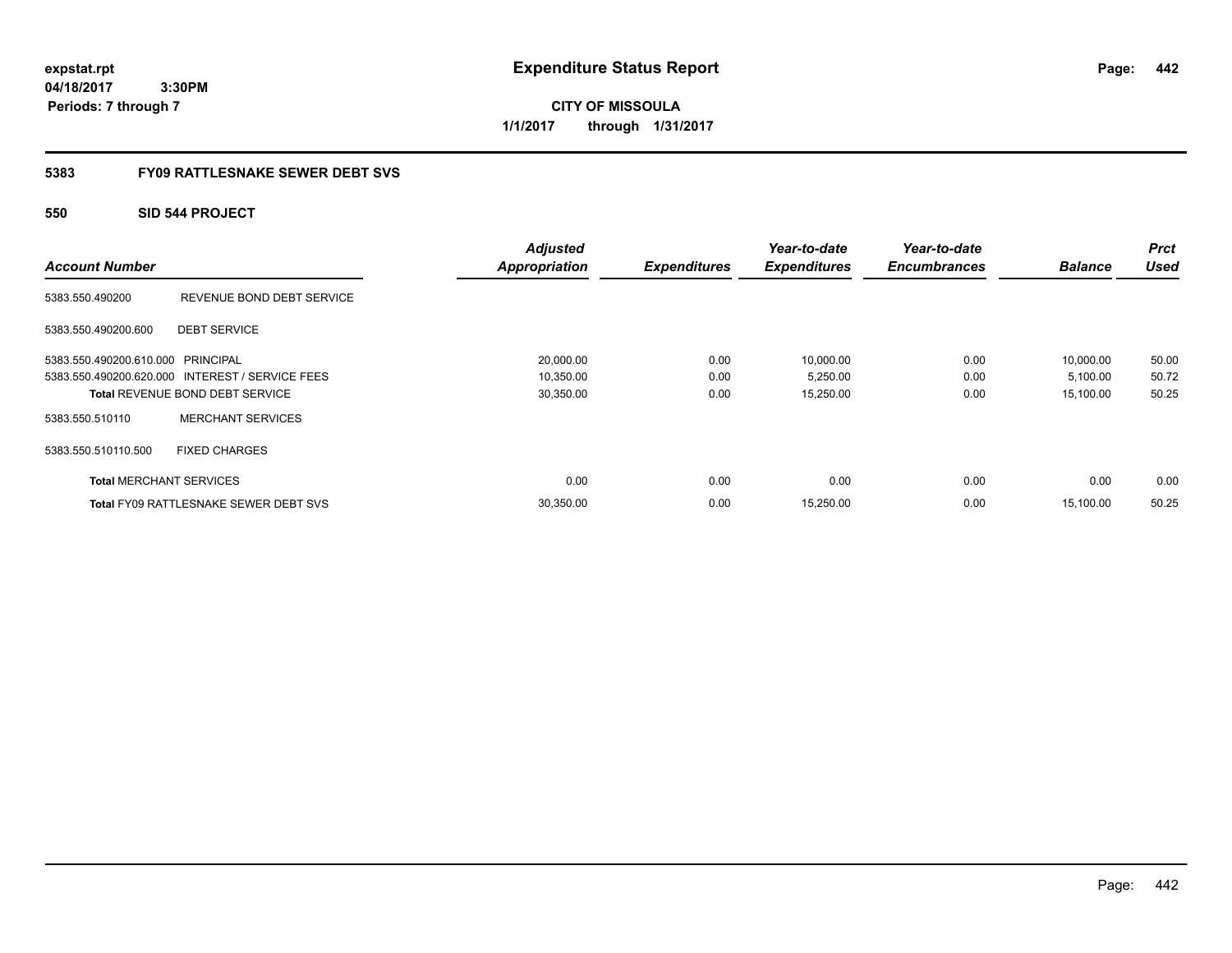**CITY OF MISSOULA 1/1/2017 through 1/31/2017**

### **5384 09 LOLO BOND RESERVE**

| <b>Account Number</b> |                                        | <b>Adjusted</b><br>Appropriation | <b>Expenditures</b> | Year-to-date<br><b>Expenditures</b> | Year-to-date<br><b>Encumbrances</b> | <b>Balance</b> | <b>Prct</b><br><b>Used</b> |
|-----------------------|----------------------------------------|----------------------------------|---------------------|-------------------------------------|-------------------------------------|----------------|----------------------------|
| 5384.330.490200       | REVENUE BOND DEBT SERVICE              |                                  |                     |                                     |                                     |                |                            |
| 5384.330.490200.800   | OTHER OBJECTS                          |                                  |                     |                                     |                                     |                |                            |
|                       | <b>Total REVENUE BOND DEBT SERVICE</b> | 0.00                             | 0.00                | 0.00                                | 0.00                                | 0.00           | 0.00                       |
| 5384.330.510110       | <b>MERCHANT SERVICES</b>               |                                  |                     |                                     |                                     |                |                            |
| 5384.330.510110.500   | <b>FIXED CHARGES</b>                   |                                  |                     |                                     |                                     |                |                            |
|                       | <b>Total MERCHANT SERVICES</b>         | 0.00                             | 0.00                | 0.00                                | 0.00                                | 0.00           | 0.00                       |
|                       | Total 09 LOLO BOND RESERVE             | 0.00                             | 0.00                | 0.00                                | 0.00                                | 0.00           | 0.00                       |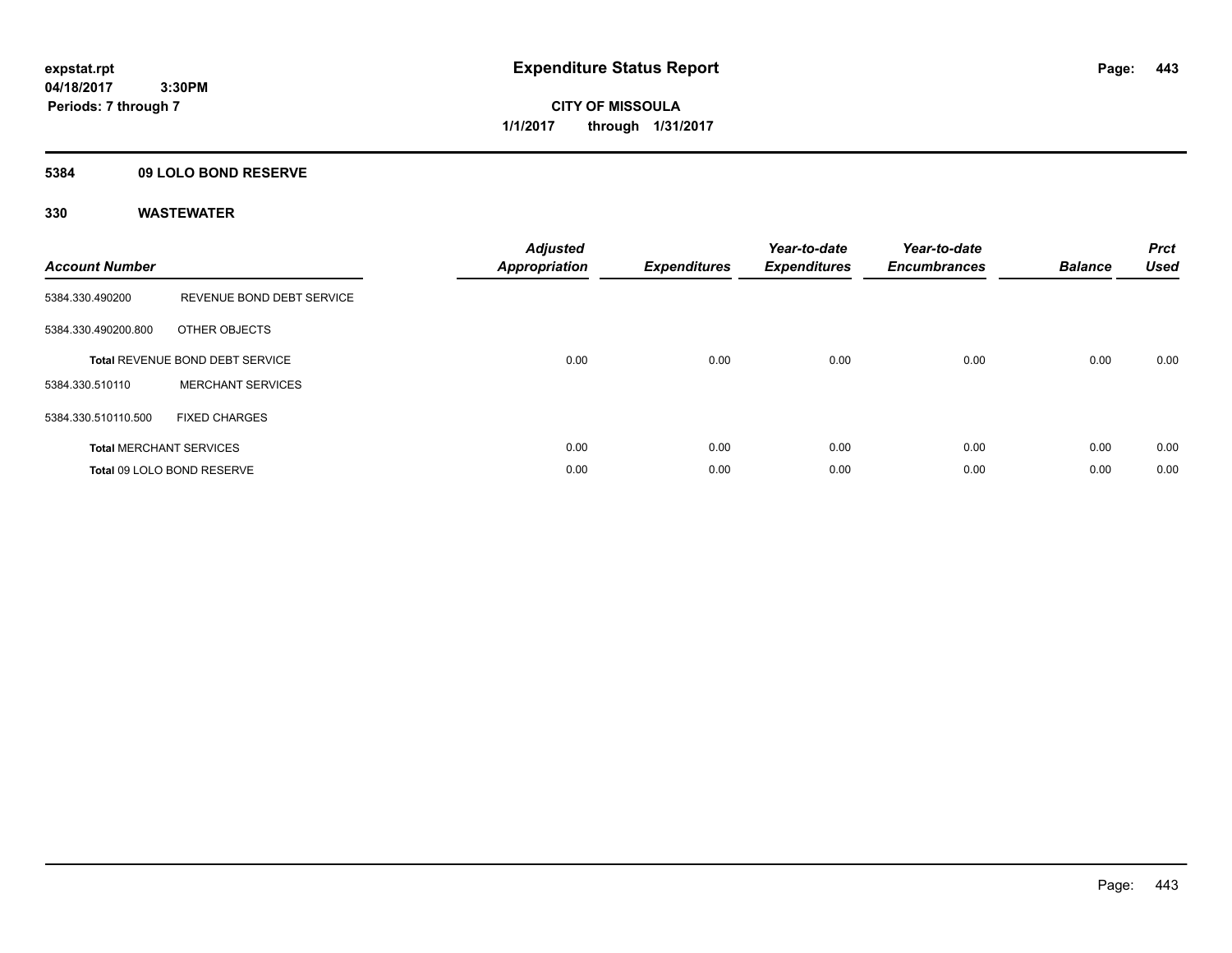**CITY OF MISSOULA 1/1/2017 through 1/31/2017**

### **5385 HEADWORKS 2010 BOND RESERVE**

| <b>Account Number</b>       |                                   | <b>Adjusted</b><br>Appropriation | <b>Expenditures</b> | Year-to-date<br><b>Expenditures</b> | Year-to-date<br><b>Encumbrances</b> | <b>Balance</b> | <b>Prct</b><br><b>Used</b> |
|-----------------------------|-----------------------------------|----------------------------------|---------------------|-------------------------------------|-------------------------------------|----------------|----------------------------|
| 5385.330.430610             | ADMINISTRATION                    |                                  |                     |                                     |                                     |                |                            |
| 5385.330.430610.800         | OTHER OBJECTS                     |                                  |                     |                                     |                                     |                |                            |
| <b>Total ADMINISTRATION</b> |                                   | 0.00                             | 0.00                | 0.00                                | 0.00                                | 0.00           | 0.00                       |
|                             | Total HEADWORKS 2010 BOND RESERVE | 0.00                             | 0.00                | 0.00                                | 0.00                                | 0.00           | 0.00                       |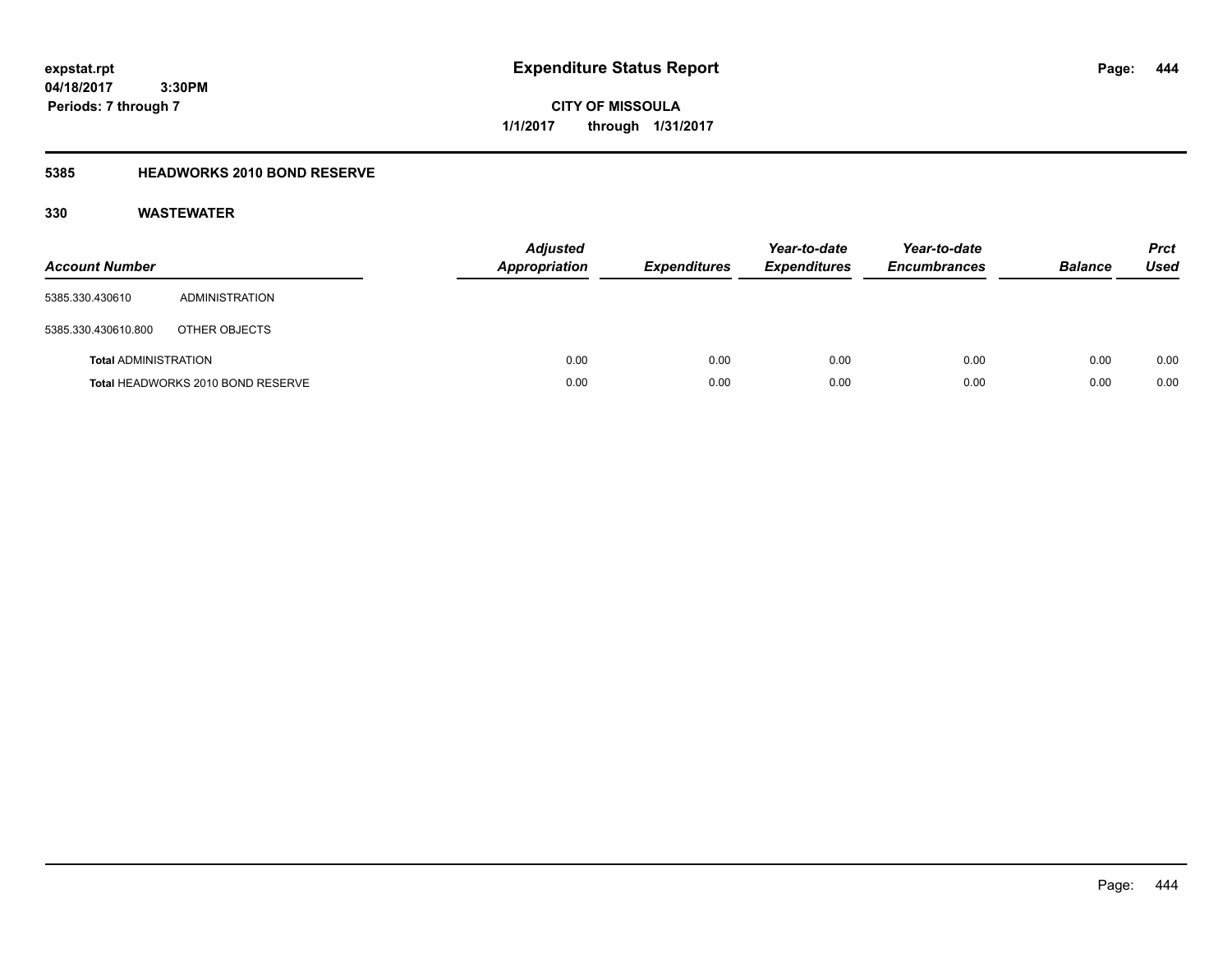**CITY OF MISSOULA 1/1/2017 through 1/31/2017**

### **5386 FY10 HEADWORKS DEBT SERVICE**

| <b>Account Number</b>             |                                                 | <b>Adjusted</b><br><b>Appropriation</b> | <b>Expenditures</b> | Year-to-date<br><b>Expenditures</b> | Year-to-date<br><b>Encumbrances</b> | <b>Balance</b> | <b>Prct</b><br><b>Used</b> |
|-----------------------------------|-------------------------------------------------|-----------------------------------------|---------------------|-------------------------------------|-------------------------------------|----------------|----------------------------|
|                                   |                                                 |                                         |                     |                                     |                                     |                |                            |
| 5386.330.490200                   | REVENUE BOND DEBT SERVICE                       |                                         |                     |                                     |                                     |                |                            |
| 5386.330.490200.600               | <b>DEBT SERVICE</b>                             |                                         |                     |                                     |                                     |                |                            |
| 5386.330.490200.610.000 PRINCIPAL |                                                 | 140,000.00                              | 0.00                | 0.00                                | 0.00                                | 140.000.00     | 0.00                       |
|                                   | 5386.330.490200.620.000 INTEREST / SERVICE FEES | 558,099.00                              | 0.00                | 279,049.64                          | 0.00                                | 279,049.36     | 50.00                      |
|                                   | <b>Total REVENUE BOND DEBT SERVICE</b>          | 698,099.00                              | 0.00                | 279,049.64                          | 0.00                                | 419,049.36     | 39.97                      |
| 5386.330.510110                   | <b>MERCHANT SERVICES</b>                        |                                         |                     |                                     |                                     |                |                            |
| 5386.330.510110.500               | <b>FIXED CHARGES</b>                            |                                         |                     |                                     |                                     |                |                            |
|                                   | 5386.330.510110.550.000 MERCHANT SERVICE FEES   | 0.00                                    | 0.00                | 700.00                              | 0.00                                | $-700.00$      | 0.00                       |
| <b>Total MERCHANT SERVICES</b>    |                                                 | 0.00                                    | 0.00                | 700.00                              | 0.00                                | $-700.00$      | 0.00                       |
|                                   | <b>Total FY10 HEADWORKS DEBT SERVICE</b>        | 698.099.00                              | 0.00                | 279.749.64                          | 0.00                                | 418.349.36     | 40.07                      |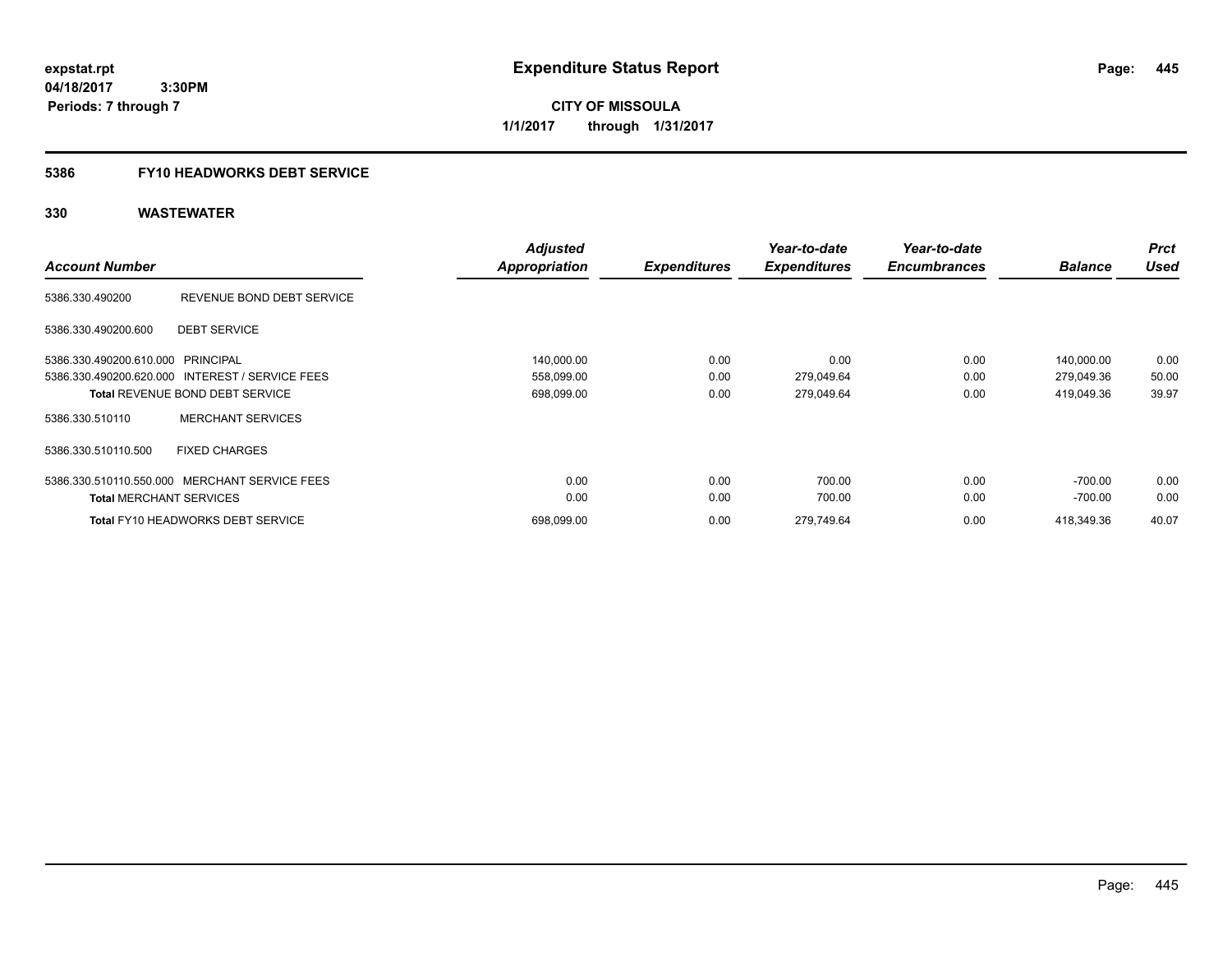**CITY OF MISSOULA 1/1/2017 through 1/31/2017**

### **5387 FY11 SEWER \$1.29M BOND DEBT SERVICE**

|                                   |                                                 | <b>Adjusted</b>      |                     | Year-to-date        | Year-to-date        |                | <b>Prct</b> |
|-----------------------------------|-------------------------------------------------|----------------------|---------------------|---------------------|---------------------|----------------|-------------|
| <b>Account Number</b>             |                                                 | <b>Appropriation</b> | <b>Expenditures</b> | <b>Expenditures</b> | <b>Encumbrances</b> | <b>Balance</b> | <b>Used</b> |
| 5387.330.490200                   | REVENUE BOND DEBT SERVICE                       |                      |                     |                     |                     |                |             |
| 5387.330.490200.600               | <b>DEBT SERVICE</b>                             |                      |                     |                     |                     |                |             |
| 5387.330.490200.610.000 PRINCIPAL |                                                 | 45,000.00            | 0.00                | 0.00                | 0.00                | 45,000.00      | 0.00        |
|                                   | 5387.330.490200.620.000 INTEREST / SERVICE FEES | 55,380.00            | 0.00                | 27,690.00           | 0.00                | 27,690.00      | 50.00       |
|                                   | <b>Total REVENUE BOND DEBT SERVICE</b>          | 100,380.00           | 0.00                | 27,690.00           | 0.00                | 72,690.00      | 27.59       |
| 5387.330.510110                   | <b>MERCHANT SERVICES</b>                        |                      |                     |                     |                     |                |             |
| 5387.330.510110.500               | <b>FIXED CHARGES</b>                            |                      |                     |                     |                     |                |             |
| <b>Total MERCHANT SERVICES</b>    |                                                 | 0.00                 | 0.00                | 0.00                | 0.00                | 0.00           | 0.00        |
|                                   | Total FY11 SEWER \$1.29M BOND DEBT SERVICE      | 100,380.00           | 0.00                | 27,690.00           | 0.00                | 72.690.00      | 27.59       |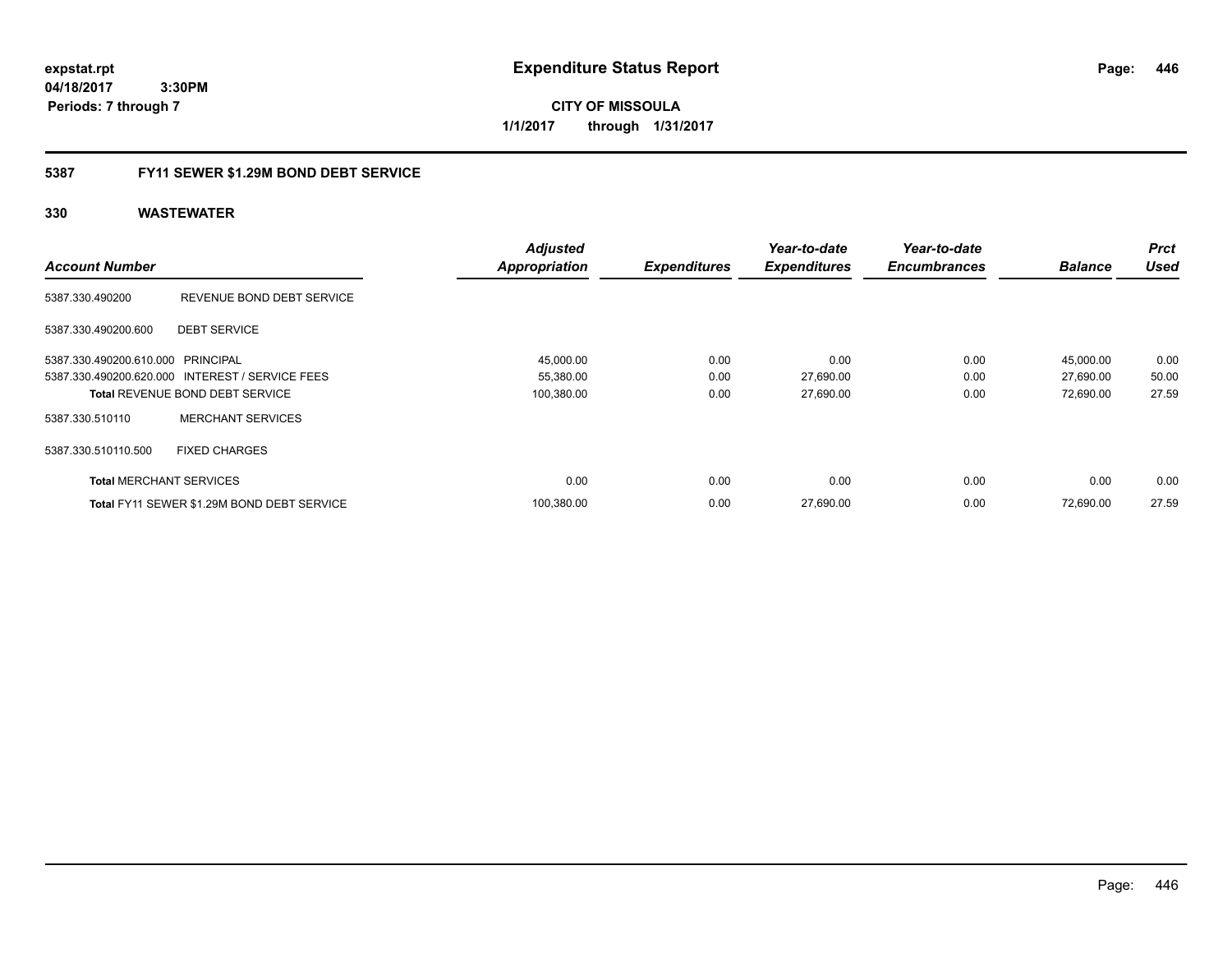**447**

**04/18/2017 3:30PM Periods: 7 through 7**

**CITY OF MISSOULA 1/1/2017 through 1/31/2017**

### **5388 FY11 \$1.29M SEWER BOND RESERVE**

| <b>Account Number</b>       |                                       | <b>Adjusted</b><br><b>Appropriation</b> | <b>Expenditures</b> | Year-to-date<br><b>Expenditures</b> | Year-to-date<br><b>Encumbrances</b> | <b>Balance</b> | <b>Prct</b><br><b>Used</b> |
|-----------------------------|---------------------------------------|-----------------------------------------|---------------------|-------------------------------------|-------------------------------------|----------------|----------------------------|
| 5388.330.430610             | <b>ADMINISTRATION</b>                 |                                         |                     |                                     |                                     |                |                            |
| 5388.330.430610.800         | OTHER OBJECTS                         |                                         |                     |                                     |                                     |                |                            |
| <b>Total ADMINISTRATION</b> |                                       | 0.00                                    | 0.00                | 0.00                                | 0.00                                | 0.00           | 0.00                       |
| 5388.330.510110             | <b>MERCHANT SERVICES</b>              |                                         |                     |                                     |                                     |                |                            |
| 5388.330.510110.500         | <b>FIXED CHARGES</b>                  |                                         |                     |                                     |                                     |                |                            |
|                             | <b>Total MERCHANT SERVICES</b>        | 0.00                                    | 0.00                | 0.00                                | 0.00                                | 0.00           | 0.00                       |
|                             | Total FY11 \$1.29M SEWER BOND RESERVE | 0.00                                    | 0.00                | 0.00                                | 0.00                                | 0.00           | 0.00                       |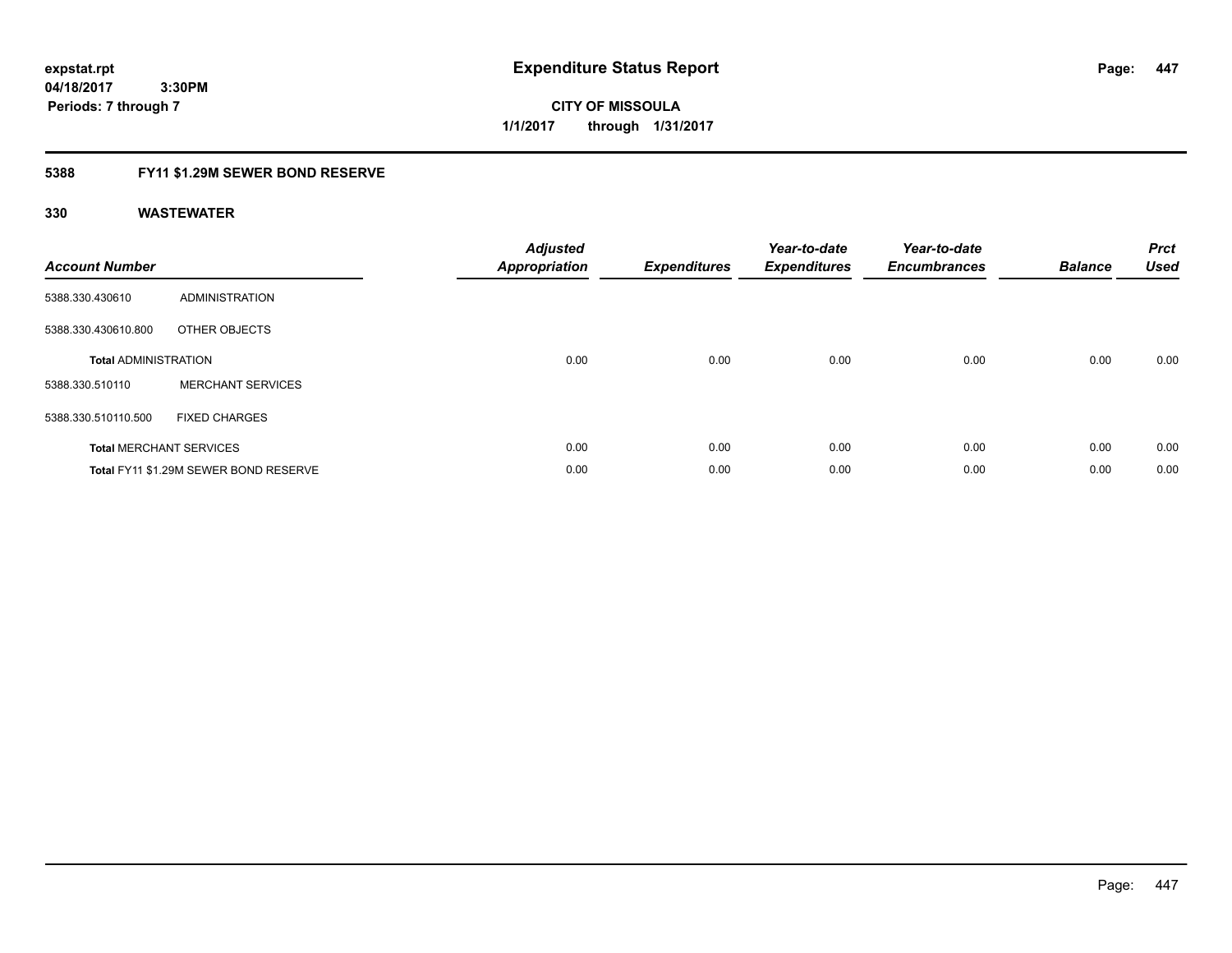**CITY OF MISSOULA 1/1/2017 through 1/31/2017**

### **5389 FY15 SEWER REVENUE BOND DEBT SERVICE**

|                                   |                                                   | <b>Adjusted</b>      |                     | Year-to-date        | Year-to-date        |                | <b>Prct</b> |
|-----------------------------------|---------------------------------------------------|----------------------|---------------------|---------------------|---------------------|----------------|-------------|
| <b>Account Number</b>             |                                                   | <b>Appropriation</b> | <b>Expenditures</b> | <b>Expenditures</b> | <b>Encumbrances</b> | <b>Balance</b> | <b>Used</b> |
| 5389.330.490200                   | REVENUE BOND DEBT SERVICE                         |                      |                     |                     |                     |                |             |
| 5389.330.490200.600               | <b>DEBT SERVICE</b>                               |                      |                     |                     |                     |                |             |
| 5389.330.490200.610.000 PRINCIPAL |                                                   | 39,000.00            | 0.00                | 19,000.00           | 0.00                | 20,000.00      | 48.72       |
|                                   | 5389.330.490200.620.000 INTEREST / SERVICE FEES   | 23,063.00            | 700.00              | 5,975.03            | 0.00                | 17,087.97      | 25.91       |
|                                   | <b>Total REVENUE BOND DEBT SERVICE</b>            | 62,063.00            | 700.00              | 24,975.03           | 0.00                | 37.087.97      | 40.24       |
| 5389.330.510110                   | <b>MERCHANT SERVICES</b>                          |                      |                     |                     |                     |                |             |
| 5389.330.510110.500               | <b>FIXED CHARGES</b>                              |                      |                     |                     |                     |                |             |
| <b>Total MERCHANT SERVICES</b>    |                                                   | 0.00                 | 0.00                | 0.00                | 0.00                | 0.00           | 0.00        |
|                                   | <b>Total FY15 SEWER REVENUE BOND DEBT SERVICE</b> | 62,063.00            | 700.00              | 24.975.03           | 0.00                | 37.087.97      | 40.24       |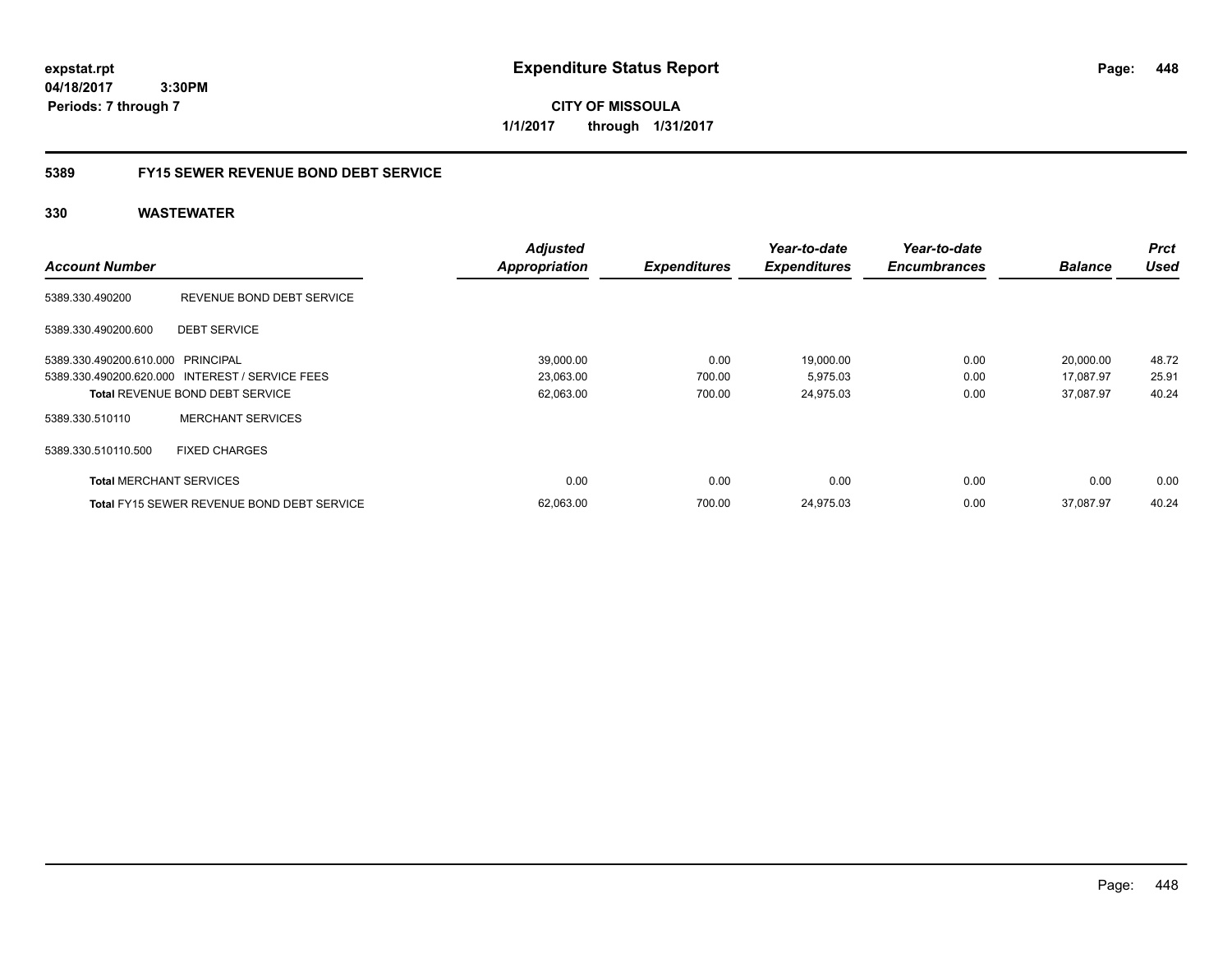**CITY OF MISSOULA 1/1/2017 through 1/31/2017**

### **5390 FY15 SEWER BOND DEBT RESERVE**

| <b>Account Number</b>       |                                           | <b>Adjusted</b><br><b>Appropriation</b> | <b>Expenditures</b> | Year-to-date<br><b>Expenditures</b> | Year-to-date<br><b>Encumbrances</b> | <b>Balance</b> | <b>Prct</b><br><b>Used</b> |
|-----------------------------|-------------------------------------------|-----------------------------------------|---------------------|-------------------------------------|-------------------------------------|----------------|----------------------------|
| 5390.330.430610             | ADMINISTRATION                            |                                         |                     |                                     |                                     |                |                            |
| 5390.330.430610.800         | OTHER OBJECTS                             |                                         |                     |                                     |                                     |                |                            |
| <b>Total ADMINISTRATION</b> |                                           | 0.00                                    | 0.00                | 0.00                                | 0.00                                | 0.00           | 0.00                       |
| 5390.330.510110             | <b>MERCHANT SERVICES</b>                  |                                         |                     |                                     |                                     |                |                            |
| 5390.330.510110.500         | <b>FIXED CHARGES</b>                      |                                         |                     |                                     |                                     |                |                            |
|                             | <b>Total FY15 SEWER BOND DEBT RESERVE</b> | 0.00                                    | 0.00                | 0.00                                | 0.00                                | 0.00           | 0.00                       |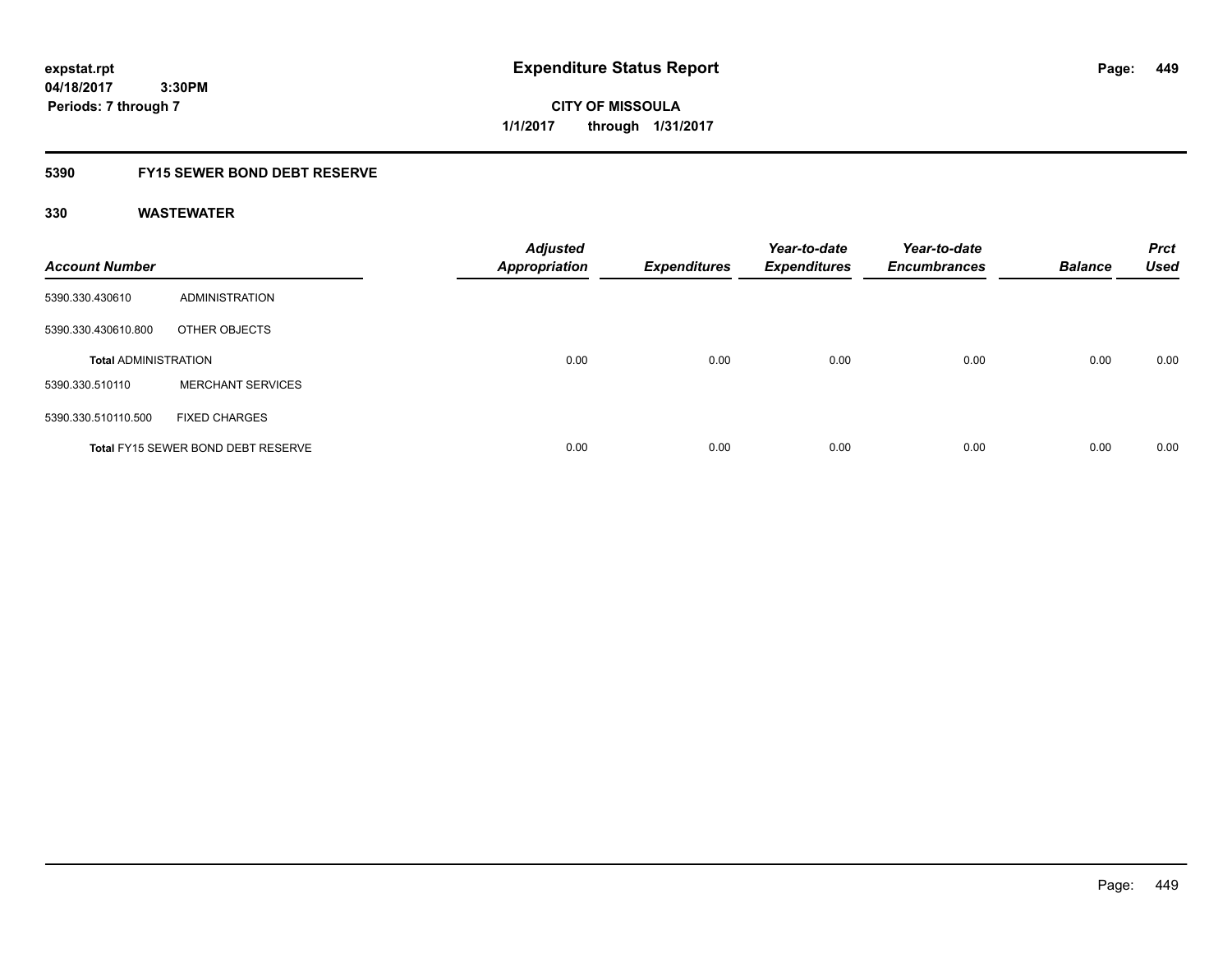**CITY OF MISSOULA 1/1/2017 through 1/31/2017**

### **5450 STORMWATER UTILITIY**

### **334 STORM WATER**

| <b>Account Number</b>                                   | <b>Adjusted</b><br><b>Appropriation</b> | <b>Expenditures</b> | Year-to-date<br><b>Expenditures</b> | Year-to-date<br><b>Encumbrances</b> | <b>Balance</b> | <b>Prct</b><br><b>Used</b> |
|---------------------------------------------------------|-----------------------------------------|---------------------|-------------------------------------|-------------------------------------|----------------|----------------------------|
| <b>ADMINISTRATION</b><br>5450.334.430210                |                                         |                     |                                     |                                     |                |                            |
| 5450.334.430210.100<br>PERSONAL SERVICES                |                                         |                     |                                     |                                     |                |                            |
| 5450.334.430210.110.000 SALARIES AND WAGES              | 0.00                                    | 5,618.64            | 17,461.86                           | 0.00                                | $-17,461.86$   | 0.00                       |
| 5450.334.430210.140.000 EMPLOYER CONTRIBUTIONS          | 0.00                                    | 1,732.69            | 5,282.04                            | 0.00                                | $-5,282.04$    | 0.00                       |
| 5450.334.430210.141.000 STATE RETIREMENT CONTRIBUTIONS  | 0.00                                    | 5.62                | 17.46                               | 0.00                                | $-17.46$       | 0.00                       |
| <b>Total PERSONAL SERVICES</b>                          | 0.00                                    | 7,356.95            | 22,761.36                           | 0.00                                | $-22,761.36$   | 0.00                       |
| <b>SUPPLIES</b><br>5450.334.430210.200                  |                                         |                     |                                     |                                     |                |                            |
| 5450.334.430210.210.000 OFFICE SUPPLIES                 | 0.00                                    | 48.82               | 3,027.99                            | 0.00                                | $-3,027.99$    | 0.00                       |
| <b>Total SUPPLIES</b>                                   | 0.00                                    | 48.82               | 3,027.99                            | 0.00                                | $-3,027.99$    | 0.00                       |
| 5450.334.430210.300<br>PURCHASED SERVICES               |                                         |                     |                                     |                                     |                |                            |
| 5450.334.430210.310.000 COMMUNICATIONS                  | 0.00                                    | 0.00                | 544.00                              | 0.00                                | $-544.00$      | 0.00                       |
| 5450.334.430210.330.000 PUBLICITY, SUBSCRIPTIONS & DUES | 0.00                                    | 7,000.00            | 19,291.21                           | 0.00                                | $-19,291.21$   | 0.00                       |
| 5450.334.430210.344.000 TELEPHONE SERVICE               | 0.00                                    | 62.02               | 607.34                              | 0.00                                | $-607.34$      | 0.00                       |
| 5450.334.430210.370.000 TRAVEL                          | 0.00                                    | 0.00                | 451.19                              | 0.00                                | $-451.19$      | 0.00                       |
| 5450.334.430210.380.000 TRAINING                        | 0.00                                    | 250.00              | 250.00                              | 0.00                                | $-250.00$      | 0.00                       |
| <b>Total PURCHASED SERVICES</b>                         | 0.00                                    | 7,312.02            | 21,143.74                           | 0.00                                | $-21,143.74$   | 0.00                       |
| 5450.334.430210.500<br><b>FIXED CHARGES</b>             |                                         |                     |                                     |                                     |                |                            |
| 5450.334.430210.500.000 FIXED CHARGES                   | 0.00                                    | 0.00                | 13,190.00                           | 0.00                                | $-13,190.00$   | 0.00                       |
| <b>Total FIXED CHARGES</b>                              | 0.00                                    | 0.00                | 13,190.00                           | 0.00                                | $-13,190.00$   | 0.00                       |
| <b>DEBT SERVICE</b><br>5450.334.430210.600              |                                         |                     |                                     |                                     |                |                            |
| <b>Total DEBT SERVICE</b>                               | 0.00                                    | 0.00                | 0.00                                | 0.00                                | 0.00           | 0.00                       |
| 5450.334.430210.800<br>OTHER OBJECTS                    |                                         |                     |                                     |                                     |                |                            |
| <b>Total OTHER OBJECTS</b>                              | 0.00                                    | 0.00                | 0.00                                | 0.00                                | 0.00           | 0.00                       |
| <b>CAPITAL OUTLAY</b><br>5450.334.430210.900            |                                         |                     |                                     |                                     |                |                            |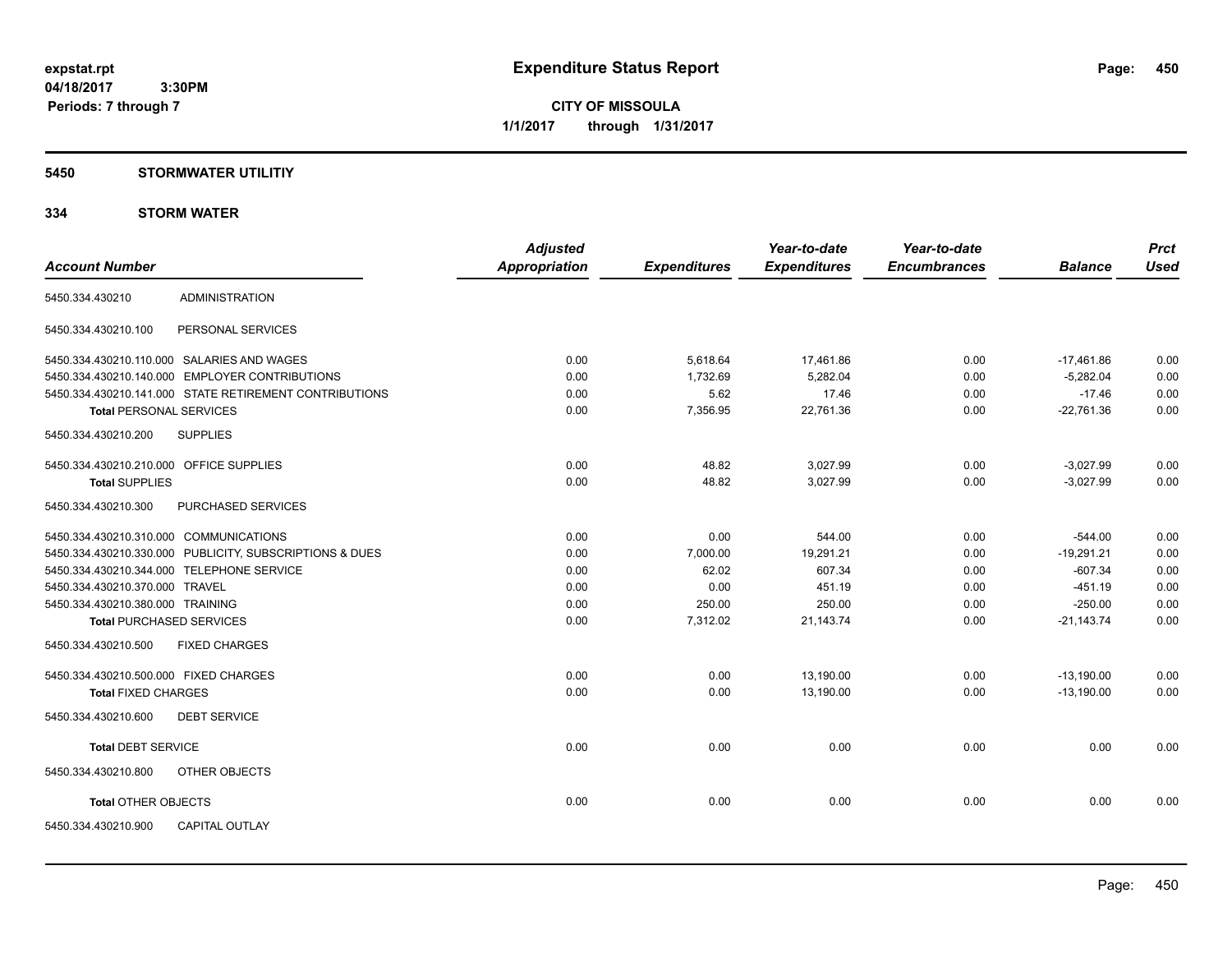**Periods: 7 through 7**

**CITY OF MISSOULA 1/1/2017 through 1/31/2017**

### **5450 STORMWATER UTILITIY**

 **3:30PM**

### **334 STORM WATER**

| <b>Account Number</b>       |                                  | <b>Adjusted</b><br><b>Appropriation</b> | <b>Expenditures</b> | Year-to-date<br><b>Expenditures</b> | Year-to-date<br><b>Encumbrances</b> | <b>Balance</b> | <b>Prct</b><br><b>Used</b> |
|-----------------------------|----------------------------------|-----------------------------------------|---------------------|-------------------------------------|-------------------------------------|----------------|----------------------------|
| <b>Total CAPITAL OUTLAY</b> |                                  | 0.00                                    | 0.00                | 0.00                                | 0.00                                | 0.00           | 0.00                       |
| <b>Total ADMINISTRATION</b> |                                  | 0.00                                    | 14.717.79           | 60,123.09                           | 0.00                                | $-60, 123.09$  | 0.00                       |
| 5450.334.430610             | ADMINISTRATION                   |                                         |                     |                                     |                                     |                |                            |
| 5450.334.430610.300         | PURCHASED SERVICES               |                                         |                     |                                     |                                     |                |                            |
| <b>Total ADMINISTRATION</b> |                                  | 0.00                                    | 0.00                | 0.00                                | 0.00                                | 0.00           | 0.00                       |
|                             | <b>Total STORMWATER UTILITIY</b> | 0.00                                    | 14.717.79           | 60,123.09                           | 0.00                                | $-60.123.09$   | 0.00                       |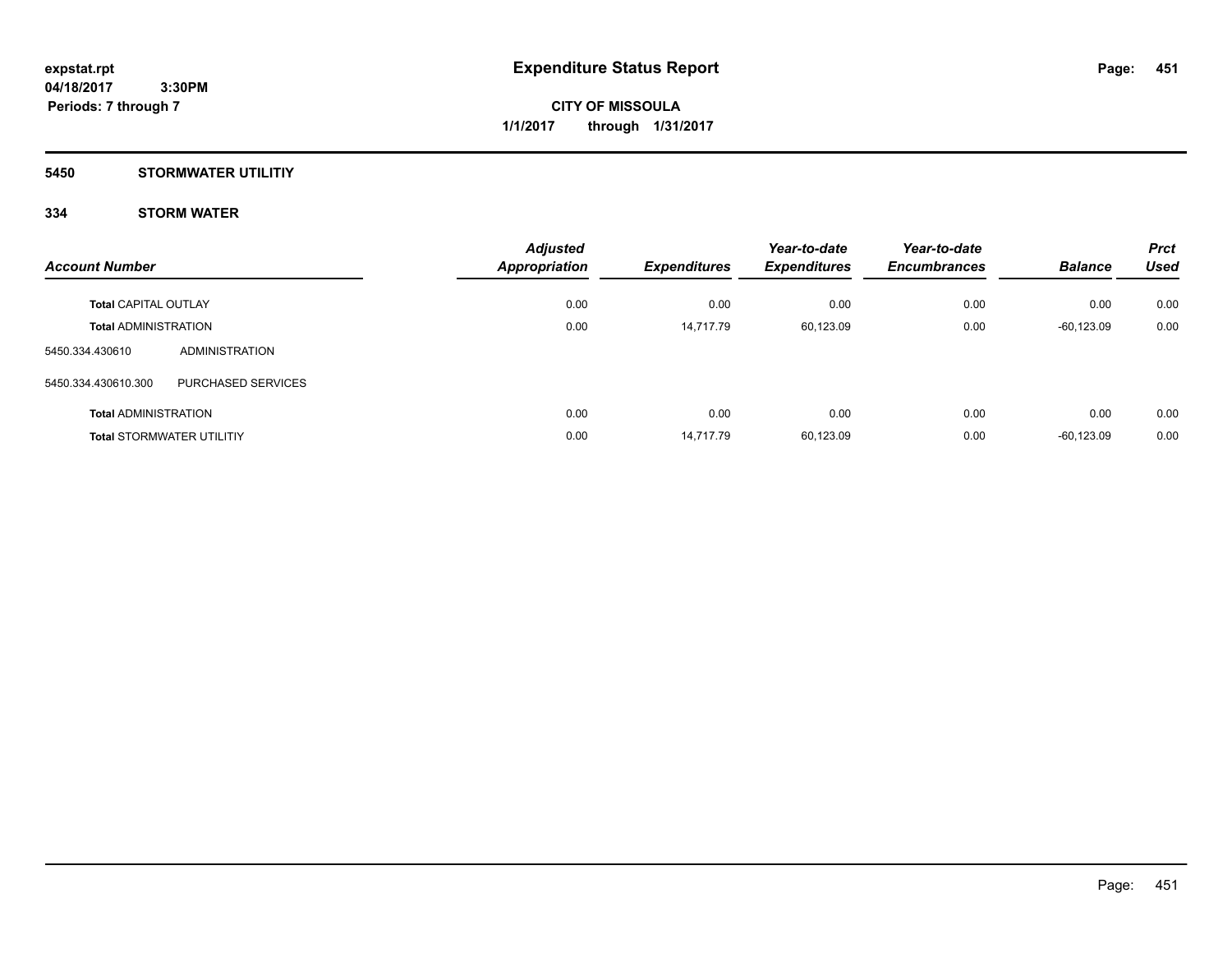# **CITY OF MISSOULA 1/1/2017 through 1/31/2017**

**5711 AQUATICS**

| <b>Account Number</b>          |                                                             | <b>Adjusted</b><br><b>Appropriation</b> | <b>Expenditures</b> | Year-to-date<br><b>Expenditures</b> | Year-to-date<br><b>Encumbrances</b> | <b>Balance</b>        | <b>Prct</b><br><b>Used</b> |
|--------------------------------|-------------------------------------------------------------|-----------------------------------------|---------------------|-------------------------------------|-------------------------------------|-----------------------|----------------------------|
| 5711.370.460000                | <b>CULTURE &amp; RECREATION</b>                             |                                         |                     |                                     |                                     |                       |                            |
| 5711.370.460000.100            | PERSONAL SERVICES                                           |                                         |                     |                                     |                                     |                       |                            |
|                                | Total CULTURE & RECREATION                                  | 0.00                                    | 0.00                | 0.00                                | 0.00                                | 0.00                  | 0.00                       |
| 5711.370.460449                | <b>GRILL VAN</b>                                            |                                         |                     |                                     |                                     |                       |                            |
| 5711.370.460449.100            | PERSONAL SERVICES                                           |                                         |                     |                                     |                                     |                       |                            |
| <b>Total PERSONAL SERVICES</b> |                                                             | 0.00                                    | 0.00                | 0.00                                | 0.00                                | 0.00                  | 0.00                       |
| 5711.370.460449.200            | <b>SUPPLIES</b>                                             |                                         |                     |                                     |                                     |                       |                            |
| <b>Total SUPPLIES</b>          |                                                             | 0.00                                    | 0.00                | 0.00                                | 0.00                                | 0.00                  | 0.00                       |
| 5711.370.460449.300            | PURCHASED SERVICES                                          |                                         |                     |                                     |                                     |                       |                            |
| <b>Total GRILL VAN</b>         |                                                             | 0.00                                    | 0.00                | 0.00                                | 0.00                                | 0.00                  | 0.00                       |
| 5711.370.460477                | <b>GRILL VAN</b>                                            |                                         |                     |                                     |                                     |                       |                            |
| 5711.370.460477.100            | PERSONAL SERVICES                                           |                                         |                     |                                     |                                     |                       |                            |
|                                | 5711.370.460477.110.000 GRILL VAN/SALARIES AND WAGES        | 20,126.00                               | 0.00                | 3,189.82                            | 0.00                                | 16,936.18             | 15.85                      |
| <b>Total PERSONAL SERVICES</b> | 5711.370.460477.140.000 EMPLOYER CONTRIBUTIONS              | 2,835.00<br>22,961.00                   | 0.00<br>0.00        | 449.54<br>3,639.36                  | 0.00<br>0.00                        | 2,385.46<br>19,321.64 | 15.86<br>15.85             |
| 5711.370.460477.200            | <b>SUPPLIES</b>                                             |                                         |                     |                                     |                                     |                       |                            |
|                                | 5711.370.460477.240.000 GRILL VAN/OTHER SUPPLIES            | 35,000.00                               | 118.95              | 10,600.19                           | 0.00                                | 24,399.81             | 30.29                      |
| <b>Total SUPPLIES</b>          |                                                             | 35,000.00                               | 118.95              | 10,600.19                           | 0.00                                | 24,399.81             | 30.29                      |
| 5711.370.460477.300            | PURCHASED SERVICES                                          |                                         |                     |                                     |                                     |                       |                            |
|                                | 5711.370.460477.341.000 GRILL VAN/ELECTRICITY & NATURAL GAS | 5,000.00                                | 0.00                | 0.00                                | 0.00                                | 5,000.00              | 0.00                       |
|                                | 5711.370.460477.360.000 GRILL VAN/REPAIR & MAINTENANCE      | 2,000.00                                | 410.00              | 410.00                              | 0.00                                | 1,590.00              | 20.50                      |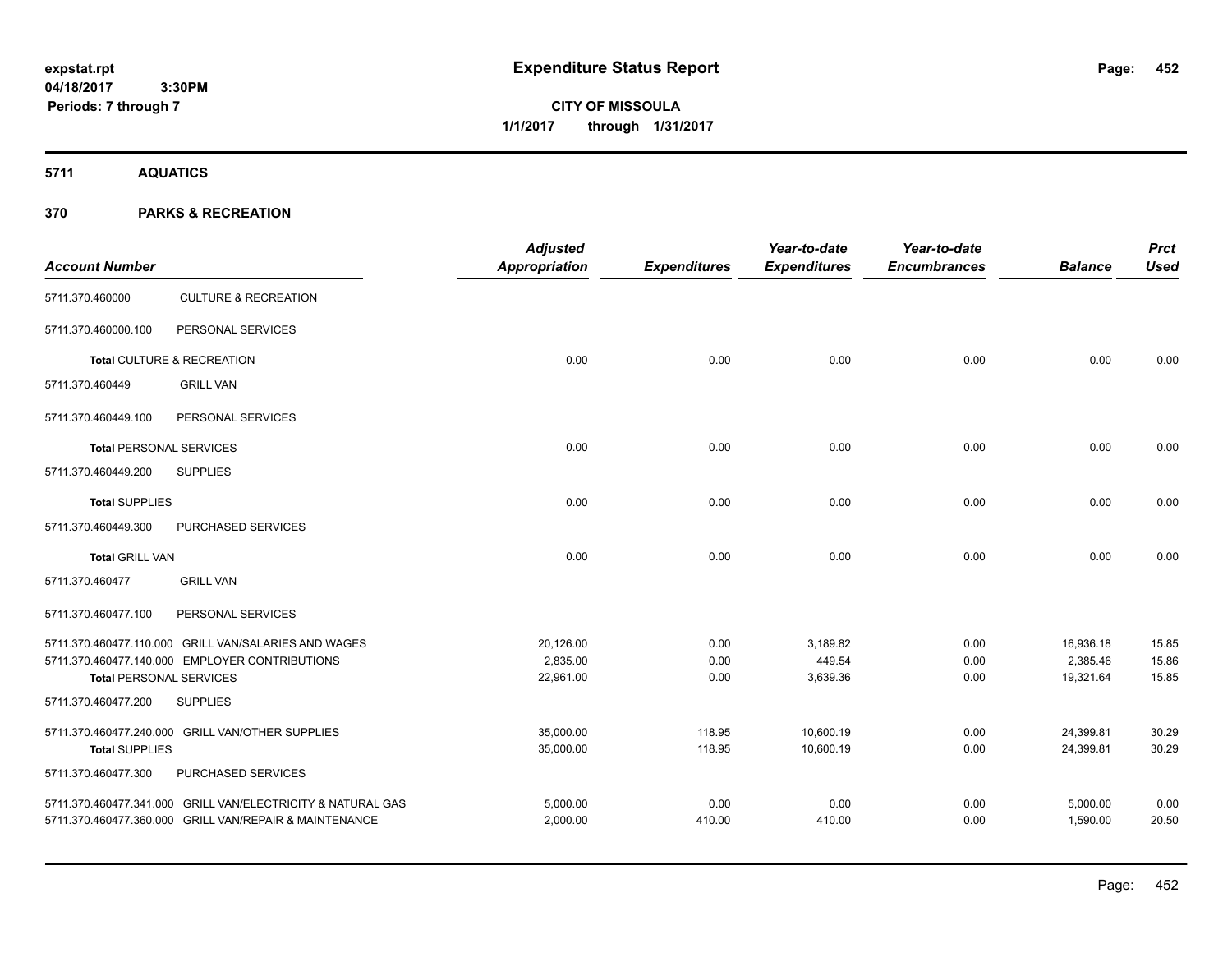**CITY OF MISSOULA 1/1/2017 through 1/31/2017**

**5711 AQUATICS**

| <b>Account Number</b>                   |                                                        | <b>Adjusted</b><br><b>Appropriation</b> | <b>Expenditures</b> | Year-to-date<br><b>Expenditures</b> | Year-to-date<br><b>Encumbrances</b> | <b>Balance</b> | <b>Prct</b><br><b>Used</b> |
|-----------------------------------------|--------------------------------------------------------|-----------------------------------------|---------------------|-------------------------------------|-------------------------------------|----------------|----------------------------|
|                                         | <b>Total PURCHASED SERVICES</b>                        | 7,000.00                                | 410.00              | 410.00                              | 0.00                                | 6,590.00       | 5.86                       |
| 5711.370.460477.900                     | CAPITAL OUTLAY                                         |                                         |                     |                                     |                                     |                |                            |
| <b>Total CAPITAL OUTLAY</b>             |                                                        | 0.00                                    | 0.00                | 0.00                                | 0.00                                | 0.00           | 0.00                       |
| <b>Total GRILL VAN</b>                  |                                                        | 64,961.00                               | 528.95              | 14,649.55                           | 0.00                                | 50,311.45      | 22.55                      |
| 5711.370.460490                         | <b>CURRENTS POOL EXPENSES</b>                          |                                         |                     |                                     |                                     |                |                            |
| 5711.370.460490.100                     | PERSONAL SERVICES                                      |                                         |                     |                                     |                                     |                |                            |
|                                         | 5711.370.460490.110.000 SALARIES AND WAGES             | 312,213.00                              | 21,252.14           | 201,875.88                          | 0.00                                | 110,337.12     | 64.66                      |
|                                         | 5711.370.460490.120.000 OVERTIME/TERMINATION           | 500.00                                  | 0.00                | 148.82                              | 0.00                                | 351.18         | 29.76                      |
|                                         | 5711.370.460490.140.000 EMPLOYER CONTRIBUTIONS         | 83,778.00                               | 6,397.51            | 59,359.29                           | 0.00                                | 24,418.71      | 70.85                      |
|                                         | 5711.370.460490.141.000 STATE RETIREMENT CONTRIBUTIONS | 0.00                                    | 32.03               | 303.40                              | 0.00                                | $-303.40$      | 0.00                       |
|                                         | 5711.370.460490.150.000 STATE RETIREMENT               | 135.00                                  | 0.00                | 0.00                                | 0.00                                | 135.00         | 0.00                       |
| <b>Total PERSONAL SERVICES</b>          |                                                        | 396,626.00                              | 27,681.68           | 261,687.39                          | 0.00                                | 134,938.61     | 65.98                      |
| 5711.370.460490.200                     | <b>SUPPLIES</b>                                        |                                         |                     |                                     |                                     |                |                            |
| 5711.370.460490.210.000 OFFICE SUPPLIES |                                                        | 1,500.00                                | 0.00                | 110.13                              | 0.00                                | 1,389.87       | 7.34                       |
|                                         | 5711.370.460490.220.000 OPERATING SUPPLIES             | 8,000.00                                | 160.98              | 1,522.72                            | 0.00                                | 6,477.28       | 19.03                      |
|                                         | 5711.370.460490.230.000 REPAIR/MAINTENANCE             | 38,250.00                               | 185.57              | $-426.40$                           | 0.00                                | 38.676.40      | 1.11                       |
|                                         | 5711.370.460490.230.171 REPAIR/MAINTENANCE             | 0.00                                    | 4,766.61            | 14,135.47                           | 0.00                                | $-14,135.47$   | 0.00                       |
|                                         | 5711.370.460490.230.178 REPAIR/MAINTENANCE             | 0.00                                    | 1,051.24            | 5,674.37                            | 0.00                                | $-5,674.37$    | 0.00                       |
|                                         | 5711.370.460490.230.194 REPAIR/MAINTENANCE             | 0.00                                    | 0.00                | 2,604.53                            | 0.00                                | $-2,604.53$    | 0.00                       |
| 5711.370.460490.240.000 OTHER SUPPLIES  |                                                        | 12,000.00                               | 568.19              | 1,903.26                            | 0.00                                | 10,096.74      | 15.86                      |
| 5711.370.460490.240.174 OTHER SUPPLIES  |                                                        | 0.00                                    | 0.00                | 1,312.90                            | 0.00                                | $-1,312.90$    | 0.00                       |
| 5711.370.460490.240.175 OTHER SUPPLIES  |                                                        | 0.00                                    | 266.00              | 857.98                              | 0.00                                | $-857.98$      | 0.00                       |
| 5711.370.460490.240.180 OTHER SUPPLIES  |                                                        | 0.00                                    | 0.00                | 1.876.44                            | 0.00                                | $-1,876.44$    | 0.00                       |
| <b>Total SUPPLIES</b>                   |                                                        | 59,750.00                               | 6,998.59            | 29,571.40                           | 0.00                                | 30,178.60      | 49.49                      |
| 5711.370.460490.300                     | PURCHASED SERVICES                                     |                                         |                     |                                     |                                     |                |                            |
| 5711.370.460490.310.000 COMMUNICATIONS  |                                                        | 250.00                                  | 0.00                | 0.00                                | 0.00                                | 250.00         | 0.00                       |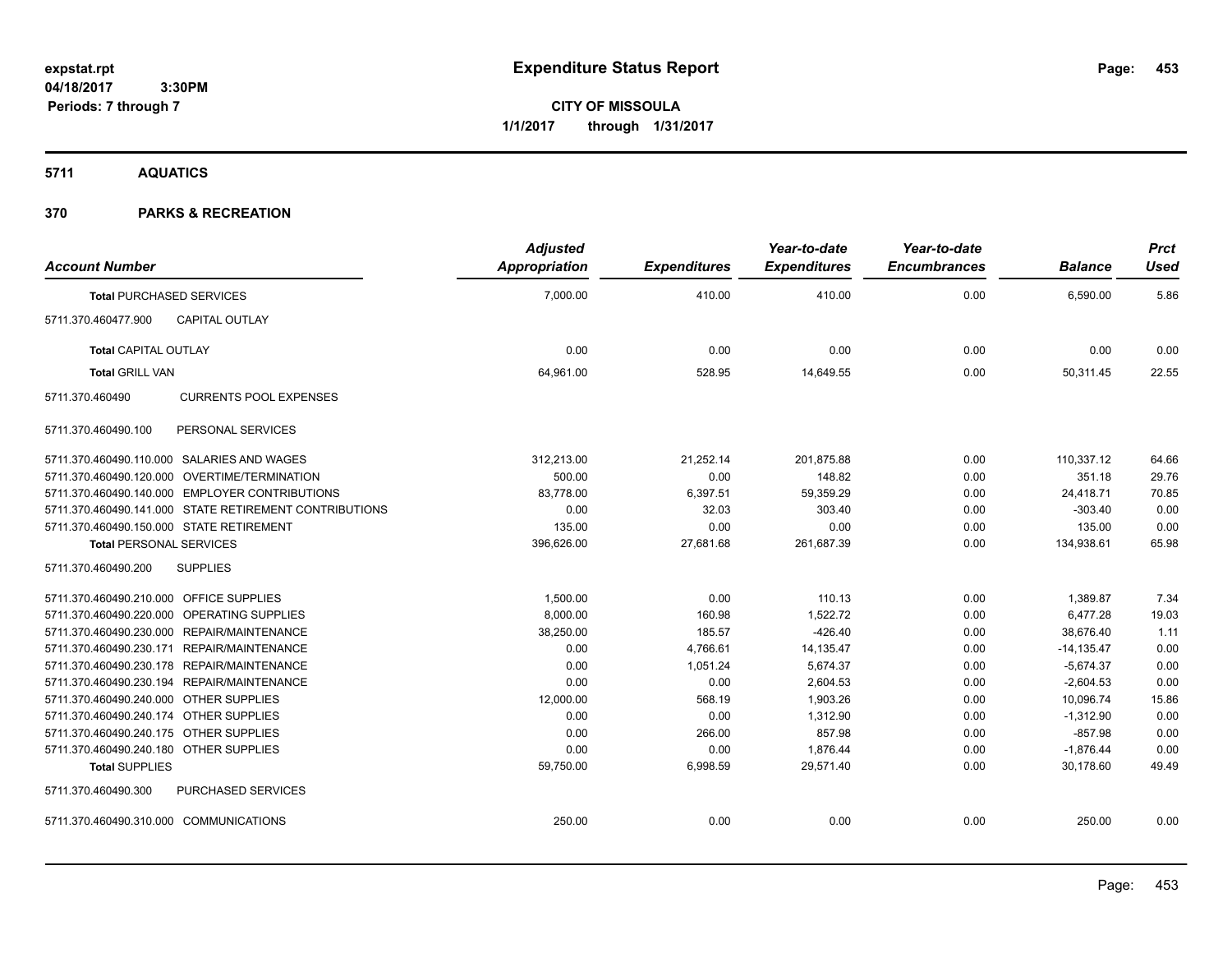**CITY OF MISSOULA 1/1/2017 through 1/31/2017**

**5711 AQUATICS**

| <b>Account Number</b>                      |                                                         | <b>Adjusted</b><br>Appropriation | <b>Expenditures</b> | Year-to-date<br><b>Expenditures</b> | Year-to-date<br><b>Encumbrances</b> | <b>Balance</b>      | <b>Prct</b><br>Used |
|--------------------------------------------|---------------------------------------------------------|----------------------------------|---------------------|-------------------------------------|-------------------------------------|---------------------|---------------------|
|                                            | 5711.370.460490.320.000 PRINTING & DUPLICATING          | 6,500.00                         | 0.00                | 420.00                              | 0.00                                | 6,080.00            | 6.46                |
|                                            | 5711.370.460490.330.000 PUBLICITY, SUBSCRIPTIONS & DUES | 13,700.00                        | 733.21              | 2,893.90                            | 0.00                                | 10,806.10           | 21.12               |
| 5711.370.460490.340.000 SEWER              |                                                         | 5,889.00                         | 2,868.52            | 5,852.68                            | 0.00                                | 36.32               | 99.38               |
|                                            | 5711.370.460490.341.000 ELECTRICITY & NATURAL GAS       | 115,000.00                       | 10,419.65           | 41,749.25                           | 0.00                                | 73,250.75           | 36.30               |
| 5711.370.460490.343.000 WATER CHARGES      |                                                         | 8.556.00                         | 687.07              | 3.811.23                            | 0.00                                | 4.744.77            | 44.54               |
| 5711.370.460490.344.000 TELEPHONE SERVICE  |                                                         | 4,059.00                         | 590.11              | 2,592.58                            | 0.00                                | 1,466.42            | 63.87               |
| 5711.370.460490.345.000 GARBAGE            |                                                         | 2,000.00                         | 288.05              | 1,524.24                            | 0.00                                | 475.76              | 76.21               |
|                                            | 5711.370.460490.350.000 PROFESSIONAL SERVICES           | 22,500.00                        | 4,386.00            | 15,786.00                           | 0.00                                | 6,714.00            | 70.16               |
|                                            | 5711.370.460490.360.000 REPAIR & MAINTENANCE            | 4,000.00                         | 27.50               | 9,496.46                            | 0.00                                | $-5,496.46$         | 237.41              |
|                                            | 5711.370.460490.360.194 REPAIR & MAINTENANCE            | 0.00                             | 1,111.94            | 1,351.94                            | 0.00                                | $-1,351.94$         | 0.00                |
| 5711.370.460490.370.000 TRAVEL             |                                                         | 2,000.00                         | 0.00                | 0.00                                | 0.00                                | 2,000.00            | 0.00                |
| 5711.370.460490.380.000 TRAINING           |                                                         | 2,000.00                         | 54.00               | 527.00                              | 0.00                                | 1,473.00            | 26.35               |
|                                            | 5711.370.460490.390.000 OTHER PURCHASED SERVICES        | 9,000.00                         | 0.00                | 184.00                              | 0.00                                | 8,816.00            | 2.04                |
| <b>Total PURCHASED SERVICES</b>            |                                                         | 195,454.00                       | 21,166.05           | 86,189.28                           | 0.00                                | 109,264.72          | 44.10               |
| 5711.370.460490.500                        | <b>FIXED CHARGES</b>                                    |                                  |                     |                                     |                                     |                     |                     |
| 5711.370.460490.500.000 FIXED CHARGES      |                                                         | 0.00                             | 0.00                | 2,324.00                            | 0.00                                | $-2,324.00$         | 0.00                |
| <b>Total FIXED CHARGES</b>                 |                                                         | 0.00                             | 0.00                | 2,324.00                            | 0.00                                | $-2,324.00$         | 0.00                |
| 5711.370.460490.800                        | OTHER OBJECTS                                           |                                  |                     |                                     |                                     |                     |                     |
| <b>Total OTHER OBJECTS</b>                 |                                                         | 0.00                             | 0.00                | 0.00                                | 0.00                                | 0.00                | 0.00                |
| 5711.370.460490.900                        | <b>CAPITAL OUTLAY</b>                                   |                                  |                     |                                     |                                     |                     |                     |
| <b>Total CAPITAL OUTLAY</b>                |                                                         | 0.00                             | 0.00                | 0.00                                | 0.00                                | 0.00                | 0.00                |
|                                            | Total CURRENTS POOL EXPENSES                            | 651,830.00                       | 55,846.32           | 379,772.07                          | 0.00                                | 272,057.93          | 58.26               |
| 5711.370.460491                            | SPLASH POOLS EXPENSES                                   |                                  |                     |                                     |                                     |                     |                     |
| 5711.370.460491.100                        | PERSONAL SERVICES                                       |                                  |                     |                                     |                                     |                     |                     |
| 5711.370.460491.110.000 SALARIES AND WAGES | 5711.370.460491.120.000 OVERTIME/TERMINATION            | 206,663.00<br>500.00             | 10,779.15<br>0.00   | 144,048.95<br>115.75                | 0.00<br>0.00                        | 62,614.05<br>384.25 | 69.70<br>23.15      |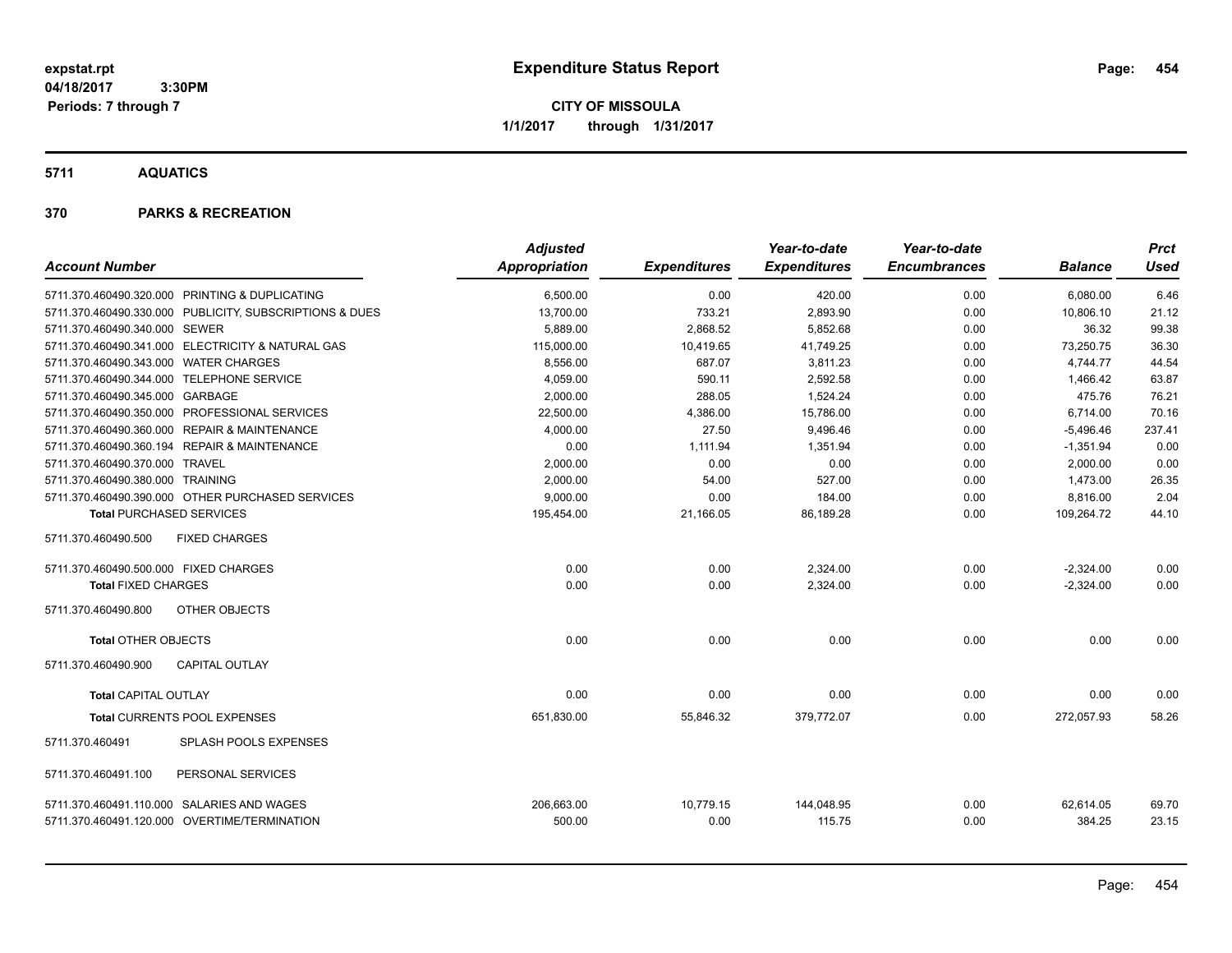**CITY OF MISSOULA 1/1/2017 through 1/31/2017**

**5711 AQUATICS**

| <b>Account Number</b>                                            | <b>Adjusted</b><br>Appropriation | <b>Expenditures</b> | Year-to-date<br><b>Expenditures</b> | Year-to-date<br><b>Encumbrances</b> | <b>Balance</b> | <b>Prct</b><br><b>Used</b> |
|------------------------------------------------------------------|----------------------------------|---------------------|-------------------------------------|-------------------------------------|----------------|----------------------------|
| 5711.370.460491.140.000 EMPLOYER CONTRIBUTIONS                   | 44,683.00                        | 2,851.10            | 25,402.49                           | 0.00                                | 19,280.51      | 56.85                      |
| 5711.370.460491.150.000 STATE RETIREMENT                         | 50.00                            | 0.00                | 0.00                                | 0.00                                | 50.00          | 0.00                       |
| <b>Total PERSONAL SERVICES</b>                                   | 251,896.00                       | 13,630.25           | 169,567.19                          | 0.00                                | 82,328.81      | 67.32                      |
| 5711.370.460491.200<br><b>SUPPLIES</b>                           |                                  |                     |                                     |                                     |                |                            |
| 5711.370.460491.210.000 OFFICE SUPPLIES                          | 500.00                           | 0.00                | 0.00                                | 0.00                                | 500.00         | 0.00                       |
| 5711.370.460491.220.000 OPERATING SUPPLIES                       | 15,000.00                        | 0.00                | 409.40                              | 0.00                                | 14,590.60      | 2.73                       |
| 5711.370.460491.220.174 OPERATING SUPPLIES                       | 0.00                             | 0.00                | 53.15                               | 0.00                                | $-53.15$       | 0.00                       |
| 5711.370.460491.220.194 OPERATING SUPPLIES                       | 0.00                             | $-196.80$           | $-196.80$                           | 0.00                                | 196.80         | 0.00                       |
| 5711.370.460491.230.000 REPAIR/MAINTENANCE                       | 29,250.00                        | 0.00                | $-597.74$                           | 0.00                                | 29,847.74      | 2.04                       |
| 5711.370.460491.230.171 REPAIR/MAINTENANCE                       | 0.00                             | 0.00                | 17,199.32                           | 0.00                                | $-17,199.32$   | 0.00                       |
| 5711.370.460491.230.178 REPAIR/MAINTENANCE                       | 0.00                             | 0.00                | 2.127.63                            | 0.00                                | $-2,127.63$    | 0.00                       |
| 5711.370.460491.230.194 REPAIR/MAINTENANCE                       | 0.00                             | 0.00                | 440.81                              | 0.00                                | $-440.81$      | 0.00                       |
| 5711.370.460491.240.000 OTHER SUPPLIES                           | 74,000.00                        | 0.00                | 0.00                                | 0.00                                | 74,000.00      | 0.00                       |
| 5711.370.460491.240.174 OTHER SUPPLIES                           | 0.00                             | 0.00                | 30,193.83                           | 0.00                                | $-30, 193.83$  | 0.00                       |
| 5711.370.460491.240.175 OTHER SUPPLIES                           | 0.00                             | 0.00                | 5,328.37                            | 0.00                                | $-5,328.37$    | 0.00                       |
| 5711.370.460491.240.180 OTHER SUPPLIES-MERCHANDISE SALES FRNTDSK | 0.00                             | 0.00                | 825.53                              | 0.00                                | $-825.53$      | 0.00                       |
| <b>Total SUPPLIES</b>                                            | 118,750.00                       | $-196.80$           | 55,783.50                           | 0.00                                | 62,966.50      | 46.98                      |
| PURCHASED SERVICES<br>5711.370.460491.300                        |                                  |                     |                                     |                                     |                |                            |
| 5711.370.460491.310.000 COMMUNICATIONS                           | 250.00                           | 0.00                | 0.00                                | 0.00                                | 250.00         | 0.00                       |
| 5711.370.460491.320.000 PRINTING & DUPLICATING                   | 4,000.00                         | 0.00                | 0.00                                | 0.00                                | 4,000.00       | 0.00                       |
| 5711.370.460491.320.174 PRINTING & DUPLICATING                   | 0.00                             | 0.00                | 32.00                               | 0.00                                | $-32.00$       | 0.00                       |
| 5711.370.460491.330.000 PUBLICITY, SUBSCRIPTIONS & DUES          | 3,500.00                         | 600.00              | 2,537.75                            | 0.00                                | 962.25         | 72.51                      |
| 5711.370.460491.340.000 SEWER                                    | 7,206.00                         | 6,161.48            | 6,233.51                            | 0.00                                | 972.49         | 86.50                      |
| 5711.370.460491.341.000 ELECTRICITY & NATURAL GAS                | 65,000.00                        | 501.78              | 41,368.33                           | 0.00                                | 23,631.67      | 63.64                      |
| 5711.370.460491.343.000 WATER CHARGES                            | 11,088.00                        | 0.00                | 6,429.77                            | 0.00                                | 4,658.23       | 57.99                      |
| 5711.370.460491.344.000 TELEPHONE SERVICE                        | 4,101.00                         | 374.26              | 2,195.86                            | 0.00                                | 1,905.14       | 53.54                      |
| 5711.370.460491.345.000 GARBAGE                                  | 2,031.00                         | 0.00                | 543.53                              | 0.00                                | 1,487.47       | 26.76                      |
| 5711.370.460491.350.000 PROFESSIONAL SERVICES                    | 10,276.00                        | 0.00                | 1,559.80                            | 0.00                                | 8,716.20       | 15.18                      |
| 5711.370.460491.360.000 REPAIR & MAINTENANCE                     | 4,500.00                         | 0.00                | 927.03                              | 0.00                                | 3,572.97       | 20.60                      |
| 5711.370.460491.360.194 REPAIR & MAINTENANCE                     | 0.00                             | 0.00                | 787.20                              | 0.00                                | $-787.20$      | 0.00                       |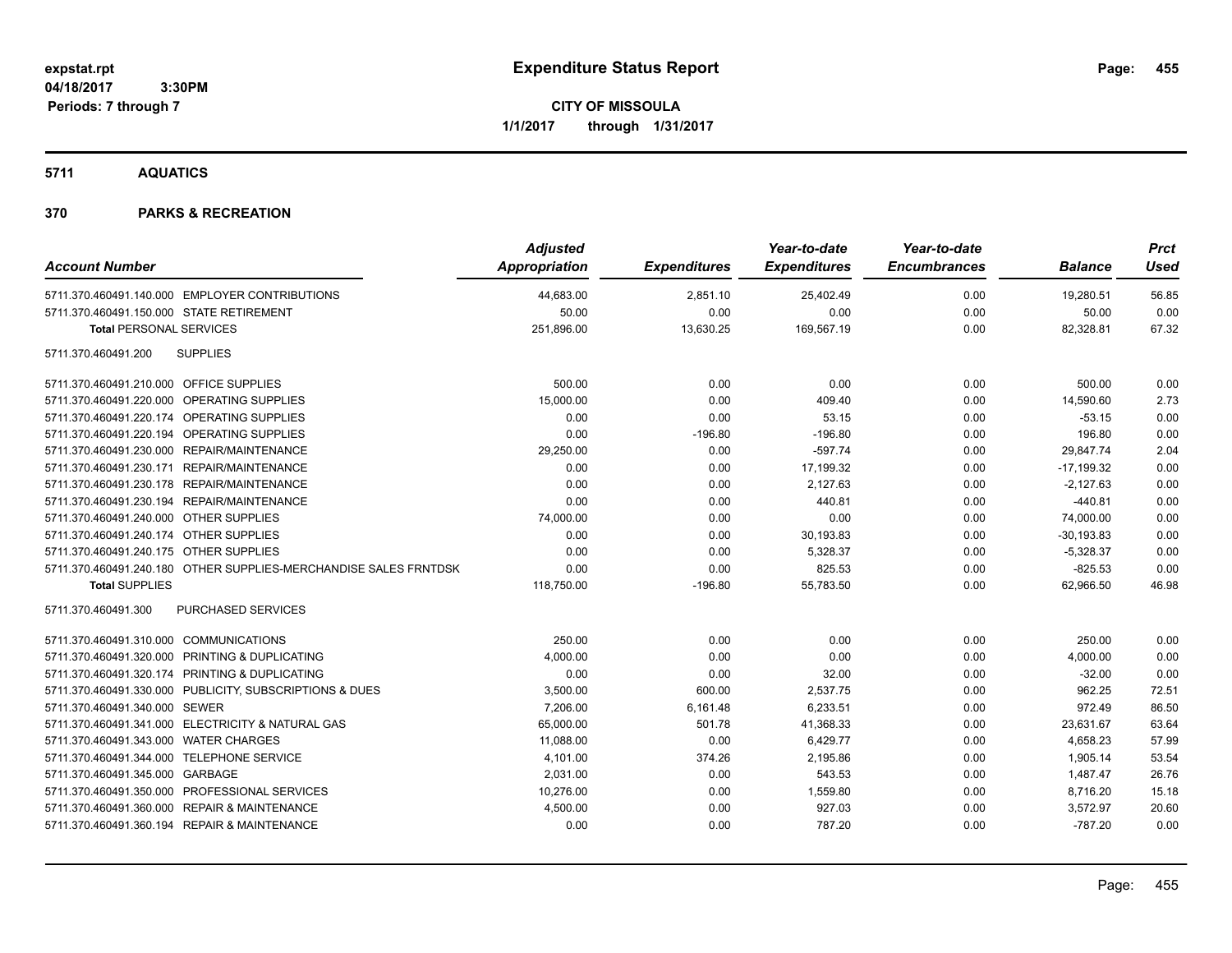**CITY OF MISSOULA 1/1/2017 through 1/31/2017**

**5711 AQUATICS**

| <b>Account Number</b>             |                                                             | <b>Adjusted</b><br><b>Appropriation</b> | <b>Expenditures</b> | Year-to-date<br><b>Expenditures</b> | Year-to-date<br><b>Encumbrances</b> | <b>Balance</b> | <b>Prct</b><br><b>Used</b> |
|-----------------------------------|-------------------------------------------------------------|-----------------------------------------|---------------------|-------------------------------------|-------------------------------------|----------------|----------------------------|
| 5711.370.460491.380.000 TRAINING  |                                                             | 3,000.00                                | 0.00                | 0.00                                | 0.00                                | 3,000.00       | 0.00                       |
|                                   | 5711.370.460491.390.000 OTHER PURCHASED SERVICES            | 5,300.00                                | 0.00                | $-326.90$                           | 0.00                                | 5,626.90       | 6.17                       |
|                                   | <b>Total PURCHASED SERVICES</b>                             | 120,252.00                              | 7,637.52            | 62,287.88                           | 0.00                                | 57,964.12      | 51.80                      |
| 5711.370.460491.800               | OTHER OBJECTS                                               |                                         |                     |                                     |                                     |                |                            |
| <b>Total OTHER OBJECTS</b>        |                                                             | 0.00                                    | 0.00                | 0.00                                | 0.00                                | 0.00           | 0.00                       |
| 5711.370.460491.900               | <b>CAPITAL OUTLAY</b>                                       |                                         |                     |                                     |                                     |                |                            |
| Total CAPITAL OUTLAY              |                                                             | 0.00                                    | 0.00                | 0.00                                | 0.00                                | 0.00           | 0.00                       |
|                                   | Total SPLASH POOLS EXPENSES                                 | 490,898.00                              | 21,070.97           | 287,638.57                          | 0.00                                | 203,259.43     | 58.59                      |
| 5711.370.460493                   | <b>AQUATICS MAINTENANCE</b>                                 |                                         |                     |                                     |                                     |                |                            |
| 5711.370.460493.300               | PURCHASED SERVICES                                          |                                         |                     |                                     |                                     |                |                            |
|                                   | <b>Total PURCHASED SERVICES</b>                             | 0.00                                    | 0.00                | 0.00                                | 0.00                                | 0.00           | 0.00                       |
| 5711.370.460493.500               | <b>FIXED CHARGES</b>                                        |                                         |                     |                                     |                                     |                |                            |
| <b>Total FIXED CHARGES</b>        |                                                             | 0.00                                    | 0.00                | 0.00                                | 0.00                                | 0.00           | 0.00                       |
| 5711.370.460493.900               | CAPITAL OUTLAY                                              |                                         |                     |                                     |                                     |                |                            |
| 5711.370.460493.920.000 BUILDINGS |                                                             | 35,000.00                               | 0.00                | 0.00                                | 0.00                                | 35,000.00      | 0.00                       |
|                                   | <b>Total AQUATICS MAINTENANCE</b>                           | 35,000.00                               | 0.00                | 0.00                                | 0.00                                | 35,000.00      | 0.00                       |
| 5711.370.460512                   | PARK MEMORIALS                                              |                                         |                     |                                     |                                     |                |                            |
| 5711.370.460512.200               | <b>SUPPLIES</b>                                             |                                         |                     |                                     |                                     |                |                            |
|                                   | 5711.370.460512.220.000 PARTNERS IN PARK/OPERATING SUPPLIES | 0.00                                    | 0.00                | 933.80                              | 0.00                                | $-933.80$      | 0.00                       |
| <b>Total SUPPLIES</b>             |                                                             | 0.00                                    | 0.00                | 933.80                              | 0.00                                | $-933.80$      | 0.00                       |
| 5711.370.460512.300               | PURCHASED SERVICES                                          |                                         |                     |                                     |                                     |                |                            |
|                                   | <b>Total PURCHASED SERVICES</b>                             | 0.00                                    | 0.00                | 0.00                                | 0.00                                | 0.00           | 0.00                       |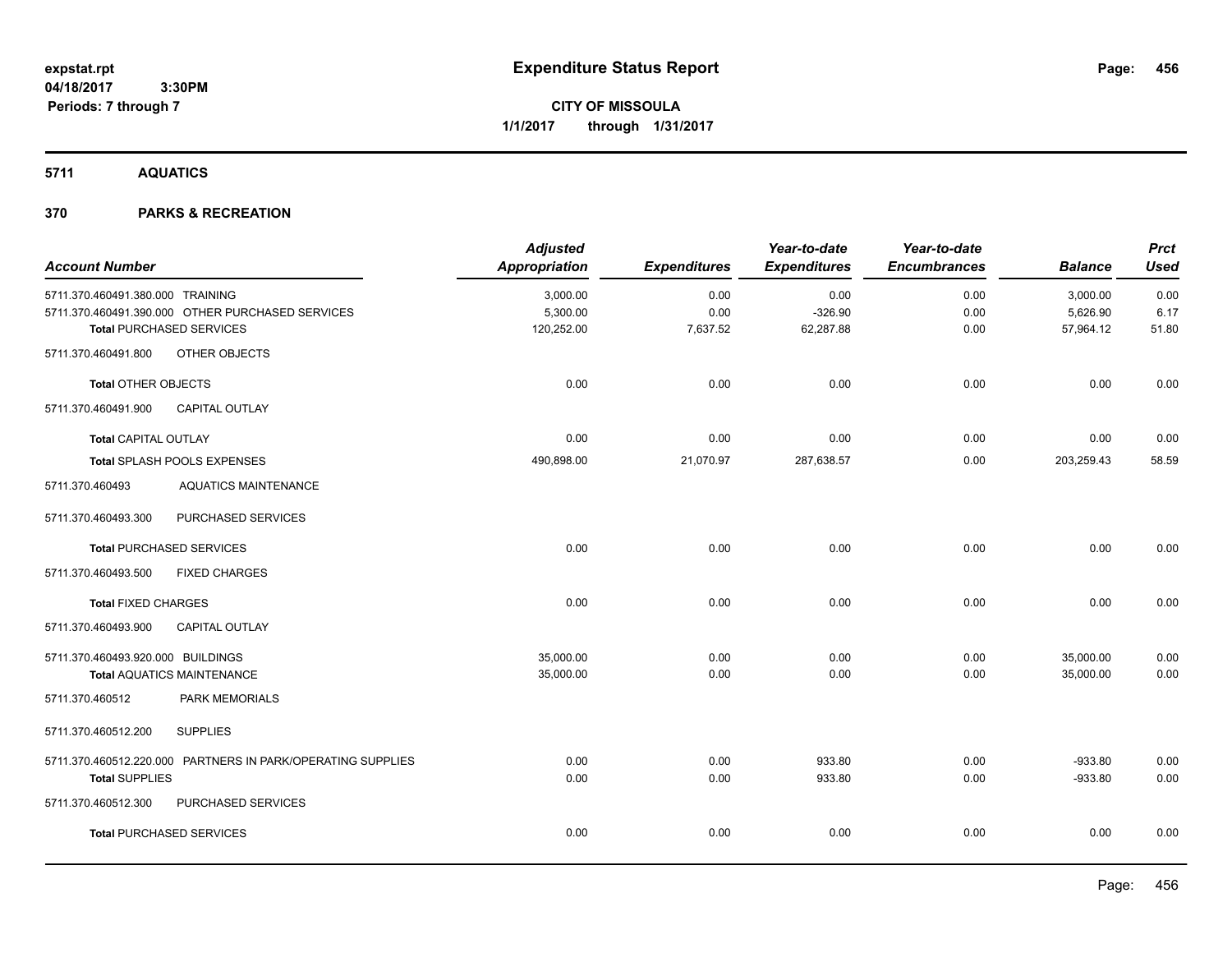**CITY OF MISSOULA 1/1/2017 through 1/31/2017**

**5711 AQUATICS**

| <b>Account Number</b>               |                                                | <b>Adjusted</b><br><b>Appropriation</b> | <b>Expenditures</b> | Year-to-date<br><b>Expenditures</b> | Year-to-date<br><b>Encumbrances</b> | <b>Balance</b> | <b>Prct</b><br><b>Used</b> |
|-------------------------------------|------------------------------------------------|-----------------------------------------|---------------------|-------------------------------------|-------------------------------------|----------------|----------------------------|
| 5711.370.460512.900                 | <b>CAPITAL OUTLAY</b>                          |                                         |                     |                                     |                                     |                |                            |
| <b>Total CAPITAL OUTLAY</b>         |                                                | 0.00                                    | 0.00                | 0.00                                | 0.00                                | 0.00           | 0.00                       |
| <b>Total PARK MEMORIALS</b>         |                                                | 0.00                                    | 0.00                | 933.80                              | 0.00                                | $-933.80$      | 0.00                       |
| 5711.370.460519                     | <b>AQUATICS CAPITAL</b>                        |                                         |                     |                                     |                                     |                |                            |
| 5711.370.460519.900                 | <b>CAPITAL OUTLAY</b>                          |                                         |                     |                                     |                                     |                |                            |
| <b>Total AQUATICS CAPITAL</b>       |                                                | 0.00                                    | 0.00                | 0.00                                | 0.00                                | 0.00           | 0.00                       |
| 5711.370.490506                     | <b>CORE FINANCED EQUIPMENT</b>                 |                                         |                     |                                     |                                     |                |                            |
| 5711.370.490506.600                 | <b>DEBT SERVICE</b>                            |                                         |                     |                                     |                                     |                |                            |
|                                     | <b>Total CORE FINANCED EQUIPMENT</b>           | 0.00                                    | 0.00                | 0.00                                | 0.00                                | 0.00           | 0.00                       |
| 5711.370.510110                     | <b>MERCHANT SERVICES</b>                       |                                         |                     |                                     |                                     |                |                            |
| 5711.370.510110.500                 | <b>FIXED CHARGES</b>                           |                                         |                     |                                     |                                     |                |                            |
|                                     | 5711.370.510110.550.000 MERCHANT SERVICE FEES  | 12,000.00                               | 0.00                | 0.00                                | 0.00                                | 12,000.00      | 0.00                       |
| <b>Total MERCHANT SERVICES</b>      |                                                | 12,000.00                               | 0.00                | 0.00                                | 0.00                                | 12,000.00      | 0.00                       |
| 5711.370.510306                     | <b>SALARY RESERVE</b>                          |                                         |                     |                                     |                                     |                |                            |
| 5711.370.510306.100                 | PERSONAL SERVICES                              |                                         |                     |                                     |                                     |                |                            |
|                                     | 5711.370.510306.110.000 SALARIES AND WAGES     | 7.285.00                                | 0.00                | 0.00                                | 0.00                                | 7.285.00       | 0.00                       |
|                                     | 5711.370.510306.140.000 EMPLOYER CONTRIBUTIONS | 2,445.00                                | 0.00                | 0.00                                | 0.00                                | 2,445.00       | 0.00                       |
| <b>Total SALARY RESERVE</b>         |                                                | 9,730.00                                | 0.00                | 0.00                                | 0.00                                | 9,730.00       | 0.00                       |
| <b>Total PARKS &amp; RECREATION</b> |                                                | 1,264,419.00                            | 77,446.24           | 682,993.99                          | 0.00                                | 581,425.01     | 54.02                      |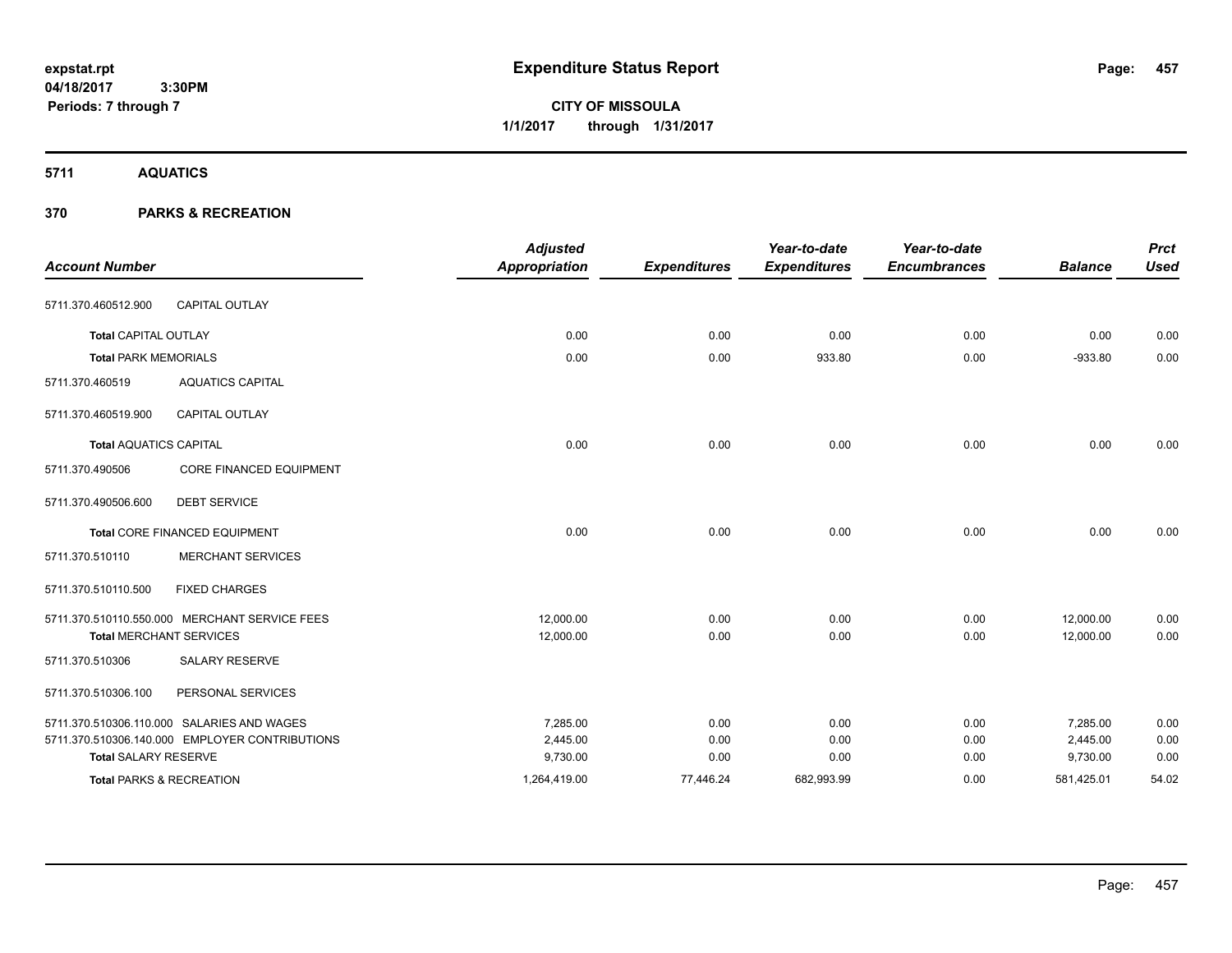# **CITY OF MISSOULA 1/1/2017 through 1/31/2017**

**5711 AQUATICS**

### **390 NON-DEPARTMENTAL**

| <b>Account Number</b>         |                       | <b>Adjusted</b><br><b>Appropriation</b> | <b>Expenditures</b> | Year-to-date<br><b>Expenditures</b> | Year-to-date<br><b>Encumbrances</b> | <b>Balance</b> | <b>Prct</b><br>Used |
|-------------------------------|-----------------------|-----------------------------------------|---------------------|-------------------------------------|-------------------------------------|----------------|---------------------|
| 5711.390.510000               | <b>MISCELLANEOUS</b>  |                                         |                     |                                     |                                     |                |                     |
| 5711.390.510000.800           | OTHER OBJECTS         |                                         |                     |                                     |                                     |                |                     |
| <b>Total OTHER OBJECTS</b>    |                       | 0.00                                    | 0.00                | 0.00                                | 0.00                                | 0.00           | 0.00                |
| 5711.390.510000.900           | <b>CAPITAL OUTLAY</b> |                                         |                     |                                     |                                     |                |                     |
| <b>Total MISCELLANEOUS</b>    |                       | 0.00                                    | 0.00                | 0.00                                | 0.00                                | 0.00           | 0.00                |
| <b>Total NON-DEPARTMENTAL</b> |                       | 0.00                                    | 0.00                | 0.00                                | 0.00                                | 0.00           | 0.00                |
| <b>Total AQUATICS</b>         |                       | 1,264,419.00                            | 77.446.24           | 682,993.99                          | 0.00                                | 581,425.01     | 54.02               |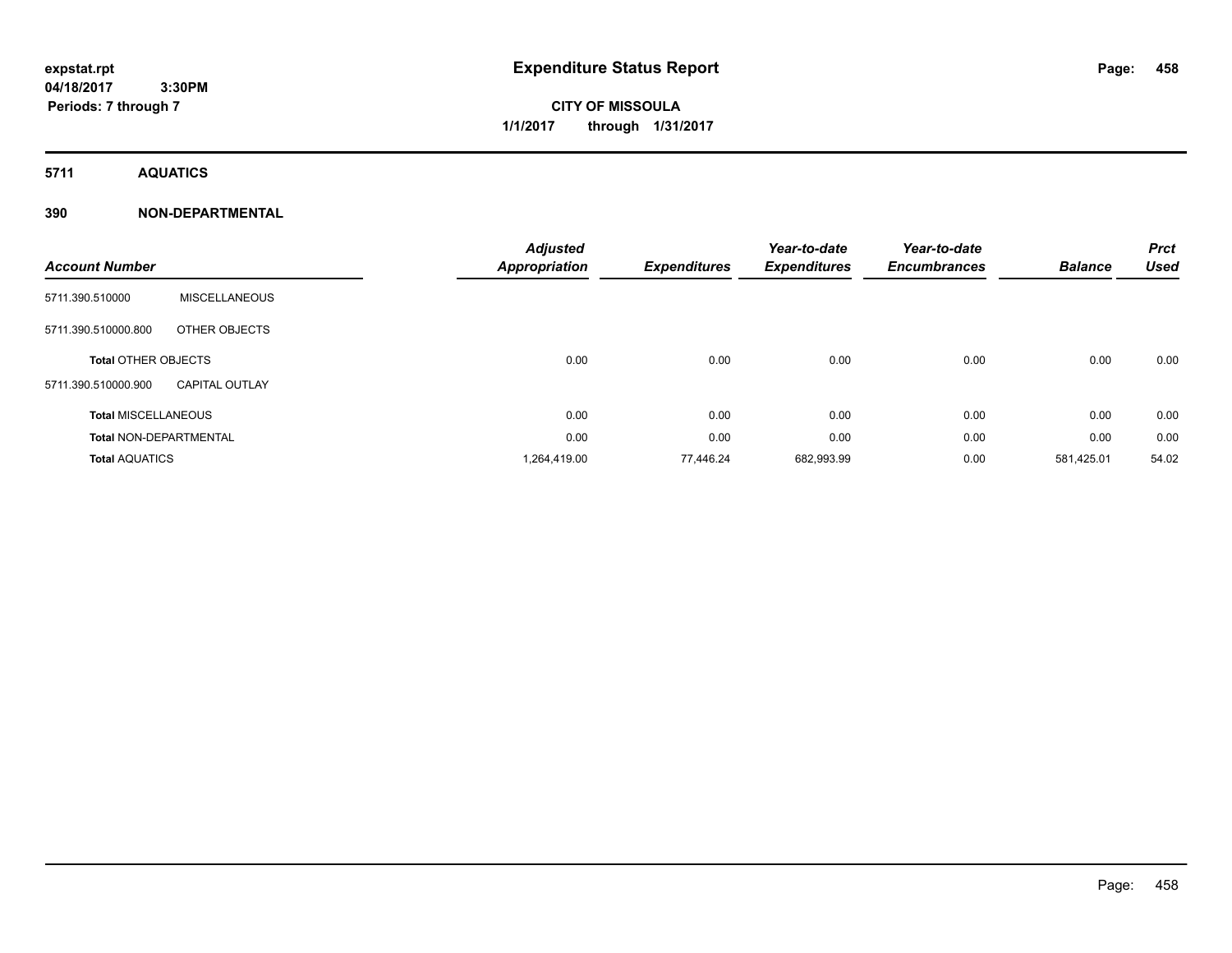**459**

**04/18/2017 3:30PM Periods: 7 through 7**

**CITY OF MISSOULA 1/1/2017 through 1/31/2017**

### **6050 EMPLOYEE BENEFIT PLAN FUND**

### **390 NON-DEPARTMENTAL**

| <b>Account Number</b>                   |                                                          | <b>Adjusted</b><br>Appropriation | <b>Expenditures</b> | Year-to-date<br><b>Expenditures</b> | Year-to-date<br><b>Encumbrances</b> | <b>Balance</b> | <b>Prct</b><br><b>Used</b> |
|-----------------------------------------|----------------------------------------------------------|----------------------------------|---------------------|-------------------------------------|-------------------------------------|----------------|----------------------------|
| 6050.390.510110                         | <b>MERCHANT SERVICES</b>                                 |                                  |                     |                                     |                                     |                |                            |
| 6050.390.510110.500                     | <b>FIXED CHARGES</b>                                     |                                  |                     |                                     |                                     |                |                            |
| <b>Total MERCHANT SERVICES</b>          |                                                          | 0.00                             | 0.00                | 0.00                                | 0.00                                | 0.00           | 0.00                       |
| 6050.390.520800                         | <b>EMPLOYEE BENEFITS</b>                                 |                                  |                     |                                     |                                     |                |                            |
| 6050.390.520800.300                     | <b>PURCHASED SERVICES</b>                                |                                  |                     |                                     |                                     |                |                            |
| 6050.390.520800.350.000                 | <b>PROFESSIONAL SERVICES</b>                             | 50,340.00                        | 0.00                | 12,330.23                           | 0.00                                | 38,009.77      | 24.49                      |
| 6050.390.520800.351.000                 | <b>INSURANCE CLAIMS</b>                                  | 5,156,229.00                     | 507,282.07          | 2.907.783.77                        | 0.00                                | 2.248.445.23   | 56.39                      |
| 6050.390.520800.352.000 HEALTH PROGRAMS |                                                          | 94,500.00                        | 1,229.93            | 22,731.54                           | 0.00                                | 71.768.46      | 24.05                      |
|                                         | 6050.390.520800.353.000 ADMINISTRATION EXPENDITURES      | 757.888.00                       | 57.702.28           | 462,193.01                          | 0.00                                | 295.694.99     | 60.98                      |
|                                         | 6050.390.520800.354.000 TRANSITIONAL REINSURANCE PROGRAM | 78,280.00                        | 27.972.00           | 42,162.00                           | 0.00                                | 36.118.00      | 53.86                      |
| <b>Total PURCHASED SERVICES</b>         |                                                          | 6,137,237.00                     | 594,186.28          | 3,447,200.55                        | 0.00                                | 2,690,036.45   | 56.17                      |
| 6050.390.520800.700                     | <b>GRANTS &amp; CONTRIBUTIONS</b>                        |                                  |                     |                                     |                                     |                |                            |
|                                         | <b>Total GRANTS &amp; CONTRIBUTIONS</b>                  | 0.00                             | 0.00                | 0.00                                | 0.00                                | 0.00           | 0.00                       |
| 6050.390.520800.800                     | OTHER OBJECTS                                            |                                  |                     |                                     |                                     |                |                            |
| <b>Total OTHER OBJECTS</b>              |                                                          | 0.00                             | 0.00                | 0.00                                | 0.00                                | 0.00           | 0.00                       |
|                                         | Total EMPLOYEE BENEFIT PLAN FUND                         | 6,137,237.00                     | 594,186.28          | 3,447,200.55                        | 0.00                                | 2,690,036.45   | 56.17                      |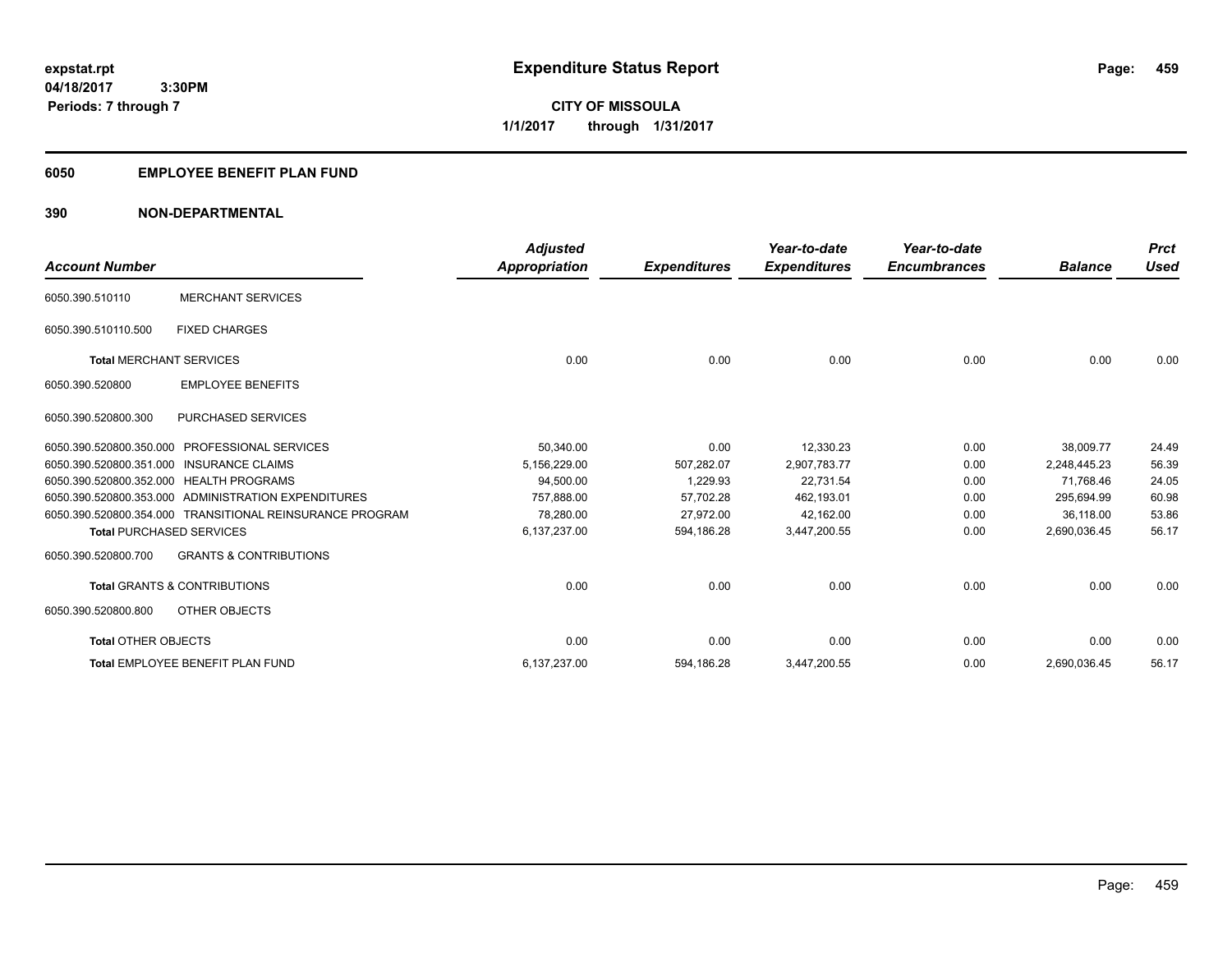**CITY OF MISSOULA 1/1/2017 through 1/31/2017**

### **7370 PARKING COMMISSION FUND**

|                                           |                                                         | <b>Adjusted</b>      |                     | Year-to-date        | Year-to-date        |                | <b>Prct</b> |
|-------------------------------------------|---------------------------------------------------------|----------------------|---------------------|---------------------|---------------------|----------------|-------------|
| <b>Account Number</b>                     |                                                         | <b>Appropriation</b> | <b>Expenditures</b> | <b>Expenditures</b> | <b>Encumbrances</b> | <b>Balance</b> | <b>Used</b> |
| 7370.395.430266                           | PARKING DIVISION                                        |                      |                     |                     |                     |                |             |
| 7370.395.430266.100                       | PERSONAL SERVICES                                       |                      |                     |                     |                     |                |             |
|                                           | 7370.395.430266.110.000 SALARIES AND WAGES              | 455,965.00           | 35,458.73           | 250,826.32          | 0.00                | 205,138.68     | 55.01       |
|                                           | 7370.395.430266.120.000 OVERTIME/TERMINATION            | 7,234.00             | 74.44               | 264.27              | 0.00                | 6,969.73       | 3.65        |
|                                           | 7370.395.430266.140.000 EMPLOYER CONTRIBUTIONS          | 202,678.00           | 16,586.20           | 120,610.86          | 0.00                | 82,067.14      | 59.51       |
|                                           | 7370.395.430266.141.000 STATE RETIREMENT CONTRIBUTIONS  | 0.00                 | 0.00                | 215.37              | 0.00                | $-215.37$      | 0.00        |
| <b>Total PERSONAL SERVICES</b>            |                                                         | 665,877.00           | 52,119.37           | 371,916.82          | 0.00                | 293,960.18     | 55.85       |
| 7370.395.430266.200                       | <b>SUPPLIES</b>                                         |                      |                     |                     |                     |                |             |
| 7370.395.430266.210.000 OFFICE SUPPLIES   |                                                         | 5,700.00             | 605.46              | 5,086.30            | 0.00                | 613.70         | 89.23       |
|                                           | 7370.395.430266.220.000 OPERATING SUPPLIES              | 14,700.00            | 719.77              | 3.694.03            | 0.00                | 11.005.97      | 25.13       |
| 7370.395.430266.220.311 CLOTHING SUPPLIES |                                                         | 0.00                 | 306.48              | 1.497.73            | 0.00                | $-1,497.73$    | 0.00        |
|                                           | 7370.395.430266.230.000 REPAIR/MAINTENANCE              | 18,000.00            | 333.19              | 4,812.06            | 0.00                | 13,187.94      | 26.73       |
| 7370.395.430266.231.000 GASOLINE          |                                                         | 7,200.00             | 591.20              | 2,504.83            | 0.00                | 4,695.17       | 34.79       |
| 7370.395.430266.240.000 OTHER SUPPLIES    |                                                         | 0.00                 | 0.00                | 210.81              | 0.00                | $-210.81$      | 0.00        |
| <b>Total SUPPLIES</b>                     |                                                         | 45,600.00            | 2,556.10            | 17,805.76           | 0.00                | 27.794.24      | 39.05       |
| 7370.395.430266.300                       | PURCHASED SERVICES                                      |                      |                     |                     |                     |                |             |
| 7370.395.430266.310.000 COMMUNICATIONS    |                                                         | 17,338.00            | 617.79              | 8,082.88            | 0.00                | 9,255.12       | 46.62       |
|                                           | 7370.395.430266.320.000 PRINTING & DUPLICATING          | 10,000.00            | 243.00              | 7.522.72            | 0.00                | 2,477.28       | 75.23       |
|                                           | 7370.395.430266.330.000 PUBLICITY, SUBSCRIPTIONS & DUES | 5,000.00             | 130.00              | 420.00              | 0.00                | 4,580.00       | 8.40        |
| 7370.395.430266.340.000 SEWER             |                                                         | 141.00               | 85.31               | 157.34              | 0.00                | $-16.34$       | 111.59      |
|                                           | 7370.395.430266.341.000 ELECTRICITY & NATURAL GAS       | 37,898.00            | 3,927.06            | 18,742.50           | 0.00                | 19,155.50      | 49.46       |
| 7370.395.430266.343.000 WATER CHARGES     |                                                         | 4,000.00             | 148.99              | 1,916.11            | 0.00                | 2,083.89       | 47.90       |
|                                           | 7370.395.430266.343.717 MARKET ON FRONT WATER CHARGES   | 0.00                 | 196.39              | 1,174.31            | 0.00                | $-1,174.31$    | 0.00        |
| 7370.395.430266.344.000 TELEPHONE SERVICE |                                                         | 6,300.00             | 523.21              | 3,122.03            | 0.00                | 3,177.97       | 49.56       |
| 7370.395.430266.345.000 GARBAGE           |                                                         | 3,744.00             | 292.56              | 2,032.69            | 0.00                | 1,711.31       | 54.29       |
| 7370.395.430266.345.717 GARBAGE           |                                                         | 0.00                 | 139.03              | 962.29              | 0.00                | $-962.29$      | 0.00        |
|                                           | 7370.395.430266.350.000 PROFESSIONAL SERVICES           | 61,250.00            | 0.00                | 0.00                | 0.00                | 61,250.00      | 0.00        |
|                                           | 7370.395.430266.350.303 PROFESSIONAL SERVICES           | 0.00                 | 8,080.00            | 59,053.25           | 0.00                | $-59.053.25$   | 0.00        |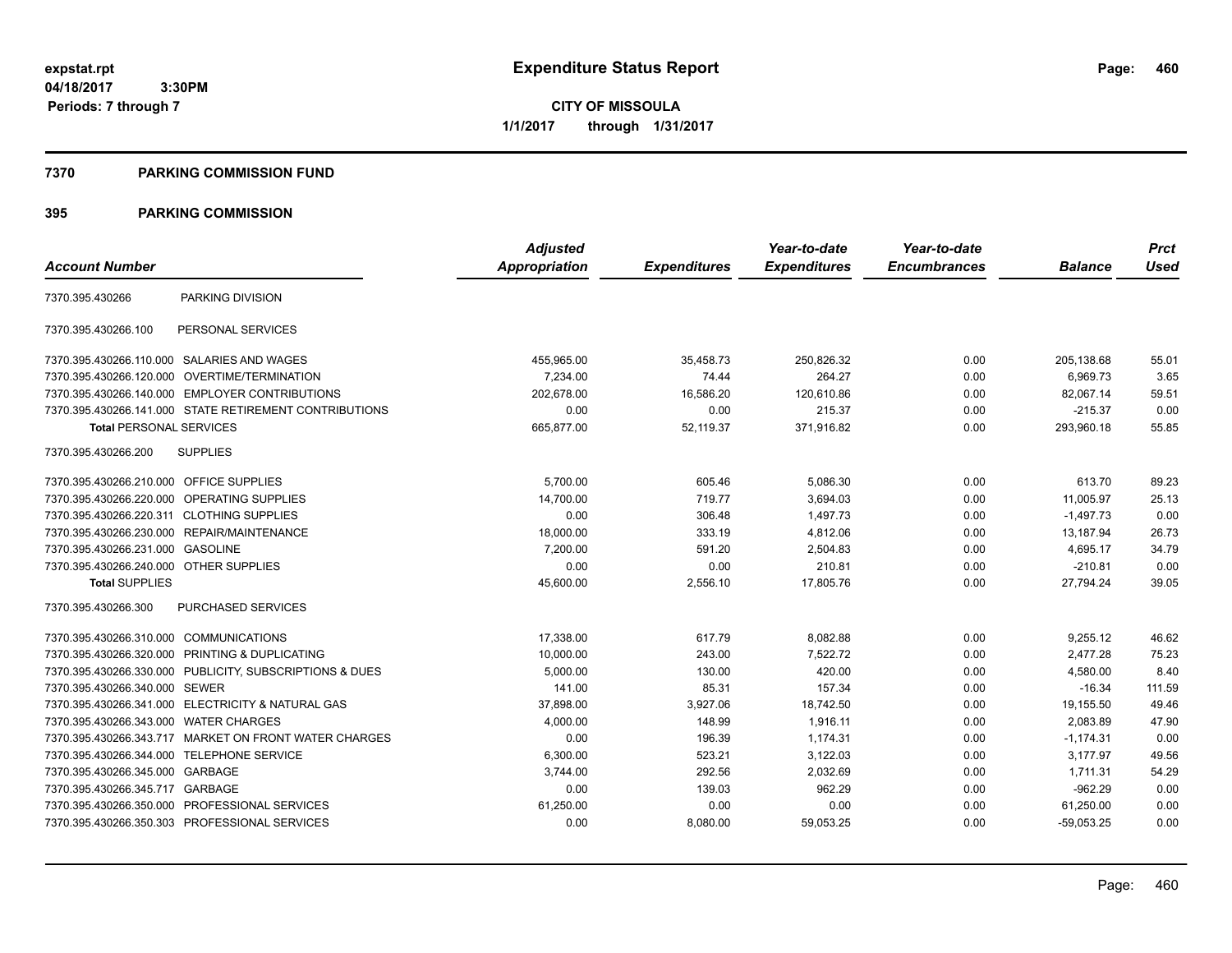**Periods: 7 through 7**

**CITY OF MISSOULA 1/1/2017 through 1/31/2017**

### **7370 PARKING COMMISSION FUND**

### **395 PARKING COMMISSION**

|                                                      | <b>Adjusted</b> |                     | Year-to-date        | Year-to-date        |                | <b>Prct</b> |
|------------------------------------------------------|-----------------|---------------------|---------------------|---------------------|----------------|-------------|
| <b>Account Number</b>                                | Appropriation   | <b>Expenditures</b> | <b>Expenditures</b> | <b>Encumbrances</b> | <b>Balance</b> | Used        |
| 7370.395.430266.350.700 ACCOUNTING                   | 0.00            | 4,782.50            | 13,714.00           | 0.00                | $-13,714.00$   | 0.00        |
| 7370.395.430266.350.701 AUDIT                        | 0.00            | 0.00                | 6,525.00            | 0.00                | $-6,525.00$    | 0.00        |
| 7370.395.430266.350.702 SECURITY FOR GARAGES         | 0.00            | 2,244.00            | 9.318.00            | 0.00                | $-9.318.00$    | 0.00        |
| 7370.395.430266.350.703 STATE LICENSE INQUIRY        | 0.00            | 112.72              | 354.40              | 0.00                | $-354.40$      | 0.00        |
| 7370.395.430266.350.704 COLLECTION BUREAU EXPENSE    | 0.00            | 0.00                | 29.34               | 0.00                | $-29.34$       | 0.00        |
| 7370.395.430266.360.000 REPAIR & MAINTENANCE         | 64,800.00       | 0.00                | 0.00                | 0.00                | 64,800.00      | 0.00        |
| 7370.395.430266.360.710 REPAIR & MAINTENANCE         | 0.00            | 0.00                | 2,879.94            | 0.00                | $-2,879.94$    | 0.00        |
| 7370.395.430266.360.711 REPAIR & MAINTENANCE         | 0.00            | 0.00                | 16,017.47           | 0.00                | $-16,017.47$   | 0.00        |
| 7370.395.430266.360.712 REPAIR & MAINTENANCE         | 0.00            | 0.00                | 2,589.25            | 0.00                | $-2,589.25$    | 0.00        |
| 7370.395.430266.360.713 REPAIR & MAINTENANCE         | 0.00            | 1,676.98            | 5,537.21            | 0.00                | $-5,537.21$    | 0.00        |
| 7370.395.430266.360.714 BANK ST/REPAIR & MAINTENANCE | 0.00            | 78.75               | 4,509.83            | 0.00                | $-4,509.83$    | 0.00        |
| 7370.395.430266.360.716 REPAIR & MAINTENANCE         | 0.00            | 433.30              | 6,500.67            | 0.00                | $-6,500.67$    | 0.00        |
| 7370.395.430266.370.000 TRAVEL                       | 6,000.00        | 0.00                | 2,906.93            | 0.00                | 3,093.07       | 48.45       |
| 7370.395.430266.380.000 TRAINING                     | 3,500.00        | 300.00              | 2,681.00            | 0.00                | 819.00         | 76.60       |
| 7370.395.430266.390.000 OTHER PURCHASED SERVICES     | 198,357.00      | 0.00                | 100,245.90          | 0.00                | 98,111.10      | 50.54       |
| 7370.395.430266.390.044 JANITORIAL                   | 0.00            | 912.35              | 4,930.72            | 0.00                | $-4,930.72$    | 0.00        |
| 7370.395.430266.390.720 OTHER PURCHASED SERVICES     | 0.00            | 437.76              | 5,526.65            | 0.00                | $-5,526.65$    | 0.00        |
| <b>Total PURCHASED SERVICES</b>                      | 418,328.00      | 25,361.70           | 287,452.43          | 0.00                | 130,875.57     | 68.71       |
| 7370.395.430266.400<br><b>BUILDING MATERIALS</b>     |                 |                     |                     |                     |                |             |
| <b>Total BUILDING MATERIALS</b>                      | 0.00            | 0.00                | 0.00                | 0.00                | 0.00           | 0.00        |
| 7370.395.430266.500<br><b>FIXED CHARGES</b>          |                 |                     |                     |                     |                |             |
| 7370.395.430266.500.000 FIXED CHARGES                | 168,621.00      | 0.00                | 0.00                | 0.00                | 168,621.00     | 0.00        |
| 7370.395.430266.500.731 FIXED CHARGES                | 0.00            | 2,550.00            | 5,100.00            | 0.00                | $-5,100.00$    | 0.00        |
| 7370.395.430266.500.732 FIXED CHARGES                | 0.00            | 0.00                | 6,986.00            | 0.00                | $-6,986.00$    | 0.00        |
| 7370.395.430266.500.733 FIXED CHARGES                | 0.00            | 1,650.00            | 3,300.00            | 0.00                | $-3,300.00$    | 0.00        |
| 7370.395.430266.500.734 FIXED CHARGES                | 0.00            | 0.00                | 8,196.15            | 0.00                | $-8,196.15$    | 0.00        |
| 7370.395.430266.510.000 *** Title Not Found ***      | 0.00            | 0.00                | 11,428.20           | 0.00                | $-11,428.20$   | 0.00        |
| <b>Total FIXED CHARGES</b>                           | 168,621.00      | 4,200.00            | 35,010.35           | 0.00                | 133,610.65     | 20.76       |

7370.395.430266.600 DEBT SERVICE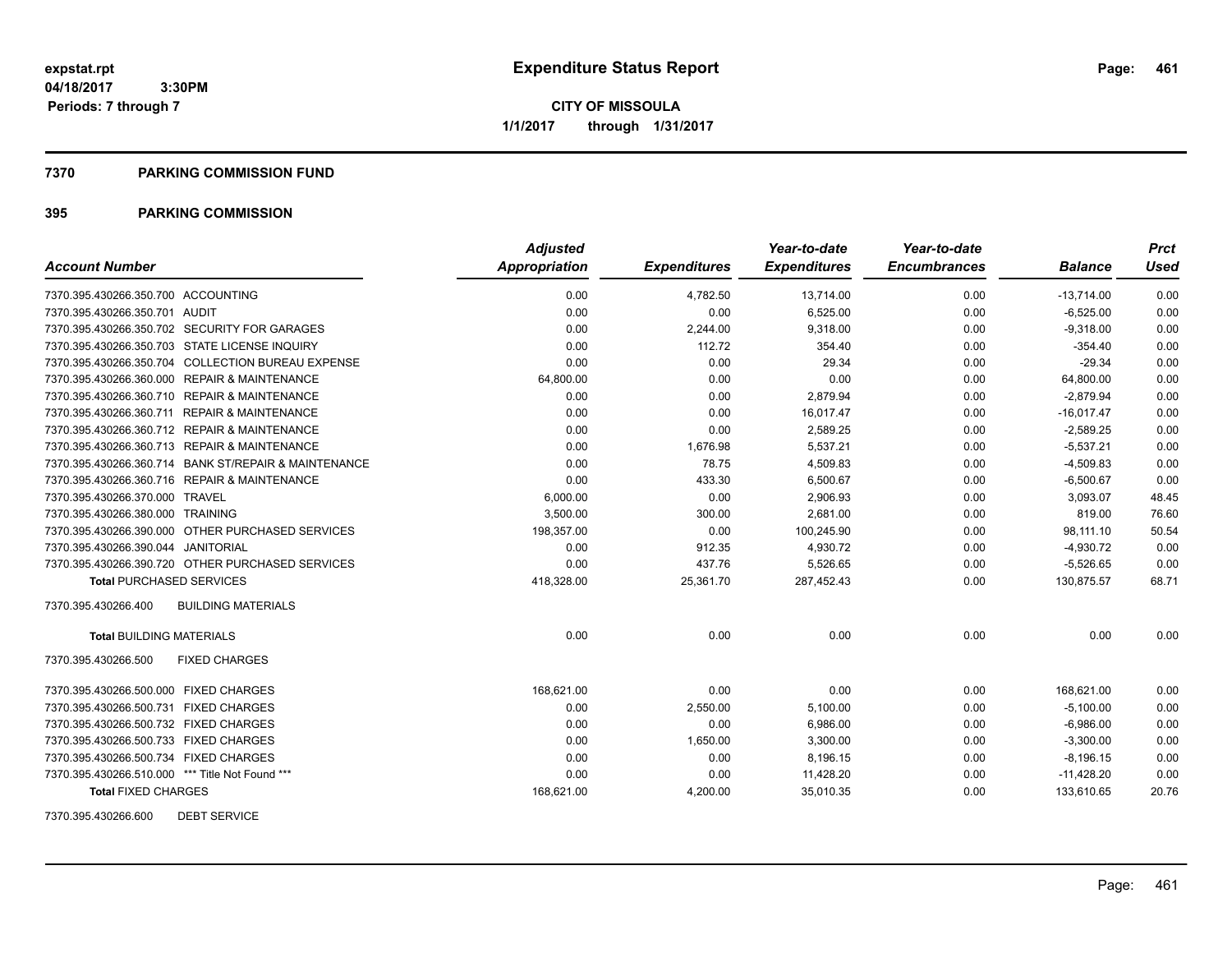**CITY OF MISSOULA 1/1/2017 through 1/31/2017**

### **7370 PARKING COMMISSION FUND**

|                                                          | <b>Adjusted</b> |                     | Year-to-date        | Year-to-date        |                | <b>Prct</b> |
|----------------------------------------------------------|-----------------|---------------------|---------------------|---------------------|----------------|-------------|
| <b>Account Number</b>                                    | Appropriation   | <b>Expenditures</b> | <b>Expenditures</b> | <b>Encumbrances</b> | <b>Balance</b> | <b>Used</b> |
| 7370.395.430266.610.000 LEASE/PRINCIPAL                  | 181,400.00      | 0.00                | 181,400.00          | 0.00                | 0.00           | 100.00      |
| 7370.395.430266.620.000 LEASE INTEREST                   | 29,583.00       | 0.00                | 29,583.01           | 0.00                | $-0.01$        | 100.00      |
| <b>Total DEBT SERVICE</b>                                | 210,983.00      | 0.00                | 210,983.01          | 0.00                | $-0.01$        | 100.00      |
| 7370.395.430266.700<br><b>GRANTS &amp; CONTRIBUTIONS</b> |                 |                     |                     |                     |                |             |
| 7370.395.430266.700.000 GRANTS & CONTRIBUTIONS           | 74,000.00       | 24,557.50           | 85,278.75           | 0.00                | $-11,278.75$   | 115.24      |
| <b>Total GRANTS &amp; CONTRIBUTIONS</b>                  | 74,000.00       | 24,557.50           | 85,278.75           | 0.00                | $-11,278.75$   | 115.24      |
| 7370.395.430266.800<br>OTHER OBJECTS                     |                 |                     |                     |                     |                |             |
| 7370.395.430266.820.000 TRANSFERS TO OTHER FUNDS         | 309,510.00      | 25,798.75           | 181,921.25          | 0.00                | 127,588.75     | 58.78       |
| 7370.395.430266.845.000 CONTINGENCY                      | 48,965.00       | 0.00                | 0.00                | 0.00                | 48,965.00      | 0.00        |
| <b>Total OTHER OBJECTS</b>                               | 358,475.00      | 25,798.75           | 181,921.25          | 0.00                | 176,553.75     | 50.75       |
| 7370.395.430266.900<br><b>CAPITAL OUTLAY</b>             |                 |                     |                     |                     |                |             |
| <b>Total CAPITAL OUTLAY</b>                              | 0.00            | 0.00                | 0.00                | 0.00                | 0.00           | 0.00        |
| <b>Total PARKING DIVISION</b>                            | 1,941,884.00    | 134,593.42          | 1,190,368.37        | 0.00                | 751,515.63     | 61.30       |
| FY16 METER INSTALL PROJECT<br>7370.395.430267            |                 |                     |                     |                     |                |             |
| 7370.395.430267.900<br><b>CAPITAL OUTLAY</b>             |                 |                     |                     |                     |                |             |
| 7370.395.430267.940.000 FY16 METER INSTALL PROJECT       | 0.00            | 0.00                | 89,214.69           | 0.00                | $-89,214.69$   | 0.00        |
| <b>Total FY16 METER INSTALL PROJECT</b>                  | 0.00            | 0.00                | 89,214.69           | 0.00                | $-89.214.69$   | 0.00        |
| 7370.395.430271<br><b>TICKET DIVISION</b>                |                 |                     |                     |                     |                |             |
| PERSONAL SERVICES<br>7370.395.430271.100                 |                 |                     |                     |                     |                |             |
| <b>Total TICKET DIVISION</b>                             | 0.00            | 0.00                | 0.00                | 0.00                | 0.00           | 0.00        |
| 7370.395.430622<br>REVISED STEP SEWER DESIGN             |                 |                     |                     |                     |                |             |
| <b>SUPPLIES</b><br>7370.395.430622.200                   |                 |                     |                     |                     |                |             |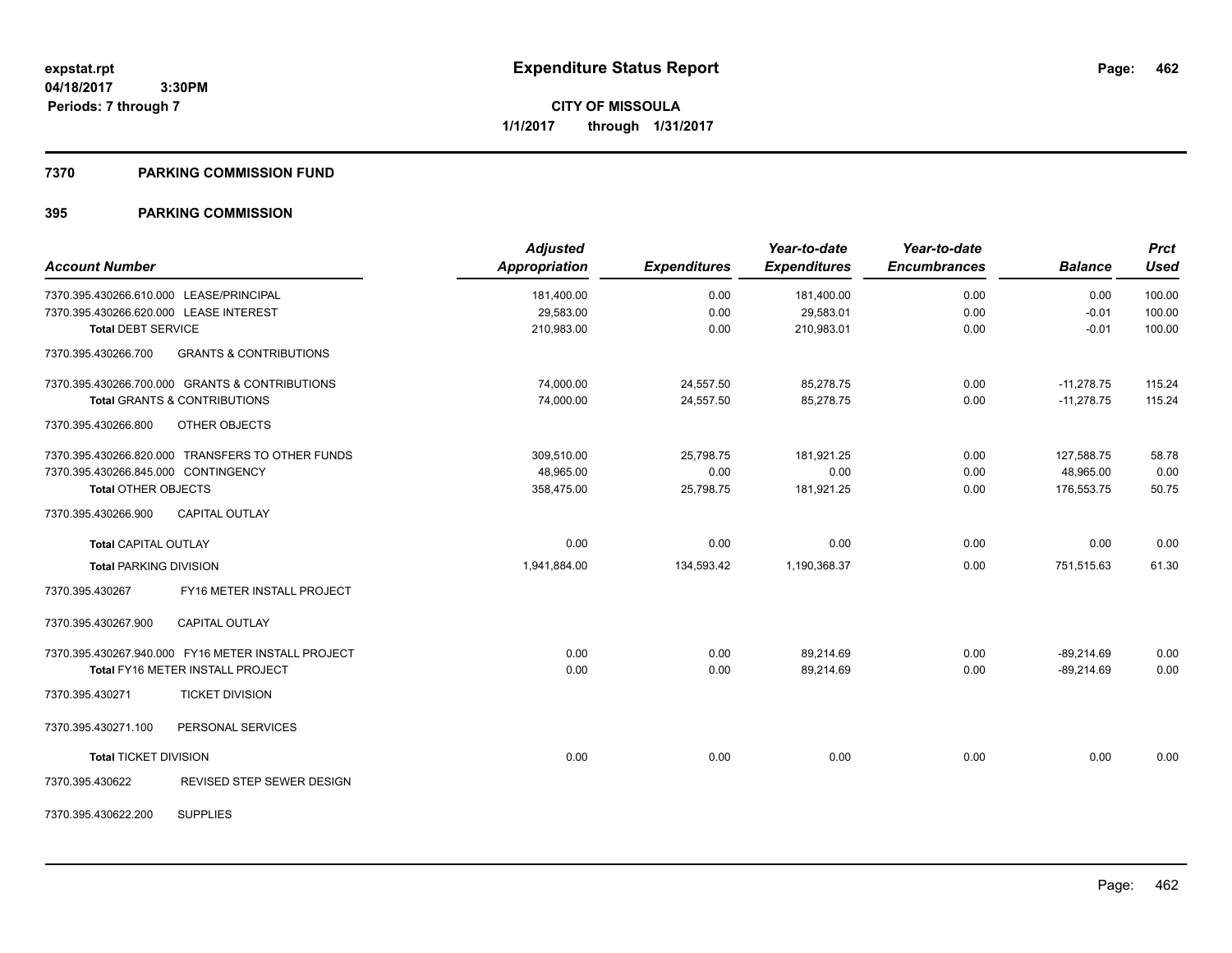**Periods: 7 through 7**

**CITY OF MISSOULA 1/1/2017 through 1/31/2017**

### **7370 PARKING COMMISSION FUND**

| <b>Account Number</b>                  |                                               | <b>Adjusted</b><br><b>Appropriation</b> | <b>Expenditures</b> | Year-to-date<br><b>Expenditures</b> | Year-to-date<br><b>Encumbrances</b> | <b>Balance</b> | <b>Prct</b><br><b>Used</b> |
|----------------------------------------|-----------------------------------------------|-----------------------------------------|---------------------|-------------------------------------|-------------------------------------|----------------|----------------------------|
| <b>Total REVISED STEP SEWER DESIGN</b> |                                               | 0.00                                    | 0.00                | 0.00                                | 0.00                                | 0.00           | 0.00                       |
| 7370.395.499999                        | <b>NEW REQUESTS</b>                           |                                         |                     |                                     |                                     |                |                            |
| 7370.395.499999.100                    | PERSONAL SERVICES                             |                                         |                     |                                     |                                     |                |                            |
| <b>Total NEW REQUESTS</b>              |                                               | 0.00                                    | 0.00                | 0.00                                | 0.00                                | 0.00           | 0.00                       |
| 7370.395.510110                        | <b>MERCHANT SERVICES</b>                      |                                         |                     |                                     |                                     |                |                            |
| 7370.395.510110.500                    | <b>FIXED CHARGES</b>                          |                                         |                     |                                     |                                     |                |                            |
|                                        | 7370.395.510110.550.000 MERCHANT SERVICE FEES | 21,500.00                               | 0.00                | 0.00                                | 0.00                                | 21,500.00      | 0.00                       |
|                                        | <b>Total MERCHANT SERVICES</b>                | 21,500.00                               | 0.00                | 0.00                                | 0.00                                | 21,500.00      | 0.00                       |
|                                        | <b>Total PARKING COMMISSION</b>               | 1,963,384.00                            | 134,593.42          | 1,279,583.06                        | 0.00                                | 683,800.94     | 65.17                      |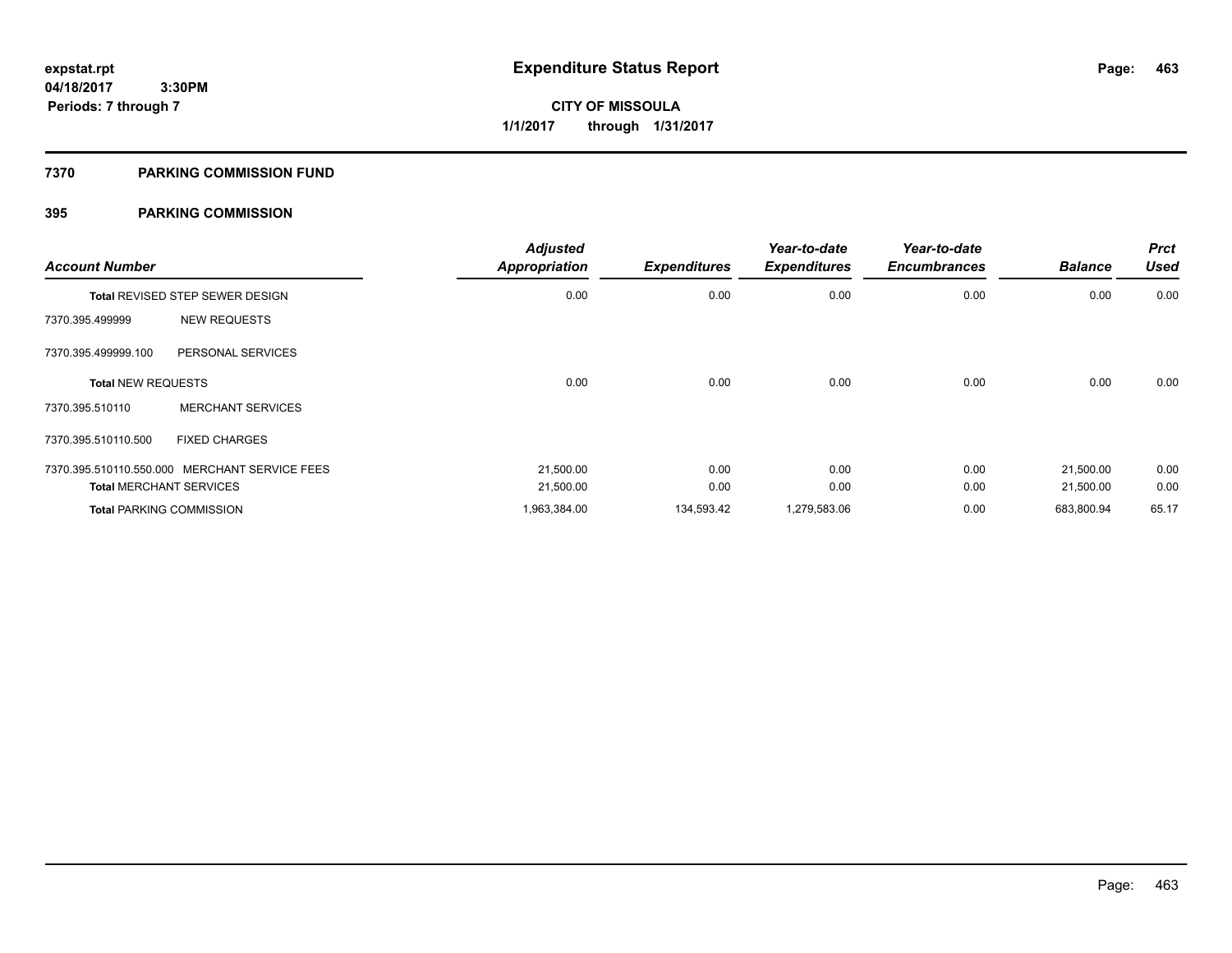**CITY OF MISSOULA 1/1/2017 through 1/31/2017**

### **7370 PARKING COMMISSION FUND**

### **900 DEPRECIATION**

| <b>Account Number</b>      |                                      | <b>Adjusted</b><br><b>Appropriation</b> | <b>Expenditures</b> | Year-to-date<br><b>Expenditures</b> | Year-to-date<br><b>Encumbrances</b> | <b>Balance</b> | <b>Prct</b><br><b>Used</b> |
|----------------------------|--------------------------------------|-----------------------------------------|---------------------|-------------------------------------|-------------------------------------|----------------|----------------------------|
| 7370.900.510000            | <b>MISCELLANEOUS</b>                 |                                         |                     |                                     |                                     |                |                            |
| 7370.900.510000.800        | OTHER OBJECTS                        |                                         |                     |                                     |                                     |                |                            |
| <b>Total OTHER OBJECTS</b> |                                      | 0.00                                    | 0.00                | 0.00                                | 0.00                                | 0.00           | 0.00                       |
| 7370.900.510000.900        | <b>CAPITAL OUTLAY</b>                |                                         |                     |                                     |                                     |                |                            |
| <b>Total DEPRECIATION</b>  |                                      | 0.00                                    | 0.00                | 0.00                                | 0.00                                | 0.00           | 0.00                       |
|                            | <b>Total PARKING COMMISSION FUND</b> | 1,963,384.00                            | 134.593.42          | 1,279,583.06                        | 0.00                                | 683.800.94     | 65.17                      |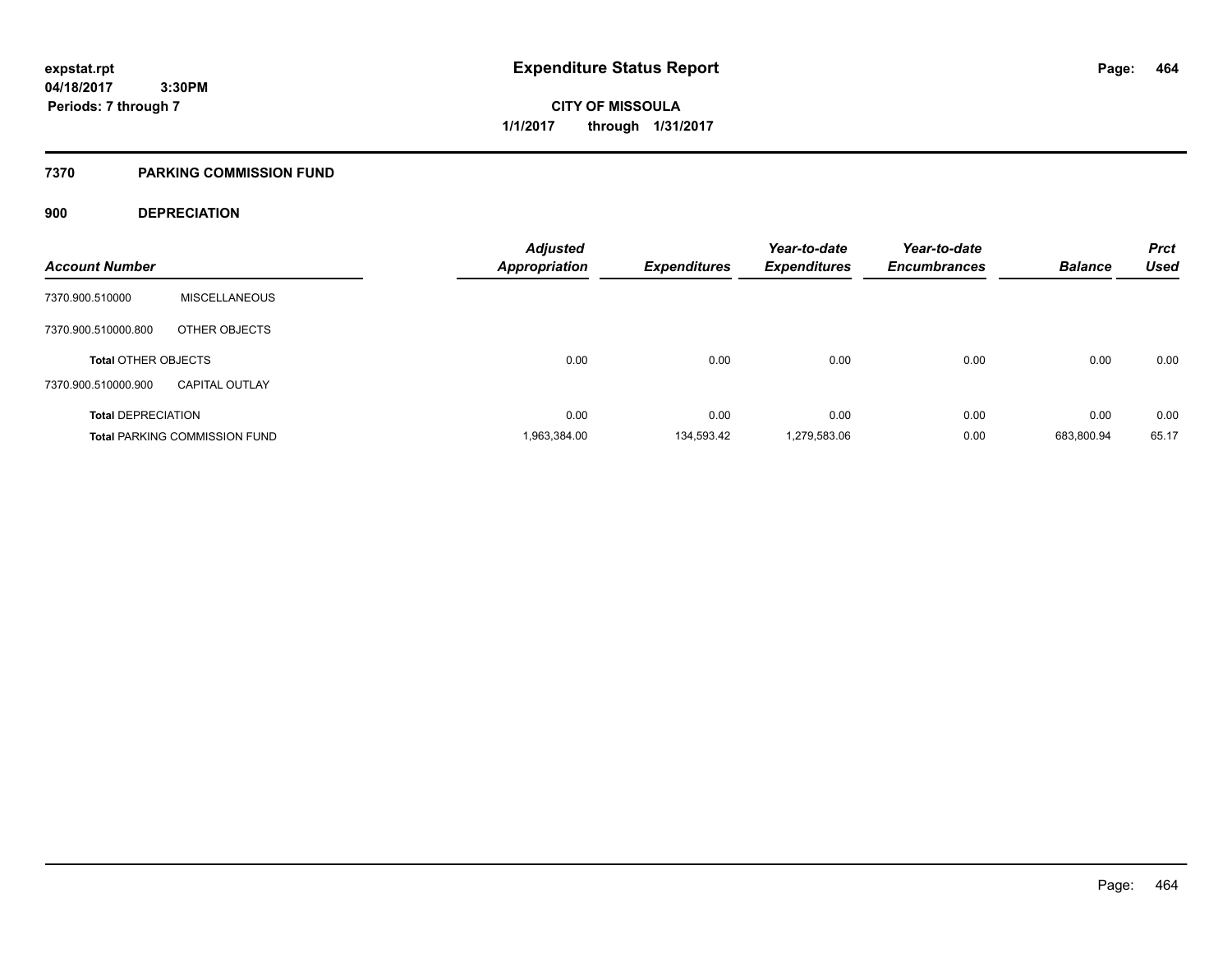**Periods: 7 through 7**

**CITY OF MISSOULA 1/1/2017 through 1/31/2017**

### **7371 FRONT STREET PARKING BONDS**

| <b>Account Number</b>         |                                                 | <b>Adjusted</b><br><b>Appropriation</b> | <b>Expenditures</b> | Year-to-date<br><b>Expenditures</b> | Year-to-date<br><b>Encumbrances</b> | <b>Balance</b> | <b>Prct</b><br><b>Used</b> |
|-------------------------------|-------------------------------------------------|-----------------------------------------|---------------------|-------------------------------------|-------------------------------------|----------------|----------------------------|
| 7371.395.430266               | PARKING DIVISION                                |                                         |                     |                                     |                                     |                |                            |
| 7371.395.430266.800           | OTHER OBJECTS                                   |                                         |                     |                                     |                                     |                |                            |
| <b>Total PARKING DIVISION</b> |                                                 | 0.00                                    | 0.00                | 0.00                                | 0.00                                | 0.00           | 0.00                       |
| 7371.395.490200               | REVENUE BOND DEBT SERVICE                       |                                         |                     |                                     |                                     |                |                            |
| 7371.395.490200.600           | <b>DEBT SERVICE</b>                             |                                         |                     |                                     |                                     |                |                            |
|                               | Total REVENUE BOND DEBT SERVICE                 | 0.00                                    | 0.00                | 0.00                                | 0.00                                | 0.00           | 0.00                       |
| 7371.395.490201               | SERIES 2014 MPC DEBT                            |                                         |                     |                                     |                                     |                |                            |
| 7371.395.490201.600           | <b>DEBT SERVICE</b>                             |                                         |                     |                                     |                                     |                |                            |
|                               | 7371.395.490201.620.000 INTEREST / SERVICE FEES | 266,220.00                              | 0.00                | 135,362.51                          | 0.00                                | 130,857.49     | 50.85                      |
|                               | Total SERIES 2014 MPC DEBT                      | 266,220.00                              | 0.00                | 135,362.51                          | 0.00                                | 130,857.49     | 50.85                      |
| 7371.395.510110               | <b>MERCHANT SERVICES</b>                        |                                         |                     |                                     |                                     |                |                            |
| 7371.395.510110.500           | <b>FIXED CHARGES</b>                            |                                         |                     |                                     |                                     |                |                            |
|                               | <b>Total MERCHANT SERVICES</b>                  | 0.00                                    | 0.00                | 0.00                                | 0.00                                | 0.00           | 0.00                       |
|                               | <b>Total FRONT STREET PARKING BONDS</b>         | 266,220.00                              | 0.00                | 135,362.51                          | 0.00                                | 130,857.49     | 50.85                      |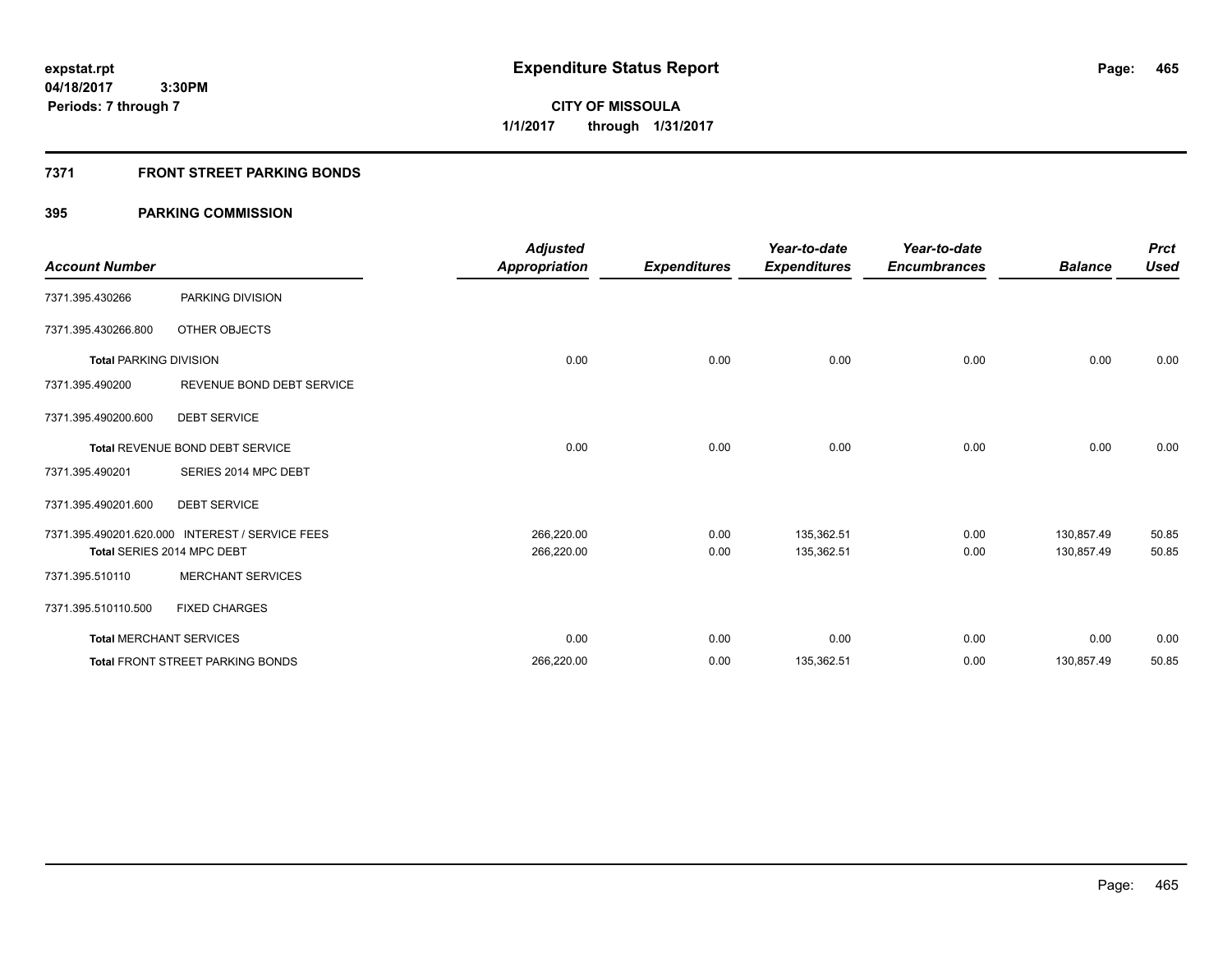**expstat.rpt Expenditure Status Report** 

**04/18/2017 3:30PM Periods: 7 through 7**

**CITY OF MISSOULA 1/1/2017 through 1/31/2017**

### **7372 SINKING FUND/FRONT ST PARKING BONDS**

| <b>Account Number</b>         |                                                    | <b>Adjusted</b><br><b>Appropriation</b> | <b>Expenditures</b> | Year-to-date<br><b>Expenditures</b> | Year-to-date<br><b>Encumbrances</b> | <b>Balance</b> | <b>Prct</b><br><b>Used</b> |
|-------------------------------|----------------------------------------------------|-----------------------------------------|---------------------|-------------------------------------|-------------------------------------|----------------|----------------------------|
| 7372.395.430266               | PARKING DIVISION                                   |                                         |                     |                                     |                                     |                |                            |
| 7372.395.430266.800           | OTHER OBJECTS                                      |                                         |                     |                                     |                                     |                |                            |
| <b>Total PARKING DIVISION</b> |                                                    | 0.00                                    | 0.00                | 0.00                                | 0.00                                | 0.00           | 0.00                       |
| 7372.395.490200               | REVENUE BOND DEBT SERVICE                          |                                         |                     |                                     |                                     |                |                            |
| 7372.395.490200.600           | <b>DEBT SERVICE</b>                                |                                         |                     |                                     |                                     |                |                            |
|                               | <b>Total REVENUE BOND DEBT SERVICE</b>             | 0.00                                    | 0.00                | 0.00                                | 0.00                                | 0.00           | 0.00                       |
| 7372.395.490201               | SERIES 2014 MPC DEBT                               |                                         |                     |                                     |                                     |                |                            |
| 7372.395.490201.600           | <b>DEBT SERVICE</b>                                |                                         |                     |                                     |                                     |                |                            |
|                               | 7372.395.490201.610.000 SERIES 2014 BOND-PRINCIPAL | 250,000.00                              | 0.00                | 250,000.00                          | 0.00                                | 0.00           | 100.00                     |
|                               | Total SERIES 2014 MPC DEBT                         | 250,000.00                              | 0.00                | 250,000.00                          | 0.00                                | 0.00           | 100.00                     |
| 7372.395.510110               | <b>MERCHANT SERVICES</b>                           |                                         |                     |                                     |                                     |                |                            |
| 7372.395.510110.500           | <b>FIXED CHARGES</b>                               |                                         |                     |                                     |                                     |                |                            |
|                               | <b>Total MERCHANT SERVICES</b>                     | 0.00                                    | 0.00                | 0.00                                | 0.00                                | 0.00           | 0.00                       |
|                               | <b>Total SINKING FUND/FRONT ST PARKING BONDS</b>   | 250,000.00                              | 0.00                | 250,000.00                          | 0.00                                | 0.00           | 100.00                     |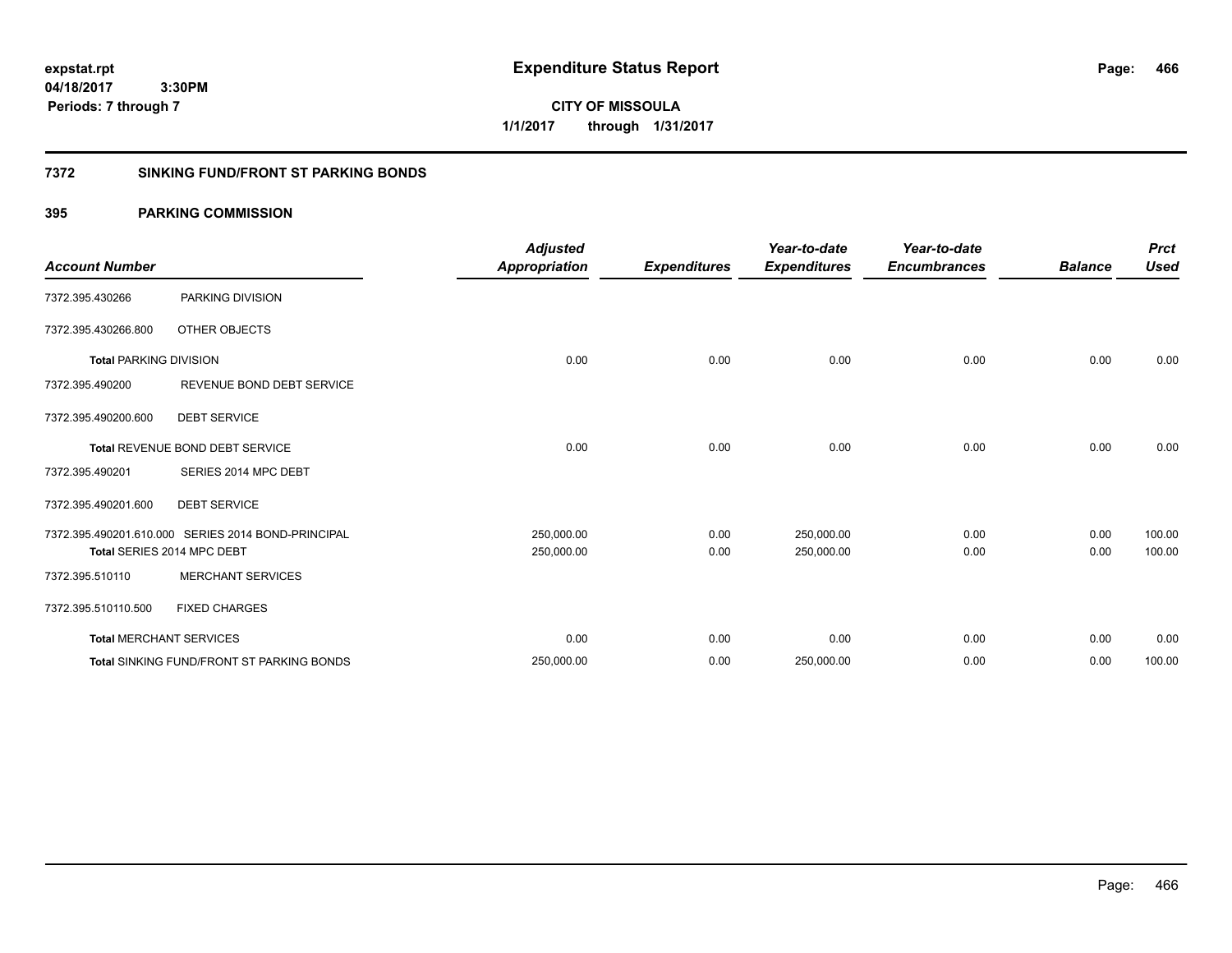**467**

**04/18/2017 3:30PM Periods: 7 through 7**

**CITY OF MISSOULA 1/1/2017 through 1/31/2017**

### **7373 MPC SERIES 2010B CONSTRUCTION**

| <b>Account Number</b>         |                                 | <b>Adjusted</b><br><b>Appropriation</b> | <b>Expenditures</b> | Year-to-date<br><b>Expenditures</b> | Year-to-date<br><b>Encumbrances</b> | <b>Balance</b> | <b>Prct</b><br><b>Used</b> |
|-------------------------------|---------------------------------|-----------------------------------------|---------------------|-------------------------------------|-------------------------------------|----------------|----------------------------|
| 7373.395.430266               | PARKING DIVISION                |                                         |                     |                                     |                                     |                |                            |
| 7373.395.430266.600           | <b>DEBT SERVICE</b>             |                                         |                     |                                     |                                     |                |                            |
| <b>Total DEBT SERVICE</b>     |                                 | 0.00                                    | 0.00                | 0.00                                | 0.00                                | 0.00           | 0.00                       |
| 7373.395.430266.800           | OTHER OBJECTS                   |                                         |                     |                                     |                                     |                |                            |
| <b>Total PARKING DIVISION</b> |                                 | 0.00                                    | 0.00                | 0.00                                | 0.00                                | 0.00           | 0.00                       |
| 7373.395.430273               | PARKING STRUCTURES              |                                         |                     |                                     |                                     |                |                            |
| 7373.395.430273.300           | PURCHASED SERVICES              |                                         |                     |                                     |                                     |                |                            |
|                               | <b>Total PURCHASED SERVICES</b> | 0.00                                    | 0.00                | 0.00                                | 0.00                                | 0.00           | 0.00                       |
| 7373.395.430273.900           | CAPITAL OUTLAY                  |                                         |                     |                                     |                                     |                |                            |
|                               | <b>Total PARKING STRUCTURES</b> | 0.00                                    | 0.00                | 0.00                                | 0.00                                | 0.00           | 0.00                       |
| 7373.395.490200               | REVENUE BOND DEBT SERVICE       |                                         |                     |                                     |                                     |                |                            |
| 7373.395.490200.300           | PURCHASED SERVICES              |                                         |                     |                                     |                                     |                |                            |
|                               | <b>Total PURCHASED SERVICES</b> | 0.00                                    | 0.00                | 0.00                                | 0.00                                | 0.00           | 0.00                       |
| 7373.395.490200.600           | <b>DEBT SERVICE</b>             |                                         |                     |                                     |                                     |                |                            |
|                               | Total REVENUE BOND DEBT SERVICE | 0.00                                    | 0.00                | 0.00                                | 0.00                                | 0.00           | 0.00                       |
| 7373.395.499999               | <b>NEW REQUESTS</b>             |                                         |                     |                                     |                                     |                |                            |
| 7373.395.499999.900           | <b>CAPITAL OUTLAY</b>           |                                         |                     |                                     |                                     |                |                            |
| <b>Total NEW REQUESTS</b>     |                                 | 0.00                                    | 0.00                | 0.00                                | 0.00                                | 0.00           | 0.00                       |
| 7373.395.510110               | <b>MERCHANT SERVICES</b>        |                                         |                     |                                     |                                     |                |                            |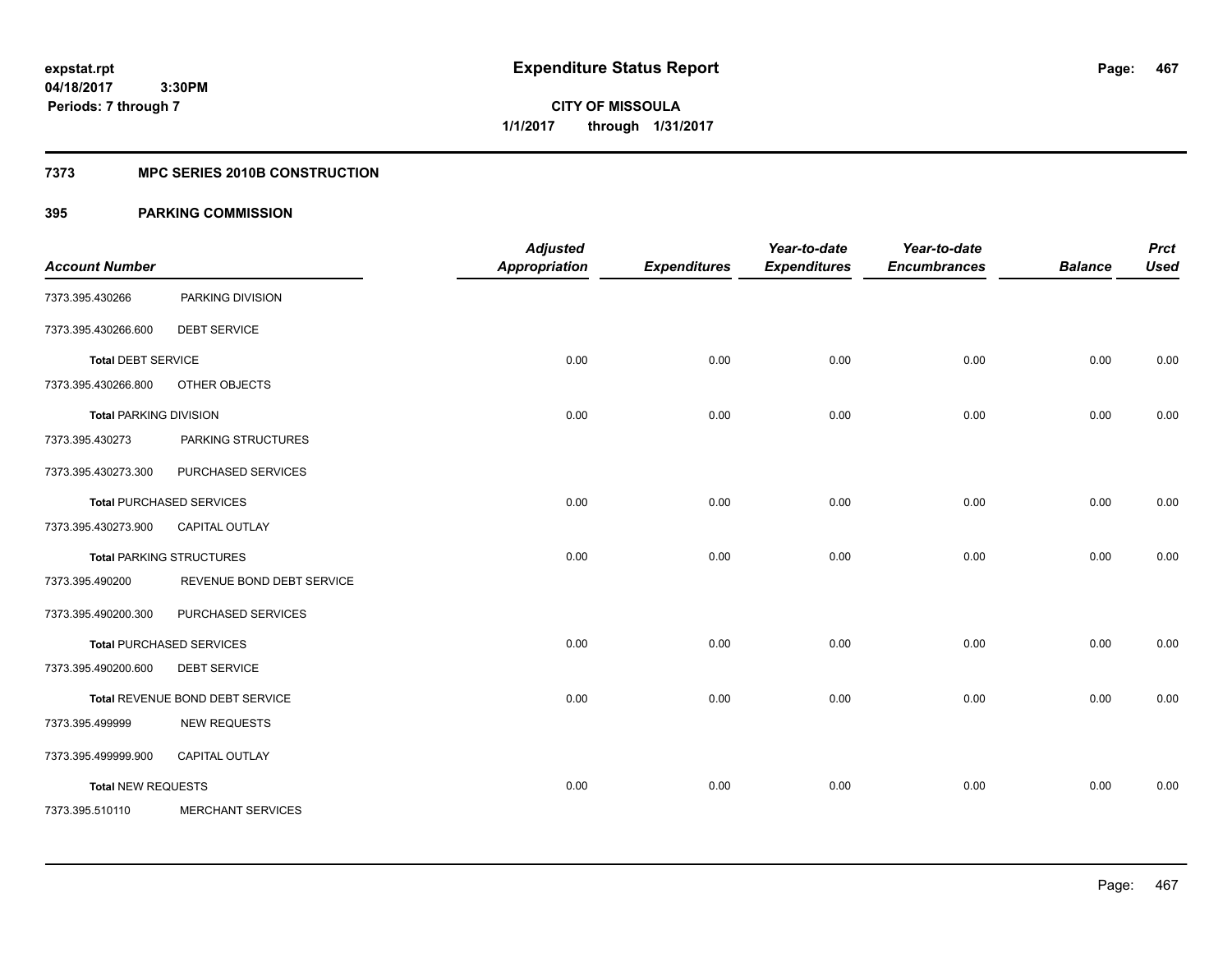**Periods: 7 through 7**

**CITY OF MISSOULA 1/1/2017 through 1/31/2017**

### **7373 MPC SERIES 2010B CONSTRUCTION**

### **395 PARKING COMMISSION**

 **3:30PM**

| <b>Account Number</b> |                                 | <b>Adjusted</b><br><b>Appropriation</b> | <b>Expenditures</b> | Year-to-date<br><b>Expenditures</b> | Year-to-date<br><b>Encumbrances</b> | <b>Balance</b> | <b>Prct</b><br>Used |
|-----------------------|---------------------------------|-----------------------------------------|---------------------|-------------------------------------|-------------------------------------|----------------|---------------------|
| 7373.395.510110.500   | <b>FIXED CHARGES</b>            |                                         |                     |                                     |                                     |                |                     |
|                       | <b>Total MERCHANT SERVICES</b>  | 0.00                                    | 0.00                | 0.00                                | 0.00                                | 0.00           | 0.00                |
| 7373.395.520000       | OTHER FINANCING USES            |                                         |                     |                                     |                                     |                |                     |
| 7373.395.520000.600   | <b>DEBT SERVICE</b>             |                                         |                     |                                     |                                     |                |                     |
|                       | <b>Total PARKING COMMISSION</b> | 0.00                                    | 0.00                | 0.00                                | 0.00                                | 0.00           | 0.00                |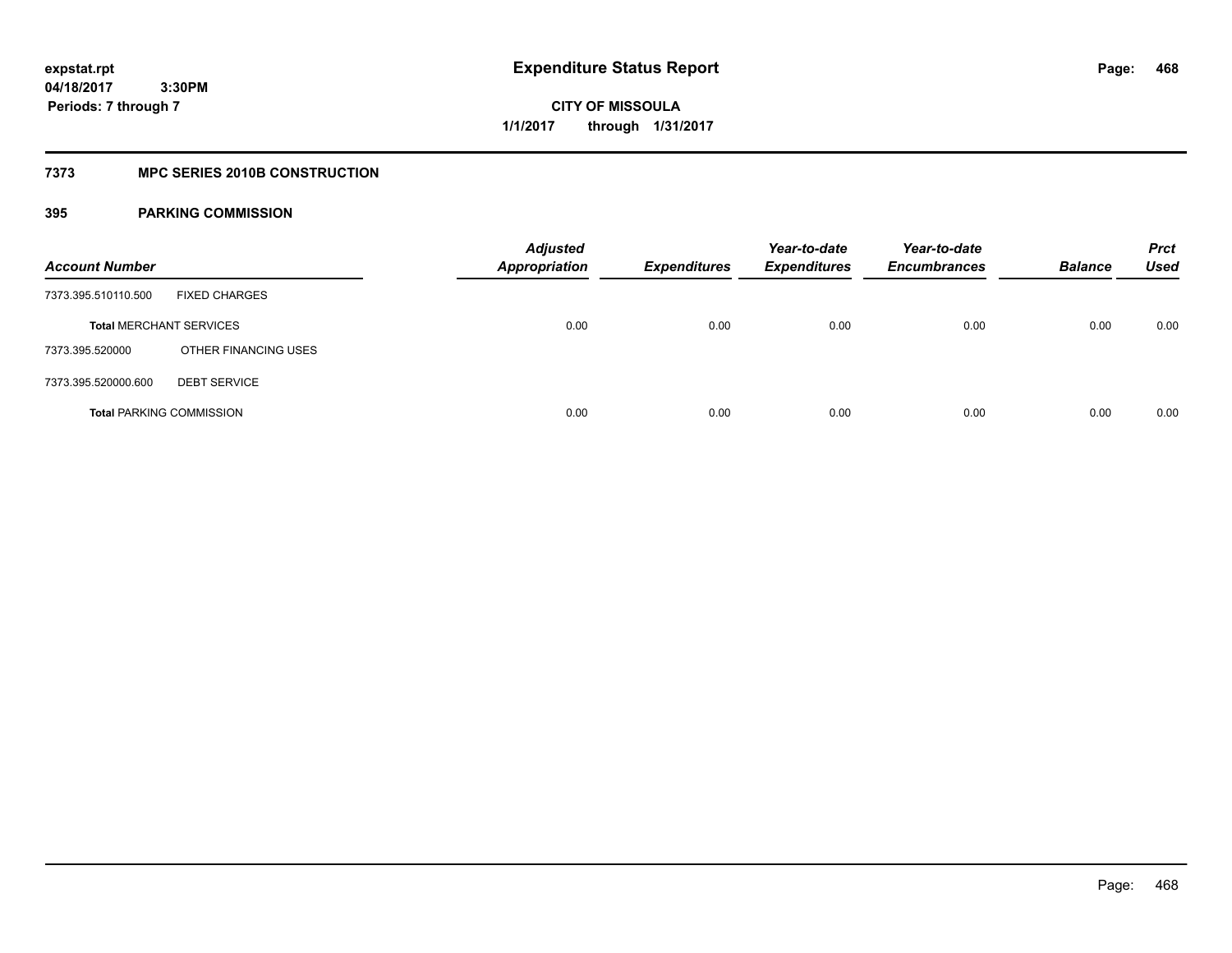**CITY OF MISSOULA 1/1/2017 through 1/31/2017**

# **7373 MPC SERIES 2010B CONSTRUCTION**

# **900 DEPRECIATION**

| <b>Account Number</b>      |                                     | <b>Adjusted</b><br><b>Appropriation</b> | <b>Expenditures</b> | Year-to-date<br><b>Expenditures</b> | Year-to-date<br><b>Encumbrances</b> | <b>Balance</b> | <b>Prct</b><br><b>Used</b> |
|----------------------------|-------------------------------------|-----------------------------------------|---------------------|-------------------------------------|-------------------------------------|----------------|----------------------------|
| 7373.900.510000            | <b>MISCELLANEOUS</b>                |                                         |                     |                                     |                                     |                |                            |
| 7373.900.510000.800        | OTHER OBJECTS                       |                                         |                     |                                     |                                     |                |                            |
| <b>Total MISCELLANEOUS</b> |                                     | 0.00                                    | 0.00                | 0.00                                | 0.00                                | 0.00           | 0.00                       |
| 7373.900.510110            | <b>MERCHANT SERVICES</b>            |                                         |                     |                                     |                                     |                |                            |
| 7373.900.510110.500        | <b>FIXED CHARGES</b>                |                                         |                     |                                     |                                     |                |                            |
|                            | Total MPC SERIES 2010B CONSTRUCTION | 0.00                                    | 0.00                | 0.00                                | 0.00                                | 0.00           | 0.00                       |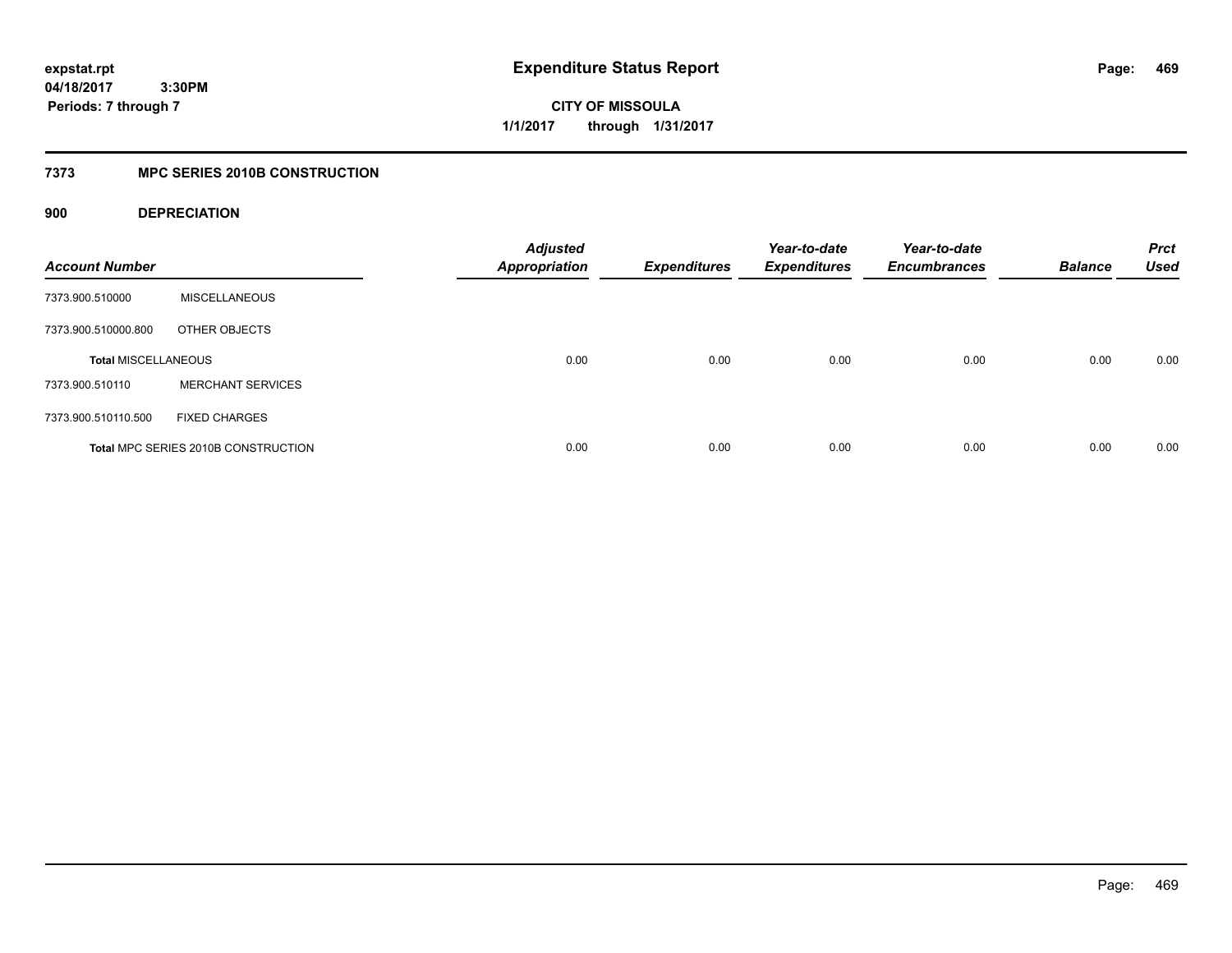**CITY OF MISSOULA 1/1/2017 through 1/31/2017**

## **7374 RESERVE FUND-PARKING BONDS**

| <b>Account Number</b> |                                         | <b>Adjusted</b><br><b>Appropriation</b> | <b>Expenditures</b> | Year-to-date<br><b>Expenditures</b> | Year-to-date<br><b>Encumbrances</b> | <b>Balance</b> | <b>Prct</b><br><b>Used</b> |
|-----------------------|-----------------------------------------|-----------------------------------------|---------------------|-------------------------------------|-------------------------------------|----------------|----------------------------|
| 7374.395.430273       | <b>PARKING STRUCTURES</b>               |                                         |                     |                                     |                                     |                |                            |
| 7374.395.430273.900   | <b>CAPITAL OUTLAY</b>                   |                                         |                     |                                     |                                     |                |                            |
|                       | <b>Total PARKING STRUCTURES</b>         | 0.00                                    | 0.00                | 0.00                                | 0.00                                | 0.00           | 0.00                       |
| 7374.395.510110       | <b>MERCHANT SERVICES</b>                |                                         |                     |                                     |                                     |                |                            |
| 7374.395.510110.500   | <b>FIXED CHARGES</b>                    |                                         |                     |                                     |                                     |                |                            |
|                       | <b>Total MERCHANT SERVICES</b>          | 0.00                                    | 0.00                | 0.00                                | 0.00                                | 0.00           | 0.00                       |
|                       | <b>Total RESERVE FUND-PARKING BONDS</b> | 0.00                                    | 0.00                | 0.00                                | 0.00                                | 0.00           | 0.00                       |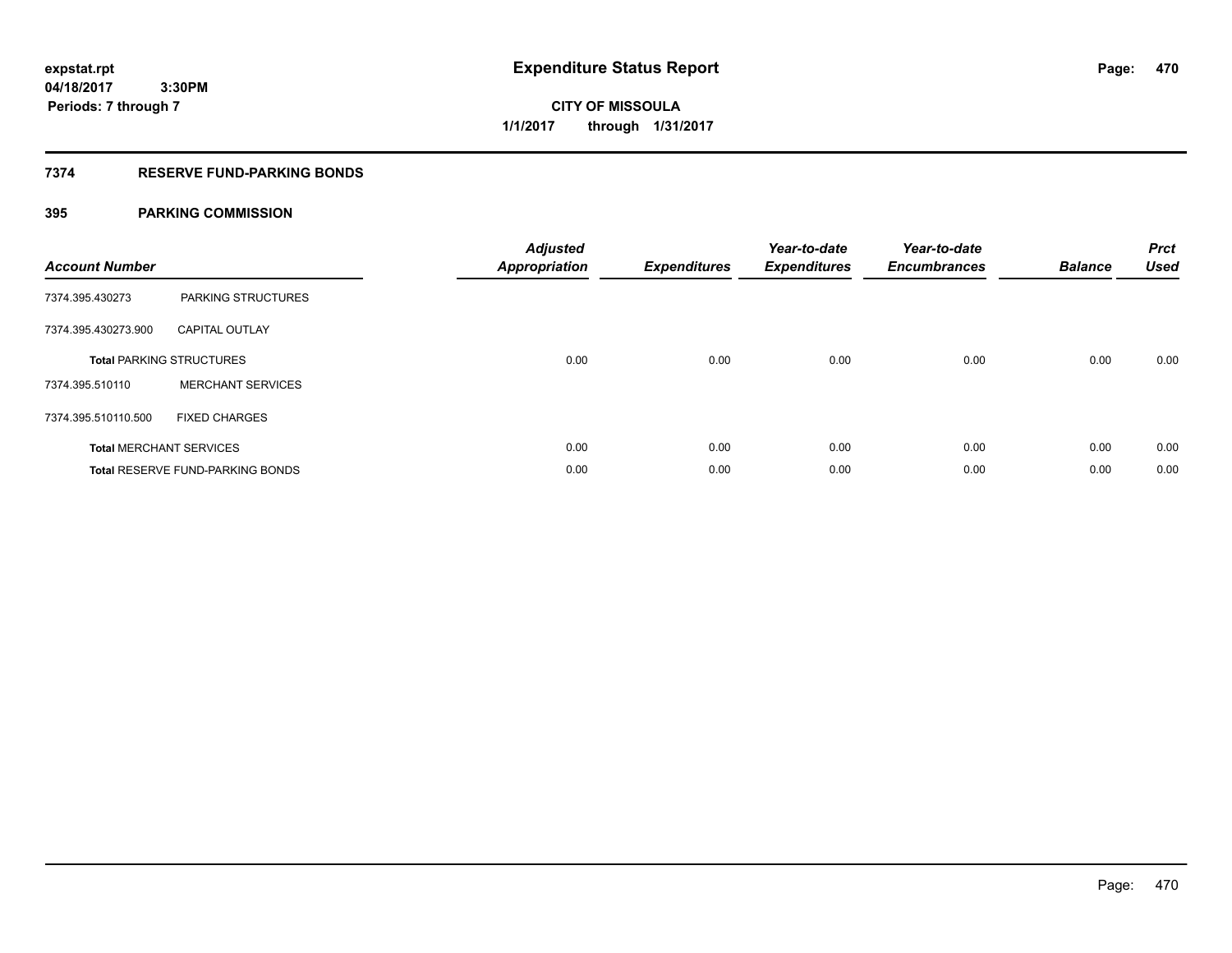**04/18/2017 3:30PM Periods: 7 through 7**

**CITY OF MISSOULA 1/1/2017 through 1/31/2017**

## **7375 PLEDGED TAX INCREMENT-2010B BOND**

|                                |                                                      | <b>Adjusted</b>      |                     | Year-to-date        | Year-to-date        |                | <b>Prct</b> |
|--------------------------------|------------------------------------------------------|----------------------|---------------------|---------------------|---------------------|----------------|-------------|
| <b>Account Number</b>          |                                                      | <b>Appropriation</b> | <b>Expenditures</b> | <b>Expenditures</b> | <b>Encumbrances</b> | <b>Balance</b> | <b>Used</b> |
| 7375.395.430266                | PARKING DIVISION                                     |                      |                     |                     |                     |                |             |
| 7375.395.430266.800            | OTHER OBJECTS                                        |                      |                     |                     |                     |                |             |
|                                | 7375.395.430266.820.000 TRANSFERS TO OTHER FUNDS     | 264,901.00           | 0.00                | 0.00                | 0.00                | 264,901.00     | 0.00        |
| <b>Total PARKING DIVISION</b>  |                                                      | 264,901.00           | 0.00                | 0.00                | 0.00                | 264,901.00     | 0.00        |
| 7375.395.490200                | REVENUE BOND DEBT SERVICE                            |                      |                     |                     |                     |                |             |
| 7375.395.490200.300            | PURCHASED SERVICES                                   |                      |                     |                     |                     |                |             |
|                                | 7375.395.490200.390.000 EXCESS PLEDGED TAX INCREMENT | 1,950.00             | 0.00                | 0.00                | 0.00                | 1,950.00       | 0.00        |
|                                | <b>Total REVENUE BOND DEBT SERVICE</b>               | 1,950.00             | 0.00                | 0.00                | 0.00                | 1,950.00       | 0.00        |
| 7375.395.510110                | <b>MERCHANT SERVICES</b>                             |                      |                     |                     |                     |                |             |
| 7375.395.510110.500            | <b>FIXED CHARGES</b>                                 |                      |                     |                     |                     |                |             |
| <b>Total MERCHANT SERVICES</b> |                                                      | 0.00                 | 0.00                | 0.00                | 0.00                | 0.00           | 0.00        |
|                                | Total PLEDGED TAX INCREMENT-2010B BOND               | 266,851.00           | 0.00                | 0.00                | 0.00                | 266,851.00     | 0.00        |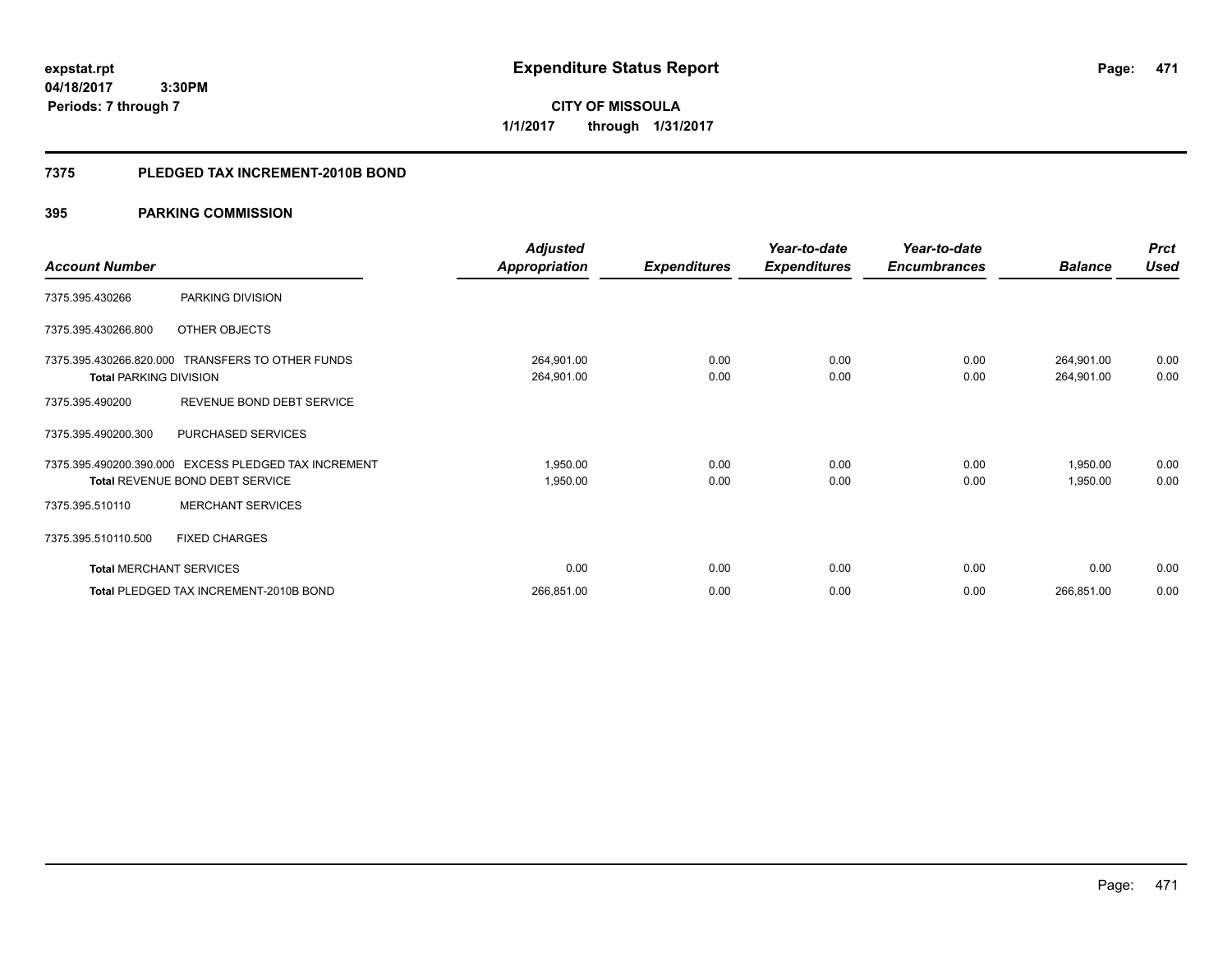**04/18/2017 3:30PM Periods: 7 through 7**

**CITY OF MISSOULA 1/1/2017 through 1/31/2017**

# **7376 MPC 2010A BONDS DEBT INTEREST**

| <b>Account Number</b>         |                                     | <b>Adjusted</b><br><b>Appropriation</b> | <b>Expenditures</b> | Year-to-date<br><b>Expenditures</b> | Year-to-date<br><b>Encumbrances</b> | <b>Balance</b> | <b>Prct</b><br><b>Used</b> |
|-------------------------------|-------------------------------------|-----------------------------------------|---------------------|-------------------------------------|-------------------------------------|----------------|----------------------------|
| 7376.395.430266               | PARKING DIVISION                    |                                         |                     |                                     |                                     |                |                            |
| 7376.395.430266.800           | <b>OTHER OBJECTS</b>                |                                         |                     |                                     |                                     |                |                            |
| <b>Total PARKING DIVISION</b> |                                     | 0.00                                    | 0.00                | 0.00                                | 0.00                                | 0.00           | 0.00                       |
| 7376.395.490200               | REVENUE BOND DEBT SERVICE           |                                         |                     |                                     |                                     |                |                            |
| 7376.395.490200.600           | <b>DEBT SERVICE</b>                 |                                         |                     |                                     |                                     |                |                            |
|                               | Total REVENUE BOND DEBT SERVICE     | 0.00                                    | 0.00                | 0.00                                | 0.00                                | 0.00           | 0.00                       |
| 7376.395.510110               | <b>MERCHANT SERVICES</b>            |                                         |                     |                                     |                                     |                |                            |
| 7376.395.510110.500           | <b>FIXED CHARGES</b>                |                                         |                     |                                     |                                     |                |                            |
|                               | <b>Total MERCHANT SERVICES</b>      | 0.00                                    | 0.00                | 0.00                                | 0.00                                | 0.00           | 0.00                       |
|                               | Total MPC 2010A BONDS DEBT INTEREST | 0.00                                    | 0.00                | 0.00                                | 0.00                                | 0.00           | 0.00                       |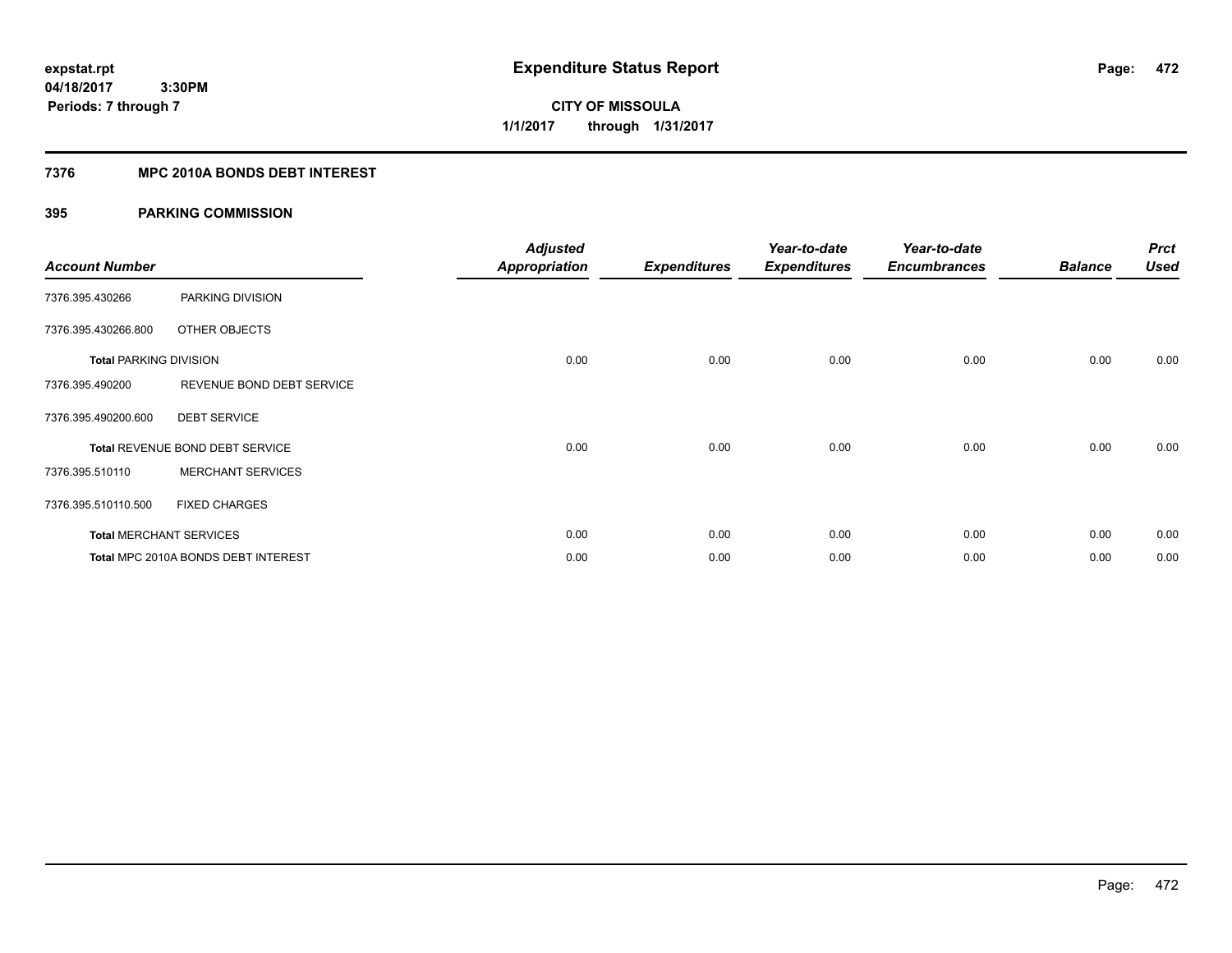**04/18/2017 3:30PM Periods: 7 through 7**

**CITY OF MISSOULA 1/1/2017 through 1/31/2017**

## **7377 MPC 2010A BONDS SINKING FUND**

| <b>Account Number</b>         |                                    | <b>Adjusted</b><br><b>Appropriation</b> | <b>Expenditures</b> | Year-to-date<br><b>Expenditures</b> | Year-to-date<br><b>Encumbrances</b> | <b>Balance</b> | <b>Prct</b><br><b>Used</b> |
|-------------------------------|------------------------------------|-----------------------------------------|---------------------|-------------------------------------|-------------------------------------|----------------|----------------------------|
| 7377.395.430266               | PARKING DIVISION                   |                                         |                     |                                     |                                     |                |                            |
| 7377.395.430266.800           | OTHER OBJECTS                      |                                         |                     |                                     |                                     |                |                            |
| <b>Total PARKING DIVISION</b> |                                    | 0.00                                    | 0.00                | 0.00                                | 0.00                                | 0.00           | 0.00                       |
| 7377.395.490200               | REVENUE BOND DEBT SERVICE          |                                         |                     |                                     |                                     |                |                            |
| 7377.395.490200.600           | <b>DEBT SERVICE</b>                |                                         |                     |                                     |                                     |                |                            |
|                               | Total REVENUE BOND DEBT SERVICE    | 0.00                                    | 0.00                | 0.00                                | 0.00                                | 0.00           | 0.00                       |
| 7377.395.510110               | <b>MERCHANT SERVICES</b>           |                                         |                     |                                     |                                     |                |                            |
| 7377.395.510110.500           | <b>FIXED CHARGES</b>               |                                         |                     |                                     |                                     |                |                            |
|                               | <b>Total MERCHANT SERVICES</b>     | 0.00                                    | 0.00                | 0.00                                | 0.00                                | 0.00           | 0.00                       |
|                               | Total MPC 2010A BONDS SINKING FUND | 0.00                                    | 0.00                | 0.00                                | 0.00                                | 0.00           | 0.00                       |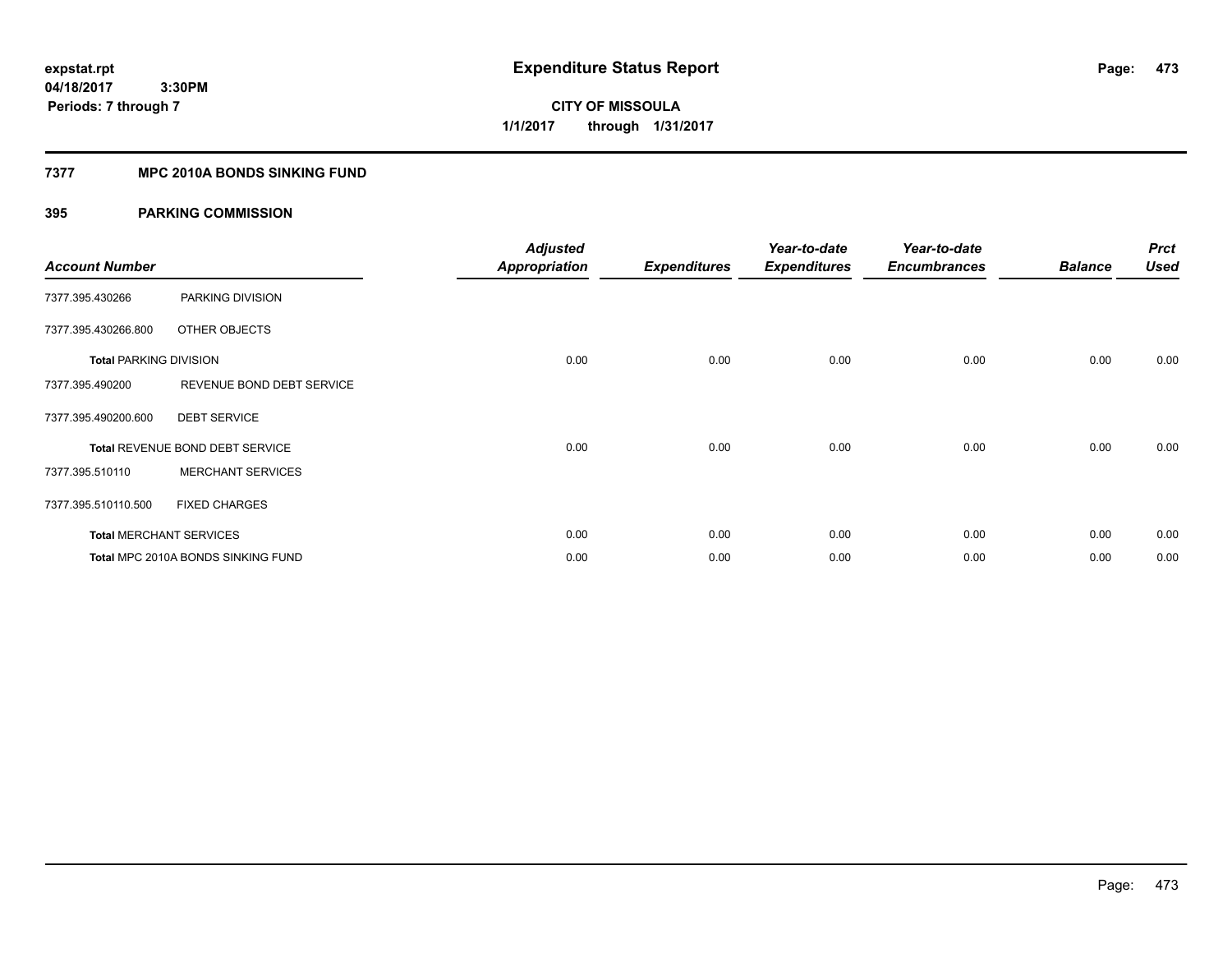**04/18/2017 3:30PM Periods: 7 through 7**

**CITY OF MISSOULA 1/1/2017 through 1/31/2017**

## **7378 MPC 2010A BOND RESERVE**

| <b>Account Number</b>         |                                 | <b>Adjusted</b><br><b>Appropriation</b> | <b>Expenditures</b> | Year-to-date<br><b>Expenditures</b> | Year-to-date<br><b>Encumbrances</b> | <b>Balance</b> | <b>Prct</b><br><b>Used</b> |
|-------------------------------|---------------------------------|-----------------------------------------|---------------------|-------------------------------------|-------------------------------------|----------------|----------------------------|
| 7378.395.430266               | PARKING DIVISION                |                                         |                     |                                     |                                     |                |                            |
| 7378.395.430266.800           | OTHER OBJECTS                   |                                         |                     |                                     |                                     |                |                            |
| <b>Total PARKING DIVISION</b> |                                 | 0.00                                    | 0.00                | 0.00                                | 0.00                                | 0.00           | 0.00                       |
| 7378.395.430273               | PARKING STRUCTURES              |                                         |                     |                                     |                                     |                |                            |
| 7378.395.430273.900           | <b>CAPITAL OUTLAY</b>           |                                         |                     |                                     |                                     |                |                            |
|                               | <b>Total PARKING STRUCTURES</b> | 0.00                                    | 0.00                | 0.00                                | 0.00                                | 0.00           | 0.00                       |
| 7378.395.510110               | <b>MERCHANT SERVICES</b>        |                                         |                     |                                     |                                     |                |                            |
| 7378.395.510110.500           | <b>FIXED CHARGES</b>            |                                         |                     |                                     |                                     |                |                            |
|                               | Total MPC 2010A BOND RESERVE    | 0.00                                    | 0.00                | 0.00                                | 0.00                                | 0.00           | 0.00                       |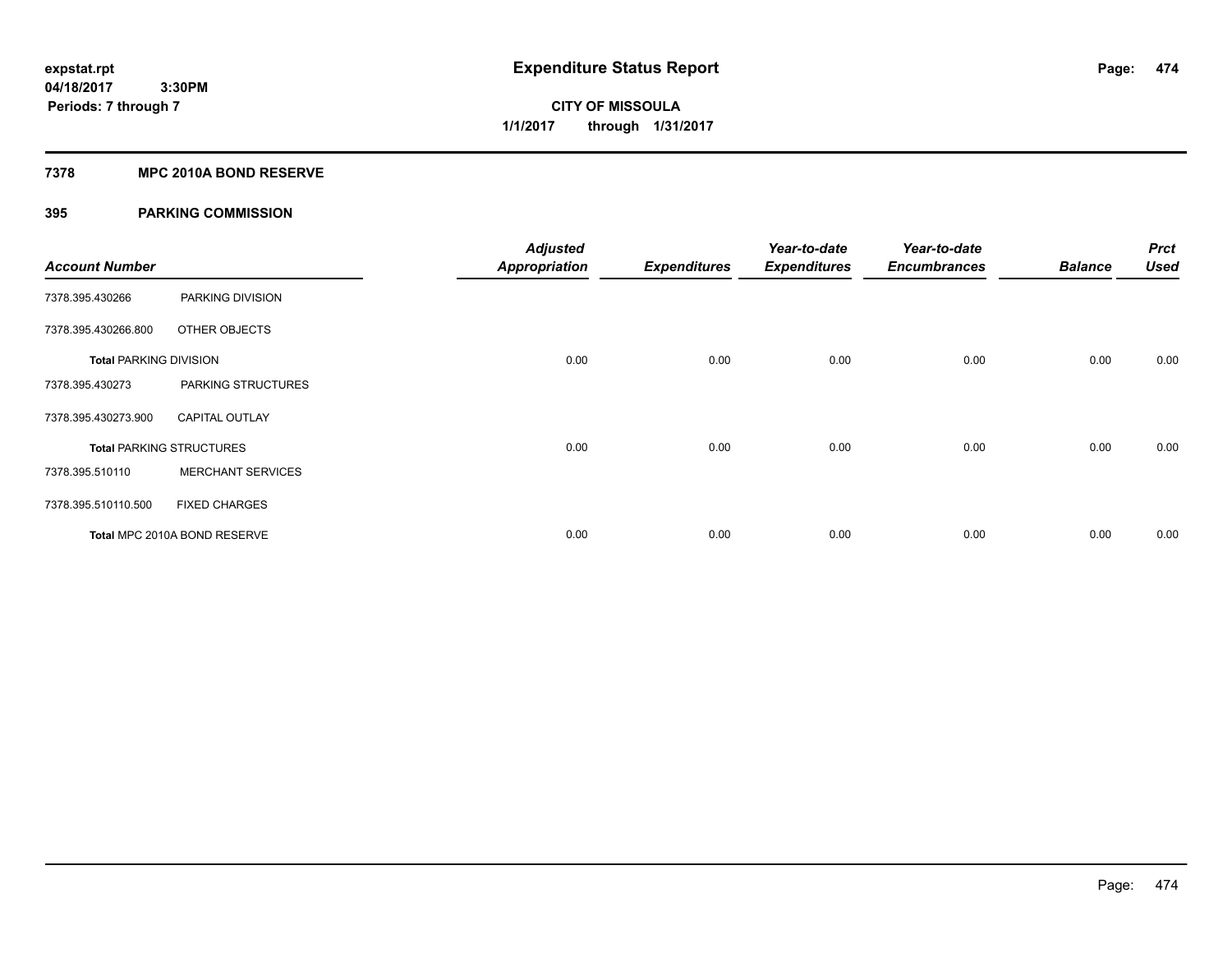**expstat.rpt Expenditure Status Report** 

**04/18/2017 3:30PM Periods: 7 through 7**

**CITY OF MISSOULA 1/1/2017 through 1/31/2017**

## **7380 BUSINESS IMPROVEMENT DISTRICT**

# **375 BUSINESS IMPROVEMENT DISTRICT**

| <b>Account Number</b>           |                                                            | <b>Adjusted</b><br><b>Appropriation</b> | <b>Expenditures</b>    | Year-to-date<br><b>Expenditures</b> | Year-to-date<br><b>Encumbrances</b> | <b>Balance</b>                 | <b>Prct</b><br><b>Used</b> |
|---------------------------------|------------------------------------------------------------|-----------------------------------------|------------------------|-------------------------------------|-------------------------------------|--------------------------------|----------------------------|
| 7380.375.471210                 | <b>BUSINESS IMPROVEMENT DISTRICT</b>                       |                                         |                        |                                     |                                     |                                |                            |
| 7380.375.471210.300             | PURCHASED SERVICES                                         |                                         |                        |                                     |                                     |                                |                            |
| 7380.375.471210.345.000 GARBAGE |                                                            | 5,000.00                                | 0.00                   | 0.00                                | 0.00                                | 5,000.00                       | 0.00                       |
|                                 | 7380.375.471210.350.000 PROFESSIONAL SERVICES              | 343,315.00                              | $-1,332.59$            | 0.00                                | 0.00                                | 343,315.00                     | 0.00                       |
|                                 | <b>Total PURCHASED SERVICES</b>                            | 348,315.00                              | $-1,332.59$            | 0.00                                | 0.00                                | 348,315.00                     | 0.00                       |
| 7380.375.471210.800             | OTHER OBJECTS                                              |                                         |                        |                                     |                                     |                                |                            |
| <b>Total OTHER OBJECTS</b>      |                                                            | 0.00                                    | 0.00                   | 0.00                                | 0.00                                | 0.00                           | 0.00                       |
|                                 | Total BUSINESS IMPROVEMENT DISTRICT                        | 348,315.00                              | $-1,332.59$            | 0.00                                | 0.00                                | 348,315.00                     | 0.00                       |
| 7380.375.471220                 | <b>BID MARKETING</b>                                       |                                         |                        |                                     |                                     |                                |                            |
| 7380.375.471220.300             | PURCHASED SERVICES                                         |                                         |                        |                                     |                                     |                                |                            |
|                                 | 7380.375.471220.350.000 PROFESSIONAL SERVICES              | 36,500.00                               | 0.00                   | 0.00                                | 0.00                                | 36,500.00                      | 0.00                       |
| <b>Total BID MARKETING</b>      |                                                            | 36,500.00                               | 0.00                   | 0.00                                | 0.00                                | 36,500.00                      | 0.00                       |
| 7380.375.471230                 | STREETSCAPE MAINTENANCE-BID                                |                                         |                        |                                     |                                     |                                |                            |
| 7380.375.471230.300             | PURCHASED SERVICES                                         |                                         |                        |                                     |                                     |                                |                            |
|                                 | 7380.375.471230.350.000 PROFESSIONAL SERVICES              | 46,500.00                               | 0.00                   | 0.00                                | 0.00                                | 46,500.00                      | 0.00                       |
|                                 | Total STREETSCAPE MAINTENANCE-BID                          | 46,500.00                               | 0.00                   | 0.00                                | 0.00                                | 46,500.00                      | 0.00                       |
| 7380.375.471240                 | SAFETY-BID                                                 |                                         |                        |                                     |                                     |                                |                            |
| 7380.375.471240.300             | PURCHASED SERVICES                                         |                                         |                        |                                     |                                     |                                |                            |
| <b>Total SAFETY-BID</b>         | 7380.375.471240.350.000 PROFESSIONAL SERVICES - BID SAFETY | 0.00<br>0.00                            | 60,000.00<br>60,000.00 | 210,000.00<br>210,000.00            | 0.00<br>0.00                        | $-210,000.00$<br>$-210,000.00$ | 0.00<br>0.00               |
| 7380.375.510110                 | <b>MERCHANT SERVICES</b>                                   |                                         |                        |                                     |                                     |                                |                            |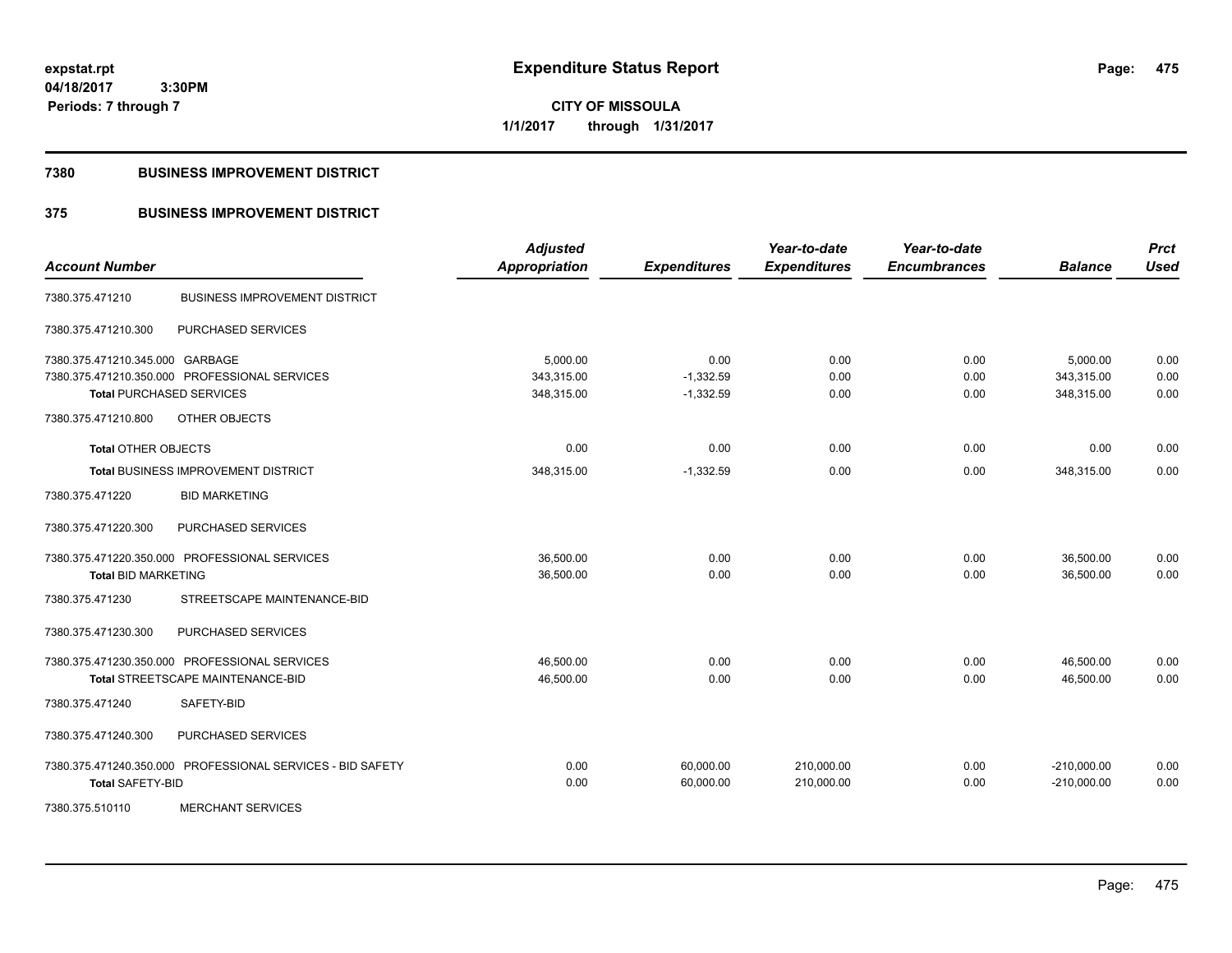# **CITY OF MISSOULA 1/1/2017 through 1/31/2017**

# **7380 BUSINESS IMPROVEMENT DISTRICT**

# **375 BUSINESS IMPROVEMENT DISTRICT**

| <b>Account Number</b>                       | <b>Adjusted</b><br>Appropriation | <b>Expenditures</b> | Year-to-date<br><b>Expenditures</b> | Year-to-date<br><b>Encumbrances</b> | <b>Balance</b> | <b>Prct</b><br>Used |
|---------------------------------------------|----------------------------------|---------------------|-------------------------------------|-------------------------------------|----------------|---------------------|
| <b>FIXED CHARGES</b><br>7380.375.510110.500 |                                  |                     |                                     |                                     |                |                     |
| <b>Total MERCHANT SERVICES</b>              | 0.00                             | 0.00                | 0.00                                | 0.00                                | 0.00           | 0.00                |
| <b>Total BUSINESS IMPROVEMENT DISTRICT</b>  | 431,315.00                       | 58.667.41           | 210.000.00                          | 0.00                                | 221,315.00     | 48.69               |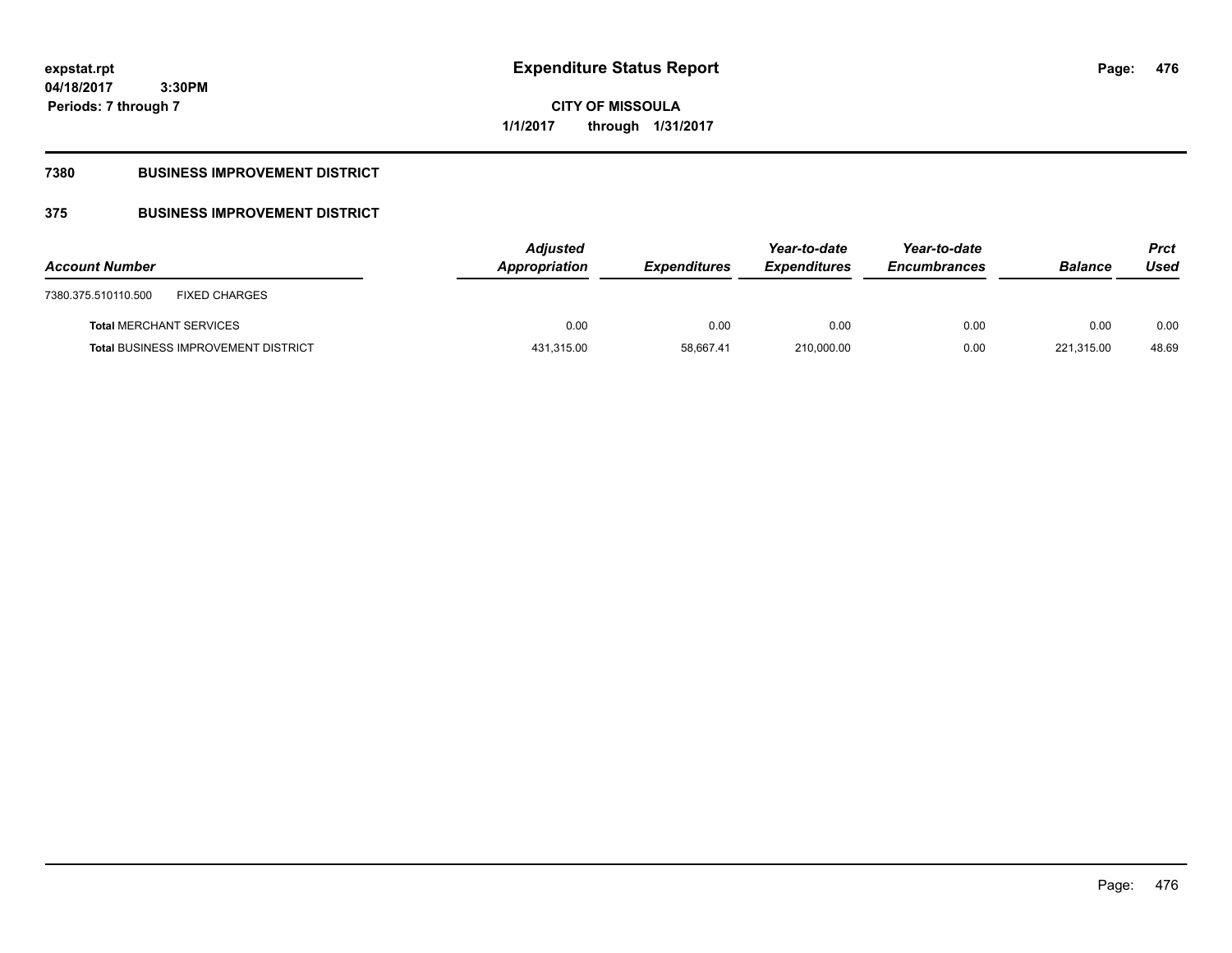**CITY OF MISSOULA 1/1/2017 through 1/31/2017**

### **7381 TOURISM BUSINESS IMPROVEMENT DISTRICT**

# **375 BUSINESS IMPROVEMENT DISTRICT**

| <b>Account Number</b>          |                                                                                                | <b>Adjusted</b><br><b>Appropriation</b> | <b>Expenditures</b> | Year-to-date<br><b>Expenditures</b> | Year-to-date<br><b>Encumbrances</b> | <b>Balance</b>           | <b>Prct</b><br><b>Used</b> |
|--------------------------------|------------------------------------------------------------------------------------------------|-----------------------------------------|---------------------|-------------------------------------|-------------------------------------|--------------------------|----------------------------|
| 7381.375.471210                | <b>BUSINESS IMPROVEMENT DISTRICT</b>                                                           |                                         |                     |                                     |                                     |                          |                            |
| 7381.375.471210.300            | PURCHASED SERVICES                                                                             |                                         |                     |                                     |                                     |                          |                            |
|                                | 7381.375.471210.390.000 OTHER PURCHASED SERVICES<br><b>Total BUSINESS IMPROVEMENT DISTRICT</b> | 296,713.00<br>296,713.00                | 0.00<br>0.00        | 0.00<br>0.00                        | 0.00<br>0.00                        | 296.713.00<br>296.713.00 | 0.00<br>0.00               |
| 7381.375.510110                | <b>MERCHANT SERVICES</b>                                                                       |                                         |                     |                                     |                                     |                          |                            |
| 7381.375.510110.500            | <b>FIXED CHARGES</b>                                                                           |                                         |                     |                                     |                                     |                          |                            |
| <b>Total MERCHANT SERVICES</b> |                                                                                                | 0.00                                    | 0.00                | 0.00                                | 0.00                                | 0.00                     | 0.00                       |
|                                | <b>Total TOURISM BUSINESS IMPROVEMENT DISTRICT</b>                                             | 296,713.00                              | 0.00                | 0.00                                | 0.00                                | 296.713.00               | 0.00                       |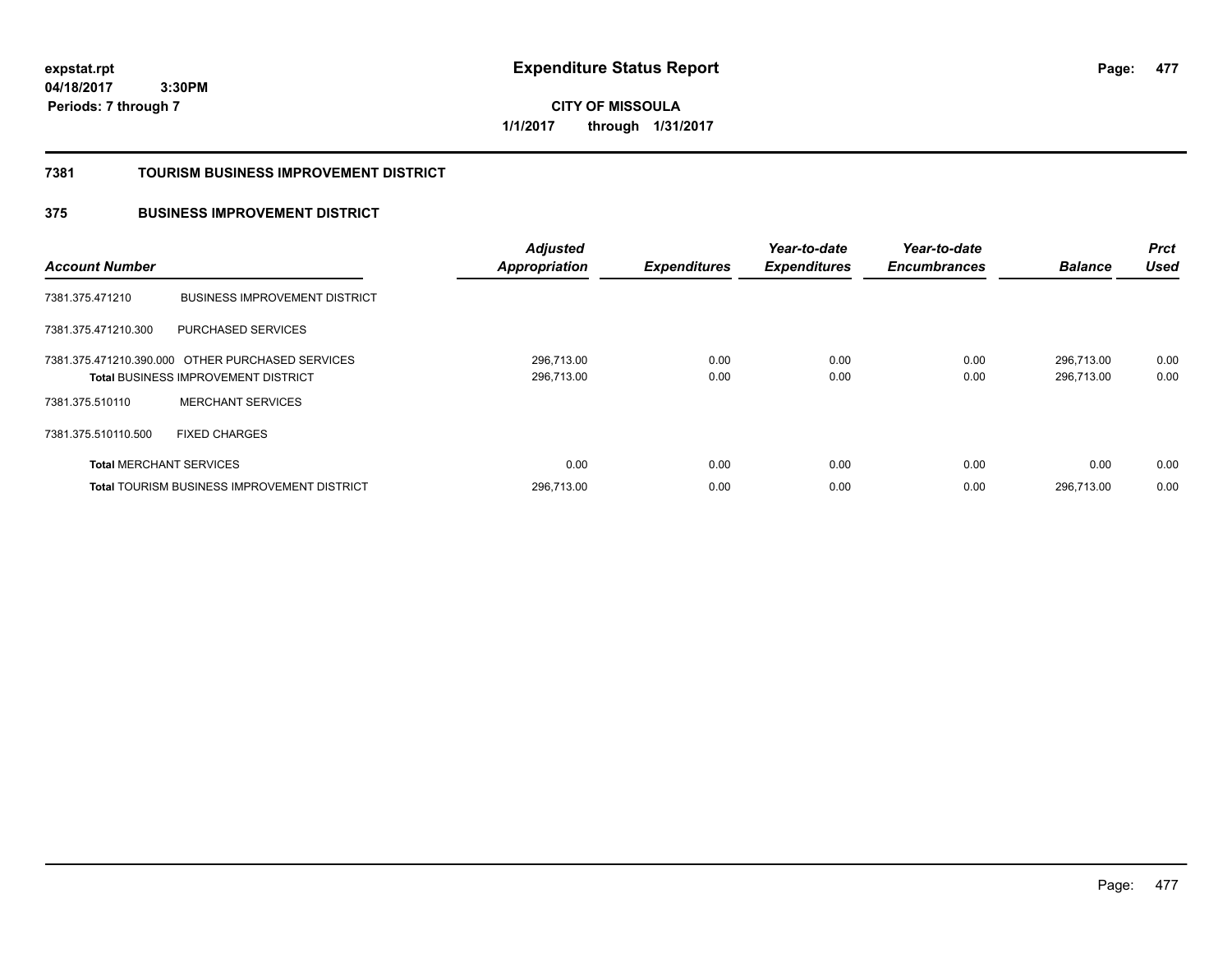**CITY OF MISSOULA 1/1/2017 through 1/31/2017**

# **7382 5.75M TIF RESERVE**

| <b>Account Number</b>   |                                | <b>Adjusted</b><br>Appropriation | <b>Expenditures</b> | Year-to-date<br><b>Expenditures</b> | Year-to-date<br><b>Encumbrances</b> | <b>Balance</b> | <b>Prct</b><br>Used |
|-------------------------|--------------------------------|----------------------------------|---------------------|-------------------------------------|-------------------------------------|----------------|---------------------|
| 7382.390.490607         | <b>TRANSFERS TO BROWNFIELD</b> |                                  |                     |                                     |                                     |                |                     |
| 7382.390.490607.800     | OTHER OBJECTS                  |                                  |                     |                                     |                                     |                |                     |
| Total 5.75M TIF RESERVE |                                | 0.00                             | 0.00                | 0.00                                | 0.00                                | 0.00           | 0.00                |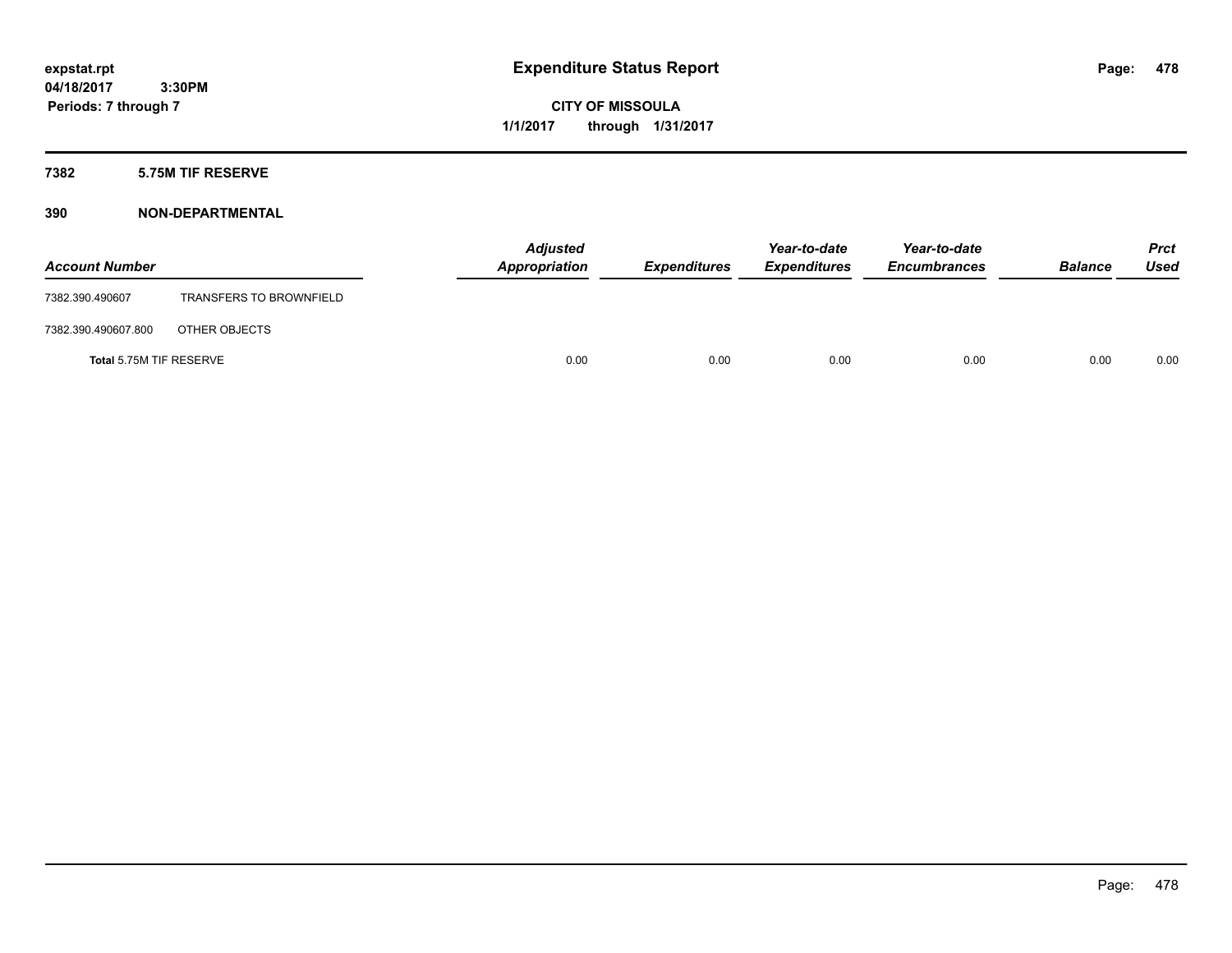**CITY OF MISSOULA 1/1/2017 through 1/31/2017**

## **7383 RIVERFRONT TRIANGLE URD**

| <b>Account Number</b>               |                                         | <b>Adjusted</b><br><b>Appropriation</b> | <b>Expenditures</b> | Year-to-date<br><b>Expenditures</b> | Year-to-date<br><b>Encumbrances</b> | <b>Balance</b> | <b>Prct</b><br><b>Used</b> |
|-------------------------------------|-----------------------------------------|-----------------------------------------|---------------------|-------------------------------------|-------------------------------------|----------------|----------------------------|
|                                     |                                         |                                         |                     |                                     |                                     |                |                            |
| 7383.385.470210                     | <b>ADMINISTRATION</b>                   |                                         |                     |                                     |                                     |                |                            |
| 7383.385.470210.800                 | OTHER OBJECTS                           |                                         |                     |                                     |                                     |                |                            |
| <b>Total ADMINISTRATION</b>         |                                         | 0.00                                    | 0.00                | 0.00                                | 0.00                                | 0.00           | 0.00                       |
| 7383.385.470230                     | PW FACILITY                             |                                         |                     |                                     |                                     |                |                            |
| 7383.385.470230.700                 | <b>GRANTS &amp; CONTRIBUTIONS</b>       |                                         |                     |                                     |                                     |                |                            |
|                                     | <b>Total GRANTS &amp; CONTRIBUTIONS</b> | 0.00                                    | 0.00                | 0.00                                | 0.00                                | 0.00           | 0.00                       |
| 7383.385.470230.800                 | OTHER OBJECTS                           |                                         |                     |                                     |                                     |                |                            |
| 7383.385.470230.845.000 CONTINGENCY |                                         | 26,962.00                               | 0.00                | 0.00                                | 0.00                                | 26,962.00      | 0.00                       |
| <b>Total PW FACILITY</b>            |                                         | 26,962.00                               | 0.00                | 0.00                                | 0.00                                | 26,962.00      | 0.00                       |
| 7383.385.470260                     | <b>PLANNING &amp; MGMT</b>              |                                         |                     |                                     |                                     |                |                            |
| 7383.385.470260.300                 | PURCHASED SERVICES                      |                                         |                     |                                     |                                     |                |                            |
|                                     | <b>Total PURCHASED SERVICES</b>         | 0.00                                    | 0.00                | 0.00                                | 0.00                                | 0.00           | 0.00                       |
| 7383.385.470260.700                 | <b>GRANTS &amp; CONTRIBUTIONS</b>       |                                         |                     |                                     |                                     |                |                            |
|                                     | <b>Total GRANTS &amp; CONTRIBUTIONS</b> | 0.00                                    | 0.00                | 0.00                                | 0.00                                | 0.00           | 0.00                       |
| 7383.385.470260.800                 | OTHER OBJECTS                           |                                         |                     |                                     |                                     |                |                            |
| 7383.385.470260.845.000 CONTINGENCY |                                         | 10,000.00                               | 0.00                | 0.00                                | 0.00                                | 10,000.00      | 0.00                       |
| Total PLANNING & MGMT               |                                         | 10,000.00                               | 0.00                | 0.00                                | 0.00                                | 10,000.00      | 0.00                       |
| 7383.385.510110                     | <b>MERCHANT SERVICES</b>                |                                         |                     |                                     |                                     |                |                            |
| 7383.385.510110.500                 | <b>FIXED CHARGES</b>                    |                                         |                     |                                     |                                     |                |                            |
| <b>Total MERCHANT SERVICES</b>      |                                         | 0.00                                    | 0.00                | 0.00                                | 0.00                                | 0.00           | 0.00                       |
|                                     |                                         |                                         |                     |                                     |                                     |                |                            |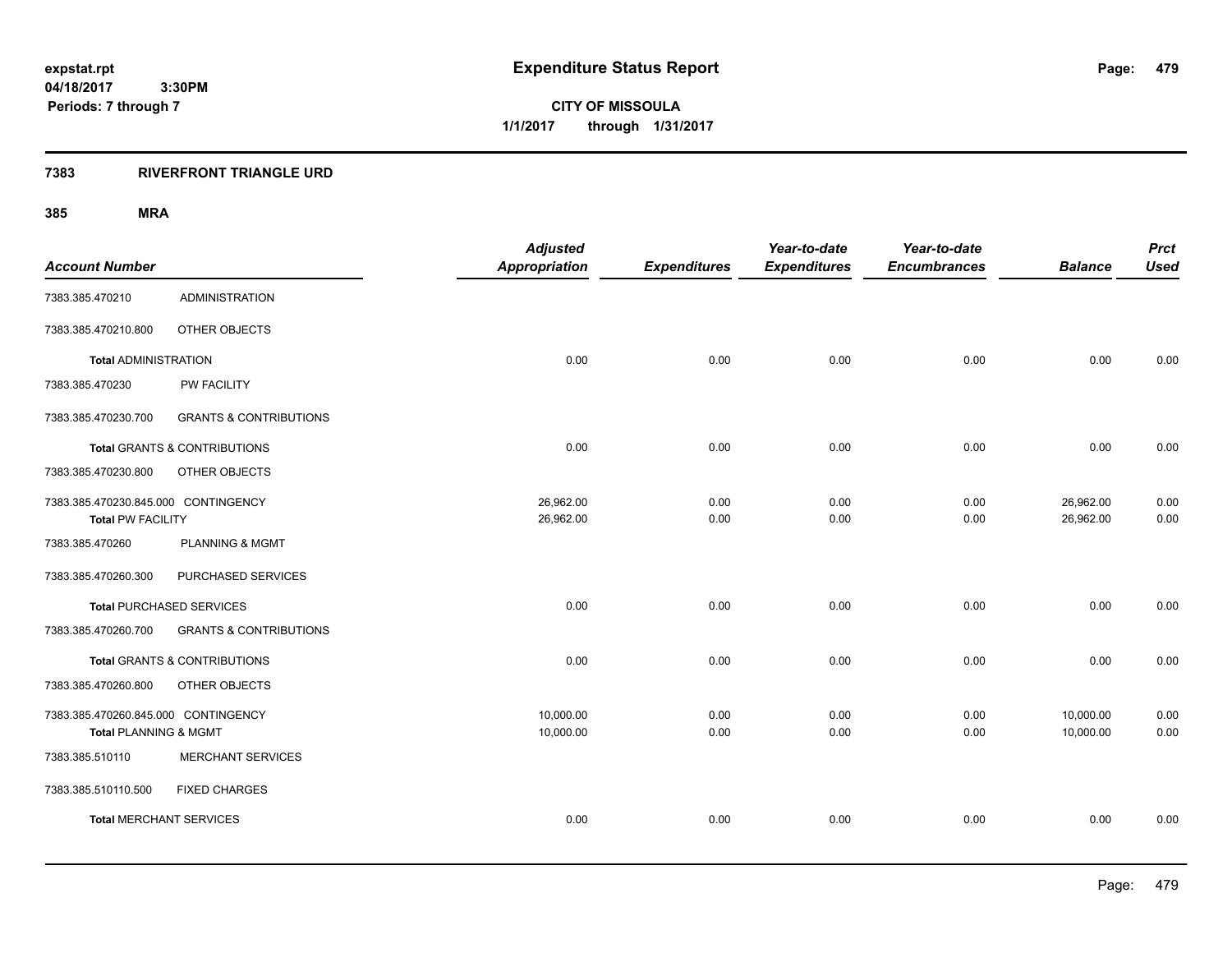| expstat.rpt          |        |
|----------------------|--------|
| 04/18/2017           | 3:30PM |
| Periods: 7 through 7 |        |

# **CITY OF MISSOULA 1/1/2017 through 1/31/2017**

|      | <b>Total RIVERFRONT TRIANGLE URD</b> | 36,962.00 | 0.00 | 0.00 | 0.00 | 36,962.00 | 0.00 |
|------|--------------------------------------|-----------|------|------|------|-----------|------|
| 7384 | NRSS DEBT SERVICE CLEARING           |           |      |      |      |           |      |

|                               |                                                   | <b>Adjusted</b>      |                     | Year-to-date        | Year-to-date        |                | <b>Prct</b> |
|-------------------------------|---------------------------------------------------|----------------------|---------------------|---------------------|---------------------|----------------|-------------|
| <b>Account Number</b>         |                                                   | <b>Appropriation</b> | <b>Expenditures</b> | <b>Expenditures</b> | <b>Encumbrances</b> | <b>Balance</b> | <b>Used</b> |
| 7384.385.521000               | INTERFUND OPERATING TRANSFERS                     |                      |                     |                     |                     |                |             |
| 7384.385.521000.800           | OTHER OBJECTS                                     |                      |                     |                     |                     |                |             |
|                               | Total INTERFUND OPERATING TRANSFERS               | 0.00                 | 0.00                | 0.00                | 0.00                | 0.00           | 0.00        |
| 7384.385.521009               | TRANFERS TO DEBT SERVICE                          |                      |                     |                     |                     |                |             |
| 7384.385.521009.800           | OTHER OBJECTS                                     |                      |                     |                     |                     |                |             |
|                               | 7384.385.521009.820.000 TRANSFERS TO DEBT SERVICE | 31,690.00            | 0.00                | $-6,429.03$         | 0.00                | 38,119.03      | 20.29       |
|                               | Total TRANFERS TO DEBT SERVICE                    | 31,690.00            | 0.00                | $-6,429.03$         | 0.00                | 38,119.03      | 0.00        |
| 7384.385.521010               | <b>TRANSFERS TO MRA</b>                           |                      |                     |                     |                     |                |             |
| 7384.385.521010.800           | OTHER OBJECTS                                     |                      |                     |                     |                     |                |             |
|                               | 7384.385.521010.820.000 TRANSFERS TO MRA (NRSS)   | 27,762.00            | 0.00                | 0.00                | 0.00                | 27,762.00      | 0.00        |
| <b>Total TRANSFERS TO MRA</b> |                                                   | 27,762.00            | 0.00                | 0.00                | 0.00                | 27,762.00      | 0.00        |
|                               | Total NRSS DEBT SERVICE CLEARING                  | 59,452.00            | 0.00                | $-6,429.03$         | 0.00                | 65,881.03      | 0.00        |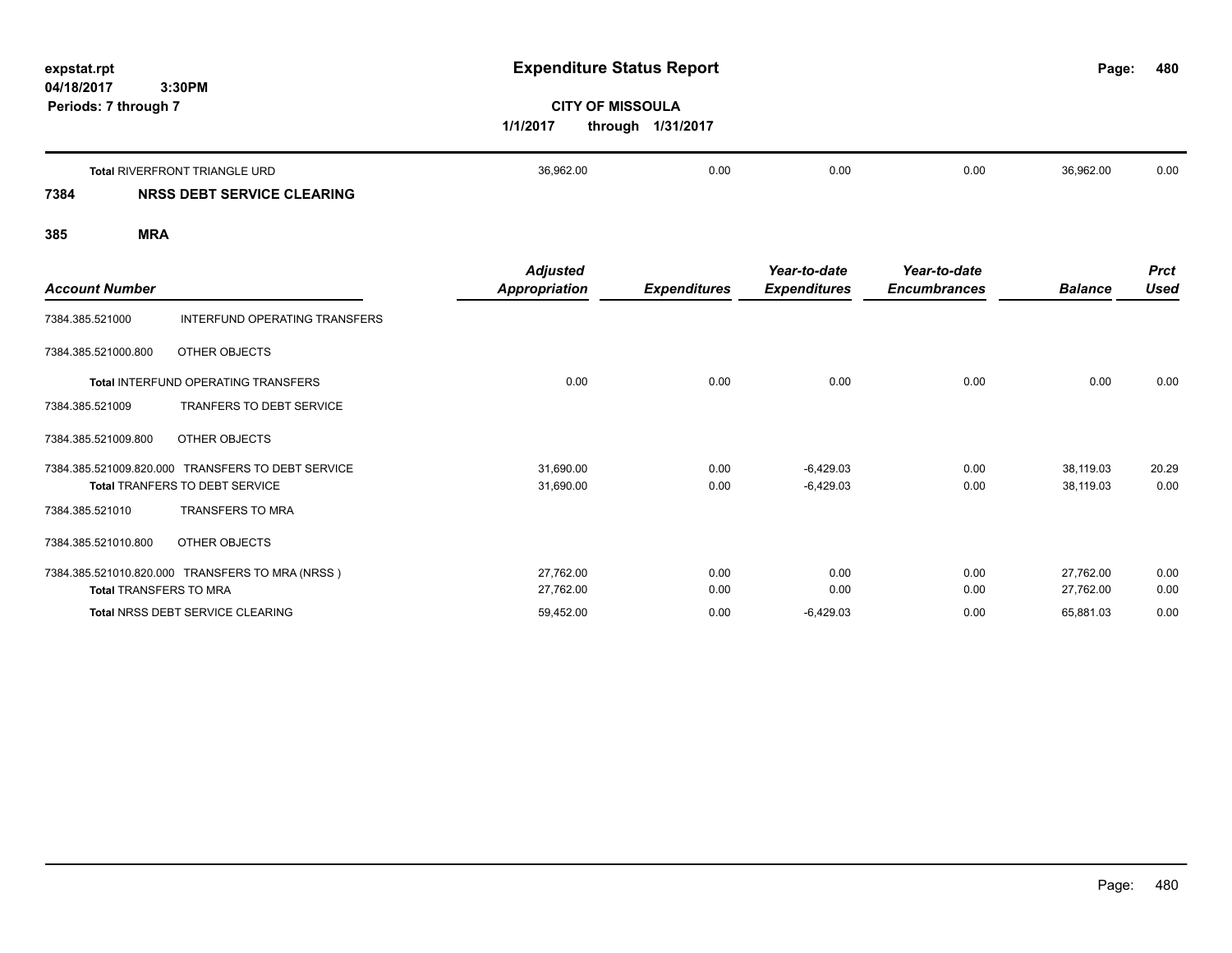**CITY OF MISSOULA 1/1/2017 through 1/31/2017**

# **7385 FRONT STREET URD**

| <b>Account Number</b>                |                                                      | <b>Adjusted</b><br><b>Appropriation</b> | <b>Expenditures</b> | Year-to-date<br><b>Expenditures</b> | Year-to-date<br><b>Encumbrances</b> | <b>Balance</b> | <b>Prct</b><br><b>Used</b> |
|--------------------------------------|------------------------------------------------------|-----------------------------------------|---------------------|-------------------------------------|-------------------------------------|----------------|----------------------------|
| 7385.385.460436                      | <b>TENNIS COURT REBUILD</b>                          |                                         |                     |                                     |                                     |                |                            |
| 7385.385.460436.300                  | PURCHASED SERVICES                                   |                                         |                     |                                     |                                     |                |                            |
|                                      | <b>Total TENNIS COURT REBUILD</b>                    | 0.00                                    | 0.00                | 0.00                                | 0.00                                | 0.00           | 0.00                       |
| 7385.385.470213                      | FRONT ST HOUSING - 2017C STUDENT HOUSE               |                                         |                     |                                     |                                     |                |                            |
| 7385.385.470213.300                  | PURCHASED SERVICES                                   |                                         |                     |                                     |                                     |                |                            |
|                                      | Total FRONT ST HOUSING - 2017C STUDENT HOUSE         | 0.00                                    | 0.00                | 0.00                                | 0.00                                | 0.00           | 0.00                       |
| 7385.385.470230                      | <b>PW FACILITY</b>                                   |                                         |                     |                                     |                                     |                |                            |
| 7385.385.470230.300                  | PURCHASED SERVICES                                   |                                         |                     |                                     |                                     |                |                            |
|                                      | 7385.385.470230.350.000 PROFESSIONAL SERVICES        | 0.00                                    | 0.00                | 2,892.75                            | 0.00                                | $-2,892.75$    | 0.00                       |
|                                      | <b>Total PURCHASED SERVICES</b>                      | 0.00                                    | 0.00                | 2,892.75                            | 0.00                                | $-2,892.75$    | 0.00                       |
| 7385.385.470230.700                  | <b>GRANTS &amp; CONTRIBUTIONS</b>                    |                                         |                     |                                     |                                     |                |                            |
|                                      | 7385.385.470230.700.000 PROJECT EXPENSE-PUBLIC WORKS | 25,000.00                               | 19,525.00           | 44,525.00                           | 0.00                                | $-19,525.00$   | 178.10                     |
|                                      | <b>Total GRANTS &amp; CONTRIBUTIONS</b>              | 25,000.00                               | 19,525.00           | 44,525.00                           | 0.00                                | $-19.525.00$   | 178.10                     |
| 7385.385.470230.800                  | OTHER OBJECTS                                        |                                         |                     |                                     |                                     |                |                            |
| 7385.385.470230.845.000 CONTINGENCY  |                                                      | 419,034.00                              | 0.00                | 0.00                                | 0.00                                | 419,034.00     | 0.00                       |
| <b>Total OTHER OBJECTS</b>           |                                                      | 419,034.00                              | 0.00                | 0.00                                | 0.00                                | 419,034.00     | 0.00                       |
| 7385.385.470230.900                  | CAPITAL OUTLAY                                       |                                         |                     |                                     |                                     |                |                            |
| 7385.385.470230.930.000 IMPROVEMENTS |                                                      | 25,000.00                               | 0.00                | 0.00                                | 0.00                                | 25,000.00      | 0.00                       |
| <b>Total CAPITAL OUTLAY</b>          |                                                      | 25,000.00                               | 0.00                | 0.00                                | 0.00                                | 25,000.00      | 0.00                       |
| <b>Total PW FACILITY</b>             |                                                      | 469,034.00                              | 19,525.00           | 47,417.75                           | 0.00                                | 421,616.25     | 10.11                      |
| 7385.385.470260                      | <b>PLANNING &amp; MGMT</b>                           |                                         |                     |                                     |                                     |                |                            |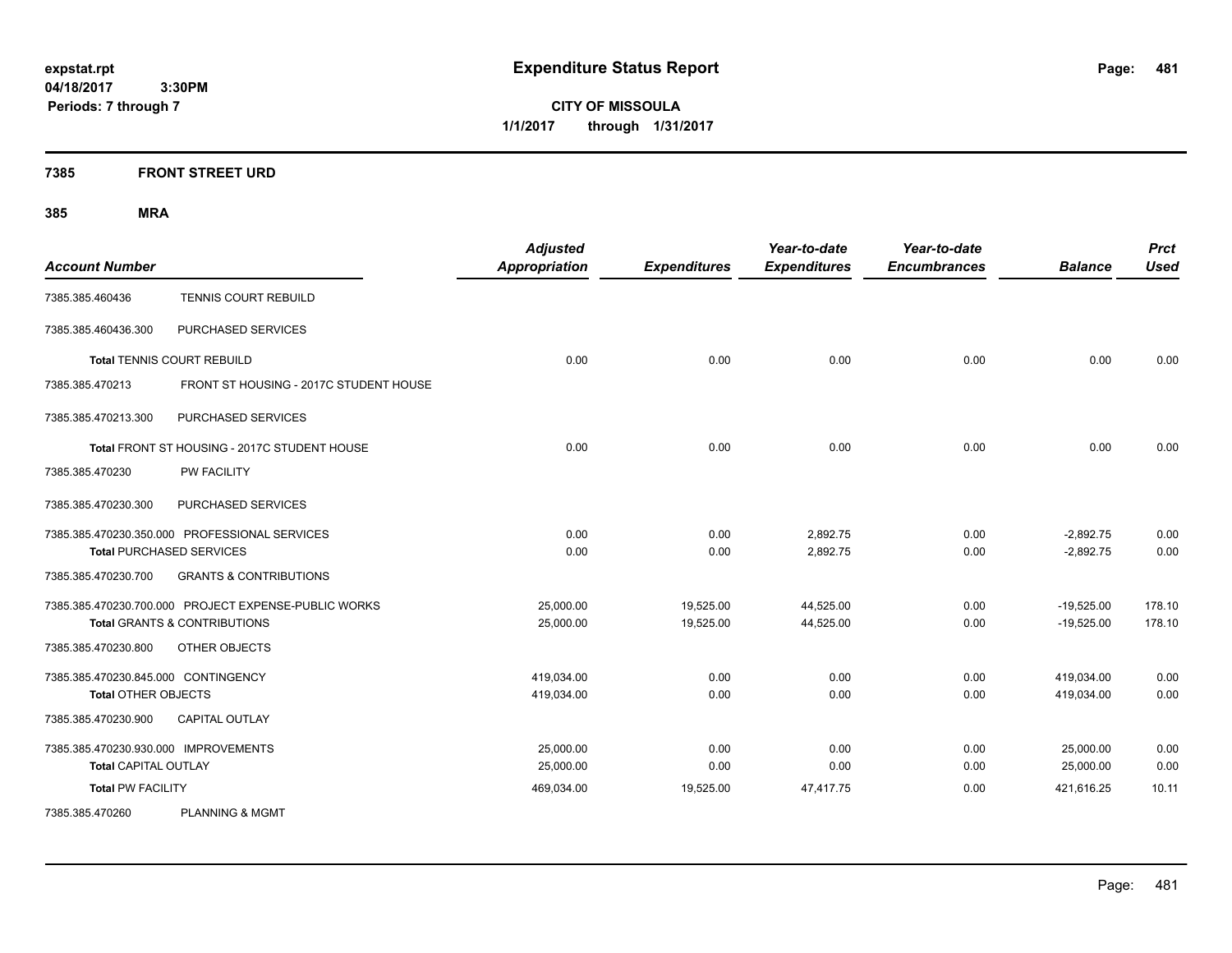**CITY OF MISSOULA 1/1/2017 through 1/31/2017**

# **7385 FRONT STREET URD**

| <b>Account Number</b>                                             |                                                                                                           | <b>Adjusted</b><br><b>Appropriation</b> | <b>Expenditures</b> | Year-to-date<br><b>Expenditures</b> | Year-to-date<br><b>Encumbrances</b> | <b>Balance</b>           | <b>Prct</b><br><b>Used</b> |
|-------------------------------------------------------------------|-----------------------------------------------------------------------------------------------------------|-----------------------------------------|---------------------|-------------------------------------|-------------------------------------|--------------------------|----------------------------|
| 7385.385.470260.300                                               | PURCHASED SERVICES                                                                                        |                                         |                     |                                     |                                     |                          |                            |
|                                                                   | <b>Total PURCHASED SERVICES</b>                                                                           | 0.00                                    | 0.00                | 0.00                                | 0.00                                | 0.00                     | 0.00                       |
| 7385.385.470260.700                                               | <b>GRANTS &amp; CONTRIBUTIONS</b>                                                                         |                                         |                     |                                     |                                     |                          |                            |
|                                                                   | 7385.385.470260.700.000 PLANNING & MGMT/GRANTS & CONTRIBUTIONS<br><b>Total GRANTS &amp; CONTRIBUTIONS</b> | 10,000.00<br>10,000.00                  | 0.00<br>0.00        | 0.00<br>0.00                        | 0.00<br>0.00                        | 10,000.00<br>10,000.00   | 0.00<br>0.00               |
| 7385.385.470260.800                                               | OTHER OBJECTS                                                                                             |                                         |                     |                                     |                                     |                          |                            |
| 7385.385.470260.845.000 CONTINGENCY<br><b>Total OTHER OBJECTS</b> |                                                                                                           | 50,000.00<br>50,000.00                  | 0.00<br>0.00        | 0.00<br>0.00                        | 0.00<br>0.00                        | 50,000.00<br>50,000.00   | 0.00<br>0.00               |
| <b>Total PLANNING &amp; MGMT</b>                                  |                                                                                                           | 60,000.00                               | 0.00                | 0.00                                | 0.00                                | 60,000.00                | 0.00                       |
| 7385.385.470270                                                   | <b>CLEARING &amp; DEMO</b>                                                                                |                                         |                     |                                     |                                     |                          |                            |
| 7385.385.470270.700                                               | <b>GRANTS &amp; CONTRIBUTIONS</b>                                                                         |                                         |                     |                                     |                                     |                          |                            |
|                                                                   | Total GRANTS & CONTRIBUTIONS                                                                              | 0.00                                    | 0.00                | 0.00                                | 0.00                                | 0.00                     | 0.00                       |
| 7385.385.470270.800                                               | OTHER OBJECTS                                                                                             |                                         |                     |                                     |                                     |                          |                            |
| 7385.385.470270.845.000 CONTINGENCY<br>Total CLEARING & DEMO      |                                                                                                           | 100,000.00<br>100,000.00                | 0.00<br>0.00        | 0.00<br>0.00                        | 0.00<br>0.00                        | 100,000.00<br>100,000.00 | 0.00<br>0.00               |
| 7385.385.470281                                                   | <b>FRONT STREET PARKING STRUCTURE</b>                                                                     |                                         |                     |                                     |                                     |                          |                            |
| 7385.385.470281.900                                               | <b>CAPITAL OUTLAY</b>                                                                                     |                                         |                     |                                     |                                     |                          |                            |
|                                                                   | Total FRONT STREET PARKING STRUCTURE                                                                      | 0.00                                    | 0.00                | 0.00                                | 0.00                                | 0.00                     | 0.00                       |
| 7385.385.510110                                                   | <b>MERCHANT SERVICES</b>                                                                                  |                                         |                     |                                     |                                     |                          |                            |
| 7385.385.510110.500                                               | <b>FIXED CHARGES</b>                                                                                      |                                         |                     |                                     |                                     |                          |                            |
| <b>Total MERCHANT SERVICES</b>                                    |                                                                                                           | 0.00                                    | 0.00                | 0.00                                | 0.00                                | 0.00                     | 0.00                       |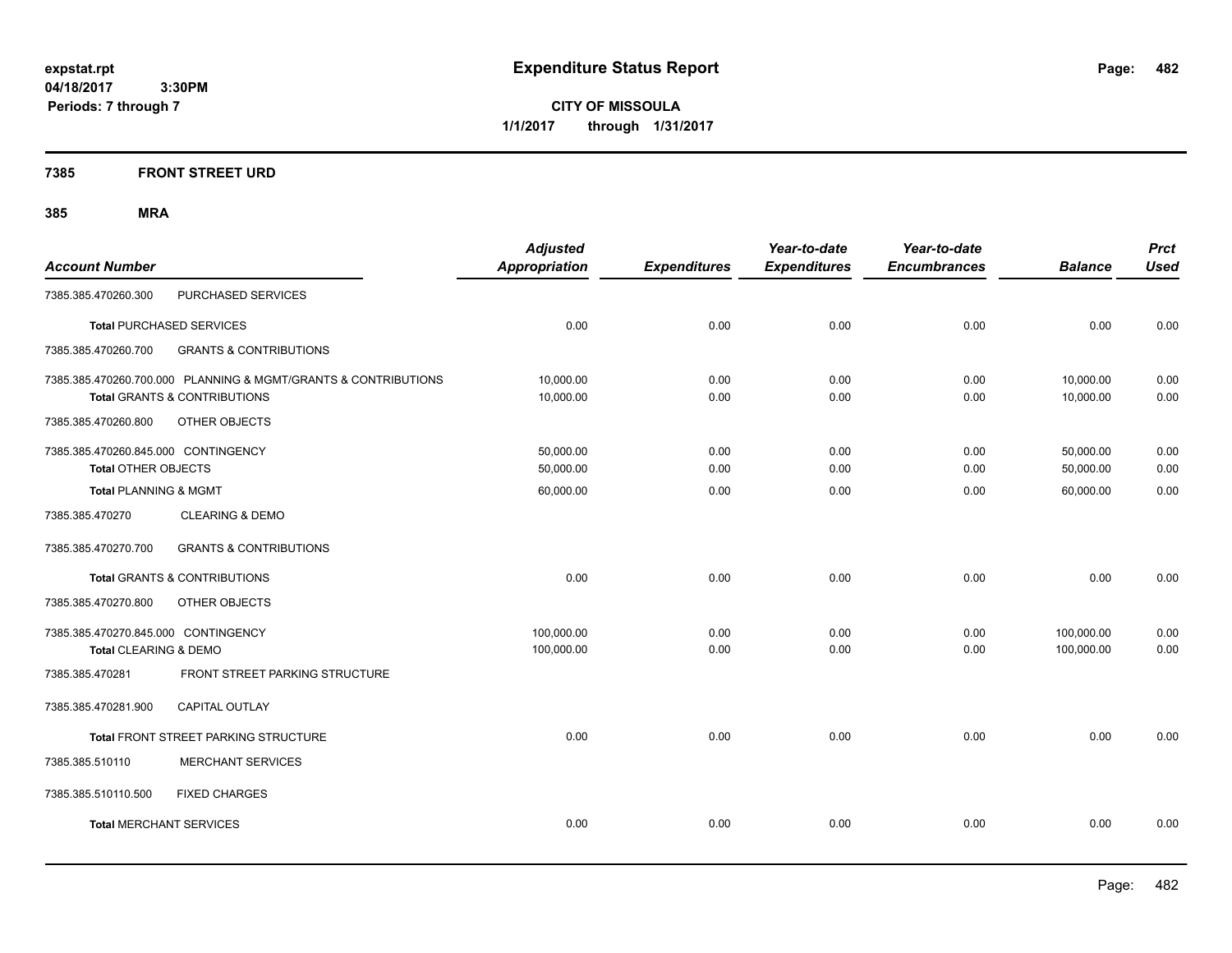| expstat.rpt<br>04/18/2017<br>3:30PM |                                         | <b>Expenditure Status Report</b>                         | Page:               | 483                                 |                                     |                |                            |
|-------------------------------------|-----------------------------------------|----------------------------------------------------------|---------------------|-------------------------------------|-------------------------------------|----------------|----------------------------|
| Periods: 7 through 7                |                                         | <b>CITY OF MISSOULA</b><br>1/1/2017<br>through 1/31/2017 |                     |                                     |                                     |                |                            |
|                                     | <b>Total FRONT STREET URD</b>           | 629,034.00                                               | 19,525.00           | 47,417.75                           | 0.00                                | 581,616.25     | 7.54                       |
| 7386                                | <b>DEBT SERVICE-SAFEWAY/ST PAT 1.5M</b> |                                                          |                     |                                     |                                     |                |                            |
| 385                                 | <b>MRA</b>                              |                                                          |                     |                                     |                                     |                |                            |
| <b>Account Number</b>               |                                         | <b>Adjusted</b><br><b>Appropriation</b>                  | <b>Expenditures</b> | Year-to-date<br><b>Expenditures</b> | Year-to-date<br><b>Encumbrances</b> | <b>Balance</b> | <b>Prct</b><br><b>Used</b> |
| 7386.385.470220                     | PROPERTY ACQUISITION                    |                                                          |                     |                                     |                                     |                |                            |
| 7386.385.470220.900                 | <b>CAPITAL OUTLAY</b>                   |                                                          |                     |                                     |                                     |                |                            |
|                                     | <b>Total PROPERTY ACQUISITION</b>       | 0.00                                                     | 0.00                | 0.00                                | 0.00                                | 0.00           | 0.00                       |

**Total** MRA 0.00 0.00 0.00 0.00 0.00 0.00

7386.385.510110 MERCHANT SERVICES

7386.385.510110.500 FIXED CHARGES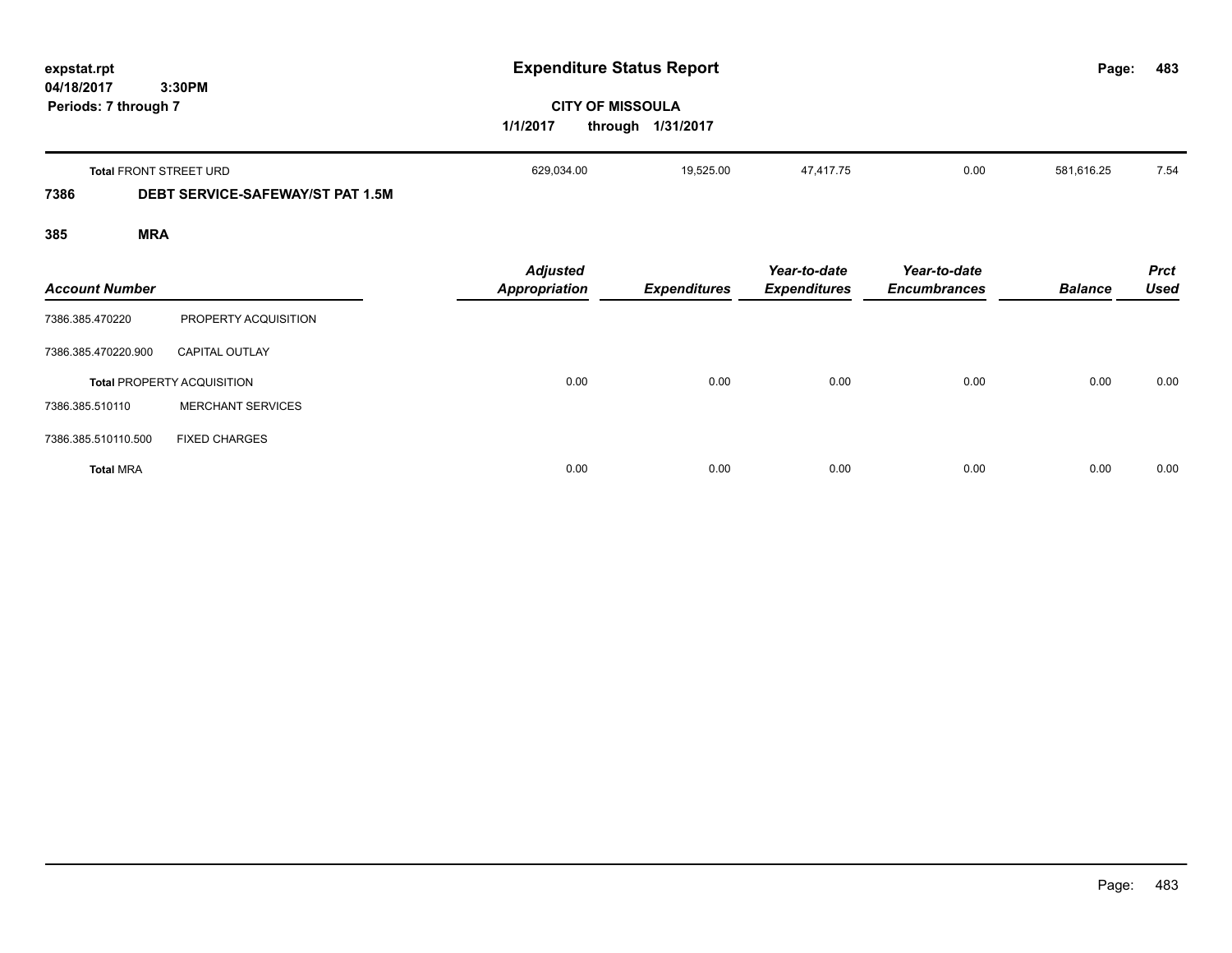**CITY OF MISSOULA 1/1/2017 through 1/31/2017**

# **7386 DEBT SERVICE-SAFEWAY/ST PAT 1.5M**

|                                |                                        | <b>Adjusted</b>      |                     | Year-to-date        | Year-to-date        |                | <b>Prct</b> |
|--------------------------------|----------------------------------------|----------------------|---------------------|---------------------|---------------------|----------------|-------------|
| <b>Account Number</b>          |                                        | <b>Appropriation</b> | <b>Expenditures</b> | <b>Expenditures</b> | <b>Encumbrances</b> | <b>Balance</b> | <b>Used</b> |
| 7386.390.490200                | DEBT SERVICE-SAFEWAY/ST PAT 1.5M       |                      |                     |                     |                     |                |             |
| 7386.390.490200.600            | <b>DEBT SERVICE</b>                    |                      |                     |                     |                     |                |             |
| 7386.390.490200.610.000        | <b>PRINCIPAL</b>                       | 38,539.00            | 14,462.00           | 32,759.25           | 0.00                | 5,779.75       | 85.00       |
| 7386.390.490200.620.000        | <b>INTEREST / SERVICE FEES</b>         | 88,473.00            | 43,090.00           | 88,298.75           | 0.00                | 174.25         | 99.80       |
|                                | Total DEBT SERVICE-SAFEWAY/ST PAT 1.5M | 127,012.00           | 57,552.00           | 121,058.00          | 0.00                | 5,954.00       | 95.31       |
| 7386.390.490510                | DS PAYMENTS TO GUARANTOR               |                      |                     |                     |                     |                |             |
| 7386.390.490510.600            | <b>DEBT SERVICE</b>                    |                      |                     |                     |                     |                |             |
|                                | <b>Total DS PAYMENTS TO GUARANTOR</b>  | 0.00                 | 0.00                | 0.00                | 0.00                | 0.00           | 0.00        |
| 7386.390.510110                | <b>MERCHANT SERVICES</b>               |                      |                     |                     |                     |                |             |
| 7386.390.510110.500            | <b>FIXED CHARGES</b>                   |                      |                     |                     |                     |                |             |
| <b>Total MERCHANT SERVICES</b> |                                        | 0.00                 | 0.00                | 0.00                | 0.00                | 0.00           | 0.00        |
|                                | Total DEBT SERVICE-SAFEWAY/ST PAT 1.5M | 127,012.00           | 57,552.00           | 121,058.00          | 0.00                | 5,954.00       | 95.31       |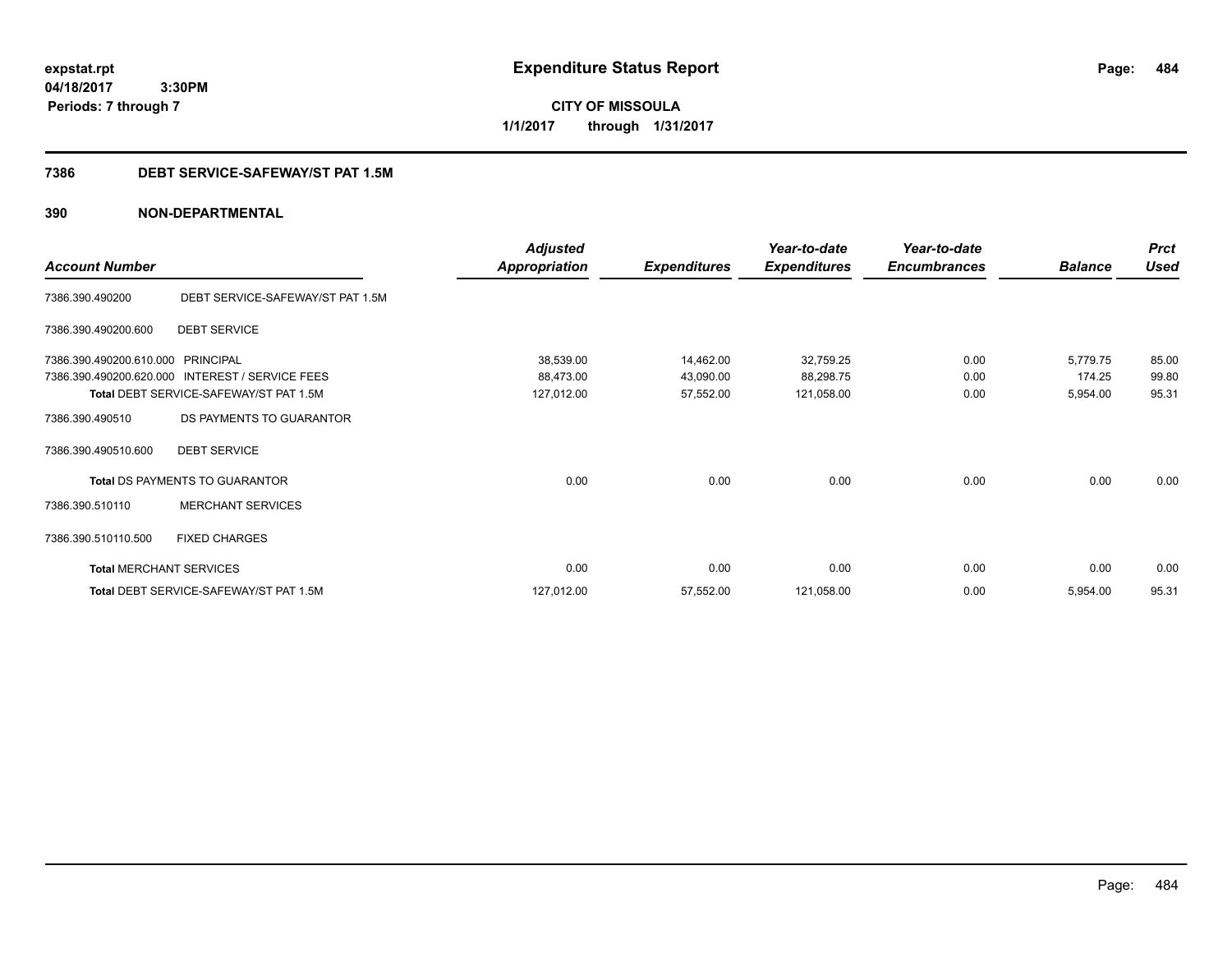**CITY OF MISSOULA 1/1/2017 through 1/31/2017**

### **7387 DEBT SERVICE-BROWNFIELD RLF 1.125M**

|                                   |                                                 | <b>Adjusted</b>      |                     | Year-to-date        | Year-to-date        |                | <b>Prct</b> |
|-----------------------------------|-------------------------------------------------|----------------------|---------------------|---------------------|---------------------|----------------|-------------|
| <b>Account Number</b>             |                                                 | <b>Appropriation</b> | <b>Expenditures</b> | <b>Expenditures</b> | <b>Encumbrances</b> | <b>Balance</b> | <b>Used</b> |
| 7387.390.490200                   | DEBT SERVICE-BROWNFIELD RLF 1.125M              |                      |                     |                     |                     |                |             |
| 7387.390.490200.600               | <b>DEBT SERVICE</b>                             |                      |                     |                     |                     |                |             |
| 7387.390.490200.610.000 PRINCIPAL |                                                 | 29,830.00            | 0.00                | 0.00                | 0.00                | 29,830.00      | 0.00        |
|                                   | 7387.390.490200.620.000 INTEREST / SERVICE FEES | 24,886.00            | 0.00                | 12,265.54           | 0.00                | 12,620.46      | 49.29       |
|                                   | Total DEBT SERVICE-BROWNFIELD RLF 1.125M        | 54,716.00            | 0.00                | 12,265.54           | 0.00                | 42,450.46      | 22.42       |
| 7387.390.510110                   | <b>MERCHANT SERVICES</b>                        |                      |                     |                     |                     |                |             |
| 7387.390.510110.500               | <b>FIXED CHARGES</b>                            |                      |                     |                     |                     |                |             |
| <b>Total MERCHANT SERVICES</b>    |                                                 | 0.00                 | 0.00                | 0.00                | 0.00                | 0.00           | 0.00        |
|                                   | <b>Total DEBT SERVICE-BROWNFIELD RLF 1.125M</b> | 54.716.00            | 0.00                | 12,265.54           | 0.00                | 42.450.46      | 22.42       |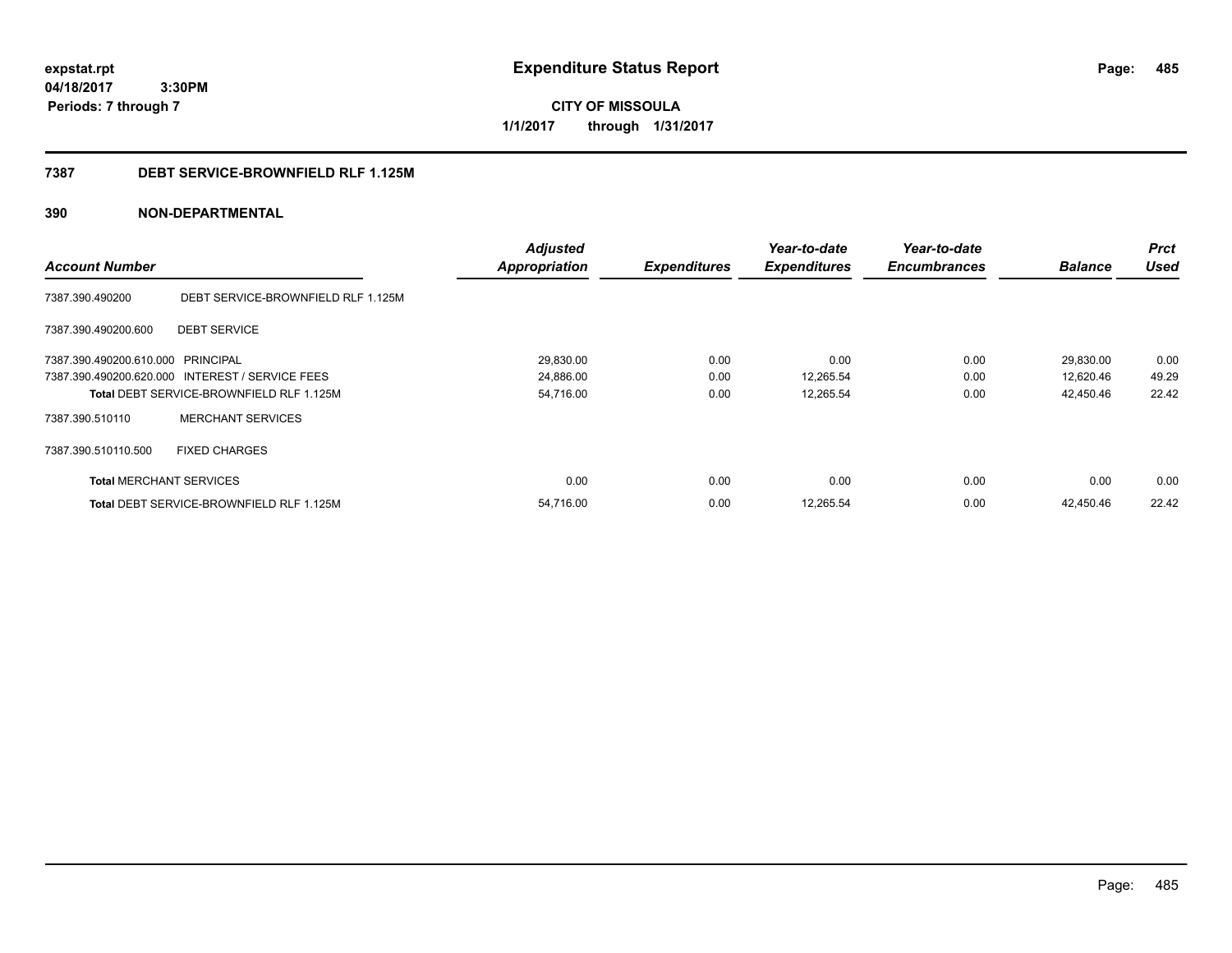**CITY OF MISSOULA 1/1/2017 through 1/31/2017**

**7388 RESERVE-3.6m TIF**

| <b>Account Number</b>                |                                | <b>Adjusted</b><br><b>Appropriation</b> | <b>Expenditures</b> | Year-to-date<br><b>Expenditures</b> | Year-to-date<br><b>Encumbrances</b> | <b>Balance</b> | <b>Prct</b><br><b>Used</b> |
|--------------------------------------|--------------------------------|-----------------------------------------|---------------------|-------------------------------------|-------------------------------------|----------------|----------------------------|
| 7388.390.490607                      | <b>TRANSFERS TO BROWNFIELD</b> |                                         |                     |                                     |                                     |                |                            |
| 7388.390.490607.800                  | OTHER OBJECTS                  |                                         |                     |                                     |                                     |                |                            |
| <b>Total TRANSFERS TO BROWNFIELD</b> |                                | 0.00                                    | 0.00                | 0.00                                | 0.00                                | 0.00           | 0.00                       |
| 7388.390.510110                      | <b>MERCHANT SERVICES</b>       |                                         |                     |                                     |                                     |                |                            |
| 7388.390.510110.500                  | <b>FIXED CHARGES</b>           |                                         |                     |                                     |                                     |                |                            |
| Total RESERVE-3.6m TIF               |                                | 0.00                                    | 0.00                | 0.00                                | 0.00                                | 0.00           | 0.00                       |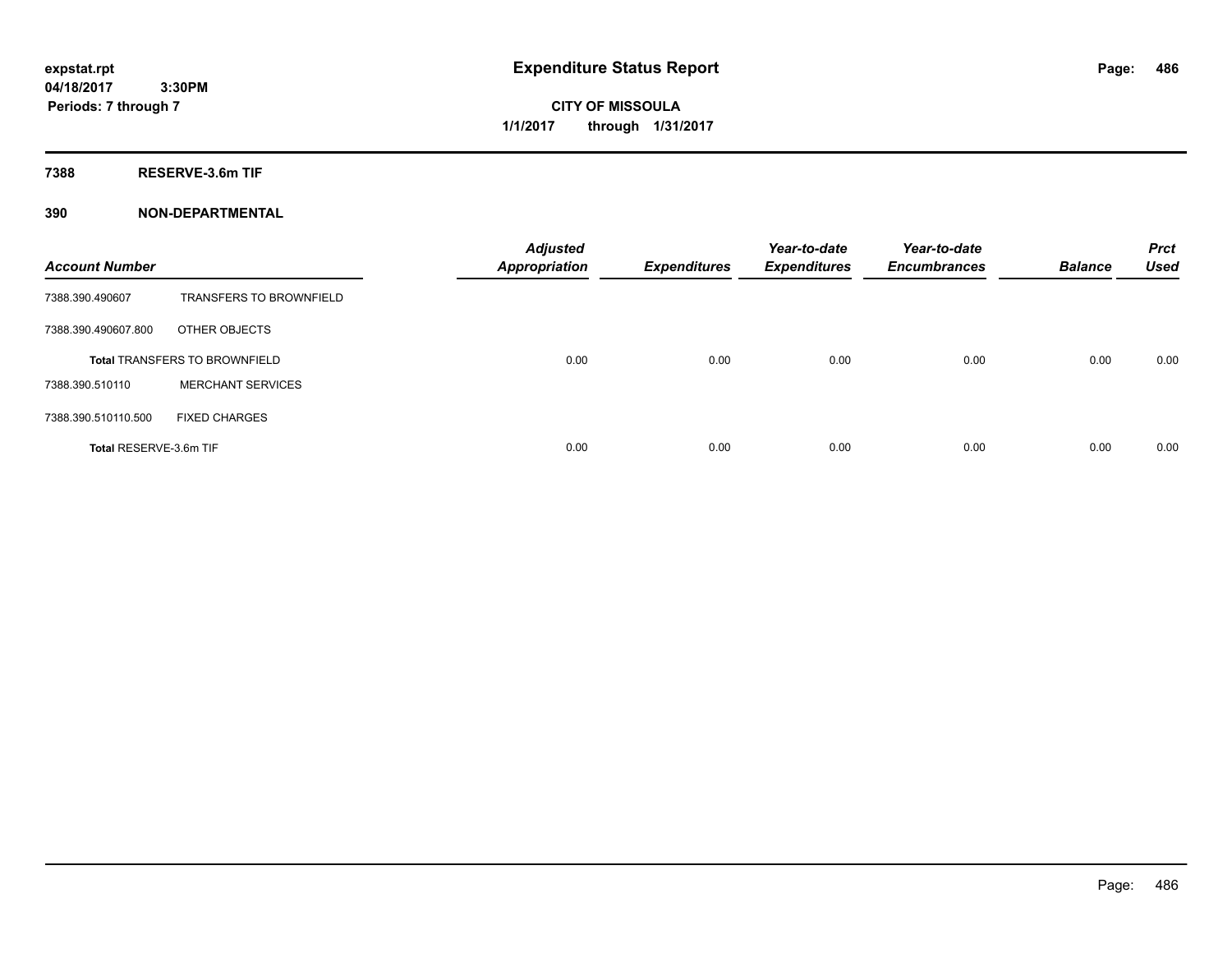**CITY OF MISSOULA 1/1/2017 through 1/31/2017**

# **7389 DEBT SERVICE - 3.6M/5.75M**

| <b>Account Number</b> |                                   | <b>Adjusted</b><br><b>Appropriation</b> | <b>Expenditures</b> | Year-to-date<br><b>Expenditures</b> | Year-to-date<br><b>Encumbrances</b> | <b>Balance</b> | <b>Prct</b><br><b>Used</b> |
|-----------------------|-----------------------------------|-----------------------------------------|---------------------|-------------------------------------|-------------------------------------|----------------|----------------------------|
| 7389.385.470220       | PROPERTY ACQUISITION              |                                         |                     |                                     |                                     |                |                            |
| 7389.385.470220.600   | <b>DEBT SERVICE</b>               |                                         |                     |                                     |                                     |                |                            |
|                       | <b>Total PROPERTY ACQUISITION</b> | 0.00                                    | 0.00                | 0.00                                | 0.00                                | 0.00           | 0.00                       |
| 7389.385.470250       | <b>RELOCATION PAYMENTS</b>        |                                         |                     |                                     |                                     |                |                            |
| 7389.385.470250.700   | <b>GRANTS &amp; CONTRIBUTIONS</b> |                                         |                     |                                     |                                     |                |                            |
|                       | <b>Total RELOCATION PAYMENTS</b>  | 0.00                                    | 0.00                | 0.00                                | 0.00                                | 0.00           | 0.00                       |
| 7389.385.510110       | <b>MERCHANT SERVICES</b>          |                                         |                     |                                     |                                     |                |                            |
| 7389.385.510110.500   | <b>FIXED CHARGES</b>              |                                         |                     |                                     |                                     |                |                            |
| <b>Total MRA</b>      |                                   | 0.00                                    | 0.00                | 0.00                                | 0.00                                | 0.00           | 0.00                       |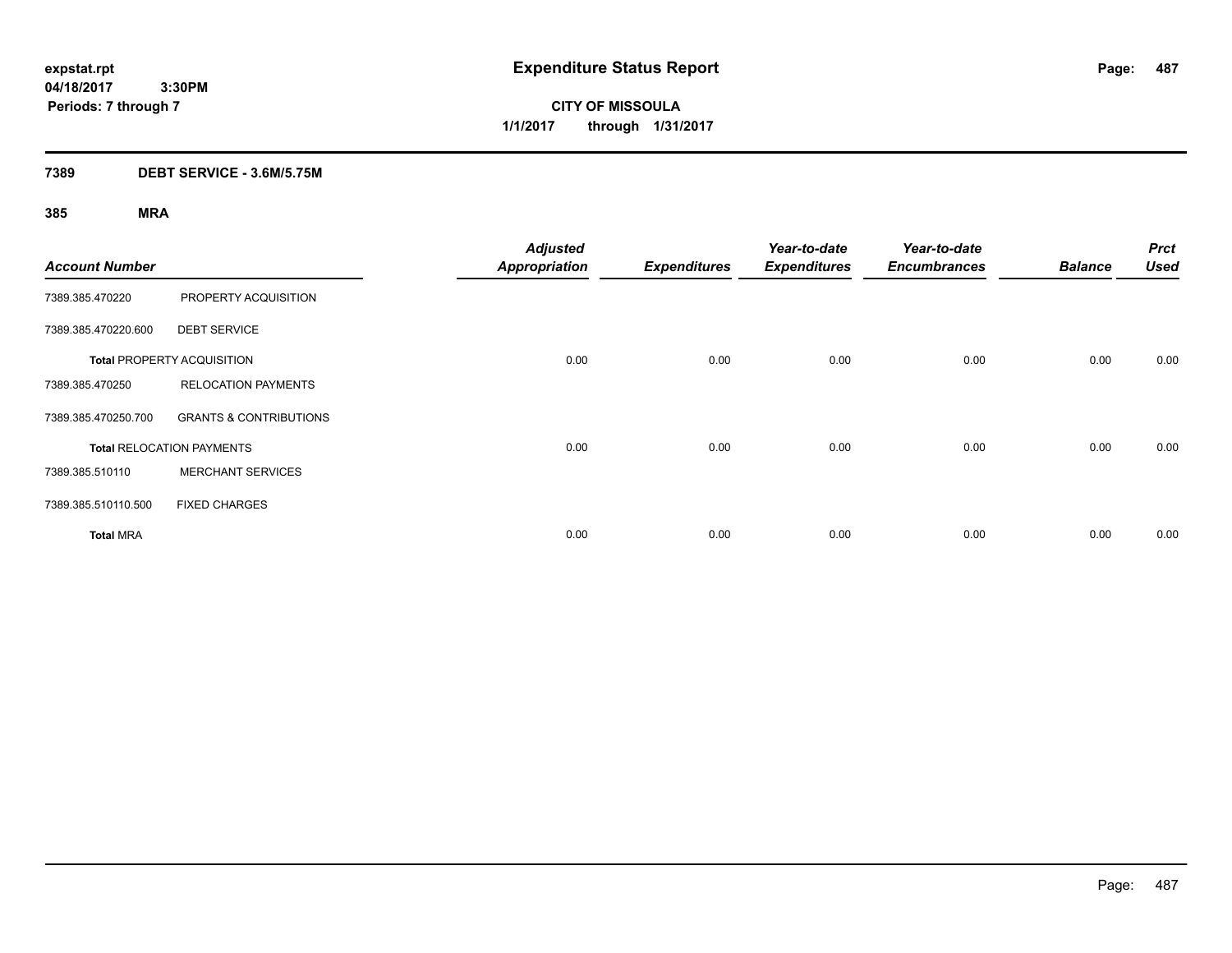**CITY OF MISSOULA 1/1/2017 through 1/31/2017**

### **7389 DEBT SERVICE - 3.6M/5.75M**

| <b>Account Number</b>                              |                                                                                                                                             | <b>Adjusted</b><br><b>Appropriation</b> | <b>Expenditures</b>  | Year-to-date<br><b>Expenditures</b>   | Year-to-date<br><b>Encumbrances</b> | <b>Balance</b>                        | <b>Prct</b><br><b>Used</b> |
|----------------------------------------------------|---------------------------------------------------------------------------------------------------------------------------------------------|-----------------------------------------|----------------------|---------------------------------------|-------------------------------------|---------------------------------------|----------------------------|
| 7389.390.490200                                    | REVENUE BOND DEBT SERVICE                                                                                                                   |                                         |                      |                                       |                                     |                                       |                            |
| 7389.390.490200.600                                | <b>DEBT SERVICE</b>                                                                                                                         |                                         |                      |                                       |                                     |                                       |                            |
| 7389.390.490200.610.000<br>7389.390.490200.620.000 | PRINCIPAL<br><b>INTEREST / SERVICE FEES</b>                                                                                                 | 125,000.00<br>125,500.00                | 0.00<br>3,100.00     | 0.00<br>65,950.00                     | 0.00<br>0.00                        | 125,000.00<br>59,550.00               | 0.00<br>52.55              |
| 7389.390.490210                                    | Total REVENUE BOND DEBT SERVICE<br>FY13 \$5.75M DEBT SERVICE                                                                                | 250,500.00                              | 3,100.00             | 65,950.00                             | 0.00                                | 184,550.00                            | 26.33                      |
| 7389.390.490210.600                                | <b>DEBT SERVICE</b>                                                                                                                         |                                         |                      |                                       |                                     |                                       |                            |
|                                                    | 7389.390.490210.610.000 FY13 5.75M DEBT SVS/PRINCIPAL<br>7389.390.490210.620.000 INTEREST / SERVICE FEES<br>Total FY13 \$5.75M DEBT SERVICE | 268,000.00<br>157,812.00<br>425,812.00  | 0.00<br>0.00<br>0.00 | 133,000.00<br>79,553.25<br>212,553.25 | 0.00<br>0.00<br>0.00                | 135,000.00<br>78.258.75<br>213,258.75 | 49.63<br>50.41<br>49.92    |
| 7389.390.510110                                    | <b>MERCHANT SERVICES</b>                                                                                                                    |                                         |                      |                                       |                                     |                                       |                            |
| 7389.390.510110.500                                | <b>FIXED CHARGES</b>                                                                                                                        |                                         |                      |                                       |                                     |                                       |                            |
| <b>Total MERCHANT SERVICES</b>                     |                                                                                                                                             | 0.00                                    | 0.00                 | 0.00                                  | 0.00                                | 0.00                                  | 0.00                       |
|                                                    | Total DEBT SERVICE - 3.6M/5.75M                                                                                                             | 676.312.00                              | 3,100.00             | 278,503.25                            | 0.00                                | 397,808.75                            | 41.18                      |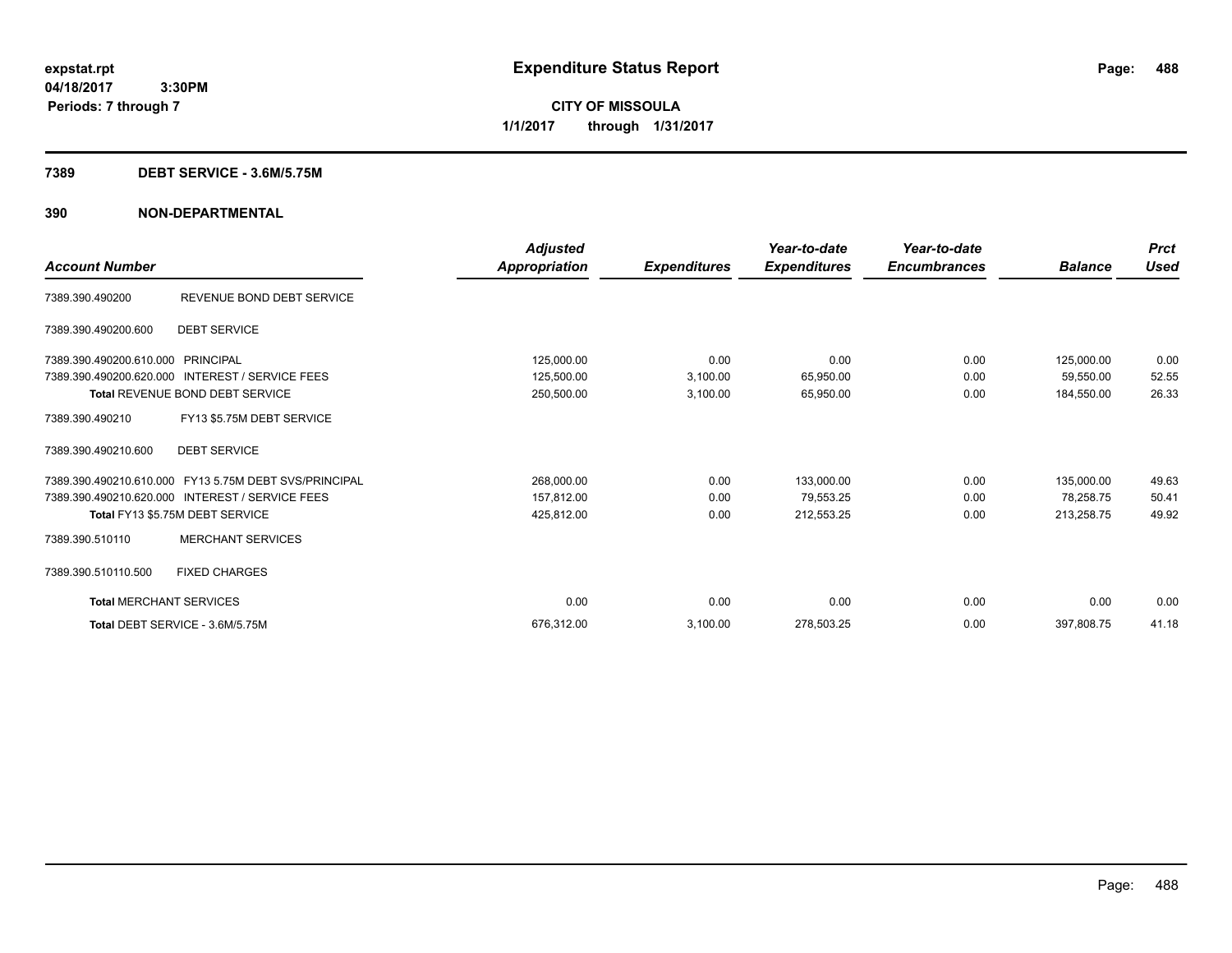**CITY OF MISSOULA 1/1/2017 through 1/31/2017**

# **7390 URDII CLEARING - 3.6M TIF**

| <b>Account Number</b>                                                                    |                                | <b>Adjusted</b><br><b>Appropriation</b> | <b>Expenditures</b> | Year-to-date<br><b>Expenditures</b> | Year-to-date<br><b>Encumbrances</b> | <b>Balance</b>           | <b>Prct</b><br><b>Used</b> |
|------------------------------------------------------------------------------------------|--------------------------------|-----------------------------------------|---------------------|-------------------------------------|-------------------------------------|--------------------------|----------------------------|
| 7390.385.490607                                                                          | <b>TRANSFERS TO BROWNFIELD</b> |                                         |                     |                                     |                                     |                          |                            |
| 7390.385.490607.800                                                                      | OTHER OBJECTS                  |                                         |                     |                                     |                                     |                          |                            |
| 7390.385.490607.820.000 TRANSFERS TO OTHER FUNDS<br><b>Total TRANSFERS TO BROWNFIELD</b> |                                | 0.00<br>0.00                            | 0.00<br>0.00        | $-126.825.85$<br>$-126,825.85$      | 0.00<br>0.00                        | 126.825.85<br>126,825.85 | 0.00<br>0.00               |
| 7390.385.510110                                                                          | <b>MERCHANT SERVICES</b>       |                                         |                     |                                     |                                     |                          |                            |
| 7390.385.510110.500                                                                      | <b>FIXED CHARGES</b>           |                                         |                     |                                     |                                     |                          |                            |
|                                                                                          | <b>Total MERCHANT SERVICES</b> | 0.00                                    | 0.00                | 0.00                                | 0.00                                | 0.00                     | 0.00                       |
| <b>Total MRA</b>                                                                         |                                | 0.00                                    | 0.00                | $-126,825.85$                       | 0.00                                | 126,825.85               | 0.00                       |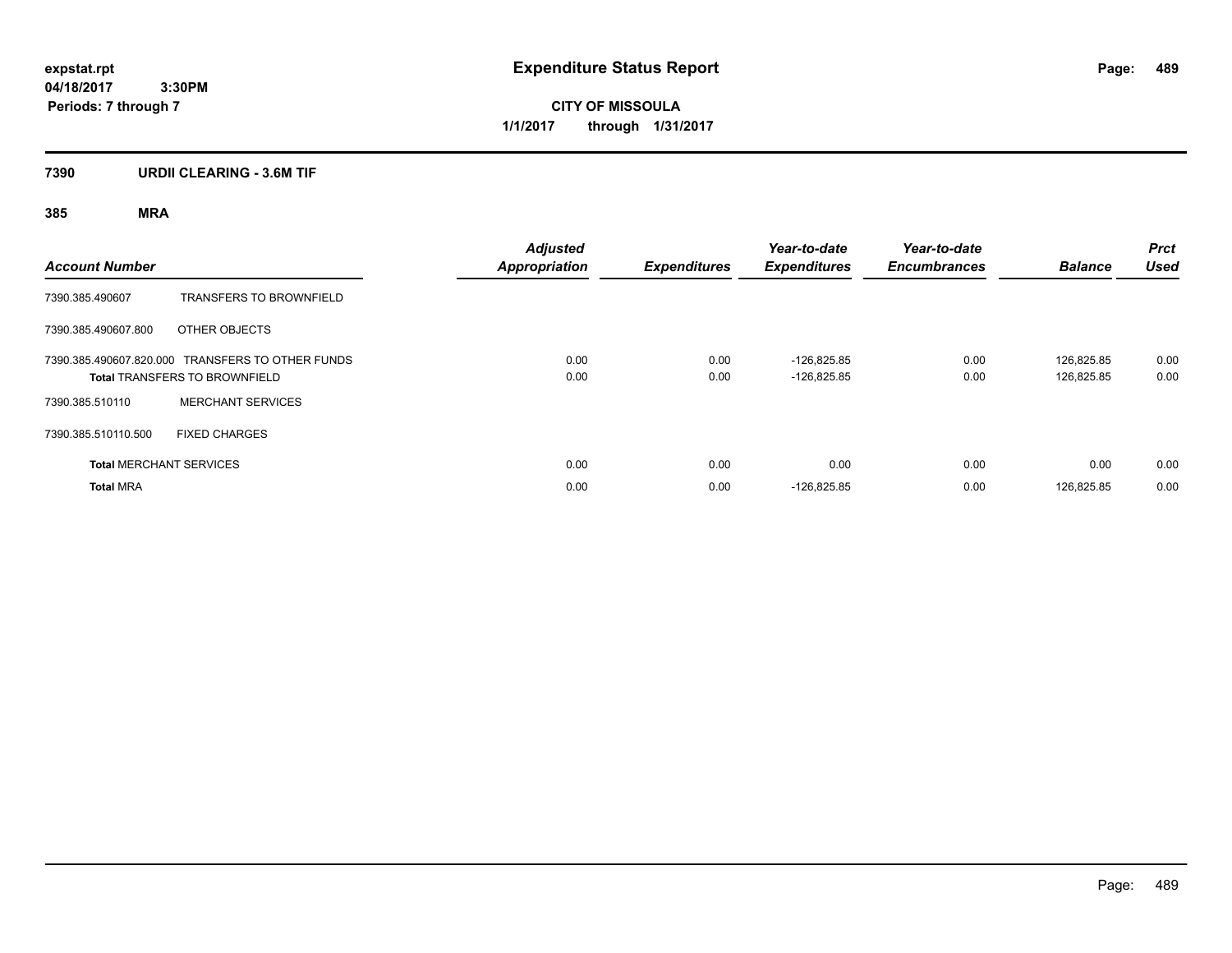**CITY OF MISSOULA 1/1/2017 through 1/31/2017**

### **7390 URDII CLEARING - 3.6M TIF**

| <b>Account Number</b>         |                                                                | <b>Adjusted</b><br><b>Appropriation</b> | <b>Expenditures</b> | Year-to-date<br><b>Expenditures</b> | Year-to-date<br><b>Encumbrances</b> | <b>Balance</b> | <b>Prct</b><br><b>Used</b> |
|-------------------------------|----------------------------------------------------------------|-----------------------------------------|---------------------|-------------------------------------|-------------------------------------|----------------|----------------------------|
| 7390.390.490601               | TI BOND CLEARING                                               |                                         |                     |                                     |                                     |                |                            |
| 7390.390.490601.800           | OTHER OBJECTS                                                  |                                         |                     |                                     |                                     |                |                            |
| <b>Total TI BOND CLEARING</b> |                                                                | 0.00                                    | 0.00                | 0.00                                | 0.00                                | 0.00           | 0.00                       |
| 7390.390.490604               | TI BOND RESERVE                                                |                                         |                     |                                     |                                     |                |                            |
| 7390.390.490604.800           | OTHER OBJECTS                                                  |                                         |                     |                                     |                                     |                |                            |
|                               | 7390.390.490604.820.000 TRANSFER TO INTERMOUNTAIN BOND DS 7399 | 145,937.00                              | 112,627.50          | 112.627.50                          | 0.00                                | 33,309.50      | 77.18                      |
| Total TI BOND RESERVE         |                                                                | 145,937.00                              | 112,627.50          | 112,627.50                          | 0.00                                | 33,309.50      | 77.18                      |
| 7390.390.490605               | TRANSFER TO DEBT SERVICE 7389                                  |                                         |                     |                                     |                                     |                |                            |
| 7390.390.490605.800           | OTHER OBJECTS                                                  |                                         |                     |                                     |                                     |                |                            |
|                               | 7390.390.490605.820.000 TRANSFERS TO DEBT SERVICE              | 676,312.00                              | 679,473.27          | 679,473.27                          | 0.00                                | $-3,161.27$    | 100.47                     |
|                               | Total TRANSFER TO DEBT SERVICE 7389                            | 676,312.00                              | 679,473.27          | 679,473.27                          | 0.00                                | $-3,161.27$    | 100.47                     |
| 7390.390.490606               | <b>DEVELOPMENT TRANSFERS</b>                                   |                                         |                     |                                     |                                     |                |                            |
| 7390.390.490606.800           | OTHER OBJECTS                                                  |                                         |                     |                                     |                                     |                |                            |
|                               | 7390.390.490606.820.000 TRANSFERS TO URD II DEVELOPMENT        | 1,121,177.00                            | 286,476.98          | 286,476.98                          | 0.00                                | 834,700.02     | 25.55                      |
|                               | <b>Total DEVELOPMENT TRANSFERS</b>                             | 1,121,177.00                            | 286,476.98          | 286,476.98                          | 0.00                                | 834,700.02     | 25.55                      |
| 7390.390.490607               | <b>TRANSFERS TO BROWNFIELD</b>                                 |                                         |                     |                                     |                                     |                |                            |
| 7390.390.490607.800           | OTHER OBJECTS                                                  |                                         |                     |                                     |                                     |                |                            |
|                               | 7390.390.490607.820.000 TRANSFERS TO OTHER FUNDS               | 54,716.00                               | 58,092.00           | 58,092.00                           | 0.00                                | $-3,376.00$    | 106.17                     |
|                               | <b>Total TRANSFERS TO BROWNFIELD</b>                           | 54,716.00                               | 58,092.00           | 58,092.00                           | 0.00                                | $-3,376.00$    | 106.17                     |
| 7390.390.490608               | <b>TRANSFERS TO SAFEWA/ST PAT</b>                              |                                         |                     |                                     |                                     |                |                            |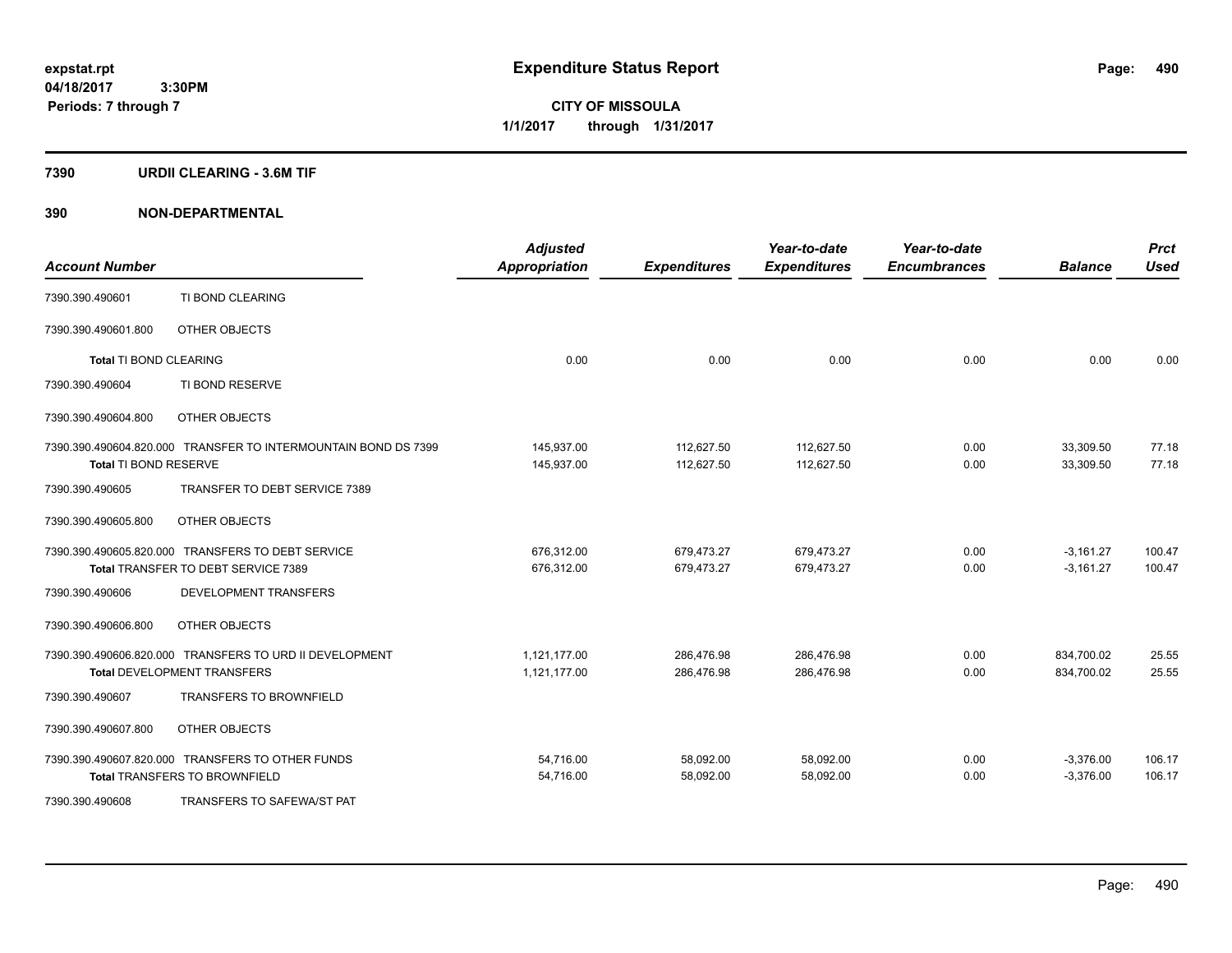**CITY OF MISSOULA 1/1/2017 through 1/31/2017**

### **7390 URDII CLEARING - 3.6M TIF**

| <b>Account Number</b>                                                                                       | <b>Adjusted</b><br><b>Appropriation</b> | <b>Expenditures</b>      | Year-to-date<br><b>Expenditures</b> | Year-to-date<br><b>Encumbrances</b> | <b>Balance</b>         | <b>Prct</b><br><b>Used</b> |
|-------------------------------------------------------------------------------------------------------------|-----------------------------------------|--------------------------|-------------------------------------|-------------------------------------|------------------------|----------------------------|
| 7390.390.490608.800<br>OTHER OBJECTS                                                                        |                                         |                          |                                     |                                     |                        |                            |
| 7390.390.490608.820.000 TRANSFERS TO OTHER FUNDS-SAFEWAY/ST PATS<br><b>Total TRANSFERS TO SAFEWA/ST PAT</b> | 127,012.00<br>127,012.00                | 115,103.00<br>115,103.00 | 115,103.00<br>115,103.00            | 0.00<br>0.00                        | 11,909.00<br>11,909.00 | 90.62<br>90.62             |
| <b>MERCHANT SERVICES</b><br>7390.390.510110                                                                 |                                         |                          |                                     |                                     |                        |                            |
| <b>FIXED CHARGES</b><br>7390.390.510110.500                                                                 |                                         |                          |                                     |                                     |                        |                            |
| <b>Total FIXED CHARGES</b>                                                                                  | 0.00                                    | 0.00                     | 0.00                                | 0.00                                | 0.00                   | 0.00                       |
| <b>Total MERCHANT SERVICES</b>                                                                              | 0.00                                    | 0.00                     | 0.00                                | 0.00                                | 0.00                   | 0.00                       |
| <b>Total NON-DEPARTMENTAL</b>                                                                               | 2,125,154.00                            | 1,251,772.75             | 1,251,772.75                        | 0.00                                | 873,381.25             | 58.90                      |
| <b>Total URDII CLEARING - 3.6M TIF</b>                                                                      | 2,125,154.00                            | 1,251,772.75             | 1,124,946.90                        | 0.00                                | 1,000,207.10           | 52.93                      |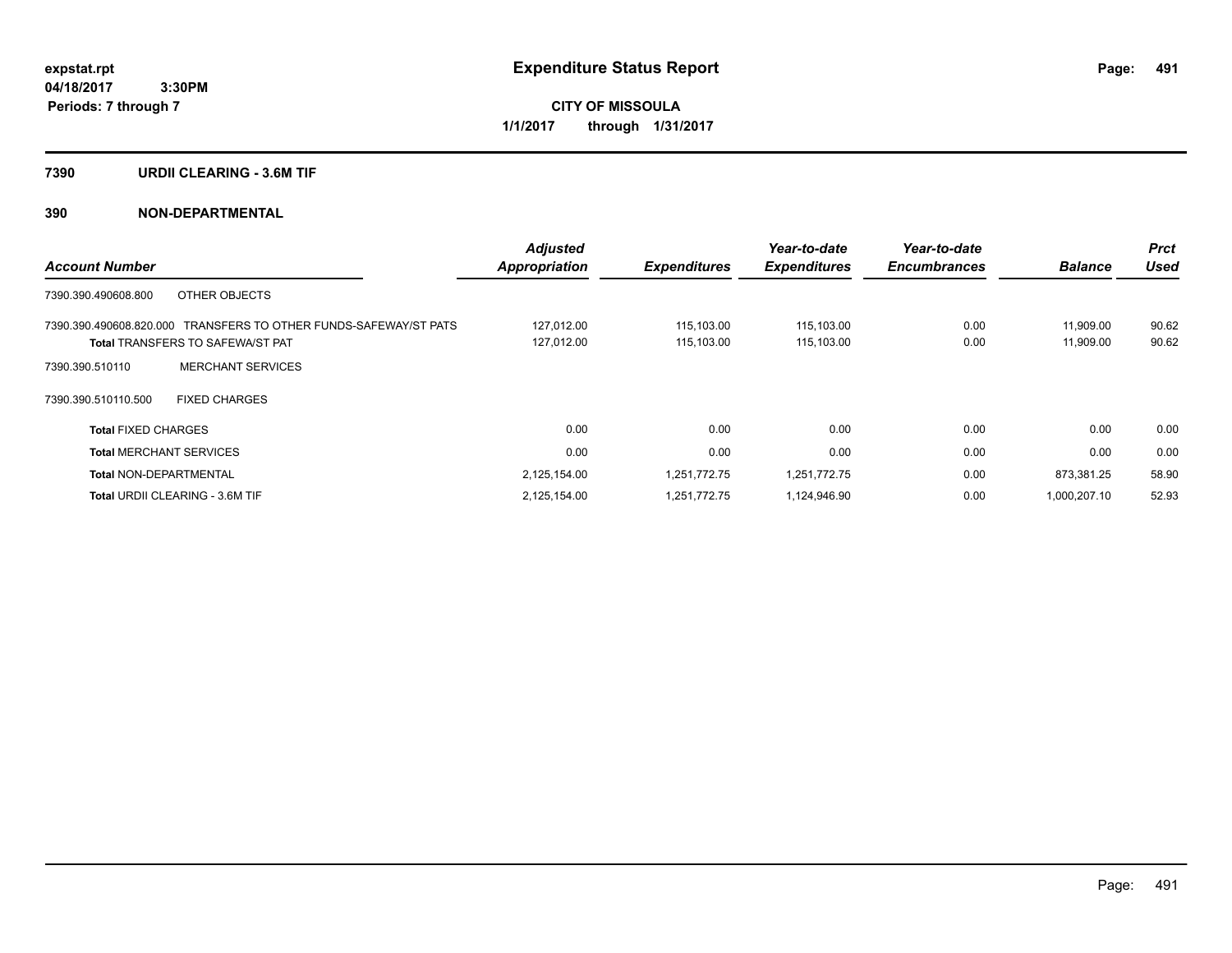**CITY OF MISSOULA 1/1/2017 through 1/31/2017**

**7391 MRA - URD I FUND**

| <b>Account Number</b>      |                          | <b>Adjusted</b><br><b>Appropriation</b> | <b>Expenditures</b> | Year-to-date<br><b>Expenditures</b> | Year-to-date<br><b>Encumbrances</b> | <b>Balance</b> | <b>Prct</b><br>Used |
|----------------------------|--------------------------|-----------------------------------------|---------------------|-------------------------------------|-------------------------------------|----------------|---------------------|
| 7391.385.510110            | <b>MERCHANT SERVICES</b> |                                         |                     |                                     |                                     |                |                     |
| 7391.385.510110.500        | <b>FIXED CHARGES</b>     |                                         |                     |                                     |                                     |                |                     |
| <b>Total FIXED CHARGES</b> |                          | 0.00                                    | 0.00                | 0.00                                | 0.00                                | 0.00           | 0.00                |
| <b>Total MRA</b>           |                          | 0.00                                    | 0.00                | 0.00                                | 0.00                                | 0.00           | 0.00                |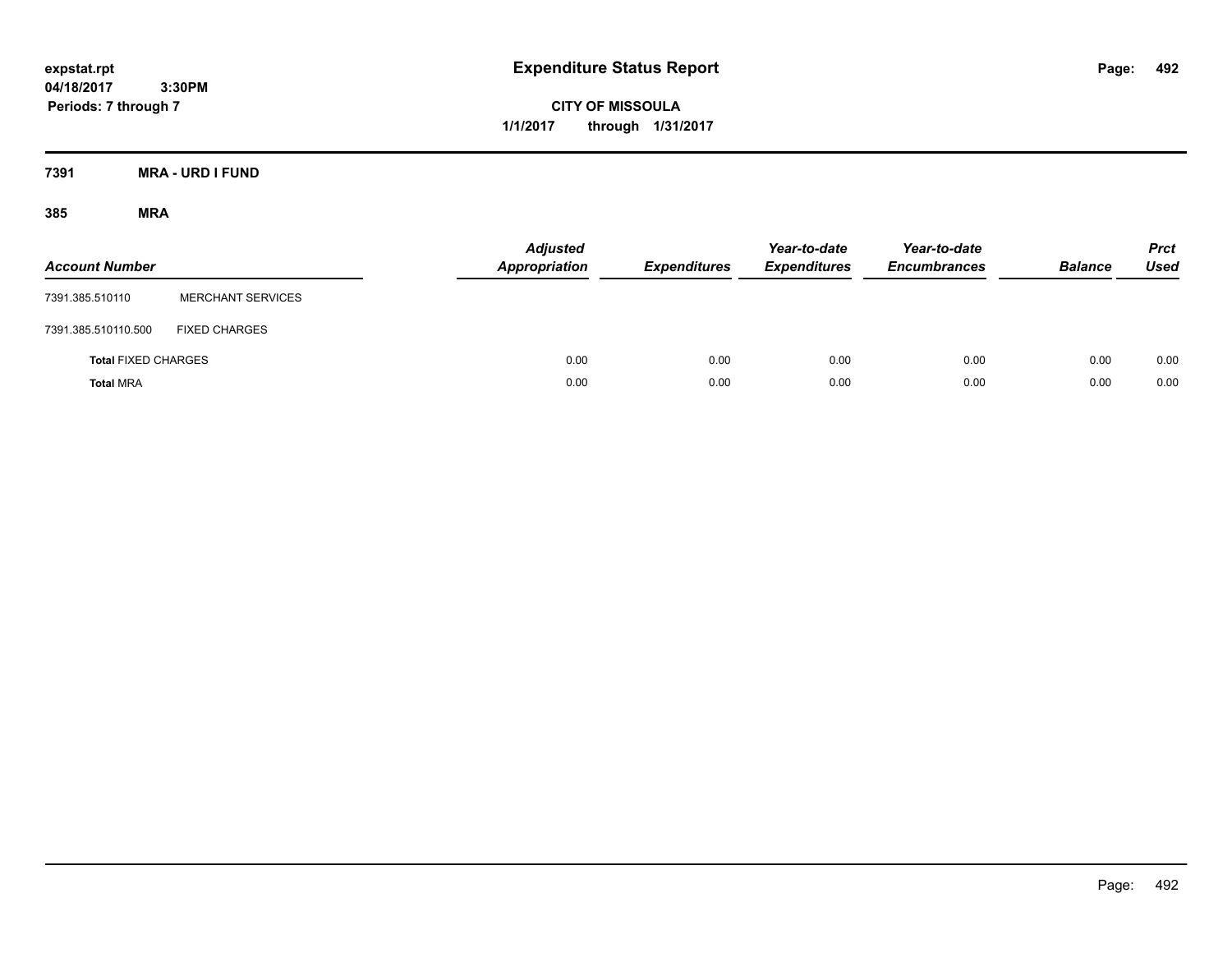**CITY OF MISSOULA 1/1/2017 through 1/31/2017**

**7391 MRA - URD I FUND**

**900 DEPRECIATION**

| <b>Account Number</b>  |                          | Adjusted<br>Appropriation | <b>Expenditures</b> | Year-to-date<br><b>Expenditures</b> | Year-to-date<br><b>Encumbrances</b> | <b>Balance</b> | Prct<br><b>Used</b> |
|------------------------|--------------------------|---------------------------|---------------------|-------------------------------------|-------------------------------------|----------------|---------------------|
| 7391.900.510110        | <b>MERCHANT SERVICES</b> |                           |                     |                                     |                                     |                |                     |
| 7391.900.510110.500    | <b>FIXED CHARGES</b>     |                           |                     |                                     |                                     |                |                     |
| Total MRA - URD I FUND |                          | 0.00                      | 0.00                | 0.00                                | 0.00                                | 0.00           | 0.00                |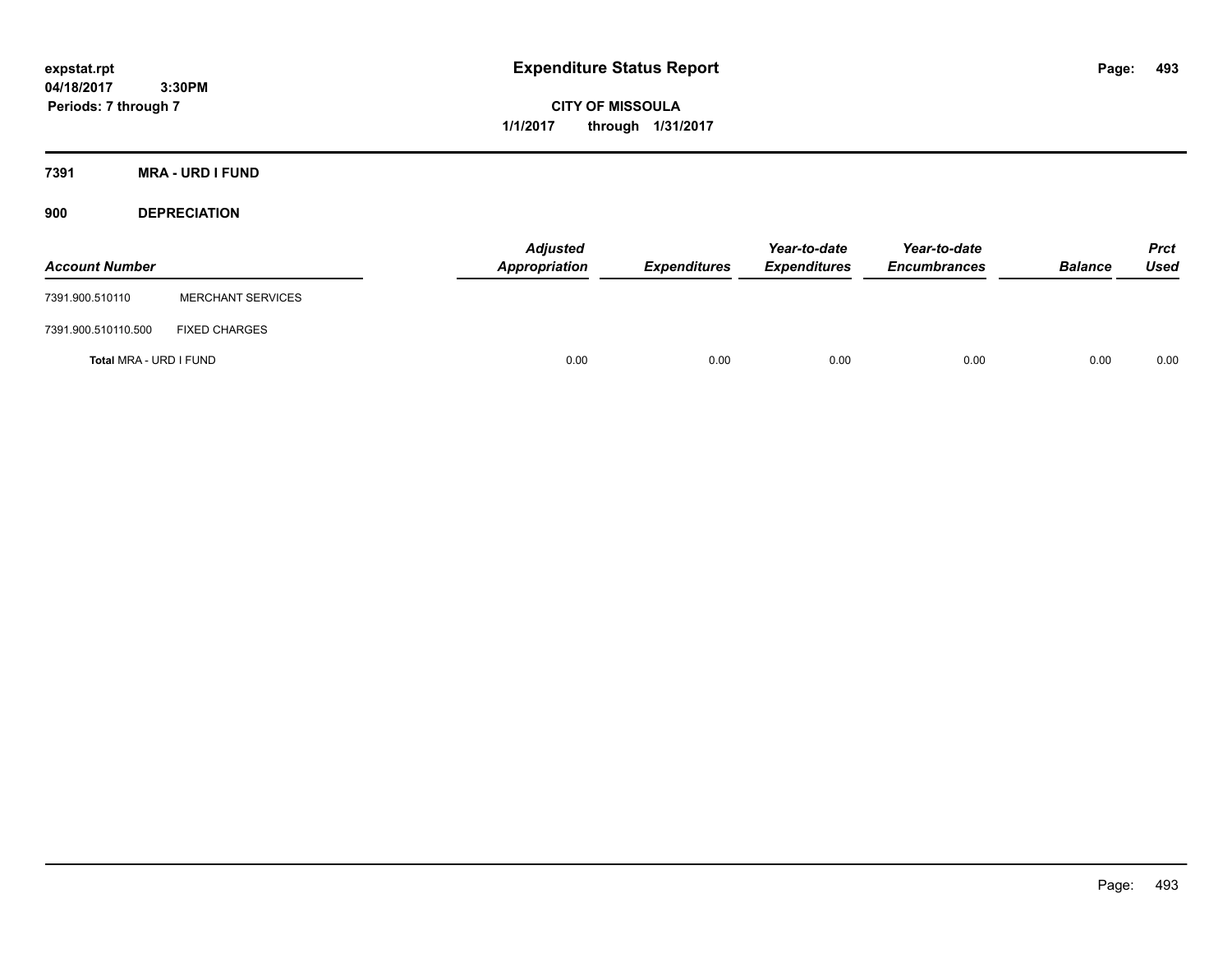**CITY OF MISSOULA 1/1/2017 through 1/31/2017**

**7392 MRA - URD II FUND**

| <b>Account Number</b>                                             |                                                  | <b>Adjusted</b><br><b>Appropriation</b> | <b>Expenditures</b> | Year-to-date<br><b>Expenditures</b> | Year-to-date<br><b>Encumbrances</b> | <b>Balance</b>           | <b>Prct</b><br><b>Used</b> |
|-------------------------------------------------------------------|--------------------------------------------------|-----------------------------------------|---------------------|-------------------------------------|-------------------------------------|--------------------------|----------------------------|
| 7392.385.460436                                                   | MRA CTEP/CMAQ                                    |                                         |                     |                                     |                                     |                          |                            |
| 7392.385.460436.300                                               | PURCHASED SERVICES                               |                                         |                     |                                     |                                     |                          |                            |
|                                                                   | <b>Total PURCHASED SERVICES</b>                  | 0.00                                    | 0.00                | 0.00                                | 0.00                                | 0.00                     | 0.00                       |
| 7392.385.460436.900                                               | CAPITAL OUTLAY                                   |                                         |                     |                                     |                                     |                          |                            |
| <b>Total MRA CTEP/CMAQ</b>                                        |                                                  | 0.00                                    | 0.00                | 0.00                                | 0.00                                | 0.00                     | 0.00                       |
| 7392.385.470210                                                   | <b>ADMINISTRATION</b>                            |                                         |                     |                                     |                                     |                          |                            |
| 7392.385.470210.300                                               | PURCHASED SERVICES                               |                                         |                     |                                     |                                     |                          |                            |
|                                                                   | <b>Total PURCHASED SERVICES</b>                  | 0.00                                    | 0.00                | 0.00                                | 0.00                                | 0.00                     | 0.00                       |
| 7392.385.470210.800                                               | OTHER OBJECTS                                    |                                         |                     |                                     |                                     |                          |                            |
| <b>Total ADMINISTRATION</b>                                       | 7392.385.470210.820.000 TRANSFERS TO OTHER FUNDS | 250,000.00<br>250,000.00                | 0.00<br>0.00        | 0.00<br>0.00                        | 0.00<br>0.00                        | 250,000.00<br>250,000.00 | 0.00<br>0.00               |
| 7392.385.470220                                                   | PROPERTY ACQUISITION                             |                                         |                     |                                     |                                     |                          |                            |
| 7392.385.470220.800                                               | OTHER OBJECTS                                    |                                         |                     |                                     |                                     |                          |                            |
| 7392.385.470220.845.000 CONTINGENCY<br><b>Total OTHER OBJECTS</b> |                                                  | 50,000.00<br>50,000.00                  | 0.00<br>0.00        | 0.00<br>0.00                        | 0.00<br>0.00                        | 50,000.00<br>50,000.00   | 0.00<br>0.00               |
| 7392.385.470220.900                                               | CAPITAL OUTLAY                                   |                                         |                     |                                     |                                     |                          |                            |
| <b>Total CAPITAL OUTLAY</b>                                       |                                                  | 0.00                                    | 0.00                | 0.00                                | 0.00                                | 0.00                     | 0.00                       |
|                                                                   | <b>Total PROPERTY ACQUISITION</b>                | 50,000.00                               | 0.00                | 0.00                                | 0.00                                | 50,000.00                | 0.00                       |
| 7392.385.470230                                                   | PW FACILITY                                      |                                         |                     |                                     |                                     |                          |                            |
| 7392.385.470230.300                                               | PURCHASED SERVICES                               |                                         |                     |                                     |                                     |                          |                            |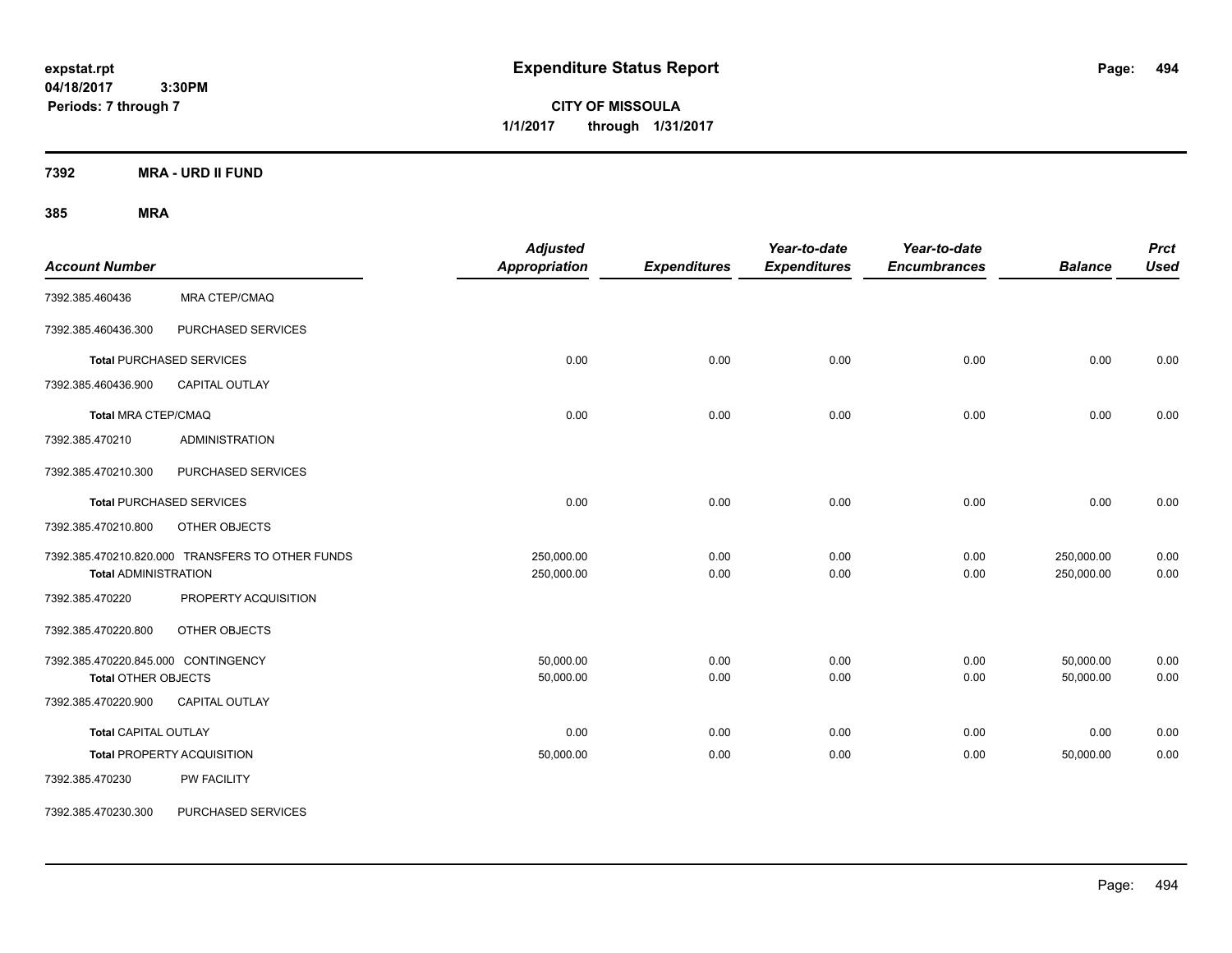**CITY OF MISSOULA 1/1/2017 through 1/31/2017**

**7392 MRA - URD II FUND**

| <b>Account Number</b>                          |                                   | <b>Adjusted</b><br>Appropriation | <b>Expenditures</b> | Year-to-date<br><b>Expenditures</b> | Year-to-date<br><b>Encumbrances</b> | <b>Balance</b> | <b>Prct</b><br><b>Used</b> |
|------------------------------------------------|-----------------------------------|----------------------------------|---------------------|-------------------------------------|-------------------------------------|----------------|----------------------------|
| 7392.385.470230.350.000 PROFESSIONAL SERVICES  |                                   | 22,551.00                        | 0.00                | 0.00                                | 0.00                                | 22,551.00      | 0.00                       |
| <b>Total PURCHASED SERVICES</b>                |                                   | 22,551.00                        | 0.00                | 0.00                                | 0.00                                | 22,551.00      | 0.00                       |
| 7392.385.470230.700                            | <b>GRANTS &amp; CONTRIBUTIONS</b> |                                  |                     |                                     |                                     |                |                            |
| 7392.385.470230.700.000 GRANTS & CONTRIBUTIONS |                                   | 102,885.00                       | 17,203.00           | 33,703.00                           | 0.00                                | 69,182.00      | 32.76                      |
| <b>Total GRANTS &amp; CONTRIBUTIONS</b>        |                                   | 102,885.00                       | 17,203.00           | 33,703.00                           | 0.00                                | 69,182.00      | 32.76                      |
| 7392.385.470230.800                            | OTHER OBJECTS                     |                                  |                     |                                     |                                     |                |                            |
| 7392.385.470230.845.000 CONTINGENCY            |                                   | 1,286,500.00                     | 0.00                | 0.00                                | 0.00                                | 1,286,500.00   | 0.00                       |
| <b>Total OTHER OBJECTS</b>                     |                                   | 1,286,500.00                     | 0.00                | 0.00                                | 0.00                                | 1,286,500.00   | 0.00                       |
| 7392.385.470230.900                            | CAPITAL OUTLAY                    |                                  |                     |                                     |                                     |                |                            |
| 7392.385.470230.930.000 IMPROVEMENTS           |                                   | 110,000.00                       | 0.00                | 9,981.25                            | 0.00                                | 100,018.75     | 9.07                       |
| <b>Total CAPITAL OUTLAY</b>                    |                                   | 110,000.00                       | 0.00                | 9,981.25                            | 0.00                                | 100,018.75     | 9.07                       |
| <b>Total PW FACILITY</b>                       |                                   | 1,521,936.00                     | 17,203.00           | 43.684.25                           | 0.00                                | 1,478,251.75   | 2.87                       |
| 7392.385.470240                                | <b>REHAB LOANS</b>                |                                  |                     |                                     |                                     |                |                            |
| 7392.385.470240.700                            | <b>GRANTS &amp; CONTRIBUTIONS</b> |                                  |                     |                                     |                                     |                |                            |
| 7392.385.470240.700.000 GRANTS & CONTRIBUTIONS |                                   | 444,830.00                       | 59,315.00           | 59,315.00                           | 0.00                                | 385,515.00     | 13.33                      |
| <b>Total REHAB LOANS</b>                       |                                   | 444,830.00                       | 59,315.00           | 59,315.00                           | 0.00                                | 385,515.00     | 13.33                      |
| 7392.385.470241                                | *** Title Not Found ***           |                                  |                     |                                     |                                     |                |                            |
| 7392.385.470241.300                            | PURCHASED SERVICES                |                                  |                     |                                     |                                     |                |                            |
| <b>Total PURCHASED SERVICES</b>                |                                   | 0.00                             | 0.00                | 0.00                                | 0.00                                | 0.00           | 0.00                       |
| 7392.385.470241.700                            | <b>GRANTS &amp; CONTRIBUTIONS</b> |                                  |                     |                                     |                                     |                |                            |
| <b>Total GRANTS &amp; CONTRIBUTIONS</b>        |                                   | 0.00                             | 0.00                | 0.00                                | 0.00                                | 0.00           | 0.00                       |
| 7392.385.470241.800                            | OTHER OBJECTS                     |                                  |                     |                                     |                                     |                |                            |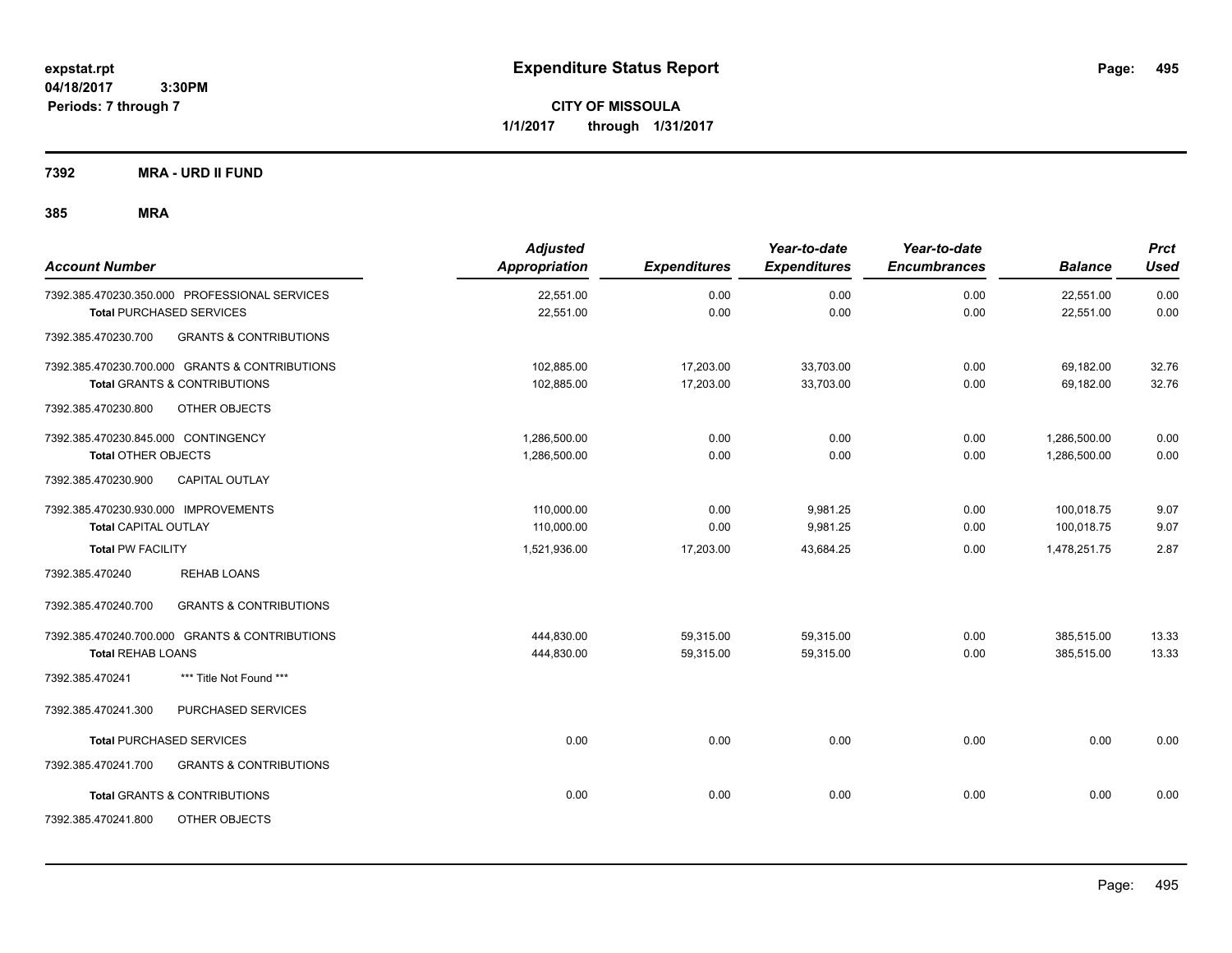**CITY OF MISSOULA 1/1/2017 through 1/31/2017**

**7392 MRA - URD II FUND**

# **385 MRA**

| <b>Account Number</b>               |                                               | <b>Adjusted</b><br><b>Appropriation</b> | <b>Expenditures</b> | Year-to-date<br><b>Expenditures</b> | Year-to-date<br><b>Encumbrances</b> | <b>Balance</b> | <b>Prct</b><br><b>Used</b> |
|-------------------------------------|-----------------------------------------------|-----------------------------------------|---------------------|-------------------------------------|-------------------------------------|----------------|----------------------------|
| <b>Total OTHER OBJECTS</b>          |                                               | 0.00                                    | 0.00                | 0.00                                | 0.00                                | 0.00           | 0.00                       |
| 7392.385.470241.900                 | <b>CAPITAL OUTLAY</b>                         |                                         |                     |                                     |                                     |                |                            |
| Total *** Title Not Found ***       |                                               | 0.00                                    | 0.00                | 0.00                                | 0.00                                | 0.00           | 0.00                       |
| 7392.385.470250                     | <b>RELOCATION PAYMENTS</b>                    |                                         |                     |                                     |                                     |                |                            |
| 7392.385.470250.700                 | <b>GRANTS &amp; CONTRIBUTIONS</b>             |                                         |                     |                                     |                                     |                |                            |
|                                     | <b>Total GRANTS &amp; CONTRIBUTIONS</b>       | 0.00                                    | 0.00                | 0.00                                | 0.00                                | 0.00           | 0.00                       |
| 7392.385.470250.800                 | OTHER OBJECTS                                 |                                         |                     |                                     |                                     |                |                            |
|                                     | <b>Total RELOCATION PAYMENTS</b>              | 0.00                                    | 0.00                | 0.00                                | 0.00                                | 0.00           | 0.00                       |
| 7392.385.470260                     | <b>PLANNING &amp; MGMT</b>                    |                                         |                     |                                     |                                     |                |                            |
| 7392.385.470260.300                 | PURCHASED SERVICES                            |                                         |                     |                                     |                                     |                |                            |
|                                     | 7392.385.470260.350.000 PROFESSIONAL SERVICES | 10,000.00                               | 0.00                | 0.00                                | 0.00                                | 10,000.00      | 0.00                       |
|                                     | <b>Total PURCHASED SERVICES</b>               | 10,000.00                               | 0.00                | 0.00                                | 0.00                                | 10,000.00      | 0.00                       |
| 7392.385.470260.700                 | <b>GRANTS &amp; CONTRIBUTIONS</b>             |                                         |                     |                                     |                                     |                |                            |
|                                     | <b>Total GRANTS &amp; CONTRIBUTIONS</b>       | 0.00                                    | 0.00                | 0.00                                | 0.00                                | 0.00           | 0.00                       |
| 7392.385.470260.800                 | OTHER OBJECTS                                 |                                         |                     |                                     |                                     |                |                            |
| 7392.385.470260.845.000 CONTINGENCY |                                               | 50,000.00                               | 0.00                | 0.00                                | 0.00                                | 50,000.00      | 0.00                       |
| <b>Total OTHER OBJECTS</b>          |                                               | 50,000.00                               | 0.00                | 0.00                                | 0.00                                | 50,000.00      | 0.00                       |
| <b>Total PLANNING &amp; MGMT</b>    |                                               | 60,000.00                               | 0.00                | 0.00                                | 0.00                                | 60,000.00      | 0.00                       |
| 7392.385.470270                     | <b>CLEARING &amp; DEMO</b>                    |                                         |                     |                                     |                                     |                |                            |

7392.385.470270.700 GRANTS & CONTRIBUTIONS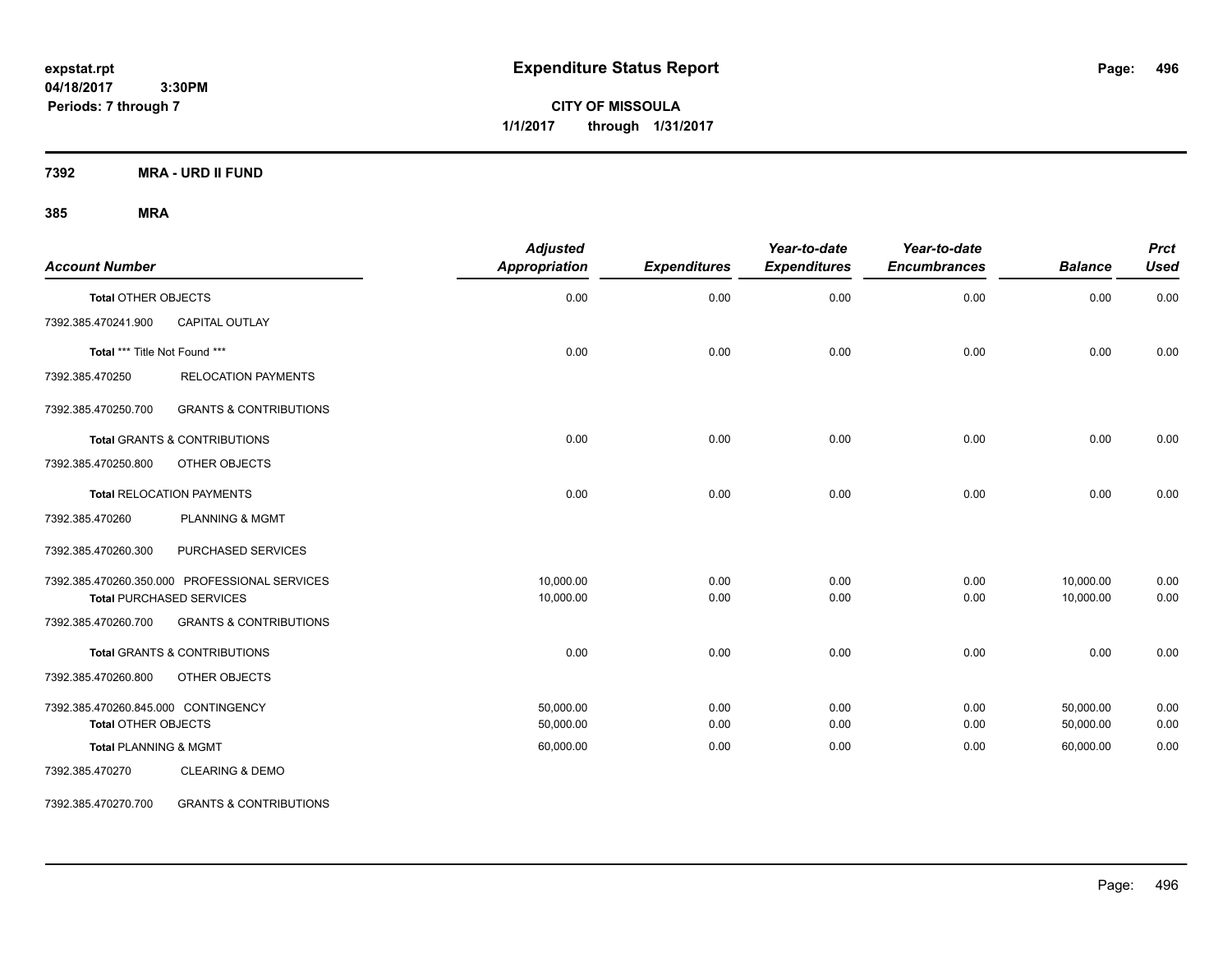**CITY OF MISSOULA 1/1/2017 through 1/31/2017**

**7392 MRA - URD II FUND**

| <b>Account Number</b>               |                                                | <b>Adjusted</b><br><b>Appropriation</b> | <b>Expenditures</b> | Year-to-date<br><b>Expenditures</b> | Year-to-date<br><b>Encumbrances</b> | <b>Balance</b> | <b>Prct</b><br><b>Used</b> |
|-------------------------------------|------------------------------------------------|-----------------------------------------|---------------------|-------------------------------------|-------------------------------------|----------------|----------------------------|
|                                     | 7392.385.470270.700.000 GRANTS & CONTRIBUTIONS | 35,000.00                               | 0.00                | 0.00                                | 0.00                                | 35,000.00      | 0.00                       |
|                                     | <b>Total GRANTS &amp; CONTRIBUTIONS</b>        | 35,000.00                               | 0.00                | 0.00                                | 0.00                                | 35,000.00      | 0.00                       |
| 7392.385.470270.800                 | OTHER OBJECTS                                  |                                         |                     |                                     |                                     |                |                            |
| 7392.385.470270.845.000 CONTINGENCY |                                                | 100,000.00                              | 0.00                | 0.00                                | 0.00                                | 100,000.00     | 0.00                       |
| <b>Total OTHER OBJECTS</b>          |                                                | 100,000.00                              | 0.00                | 0.00                                | 0.00                                | 100,000.00     | 0.00                       |
| 7392.385.470270.900                 | <b>CAPITAL OUTLAY</b>                          |                                         |                     |                                     |                                     |                |                            |
| <b>Total CAPITAL OUTLAY</b>         |                                                | 0.00                                    | 0.00                | 0.00                                | 0.00                                | 0.00           | 0.00                       |
| Total CLEARING & DEMO               |                                                | 135,000.00                              | 0.00                | 0.00                                | 0.00                                | 135,000.00     | 0.00                       |
| 7392.385.470280                     | 5M SOUTH RESERVE CROSSING                      |                                         |                     |                                     |                                     |                |                            |
| 7392.385.470280.900                 | CAPITAL OUTLAY                                 |                                         |                     |                                     |                                     |                |                            |
|                                     | Total 5M SOUTH RESERVE CROSSING                | 0.00                                    | 0.00                | 0.00                                | 0.00                                | 0.00           | 0.00                       |
| 7392.385.470290                     | BROWNFIELD RLF 1.125M                          |                                         |                     |                                     |                                     |                |                            |
| 7392.385.470290.700                 | <b>GRANTS &amp; CONTRIBUTIONS</b>              |                                         |                     |                                     |                                     |                |                            |
|                                     | Total GRANTS & CONTRIBUTIONS                   | 0.00                                    | 0.00                | 0.00                                | 0.00                                | 0.00           | 0.00                       |
| 7392.385.470290.900                 | <b>CAPITAL OUTLAY</b>                          |                                         |                     |                                     |                                     |                |                            |
|                                     | Total BROWNFIELD RLF 1.125M                    | 0.00                                    | 0.00                | 0.00                                | 0.00                                | 0.00           | 0.00                       |
| 7392.385.470300                     | SAFEWAY/ST PAT 1.5M                            |                                         |                     |                                     |                                     |                |                            |
| 7392.385.470300.900                 | <b>CAPITAL OUTLAY</b>                          |                                         |                     |                                     |                                     |                |                            |
| Total SAFEWAY/ST PAT 1.5M           |                                                | 0.00                                    | 0.00                | 0.00                                | 0.00                                | 0.00           | 0.00                       |
| 7392.385.470301                     | 5.75M SILVER PARK/WYOMIN/MRL                   |                                         |                     |                                     |                                     |                |                            |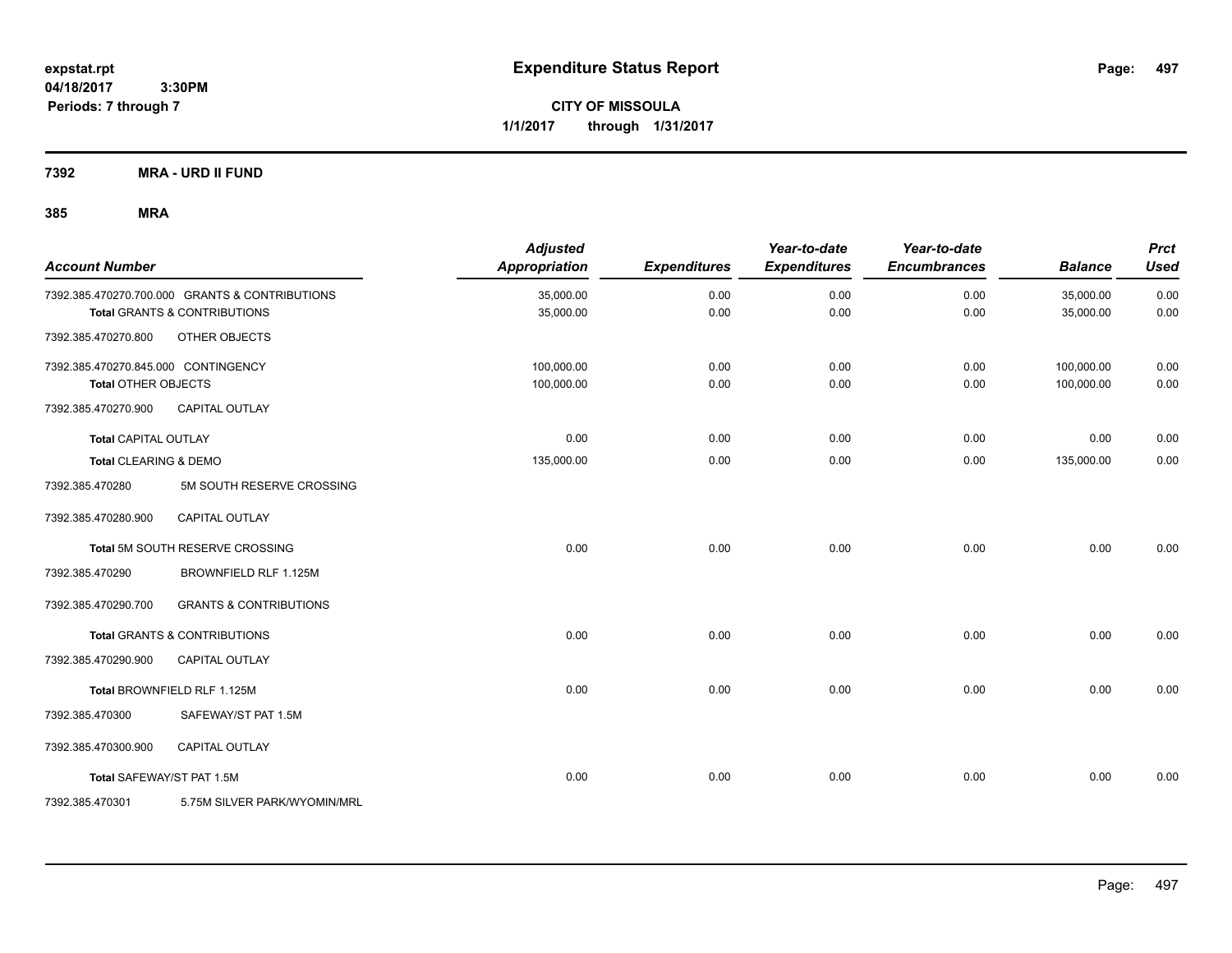**CITY OF MISSOULA 1/1/2017 through 1/31/2017**

**7392 MRA - URD II FUND**

| <b>Account Number</b>      |                                         | <b>Adjusted</b><br><b>Appropriation</b> | <b>Expenditures</b> | Year-to-date<br><b>Expenditures</b> | Year-to-date<br><b>Encumbrances</b> | <b>Balance</b> | <b>Prct</b><br><b>Used</b> |
|----------------------------|-----------------------------------------|-----------------------------------------|---------------------|-------------------------------------|-------------------------------------|----------------|----------------------------|
| 7392.385.470301.300        | PURCHASED SERVICES                      |                                         |                     |                                     |                                     |                |                            |
|                            | <b>Total PURCHASED SERVICES</b>         | 0.00                                    | 0.00                | 0.00                                | 0.00                                | 0.00           | 0.00                       |
| 7392.385.470301.700        | <b>GRANTS &amp; CONTRIBUTIONS</b>       |                                         |                     |                                     |                                     |                |                            |
|                            | <b>Total GRANTS &amp; CONTRIBUTIONS</b> | 0.00                                    | 0.00                | 0.00                                | 0.00                                | 0.00           | 0.00                       |
| 7392.385.470301.800        | OTHER OBJECTS                           |                                         |                     |                                     |                                     |                |                            |
| <b>Total OTHER OBJECTS</b> |                                         | 0.00                                    | 0.00                | 0.00                                | 0.00                                | 0.00           | 0.00                       |
| 7392.385.470301.900        | <b>CAPITAL OUTLAY</b>                   |                                         |                     |                                     |                                     |                |                            |
|                            | Total 5.75M SILVER PARK/WYOMIN/MRL      | 0.00                                    | 0.00                | 0.00                                | 0.00                                | 0.00           | 0.00                       |
| 7392.385.510110            | <b>MERCHANT SERVICES</b>                |                                         |                     |                                     |                                     |                |                            |
| 7392.385.510110.500        | <b>FIXED CHARGES</b>                    |                                         |                     |                                     |                                     |                |                            |
|                            | <b>Total MERCHANT SERVICES</b>          | 0.00                                    | 0.00                | 0.00                                | 0.00                                | 0.00           | 0.00                       |
| Total MRA - URD II FUND    |                                         | 2,461,766.00                            | 76,518.00           | 102,999.25                          | 0.00                                | 2,358,766.75   | 4.18                       |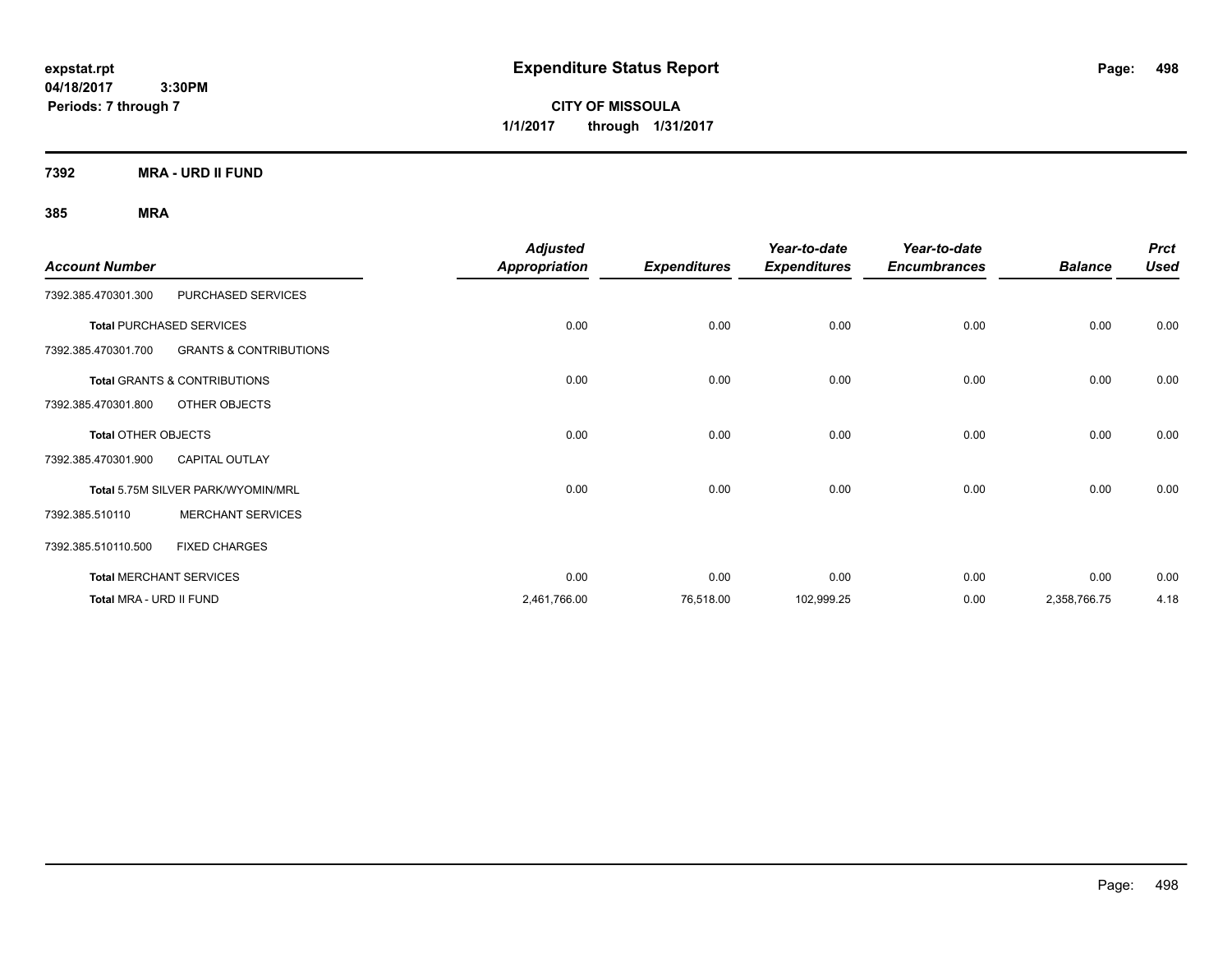**CITY OF MISSOULA 1/1/2017 through 1/31/2017**

### **7393 MRA - URD III FUND**

# **385 MRA**

|                                         |                                                        | <b>Adjusted</b> |                     | Year-to-date        | Year-to-date        |                | <b>Prct</b> |
|-----------------------------------------|--------------------------------------------------------|-----------------|---------------------|---------------------|---------------------|----------------|-------------|
| <b>Account Number</b>                   |                                                        | Appropriation   | <b>Expenditures</b> | <b>Expenditures</b> | <b>Encumbrances</b> | <b>Balance</b> | <b>Used</b> |
| 7393.385.470210                         | <b>ADMINISTRATION</b>                                  |                 |                     |                     |                     |                |             |
| 7393.385.470210.100                     | PERSONAL SERVICES                                      |                 |                     |                     |                     |                |             |
|                                         | 7393.385.470210.110.000 SALARIES AND WAGES             | 405,647.00      | 32,316.56           | 233,541.72          | 0.00                | 172,105.28     | 57.57       |
| 7393.385.470210.120.000                 | OVERTIME/TERMINATION                                   | 5,000.00        | 0.00                | 0.00                | 0.00                | 5,000.00       | 0.00        |
|                                         | 7393.385.470210.140.000 EMPLOYER CONTRIBUTIONS         | 129,626.00      | 10,422.28           | 76,842.75           | 0.00                | 52.783.25      | 59.28       |
|                                         | 7393.385.470210.141.000 STATE RETIREMENT CONTRIBUTIONS | 0.00            | 0.00                | 201.22              | 0.00                | $-201.22$      | 0.00        |
| <b>Total PERSONAL SERVICES</b>          |                                                        | 540,273.00      | 42,738.84           | 310,585.69          | 0.00                | 229,687.31     | 57.49       |
| 7393.385.470210.200                     | <b>SUPPLIES</b>                                        |                 |                     |                     |                     |                |             |
| 7393.385.470210.210.000 OFFICE SUPPLIES |                                                        | 4,000.00        | 63.24               | 1,806.66            | 0.00                | 2,193.34       | 45.17       |
| 7393.385.470210.220.000                 | <b>OPERATING SUPPLIES</b>                              | 500.00          | 0.00                | 0.00                | 0.00                | 500.00         | 0.00        |
|                                         | 7393.385.470210.230.000 REPAIR/MAINTENANCE             | 828.00          | 0.00                | 0.00                | 0.00                | 828.00         | 0.00        |
| 7393.385.470210.231.000                 | <b>GASOLINE</b>                                        | 400.00          | 0.00                | 64.89               | 0.00                | 335.11         | 16.22       |
| 7393.385.470210.240.000 OTHER SUPPLIES  |                                                        | 3.398.00        | 0.00                | 0.00                | 0.00                | 3,398.00       | 0.00        |
| <b>Total SUPPLIES</b>                   |                                                        | 9,126.00        | 63.24               | 1,871.55            | 0.00                | 7,254.45       | 20.51       |
| 7393.385.470210.300                     | PURCHASED SERVICES                                     |                 |                     |                     |                     |                |             |
| 7393.385.470210.310.000                 | <b>COMMUNICATIONS</b>                                  | 800.00          | 43.82               | 78.96               | 0.00                | 721.04         | 9.87        |
| 7393.385.470210.320.000                 | PRINTING & DUPLICATING                                 | 3,000.00        | 569.60              | 1,123.35            | 0.00                | 1,876.65       | 37.45       |
| 7393.385.470210.330.000                 | PUBLICITY, SUBSCRIPTIONS & DUES                        | 3,000.00        | 1,521.00            | 2.718.78            | 0.00                | 281.22         | 90.63       |
| 7393.385.470210.344.000                 | <b>TELEPHONE SERVICE</b>                               | 1,300.00        | 5.18                | 79.53               | 0.00                | 1.220.47       | 6.12        |
| 7393.385.470210.345.000                 | GARBAGE                                                | 565.00          | 0.00                | 0.00                | 0.00                | 565.00         | 0.00        |
| 7393.385.470210.350.000                 | PROFESSIONAL SERVICES                                  | 148,635.00      | 8,100.00            | 83,668.00           | 0.00                | 64,967.00      | 56.29       |
| 7393.385.470210.360.000                 | <b>REPAIR &amp; MAINTENANCE</b>                        | 6,990.00        | 337.14              | 2,022.84            | 0.00                | 4,967.16       | 28.94       |
| 7393.385.470210.370.000 TRAVEL          |                                                        | 3,500.00        | 0.00                | 378.14              | 0.00                | 3,121.86       | 10.80       |
| 7393.385.470210.380.000 TRAINING        |                                                        | 4,500.00        | 0.00                | 85.00               | 0.00                | 4,415.00       | 1.89        |
|                                         | 7393.385.470210.390.000 OTHER PURCHASED SERVICES       | 500.00          | 0.00                | 0.00                | 0.00                | 500.00         | 0.00        |
| <b>Total PURCHASED SERVICES</b>         |                                                        | 172,790.00      | 10,576.74           | 90,154.60           | 0.00                | 82,635.40      | 52.18       |

7393.385.470210.700 GRANTS & CONTRIBUTIONS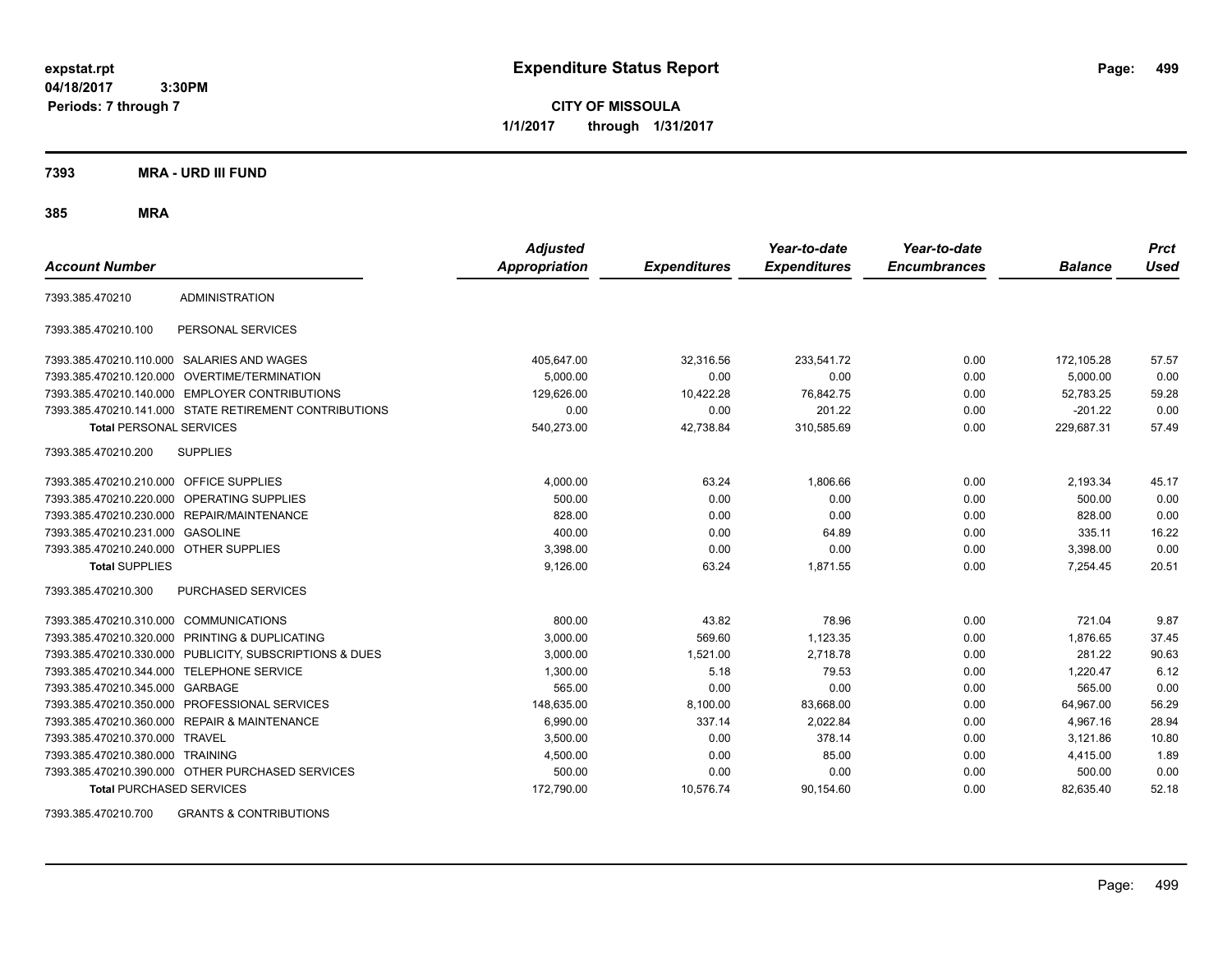**CITY OF MISSOULA 1/1/2017 through 1/31/2017**

**7393 MRA - URD III FUND**

| <b>Account Number</b>        |                                                                                           | <b>Adjusted</b><br><b>Appropriation</b> | <b>Expenditures</b>    | Year-to-date<br><b>Expenditures</b> | Year-to-date<br><b>Encumbrances</b> | <b>Balance</b>                 | <b>Prct</b><br><b>Used</b> |
|------------------------------|-------------------------------------------------------------------------------------------|-----------------------------------------|------------------------|-------------------------------------|-------------------------------------|--------------------------------|----------------------------|
|                              | <b>Total GRANTS &amp; CONTRIBUTIONS</b>                                                   | 0.00                                    | 0.00                   | 0.00                                | 0.00                                | 0.00                           | 0.00                       |
| 7393.385.470210.800          | OTHER OBJECTS                                                                             |                                         |                        |                                     |                                     |                                |                            |
| <b>Total OTHER OBJECTS</b>   |                                                                                           | 0.00                                    | 0.00                   | 0.00                                | 0.00                                | 0.00                           | 0.00                       |
| 7393.385.470210.900          | <b>CAPITAL OUTLAY</b>                                                                     |                                         |                        |                                     |                                     |                                |                            |
| <b>Total CAPITAL OUTLAY</b>  | 7393.385.470210.940.000 MACHINERY & EQUIPMENT                                             | 5.000.00<br>5,000.00                    | 0.00<br>0.00           | 0.00<br>0.00                        | 0.00<br>0.00                        | 5,000.00<br>5,000.00           | 0.00<br>0.00               |
| <b>Total ADMINISTRATION</b>  |                                                                                           | 727,189.00                              | 53,378.82              | 402,611.84                          | 0.00                                | 324,577.16                     | 55.37                      |
| 7393.385.470220              | PROPERTY ACQUISITION                                                                      |                                         |                        |                                     |                                     |                                |                            |
| 7393.385.470220.300          | PURCHASED SERVICES                                                                        |                                         |                        |                                     |                                     |                                |                            |
|                              | <b>Total PURCHASED SERVICES</b>                                                           | 0.00                                    | 0.00                   | 0.00                                | 0.00                                | 0.00                           | 0.00                       |
| 7393.385.470220.800          | OTHER OBJECTS                                                                             |                                         |                        |                                     |                                     |                                |                            |
| <b>Total OTHER OBJECTS</b>   |                                                                                           | 0.00                                    | 0.00                   | 0.00                                | 0.00                                | 0.00                           | 0.00                       |
| 7393.385.470220.900          | <b>CAPITAL OUTLAY</b>                                                                     |                                         |                        |                                     |                                     |                                |                            |
| 7393.385.470220.910.000 LAND | <b>Total PROPERTY ACQUISITION</b>                                                         | 0.00<br>0.00                            | 0.00<br>0.00           | 200,000.00<br>200,000.00            | 0.00<br>0.00                        | $-200,000.00$<br>$-200,000.00$ | 0.00<br>0.00               |
| 7393.385.470230              | PW FACILITY                                                                               |                                         |                        |                                     |                                     |                                |                            |
| 7393.385.470230.300          | PURCHASED SERVICES                                                                        |                                         |                        |                                     |                                     |                                |                            |
|                              | 7393.385.470230.350.000 PROFESSIONAL SERVICES<br><b>Total PURCHASED SERVICES</b>          | 197,617.00<br>197.617.00                | 12,514.61<br>12,514.61 | 12,514.61<br>12,514.61              | 0.00<br>0.00                        | 185,102.39<br>185.102.39       | 6.33<br>6.33               |
| 7393.385.470230.700          | <b>GRANTS &amp; CONTRIBUTIONS</b>                                                         |                                         |                        |                                     |                                     |                                |                            |
|                              | 7393.385.470230.700.000 GRANTS & CONTRIBUTIONS<br><b>Total GRANTS &amp; CONTRIBUTIONS</b> | 235,215.00<br>235,215.00                | 32,482.00<br>32,482.00 | 33,482.00<br>33,482.00              | 0.00<br>0.00                        | 201,733.00<br>201,733.00       | 14.23<br>14.23             |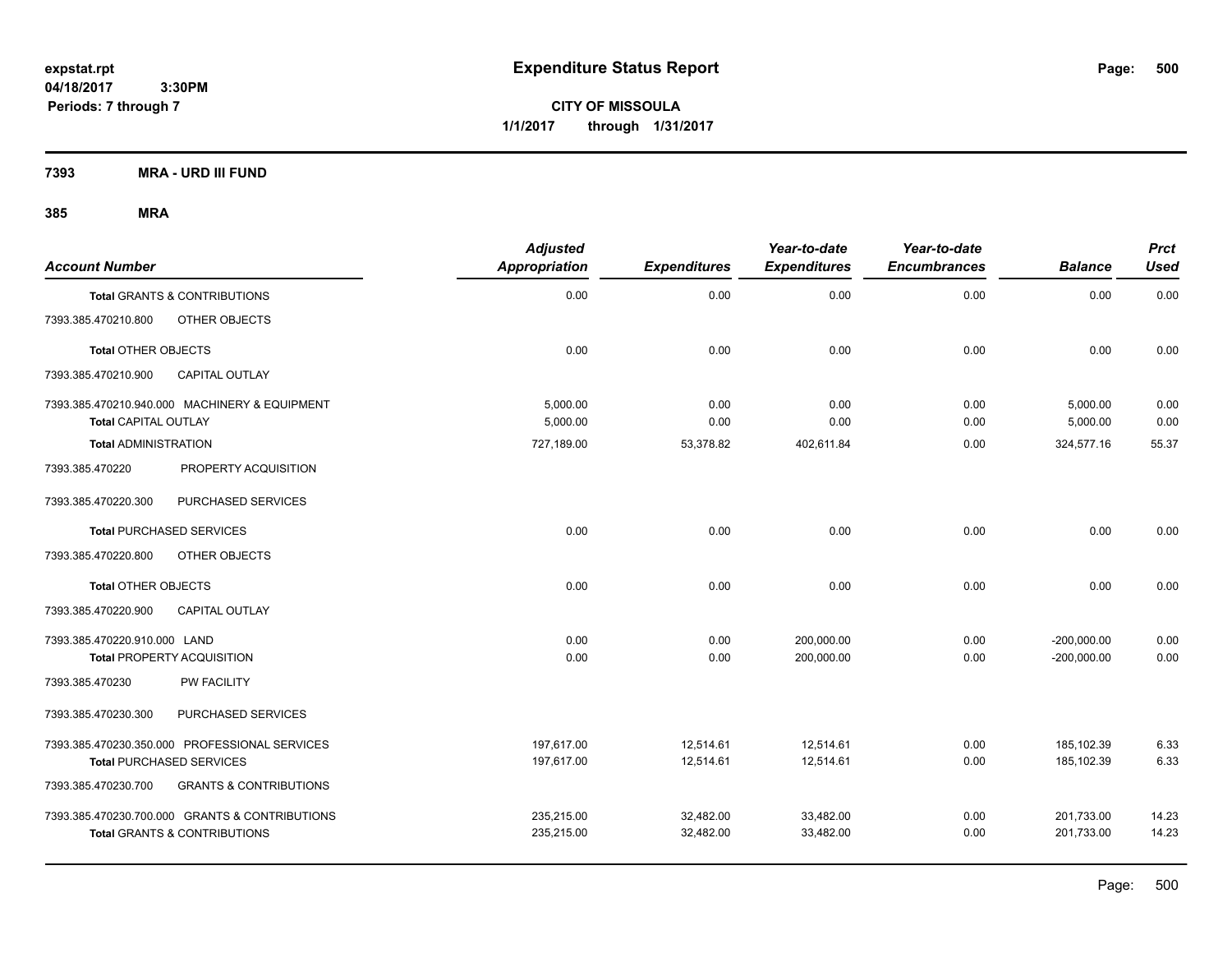**CITY OF MISSOULA 1/1/2017 through 1/31/2017**

# **7393 MRA - URD III FUND**

|                                      |                                                | <b>Adjusted</b>      |                     | Year-to-date        | Year-to-date        |                | <b>Prct</b> |
|--------------------------------------|------------------------------------------------|----------------------|---------------------|---------------------|---------------------|----------------|-------------|
| <b>Account Number</b>                |                                                | <b>Appropriation</b> | <b>Expenditures</b> | <b>Expenditures</b> | <b>Encumbrances</b> | <b>Balance</b> | <b>Used</b> |
| 7393.385.470230.800                  | OTHER OBJECTS                                  |                      |                     |                     |                     |                |             |
| 7393.385.470230.845.000 CONTINGENCY  |                                                | 867,682.00           | 0.00                | 0.00                | 0.00                | 867,682.00     | 0.00        |
| <b>Total OTHER OBJECTS</b>           |                                                | 867,682.00           | 0.00                | 0.00                | 0.00                | 867,682.00     | 0.00        |
| 7393.385.470230.900                  | CAPITAL OUTLAY                                 |                      |                     |                     |                     |                |             |
| 7393.385.470230.930.000 IMPROVEMENTS |                                                | 825,759.00           | 0.00                | 300.01              | 0.00                | 825,458.99     | 0.04        |
| <b>Total CAPITAL OUTLAY</b>          |                                                | 825,759.00           | 0.00                | 300.01              | 0.00                | 825,458.99     | 0.04        |
| <b>Total PW FACILITY</b>             |                                                | 2,126,273.00         | 44,996.61           | 46,296.62           | 0.00                | 2,079,976.38   | 2.18        |
| 7393.385.470240                      | <b>REHAB LOANS</b>                             |                      |                     |                     |                     |                |             |
| 7393.385.470240.700                  | <b>GRANTS &amp; CONTRIBUTIONS</b>              |                      |                     |                     |                     |                |             |
|                                      | 7393.385.470240.700.000 GRANTS & CONTRIBUTIONS | 350,000.00           | 50,000.00           | 50,000.00           | 0.00                | 300,000.00     | 14.29       |
| <b>Total REHAB LOANS</b>             |                                                | 350,000.00           | 50,000.00           | 50,000.00           | 0.00                | 300,000.00     | 14.29       |
| 7393.385.470250                      | <b>RELOCATION PAYMENTS</b>                     |                      |                     |                     |                     |                |             |
| 7393.385.470250.800                  | OTHER OBJECTS                                  |                      |                     |                     |                     |                |             |
|                                      | <b>Total RELOCATION PAYMENTS</b>               | 0.00                 | 0.00                | 0.00                | 0.00                | 0.00           | 0.00        |
| 7393.385.470260                      | <b>PLANNING &amp; MGMT</b>                     |                      |                     |                     |                     |                |             |
| 7393.385.470260.300                  | PURCHASED SERVICES                             |                      |                     |                     |                     |                |             |
|                                      | 7393.385.470260.350.000 PROFESSIONAL SERVICES  | 256,159.00           | 9,721.96            | 70,285.44           | 0.00                | 185,873.56     | 27.44       |
|                                      | <b>Total PURCHASED SERVICES</b>                | 256,159.00           | 9,721.96            | 70,285.44           | 0.00                | 185,873.56     | 27.44       |
| 7393.385.470260.700                  | <b>GRANTS &amp; CONTRIBUTIONS</b>              |                      |                     |                     |                     |                |             |
|                                      | <b>Total GRANTS &amp; CONTRIBUTIONS</b>        | 0.00                 | 0.00                | 0.00                | 0.00                | 0.00           | 0.00        |
| 7393.385.470260.800                  | OTHER OBJECTS                                  |                      |                     |                     |                     |                |             |
|                                      |                                                |                      |                     |                     |                     |                |             |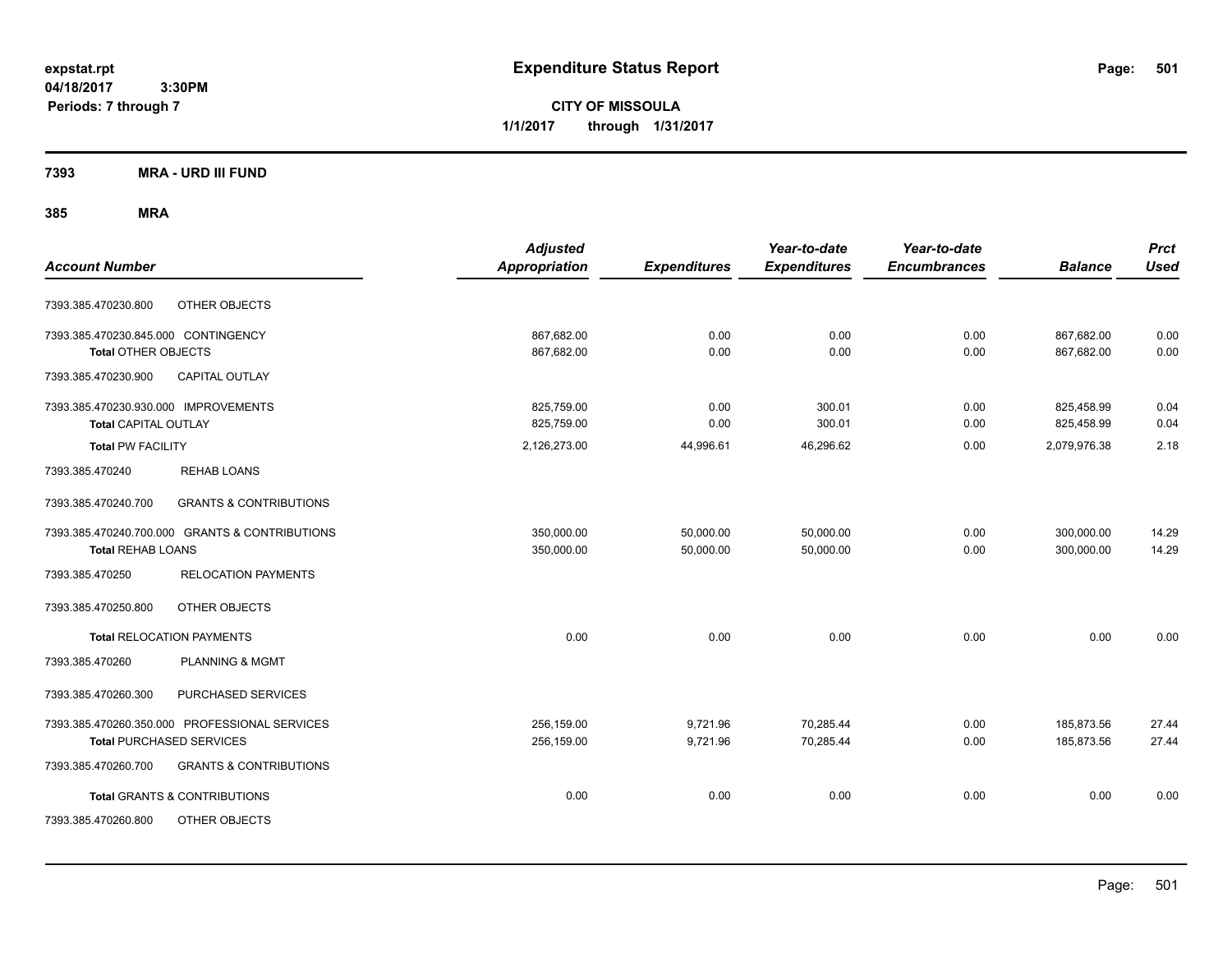**CITY OF MISSOULA 1/1/2017 through 1/31/2017**

**7393 MRA - URD III FUND**

| <b>Account Number</b>                                             | <b>Adjusted</b><br><b>Appropriation</b> | <b>Expenditures</b> | Year-to-date<br><b>Expenditures</b> | Year-to-date<br><b>Encumbrances</b> | <b>Balance</b>           | <b>Prct</b><br><b>Used</b> |
|-------------------------------------------------------------------|-----------------------------------------|---------------------|-------------------------------------|-------------------------------------|--------------------------|----------------------------|
| 7393.385.470260.845.000 CONTINGENCY<br><b>Total OTHER OBJECTS</b> | 100,000.00<br>100,000.00                | 0.00<br>0.00        | 0.00<br>0.00                        | 0.00<br>0.00                        | 100,000.00<br>100,000.00 | 0.00<br>0.00               |
| <b>Total PLANNING &amp; MGMT</b>                                  | 356,159.00                              | 9,721.96            | 70,285.44                           | 0.00                                | 285,873.56               | 19.73                      |
| 7393.385.470270<br><b>CLEARING &amp; DEMO</b>                     |                                         |                     |                                     |                                     |                          |                            |
| PURCHASED SERVICES<br>7393.385.470270.300                         |                                         |                     |                                     |                                     |                          |                            |
| <b>Total PURCHASED SERVICES</b>                                   | 0.00                                    | 0.00                | 0.00                                | 0.00                                | 0.00                     | 0.00                       |
| <b>GRANTS &amp; CONTRIBUTIONS</b><br>7393.385.470270.700          |                                         |                     |                                     |                                     |                          |                            |
| 7393.385.470270.700.000 GRANTS & CONTRIBUTIONS                    | 259,722.00                              | 0.00                | 0.00                                | 0.00                                | 259,722.00               | 0.00                       |
| <b>Total GRANTS &amp; CONTRIBUTIONS</b>                           | 259,722.00                              | 0.00                | 0.00                                | 0.00                                | 259,722.00               | 0.00                       |
| OTHER OBJECTS<br>7393.385.470270.800                              |                                         |                     |                                     |                                     |                          |                            |
| 7393.385.470270.845.000 CONTINGENCY                               | 100,000.00                              | 0.00                | 0.00                                | 0.00                                | 100,000.00               | 0.00                       |
| Total OTHER OBJECTS                                               | 100,000.00                              | 0.00                | 0.00                                | 0.00                                | 100,000.00               | 0.00                       |
| Total CLEARING & DEMO                                             | 359,722.00                              | 0.00                | 0.00                                | 0.00                                | 359,722.00               | 0.00                       |
| 7393.385.470275<br>MARY AVE PROJECT                               |                                         |                     |                                     |                                     |                          |                            |
| PURCHASED SERVICES<br>7393.385.470275.300                         |                                         |                     |                                     |                                     |                          |                            |
| 7393.385.470275.350.000 PROFESSIONAL SERVICES                     | 0.00                                    | 0.00                | 70,066.25                           | 0.00                                | $-70,066.25$             | 0.00                       |
| <b>Total PURCHASED SERVICES</b>                                   | 0.00                                    | 0.00                | 70,066.25                           | 0.00                                | $-70,066.25$             | 0.00                       |
| <b>GRANTS &amp; CONTRIBUTIONS</b><br>7393.385.470275.700          |                                         |                     |                                     |                                     |                          |                            |
| 7393.385.470275.700.000 GRANTS & CONTRIBUTIONS                    | 7,100,000.00                            | 0.00                | 1,547,337.00                        | 0.00                                | 5,552,663.00             | 21.79                      |
| <b>Total GRANTS &amp; CONTRIBUTIONS</b>                           | 7,100,000.00                            | 0.00                | 1,547,337.00                        | 0.00                                | 5,552,663.00             | 21.79                      |
| OTHER OBJECTS<br>7393.385.470275.800                              |                                         |                     |                                     |                                     |                          |                            |
| <b>Total OTHER OBJECTS</b>                                        | 0.00                                    | 0.00                | 0.00                                | 0.00                                | 0.00                     | 0.00                       |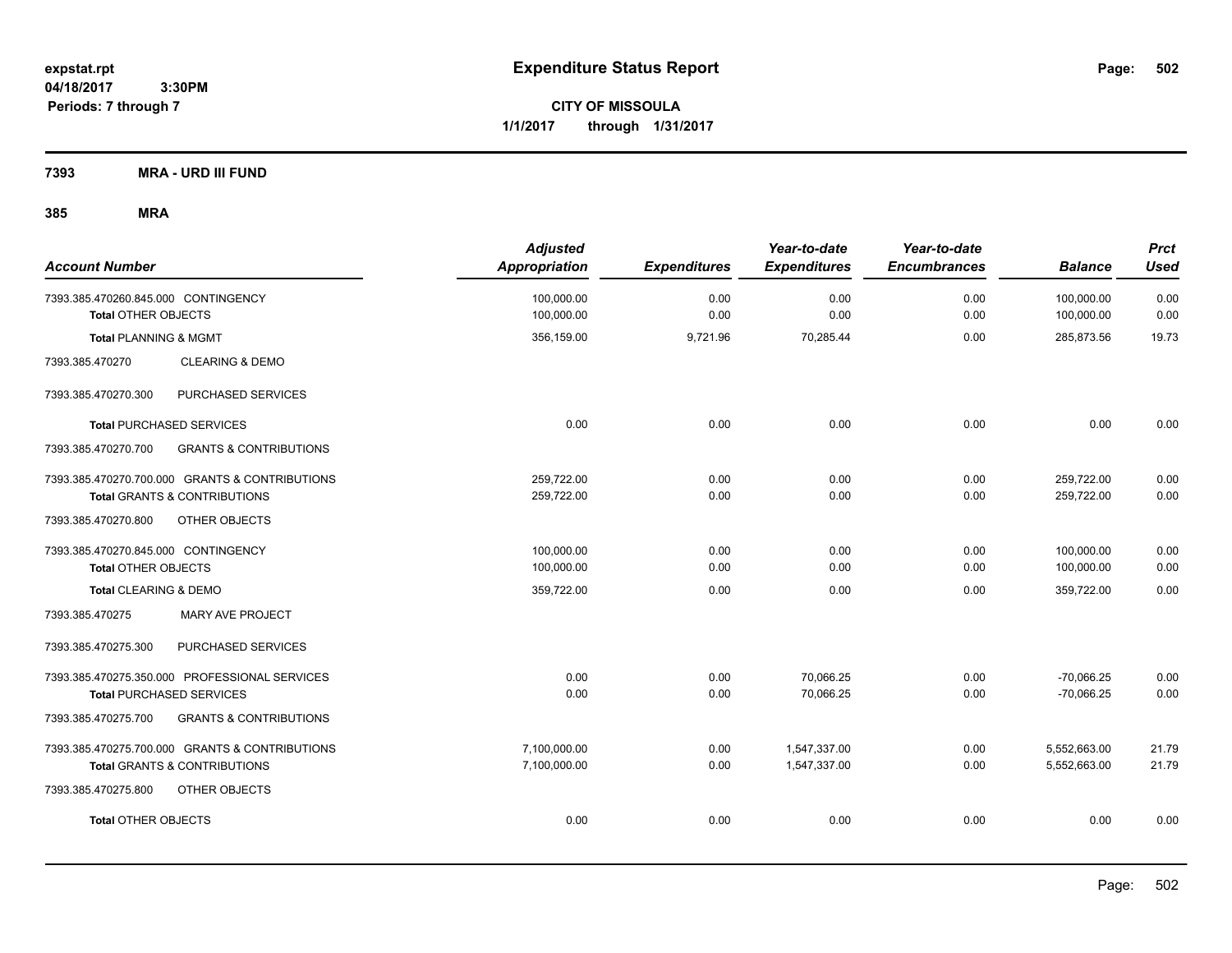**CITY OF MISSOULA 1/1/2017 through 1/31/2017**

**7393 MRA - URD III FUND**

| <b>Account Number</b>                                                                      |                           | <b>Adjusted</b><br><b>Appropriation</b> | <b>Expenditures</b>      | Year-to-date<br><b>Expenditures</b> | Year-to-date<br><b>Encumbrances</b> | <b>Balance</b>               | <b>Prct</b><br><b>Used</b> |
|--------------------------------------------------------------------------------------------|---------------------------|-----------------------------------------|--------------------------|-------------------------------------|-------------------------------------|------------------------------|----------------------------|
| 7393.385.470275.900                                                                        | <b>CAPITAL OUTLAY</b>     |                                         |                          |                                     |                                     |                              |                            |
| <b>Total CAPITAL OUTLAY</b>                                                                |                           | 0.00                                    | 0.00                     | 0.00                                | 0.00                                | 0.00                         | 0.00                       |
| <b>Total MARY AVE PROJECT</b>                                                              |                           | 7,100,000.00                            | 0.00                     | 1,617,403.25                        | 0.00                                | 5,482,596.75                 | 22.78                      |
| 7393.385.470280                                                                            | 5M SOUTH RESERVE CROSSING |                                         |                          |                                     |                                     |                              |                            |
| 7393.385.470280.300                                                                        | PURCHASED SERVICES        |                                         |                          |                                     |                                     |                              |                            |
| 7393.385.470280.350.000 5M SOUTH RESERVE TRAIL CROSSING<br><b>Total PURCHASED SERVICES</b> |                           | 328,777.00<br>328,777.00                | 18.608.19<br>18,608.19   | 165.935.68<br>165,935.68            | 0.00<br>0.00                        | 162.841.32<br>162,841.32     | 50.47<br>50.47             |
| 7393.385.470280.800                                                                        | OTHER OBJECTS             |                                         |                          |                                     |                                     |                              |                            |
| <b>Total OTHER OBJECTS</b>                                                                 |                           | 0.00                                    | 0.00                     | 0.00                                | 0.00                                | 0.00                         | 0.00                       |
| 7393.385.470280.900                                                                        | <b>CAPITAL OUTLAY</b>     |                                         |                          |                                     |                                     |                              |                            |
| 7393.385.470280.930.000 IMPROVEMENTS<br><b>Total CAPITAL OUTLAY</b>                        |                           | 4,442,335.00<br>4,442,335.00            | 406,373.43<br>406,373.43 | 2,064,836.12<br>2,064,836.12        | 0.00<br>0.00                        | 2,377,498.88<br>2,377,498.88 | 46.48<br>46.48             |
| Total 5M SOUTH RESERVE CROSSING                                                            |                           | 4,771,112.00                            | 424,981.62               | 2,230,771.80                        | 0.00                                | 2,540,340.20                 | 46.76                      |
| 7393.385.510110                                                                            | <b>MERCHANT SERVICES</b>  |                                         |                          |                                     |                                     |                              |                            |
| 7393.385.510110.500                                                                        | <b>FIXED CHARGES</b>      |                                         |                          |                                     |                                     |                              |                            |
| <b>Total MERCHANT SERVICES</b>                                                             |                           | 0.00                                    | 0.00                     | 0.00                                | 0.00                                | 0.00                         | 0.00                       |
| <b>Total MRA</b>                                                                           |                           | 15,790,455.00                           | 583,079.01               | 4,617,368.95                        | 0.00                                | 11,173,086.05                | 29.24                      |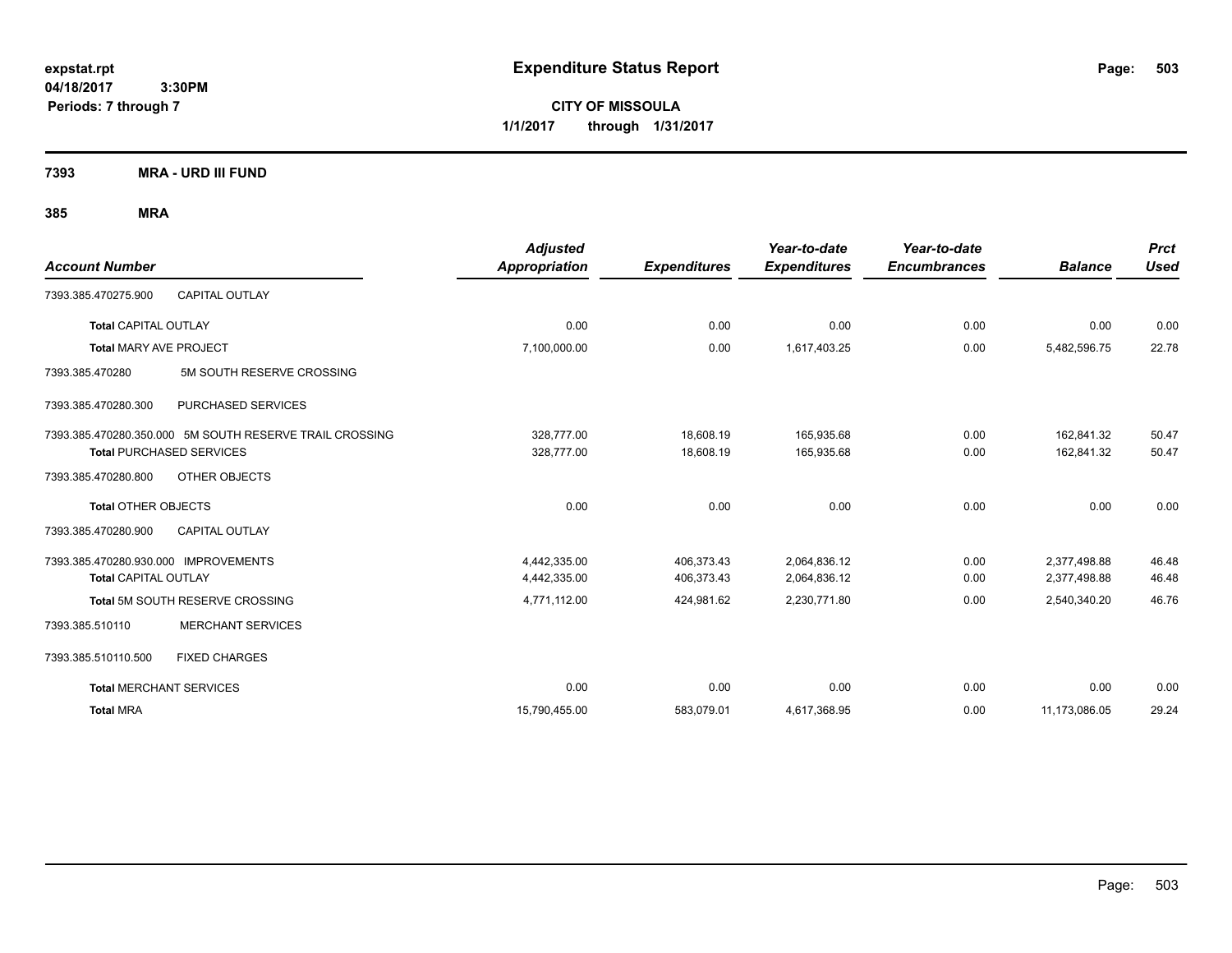**CITY OF MISSOULA 1/1/2017 through 1/31/2017**

**7393 MRA - URD III FUND**

**900 DEPRECIATION**

| <b>Account Number</b>      |                          | <b>Adjusted</b><br><b>Appropriation</b> | <b>Expenditures</b> | Year-to-date<br><b>Expenditures</b> | Year-to-date<br><b>Encumbrances</b> | <b>Balance</b> | <b>Prct</b><br><b>Used</b> |
|----------------------------|--------------------------|-----------------------------------------|---------------------|-------------------------------------|-------------------------------------|----------------|----------------------------|
| 7393.900.510000            | <b>MISCELLANEOUS</b>     |                                         |                     |                                     |                                     |                |                            |
| 7393.900.510000.800        | OTHER OBJECTS            |                                         |                     |                                     |                                     |                |                            |
| <b>Total MISCELLANEOUS</b> |                          | 0.00                                    | 0.00                | 0.00                                | 0.00                                | 0.00           | 0.00                       |
| 7393.900.510110            | <b>MERCHANT SERVICES</b> |                                         |                     |                                     |                                     |                |                            |
| 7393.900.510110.500        | <b>FIXED CHARGES</b>     |                                         |                     |                                     |                                     |                |                            |
| <b>Total DEPRECIATION</b>  |                          | 0.00                                    | 0.00                | 0.00                                | 0.00                                | 0.00           | 0.00                       |
| Total MRA - URD III FUND   |                          | 15,790,455.00                           | 583,079.01          | 4,617,368.95                        | 0.00                                | 11,173,086.05  | 29.24                      |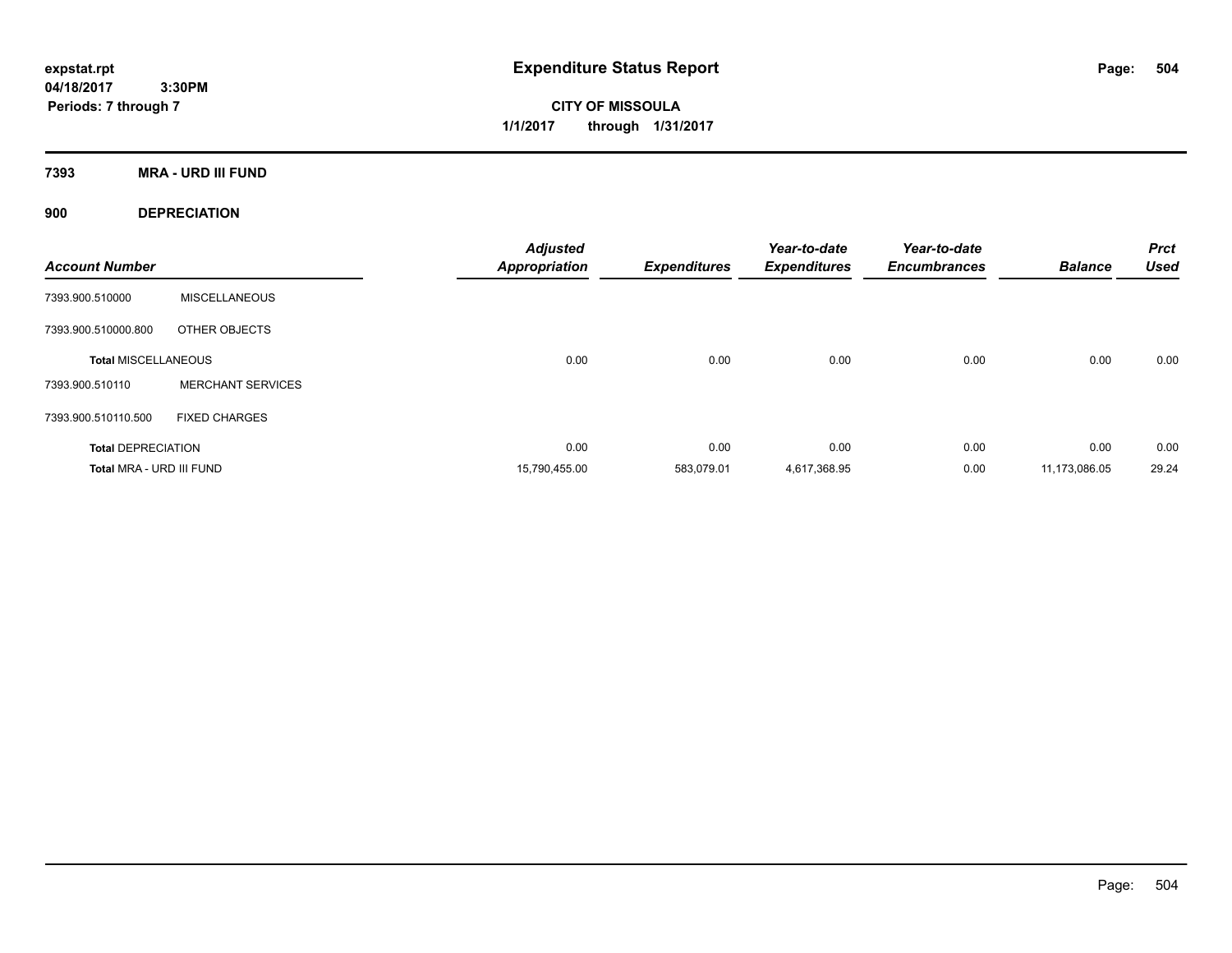**CITY OF MISSOULA 1/1/2017 through 1/31/2017**

### **7394 MRA URD III TI DEBT CLEARING FUND**

|                                          |                                                  | <b>Adjusted</b>      |                     | Year-to-date        | Year-to-date        |                | <b>Prct</b> |
|------------------------------------------|--------------------------------------------------|----------------------|---------------------|---------------------|---------------------|----------------|-------------|
| <b>Account Number</b>                    |                                                  | <b>Appropriation</b> | <b>Expenditures</b> | <b>Expenditures</b> | <b>Encumbrances</b> | <b>Balance</b> | <b>Used</b> |
| 7394.385.470280                          | 5M SOUTH RESERVE CROSSING                        |                      |                     |                     |                     |                |             |
| 7394.385.470280.800                      | OTHER OBJECTS                                    |                      |                     |                     |                     |                |             |
|                                          | Total 5M SOUTH RESERVE CROSSING                  | 0.00                 | 0.00                | 0.00                | 0.00                | 0.00           | 0.00        |
| 7394.385.521000                          | <b>INTERFUND OPERATING TRANSFERS</b>             |                      |                     |                     |                     |                |             |
| 7394.385.521000.800                      | OTHER OBJECTS                                    |                      |                     |                     |                     |                |             |
|                                          | <b>Total INTERFUND OPERATING TRANSFERS</b>       | 0.00                 | 0.00                | 0.00                | 0.00                | 0.00           | 0.00        |
| 7394.385.521009                          | <b>TRANFERS TO DEBT SERVICE</b>                  |                      |                     |                     |                     |                |             |
| 7394.385.521009.800                      | OTHER OBJECTS                                    |                      |                     |                     |                     |                |             |
|                                          | 7394.385.521009.820.000 TRANSFERS TO OTHER FUNDS | 343,200.00           | 0.00                | $-69,888.07$        | 0.00                | 413,088.07     | 20.36       |
|                                          | Total TRANFERS TO DEBT SERVICE                   | 343,200.00           | 0.00                | $-69,888.07$        | 0.00                | 413,088.07     | 0.00        |
| 7394.385.521010                          | <b>TRANSFERS TO MRA</b>                          |                      |                     |                     |                     |                |             |
| 7394.385.521010.800                      | OTHER OBJECTS                                    |                      |                     |                     |                     |                |             |
| 7394.385.521010.820.000 TRANSFERS TO MRA |                                                  | 1,401,738.00         | 0.00                | 0.00                | 0.00                | 1,401,738.00   | 0.00        |
| <b>Total TRANSFERS TO MRA</b>            |                                                  | 1,401,738.00         | 0.00                | 0.00                | 0.00                | 1,401,738.00   | 0.00        |
|                                          | Total MRA URD III TI DEBT CLEARING FUND          | 1,744,938.00         | 0.00                | $-69,888.07$        | 0.00                | 1,814,826.07   | 0.00        |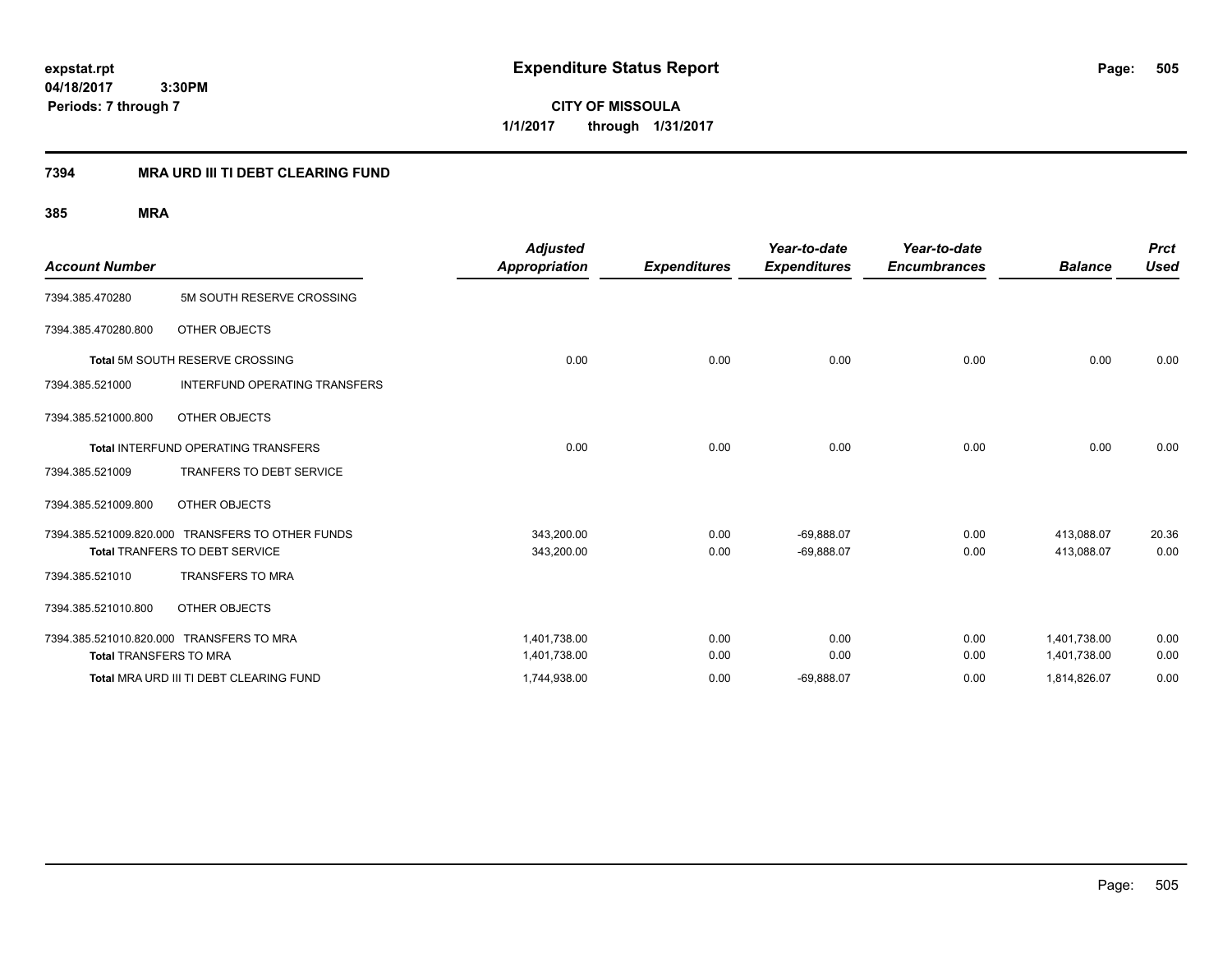**CITY OF MISSOULA 1/1/2017 through 1/31/2017**

### **7395 MRA TAX INCREMENT DEBT SERVICE**

|                               |                                                                                                                                 | <b>Adjusted</b>          |                     | Year-to-date        | Year-to-date        |                          | <b>Prct</b>   |
|-------------------------------|---------------------------------------------------------------------------------------------------------------------------------|--------------------------|---------------------|---------------------|---------------------|--------------------------|---------------|
| <b>Account Number</b>         |                                                                                                                                 | <b>Appropriation</b>     | <b>Expenditures</b> | <b>Expenditures</b> | <b>Encumbrances</b> | <b>Balance</b>           | <b>Used</b>   |
| 7395.385.490200               | REVENUE BOND DEBT SERVICE                                                                                                       |                          |                     |                     |                     |                          |               |
| 7395.385.490200.600           | <b>DEBT SERVICE</b>                                                                                                             |                          |                     |                     |                     |                          |               |
|                               | 7395.385.490200.610.000 5M SO RESERVE TRAIL CROSSING-PRINCIPAL<br>7395.385.490200.620.000 5M SO RESERVE TRAIL CROSSING-INT/FEES | 125,000.00<br>218,200.00 | 0.00<br>350.00      | 0.00<br>109,100.00  | 0.00<br>0.00        | 125,000.00<br>109,100.00 | 0.00<br>50.00 |
|                               | <b>Total REVENUE BOND DEBT SERVICE</b>                                                                                          | 343,200.00               | 350.00              | 109,100.00          | 0.00                | 234,100.00               | 31.79         |
| 7395.385.490202               | MARY AVENUE DEBT SERVICE                                                                                                        |                          |                     |                     |                     |                          |               |
| 7395.385.490202.600           | <b>DEBT SERVICE</b>                                                                                                             |                          |                     |                     |                     |                          |               |
| 7395.385.490202.620.000       | <b>INTEREST / SERVICE FEES</b>                                                                                                  | 0.00                     | 0.00                | 700.00              | 0.00                | $-700.00$                | 0.00          |
|                               | Total MARY AVENUE DEBT SERVICE                                                                                                  | 0.00                     | 0.00                | 700.00              | 0.00                | $-700.00$                | 0.00          |
| 7395.385.490206               | *** Title Not Found ***                                                                                                         |                          |                     |                     |                     |                          |               |
| 7395.385.490206.600           | <b>DEBT SERVICE</b>                                                                                                             |                          |                     |                     |                     |                          |               |
| Total *** Title Not Found *** |                                                                                                                                 | 0.00                     | 0.00                | 0.00                | 0.00                | 0.00                     | 0.00          |
|                               | Total MRA TAX INCREMENT DEBT SERVICE                                                                                            | 343,200.00               | 350.00              | 109,800.00          | 0.00                | 233,400.00               | 31.99         |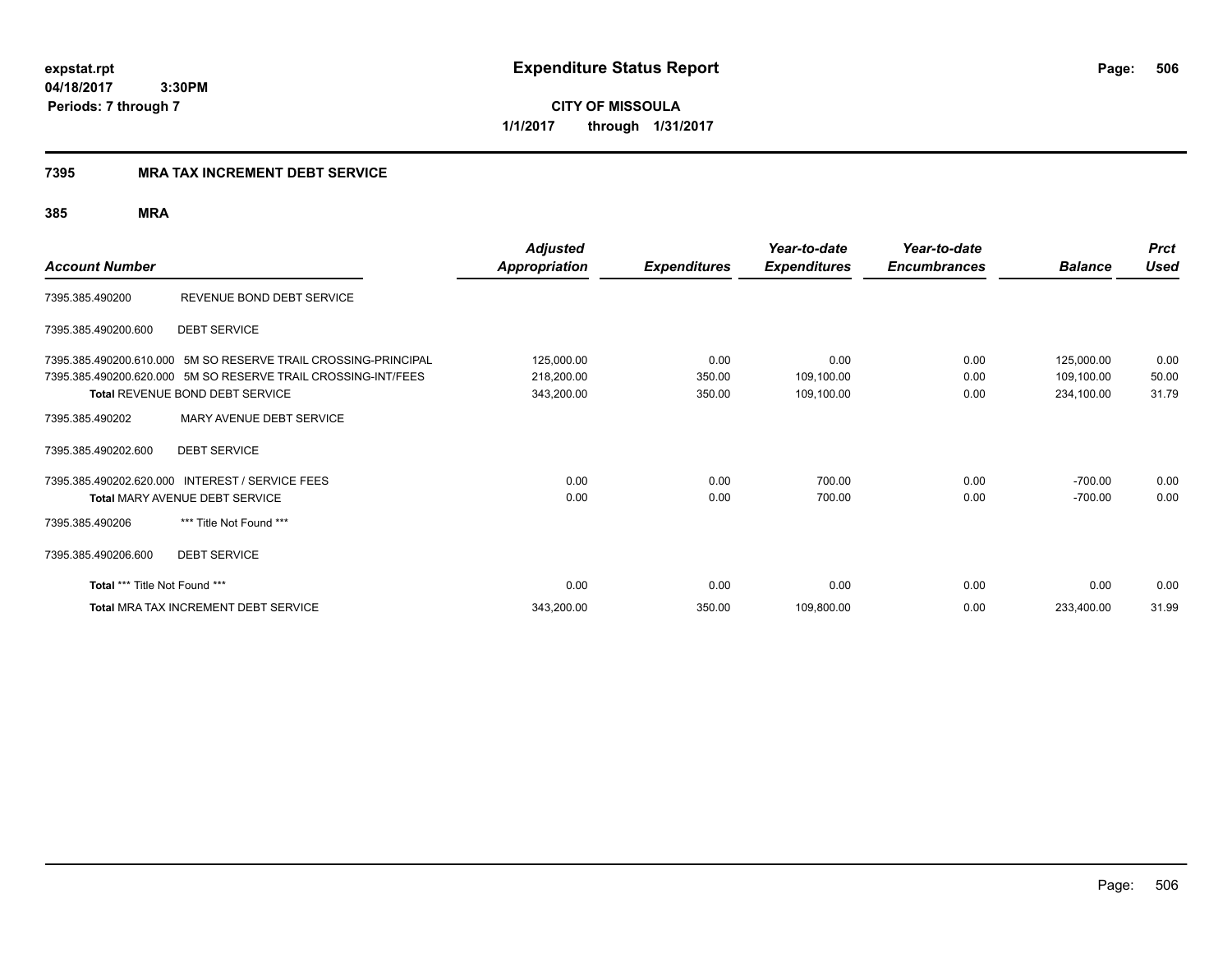**CITY OF MISSOULA 1/1/2017 through 1/31/2017**

### **7396 NRSS DEBT SERVICE SINKING FUND**

| <b>Account Number</b>                                                        | <b>Adjusted</b><br><b>Appropriation</b> | <b>Expenditures</b>        | Year-to-date<br><b>Expenditures</b> | Year-to-date<br><b>Encumbrances</b> | <b>Balance</b>         | <b>Prct</b><br><b>Used</b> |
|------------------------------------------------------------------------------|-----------------------------------------|----------------------------|-------------------------------------|-------------------------------------|------------------------|----------------------------|
| TI BOND SINKING<br>7396.385.490603                                           |                                         |                            |                                     |                                     |                        |                            |
| <b>DEBT SERVICE</b><br>7396.385.490603.600                                   |                                         |                            |                                     |                                     |                        |                            |
| 7396.385.490603.620.000 INTEREST / SERVICE FEES<br><b>Total DEBT SERVICE</b> | 31,690.00<br>31,690.00                  | $-4.513.84$<br>$-4,513.84$ | 10.626.86<br>10,626.86              | 0.00<br>0.00                        | 21.063.14<br>21,063.14 | 33.53<br>33.53             |
| 7396.385.490603.800<br>OTHER OBJECTS                                         |                                         |                            |                                     |                                     |                        |                            |
| <b>Total OTHER OBJECTS</b>                                                   | 0.00                                    | 0.00                       | 0.00                                | 0.00                                | 0.00                   | 0.00                       |
| <b>Total MRA</b>                                                             | 31,690.00                               | $-4.513.84$                | 10,626.86                           | 0.00                                | 21.063.14              | 33.53                      |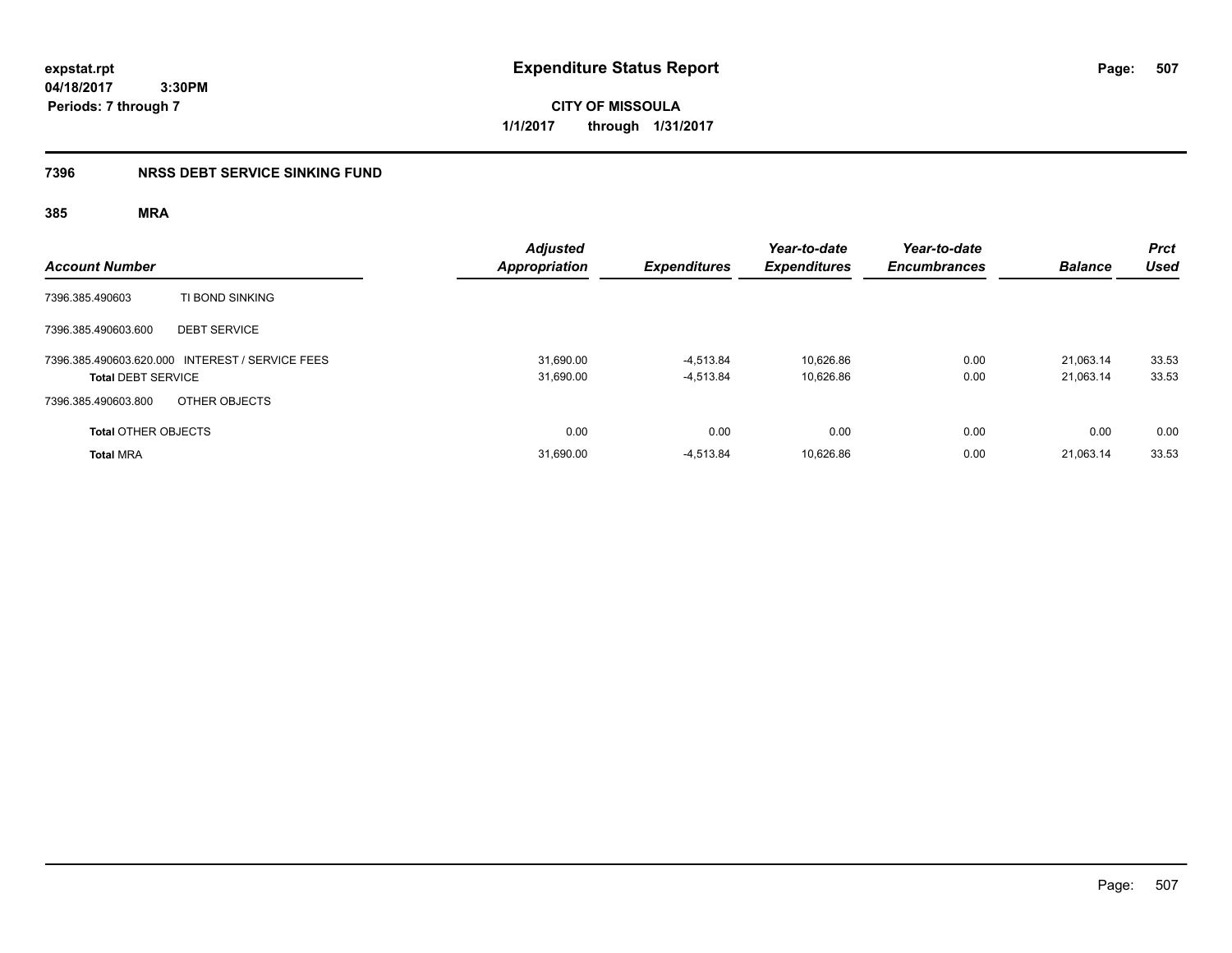# **CITY OF MISSOULA 1/1/2017 through 1/31/2017**

### **7396 NRSS DEBT SERVICE SINKING FUND**

### **390 NON-DEPARTMENTAL**

| <b>Account Number</b>         |                                             | <b>Adjusted</b><br><b>Appropriation</b> | <b>Expenditures</b> | Year-to-date<br><b>Expenditures</b> | Year-to-date<br><b>Encumbrances</b> | <b>Balance</b> | <b>Prct</b><br>Used |
|-------------------------------|---------------------------------------------|-----------------------------------------|---------------------|-------------------------------------|-------------------------------------|----------------|---------------------|
| 7396.390.490200               | REVENUE BOND DEBT SERVICE                   |                                         |                     |                                     |                                     |                |                     |
| 7396.390.490200.600           | <b>DEBT SERVICE</b>                         |                                         |                     |                                     |                                     |                |                     |
| <b>Total NON-DEPARTMENTAL</b> |                                             | 0.00                                    | 0.00                | 0.00                                | 0.00                                | 0.00           | 0.00                |
|                               | <b>Total NRSS DEBT SERVICE SINKING FUND</b> | 31,690.00                               | $-4.513.84$         | 10.626.86                           | 0.00                                | 21.063.14      | 33.53               |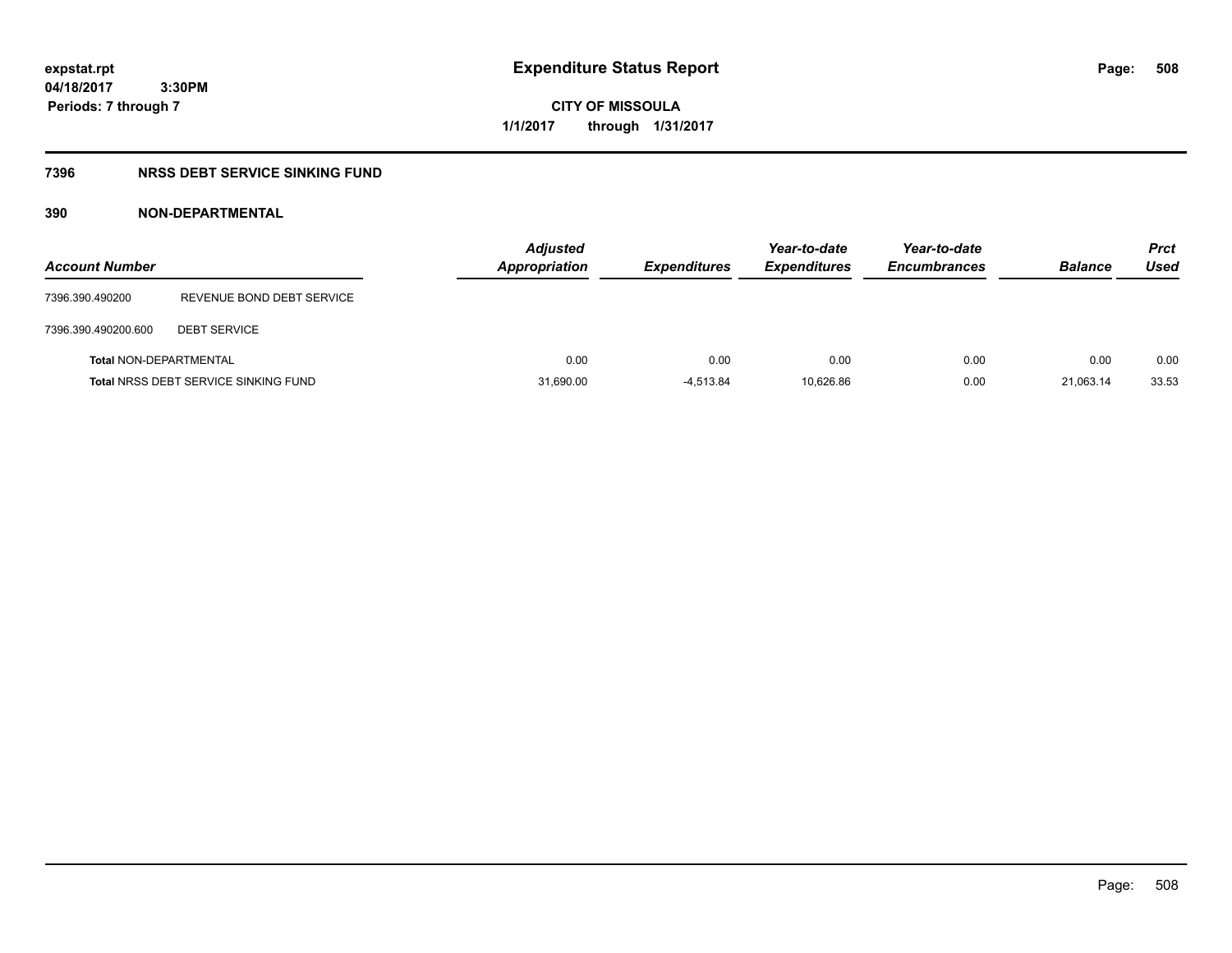**CITY OF MISSOULA 1/1/2017 through 1/31/2017**

### **7397 NORTH RESERVE/SCOTT ST URD**

|                                     |                                         | <b>Adjusted</b>      |                     | Year-to-date        | Year-to-date        |                | <b>Prct</b> |
|-------------------------------------|-----------------------------------------|----------------------|---------------------|---------------------|---------------------|----------------|-------------|
| <b>Account Number</b>               |                                         | <b>Appropriation</b> | <b>Expenditures</b> | <b>Expenditures</b> | <b>Encumbrances</b> | <b>Balance</b> | <b>Used</b> |
| 7397.385.470210                     | <b>ADMINISTRATION</b>                   |                      |                     |                     |                     |                |             |
| 7397.385.470210.100                 | PERSONAL SERVICES                       |                      |                     |                     |                     |                |             |
| <b>Total PERSONAL SERVICES</b>      |                                         | 0.00                 | 0.00                | 0.00                | 0.00                | 0.00           | 0.00        |
| 7397.385.470210.200                 | <b>SUPPLIES</b>                         |                      |                     |                     |                     |                |             |
| <b>Total SUPPLIES</b>               |                                         | 0.00                 | 0.00                | 0.00                | 0.00                | 0.00           | 0.00        |
| 7397.385.470210.300                 | PURCHASED SERVICES                      |                      |                     |                     |                     |                |             |
| <b>Total PURCHASED SERVICES</b>     |                                         | 0.00                 | 0.00                | 0.00                | 0.00                | 0.00           | 0.00        |
| 7397.385.470210.700                 | <b>GRANTS &amp; CONTRIBUTIONS</b>       |                      |                     |                     |                     |                |             |
| <b>Total ADMINISTRATION</b>         |                                         | 0.00                 | 0.00                | 0.00                | 0.00                | 0.00           | 0.00        |
| 7397.385.470230                     | PW FACILITY                             |                      |                     |                     |                     |                |             |
| 7397.385.470230.300                 | PURCHASED SERVICES                      |                      |                     |                     |                     |                |             |
| <b>Total PURCHASED SERVICES</b>     |                                         | 0.00                 | 0.00                | 0.00                | 0.00                | 0.00           | 0.00        |
| 7397.385.470230.700                 | <b>GRANTS &amp; CONTRIBUTIONS</b>       |                      |                     |                     |                     |                |             |
|                                     | <b>Total GRANTS &amp; CONTRIBUTIONS</b> | 0.00                 | 0.00                | 0.00                | 0.00                | 0.00           | 0.00        |
| 7397.385.470230.800                 | OTHER OBJECTS                           |                      |                     |                     |                     |                |             |
| 7397.385.470230.845.000 CONTINGENCY |                                         | 20,212.00            | 0.00                | 0.00                | 0.00                | 20,212.00      | 0.00        |
| <b>Total PW FACILITY</b>            |                                         | 20,212.00            | 0.00                | 0.00                | 0.00                | 20,212.00      | 0.00        |
| 7397.385.470231                     | BRETZ RV & MARINE IMPROVEMENTS          |                      |                     |                     |                     |                |             |
| 7397.385.470231.300                 | PURCHASED SERVICES                      |                      |                     |                     |                     |                |             |
| <b>Total PURCHASED SERVICES</b>     |                                         | 0.00                 | 0.00                | 0.00                | 0.00                | 0.00           | 0.00        |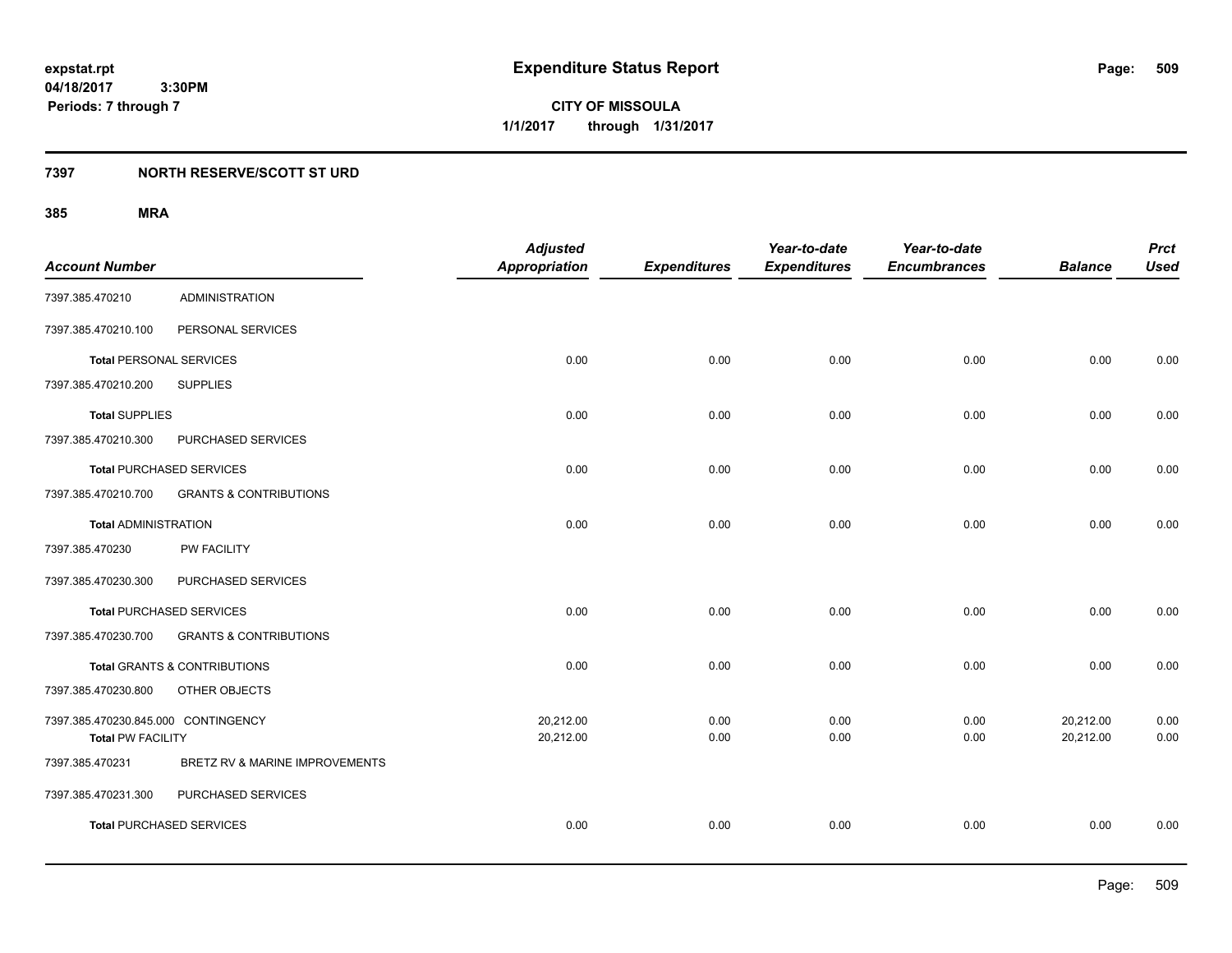**CITY OF MISSOULA 1/1/2017 through 1/31/2017**

### **7397 NORTH RESERVE/SCOTT ST URD**

| <b>Account Number</b>      |                                                | <b>Adjusted</b><br><b>Appropriation</b> | <b>Expenditures</b> | Year-to-date<br><b>Expenditures</b> | Year-to-date<br><b>Encumbrances</b> | <b>Balance</b> | <b>Prct</b><br><b>Used</b> |
|----------------------------|------------------------------------------------|-----------------------------------------|---------------------|-------------------------------------|-------------------------------------|----------------|----------------------------|
|                            |                                                |                                         |                     |                                     |                                     |                |                            |
| 7397.385.470231.700        | <b>GRANTS &amp; CONTRIBUTIONS</b>              |                                         |                     |                                     |                                     |                |                            |
|                            | <b>Total GRANTS &amp; CONTRIBUTIONS</b>        | 0.00                                    | 0.00                | 0.00                                | 0.00                                | 0.00           | 0.00                       |
| 7397.385.470231.800        | OTHER OBJECTS                                  |                                         |                     |                                     |                                     |                |                            |
|                            | Total BRETZ RV & MARINE IMPROVEMENTS           | 0.00                                    | 0.00                | 0.00                                | 0.00                                | 0.00           | 0.00                       |
| 7397.385.470232            | CONSUMER DIRECT IMPROVEMENTS                   |                                         |                     |                                     |                                     |                |                            |
| 7397.385.470232.300        | PURCHASED SERVICES                             |                                         |                     |                                     |                                     |                |                            |
|                            | <b>Total PURCHASED SERVICES</b>                | 0.00                                    | 0.00                | 0.00                                | 0.00                                | 0.00           | 0.00                       |
| 7397.385.470232.700        | <b>GRANTS &amp; CONTRIBUTIONS</b>              |                                         |                     |                                     |                                     |                |                            |
|                            | 7397.385.470232.700.000 GRANTS & CONTRIBUTIONS | 0.00                                    | 315,000.00          | 315,000.00                          | 0.00                                | $-315,000.00$  | 0.00                       |
|                            | <b>Total GRANTS &amp; CONTRIBUTIONS</b>        | 0.00                                    | 315,000.00          | 315,000.00                          | 0.00                                | $-315,000.00$  | 0.00                       |
| 7397.385.470232.800        | OTHER OBJECTS                                  |                                         |                     |                                     |                                     |                |                            |
| <b>Total OTHER OBJECTS</b> |                                                | 0.00                                    | 0.00                | 0.00                                | 0.00                                | 0.00           | 0.00                       |
|                            | Total CONSUMER DIRECT IMPROVEMENTS             | 0.00                                    | 315,000.00          | 315,000.00                          | 0.00                                | $-315,000.00$  | 0.00                       |
| 7397.385.470233            | SCOTT ST VILLAGE IMPROVEMENTS                  |                                         |                     |                                     |                                     |                |                            |
| 7397.385.470233.300        | PURCHASED SERVICES                             |                                         |                     |                                     |                                     |                |                            |
|                            | <b>Total PURCHASED SERVICES</b>                | 0.00                                    | 0.00                | 0.00                                | 0.00                                | 0.00           | 0.00                       |
| 7397.385.470233.800        | OTHER OBJECTS                                  |                                         |                     |                                     |                                     |                |                            |
|                            | Total SCOTT ST VILLAGE IMPROVEMENTS            | 0.00                                    | 0.00                | 0.00                                | 0.00                                | 0.00           | 0.00                       |
| 7397.385.470240            | <b>REHAB LOANS</b>                             |                                         |                     |                                     |                                     |                |                            |
| 7397.385.470240.700        | <b>GRANTS &amp; CONTRIBUTIONS</b>              |                                         |                     |                                     |                                     |                |                            |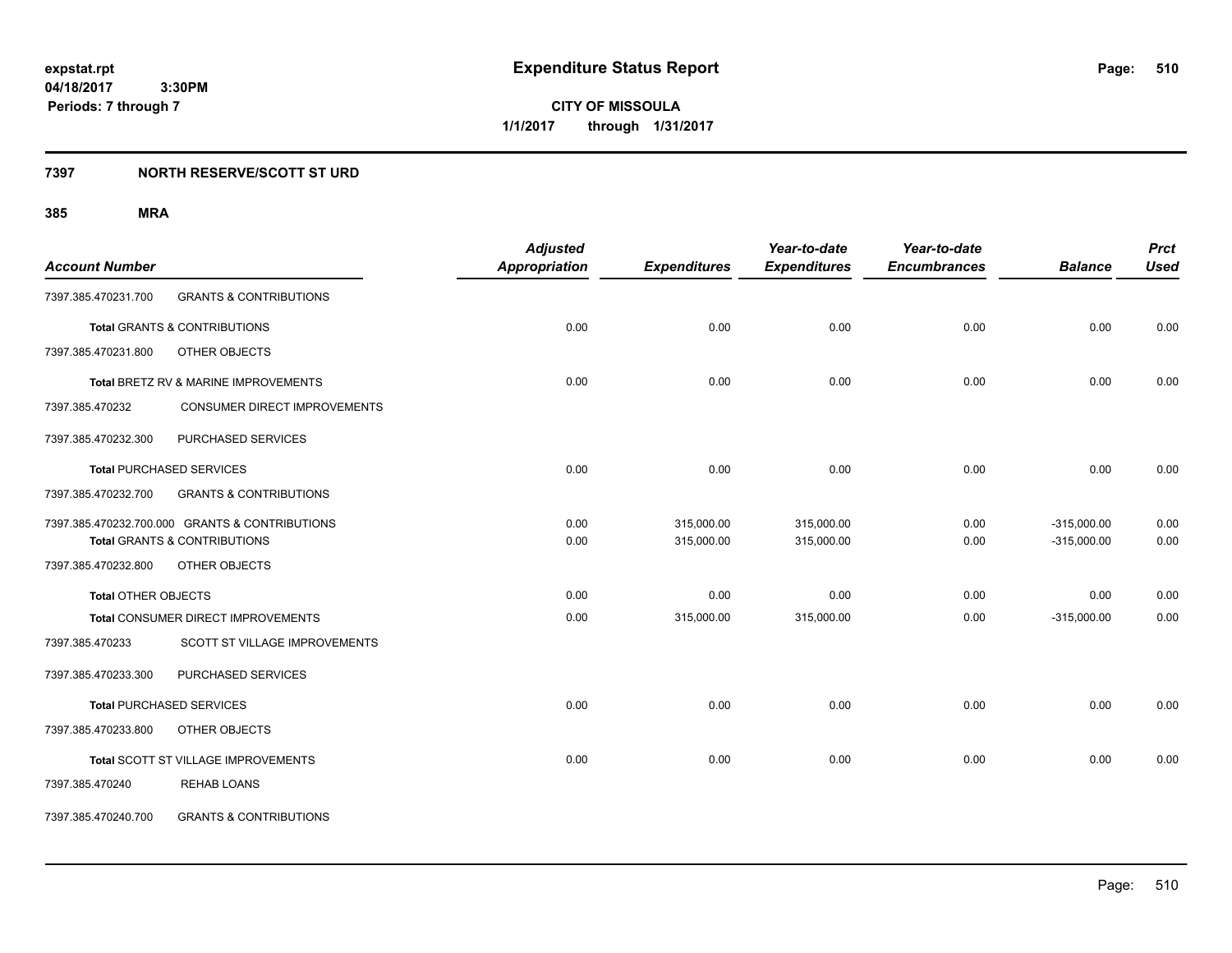**CITY OF MISSOULA 1/1/2017 through 1/31/2017**

### **7397 NORTH RESERVE/SCOTT ST URD**

| <b>Account Number</b>            |                                               | <b>Adjusted</b><br><b>Appropriation</b> | <b>Expenditures</b> | Year-to-date<br><b>Expenditures</b> | Year-to-date<br><b>Encumbrances</b> | <b>Balance</b> | <b>Prct</b><br><b>Used</b> |
|----------------------------------|-----------------------------------------------|-----------------------------------------|---------------------|-------------------------------------|-------------------------------------|----------------|----------------------------|
| <b>Total REHAB LOANS</b>         |                                               | 0.00                                    | 0.00                | 0.00                                | 0.00                                | 0.00           | 0.00                       |
| 7397.385.470250                  | <b>RELOCATION PAYMENTS</b>                    |                                         |                     |                                     |                                     |                |                            |
| 7397.385.470250.800              | OTHER OBJECTS                                 |                                         |                     |                                     |                                     |                |                            |
|                                  | <b>Total RELOCATION PAYMENTS</b>              | 0.00                                    | 0.00                | 0.00                                | 0.00                                | 0.00           | 0.00                       |
| 7397.385.470260                  | <b>PLANNING &amp; MGMT</b>                    |                                         |                     |                                     |                                     |                |                            |
| 7397.385.470260.300              | PURCHASED SERVICES                            |                                         |                     |                                     |                                     |                |                            |
|                                  | 7397.385.470260.350.000 PROFESSIONAL SERVICES | 7,550.00                                | 0.00                | 1,343.15                            | 0.00                                | 6,206.85       | 17.79                      |
|                                  | <b>Total PURCHASED SERVICES</b>               | 7,550.00                                | 0.00                | 1,343.15                            | 0.00                                | 6,206.85       | 17.79                      |
| 7397.385.470260.800              | OTHER OBJECTS                                 |                                         |                     |                                     |                                     |                |                            |
| Total OTHER OBJECTS              |                                               | 0.00                                    | 0.00                | 0.00                                | 0.00                                | 0.00           | 0.00                       |
| <b>Total PLANNING &amp; MGMT</b> |                                               | 7,550.00                                | 0.00                | 1,343.15                            | 0.00                                | 6,206.85       | 17.79                      |
| 7397.385.470270                  | <b>CLEARING &amp; DEMO</b>                    |                                         |                     |                                     |                                     |                |                            |
| 7397.385.470270.700              | <b>GRANTS &amp; CONTRIBUTIONS</b>             |                                         |                     |                                     |                                     |                |                            |
|                                  | <b>Total GRANTS &amp; CONTRIBUTIONS</b>       | 0.00                                    | 0.00                | 0.00                                | 0.00                                | 0.00           | 0.00                       |
| 7397.385.470270.800              | OTHER OBJECTS                                 |                                         |                     |                                     |                                     |                |                            |
| Total CLEARING & DEMO            |                                               | 0.00                                    | 0.00                | 0.00                                | 0.00                                | 0.00           | 0.00                       |
| 7397.385.510110                  | <b>MERCHANT SERVICES</b>                      |                                         |                     |                                     |                                     |                |                            |
| 7397.385.510110.500              | <b>FIXED CHARGES</b>                          |                                         |                     |                                     |                                     |                |                            |
| <b>Total MERCHANT SERVICES</b>   |                                               | 0.00                                    | 0.00                | 0.00                                | 0.00                                | 0.00           | 0.00                       |
|                                  | Total NORTH RESERVE/SCOTT ST URD              | 27,762.00                               | 315,000.00          | 316,343.15                          | 0.00                                | $-288,581.15$  | 1,139.48                   |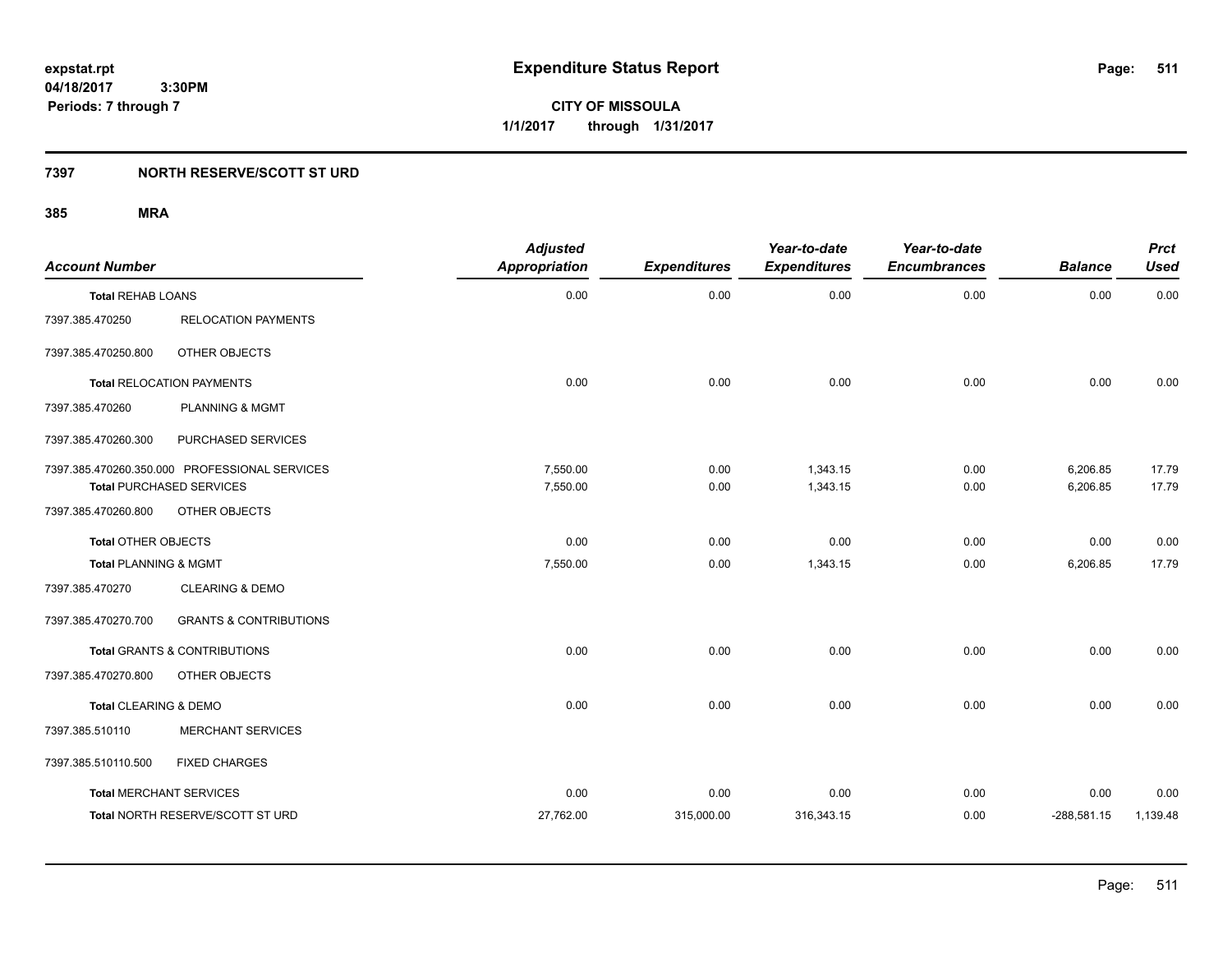**CITY OF MISSOULA 1/1/2017 through 1/31/2017**

**7398 HELLGATE URD**

|                          |                                         | <b>Adjusted</b>      |                     | Year-to-date        | Year-to-date        |                | <b>Prct</b> |
|--------------------------|-----------------------------------------|----------------------|---------------------|---------------------|---------------------|----------------|-------------|
| <b>Account Number</b>    |                                         | <b>Appropriation</b> | <b>Expenditures</b> | <b>Expenditures</b> | <b>Encumbrances</b> | <b>Balance</b> | <b>Used</b> |
| 7398.385.470220          | PROPERTY ACQUISITION                    |                      |                     |                     |                     |                |             |
| 7398.385.470220.900      | <b>CAPITAL OUTLAY</b>                   |                      |                     |                     |                     |                |             |
|                          | <b>Total PROPERTY ACQUISITION</b>       | 0.00                 | 0.00                | 0.00                | 0.00                | 0.00           | 0.00        |
| 7398.385.470230          | PW FACILITY                             |                      |                     |                     |                     |                |             |
| 7398.385.470230.300      | PURCHASED SERVICES                      |                      |                     |                     |                     |                |             |
|                          | <b>Total PURCHASED SERVICES</b>         | 0.00                 | 0.00                | 0.00                | 0.00                | 0.00           | 0.00        |
| 7398.385.470230.700      | <b>GRANTS &amp; CONTRIBUTIONS</b>       |                      |                     |                     |                     |                |             |
|                          | Total GRANTS & CONTRIBUTIONS            | 0.00                 | 0.00                | 0.00                | 0.00                | 0.00           | 0.00        |
| 7398.385.470230.800      | OTHER OBJECTS                           |                      |                     |                     |                     |                |             |
| Total OTHER OBJECTS      |                                         | 0.00                 | 0.00                | 0.00                | 0.00                | 0.00           | 0.00        |
| 7398.385.470230.900      | <b>CAPITAL OUTLAY</b>                   |                      |                     |                     |                     |                |             |
| Total PW FACILITY        |                                         | 0.00                 | 0.00                | 0.00                | 0.00                | 0.00           | 0.00        |
| 7398.385.470240          | <b>REHAB LOANS</b>                      |                      |                     |                     |                     |                |             |
| 7398.385.470240.700      | <b>GRANTS &amp; CONTRIBUTIONS</b>       |                      |                     |                     |                     |                |             |
|                          | <b>Total GRANTS &amp; CONTRIBUTIONS</b> | 0.00                 | 0.00                | 0.00                | 0.00                | 0.00           | 0.00        |
| 7398.385.470240.800      | OTHER OBJECTS                           |                      |                     |                     |                     |                |             |
| <b>Total REHAB LOANS</b> |                                         | 0.00                 | 0.00                | 0.00                | 0.00                | 0.00           | 0.00        |
| 7398.385.470250          | <b>RELOCATION PAYMENTS</b>              |                      |                     |                     |                     |                |             |
| 7398.385.470250.700      | <b>GRANTS &amp; CONTRIBUTIONS</b>       |                      |                     |                     |                     |                |             |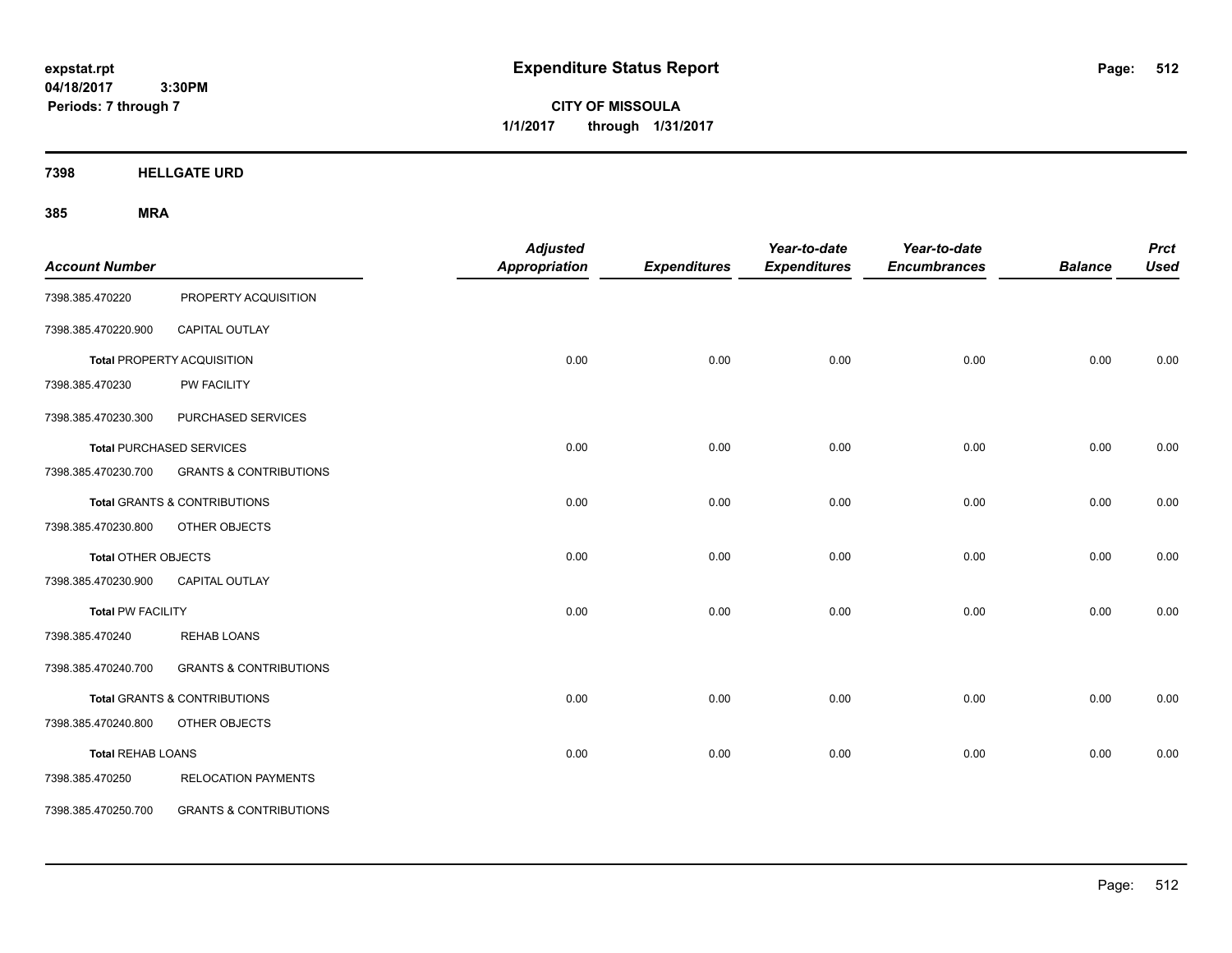**CITY OF MISSOULA 1/1/2017 through 1/31/2017**

**7398 HELLGATE URD**

| <b>Account Number</b>            |                                         | <b>Adjusted</b><br><b>Appropriation</b> | <b>Expenditures</b> | Year-to-date<br><b>Expenditures</b> | Year-to-date<br><b>Encumbrances</b> | <b>Balance</b> | <b>Prct</b><br><b>Used</b> |
|----------------------------------|-----------------------------------------|-----------------------------------------|---------------------|-------------------------------------|-------------------------------------|----------------|----------------------------|
|                                  | <b>Total GRANTS &amp; CONTRIBUTIONS</b> | 0.00                                    | 0.00                | 0.00                                | 0.00                                | 0.00           | 0.00                       |
| 7398.385.470250.800              | OTHER OBJECTS                           |                                         |                     |                                     |                                     |                |                            |
|                                  | <b>Total RELOCATION PAYMENTS</b>        | 0.00                                    | 0.00                | 0.00                                | 0.00                                | 0.00           | 0.00                       |
| 7398.385.470260                  | PLANNING & MGMT                         |                                         |                     |                                     |                                     |                |                            |
| 7398.385.470260.300              | PURCHASED SERVICES                      |                                         |                     |                                     |                                     |                |                            |
|                                  | <b>Total PURCHASED SERVICES</b>         | 0.00                                    | 0.00                | 0.00                                | 0.00                                | 0.00           | 0.00                       |
| 7398.385.470260.700              | <b>GRANTS &amp; CONTRIBUTIONS</b>       |                                         |                     |                                     |                                     |                |                            |
|                                  | <b>Total GRANTS &amp; CONTRIBUTIONS</b> | 0.00                                    | 0.00                | 0.00                                | 0.00                                | 0.00           | 0.00                       |
| 7398.385.470260.800              | OTHER OBJECTS                           |                                         |                     |                                     |                                     |                |                            |
| <b>Total PLANNING &amp; MGMT</b> |                                         | 0.00                                    | 0.00                | 0.00                                | 0.00                                | 0.00           | 0.00                       |
| 7398.385.470270                  | <b>CLEARING &amp; DEMO</b>              |                                         |                     |                                     |                                     |                |                            |
| 7398.385.470270.300              | PURCHASED SERVICES                      |                                         |                     |                                     |                                     |                |                            |
|                                  | <b>Total PURCHASED SERVICES</b>         | 0.00                                    | 0.00                | 0.00                                | 0.00                                | 0.00           | 0.00                       |
| 7398.385.470270.700              | <b>GRANTS &amp; CONTRIBUTIONS</b>       |                                         |                     |                                     |                                     |                |                            |
|                                  | <b>Total GRANTS &amp; CONTRIBUTIONS</b> | 0.00                                    | 0.00                | 0.00                                | 0.00                                | 0.00           | 0.00                       |
| 7398.385.470270.800              | OTHER OBJECTS                           |                                         |                     |                                     |                                     |                |                            |
| Total OTHER OBJECTS              |                                         | 0.00                                    | 0.00                | 0.00                                | 0.00                                | 0.00           | 0.00                       |
| 7398.385.470270.900              | <b>CAPITAL OUTLAY</b>                   |                                         |                     |                                     |                                     |                |                            |
| <b>Total CLEARING &amp; DEMO</b> |                                         | 0.00                                    | 0.00                | 0.00                                | 0.00                                | 0.00           | 0.00                       |
| <b>Total HELLGATE URD</b>        |                                         | 0.00                                    | 0.00                | 0.00                                | 0.00                                | 0.00           | 0.00                       |
|                                  |                                         |                                         |                     |                                     |                                     |                |                            |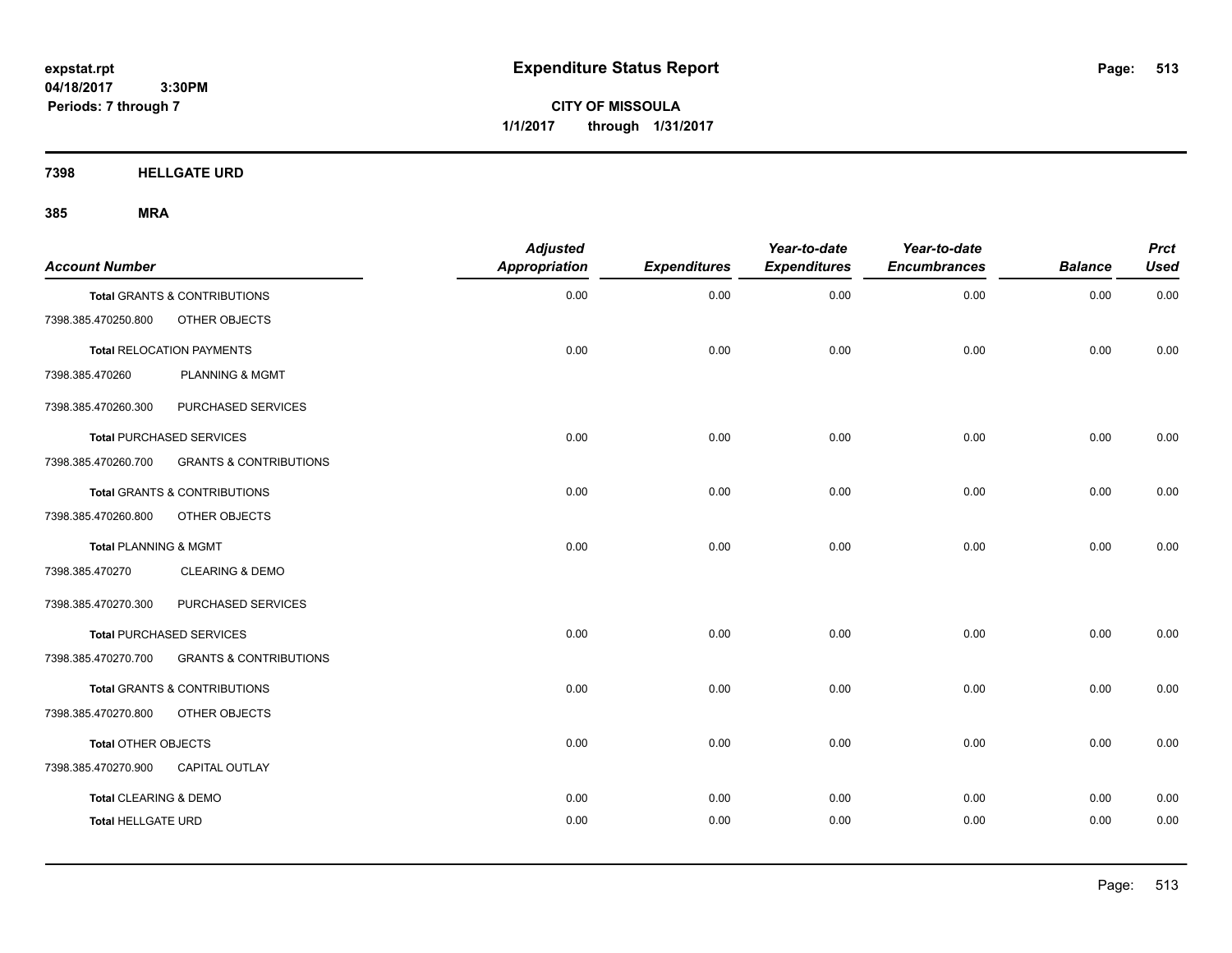**CITY OF MISSOULA 1/1/2017 through 1/31/2017**

### **7399 INTERMOUNTAIN BOND DEBT SERVICE**

| <b>Account Number</b>             |                                        | <b>Adjusted</b><br><b>Appropriation</b> | <b>Expenditures</b> | Year-to-date<br><b>Expenditures</b> | Year-to-date<br><b>Encumbrances</b> | <b>Balance</b> | <b>Prct</b><br><b>Used</b> |
|-----------------------------------|----------------------------------------|-----------------------------------------|---------------------|-------------------------------------|-------------------------------------|----------------|----------------------------|
| 7399.385.490200                   | REVENUE BOND DEBT SERVICE              |                                         |                     |                                     |                                     |                |                            |
| 7399.385.490200.600               | <b>DEBT SERVICE</b>                    |                                         |                     |                                     |                                     |                |                            |
| 7399.385.490200.610.000 PRINCIPAL |                                        | 78,500.00                               | 0.00                | 38,500.00                           | 0.00                                | 40.000.00      | 49.04                      |
| 7399.385.490200.620.000 INTEREST  |                                        | 67,437.00                               | 0.00                | 34,727.50                           | 0.00                                | 32,709.50      | 51.50                      |
|                                   | <b>Total REVENUE BOND DEBT SERVICE</b> | 145,937.00                              | 0.00                | 73,227.50                           | 0.00                                | 72,709.50      | 50.18                      |
| 7399.385.510110                   | <b>MERCHANT SERVICES</b>               |                                         |                     |                                     |                                     |                |                            |
| 7399.385.510110.500               | <b>FIXED CHARGES</b>                   |                                         |                     |                                     |                                     |                |                            |
| <b>Total MERCHANT SERVICES</b>    |                                        | 0.00                                    | 0.00                | 0.00                                | 0.00                                | 0.00           | 0.00                       |
| <b>Total MRA</b>                  |                                        | 145,937.00                              | 0.00                | 73,227.50                           | 0.00                                | 72,709.50      | 50.18                      |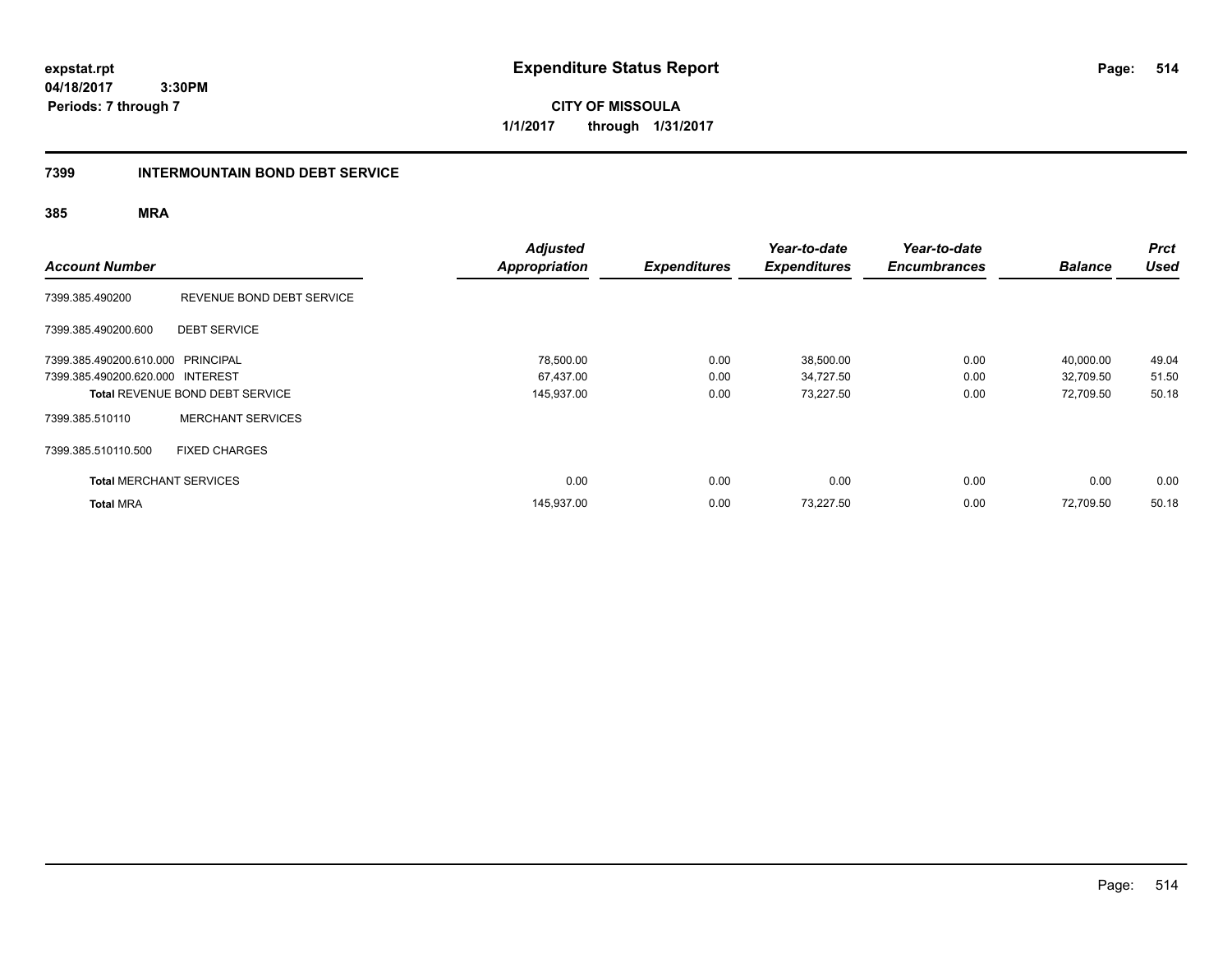**CITY OF MISSOULA 1/1/2017 through 1/31/2017**

### **7399 INTERMOUNTAIN BOND DEBT SERVICE**

### **390 NON-DEPARTMENTAL**

| <b>Account Number</b>         |                                              | <b>Adjusted</b><br><b>Appropriation</b> | <b>Expenditures</b> | Year-to-date<br><b>Expenditures</b> | Year-to-date<br><b>Encumbrances</b> | <b>Balance</b> | <b>Prct</b><br>Used |
|-------------------------------|----------------------------------------------|-----------------------------------------|---------------------|-------------------------------------|-------------------------------------|----------------|---------------------|
| 7399.390.490604               | TI BOND RESERVE                              |                                         |                     |                                     |                                     |                |                     |
| 7399.390.490604.800           | OTHER OBJECTS                                |                                         |                     |                                     |                                     |                |                     |
| <b>Total NON-DEPARTMENTAL</b> |                                              | 0.00                                    | 0.00                | 0.00                                | 0.00                                | 0.00           | 0.00                |
|                               | <b>Total INTERMOUNTAIN BOND DEBT SERVICE</b> | 145,937.00                              | 0.00                | 73,227.50                           | 0.00                                | 72.709.50      | 50.18               |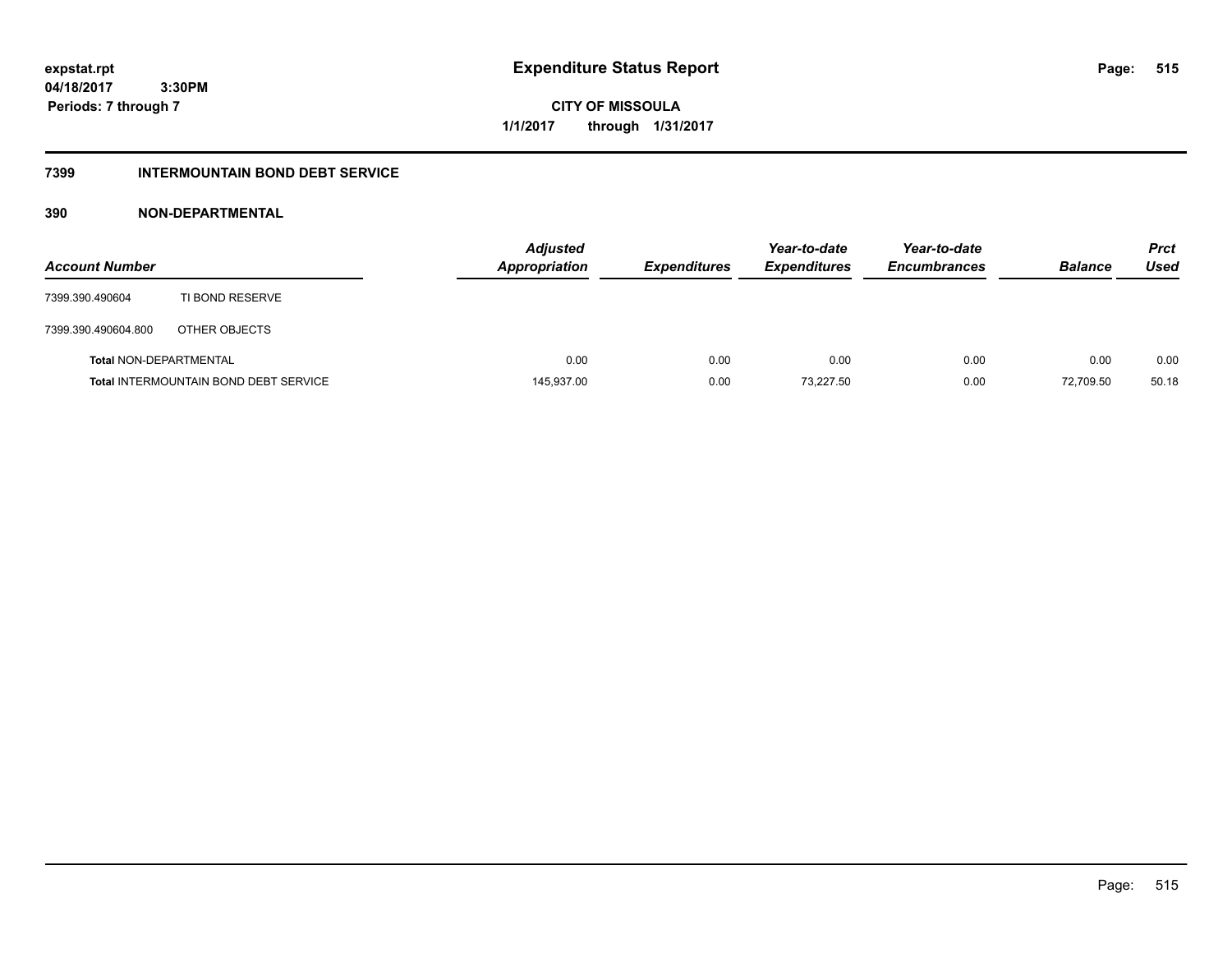**CITY OF MISSOULA 1/1/2017 through 1/31/2017**

### **7400 FRONT ST BOND CLEARING**

| <b>Account Number</b>            |                                                  | <b>Adjusted</b><br><b>Appropriation</b> | <b>Expenditures</b> | Year-to-date<br><b>Expenditures</b> | Year-to-date<br><b>Encumbrances</b> | <b>Balance</b> | <b>Prct</b><br>Used |
|----------------------------------|--------------------------------------------------|-----------------------------------------|---------------------|-------------------------------------|-------------------------------------|----------------|---------------------|
|                                  |                                                  |                                         |                     |                                     |                                     |                |                     |
| 7400.385.470210                  | <b>ADMINISTRATION</b>                            |                                         |                     |                                     |                                     |                |                     |
| 7400.385.470210.800              | OTHER OBJECTS                                    |                                         |                     |                                     |                                     |                |                     |
| 7400.385.470210.820.000          | <b>TRANSFERS TO OTHER FUNDS</b>                  | 0.00                                    | 0.00                | $-17,603.78$                        | 0.00                                | 17,603.78      | 0.00                |
| 7400.385.470210.820.600          | <b>TRANSFERS TO OTHER FUNDS</b>                  | 208.660.00                              | 0.00                | 0.00                                | 0.00                                | 208.660.00     | 0.00                |
| 7400.385.470210.820.603          | <b>TRANSFERS TO OTHER FUNDS</b>                  | 208,290.00                              | 0.00                | 0.00                                | 0.00                                | 208,290.00     | 0.00                |
| 7400.385.470210.820.604          | <b>TRANSFERS TO OTHER FUNDS</b>                  | 131,207.00                              | 0.00                | 0.00                                | 0.00                                | 131,207.00     | 0.00                |
|                                  | 7400.385.470210.820.605 TRANSFERS TO OTHER FUNDS | 68.286.00                               | 0.00                | 0.00                                | 0.00                                | 68,286.00      | 0.00                |
| <b>Total ADMINISTRATION</b>      |                                                  | 616,443.00                              | 0.00                | $-17,603.78$                        | 0.00                                | 634,046.78     | 0.00                |
| 7400.385.470260                  | <b>PLANNING &amp; MGMT</b>                       |                                         |                     |                                     |                                     |                |                     |
| 7400.385.470260.700              | <b>GRANTS &amp; CONTRIBUTIONS</b>                |                                         |                     |                                     |                                     |                |                     |
| <b>Total PLANNING &amp; MGMT</b> |                                                  | 0.00                                    | 0.00                | 0.00                                | 0.00                                | 0.00           | 0.00                |
| 7400.385.510110                  | <b>MERCHANT SERVICES</b>                         |                                         |                     |                                     |                                     |                |                     |
| 7400.385.510110.500              | <b>FIXED CHARGES</b>                             |                                         |                     |                                     |                                     |                |                     |
| <b>Total MERCHANT SERVICES</b>   |                                                  | 0.00                                    | 0.00                | 0.00                                | 0.00                                | 0.00           | 0.00                |
|                                  | <b>Total FRONT ST BOND CLEARING</b>              | 616.443.00                              | 0.00                | $-17,603.78$                        | 0.00                                | 634,046.78     | 0.00                |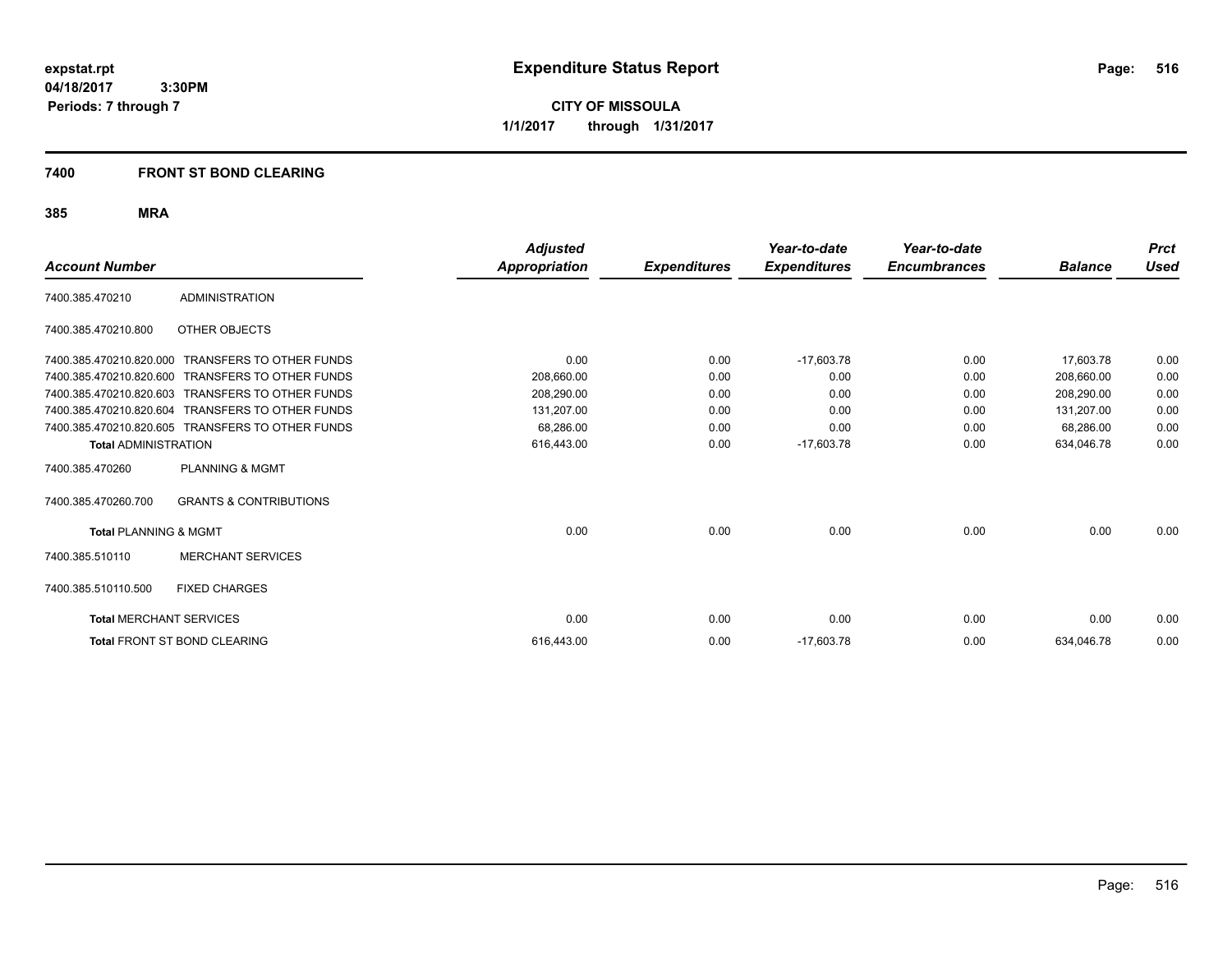**CITY OF MISSOULA 1/1/2017 through 1/31/2017**

### **7401 FRONT ST PARKING STRUCTURE**

| <b>Account Number</b>             |                                                 | <b>Adjusted</b><br><b>Appropriation</b> | <b>Expenditures</b> | Year-to-date<br><b>Expenditures</b> | Year-to-date<br><b>Encumbrances</b> | <b>Balance</b> | <b>Prct</b><br><b>Used</b> |
|-----------------------------------|-------------------------------------------------|-----------------------------------------|---------------------|-------------------------------------|-------------------------------------|----------------|----------------------------|
| 7401.385.470210                   | <b>ADMINISTRATION</b>                           |                                         |                     |                                     |                                     |                |                            |
| 7401.385.470210.800               | OTHER OBJECTS                                   |                                         |                     |                                     |                                     |                |                            |
| <b>Total ADMINISTRATION</b>       |                                                 | 0.00                                    | 0.00                | 0.00                                | 0.00                                | 0.00           | 0.00                       |
| 7401.385.490000                   | <b>DEBT SERVICE</b>                             |                                         |                     |                                     |                                     |                |                            |
| 7401.385.490000.600               | <b>DEBT SERVICE</b>                             |                                         |                     |                                     |                                     |                |                            |
| 7401.385.490000.610.000 PRINCIPAL |                                                 | 74,000.00                               | 0.00                | 100,000.00                          | 0.00                                | $-26,000.00$   | 135.14                     |
|                                   | 7401.385.490000.620.000 INTEREST / SERVICE FEES | 132,340.00                              | 0.00                | 54,145.00                           | 0.00                                | 78,195.00      | 40.91                      |
| <b>Total DEBT SERVICE</b>         |                                                 | 206,340.00                              | 0.00                | 154,145.00                          | 0.00                                | 52,195.00      | 74.70                      |
| 7401.385.510110                   | <b>MERCHANT SERVICES</b>                        |                                         |                     |                                     |                                     |                |                            |
| 7401.385.510110.500               | <b>FIXED CHARGES</b>                            |                                         |                     |                                     |                                     |                |                            |
| <b>Total MERCHANT SERVICES</b>    |                                                 | 0.00                                    | 0.00                | 0.00                                | 0.00                                | 0.00           | 0.00                       |
| 7401.385.522000                   | PTI PAYMENT TO MPC                              |                                         |                     |                                     |                                     |                |                            |
| 7401.385.522000.300               | PURCHASED SERVICES                              |                                         |                     |                                     |                                     |                |                            |
| <b>Total PTI PAYMENT TO MPC</b>   |                                                 | 0.00                                    | 0.00                | 0.00                                | 0.00                                | 0.00           | 0.00                       |
|                                   | Total FRONT ST PARKING STRUCTURE                | 206,340.00                              | 0.00                | 154,145.00                          | 0.00                                | 52,195.00      | 74.70                      |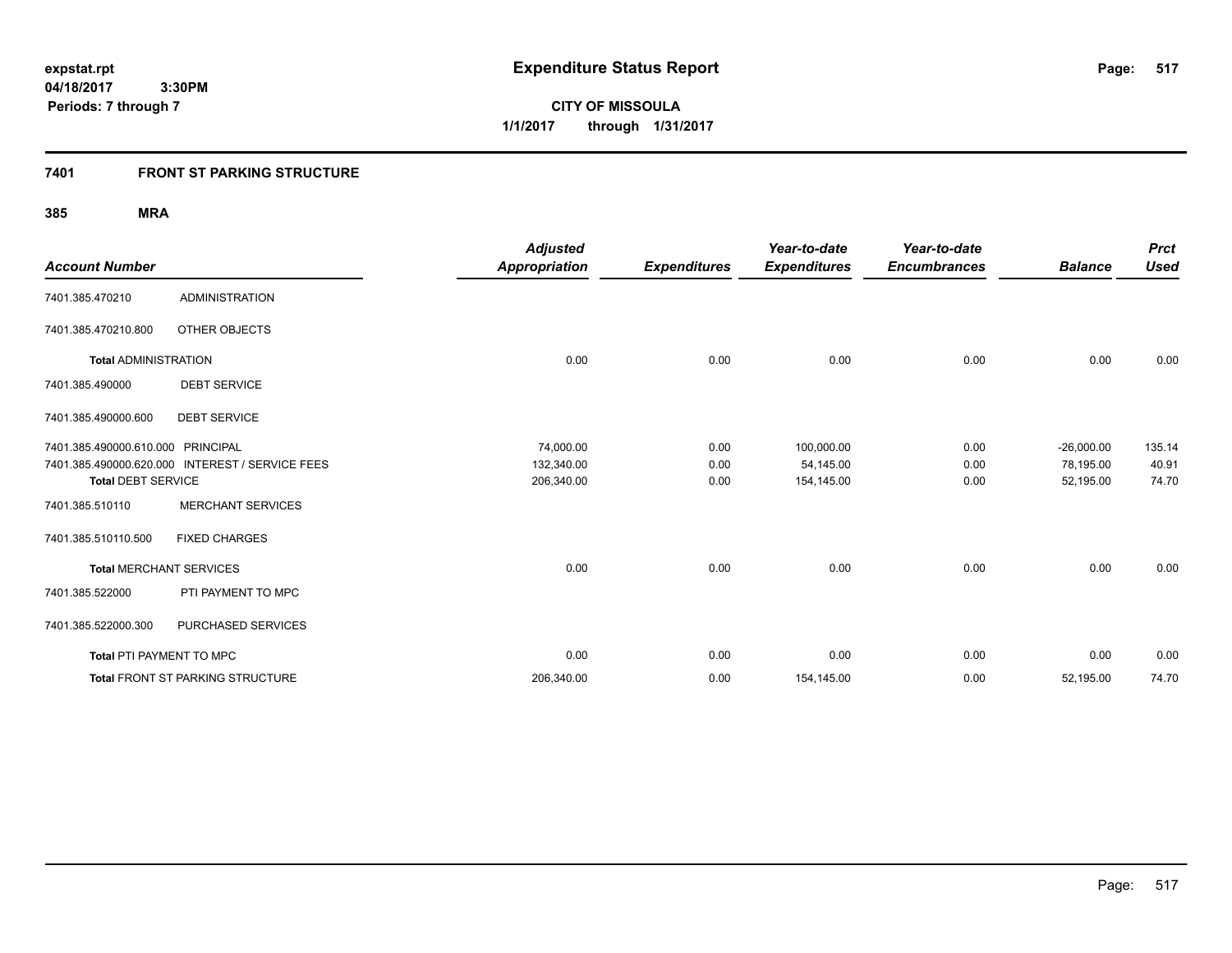**CITY OF MISSOULA 1/1/2017 through 1/31/2017**

### **7402 FRONT ST SUBORDINATE LIEN NOTE**

| <b>Account Number</b>       |                                       | <b>Adjusted</b><br><b>Appropriation</b> | <b>Expenditures</b> | Year-to-date<br><b>Expenditures</b> | Year-to-date<br><b>Encumbrances</b> | <b>Balance</b> | <b>Prct</b><br><b>Used</b> |
|-----------------------------|---------------------------------------|-----------------------------------------|---------------------|-------------------------------------|-------------------------------------|----------------|----------------------------|
| 7402.385.470210             | <b>ADMINISTRATION</b>                 |                                         |                     |                                     |                                     |                |                            |
| 7402.385.470210.800         | OTHER OBJECTS                         |                                         |                     |                                     |                                     |                |                            |
| <b>Total ADMINISTRATION</b> |                                       | 0.00                                    | 0.00                | 0.00                                | 0.00                                | 0.00           | 0.00                       |
| 7402.385.470333             | THE WILMA NOTE                        |                                         |                     |                                     |                                     |                |                            |
| 7402.385.470333.600         | <b>DEBT SERVICE</b>                   |                                         |                     |                                     |                                     |                |                            |
| <b>Total DEBT SERVICE</b>   |                                       | 0.00                                    | 0.00                | 0.00                                | 0.00                                | 0.00           | 0.00                       |
| 7402.385.470333.700         | <b>GRANTS &amp; CONTRIBUTIONS</b>     |                                         |                     |                                     |                                     |                |                            |
| Total THE WILMA NOTE        |                                       | 0.00                                    | 0.00                | 0.00                                | 0.00                                | 0.00           | 0.00                       |
| 7402.385.470334             | <b>CARAS PARK OBLIGATION</b>          |                                         |                     |                                     |                                     |                |                            |
| 7402.385.470334.700         | <b>GRANTS &amp; CONTRIBUTIONS</b>     |                                         |                     |                                     |                                     |                |                            |
|                             | <b>Total CARAS PARK OBLIGATION</b>    | 0.00                                    | 0.00                | 0.00                                | 0.00                                | 0.00           | 0.00                       |
| 7402.385.490505             | FRONT ST URD \$1.6m REFUNDING A       |                                         |                     |                                     |                                     |                |                            |
| 7402.385.490505.500         | <b>FIXED CHARGES</b>                  |                                         |                     |                                     |                                     |                |                            |
| <b>Total FIXED CHARGES</b>  |                                       | 0.00                                    | 0.00                | 0.00                                | 0.00                                | 0.00           | 0.00                       |
| 7402.385.490505.600         | <b>DEBT SERVICE</b>                   |                                         |                     |                                     |                                     |                |                            |
|                             | Total FRONT ST URD \$1.6m REFUNDING A | 0.00                                    | 0.00                | 0.00                                | 0.00                                | 0.00           | 0.00                       |
| 7402.385.490506             | FRONT ST URD \$1.6m REFUNDING B       |                                         |                     |                                     |                                     |                |                            |
| 7402.385.490506.500         | <b>FIXED CHARGES</b>                  |                                         |                     |                                     |                                     |                |                            |
| <b>Total FIXED CHARGES</b>  |                                       | 0.00                                    | 0.00                | 0.00                                | 0.00                                | 0.00           | 0.00                       |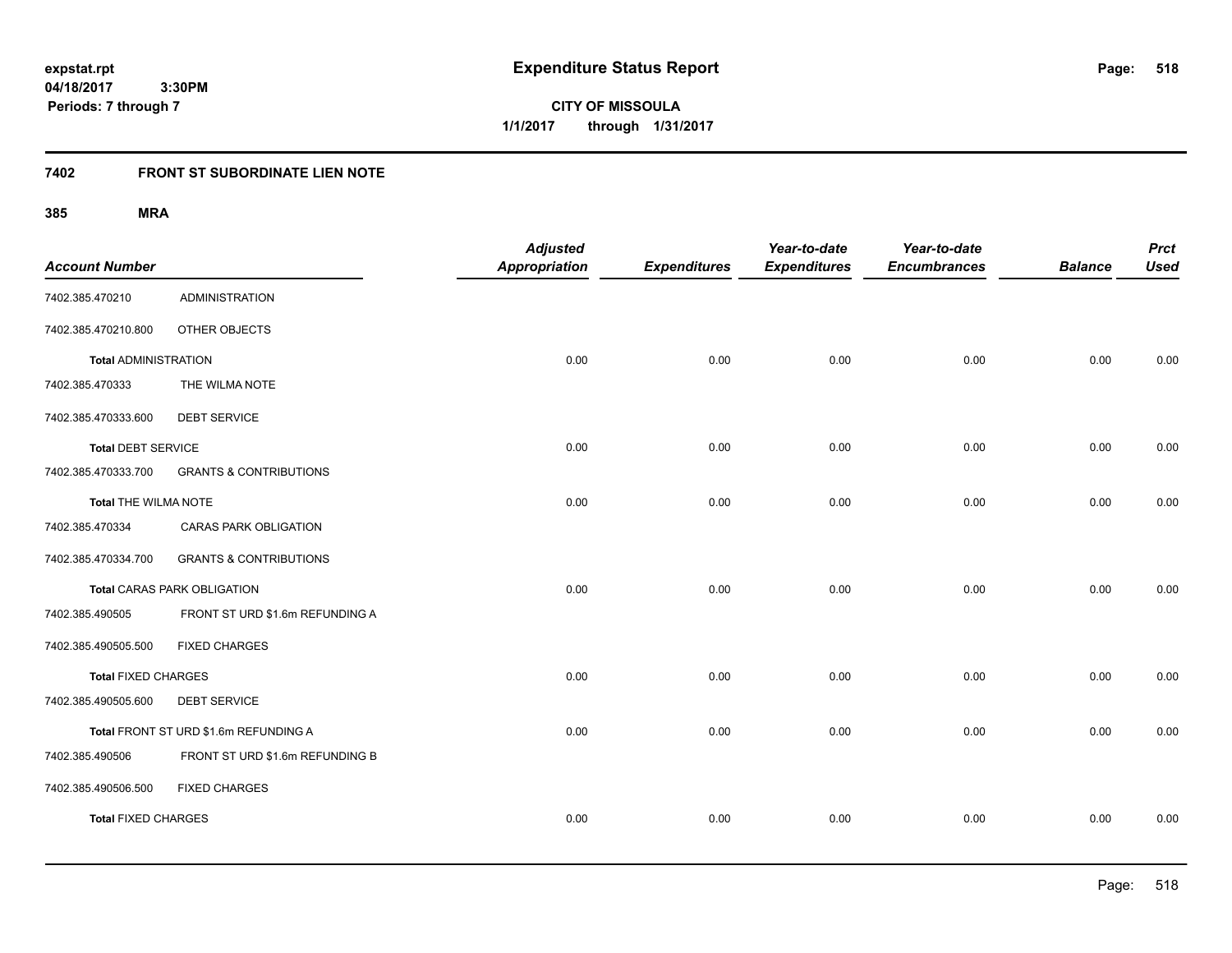**519**

**04/18/2017 3:30PM Periods: 7 through 7**

**CITY OF MISSOULA 1/1/2017 through 1/31/2017**

### **7402 FRONT ST SUBORDINATE LIEN NOTE**

| <b>Account Number</b>          |                                                              | <b>Adjusted</b><br>Appropriation | <b>Expenditures</b> | Year-to-date<br><b>Expenditures</b> | Year-to-date<br><b>Encumbrances</b> | <b>Balance</b> | <b>Prct</b><br><b>Used</b> |
|--------------------------------|--------------------------------------------------------------|----------------------------------|---------------------|-------------------------------------|-------------------------------------|----------------|----------------------------|
| 7402.385.490506.600            | <b>DEBT SERVICE</b>                                          |                                  |                     |                                     |                                     |                |                            |
|                                | Total FRONT ST URD \$1.6m REFUNDING B                        | 0.00                             | 0.00                | 0.00                                | 0.00                                | 0.00           | 0.00                       |
| 7402.385.490507                | FIB SUBORDINATE LIEN NOTE PARKING STRUCT                     |                                  |                     |                                     |                                     |                |                            |
| 7402.385.490507.600            | <b>DEBT SERVICE</b>                                          |                                  |                     |                                     |                                     |                |                            |
|                                | 7402.385.490507.610.000 FIB SUB LIEN NOTE-PRINCIPAL          | 34,930.00                        | 0.00                | 37.217.80                           | 0.00                                | $-2,287.80$    | 106.55                     |
|                                | 7402.385.490507.620.000 FIB SUB LIEN NOTE-INTEREST/ SVS FEES | 96,231.00                        | 0.00                | 47,580.68                           | 0.00                                | 48,650.32      | 49.44                      |
|                                | <b>Total FIB SUBORDINATE LIEN NOTE PARKING STRUCT</b>        | 131,161.00                       | 0.00                | 84,798.48                           | 0.00                                | 46,362.52      | 64.65                      |
| 7402.385.490509                | WILMA NOTE DEBT SERVICE                                      |                                  |                     |                                     |                                     |                |                            |
| 7402.385.490509.600            | <b>DEBT SERVICE</b>                                          |                                  |                     |                                     |                                     |                |                            |
|                                | Total WILMA NOTE DEBT SERVICE                                | 0.00                             | 0.00                | 0.00                                | 0.00                                | 0.00           | 0.00                       |
| 7402.385.510110                | <b>MERCHANT SERVICES</b>                                     |                                  |                     |                                     |                                     |                |                            |
| 7402.385.510110.500            | <b>FIXED CHARGES</b>                                         |                                  |                     |                                     |                                     |                |                            |
| <b>Total MERCHANT SERVICES</b> |                                                              | 0.00                             | 0.00                | 0.00                                | 0.00                                | 0.00           | 0.00                       |
|                                | <b>Total FRONT ST SUBORDINATE LIEN NOTE</b>                  | 131,161.00                       | 0.00                | 84,798.48                           | 0.00                                | 46,362.52      | 64.65                      |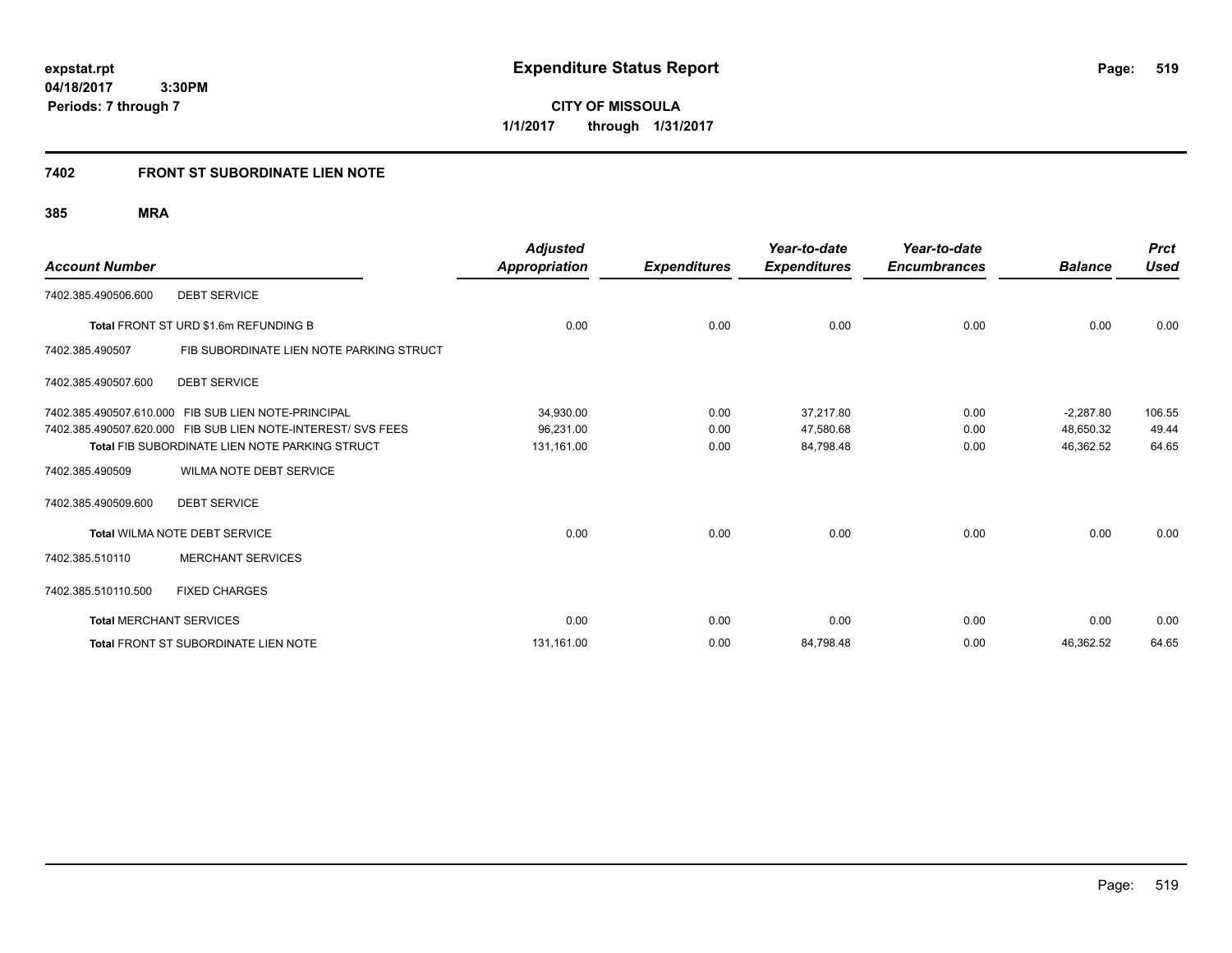# **CITY OF MISSOULA 1/1/2017 through 1/31/2017**

### **7447 COURT COLLECTED PARKING FINES**

### **230 MUNICIPAL COURT**

| <b>Account Number</b> |                                            | <b>Adjusted</b><br>Appropriation | <b>Expenditures</b> | Year-to-date<br><b>Expenditures</b> | Year-to-date<br><b>Encumbrances</b> | <b>Balance</b> | <b>Prct</b><br><b>Used</b> |
|-----------------------|--------------------------------------------|----------------------------------|---------------------|-------------------------------------|-------------------------------------|----------------|----------------------------|
| 7447.230.410360       | CITY/MUNICIPAL COURT                       |                                  |                     |                                     |                                     |                |                            |
| 7447.230.410360.500   | <b>FIXED CHARGES</b>                       |                                  |                     |                                     |                                     |                |                            |
|                       | <b>Total CITY/MUNICIPAL COURT</b>          | 0.00                             | 0.00                | 0.00                                | 0.00                                | 0.00           | 0.00                       |
| 7447.230.510110       | <b>MERCHANT SERVICES</b>                   |                                  |                     |                                     |                                     |                |                            |
| 7447.230.510110.500   | <b>FIXED CHARGES</b>                       |                                  |                     |                                     |                                     |                |                            |
|                       | <b>Total MERCHANT SERVICES</b>             | 0.00                             | 0.00                | 0.00                                | 0.00                                | 0.00           | 0.00                       |
|                       | <b>Total COURT COLLECTED PARKING FINES</b> | 0.00                             | 0.00                | 0.00                                | 0.00                                | 0.00           | 0.00                       |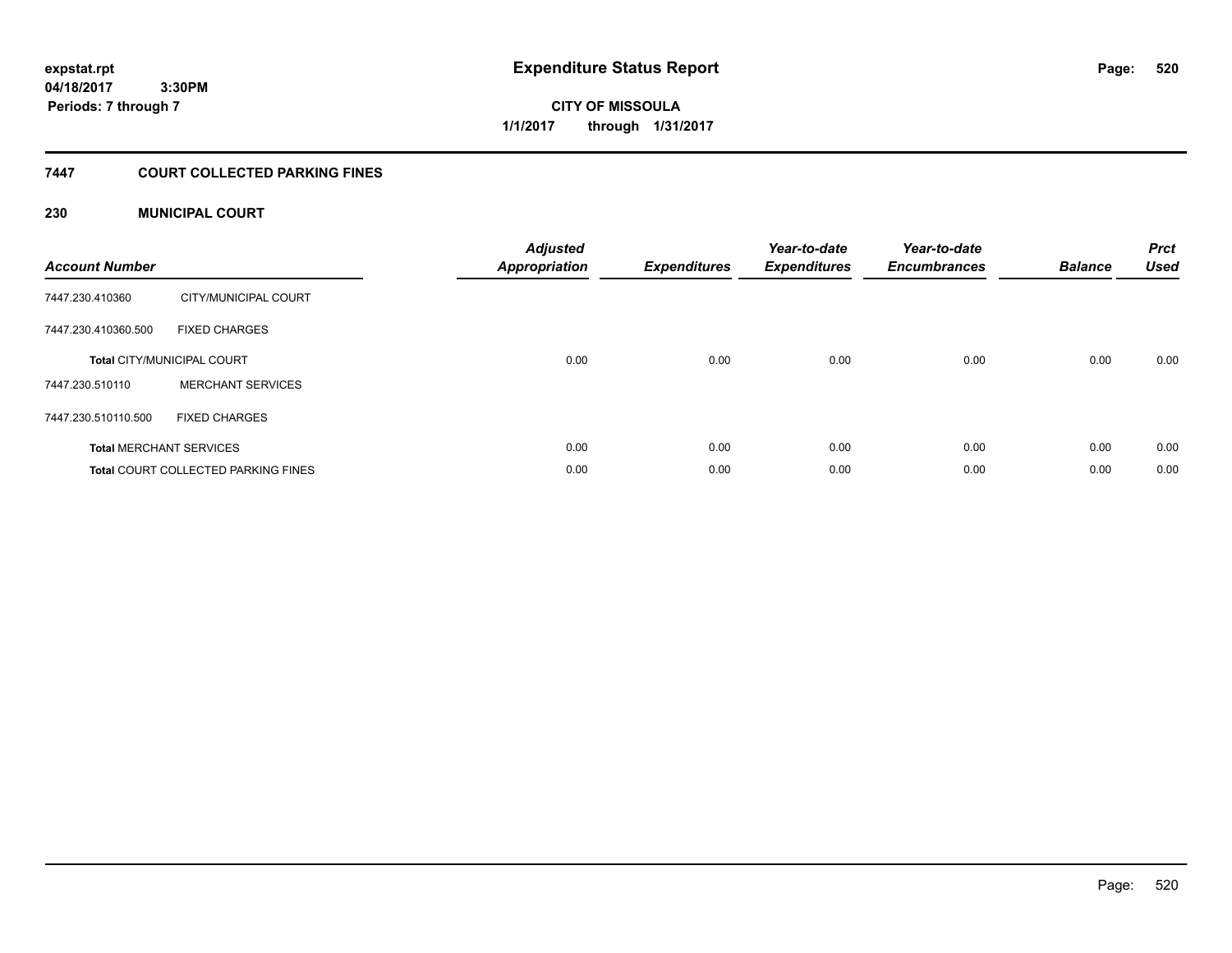# **CITY OF MISSOULA 1/1/2017 through 1/31/2017**

### **7458 COURT SURCHARGE**

### **230 MUNICIPAL COURT**

| <b>Account Number</b>        |                                   | <b>Adjusted</b><br><b>Appropriation</b> | <b>Expenditures</b> | Year-to-date<br><b>Expenditures</b> | Year-to-date<br><b>Encumbrances</b> | <b>Balance</b> | <b>Prct</b><br><b>Used</b> |
|------------------------------|-----------------------------------|-----------------------------------------|---------------------|-------------------------------------|-------------------------------------|----------------|----------------------------|
| 7458.230.410360              | CITY/MUNICIPAL COURT              |                                         |                     |                                     |                                     |                |                            |
| 7458.230.410360.500          | <b>FIXED CHARGES</b>              |                                         |                     |                                     |                                     |                |                            |
|                              | <b>Total CITY/MUNICIPAL COURT</b> | 0.00                                    | 0.00                | 0.00                                | 0.00                                | 0.00           | 0.00                       |
| 7458.230.510110              | <b>MERCHANT SERVICES</b>          |                                         |                     |                                     |                                     |                |                            |
| 7458.230.510110.500          | <b>FIXED CHARGES</b>              |                                         |                     |                                     |                                     |                |                            |
|                              | <b>Total MERCHANT SERVICES</b>    | 0.00                                    | 0.00                | 0.00                                | 0.00                                | 0.00           | 0.00                       |
| <b>Total COURT SURCHARGE</b> |                                   | 0.00                                    | 0.00                | 0.00                                | 0.00                                | 0.00           | 0.00                       |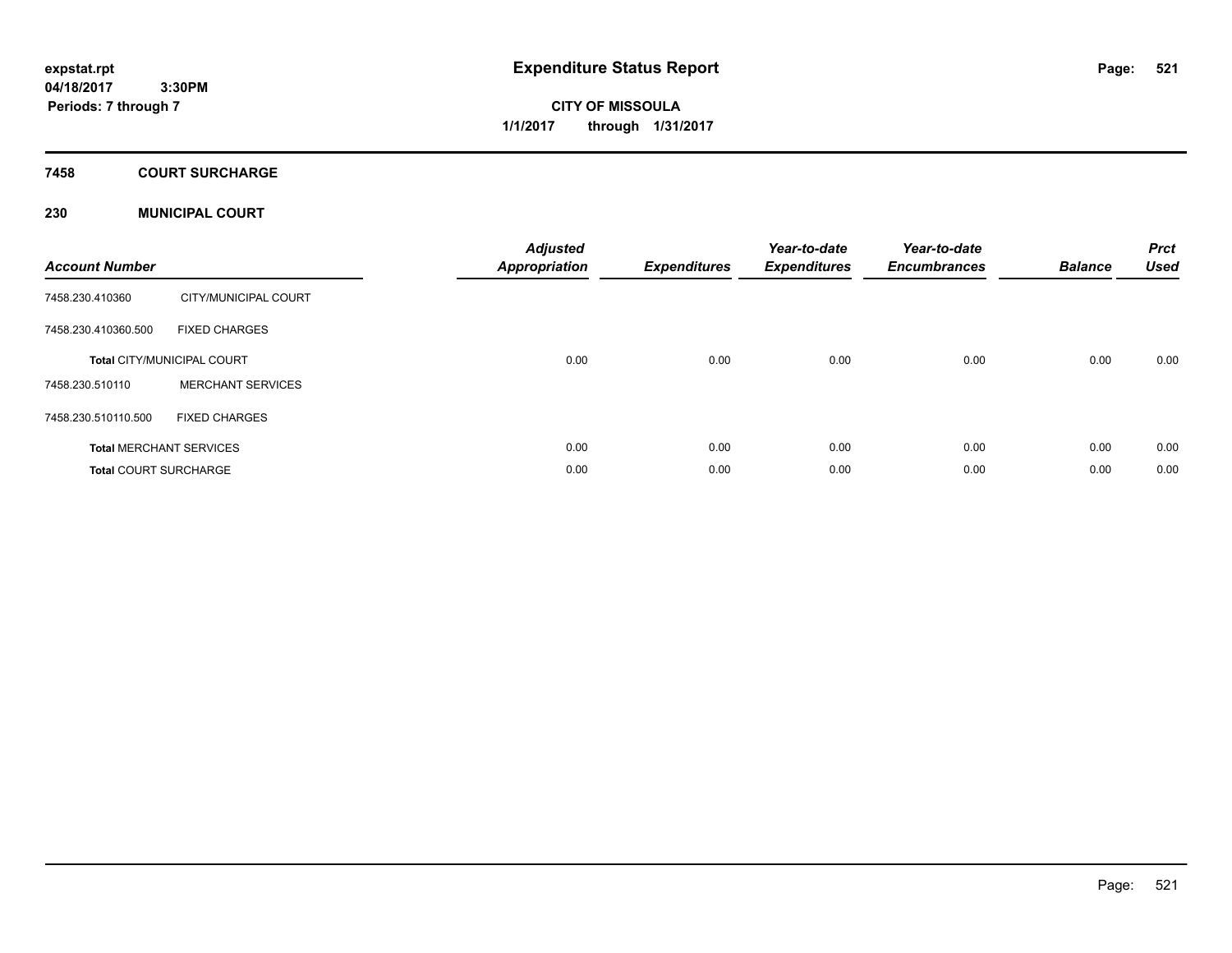**CITY OF MISSOULA 1/1/2017 through 1/31/2017**

#### **7469 PUBLIC DEFENDER FEES**

### **230 MUNICIPAL COURT**

| <b>Account Number</b> |                                   | <b>Adjusted</b><br><b>Appropriation</b> | <b>Expenditures</b> | Year-to-date<br><b>Expenditures</b> | Year-to-date<br><b>Encumbrances</b> | <b>Balance</b> | <b>Prct</b><br><b>Used</b> |
|-----------------------|-----------------------------------|-----------------------------------------|---------------------|-------------------------------------|-------------------------------------|----------------|----------------------------|
| 7469.230.410360       | CITY/MUNICIPAL COURT              |                                         |                     |                                     |                                     |                |                            |
| 7469.230.410360.500   | <b>FIXED CHARGES</b>              |                                         |                     |                                     |                                     |                |                            |
|                       | <b>Total CITY/MUNICIPAL COURT</b> | 0.00                                    | 0.00                | 0.00                                | 0.00                                | 0.00           | 0.00                       |
| 7469.230.510110       | <b>MERCHANT SERVICES</b>          |                                         |                     |                                     |                                     |                |                            |
| 7469.230.510110.500   | <b>FIXED CHARGES</b>              |                                         |                     |                                     |                                     |                |                            |
|                       | <b>Total PUBLIC DEFENDER FEES</b> | 0.00                                    | 0.00                | 0.00                                | 0.00                                | 0.00           | 0.00                       |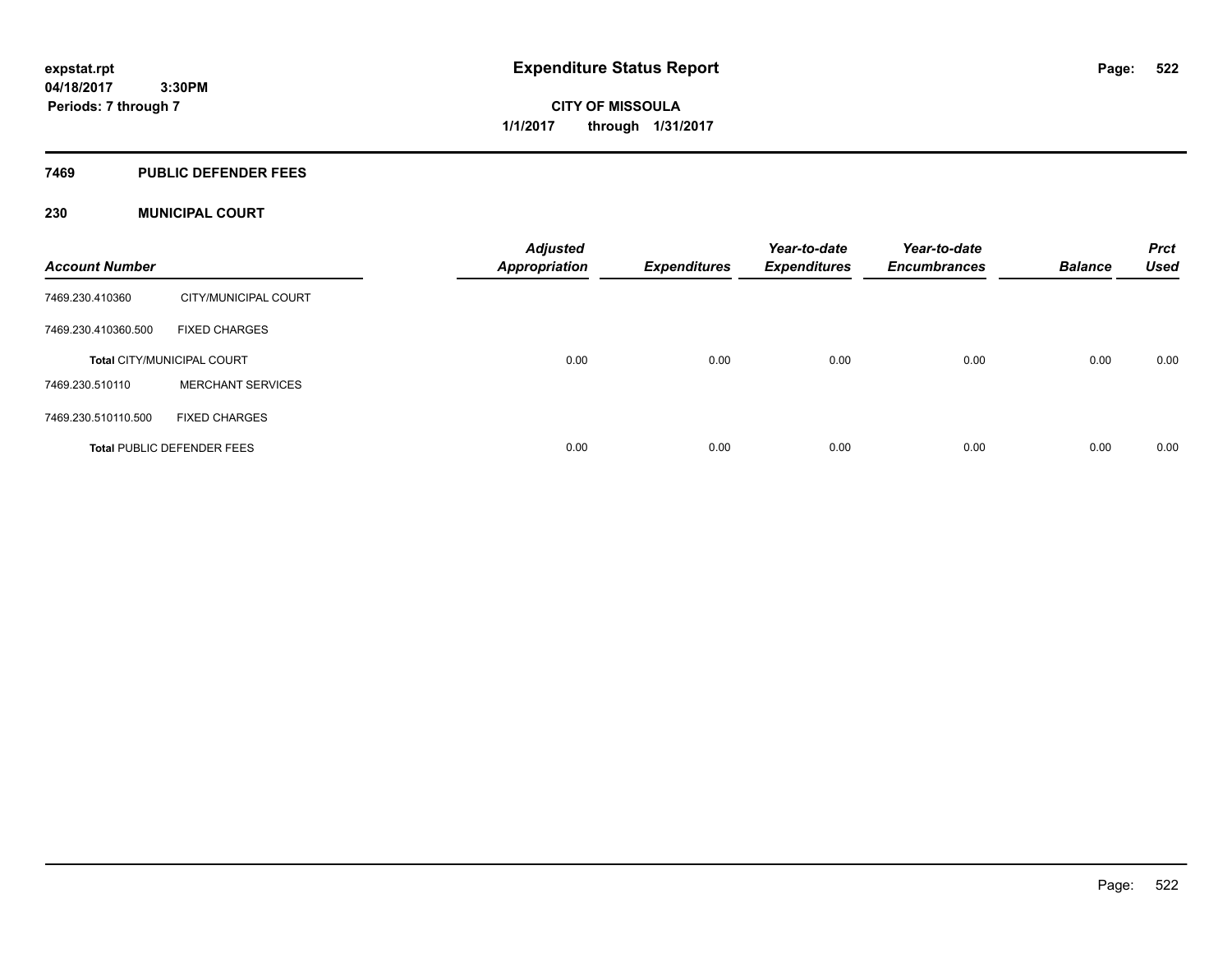**CITY OF MISSOULA 1/1/2017 through 1/31/2017**

**7903 COUNTY CLEARING**

### **390 NON-DEPARTMENTAL**

| <b>Account Number</b>          |                                                                                            | <b>Adjusted</b><br><b>Appropriation</b> | <b>Expenditures</b>  | Year-to-date<br><b>Expenditures</b> | Year-to-date<br><b>Encumbrances</b> | <b>Balance</b>           | Prct<br><b>Used</b> |
|--------------------------------|--------------------------------------------------------------------------------------------|-----------------------------------------|----------------------|-------------------------------------|-------------------------------------|--------------------------|---------------------|
| 7903.390.440600                | ANIMAL CONTROL SERVICES                                                                    |                                         |                      |                                     |                                     |                          |                     |
| 7903.390.440600.800            | OTHER OBJECTS                                                                              |                                         |                      |                                     |                                     |                          |                     |
|                                | 7903.390.440600.845.000 CONTINGENCY - DOG LICENSES<br><b>Total ANIMAL CONTROL SERVICES</b> | 0.00<br>0.00                            | 1.479.50<br>1,479.50 | 4.262.74<br>4,262.74                | 0.00<br>0.00                        | -4.262.74<br>$-4,262.74$ | 0.00<br>0.00        |
| 7903.390.510110                | <b>MERCHANT SERVICES</b>                                                                   |                                         |                      |                                     |                                     |                          |                     |
| 7903.390.510110.500            | <b>FIXED CHARGES</b>                                                                       |                                         |                      |                                     |                                     |                          |                     |
| <b>Total MERCHANT SERVICES</b> |                                                                                            | 0.00                                    | 0.00                 | 0.00                                | 0.00                                | 0.00                     | 0.00                |
| <b>Total COUNTY CLEARING</b>   |                                                                                            | 0.00                                    | 1,479.50             | 4,262.74                            | 0.00                                | $-4,262.74$              | 0.00                |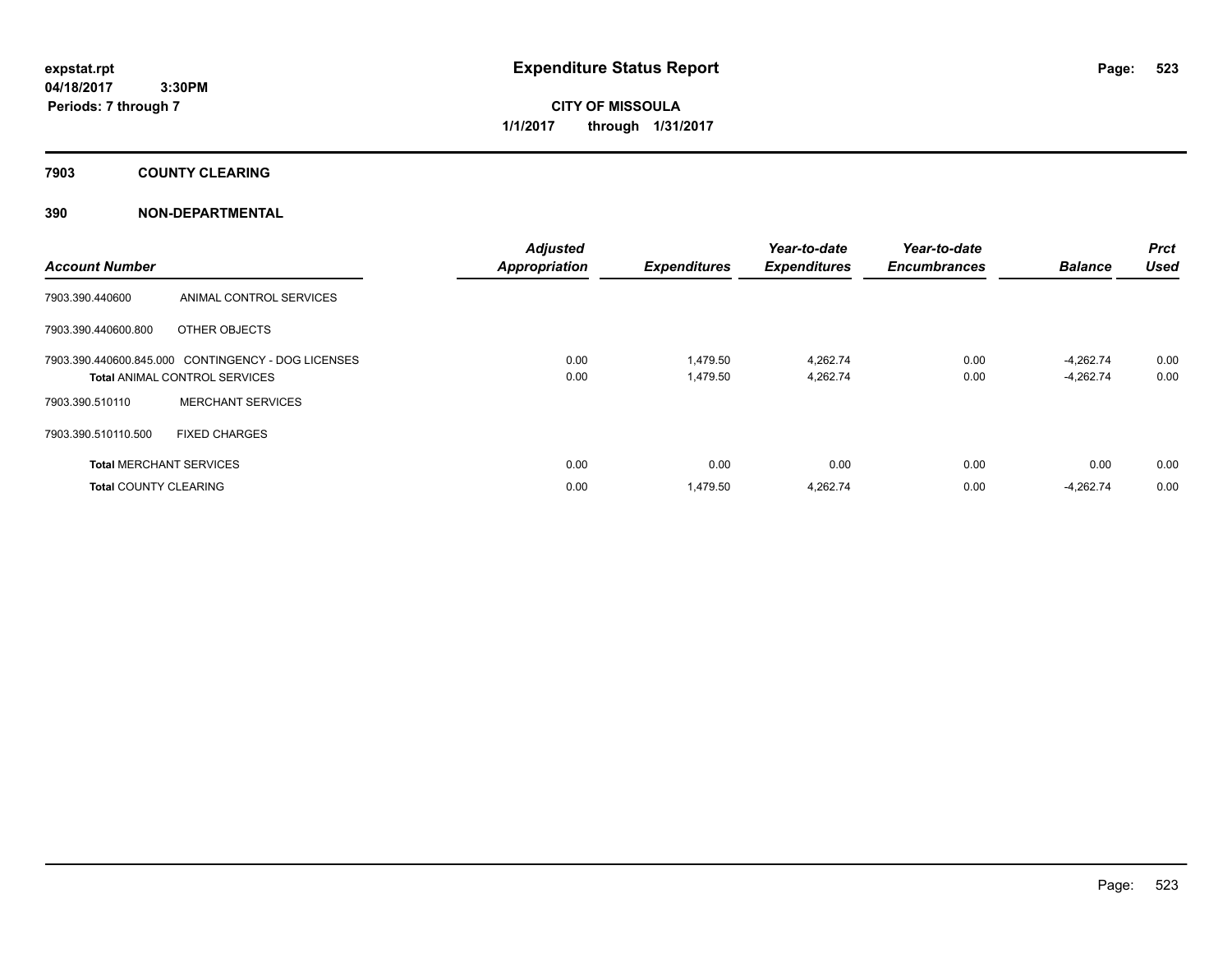**Periods: 7 through 7**

## **CITY OF MISSOULA 1/1/2017 through 1/31/2017**

#### **7904 SEWER REBATE**

### **280 PUBLIC WORKS OPERATIONS**

 **3:30PM**

| <b>Account Number</b>        |                                | <b>Adjusted</b><br><b>Appropriation</b> | <b>Expenditures</b> | Year-to-date<br><b>Expenditures</b> | Year-to-date<br><b>Encumbrances</b> | <b>Balance</b> | <b>Prct</b><br><b>Used</b> |
|------------------------------|--------------------------------|-----------------------------------------|---------------------|-------------------------------------|-------------------------------------|----------------|----------------------------|
| 7904.280.430600              | <b>SEWER UTILITIES</b>         |                                         |                     |                                     |                                     |                |                            |
| 7904.280.430600.500          | <b>FIXED CHARGES</b>           |                                         |                     |                                     |                                     |                |                            |
| <b>Total FIXED CHARGES</b>   |                                | 0.00                                    | 0.00                | 0.00                                | 0.00                                | 0.00           | 0.00                       |
| 7904.280.430600.800          | OTHER OBJECTS                  |                                         |                     |                                     |                                     |                |                            |
| <b>Total SEWER UTILITIES</b> |                                | 0.00                                    | 0.00                | 0.00                                | 0.00                                | 0.00           | 0.00                       |
| 7904.280.510110              | <b>MERCHANT SERVICES</b>       |                                         |                     |                                     |                                     |                |                            |
| 7904.280.510110.500          | <b>FIXED CHARGES</b>           |                                         |                     |                                     |                                     |                |                            |
|                              | <b>Total MERCHANT SERVICES</b> | 0.00                                    | 0.00                | 0.00                                | 0.00                                | 0.00           | 0.00                       |
| <b>Total SEWER REBATE</b>    |                                | 0.00                                    | 0.00                | 0.00                                | 0.00                                | 0.00           | 0.00                       |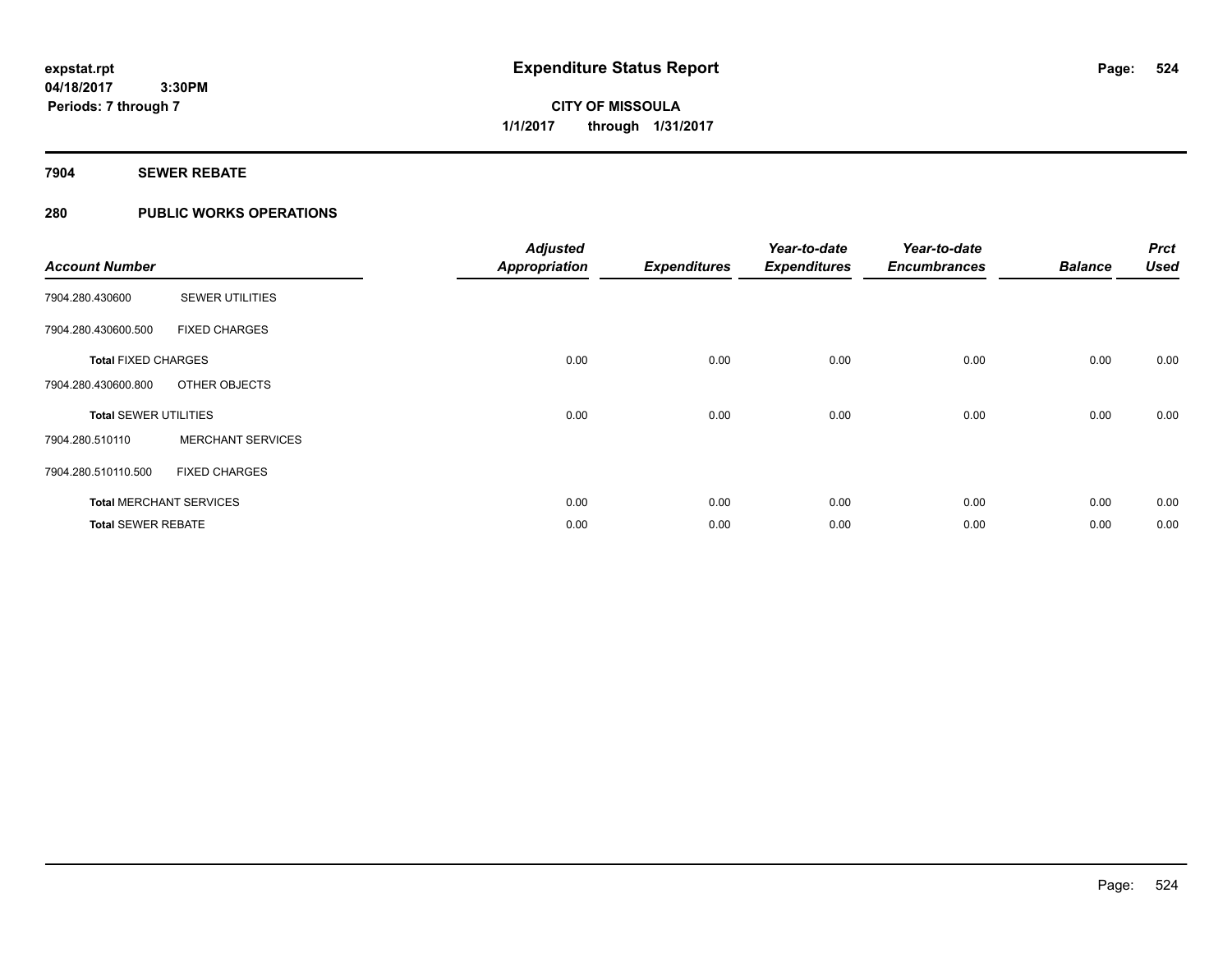**525**

**04/18/2017 3:30PM Periods: 7 through 7**

**CITY OF MISSOULA 1/1/2017 through 1/31/2017**

**7905 WYE SEWER RSID 8489**

### **280 PUBLIC WORKS OPERATIONS**

| <b>Account Number</b>        |                                  | <b>Adjusted</b><br><b>Appropriation</b> | <b>Expenditures</b> | Year-to-date<br><b>Expenditures</b> | Year-to-date<br><b>Encumbrances</b> | <b>Balance</b> | <b>Prct</b><br><b>Used</b> |
|------------------------------|----------------------------------|-----------------------------------------|---------------------|-------------------------------------|-------------------------------------|----------------|----------------------------|
| 7905.280.430600              | <b>SEWER UTILITIES</b>           |                                         |                     |                                     |                                     |                |                            |
| 7905.280.430600.500          | <b>FIXED CHARGES</b>             |                                         |                     |                                     |                                     |                |                            |
| <b>Total SEWER UTILITIES</b> |                                  | 0.00                                    | 0.00                | 0.00                                | 0.00                                | 0.00           | 0.00                       |
| 7905.280.510110              | <b>MERCHANT SERVICES</b>         |                                         |                     |                                     |                                     |                |                            |
| 7905.280.510110.500          | <b>FIXED CHARGES</b>             |                                         |                     |                                     |                                     |                |                            |
|                              | <b>Total WYE SEWER RSID 8489</b> | 0.00                                    | 0.00                | 0.00                                | 0.00                                | 0.00           | 0.00                       |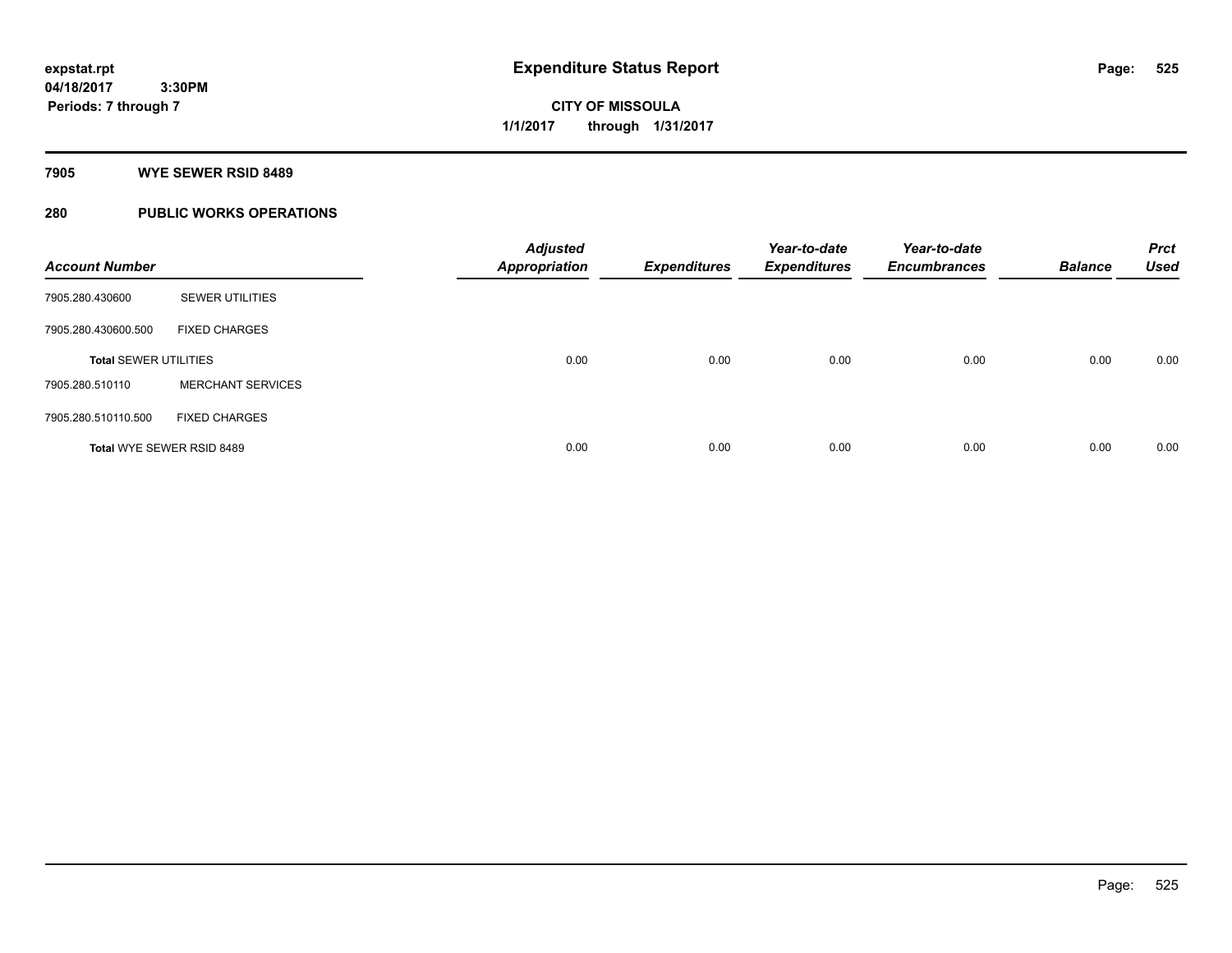**Periods: 7 through 7**

**CITY OF MISSOULA 1/1/2017 through 1/31/2017**

#### **7911 RESIDENTIAL INSPECTION FUND**

 **3:30PM**

### **310 BUILDING INSPECTION**

| <b>Account Number</b>         |                                              | <b>Adjusted</b><br><b>Appropriation</b> | <b>Expenditures</b> | Year-to-date<br><b>Expenditures</b> | Year-to-date<br><b>Encumbrances</b> | <b>Balance</b> | <b>Prct</b><br><b>Used</b> |
|-------------------------------|----------------------------------------------|-----------------------------------------|---------------------|-------------------------------------|-------------------------------------|----------------|----------------------------|
| 7911.310.420501               | CONTRACTUAL SERVICE AGRMNTS - BUILDING       |                                         |                     |                                     |                                     |                |                            |
| 7911.310.420501.200           | <b>SUPPLIES</b>                              |                                         |                     |                                     |                                     |                |                            |
| <b>Total SUPPLIES</b>         |                                              | 0.00                                    | 0.00                | 0.00                                | 0.00                                | 0.00           | 0.00                       |
| 7911.310.420501.300           | PURCHASED SERVICES                           |                                         |                     |                                     |                                     |                |                            |
|                               | Total CONTRACTUAL SERVICE AGRMNTS - BUILDING | 0.00                                    | 0.00                | 0.00                                | 0.00                                | 0.00           | 0.00                       |
| 7911.310.420502               | *** Title Not Found ***                      |                                         |                     |                                     |                                     |                |                            |
| 7911.310.420502.200           | <b>SUPPLIES</b>                              |                                         |                     |                                     |                                     |                |                            |
| Total *** Title Not Found *** |                                              | 0.00                                    | 0.00                | 0.00                                | 0.00                                | 0.00           | 0.00                       |
| 7911.310.510110               | <b>MERCHANT SERVICES</b>                     |                                         |                     |                                     |                                     |                |                            |
| 7911.310.510110.500           | <b>FIXED CHARGES</b>                         |                                         |                     |                                     |                                     |                |                            |
|                               | Total RESIDENTIAL INSPECTION FUND            | 0.00                                    | 0.00                | 0.00                                | 0.00                                | 0.00           | 0.00                       |